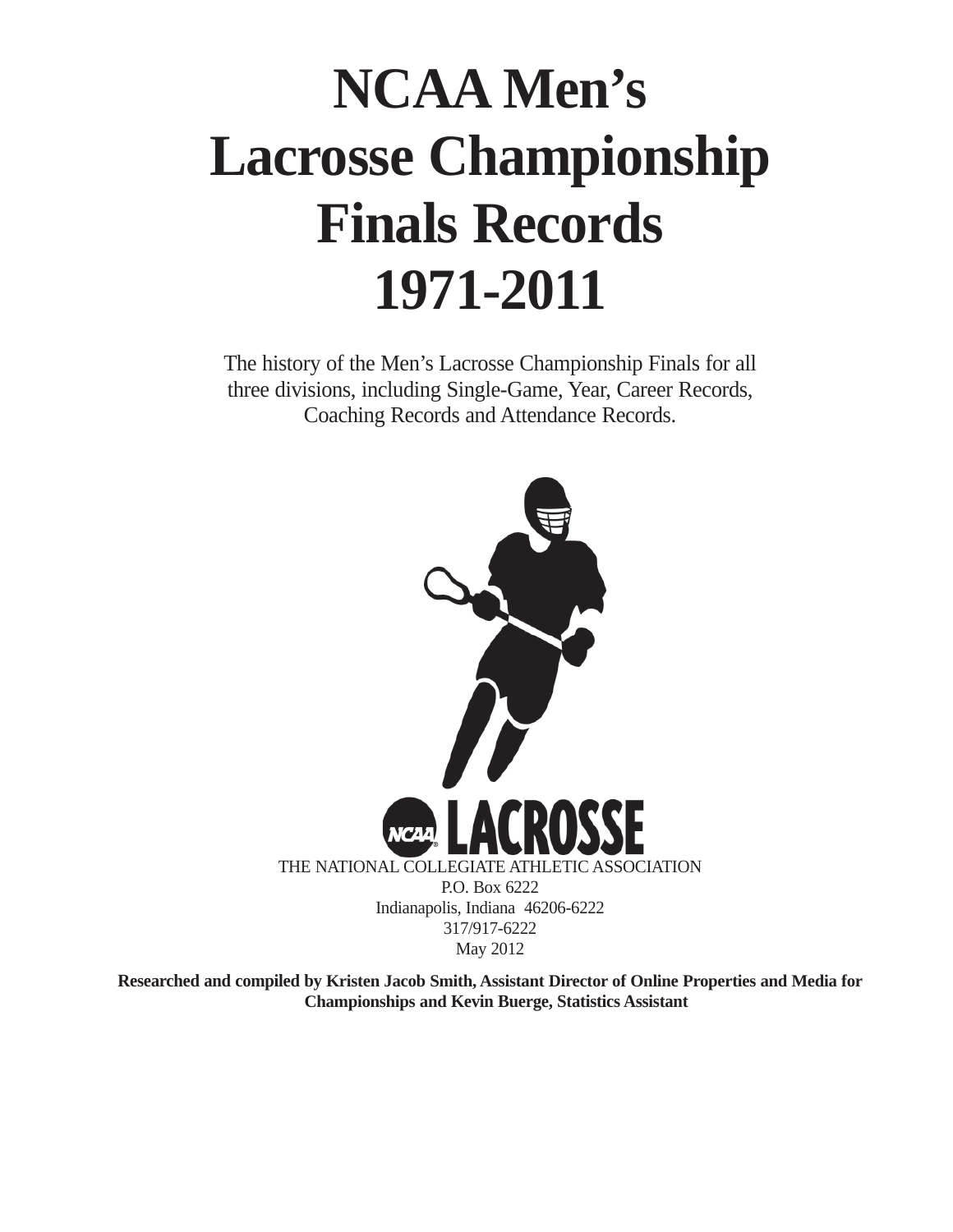

# **Table of Contents**

| Division I Championship Results / Records 45    |  |
|-------------------------------------------------|--|
|                                                 |  |
|                                                 |  |
|                                                 |  |
| Division III Championship Results / Records 103 |  |
|                                                 |  |
| Championship Attendance Records  125            |  |

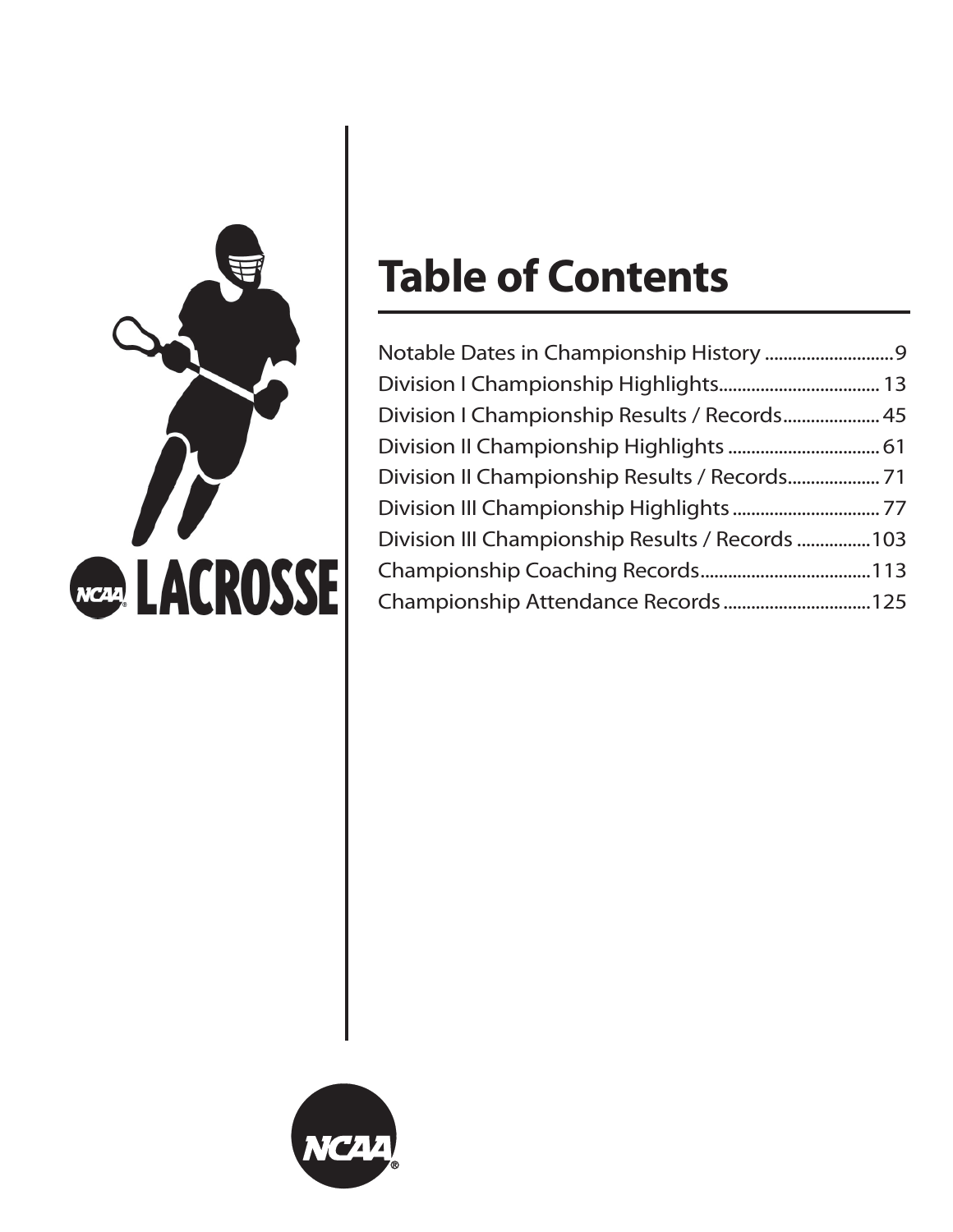

# **Notable Dates**

Notable Dates in NCAA Men's Lacrosse Championship History ..............10-11

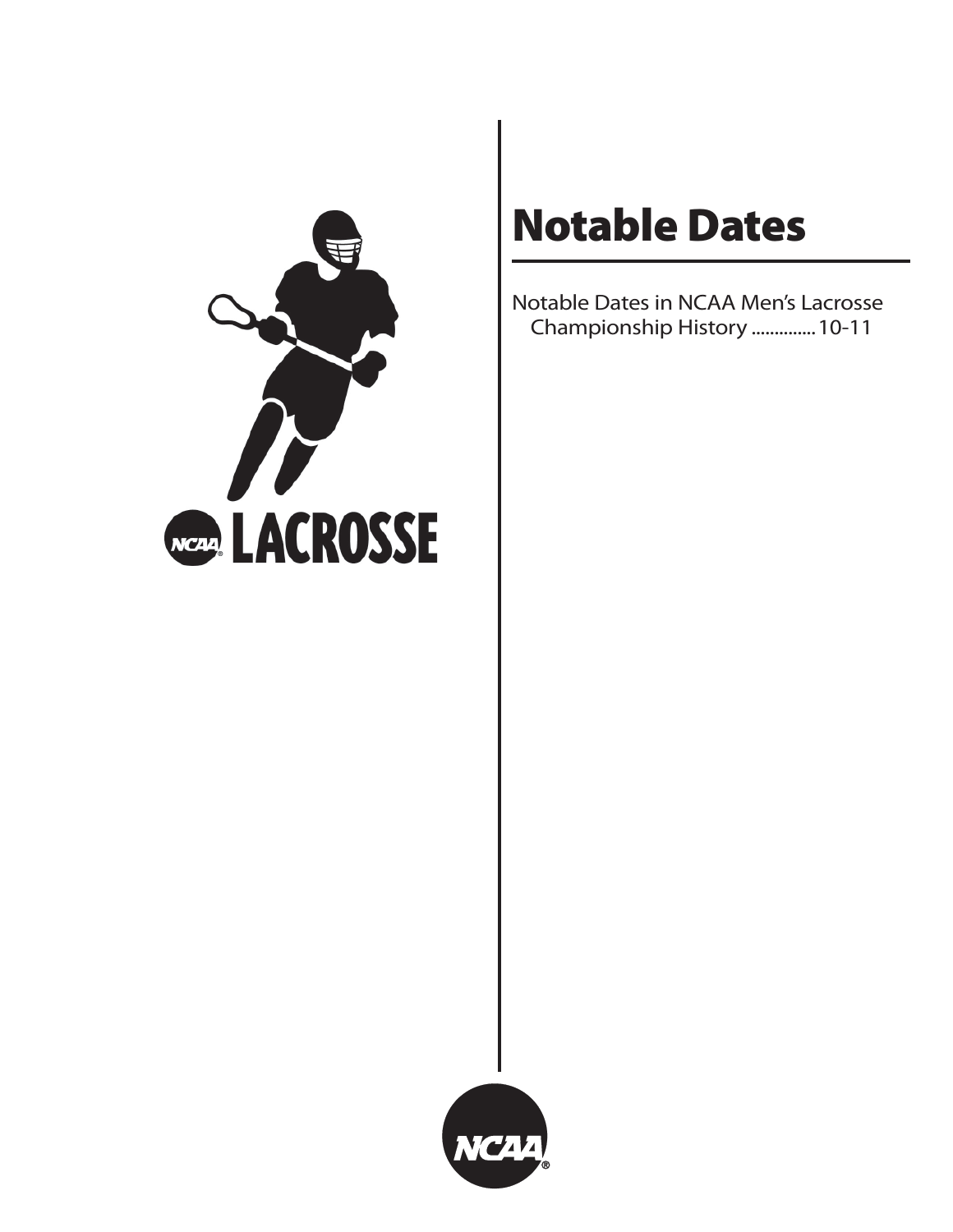# **Notable Dates In NCAA Men's Lacrosse Championship History**

#### **1971**

• The National Collegiate Lacrosse Championship was initiated with an eight-team field.

#### **1973**

- First overtime championship game: Maryland 10, Johns Hopkins 9, in double overtime.
- First triple overtime game: Washington & Lee 13, Navy 12 (first round).

#### **1974**

• Towson beats Hobart, 18-17, in overtime to claim the inaugural Division II championship game.

#### **1977**

• Cornell becomes the first team to win back-to-back championships.

#### **1978**

• Johns Hopkins defeats Cornell, 13-8, in the Division I championship game, snapping the Big Red's 42-game winning streak.

#### **1980**

- Johns Hopkins becomes the first team to win three consecutive Division I championships.
- The first Division III championship is held. Hobart defeats SUNY Cortland, 11-8.

#### **1981**

• Adelphi beats Loyola Maryland, 17-14, in what proves to be the last Division II Championship until 1993.

#### **1986**

- The Division I championship is expanded from eight to 10 teams.
- For the first time, the semifinals and final are played on the same weekend at the same site (Delaware) in a "championships weekend" format.

#### **1987**

• The Division I championship is expanded from 10 to 12 teams with the requirement that one team be selected from the West region.

#### **1988**

• Attendance at the Division I championship game exceeds 20,000 for the first time (20,148 at Syracuse).

#### **1989**

• Attendance at the Division I semifinals exceeds 20,000 for the first time (20,615 at Maryland).

#### **1990**

• Hobart wins its first Division III championship under B.J. O'Hara. It is the first time the Statesmen win under a coach other than Dave Urick.

#### **1991**

• CBS Sports airs a one-hour version of the Division I championship game on a delayed basis.

#### **1992**

- The Division III championship is held at the Division I site for the first time at Penn. The game draws a then-record crowd of 6,714.
- Nazareth beats Roanoke to become the first team other than Hobart, which won the 12 previous championships, to claim the Division III crown.

#### **1993**

- The Division II championship is reinstated and is played for the first time since 1981.
- Hobart wins its 13th and final Division III championship.

## **1994**

• Hobart loses a Division III championship game for the first time, falling to Salisbury, 15-9. Hobart moved into Division I the next year. Salisbury, which finished 16-0, becomes the first undefeated Division III champion.

#### **1995**

- For the first time, the crowd exceeds 30,000 for a session (Division I semifinals-30,392 at Maryland).
- ESPN airs the Division I semifinals (ESPN2) and final (ESPN) live for the first time.
- Salisbury defeats Nazareth in Division III to complete its second consecutive undefeated season.

#### **1996**

• A Division III championship-game paid attendance record of 18,586 is set at Maryland, as Nazareth defeats Washington College, 11-10, in overtime. Nazareth becomes third straight Division III champion to go undefeated.

#### **1997**

• Rutgers originally was scheduled to host. Maryland hosts due to field problems at Rutgers.

#### **1998**

- Rutgers hosts, snapping a string of five consecutive hosting years for Maryland.
- The Division II championship game is held at the Divisions I and III host school as part of championships weekend, but at a different facility. Rugters hosts the game at Yurcak Field.

#### **2000**

- Middlebury becomes the first team not from New York or Maryland to win the Division III championship.
- Limestone, the first representative from the South in Division II championship game history, wins the title.
- The Divisions I and III tournament fields include automatic qualification for champions of selected conferences for the first time.

#### **2001**

- In Division I, four teams received automatic qualification for winning their conferences. Automatic qualifying conferences were America East, ECAC, Ivy and Patriot.
- In Division II, the championship expanded from two to four teams with two selected from each of the geographic regions, Northeast and Southwest.
- In Division III, the champions of 10 conferences received received automatic bids. These conferences included the Capital Atlantic Conference, Centennial Conference, Commonwealth Coast Conference, Knickerbocker Lacrosse Conference, Middle Atlantic States Collegiate Athletic Conference, New England Small College Athletic Conference, Old Dominion Athletic Conference, Pilgrim Lacrosse League, State University of New York Athletic Conference and Upstate Collegiate Athletic Association. No berths were provided for members of automatic-qualifying conferences that were not conference champions.

#### **2002**

- In Division I, six teams received automatic qualification for winning their conferences. Those conferences were America East, ECAC, Great Western, Ivy, Metro Atlantic and Patriot.
- In Division III, the champions of 12 conferences received automatic bids. The Empire Eight and Pennsylvania Athletic Conference were added to those listed for 2001. Two berths were reserved for true independents and teams from non-automatic qualifying conferences. Two other berths were reserved for teams from automatic-qualifying conferences that did not win their conference.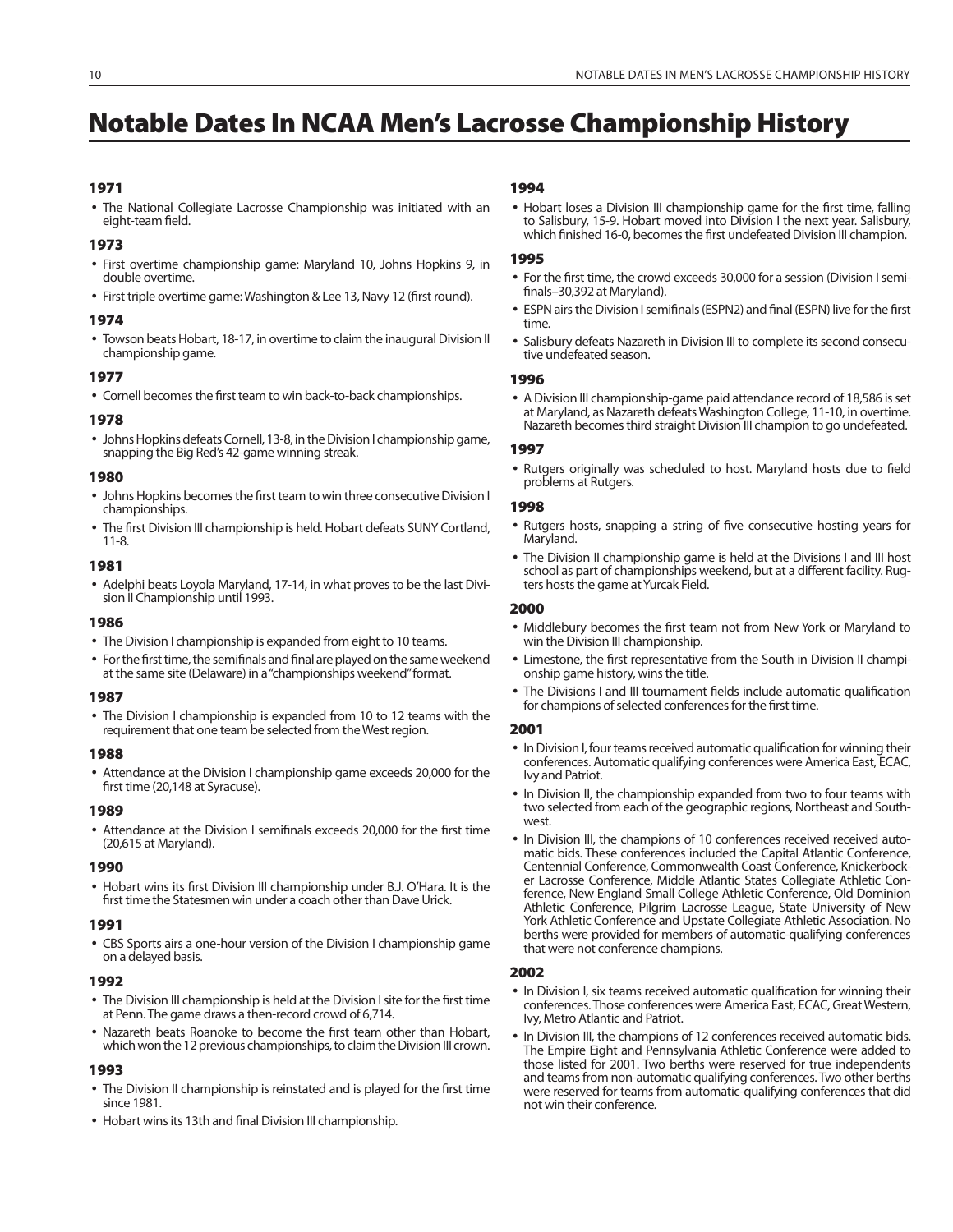- The Division I field was increased to 16 teams. With the addition of the Colonial Athletic Association, seven conferences received automatic bids.
- The Division III field was increased to 17 teams, with 13 teams qualifying automatically as conference champions. The Little East Conference was added to the list of automatic qualifiers.
- All three championships were held in the same venue for the first time. Baltimore's M&T Bank Stadium, home of the NFL Ravens, became the first professional facility to host the event.

#### **200 4**

- Navy makes its first appearance in the Division I championship game since 1975.
- Division II Le Moyne College captures its first national championship in its first appearance.
- Division III Salisbury wins its fifth national championship.

#### **2005**

- Johns Hopkins claims its first NCAA Division I title in 18 years and its eighth overall.
- Division II New York Institute of Technology wins its second title in three years.
- Salisbury captures its third straight Division III national title.
- Attendance records were shattered in all three championship games, as 44,920 fans attended the Division I Johns Hopkins vs. Duke final, while 21,052 people came to watch the Division II (New York Institute of Technology vs. Limestone) and Division III (Salisbury vs. Middlebury) championship games.

#### **2006**

- SUNY Cortland snaps Salisbury's 69-game winning streak to claim its first Division III title in an overtime thriller, 13-12.
- Le Moyne wins its second Division II title in three years by besting Dowling, 12-5.
- Virginia claimes its fourth NCAA title in program history after defeating Massachusetts, 15-7.
- Attendance numbers continue to grow as the lacrosse championship had the highest attendance of any other NCAA championship contested in 2005-06 (144,604). The final lacrosse championship site include the Divisions I, II and III championship games and Division I semifinals.

#### **2007**

- Salisbury gets back on top and earns its seventh Division III crown. SUNY Cortland finishes second, losing, 15-9, in the title game.
- By defeating Mercyhurst, 6-5, Le Moyne picks up its second straight Division III title and third in four years.
- Johns Hopkins wins its ninth Division I title by defeating Duke, 12-11.
- Once again, attendance records were broken. The Divisions II and III finals reached 45,556 fans, while 48,443 attended the Division I championship game and 51,719 came out to the semifinals.

# **2008**

- New York Institute of Technology and Le Moyne met in the Division II Championship game, with NYIT coming out on top, 16-11, earning its fourth NCAA crown.
- For the third straight year, Salisbury and SUNY Cortland played each other for the Division III title. Salisbury won its eighth title, defeating SUNY Cortland, 19-13.
- Syracuse was back to its winning ways, picking up its ninth NCAA title, and first since 2004. It beat defending national champion Johns Hopkins.
- The championships were held in New England for the first time since 1985. Record crowds traveled to Foxborough, Mass., to watch all three divisions. The Division I championship game drew 48,970 while the Division II and Division III championship games each had 24,317 fans in attendance.

#### **2009**

- C.W. Post was crowned the Division II champion after defeating Le Moyne, 8-7.
- SUNY Cortland picked up its second Division III title after getting by Gettysburg, 9-7.
- Syracuse made it two straight and 10 overall after defeating Cornell in the Division I final, 10-9 in overtime.
- The championships were held in New England for the second straight year.

#### **2010**

- Duke and Tufts won the first men's lacrosse championships in school history in the Division I and Division III championship games.
- Duke defeated Notre Dame, 6-5 in overtime, in Notre Dame's first finals appearance.
- C.W. Post won its second consecutive Division II championship and its third overall, beating Le Moyne ,14-9, in the championship game.
- Tufts downed Salisbury, 9-6, in the Division III title game.

# **2011**

- Virginia won its fifth Division I championship, defeating Maryland, 9-7, in the title game.
- Virginia's four tournament wins gave head coach Dom Starsia 35 career NCAA tournament victories, more than any other coach in Division I history.
- Mercyhurst earned the first NCAA championship in a men's sport in school history, beating Adelphi, 9-8, in the Division II Tournament final.
- Salisbury avenged a loss to Tufts in the 2010 Division III title game, downing the Jumbos, 19-7.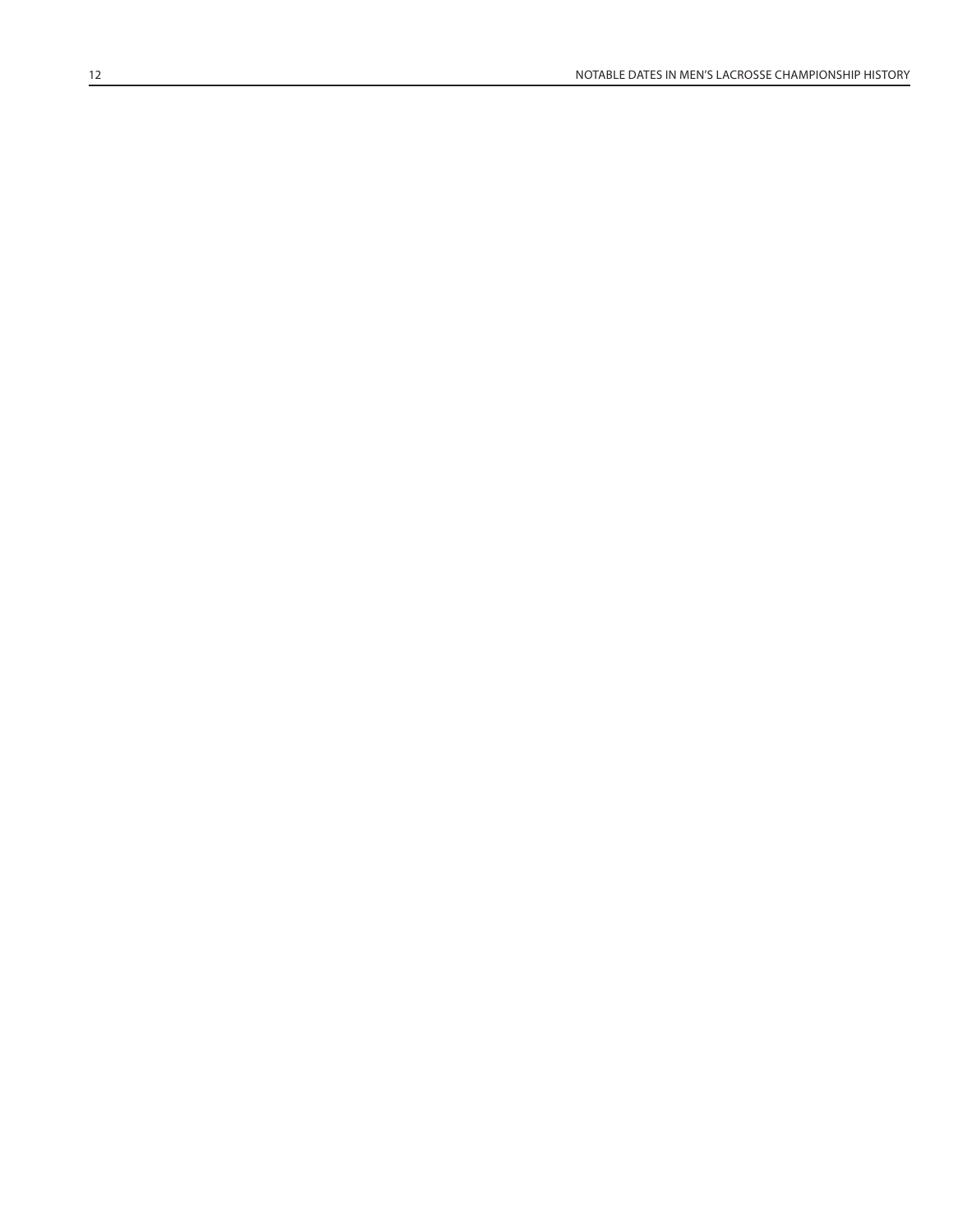

# **Division I Highlights**

| Pre-NCAA Champions 53 |  |
|-----------------------|--|

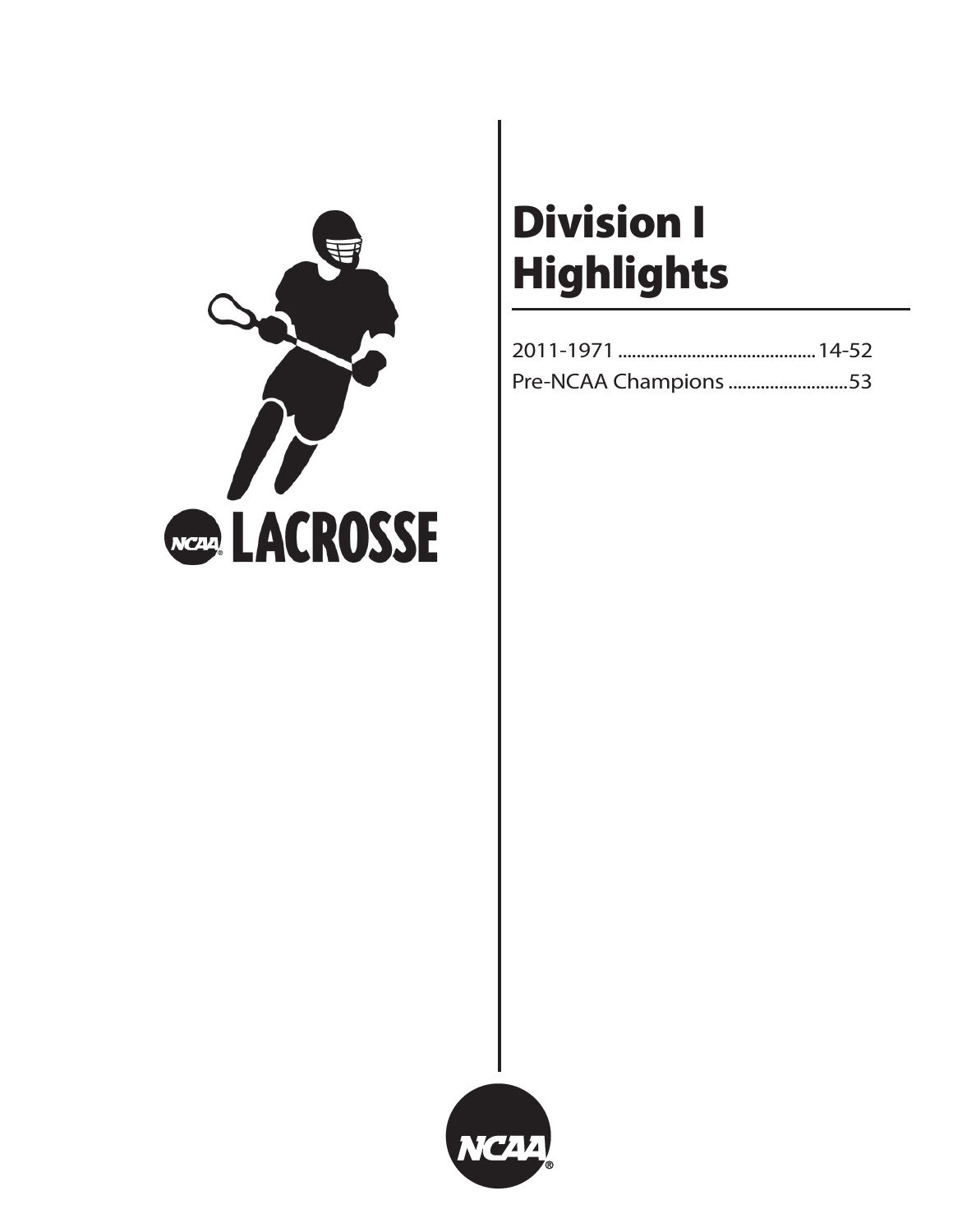# **Division I Championship Highlights**

# **2011**

#### **Virginia tops Maryland to win title:** Colin Briggs wasn't sure if he would get a chance to play in the national championship game.

The Virginia midfielder stood on the sidelines May 28 watching his Cavaliers beat Denver in the semifinals. Coach Dom Starsia had suspended him before the semifinals for committing a team infraction and was noncommittal when asked the evening of May 28 if the senior would be in uniform for the championship game. Starsia decided to reinstate Briggs, and it proved a wise move.

Briggs scored a career-high five goals as seventh-seeded Virginia edged Maryland, 9-7, in a slow, methodical affair to capture its fifth Division I national championship. Briggs scored three times on uncontested shots and twice beat defenders 1-on-1, earning the most outstanding player award.

"I definitely disappointed myself and let down the team on Saturday. I wanted to come back (for the title game) and give everything I had," Briggs said. "I got some open looks and was able to finish some shots."

Game time temperature was 96 degrees and it was even hotter at field level on a sunscorched afternoon. Briggs appeared a step faster than everyone else and agreed that sitting out of the semifinals gave him an edge over those who were playing for the second time in three days.

"I definitely felt fresh out there, especially in the fourth quarter. I still had legs while maybe some other guys didn't," he said.

Matt White scored three goals for Virginia (13-5), which has captured four of its NCAA titles under Starsia, the Division I all-time leader with 329 career victories.

This one was particularly satisfying for Starsia since the Cavaliers had to overcome the the dismissal of Shamel Bratton and suspension of his twin brother, Rhamel, both All-American midfielders, as well as a season-ending injury to top defenseman Matt Lovejoy. Top attackman Steele Stanwick was hobbled for much of the season with an injury while the Briggs suspension was the latest setback in what Starsia termed "the most peculiar season I've ever been involved with."

After losing four of five games from March 26 to April 22, Virginia reinvented itself both offensively and defensively. Starsia switched to a zone defense while the normally runand-gun Cavaliers installed a more controlled offense. Those changes paid dividends as Virginia closed the season with five straight wins.

"This moment is particularly gratifying when you consider all that we endured to put ourselves in this position," Starsia said. "We had to reconfigure ourselves midseason and the players had to pick themselves off the ground. We were willing to change our personality on both ends of the field, and we got better at the end of the year as a result."

Nick O'Reilly contributed a goal and four assists for the Cavaliers, who responded with three straight goals after the Terrapins tied the score at six with 11:43 remaining. Adam Ghitelman made nine saves as the Cavaliers secured their third crown since 2003.

Grant Catalino had two goals and an assist for unseeded Maryland (13-5), which fell despite outshooting Virginia, 32-26, and winning 12 of 19 faceoffs. Midfielder John Haus had a goal and two assists for the Terps, who committed numerous unforced errors on the offensive end and finished with 13 turnovers in the slow-paced game.

"Our game plan was to attack inside with the two-man crease. I think we got a lot of good looks early, but Adam made some saves, we hit a few pipes and missed some shots," Catalino said. "I think we prepared hard and executed our game plan. It just seemed like the ball didn't roll our way (in the championship)."

Goalie Niko Amato made eight saves for Maryland, which lost in the finals for the sixth time since capturing its last national championship in 1975. The Terrapins had their own challenges to overcome, beginning with a head coaching change in the offseason. Numerous starters missed games with injuries while attackman Ryan Young's mother died of pancreatic cancer April 17.

"I'm very disappointed for the 48 guys in our locker room. I couldn't be more proud of this group, both as players and as people because of the way they handled the last 12 months," Maryland coach John Tillman said. "It's been a long year with all the things we had to deal with. The coaching transition, all the injuries, Maria Young's death, through it all we played like Terps and represented our school, our state and our alumni with class."

Briggs scored three of his goals during a 4-0 run that turned a 3-2 deficit into a 6-3 lead for Virginia. Catalino had a goal and an assist as Maryland answered with a 3-0 run to tie the score for the fourth time at 6-6 with 11:43 left in the fourth quarter."

**All-Tournament Team:** Virginia: Colin Briggs (MOP), Bray Malphrus, Nick O'Reilly, Steele Stanwick, Matt White; Maryland: Niko Amato, Grant Catalino, Curtis Holmes, Brett Schmidt.; Denver: Jeremy Noble.

#### **LEADING SCORERS**

| <b>Name</b> |  |  |
|-------------|--|--|
|             |  |  |
|             |  |  |
|             |  |  |
|             |  |  |
|             |  |  |
|             |  |  |
|             |  |  |
|             |  |  |

#### **2011 FIRST ROUND MAY 14**

**Cornell 12, Hartford 5**

| ---------------------- |  |  |  |
|------------------------|--|--|--|
| Hartford               |  |  |  |
| Cornell                |  |  |  |

Hartford Scoring – Carter Bender 2, Martin Bowes 1, Tim Fallon 1, Aidan Genik 1. Cornell Scoring – David Lau 4, JJ Gilbane 2, Rob Pannell 2, Thomas Keith 1, Roy Lang 1, Mitch McMichael 1, Steve Mock 1. Shots: Hartford 24, Cornell 44. Saves: Hartford-Scott Bement 16; Cornell-AJ Fiore 6. Attendance: 2,379.

# **Johns Hopkins 12, Hofstra 5**

 $H$ ofstra  $\begin{array}{cccc} 2 & 2 & 1 & 0 & - \\ 1 & 0 & 4 & 4 & 4 \end{array}$ Johns Hopkins

Hofstra Scoring – John Antoniades 1, Jay Card 1, Kevin Ford 1, Brad Loizeaux 1, Adrian Sorichetti 1.

Johns Hopkins Scoring – Kyle Wharton 3, Chris Boland 2, John Greeley 2, Brandon Benn 1, Phil Castronova 1, Tim Donovan 1, Rob Guida 1, Zach Palmer 1. Shots: Hofstra 25, Johns Hopkins 29. Saves: Hofstra-Andrew Gvozden 5; Johns Hopkins-Pierce Bassett 9. Attendance: 1,737

#### **Notre Dame 13, Penn 6**

| Penn       |  |  |  |
|------------|--|--|--|
| Notre Dame |  |  |  |

Penn Scoring – Will Amling 1, John Conneely 1, Rob Fitzpatrick 1, Morgan Griff 1, Al Kohart 1, Dan Savage 1.

Notre Dame Scoring – Colin Igoe 3, Nicholas Beattie 2, Zach Brenneman 2, Pat Cotter<br>2, Westy Hopkins 2, Steve Murphy 1, Sean Rogers 1.<br>Shots: Penn 24, Notre Dame 41. Saves: Penn-Brian Feeney 14; Notre Dame-John

Kemp 9.

#### Attendance: 1,266. **Duke 15, Delaware 14**

| PUNE 13, PEIAWAIE 14 |  |  |    |
|----------------------|--|--|----|
| Delaware             |  |  | 14 |
| Duke                 |  |  | 15 |

Delaware Scoring – Grant Kaleikau 3, Taylor Burns 2, Sean Finegan 2, Eric Smith 2, Nick Diachenko 1, Brenden Gilson 1, Kevin Kaminski 1, Justin Martinelli 1, John Mills 1.

Duke Scoring – Zach Howell 4, Jordan Wolf 3, Josh Offit 2, Bill Conners 1, CJ Costabile 1, Josh Dionne 1, Tom Montelli 1, Robert Rotanz 1, Jake Tripucka 1. Shots: Delaware 40, Duke 30. Saves: Delaware-Noah Fossner 5; Duke-Mike Rock 12. Attendance: 2,572.

# **MAY 15**

# **Virginia 13, Bucknell 12 (ot)**

Bucknell 4 2 4 2 0 — 12 **Virginia** 

Bucknell Scoring – Todd Heritage 3, Charlie Streep 3, Billy Eisenreich 2, Ryan Klipstein 2, Peter Burke 1, Nick Gantsoudes 1.

Virginia Scoring – Chris Bocklet 5, Steele Stanwick 3, Matt White 2, Colin Briggs 1, Rob Emery 1, Matt Kugler 1.

Shots: Bucknell 47, Virginia 30. Saves: Bucknell-Kyle Feeney 4; Virginia-Adam Ghitelman 11. Attendance: 1,705.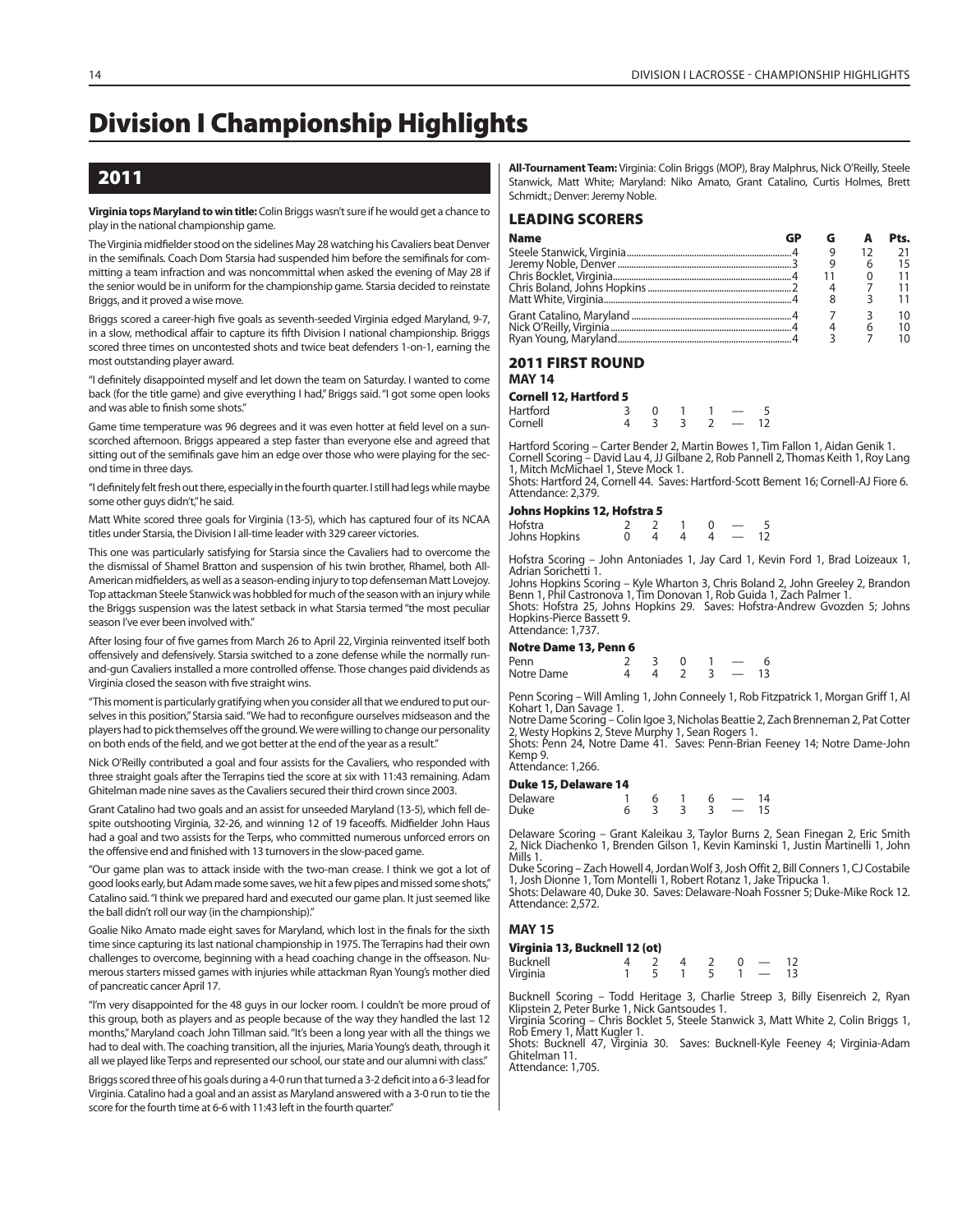#### **Denver 13, Villanova 10**

| Villanova |  |   |  |
|-----------|--|---|--|
| Denver    |  | - |  |

Villanova Scoring – Will Casertano 2, Jack Rice 2, Matt Bell 1, CJ Burke 1, Kevin Cunningham 1, Max Hart 1, Andrew Henrich 1, C.J. Small 1.

Denver Scoring – Jeremy Noble 4, Mark Matthews 3, Alex Demopoulos 2, Cameron Flint 2, Paul Danko 1, Eric Law 1.

Shots: Villanova 37, Denver 41. Saves: Villanova-Billy Hurley 10; Denver-Jamie Faus 13.

# Attendance: 2,575.

**Syracuse 10, Siena 4** Siena 1 1 0 2 — 4  $Syracuse$  2 2 2 4 — 10

Siena Scoring – Kyle Curry 1, Danny Martinsen 1, Brendan Meehan 1, Marquis Terrell

1. Syracuse Scoring – JoJo Marasco 3, Josh Amidon 2, Bobby Eilers 2, Steve Ianzito 1, Stephen Keogh 1, Tommy Palasek 1. Shots: Siena 22, Syracuse 51. Saves: Siena-Tom Morr 19; Syracuse-John Galloway 7,

Matthew Lerman<sup>1</sup>. Attendance: 4,096.

#### **Maryland 13, North Carolina 6**

Maryland 3 3 3 4 — 13<br>North Carolina 1 3 1 1 — 6 North Carolina 1 3 1

Maryland Scoring – Drew Snider 4, Kevin Cooper 3, Owen Blye 2, Ryan Young 2, Grant Catalino 1, Joe Cummings 1. North Carolina Scoring – Billy Bitter 3, Michael Burns 1, Jimmy Dunster 1, Pat Foster

1. Shots: Maryland 32, North Carolina 27. Saves: Maryland-Niko Amato 13; North

Carolina-Steven Rastivo 8. Attendance: 1,812.

#### **2011 QUARTERFINALS**

#### **MAY 21**

#### **Virginia 13, Cornell 9**

| -----    |  |   |  |   |
|----------|--|---|--|---|
| Virginia |  |   |  |   |
| Cornell  |  | - |  | u |

Virginia Scoring – Chris Bocklet 3, Steele Stanwick 3, Nick O'Reilly 2, Matt White 2, Colin Briggs 1, Rob Emery 1, Chris LaPierre 1. Cornell Scoring – Steve Mock 4, Rob Pannell 3, Roy Lang 1, Chris Langton 1.

Shots: Virginia 30, Cornell 40. Saves: Virginia-Adam Ghitelman 13; Cornell-AJ. Fiore 8.

#### Attendance: 13,447.

| <b>Denver 14, Johns Hopkins 9</b> |  |  |    |
|-----------------------------------|--|--|----|
| Denver                            |  |  | 14 |
| Johns Hopkins                     |  |  |    |

Denver Scoring – Todd Baxter 3, Cameron Flint 3, Jeremy Noble 2, Chase Carraro 1,<br>Paul Danko 1, Eric Law 1, Andrew Lay 1, Mark Matthews 1, Henry Miketa 1.<br>Johns Hopkins Scoring – Kyle Wharton 3, Chris Boland 2, Marshall Bu

Shots: Denver 29, Johns Hopkins 36. Saves: Denver-Jamie Faus 8; Johns Hopkins-Pierce Bassett 8.

Attendance: 13,447.

#### **MAY 22**

#### **Maryland 6, Syracuse 5 (ot)**

| <i>j</i> -, - j - - (- -, |  |  |                          |  |
|---------------------------|--|--|--------------------------|--|
| Maryland                  |  |  |                          |  |
| Syracuse                  |  |  | $\overline{\phantom{a}}$ |  |

Maryland Scoring – Scott LaRue 2, Jake Bernhardt 1, Grant Catalino 1, Travis Reed 1, Drew Snider 1.

Syracuse Scoring – Jovan Miller 2, Jeremy Thompson 2, JoJo Marasco 1. Shots: Maryland 34, Syracuse 22. Saves: Maryland-Niko Amato 9; Syracuse-John Galloway 11. Attendance: 14,122.

#### **Duke 7, Notre Dame 5**

| <b>Duke</b> |  |  |  |
|-------------|--|--|--|
| Notre Dame  |  |  |  |

Duke Scoring – Justin Turri 2, David Lawson 1, Robert Rotanz 1, Tucker Virtue 1, Christian Walsh 1, Jordan Wolf 1. Notre Dame Scoring – Westy Hopkins 3, Eric Keppeler 1, Max Pfeifer 1. Shots: Duke 28, Notre Dame 34. Saves: Duke-Dan Wigrizer 14; Notre Dame-John

Kemp 8.

Attendance: 14,122.

#### **2011 SEMIFINALS**

#### **MAY 28 at Baltimore**

| Virginia 14, Denver 8 |  |  |    |  |
|-----------------------|--|--|----|--|
| Virginia              |  |  | 14 |  |
| Denver                |  |  |    |  |

Virginia Scoring – Chris Bocklet 3, Mark Cockerton 3, Steele Stanwick 3, Rob Emery 1, John Haldy 1, Matt Kugler 1, Nick O'Reilly 1, Matt White 1. Denver Scoring – Jeremy Noble 3, Eric Law 2, Alex Demopoulos 1, Andrew Lay 1,

Mark Matthews 1. Shots: Virginia 32; Denver 26. Saves: Virginia-Adam Ghitelman 10; Denver-Jamie Faus 8.

Attendance: 45,039.

#### **Maryland 9, Duke 4**

| Maryland<br>Duke |  |  |  |
|------------------|--|--|--|
|                  |  |  |  |

Maryland Scoring – Grant Catalino 3, Joe Cummings 2, Owen Blye 1, Kevin Cooper 1, Curtis Holmes 1, Drew Snider 1.

Duke Scoring – Zach Howell 1, David Lawson 1, Josh Offit 1, Christian Walsh 1. Shots: Maryland 32, Duke 28. Saves: Maryland-Niko Amato 13; Duke-Dan Wigrizer 9. Attendance: 45,039.

#### **2011 CHAMPIONSHIP**

#### **MAY 30 at Baltimore**

| Virginia 9, Maryland 7 |  |  |  |
|------------------------|--|--|--|
| Maryland               |  |  |  |
| Virginia               |  |  |  |

Maryland Scoring – Grant Catalino 2, Jake Bernhardt 1, Owen Blye 1, Brian Farrell 1, John Haus 1, Ryan Young 1.

Virginia Scoring – Colin Briggs 5, Matt White 3, Nick O'Reilly 1.

Shots: Maryland 32, Virginia 26. Saves: Maryland-Niko Amato 8; Virginia-Adam Ghitelman 9.

Attendance: 35,661.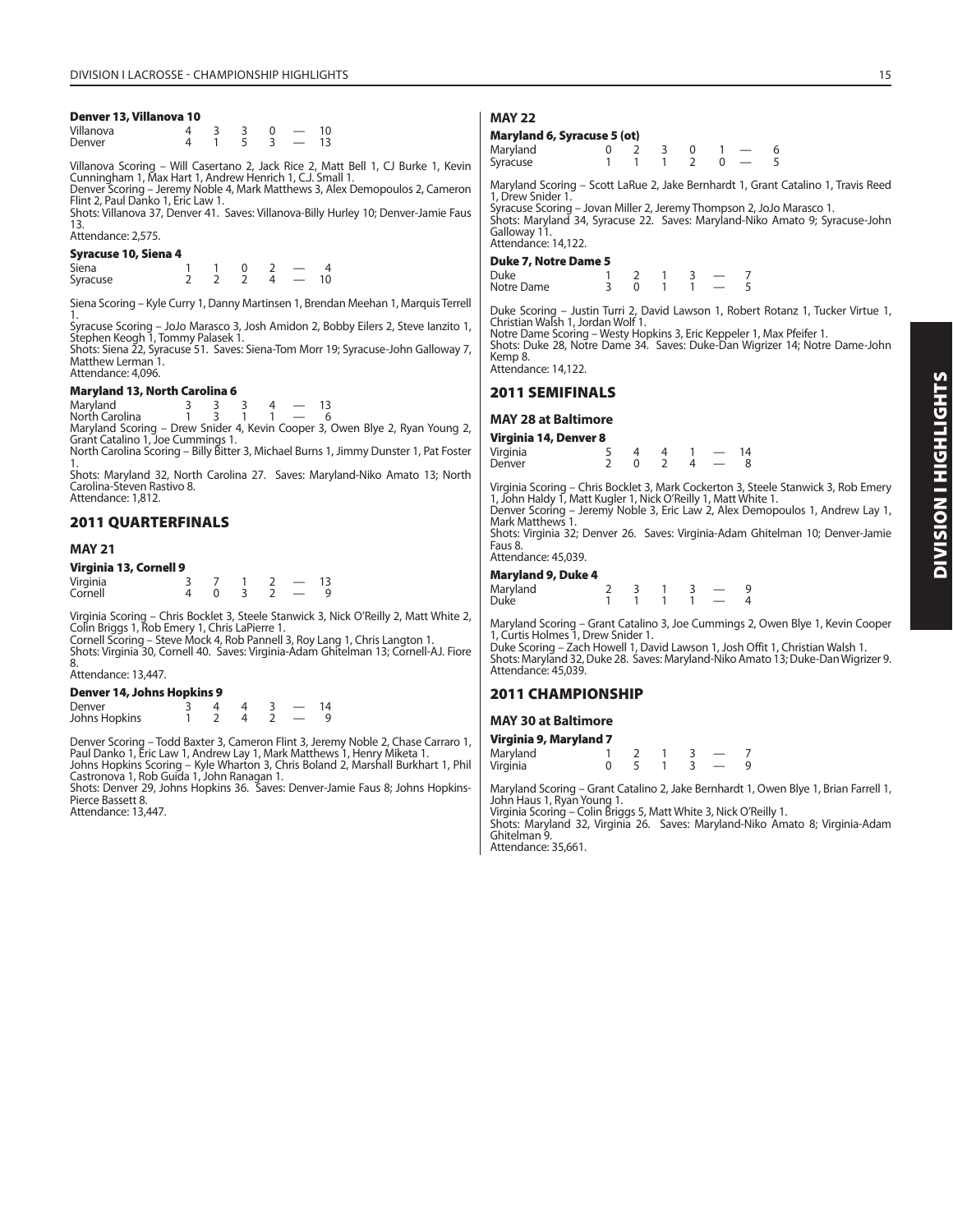**Duke wins first NCAA men's lacrosse title:** Duke won its first Division I Men's Lacrosse Championship in a dramatic final game May 31, beating Notre Dame, 6-5, on a goal five seconds into sudden-death overtime.

The game featured five ties and four lead changes, and no team led by more than one goal through the entire matchup. It was the lowest-scoring title game in history, as both teams prioritized defense throughout the contest.

The victory was the first for the Blue Devils in three appearances in the championship game.

"I am extremely happy and joyful for our students and anybody who has ever worn a Duke jersey," said Duke head coach John Danowski. "This game was a great battle."

Sophomore CJ Costabile won the opening faceoff in overtime, raced down the middle of the field, dodged several Notre Dame defensemen and unleashed a high shot into the net to lift the No. 5 seed Blue Devils to the 6-5 overtime victory.

Duke held a narrow 33-31 edge in shots and won the ground ball game 26-22. The faceoff game was an even battle with the Fighting Irish winning eight to the Blue Devils' seven. Neither team scored on man-up opportunities.

Zach Brenneman scored three goals and Scott Rodgers finished with 15 saves for the Irish, but he couldn't stop the last shot that came his way. That ended a brilliant postseason run by Notre Dame, which defeated three seeded teams to advance to the title game for the first time.

The game was played cautiously by both sides, with defense and possession the priority. The teams set a championship-game record for fewest combined goals through three quarters (eight) and tied the mark for fewest at halftime (five).

Notre Dame went up 5-4 with 11:56 by converting a rare fastbreak. David Earl picked up a loose ball and ran 30 yards before passing across the field to Sean Rogers, who pumped a shot past goaltender Dan Wigrizer.

Justin Turri scored for the Blue Devils with 8:44 left to tie the game for the last time.

Duke led 3-2 at halftime after scoring the lone goal of the second quarter.

The Blue Devils took 13 shots in the half, including nine on goal, but Rodgers had six saves and Duke committed five turnovers.

It took only 49 seconds after the start of the game for Notre Dame to go up 1-0 on a goal by Brenneman. Then, after Duke used goals by Zach Howell and Steve Schoeffel to take the lead, Brenneman scored again with 50 seconds left during a first quarter in which both teams worked the ball for several minutes at a time.

That only served as a precursor for a dreary second quarter in which the only goal came on a shot by Schoeffel with 1:24 left.

Early in the third quarter, Earl provided hope for a more offense-oriented game. With a Duke defender on his back, he scored with a low shot while being knocked from his feet. The goal ended Notre Dame's 17-minute scoring drought.

Howell put the Blue Devils back in front, and Brenneman's third goal tied it at 4 with 1:12 left in the quarter

**All-Tournament Team:** Duke: CJ Costabile, Zach Howell, Michael Manley, Max Quinzani; Notre Dame: Zach Brenneman, Kevin Ridgway, Scott Rodgers (MOP); Virginia: Chris Bocklet, Steele Stanwick; Cornell: Steve Mock.

#### **LEADING SCORERS**

| Name | GP |  | Pts. |
|------|----|--|------|
|      |    |  |      |
|      |    |  |      |
|      |    |  |      |
|      |    |  |      |
|      |    |  |      |
|      |    |  |      |

# **2010 FIRST ROUND**

**MAY 15**

# **Virginia 18, Mt. St. Mary's 4**

| Mt. St. Mary's |  |  |  |
|----------------|--|--|--|
| Virginia       |  |  |  |

Mt. St. Mary's Scoring – Andrew Scalley 3, Bryant Schmidt 1. Virginia Scoring – Chris Bocklet 3, Shamel Bratton 3, Brian Carroll 3, John Haldy 2, Colin Briggs 1, Connor English 1, Tim Fuchs 1, Nick O'Reilly 1, Max Pomper 1, Steele Stanwick 1, Mikey Thompson 1. Shots: Mt. St. Mary's 30, Virginia 47. Saves: Mt. St. Mary's-T.C. DiBartolo 10, A.J.

Shaufler 2; Virginia-Adam Ghitelman 9, Rob Fortunato 1. Attendance: 3,355.

#### **Stony Brook 9, Denver 7**

| ------      |  |  |  |
|-------------|--|--|--|
| Denver      |  |  |  |
| Stony Brook |  |  |  |

Denver Scoring – Mark Matthews 4, Alex Demopoulos 2, Cameron Flint 1. Stony Brook Scoring - Tom Compitello 3, Kevin Crowley 3, Kyle Belton 1, Adam Rand Steven Waldeck

Shots: Denver 26, Stony Brook 29. Saves: Denver-Peter Lowell 11; Stony Brook-Charlie Paar 9.

Attendance: 4,262.

#### **Duke 18, Johns Hopkins 5**

| Johns Hopkins |  |  |    |
|---------------|--|--|----|
| Duke          |  |  | 18 |

Johns Hopkins Scoring – Steven Boyle 2, Tom Palasek 2, Nate Matthews 1.<br>Duke Scoring – Max Quinzani 4, Steve Schoeffel 3, Mike Catalino 2, Ned Crotty 2,<br>Zach Howell 2, Stephen Coyle 1, Jonathan Livadas 1, Tom Montelli 1, S 1, Robert Rotanz 1.

Shots: Johns Hopkins 15, Duke 40. Saves: Johns Hopkins-Pierce Bassett 9, Steven Burke 1; Duke-Mike Rock 2, Devon Sherwood 1. Attendance: 1,813.

#### **Maryland 11, Hofstra 8**

| Hofstra  |  |  |        |  |
|----------|--|--|--------|--|
| Maryland |  |  | $\sim$ |  |

Hofstra Scoring – Jay Card 4, Tim Holman 2, Stephen Bentz 1, Kevin Ford 1. Maryland Scoring – Ryan Young 2, Jake Bernhardt 1, Owen Blye 1, Grant Catalino 1, Joe Cummings 1, Brian Farrell 1, Dean Hart 1, John Haus 1, Adam Sear 1, Will Yeatman 1.

Shots: Hofstra 32, Maryland 37. Saves: Hofstra-Andrew Gvozden 13; Maryland-Brian Phipps 14.

Attendance: 1,641. **Cornell 11, Loyola Maryland 10 (3 ot)**

| Cornell II, Loyola Maryland IV (3 Ot) |  |                    |  |  |  |
|---------------------------------------|--|--------------------|--|--|--|
|                                       |  |                    |  |  |  |
|                                       |  | 4 4 1 1 0 0 1 - 11 |  |  |  |

Loyola Maryland Scoring – Davis Butts 2, Collin Finnerty 2, Josh Hawkins 2, Taylor Ebsary 1, Matt Langan 1, Eric Lusby 1, Stephen Murray 1.

Cornell Scoring – Steve Mock 3, Ryan Hurley 2, Chris Langton 2, Rob Pannell 2, Max Feely 1, David Lau 1.

Shots: Loyola Maryland 49, Cornell 34. Saves: Loyola Maryland-Alex Peaty 8, Jake Hagelin 2; Cornell-A.J. Fiore 15. Attendance: 1,855.

#### **MAY 16**

#### **North Carolina 14, Delaware 13**

| Delaware       |  |  |  |
|----------------|--|--|--|
| North Carolina |  |  |  |

Delaware Scoring – Anthony Ruiz 4, Martin Cahill 3, Grant Kaleikau 2, D.J. Widlake 2, Taylor Burns 1, Kevin Kaminski 1.

North Carolina Scoring – Sean DeLaney 3, Marcus Holman 3, Matt Davie 2, Chris Layne 2, Thomas Wood 2, Jimmy Dunster 1, Mark Staines 1. Shots: Delaware 45, North Carolina 43. Saves: Delaware-Noah Fossner 12; North Carolina-Chris Madalon 14. Attendance: 1,071.

#### **Notre Dame 8, Princeton 5**

| Notre Dame |  |  |  |
|------------|--|--|--|
| Princeton  |  |  |  |

Notre Dame Scoring – David Earl 5, Nicholas Beattie 1, Andrew Irving 1, Grant Krebs 1. Princeton Scoring – Rob Engelke 2, Jack McBride 2, Paul Barnes 1.

Shots: Notre Dame 31, Princeton 37. Saves: Notre Dame-Scott Rodgers 14; Princeton-Tyler Fiorito 11. Attendance: 3,305.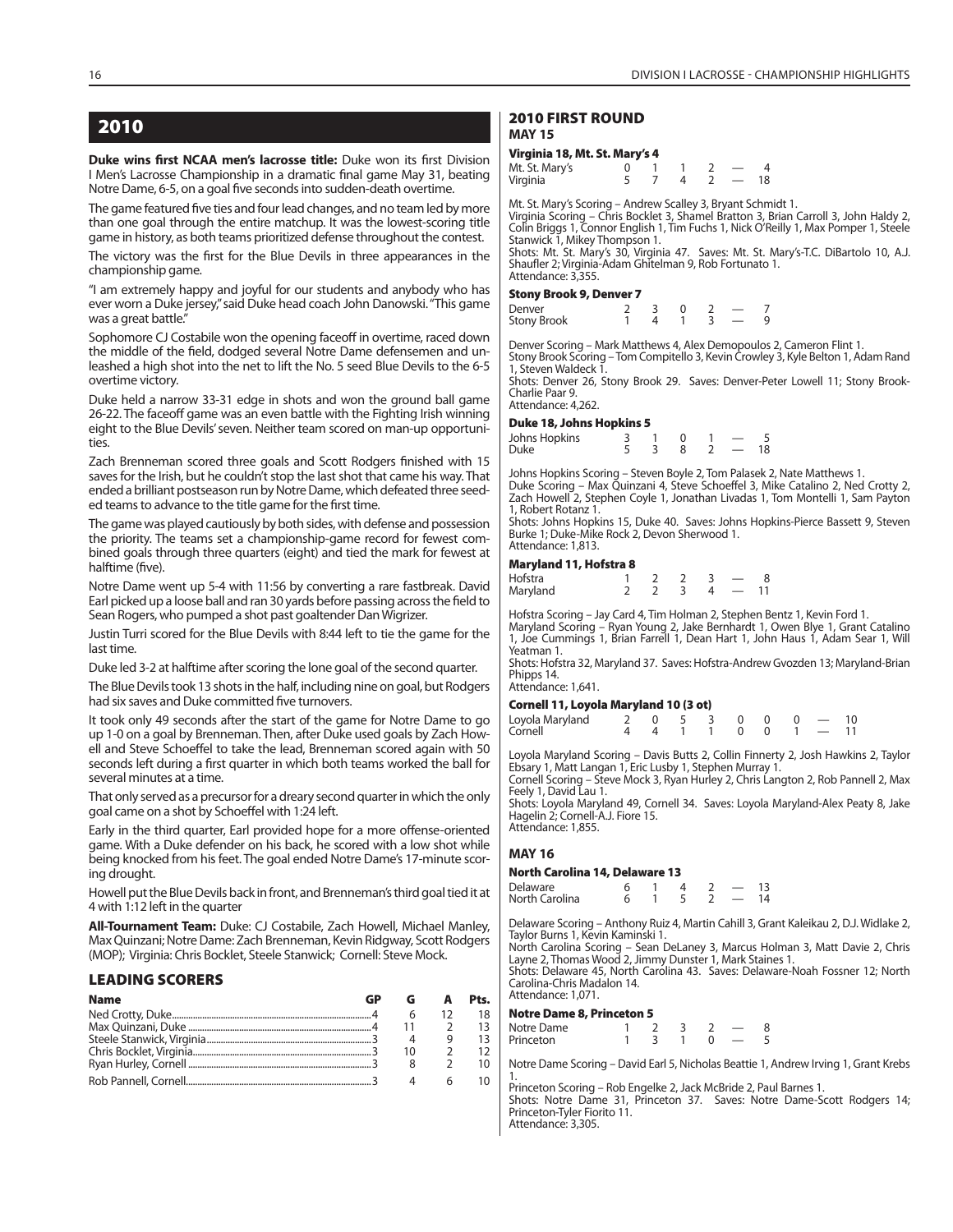#### **Army 9, Syracuse 8 (2 ot)**

| Army     |  |  |  | 1 3 2 2 0 1 -   | -9 |
|----------|--|--|--|-----------------|----|
| Syracuse |  |  |  | 3 3 1 1 0 0 - 8 |    |

Army Scoring – Jeremy Boltus 2, Devin Lynch 2, Garrett Thul 2, Rob McCallion 1, Sean O'Sullivan 1, Tyler Seymour 1. Syracuse Scoring – Cody Jamieson 3, Stephen Keogh 2, Jovan Miller 2, Kevin Drew 1.

Shots: Army 40, Syracuse 40. Saves: Army-Tom Palesky 13; Syracuse-John Galloway 16.

Attendance: 5,479.

#### **2010 QUARTERFINALS**

#### **MAY 22**

#### **Duke 17, North Carolina 9**

| Duke           |  |  |  |
|----------------|--|--|--|
| North Carolina |  |  |  |

Duke Scoring – Zach Howell 4, Ned Crotty 3, Max Quinzani 3, CJ Costabile 2, Steve Schoeffel 2, Justin Turri 2, Will McKee 1.

North Carolina Scoring – Jimmy Dunster 4, Billy Bitter 2, Thomas Wood 2, Gavin Petracca 1.

Shots: Duke 35, North Carolina 29. Saves: Duke-Dan Wigrizer 3, Mike Rock 1, Devon Sherwood 1; North Carolina-Chris Madalon 6. Attendance: 8,260.

#### **Notre Dame 7, Maryland 5**

| <i></i>    |  |  |  |  |
|------------|--|--|--|--|
| Notre Dame |  |  |  |  |
| Maryland   |  |  |  |  |

Notre Dame Scoring – Sean Rogers 3, Nicholas Beattie 1, David Earl 1, Grant Krebs 1, Max Pfeifer 1.

Maryland Scoring – Jake Bernhardt 1, Joe Cummings 1, John Haus 1, Scott LaRue 1, Travis Reed 1.

Shots: Notre Dame 28, Maryland 33. Saves: Notre Dame-Scott Rodgers 8; Maryland-Brian Phipps 13. Attendance: 8,260.

#### **MAY 23**

#### **Virginia 10, Stony Brook 9**

| <b>Stony Brook</b> |  |  |  |
|--------------------|--|--|--|
| Virginia           |  |  |  |

Stony Brook Scoring – Kyle Belton 2, Kevin Crowley 2, Robbie Campbell 1, Tom Compitello 1, Jared LeVerne 1, Timmy Trenkle 1, Steven Waldeck 1.

Virginia Scoring – Chris Bocklet 3, Shamel Bratton 3, Colin Briggs 1, Brian Carroll 1, Connor English 1, John Haldy 1.

Shots: Stony Brook 36, Virginia 29. Saves: Stony Brook-Charlie Paar 10; Virginia-Adam Ghitelman 13. Attendance: 10,024.

#### **Cornell 14, Army 5**

| Army<br>Cornell |  |        |  |  |
|-----------------|--|--------|--|--|
|                 |  | $\sim$ |  |  |

Army Scoring – Jeremy Boltus 1, Devin Lynch 1, Tyler Oates 1, Tyler Seymour 1, Garrett Thul 1.

Cornell Scoring – Ryan Hurley 4, Steve Mock 3, David Lau 2, Rob Pannell 2, Mike Bronzino 1, Max Feely 1, Andrew MacDonald 1.

Shots: Army 33, Cornell 37. Saves: Army-Tom Palesky 11; Cornell-A.J. Fiore 11. Attendance: 10,024.

# **2010 SEMIFINALS**

#### **MAY 29 at Baltimore**

#### **Duke 14, Virginia 13**

| Duke     |  |  |  |  |
|----------|--|--|--|--|
| Virginia |  |  |  |  |

Duke Scoring – Max Quinzani 4, Justin Turri 3, Zach Howell 2, Will McKee 2, CJ Costabile 1, Ned Crotty 1, Robert Rotanz 1.

Virginia Scoring – Chris Bocklet 4, Brian Carroll 3, Steele Stanwick 3, Rhamel Bratton 1, Shamel Bratton 1, Colin Briggs 1.

Shots: Duke 42, Virginia 46. Saves: Duke-Dan Wigrizer 7; Virginia-Adam Ghitelman 8. Attendance: 44,389.

#### **Notre Dame 12, Cornell 7**

| Notre Dame |  |  |  |
|------------|--|--|--|
| Cornell    |  |  |  |

Notre Dame Scoring – Neal Hicks 4, Zach Brenneman 3, Adam Felicetti 1, Andrew Irving 1, Grant Krebs 1, Steve Murphy 1, Sean Rogers 1.

Cornell Scoring – Steve Mock 3, Ryan Hurley 2, Ross Gillum 1, Roy Lang 1.

Shots: Notre Dame 32, Cornell 40. Saves: Notre Dame-Scott Rodgers 16; Cornell-A.J. Fiore 10.

Attendance: 44,389.

#### **2010 CHAMPIONSHIP**

#### **MAY 31 at Baltimore**

#### **Duke 6, Notre Dame 5 (ot)**

| Notre Dame |  |  | $2 \t0 \t2 \t1 \t0 \t- 5$ |  |
|------------|--|--|---------------------------|--|
| Duke       |  |  | 2 1 1 1 1 - 6             |  |

Notre Dame Scoring – Zach Brenneman 3, David Earl 1, Sean Rogers 1. Duke Scoring – Zach Howell 2, Steve Schoeffel 2, CJ Costabile 1, Justin Turri 1. Shots: Notre Dame 31, Duke 33. Saves: Notre Dame-Scott Rodgers 15; Duke-Dan Wigrizer 5. Attendance: 37,126.

# **2009**

**Syracuse Cruises to 10th NCAA Title: FOXBOROUGH, Mass. (AP) -- Kenny** Nims never realized how desperate things had become for Syracuse because he refused to consider the possibility that the defending NCAA lacrosse champions might actually lose.

"Never count us out," said Nims, who scored with 4.5 seconds left in regulation to send the game into overtime and help the Orange beat Cornell, 10-9, for their second straight title and record 11th overall.

Cody Jamieson scored the game-winner 80 seconds into overtime to give Syracuse a victory over its central New York rival. Jamieson, a transfer who didn't become eligible until April, has scored eight of his nine goals this season during the NCAA tournament.

It was the ninth time the championship game has gone into overtime, and the first since Princeton beat Syracuse, 10-9, in 2001. Syracuse, which never led before the final score, is the first team to win consecutive men's lacrosse titles since Princeton in 1997-98.

John Glynn scored three goals with two assists -- all in the first half -- to help Cornell open a three-goal lead before Syracuse began to cut into the deficit. Stephen Keogh scored with 3:37 left, then Jamieson cut it to 9-8 less than a minute later.

In the final seconds of regulation, Keogh scrambled for a loose ball and flipped it over his head to Matt Abbott, who brought it into the attacking zone and found Nims all alone in front.

For Cornell midfielder Max Seibald, it was a reminder of the 2007 NCAA semifinal game in which the Big Red lost to Duke with 3 seconds left.

Jamieson's goal with 2:40 left in the 4-minute, sudden death overtime spawned an orange wave of celebration that left a wake of discarded helmets down the center of the field.

Jake Myers had 10 saves for Cornell, and John Galloway stopped 10 shots for Syracuse, which vacated its 1990 title and officially has 10 titles -- still one more than Johns Hopkins.

**All-Tournament Team:** Syracuse: Matt Abbott, Cody Jamieson, Kenny Nims (MOP), Pat Perritt, Joel White; Cornell: Max Seibald, Rob Pannell, Matt Moyer, John Glynn, Ryan Hurley.

#### **LEADING SCORERS**

| <b>Name</b> | GP |  | Pts. |
|-------------|----|--|------|
|             |    |  | 19   |
|             |    |  | 15   |
|             |    |  | 12   |
|             |    |  | 11   |
|             |    |  | q    |
|             |    |  |      |
|             |    |  | 8    |
|             |    |  |      |

# **2009 FIRST ROUND**

**MAY 9**

#### **North Carolina 15, UMBC 13**

| <b>UMBC</b>    |  |   |  | 13 |
|----------------|--|---|--|----|
| North Carolina |  | 6 |  | 15 |

UMBC Scoring – Alex Hopmann 3, Chris Jones 3, Kyle Wimer 3, Matt Latham 2, Peet Poillon 1, Ryan Smith 1.

North Carolina Scoring – Billy Bitter 8, Bart Wagner 2, Cryder DiPietro 1, Jimmy Dunster 1, Gavin Petracca 1, Jack Ryan 1, Shane Walterhoefer 1.

Shots: UMBC 35, North Carolina 46. Saves: UMBC-Jeremy Blevins 12; North Carolina-James Petracca 8.

Attendance: 1,431.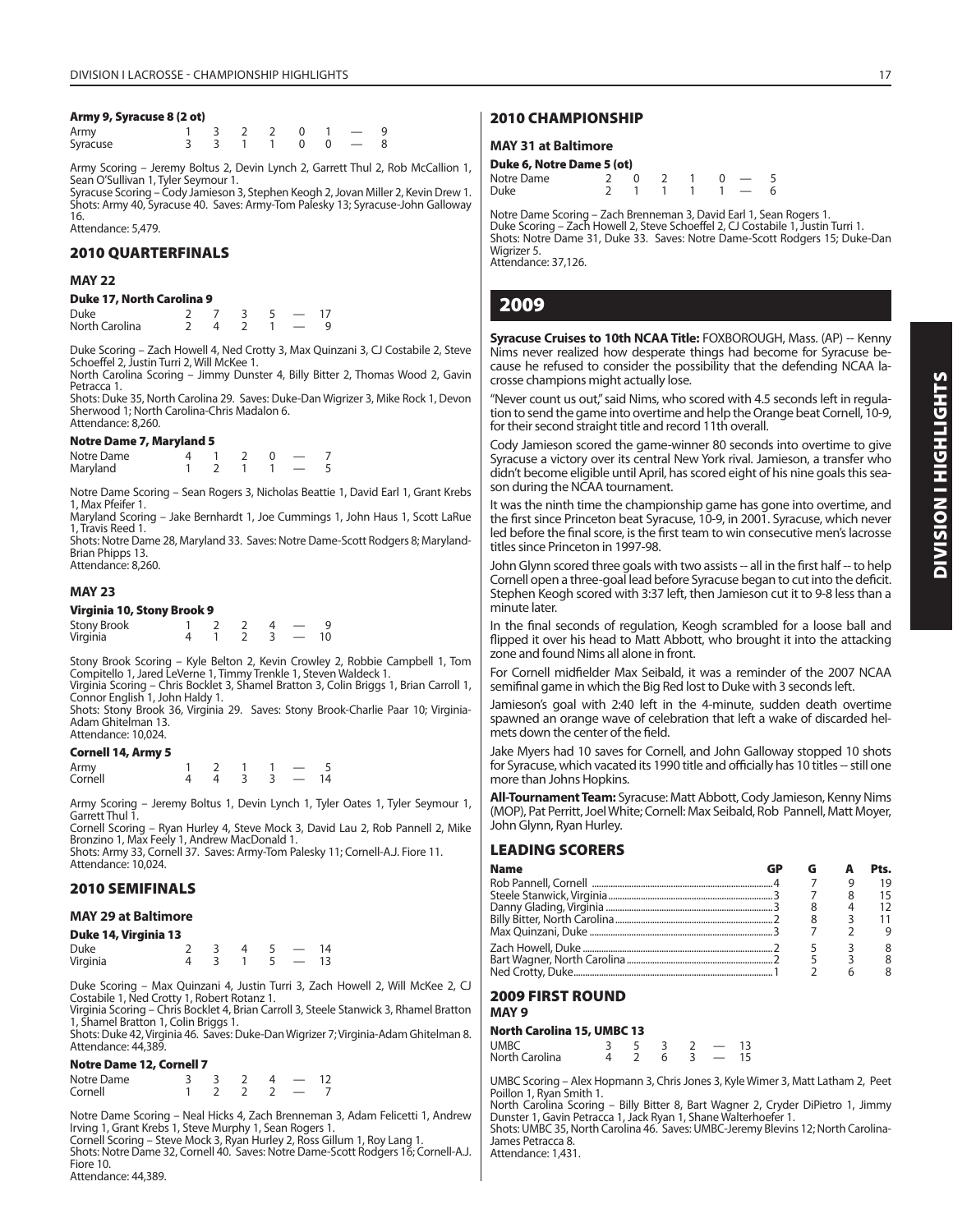#### **Johns Hopkins 12, Brown 11 (ot)**

| <b>Brown</b>  |  |  |  |  |
|---------------|--|--|--|--|
| Johns Hopkins |  |  |  |  |

Brown Scoring – Thomas Muldoon 4, Andrew Feinberg 2, Nic Bell 1, Collins Carey 1, Kyle Hollingsworth 1, Rob Schlesinger 1, Brady Williams 1. Johns Hopkins Scoring – Chris Boland 5, Brian Christopher 3, Steven Boyle 2, Kyle

Wharton 2.

Shots: Brown 42, Johns Hopkins 36. Saves: Brown-Jordan Burke 10; Johns Hopkins-Mike Gvozden 11. Attendance: 2,491.

#### **Duke 14, Navy 5**

Navy 0 0 1 4 — 5 Duke 6 4 3 1 — 14

Navy Scoring – Basil Daratsos 1, Nikk Davis 1, Joe Lennon 1, Bruce Nechanicky 1, Andy Tormey 1.

Duke Scoring – Mike Catalino 2, Zach Howell 2, Max Quinzani 2, Brad Ross 2, Robert Rotanz 2, Ned Crotty 1, Will McKee 1, Sam Payton 1, Justin Turri 1.

Shots: Navy 26, Duke 36. Saves: Navy-Tommy Phelan 5; Duke-Rob Schroeder 8, Sean Brady 2. Attendance: 852.

#### **Cornell 11, Hofstra 8**

| Hofstra |  |  |  |
|---------|--|--|--|
| Cornell |  |  |  |

Hofstra Scoring – Jay Card 2, Michael Colleluori 2, Anthony Muscarella 2, Stephen Bentz 1, Ryan Carter 1.

Cornell Scoring – Rob Pannell 3, Max Seibald 2, George Calvert 1, Chris Finn 1, Ryan Hurley 1, Roy Lang 1, Matt Moyer 1, Rocco Romero 1. Shots: Hofstra 27, Cornell 45. Saves: Hofstra-Andrew Gvozden 15; Cornell-Jake

Myers 9.

Attendance: 2,235.

#### **MAY 10**

# **Syracuse 11, Siena 4**

| Siena    |  |  |  |
|----------|--|--|--|
| Syracuse |  |  |  |

Siena Scoring – Kenny Mazzone 1, Jordan Loftus 1, Bryan Neufeld 1, Chris Zarins 1. Syracuse Scoring – Cody Jamieson 3, Stephen Keogh 3, Josh Amidon 1, Dan Hardy 1, Greg Niewieroski 1, Kenny Nims 1, Joel White 1.

Shots: Siena 22, Syracuse 34. Saves: Siena-Brent Herbst 11; Syracuse-John Galloway 13.

#### Attendance: 3,122. **Maryland 7, Notre Dame 3**

| Maryland 7, Notre Dame 3 |  |  |  |
|--------------------------|--|--|--|
| Maryland                 |  |  |  |
| Notre Dame               |  |  |  |

Maryland Scoring – Dan Groot 2, Grant Catalino 1, Joe Cummings 1, Rob Morrison<br>1, Adam Sear 1, Jeremy Sieverts 1.<br>Notre Dame Scoring – Zach Brenneman 1, Peter Christman 1, Grent Krebs 1.<br>Shots: Maryland 33, Notre Dame 34.

Scott Rodgers 14. Attendance: 1,016.

#### **Princeton 10, Massachusetts 7**

| Massachusetts |  |  |  |
|---------------|--|--|--|
| Princeton     |  |  |  |

Massachusetts Scoring – Jim Connolly 4, Tim Balise 1, Evan Blum 1, Bobby Hayes 1. Princeton Scoring – Mark Kovler 5, Rich Sgalardi 3, Tommy Davis 1, Scott MacKenzie 1.

Shots: Massachusetts 35, Princeton 36. Saves: Massachusetts-Doc Schneider 13; Princeton-Tyler Fiorito 12. Attendance: 2,310.

#### **Virginia 18, Villanova 6**

| $\frac{1}{2}$ |  |  |    |
|---------------|--|--|----|
| Villanova     |  |  |    |
| Virginia      |  |  | 18 |

Villanova Scoring – Tim Driscoll 2, Tim Langan Jr. 2, Michael Arvan 1, Matthew Fritts 1. Virginia Scoring – Brian Carroll 5, Danny Glading 4, John Haldy 3, Steele Stanwick 3,

Garrett Billings 1, Rhamel Bratton 1, Shamel Bratton 1.

Shots: Villanova 27, Virginia 42. Saves: Villanova-Andrew Diloreto 9, Mike Bogdanor 2; Virginia-Mark Wade 5, Adam Ghitelman 4. Attendance: 2,921.

#### **2009 QUARTERFINALS**

#### **MAY 16**

| <b>Syracuse 11, Maryland 6</b> |  |  |  |
|--------------------------------|--|--|--|
|--------------------------------|--|--|--|

| Maryland |  |  |  |
|----------|--|--|--|
| Syracuse |  |  |  |

Maryland Scoring – Grant Catalino 2, Jeremy Sieverts 2, Joe Cummings 1, Scott Tompkins 1. Syracuse Scoring – Dan Hardy 2, Stephen Keogh 2, Kenny Nims 2, Josh Amidon 1, Chris Daniello 1, Tyler Hlawati 1, Cody Jamieson 1, Patrick Perritt 1. Shots: Maryland 26, Syracuse 38. Saves: Maryland-Jason Carter 8, Brian Phipps 3; Syracuse-Al Cavalieri 14. Attendance: 11,259. **Cornell 6, Princeton 4** Cornell 3 2 0 1 — 6<br>Princeton 1 0 2 1 — 4 Princeton

Cornell Scoring – Rocco Romero 2, George Calvert 1, John Glynn 1, Ryan Hurley 1, Jonathan Thomson 1.

Princeton Scoring – Tommy Davis 1, Mark Kovler 1, Chris McBride 1, Jack McBride 1. Shots: Cornell 30, Princeton 28. Saves: Cornell-Jake Myers 5; Princeton-Tyler Fiorito 6.

Attendance: 11,259.

#### **MAY 17**

#### **Virginia 19, Johns Hopkins 8**

| Johns Hopkins |  |  |  |
|---------------|--|--|--|
| Virginia      |  |  |  |

Johns Hopkins Scoring – Brian Christopher 2, Michael Kimmel 2, Mark Bryan 1, Matt Dolente 1, Josh Peck 1, Kyle Wharton 1.

Virginia Scoring – Shamel Bratton 5, Garrett Billings 4, Rhamel Bratton 2, Gavin Gill 2, Danny Glading 2, Steele Stanwick 2, Colin Briggs 1, John Haldy 1. Shots: Johns Hopkins 33, Virginia 47. Saves: Johns Hopkins-Mike Gvozden 14; Virginia-Adam Ghitelman 14.

Attendance: 12,142.

#### **Duke 12, North Carolina 11**

| North Carolina |  |  |  |
|----------------|--|--|--|
| Duke           |  |  |  |

North Carolina Scoring – Sean DeLaney 3, Bart Wagner 3, Jimmy Dunster 2, Chris Hunt 1, Matthias McCall 1, Gavin Petracca 1.

Duke Scoring – Zach Howell 3, Ned Crotty 2, Max Quinzani 2, Mike Catalino 1, Chris Loftus 1, Will McKee 1, Tom Montelli 1, Justin Turri 1.

Shots: North Carolina 35, Duke 36. Saves: North Carolina-James Petracca 8, Jamie Locke 1; Duke-Rob Schroeder 11. Attendance: 12,142.

#### **2009 SEMIFINALS**

#### **MAY 23 at Foxborough**

| Cornell 15, Virginia 6 |  |  |                          |    |
|------------------------|--|--|--------------------------|----|
| Cornell                |  |  | $\overline{\phantom{a}}$ | 15 |
| Virginia               |  |  | $\overline{\phantom{a}}$ |    |

Cornell Scoring – Chris Finn 3, Ryan Hurley 3, Rob Pannell 3, Rocco Romero 2, Roy Lang 1, David Lau 1, Max Seibald 1, Jonathan Thomson 1. Virginia Scoring – Danny Glading 2, Steele Stanwick 2, Garrett Billings 1, Shamel

Bratton 1.

Shots: Cornell 36, Virginia 28. Saves: Cornell-Jake Myers 9; Virginia-Adam Ghitelman 5.

Attendance: 36,594.

| <b>Syracuse 17, Duke 7</b> |  |  |                          |  |
|----------------------------|--|--|--------------------------|--|
| Duke                       |  |  |                          |  |
| Syracuse                   |  |  | $\overline{\phantom{a}}$ |  |

Duke Scoring – Zach Howell 3, Max Quinzani 3, Brad Ross 1. Syracuse Scoring – Kenny Nims 4, Patrick Perritt 4, Tim Desko 2, Cody Jamieson 2, Chris Daniello 1, Dan Hardy 1, Stephen Keogh 1, Jake Moulton 1, Joel White 1. Shots: Duke 32, Syracuse 48. Saves: Duke-Rob Schroeder 11; Syracuse-John Galloway 11.

#### Attendance: 36,594.

#### **2009 CHAMPIONSHIP**

#### **MAY 25 at Foxborough**

| Syracuse 10, Cornell 9 (ot) |          |  |                              |  |
|-----------------------------|----------|--|------------------------------|--|
| Cornell                     | $\sim$ 3 |  | $\sim$ $\sim$ $\sim$         |  |
| Syracuse                    |          |  | $4 \quad 1 \quad - \quad 10$ |  |

Cornell Scoring – John Glynn 3, Max Seibald 2, Ryan Hurley 1, Roy Lang 1, Rob Pannell 1, Rocco Romero 1.

Syracuse Scoring - Cody Jamieson 2, Stephen Keogh 2, Josh Amidon 1, Chris Daniello 1, Dan Hardy 1, Greg Niewieroski 1, Kenny Nims 1, Patrick Perritt 1. Shots: Cornell 39, Syracuse 33. Saves: Cornell-Jake Myers 10; Syracuse-John Galloway 10.

Attendance: 41,935.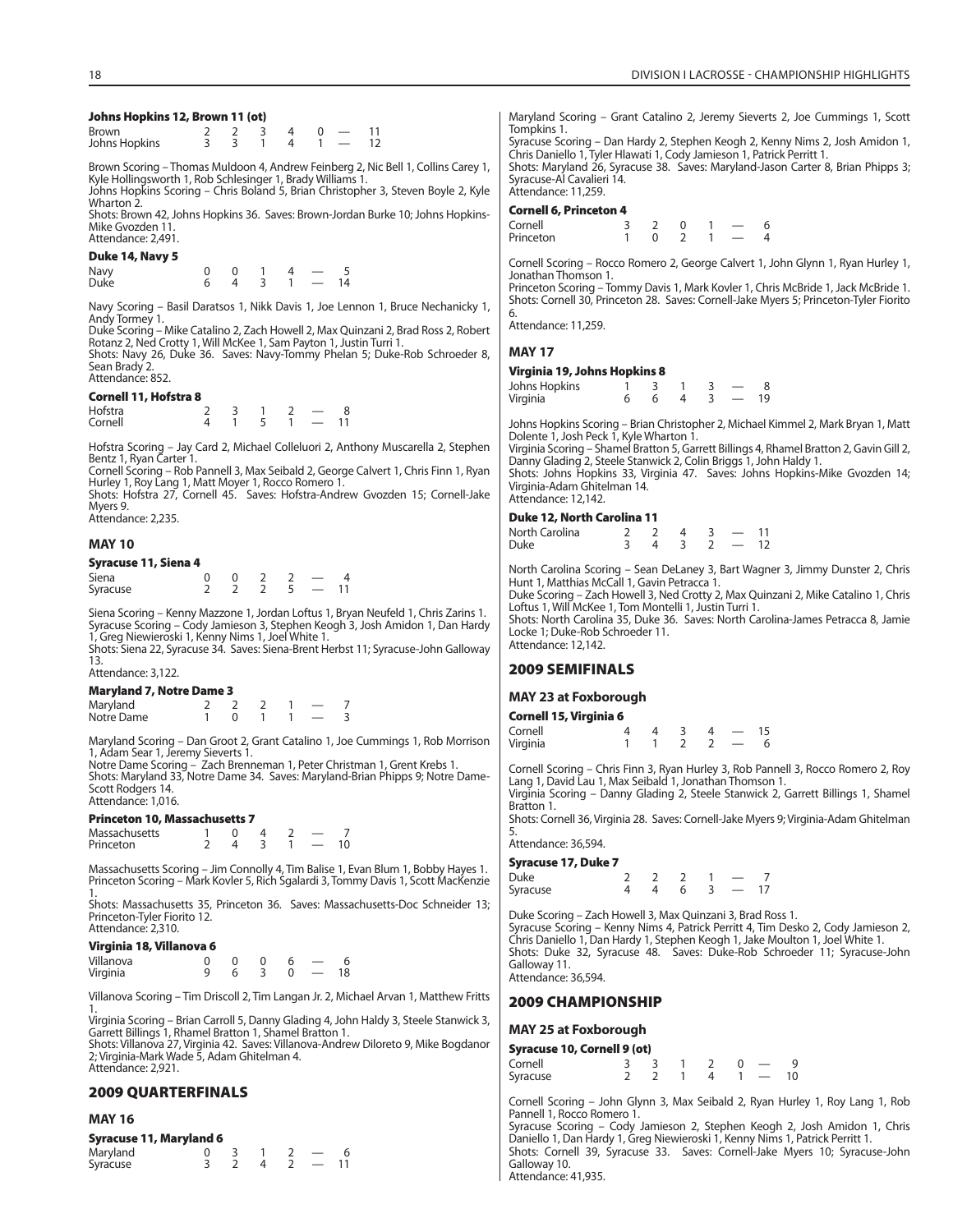**Syracuse Earns Ninth NCAA Title:** FOXBOROUGH, Mass. (AP) -- Syracuse won its ninth NCAA men's lacrosse championship, beating defending champion Johns Hopkins, 13-10, behind three goals from Dan Hardy.

The crowd of 48,970 was the largest to see an NCAA championship outdoors in any sport -- the BCS football championship game isn't an NCAA event.

John Galloway stopped seven shots for the Orange, who won their first title since 2004 and improved to 3-2 against Johns Hopkins in NCAA title games. Mike Leveille, who had five goals in the semifinal win over Virginia, was the tournament's most outstanding player.

Paul Rabil scored a career-high six goals for Johns Hopkins, one off the titlegame record. Blue Jays goalie Michael Gvozden stopped 20 shots.

Syracuse and Johns Hopkins are the two most successful teams in college lacrosse history -- by wins and championships. Johns Hopkins also was going for its 10th title since lacrosse became an NCAA sport in 1971; Syracuse's 10 championships include the one it won in 1990 that was later vacated for using an ineligible player.

The crowd was mostly for Syracuse, with sections of orange filling the red and blue lower bowl that was built for the New England Patriots.

The Orange fans saw their team take a 9-7 lead that was trimmed to one goal when Stephen Peyser drew a double-team before flipping the ball back to Rabil, who scored with just more than four minutes left in the third quarter.

But Hardy completed his hat trick on the ensuing possession, and Syracuse added two goals 10 seconds apart to make it 13-8 before Johns Hopkins managed to cut the lead.

**All-Tournament Team:** Syracuse: Mike Leveille (MOP), Dan Hardy, Danny Brennan, Sid Smith; Johns Hopkins: Paul Rabil, Kevin Huntley, Michael Evans, Michael Gvozden; Duke: Zack Greer; Virginia: Danny Glading.

#### **LEADING SCORERS**

| <b>Name</b> | GВ |    | Pts. |
|-------------|----|----|------|
|             |    |    | 19   |
|             |    |    |      |
|             |    | 14 |      |
|             |    |    |      |
|             |    |    |      |
|             |    |    |      |
|             |    |    |      |

#### **2008 FIRST ROUND MAY 10**

#### **Duke 12, Loyola Maryland 7**

Loyola Maryland 1 1 2 3 — 7 Duke 1 5 5 1 — 12

Loyola Maryland scoring – Collin Finnerty 3, Jimmy Daly 1, Cooper MacDonnell 1, Paul Richards 1, Jake Willcox 1.

Duke scoring – Steve Schoeffel 3, Matt Danowski 2, Zack Greer 2, Max Quinzani 2, Michael Young 2, Mike Catalino 1.

Shots: Duke 39, Loyola 30. Saves: Duke-Dan Loftus 9; Loyola Maryland-Jake Hagelin, 13. Attendance: 2,454.

# **Ohio St. 15, Cornell 7**

| -------<br>--------- |  |  |  |
|----------------------|--|--|--|
| Ohio St.             |  |  |  |
| Cornell              |  |  |  |

Ohio St. scoring - Peet Poillon 3, Kevin Buchanan 2, Joel Dalgarno 2, Chris Friel 2,<br>James Green 2, Scott Lathrop 1, Ricky Pages 1, Jeff Ryan 1, Stefan Schroder 1.<br>Cornell scoring - John Glynn 2, Ryan Hurley 2, Max Seibald Meyers 2, Kyle Harer 5. Attendance: 3,159.

#### **Navy 8, North Carolina 7**

Navy 2 2 3 1 — 8 Navy 2 2 3 1 - 8<br>North Carolina 0 3 1 3 - 7

Navy scoring – Tim Paul 4, Gregory Clement 1, Terence Higgins 1, Nick Mirabito 1, Zack Schroeder 1.

North Carolina scoring – Gavin Petracca 3, Bart Wagner 2, Ben Hunt 1, Nick Tintle 1. Shots: Navy 41, North Carolina 33. Saves: North Carolina-Grant Zimmerman 13; Navy-Tommy Phelan 12. Attendance: 1,735.

#### **Maryland 10, Denver 7**

| Denver   |  |  |    |
|----------|--|--|----|
| Maryland |  |  | 10 |

Denver scoring – Ilija Gajic 2, Charley Dickenson 1, John Dickenson 1, Brett Koll 1, Jamie Lincoln 1, Joey Murray 1.

Maryland scoring – Grant Catalino 2, Max Ritz 2, Joe Cinosky 1, Drew Evans 1, Dan<br>Groot 1, Jeremy Sieverts 1, Brett Weiss 1, Ryan Young 1.<br>Shots: Denver 23, Maryland 43. Saves: Denver-Austin Konkel 13, Maryland-Jason

Carter 3, Brian Phipps 6. Attendance: 1,360.

#### **MAY 11**

#### **Johns Hopkins 10, Hofstra 4**

| Hofstra       |  |  |  |
|---------------|--|--|--|
| Johns Hopkins |  |  |  |

Hofstra scoring – Michael Unterstein 2, Tom Interlicchio 1, Dan Stein 1. Johns Hopkins scoring – Paul Rabil 4, Michael Kimmel 3, Michael Doneger 2, Stephen Peyser 1.

Shots: Hofstra 25, Johns Hopkins 40. Saves: Hofstra-Danny Orlando 14; Johns Hopkins-Michael Gvozden 9. Attendance: 2,864.

#### **Syracuse 20, Canisius 3**

| Canisius |  |  |  |    |
|----------|--|--|--|----|
| Syracuse |  |  |  | 20 |
|          |  |  |  |    |

Canisius scoring – Michael Blocho 2, Adam Jones 1.<br>Syracuse scoring – Mike Leveille 4, Josh Amidon 2, Dan Hardy 2, Stephen Keogh 2,<br>Brendan Loftus 2, Greg Niewieroski 2, Kenny Nims 2, Matt Abbott 1, Steven Brooks 1, Patrick Perritt 1, Joel White 1.

Shots: Canisius 23, Syracuse 41. Saves: Canisius-Chris Courteau 4, Bryan Jack 3; Syracuse-John Galloway 8, Al Cavalieri 3. Attendance: 3,452.

#### **Notre Dame 8, Colgate 7 (ot)**

| Notre Dame |  |       | $1 \t1 \t2 \t3 \t1 - 8$ |  |  |
|------------|--|-------|-------------------------|--|--|
| Colgate    |  |       | 3 2 1 1 0 - 7           |  |  |
| $ -$       |  | - - - | .                       |  |  |

Colgate scoring – Kevin Colleluori 2, Joshua Back 1, Brandon Corp 1, Zack Craumer

1, Matt Lalli 1, län Murphy 1.<br>Notre Dame scoring – Zach Brenneman 1, Peter Christman 1, Adam Felicetti 1, Neal<br>Hicks 1, Ryan Hoff 1, Grant Krebs 1, Mike Podgajny 1, Alex Wharton 1. Shots: Colgate 23, Notre Dame 40. Saves: Colgate-Tim Harrington 18; Notre Dame-Joey Kemp 8.

Attendance: 605.

#### **Virginia 10, UMBC 9**

| *** 9***** ***/ ****** * |  |  |    |    |  |
|--------------------------|--|--|----|----|--|
| UMBC                     |  |  | __ |    |  |
| Virginia                 |  |  |    | 10 |  |

UMBC scoring – Matt Latham 3, Maxx Davis 2, Alex Hopmann 2, Kyle Wimer 2. Virginia scoring – Danny Glading 4, Garrett Billings 3, Ben Rubeor 2, Shamel Bratton 1.

Shots: UMBC 33, Viriginia 42. Saves: UMBC-Jeremy Blevins 12; Virginia-Bud Petit 8. Attendance: 937.

#### **2008 QUARTERFINALS**

#### **MAY 17**

| Johns Hopkins 10, Navy 4 |  |  |                          |    |
|--------------------------|--|--|--------------------------|----|
| Johns Hopkins            |  |  |                          | 10 |
| Navy                     |  |  | $\overline{\phantom{a}}$ |    |

Johns Hopkins scoring – Steven Boyle 3, Paul Rabil 3, Kevin Huntley 2, Brian Christopher 1, Tom Duerr 1.

Navy scoring – Michael Beggins 1, Gregory Clement 1, Nick Mirabito 1, Mikelis Visgauss 1.

Shots: Johns Hopkins 23, Navy 35. Saves: Navy-Tommy Phelan 6; Johns Hopkins-Michael Gvozden 13. Attendance: 17,017.

#### **Virginia 8, Maryland 7 (ot)**

Virginia 3 1 2 1 1 — 8 Maryland

Virginia scoring – Ben Rubeor 3, Danny Glading 2, Garrett Billings 1, Rhamel Bratton 1, Steve Giannone 1 Maryland scoring – Grant Catalino 2, Brian Farrell 2, Jeff Reynolds 1, Brett Schmidt

1, Jeremy Sieverts 1. Shots: Virginia 35, Maryland 40. Saves: Virginia-Bud Petit 14; Maryland-Brian Phipps

3, Jason Carter 5. Attendance: 17,017.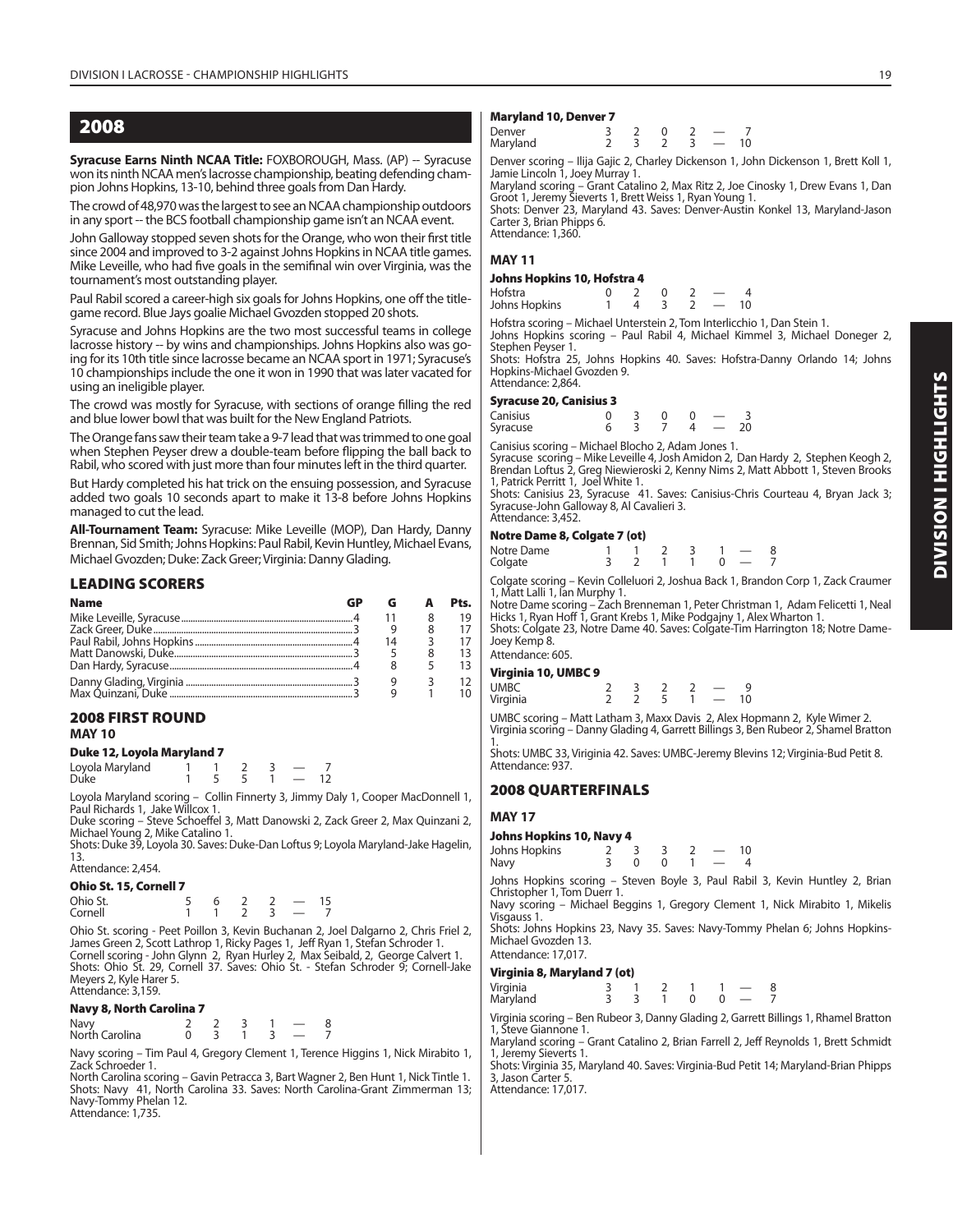#### **MAY 18**

#### **Syracuse 11, Notre Dame 9**

| Syracuse   |  |  |  |
|------------|--|--|--|
| Notre Dame |  |  |  |

Syracuse scoring – Dan Hardy 3, Steven Brooks 2, Matt Abbott 1, Stephen Keogh 1, Mike Leveille 1, Greg Niewieroski 1, Kenny Nims 1, Patrick Perritt 1. Notre Dame scoring – Peter Christman 2, Michael Podgajny 2, Alex Wharton 2, Grant

Krebs 1, Zach Brenneman 1, Ryan Hoff 1. Shots: Syracuse 48, Notre Dame 34. Saves: Syracuse-John Galloway 11; Notre Dame-

Joey Kemp 19. Attendance: 6,121.

#### **Duke 21, Ohio St. 10**

| Ohio St.    |  |  | $\overline{\phantom{a}}$ | 10 |
|-------------|--|--|--------------------------|----|
| <b>Duke</b> |  |  |                          |    |

Ohio St. scoring – Kevin Buchanan 2, Peet Poillon 2, Mario Ventiquattro 2, Joel<br>Dalgarno 1, James Green 1, Jeff Ryan 1, Andrew Stimmel 1.<br>Duke Scoring - Zack Greer 6, Max Quinzani 5, Brad Ross 3, Mike Catalino 2, Steve<br>Sch

Shots: Duke 50, Ohio St. 39. Saves: Duke-Dan Loftus 13, Rob Schroeder 3; Ohio St.- Stefan Schroder 12.

Attendance: 6,121.

#### **2008 SEMIFINALS**

#### **MAY 24 at Foxborough**

| Johns Hopkins 10, Duke 9 |  |  |  |  |  |    |  |  |  |
|--------------------------|--|--|--|--|--|----|--|--|--|
| Duke                     |  |  |  |  |  |    |  |  |  |
| Johns Hopkins            |  |  |  |  |  | 10 |  |  |  |

Duke scoring – Matt Danowski 2, Max Quinzani 2, Zack Greer 1, Brad Ross 1, Steve<br>Schoeffel 1, Terrence Molinari 1, Nick O'Hara 1.<br>Johns Hopkins scoring – Kevin Huntley 4, Steven Boyle 2, Paul Rabil 1, Brian<br>Christopher 1,

Duke-Dan Loftus 11. Attendance: 48,224.

#### **Syracuse 12, Virginia 11 (2 ot)**

| - - - - - - - |  |  |  |                  |          |  |
|---------------|--|--|--|------------------|----------|--|
| Virginia      |  |  |  | $0 \t 0 \t - 11$ |          |  |
| Syracuse      |  |  |  |                  | $1 - 12$ |  |

Virginia scoring – Danny Glading 3, Garrett Billings 2, Brian Carroll 1, Peter Lamade 1,<br>Rhamel Bratton 1, Will Barrow 1, Shamel Bratton 1, Max Pomper 1.<br>Syracuse scoring – Mike Leveille 5, Matt Abbott 3, Brendan Loftus 2,

Greg Niewieroski 1.

Shots: Syracuse 46, Virginia 36. Saves: Syracuse-John Galloway 9; Virginia-Bud Petit 16. Attendance: 48,224.

#### **2008 CHAMPIONSHIP**

#### **MAY 26 at Foxborough**

#### **Syracuse 13, Johns Hopkins 10**

| Johns Hopkins |  |  |  |
|---------------|--|--|--|
| Syracuse      |  |  |  |

Johns Hopkins scoring – Paul Rabil 6, Kevin Huntley 2, Steven Boyle 1, Kyle Wharton

1. Syracuse scoring – Dan Hardy 3, Stephen Keogh 2, Brendan Loftus 2, Kenny Nims 2, Danny Brennan 1, Steven Brooks 1, Mike Leveille 1, Patrick Perritt 1.

Shots: Johns Hopkins 38, Syracuse 46. Saves: Johns Hopkins-Michael Gvozden 20; Syracuse-John Galloway 7. Attendance: 48,970.

# **2007**

**Johns Hopkins Earns Ninth NCAA Title:** Johns Hopkins senior goalkeeper Jesse Schwartzman turned away Duke midfielder Brad Ross' shot with 10 seconds remaining with a well-placed kick and preserved the Blue Jays' 12- 11 lead in the NCAA Division I final at M&T Bank Stadium in Baltimore.

The save earned Schwartzman the game's Most Outstanding Player award, though senior attackman Jake Byrne and junior midfielder Paul Rabil were excellent for Johns Hopkins, as well, with four goals and five assists, respectively, to power a Johns Hopkins offense that scored 10 first-half goals in building up a six-goal halftime lead. Schwartzman, who was also the Most Outstanding Player of the 2005 championship game and is 10-1 career in the postseason, was able to slow a Duke attack that featured two first-team All-Americans all day, finishing with 15 saves and holding junior Zack Greer and senior Matt Danowski to one combined goal.

The Blue Jays never trailed in the game; however, they had to withstand a furious second-half charge from the Blue Devils, who took 27 shots after the intermission.

Freshman attackman Max Quinzani started the Duke run when he picked up a Greer rebound five minutes into the third period, and Ned Crotty took a Danowski assist at the top of the restraining box to convert a man-up opportunity and cut the lead to 10-6.

Ross had his second of the game 1:30 later, and sophomore midfielder Mike Catalino scored his seventh goal of the season with 7:44 remaining. Peter Lamade cut the lead to 10-9 less than three minutes later, but Rabil's lone goal one minute into the fourth period came after a nice swim move and ended the Blue Devil run.

Danowski converted a broken play 1:30 later to cut the lead back to one and Quinzani deflected in a Nick O'Hara pass with 4:37 remaining to tie the score 11-11. Junior attackman Kevin Huntley scored the game-winning goal with 3:25 remaining after Rabil corralled a Duke failed clear.

Johns Hopkins strengthened its bid for a second championship in three seasons and ninth overall by playing a nearly flawless first half, including winning 12-16 faceoffs and scoring on all three extra-man opportunities.

The Blue Jays jumped out to an early lead when Byrne took a pass from Rabil off of the opening faceoff and beat Duke goalie Dan Loftus just 12 seconds into the game. Huntley doubled Johns Hopkins lead seven minutes later when Rabil, in one of his most athletic moves of the day, ran through a double-team and delivered the pass, picking up his second assist.

Duke got on the board with 4:15 remaining in the quarter when Ross beat Schwartzman with a hard overhand shot from 11 yards out. Crotty evened up the score with an extra-man goal two minutes later, but senior midfielder Stephen Peyser answered with :39 remaining and Huntley scored 19 seconds later to close the first quarter with a 4-2 Johns Hopkins lead.

Just 33 seconds into the second quarter, Peyser struck again when he swept to his right across to the top of the box and put a nice shot low and away past Loftus, tipping off a 6-2 Johns Hopkins second-quarter run.

Johns Hopkins was able to overcome the vaunted Duke ride through much of the game finishing 12-16 on clears.

The Blue Jays finished with a distinct faceoff advantage, winning 17-26 draws including 8-12 from senior Jamison Koesterer, but turned the ball over 17 times to Duke's 10. The Blue Devils got 10 saves from Loftus and held Johns Hopkins freshman midfielder Michael Kimmel scoreless. Peyser picked nine groundballs in the win.

**All-Tournament Team:** Johns Hopkins: Jesse Schwartzman (MOP), Jake Byrne, Stephen Peyser, Paul Rabil, Eric Zerrlaut; Duke: Ned Crotty, Matt Danowski, Zack Greer, Nick O'Hara; Cornell: David Mitchell.

#### **LEADING SCORERS**

| <b>Name</b> |    |     | Pts. |
|-------------|----|-----|------|
|             | 8  | 16  | 24   |
|             | 16 | - 5 | 21   |
|             |    |     | 15   |
|             |    |     | 13   |
|             |    |     |      |
|             |    |     | 12   |
|             |    |     |      |
|             |    |     | 10   |
|             |    |     |      |

#### **2007 FIRST ROUND**

#### **MAY 12**

#### **Duke 18, Providence 3**

| Providence |  |  |    |
|------------|--|--|----|
| Duke       |  |  | 18 |

Providence scoring – Bennett Murphy 2, Devin McBride 1.<br>Duke scoring – Zack Greer 5, Matt Danowski 2, Gibbs Fogarty 2, Max Quinzani 2,<br>Brad Ross 2, Michael Young 2, Ned Crotty 1, Fred Krom 1, Chris Loftus 1.<br>Shots: Duke 53 Providence-Peter Littell 16. Attendance: 1,534.

# **North Carolina 12, Navy**

| North Carolina 12, Navy 8 |  |
|---------------------------|--|
| ، مرمل                    |  |

| Navy<br>North Carolina |  |  |  |
|------------------------|--|--|--|

Navy scoring: Billy Looney 3, Ian Dingman 2, Basil Daratsos 1, Terence Higgins 1, Tim Paul 1.

North Carolina scoring: Michael Burns 3, Sean Delaney 2, Gavin Petracca 2, Bart Wagner 2, Brian Burke 1, Ben Hunt 1, Nick Tintle 1. Shots: Navy 43, North Carolina 32. Saves: North Carolina-Grant Zimmerman 12;

Navy-Colin Finnegan 10. Attendance: 1,615.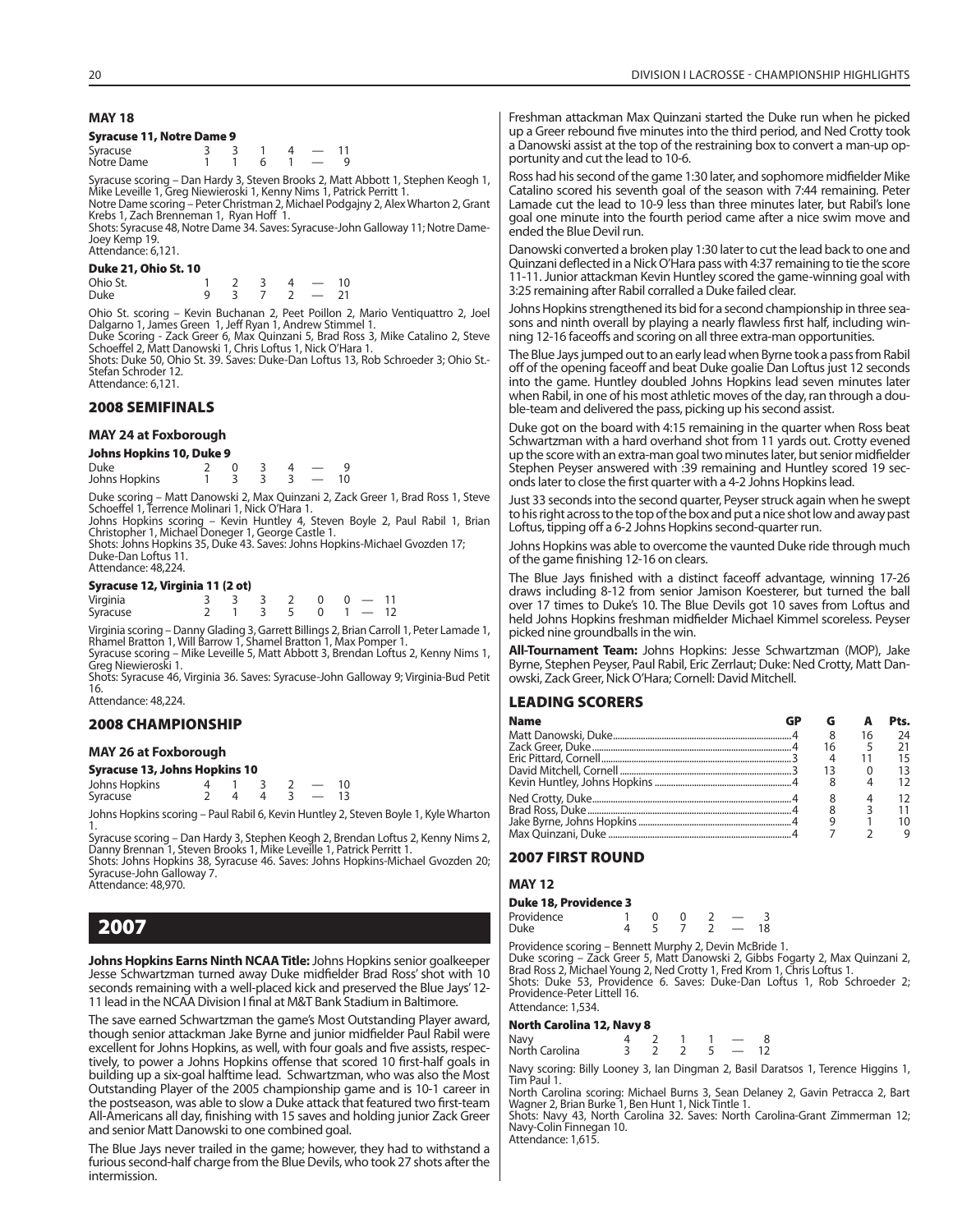#### **Cornell 14, Towson 6**

| Towson  |   | - |  |           |
|---------|---|---|--|-----------|
| Cornell | - | - |  | $\Lambda$ |

Towson scoring – Cryder DiPietro 2, Randall Cooper 1, Jonathan Engelke 1, Bobby Griebe 1, Brian Vetter 1.

Cornell scoring – David Mitchell 5, Brian Clayton 2, Casey Lewis 2, Eric Pittard 2, Christian Pastirik 1, Rocco Romero 1, Max Seibald 1.

Shots: Towson 42, Cornell 37. Saves: Cornell-Matt McMonagle 19; Towson-Billy Sadtler 6, Matt Antol 3. Attendance: 3,327.

#### **Johns Hopkins 11, Notre Dame 10 (ot)**

| Notre Dame    |  |  |  |  |
|---------------|--|--|--|--|
| Johns Hopkins |  |  |  |  |

Notre Dame scoring – Michael Podgajny 4, Brian Hubschmann 3, Ryan Hoff 2, Brett Vecchio 1.

Johns Hopkins scoring – Jake Byrne 3, Brian Christopher 2, Paul Rabil 2, Steven Boyle 1, Drew Dabrowski 1, Michael Kimmel 1, Stephen Peyser 1.

Shots: Notre Dame 43, Johns Hopkins 36. Saves: Johns Hopkins-Jesse Schwartzman 14; Notre Dame-Joey Kemp 8.

Attendance: 2,548.

#### **MAY 13**

#### **Albany (NY) 19, Loyola Maryland 10**

Loyola Maryland 1 2 4 3 — 10 Albany (NY) 5 5 3 6 — 19

Loyola Maryland scoring – Shane Koppens 2, Paul Richards 2, Andrew Spack 2, Dan

Bauers 1, Patrick Kennedy 1, Joe Landry 1, Greg Leonard 1. Albany (NY) scoring – Merrick Thomson 5, Mike Ammann 2, Derek Dale 2, Jordan Levine 2, Frank Resetarits 2, Corey Small 2, Eric Wolf 2, Steve Ammann 1, Matthew Green 1.

Shots: Albany (NY) 40, Loyola Maryland 30. Saves: Albany (NY)-Brett Queener 8, A.J. Babnik 1, Dan McKeon 1; Loyola Maryland-Connor Locke 7, Alex Peaty 7. Attendance: 2,953.

#### **Georgetown 9, Princeton 8 (ot)**

| _____      |  |  |  |  |
|------------|--|--|--|--|
| Princeton  |  |  |  |  |
| Georgetown |  |  |  |  |

Princeton scoring – Rob Engelke 2, Mark Kovler 2, Peter Trombino 2, Whitney Hayes 1, Scott Sowanick 1.

Georgetown scoring – Craig Dowd 3, Andrew Brancaccio 2, Andrew Baird 1, Brendan Cannon 1, Scott Kocis 1, Ryan Still 1.

Shots: Georgetown 29, Princeton 25. Saves: Georgetown-Miles Kass 6; Princeton -Alex Hewit 9. Attendance: 2,156.

#### **UMBC 13, Maryland 9**

| Maryland    |  |  |  |
|-------------|--|--|--|
| <b>UMBC</b> |  |  |  |

UMBC scoring – Cayle Ratcliffe 4, Andy Gallagher 2, Alex Hopmann 2, Josh Porcell 2, Drew Westervelt 2, P.J. Kimener 1.

Maryland scoring – Max Ritz 3, Drew Evans 1, Chris Feifs 1, Dan Groot 1, Travis Holmes 1, Michael Phipps 1, Jeremy Sieverts 1. Shots: Maryland 38, UMBC 35. Saves: Maryland-Harry Alford 10; UMBC-Jeremy

Blevins 18. Attendance: 2,200.

#### **Delaware 14, Virginia 8**

| Virginia |  |  |  |
|----------|--|--|--|
| Delaware |  |  |  |

Delaware scoring – Curtis Dickson 4, Vincent Giordano 2, Jordan Hall 2, Brian Calabrese 1, Dan Deckelbaum 1, Chris Hichborn 1, Kevin Kaminski 1, Rob Smith 1, Adam Zuder-Havens 1.

Virginia scoring – Danny Glading 4, Drew Thompson 3, Jack Riley 1.

Shots: Delaware 44, Viriginia 40. Saves: Virginia-Kip Turner 9, Team 1; Delaware-Tommy Scherr 18. Attendance: 2,328.

#### **2007 QUARTERFINALS**

#### **MAY 19**

#### **Cornell 12, Albany (NY) 11 (ot)**

| Albany (NY)<br>Cornell |  | 3 3 3 2 0 —                    |  |  |
|------------------------|--|--------------------------------|--|--|
|                        |  | $7 \times 5 \times 1 \times 1$ |  |  |

Albany (NY) scoring – John Alpizar 3, Jordan Levine 2, Merrick Thomson 2, Frank Resetarits 1, Chris Schongar 1, Corey Small 1, Eric Wolf 1.

Cornell scoring – David Mitchell 4, Casey Lewis 2, Eric Pittard 2, Max Seibald 2, Henry Bartlett 1, John Glynn 1.

Shots: Albany (NY) 43, Cornell 37. Saves: Albany (NY)-Brett Queener 14, Dan McKeon 1; Cornell-Matt McMonagle 12.

Attendance: 8,123.

#### **Johns Hopkins 14, Georgetown 6**

| Georgetown    |  |  |    |
|---------------|--|--|----|
| Johns Hopkins |  |  | 14 |

Georgetown scoring – Steve Bauer 1, Andrew Brancaccio 1, Trevor Casey 1, Cullen Molinari 1, Ryan Still 1, Garrett Wilson 1.

Johns Hopkins scoring – Kevin Huntley 5, Jake Byrne 2, Michael Kimmel 2, Mark Bryan 1, Brian Christopher 1, Tom Duerr 1, Andrew Miller 1, Stephen Peyser 1. Shots: Georgetown 36, Johns Hopkins 34. Saves: Johns Hopkins-Jesse Schwartzman

15, Michael Gvozden 1; Georgetown-Miles Kass 6. Attendance: 8,123.

#### **MAY 20**

#### **Duke 19, North Carolina 11**

| _______        |  |  |    |
|----------------|--|--|----|
| North Carolina |  |  |    |
| Duke           |  |  | 19 |

North Carolina scoring – Sean Burke 2, Ben Hunt 2, Gavin Petracca 2, Shane Walterhoefer 2, Michael Burns 1, Sean Delaney 1, Nick Tintle 1.

Duke Scoring - Zack Greer 7, Matt Danowski 4, Max Quinzani 3, Ned Crotty 2, Brad Ross 2, Bo Carrington 1

Shots: Duke 58, North Carolina 36. Saves: Duke-Dan Loftus 9, Rob Schroeder 1; North Carolina-Grant Zimmerman 13. Attendance: 10,438.

#### **Delaware 10, UMBC 6**

| . .<br>Delaware |  |  | $\sim$ $\sim$ | 10 |  |
|-----------------|--|--|---------------|----|--|
| UMBC            |  |  |               |    |  |

Delaware scoring – Dan Deckelbaum 3, Jordan Hall 3, Curtis Dickson 2, Adam Zuder-Havens 2.

UMBC scoring – Drew Westervelt 2, Andy Gallagher 1, Alex Hopmann 1, Terry Kimener 1, Cayle Ratcliffe 1.

Shots: Delaware 34, UMBC 27. Saves: UMBC-Jeremy Blevins 10; Delaware-Tommy Scherr 6.

#### Attendance: 10,438.

#### **2007 SEMIFINALS**

#### **MAY 26 at Baltimore**

#### **Johns Hopkins 8, Delaware 3**

| Delaware      |  |  |  |  |
|---------------|--|--|--|--|
| Johns Hopkins |  |  |  |  |

Delaware scoring – Dan Deckelbaum 1, Curtis Dickson 1, J.J. Moran 1. Johns Hopkins scoring – Michael Kimmel 3, Stephen Peyser 3, Tom Duerr 1, Paul Rabil 1.

Shots: Johns Hopkins 40, Delaware 37. Saves: Johns Hopkins-Jesse Schawartzman 10; Delaware-Tommy Scherr 11. Attendance: 52,004.

#### **Duke 12, Cornell 11**

| Cornell |  |  | $0 \quad 3 \quad 5 \quad - \quad 11$ |  |
|---------|--|--|--------------------------------------|--|
| Duke    |  |  | $4 \quad 3 \quad 2 \quad - \quad 12$ |  |

Cornell scoring – David Mitchell 4, Brian Clayton 3, Henry Bartlett 1, Mike Corbolotti 1, Casey Lewis 1, Christian Pastirik 1.

Duke scoring – Zack Greer 4, Ned Crotty 2, Brad Ross 2, Matt Danowski 1, Fred Krom 1, Parker McKee 1, Nick O'Hara 1.

Shots: Cornell 47, Duke 45. Saves: Duke-Dan Loftus 16; Cornell-Matt McMonagle 11. Attendance: 52,004.

#### **2007 CHAMPIONSHIP**

#### **MAY 28 at Baltimore**

#### **Johns Hopkins 12, Duke 11**

| Johns Hopkins | 6 |  | 12 |
|---------------|---|--|----|
| Duke          |   |  | 11 |

Johns Hopkins scoring – Jake Byrne 4, Kevin Huntley 3, Stephen Peyser 2, Steven Boyle 1, Tom Duerr 1, Paul Rabil 1.

Duke scoring – Ned Crotty 3, Peter Lamade 2, Max Quinzani 2, Brad Ross 2, Mike Catalino 1, Matt Danowski 1.

Shots: Johns Hopkins 43, Duke 39. Saves: Duke-Dan Loftus 10; Johns Hopkins-Jesse Schwartzman 15.

Attendance: 48,443.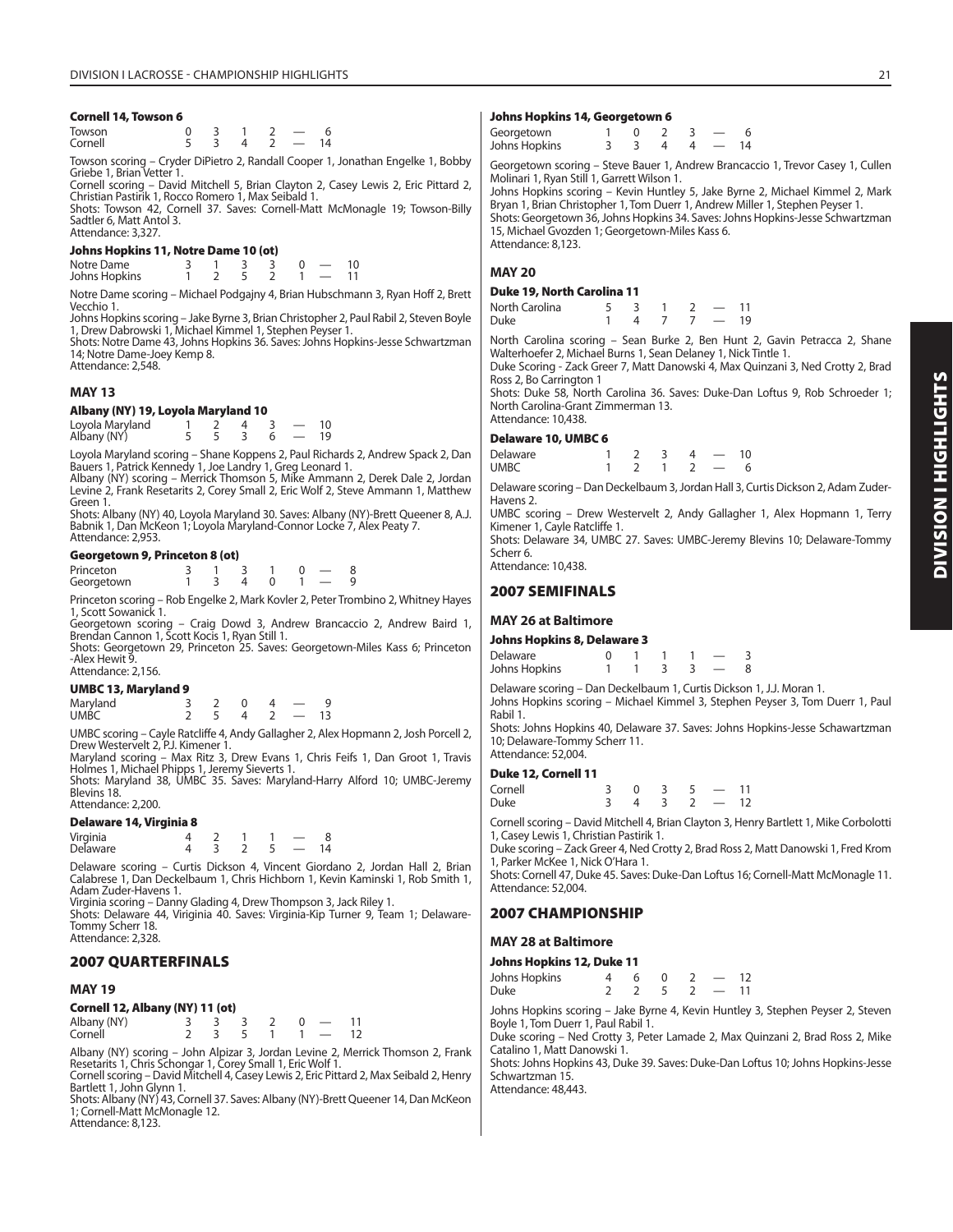**Virginia wins title over Massachusetts:** Virginia used an 8-2 second half run to break open a tight contest and win the men's lacrosse national title, 15-7, over Massachusetts before an NCAA championship record crowd of 47,062 at Lincoln Financial Field in Philadelphia.

The championship is Virginia's fourth NCAA championship and the sixth national title in program history. The Cavaliers become the first team in NCAA history to finish with a 17-0 record and the 13th team in NCAA history to win the national championship with an undefeated record.

Matt Ward and Matt Poskay, playing their final game in the orange and blue, scored five goals each to lead the way for the nation's No. 1 offense.

Drew Thompson won eight of 12 faceoffs to help Virginia win the advantage in the faceoff circle with 16 wins in 26 attempts. The Cavaliers' successful face-off play enabled them to dominate the time of possession.

Defenseman Michael Culver held Massachusetts' leading scorer Sean Morris to two assists as his 34-game goal-scoring streak ended.

Massachusetts midfielder Brett Garber scored early in the second half to forge a 5-all tie, the first time Virginia had been tied in 11 games.

Ward and Kyle Dixon scored goals shortly after as Virginia regained the lead 7-5. Jamie Yaman scored at the 7:59 mark to trim the margin to 7-6, but the Cavaliers ended the third quarter with four goals in a four-minute and 12-second span. Poskay scored twice and Dixon and Ward scored once during the run.

Poskay and Ward scored to open the fourth quarter as the Cavaliers pushed the lead to 13-6. Massachusetts scored its final goal with 9:25 to play, while Virginia sophomore Ben Rubeor tallied the final two goals of the game.

Ward was named the tournament's Most Outstanding Player. He scored 16 goals in the tournament to set the record for most goals. Syracuse's Gary Gait held the record with 15 goals in the 1990 tournament.

**All-Tournament Team:** Virginia: Matt Ward (MOP), Michael Culver, Kyle Dixon, Danny Glading, Matt Poskay; Massachusetts: Jake Deane, Sean Morris, Jack Reid, Doc Schneider; Syracuse: Brett Bucktooth

#### **LEADING SCORERS**

| <b>Name</b> |    | Pts. |
|-------------|----|------|
|             | 16 | 22   |
|             |    | 16   |
|             |    | 14   |
|             |    | 14   |
|             |    |      |
|             |    |      |
|             |    |      |

#### **2006 FIRST ROUND**

#### **MAY 13**

#### **Virginia 14, Notre Dame 10**

| $\ldots$ gives a $\ldots$ and $\ldots$ and $\ldots$ |  |  |    |
|-----------------------------------------------------|--|--|----|
| Notre Dame                                          |  |  | 10 |
| Virginia                                            |  |  | 14 |

Notre Dame scoring – Ryan Hoff 3, Brian Hubschmann 2, Matt Karweck 2, Bill Liva 2, Peter Christman T.<br>Virginia scoring – Matt Ward 4, Kyle Dixon 3, Danny Glading 2, Drew Thompson 1,

Garrett Billings 1, Steve Giannone 1, J.J. Morrissey 1, Matt Poskay 1.

Shots: Notre Dame 34, Viriginia 50. Saves: Virginia-Kip Turner 10; Notre Dame-Joey Kemp 20.

Attendance: 3,876.

#### **Johns Hopkins 13, Penn 3**

Penn 0 2 1 0 — 3 Johns Hopkins 2 2 3 6 — 13

Penn scoring – D.J. Andrzejewski 2, Patrick Rogers 1.

Johns Hopkins scoring - Tom Duerr 3, Kevin Huntley 2, Paul Rabil 2, Jake Bvrne 1, Brian Christopher 1, Drew Dabrowski 1, Michael Doneger 1, Stephen Peyser 1, Garrett Stanwick 1.

Shots: Penn 31, Johns Hopkins 39. Saves: Johns Hopkins-Jesse Schwartzman 10; Penn-Greg Klossner 9.

Attendance: 1,964.

#### **Massachusetts 10, Cornell 9**

| Massachusetts<br>Cornell |  |  |  |
|--------------------------|--|--|--|
|                          |  |  |  |

Massachusetts scoring – Sean Morris 2, Andrew Recchione 2, Jim Connolly 1, Brian Jacovina 1, Fred Federico 1, Pat Larmon 1, Clay Stabert 1, Jamie Yaman 1. Cornell scoring – David Mitchell 3, Max Seibald 2, Joe Boulukos 1, Derek Haswell 1,

Casey Lewis 1, Eric Pittard 1. Shots: Massachusetts 32, Cornell 38. Saves: Massachusetts-Doc Schneider 10; Cornell-Matt McMonagle 7. Attendance: 5,023.

#### **Princeton 11, UMBC 8**

| . <i>.,</i> . |  |  |  |
|---------------|--|--|--|
| <b>UMBC</b>   |  |  |  |
| Princeton     |  |  |  |

UMBC scoring – Alex Hopmann 3, Andy Gallagher 1, James Hyland 1, Terry Kimener 1, Brendan Mundorf 1, Drew Westervelt 1.

Princeton scoring – Tommy Davis 3, Whitney Hayes 2, Peter Trombino 2, Mark Kovler 1, Josh Lesko 1, Bob Schneider 1, Scott Sowanick 1. Shots: UMBC 37, Princeton 32. Saves: Princeton-Alex Hewit 11; UMBC-Jeremy

Blevins 12.

Attendance: 2,107.

| <b>Maryland 16, Denver 8</b> |  |   |  |    |
|------------------------------|--|---|--|----|
| Denver                       |  |   |  |    |
| Maryland                     |  | Δ |  | 16 |

Denver scoring – Adam Goodwin 3, Joe Murray 2, Michael Goltra 1, Brett Koll 1, Brad Richardson 1.

Maryland scoring – Brendan Healy 3, Maxwell Ritz 5, Xander Ritz 3, Bill McGlone 2, James Borell 1, Drew Evans 1, Joe Walters 1. Shots: Denver 22, Maryland 40. Saves: Maryland-Harry Alford 8, Jason Carter 2;

Denver-Jeb Hollingsworth 7, Austin Konkel 5. Attendance: 1,717.

#### **MAY 14**

#### **Georgetown 9, Navy 7**

| Navy       |  |  |  |
|------------|--|--|--|
| Georgetown |  |  |  |
|            |  |  |  |

Navy scoring – Ian Dingman 3, Jon Birsner 2, Billy Looney 1, Nick Mirabito 1.

Georgetown scoring – Andrew Baird 2, Dave Paolisso 2, Brendan Cannon 1, Trevor Casey 1, Sean Denihan 1, Matt McBride 1, Jake Samperton 1.

Shots: Navy 28, Georgetown 40. Saves: Navy – Matt Russell 10; Georgetown–Miles Kass 6.

Attendance: 2,455.

#### **Syracuse 11, Harvard 4**

| - - - - - - - |  |  |  |  |
|---------------|--|--|--|--|
| Harvard       |  |  |  |  |
| Syracuse      |  |  |  |  |

Harvard scoring – Tim Boylan 1, Greg Cohen 1, Brandon Logigian 1, Brian Mahler 1. Syracuse scoring - Brett Bucktooth 5, Mike Leveille 3, Brian Crockett 1, Dan Hardy 1, Patrick Perritt 1.

Shots: Harvard 42, Syracuse 37. Saves: Syracuse-Peter Coluccini 14; Harvard-Evan O'Donnell 2, Joe Pike 10. Attendance: 4,541.

#### **Hofstra 14, Providence 8**

| Providence<br>Hofstra |  |  | $\sim$ $\sim$ |    |
|-----------------------|--|--|---------------|----|
|                       |  |  |               | -- |

Providence scoring – Michael Farley 2, Jonathan Hollister 2, Tom Kelly 2, Mark Seyer

2. Hofstra scoring – Athan Iannucci 5, Chris Unterstein 3, Tom Dooley 2, Tim Treubig 2, Bill Peters 1, Mike Unterstein 1.

Shots: Providence 16, Hofstra 47. Saves: Hofstra-Matt Southard 3; Providence-Peter Littell 17. Attendance: 1,997.

#### **2006 QUARTERFINALS**

#### **MAY 20**

# **Syracuse 13, Johns Hopkins 12**

| Johns Hopkins |  |  |  |  |
|---------------|--|--|--|--|
| Syracuse      |  |  |  |  |

Johns Hopkins scoring – Paul Rabil 4, Jake Byrne 2, Greg Peyser 2, Brian Christopher 1, Drew Dabrowski 1, Kevin Huntley 1, Stephen Peyser 1. Syracuse Scoring - Mike Leveille 4, Brett Bucktooth 2, Joe Yevoli 2, Brian Crockett 1, Dan Hardy 1, Kenny Nims 1, Steve Panarelli 1, Patrick Perritt 1.

Shots: Syracuse 40, Johns Hopkins 43. Saves: Johns Hopkins-Jesse Schwartzman 8; Syracuse-Peter Coluccini 16.

Attendance: 8,335.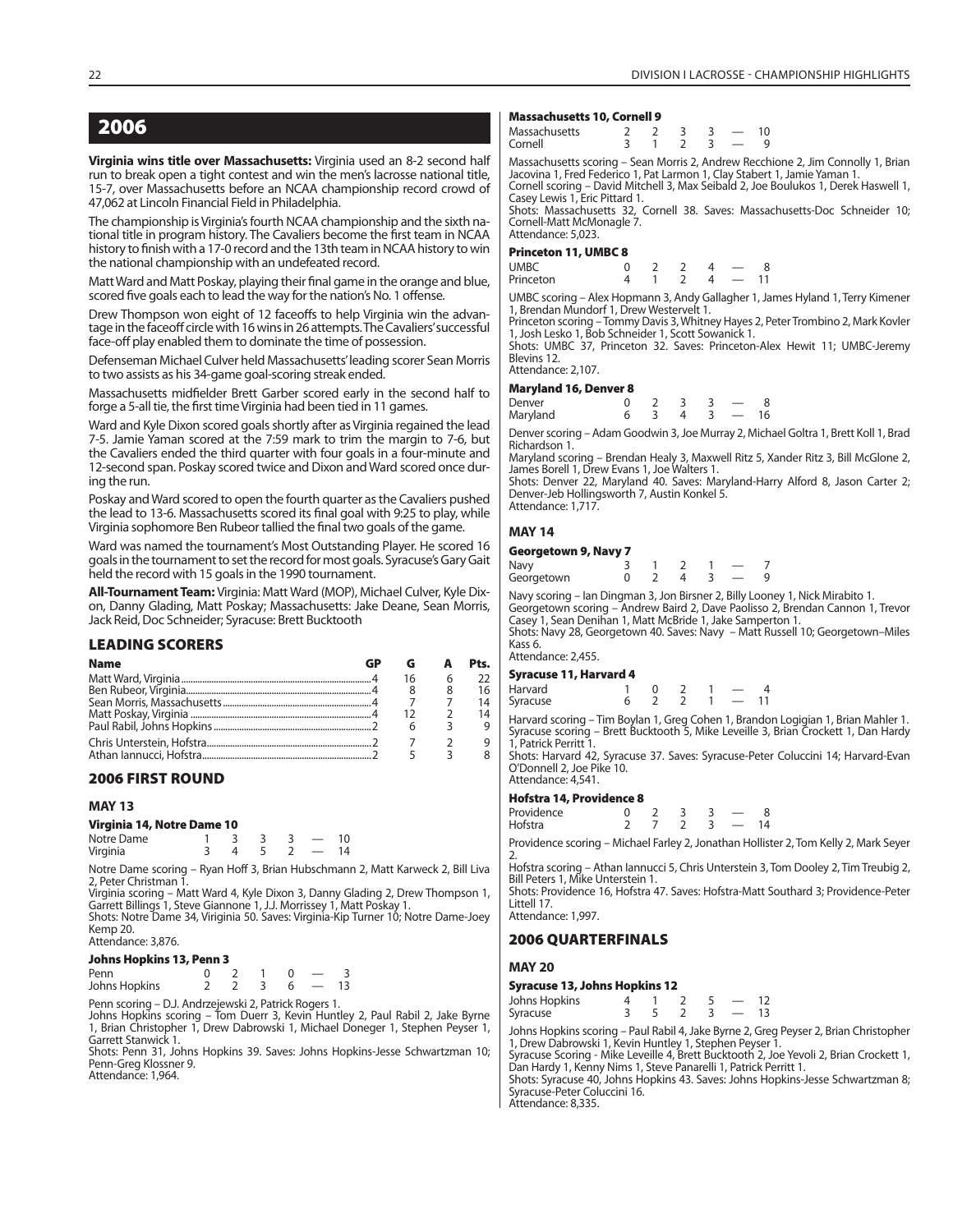#### **Massachusetts 11, Hofstra 10 (ot)**

| Hofstra       |  | 4 2 1 0 $-$                 |  | 10 |
|---------------|--|-----------------------------|--|----|
| Massachusetts |  | $1 \quad 5 \quad 1 \quad -$ |  |    |

Hofstra scoring – Chris Unterstein 4, Tim Treubig 2, Mike Unterstein 2, Tom Dooley 1; John Keysor 1.

Massachusetts scoring – Jim Connolly 5, Sean Morris 2, Rory Pedrick 1, Andrew Recchione 1, Clay Stabert 1, Jamie Yaman 1.

Shots: Massachusetts 30, Hofstra 31. Saves: Hofstra-Matt Southard 10; Massachusetts–Doc Schneider 8.

Attendance: 8,335.

#### **MAY 21**

#### **Virginia 20, Georgetown 8**

| Georgetown |  |  |  |
|------------|--|--|--|
| Virginia   |  |  |  |

Georgetown scoring – Dave Paolisso 4, Andrew Baird 1, Sean Denihan 1, Chase Gahan 1, Garrett Wilson 1.

Virginia scoring – Ben Rubeor 5, Matt Poskay 4, Matt Ward 3, Garrett Billings 2, Will Barrow 1, Kyle Dixon 1, Danny Glading 1, Jared Little 1, Jack Riley 1, Drew Thompson 1.

Shots: Georgetown 31, Virginia 47. Saves: Virginia-Kip Turner 12; Georgetown-Miles Kass 7, Rich D'Andrea 4. Attendance: 7,317.

#### **Maryland 11, Princeton 6**

| Princeton |  |  |  |
|-----------|--|--|--|
| Maryland  |  |  |  |

Princeton scoring – Tommy Davis 2, Scott Sowanick 1, Mark Kovler 1, Josh Lesko 1, Peter Trombino 1.

Maryland scoring – Brendan Healy 3, Michael Phipps 2, Joe Walters 2, Drew Evans 1, Dan Groot 1, Maxwell Ritz 1, Xander Ritz 1.

Shots: Princeton 25, Maryland 44. Saves: Maryland-Harry Alford 8; Princeton-Alex Hewit 16. Attendance: 7,269.

#### **2006 SEMIFINALS**

#### **MAY 27 at Philadelphia**

| <b>Massachusetts 8, Maryland 5</b> |  |              |  |  |  |  |  |  |
|------------------------------------|--|--------------|--|--|--|--|--|--|
| Massachusetts                      |  |              |  |  |  |  |  |  |
| Maryland                           |  | <sup>n</sup> |  |  |  |  |  |  |

Massachusetts scoring – Sean Morris 3, Jim Connolly 2, Jake Deane 1, Brian Jacovina 1, Rory Pedrick 1.

Maryland scoring – Ryan Clarke 1, Dan Groot 1, Michael Phipps 1, Maxwell Ritz 1, Xander Ritz 1.

Shots: Maryland 43, Massachusetts 31. Saves: Massachusetts–Doc Schneider 15; Maryland-Harry Alford 10. Attendance: 49,562

#### **Virginia 17, Syracuse 10**

| Syracuse |  |  |  |
|----------|--|--|--|
| Virginia |  |  |  |

Syracuse scoring – Brett Bucktooth 2, Brian Crockett 2, Kenny Nims 2, Matt Abbott 1, Dan Hardy 1, Nathan Kenney 1, Joe Yevoli 1.

Virginia scoring – Matt Ward 4, Garrett Billings 3, Danny Glading 2, Jared Little 2, Matt Poskay 2, Kyle Dixon 1, Steve Giannone 1, Ben Rubeor 1, Drew Thompson 1. Shots: Syracuse 40, Virginia 42. Saves: Virginia–Kip Turner 10; Syracuse–Peter Coluccini 10. Attendance: 49,562.

**2006 CHAMPIONSHIP**

#### **MAY 29 at Philadelphia**

#### **Virginia 15, Massachusetts 7**

| $\ldots$ gives $\ldots$ , increased and $\ldots$ |  |  |  |
|--------------------------------------------------|--|--|--|
| Massachusetts                                    |  |  |  |
| Virginia                                         |  |  |  |

Massachusetts scoring – Jim Connolly 1, Jake Deane 1, Brett Garber 1, Pat Larmon 1, Rory Pedrick 1, Clay Stabert 1, Jamie Yaman 1.

Virginia scoring – Matt Poskay 5, Matt Ward 5, Kyle Dixon 2, Ben Rubeor 2, Danny Glading 1.

Shots: Massachusetts 31, Virginia 55. Saves: Virginia–Kip Turner 6; Massachusetts– Doc Schneider 17.

Attendance: 47,062.

# **2005**

**Blue Jays Win First Championship Since 1987:** Johns Hopkins completed a perfect season May 30 to win the Division I Men's Lacrosse Championship at Philadelphia's Lincoln Financial Field.

The Blue Jays came from behind to beat Duke, 9-8, and become the 12th team in NCAA men's lacrosse championship history to finish the season undefeated.

The game was played before a Division I men's lacrosse championshipgame record crowd of 44,920. The previous record was 43,898, set at the 2004 championship game in Baltimore between Syracuse and Navy.

Duke led by as many as two goals on several occasions, but the experienced Johns Hopkins team, which has appeared in the postseason tournament every year since 1972, scored the last three goals of the game to take the title.

On a Blue Jays team filled with seniors who still felt the sting of a 2004 semifinal loss to eventual champion Syracuse, it was the underclassmen who stepped up their play to engineer the win.

Freshmen Kevin Huntley and Paul Rabil joined junior Greg Peyser and senior Kyle Harrison with two goals apiece. And the one goal sophomore Jake Byrne scored happened to be the game-clincher in the fourth quarter.

Underclassmen also dominated the Duke scoring. Sophomore Matt Danowski, who broke the Duke single-season points record with 92 (50 goals and 42 assists), was one of three Blue Devils to tally twice.

The largely back-and-forth game featured strong defense, with neither team scoring after Byrne connected with 13:35 remaining in the game. Blue Jays sophomore goalkeeper Jesse Schwartzman had seven of his 12 saves in the final 30 minutes. He credited defensemen Chris Watson, Tom Garvey and Matt Pinto with keeping the ball away from the net.

**All-Tournament Team:** Johns Hopkins: Jesse Schwartzman (MOP), Kyle Harrison, Greg Peyser; Duke: Matt Danowski, Matt Zash, Dan Flannery, Nick O'Hara; Virginia: Matt Ward, Kip Turner; Maryland: Joe Walters.

#### **LEADING SCORERS**

| <b>Name</b> | GP |    | Pts. |
|-------------|----|----|------|
|             |    |    | 21   |
|             |    |    | 19   |
|             |    | 10 | 14   |
|             |    |    | 11   |
|             |    |    |      |
|             |    |    |      |
|             |    |    | 10   |

#### **2005 FIRST ROUND**

#### **MAY 14**

**Johns Hopkins 22, Marist 6** Marist 0 2 2 2 — 6 Marist 0 2 2 2 - 6<br>Johns Hopkins 5 8 7 2 - 22

Marist scoring - Ryan Blaney 2, Keith Detelj 1, Bill Duerr 1, Tim Iuculano 1, Patrick

Van Horne 1. Johns Hopkins scoring – Kevin Huntley 4, Joe Benson 3, Michael Doneger 3, Kyle<br>Barrie 2, Stephen Peyser 2, Paul Rabil 2, Jake Byrne 1, Kyle Harrison 1, Jamison<br>Koesterer 1, Greg Peyser 1, Matt Rewkowski 1, Garrett Stanwick

Hopkins-Jesse Schwartzman 8, Graydon Locey 1, Scott Smith 1. Attendance: 1,175.

#### **Navy 9, Delaware 7**

| <br>Delaware |  |  |  |
|--------------|--|--|--|
| Navy         |  |  |  |

Delaware scoring – Drew Turner 2, Jordan Hall 1, Dan Hechtkopf 1, Andy Hipple 1, Cam Howard 1, Joe Trentzsch 1.

Navy scoring – Nick Mirabito 3, Seth DiNola 1, Ben Horn 1, Clipper Lennon 1, Billy Looney 1, Cody Shea 1, William Wallace 1.

Shots: Delaware 32, Navy 41. Saves: Delaware–Chris Collins 12; Navy–Matt Russell 13. Attendance: 3,548.

#### **Virginia 23, Albany (NY) 9**

| Albany (NY) |  |  |    |
|-------------|--|--|----|
| Virginia    |  |  | 23 |

Albany (NY) scoring – Luke Daquino 4, Chris Martocchia 2, Frank Resetarits 2, Brendan Russell 1.

Virginia scoring – John Christmas 3, Kyle Dixon 3, Drew Thompson 3, Matt Ward 3, Hunter Kass 2, Eric Pittard 2, Matt Poskay 2, Will Barrow 1, Jack deVilliers 1, Drew

Garrison 1, J.J. Morrissey 1, Ben Rubeor 1. Shots: Albany (NY) 33, Virginia 64. Saves: Albany (NY)–Kevin Rae 17; Virginia–Kip Turner 3, Doug Brody 2, Michael "Bud" Petit 2. Attendance: 1,555.

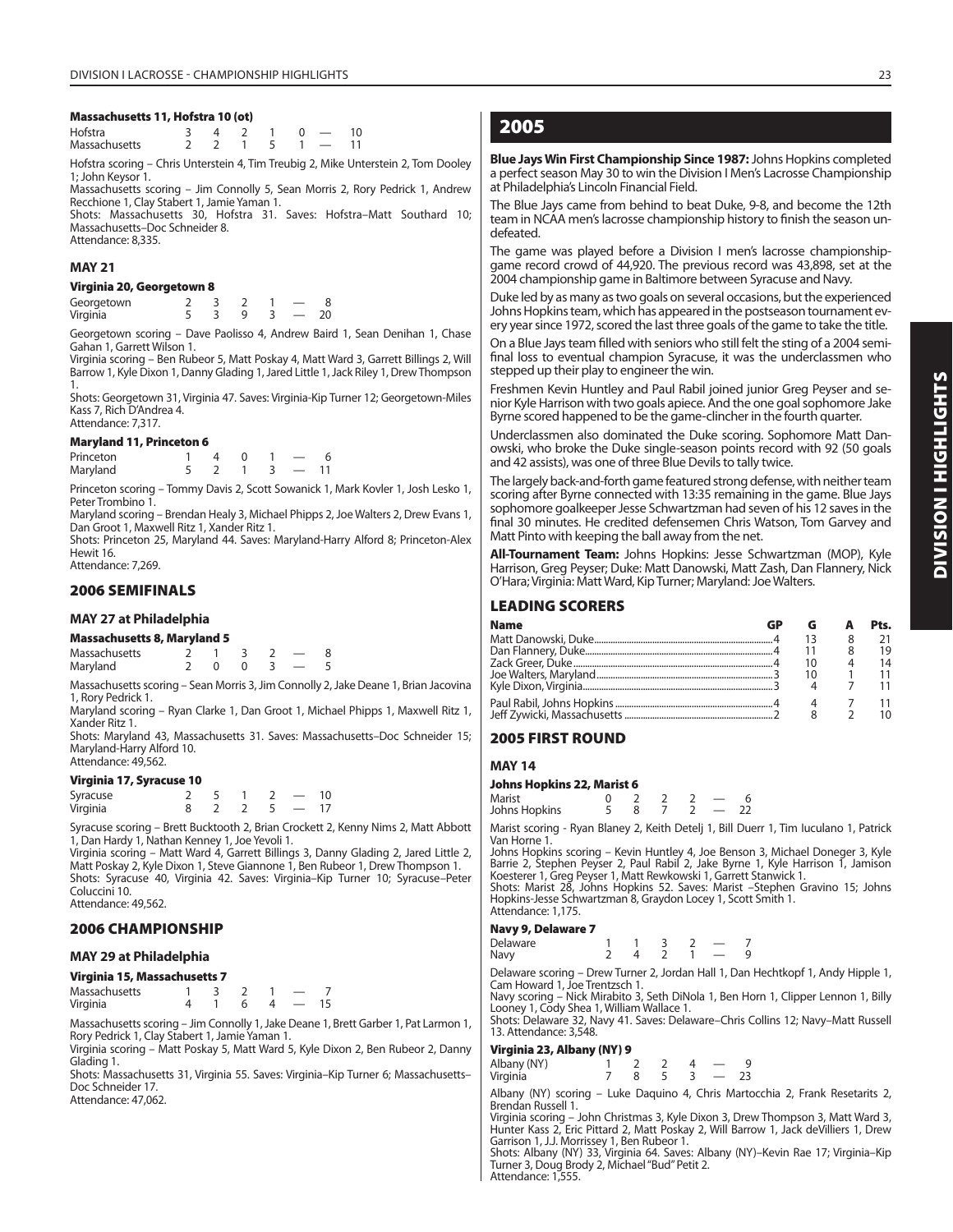#### **Maryland 14, Penn St. 10**

| Penn St. |  |  | 10 |
|----------|--|--|----|
| Maryland |  |  | 14 |

Penn St. scoring – Patrick Heim 3, Max Van Arsdale 2, Will Cutler 1, Mike Jacober 1, Will Jones 1, Gil Pearsall 1, Nate Whitaker 1.

Maryland scoring – Xander Ritz 3, Joe Walters 3, Bill McGlone 2, Michael Hartofilis 1, Brendan Healy 1, Ian Healy 1, Ryan Lang 1, Dave Matz 1, Andrew Schwartzman 1.<br>Shots: Penn St. 36, Maryland 41. Saves: Penn St.–Chris Courteau 10; Maryland–Harry Alford 10, Teddy Murphy 1. Attendance: 1,918.

#### **Cornell 12, Towson 11**

Cornell 4 3 0 5 – 12<br>Towson 4 3 2 2 – 11 Towson 4 3 2 2 — 11

Cornell scoring – Kevin Nee 3, Joe Boulukos 2, Brian Clayton 2, Derek Haswell 2, Cameron Marchant 1, Justin Redd 1, Ian Rosenberger 1.

Towson scoring – Nick Williams 4, Bobby Griebe 2, Keith Obloj 2, Oliver Bacon 1, Matt Eckerl 1, Jonathan Engelke 1.

Shots: Cornell 34, Towson 35. Saves: Cornell–Matt McMonagle 7; Towson–Reed Sothoron 12.

Attendance: 2,366.

#### **Duke 23, Fairfield 4**

| ______<br>___ |     |  |  |
|---------------|-----|--|--|
| Fairfield     | - 0 |  |  |
| <b>Duke</b>   |     |  |  |

Fairfield scoring – Tom Werney 2, Dan Boudreau 1, Brian Gormon 1.<br>Duke scoring – Matt Danowski 5, Dan Flannery 4, Zack Greer 3, Peter Lamade 3, Brad<br>Ross 2, Matt Zash 2, Bo Carrington 1, Kyle Dowd 1, Ryan Marshall 1, Micha Shots: Fairfield 29, Duke 41. Saves: Fairfield–Michael Kruger 7, Tim Gazzini 2, Jeff Cilente 1; Duke–Aaron Fenton 12, Dan Loftus 3. Attendance: 814.

#### **MAY 15**

#### **Massachusetts 16, Syracuse 15**

| Syracuse      |  |  |  |
|---------------|--|--|--|
| Massachusetts |  |  |  |

Syracuse scoring – Brett Bucktooth 4, Brian Crockett 4, Greg Rommel 3, Mike Leveille Steven Brooks 1, Greg Niewieroski 1.

Massachusetts scoring – Jeff Zywicki 6, Sean Morris 3, Brett Garber 2, Ryan Connolly 1, Chris Doyle 1, Brian Jacovina 1, Andrew Recchione 1, Gene Tundo 1. Shots: Syracuse 46, Massachusetts 50. Saves: Syracuse–Jay Pfeifer 7; Massachusetts– Efosa Guobodia 9, Bill Schell 2.

Attendance: 4,038.

#### **Georgetown 16, Army 6**

| Army       |  |  |  |
|------------|--|--|--|
| Georgetown |  |  |  |

Army scoring – Erik Nerdalen 2, Justin Bokmeyer 1, Matt Ellement 1, Matt Scheel 1, Jim Wagner 1.

Georgetown scoring – Brendan Cannon 3, Trevor Casey 2, Nick Miaritis 2, Andrew Baird 1, Mike Boynton 1, Pete Cannon 1, Scott Kahoe 1, Ted Lamade 1, Matt McBride 1, Keith Schroeder 1, Garrett Wilson 1, Mat Wilson 1.

Shots: Army 22, Georgetown 58. Saves: Army–Adam Fullerton 11, Matt Darak 7; Georgetown–Rich D'Andrea 3, Miles Kass 1. Attendance: 1,328.

#### **2005 QUARTERFINALS**

#### **MAY 21**

#### **Johns Hopkins 19, Massachusetts 9**

| Massachusetts |  |  |  |  |
|---------------|--|--|--|--|
| Johns Hopkins |  |  |  |  |

Massachusetts scoring – Chris Doyle 2, Sean Morris 2, Jeff Zywicki 2, Brett Garber 1, Pat Larmon 1, Gene Tundo 1.

Johns Hopkins Scoring - Matt Rewkowski 4, Stephen Peyser 3, Kyle Barrie 2, Kyle Harrison 2, Peter LeSueur 2, Joe Benson 1, Jake Byrne 1, Michael Doneger 1, Benson Erwin 1, Kevin Huntley 1, Greg Peyser 1.

Shots: Massachusetts 27, Johns Hopkins 48. Saves: Massachusetts–Bill Schell 10, Efosa Guobodia 1; Johns Hopkins–Jesse Schwartzman 5, Scott Smith 3. Attendance: 6,504.

#### **Virginia 10, Navy 8**

| Navy<br>Virginia |        |  |        |  |
|------------------|--------|--|--------|--|
|                  | $\sim$ |  | $\sim$ |  |

Navy scoring – Billy Looney 3, Graham Gill 2, Ben Horn 2, Nick Mirabito 1. Virginia scoring – Matt Poskay 4, Ben Rubeor 3, John Christmas 1, Kyle Dixon 1, Drew Thompson 1.

Shots: Navy 30, Virginia 32. Saves: Navy–Matt Russell 12; Virginia–Kip Turner 10. Attendance: 6,504.

## **MAY 22**

#### **Maryland 9, Georgetown 8 (ot)**

Georgetown 1 1 2 4 0 — 8<br>Maryland 2 1 2 3 1 — 9

Georgetown scoring – Brendan Cannon 3, Pete Cannon 2, Trevor Casey 1, Scott Kahoe 1, Matt McBride 1.

Andrew Schwartzman 1.

Maryland–Harry Alford 12. Attendance: 6,315.

#### **Duke 11, Cornell 8**

| Cornell<br>Duke |  | $\overline{0}$ | - 0 | $\sim$ $-$ |  |
|-----------------|--|----------------|-----|------------|--|
|                 |  |                |     |            |  |

Derek Haswell 1, Justin Redd 1.

Shots: Cornell 40, Duke 33. Saves: Cornell–Matt McMonagle 13; Duke–Aaron Fenton 12.

Attendance: 6,315.

#### **2005 SEMIFINALS**

# **MAY 28**

| Johns Hopkins 9, Virginia 8 (ot) |  |  |  |  |  |  |    |  |  |
|----------------------------------|--|--|--|--|--|--|----|--|--|
| Virginia                         |  |  |  |  |  |  | -8 |  |  |
| Johns Hopkins                    |  |  |  |  |  |  | 9  |  |  |

**Johns Hopkins 9, Virginia 8 (ot)** 

Virginia scoring – Matt Ward 4, John Christmas 1, J.J. Morrissey 1, Matt Poskay 1, Ben Rubeor 1.

Johns Hopkins scoring – Jake Byrne 2, Joe Malo 2, Kyle Barrie 1, Benson Erwin 1, Kyle Harrison 1, Peter LeSueur 1, Matt Rewkowski 1.

Shots: Virginia 39, Johns Hopkins 48. Saves: Virginia–Kip Turner 18; Johns Hopkins– Jesse Schwartzman 11. Attendance: 45,275.

#### **Duke 18, Maryland 9**

| Maryland |  |  |  |
|----------|--|--|--|
| Duke     |  |  |  |

Maryland scoring – Joe Walters 3, Bill McGlone 2, Andrew Schwartzman 2, Thomas Alford 1, Xander Ritz 1.

Duke scoring – Zack Greer 4, Dan Flannery 3, Matt Zash 3, Kyle Dowd 2, Nick O'Hara 2, Bo Carrington 1, Matt Danowski 1, Ryan Marshall 1, Bret Thompson 1. Shots: Maryland 36, Duke 36. Saves: Maryland–Harry Alford 8; Duke–Aaron Fenton

15. Attendance: 45,275.

#### **2005 CHAMPIONSHIP**

#### **MAY 30 at Philadelphia**

#### **Johns Hopkins 9, Duke 8**

| Duke          |  |  |  |  |
|---------------|--|--|--|--|
| Johns Hopkins |  |  |  |  |

Duke scoring – Matt Danowski 2, Dan Flannery 2, Matt Zash 2, Kyle Dowd 1, Bret Thompson 1.

Johns Hopkins scoring – Kyle Harrison 2, Kevin Huntley 2, Greg Peyser 2, Paul Rabil 2, Jake Byrne 1.

Shots: Duke 31, Johns Hopkins 31. Saves: Duke-Aaron Fenton 7; Johns Hopkins-Jesse Schwartzman 12. Attendance: 44,920.

Maryland

Maryland scoring – Joe Walters 4, Ritz Maxwell 2, Brendan Healy 1, Xander Ritz 1,

Shots: Georgetown 33, Maryland 21. Saves: Georgetown–Rich D'Andrea 4;

| ornell | $\mathcal{R}$ | $\overline{0}$ |     |    |
|--------|---------------|----------------|-----|----|
| uke    |               |                | - 0 | 11 |

Cornell scoring – Sean Greenhalgh 2, Kevin Nee 2, Joe Boulukos 1, Kyle Georgalas 1,

Duke scoring – Matt Danowski 5, Zack Greer 3, Dan Flannery 2, Casey Carroll 1.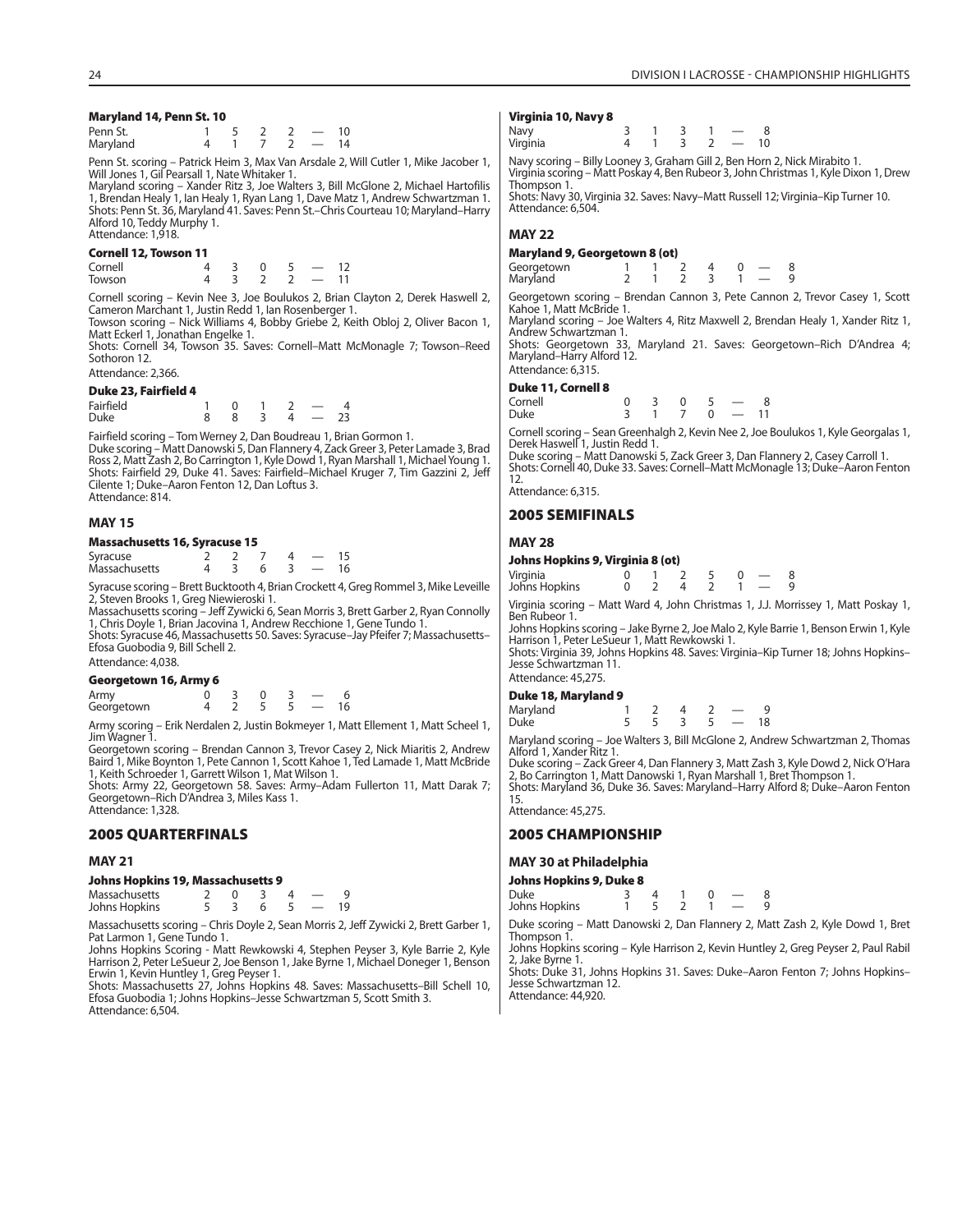**Syracuse tops sentimental favorite Navy in lacrosse final:** From his eye-black Halloween game-face paint job to his flair for drama, Syracuse's Michael Powell forged a Hollywood-type lacrosse career from the start. He culminated it the same way at M&T Bank Stadium in Baltimore on Memorial Day.

In front of a championship-game record paid-attendance crowd of 43,898, the 10th largest such number for an NCAA championship in any sport, and with the now 15-2 Orange holding a 13-12 lead over Navy, Powell found the net off a fast-break pass from best friend and fellow all-tournament team member Brian Nee with one minute left.

Although the goal proved to be the game-winner, Navy, which ended the season 15-3, wasn't finished in this game in which the score was tied eight different times. Powell, who along with his brothers Casey and Ryan, are the top three scorers in Syracuse history, ended his career with a second championship.

The paid attendance of 46,923 at the semifinals set a record for an NCAA outdoor championship event, demolishing the record of 37,944 set in last year's championship game. The championship moves to another NFL stadium, Philadelphia's Lincoln Financial Field, for the next two years.

**All-Tournament Team:** Syracuse: Michael Powell (MOP), Dan DiPietro, Kevin Dougherty, Sean Lindsay, Brian Nee, Jay Pfeifer; Navy: Graham Gill, Mitch Hendler; Princeton: Ryan Boyle, Tim Sullivan.

#### **LEADING SCORERS**

| <b>Name</b> |    | Pts. |
|-------------|----|------|
|             | 8  | 19   |
|             | 8  | 15   |
|             |    | 14   |
|             |    | 12   |
|             |    |      |
|             | 10 | 11   |
|             | 6  | 11   |
|             |    | 10   |
|             |    | 10   |
|             |    | 9    |
|             |    |      |

#### **2004 FIRST ROUND**

#### **MAY 15**

#### **Johns Hopkins 15, Providence 3**

| Providence    |  |  |  |
|---------------|--|--|--|
| Johns Hopkins |  |  |  |

Providence scoring – Tom Kelly 2, Kevin Kornobis 1.

Johns Hopkins scoring – Kyle Barrie 3, Conor Ford 3, Kevin Boland 2, Kyle Harrison 2, Peter LeSueur 2, Kyle Dowd 1, Frank Potucek 1, Matt Rewkowski 1.

Shots: Providence 19, Johns Hopkins 47. Saves: Providence-Andrew McMinn 7, Ron Westgate 9; Johns Hopkins-Jesse Schwartzman 9. Attendance: 1,213.

#### **North Carolina 13, Ohio St. 6**

| Ohio St.       |  |  |  |
|----------------|--|--|--|
| North Carolina |  |  |  |

Ohio St. scoring – Kyle Olson 2, Anthony Gilardi 1, Craig Nolan 1, Tony Russo 1, Josh Wittenberg 1.

North Carolina scoring – Mike McCall 3, Ryan Blair 2, Jed Prossner 2, Dave Duffy 1, Andrew Lucas 1, Andrew McElduff 1, Johnny Seivold 1, Bryant Will 1, Lance Zimmerman 1.

Shots: Ohio St. 27, North Carolina 49. Saves: Ohio St.-Tony Russo 13, Jon Miller 1; North Carolina-Paul Spellman 13.

# Attendance: 1,529.

#### **Maryland 16, Army 12**

| Army<br>Maryland |  |  | 16 |
|------------------|--|--|----|

Army scoring – Jim Wagner 5, John Walker 4, Justin Bokmeyer 2, Marko Kostovic 1. Maryland scoring – Joe Walters 3, Brendan Healy 2, Ian Healy 2, Paul Gillette 2, Bill McGlone 2, J.R. Bordley 1, Mike Brown 1, Ryan Clarke 1, Dave Matz 1, Xander Ritz 1. Shots: Army 36, Maryland 57. Saves: Army-Matt Darak 20; Maryland-Tim McGinnis 10, Harry Alford 2. Attendance: 4,265.

#### **Princeton 12, Rutgers 4**

| Rutgers<br>Princeton | -- |  |  |  |
|----------------------|----|--|--|--|
|                      |    |  |  |  |

Rutgers scoring – Leif Blomquist 2, John Manners 2. Princeton scoring – Ryan Boyle 4, Scott Sowanick 2, Peter Trombino 2, Drew Casino

1, Jason Doneger 1, Whitney Hayes 1, John Robinson 1.

Shots: Rutgers 30, Princeton 29. Saves: Rutgers-Greg Havalchak 8; Princeton-Dave Law 8.

Attendance: 3,521. **Cornell 11, Hobart 5**

| כטוווכוו וויווואט נושט |  |  |  |
|------------------------|--|--|--|
| Hobart                 |  |  |  |
| Cornell                |  |  |  |

Hobart scoring – Nate Hill 2, Mark Williamson 2, Chris David 1. Cornell scoring – Joe Boulukos 3, Kevin Nee 2, Mike Riordan 2, Ian Rosenberger 2,

Sean Greenhalgh 1, Justin Redd 1. Shots: Hobart 38, Cornell 34. Saves: Hobart-Dan Valente 10; Cornell-Matt McMonagle

14. Attendance: 1,957.

# **MAY 16**

#### **Georgetown 15, Towson 8**

| lowson     |  |  |  |
|------------|--|--|--|
| Georgetown |  |  |  |

Towson scoring – Brian Myers 2, Drew Pfarr 2, Oliver Bacon 1, Peyton Chane 1, Kyle

Cunningham 1, Bobby Griebe 1. Georgetown scoring – Neal Goldman 5, Trevor Casey 2, Peter Cannon 1, Sean Denihan 1, Walid Hajj 1, Kevin Langtry 1, Nick Miaritis 1, Ken Osier 1, Brice Queener 1, Mike White 1.

Shots: Towson 33, Georgetown 46. Saves: Towson-Reed Sothoron 14; Georgetown-Rich D'Andrea 10, Andrew Owen 2. Attendance: 1,650.

#### **Syracuse 21, Albany (NY) 13**

| Albany (NY) |  |  |  |
|-------------|--|--|--|
| Syracuse    |  |  |  |
|             |  |  |  |

Albany (NY) scoring – Merrick Thomson 6, Chris Martocchia 2, Alan Beach 1, Luke Daquino 1, Matthew Green 1, Bakary Janneh 1, Brendan Russell 1. Syracuse scoring – Alex Zink 4, Brian Nee 4, Kevin Dougherty 3, Michael Powell

3, Steven Brooks 1, Brett Bucktooth 1, Brian Crockett 1, Sean Lindsay 1, Mike MacDonald 1, Greg Rommel 1, Steve Vallone 1. Shots: Albany (NY) 42, Syracuse 50. Saves: Albany (NY)-Kevin Rae 15; Syracuse-Jay

Pfeifer 8, Nick Donatelli 6. Attendance: 4,374.

#### **Navy 11, Penn 5**

| Penn |  | 1 3 1 | $\sim$ $\sim$                                |  |
|------|--|-------|----------------------------------------------|--|
| Navy |  |       | $1 \quad 3 \quad 3 \quad 4 \quad - \quad 11$ |  |

Penn scoring – PJ Gilbert 2, Mark Becker 1, Alan Eberstein 1, Will Phillips 1. Navy scoring – Joe Bossi 4, Ian Dingman 2, Graham Gill 2, Ben Bailey 1, Taylor Harris 1, Ben Horn

Shots: Penn 18, Navy 36. Saves: Penn-Ryan Kelly 9; Navy-Matt Russell 7. Attendance: 2,845.

#### **2004 QUARTERFINALS**

#### **MAY 22**

#### **Johns Hopkins 15, North Carolina 9**

| North Carolina |  |  |  |  |
|----------------|--|--|--|--|
| Johns Hopkins  |  |  |  |  |

North Carolina scoring – Jed Prossner 2, Ryan Blair 1, Dave Duffy 1, Andrew Lucas 1, Mike McCall 1, Andrew McElduff 1, Bryant Will 1, Lance Zimmerman 1.

Johns Hopkins scoring – Conor Ford 5, Kyle Harrison 3, Matt Rewkowski 3, Kevin Boland 2, Benson Erwin 1, Joe McDermott 1.

Shots: North Carolina 37, Johns Hopkins 42. Saves: North Carolina-Paul Spellman 13; Johns Hopkins-Scott Smith 12. Attendance: 1,213.

#### **Princeton 9, Maryland 8 (ot)**

| Princeton |  |  |  |  |   |
|-----------|--|--|--|--|---|
| Maryland  |  |  |  |  | ጸ |

Princeton scoring – Ryan Boyle 3, Jason Doneger 2, Whitney Hayes 2, Jim O'Brien 1, Peter Trombino 1

Maryland scoring – J.R. Bordley 2, Brendan Healy 2, Justin Smith 2, Bill McGlone 1, Joe Walters 1.

Shots: Princeton 27, Maryland 33. Saves: Princeton-Dave Law 11; Maryland-Tim McGinnis 12.

Attendance: 2,869.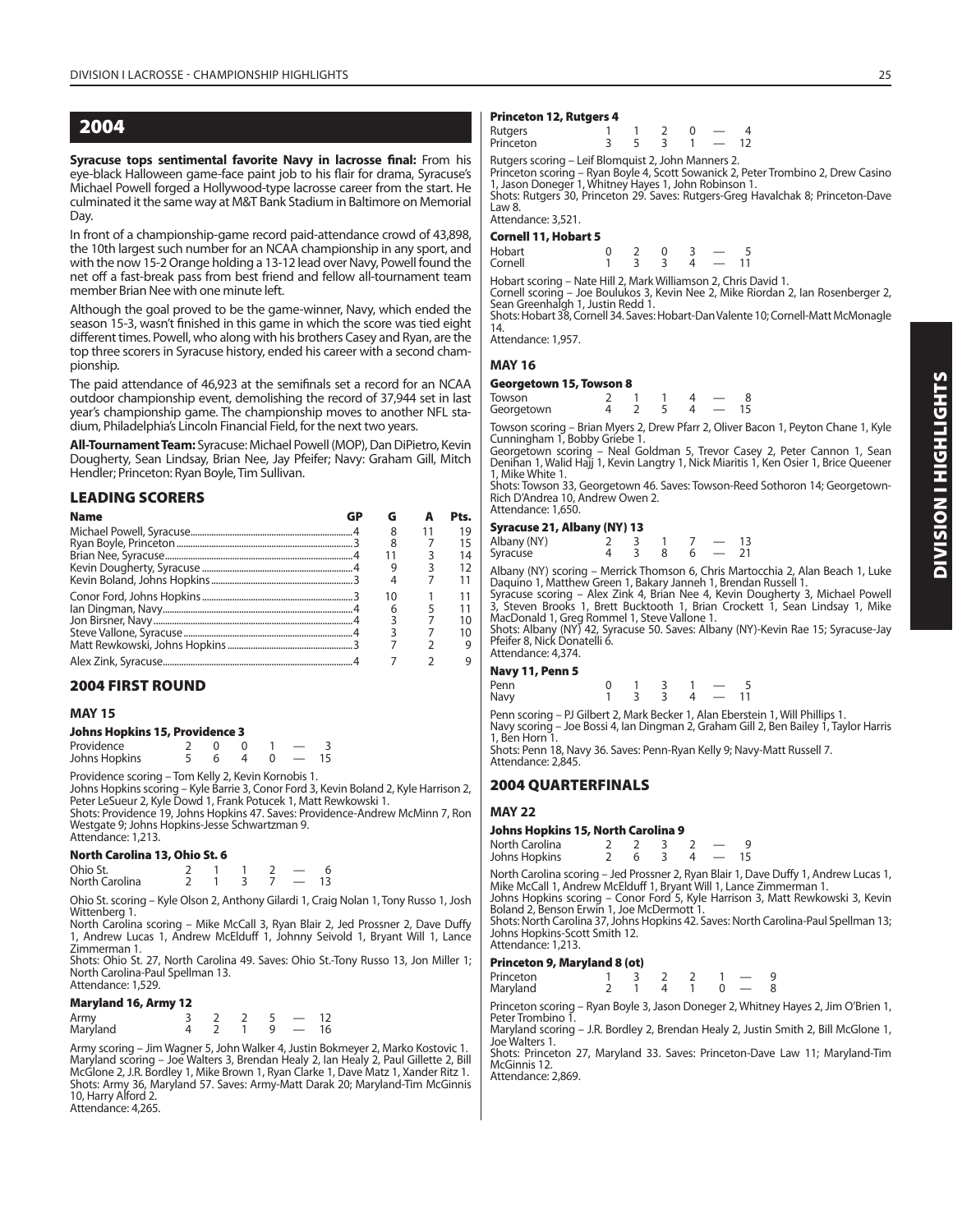#### **MAY 23**

#### **Syracuse 8, Georgetown 7**

| Georgetown |  |  |  |
|------------|--|--|--|
| Syracuse   |  |  |  |

Georgetown scoring – Dan Nolan 4, Walid Hajj 1, Matt Heiderman 1, Brodie Merrill 1. Syracuse scoring – Michael Powell 3, Sean Lindsay 2, Brian Crockett 1, Kevin

Dougherty 1, Alex Zink 1.

Shots: Georgetown 41, Syracuse 49. Saves: Georgetown -Rich D'Andrea 18; Syracuse-Jay Pfeifer 19 Attendance: 11,480.

#### **Navy 6, Cornell 5**

| Cornell |  |  |  |
|---------|--|--|--|
| Navy    |  |  |  |

Cornell scoring – Andrew Collins 2, Sean Greenhalgh 2, Kevin Nee 1.<br>Navy scoring – Ian Dingman 2, Graham Gill 2, Joe Bossi 1, Billy Looney 1.<br>Shots: Cornell 28, Navy 35. Saves: Cornell-Matt McMonagle 14; Navy-Matt Russell Attendance: 11,480.

#### **2004 SEMIFINALS**

#### **MAY 29**

#### **Syracuse 15, Johns Hopkins 9**

| Syracuse      |  |  |  |
|---------------|--|--|--|
| Johns Hopkins |  |  |  |

Syracuse scoring – Kevin Dougherty 5, Brian Nee 4, Greg Rommel 2, Brett Bucktooth 1, Sean Lindsay 1, Michael Powell 1, Steve Vallone 1. Johns Hopkins - Matt Rewkowski 3, Conor Ford 2, Kyle Harrison 2, Greg Peyser 1,

Jake Byrne 1.

Shots: Syracuse 45, Johns Hopkins 37. Saves: Syracuse-Jay Pfeifer 13; Johns Hopkins-Scott Smith 14. Attendance: 46,923.

#### **Navy 8, Princeton 7**

| <i>., ., .</i> |  |  |  |
|----------------|--|--|--|
| Princeton      |  |  |  |
| Navy           |  |  |  |

Princeton scoring – Mac Bryson 3, Drew Casino 2, Ryan Boyle 1, Peter Trombino 1. Navy scoring – Ben Bailey 2, Graham Gill 2, Jon Birsner 1, Joe Bossi 1, Billy Looney 1, Adam Reel 1.

Shots: Princeton 22, Navy 32. Saves: Princeton -Dave Law 8; Navy-Matt Russell 5. Attendance: 46,923.

#### **2004 CHAMPIONSHIP**

#### **MAY 31 at Baltimore**

#### **Syracuse 14, Navy 13**

| Syracuse |  |  |  |  |
|----------|--|--|--|--|
| Navy     |  |  |  |  |

Syracuse scoring – Brian Crockett 3, Brian Nee 3, Sean Lindsay 2, Alex Zink 2, Brett Bucktooth 1, Michael Powell 1, Greg Rommel 1, Steve Vallone 1.

Navy scoring – Jon Birsner 2, Joe Bossi 2, Ian Dingman 2, Ben Horn 2, Ben Bailey 1,<br>Graham Gill 1, Taylor Harris 1, Clipper Lennon 1, Billy Looney 1.<br>Shots: Syracuse 40, Navy 44. Saves: Syracuse-Jay Pfeifer 15; Navy-Matt R

Attendance: 43,898.

# **2003**

**Virginia's Moment Comes in Front of Record Crowd:** The Cavaliers held off Johns Hopkins, 9-7, after opening with a 5-0 lead, May 26 at Baltimore's muddy M&T Bank Stadium in front of a record crowd of 37,944 for their third national championship. The crowd was the largest to witness any championship game in NCAA history other than the Division I men's basketball championship game and the 17th largest in NCAA championship-game history overall.

Virginia goalie Tillman Johnson claimed Most Outstanding Player honors with a series of highlight saves in both the semifinals and final, including three in 10 seconds early in the fourth quarter of the championship game with the hometown Blue Jays threatening to steal the momentum.

The championship game was the first that didn't include either Syracuse or Princeton since 1991 and was the last game of any sport to be played on the NFL Baltimore Ravens' home stadium's natural surface, which is being replaced with artificial turf.

**All-Tournament Team:** Virginia: Tillman Johnson (MOP), Brett Hughes, Chris Rotelli, A.J. Shannon, Matt Ward; Johns Hopkins: Kyle Barrie, Bobby Benson, Tom Garvey, Corey Harned; Maryland: Michael Howley.

#### **LEADING SCORERS**

| <b>Name</b> |  |   | Pts. |
|-------------|--|---|------|
|             |  |   |      |
|             |  |   |      |
|             |  | 8 |      |
|             |  |   |      |
|             |  |   |      |
|             |  |   |      |
|             |  |   |      |
|             |  |   |      |
|             |  |   |      |
|             |  |   |      |

#### **2003 FIRST ROUND**

#### **MAY 10**

#### **Johns Hopkins 14, Army 2**

| Army<br>Johns Hopkins |  |  |  |
|-----------------------|--|--|--|

Army scoring – John Walker 2.

Johns Hopkins scoring – Kyle Barrie 3, Bobby Benson 3, Joe McDermott 3, Adam Doneger 2, Kevin Boland 1, Kyle Harrison 1, Greg Peyser 1. Shots: Army 33, Johns Hopkins 47. Saves: Army–Matt Darak 15, Scott Alpaugh 3;

Johns Hopkins–Rob Scherr 10, Scott Smith 4. Attendance: 1,408.

#### **Towson 11, Penn St. 6**

|               |  | $\overline{\phantom{0}}$ |  |
|---------------|--|--------------------------|--|
| ----- - - - - |  |                          |  |

Penn St. scoring – John Eremus 2, Will Jones 2, Nate Whitaker 2. Towson scoring – Todd Spear 3, Hunter Lochte 2, Brian Myers 2, Ben DeFelice 1, Alex Fountain 1, Drew Pfarr 1, Zak Smith 1.

Shots: Penn St. 31, Towson 44. Saves: Penn St.–Chris Garrity 16; Towson–Reed Sothoron 13. Attendance: 2,297.

#### **Princeton 16, Albany (NY) 10**

| Albany (NY) |  |  |  |  |
|-------------|--|--|--|--|
| Princeton   |  |  |  |  |

Albany (NY) scoring – Chris Martocchia 3, Luke Daquino 2, Chris Driscoll 2, Matthew Green 1, Tim Primrose 1, Michael Solazzo 1.

Princeton scoring – Jason Doneger 5, Will MacColl 4, Brad Dumont 2, Sean Hartofilis 2, Josh White 2, Matt Trevenen 1.

Shots: Albany (NY) 26, Princeton 54. Saves: Albany (NY)–Kevin Rae 11; Princeton– Julian Gould 4. Attendance: 2,436.

# **Virginia 19, Mt. St. Mary's 8**

| virgina 12, Mt. Jt. Maryso |  |  |    |
|----------------------------|--|--|----|
| Mt. St. Mary's             |  |  |    |
| Virginia                   |  |  | 19 |

Mt. St. Mary's scoring – Pat Beall 1, Ian Cassidy 1, Timothy Flottemesch 1, Daniel<br>Hatton 1, Billy Jautze 1, Sean O'Beirne 1, Andrew Petcoff 1, Matt Warner 1.<br>Virginia scoring – John Christmas 3, Matt Poskay 3, Brendan Gil Morrissey 1, Justin Mullen 1, Matt Ward 1, Trey Whitty 1.

Shots: Mt. St. Mary's 28, Virginia 49. Saves: Mt. St. Mary's–Dave Lambour 4, Dan Whitehurst 5; Virginia–Tillman Johnson 3, Ryan Thompson 4. Attendance: 1,155.

#### **MAY 11**

#### **Syracuse 13, Dartmouth 11**

| Dartmouth |  |  |  |
|-----------|--|--|--|
| Syracuse  |  |  |  |

Dartmouth scoring – Ryan Danehy 3, Brad Heritage 3, Scott Roslyn 2, Jamie Coffin 1, Andrew Goldstein 1, Russell Radebaugh 1.

Syracuse scoring – Sean Lindsay 3, Brian Nee 3, Brian Crockett 2, Michael Springer 2, Matt Bontaites 1, Kyle Olson 1, Michael Powell 1. Shots: Dartmouth 32, Syracuse 42. Saves: Dartmouth–Andrew Goldstein 11;

Syracuse–Jay Pfeifer 12. Attendance: 4,220.

**Maryland 8, Ohio St. 5**

| Ohio St. |  |  |  |
|----------|--|--|--|
| Maryland |  |  |  |

Ohio St. scoring – Pat Myers 2, Andrew Bender 1, Peter Dillon 1, Mike Norton 1. Maryland scoring – Mike Mollot 2, Matt Brock 1, Jamie Daue 1, Sean Leary 1, Ryan Moran 1, Willy Passavia 1, Joe Walters 1. Shots: Ohio St. 30, Maryland 32. Saves: Ohio St.–Tony Russo 10; Maryland–Danny

McCormick 13. Attendance: 2,294.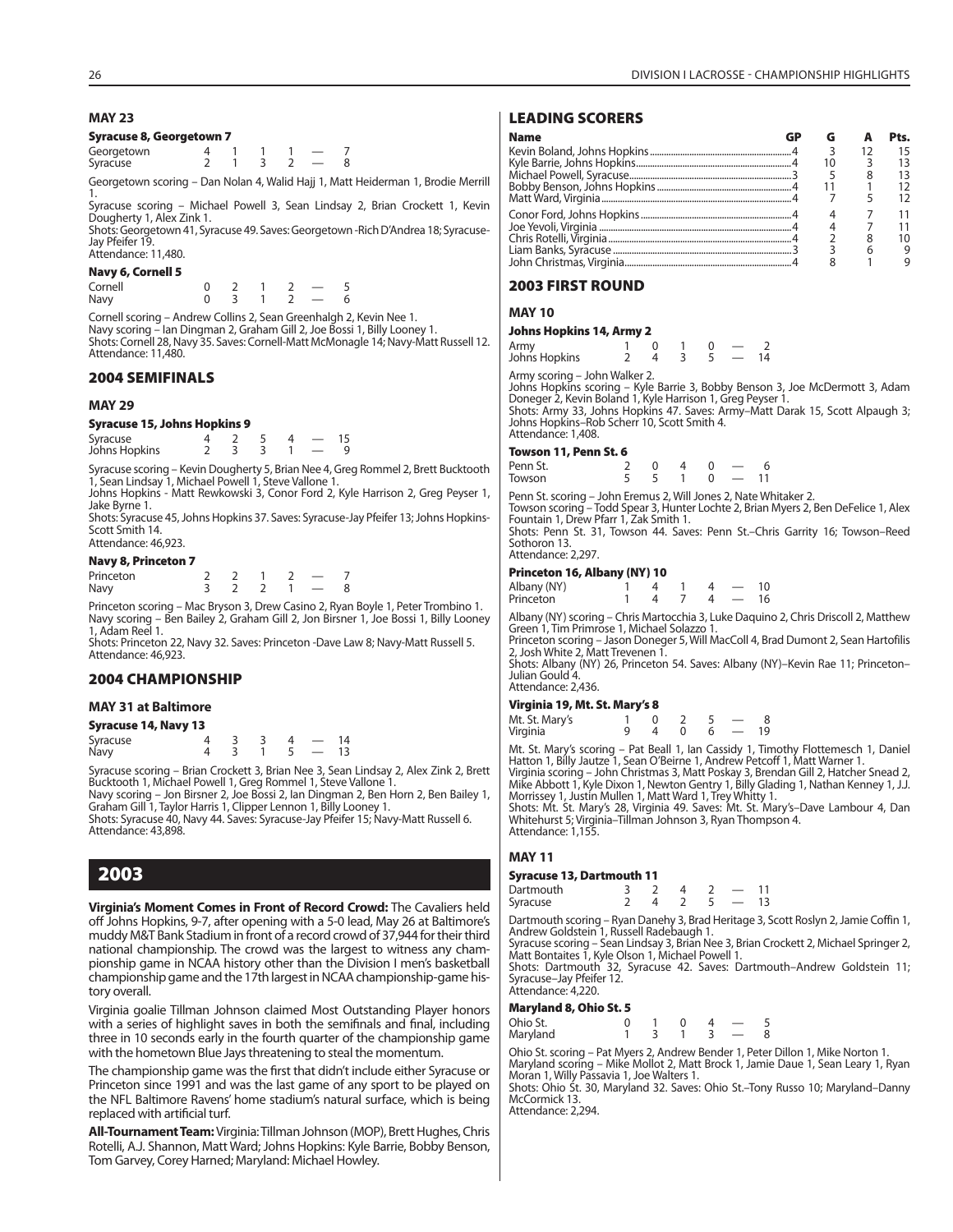#### **Massachusetts 9, Hofstra 6**

| Hofstra       |  |  |  |
|---------------|--|--|--|
| Massachusetts |  |  |  |

Hofstra scoring – Ryan Vilar 2, Jim Femminella 1, John Keysor 1, Joe Kostolansky 1, Ryan Lucas 1.

Massachusetts scoring – Kevin Leveille 3, Neil Lundberg 2, Jeff Zywicki 2, Christopher Doyle 1, Kevin Glenz 1.

Shots: Hofstra 32, Massachusetts 35. Saves: Hofstra–Matt Southard 11; Massachusetts–Bill Schell 9. Attendance: 2,031.

#### **Georgetown 9, Rutgers 6**

Georgetown 3 1 3 2 - 9<br>Rutgers 2 1 0 3 - 6 **Rutgers** 

Georgetown scoring – Jordan Vettoretti 3, Walid Hajj 2, Mike Chiara 1, Neal Goldman 1, Nick Miaritis 1, Trevor Walker 1.

Rutgers scoring – Ken Springer 3, Leif Blomquist 1, Jeff Duca 1, Delby Powless 1. Shots: Georgetown 35, Rutgers 28. Saves: Georgetown–Rich D'Andrea 11; Rutgers– Greg Havalchak 13. Attendance: 1,919.

#### **2003 QUARTERFINALS**

#### **MAY 17**

#### **Maryland 13, Massachusetts 7**

| Massachusetts |  |  |  |
|---------------|--|--|--|
| Maryland      |  |  |  |

Massachusetts scoring – Chris Doyle 3, Chris Fiore 1, Kevin Glenz 1, Sean Morris 1, Tony Ventiquattro 1.

Maryland scoring – Mike Mollot 4, Ryan Moran 2, Matt Brock 2, Brian Hunt 2, Bill

McGlone 1, Justin Smith 1, Joe Walters 1. Shots: Massachusetts 36, Maryland 37. Saves: Massachusetts–Bill Schell 13; Maryland–Danny McCormick 15. Attendance: 8,198.

#### **Syracuse 15, Princeton 5**

| Syracuse  |  |  |  |
|-----------|--|--|--|
| Princeton |  |  |  |

Syracuse scoring – Michael Powell 4, Michael Springer 4, Liam Banks 2, Brian Crockett 2, Brian Nee 2, Brett Bucktooth 1.

Princeton scoring – Sean Hartofilis 3, Jason Doneger 1, Josh White 1. Shots: Syracuse 45, Princeton 36. Saves: Syracuse–Jay Pfeifer 14, Nick Donatelli 2; Princeton–Julian Gould 13.

Attendance: 8,198.

#### **MAY 18**

#### **Johns Hopkins 14, Towson 6**

| Johns Hopkins |  |  |  |
|---------------|--|--|--|
| Towson        |  |  |  |

Johns Hopkins scoring – Bobby Benson 3, Kyle Barrie 2, Adam Doneger 2, Kyle Harrison 2, Kevin Boland 1, Conor Ford 1, Peter LeSueur 1, Joe McDermott 1, Greg Peyser 1.

Towson scoring – Ryan Obloj 2, Todd Spear 2, Matt Florio 1, Hunter Lochte 1. Shots: Johns Hopkins 47, Towson 30. Saves: Johns Hopkins–Rob Scherr 15; Towson– Reed Sothoron 13, Mark DeGroat 1. Attendance: 5,136.

#### **Virginia 12, Georgetown 7**

| Georgetown |  |  |  |
|------------|--|--|--|
| Virginia   |  |  |  |

Georgetown scoring – Walid Hajj 3, Mike Hammer 1, Brodie Merrill 1, Dave Paolisso 1, Phil Vincenti 1.

Virginia scoring – John Christmas 3, A.J. Shannon 2, Kyle Dixon 1, Nathan Kenney 1, Matt Poskay 1, Chris Rotelli 1, Joe Yevoli 1, Matt Ward 1, Trey Whitty 1. Shots: Georgetown 34, Virginia 40. Saves: Georgetown–Rich D'Andrea 10; Virginia–

Tillman Johnson 15. Attendance: 5,136.

#### **2003 SEMIFINALS**

#### **MAY 24**

#### **Johns Hopkins 19, Syracuse 8**

| Syracuse      |  |  |  |
|---------------|--|--|--|
| Johns Hopkins |  |  |  |

Syracuse scoring – Brian Nee 2, Liam Banks 1, Sean Lindsay 1, Kyle Olson 1, Jarett Park 1, Greg Rommel 1, Michael Springer 1.

Johns Hopkins scoring – Kyle Barrie 4, Bobby Benson 4, Conor Ford 3, Kyle Harrison 2, Peter LeSueur 2, Joe McDermott 2, Kevin Boland 1, Corey Harned 1

Shots: Syracuse 44, Johns Hopkins 41. Saves: Syracuse–Jay Pfeifer 12; Johns Hopkins–Rob Scherr 15, Scott Smith 2. Attendance: 37,823.

#### **Virginia 14, Maryland 4**

| Maryland<br>Virginia |  |  | 14 |
|----------------------|--|--|----|

Maryland scoring – Brendan Healy 1, Sean Leary 1, Mike Mollot 1, Joe Parker 1. Virginia scoring – Matt Ward 4, Joe Yevoli 3, A.J. Shannon 2, Kyle Dixon 1, Billy<br>Glading 1, Justin Mullen 1, Matt Poskay 1, Trey Whitty 1.<br>Shots: Maryland 39, Virginia 37. Saves: Maryland–Danny McCormick 11; Virginia–

Tillman Johnson 18. Attendance: 37,823.

#### **2003 CHAMPIONSHIP**

#### **MAY 26 at Baltimore**

|          | Virginia 9, Johns Hopkins 7 |  |  |
|----------|-----------------------------|--|--|
| Virginia |                             |  |  |

| Virginia      |  |  |  |
|---------------|--|--|--|
| Johns Hopkins |  |  |  |

Virginia scoring – A.J. Shannon 4, John Christmas 2, Billy Glading 1, Chris Rotelli 1, Matt Ward 1.

Johns Hopkins scoring – Adam Doneger 2, Kyle Barrie 1, Bobby Benson 1, Corey Harned 1, Joe McDermott 1, Greg Peyser 1.

Shots: Virginia 32, Johns Hopkins 35. Saves: Virginia–Tillman Johnson 13; Johns Hopkins–Rob Scherr 12.

Attendance: 37,944.

# **2002**

**Same Teams, Different Result:** Syracuse beat Princeton, 13-12, at its own game in a rematch of the previous year's championship, defeating the Tigers for its record-tying seventh official championship and second in three years. For the defending champions, the loss snapped a 12-game tournament win streak in games decided by one goal. The Tigers' only previous tournament loss in such a game was in 1991, when Princeton had yet to win the first of its six national titles.

Syracuse's Michael Powell, who was named Most Outstanding Player and later would be named national player of the year, scored the game-winner with 11:35 left in the game, despite some near misses by the Tigers in the closing moments.

Syracuse won three straight one-goal games in the tournament, as did Princeton the year before. The win gave coach John Desko his second championship in four years as head coach after a long stint as an assistant for the Orange.

**All-Tournament Team:** Syracuse: Michael Powell (MOP), Solomon Bliss, John Glatzel, Tom Hardy, Jay Pfeifer; Princeton: Damien Davis, Brad Dumont, B.J. Prager; Johns Hopkins: Adam Doneger; Virginia: John Christmas.

#### **LEADING SCORERS**

| <b>Name</b> |  |    | Pts. |
|-------------|--|----|------|
|             |  |    | 14   |
|             |  | 10 | 12   |
|             |  |    | 10   |
|             |  |    | 10   |
|             |  |    | 10   |
|             |  |    | 9    |
|             |  |    | 9    |
|             |  |    | q    |
|             |  |    | q    |
|             |  |    |      |

# **2002 FIRST ROUND**

#### **MAY 11 AT BROWN**

#### **Massachusetts 17, Fairfield 4**

| <b>Massachusetts</b> |  |  |  |
|----------------------|--|--|--|
| Fairfield            |  |  |  |

Massachusetts scoring – Don Little 4, Dan Paccione 3, Kevin Leveille 2, Marc Morley 2, Dusty Smith 2, Chris Fiore 1, Kevin Glenz 1, Neil Lundberg 1, Jeff Zywicki 1.

Fairfield scoring – Justin Geluso 2, Garrett Bamann 1, Matt Buecker 1. Shots: Massachusetts 48, Fairfield 24. Saves: Massachusetts–Bill Schell 8; Fairfield– C.J. Kemp 11, Cory Gibbons 2. Attendance: 3,735.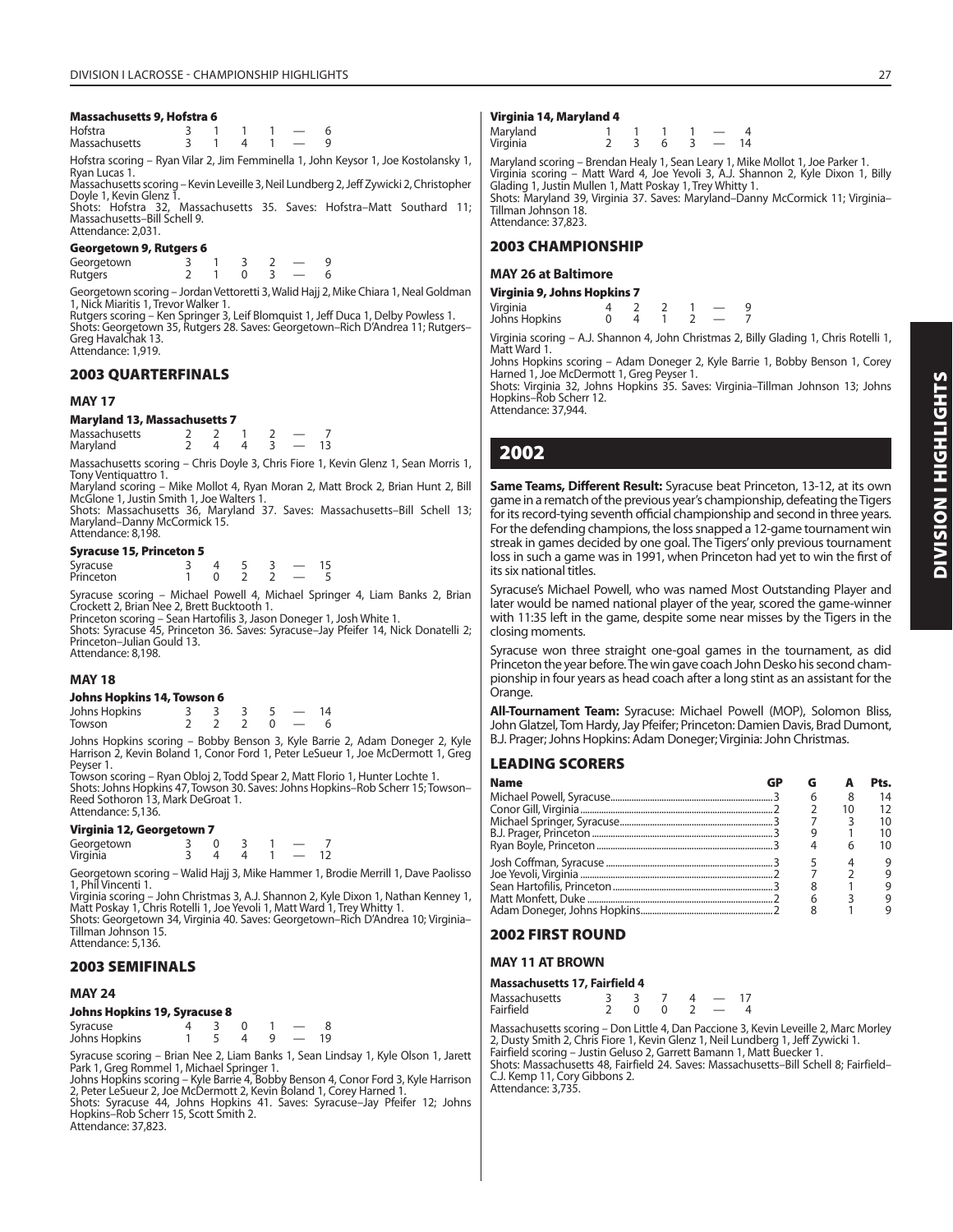#### **Cornell 12, Stony Brook 3**

| <b>Stony Brook</b> |  |  |  |
|--------------------|--|--|--|
| Cornell            |  |  |  |

Stony Brook scoring – Matt Campolettano 1, George LaFlare 1, Kevin Pall 1. Cornell scoring – Billy Fort 3, Sean Greenhalgh 3, Andrew Collins 2, Ian Rosenberger 2, Galen Beers 1, J.P. Schalk 1. Shots: Stony Brook 27, Cornell 30. Saves: Stony Brook–Steve Armsworthy 7; Cornell–

Justin Cynar 12. Attendance: 3,735.

#### **MAY 12**

#### **Georgetown 12, Manhattan 7**

| Manhattan  |  |  |  |
|------------|--|--|--|
| Georgetown |  |  |  |

Manhattan scoring – Eugene Tanner 2, Brady Becklo 1, Marty DarConte 1, Don Femminella 1, Justin Otto 1, Rich Sauer 1.

Georgetown scoring – Steve Dusseau 4, Walid Hajj 2, Trevor Walker 2, Mike Boynton

1, Mike Hammer 1, Doug Staab 1, Phil Vincenti 1. Shots: Manhattan 17, Georgetown 62. Saves: Manhattan–James Amendola 24; Georgetown–Scott Schroeder 4. Attendance: 1,121.

#### **Duke 22, Hobart 6**

| Hobart      |  | $\overline{0}$ |  |    |
|-------------|--|----------------|--|----|
| <b>Duke</b> |  | 6 5 6          |  | 22 |

Hobart scoring – John Bogosian 2, Tim Booth 1, Nate Hill 1, Sean Reed 1, Dave Spratlen 1.

Duke scoring – Matt Monfett 4, Matt Rewkowski 3, Kevin Cassese 2, Dan Chemotti 2, Ben Fenton 2, Alex Lieske 2, James Regan 2, Kevin Brennan 1, Mack Hardaker 1, Chris Haunss 1, Terrence Keaney 1, Michael Satyshur 1.

Shots: Hobart 40, Duke 44. Saves: Hobart–Mike Borsz 6, Dan Valente 1; Duke–A.J. Kincel 6, Michael Russell 6. Attendance: 1,121.

#### **2002 QUARTERFINALS**

#### **MAY 18**

#### **Syracuse 10, Duke 9**

| Duke     |  |  |    |
|----------|--|--|----|
| Syracuse |  |  | ١O |

Duke scoring – Matt Monfett 2, Matt Rewkowski 2, Kevin Brennan 1, Kevin Cassese 1, Dan Chemotti 1, Alex Lieske 1, James Regan 1.

Syracuse scoring – Josh Coffman 2, Michael Springer 2, Spencer Wright 2, Tom Hardy 1, Brian Nee 1, Brian Solliday 1, Steve Vallone 1

Shots: Duke 40, Syracuse 38. Saves: Duke–A.J. Kincel 9; Syracuse–Jay Pfeifer 14. Attendance: 5,561.

#### **Princeton 14, Georgetown 13**

| Georgetown |  |  |  |
|------------|--|--|--|
| Princeton  |  |  |  |

Georgetown scoring – Mike Hammer 4, Trevor Walker 4, Phil Vincenti 2, Steve Dusseau 1, Neal Goldman 1, Walid Hajj 1.

Princeton scoring – Sean Hartofilis 4, B.J. Prager 3, Josh White 3, Ryan Boyle 2, Owen Daly 2.

Shots: Georgetown 44, Princeton 35. Saves: Georgetown–Scott Schroeder 8; Princeton-Julian Gould 10. Attendance: 5,561.

#### **MAY 19**

#### **Virginia 11, Cornell 10**

| Cornell  |  |  |  |
|----------|--|--|--|
| Virginia |  |  |  |

Cornell scoring – Billy Fort 2, Sean Greenhalgh 2, Ryan McClay 2, Galen Beers 1, Scott Lee 1, Ian Rosenberger 1, J.P. Schalk 1.

Virginia scoring – Joe Yevoli 4, Chris Rotelli 3, John Christmas 1, Conor Gill 1, Billy Glading 1, A.J. Shannon 1.

Shots: Cornell 31, Virginia 35. Saves: Cornell–Justin Cynar 10; Virginia–Tillman Johnson 10. Attendance: 7,468.

#### **Johns Hopkins 13, Massachusetts 12 (ot)**

| JUILIS HUPRIIIS 13, MASSACHUSELLS 12 (UL) |  |          |          |               |    |
|-------------------------------------------|--|----------|----------|---------------|----|
| Massachusetts                             |  | $\sim$ 5 |          |               | 12 |
| Johns Hopkins                             |  |          | $\Delta$ | $\sim$ $\sim$ | 13 |

Massachusetts scoring – Chris Fiore 4, Kevin Leveille 3, Don Little 3, Jeff Zywicki 2. Johns Hopkins scoring – Adam Doneger 5, Kyle Barrie 3, Conor Ford 2, Bobby Benson 1, Kyle Harrison 1, Tim Muir 1.

Shots: Massachusetts 47, Johns Hopkins 27. Saves: Massachusetts–Bill Schell 4; Johns Hopkins–Nick Murtha 18. Attendance: 7,468.

#### **2002 SEMIFINALS**

#### **MAY 25**

#### **Princeton 11, Johns Hopkins 9**

| Princeton     |  |  |  |
|---------------|--|--|--|
| Johns Hopkins |  |  |  |

Princeton scoring – B.J. Prager 5, Brad Dumont 2, Owen Daly 1, Sean Hartofilis 1, Brendan Tierney 1, Josh White 1.

Johns Hopkins scoring – Kyle Barrie 3, Adam Doneger 3, Kevin Boland 1, Matt Hanna 1, Peter LaSueur 1.

Shots: Princeton 27, Johns Hopkins 33. Saves: Princeton–Julian Gould 12; Johns Hopkins–Nick Murtha 8. Attendance: 23,123.

#### **Syracuse 12, Virginia 11 (2 ot)**

| .        |  |             |  |  |    |
|----------|--|-------------|--|--|----|
| Virginia |  | 3 3 2 3 0 0 |  |  |    |
| Syracuse |  | 2 4 3 2 0 1 |  |  | 12 |

Virginia scoring – John Christmas 3, Joe Yevoli 3, Conor Gill 1, Jared Little 1, Brenndan Mohler 1, Chris Rotelli 1, A.J. Shannon 1.

Syracuse scoring – Michael Springer 4, Tom Hardy 2, Michael Powell 2, Josh Coffman 1, Sean Lindsay 1, Steve Vallone 1, Spencer Wright 1.

Shots: Virginia 54, Syracuse 50. Saves: Virginia–Tillman Johnson 18; Syracuse–Jay Pfeifer 19. Attendance: 23,123.

# **2002 CHAMPIONSHIP**

#### **MAY 27 at Rutgers**

| <b>Syracuse 13, Princeton 12</b> |  |  |  |  |      |      |  |  |  |
|----------------------------------|--|--|--|--|------|------|--|--|--|
| Princeton                        |  |  |  |  |      | - 12 |  |  |  |
| Syracuse                         |  |  |  |  | - 13 |      |  |  |  |

Princeton scoring – Sean Hartofilis 3, Ryan Boyle 2, Brad Dumont 2, Mark Pellegrino 2, B.J. Prager 1, Matt Trevenen 1, Josh White 1. Syracuse scoring – Michael Powell 4, Brian Solliday 3, Josh Coffman 2, Tom Hardy 1,

Sean Lindsay 1, Jarett Park 1, Michael Springer 1.

Shots: Princeton 36, Syracuse 40. Saves: Princeton–Julian Gould 13; Syracuse–Jay Pfeifer 13. Attendance: 19,706.

# **2001**

**Tigers in OT again:** Princeton claimed its fifth championship, the fourth in overtime, defeating defending champion Syracuse, 10-9. The victory was the 11th straight for Princeton in one-goal games, including all three of its tournament games. Most outstanding player B.J. Prager scored the gamewinner, his fourth tally of the day, with 41 seconds left in the five-minute sudden-victory period.

All-Tournament Team: Princeton: B.J. Prager (MOP), Sean Hartofilis, Ryan Mollett, Trevor Tierney, Matt Striebel; Syracuse: John Glatzel, Rob Mulligan, Michael Powell, Michael Springer; Towson: Kyle Campbell.

#### **LEADING SCORERS**

| <b>Name</b> | G | Pts. |
|-------------|---|------|
|             |   |      |
|             |   |      |
|             |   | 10   |
|             |   |      |
|             |   | 10   |
|             |   | 10   |
|             |   |      |
|             |   |      |
|             |   |      |
|             |   |      |
|             |   |      |
|             |   |      |

#### **2001 FIRST ROUND**

#### **MAY 12**

#### **Towson 12, Duke 10**

| Duke   |  |  | 10 <sup>°</sup> |
|--------|--|--|-----------------|
| Towson |  |  |                 |

Duke scoring – Alex Lieske 4, Chris Hartofilis 3, Terrence Keaney 2, Greg Patchak 1. Towson scoring – Brian Myers 3, Ryan Obloj 3, Josh Tankersley 3, Kyle Campbell 1,<br>Josh Cornett 1, Brad Reppert 1.<br>Shots: Duke 39, Towson 39. Saves: Duke–Matt Breslin 13; Towson–John Horrigan 16.

Attendance: 4,116.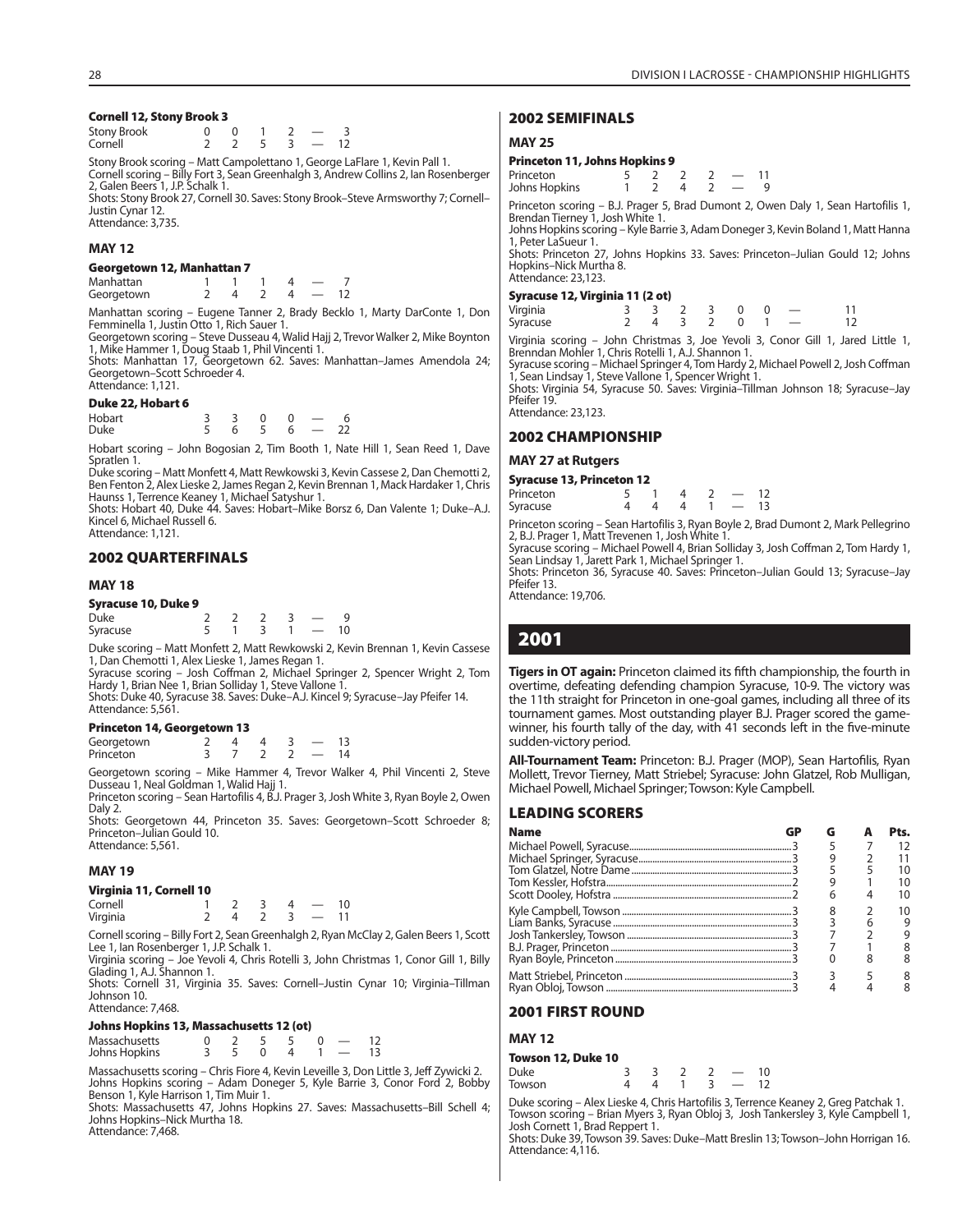#### **Loyola Maryland 11, Georgetown 9**

| Georgetown      |  |  |  |
|-----------------|--|--|--|
| Loyola Maryland |  |  |  |

Georgetown scoring – Steve Dusseau 2, Tom Tamberrino 2, Trevor Walker 2, Scott Doyle 1, Neal Goldman 1, Doug Staab 1.

Loyola Maryland scoring – Chris Summers 3, Gunnar Goettelmann 2, Gavin Prout 2, Michael Sullivan 2, Stephen Brundage 1, Bobby Horsey 1.

Shots: Georgetown 47, Loyola Maryland 26. Saves: Georgetown–Scott Schroeder 4; Loyola Maryland–Jason Born 21. Paid Attendance: 4,116.

#### **MAY 13**

#### **Hofstra 15, Virginia 14 (ot)**

| Hofstra  | र र            |         |                | $\overline{\phantom{0}}$ |    |
|----------|----------------|---------|----------------|--------------------------|----|
| Virginia | $\overline{a}$ | - 3 - 3 | $\overline{0}$ |                          | 14 |

Hofstra scoring – Tom Kessler 5, Doug Shanahan 3, Scott Dooley 3, Steve McTigue 2, Ramar Clash 1, Adam Hananel 1.

Virginia scoring – Hanley Holcomb 5, Chris Rotelli 3, Jamison Mullen 2, Conor Gill 1, David Jenkins 1, Derek Kenney 1, A.J. Shannon 1. Shots: Hofstra 42, Virginia 42. Saves: Hofstra–Jack Alaimo 12; Virginia–Tillman

Johnson 15. Attendance: 2,959.

#### **Notre Dame 12, Bucknell 7**

| <b><i>ROUTE DUILE 14, DUCKITER /</i></b> |  |  |  |  |                          |  |  |  |  |
|------------------------------------------|--|--|--|--|--------------------------|--|--|--|--|
| Bucknell                                 |  |  |  |  |                          |  |  |  |  |
| Notre Dame                               |  |  |  |  | $\overline{\phantom{a}}$ |  |  |  |  |

Bucknell scoring – Wes Fetchet 3, Michael Cheng 1, Kelly Hogue 1, Dennis Geraghty 1, Rob Lane 1.

Notre Dame scoring – Steve Bishko 2, Jon Harvey 2, David Ulrich 2, Chris Young 2, John Flavina 1, Tom Glatzel 1, Devin Ryan 1, Todd Ulrich 1. Shots: Bucknell 24, Notre Dame 47. Saves: Bucknell–Justin Sussman 11; Notre

Dame–Kirk Howell 8. Attendance: 2,959.

#### **2001 QUARTERFINALS**

#### **MAY 19**

| Syracuse 18, Hofstra 13 |  |  |                          |    |
|-------------------------|--|--|--------------------------|----|
|                         |  |  |                          | 18 |
| Syracuse<br>Hofstra     |  |  | $\overline{\phantom{a}}$ |    |

Syracuse scoring – Josh Coffman 4, Liam Banks 3, Michael Powell 3, Michael Springer 3, Brian Solliday 2, Jason Januszkiewicz 1, Sean Lindsay 1, Spencer Wright 1. Hofstra scoring – Tom Kessler 4, Scott Dooley 3, Kevin Dougherty 2, Steve McTigue 2, Jim Femminella 1, Doug Shanahan 1.

Shots: Syracuse 53, Hofstra 31. Saves: Syracuse–Rob Mulligan 10; Hofstra–Jack Alaimo 16.

Attendance: 10,510.

#### **Princeton 8, Loyola Maryland 7**

Loyola Maryland  $\begin{array}{cccc} 1 & 3 & 1 & 2 & -7 \\ 2 & 3 & 2 & -8 \\ 1 & 2 & 3 & 2 \end{array}$ Princeton

Loyola Maryland scoring – Gavin Prout 3, Gunnar Goettelmann 2, Stephen Brundage 1, Michael Sullivan 1.

Princeton scoring – Owen Daly 2, Sean Hartofilis 2, Will MacColl 2, Brad Dumont 1, Rob Torti 1.

Shots: Loyola Maryland 24, Princeton 32. Saves: Loyola Maryland–Jason Born 11; Princeton–Trevor Tierney 12. Attendance: 10,510.

#### **MAY 20**

#### **Notre Dame 13, Johns Hopkins 9**

| Johns Hopkins |  |  |  |  |
|---------------|--|--|--|--|
| Notre Dame    |  |  |  |  |

Johns Hopkins scoring – Bobby Benson 3, Adam Doneger 2, Conor Ford 1, Matt Hanna 1, Joe McDermott 1, Tim Muir 1. Notre Dame scoring – Tom Glatzel 4, Jon Harvey 3, John Flandina 2, Travis Wells 2,

Steve Bishko 1, David Ulrich 1.

Shots: Johns Hopkins 33, Notre Dame 47. Saves: Johns Hopkins–Rob Scherr 18; Notre Dame–Kirk Howell 17. Attendance: 10,118.

#### **Towson 12, Maryland 11**

| Towson   |  |  |  |
|----------|--|--|--|
| Maryland |  |  |  |

Towson scoring – Kyle Campbell 4, Josh Tankersley 3, Justin Berry 1, Danny Cocchi<br>1, Jay Horowitz 1, Hunter Lochte 1, Brad Reppert 1.<br>Maryland scoring – Chris Malone 3, Andrew Combs 2, Dan LaMonica 2, Jamie Daue<br>1, Mike Mo

Shots: Towson 29, Maryland 33. Saves: Towson–John Horrigan 11; Maryland–Pat McGinnis 12. Attendance: 10,118.

**2001 SEMIFINALS**

#### **MAY 26**

#### **Syracuse 12, Notre Dame 5**

| Notre Dame                                          |  | 2 1 1 1 - 5  |  |                                                                                  |
|-----------------------------------------------------|--|--------------|--|----------------------------------------------------------------------------------|
| Syracuse                                            |  | 4 5 2 1 - 12 |  |                                                                                  |
|                                                     |  |              |  | Notre Dame scoring – Jon Harvey 2, Kyle Frigon 1, David Ulrich 1, Chris Young 1. |
|                                                     |  |              |  | Syracuse scoring – Michael Springer 6, Brian Solliday 2, Pat Hogan 1, Jason      |
| Januszkiewicz 1, Steve Vallone 1, Spencer Wright 1. |  |              |  |                                                                                  |
|                                                     |  |              |  | Shots: Notre Dame 32, Syracuse 33. Saves: Notre Dame-Kirk Howell 14; Syracuse-   |
| Rob Mulligan 11.                                    |  |              |  |                                                                                  |
| Attendance: 21,103.                                 |  |              |  |                                                                                  |

#### **Princeton 12, Towson 11**

| .  ._,    |  |  |  |
|-----------|--|--|--|
| Princeton |  |  |  |
| Towson    |  |  |  |

Princeton scoring: Sean Hartofilis 4, B.J. Prager 3, Matt Bailer 1, Jason Doneger 1, Chris Harrington 1, Matt Striebel 1, Rob Torti 1. Towson scoring: Kyle Campbell 3, Brad Reppert 3, Hunter Lochte 2, Jay Horowitz 1,

Ryan Obloj 1, Josh Tankersley 1. Shots: Princeton 45, Towson 45. Saves: Princeton–Trevor Tierney 13; Towson–John Horrigan 14.

Attendance: 21,103.

#### **2001 CHAMPIONSHIP**

#### **MAY 28 at Rutgers**

| Princeton 10, Syracuse 9 (ot) |  |                     |          |  |
|-------------------------------|--|---------------------|----------|--|
| Syracuse<br>Princeton         |  | $3 \t1 \t5 \t0 \t-$ | $1 - 10$ |  |

Syracuse scoring – Pat Hogan 2, Michael Powell 2, Brian Solliday 2, Spencer Wright 2, Josh Coffman 1. Princeton scoring – B.J. Prager 4, Brad Dumont 2, Matt Striebel 2, Owen Daly 1, Rob

Torti 1. Shots: Princeton 48, Syracuse 34. Saves: Syracuse–Rob Mulligan 14; Princeton–

Trevor Tierney 14. Attendance: 21,286.

# **2000**

**Agent Orange:** Syracuse's Liam Banks scored a personal-high six goals to lead the Orangemen to a 13-7 victory over Princeton at Maryland's Byrd Stadium on May 29. The title was the first for second-year coach John Desko, who led Syracuse to a runner-up finish in 1999.

Syracuse attackman Ryan Powell had three goals and two assists to tie his brother Casey's school record for points (goals plus assists) with 287.

**All-Tournament Team:** Syracuse: Liam Banks (MOP), Marshall Abrams, John Glatzel, Rob Mulligan, Ryan Powell; Princeton: Sean Hartofilis, Josh Sims; Virginia: Ryan Curtis, Conor Gill; Johns Hopkins: A.J. Haugen.

#### **LEADING SCORERS**

| <b>Name</b> | G  | Pts. |
|-------------|----|------|
|             | 10 | 18   |
|             | 10 | 14   |
|             |    | 13   |
|             |    |      |
|             |    | I۵   |
|             | 6  |      |
|             |    |      |
|             |    |      |
|             |    |      |
|             |    |      |
|             |    |      |
|             |    |      |
|             |    |      |
|             |    |      |

#### **2000 FIRST ROUND**

#### **MAY 13**

#### **Georgetown 14, Cornell 12**

| Georgetown |  |  |  |  |
|------------|--|--|--|--|
| Cornell    |  |  |  |  |
|            |  |  |  |  |

Georgetown scoring – Andy Flick 5, Scott Doyle 4, Scott Urick 2, Mike Hammer 1,

Kyle Sweeney 1, Peter Velepec 1. Cornell scoring – Sean Steinwald 4, Scott Lee 3, Galen Beers 1, Craig Kaufman 1, Chris Packard 1, J.P. Schalk 1, Andrew Schardt 1.

Shots: Georgetown 54, Cornell 24. Saves: Georgetown–Scott Schroeder 4; Cornell– Justin Cynar 19. Attendance: 3,246.

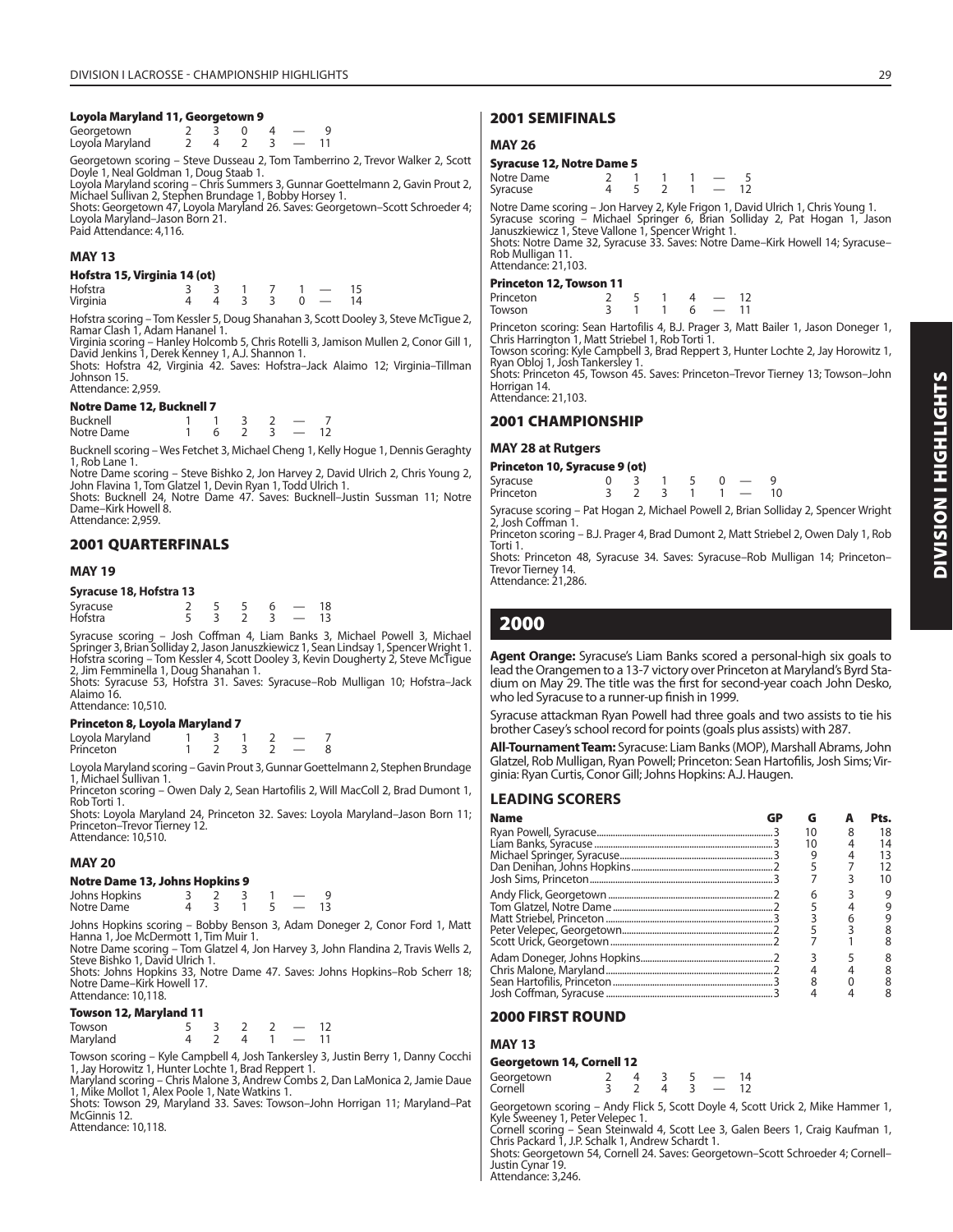#### **Duke 13, Hobart 1**

| Hobart      | $\begin{matrix}0&0&0\end{matrix}$ |  |     |
|-------------|-----------------------------------|--|-----|
| <b>Duke</b> | 4 4 4 —                           |  | -13 |

Hobart scoring – Jason Ouellet 1.

Duke scoring – T.J. Durnan 3, Greg Patchak 3, Jamie Brodsky 2, Kevin Brennan 1, Dan Chemotti 1, Jared Frood 1, Chris Kakel 1, Craig Schubert 1. Shots: Hobart 44, Duke 34. Saves: Hobart–James Murtha 9; Duke–Matt Breslin 22. Attendance: 3,246.

#### **MAY 14**

#### **Notre Dame 15, Loyola Maryland 13**

Notre Dame 6 4 2 3 — 15 Loyola Maryland

Notre Dame scoring – Tom Glatzel 4, Chris Young 2, Mike Adams 1, Steve Bishko 1, Steve Fiamingo 1, John Flandina 1, Jon Harvey 1, Kevin Higgins 1, Steadman Oakey 1, David Ulrich 1, Todd Ulrich 1.

Loyola Maryland scoring – Tim Goettelmann 7, Bobby Horsey 2, Mike Battista 1, Gunnar Goettelmann 1, David Mascarella 1, Gavin Prout 1.

Shots: Notre Dame 39, Loyola Maryland 39. Saves: Notre Dame–Kirk Howell 15; Loyola Maryland–Jason Born 5, Mark Bloomquist 8. Attendance: 4,128.

#### **Maryland 14, Hofstra 12**

| Hofstra  |  |  |  |
|----------|--|--|--|
| Maryland |  |  |  |

Hofstra scoring – Tom Kessler 4, Joe Kostolansky 4, Joe Barile 1, Scott Dooley 1, Adam Hananel 1, Doug Shanahan 1.

Maryland scoring – Andrew Combs 4, Mike Mollot 3, Brian Zeller 3, Mike LaMonica 2, Chris Malone 2.

Shots: Hofstra 41, Maryland 43. Saves: Hofstra–Michael Demeo 11; Maryland–Pat McGinnis 13.

Attendance: 4,128.

#### **2000 QUARTERFINALS**

#### **MAY 20**

#### **Syracuse 17, Georgetown 13**

| Georgetown |  |  |  |
|------------|--|--|--|
| Syracuse   |  |  |  |

Georgetown scoring – Scott Urick 5, Peter Velepec 4, Steve Dusseau 3, Andy Flick 1. Syracuse scoring – Ryan Powell 4, Michael Springer 4, Matt Caione 2, Josh Coffman 2, Devin Darcangelo 2, Liam Banks 1, Tim Byrnes 1, Tom Hardy 1.

Shots: Georgetown 38, Syracuse 49. Saves: Georgetown-Scott Schroeder 17; Syracuse–Rob Mulligan 13. Attendance: 3,806.

#### **Princeton 10, Maryland 7**

| $\ldots$  |  |  |                          |    |
|-----------|--|--|--------------------------|----|
| Maryland  |  |  |                          |    |
| Princeton |  |  | $\overline{\phantom{0}}$ | 10 |

Maryland scoring – Chris Malone 2, Brian Zeller 2, Mike LaMonica 1, Mike Morsell 1, Beau Pich 1.

Princeton scoring – Sean Hartofilis 2, Josh Sims 2, Matt Striebel 2, Owen Daly 1, Brad Dumont 1, Brendan Tierney 1, Josh White 1.

Shots: Maryland 30, Princeton 35. Saves: Maryland–Pat McGinnis 15; Princeton– Trevor Tierney 9. Attendance: 3,806.

#### **MAY 21**

#### **Johns Hopkins 15, Notre Dame 11**

| Notre Dame    |  |  |  |
|---------------|--|--|--|
| Johns Hopkins |  |  |  |

Notre Dame scoring – Todd Ulrich 3, Steve Bishko 2, Jon Harvey 2, Chris Young 2, Tom Glatzel 1, John Flandina 1.

Johns Hopkins scoring – Dan Denihan 4, Bobby Benson 3, Conor Denihan 3, Justin Shaberly 3, Adam Doneger 1, Rob Frattarola 1.

Shots: Notre Dame 37, Johns Hopkins 48. Saves: Notre Dame–Kirk Howell 11; Johns Hopkins–Brian Carcaterra 12. Attendance: 4,916.

#### **Virginia 10, Duke 9**

| Virginia TV, Duke y |  |  |                          |    |
|---------------------|--|--|--------------------------|----|
| <b>Duke</b>         |  |  |                          |    |
| Virginia            |  |  | $\overline{\phantom{0}}$ | 10 |

Duke scoring – Nick Hartofilis 2, Hunter Henry 2, Kevin Cassese 1, T.J. Durnan 1, Jared Frood 1, Greg Patchak 1, Craig Schubert 1.

Virginia scoring – Drew McKnight 3, Jason Hard 2, Hanley Holcomb 2, Jay Jalbert 1, Chris Rotelli 1, Ian Shure 1.

Shots: Duke 44, Virginia 46. Saves: Duke–Matt Breslin 16; Virginia–Derek Kenney 10. Attendance: 4,916.

#### **2000 SEMIFINALS**

#### **MAY 27**

| <b>Syracuse 14, Johns Hopkins 12</b>                                                                                                      |  |                        |  |                                                                                                                                                                                                                                                        |
|-------------------------------------------------------------------------------------------------------------------------------------------|--|------------------------|--|--------------------------------------------------------------------------------------------------------------------------------------------------------------------------------------------------------------------------------------------------------|
| Johns Hopkins                                                                                                                             |  | $4$ 3 3 2 - 12         |  |                                                                                                                                                                                                                                                        |
| Syracuse                                                                                                                                  |  | $5 \t3 \t3 \t3 \t- 14$ |  |                                                                                                                                                                                                                                                        |
| Denihan 1, Dan Denihan 1, Tim Muir 1.<br>Tim Byrnes 1, Matt Caione 1, Josh Coffman 1.<br>Syracuse-Rob Mulligan 14.<br>Attendance: 24,105. |  |                        |  | Johns Hopkins scoring – A.J. Haugen 5, Adam Doneger 2, Rob Frattarola 2, Conor<br>Syracuse scoring – Liam Banks 3, Ryan Powell 3, Michael Springer 3, Chris Cercy 2,<br>Shots: Johns Hopkins 51, Syracuse 39. Saves: Johns Hopkins–Brian Carcaterra 9; |
| <b>Princeton 12, Virginia 11</b>                                                                                                          |  |                        |  |                                                                                                                                                                                                                                                        |
|                                                                                                                                           |  |                        |  |                                                                                                                                                                                                                                                        |

| Princeton |  |  |  |
|-----------|--|--|--|
| Virginia  |  |  |  |

Princeton scoring – Sean Hartofilis 5, Josh Sims 3, Brendan Tierney 2, Brad Dumont 1, Chris Harrington 1.

Virginia scoring – David Bruce 2, Conor Gill 2, Drew McKnight 2, Ian Shure 2, Jason Hard 1, Jay Jalbert 1, A.J. Shannon 1. Shots: Princeton 36, Virginia 34. Saves: Princeton–Trevor Tierney 14; Virginia–Derek

Kenney 5. Attendance: 24,105.

#### **2000 CHAMPIONSHIP**

**MAY 29 at Maryland**

#### **Syracuse 13, Princeton 7**

| syrucuse 1971 miceton 7 |  |  |  |  |  |     |  |  |
|-------------------------|--|--|--|--|--|-----|--|--|
| Princeton               |  |  |  |  |  |     |  |  |
| Syracuse                |  |  |  |  |  | 13. |  |  |

Princeton scoring – Josh Sims 2, Owen Daly 1, Sean Hartofilis 1, Matt Striebel 1, Brendan Tierney 1, Rob Torti 1.

Syracuse scoring – Liam Banks 6, Ryan Powell 3, Michael Springer 2, Josh Coffman 1, Ethan Mills 1.

Shots: Princeton 32, Syracuse 39. Saves: Princeton–Trevor Tierney 15; Syracuse–Rob Mulligan 10.

Attendance: 22,880.

# **1999**

**Hanging On, Finally:** After building a 9-3 lead in two-and-a-half quarters on Memorial Day at Maryland's Byrd Stadium, the walls were threatening to come tumbling down again on Virginia, which had lost its last three championship-game appearances in overtime. Syracuse, the only number-eight seed to have advanced as far as the semifinals, had suddenly solved the defensive puzzle and scored five unanswered goals to climb back to 10-9 with 6:30 left after Tim Byrnes' second goal, but never got over the hump. The result was a 12-10 Cavaliers win, their second championship and first since 1972.

**All-Tournament Team:** Virginia: Conor Gill (MOP), Ryan Curtis, Jay Jalbert, Derek Kenney, Tucker Radebaugh, Court Weisleder; Syracuse: Marshall Abrams, Ryan Powell; Johns Hopkins: Dan Denihan; Georgetown: Scott Urick.

#### **LEADING SCORERS**

| <b>Name</b> | G |    | Pts. |
|-------------|---|----|------|
|             |   |    | 14   |
|             |   | 10 | 14   |
|             |   |    | 13   |
|             |   | 4  | 13   |
|             | 6 | 6  | 12   |
|             | 8 | 4  | 12   |
|             |   |    | 12   |
|             | 6 | 5  |      |
|             | 9 |    |      |
|             |   | 4  |      |
|             | 6 |    |      |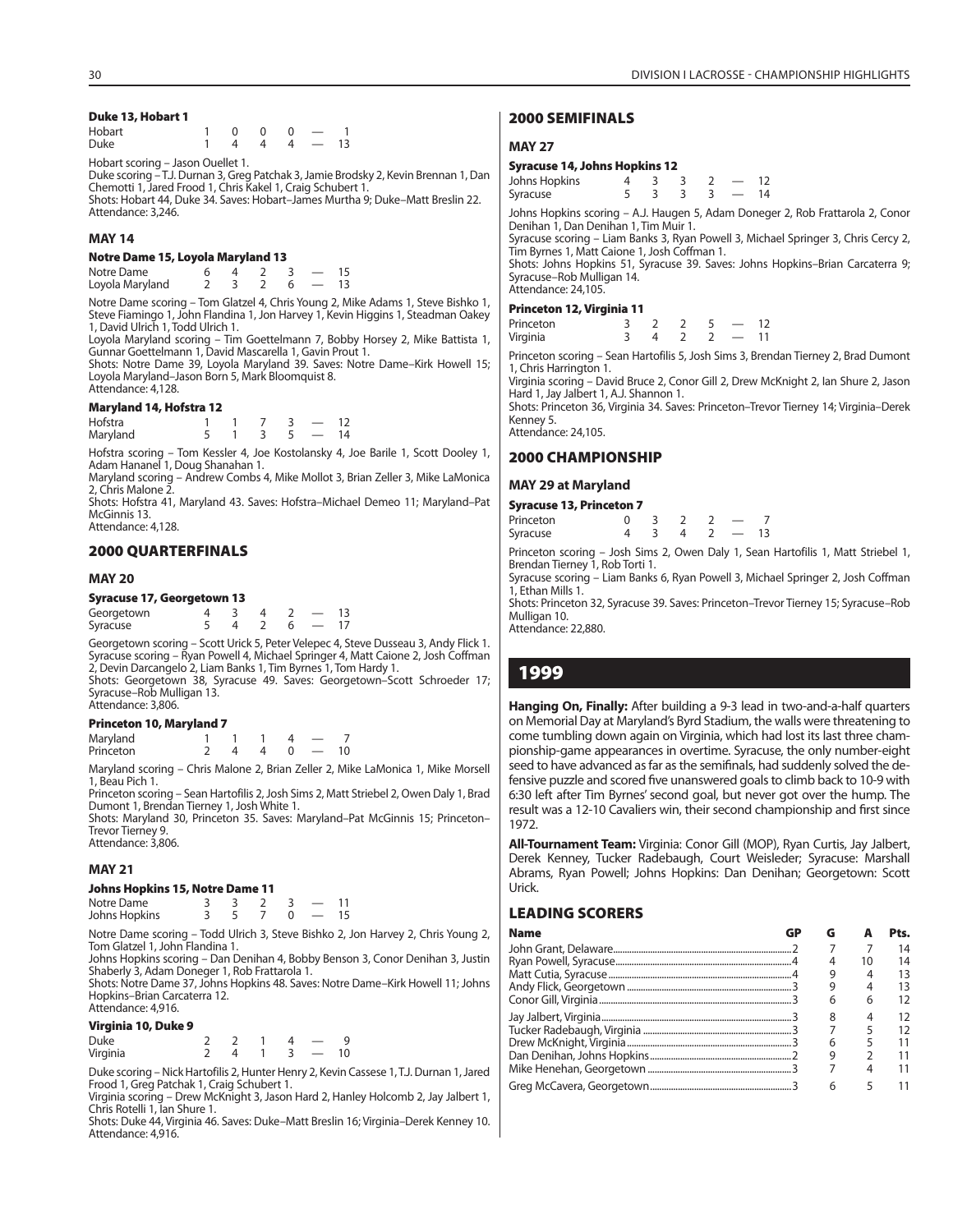#### **1999 FIRST ROUND**

#### **MAY 15**

#### **Hofstra 15, Navy 7**

Hofstra 3 6 3 3 - 15<br>Navy 1 0 3 3 - 7 Navy 1 0 3 3 — 7

Hofstra scoring – Scott Dooley 3, Joe Kostolansky 2, Michael Laurano 2, Rob Parrinelli 2, Joe Barile 1, Chad Eisenhart 1, Tom Kessler 1, Brad Obloj 1, Jacob Rogers 1, Chris Rogler 1.

Navy scoring – J.L. Reppert 3, Alex Borcz 1, Ed McKinnon 1, Kevin Meehan 1, Jamie O'Leary 1.

Shots: Hofstra 37, Navy 31. Saves: Hofstra–Michael Demeo 10; Navy–Mickey Jarboe 15.

Attendance: 5,727.

#### **Syracuse 7, Princeton 5**

| Syracuse  |  |  |  |
|-----------|--|--|--|
| Princeton |  |  |  |

Syracuse scoring – Liam Banks 2, Matt Caione 1, Josh Coffman 1, Chris Cordisco 1, Matt Cutia 1, Ryan Powell 1.

Princeton scoring – Lorne Smith 3, B.J. Prager 1, Rob Torti 1.

Shots: Syracuse 30, Princeton 40. Saves: Syracuse–Rob Mulligan 16; Princeton– Corey Popham 9. Attendance: 5,727.

#### **MAY 16**

#### **Georgetown 14, Notre Dame 10**

| Notre Dame |  |  |  |
|------------|--|--|--|
| Georgetown |  |  |  |

Notre Dame scoring – Brad Owen 3, Chris Dusseau 2, Tom Glatzel 2, Steve Bishko 1, John Flandina 1, Todd Ulrich 1.

Georgetown scoring – Andy Flick 4, Mike Henehan 3, Tyler Gamble 2, Scott Doyle 1, Steve Dusseau 1, Greg McCavera 1, Scott Urick 1, Brett Wagner 1.

Shots: Notre Dame 35, Georgetown 39. Saves: Notre Dame–Kirk Howell 13; Georgetown–Brian Hole 15. Attendance: 4,103.

#### **Delaware 12, UMBC 11 (ot)**

| <b>UMBC</b> |  |  |  | 1 3 5 2 0 |  | $\overline{\phantom{0}}$ |  |  |
|-------------|--|--|--|-----------|--|--------------------------|--|--|
| Delaware    |  |  |  |           |  | $1 \t2 \t6 \t1 -$        |  |  |

UMBC scoring – Casey Hard 2, Dan Marohl 2, Eric Barger 1, Mark Cornes 1, Josh Hahn 1, John Harasym 1, Jeffrey Ratcliffe 1, Scott Steele 1, Chris Turner 1. Delaware scoring – John Grant 3, Jason Lavey 3, Kevin Lavey 3, Sean Carney 2,

Dennis DeBusschere 1.

Shots: UMBC 44, Delaware 43. Saves: UMBC–Andrew Hampson 16; Delaware–Ron Jedlicka 11. Attendance: 4,103.

#### **1999 QUARTERFINALS**

#### **MAY 22**

#### **Georgetown 17, Duke 14**

| <b>Duke</b> |  |  |  |
|-------------|--|--|--|
| Georgetown  |  |  |  |

Duke scoring – Adam Dretler 3, Jared Frood 2, Nick Hartofilis 2, Brendan Keaney 2, Scott Diggs 1, T..J. Durnan 1, Chris Kakel 1, John O'Donnell 1, Greg Patchak 1. Georgetown–Greg McCavera 4, Andy Flick 3, Tyler Gamble 3, Mike Henehan 3, Scott Urick 2, Steve Dusseau 1, Brett Wagner 1.

Shots: Duke 46, Georgetown 40. Saves: Duke–Matt Breslin 14; Georgetown–Brian Hole 17.

# Attendance: 12,289

| Johns Hopkins 11, Hofstra 7 |  |  |                          |    |
|-----------------------------|--|--|--------------------------|----|
| Johns Hopkins               |  |  | $\overline{\phantom{a}}$ | 11 |
| Hofstra                     |  |  |                          |    |

Johns Hopkins scoring – Dan Denihan 4, A.J. Haugen 3, Dylan Schlott 2, Conor Denihan 1, Justin Shaberly 1.

Hofstra scoring – Doug Shanahan 2, Chad Eisenhart 1, Joe Ghedina 1, Tom Kessler 1, Brad Obloj 1, Jacob Rogers 1.

Shots: Johns Hopkins 37, Hofstra 37. Saves: Johns Hopkins–Brian Carcaterra 16; Hofstra–Michael Demeo 15.

Attendance: 12,289.

# **MAY 23**

#### **Virginia 17, Delaware 10**

| Virginia |  |  |    |
|----------|--|--|----|
| Delaware |  |  | 10 |

Virginia scoring – Jay Jalbert 4, Drew McKnight 4, Tucker Radebaugh 4, David Baruch 2, Hanley Holcomb 2, Josh Broadstreet 1.

Delaware scoring – John Grant 4, Sean Carney 2, Jim Bruder 1, Dennis DeBusschere 1, Jason Lavey 1, Kevin Lavey 1. Shots: Virginia 41, Delaware 43. Saves: Virginia–Derek Kenney 13; Delaware–Ron

Jedlicka 11. Attendance: 6,533.

#### **Syracuse 17, Loyola Maryland 12**

| Loyola Maryland |  |  |  |
|-----------------|--|--|--|
| Syracuse        |  |  |  |

Loyola Maryland scoring – Gewas Schindler 4, Mike Battista 2, Mark Frye 2, Tim Goettelmann 2, Peter Haas 1, Todd Vizcarrondo 1.

Syracuse scoring – Matt Cutia 4, Chris Cordisco 3, Liam Banks 2, Tim Byrnes 2, Matt Caione 2, Josh Coffman 2, Devin Darcangelo 1, Bryan Solliday 1. Shots: Loyola Maryland 29, Syracuse 44. Saves: Loyola Maryland–Jim Brown 11;

Syracuse–Rob Mulligan 11. Attendance: 6,533.

#### **1999 SEMIFINALS**

#### **MAY 29**

|  | Syracuse 13, Georgetown 9 |  |
|--|---------------------------|--|
|  |                           |  |

| Syracuse   |  |  |  |  |
|------------|--|--|--|--|
| Georgetown |  |  |  |  |

Syracuse scoring – Tim Byrnes 2, Chris Cordisco 2, Matt Cutia 2, Jeff Lowe 2, Matt Alexander 1, Sam Bassett 1, Matt Caione 1, Ryan Powell 1, Brian Solliday 1. Georgetown scoring – Scott Urick 3, Andy Flick 2, Greg Hubschmann 1, Mike Henehan 1, Mike Kanach 1, Greg McCavera 1.

Shots: Syracuse 43, Georgetown 46. Saves: Syracuse–Rob Mulligan 16; Georgetown– Brian Hole 11.

Attendance: 27,586.

#### **Virginia 16, Johns Hopkins 11**

| Virginia      |  |  | 16 |
|---------------|--|--|----|
| Johns Hopkins |  |  |    |

Virginia scoring: Conor Gill 5, Jay Jalbert 3, Tucker Radebaugh 2, Hanley Holcomb 1, David Baruch 1, Michael Leahy 1, Aaron Vercollone 1, David Bruce 1, Jamie Leachman 1.

Johns Hopkins scoring: Dan Denihan 5, A.J. Haugen 2, Matt O'Kelly 1, Dave Rabuano 1, Dylan Schlott 1, Justin Shaberly 1.

Shots: Virginia 37, Johns Hopkins 45. Saves: Virginia–Derek Kenney 15; Johns Hopkins–Brian Carcaterra 11. Attendance: 27,586.

#### **1999 CHAMPIONSHIP**

#### **MAY 31 at Maryland**

**Virginia 12, Syracuse 10**

| Syracuse |  |  |  |
|----------|--|--|--|
| Virginia |  |  |  |

Syracuse scoring: Ryan Powell 2, Tim Byrnes 2, Matt Cutia 2, Liam Banks 1, Josh Coffman 1, Jeff Cordisco 1, Brian Solliday 1.

Virginia scoring: Hanley Holcomb 3, Michael Leahy 2, Drew McKnight 2, Henry Oakey 2, Conor Gill 1, Jay Jalbert 1, Tucker Radebaugh 1.

Shots: Syracuse 46, Virginia 33. Saves: Syracuse–Rob Mulligan 11; Virginia–Derek Kenney 12.

Attendance: 24,135.

# **1998**

**Simply the Best:** For the second consecutive year, Princeton staged a performance against Maryland that conjured up the term "dynasty." The Tigers beat the Terps, 15-5, on May 25 at Rutgers. The championship was the Tigers' third straight and fifth in the last seven years. The combined winning margin in the consecutive-year victories of 22 goals is the largest in the 28 year history of the event. Next best is the 1989-90 Syracuse repeat, when the Orangemen won their two championship games by a combined 13 goals, beating Johns Hopkins, then Loyola Maryland.

**All-Tournament Team:** Princeton: Corey Popham (MOP), Christian Cook, Jon Hess, Jesse Hubbard Josh Sims. Maryland: Mike Bonanni, Brian Haggerty, Scott Hochstadt. Syracuse: Casey Powell, Ryan Powell.

# **DIVISION I HIGHLIGHTS DIVISION I HIGHLIGHTS**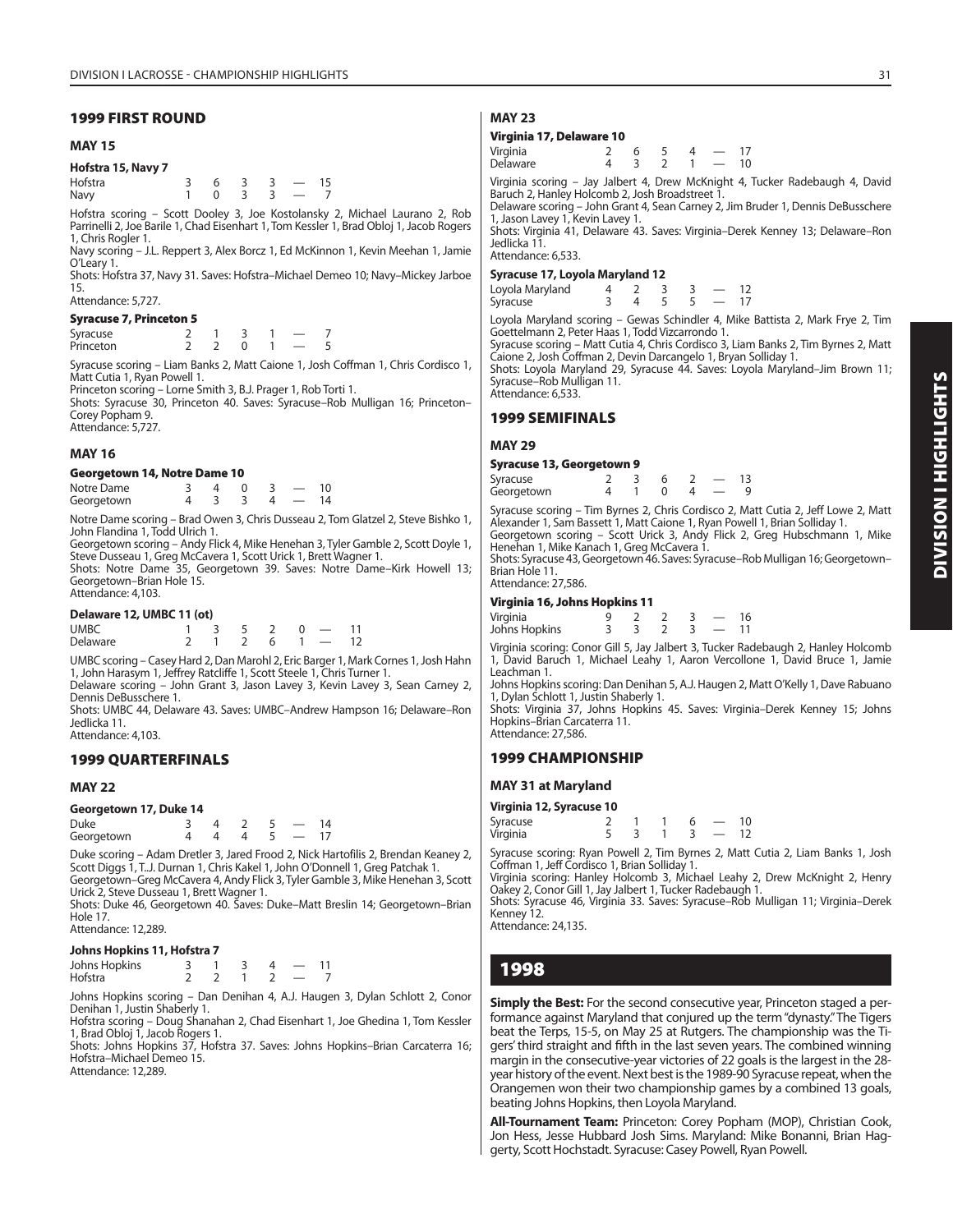#### **LEADING SCORERS**

| <b>Name</b> |    |    | Pts. |
|-------------|----|----|------|
|             | 5  | 13 | 18   |
|             | 12 |    | 14   |
|             |    |    | 12   |
|             | 6  |    | 12   |
|             |    |    | 10   |
|             |    | 6  | 10   |
|             |    |    | 9    |
|             |    |    |      |
|             |    |    |      |
|             |    |    |      |
|             |    |    |      |
|             |    |    |      |

#### **1998 FIRST ROUND**

#### **MAY 10**

#### **Georgetown 9, UMBC 8**

| Georgetown<br>UMBC |  |  |  |
|--------------------|--|--|--|
|                    |  |  |  |

Georgetown scoring – Greg Hubschmann 3, Tyler Gamble 2, Scott Urick 2, Mike Corry 1, Greg McCavera 1.

UMBC scoring – Chris Turner 3, John McDonnell 2, Jeff Ratcliffe 2, Dan Marohl 1. Shots: Georgetown 37, UMBC 42. Saves: Georgetown–Brian Hole 18; UMBC– Andrew Hampson 13.

#### **Maryland 18, Butler 10**

| <b>Butler</b> |  |  |    |
|---------------|--|--|----|
| Maryland      |  |  | 18 |

Butler scoring – Cory Kahoun 4, Doug Patterson 2, Ben Focht 1, Matt McSweeney 1, Kevin Owens 1, D'Arcy Sweet 1.

Maryland scoring – Matt Hahn 4, Andrew Whipple 3, Bob Hanna 2, Scott Hochstadt 2, Geoff Burnham 1, Brian Haggerty 1, Jon Kemezis 1, Erik Osberg 1, Frank Radin 1, Bob Ruhl 1, Brian Zeller 1.

Shots: Butler 26, Maryland 52. Saves: Butler–Kevin DeLury 24; Maryland–Kevin Healy 10.

#### **MAY 11**

|  |  |  | Duke 16, North Carolina 14 |  |
|--|--|--|----------------------------|--|
|--|--|--|----------------------------|--|

| North Carolina |  |  | $1\Lambda$ |
|----------------|--|--|------------|
| Duke           |  |  | 16         |

North Carolina scoring – Chase Martin 4, Brett Kohart 3, Jeremy Carey 2, Justin Donaton 2, Justin Bowman 1, Matt Crofton 1, Nilly Walsh 1.

Duke scoring – Nick Hartofilis 4, T.J. Durnan 3, John Fay 3, Jared Frood 3, Scott Diggs 2, John O'Donnell 1.

Shots: North Carolina 46, Duke 37. Saves: North Carolina–Jarron Harkness 11; Duke– Craig Seyffer 15.

#### **Virginia 16, Hobart 10**

| Hobart   |  |  |    |
|----------|--|--|----|
| Virginia |  |  | 16 |

Hobart scoring – Jason Ouellet 3, Trevor Buck 2, Rich Schwanke 2, Jared Bebee 1, Jamie Breslin 1, Alex Mitchell 1.

Virginia scoring – Jay Jalbert 5, Jamie Leachman 4, Drew McKnight 2, Tucker Radebaugh 2, Hanley Holcomb 1, Michael Leahy 1, David Wren 1. Shots: Hobart 29, Virginia 70. Saves: Hobart–Fred Pawlikowski 28; Virginia–Chris

Sanderson 7.

#### **1998 QUARTERFINALS**

#### **MAY 16**

#### **Syracuse 17, Virginia 14**

| Virginia |  |  |  |
|----------|--|--|--|
| Syracuse |  |  |  |

Virginia scoring – David Wren 4, Drew Melchionni 3, Tucker Radebaugh 3, David Baruch 1, Jay Jalbert 1, Michael Leahy 1, Drew McKnight 1.

Syracuse scoring – Ryan Powell 5, Casey Powell 3, Brian Solliday 2, Matt Alexander 1, Tim Byrnes 1, Jeff Cordisco 1, Matt Cutia 1, John Mathews 1, Matt Sofarelli 1, Ira Vanterpool 1.

Shots: Virginia 41, Syracuse 45. Saves: Virginia–Chris Sanderson 15; Syracuse–Jason Gebhardt 7; Rob Mulligan 9.

#### **Princeton 11, Duke 9**

| <b>Duke</b> |  |  |  |
|-------------|--|--|--|
| Princeton   |  |  |  |

Duke scoring – T.J. Durnan 4, Scott Diggs 1, John Fay 1, Jared Frood 1, Nick Hartofilis 1, John O'Donnell 1.

Princeton scoring – Josh Sims 4, Jon Hess 2, Chris Massey 2, Jesse Hubbard 1, Lorne Smith 1, John Wynne 1.

Shots: Duke 30, Princeton 33. Saves: Duke–Matt Breslin 4, Craig Seyffer 5; Princeton– Corey Popham 2, Trevor Tierney 6.

| Loyola Maryland 12, Georgetown 11                             |  |   |      |  |  |  |  |  |
|---------------------------------------------------------------|--|---|------|--|--|--|--|--|
| Georgetown                                                    |  |   | $-5$ |  |  |  |  |  |
| Loyola Maryland                                               |  | 4 |      |  |  |  |  |  |
| Georgetown scoring - Andy Flick 3, Grea McCavera 3, Grea Pete |  |   |      |  |  |  |  |  |

Georgetown scoring – Andy Flick 3, Greg McCavera 3, Greg Peters 2, Tyler Gamble 1, Greg Hubschmann 1, Scott Urick 1.

Loyola Maryland scoring – Tim O'Shea 4, Tim Goettelmann 2, Mike Battista 1, Mark Frye 1, Chris Georgalas 1, Bobby Horsey 1, David Mascarella 1, Todd Vizcarrondo 1. Shots: Georgetown 34, Loyola Maryland 35. Saves: Georgetown–Brian Hole 11; Loyola Maryland–Jim Brown 11.

#### **Maryland 11, Johns Hopkins 10 (ot)**

| Maryland      |  |  |  |  |
|---------------|--|--|--|--|
| Johns Hopkins |  |  |  |  |

Maryland scoring – Scott Hochstadt 4, Matt Hahn 3, Brian Zeller 3, Dan Hughes 1. Johns Hopkins scoring – Andrew Godfrey 2, A.J. Haugen 2, Matt O'Kelly 2, Conor Denihan 1, Dudley Dixon 1, Jason Moolenaar 1, Dylan Schlott 1. Shots: Maryland 33, Johns Hopkins 36. Saves: Maryland–Kevin Healy 15; Johns Hopkins–Brian Carcaterra 13.

#### **1998 SEMIFINALS**

#### **MAY 23**

#### **Maryland 19, Loyola Maryland 8**

| Maryland        |  |  |  |
|-----------------|--|--|--|
| Loyola Maryland |  |  |  |

Maryland scoring – Matt Hahn 5, Scott Hochstadt 4, Bob Hanna 3, Bill Ruhl 2, Andrew Whipple 2, Chris Malone 1, Erik Osberg 1, Frank Radin 1.

Loyola Maryland scoring – Tim O'Shea 3, Mark Frye 2, Bobby Horsey 1, Gewas Schindler 1, Todd Vizcarrondo 1.

Saves: Maryland–Kevin Healy 17, Pat McGinnis 3; Loyola Maryland–Jim Brown 8.

#### **Princeton 11, Syracuse 10**

| Syracuse<br>Princeton |  |  |  |
|-----------------------|--|--|--|
|                       |  |  |  |

Syracuse scoring: Matt Cutia 5, Chris Cordisco 1, Devin Darcangelo 1, Jeff Lowe 1, John Mathews 1, Ryan Powell 1.

Princeton scoring: Jesse Hubbard 3, Josh Sims 3, Seamus Grooms 2, Lorne Smith 2, Christian Cook 1.

Shots: Syracuse 34, Princeton 42. Saves: Syracuse–Jason Gebhardt 16; Princeton– Corey Popham 9.

#### **1998 CHAMPIONSHIP**

#### **MAY 25 at Rutgers**

#### **Princeton 15, Maryland 5**

Maryland 1 2 1 1<br>Princeton 2 1 5 7 Maryland 1 2 1 1 - 5<br>Princeton 2 1 5 7 - 15

Maryland scoring – Scott Hochstadt 2, Bob Hanna 1, Frank Radin 1, Brian Zeller 1. Princeton scoring – Jesse Hubbard 4, Chris Massey 3, Jon Hess 2, Lorne Smith 2, Seamus Grooms 1, Ben Heyworth 1, Josh Sims 1, John Wynne 1.

Shots: Maryland 45, Princeton 38. Saves: Maryland–Kevin Healy 8; Princeton–Corey Popham 17, Neal DiBello 1. Attendance: 17,225.

# **1997**

**No Doubts:** Princeton, which had won two previous championships in overtime, left no question as to the dominant team, trouncing host Maryland, 19-7, on May 26, to finish the season with a 15-0 mark. The last undefeated champion was North Carolina in 1991. The Tigers broke open a game that was scoreless with 7:30 left in the first quarter with eight unanswered goals. The victory extended the Tigers' two-year winning streak to 28 games, the third longest in the sport's Division I history. Unseeded Maryland finished 11-5.

**All-Tournament Team:** Princeton: Jon Hess (MOP), Patrick Cairns, Jesse Hubbard, Chris Massey, Becket Wolf; Maryland: Matt Hahn, Andrew Whipple; Syracuse: Rob Kavovit, Casey Powell; Duke: John Fay.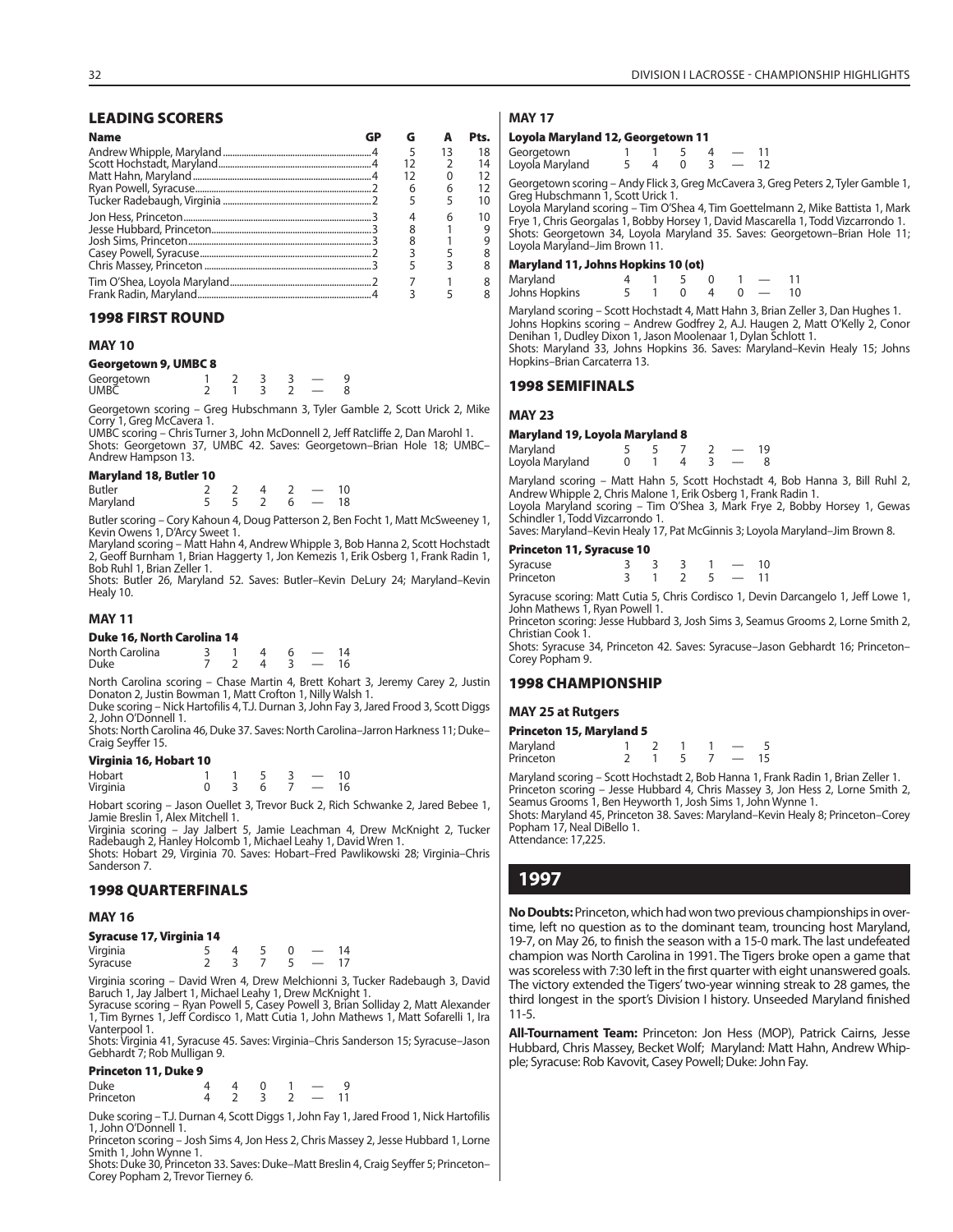#### **LEADING SCORERS**

| <b>Name</b> |    |    | Pts. |
|-------------|----|----|------|
|             |    | 10 |      |
|             |    |    | 16   |
|             |    |    | 15   |
|             | 10 | 4  | 14   |
|             | 8  | 5  | 13   |
|             |    |    |      |
|             |    | 8  |      |
|             |    |    |      |
|             |    |    |      |
|             |    |    | 10   |
|             | 6  |    |      |

#### **1997 FIRST ROUND**

#### **MAY 10**

#### **Massachusetts 6, Hofstra 4**

| -------------- |  |  |  |
|----------------|--|--|--|
| Hofstra        |  |  |  |
| Massachusetts  |  |  |  |

Hofstra scoring – Chad Eisenhart 1, Brian Langtry 1, Richard Langtry 1, Jarred Testa 1. Massachusetts scoring – Brendan Glass 1, Chris Grande 1, Jim Kennedy 1, Chris Martens 1, Mike McKeefrey 1, Ken Sussi 1.

Shots: Hofstra 43, Massachusetts 17. Saves: Hofstra–Mark Spruyt 6; Massachusetts –John Kasselakis 18.

#### **Duke 11, Brown 6**

| <b>Brown</b> |  |     |                                                                                                                                                                                                                                                                                                                                                                                                                                                            |  |
|--------------|--|-----|------------------------------------------------------------------------------------------------------------------------------------------------------------------------------------------------------------------------------------------------------------------------------------------------------------------------------------------------------------------------------------------------------------------------------------------------------------|--|
| Duke         |  | 4 1 | $\mathbf{1} \qquad \qquad \mathbf{1} \qquad \mathbf{1} \qquad \mathbf{1} \qquad \mathbf{1} \qquad \mathbf{1} \qquad \mathbf{1} \qquad \mathbf{1} \qquad \mathbf{1} \qquad \mathbf{1} \qquad \mathbf{1} \qquad \mathbf{1} \qquad \mathbf{1} \qquad \mathbf{1} \qquad \mathbf{1} \qquad \mathbf{1} \qquad \mathbf{1} \qquad \mathbf{1} \qquad \mathbf{1} \qquad \mathbf{1} \qquad \mathbf{1} \qquad \mathbf{1} \qquad \mathbf{1} \qquad \mathbf{1} \qquad \$ |  |

Brown scoring – Brett Frood 2, Thomas Collard 1, Rob Lyle 1, Michael Satin 1, Joshua Selig 1.

Duke scoring – Scott Diggs 4, John Fay 2, Alex Whitten 2, Scott Allen 1, Ed Fay 1, Jared Frood 1.

Shots: Brown 33, Duke 37. Saves: Brown–Greg Cattrano 15; Duke–Joe Kirmser 12.

#### **MAY 11**

#### **Loyola Maryland 21, Notre Dame 5**

| Notre Dame      |  |  |  |
|-----------------|--|--|--|
| Loyola Maryland |  |  |  |

Notre Dame–Ned Webster 2, Stedman Oakey 1, Brad Owen 1, Adam Sargent 1. Loyola Maryland–Gewas Schindler 7, Tim Goettelmann 4, Mark Frye 3, Matt Shearer 3, Tim O'Shea 2, Myles Conway 1, Keith Euker 1.

Shots: Notre Dame 31, Loyola Maryland 50. Saves: Notre Dame–Alex Cade 9, Jeff Bolyard 3; Loyola Maryland–Jim Brown 17, Sean Gaiser 3.

#### **Maryland 14, Georgetown 10**

| Maryland   |  |  |  |
|------------|--|--|--|
| Georgetown |  |  |  |

Maryland scoring – Scott Hochstadt 5, Andrew Whipple 3, Maury LaPointe 2, Todd Evans 1, Kevin Pasqualina 1, Frank Radin 1, Bill Ruhl 1.

Georgetown scoring – Greg Hubschmann 3, Tyler Gamble 2, Greg McCavera 2, Scott Urick 2, Peter Velepec 1.

Shots: Maryland 42, Georgetown 25. Saves: Maryland–Sean Keenan 9; Georgetown– Brian Hole 22, Kevin O'Brien 1.

#### **1997 QUARTERFINALS**

#### **MAY 17**

#### **Princeton 11, Massachusetts 9**

| Massachusetts |  |  |  |  |
|---------------|--|--|--|--|
| Princeton     |  |  |  |  |

Massachusetts scoring – Brendan Glass 3, Chris Grande 3, Mike DelPerico 1, Jim Kennedy 1, Mike McKeefrey 1.

Princeton scoring – Jesse Hubbard 6, Chris Massey 3, Craig Katz 1, Lorne Smith 1. Shots: Massachusetts 31, Princeton 33. Saves: Massachusetts –John Kasselakis 12; Princeton–Patrick Cairns 8.

# **Syracuse 13, Loyola Maryland 12**

Loyola Maryland 3 3 2 4 — 12 Syracuse

Loyola Maryland scoring – Gewas Schindler 3, Matt Shearer 3, Chris Georgalas 2, Tim Goettelmann 2, Eric Gervais 1, Bryan Smith 1.

Syracuse scoring – Paul Carcaterra 4, Rob Kavovit 4, Ira Vanterpool 2, Matt Caione 1, Matt Cutia 1, Doug Jackson 1. Shots: Loyola Maryland 48, Syracuse 36. Saves: Loyola Maryland–Jim Brown 10;

Syracuse–Jason Gebhardt 18.

#### **MAY 18**

#### **Duke 12, Johns Hopkins 11 (ot)**

| Duke<br>Johns Hopkins |  |  | $5 \quad 3 \quad 1 \quad 2 \quad 1 \quad - \quad 12$<br>$2 \t2 \t5 \t2 \t0 \t - 11$ |  |
|-----------------------|--|--|-------------------------------------------------------------------------------------|--|
|                       |  |  |                                                                                     |  |

Duke scoring – John Fay 5, Ed Fay 2, Scott Allen 1, T.J. Durnan 1, Jared Frood 1, Jim Gonnella 1, Nick Hartofilis 1.

Johns Hopkins scoring – Billy Evans 4, Matt O'Kelly 3, Andrew Godfrey 1, Dan Denihan 1, Dudley Dixon 1, team goal. Shots: Duke 42, Johns Hopkins 43. Saves: Duke–Joe Kirmser 17; Johns Hopkins–

#### Brian Carcaterra 16. **Maryland 10, Virginia 9**

| Maryland |  |  |  |
|----------|--|--|--|
| Virginia |  |  |  |

Maryland scoring – Frank Radin 2, Andrew Whipple 2, Matt Hahn 1, Bob Hanna 1,<br>Scott Hochstadt 1, Erik Osberg 1, Kevin Pasqualina 1, Brian Reese 1.<br>Virginia scoring – Michael Watson 4, David Curry 2, Doug Knight 1, Tucker<br>R

Shots: Maryland 64, Virginia 27. Saves: Maryland–Sean Keenan 5; Virginia–Chris Sanderson 15.

#### **1997 SEMIFINALS**

#### **MAY 24**

| Princeton 10, Duke 9 |           |  |                          |  |
|----------------------|-----------|--|--------------------------|--|
| Duke                 | $\Lambda$ |  |                          |  |
| Princeton            |           |  | $\overline{\phantom{a}}$ |  |

Duke scoring – John Fay 3, Ed Fay 2, Scott Diggs 2, Scott Allen 1, John O'Donnell 1. Princeton scoring – Chris Massey 3, Lorne Smith 2, Jon Hess 2, Todd Eichelberger 1, Jesse Hubbard 1, Jason Osier 1.

Shots: Duke 28, Princeton 37. Saves: Duke–Joe Kirmser 6; Princeton–Patrick Cairns 11.

#### **Maryland 18, Syracuse 17**

| Maryland<br>Syracuse |  |  | 18 |
|----------------------|--|--|----|
|                      |  |  |    |

Maryland scoring – Matt Hahn 3, Brian Zeller 3, Todd Evans 2, Peter Hilgartner 2, Scott Hochstadt 2, Bob Hanna 1, Maury LaPointe 1, Frank Radin 1, Brian Reese 1, Bill

Ruhl 1, Andrew Whipple 1. Syracuse scoring – Rob Kavovit 4, Casey Powell 4, Doug Jackson 3, Ryan Powell 3, Matt Alexander 1, Matt Cutia 1, Ira Vanterpool 1. Shots: Maryland 46, Syracuse 40. Saves: Maryland–Sean Keenan 8; Syracuse–Jason

Gebhardt 11.

#### **1997 CHAMPIONSHIP**

#### **MAY 26 at Maryland**

| Maryland  |  |  |  |  |
|-----------|--|--|--|--|
| Princeton |  |  |  |  |

Maryland scoring – Peter Hilgartner 2, Matt Hahn 1, Scott Hochstadt 1, Kevin Pasqualina 1, Andrew Whipple 1, Brian Zeller 1.

Princeton scoring – Jesse Hubbard 4, Jon Hess 3, Craig Katz 3, Chris Massey 3, Josh Sims 2, Lorne Smith 2, Jason Buttles 1, Todd Eichelberger 1.

Shots: Maryland 34, Princeton 52. Saves: Maryland–Sean Keenan 10, Kevin Healy 7; Princeton–Patrick Cairns 15. Attendance: 25,317.

# **1996**

**Tigers' Third in OT:** Princeton defeated Virginia, 13-12, in overtime to win its third championship in five years. Jesse Hubbard scored the game-winner 94 seconds into the sudden-death period. Each of the Tigers' championships has come in overtime. Princeton, which finished the year 14-1, losing only to Virginia in the regular season, jumped to an early 3-0 lead, but the Cavaliers quickly battled back to trail, 4-3, at the end of the first quarter. After that, no more than a goal separated the two teams until Princeton went on a threegoal fourth-quarter run to open a 12-9 lead with 11:18 left.

**All-Tournament Team:** Virginia: Michael Watson (MOP), David Curry, Tommy Smith, Tim Whiteley; Princeton: Pancho Gutstein, Jesse Hubbard, Chris Massey, Don McDonough, Becket Wolf; Syracuse: Casey Powell.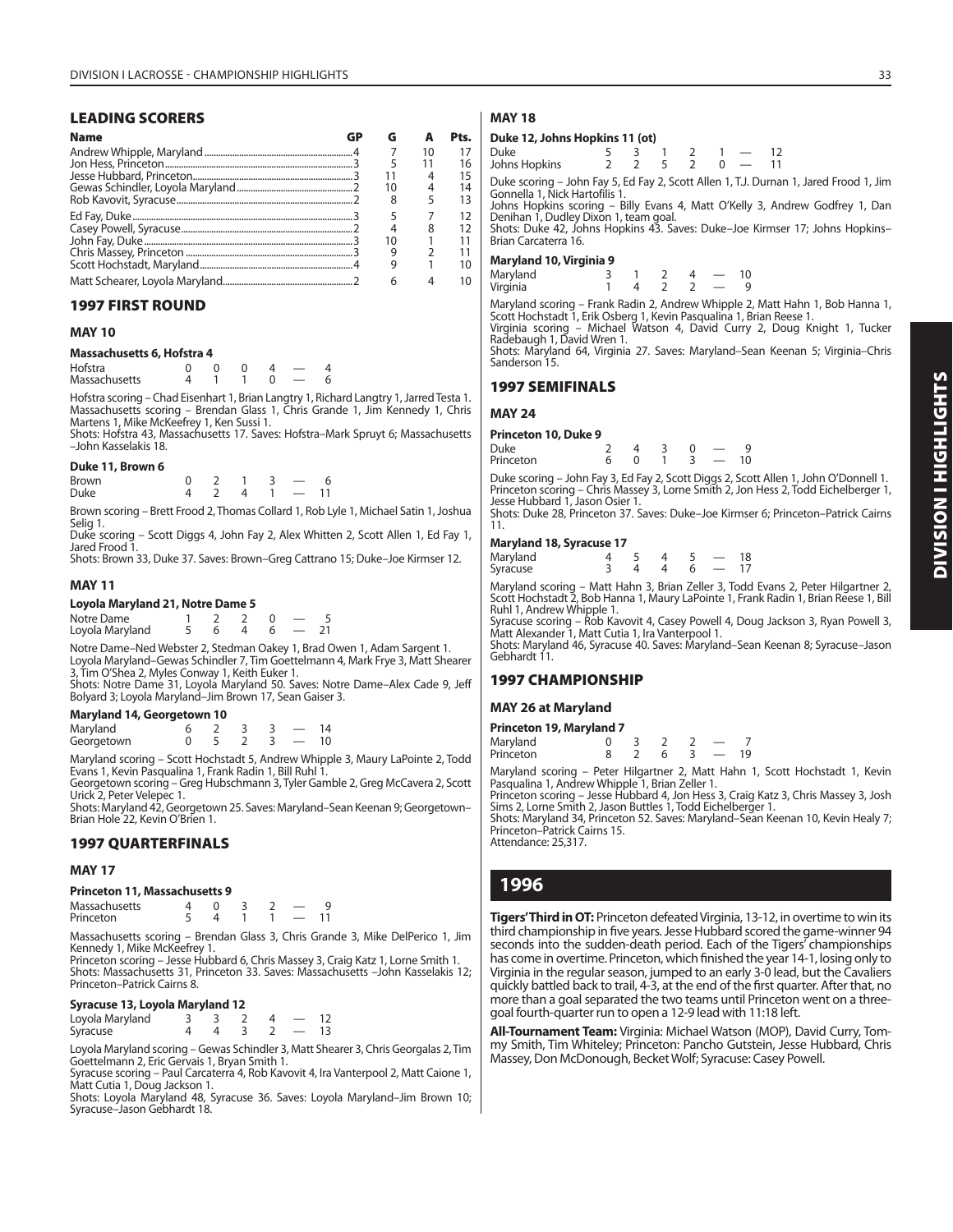#### **LEADING SCORERS**

| <b>Name</b> |    | Pts. |
|-------------|----|------|
|             |    | 16   |
|             |    | 16   |
|             |    | 16   |
|             | 10 |      |
|             |    |      |
|             |    | 14   |
|             | 12 |      |
|             |    |      |
|             |    |      |
|             |    |      |

#### **1996 FIRST ROUND**

#### **MAY 11**

#### **Syracuse 12, Army 3**

| Army     |  |  |  |
|----------|--|--|--|
| Syracuse |  |  |  |

Army scoring – Ross Yastrzemsky 2, Ryan McCormack 1. Syracuse scoring – Doug Jackson 2, Rob Kavovit 2, Casey Powell 2, Matt Doyle 2,

Matt Cutia 1, Jim Morrissey 1, Andy Rodriguez 1, Ira Vanterpool 1. Shots: Army 35, Syracuse 57. Saves: Army–Travis Loving 15; Syracuse–Jason Gebhardt 21.

Attendance: 2,947.

#### **Harvard 15, Hofstra 12**

| Harvard |  |  |  |
|---------|--|--|--|
| Hofstra |  |  |  |

Harvard scoring – Pat Marvin 6, Mike Marvin 2, Mike Ferrucci 2, Lou Bevilacqua 2, Chris Wojcik 2, Mike Eckert 1.

Hofstra scoring – Brian Langtry 4, Anthony Alexander 3, Jarred Testa 3, Paul Judge 1, Chris Panos 1. Shots: Harvard 40, Hofstra 42. Saves: Harvard–Rob Lyng 16; Hofstra–Kevin Johnson

16. Attendance: 2,947.

#### **MAY 12**

#### **Towson 16, Loyola Maryland 11**

| Loyola Maryland |  |  |  |
|-----------------|--|--|--|
| Towson          |  |  |  |

Loyola Maryland scoring – Chris Georgalas 3, Brian Duffy 2, Mark O'Brien 2, Mark Frye 1, Eric Gervais 1, Gewas Schindler 1, Bryan Smith 1. Towson scoring – Michael Strohman 4, Kevin Sturm 3, Tim Langton 2, Mason Ray

2, Barry Heddings 1, Spencer Ford 1, Todd Paradise 1, Kevin Travis 1, Lee Williams 1. Shots: Loyola Maryland 37, Towson 53. Saves: Loyola Maryland–Jim Brown 17, Paul Kelley 1; Towson-Brian Whalen 19. Attendance: 5,341.

#### **Johns Hopkins 12, Notre Dame 7**

| Notre Dame    |  |  |  |
|---------------|--|--|--|
| Johns Hopkins |  |  |  |

Notre Dame scoring – Chris Dusseau 2, Will DeRiso 1, Brian Erickson 1, Burke Hayes 1, James Keenan 1, Anthony Reid 1.

Johns Hopkins scoring – Milford Marchant 4, Dan Denihan 2, Billy Evans 2, Adam Bond 1, Tim Colbert 1, Werner Krueger 1, Matt O'Kelly 1.

Shots: Notre Dame 36, Johns Hopkins 42. Saves: Notre Dame–Alex Cade 21; Johns Hopkins–Jonathan Marcus 13. Attendance 5,341.

#### **1996 QUARTERFINALS**

#### **MAY 18**

| Princeton 22, Towson 6 |  |  |  |
|------------------------|--|--|--|
|------------------------|--|--|--|

| Towson    |  |  |  |
|-----------|--|--|--|
| Princeton |  |  |  |

Towson scoring – Tim Langton 2, Barry Heddings 1, Todd Paradise 1, Kevin Sturm 1, Kevin Travis 1.

Princeton scoring – Jesse Hubbard 6, Chris Massey 5, Lorne Smith 3, Jon Hess 2, Mike Allan 1, Bart Bansbach 1, Todd Eichelberger 1, Jeff MacBean 1, Don McDonough 1, Jason Osier 1.

Shots: Towson 25, Princeton 44. Saves: Towson–Brian Whalen 4, Wyatt Shiflett 7; Princeton–Patrick Cairns 8, Pancho Gutstein 6.

Attendance: 4,962.

#### **Syracuse 19, North Carolina 12**

| North Carolina |  |  |    |
|----------------|--|--|----|
| Syracuse       |  |  | 19 |

North Carolina scoring – Jason Wade 3, Justin Bowman 2, Brendan Carey 2, Jude Collins 2, Jon Fox 1, Mark Phillips 1, Jason Sanders 1.

Syracuse scoring – Rob Kavovit 6, Paul Carcaterra 3, Matt Cutia 2, Doug Jackson 2, Casey Powell 2, Matt Alexander 1, Matt Doyle 1, Jim Morrissey 1, Mike Smiley 1. Shots: North Carolina 55, Syracuse 52. Saves: North Carolina–Brooks Brown 16; Syracuse–Jason Gebhardt 26. Attendance: 4,962.

#### **MAY 19**

#### **Virginia 23, Harvard 12**

| Harvard  |  |  |    |
|----------|--|--|----|
| Virginia |  |  | 23 |

Harvard scoring – Mike Ferrucci 4, Chris Wojcik 4, Jim Bevilacqua 1, Lou Bevilacqua 1, Jared Chupaila 1, Owen Leary 1.

Virginia scoring – David Curry 5, Doug Knight 5, Michael Leahy 2, Michael Watson 2, Tim Whiteley 2, Dave Baruch 1, David Bruce 1, Mark LaVerghetta 1, Drew Melchionni 1, Kurt Mueller 1, Tucker Radebaugh 1, David Wren 1.

Shots: Harvard 57, Virginia 57. Saves: Harvard–Rob Lyng 21, Kawika Chetron 1; Virginia–Chris Sanderson 9, Matt D'Urso 4. Attendance: 7,560.

#### **Johns Hopkins 9, Maryland 7**

| Johns Hopkins |  |  |  |  |
|---------------|--|--|--|--|
| Maryland      |  |  |  |  |

Johns Hopkins scoring – Werner Krueger 3, Adam Bond 2, Billy Evans 2, Andrew Godfrey 1, Milford Marchant 1.

Maryland scoring – Matt Hahn 2, Todd Evans 1, Bob Hanna 1, Peter Hilgartner 1, Frank Radin 1, Bill Ruhl 1.

Shots: Johns Hopkins 36, Maryland 32. Saves: Johns Hopkins–Jonathan Marcus 13; Maryland–Brian Dougherty 19. Attendance: 7,560.

#### **1996 SEMIFINALS**

#### **MAY 25**

**Princeton 11, Syracuse 9**

| Syracuse  |  |  |  |  |
|-----------|--|--|--|--|
| Princeton |  |  |  |  |

Syracuse scoring – Casey Powell 4, Rob Kavovit 3, Paul Carcaterra 1, Jim Morrissey 1. Princeton scoring – Chris Massey 6, Jeff MacBean 2, Bart Bansbach 1, Jesse Hubbard 1, Ben Strutt 1.

Shots: Syracuse 34, Princeton 51. Saves: Syracuse–Jason Gebhardt 18; Princeton– Patrick Cairns 9, Pancho Gutstein 4. Attendance: 26,066.

#### **Virginia 16, Johns Hopkins 10**

| Johns Hopkins |  |  | 10. |
|---------------|--|--|-----|
| Virginia      |  |  | 16  |

Johns Hopkins scoring – Dan Denihan 2, Werner Krueger 2, Milford Marchant 2, Dave Marr 2, Brad Berzins 1, Andrew Godfrey 1.

Virginia scoring – Michael Watson 4, David Curry 3, Doug Knight 3, Tucker Radebaugh 2, Tim Whiteley 2, Henry Oakey 1, David Wren 1.

Shots: Johns Hopkins 39, Virginia 43. Saves: Johns Hopkins–Jonathan Marcus 16; Virginia–Chris Sanderson 11. Attendance: 26,066.

#### **1996 CHAMPIONSHIP**

#### **MAY 27 at Maryland**

| Princeton 13, Virginia 12 (ot) |  |   |    |            |      |
|--------------------------------|--|---|----|------------|------|
| Princeton                      |  |   | 47 | $1 \equiv$ | - 13 |
| Virginia                       |  | 4 | -3 | $0 - 12$   |      |

Princeton scoring – Jesse Hubbard 3, Don McDonough 3, Jason Osier 2, Bart Bansbach 1, Todd Eichelberger 1, Jon Hess 1, Chris Massey 1, Lorne Smith 1. Virginia scoring – Michael Watson 5, David Curry 3, Doug Knight 1, Drew Melchionni 1, Henry Oakey 1, Tim Whiteley 1.

Shots: Princeton 33, Virginia 44. Saves: Princeton–Patrick Cairns 4, Pancho Gutstein 8; Virginia–Chris Sanderson 9.

Atttendance: 22,102.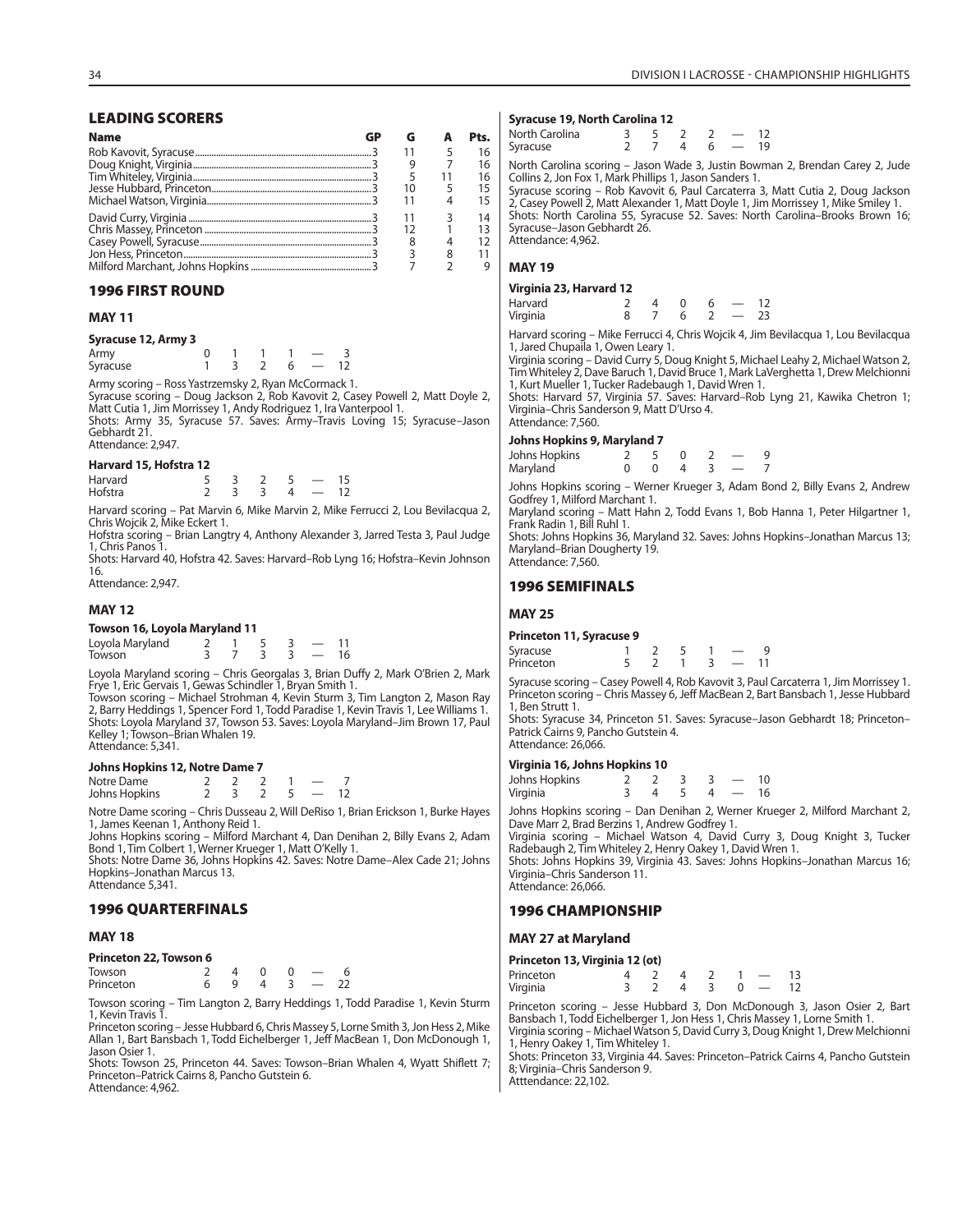**Return of the Orange:** Syracuse defeated homestanding Maryland, 13-9, to win the 25th Anniversary championship in front of a record crowd of 26,229 on May 29. Maryland led, 4-2, with a minute left in the first half before the Orangemen exploded to claim a 5-4 halftime lead and the momentum that led to the victory.

**All-Tournament Team:** Maryland: Brian Dougherty (MOP), Rob Chomo, Matt Hahn, Peter Hilgartner, Dan Radebaugh; Syracuse: Ric Beardsley, Mark Fietta, Rob Kavovit, Nick Licameli, Casey Powell.

#### **LEADING SCORERS**

| <b>Name</b> |   |    | Pts. |
|-------------|---|----|------|
|             | 8 | 10 | 18   |
|             |   | 10 | 14   |
|             | 8 |    | 13   |
|             | 8 |    | 12   |
|             |   |    | 11   |
|             |   |    | 10   |
|             | 6 |    | 10   |
|             | 8 |    | 9    |
|             |   |    | 9    |
|             |   |    |      |

#### **1995 FIRST ROUND**

#### **MAY 13**

#### **Loyola Maryland 17, North Carolina 11**

| North Carolina  |  |  |  |
|-----------------|--|--|--|
| Loyola Maryland |  |  |  |

North Carolina scoring – Brendan Carey 6, Merrill Turnbull 3, Kyle Durkee 1, Rob Tobin 1.

Loyola Maryland scoring – Del Halladay 4, Brian Bacso 3, Tim O'Shea 3, Brian Duffy 2, Zach Thornton 2, Matt Dwan 1, Chris Georgalas 1, Jamie Hanford 1.

Shots: North Carolina 42, Loyola Maryland 39. Saves: North Carolina–Rocco D'Andraia 9, Brooks Brown 4; Loyola Maryland–Tim McGeeney 22. Attendance: 2,117.

#### **Notre Dame 12, Duke 10**

| Notre Dame |                          | $\overline{4}$ | $\overline{4}$ $\overline{2}$ | 12 |
|------------|--------------------------|----------------|-------------------------------|----|
| Duke       | $4 \t 0 \t 3 \t - \t 10$ |                |                               |    |

Notre Dame scoring – Randy Colley 5, Tim Kearney 3, Will DeRiso 1, Brian Erickson 1, James Keenan 1, Jason Pett 1.

Duke scoring – Scott Harrison 2, James Heavey 2, Scott Allen 1, Ed Fay 1, John Fay 1, Jim Gonnella 1, Ross Moscatelli 1, Alex Whitten 1.

Shots: Notre Dame 46, Duke 40. Saves: Notre Dame–Alex Cade 16; Duke–Chris Manning 21.

Attendance: 2,475.

#### **Princeton 11, Massachusetts 6**

| Massachusetts |  |  |  |
|---------------|--|--|--|
| Princeton     |  |  |  |

Massachusetts scoring – Jeremy Murphy 3, Casey Costello 1, Chris Grande 1, Jared Lanning 1.

Princeton scoring – Scott Conklin 2, Jesse Hubbard 2, Bart Bansbach 1, Jason Buttles 1, Todd Eichelberger 1, Derek Katz 1, Chris Massey 1, Don McDonough 1, Jon Hess 1. Shots: Massachusetts 41, Princeton 38. Saves: Massachusetts–Tom LoPresti 10; Princeton–Pat Cairns 16, Pancho Gutstein 2. Attendance: 1,930.

#### **Brown 17, Cornell 9**

| Cornell      |  |  |    |
|--------------|--|--|----|
| <b>Brown</b> |  |  | 17 |

Cornell scoring – Chris Danler 3, Anthony Pavone 3, Chris Langdale 1, Fred Peightal 1, John Sullivan 1.

Brown scoring – David Evans 4, Robin Prince 4, James Gaensbauer 2, Alex Goodman 2, Chris Martinelli 1, Roy Moore 1, Michael Satin 1, Josh Selig 1, Brett Sowers 1. Shots: Cornell 24, Brown 43. Saves: Cornell–Michael LaRocco 15; Brown–Greg Cattrano 7, Dan Giannuzzi 2.

Attendance: 1,267.

#### **1995 QUARTERFINALS**

#### **MAY 20**

| Johns Hopkins 18, Loyola Maryland 5 |  |  |  |
|-------------------------------------|--|--|--|
| Loyola Maryland                     |  |  |  |

| Johns Hopkins |  |  | — 18 |  |
|---------------|--|--|------|--|
|               |  |  |      |  |

Loyola Maryland scoring – Brian Bacso 1, Brian Duffy 1, Chris Georgalas 1, Del Halladay 1, Zach Thornton 1.

Johns Hopkins scoring – Terry Riordan 6, Milford Marchant 3, Dave Marr 2, Billy Evans 1, Casey Gordon 1, Todd Kearney 1, Werner Krueger 1, Chris Macon 1, Brian Piccola 1, Chris Steer 1.

Shots: Loyola Maryland 35, Johns Hopkins 56. Saves: Loyola Maryland–Tim McGeeney 19, Brendan Fry 2; Johns Hopkins–Jonathan Marcus 13. Attendance: 4,966.

#### **Maryland 14, Notre Dame 11**

| Notre Dame |  |  |    |
|------------|--|--|----|
| Maryland   |  |  | 14 |

Notre Dame scoring – Randy Colley 3, Brian Erickson 2, Tim Kearney 2, Todd Bialous 1, Burke Hayes 1, Jim Keenan 1, Willie Sutton 1.

Maryland scoring – Kip Fulks 2, Matt Hahn 2, Peter Hilgartner 2, Pat McGuire 2, Mike Bordi 1, Jon Brothers 1, Charles Bullen 1, Rob Chomo 1, Bill Ruhl 1, Andrew Whipple 1.

Shots: Notre Dame 40, Maryland 44. Saves: Notre Dame–Alex Cade 15; Maryland– Brian Dougherty 13.

#### Attendance: 3,002. **Syracuse 15, Princeton 11**

| -,        |    |  |                          |    |
|-----------|----|--|--------------------------|----|
| Princeton |    |  | $\overline{\phantom{a}}$ | 11 |
| Syracuse  | -0 |  | $-15$                    |    |

Princeton scoring – Chris Massey 4, Bart Bansbach 1, Scott Conklin 1, John Hess 1, Jesse Hubbard 1, Jeff MacBean 1, Don McDonough 1, Ben Strutt 1.

Syracuse scoring – Casey Powell 4, Ric Beardsley 2, Roy Colsey 2, Mike Witek 2, Doug Jackson 1, Rob Kavovit 1, Jim Morrissey 1, Chad Smith 1, Paul Sullivan 1.

Shots: Princeton 37, Syracuse 59. Saves: Princeton–Pat Cairns 18; Syracuse–Alex Rosier 19.

#### Attendance: 5,116. **Virginia 16, Brown 13**

| Virginia 16, Brown 13 |  |  |                          |    |
|-----------------------|--|--|--------------------------|----|
| Brown                 |  |  |                          | 13 |
| Virginia              |  |  | $\overline{\phantom{a}}$ | 16 |

Brown scoring – Robin Prince 5, James Gaensbauer 3, David Evans 2, Thomas Collard 1, Alex Goodman 1, Gregory Rozycki 1.

Virginia scoring – Doug Knight 6, David Jones 3, Brad Hoag 1, Sean Miller 1, Tony Nugent 1, Harmar Thompson 1, Greg Traynor 1, Michael Watson 1, Tim Whiteley 1. Shots: Brown 56, Virginia 54. Saves: Brown–Greg Cattrano 17; Virginia–Court Durling 12, Joe Wilson 2.

Attendance: 2,314.

#### **1995 SEMIFINALS**

#### **MAY 27**

#### **Maryland 16, Johns Hopkins 8**

| Maryland      |  |  |  |
|---------------|--|--|--|
| Johns Hopkins |  |  |  |

Maryland scoring – Todd Evans 3, Matt Hahn 3, Peter Hilgartner 3, Rob Chomo 2, Mike Bordi 1, Chris Farmer 1, Kip Fulks 1, Greg Nelin 1, Andrew Whipple 1.

Johns Hopkins scoring – Mike Noonan 2, Terry Riordan 2, Billy Evans 1, Casey Gordon 1, Kevin Kaiser 1, Milford Marchant 1.

Shots: Maryland 47, Johns Hopkins 59. Saves: Maryland–Brian Dougherty 23; Johns Hopkins–Jonathan Marcus 12. Attendance: 30,392.

#### **Syracuse 20, Virginia 13**

| Syracuse |  |  |  |
|----------|--|--|--|
| Virginia |  |  |  |

Syracuse scoring – Nick Licameli 4, Mark Fietta 3, Rob Kavovit 3, Casey Powell 3, Roy Colsey 2, Doug Jackson 1, Jim Morrissey 1, Kristian Photopoulos 1, Paul Sullivan 1, Mike Witek 1.

Virginia scoring – Michael Watson 3, David Jones 2, Greg Traynor 2, Chris Ginter 1, Ben Johnson 1, Doug Knight 1, Tony Nugent 1, Harmar Thompson 1, Tim Whiteley 1. Shots: Syracuse 48, Virginia 45. Saves: Syracuse–Alex Rosier 17; Virginia–Court Durling 16

Attendance: 30,392.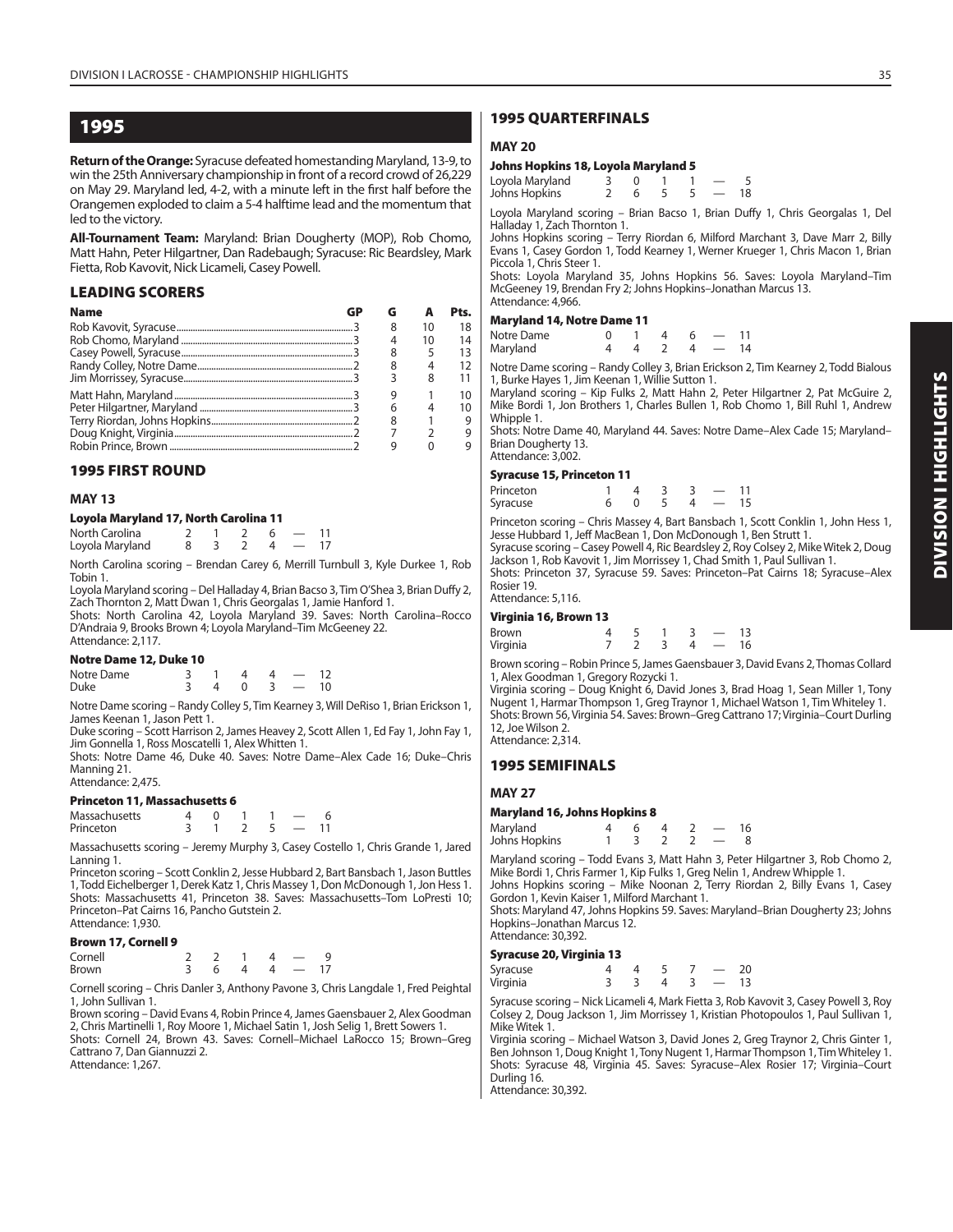#### **1995 CHAMPIONSHIP**

#### **MAY 29 at Maryland**

**Syracuse 13, Maryland 9**

Maryland 1 3 2 3 - 9<br>Syracuse 2 3 3 5 - 13 Syracuse

Maryland scoring – Matt Hahn 4, Greg Nelin 2, Charles Bullen 1, Rob Chomo 1, Peter Hilgartner 1.

Syracuse scoring – Rob Kavovit 4, Mark Fietta 2, Nick Licameli 2, Paul Carcaterra 1, Doug Jackson 1, Jim Morrisey 1, Casey Powell 1, Paul Sullivan 1.

Shots: Maryland 38, Syracuse 56. Saves: Maryland–Brian Dougherty 23; Syracuse– Alex Rosier 17. Attendance: 26,229.

**1994**

**Tigers Beat Virginia:** Princeton won its second overtime game of the tournament, 9-8, over the Cavaliers, who had advanced with a semifinal overtime win over defending champion Syracuse.

#### **LEADING SCORERS**

| <b>Name</b> |  | Pts. |
|-------------|--|------|
|             |  |      |
|             |  |      |
|             |  |      |
|             |  |      |
|             |  |      |
|             |  |      |
|             |  |      |
|             |  |      |
|             |  |      |

#### **1994 FIRST ROUND**

#### **MAY 14**

#### **Duke 14, Maryland 9**

| Maryland<br>Duke |  |  |  |  |
|------------------|--|--|--|--|
|                  |  |  |  |  |

Maryland scoring – Pete Hilgartner 2, Greg Nelin 2, Rob Chomo 1, Neal Dupcak 1, Chris Farmer 1, Kip Fulks 1, Matt Parks 1.

Duke scoring – Ken Fasanaro 4, Scott Harrison 3, Mike Clayton 2, Ross Moscatelli 2, Ed Fay 1, Steve Finnell 1, James Heavey 1.

Shots: Maryland 39, Duke 52. Saves: Maryland–Brian Dougherty 14, Craig Laferty 1; Duke–Joe Kirmser 17. Attendance: 625.

#### **Virginia 23, Notre Dame 4**

| Notre Dame |  |  |  |
|------------|--|--|--|
| Virginia   |  |  |  |

Notre Dame scoring – Robbie Snyder 2, Randy Colley 1, Mike Iorio 1.

Virginia scoring – Drew Fox 3, Greg Traynor 3, Doug Knight 2, Mark LaVerghetta 2,<br>Michael Vaughan 2, Tim Whiteley 2, Brian Birch 1, Mark Dixon 1, Brad Hoag 1, Ben<br>Johnson 1, David Jones 1, Sean Miller 1, Kurt Mueller 1, To Watson 1.

Shots: Notre Dame 18, Virginia 55. Saves: Notre Dame–Ryan Jewell 6, Brian Sullivan 4; Virginia– Court Durling 6, James Ireland 3. Attendance: 877.

#### **Johns Hopkins 22, Towson 16**

| J             |  |  |  |  |  |  |  |  |  |  |
|---------------|--|--|--|--|--|--|--|--|--|--|
| Towson        |  |  |  |  |  |  |  |  |  |  |
| Johns Hopkins |  |  |  |  |  |  |  |  |  |  |

Towson scoring – Dudley Dixon 4, David Quinn 4, Tim Langton 3, Steve Carcaterra 2, Stewart Crotty 1, Mark Goers 1, Kevin Krupinsky 1.

Johns Hopkins scoring – Brian Piccola 4, Terry Riordan 4, Casey Gordon 3, Chris Macon 3, Todd Cavallaro 2, Milford Marchant 2, Dave Marr 2, Billy Evans 1, Pete Jacobs 1.

Shots: Towson 48; Johns Hopkins 48. Saves: Towson–Brian Whalen 14; Johns Hopkins–Jonathan Marcus 17. Attendance: 4,203.

#### **Brown 12, Navy 5**

| Navy         |  |  |  |
|--------------|--|--|--|
| <b>Brown</b> |  |  |  |

Navy scoring – Jamie Slough 2, Rob Bailey 1, Rich Costello 1, Justin Dunne 1. Brown scoring – David Evans 5, Jeffrey Iserson 3, Robin Prince 3, Rob Gutheil 1. Shots: Navy 48, Brown 34. Saves: Navy–Garrett Luebker 13; Brown–Jay Stalfort 24. Attendance: 1,597.

#### **1994 QUARTERFINALS**

#### **MAY 21**

#### **Syracuse 12, Duke 11**

| Duke     | - |  |  |
|----------|---|--|--|
| Syracuse | - |  |  |

Duke scoring – Mike Clayton 3, Ross Moscatelli 2, Scott Allen 1, Ken Fasanaro 1, Steve Finnell 1, Jim Gonnella 1, James Heavey 1, Matt Oglesby 1. Syracuse scoring – Dom Fin 3, Jim Morrissey 3, Roy Colsey 1, Casey Donegan 1, Matt<br>Doyle 1, Mark Fietta 1, Rob Kavovit 1, Charlie Lockwood 1. Shots: Duke 47, Syracuse 65. Saves: Duke–Joe Kirmser 19; Syracuse–Alex Rosier 19.

Attendance: 4,427.

#### **Virginia 12, North Carolina 10**

| Virginia       |  |  |  |
|----------------|--|--|--|
| North Carolina |  |  |  |

Virginia scoring – David Jones 2, Sean Miller 2, Michael Watson 2, Tim Whiteley 2, Andrew Dausch 1, Chris Driggs 1, Brad Hoag 1, Greg Traynor 1.

North Carolina scoring – Wilson Felter 3, Brendan Carey 2, Ousmane Greene 2, Gregg Langhoff 1, Pete Murphy 1, Ryan Wade 1. Shots: Virginia 46, North Carolina 42. Saves: Virginia–James Ireland 9; North

Carolina–Rocco D'Andraia 14. Attendance: 1,750.

#### **Princeton 12, Johns Hopkins 11 (ot)**

| Johns Hopkins | - 5 2 3 |  |  |  |
|---------------|---------|--|--|--|
| Princeton     |         |  |  |  |

Johns Hopkins scoring – Todd Cavallaro 3, Dave Marr 2, Brian Piccola 2, Billy Evans 1, Werner Krueger 1, Milford Marchant 1, Terry Riordan 1.

Princeton scoring – Taylor Simmers 4, Scott Conklin 3, Scott Reinhardt 2, Jason Buttles 1, Kevin Lowe 1, Jason Osier 1.

Shots: Johns Hopkins 38, Princeton 42. Saves: Johns Hopkins–Jonathan Marcus 13; Princeton–Scott Bacigalupo 13. Attendance: 4,796.

# **Brown 14, Loyola Maryland 13 (ot)**

| ________        |  |                  |  |    |
|-----------------|--|------------------|--|----|
| Brown           |  | 5332             |  | 14 |
| Loyola Maryland |  | $4$ 2 3 4 0 - 13 |  |    |

Brown scoring – Jeffrey Iserson 3, James Gaensbauer 2, Rob Gutheil 2, Chris Martinelli 2, Robin Prince 2, David Evans 1, Brian McNally 1, Gary Nelson 1. Loyola Maryland scoring – Andy Martin 3, Zach Thornton 3, Matt Dwan 2, Del Halladay 2, Brian Bacso 1, Sean Heffernan 1, Mark O'Brien 1.

Shots: Brown 37, Loyola Maryland 50. Saves: Brown–Jay Stalfort 16; Loyola Maryland–Tim McGeeney 21. Attendance: 2,006.

#### **1994 SEMIFINALS**

#### **MAY 28**

# **Virginia 15, Syracuse 14 (ot)**

| Virginia |  |  |  |  |
|----------|--|--|--|--|
| Syracuse |  |  |  |  |

Virginia scoring – Michael Watson 3, David Jones 3, Sean Miller 2, Tim Whiteley 2, Chris Driggs 1, Drew Fox 1, Brad Hoag 1, Doug Knight 1, Greg Traynor 1.<br>Syracuse scoring – Roy Colsey 3, Casey Donegan 3, Dom Fin 3, Brian Eisenberg 1,<br>Rob Kavovit 1, Charlie Lockwood 1, Jim Morrissey 1, Paul Sullivan 1.

Shots: Virginia 56, Syracuse 36. Saves: Virginia–James Ireland 12, Court Durling 1; Syracuse–Alex Rosier 23.

Attendance: 21,523.

#### **Princeton 10, Brown 7**

| Brown     |   |  |  |  |
|-----------|---|--|--|--|
| Princeton | - |  |  |  |

Brown scoring – Rob Gutheil 2, Tom Collard 1, David Evans 1, Jim Gaensbauer 1, Chris Martinelli 1, Dennis Sullivan 1.

Princeton scoring – Scott Reinhardt 4, Brian Tomeo 2, Jason Buttles 1, Scott Conklin 1, Don McDonough 1, John Stanitski 1.

Shots: Brown 33, Princeton 38. Saves: Brown–Jay Stalfort 14; Princeton–Scott Bacigalupo 15.

Attendance: 21,523.

#### **1994 CHAMPIONSHIP**

#### **MAY 30 at Maryland**

#### **Princeton 9, Virginia 8 (ot)**

| Virginia<br>Princeton |  |  |  |  |  |
|-----------------------|--|--|--|--|--|
|                       |  |  |  |  |  |

Virginia scoring – Michael Watson 3, Doug Knight 2, David Jones 1, Sean Miller 1, Greg Traynor 1.

Princeton scoring - Scott Conklin 4, Scott Reinhardt 3, Kevin Lowe 1, Paul Murphy 1. Shots: Virginia 53, Princeton 45. Saves: Virginia–James Ireland 15; Princeton–Scott Bacigalupo 14.

Attendance: 22,559.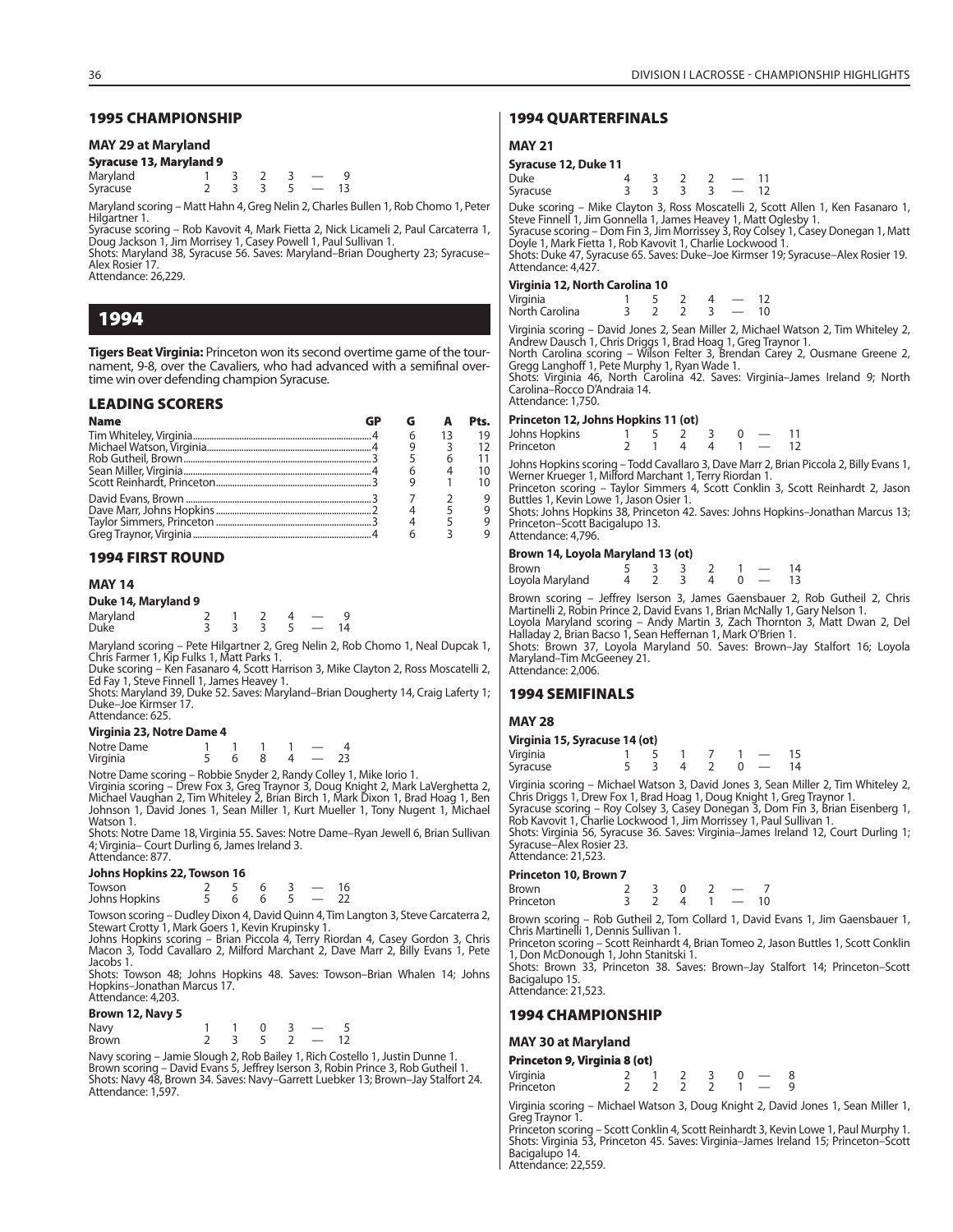**Fifth for the Orange:** Syracuse's Matt Riter scored the game-winner with eight seconds left as the Orangemen defeated North Carolina, 13-12, to win their fifth Division I Men's Lacrosse Championship.

#### **LEADING SCORERS**

| <b>Name</b> | GP | G  |   | Pts. |
|-------------|----|----|---|------|
|             |    | 9  | 6 | 15   |
|             |    | 10 |   | 13   |
|             |    |    |   | 11   |
|             |    |    |   | 10   |
|             |    |    |   | 9    |
|             |    |    |   | 8    |
|             |    |    |   |      |
|             |    |    |   |      |
|             |    |    |   |      |
|             |    |    |   |      |
|             |    |    |   |      |

#### **1993 FIRST ROUND**

#### **MAY 15**

|  |  | Army 15, Maryland 11 |  |  |
|--|--|----------------------|--|--|
|  |  |                      |  |  |

| Maryland |     |  |                          |  |
|----------|-----|--|--------------------------|--|
| Army     | 6 3 |  | $\overline{\phantom{0}}$ |  |

Maryland scoring – Brian McElheny 3, Matt Parks 2, Jay Pasko 2, Bob Huggins 1, Scott

McMahon 1, Greg Nelin 1, Dan Reading 1.<br>Army scoring – Dan Brostek 4, Chad Allen 2, Todd Butler 2, Steve Heller 2, Phil<br>Mandry 2, Mike Colon 1, Brian Knapp 1, Eric Waltz 1.<br>Shots: Maryland 46, Army 42. Saves: Maryland–Bria

Aguilar 11. Attendance: 4,121.

#### **Virginia 19, Notre Dame 9**

| <u> g ,</u> . |  |  |     |
|---------------|--|--|-----|
| Notre Dame    |  |  |     |
| Virginia      |  |  | 19. |

Notre Dame scoring – Randy Colley 3, Willie Sutton 2, Brian Erickson 1, Mike Iorio 1, Kevin Mahoney 1, Robbie Snyder 1.

Virginia scoring – Kevin Pehĺke 4, Tim Whiteley 4, Ray Kamrath 3, Greg Traynor 3,<br>Mark Dixon 1, Chris Driggs 1, Rob Falk 1, Drew Fox 1, Joe Wilson 1.<br>Shots: Notre Dame 36, Virginia 52. Saves: Notre Dame–Ryan Jewell 2, Chri

Patrick Finn 9; Virginia–James Ireland 11. Attendance: 1,275.

#### **Hofstra 9, Massachusetts 8**

| Massachusetts |  |  |  |
|---------------|--|--|--|
| Hofstra       |  |  |  |

Massachusetts scoring – Bill Edell 3, Eric Bailey 2, Mark Millon 2, Eric Triolo 1. Hofstra scoring – Dave Donatello 3, Michael Adams 1, Kevin Barry 1, Kevin Baudo 1, Dom DiNardo 1, Kevin Jacobs 1, Mike Ricigliano 1.

Shots: Massachusetts 29, Hofstra 43. Saves: Massachusetts–Tom LoPresti 14; Hofstra–Joe Romeo 13. Attendance: 4,281.

#### **Loyola Maryland 19, Navy 8**

| Loyola Maryland |  | -8 |  | -19 |
|-----------------|--|----|--|-----|
| Navy            |  | h  |  |     |

Loyola Maryland scoring – Kevin Beach 6, Kevin Anderson 3, Pat Ervin 2, Sean Heffernan 2, Andy Martin 2, Paul Cantabene 1, Del Halladay 1, Mark O'Brien 1, Derek Radebaugh 1.

Navy scoring – Jamie Slough 4, John Tierney 2, Rob Bailey 1, Tommy Roszko 1. Shots: Loyola Maryland 55, Navy 39. Saves: Loyola Maryland–Tim McGeeney 9, Paul Speargas 1; Navy–Kevin Farrington 17. Attendance: 5,428.

#### **1993 QUARTERFINALS**

#### **MAY 22**

#### **North Carolina 14, Army 5**

| Army<br>North Carolina |  |  |  |
|------------------------|--|--|--|

Army scoring – Chad Allen 1, Steve Heller 1, Tim Keneally 1, Phil Mandry 1, Eric Waltz 1.

North Carolina scoring – John Webster 3, Ousmane Greene 2, Dan Levy 2, T.J. Shimaitis 2, Ryan Wade 2, Kyle Durkee 1, Jason Sanders 1, Steve Schattner 1. Shots: Army 29, North Carolina 54. Saves: Army–Rick Aguilar 19; North Carolina– Gary Lehrman 11.

Attendance: 1,756.

#### **Johns Hopkins 14, Virginia 10**

| Virginia<br>Johns Hopkins | ____ |  |  |  |    |
|---------------------------|------|--|--|--|----|
|                           |      |  |  |  | 10 |
|                           |      |  |  |  | 14 |

Virginia scoring – Chris Driggs 3, Ray Kamrath 2, Rob Falk 1, Drew Fox 1, Tony Nugent 1, Greg Traynor 1, Tim Whiteley 1. Johns Hopkins scoring – Terry Riordan 4, Brian Piccola 3, Todd Cavallaro 2, Brian Kelly

2, David Townsend 2, Alex Wadkovsky 1. Shots: Virginia 37, Johns Hopkins 42. Saves: Virginia–James Ireland 7; Johns

Hopkins–Jonathan Marcus 10. Attendance: 5,222.

#### **Syracuse 20, Hofstra 8**

| Hofstra  |  |  |    |
|----------|--|--|----|
| Syracuse |  |  | 20 |

Hofstra scoring – Kevin Barry 2, Dom DiNardo 2, Andy Carlson 1, Kevin Jacobs 1, Brian Holland 1, Chris Panos 1.

Syracuse scoring – Matt Riter 7, Steve Bettinger 2, Andy Puccia 2, Jamie Archer 1, John Barr 1, Roy Colsey 1, Casey Donegan 1, Mark Fietta 1, Dom Fin 1, Erik Knaus 1, Charlie Lockwood 1, Jim Morrissey 1.

Shots: Hofstra 34, Syracuse 65. Saves: Hofstra–Joe Romeo 15, Kevin Johnson 2; Syracuse–Chris Surran 13. Attendance: 4,395.

#### **Princeton 12, Loyola Maryland 6**

| Loyola Maryland |  |  |  |
|-----------------|--|--|--|
| Princeton       |  |  |  |

Loyola Maryland scoring – Kevin Beach 2, Andy Martin 2, Kevin Anderson 1, Brian Duffy 1.

Princeton scoring – Kevin Lowe 3, Taylor Simmers 2, John Burstein 1, Scott Conklin 1, Torr Marro 1, Don McDonough 1, Paul Murphy 1, Scott Reinhardt 1, Brian Tomeo 1. Shots: Loyola Maryland 34, Princeton 33. Saves: Loyola Maryland–Tim McGeeney 11; Princeton–Scott Bacigalupo 12. Attendance: 4,155.

#### **1993 SEMIFINALS**

#### **MAY 29**

#### **North Carolina 16, Johns Hopkins 10**

| Johns Hopkins<br>North Carolina |  |  |  |  |
|---------------------------------|--|--|--|--|
|                                 |  |  |  |  |

|                                        | Johns Hopkins scoring – Brian Kelly 3, Milford Marchant 3, Dave Marr 1, Brian Piccola |  |
|----------------------------------------|---------------------------------------------------------------------------------------|--|
| 1, Terry Riordan 1, Steve Vecchione 1. |                                                                                       |  |

North Carolina scoring – Steve Speers 4, John Webster 3, Dan Levy 2, Ryan Wade 2, Mike Acee 1, Jude Collins 1, Ousmane Greene 1, Steve Muir 1, Mark Phillips 1. Shots: Johns Hopkins 34, North Carolina 62. Saves: Johns Hopkins–Jonathan Marcus 17; North Carolina–Gary Lehrman 14. Attendance: 21,129.

#### **Syracuse 15, Princeton 9**

| Syracuse  |  |  |  |
|-----------|--|--|--|
| Princeton |  |  |  |

Syracuse scoring – Jamie Archer 2, John Barr 2, Roy Colsey 2, Mark Fietta 2, Dom Fin 2, Charlie Lockwood 2, Steve Bettinger 1, Matt Riter 1, Chad Smith 1. Princeton scoring – Jason Buttles 2, Torr Marro 2, Scott Reinhardt 2, Todd Higgins 1,

Taylor Simmers 1, Brian Tomeo 1.

Shots: Syracuse 55, Princeton 37. Saves: Syracuse–Chris Surran 15; Princeton–Scott Bacigalupo 17. Attendance: 21,129.

#### **1993 CHAMPIONSHIP**

#### **MAY 31 at Maryland**

#### **Syracuse 13, North Carolina 12**

| Syracuse       |  |  |  |
|----------------|--|--|--|
| North Carolina |  |  |  |

Syracuse scoring – John Barr 2, Steve Bettinger 2, Roy Colsey 2, Mark Fietta 2, Matt Riter 2, Jamie Archer 1, Dom Fin 1, Charlie Lockwood 1.

North Carolina scoring – John Webster 3, Donnie McNichol 2, Steve Muir 2, Ryan Wade 2, Mike Acee 1, Steve Speers 1, Jason Wade 1.

Shots: Syracuse 66, North Carolina 56. Saves: Syracuse–Chris Surran 20; North Carolina–Gary Lehrman 18. Attendance: 19,965.

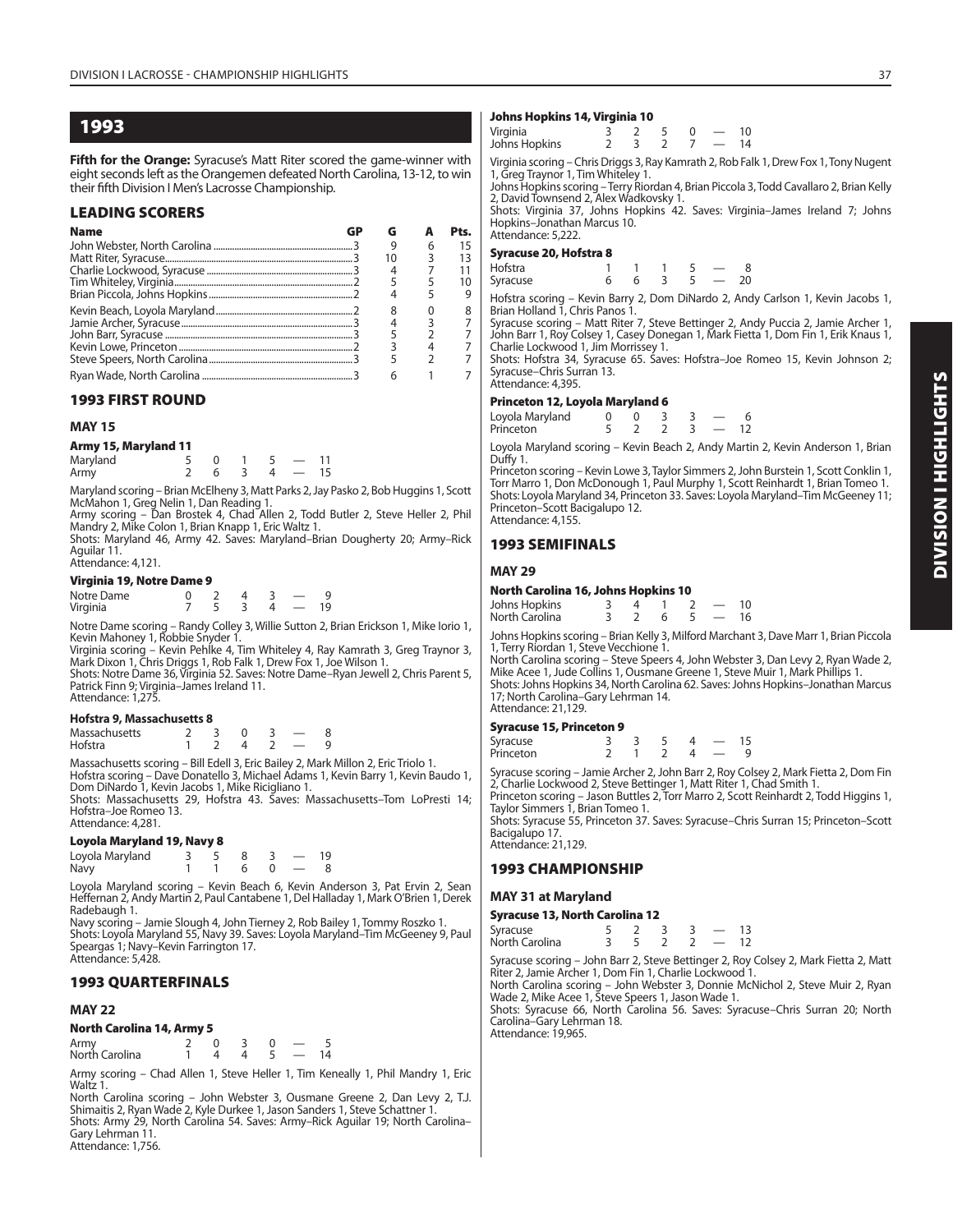**Princeton Wins First Championship:** The Tigers defeated Syracuse, 10-9, in two overtimes to win their first Division I Men's Lacrosse Championship. Andy Moe's fourth goal of the day, nine seconds into the second suddendeath overtime period, clinched the victory for Princeton.

#### **LEADING SCORERS**

| <b>Name</b> | GP |    | Pts. |
|-------------|----|----|------|
|             |    | 6  | 19   |
|             |    |    | 16   |
|             |    | 12 | 15   |
|             |    |    | 14   |
|             |    |    | 13   |
|             |    | 8  | 11   |
|             |    |    | 11   |
|             |    |    | 11   |
|             |    |    | 9    |
|             |    |    |      |

#### **1992 FIRST ROUND**

#### **MAY 9**

| Yale 9, Navy 3 |  |  |                          |  |
|----------------|--|--|--------------------------|--|
| Yale           |  |  |                          |  |
| Navy           |  |  | $\overline{\phantom{a}}$ |  |

Yale scoring – Simon Duxbury 4, Josh McHugh 3, Chris Disimile 1, Scott Roberts 1. Navy scoring – Matt Long 1, Thomas Roszko 1, Jamie Slough 1. Shots: Yale 23, Navy 41. Saves: Yale–Rich Dressler 22; Navy–Kevin Farrington 11. Attendance: 2.618.

**Johns Hopkins 15, Notre Dame 7** Notre Dame 0 0 0 4 3 - 7<br>Johns Hopkins 3 4 4 4 - 15 Johns Hopkins

Notre Dame scoring – Randy Colley 3, Tom Carroll 1, Eddie Lamb 1, Brian Mayglothing 1, Rob Snyder 1.

Johns Hopkins scoring – Adam Wright 4, Terry Riordan 3, Jeff Wills 3, Brian Lukacz 2, Brian Piccola 2, Peter Jacobs 1.

Shots: Notre Dame 41, Johns Hopkins 47. Saves: Notre Dame–Ryan Jewell 9, Chris Parent 6; Johns Hopkins–Scott Giardina 21, John Banks 1. Attendance: 1,794.

#### **Maryland 13, Duke 11**

| <b>Duke</b> |  |          |   |  |
|-------------|--|----------|---|--|
| Maryland    |  | <b>6</b> | Δ |  |

Duke scoring – Joe Matassa 3, Jim Book 2, Gregg Schmalz 2, Dave Donovan 1, Andy

Droney 1, Seth McCullough 1, Ross Moscatelli 1. Maryland scoring – Chris Dail 3, Rob Chomo 2, Jon Schoenweitz 2, Blake Wynot 2, Brian Burlace 1, Sean Crawford 1, Bob Huggins 1, Dan Reading 1.

Shots: Duke 47, Maryland 35. Saves: Duke–Carter Hertzberg 12; Maryland–Steve Kavovit 14. Attendance: 3,010.

#### **Brown 19, Loyola Maryland 12**

| <b>Brown</b>    |  |  | 19. |
|-----------------|--|--|-----|
| Loyola Maryland |  |  |     |

Brown scoring – Oliver Marti 9, Darren Lowe 3, Rich Levi 2, Neil Munro 2, Rob Gutheil 1, Chris Martinelli 1, Gary Nelson 1.

Loyola Maryland scoring – Gary Miller 5, Jim Blanding 2, Kevin Beach 1, Bob Curry 1, Kevin Jedlicka 1, Steve Sovik 1, Gene Ubriaco 1.

Shots: Brown 48, Loyola Maryland 56. Saves: Brown–Pat Flynn 22; Loyola Maryland– Tim McGeeney 18. Attendance: 2,251.

#### **1992 QUARTERFINALS**

#### **MAY 16**

| Syracuse 17, Yale 8 |  |  |    |
|---------------------|--|--|----|
| Yale                |  |  |    |
| Syracuse            |  |  | 17 |

Yale scoring – Tony Rousou 2, Jeff Curran 1, Nick Deans 1, Simon Duxbury 1, Josh McHugh 1, Rocky Mould 1, Brendan Sheehan 1.

Syracuse scoring – Tom Marechek 5, Jamie Archer 3, Charlie Lockwood 3, Steve Bettinger 2, Andy Boland 1, Roy Colsey 1, Dom Fin 1, Matt Riter 1.

Shots: Yale 31, Syracuse 74. Saves: Yale–Rich Dressler 24; Syracuse–Chris Surran 16. Attendance: 3,684.

#### **Johns Hopkins 15, Towson 8**

| Johns Hopkins |  |          | 4       |            | 15 |
|---------------|--|----------|---------|------------|----|
| Towson        |  | $\sim$ 3 | $\prec$ | $\sim$ $-$ |    |
| . .           |  |          |         |            |    |

Johns Hopkins scoring – Brian Piccola 6, Brian Lukacz 4, Terry Riordan 3, Adam Wright 2

Towson scoring – Joe Genovese 3, Tim Barger 1, John Blatchley 1, Steve Carcaterra 1, Lindsay Dixon 1, Kevin Krupinsky 1.

Shots: Johns Hopkins 44, Towson 40. Saves: Johns Hopkins–Scott Giardina 16; Towson–Jerry DeLorenzo 16. Attendance: 7,812.

#### **Princeton 11, Maryland 10**

| Maryland  |  |  | 10 |
|-----------|--|--|----|
| Princeton |  |  |    |

Maryland scoring – Erik Elfstrum 3, Matt Parks 3, Andy Claxton 1, Chris Dail 1, Greg Nelin 1, Dave Willard 1.

Princeton scoring – Justin Tortolani 4, Ed Calkins 2, Scott Reinhardt 2, Paul Murphy 1, Taylor Simmers 1, Greg Waller 1.

Shots: Maryland 32, Princeton 39. Saves: Maryland–Steve Kavovit 14; Princeton– Scott Bacigalupo 11. Attendance: 2,213.

#### **North Carolina 16, Brown 10**

| Brown          |  |  | 10 |  |
|----------------|--|--|----|--|
| North Carolina |  |  |    |  |

Brown scoring – Oliver Marti 3, Darren Lowe 2, Rob Gutheil 2, Phil Maletta 1, Chris Martinelli 1, Neil Munro 1.

North Carolina scoring – Joe Bedell 2, Jim Buczek 2, Dan Donnelly 2, Eric Seremet 2, Michael Thomas 2, Gregg Langhoff 1, Danny Levy 1, Donnie McNichol 1, Steve Muir 1, Steve Schreiber 1, Ryan Wade 1.

Shots: Brown 33, North Carolina 50. Saves: Brown–Pat Flynn 11; North Carolina–Billy Daye 16.

Attendance: 2,000.

#### **1992 SEMIFINALS**

#### **MAY 23**

#### **Syracuse 21, Johns Hopkins 16**

| Johns Hopkins |  |  |  |  |
|---------------|--|--|--|--|
| Syracuse      |  |  |  |  |

Johns Hopkins scoring – Brian Piccola 4, Brendan Cody 3, Jeff Wills 3, Brian Lukacz 2, Adam Wright 2, Terry Riordan 1, Steve Vecchione 1.

Syracuse scoring – John Barr 4, Matt Riter 4, Jamie Archer 3, Dom Fin 3, Tom Gilmartin 2, Tom Marechek 2, Roy Colsey 1, Mark Fietta 1, Charlie Lockwood 1. Shots: Johns Hopkins 47, Syracuse 53. Saves: Johns Hopkins–Scott Giardina 14; Syracuse–Chris Surran 16. Attendance: 15,523.

#### **Princeton 16, North Carolina 14**

| Princeton      |  |  |    |
|----------------|--|--|----|
| North Carolina |  |  | 14 |

Princeton scoring – Justin Tortolani 3, Kevin Lowe 2, David Morrow 2, Scott Reinhardt 2, Taylor Simmers 2, Brian Tomeo 2, Torr Marro 1, Mal Meistrell 1, Andy Moe 1.

North Carolina scoring – Donnie McNichol 3, Ryan Wade 3, Danny Levy 2, Michael Thomas 2, Robin Cornish 1, Dan Donnelly 1, Greg Paradine 1, Steve Speers 1. Shots: Princeton 34, North Carolina 45. Saves: Princeton–Scott Bacigalupo 19; North Carolina–Billy Daye 9. Attendance: 15,523.

#### **1992 CHAMPIONSHIP**

#### **MAY 25 at Penn**

#### **Princeton 10, Syracuse 9 (2 ot)**

| Princeton |  |             |  |  |
|-----------|--|-------------|--|--|
| Syracuse  |  | 0 2 2 5 0 0 |  |  |

Princeton scoring – Andy Moe 4, John Burstein 1, Torr Marro 1, Scott Reinhardt 1, Brian Tomeo 1, Justin Tortolani 1, Greg Waller 1.

Syracuse scoring – Jamie Archer 2, Charlie Lockwood 2, Tom Marechek 2, Matt Riter 2, Dom Fin 1.

Shots: Princeton 52, Syracuse 50. Saves: Princeton–Scott Bacigalupo 15; Syracuse– Chris Surran 14.

Attendance: 13,650.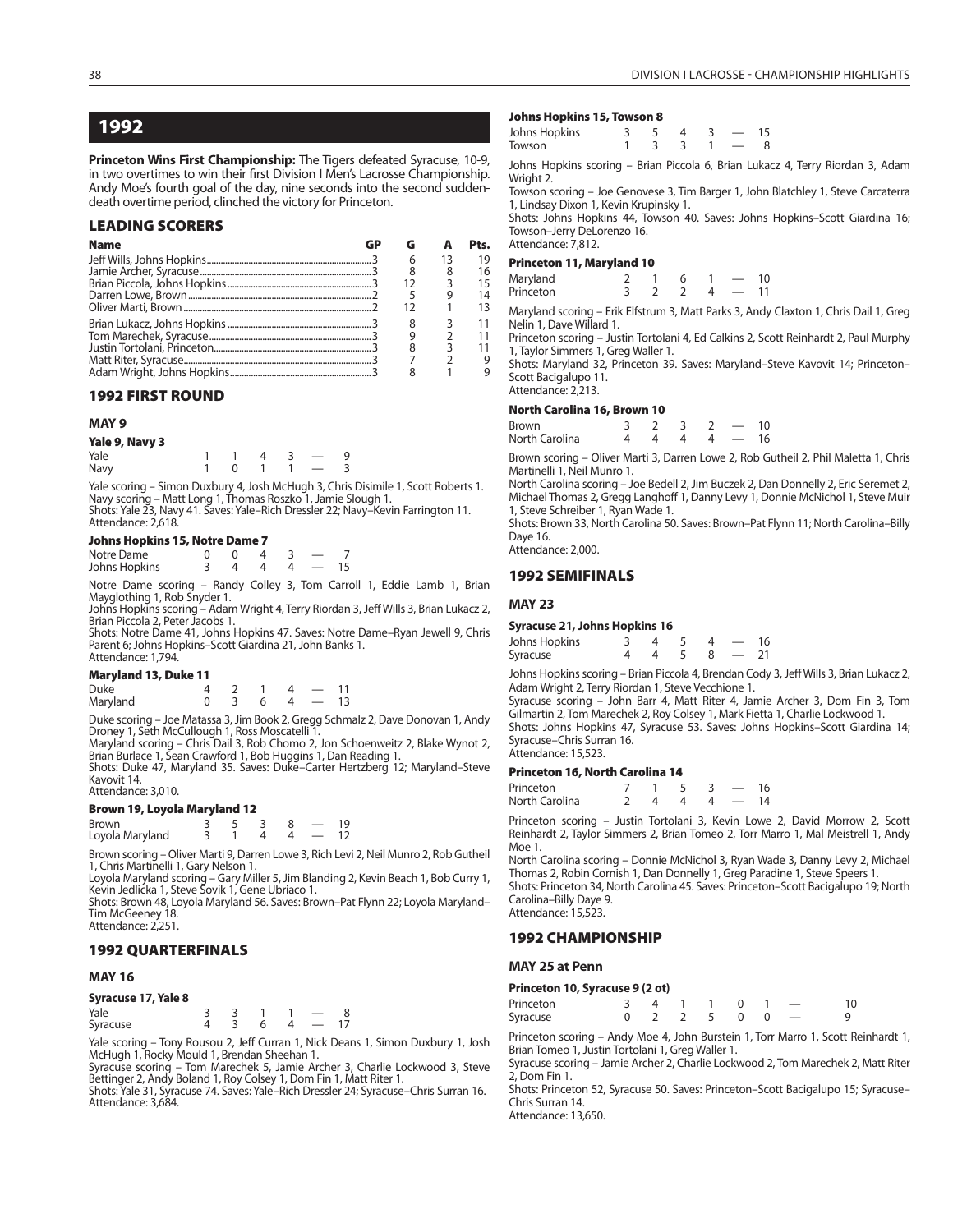**Perfection:** North Carolina completed an undefeated season by downing Towson, 18-13, to win the Division I Men's Lacrosse Championship. The title was the fourth overall for the Tar Heels. Towson reached the final game for the first time

#### **LEADING SCORERS**

| <b>Name</b> | GP | G  |   | Pts. |
|-------------|----|----|---|------|
|             |    | 10 | 6 | 16   |
|             |    | 13 | 3 | 16   |
|             |    |    | 3 | 16   |
|             |    |    |   | 15   |
|             |    |    |   | 14   |
|             |    |    |   | 12   |
|             |    |    |   | 11   |
|             |    |    |   | 10   |
|             |    |    |   | 10   |
|             |    |    |   | 10   |

#### **1991 FIRST ROUND**

#### **MAY 15**

#### **Loyola Maryland 20, Massachusetts 9**

| Massachusetts   |  |  |  |
|-----------------|--|--|--|
| Loyola Maryland |  |  |  |

Massachusetts scoring – Mario Guaglianone 2, Bill Begien 1, Mike Cain 1, James Kushner 1, Mark Millon 1, Hugh O'Callaghan 1, John Schlipf 1, Rich Senatore 1.<br>Loyola Maryland scoring – Jim Blanding 5, Kevin Beach 4, Gary Miller 3, Chris<br>Colbeck 2, Gary Beach 1, Pat Ervin 1, Fred Haas 1, Todd Sloper 1, Udo 1.

Shots: Massachusetts 35, Loyola Maryland 63. Saves: Massachusetts–Ted Kellerman 24; Loyola Maryland–Kevin Anderson 15. Attendance: 1,082.

#### **Syracuse 28, Michigan St. 7**

| - -          |  |  |  |
|--------------|--|--|--|
| Michigan St. |  |  |  |
| Syracuse     |  |  |  |

Michigan St. scoring – Marc Saracene 3, Chris Heide 1, Jon Lantzy 1, Jay Ledinsky 1, Wayne Sansiviero 1.

Syracuse scoring – Jamie Archer 6, Tom Marechek 4, John Barr 3, Todd Freeman 3,<br>Rickey Cramer 2, Casey Donegan 2, Matt Riter 2, Nick Boynton 1, Tim Corcoran 1,<br>John Goodwin 1, Charlie Lockwood 1, DuBurne Reid 1, Brian Tull

McCrady 2. Syracuse–Jerry DeLorenzo 6, Lee Hine 5, Chris Surran 2. Attendance: 2,309.

#### **Towson 14, Virginia 13**

| Towson   |  |  |  | $\Lambda$ |
|----------|--|--|--|-----------|
| Virginia |  |  |  |           |

Towson scoring – Tony Millon 4, Glenn Smith 3, John Blatchley 2, Rob Shek 2, Michael DeSimone 1, Doug Sharretts 1, David Shoul 1.

Virginia scoring – Perry Frazer 4, Kevin Pehlke 3, Garth Appelt 2, Gabby Roe 2, Andy Kraus 1, Craig Ronald 1.

Shots: Towson 54, Virginia 44. Saves: Towson–Richard Betcher 19; Virginia–Tom Groeninger 21. Attendance: 803.

#### **Maryland 13, Rutgers 7**

| Rutgers<br>Maryland |  |  |  |
|---------------------|--|--|--|

Rutgers scoring – Jamie Watson 2, Joe Borges 1, David Cunningham 1, Robert

Lemken 1, John Mone 1, Chris Prat 1. Maryland scoring – Mark Douglas 4, Dan Reading 3, Rob Wurzburger 2, Sean Crawford 1, Jon Schoenweitz 1, Al Staker 1, Blake Wynot 1.

Shots: Rutgers 40, Maryland 43. Saves: Rutgers-John Schmunk 14; Maryland-Steve Kavovit 23.

Attendance: 1,400.

#### **1991 QUARTERFINALS**

#### **MAY 19**

| North Carolina 11, Loyola Maryland 9 |  |  |
|--------------------------------------|--|--|
|--------------------------------------|--|--|

| Loyola Maryland |  |  |  |
|-----------------|--|--|--|
| North Carolina  |  |  |  |

Loyola Maryland scoring – Chris Colbeck 3, Paul Cantabene 2, Kevin Beach 1, Dan Burnam 1, Fred Haas 1, Todd Sloper 1.

North Carolina scoring – Dan Donnelly 4, Dennis Goldstein 2, Mike Acee 1, Donnie McNichol 1, Steve Speers 1, Michael Thomas 1, Ryan Wade 1.

Shots: Loyola Maryland 26, North Carolina 40. Saves: Loyola Maryland-Kevin Anderson 11; North Carolina–Andy Piazza 9. Attendance: 500.

#### **Syracuse 11, Johns Hopkins 8**

| ---------<br>___ |  |  |  |
|------------------|--|--|--|
| Syracuse         |  |  |  |
| Johns Hopkins    |  |  |  |

Syracuse scoring – Tom Marechek 4, Jamie Archer 2, Matt Riter 2, John Barr 1, Dom Fin 1, Tom Gilmartin 1.

Johns Hopkins scoring – Jeff Wills 4, Brian Lukacz 1, Mike Morrissey 1, Matt Panetta 1, Seth Tierney 1.

Shots: Syracuse 46, Johns Hopkins 35. Saves: Syracuse–Jerry DeLorenzo 13; Johns Hopkins–Scott Giardina 16. Attendance: 10,723

#### **Towson 14, Princeton 13 (3 ot)**

| Towson    |  | 4 3 3 3 0 0 1 - 14 |  |  |  |
|-----------|--|--------------------|--|--|--|
| Princeton |  | 3 1 6 3 0 0 0 - 13 |  |  |  |

Towson scoring – Glenn Smith 3, Tim Barger 2, John Blatchley 1, Michael DeSimone 1, Lindsay Dixon 1, Joe Genovese 1, Steve Kisslinger, 1 Tony Millon 1, Doug Sharretts 1, Rob Shek 1, David Shoul 1.

Princeton scoring – Justin Tortolani 5, Chris McHugh 2, Mal Meistrell 2, Kevin Lowe 1, Torr Marro 1, Andy Moe 1, Scott Reinhardt 1.

Shots: Towson 41, Princeton 45. Saves: Towson–Richard Betcher 18; Princeton–Scott Bacigalupo 20. Attendance: 4,431.

#### **Maryland 16, Brown 13**

| $m = 100$    |  |  |          |    |
|--------------|--|--|----------|----|
| Maryland     |  |  |          | 16 |
| <b>Brown</b> |  |  | $7 - 13$ |    |

Maryland scoring – Mark Douglas 5, Craig Buller 3, Rob Wurzburger 2, Brian Burlace 1, Chris Dail 1, Eric Elfstrum 1, Scott McMahon 1, Dan Reading 1, Jon Schoenweitz 1. Brown scoring – Andrew Towers 5, Oliver Marti 4, Darren Lowe 2, Jay McMahon 2. Shots: Maryland 40, Brown 60. Saves: Maryland–Steve Kavovit 30; Brown–Pat Flynn 11.

Attendance: 3,650.

#### **1991 SEMIFINALS**

#### **MAY 25**

#### **North Carolina 19, Syracuse 13**

| Syracuse       |  |  |    |
|----------------|--|--|----|
| North Carolina |  |  | 19 |

Syracuse scoring – Steve Bettinger 3, Dom Fin 3, Tom Marechek 3, John Barr 1, Rickey Cramer 1, Tom Gilmartin 1, Matt Riter 1.

North Carolina scoring – Dennis Goldstein 4, Joe Bedell 3, Steve Speers 3, John Webster 3, Michael Thomas 2, Ryan Wade 2, Dan Donnelly 1, Craig Hasslinger 1. Shots: Syracuse 43, North Carolina 58. Saves: Syracuse–Jerry DeLorenzo 18; North Carolina–Andy Piazza 12. Attendance: 14,544.

# **Towson 15, Maryland 11**

| $1000301113$ , $10101310110111$ |  |  |          |  |               |    |  |  |  |
|---------------------------------|--|--|----------|--|---------------|----|--|--|--|
| Towson                          |  |  | $\Delta$ |  | $\sim$ $\sim$ | 15 |  |  |  |
| Maryland                        |  |  |          |  | $-11$         |    |  |  |  |

Towson scoring – Glenn Smith 4, Michael DeSimone 3, David Shoul 2, Tim Barger 1, John Blatchley 1, Joe Genovese 1, Doug Sharretts 1, Rob Shek 1, Chip Weinstein 1. Maryland scoring – Mark Douglas 4, Rob Wurzburger 4, Chris Dail 1, Jon Schoenweitz 1, Dave Willard 1.

Shots: Towson 45, Maryland 50. Saves: Towson–Richard Betcher 15; Maryland–Steve Kavovit 18.

Attendance: 14,544.

#### **1991 CHAMPIONSHIP**

#### **MAY 27 at Syracuse**

| North Carolina 18, Towson 13 |  |    |   |      |       |      |  |  |
|------------------------------|--|----|---|------|-------|------|--|--|
| Towson                       |  |    | 6 | - 3. | 13 —  |      |  |  |
| North Carolina               |  | -3 |   |      | $6 -$ | - 18 |  |  |

Towson scoring – John Blatchley 3, Rob Shek 3, Glenn Smith 3, Doug Sharretts 2, Lindsay Dixon 1, Tony Millon 1.

North Carolina scoring – Dennis Goldstein 4, Eric Seremet 3, Joe Bedell 2, John Webster 2, Mike Acee 1, Dan Donnelly 1, Dan Levy 1, Donnie McNichol 1, Steve Speers 1, Michael Thomas 1, Ryan Wade 1.

Shots: Towson 48, North Carolina 59. Saves: Towson–Richard Betcher 21; North Carolina–Andy Piazza 9, Billy Daye 2. Attendance 8,293.

**DIVISION I HIGHLIGHTS DIVISION I HIGHLIGHTS**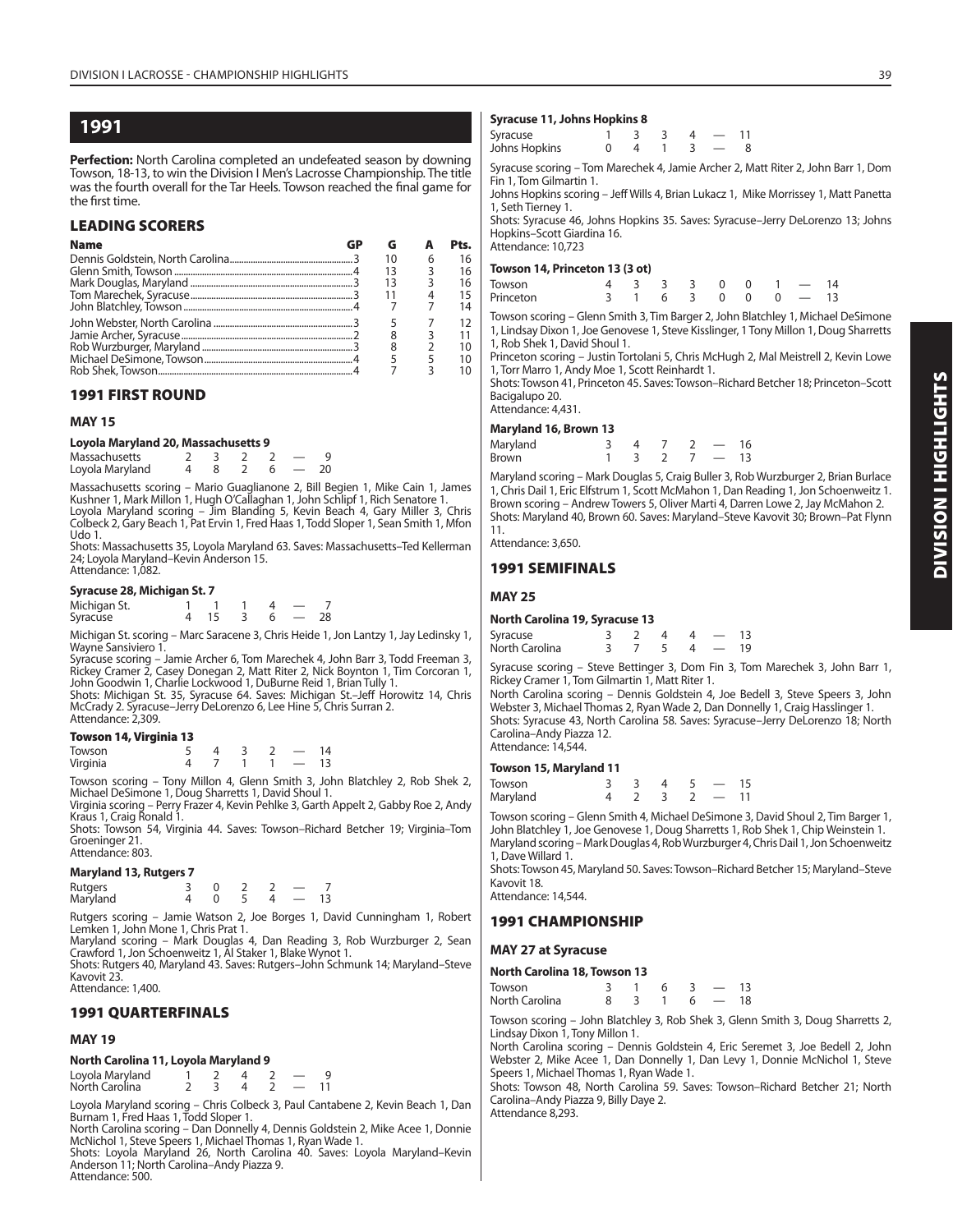**Triple Crown:** Syracuse won its third consecutive Division I Men's Lacrosse Championship by posting a 21-9 victory over Loyola Maryland. Syracuse became the second school to win three straight championships, and Roy Simmons Jr. became the first coach to quide a team to four titles.

#### **LEADING SCORERS**

| <b>Name</b> |    |    | Pts. |
|-------------|----|----|------|
|             | 15 | 8  | 23   |
|             |    | 10 | 20   |
|             | 14 |    | 16   |
|             |    |    | 16   |
|             |    |    | 15   |
|             |    |    | 14   |
|             | 10 |    | 13   |
|             | 6  |    | 11   |
|             | 10 |    |      |
|             |    |    | 10   |

#### **1990 FIRST ROUND**

#### **MAY 16**

#### **Brown 12, Massachusetts 9**

| <b>Brown</b>  |  |  |  |
|---------------|--|--|--|
| Massachusetts |  |  |  |

Brown scoring – Neil Munro 3, Rich Tuohey 3, Jay McMahon 2, Andrew Towers 2, Tom Dwyer 1, Sean Stalfort 1.

Massachusetts scoring – Tim Soudan 3, Rob Codignotto 2, Vin D'Angelo 1, Hugh O'Callaghan 1, Jim McAleavey 1, Rich Senatore 1.

Shots: Brown 35, Massachusetts 45. Saves: Brown–Steven Ayers 24; Massachusetts– Ted Kellerman 14. Attendance: 738.

#### **Harvard 9, Notre Dame 3**

| Notre Dame |  |  |  |
|------------|--|--|--|
| Harvard    |  |  |  |

Notre Dame scoring – Dave Carey 2, Mike Quigley 1. Harvard scoring – Mick Cavuoti 3, Perry Dodge 1, Marty Dolan 1, Mark Donovan 1, Chip Linehan 1, Tim Reilly 1, Don Rogers 1. Shots: Harvard 39, Notre Dame 25. Saves: Harvard–Chris Miller 12, Dan Chepaitis 2;

Notre Dame–Chris Parent 11. Attendance: 617.

#### **Rutgers 7, Virginia 6**

Rutgers 2 1 3 1 — 7<br>Virginia 1 2 1 2 — 6 **Virginia** 

Rutgers scoring – John Mone 2, M.G. Hollingsworth 1, Scott Moore 1, Chris Prat 1, Greg Rinaldi 1, Peter Tortorella 1.

Virginia – Kevin Pehlke 2, Garth Appelt 1, Tom Burt 1, Alec Koch 1, Gabby Roe 1. Shots: Rutgers 38, Virginia 52. Saves: Rutgers–John Schmunk 19; Virginia–Tom Groeninger 16. Attendance: 1,027.

#### **Princeton 9, Johns Hopkins 8**

| Princeton     |  |  |  |  |
|---------------|--|--|--|--|
| Johns Hopkins |  |  |  |  |

Princeton scoring – Justin Tortolani 5, Mark Ames 1, John Burstein 1, Ed Calkins 1, Paul DiBello 1. Johns Hopkins scoring – Brian Lukacz 2, Adam Wright 2, Jay Clarke 1, Brian Kelly 1,

Matt Panetta 1, Jeff Wills 1. Shots: Princeton 31, Johns Hopkins 40. Saves: Princeton–Jim Ardrey 13; Johns

Hopkins–Quint Kessenich 15. Attendance: 2,086.

#### **1990 QUARTERFINALS**

#### **MAY 20**

#### **# Syracuse 20, Brown 12**

| <b>Brown</b> |  |  |  |
|--------------|--|--|--|
| Syracuse     |  |  |  |

Brown scoring – Rich Tuohey 3, Tom Dwyer 2, Jay McMahon 2, Andrew Towers 2, Sam Jackson 1, Darren Lowe 1, Neil Munro 1. Syracuse scoring – Gary Gait 5, Paul Gait 3, Tom Marechek 3, Greg Burns 2, Rodney

Dumpson 2, Jim Egan 2, Joe Bonacci 1, Brook Chase 1, Matt Moore 1.

Shots: Brown 62, Syracuse 51. Saves: Brown–Steven Ayers 10; Syracuse–Matt Palumb 16, Lee Hine 3, Pat McCabe 1.

Attendance: 11,533.

#### **North Carolina 18, Harvard 3**

| Harvard        |  |  |    |
|----------------|--|--|----|
| North Carolina |  |  | 18 |

Harvard scoring – Seth Handy 1, Tim Reilly 1, Don Rogers 1.

North Carolina scoring – Steve Huff 4, Dennis Goldstein 3, John Webster 3, Jim Buczek 1, Dan Donnelly 1, Andy Dunkerton 1, Holmes Harden 1, Dan Levy 1, Chip Mayer 1, Donnie McNichol 1, Steve Speers 1.

Shots: Harvard 30, North Carolina 60. Saves: Harvard–Chris Miller 13, Mike Murphy 1; North Carolina–Andy Piazza 10, Lars Pederson 2, Billy Daye 1. Attendance: 869.

# **Loyola Maryland 19, Rutgers 10**

| Rutgers         |  |  |  |
|-----------------|--|--|--|
| Loyola Maryland |  |  |  |

Rutgers scoring – M.G. Hollingsworth 2, Peter Tortorella 2, Doug Beeler 2, Steve Locker 1, John Mone 1, Scott Moore 1, Greg Rinaldi 1.

Loyola Maryland scoring – Chris Colbeck 6, Jim Blanding 4, Brian Kroneberger 3, Kevin Anderson 2, Kevin Beach 2, Ted Nichols 1, Todd Sloper 1.

Shots: Rutgers 41, Loyola Maryland 56. Saves: Rutgers–John Schmunk 17; Loyola Maryland–Charlie Toomey 22, Tim Dunnigan 2.

#### Attendance: 2,784. **Yale 17, Princeton 8**

| Princeton | $\overline{A}$ |   |          |  |
|-----------|----------------|---|----------|--|
| Yale      | 4              | 6 | $4 - 17$ |  |

Princeton scoring – Torr Marro 2, Justin Tortolani 2, Mark Ames 1, Ed Calkins 1, Mal Meistrell 1, Highley Thompson 1.

Yale scoring – Jason O'Neill 4, Jon Reese 4, Karl Wimer 4, Kim Dunn 3, Brian Walter 2. Shots: Princeton 42, Yale 36. Saves: Princeton–Jim Ardrey 9, Mike Millner 1; Y–Tony Guido 17.

Attendance: 3,540.

#### **1990 SEMIFINALS**

#### **MAY 26**

#### **# Syracuse 21, North Carolina 10**

| North Carolina |  |  |  |  |
|----------------|--|--|--|--|
| Syracuse       |  |  |  |  |

North Carolina scoring – Mike Acee 3, Joe Bedell 2, Steve Huff 2, Chip Mayer 2, Jim Buczek 1.

Syracuse scoring – Gary Gait 5, Greg Burns 4, Tom Marechek 4, Brook Chase 2, Jim Egan 2, Joe Bonacci 1, Rodney Dumpson 1, Paul Gait 1, David Patane 1. Shots: North Carolina 60; Syracuse 42. Saves: North Carolina–Andy Piazza 14; Syracuse–Matt Palumb 22, Lee Hine 3, Pat McCabe 1. Attendance: 15,154.

#### **Loyola Maryland 14, Yale 13 (2 ot)**

| Loyola Maryland |  | 3 2 3 5 0 1 -   |  |  |
|-----------------|--|-----------------|--|--|
| Yale            |  | 5 2 4 2 0 0 $-$ |  |  |

Loyola Maryland scoring – Brian Kroneberger 5, Chris Colbeck 3, Kevin Beach 2, Jim Blanding 2, Ted Nichols 1, Sean Quinn 1.

Yale scoring – Jon Reese 6, Kim Dunn 4, Karl Wimer 3. Shots: Loyola Maryland 56; Yale 36. Saves: Loyola Maryland–Charlie Toomey 13; Yale–Tony Guido 19.

Attendance: 15,154.

## **1990 CHAMPIONSHIP**

#### **MAY 28 at Rutgers**

| # Syracuse 21, Loyola Maryland 9 |  |  |  |  |                          |  |  |  |
|----------------------------------|--|--|--|--|--------------------------|--|--|--|
| Loyola Maryland                  |  |  |  |  |                          |  |  |  |
| Syracuse                         |  |  |  |  | $\overline{\phantom{a}}$ |  |  |  |

Loyola Maryland scoring – Chris Colbeck 5, Brian Kroneberger 2, Kevin Beach 1, Ted Nichols 1.

Syracuse scoring – Greg Burns 5, Gary Gait 5, Paul Gait 3, Tom Marechek 3, Joe Bonacci 1, Dan Caughey 1, Rickey Cramer 1, Jim Egan 1, Tom Gilmartin 1. Shots: Loyola Maryland 41, Syracuse 57. Saves: Loyola Maryland–Charlie Toomey 12, Tim Dunnigan 1; Syracuse–Matt Palumb 18, Lee Hine 1. Attendance: 19,070.

# After the 1990 championship, the NCAA Committee on Infractions determined that Paul Gait had played in the 1990 championship while ineligible. Under NCAA rules, Syracuse and Paul Gait's records for that championship were vacated. The NCAA does not recognize Syracuse, coach Roy Simmons Jr.'s 3-0 record, and Paul Gait's 7 goals, 7 assists and his participation in that championship.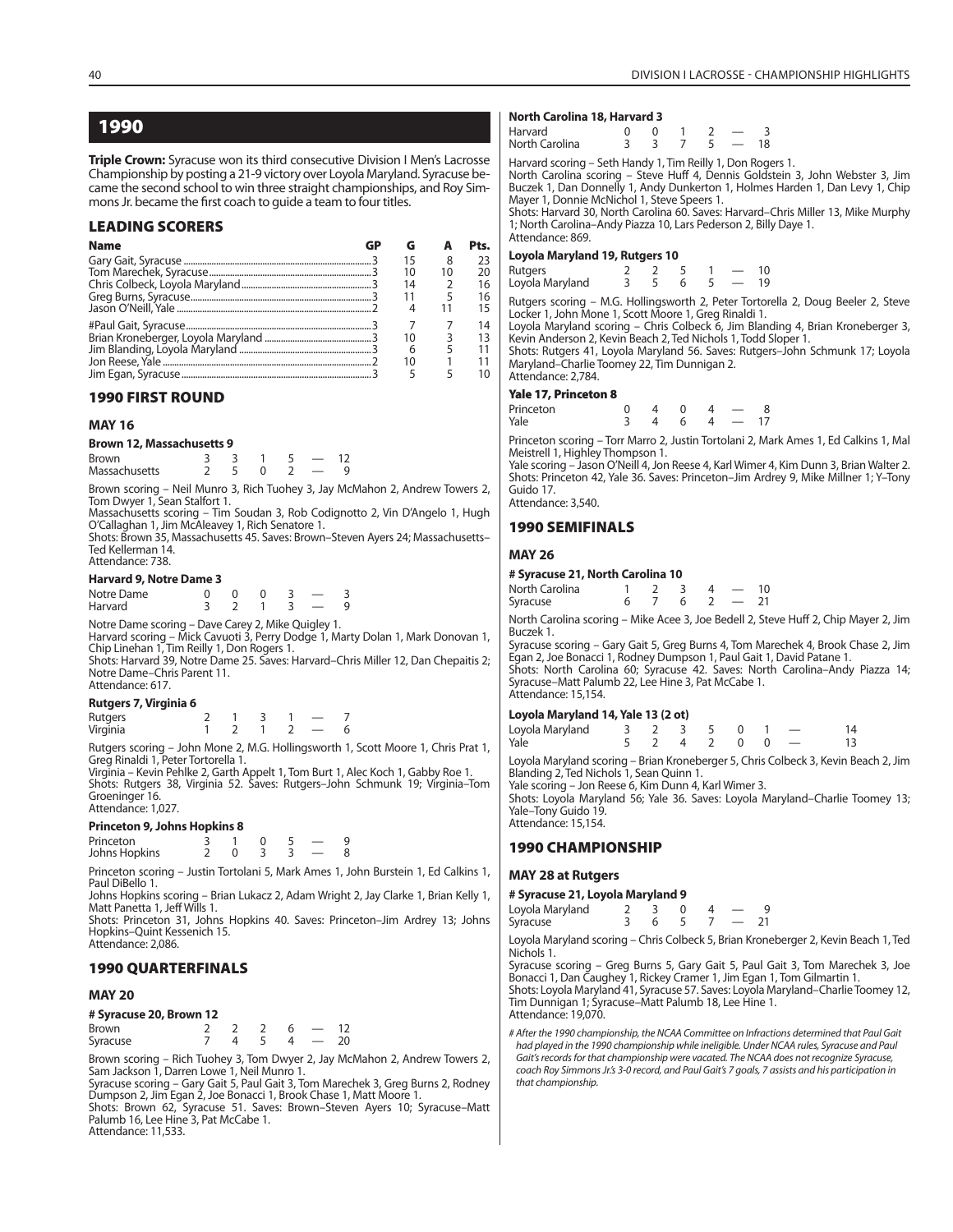**Second Straight:** Syracuse defended its Division I Men's Lacrosse Championship with a 13-12 victory over Johns Hopkins at College Park, Maryland. Paul Gait scored four goals for the Orangemen. A record crowd of 23,893 watched the final game.

#### **LEADING SCORERS**

| <b>Name</b> | GP | G  |   | Pts. |
|-------------|----|----|---|------|
|             |    | 9  |   | 16   |
|             |    | 10 |   | 14   |
|             |    |    |   | 13   |
|             |    | 6  |   | 13   |
|             |    | 10 |   | 13   |
|             |    | 10 | っ | 12   |
|             |    | 6  |   | 12   |
|             |    |    |   | 12   |
|             |    |    |   | 11   |
|             |    | 8  |   | 10   |
|             |    |    | 6 | 10   |

# **1989 FIRST ROUND**

#### **MAY 17**

| Navy 12, Penn 11 |  |  |                          |  |
|------------------|--|--|--------------------------|--|
| Penn             |  |  | $\overline{\phantom{0}}$ |  |
| Navy             |  |  | $\overline{\phantom{a}}$ |  |

Penn scoring – John Dick 2, Stewart Fisher 2, Peter Smith 2, Tom Burns 1, Michael Kelly 1, John Lyons 1, Bill Quill 1, Chris Shoemaker 1. Navy scoring – Brian Keith 4, Mike Herger 3, Paul Basile 2, Dennis Nealon 2, Brian

Sullivan 1.

Shots: Penn 54, Navy 43. Saves: Penn–Jeremy Sigler 10, Kevin Lopez 9; Navy–Louis Brown 23. Attendance: 2,025.

#### **Adelphi 16, Michigan St. 10**

| Michigan St.<br>Adelphi |  |  |  |
|-------------------------|--|--|--|

Michigan St. scoring – Mike Siegenthaler 3, Wayne Sansiviero 2, Mike Ferguson 1, Rich Montalbano 1, Adam Mueller 1, Brad Smaha 1, Dave Stein 1.

Adelphi scoring – Tom Aiello 5, Scott Reh 4, Jeff Reh 3, Chris McKeough 1, Gordon Purdie 1, Brad Sahlstrom 1, Paul Vlachos 1.

Shots: Michigan St. 39, Adelphi 66. Saves: Michigan St.–Chris Barber 27; Adelphi–Jim Cheeseman 18.

# Attendance: 750.

**North Carolina 19, Towson 8**

Towson 4 1 1 2 — 8 North Carolina

Towson scoring – Tony Millon 4, John Blatchley 1, Lindsay Dixon 1, David Shoul 1, Glenn Smith 1.

North Carolina scoring – David Kelly 5, Neill Redfern 5, John Szczypinski 2, Mark Tummillo 2, Jim Buczek 1, Scott Cox 1, Dan Donnelly 1, Chris Galgano 1, Michael Thomas 1.

Shots: Towson 39, North Carolina 47. Saves: Towson–David Linthieum 14, Marc Lamantia 1; North Carolina–Pat Olmert 16, Lars Pedersen 3. Attendance: 392.

#### **Massachusetts 16, Cornell 7**

| Cornell       |  |  |  |
|---------------|--|--|--|
| Massachusetts |  |  |  |

Cornell scoring – Vince Angotti 2, Steve Meyer 2, Todd Adler 1, Greg Boyce 1, John Heil 1.

Massachusetts scoring – Chris Tyler 5, Paul Ganci 4, Scott Hiller 2, Bill Begien 1, Michael Cain 1, Rob Codignotto 1, John Gonzalez 1, Tim Soudan 1. Shots: Cornell 38, Massachusetts 48. Saves: Cornell–Paul Schimoler 16;

Massachusetts–Sal LoCascio 19. Attendance: 2,392.

#### **1989 QUARTERFINALS**

#### **MAY 21**

| Syracuse 18, Navy 11 |  |  |  |
|----------------------|--|--|--|
|----------------------|--|--|--|

| Navy     |  |  |  |
|----------|--|--|--|
| Syracuse |  |  |  |

Navy scoring – Brian Keith 4, Paul Basile 2, John Quinn 2, David Ellison 1, Dennis Nealon 1, Tim O'Rourke 1.

Syracuse scoring – Greg Burns 4, Tom Marechek 4, Gary Gait 3, John Zulberti 3, Paul Gait 2, Joe Bonacci 1, Jim Egan 1.

Shots: Navy–39, Syracuse 50. Saves: Navy–Louis Brown 11; Syracuse–Matt Palumb 21.

#### **Maryland 12, Adelphi 11 (ot)**

| $1.141$ $1.414$ $1.47$ $1.44$ $1.47$ $1.47$ |    |                          |          |  |
|---------------------------------------------|----|--------------------------|----------|--|
| Adelphi                                     | 26 |                          | $0 - 11$ |  |
| Maryland                                    |    | $3 \t3 \t2 \t3 \t1 - 12$ |          |  |
|                                             |    |                          |          |  |

Adelphi scoring – Jeff Reh 4, Mike Muscarella 2, Gordon Purdie 2, Dave Reilly 2, Tom Aiello 1.

Maryland scoring – Rob Wurzburger 4, Mark Douglas 3, Chris Conner 2, Phil Willard 2, Mike Frick 1.

Shots: Adelphi 36, Maryland 41. Saves: Adelphi–Jim Cheeseman 12; Maryland–Mike McCanna 6, Matt Herrold 3. Attendance: 2,725.

#### **North Carolina 12, Loyola Maryland 5**

| North Carolina  |  |  | 12 |
|-----------------|--|--|----|
| Loyola Maryland |  |  |    |
|                 |  |  |    |

North Carolina scoring – Neill Redfern 4, Michael Thomas 3, Dan Donnelly 2, Dennis Goldstein 1, David Kelly 1, John Szczypinski 1.

Loyola Maryland scoring – Brian Kroneberger 3, Jim Blanding 1, Mike Ruland 1. Shots: North Carolina 48, Loyola Maryland 30. Saves: North Carolina–Pat Olmert 12, Joe Breschi 1, Lars Pedersen 1; Loyola Maryland–Charlie Toomey 17. Attendance: 3,200.

#### **Johns Hopkins 9, Massachusetts 4**

| <b>Massachusetts</b> |  |  |  |
|----------------------|--|--|--|
| Johns Hopkins        |  |  |  |

Massachusetts scoring – Michael Cain 1, Rob Codignotto 1, Scott Hiller 1, Tim Soudan 1.

Johns Hopkins scoring – Jay Clarke 2, Greg Kelly 2, Matt Panetta 2, John Dressel 1, Brendan Kelly 1, Brian Lukacz 1.

Shots: Massachusetts 31, Johns Hopkins 52. Saves: Massachusetts–Sal LoCascio 26; Johns Hopkins–Quint Kessenich 14. Attendance: 4,100.

#### **1989 SEMIFINALS**

#### **MAY 27**

#### **Syracuse 18, Maryland 8**

| Maryland |  |  |  |    |
|----------|--|--|--|----|
| Syracuse |  |  |  | 18 |

|                                             |  |  | Maryland scoring – Mark Douglas 2, Rob Wurzburger 2, Brian Burlace 1, Tim |  |  |  |
|---------------------------------------------|--|--|---------------------------------------------------------------------------|--|--|--|
| Corcoran 1, Pat Gugerty 1, David Willard 1. |  |  |                                                                           |  |  |  |

Syracuse scoring – Gary Gait 5, Greg Burns 3, Paul Gait 3, Tom Marechek 3, Dan Caughey 2, Rodney Dumpson 1, John Zulberti 1.

Shots: Maryland 29, Syracuse 55. Saves: Maryland–Matt Herrold 7, Mike McCanna 4; Syracuse–Matt Palumb 10. Attendance: 20,263.

**Johns Hopkins 10, North Carolina 6**

| North Carolina |  |   |    |
|----------------|--|---|----|
| Johns Hopkins  |  | Δ | 10 |

North Carolina scoring – Dennis Goldstein 3, Dan Donnelly 1, Chip Mayer 1, Neill Redfern 1.

Johns Hopkins scoring – Matt Panetta 3, Mike Morrissey 2, Jeff Ihm 1, Greg Kelly 1, Brian Lukacz 1, John Wilkens 1, Adam Wright 1.

Shots: North Carolina 28, Johns Hopkins 38. Saves: North Carolina–Pat Olmert 8; Johns Hopkins–Quint Kessenich 8. Attendance: 20,263.

# **1989 CHAMPIONSHIP**

#### **MAY 29 at Maryland**

#### **Syracuse 13, Johns Hopkins 12**

| Johns Hopkins |  |          | 12 |
|---------------|--|----------|----|
| Syracuse      |  | $\Delta$ | 13 |
|               |  |          |    |

Johns Hopkins scoring – Matt Panetta 5, John Wilkens 2, Jay Clarke 1, John Dressel 1, Greg Kelly 1, Brian Lukacz 1, Mike Morrissey 1.

Syracuse scoring – Paul Gait 4, Rodney Dumpson 2, Gary Gait 2, John Zulberti 2, Joe Bonacci 1, Greg Burns 1, Tom Marechek 1.

Shots: Johns Hopkins 40, Syracuse 39. Saves: Johns Hopkins–Quint Kessenich 17; Syracuse–Matt Palumb 13.

Attendance: 4,572.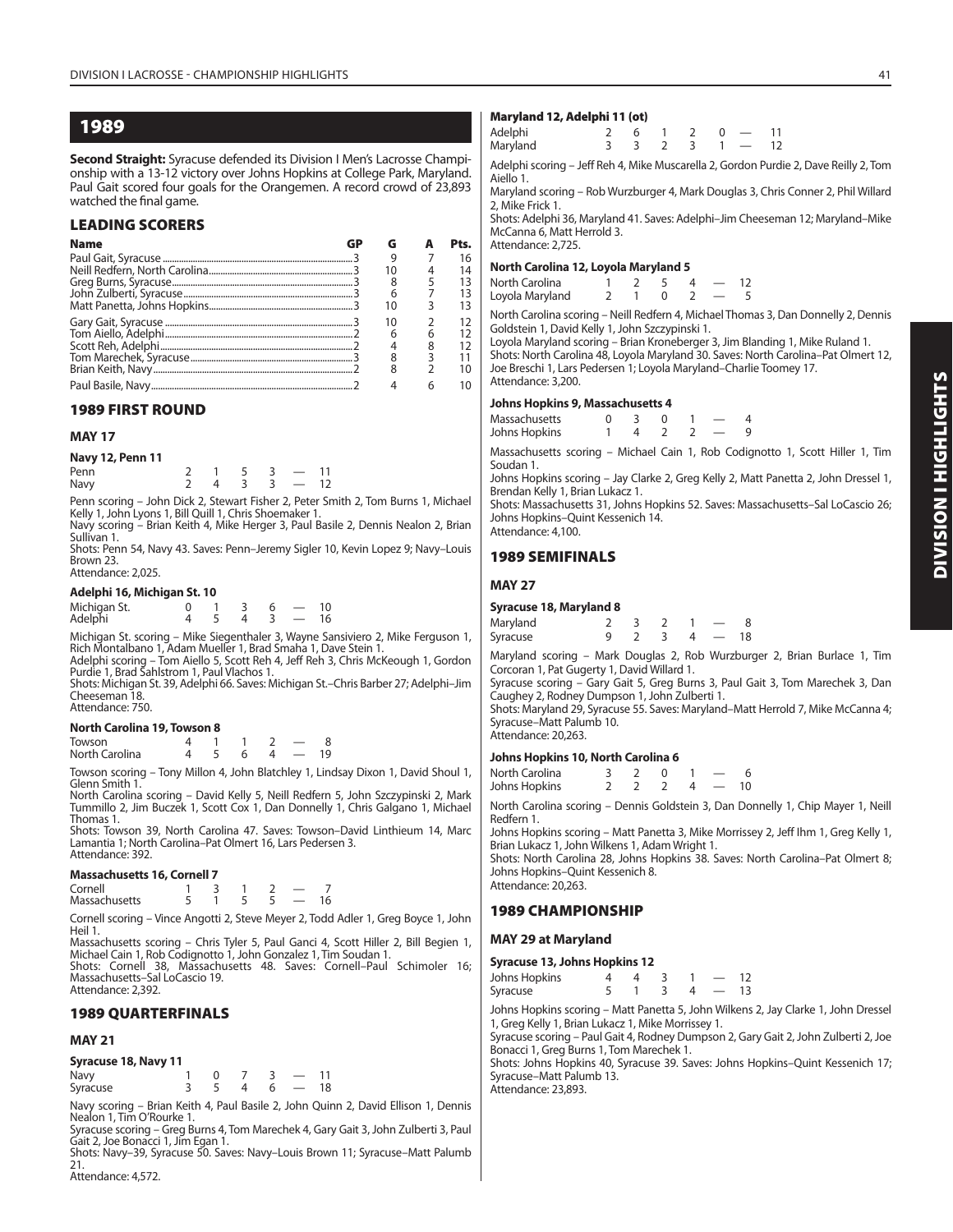**Perfect:** Syracuse capped an undefeated season with a 13-8 victory over Cornell in the Division I Men's Lacrosse Championship at the Carrier Dome in Syracuse, New York. A championship-game and college-lacrosse record crowd of 20,148 witnessed the game between the central New York rivals. The win gave Syracuse a 15-0 record.

#### **LEADING SCORERS**

| <b>Name</b> | GP | G  | Pts. |
|-------------|----|----|------|
|             |    | 14 | 18   |
|             |    |    | 15   |
|             |    | 6  | 13   |
|             |    |    |      |
|             |    |    |      |
|             |    |    | 10   |
|             |    |    |      |
|             |    |    |      |
|             |    |    |      |
|             |    |    |      |
|             |    |    |      |
|             |    |    |      |

#### **1988 FIRST ROUND**

#### **MAY 18**

| Navy 10, Harvard 9 |  |  |  |  |  |
|--------------------|--|--|--|--|--|
|--------------------|--|--|--|--|--|

| Navy    |  |  |  |
|---------|--|--|--|
| Harvard |  |  |  |

Navy scoring – Paul Basile 2, Mike Herger 2, John Wade 2, Brian Keith 1, Tim O'Rourke 1, Rich Schwarz 1, Frank Snyder 1.

Harvard scoring – Rob Griffith 3, Mickey Cavuoti 2, Brad Raymond 2, Neil Garfinkel 1, David Kramer 1.

Shots: Navy 36, Harvard 48. Saves: Navy 19, Harvard 12.

#### **Loyola Maryland 19, Air Force 8**

| Air Force       |  |  |      |
|-----------------|--|--|------|
| Loyola Maryland |  |  | - 19 |

Air Force scoring – Tom Kelly 3, Mike Dimento 2, Tom Sexton 2, Jim Daronco 1. Loyola Maryland scoring – Andy Wilson 5, Brian Lutz 4, Rusty Pritzlaff 4, Scott Oslislo 2, Mike Ruland 2, Mike Heffernan 1, Ted Nichols 1. Shots: Air Force 26, Loyola Maryland 51. Saves: Air Force 11, Loyola Maryland 12.

**Cornell 13, Massachusetts 11**

| Cornell              |  |  |  |
|----------------------|--|--|--|
| <b>Massachusetts</b> |  |  |  |

Cornell scoring – Bill O'Hanlon 5, John Wurzburger 3, Vince Angotti 1, Charlie Caliendo 1, Tim Goldstein 1, Joe Lizzio 1, Paul Shea 1. Massachusetts scoring – Scott Hiller 4, Kelley Carr 3, Paul Ganci 2, Tim Soudan 2.

Shots: Cornell 51, Massachusetts 36. Saves: Cornell 16, Massachusetts 18.  $V = \frac{1}{2}$ 

|     |  | virginia T0, Yale 9 (2 ot) |  |  |
|-----|--|----------------------------|--|--|
| . . |  |                            |  |  |

| Virginia<br>Yale |  | $5$ 2 2 0 0 1 $-$ |  |  |
|------------------|--|-------------------|--|--|
|                  |  | 2 2 3 2 0 0 $-$   |  |  |

Virginia scoring – Mike Smith 3, Doug Amacher 2, Chase Monroe 2, Garth Appelt 1, Tom Burt 1, Andy Kraus 1.

Yale scoring – Adam Puritz 4, Craig Lunde 2, Michael Babcock 1, Ben Hincks 1, Jon Reese 1.

Shots: Virginia 62, Yale 51. Saves: Virginia 13, Yale 20.

#### **1988 QUARTERFINALS**

#### **MAY 22**

| Syracuse 23, Navy 5 |  |  |  |
|---------------------|--|--|--|
| Navy                |  |  |  |
| Syracuse            |  |  |  |

Navy scoring – Mike Herger 2, Tim Andrews 1, Tom Hanzsche 1, Rich Schwarz 1. Syracuse scoring – Gary Gait 9, Paul Gait 7, Neil Alt 1, Rick Cramer 1, Jim Egan 1, Keith Owens 1, James Poli 1, Brad Roos 1, John Zulberti 1. Shots: Navy 20, Syracuse 50. Saves: Navy 14, Syracuse 10.

#### **Penn 12, Loyola Maryland 9**

| Loyola Maryland |  |  |  |
|-----------------|--|--|--|
| Penn            |  |  |  |

Loyola Maryland scoring – Brian Kroneberger 3, Mike Ruland 2, Chris Colbeck 1,<br>Brian Lutz 1, Rusty Pritzlaff 1, Andy Wilson 1.<br>Penn scoring – Mike Kelly 3, Bob Scheetz 3, Stewart Fisher 2, Peter Smith 2, Sean<br>Dougherty 1,

Shots: Loyola Maryland 33, Penn 39. Saves: Loyola Maryland 17, Penn 16.

#### **Cornell 6, North Carolina 4**

| Cornell<br>North Carolina |  | $\Omega$ |  |  |
|---------------------------|--|----------|--|--|
|                           |  |          |  |  |

Cornell scoring – John Wurzburger 4, Tim Goldstein 1, Bill O'Hanlon 1. North Carolina scoring – Chris Hein 1, John Szczypinski 1, Michael Thomas 1, Mark Tummillo 1.

Shots: Cornell 44, North Carolina 42. Saves: Cornell 27, North Carolina 15.

#### **Virginia 11, Johns Hopkins 10 (ot)**

| Virginia      |  |  |  |    |
|---------------|--|--|--|----|
| Johns Hopkins |  |  |  | 10 |

Virginia scoring – Chase Monroe 5, Doug Amacher 1, Tom Burt 1, Andy Kraus 1, Rob Schmalz 1, Mike Smith 1, Chris Wakely 1 Johns Hopkins scoring – Matt Panetta 3, Mike Morrill 2, Pat Russell 2, Jack Crawford

1, Jeff Ihm 1, Greg Kelly 1.

Shots: Virginia 40, Johns Hopkins 50. Saves: Virginia 26, Johns Hopkins 17.

#### **1988 SEMIFINALS**

#### **MAY 28**

#### **Syracuse 11, Penn 10**

| Penn     |  |  | 10 |
|----------|--|--|----|
| Syracuse |  |  |    |

Penn scoring – Sean Dougherty 3, Stewart Fisher 2, Chris Flynn 2, Chris Conforti 1, John Lyons 1, Peter Smith 1.

Syracuse scoring – Gary Gait 3, John Zulberti 3, Jim Egan 2, Paul Gait 2, Greg Burns 1. Shots: Penn 29, Syracuse 46. Saves: Penn 20, Syracuse 15.

#### **Cornell 17, Virginia 6**

| Cornell  |  |  |  |
|----------|--|--|--|
| Virginia |  |  |  |

John Wurzburger 2, Tim Goldstein 1, Geoff Hall 1, John Heil 1, Kevin Moran 1. Virginia scoring – Doug Amacher 1, Steve Anderson 1, Tom Burt 1, Tom Engelke 1, Andy Kraus 1, David Smith 1.

Shots: Cornell 37, Virginia 48. Saves: Cornell 23, Virginia 15.

#### **1988 CHAMPIONSHIP**

#### **MAY 30 at Syracuse**

| <b>Syracuse 13, Cornell 8</b> |  |  |                          |    |
|-------------------------------|--|--|--------------------------|----|
| Cornell                       |  |  |                          |    |
| Syracuse                      |  |  | $\overline{\phantom{a}}$ | 13 |

Cornell scoring – Tim Goldstein 3, John Wurzburger 2, Vince Angotti 1, Mike Cummings 1, Steve Meyer 1.

Syracuse scoring – Greg Burns 3, Brook Chase 2, Jim Egan 2, Gary Gait 2, Paul Gait 2, Rodney Dumpson 1, Keith Owens 1.

Shots: Cornell 48, Syracuse 50. Saves: Cornell 19, Syracuse 21. Attendance: 20,148.

# **1987**

**Blue Jays Edge Big Red:** Craig Bubier's goal with 1:51 left in the game gave Johns Hopkins an 11-10 victory over Cornell in the Division I Men's Lacrosse Championship at Rutgers. The title was the seventh overall for the Blue Jays and the third in the last four years. The championship game drew 17,077 spectators, the second-largest crowd ever to watch the title game.

**All-Tournament Team:** Cornell: Tim Goldstein (MOP), Vince Angotti, Bob Cummings, Aaron Jones; Johns Hopkins: Craig Bubier, Quint Kessenich, Steve Mitchell, Dave Pietramala, Brian Wood; Syracuse: Gary Gait.

#### **LEADING SCORERS**

| <b>Name</b> | G  |    | Pts. |
|-------------|----|----|------|
|             |    | 16 | 25   |
|             |    |    |      |
|             | 10 |    |      |
|             | 8  | 4  |      |
|             |    | 4  |      |
|             |    |    | 10   |
|             | 8  |    |      |
|             |    |    |      |
|             |    |    |      |
|             |    |    |      |

| Corneil 17, virginia o |  |  |  |
|------------------------|--|--|--|
| Cornell                |  |  |  |
| Virginia               |  |  |  |

Cornell scoring – Steve Meyer 4, Vince Angotti 3, Mike Cummings 2, Tony Morgan 2,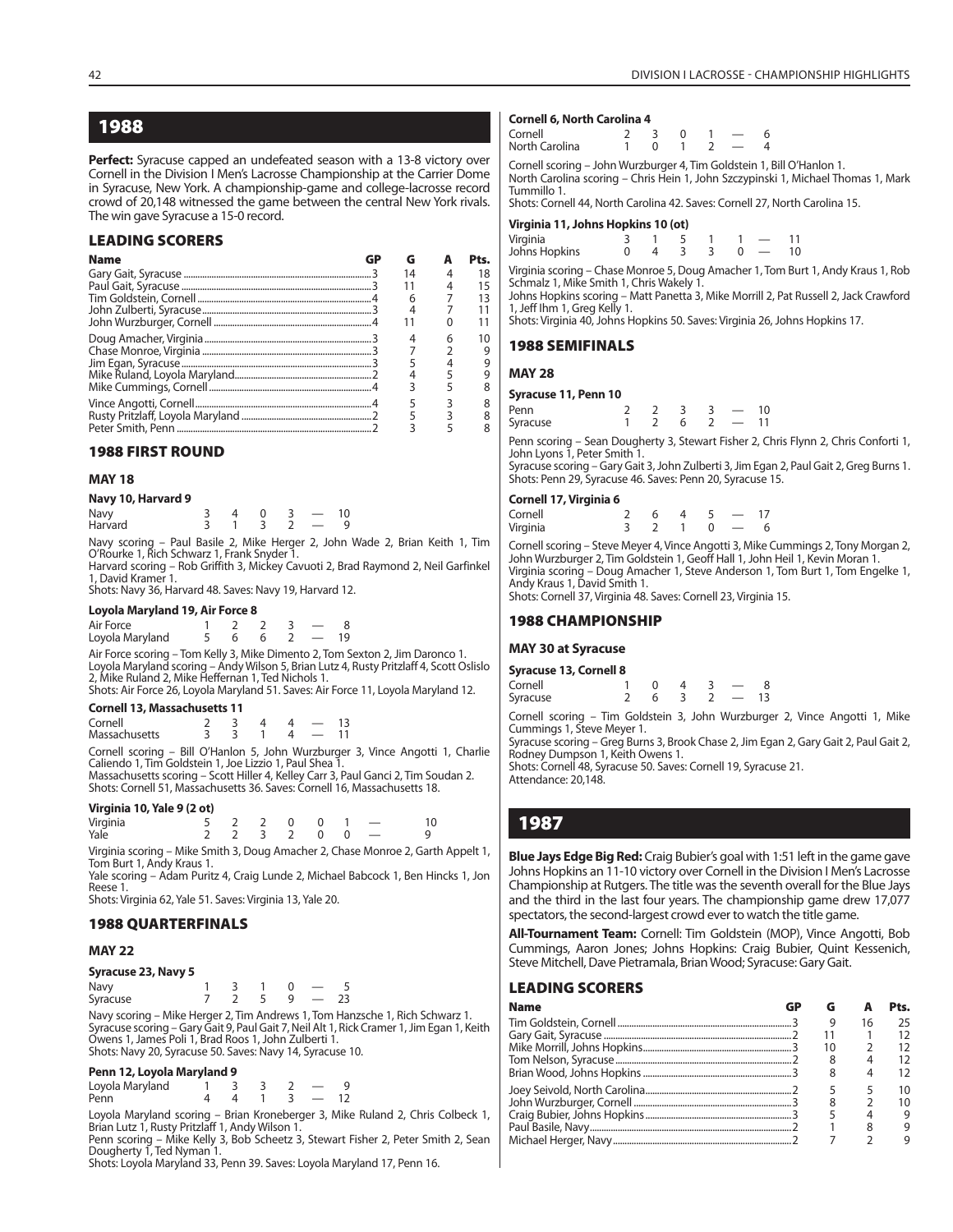#### **1987 FIRST ROUND**

#### **MAY 13**

#### **Penn 11, Massachusetts 10**

| Massachusetts |  |  |  |
|---------------|--|--|--|
| Penn          |  |  |  |

Massachusetts scoring – Scott Hiller 6, Greg Collins 2, Kelley Carr 1, Doug Musco 1. Penn scoring – Chris Flynn 3, John Shoemaker 3, Stewart Fisher 2, Kevin Nicklas 1, Ted Nyman 1, Peter Smith 1.

Shots: Massachusetts 30, Penn 42. Saves: Massachusetts 23, Penn 9.

#### **North Carolina 21, Michigan St. 5**

| Michigan St.   |  |  |  |
|----------------|--|--|--|
| North Carolina |  |  |  |

Michigan St. scoring – Jim Gallina 2, John Giampetroni 2, Dan Crist 1. North Carolina scoring – Corey Gavitt 3, Mark Tummillo 3, Scott Cox 2, Chris Hein 2, David Kelly 2, Joey Seivold 2, John Szczypinski 2, Ted Brown 1, Craig O'Callaghan 1, Gary Seivold 1, Pat Welsh 1, Tim Welsh 1.

Shots: Michigan St. 24, North Carolina 70. Saves: Michigan St. 25, North Carolina 12.

#### **Navy 14, Brown 6**

| <b>Brown</b> |                                              | 2 0 2 - |  |  |
|--------------|----------------------------------------------|---------|--|--|
| Navy         | $3 \quad 5 \quad 2 \quad 4 \quad - \quad 14$ |         |  |  |

Brown scoring – Bernie Buonanno 2, Tom Towers 2, Chris Esemplare 1, Jamie Munro 1.

Navy scoring – Michael Herger 6, Bob Wehman 3, Rich Schwarz 2, Brian Keith 1, Frank Snyder 1, Brian Sullivan 1.

Shots: Brown 50, Navy 43. Saves: Brown 9, Navy 28.

|  |  |  | Adelphi 6, Army 5 |  |
|--|--|--|-------------------|--|
|--|--|--|-------------------|--|

| Adelphi |  |  | 6 |
|---------|--|--|---|
| Army    |  |  |   |

Adelphi scoring – Scott Reh 2, Gary Blohm 1, Brian Duncan 1, Sean Keenan 1, Gordon Purdie 1.

Army scoring – Tom Desperito 2, Joe Gillis 2, Doug Shaver 1. Shots: Adelphi 36, Army 31. Saves: Adelphi 11, Army 15.

#### **1987 QUARTERFINALS**

#### **MAY 17**

**Maryland 12, Penn 8**

| Penn     |  |  |  |
|----------|--|--|--|
| Maryland |  |  |  |

Penn scoring – Sean Dougherty 3, Stewart Fisher 3, Chris Flynn 1, Kevin Nicklas 1. Maryland scoring – Brendan Hanley 4, Tom Worstelll 3, Kirk Thurston 2, Phil Willard 2, Mike Smith 1.

Shots: Penn 44, Maryland 36. Saves: Penn 13, Maryland 11.

#### **Johns Hopkins 11, North Carolina 10**

Johns Hopkins 5 2 2 2 — 11 North Carolina

Johns Hopkins scoring – Mike Morrill 6, John Ciccarone 1, John Dressel 1, Brendan Kelly 1, Larry LeDoyen 1, Brian Wood 1.

North Carolina scoring – Joey Seivold 3, Rich Crawford 2, Brett Davy 2, Kevin Haus, Steve Huff, Gary Seivold.

Shots: Johns Hopkins 30, North Carolina 42. Saves: Johns Hopkins 21, North Carolina 8.

#### **Syracuse 19, Navy 5**

| Navy     |  |  |   |  |  |
|----------|--|--|---|--|--|
| Syracuse |  |  | ᅭ |  |  |

Navy scoring – Paul Basile 1, Max Grant 1, Michael Herger 1, Tim O'Rourke 1, Bob Wehman 1.

Syracuse scoring – Gary Gait 6, Tom Nelson 5, Gordie Mapes 3, John Zulberti 2, Rhett Cavanaugh 1, Todd Curry 1, Jim Egan 1.

Shots: Navy 36, Syracuse 59. Saves: Navy 22, Syracuse 18.

#### **Cornell 14, Adelphi 12**

| Adelphi |  |  | 12 |
|---------|--|--|----|
| Cornell |  |  | 14 |

Adelphi scoring – Gordon Purdie 4, Gary Blohm 3, Scott Reh 2, Barry Greenberg 1, Sean Keenan 1, Jeff Reh 1.

Cornell scoring – Tim Goldstein 5, Steve Meyer 2, Bob Cummings 1, Mike Cummings 1, Todd Francis 1, Paul Kuehner 1, Joe Lizzio 1, Tim McDevitt 1, John Wurzburger 1. Shots: Adelphi 44, Cornell 51. Saves: Adelphi 19, Cornell 18.

#### **1987 SEMIFINALS**

#### **MAY 23**

#### **Johns Hopkins 13, Maryland 8**  $Johns$  Hopkins  $4 \times 3 \times 2 \times 4 = 13$

| <b>Cornell 18, Syracuse 15</b>                                                                                                                                 |  |             |  |  |  |  |
|----------------------------------------------------------------------------------------------------------------------------------------------------------------|--|-------------|--|--|--|--|
| Maryland scoring – Brian Willard 3, Mike Mosko 2, Mike Smith 2, Guy Riccardi 1.<br>Shots: Johns Hopkins 39, Maryland 30. Saves: Johns Hopkins 10, Maryland 10. |  |             |  |  |  |  |
| Johns Hopkins scoring – Brian Wood 5, Mike Morrill 3, Brendan Kelly 2, Craig Bubier<br>1. John Dressel 1, John Wilkens 1.                                      |  |             |  |  |  |  |
| Maryland                                                                                                                                                       |  | $2 2 3 1 -$ |  |  |  |  |
|                                                                                                                                                                |  |             |  |  |  |  |

| Syracuse |  |  | 15 |
|----------|--|--|----|
| Cornell  |  |  | 18 |

Syracuse scoring – Gary Gait 5, Tom Nelson 3, Todd Curry 2, John Zulberti 2, Greg Burns 1, Rhett Cavanaugh 1, Gordie Mapes 1.

Cornell scoring – John Wurzburger 5, Vince Angotti 3, Bob Cummings 2, Tim Goldstein 2, Charlie Caliendo 1, Paul Kuehner 1, Joe Lizzio 1, Steve Meyer 1, Tim Mulligan 1, Bill O'Hanlon 1.

Shots: Syracuse 34, Cornell 39. Saves: Syracuse 9, Cornell 13.

#### **1987 CHAMPIONSHIP**

#### **MAY 25 at Rutgers**

#### **Johns Hopkins 11, Cornell 10**

| Johns Hopkins |  |  |               | 11 |
|---------------|--|--|---------------|----|
| Cornell       |  |  | $\sim$ $\sim$ | 10 |
|               |  |  |               |    |

Johns Hopkins scoring – Craig Bubier 4, Brian Wood 2, John Ciccarone 1, John Dressel 1, Larry LeDoyen 1, Mike Morrill 1, John Wilkens 1.

Cornell scoring – Tim Goldstein 2, Bob Cummings 2, Mike Cummings 2, John Wurzburger 2, Vince Angotti 1, Tim Mulligan 1.

Shots: Johns Hopkins 37, Cornell 43. Saves: Johns Hopkins 21, Cornell 15. Attendance: 17,077.

## **1986**

#### **LEADING SCORERS**

| G |    | Pts. |
|---|----|------|
| 8 |    | 12   |
|   |    | 12   |
|   |    | 11   |
| 6 |    | 9    |
|   |    | 9    |
|   |    | 8    |
|   |    | 8    |
| 4 |    |      |
|   |    |      |
|   |    |      |
|   |    |      |
|   |    |      |
|   | GP |      |

## **1986 FIRST ROUND**

#### **MAY 14**

#### **Rutgers 13, C.W. Post 8**

| C.W. Post |  |  |  |
|-----------|--|--|--|
| Rutgers   |  |  |  |

C.W. Post scoring – Don Borges 3, Tim McIntee 2, Jim Bovich 1, John Campbell 1, Steve Tomaselli 1.

Rutgers scoring – Dave Disciorio 3, Tim Donovan 3, Gregg Freid 2, Jeff Lynch 2, Ed Trabulsy 2, Craig Tomsky 1. Shots: C.W. Post 42, Rutgers 48. Saves: C. W. Post 16, Rutgers 11.

## **Massachusetts 16, New Hampshire 6**

| ------------------ |  |  |               |    |  |
|--------------------|--|--|---------------|----|--|
| New Hampshire      |  |  |               |    |  |
| Massachusetts      |  |  | $\sim$ $\sim$ | 16 |  |

New Hampshire scoring – Barry Fraser 2, Tom Arrix 1, Kevin Growney 1, Mike McCaffrey 1, Tom Snow 1.

Massachusetts scoring – Tom Carmean 4, Kelley Carr 2, Doug Musco 2, Rich Abbott 1, Tom Aldrich 1, Pat Cain 1, Greg Cannella 1, Greg Collins 1, Greg Fisk 1, Stephan Moreland 1, Chris Tyler 1.

Shots: New Hampshire 48, Massachusetts 32. Saves: New Hampshire 9, Massachusetts 20.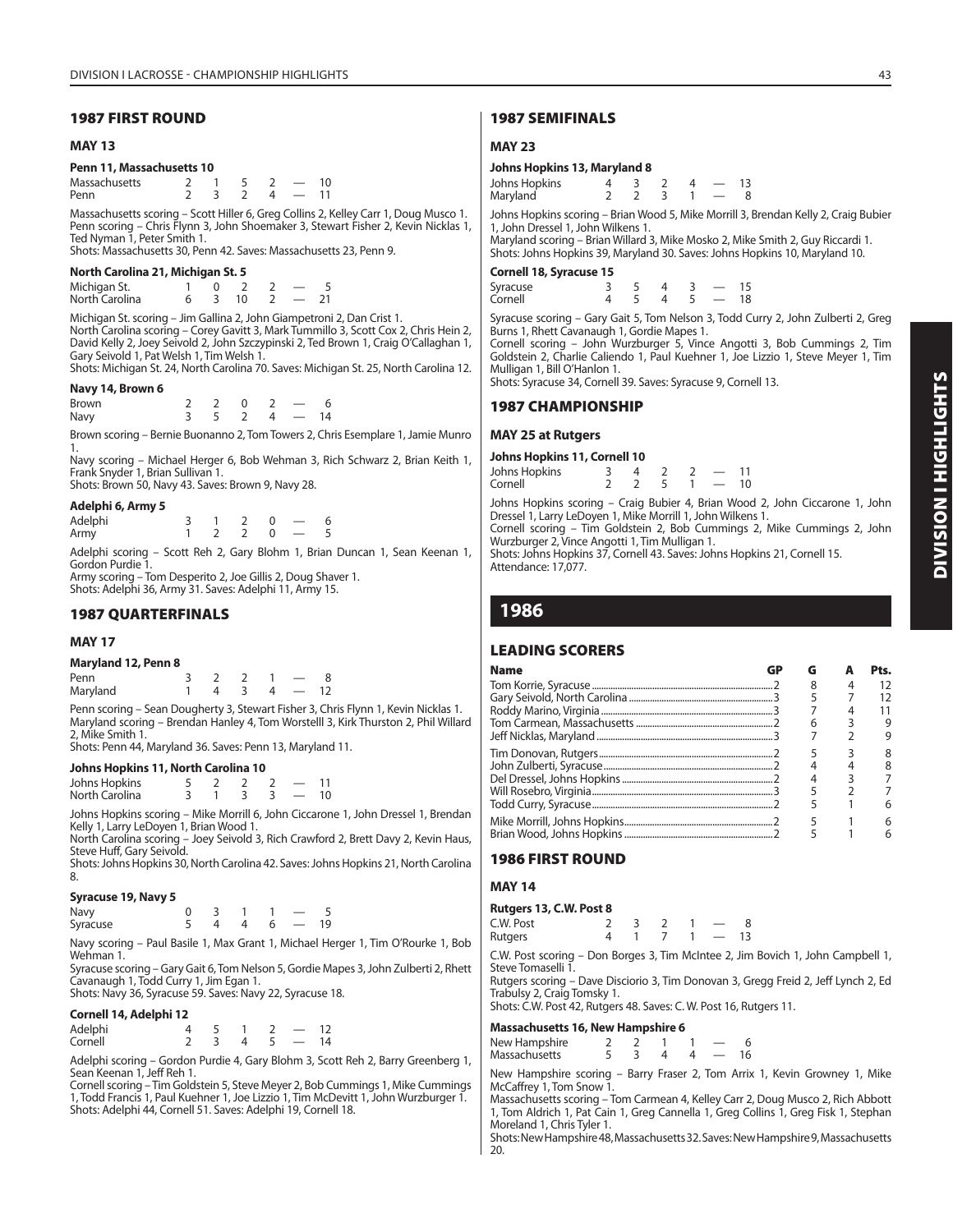#### **MAY 18**

#### **Johns Hopkins 13, Massachusetts 6**

| Massachusetts |  |  |  |  |
|---------------|--|--|--|--|
| Johns Hopkins |  |  |  |  |

Massachusetts scoring – Patrick Cain 2, Tom Carmean 2, Greg Cannella 1, Douglas Musco 1.

Johns Hopkins scoring – Del Dressel 4, Brian Wood 4, Mike Morrill 2, Craig Bubier 1, Geoff Nordberg 1, Chris Schreiber 1.

Shots: Massachusetts 34, Johns Hopkins 63. Saves: Massachusetts 29, Johns Hopkins 13.

#### **North Carolina 12, Maryland 10**

| Maryland       |  |  |  |
|----------------|--|--|--|
| North Carolina |  |  |  |

Maryland scoring – Kirk Thurston 3, Allen McGuckian 2, Mike Mosko 2, Tom Worstell 2, Brian Willard 1.

North Carolina scoring – Gary Seivold 3, Pat Welsh 2, Ted Brown 1, Brett Davy 1, Robby Russell 1, John Szczypinski 1, Mark Tummillo 1, Mike Tummillo 1, Chris Walker 1.

Shots: Maryland 40, North Carolina 30. Saves: Maryland 8, North Carolina 15.

#### **Syracuse 17, Rutgers 5**

| Rutgers  |  |  |  |
|----------|--|--|--|
| Syracuse |  |  |  |

Rutgers scoring – Tim Donovan 2, Dave Disciorio 1, Jeff Lynch 1, Ed Trabulsy 1. Syracuse scoring – Tom Korrie 5, Todd Curry 4, Chris Baduini 2, Tom Nelson 2, Peter Allen 1, Mark Brannigan 1, Chris Rossi 1, John Zulberti 1. Shots: Rutgers 28, Syracuse 38. Saves: Rutgers 15, Syracuse 18.

#### **Virginia 12, Navy 9**

| Navy     |  |   |  |
|----------|--|---|--|
| Virginia |  | 4 |  |

Navy scoring – Glen Miles 4, Robert Wehman 2, Jeff Bellistri 1, Tom Hanzsche 1, Brian Sullivan 1.

Virginia scoring – Roddy Marino 3, Jeff Nicklas 3, Will Rosebro 2, Mark Altemus 1, John Begier 1, Ed Harney 1, Chase Monroe 1. Shots: Navy 48, Virginia 48. Saves: Navy 16, Virginia 14.

## **1986 SEMIFINALS**

#### **MAY 24**

#### **North Carolina 10, Johns Hopkins 9 (ot)**

| Johns Hopkins  |  |  |  |  |
|----------------|--|--|--|--|
| North Carolina |  |  |  |  |

Johns Hopkins scoring – Mike Morrill 3, Craig Bubier 2, Larry LeDoyen 1, Steve Mitchell 1, Pat Russell 1, Brian Wood 1.

North Carolina scoring – Pat Welsh 3, Rich Crawford 2, Ted Brown 1, Chris Galgano 1, Kevin Haus 1, James Koester 1, Mike Tummillo 1.

Shots: Johns Hopkins 49, North Carolina 34. Saves: Johns Hopkins 10, North Carolina 13.

#### **Virginia 12, Syracuse 10**

| Syracuse |  |  |  |
|----------|--|--|--|
| Virginia |  |  |  |

Syracuse scoring – Tom Korrie 3, John Zulberti 3, Todd Curry 1, Pat Donahue 1, Eric Jeschke 1, Tom Nelson 1.

Virginia scoring – Jeff Nicklas 3, Ed Harney 2, Roddy Marino 2, Mark Altemus 1, Doug Amacher 1, Mike Meyer 1, Rich Reda 1, Will Rosebro 1. Shots: Syracuse 33, Virginia 36. Saves: Syracuse 11, Virginia 11.

#### **1986 CHAMPIONSHIP**

#### **MAY 26 at Delaware**

#### **North Carolina 10, Virginia 9 (ot)**

| Virginia       |  |  | $\overline{0}$ $\overline{-}$ |  |
|----------------|--|--|-------------------------------|--|
| North Carolina |  |  |                               |  |

Virginia scoring – Roddy Marino 2, Will Rosebro 2, John Begier 1, John Gillin 1, Chase Monroe 1, Jeff Nicklas 1, Rich Reda 1.

North Carolina scoring – Robby Russell 2, Gary Seivold 2, Pat Welsh 2, Ted Brown 1, Rich Crawford 1, Chris Galgano 1, John Szczypinski 1.

Shots: Virginia 39, North Carolina 40. Saves: Virginia 17, North Carolina 11. Attendance: 9,765.

## **1985**

#### **LEADING SCORERS**

| <b>Name</b> | G | Pts. |
|-------------|---|------|
|             |   |      |
|             |   |      |
|             |   |      |
|             |   |      |
|             |   | 10   |
|             |   |      |
|             |   |      |
|             |   |      |
|             |   |      |
|             |   |      |
|             |   |      |
|             |   |      |
|             |   |      |

#### **1985 QUARTERFINALS**

#### **MAY 15**

#### **Johns Hopkins 15, Adelphi 9**

| Adelphi       |  |  |  |
|---------------|--|--|--|
| Johns Hopkins |  |  |  |

Adelphi scoring – Todd Lawson 2, Bob Quinn 2, Pat Badolato 1, Joe Bayern 1 Joe LoCascio 1, Dave Sweeney 1, Frank Tashman 1. Johns Hopkins scoring – Brian Wood 5, Craig Bubier 3, John Krumenacker 2, Del Dressel 1, John Dressel 1, Mike Morrill 1, Steve Mutscheller 1, Chris Schreiber 1.

Shots: Adelphi 35, Johns Hopkins 48. Saves: Adelphi 19, Johns Hopkins 13.

#### **Virginia 10, Army 6**

| Army     |  |       |  |
|----------|--|-------|--|
| Virgínia |  | $\mu$ |  |
|          |  |       |  |

Army scoring – P.J. O'Sullivan 2, Bob Betchley 1, Rob Hoynes 1, Doug Shaver 1, Don Tillar 1. Virginia scoring – Roddy Marino 4, Chase Monroe 2, Rich Reda 2, Todd Esposito 1,

Jeff Nicklas 1.

Shots: Army 28, Virginia 42. Saves: Army 8, Virginia 9.

#### **North Carolina 16, Brown 14**

| Brown          |  |  | 14 |
|----------------|--|--|----|
| North Carolina |  |  | 16 |

Brown scoring – Tom Gagnon 3, Nick Mathews 3, Chris Abbott 2, John Keough 2, Walter Cataldo 1, Chris Girgenti 1, Steve Heffernan 1, Tony Stedman 1. North Carolina scoring – Mac Ford 6, Gary Seivold 2, Joey Seivold 2, Teddy Brown 1,<br>Greg Cox 1, Kevin Haus 1, Steve Martel 1, Harry McCambridge 1, Tim Welsh 1.<br>Shots: Brown 35, North Carolina 31. Saves: Brown 13, North Car

#### **Syracuse 14, Penn 7**

| Penn     |  |  |    |
|----------|--|--|----|
| Syracuse |  |  | 14 |
|          |  |  |    |

Penn scoring – Leo Paytas 2, Joe Gillette 1, Bill Morrill 1, Kevin Nicklas 1, Bill Schreiner 1, John Shoemaker 1.

Syracuse scoring – Brad Kotz 3, Tom Nelson 3, Todd Curry 2, Gordie Mapes 2, John Schimoler 2, Tim Nelson 1, Emmett Printup 1. Shots: Penn 20, Syracuse 37. Saves: Penn 9, Syracuse 11.

#### **1985 SEMIFINALS**

#### **MAY 19**

#### **Johns Hopkins 11, Virginia 8**

| Virginia      |  |  |  |
|---------------|--|--|--|
| Johns Hopkins |  |  |  |

Virginia scoring – Roddy Marino 2, Jeff Nicklas 2, Rich Reda 2, Brad Weinman 2. Johns Hopkins scoring – Craig Bubier 3, Del Dressel 3, John Dressel 2, John Krumenacker 1, Mike Morrill 1, Steve Mutscheller 1. Shots: Virginia 27, Johns Hopkins 47. Saves: Virginia 15, Johns Hopkins 10.

#### **Syracuse 14, North Carolina 13 (ot)**

| North Carolina |  |  | 4 5 4 0 0 $-$  |  |
|----------------|--|--|----------------|--|
| Syracuse       |  |  | 4 7 4 3 1 - 14 |  |

North Carolina scoring – Mac Ford 2, Gary Seivold 2, Pat Welsh 2, Tim Welsh 2, Greg Cox 1, Brett Davy 1, Chris Hein 1, Rob Russell 1, Joey Seivold 1. Syracuse scoring – Rhett Cavanaugh 4, Tim Nelson 3, Emmett Printup 3, Todd Curry 1, Pat Donahue 1, Brad Kotz 1, John Schimoler 1.

Shots: North Carolina 42, Syracuse 37. Saves: North Carolina 12, Syracuse 21.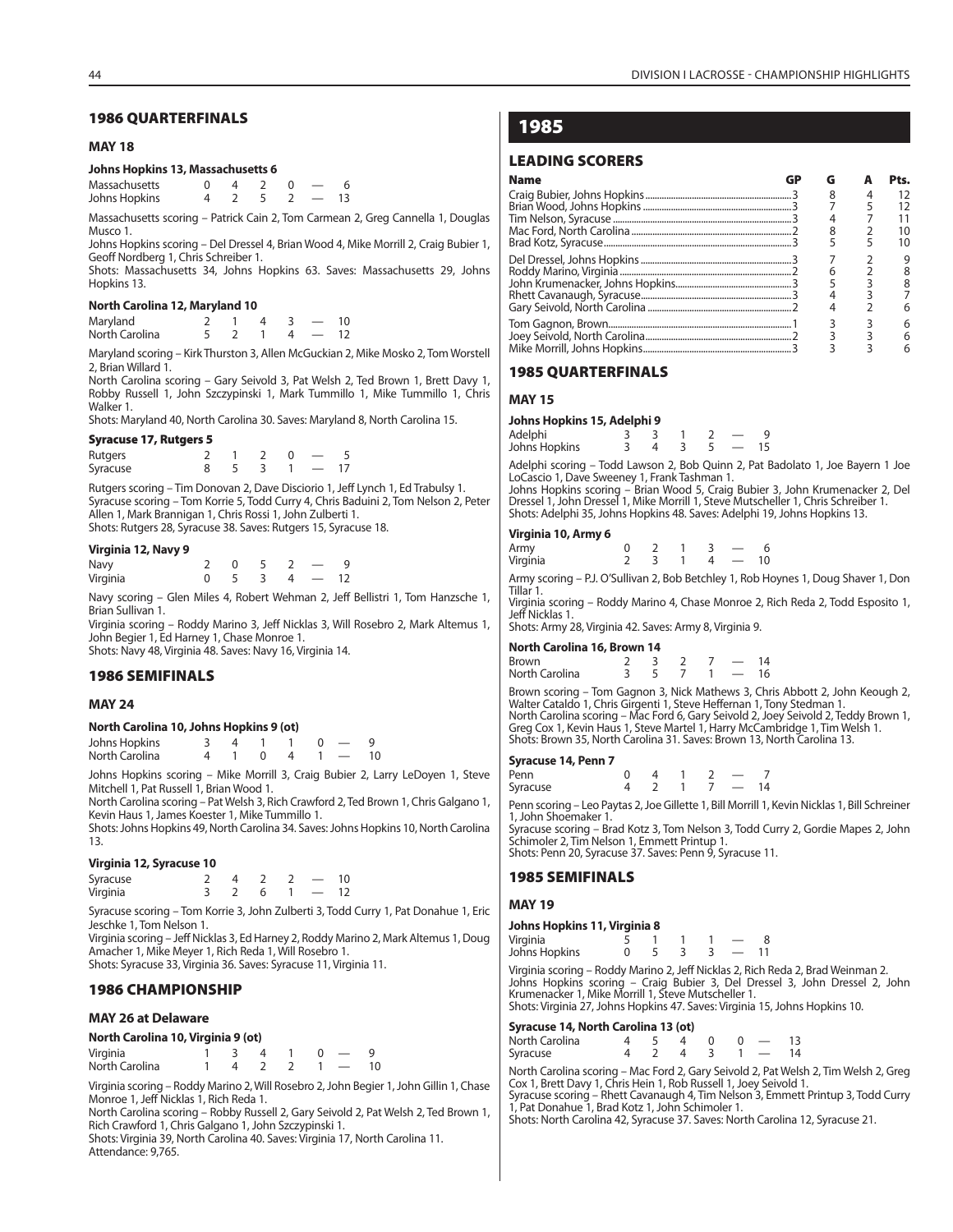#### **1985 CHAMPIONSHIP**

#### **MAY 25 at Brown**

#### **Johns Hopkins 11, Syracuse 4 at Brown**

| Syracuse      |  |  |  |
|---------------|--|--|--|
| Jóhns Hopkins |  |  |  |

Syracuse scoring – Brad Kotz 1, Tom Nelson 1, Fred Opie 1, Kevin Sheenan 1. Johns Hopkins scoring – Del Dressel 3, Craig Bubier 2, John Krumenacker 2, Brian Wood 2, Brad McClam 1, Mike Morrill 1. Shots: Syracuse 32, Johns Hopkins 34. Saves: Syracuse 10, Johns Hopkins 13.

Attendance: 14,455.

## **1984**

#### **LEADING SCORERS**

| <b>Name</b> |  |   |  |
|-------------|--|---|--|
|             |  | 6 |  |
|             |  |   |  |
|             |  |   |  |
|             |  |   |  |
|             |  |   |  |
|             |  |   |  |
|             |  |   |  |
|             |  |   |  |
|             |  |   |  |
|             |  |   |  |
|             |  |   |  |
|             |  |   |  |

#### **1984 QUARTERFINALS**

#### **MAY 16**

#### **Johns Hopkins 10, Delaware 3**

| Delaware      |  |  |  |
|---------------|--|--|--|
| Johns Hopkins |  |  |  |

Delaware scoring – John Moeser 1, Dennis Sepulveda 1, Pete Van Bemmel 1. Johns Hopkins scoring – John Krumenacker 2, Steve Mutscheller 2, Willy Odenthal 2, John Tucker 2, Tom Engelke 1, Peter Scott 1. Shots: Delaware 32, Johns Hopkins 50. Saves: Delaware 21, Johns Hopkins 12.

#### **North Carolina 11, Virginia 2**

| North Carolina |  |  |  |
|----------------|--|--|--|
| Virginia       |  |  |  |

North Carolina scoring – Mac Ford 2, Steve Martel 2, Joey Seivold 2, Randy Cox 1, James Koester 1, Terry Martinello 1, Gary Seivold 1, Tim Welsh 1. Virginia scoring – Roddy Marino 1, Jeff Nicklas 1. Shots: North Carolina 54, Virginia 30. Saves: North Carolina 15, Virginia 21.

#### **Syracuse 8, Rutgers 7 (ot)**

| Rutgers  |  |  |  |  |
|----------|--|--|--|--|
| Syracuse |  |  |  |  |

Rutgers scoring – John Crowther 1, Dave Disciorio 1, Tim Donovan 1, Gregg Freid 1, Bill Naslonski 1, Brad Roos 1, Ed Trabulsy 1. Syracuse scoring – Dave Desko 2, Tom Korrie 2, Todd Curry 1, Brad Kotz 1, Randy

Lundblad 1, Tim Nelson 1. Shots: Rutgers 33, Syracuse 30. Saves: Rutgers 15, Syracuse 25.

**Army 8, Penn 7**

| Army |   |  |  |
|------|---|--|--|
| Penn | - |  |  |

Army scoring - Pete Short 2, Doug Shaver 2, Rob Hoynes 1, P.J. O'Sullivan 1, Mike Riccardi 1, Chris Zupa 1.

Penn scoring – Leo Paytas 3, Michael Braver 1, Bill Morrill 1, Bill Schreiner 1, Ron Smolokoff 1. Shots: Army 21, Penn 42. Saves: Army 13, Penn 10.

## **1984 SEMIFINALS**

#### **MAY 20**

**Johns Hopkins 14, North Carolina 9**

North Carolina  $\begin{array}{cccc} 3 & 1 & 4 & 1 & -9 \\ 1 & 4 & 0 & 5 & 5 & -14 \end{array}$ Johns Hopkins

North Carolina scoring – Gary Seivold 5, Steve Martel 2, Mac Ford 1, Terry Martinello

1. Johns Hopkins scoring – Chris Schreiber 3, Lee Davidson 2, Del Dressel 2, Rich Glancy 2, Willy Odenthal 2, Brian Wood 2, John Tucker 1.

Shots: North Carolina 39, Johns Hopkins 55. Saves: North Carolina 11, Johns Hopkins 26.

#### **Syracuse 11, Army 9**

| --<br>.  | . |  |  |  |
|----------|---|--|--|--|
| Army     |   |  |  |  |
| Syracuse |   |  |  |  |
|          |   |  |  |  |

Army scoring – Pete Short 3, Rich Sajkoski 2, Nicholas Bellucci 1, Tim Donovan 1, Eric Korvin 1, P.J. O'Sullivan 1.

Syracuse scoring – Tim Nelson 4, Tom Korrie 3, Todd Curry 1, Brad Kotz 1, Tom Nelson 1, Eric Teschke 1.

Shots: Army 28, Syracuse 38. Saves: Army 13, Syracuse 18.

#### **1984 CHAMPIONSHIP**

#### **MAY 26 at Delaware**

#### **Johns Hopkins 13, Syracuse 10**

| - - - - - - - |  |  |  |
|---------------|--|--|--|
| Syracuse      |  |  |  |
| Johns Hopkins |  |  |  |

Syracuse scoring – Dave Desko 3, Tom Nelson 3, Emmett Printup 3, Todd Curry 1. Johns Hopkins scoring – Brian Wood 3, Steve Mutscheller 2, Peter Scott 2, John Tucker 2, Craig Bubier 1, Del Dressel 1, Tom Engelke 1, Willy Odenthal 1. Shots: Syracuse 33, Johns Hopkins 49. Saves: Syracuse 17, Johns Hopkins 13. Attendance: 17.253.

## **1983**

#### **LEADING SCORERS**

| <b>Name</b> | G  |    | Pts. |
|-------------|----|----|------|
|             | 3  | 12 | 15   |
|             | 10 |    | 12   |
|             |    |    | 12   |
|             | 6  |    | 10   |
|             | 6  |    | 8    |
|             | 6  |    | 8    |
|             | 6  |    |      |
|             |    |    |      |
|             |    |    |      |
|             |    |    | 6    |
|             |    |    |      |
|             |    |    |      |

## **1983 QUARTERFINALS**

#### **MAY 18**

| Johns Hopkins 7, Cornell 6 |  |  |  |  |  |  |  |  |
|----------------------------|--|--|--|--|--|--|--|--|
| Cornell                    |  |  |  |  |  |  |  |  |
| Johns Hopkins              |  |  |  |  |  |  |  |  |

Cornell scoring – Kevin Cook 2, Nick Lantuh 2, Matt Crowley 1, Ken Entenmann 1. Johns Hopkins scoring – Del Dressel 4, Brent Ciccarone 2, Richard Glancy 1. Shots: Cornell 26, Johns Hopkins 33. Saves: Cornell 11, Johns Hopkins 13.

#### **North Carolina 12, Army 6**

| North Carolina |  |  | $\sim$ |  |
|----------------|--|--|--------|--|
| Army           |  |  |        |  |

North Carolina scoring – David Wingate 4, Peter Voelkel 2, Mike Burnett 1, Jeff Homire 1, Steve Martel 1, Brian Rice 1, Joe Seivold 1, Brent Voelkel 1. Army scoring – Frank Giordano 3, Eric Korvin 1, P.J. O'Sullivan 1, Pete Short 1. Shots: North Carolina 48, Army 53. Saves: North Carolina 23, Army 12.

#### **Syracuse 11, Penn 8**

| Penn     |  | - |  |
|----------|--|---|--|
| Syracuse |  |   |  |

Penn scoring – Michael Braver 2, Bill Morrill 2, Bob Papenfuss 2, Matt McAnaney 1, Leo Paytas 1.

Syracuse scoring – Randy Lundblad 3, Dave Desko 2, John Schimoler 2, Art Lux 1, Tim Nelson 1, Wayne Roemer 1, Bob Seebold 1. Shots: Penn 28, Syracuse 31. Saves: Penn 11, Syracuse 13.

#### **Maryland 13, Virginia 4**

| Maryland |  |  |  |  |
|----------|--|--|--|--|
| Virginia |  |  |  |  |

Maryland scoring – Mike Hubbard 3, Mike Hart 2, Tony Olmert 2, Kevin Sullivan 2, Jack Francis 1, Alan McGuckian 1, Mike Ruppert 1, Tim Worstell 1. Virginia scoring – Paul French 2, Bill Wyker 2.

Shots: Maryland 40, Virginia 42. Saves: Maryland 20, Virginia 13.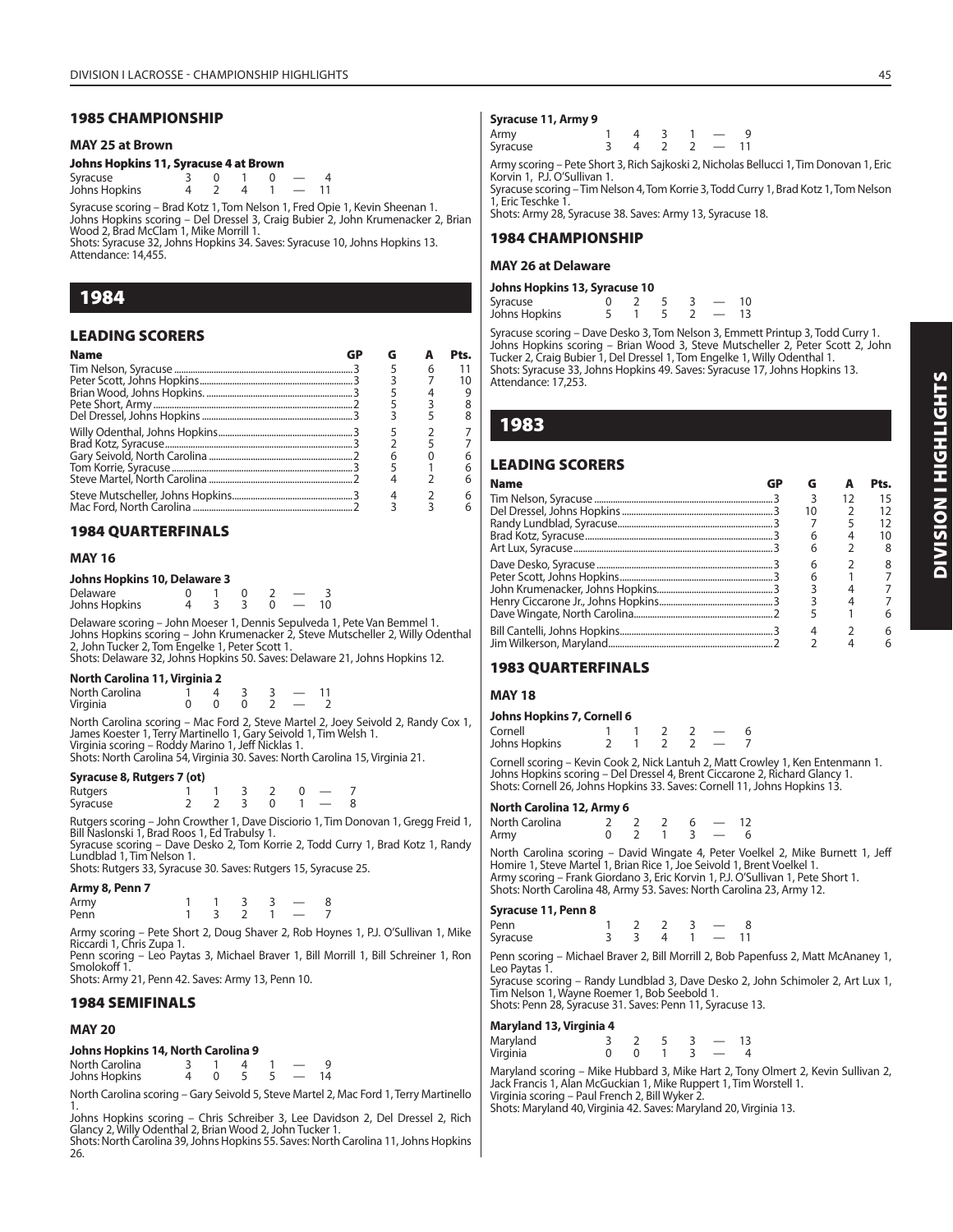#### **1983 SEMIFINALS**

#### **MAY 21**

#### **Johns Hopkins 12, North Carolina 9**

| North Carolina |  |  |  |
|----------------|--|--|--|
| Johns Hopkins  |  |  |  |

North Carolina scoring – Bill Ness 2, Peter Voelkel 2, Mike Burnett 1, Mac Ford 1, Terry Martinello 1, Joe Seivold 1, David Wingate 1.

Johns Hopkins scoring – Del Dressel 3, Peter Scott 3, Bill Cantelli 2, Henry Ciccarone Jr. 2, John Krumenacker 1, Willy Odenthal 1.

Shots: North Carolina 35, Johns Hopkins 45. Saves: North Carolina 17, Johns Hopkins 15.

#### **Syracuse 12, Maryland 5**

Maryland 0 1 2 2 - 5<br>Syracuse 2 3 4 3 - 12 Syracuse

Maryland scoring – Jim Wilkerson 2, Mike Hubbard 1, Tony Olmert 1, Tim Worstell 1.<br>Syracuse scoring – Art Lux 3, Dave Desko 2, Mike Powers 2, Brad Kotz 1, Randy<br>Lundblad 1, Jeff McCormick 1, Wayne Roemer 1, John Schimoler Shots: Maryland 37, Syracuse 37. Saves: Maryland 13, Syracuse 23.

#### **1983 CHAMPIONSHIP**

#### **MAY 28 at Rutgers**

**Syracuse 17, Johns Hopkins 16** Syracuse 2 2 2 5 8 - 17<br>Johns Hopkins 4 4 5 3 - 16 Johns Hopkins

Syracuse scoring – Brad Kotz 5, Randy Lundblad 3, Dave Desko 2, Art Lux 2, Tim Nelson 2, Tom Korrie 1, Darren Lawlor 1, Mike Powers 1.

Johns Hopkins scoring – Del Dressel 3, Peter Scott 3, Bill Cantelli 2, John Krumenacker 2, Willy Odenthal 2, Kirk Baugher 1, Brent Ciccarone 1, Henry Ciccarone Jr. 1, Lee Davidson 1.

Shots: Syracuse 48, Johns Hopkins 50. Saves: Syracuse 18, Johns Hopkins 22. Attendance: 15,672.

## **1982**

#### **LEADING SCORERS**

| <b>Name</b> |  | P <sub>ts.</sub> |
|-------------|--|------------------|
|             |  |                  |
|             |  |                  |
|             |  |                  |
|             |  |                  |
|             |  |                  |
|             |  |                  |
|             |  |                  |
|             |  |                  |
|             |  |                  |
|             |  |                  |
|             |  |                  |

#### **1982 QUARTERFINALS**

#### **MAY 19**

#### **North Carolina 16, Navy 2**

| Navy<br>North Carolina |  |  |    |
|------------------------|--|--|----|
|                        |  |  | 16 |

Navy scoring – Bob Sturgell 2.

North Carolina scoring – Dave Wingate 4, Doug Hall 3, Brent Voelkel 3, Jeff Homire 2, Dan Aburn 1, Andy Smith 1, Steve Stenersen 1, Pete Voelkel 1. Shots: Navy 20, North Carolina 55. Saves: Navy 7, North Carolina 3.

#### **Cornell 11, Army 9**

| Army    |  |  |  |  |
|---------|--|--|--|--|
| Cornell |  |  |  |  |

Army scoring – Harry Jackson 3, P.J. O'Sullivan 2, Bill Sardella 2, Bill Bauer 1, Frank Giordano 1.

Cornell scoring – Matt Crowley 3, Ken Entenmann 2, Tarik Ergin 2, Wade Bollinger 1, Michael Higgins 1, Andy Phillips 1, Jamie Smith 1. Shots: Army 34, Cornell 27. Saves: Army 7, Cornell 13.

#### **Johns Hopkins 14, Maryland 9**

| $5011115119$ profiles 1 1/1000 formation 5 |  |  |    |
|--------------------------------------------|--|--|----|
| Maryland                                   |  |  |    |
| Johns Hopkins                              |  |  | 14 |

Maryland scoring – Don Sadler 2, Tim Worstell 2, Jack Francis 1, Jay Harkey 1, Geoffrey Nordberg 1, Tony Olmert 1, Jim Wilkerson 1. Johns Hopkins scoring – John Krumenacker 4, Peter Scott 4, Bill Cantelli 2, Jeff Cook 2, Joe Ciletti 1, Jim Esposito 1.

Shots: Maryland 35, Johns Hopkins 50. Saves: Maryland 24, Johns Hopkins 10.

#### **Virginia 15, Adelphi 7**

| Adelphi<br>Virginia |  |  |  | 15 |
|---------------------|--|--|--|----|
| $-$                 |  |  |  |    |

Adelphi scoring – Steve Day 3, Bob Cook 1, Joe LoCascio 1, Kevin Meinsen 1, Wade Melton 1.

Virginia scoring – Rick Giusto 3, Mike Caravana 2, Ray Giusto 2, Jeff Nicklas 2, Bill Wyker 2, Scott Gerham 1, John Gillin 1, Randy Natoli 1, Rich Riccardi 1. Shots: Adelphi 33, Virginia 56. Saves: Adelphi 21, Virginia 12.

#### **1982 SEMIFINALS**

#### **MAY 22**

#### **North Carolina 15, Cornell 8**

| Cornell        |  |  |  |
|----------------|--|--|--|
| North Carolina |  |  |  |

Cornell scoring – Bruce Bruno 1, Matt Crowley 1, Ken Entenmann 1, Tarik Ergin 1,<br>Steve Fitzpatrick 1, Andy Phillips 1, Tom Spaulding 1, Earle Weaver 1.<br>North Carolina scoring – Mike Burnett 3, Doug Hall 2, Jeff Homire 2, T

Shots: Cornell 38, North Carolina 54. Saves: Cornell 17, North Carolina 12.

#### **Johns Hopkins 13, Virginia 9**

| Virginia<br>Johns Hopkins |  |
|---------------------------|--|
|---------------------------|--|

Virginia scoring – Matt Rainis 3, Mike Caravana 2, Scott Gerham 1, Ray Giusto 1, Bill Seery 1, Bill Wyker 1.

Johns Hopkins scoring – Mike Donnelly 3, Peter Scott 3, Bill Cantelli 2, Henry Ciccarone 2, Marty Bergin 1, Jeff Cook 1, John Krumenacker 1. Shots: Virginia 35, Johns Hopkins 36. Saves: Virginia 13, Johns Hopkins 11.

#### **1982 CHAMPIONSHIP**

#### **MAY 29 AT VIRGINIA**

#### **North Carolina 7, Johns Hopkins 5**

| Johns Hopkins  |  |  |  |
|----------------|--|--|--|
|                |  |  |  |
| North Carolina |  |  |  |

| Iohns Honkins scoring – Mike Donnelly 3. Bill Cantelli 2. |  |
|-----------------------------------------------------------|--|

Johns Hopkins scoring – Mike Donnelly 3, Bill Cantelli 2. North Carolina scoring – Dave Wingate 5, Jeff Homire 1, Pete Voelkel 1. Shots: Johns Hopkins 50, North Carolina 39. Saves: Johns Hopkins 20, North Carolina 18.

Attendance: 10,283.

## **1981**

North Carolina scored five goals in the fourth quarter to defeat Johns Hopkins, 14-13, in the 1981 Division I Men's Lacrosse Championship in Princeton, New Jersey. The Tar Heels' come-from-behind victory snapped a three-year winning streak by Johns Hopkins, which has finished first or second in eight of the 11 championships. The title was North Carolina's first in lacrosse.

#### **LEADING SCORERS**

| <b>Name</b> |  | Pts. |
|-------------|--|------|
|             |  |      |
|             |  |      |
|             |  |      |
|             |  | 10   |
|             |  |      |
|             |  |      |
|             |  |      |
|             |  |      |
|             |  |      |
|             |  |      |

#### **1981 QUARTERFINALS**

**MAY 20**

#### **Johns Hopkins 19, Maryland 14**

| Johns Hopkins |  |  | 19 |
|---------------|--|--|----|
| Maryland      |  |  |    |

Johns Hopkins scoring – Jim Zaffuto 6, Jeff Harris 3, Bill Cantelli 2, Joe Ciletti 2, Henry Ciccarone 1, Jeff Cook 1, Mike McGee 1, Howard Offit 1, Brendan Schneck 1, Peter Scott 1.

Maryland scoring – James Wilkerson 5, Peter Worstell 3, Jack Francis 1, Klay Johnson 1, Thomas Lloyd 1, Ron Martinello 1, David Saunders 1, Timothy Worstell 1. Shots: Johns Hopkins 51, Maryland 48.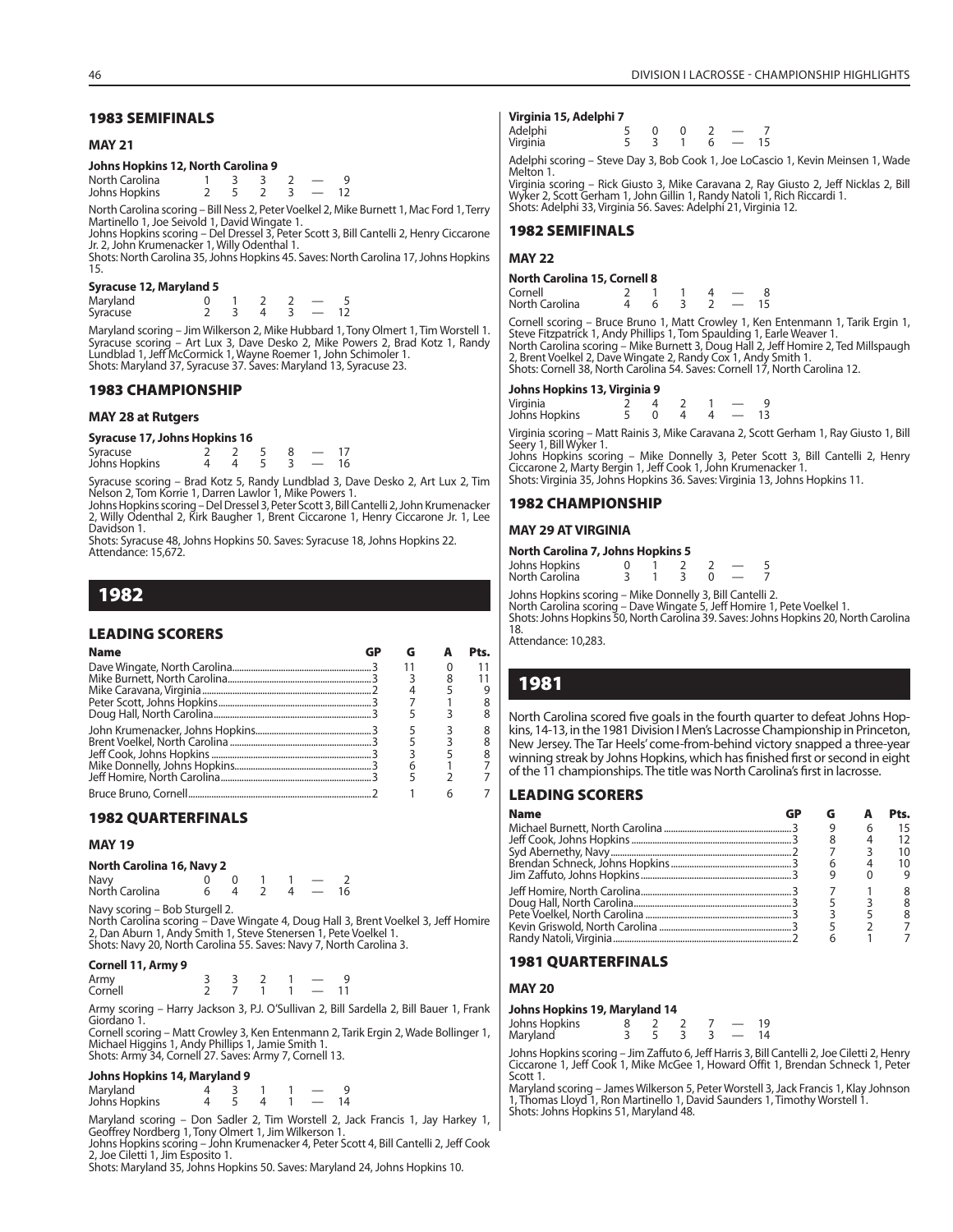#### **Virginia 16, Massachusetts 12**

| Massachusetts |  |  |  |
|---------------|--|--|--|
| Virginia      |  |  |  |

Massachusetts scoring – Ernie Shapiro 2, Lee Vosburgh 2, Jim Weller 2, Chris Corin 1, Karl Hatton 1, Brian Kaley 1, Mike Lavin 1, Morgan Mohrman 1, Peter Schmitz 1.<br>Virginia scoring – Randy Natoli 5, Rick Giusto 4, Pat Finn 1, Ray Giusto 1, Tim O'Shea<br>1, Matt Rainis 1, Lou Ruland 1, Bill Seery 1, David W Shots: Massachusetts 40, Virginia 59.

#### **North Carolina 13, Syracuse 6**

| Syracuse       |  |  |  |
|----------------|--|--|--|
| North Carolina |  |  |  |

Syracuse scoring – Jim Booth 2, Tom Donahue 1, Rob Floyd 1, Ralph Spinola 1, Greg Tarbell 1.

North Carolina scoring – Jeff Homire 3, Michael Burnett 2, Kevin Griswold 2, Dan Aburn 1, John Basil 1, Tom Federico 1, Doug Hall 1, Monty Hill 1, Terry Martinello 1. Shots: Syracuse 29, North Carolina 38.

#### **Navy 16, Army 10**

| Navy |  |  | 16 |
|------|--|--|----|
| Army |  |  | 10 |

Navy scoring – Bill Anderson 4, Syd Abernethy 3, Phil Skalniak 2, Rich Wehman 2, Bob Bianchi 1, Jim Bianchi 1, Mike Gubosh 1, David Jones 1, Bob Sturgell 1. Army scoring – Mark Albe 3, Frank Giordano 3, Paul Cino 2, Ken Dahl 1, Steve Krikorian 1. Shots: Navy 59, Army 41.

#### **1981 SEMIFINALS**

#### **MAY 23**

#### **Johns Hopkins 10, Virginia 6**

| Johns Hopkins |  |  | 10 |
|---------------|--|--|----|
| Virginia      |  |  |    |

Johns Hopkins scoring – Brendan Schneck 3, Jim Zaffuto 2, Bill Cantelli 1, Henry Ciccarone 1, Jeff Cook 1, Jeff Harris 1, Peter Scott 1. Virginia scoring – Mike Caravana 1, Rick Giusto 1, Randy Natoli 1, Matt Rainis 1, Lou

Ruland 1, Bill Seery 1. Shots: Johns Hopkins 49, Virginia 35.

#### **North Carolina 17, Navy 8**

| Navy<br>North Carolina |  |  |   |      |
|------------------------|--|--|---|------|
|                        |  |  | q | — 17 |
|                        |  |  |   |      |

Navy scoring – Syd Abernethy 4, Chuck Coughlin 1, Mike Gubosh 1, Phil Skalniak 1, Rich Wehman 1.

North Carolina scoring – Monty Hill 4, Michael Burnett 3, Jeff Homire 3, Pete Voelkel 2, Kevin Griswold 1, Doug Hall 1, Terry Martinello 1, Andy Smith 1, Tim Voelkel 1. Shots: Navy 49, North Carolina 45.

#### **1981 CHAMPIONSHIP**

#### **MAY 30 at Princeton**

#### **North Carolina 14, Johns Hopkins 13**

| North Carolina |  |  | 14 |  |
|----------------|--|--|----|--|
| Johns Hopkins  |  |  | 13 |  |

North Carolina scoring – Michael Burnett 4, Doug Hall 3, Kevin Griswold 2, Monty<br>Hill 1, Jeff Homire 1, Chris Mueller 1, Pete Voelkel 1, Dave Wingate 1.<br>Johns Hopkins scoring – Jeff Cook 6, Brendan Schneck 2, Bill Cantelli Shots: North Carolina 44, Johns Hopkins 48.

Attendance: 13,943.

## **1980**

A goal by Jeff Harris in the second overtime pushed Johns Hopkins to a 9-8 victory over Virginia, giving the Blue Jays their third consecutive title.

#### **LEADING SCORERS**

| <b>Name</b> |  |   | Pts. |
|-------------|--|---|------|
|             |  |   | 16   |
|             |  | 8 |      |
|             |  |   | 10   |
|             |  |   | 10   |
|             |  |   | 10   |
|             |  |   |      |
|             |  |   |      |
|             |  |   |      |
|             |  |   |      |
|             |  |   |      |

#### **1980 QUARTERFINALS**

#### **MAY 21**

#### **Johns Hopkins 16, Harvard 12**

| Harvard<br>Johns Hopkins                                                                                        | -5 | $\overline{3}$ 2 | $4 - 12$<br>$4\quad 6\quad -\quad 16$ |  |  |  |  |
|-----------------------------------------------------------------------------------------------------------------|----|------------------|---------------------------------------|--|--|--|--|
| Harvard scoring – Brendan Meagher 4, Mike Davis 3, Mike Rainaldi 2, David                                       |    |                  |                                       |  |  |  |  |
| Wigglesworth 2, Gary Pedroni 1.<br>Johns Honkins scoring - Wayne Davis 3, Brendan Schneck 3, Jim Zaffuto 3, Jim |    |                  |                                       |  |  |  |  |

Johns Hopkins scoring – Wayne Davis 3, Brendan Schneck 3, Jim Zaffuto 3, Jim<br>Bidne 2, Henry Ciccarone 1, Joe Ciletti 1, Jeff Cook 1, Jeff Harris 1, Rich Wilkens 1. Shots: Harvard 41, Johns Hopkins 44.

#### **Syracuse 12, Wash. & Lee 4**

| Wash. & Lee |  | $\overline{0}$ |                      |      |
|-------------|--|----------------|----------------------|------|
| Syracuse    |  | $\sim$ 3       | $\sim$ $\sim$ $\sim$ | - 12 |
| .<br>$\sim$ |  |                |                      |      |

Wash. & Lee scoring – Mike Pressler 2, Jay Foster 1, George Santos 1. Syracuse scoring – Brad Short 4, Tim O'Hara 3, Doug Sedgwick 2, Ralph Spinola 2, Pat O'Hara 1.

Shots: Wash. & Lee 30, Syracuse 33.

#### **Virginia 9, Cornell 8 (ot)**

| Cornell  |  |  |  |
|----------|--|--|--|
| Virginia |  |  |  |

Cornell scoring – Charlie Wood 3, Matt Crowley 1, Norman Engelke 1, Bruce Reitenbach 1, Paul Roland 1, Joe Taylor 1.

Virginia scoring – John Driscoll 3, Randy Natoli 3, Mike Caravana 1, Steve Kraus 1, Matt Rainis 1. Shots: Cornell 29, Virginia 41.

| North Carolina 18, Navy 11 |   |  |   |  |                        |  |  |
|----------------------------|---|--|---|--|------------------------|--|--|
|                            | 4 |  | 6 |  | 18                     |  |  |
|                            |   |  |   |  | $\sim$ $-$<br>$6 - 11$ |  |  |

North Carolina scoring – Kevin Griswold 3, Monty Hill 3, Terry Martinello 3, John Basil 2, Mike Burnett 2, Doug Hall 1, Jeff Homire 1, John Schipper 1, Peter Voelkel 1, Bob Volker 1.

Navy scoring – Syd Abernethy 4, Mike Buzzell 3, Rich Wehman 2, William Anderson 1, Ed Mapes 1.

Shots: North Carolina 36, Navy 45.

#### **1980 SEMIFINALS**

#### **MAY 24**

#### **Johns Hopkins 18, Syracuse 11**

| Syracuse<br>Johns Hopkins |  |  | 18 |
|---------------------------|--|--|----|

Syracuse scoring – Tom Donahue 2, Doug Sedgwick 2, Marty Whipple 2, Larry<br>Collins 1, Scott Frost 1, Brad Short 1, Ralph Spinola 1, Jim Trowbridge 1.<br>Johns Hopkins scoring – Brendan Schneck 4, Jim Zaffuto 3, Gary Benninghof Bidne 2, Henry Ciccarone 2, Jeff Harris 2, Rich Wilkens 2, Howard Offit 1. Shots: Syracuse 28, Johns Hopkins 54.

#### **Virginia 11, North Carolina 10 (ot)**

| $\mathbf{v}$ $\mathbf{v}$ $\mathbf{v}$ $\mathbf{v}$ $\mathbf{v}$ $\mathbf{v}$ $\mathbf{v}$ $\mathbf{v}$ $\mathbf{v}$ $\mathbf{v}$ $\mathbf{v}$ $\mathbf{v}$ $\mathbf{v}$ $\mathbf{v}$ $\mathbf{v}$ $\mathbf{v}$ $\mathbf{v}$ $\mathbf{v}$ $\mathbf{v}$ $\mathbf{v}$ $\mathbf{v}$ $\mathbf{v}$ $\mathbf{v}$ $\mathbf{v}$ $\mathbf{$ |    |  |     |               |    |
|------------------------------------------------------------------------------------------------------------------------------------------------------------------------------------------------------------------------------------------------------------------------------------------------------------------------------------|----|--|-----|---------------|----|
| North Carolina                                                                                                                                                                                                                                                                                                                     | 25 |  | - 0 | $\sim$ $\sim$ | 10 |
| Virginia                                                                                                                                                                                                                                                                                                                           |    |  |     | $1 - 11$      |    |

North Carolina scoring – Mike Burnett 3, Monty Hill 3, Kevin Griswold 2, Terry Martinello 2.

Virginia scoring – Randy Natoli 3, John Driscoll 2, Sonny Esposito 1, Ray Giusto 1, Rick Giusto 1, Tim O'Shea 1, Matt Rainis 1, Lou Ruland 1. Shots: North Carolina 35, Virginia 41.

#### **1980 CHAMPIONSHIP**

#### **MAY 31 at Cornell**

| Johns Hopkins 9, Virginia 8 (2 ot) |  |  |  |  |  |  |  |  |  |
|------------------------------------|--|--|--|--|--|--|--|--|--|
| Johns Hopkins                      |  |  |  |  |  |  |  |  |  |
| Virginia                           |  |  |  |  |  |  |  |  |  |

Johns Hopkins scoring – Jim Bidne 3, Brendan Schneck 2, Henry Ciccarone 1, Wayne

Davis 1, Jeff Harris 1, Jim Zaffuto 1. Virginia scoring – John Driscoll 2, Mike Caravana 1, Sonny Esposito 1, Randy Natoli 1, Matt Rainis 1, Rich Riccardi 1, Lou Ruland 1. Shots: Johns Hopkins 25, Virginia 35.

Attendance: 7,557.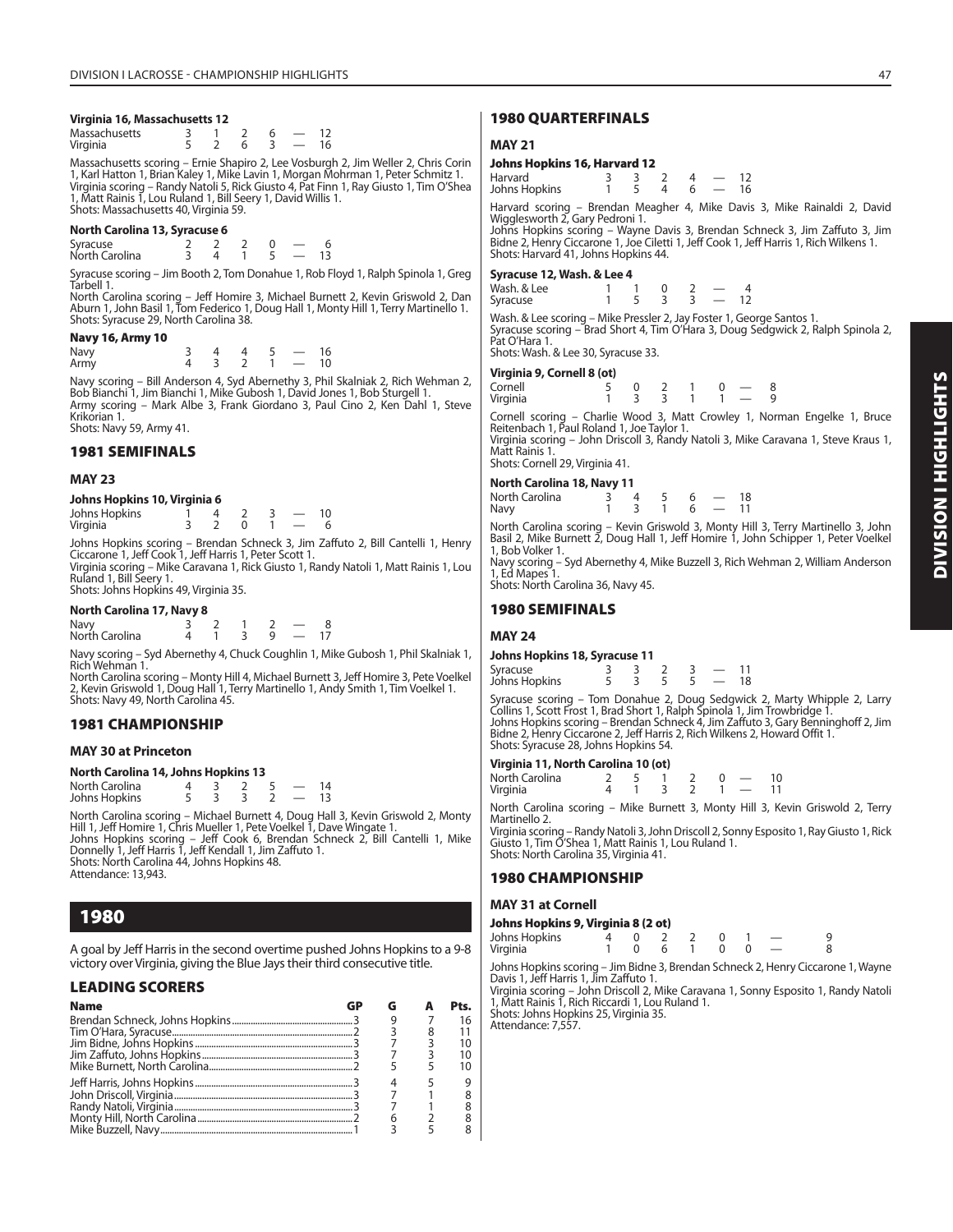## **1979**

Five unanswered goals in the second period propelled Johns Hopkins to a 15-9 triumph over Maryland for the 1979 lacrosse championship.

#### **LEADING SCORERS**

| <b>Name</b> |   |   | Pts. |
|-------------|---|---|------|
|             |   |   | 14   |
|             |   |   | 14   |
|             |   |   | 12   |
|             | 6 |   |      |
|             |   |   |      |
|             |   | 6 |      |
|             |   |   | 9    |
|             |   |   |      |
|             |   |   |      |
|             |   |   |      |
|             |   |   |      |

#### **1979 QUARTERFINALS**

#### **MAY 16**

| Johns Hopkins 20, North Carolina St. 6 |  |  |    |
|----------------------------------------|--|--|----|
| Johns Hopkins                          |  |  | 20 |

| .                  |  |  |  |
|--------------------|--|--|--|
| North Carolina St. |  |  |  |
|                    |  |  |  |

Johns Hopkins scoring – Jim Bidne 4, Wayne Davis 4, Ned Radebaugh 2, Bob Teasdall 2, Joe Ciletti 1, Craig Cook 1, Joe Garavente 1, Jeff Harris 1, Dave Huntley 1, Kevin Kilner 1, Howard Offit 1, Jim Zaffuto 1. North Carolina St. scoring – Dan Wilson 3, Walter Hein 2, Ted Manos 1. Shots: Johns Hopkins 50, North Carolina St. 34.

#### **Virginia 15, Cornell 8**

| <b>THE READ IS A COLLECTED</b> |  |  |  |
|--------------------------------|--|--|--|
| Cornell                        |  |  |  |
| Virginia                       |  |  |  |

Cornell scoring – John Mutch 2, Charlie Wood 2, Joe Szombathy 1, Wade Bollinger 1, Jim DeNicola 1, Reiley McDonald 1.

Virginia scoring – Bato Pellington 4, John Driscoll 2, Rick Giusto 2, Paul O'Brien 2, Bill Seery 2, Sonny Esposito 1, Tom Holman 1, Matt Rainis 1. Shots: Cornell 43, Virginia 31.

#### **Maryland 16, Syracuse 13**

| Syracuse<br>Maryland |  |  |  |
|----------------------|--|--|--|

Syracuse scoring – Kevin Donahue 5, Greg Cunningham 2, Tim O'Hara 2, Ralph Spinola 2, Tom Donahue 1, Brad Short 1.

Maryland scoring – Ron Martinello 4, Barry Mitchell 4, Bob Boneillo 2, John Lamon 2, Mike Duffy 1, Mike Farrell 1, Nick Manis 1, Bob Ott 1. Shots: Syracuse 41, Maryland 54.

#### **Navy 16, Massachusetts 14**

| Navy          |  |  |  |
|---------------|--|--|--|
| Massachusetts |  |  |  |

Navy scoring – Mike Hannan 5, Mike Buzzell 3, Syd Abernathy 2, Mike Chanenchuk 2, Roger Sexauer 2, Bill Anderson 1, Charlie Mark 1. Massachusetts scoring – Jim Weller 4, Ed Murray 2, Peter Schmitz 2, Brooks Sweet 2, Lee Vosburgh 2, Mike Lewis 1, Tom Walters 1.

Shots: Navy 53, Massachusetts 52.

#### **1979 SEMIFINALS**

#### **MAY 19**

#### **Johns Hopkins 16, Virginia 7**

| Johns Hopkins |  |  | 16 |
|---------------|--|--|----|
| Virginia      |  |  |    |

Johns Hopkins scoring – Scott Baugher 4, Wayne Davis 3, Mike Donnelly 2, Jeff Harris 2, Jim Bidne 1, Dave Huntley 1, Ned Radebaugh 1, Bob Teasdall 1. Virginia scoring – Ray Giusto 2, John Driscoll 1, Sonny Esposito 1, Randy Natoli 1, Paul O'Brien 1, Bill Seery 1. Shots: Johns Hopkins 42, Virginia 29.

#### **Maryland 15, Navy 10**

| Navy<br>Maryland |  |  |  |
|------------------|--|--|--|
|                  |  |  |  |

Navy scoring – Mike Hannan 3, Mike Buzzell 2, David Guill 2, Roger Sexauer 2, Mike Chanenchuk 1.

Maryland scoring – Terry Kimball 3, Barry Mitchell 3, Bob Boneillo 2, Mike Farrell 2, Klay Johnson 2, Ron Martinello 2, John Lamon 1. Shots: Navy 54, Maryland 49.

#### **1979 CHAMPIONSHIP**

#### **MAY 26 at Maryland**

#### **Johns Hopkins 15, Maryland 9**

| Johns Hopkins |  |  |  |
|---------------|--|--|--|
| Maryland      |  |  |  |

Johns Hopkins scoring – Jeff Cook 3, Dave Huntley 3, Scott Baugher 2, Wayne Davis 2, Ned Radebaugh 2, Jim Bidne 1, Joe Garavente 1, Steve Wey 1. Maryland scoring – Bob Boneillo 3, Terry Kimball 2, Barry Mitchell 2, John Lamon 1, Ron Martinello 1.

Shots: Johns Hopkins 46, Maryland 33.

Attendance: 16,166.

## **1978**

Using a three-goal performance by midfielder Bob DeSimone, Johns Hopkins defeated Cornell, 13-8, and won the 1978 lacrosse championship. The win snapped a 42-game winning streak for Cornell and ended the Big Red's bid to win its third straight national title.

#### **LEADING SCORERS**

| <b>Name</b> |  |   | P <sub>ts.</sub> |
|-------------|--|---|------------------|
|             |  |   |                  |
|             |  | 6 |                  |
|             |  |   |                  |
|             |  |   |                  |
|             |  |   |                  |
|             |  |   | 10               |
|             |  |   |                  |
|             |  |   |                  |
|             |  |   |                  |
|             |  |   |                  |
|             |  |   |                  |

#### **1978 QUARTERFINALS**

#### **MAY 17**

#### **Cornell 12, Wash. & Lee 2**

| Cornell     |  |  |  |
|-------------|--|--|--|
| Wash. & Lee |  |  |  |

Cornell scoring – Bob Henrickson 2, Tom Marino 2, Steve Page 2, Charlie Wood 2, Craig Jaeger 1, Chris Kane 1, Keith Reitenbach 1, John Sierra 1. Wash. & Lee scoring – Jay Foster 1, John Kemp 1. Shots: Cornell 44, Wash. & Lee 35.

#### **Navy 16, Army 13**

|              | __ |     |   |                |                                      |  |
|--------------|----|-----|---|----------------|--------------------------------------|--|
|              |    |     |   |                | $6 \quad 2 \quad 3 \quad - \quad 13$ |  |
| Army<br>Navy |    | 3 3 | 6 | $\overline{4}$ | $-16$                                |  |
|              |    |     |   |                |                                      |  |

Army scoring – Scott Finley 3, Jim Pappafotis 3, Ted Harkin 2, Ken Curley 1, Tom Endres 1, Joe Fetzer 1, Pete Linskey 1, Dave Reeves 1.<br>Navy scoring – Mike Hannan 6, Mike Buzzell 5, Brendan Schneck 2, Mike Chanenchuk 1, Jim Hamill 1, Roger Sexauer 1.

Shots: Army 45, Navy 45.

#### **Johns Hopkins 20, Hofstra 8**

| Hofstra       |  |  |    |
|---------------|--|--|----|
| Johns Hopkins |  |  | 20 |

Hofstra scoring – Vince Sembrotto 2, Kevin Smith 2, Richard Stoecker 2, Gary Burton 1, Kevin Huff 1.

Johns Hopkins scoring – Scott Baugher 3, Bob DeSimone 3, Dave Huntley 3, Mike O'Neill 3, Jeff Blomquist 2, Joe Devlin 2, Jim Bidne 1, Wayne Davis 1, Ned Radebaugh 1, Jim Zaffuto 1. Shots: Hofstra 34, Johns Hopkins 49.

## **Maryland 15, Virginia 10**

| maryianu 1 <i>3,</i> virginia rv |  |  |    |
|----------------------------------|--|--|----|
|                                  |  |  | 10 |
| Virginia<br>Maryland             |  |  | 15 |

Virginia scoring – Emmett Voelkel 4, Paul O'Brien 2, Mark Dorney 1, John Driscoll 1, Tom Holman 1, Kris Snider 1.

Maryland scoring – Terry Kimball 5, Peter Worstell 3, John Lamon 2, Bob Ott 2, Barry Mitchell 1, Rick Moyer 1, Drew Tyrie 1. Shots: Virginia 39, Maryland 42.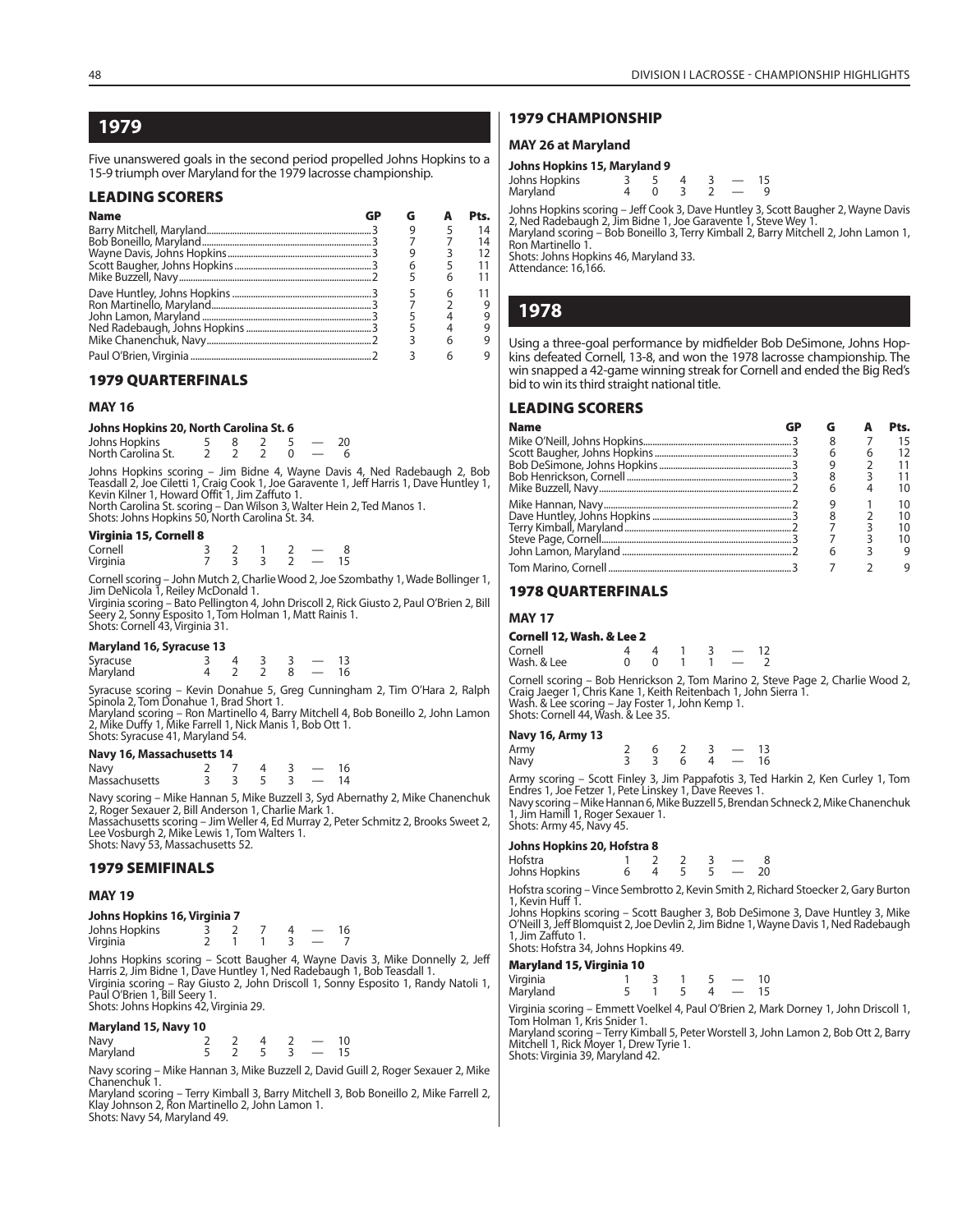#### **1978 SEMIFINALS**

#### **MAY 20**

**Cornell 13, Navy 7**

Cornell 5 2 3 3 — 13 Navy 1 2 2 2 — 7

Cornell scoring – Tom Marino 4, Bob Henrickson 3, Steve Page 3, Ned Gerber 2, John Sierra 1.

Navy scoring – Mike Hannan 3, Mike Buzzell 1, John Holmes 1, Brendan Schneck 1, Jim Shulson Shots: Cornell 44, Navy 34.

#### **Johns Hopkins 17, Maryland 11**

Johns Hopkins 2 7 5 3 — 17 Maryland

Johns Hopkins scoring – Dave Huntley 4, Mike O'Neill 4, Bob DeSimone 3, Joe Devlin 3, Jim Zaffuto 2, Scott Baugher 1.

Maryland scoring – John Lamon 4, Terry Kimball 2, Barry Mitchell 2, Bob Boneillo 1, Rick Moyer 1, Bob Ott 1. Shots: Johns Hopkins 56, Maryland 47.

## **1978 CHAMPIONSHIP**

#### **MAY 27 at Rutgers**

| <b>Johns Hopkins 13, Cornell 8</b> |  |  |    |
|------------------------------------|--|--|----|
| Cornell                            |  |  |    |
| Johns Hopkins                      |  |  | 13 |

Cornell scoring – Bob Henrickson 3, Steve Page 2, Tom Marino 1, Keith Reitenbach 1, John Sierra 1.

Johns Hopkins scoring – Bob DeSimone 3, Scott Baugher 2, Jim Bidne 2, Wayne Davis 2, Frank Cutrone 1, Joe Devlin 1, Dave Huntley 1, Mike O'Neill 1. Shots: Cornell 41, Johns Hopkins 48. Attendance: 13,527.

**1977**

Cornell became the first team to win three lacrosse championships by defeating Johns Hopkins, 16-8, in this year's title game. Eamon McEneaney led Cornell, totaling eight points in the final and 25 for the tournament, a record in NCAA championship competition. McEneaney also set a record with 14 assists.

#### **LEADING SCORERS**

| <b>Name</b> |  |    | ŀ٤. |
|-------------|--|----|-----|
|             |  | 14 | 25  |
|             |  |    | 15  |
|             |  |    | 14  |
|             |  |    |     |
|             |  |    | 1ດ  |
|             |  |    |     |
|             |  |    |     |
|             |  |    |     |
|             |  |    |     |
|             |  |    |     |
|             |  |    |     |

## **1977 QUARTERFINALS**

#### **MAY 18**

#### **Cornell 17, Massachusetts 13**

| Massachusetts |  |  |  |
|---------------|--|--|--|
| Cornell       |  |  |  |

Massachusetts scoring – Steve Pappas 2, Norm Smith 2, Jeff Spooner 2, Terry Keefe 1, Randy Krutzler 1, Vinnie Lobello 1, Fred Menna 1, Kevin Patterson 1, John Reardon 1, Chuck Smith 1.

Cornell scoring – Bob Henrickson 3, Tom Marino 3, Eamon McEneaney 3, Steve Page 3, Dave Bray 1, Craig Jaeger 1, Reiley McDonald 1, Keith Reitenbach 1, Joe Szombathy 1. Shots: Massachusetts 42, Cornell 61.

|  |  | Navy 14, Penn 12 |  |
|--|--|------------------|--|
|--|--|------------------|--|

| Navy<br>Penn | 5/2 |   |              | 14 |
|--------------|-----|---|--------------|----|
|              |     | 4 | $\sim$ 3 $-$ | 12 |

Navy scoring – Bob Holman 4, Brendan Schneck 4, Jeff Long 2, Mike Chanenchuk 1,

Mike Hannan 1, Ernie Styron 1, Skip Wagner 1. Penn scoring – Mike Page 5, Peter Hollis 4, Tim Dachille 2, Kevin Dachille 1. Shots: Navy 20, Penn 33.

#### **Johns Hopkins 16, North Carolina 9**

| Johns Hopkins<br>North Carolina |                               |  | $\sim$ $  -$ | 16<br>- 9 |
|---------------------------------|-------------------------------|--|--------------|-----------|
| Johne Honkine ceoring           | Miles O'Noill A Loo Currellof |  |              |           |

Swerdloff 3, Scott Baugher 2, Doober Aburn 1, Frank Cutrone 1, Bob DeSimone 1, Dave Huntley 1, Tom Myrick 1, Bob Teasdall 1, Steve Wey 1.

North Carolina scoring – Joe Yevoli 3, Larry Turkheimer 2, Dan Cox 1, Bruce Matthai 1, Bob Volker 1, Paul Worstell 1. Shots: Johns Hopkins 77, North Carolina 34.

**Maryland 14, Wash. & Lee 8**

| Wash. & Lee |  |              | $\sim$ |  |
|-------------|--|--------------|--------|--|
| Maryland    |  | $\mathbf{A}$ | - 14   |  |

Wash. & Lee scoring – Doug Fuge 2, Chris Kearney 2, Jay Sindler 2, Jack Dudley 1, Jeff Frita 1.

Maryland scoring – Kevin Boland 3, Bert Olsen 3, Pete Worstell 2, Terry Kimball 1, Lance Kohler 1, Nick Manis 1, Greg Rumpf 1, Mark Shores 1, Andy Tyrie 1. Shots: Wash. & Lee 51, Maryland 63.

#### **1977 SEMIFINALS**

| Cornell 22, Navy 6 |  |  |  |
|--------------------|--|--|--|
|--------------------|--|--|--|

| Navy<br>Cornell |  | $\mathbf{u}$ | 22 |
|-----------------|--|--------------|----|

Navy scoring – Bill Stulb 2, Mike Chanenchuk 1, Mike Hannan 1, Jeff Long 1, Brendan Schneck 1.

Cornell scoring – Tom Marino 6, Eamon McEneaney 5, Bob Henrickson 2, Craig Jaeger 2, Ned Gerber 1, Steve Page 1, Keith Reitenbach 1, John Sierra 1, Joe Szombathy 1, Joe Taylor 1, Chuck Wieb 1. Shots: Navy 25, Cornell 57.

#### **Johns Hopkins 22, Maryland 12**

| Maryland<br>Johns Hopkins |  |  |  |  |
|---------------------------|--|--|--|--|

Maryland scoring – Mike Hynes 4, Lance Kohler 2, Ron Martinello 2, Bob Ott 1, Greg Rumpf 1, Mark Shores 1, Pete Worstell 1.

Johns Hopkins scoring – Bob DeSimone 4, Dave Huntley 4, Frank Cutrone 2, Wayne Davis 2, Rich Hirsch 2, George Johnson 2, Mike O'Neill 2, Scott Baugher 1, Phil Federico 1, Tom Myrick 1, Joe Swerdloff 1. Shots: Maryland 45, Johns Hopkins 54.

#### **1977 CHAMPIONSHIP**

#### **MAY 28 at Virginia**

#### **Cornell 16, Johns Hopkins 8**

| Cornell       |  |  |  |
|---------------|--|--|--|
| Johns Hopkins |  |  |  |

Cornell scoring – Tom Marino 3, Eamon McEneaney 3, Steve Page 2, John Sierra 2, Craig Jaeger 1, George Lau 1, Gary Malm 1, Bob Mathisen 1, Reiley McDonald 1, Keith Reitenbach 1.

Johns Hopkins scoring – Scott Baugher 1, Frank Cutrone 1, Joe Devlin 1, Rich Hirsch 1, Dave Huntley 1, Tom Myrick 1, Mike O'Neill 1, Steve Wey 1. Shots: Cornell 36, Johns Hopkins 46.

Attendance: 10,080.

## **1976**

Cornell University, which had won the first lacrosse championship in 1971, returned the crown to Ithaca, New York, with a 16-13 overtime win over defending champion Maryland in the final game. The Big Red was led by Mike French, who scored seven goals in the championship contest to tie the single-game scoring record. French led the championship in scoring with a record total of 20 points.

#### **1976 QUARTERFINALS**

#### **MAY 19**

| <b>Maryland 17, Brown 8</b> |  |  |               |    |
|-----------------------------|--|--|---------------|----|
| Brown                       |  |  |               |    |
| Maryland                    |  |  | $\sim$ $\sim$ | 17 |

Brown scoring – Peter Bensley 3, Bob MacLeod 3, Steve Meister 1, Bill Ohlsen 1. Maryland scoring – Bert Caswell 3, Frank Urso 3, Terry Kimball 2, Lance Kohler 2, Ed Mullen 2, Roger Tuck 2, Bert Olsen 1, Bob Ott 1, Mark Shores 1. Shots: Brown 34, Maryland 43.

## **MAY 21**

| Corneil 22, ivavy o |  |  |  |
|---------------------|--|--|--|
| Navy                |  |  |  |
| Cornell             |  |  |  |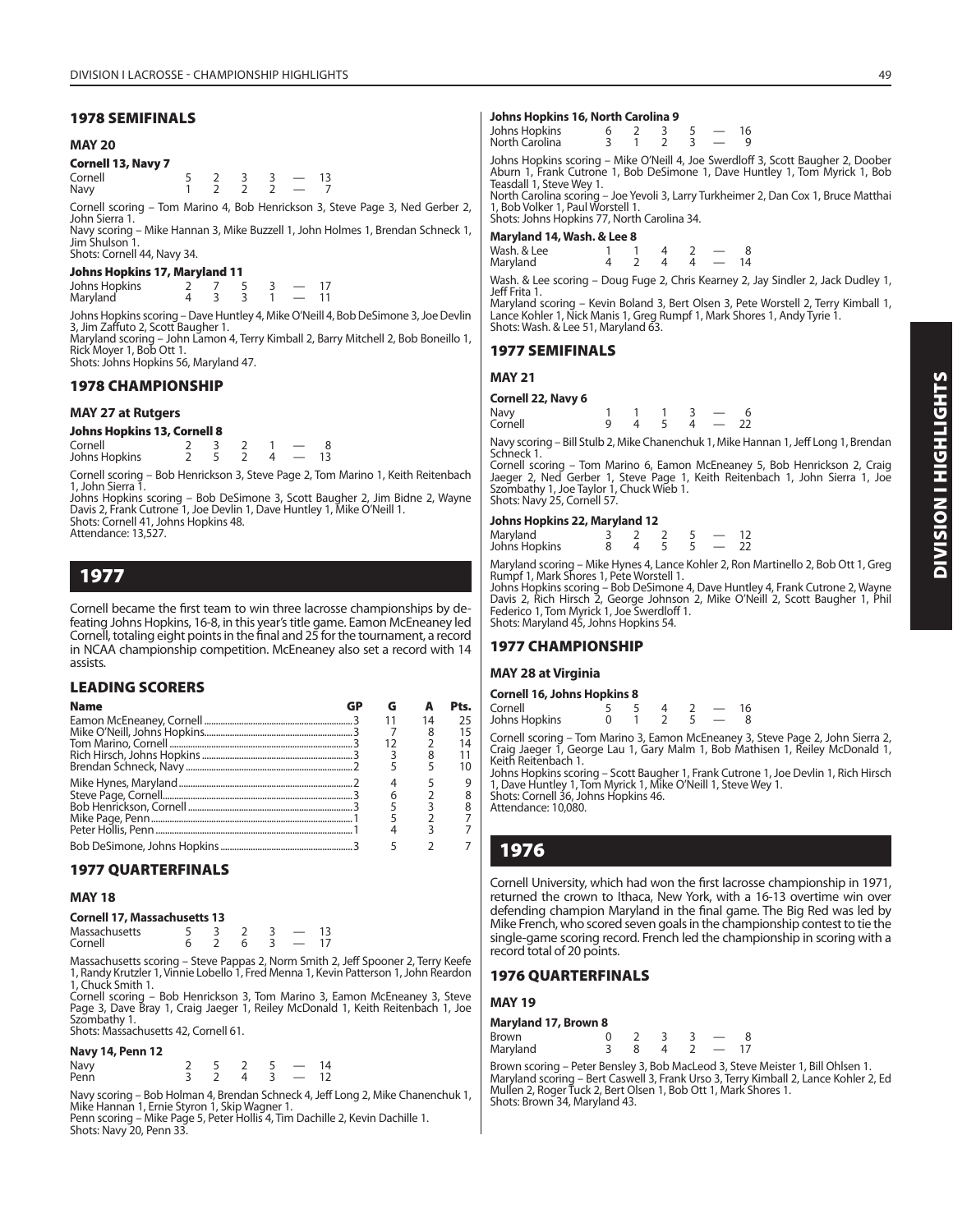#### **Navy 13, North Carolina 9**

| Navy<br>North Carolina |  |  |  |
|------------------------|--|--|--|
|                        |  |  |  |

Navy scoring – Skip Miller 3, Bill Claridge 2, Jeff Long 2, Chris Burgin 1, Mike Canders 1, Mike Chanenchuk 1, Emory Chenoweth 1, Bob Holman 1, Bill Stulb 1. North Carolina scoring – Dan Cox 2, Doug Fierro 1, Bill MacGowan 1, Steve Sartorio 1, Martin Sutton 1, Larry Turkheimer 1, Tom Venier 1, Paul Worstell 1.

#### **Cornell 14, Wash. & Lee 0**

| Cornell     |  |  | $1\Lambda$ |
|-------------|--|--|------------|
| Wash, & Lee |  |  |            |

Cornell scoring – Robert Mitchell 3, Tom Marino 2, Dave Bray 1, Steve Dybus 1, Mike French 1, Albin Haglund 1, Bob Henrickson 1, Brian Lasda 1, Jon Levine 1, John O'Neill 1, Keith Reitenbach 1. Shots: Cornell 39, Wash, & Lee 20.

#### **Johns Hopkins 11, Massachusetts 9**

| Johns Hopkins |  |  |  |  |
|---------------|--|--|--|--|
| Massachusetts |  |  |  |  |

Johns Hopkins scoring – Mike O'Neill 4, Rich Hirsch 2, Franz Wittelsberger 2, Phil Garavente 1, George Johnson 1, Tom Myrick 1. Massachusetts scoring – Fred Menna 5, Jeff Spooner 2, Paul Martin 1, Andy Scheffer 1.

#### **1976 SEMIFINALS**

#### **MAY 22**

|  | <b>Cornell 13, Johns Hopkins 5</b> |
|--|------------------------------------|
|  |                                    |

| Cornell 2 2 4 5 $-$ 13 |                          |                                                                                                                 |  |  |  |  |
|------------------------|--------------------------|-----------------------------------------------------------------------------------------------------------------|--|--|--|--|
| Johns Hopkins          | $0 \t 0 \t 1 \t 4 \t -5$ |                                                                                                                 |  |  |  |  |
|                        |                          | the contract of the contract of the contract of the contract of the contract of the contract of the contract of |  |  |  |  |

Cornell scoring – Jon Levine 5, Bill Marino 3, Mike French 2, Albin Haglund 2, Tom Marino 1. Johns Hopkins scoring – Dave Huntley 2, Joe Garavente 1, Rich Hirsch 1, Tom Myrick

1. Shots: Cornell 39, Johns Hopkins 23.

#### **MAY 23**

| Maryland 22, Navy 11 |  |  |    |
|----------------------|--|--|----|
| Navy                 |  |  |    |
| Maryland             |  |  | 22 |

Navy scoring – Mike Canders 4, Bob Holman 2, George Moore 2, Emory Chenoweth

1, Jeff Connelly 1, Jim Shulson 1. Maryland scoring – Ed Mullen 7, Roger Tuck 4, Bert Caswell 3, Bob Ott 2, Jim Burnett 1, Mike Farrell 1, Terry Kimball 1, Lance Kohler 1, John Lamon 1, Frank Urso 1. Shots: Navy 49, Maryland 58.

#### **1976 CHAMPIONSHIP**

#### **MAY 29 at Brown**

| Cornell 16, Maryland 13 (ot) |  |  |       |              |  |                               |      |  |  |  |
|------------------------------|--|--|-------|--------------|--|-------------------------------|------|--|--|--|
| Maryland                     |  |  | 6 2   | $\mathbf{R}$ |  | $1 \quad -$                   | - 13 |  |  |  |
| Cornell                      |  |  | - 6 - | 4            |  | $\overline{A}$ $\overline{A}$ | 16   |  |  |  |

Maryland scoring – John Lamon 2, Ed Mullen 2, Frank Urso 2, Jim Burnett 1, Bert Caswell 1, Terry Kimball 1, Lance Kohler 1, Barry Mitchell 1, Bert Olsen 1, Greg Rumpf

1. Cornell scoring – Mike French 7, Jon Levine 4, Bill Marino 2, Steve Dybus 1, Bob Henrickson 1, Gary Malm 1. Shots: Maryland 58, Cornell 43.

Attendance: 7,504.

## **1975**

Maryland turned the 1975 championship into the OK Corral, destroying the existing records for shots taken and scoring on its way to its second team title in three years.

#### **1975 QUARTERFINALS**

#### **MAY 21**

**Wash. & Lee 11, Johns Hopkins 7** Johns Hopkins 1 2 2 2 — 7 Wash. & Lee

Johns Hopkins scoring – Franz Wittelsberger 5, Rich Hirsch 2. Wash. & Lee scoring – Donny Carroll 4, Chris Larson 2, Rob Morgan 2, Charlie Brown 1, Jack Dudley 1, Malcom Hastings 1.

Shots: Johns Hopkins 42, Wash. & Lee 37.

#### **Maryland 19, Hofstra 11**

| Hofstra<br>Maryland |  |  | 19 |
|---------------------|--|--|----|
|                     |  |  |    |

Hofstra scoring – Tom Calder 4, Kevin Hill 1, Bob Hiller 1, Phil Marino 1, Chuck<br>Rogener 1, Billy Ruggiero 1, Ted Stefaniew 1, Gary White 1.<br>Maryland scoring – Bert Caswell 3, Bob Gilmartin 3, Frank Urso 3, Mike Hynes 2, B Olson 2, Doug Radebaugh 2, Todd Bench 1, Bob Brenton 1, Jim Burnett 1, Roger Tuck 1.

Shots: Hofstra 50, Maryland 80.

#### **Cornell 18, Rutgers 5**

Rutgers 2 2 1 0 — 5<br>Cornell 1 7 7 3 — 18 Cornell 1 Rutgers scoring – Mike Rinck 3, Bob Fornaro 1, Jim Teatom 1. Cornell scoring – Mike French 6, Jon Levine 5, Tom Nolan 3, Steve Dybus 1, Al Haglund 1, Bill Marino 1, Eamon McEneaney 1. Shots: Rutgers 29, Cornell 40.

#### **Navy 17, Penn 6**

| Penn | $\overline{3}$ 0 |  | $1 -$                                |  |
|------|------------------|--|--------------------------------------|--|
| Navy |                  |  | $1 \quad 4 \quad 9 \quad - \quad 17$ |  |

Penn scoring – Peter Hollis 2, Bob Kilkowski 1, Peter Marin 1, Ralph McGee 1, Doug Sachse 1.

Navy scoring – Jeff Connelly 3, Fred Cook 2, Jeff Long 2, Marty Mason 2, Skip Wagner 2, Bill Claridge 1, Bob DeSimone 1, Mike Gurny 1, Paul Gustin 1, Kevin McConnell 1, Jim Shulson<sup>1</sup>

Shots: Penn 30, Navy 75.

#### **1975 SEMIFINALS**

#### **MAY 24**

## **Maryland 15, Wash. & Lee 5**<br>Wash & Lee 1 2

| $\cdots$ |  |  |  |
|----------|--|--|--|
| Maryland |  |  |  |

Wash. & Lee scoring – Chris Larson 2, Jack Dudley 1, Jim Englehart 1, Ken Miller 1. Maryland scoring – Bert Caswell 3, Doug Radebaugh 3, Gary Glatzel 2, Brooks Sleeper 2, Roger Tuck 2, Bill Gould 1, Mike Hynes 1, Frank Urso 1. Shots: Wash. & Lee 38, Maryland 62.

#### **Navy 15, Cornell 12**

| Navy<br>Cornell |                      |                   |  | $5 \t2 \t3 \t5 \t- 15$<br>$0 \t 4 \t 5 \t 3 \t - 12$ |  |
|-----------------|----------------------|-------------------|--|------------------------------------------------------|--|
| . .             | $\sim$ $\sim$ $\sim$ | $\cdots$ $\cdots$ |  |                                                      |  |

Navy scoring – Jeff Connelly 3, Fred Cook 3, Bob DeSimone 3, Paul Gustin 2, Mike Canders 1, Bob Holman 1, Jeff Long 1, Bill Stulb 1. Cornell scoring – Mike French 4, Jon Levine 3, Bill Marino 2, Dave Bray 1, Ted Marchell 1, Eamon McEneaney 1. Shots: Navy 42, Cornell 51.

#### **1975 CHAMPIONSHIP**

#### **MAY 31 at Johns Hopkins**

**Maryland 20, Navy 13**

| Maryland |  |  |  |
|----------|--|--|--|
| Navy     |  |  |  |

Maryland scoring – Frank Urso 5, Mike Hynes 3, Roger Tuck 3, Bill Gould 2, Doug Radebaugh 2, Jim Burnett 1, Bert Caswell 1, Mike Farrell 1, Tony Morgan 1, Brooks Sleeper 1.

Navy scoring – Bob DeSimone 4, Fred Cook 3, Jeff Long 2, Jeff Connelly 1, Mike Gurny 1, Marty Mason 1, Jim Shulson 1. Shots: Maryland 62, Navy 58.

Attendance: 10,875.

## **1974**

Johns Hopkins abandoned its 2-year-old runner-up role, and defeated defending champion Maryland, 17-12, to become the 1974 National Collegiate Lacrosse Champion.

#### **1974 QUARTERFINALS**

#### **MAY 18**

| <b>Maryland 12, Rutgers 6</b> |  |  |  |
|-------------------------------|--|--|--|
| Rutgers                       |  |  |  |

| Rutgers<br>Maryland |  |  |  |  |
|---------------------|--|--|--|--|

Rutgers scoring – Steve Arata 3, John Danowski 1, Pete Dorne 1, Mike Rinck 1. Maryland scoring – Frank Urso 3, Dave Dempsey 2, Ed Mullen 2, Mike Hynes 1, Dino<br>Mattessich 1, Pat O'Meally 1, Doug Radebaugh 1, Brooks Sleeper 1. Shots: Rutgers 31, Maryland 63.

 $W = \begin{bmatrix} 1 & 2 & 1 & 1 \\ 1 & 2 & 1 & 1 \\ 1 & 1 & 1 & 1 \end{bmatrix}$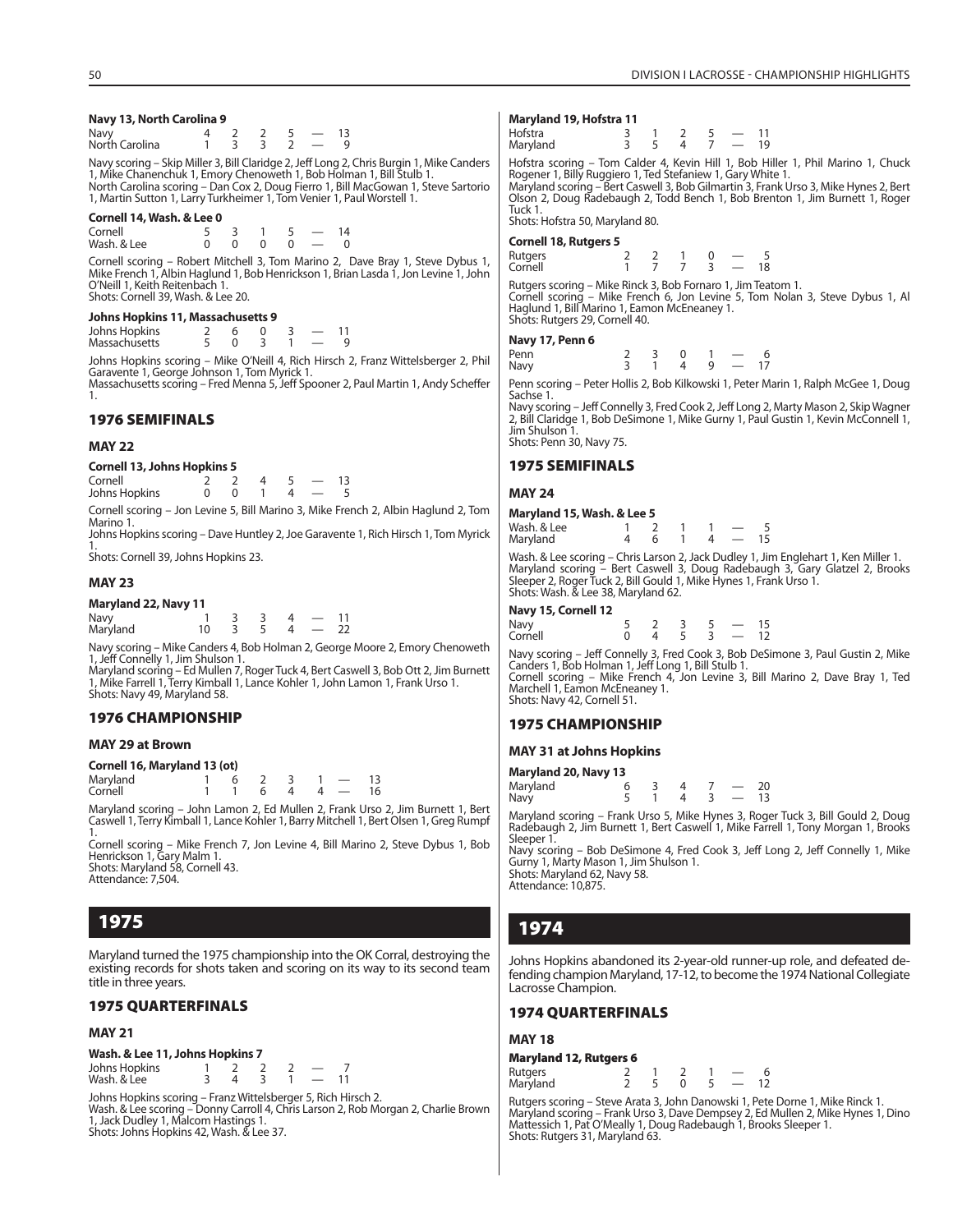#### **Cornell 15, Virginia 8**

Virginia 1 3 2 2 — 8 Cornell 4 1 3 7 — 15

Virginia scoring – Barry Robertson 4, Greg Montgomery 2, Bruce Barker 1, Doug Cooper 1.

Cornell scoring – Mike French 6, Jim Trenz 4, Jon Levine 3, Tom Haggerty 1, Steve Sanford 1.

#### Shots: Virginia 44, Cornell 46. **Johns Hopkins 18, Hofstra 10**

| JONNS MODKINS 18, MOTSTra 10 |  |  |  |  |               |    |  |  |  |
|------------------------------|--|--|--|--|---------------|----|--|--|--|
| Johns Hopkins                |  |  |  |  |               | 18 |  |  |  |
| Hofstra                      |  |  |  |  | $\sim$ $\sim$ | 10 |  |  |  |

Johns Hopkins scoring – Franz Wittelsberger 7, Jack Thomas 4, Rick Kowalchuk 2,<br>Rich Hirsch 1, Don Kurz 1, Bill McCutcheon 1, Bill Nolan 1, Mike Perez 1.<br>Hofstra scoring – Kevin Hill 3, Pete Rose 2, Gary White 2, Teddy Bet 1, Jeff Fenton 1.

Shots: Johns Hopkins 39, Hofstra 26.

#### **Wash. & Lee 13, Navy 10**

Wash. & Lee 4 3 4 2 — 13 Navy 4 2 3 1 — 10

Wash. & Lee scoring – Dave Warfield 5, Ted Bauer 4, Bryan Chasney 2, Don Carroll 1, Skip Lichtfuss 1.

Navy scoring – Wayne Dunham 2, Pat Meaney 2, Joe Avveduti 1, Bill Ayres 1, Dave Bayly 1, Bob DeSimone 1, Tim Supko 1, Marty Mason 1. Shots: Wash. & Lee 41, Navy 41.

#### **1974 SEMIFINALS**

#### **MAY 25**

| <b>Maryland 19, Cornell 10</b> |  |
|--------------------------------|--|
|                                |  |

| Cornell  |  |              |  |
|----------|--|--------------|--|
| Maryland |  | $\mathbf{u}$ |  |

Cornell scoring – Jim Trenz 3, Mike French 2, Jon Levine 2, Bill Marino 2, Tom Haggerty 1.

Maryland scoring – Dave Dempsey 3, Ed Mullen 3, Roger Tuck 3, Kevin Boland 2,<br>Dino Mattessich 2, Pat O'Meally 2, Frank Urso 2, Bob Mitchell 1, Doug Radebaugh 1. Shots: Cornell 30, Maryland 66.

#### **Johns Hopkins 11, Wash. & Lee 10**

| Johns Hopkins |  |  |  |
|---------------|--|--|--|
| Wash. & Lee   |  |  |  |

Johns Hopkins scoring – Rick Kowalchuk 3, Jim Cahill 2, Dale Kohler 2, Rich Hirsch 1, Bill Nolan 1, Pat Sinram 1, Franz Wittelsberger 1.

Wash. & Lee scoring – Skip Lichtfuss 3, Bill Rienhoff 3, Bryan Chasney 2, Ted Bauer 1, Dave Warfield 1. Shots: Johns Hopkins 30, Wash. & Lee 25.

#### **1974 CHAMPIONSHIP**

#### **JUNE 1 at Rutgers**

#### **Johns Hopkins 17, Maryland 12**

| Maryland<br>Johns Hopkins |  |  |  |
|---------------------------|--|--|--|

Maryland scoring – Frank Urso 3, Kevin Boland 2, Dave Dempsey 2, Ed Mullen 2, Dave Hallock 1, Bob Mitchell 1, Roger Tuck 1.

Johns Hopkins scoring – Franz Wittelsberger 5, Rich Hirsch 3, Rick Kowalchuk 3, Jack Thomas 3, Bill Nolan 2, Bob Barbera 1. Shots: Maryland 57, Johns Hopkins 59.

Attendance: 7,728

## **1973**

Maryland overcame the stall tactics of Johns Hopkins in the championship contest, scoring a goal in the second overtime, to win 10-9. The Terps had encountered little resistance on their way to the title bout, as they downed Brown, 16-4, and Washington and Lee, 18-7, Johns Hopkins had disposed of Army, 11-5, and the defending champion, Virginia, 12-9.

The busiest man in the tournament did not even play in the title game. He was Skeet Chadwick, Washington and Lee's goalie. In two contests, he had 52 saves. Jack Thomas of Johns Hopkins had 11 tournament assists.

#### **1973 QUARTERFINALS**

#### **MAY 19**

| <b>Maryland 16, Brown 4</b> |  |  |               |    |  |
|-----------------------------|--|--|---------------|----|--|
| Brown                       |  |  |               |    |  |
| Maryland                    |  |  | $\sim$ $\sim$ | 16 |  |

Brown scoring – Scott Cummings 2, Bob Rubeor 1, Jeff Wagner 1.<br>Maryland scoring – Bob Mitchell 4, Doug Schreiber 3, Frank Urso 3, Gary Besosa 1,<br>Harmon Levine 1, Ed Mullen 1, Pat O'Meally 1, Doug Radebaugh 1, Brooks Sleepe Shots: Brown 27, Maryland 62.

#### **Wash. & Lee 13, Navy 12 (3 ot)**

| Navy<br>Wash. & Lee |   | $3 \t1 \t2 \t4 \t2 \t0 \t0 \t- 12$ |  |  |  | 2 5 1 2 2 0 1 - 13 |  |
|---------------------|---|------------------------------------|--|--|--|--------------------|--|
|                     | _ |                                    |  |  |  |                    |  |

Navy scoring – Bill Kordis 4, Dave Bayly 3, Joe Avviduti 2, Marty Mason 1, Kim McCauley 1, Tom Venier 1. Wash. & Lee scoring – Sam Englehart 4, Dave Warfield 4, Don Carroll 2, Skip Lichtfuss

2, Chip Tompkins 1. Shots: Navy 64, Wash. & Lee 47.

#### **Johns Hopkins 11, Army 5**

| Johns Hopkins<br>Army |  |  |  |
|-----------------------|--|--|--|
|                       |  |  |  |

Johns Hopkins scoring – Don Krohn 4, Bill Nolan 2, Mike Perez 2, Rick Kowalchuk 1,<br>Jack Thomas 1, Franz Wittelsberger 1.<br>Army scoring – Joe Hennessy 3, Rick Goodhand 1, George Reynolds 1.

Shots: Johns Hopkins 44, Army 41.

#### **Virginia 12, Hofstra 5**

| $- - - -$ |  |  |  |
|-----------|--|--|--|
| Hofstra   |  |  |  |
| Virginia  |  |  |  |

Hofstra scoring – Bob Auguste 1, Kevin Hill 1, Jim Merryman 1, Bob Miller 1, Bill Reid 1.

Virginia scoring – Barry Robertson 5, Rich Werner 2, Jeff Clute 1, Doug Cooper 1, Owen Daly 1, Greg Montgomery 1, Jim Ulman 1. Shots: Hofstra 35, Virginia 50.

#### **1973 SEMIFINALS**

#### **MAY 26**

## **Maryland 18, Wash. & Lee 7**

| Wash, & Lee |  |                                                    |       |       |  |
|-------------|--|----------------------------------------------------|-------|-------|--|
| Maryland    |  | $\begin{array}{ccccccccc}\n5 & 5 & 2\n\end{array}$ |       | $6 -$ |  |
| $\cdots$    |  |                                                    | - - - |       |  |

Wash. & Lee scoring – Sam Englehart 2, Skip Lichtfuss 2, Ted Bauer 1, Bryan Chasney 1, Dave Warfield 1.

Maryland scoring – Ed Mullen 3, Pat O'Meally 3, Frank Urso 3, Dino Mattessich 2, Doug Radebaugh 2, Doug Schreiber 2, Dave Hallock 1, Larry Hubbard 1, Roger Tuck 1.

Shots: Wash. & Lee 30, Maryland 74.

#### **Johns Hopkins 12, Virginia 9**

| Johns Hopkins |  |  |  |
|---------------|--|--|--|
| Virginia      |  |  |  |

Johns Hopkins scoring – Rick Kowalchuk 4, Franz Wittelsberger 3, Dale Kohler 1, Don Krohn 1, Bill Nolan 1, Jack Thomas 1, Ken Winegrad 1. Virginia scoring – Doug Cooper 2, Barry Robertson 2, Rich Werner 2, Owen Daly 1, Tom Duquette 1, Jim Ulman 1.

Shots: Johns Hopkins 49, Virginia 59.

#### **1973 CHAMPIONSHIP**

**JUNE 2 at Penn**

#### **Maryland 10, Johns Hopkins 9 (2 ot)**

| Johns Hopkins |  | 2 3 2 2 0 0 $-$           |  |    |
|---------------|--|---------------------------|--|----|
| Maryland      |  | $0 \t2 \t4 \t3 \t0 \t1 -$ |  | 10 |

Johns Hopkins scoring – Rick Kowalchuk 3, Mike Perez 2, Ken Winegrad 2, Jack Thomas 1, Franz Wittelsberger 1.

Maryland scoring – Frank Urso 3, Gary Besosa 2, Pat O'Meally 2, Dino Mattessich 1, Doug Schreiber 1, Brooks Sleeper 1. Shots: Johns Hopkins 35, Maryland 5.

Attendance: 5,965.

## **1972**

Virginia won its first national title by edging Johns Hopkins, 13-12, in the championship game of the National Collegiate Lacrosse Championship tournament at Maryland. The Cavaliers were the top seed in the first NCAA tournament the previous year, but lost in the first round. This time, paced by veterans Jay Connor, Tom Duquette, Pete Eldredge and Chip Barker, and freshman Richie Werner, Virginia wasn't to be denied. Eldredge got the winning goal unassisted with 4:11 left in the contest before 7,000 fans.

Maryland, the pre-tourney favorite and host team, fell in the semifinals to Johns Hopkins, 9-6, with 8,000 watching.

Connor, the tourney's leading scorer, set a meet record for assists. Maryland's John Kaestner broke the single-game assist mark. Virginia and Johns Hopkins combined to shatter all three of the meet records for shots on goal.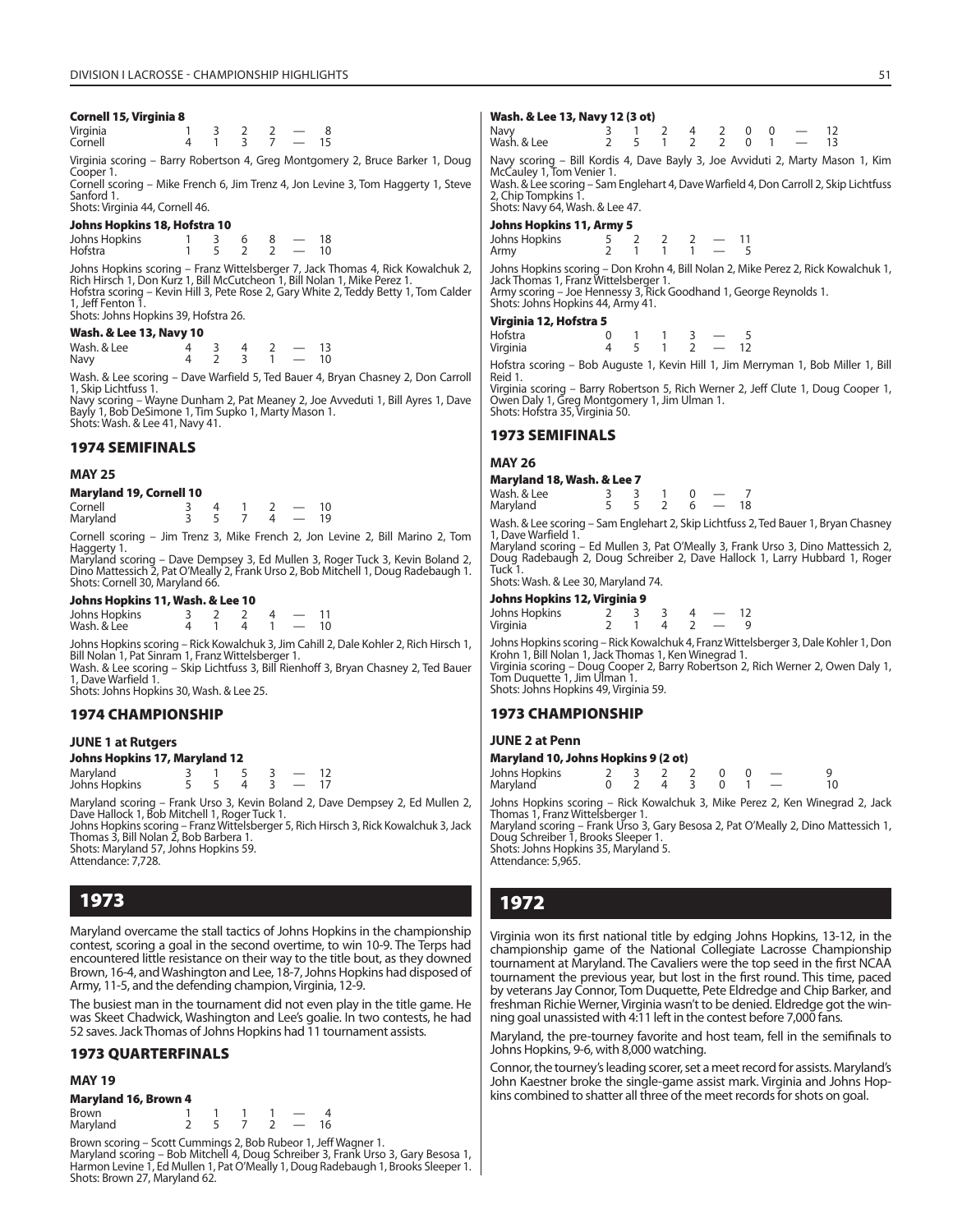#### **1972 QUARTERFINALS**

#### **MAY 20**

#### **Maryland 9, Rutgers 3**

| Rutgers<br>Maryland |  |  |  |
|---------------------|--|--|--|

Rutgers scoring – Randy Bornoff 1, Bob Carney 1, Mike Rinck 1. Maryland scoring – Ed Mullen 3, Brooks Sleeper 3, Dave Dempsey 1, Larry Hubbard 1, Dino Mattessich 1, Pat O'Meally 1. Shots: Rutgers 23, Maryland 39.

#### **Johns Hopkins 11, Wash. & Lee 5**

| Wash. & Lee   |  |  |  |
|---------------|--|--|--|
| Johns Hopkins |  |  |  |

Wash. & Lee scoring – Sam Englehart 2, Bryan Chasney 1, Skip Lichtfuss 1, Dave Warfield 1.

Johns Hopkins scoring – Bill Nolan 3, Gary Handleman 2, Eric Bergofsky 1, Paul Edwards 1, Don Krohn 1, Mike Perez 1, Pat Sinram 1, Kenneth Winegrad 1. Shots: Wash. & Lee 34, Johns Hopkins 68.

#### **Virginia 10, Army 3**

| Army     |  |   |  | υ | - |
|----------|--|---|--|---|---|
| Virginia |  | - |  |   |   |

Army scoring – Russ Bolling 1, Rick Goodhand 1, Phil Lynch 1. Virginia scoring – Chip Barker 3, Tom Duquette 3, Doug Cooper 2, Rick Beach 1, Pete Eldredge 1.

Shots: Army 37, Virginia 51.

#### **SUNY Cortland 10, Navy 9 (2 ot)**

| <b>SUNY Cortland</b> | $0 \t4 \t2 \t3 \t1 \t0 \t-$ |  |                 |  |  |  |
|----------------------|-----------------------------|--|-----------------|--|--|--|
| Navy                 |                             |  | 4 1 4 0 0 0 $-$ |  |  |  |

SUNY Cortland scoring – Paul Wehrum 3, John Eberenz 2, Ken McEwan 2, Bert Severns 2, Sal Taormina 1.

Navy scoring – Dave Bayly 2, Nick Smilari 2, Chris Ladd 1, Marty Mason 1, Kim McCauley 1, Tim Supko 1, Chris Virtue 1. Shots: SUNY Cortland 28, Navy 57.

#### **1972 SEMIFINALS**

#### **MAY 27**

#### **Virginia 14, SUNY Cortland 7**

| Virginia<br>SUNY Cortland |  |  |  |
|---------------------------|--|--|--|
|                           |  |  |  |

Virginia scoring – Jay Connor 3, Pete Eldredge 3, Richie Werner 3, Chip Barker 1,<br>Doug Cooper 1, Tom Duquette 1, George Turner 1, Jim Ulman 1.<br>SUNY Cortland scoring – Paul Wehrum 3, John Eberenz 2, Ken McEwan 1, Bert Severns 1. Shots: Virginia 59, SUNY Cortland 31.

#### **Johns Hopkins 9, Maryland 6**

| ------- <i>----------------------</i> -- |  |  |  |
|------------------------------------------|--|--|--|
| Johns Hopkins                            |  |  |  |
| Maryland                                 |  |  |  |

Johns Hopkins scoring – Bill Nolan 2, Jack Thomas 2, Gary Handleman 1, Richard Kowalchuk 1, William McCutcheon 1, Mike Perez 1, Kenneth Winegrad 1. Maryland scoring – John Kaestner 3, Dave Dempsey 2, Pat O'Meally 1. Shots: Johns Hopkins 34, Maryland 38.

#### **1972 CHAMPIONSHIP**

#### **JUNE 3 at Maryland**

#### **Virginia 13, Johns Hopkins 12 at Maryland**

| Virginia<br>Johns Hopkins |  |  |  |
|---------------------------|--|--|--|
|                           |  |  |  |

Virginia scoring – Pete Eldredge 4, Chip Barker 3, Richie Werner 3, Tom Duquette 2, Jay Connor 1.

Johns Hopkins scoring – Bill Nolan 4, Gary Handleman 2, Don Krohn 2, Jack Thomas 2, Richard Kowalchuk 1, Pat Sinram 1. Shots: Virginia 44, Johns Hopkins 33.

Attendance: 7,001.

## **1971**

Cornell edged Army, 17-16, in the semifinals and then overpowered Maryland, 12-6, in the final to capture the title. Alan Rimmer, All-America attacker, banged home six Cornell goals in the final game. Goalie Bob Buhmann was credited with 22 saves as the Big Red shut off the potent Maryland attack.

In the semifinal, Cornell grabbed a 7-4 lead after one period. Army, led by Tom Cafaro, battled back and by the third period it became a question of who would get the last goal. The lead changed hands twice, and the score was tied four times in the final period, before Bob Shaw scored at 12:33, giving Cornell the victory.

#### **1971 QUARTERFINALS**

#### **MAY 22**

#### **Cornell 10, Brown 8**

| <b>Brown</b><br>Cornell |  |    |                |                | $\sim$ $\sim$ | 10 |
|-------------------------|--|----|----------------|----------------|---------------|----|
|                         |  | -- | <b>COLLEGE</b> | <b>Service</b> |               |    |

Brown scoring – Dean Rollins 2, Bob Scalise 2, Rupert Scofield 2, Joe Daugherty 1, Dave Owens 1.

Cornell scoring – Glenn Mueller 3, Pat Gallagher 2, Bob Shaw 2, Frank Davis 1, Mickey Fenzel 1, Bruce Teague 1. Shots: Brown 45, Cornell 46.

#### **Maryland 10, Air Force 1**

| Air Force                         |  |  |     |  |
|-----------------------------------|--|--|-----|--|
| Maryland                          |  |  | 5 — |  |
| Air Force scoring - Thomas Dour 1 |  |  |     |  |

Air Force scoring – Thomas Dour 1. Maryland scoring – John Kaestner 2, Eric Nachlas 2, Gary Besosa 1, Tom Cleaver 1, Dave Dempsey 1, Dennis Dorsey 1, Dan Furman 1, Len Spicer 1. Shots: Air Force 16, Maryland 41.

#### **Navy 9, Virginia 6**

| Virginia |  |  |  |
|----------|--|--|--|
| Navy     |  |  |  |

Virginia scoring – Pete Eldredge 3, Rick Beach 1, Jay Connor 1, Bob Proutt 1. Navy scoring – Bill Kordis 5, Steven Nastro 2, Patrick Lee 1, Robert Pell 1. Shots: Virginia 44, Navy 34.

#### **Army 19, Hofstra 3**

| . .<br>Hofstra |              |     |  |    |
|----------------|--------------|-----|--|----|
| Army           | $\mathbf{3}$ | 6 3 |  | 19 |

Hofstra scoring – Bill Artus 1, Randolph Caruso 1, Bob DeMarco 1. Army scoring – Tom Cafaro 4, David Coughlin 4, Rich Enners 3, Bob Armbruster 2, Frank Eich 2, Russ Bolling 1, Ron Liss 1, Mick Sela 1, Steve Wood 1. Shots: Hofstra 28, Army 30.

#### **1971 SEMIFINALS**

#### **MAY 29**

| <b>Maryland 10, Navy 7</b> |  |  |  |
|----------------------------|--|--|--|
| Navy                       |  |  |  |

| Maryland |  |  | $-10$ |  |
|----------|--|--|-------|--|
|          |  |  |       |  |

Navy scoring – Steven Nastro 3, Tim Supko 2, Pete Kordis 1, Robert Pell 1. Maryland scoring – John Kaestner 2, Tom Kelly 2, Eric Nachlas 2, Tom Cleaver 1, Dennis Dorsey 1, Dan Furman 1, Phil Marino 1. Shots: Navy 32, Maryland 36.

#### **Cornell 17, Army 16**

| Cornell |  |  | $7 \t4 \t2 \t4 \t- 17$                  |  |
|---------|--|--|-----------------------------------------|--|
| Army    |  |  | $4\quad 6\quad 2\quad 4\quad -\quad 16$ |  |
|         |  |  |                                         |  |

Cornell scoring – Frank Davis 4, Pat Gallagher 3, Alan Rimmer 3, Bob Shaw 3, Mickey Fenzel 2, Bucky Gunts 1, Glenn Mueller 1. Army scoring – Tom Cafaro 7, Ron Liss 4, Rich Enners 2, Bucky Walker 2, Russ Bolling

1. Shots: Cornell 49, Army 39.

#### **1971 CHAMPIONSHIP**

#### **JUNE 5 at Hofstra**

| <b>Cornell 12, Maryland 6</b> |  |  |  |  |  |    |  |  |  |
|-------------------------------|--|--|--|--|--|----|--|--|--|
| Cornell                       |  |  |  |  |  | 12 |  |  |  |
| Maryland                      |  |  |  |  |  |    |  |  |  |

Cornell scoring – Alan Rimmer 6, Bucky Gunts 2, Frank Davis 1, Mickey Fenzel 1, Bob Shaw 1, Rob Wagner 1.

Maryland scoring – Tom Cleaver 2, Steve Demczuk 1, Dave Dempsey 1, Ed Hubbard 1, Eric Nachlas 1.

Shots: Cornell 42, Maryland 46. Attendance: 5,458.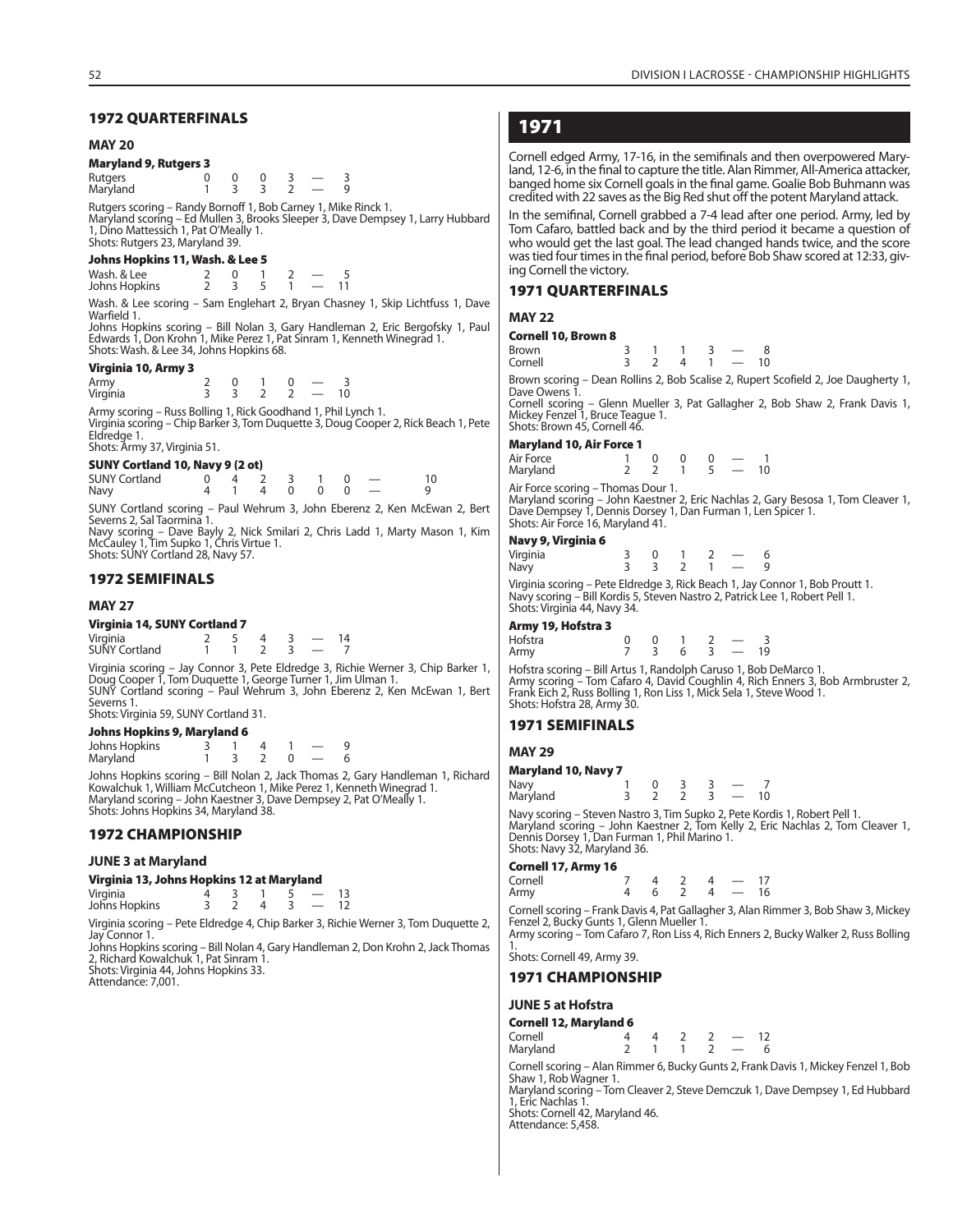## **COLLEGE MEN'S LACROSSE CHAMPIONS BEFORE NCAA TOURNAMENT (USILA)**<br><sup>1881</sup> Harvard

| 1001 | ⊓ai vaiu                 |
|------|--------------------------|
| 1882 | Harvard                  |
| 1883 | Harvard, Princeton, Yale |
| 1884 | Princeton                |
| 1885 | Harvard                  |
| 1886 | Harvard                  |
| 1887 | Harvard                  |
| 1888 | Princeton                |
| 1889 | Princeton                |
| 1890 | Lehigh                   |
| 1891 | Johns Hopkins            |
| 1892 | Stevens                  |
| 1893 | Lehigh                   |
| 1894 | Stevens                  |
| 1895 | New York U.              |
| 1896 | Lehigh                   |
| 1897 | Lehigh                   |
| 1898 | Johns Hopkins            |
| 1899 | Johns Hopkins            |
| 1900 | <b>Johns Hopkins</b>     |
| 1901 | Swarthmore               |
| 1902 | Johns Hopkins            |
| 1903 | <b>Johns Hopkins</b>     |
| 1904 | Swarthmore               |
| 1905 | Swarthmore               |
| 1906 | Johns Hopkins            |
| 1907 | Cornell, Johns Hopkins   |
| 1908 | Johns Hopkins            |
| 1909 | Johns Hopkins            |
| 1910 | Swarthmore               |
| 1911 | Johns Hopkins            |
| 1912 | Harvard                  |
| 1913 | Harvard, Johns Hopkins,  |
| 1914 | Navy                     |
| 1915 | Johns Hopkins            |

| 1916 | Lehigh                                                 |
|------|--------------------------------------------------------|
| 1917 | Lehigh                                                 |
| 1918 | Navy                                                   |
| 1919 | Navy                                                   |
| 1920 | Navy                                                   |
| 1921 | Lehigh, Navy                                           |
| 1922 | Navy, Syracuse                                         |
| 1923 | Army                                                   |
| 1924 | Syracuse                                               |
| 1925 | Navy                                                   |
| 1926 | Johns Hopkins                                          |
| 1927 | Johns Hopkins                                          |
| 1928 | Johns Hopkins                                          |
| 1929 | St. John's (NY)                                        |
| 1930 | St. John's (NY)                                        |
| 1931 | St. John's (NY)                                        |
| 1932 | Johns Hopkins                                          |
| 1933 | Johns Hopkins                                          |
| 1934 | Johns Hopkins                                          |
| 1935 | Princeton                                              |
|      | <b>WINNERS OF WINGATE</b><br><b>MEMORIAL TROPHY AS</b> |
|      | NATIONAL INTERCOLLEGIATE                               |
|      | CHAMPION                                               |
| 1936 | Maryland                                               |
| 1937 | Maryland, Princeton                                    |
| 1938 | Navy                                                   |
| 1939 | Maryland                                               |
| 1940 | Maryland                                               |

1941 Johns Hopkins 1942 Princeton 1943 Navy 1944 Army 1945 Army, Navy

1946 Navy 1947 Johns Hopkins

| 1948<br>1949<br>1950                         | Johns Hopkins<br>Johns Hopkins<br>Johns Hopkins                                                                           |
|----------------------------------------------|---------------------------------------------------------------------------------------------------------------------------|
| 1951<br>1952<br>1953<br>1954<br>1955         | Army, Princeton<br>Rensselaer, Virginia<br>Princeton<br>Navy<br>Maryland                                                  |
| 1956<br>1957<br>1958<br>1959<br>1960         | Maryland<br>Johns Hopkins<br>Army<br>Army, Johns Hopkins<br>Navy                                                          |
| 1961<br>1962<br>1963<br>1964<br>1965         | Army, Navy<br>Navy<br>Navy<br>Navy<br>Navy                                                                                |
| 1966<br>1967<br>1968<br>1969<br>1970<br>1971 | Navy<br>Johns Hopkins, Maryland, Navy<br>Johns Hopkins<br>Army, Johns Hopkins<br>Johns Hopkins, Navy, Virginia<br>Cornell |
| 1972                                         | Virginia                                                                                                                  |
|                                              |                                                                                                                           |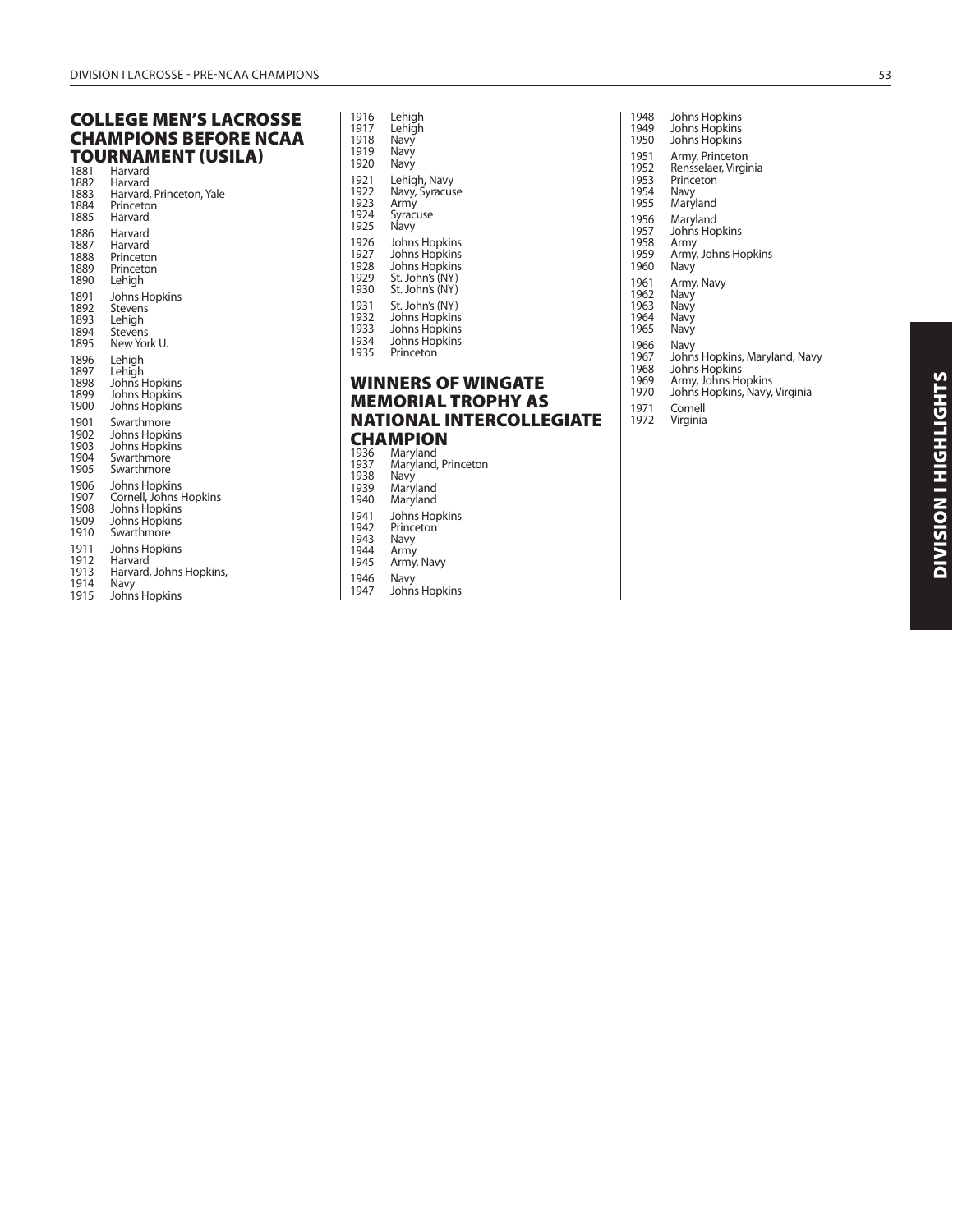

# **Division I Results / Records**

| <b>Won-Lost Records</b>         |  |
|---------------------------------|--|
|                                 |  |
|                                 |  |
| Individual and Team Records  57 |  |
| Most Outstanding Player 58      |  |
| All-Tournament Teams58-60       |  |
| Leading Scorer-Year-by-Year  60 |  |
| 25th Anniversary Team 60        |  |
| Team Records by Decades 61      |  |
| Team-by-Team Records61-67       |  |
| Undefeated Champions 67         |  |
| Longest Winning Streaks 67      |  |
|                                 |  |
|                                 |  |
|                                 |  |
|                                 |  |

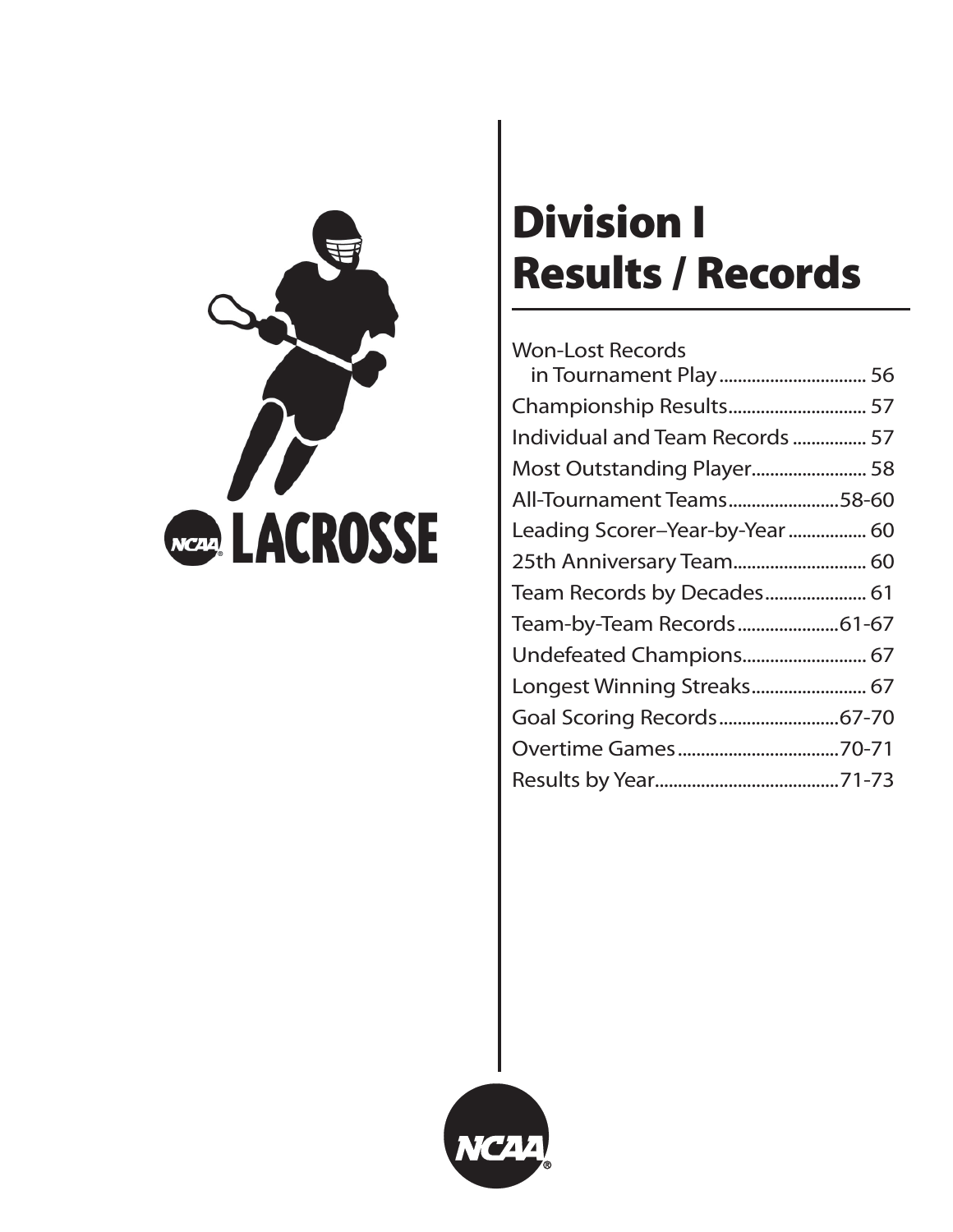## **Division I Results / Records**

## **Won-Lost Records in Tournament Play**

| <b>Team (Years Participated)</b>                                                                      | Yrs.           | Won<br>2<br>$\Omega$<br>1<br>4<br>5                   | Lost<br>4<br>$\overline{2}$<br>$\overline{4}$<br>16<br>12  | Pct.<br>.333<br>.000<br>.200<br>.200<br>.294 | 1st<br>$\Omega$<br>$\Omega$<br>0<br>$\Omega$<br>$\Omega$ | 2nd<br>$\Omega$<br>$\mathbf 0$<br>0<br>0<br>0 | 3rd<br>$\Omega$<br>$\Omega$<br>$\Omega$<br>$\overline{2}$    |
|-------------------------------------------------------------------------------------------------------|----------------|-------------------------------------------------------|------------------------------------------------------------|----------------------------------------------|----------------------------------------------------------|-----------------------------------------------|--------------------------------------------------------------|
|                                                                                                       | $\overline{1}$ | $\Omega$<br>$\Omega$<br>0<br>$\Omega$<br>$\mathbf 0$  | $\overline{2}$<br>1<br>$\mathbf{1}$<br>1<br>1              | .000<br>.000<br>.000<br>.000<br>.000         | $\Omega$<br>$\Omega$<br>$\Omega$<br>$\Omega$<br>0        | $\Omega$<br>$\Omega$<br>0<br>0<br>0           | $\Omega$<br>$\Omega$<br>$\mathbf{0}$<br>$\Omega$<br>$\Omega$ |
|                                                                                                       |                | 30<br>-1<br>$\Omega$<br>3<br>$\overline{2}$           | 21<br>$\mathbf{1}$<br>1<br>6<br>$\overline{4}$             | .588<br>.500<br>.000<br>.333<br>.333         | 3<br>$\Omega$<br>$\Omega$<br>$\Omega$<br>$\Omega$        | 4<br>0<br>$\Omega$<br>0<br>$\Omega$           | 0                                                            |
|                                                                                                       |                | 22<br>$\Omega$<br>10<br>0<br>2                        | 14<br>$\overline{2}$<br>11<br>1<br>5                       | .611<br>.000<br>.476<br>.000<br>.286         | $\mathbf{0}$<br>0<br>0<br>0                              | $\overline{2}$<br>$\Omega$<br>0<br>0<br>0     | $\Omega$<br>$\Omega$                                         |
| Johns Hopkins (1972-73-74-75-76-77-78-79-80-81-82-83-84-85-86-87-88-89-90-91-92-93-94-95-96-97-98-    |                | $\mathbf{0}$<br>4<br>66<br>9<br>$\mathbf 0$           | $\overline{4}$<br>17<br>31<br>17<br>$\mathbf{1}$           | .000<br>.190<br>.680<br>.346<br>.000         | $\mathbf{0}$<br>$\Omega$<br>9<br>$\Omega$<br>$\Omega$    | $\Omega$<br>0<br>9<br>1<br>0                  | $\Omega$<br>$\Omega$<br>10<br>$\Omega$                       |
| Maryland (1971-72-73-74-75-76-77-78-79-81-82-83-86-87-89-91-92-93-94-95-96-97-98-2000-01-03-04-05-    |                | 0<br>45<br>1<br>9<br>$\Omega$                         | $\mathbf{1}$<br>32<br>6<br>18<br>3                         | .000<br>.584<br>.143<br>.333<br>.000         | $\Omega$<br>2<br>$\Omega$<br>$\Omega$<br>0               | $\mathbf{0}$<br>8<br>0<br>0                   | $\Omega$<br>10<br>$\Omega$<br>$\Omega$<br>$\Omega$           |
|                                                                                                       |                | $\Omega$<br>16<br>$\Omega$<br>27<br>0                 | $\overline{2}$<br>26<br>$\mathbf{1}$<br>22<br>$\mathbf{1}$ | .000<br>.381<br>.000<br>.551<br>.000         | $\Omega$<br>$\Omega$<br>$\Omega$<br>4<br>$\Omega$        | $\Omega$<br>2<br>$\Omega$<br>0                | $\Omega$<br>6<br>$\Omega$<br>0                               |
|                                                                                                       |                | 9<br>1<br>2<br>$\Omega$<br>30                         | 16<br>3<br>11<br>2<br>13                                   | .360<br>.250<br>.154<br>.000<br>.698         | $\mathbf 0$<br>$\Omega$<br>$\Omega$<br>$\Omega$<br>6     | $\Omega$<br>0<br>$\Omega$<br>2                | $\Omega$<br>$\mathbf{0}$<br>$\overline{2}$                   |
| #Syracuse (1979-80-81-83-84-85-86-87-88-89-91-92-93-94-95-96-97-98-99-2000-01-02-03-04-05-06-08-09-   |                | $\Omega$<br>$\overline{2}$<br>$\mathbf{0}$<br>1<br>59 | 3<br>9<br>$\overline{2}$<br>$\overline{2}$<br>20           | .000<br>.182<br>.000<br>.333<br>.747         | $\mathbf{0}$<br>$\Omega$<br>$\Omega$<br>0<br>10          | $\Omega$<br>$\Omega$<br>$\Omega$<br>0<br>5    | $\Omega$<br>$\Omega$<br>$\Omega$<br>$\Omega$<br>10           |
| Virginia (1971-72-73-74-78-79-80-81-82-83-84-85-86-88-90-91-93-94-95-96-97-98-99-2000-01-02-03-05-06- | 2              | 7<br>$\Omega$                                         | 10<br>2                                                    | .412<br>.000                                 | $\Omega$<br>$\Omega$                                     | 1<br>$\Omega$                                 | $\Omega$                                                     |
|                                                                                                       | 8<br>3         | 47<br>3<br>$\overline{2}$                             | 29<br>8<br>3                                               | .618<br>.273<br>.400                         | 5<br>$\Omega$<br>$\Omega$                                | 4<br>$\Omega$<br>$\Omega$                     | 13<br>3<br>1                                                 |

Note: No third-place game is held; teams losing in the semifinals are credited with a third-place finish.<br>#Participation in 1990 tournament vacated by the NCAA Committee on Infractions:.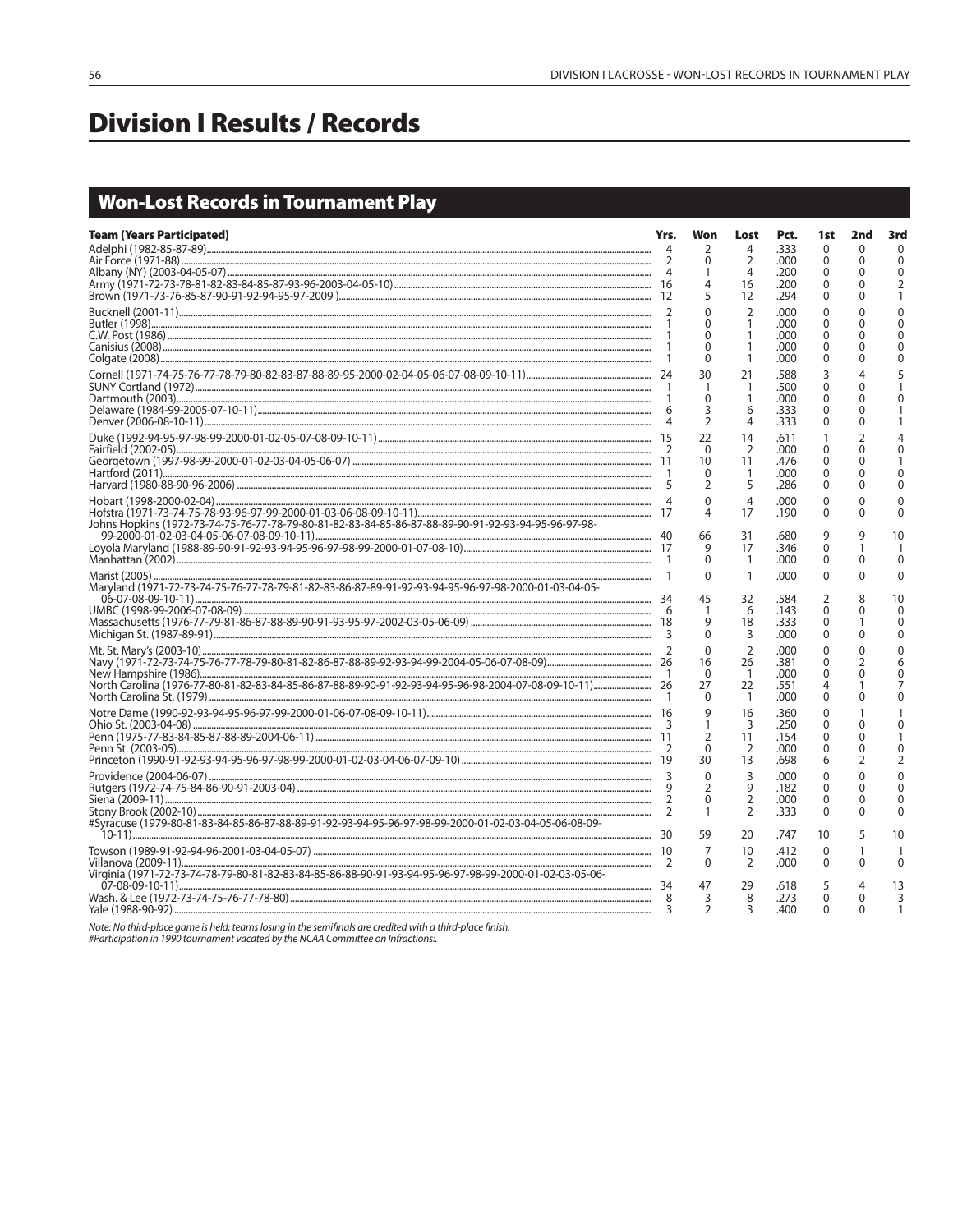## **Overall Championship Results**

| Year                                       | <b>Champion (Record)</b>                                                                       | Coach                                                                                                         | <b>Score</b>                                                   | <b>Runner-Up</b>                                               | <b>Host or Site</b>                                     | <b>Championship Game</b><br><b>Paid Attendance</b> | <b>Total Championship</b><br><b>Paid Attendance</b> |
|--------------------------------------------|------------------------------------------------------------------------------------------------|---------------------------------------------------------------------------------------------------------------|----------------------------------------------------------------|----------------------------------------------------------------|---------------------------------------------------------|----------------------------------------------------|-----------------------------------------------------|
| 1971<br>1972<br>1973<br>1974………………<br>1975 | Cornell (13-1)<br>Virginia (11-4)<br>Maryland (10-0)<br>Johns Hopkins (12-2)<br>Maryland (8-2) | <b>Richie Moran</b><br><b>Glenn Thiel</b><br><b>Bud Beardmore</b><br><b>Bob Scott</b><br><b>Bud Beardmore</b> | $12 - 6$<br>$13 - 12$<br>10-9 (2 ot)<br>$17 - 12$<br>$20 - 13$ | Maryland<br>Johns Hopkins<br>Johns Hopkins<br>Maryland<br>Navy | Hofstra<br>Maryland<br>Penn<br>Rutgers<br>Johns Hopkins | 5,458<br>7,001<br>5,965<br>7.728<br>10,875         | $\overline{\phantom{0}}$                            |
| 1976                                       | Cornell (16-0)                                                                                 | <b>Richie Moran</b>                                                                                           | $16-13$ (ot)                                                   | Maryland                                                       | <b>Brown</b>                                            | 7,504                                              | 20,819                                              |
| 1977                                       | Cornell (13-0)                                                                                 | <b>Richie Moran</b>                                                                                           | $16 - 8$                                                       | Johns Hopkins                                                  | Virginia                                                | 10,080                                             | 29,193                                              |
| 1978                                       | Johns Hopkins (13-1)                                                                           | <b>Henry Ciccarone</b>                                                                                        | $13 - 8$                                                       | Cornell                                                        | Rutgers                                                 | 13,527                                             | 28,587                                              |
| 1979                                       | Johns Hopkins (13-0)                                                                           | <b>Henry Ciccarone</b>                                                                                        | $15-9$                                                         | Maryland                                                       | Maryland                                                | 16,166                                             | 25,241                                              |
| 1980                                       | Johns Hopkins (14-1)                                                                           | Henry Ciccarone                                                                                               | $9-8(2 \text{ ot})$                                            | Virginia                                                       | Cornell                                                 | 7,557                                              | 23,046                                              |
| 1981                                       | North Carolina (12-0)                                                                          | <b>Willie Scroggs</b>                                                                                         | $14-13$                                                        | Johns Hopkins                                                  | Princeton                                               | 13,943                                             | 29,387                                              |
| 1982                                       | North Carolina (14-0)                                                                          | <b>Willie Scroggs</b>                                                                                         | $7 - 5$                                                        | Johns Hopkins                                                  | Virginia                                                | 10,283                                             | 22,892                                              |
| 1983                                       | Syracuse (14-1)                                                                                | Roy Simmons Jr.                                                                                               | $17 - 16$                                                      | Johns Hopkins                                                  | Rutgers                                                 | 15,672                                             | 35,163                                              |
| 1984                                       | Johns Hopkins (14-0)                                                                           | Don Zimmerman                                                                                                 | $13 - 10$                                                      | Syracuse                                                       | Delaware                                                | 17,253                                             | 45,346                                              |
| 1985                                       | Johns Hopkins (13-1)                                                                           | Don Zimmerman                                                                                                 | $11 - 4$                                                       | Syracuse                                                       | <b>Brown</b>                                            | 14,455                                             | 35,208                                              |
| 1986                                       | North Carolina (11-3)                                                                          | <b>Willie Scroggs</b>                                                                                         | $10-9$ (ot)                                                    | Virginia                                                       | Delaware                                                | 9.765                                              | 31,340                                              |
| 1987                                       | Johns Hopkins (10-3)                                                                           | Don Zimmerman                                                                                                 | $11 - 10$                                                      | Cornell                                                        | Rutgers                                                 | 17,077                                             | 49,782                                              |
| 1988                                       | Syracuse (15-0)                                                                                | Roy Simmons Jr.                                                                                               | $13 - 8$                                                       | Cornell                                                        | Syracuse                                                | 20,148                                             | 46,141                                              |
| 1989                                       | Syracuse (14-1)                                                                                | Roy Simmons Jr.                                                                                               | $13 - 12$                                                      | Johns Hopkins                                                  | Maryland                                                | 23,893                                             | 63,836                                              |
| 1990                                       | #Syracuse (13-0)                                                                               | Roy Simmons Jr.                                                                                               | $21-9$                                                         | Loyola Maryland                                                | Rutgers                                                 | 19,070                                             | 57,418                                              |
| 1991                                       | North Carolina (16-0)                                                                          | Dave Klarmann                                                                                                 | $18 - 13$                                                      | Towson                                                         | Syracuse                                                | 8,293                                              | 42,981                                              |
| 1992                                       | Princeton (13-2)                                                                               | <b>Bill Tierney</b>                                                                                           | $10-9(2 ot)$                                                   | Syracuse                                                       | Penn                                                    | 13,650                                             | 52,082                                              |
| 1993                                       | Syracuse (12-2)                                                                                | Roy Simmons Jr.                                                                                               | $13 - 12$                                                      | North Carolina                                                 | Maryland                                                | 20,117                                             | 70,737                                              |
| 1994                                       | Princeton (14-1)                                                                               | <b>Bill Tierney</b>                                                                                           | $9-8$ (ot)                                                     | Virginia                                                       | Maryland                                                | 22,559                                             | 68,436                                              |
| 1995                                       | Syracuse (13-2)                                                                                | Roy Simmons Jr.                                                                                               | $13-9$                                                         | Maryland                                                       | Maryland                                                | 26,229                                             | 71,978                                              |
| 1996                                       | Princeton (14-1)                                                                               | <b>Bill Tierney</b>                                                                                           | $13-12$ (ot)                                                   | Virginia                                                       | Maryland                                                | 22,102                                             | 68,978                                              |
| 1997                                       | Princeton (15-0)                                                                               | <b>Bill Tierney</b>                                                                                           | $19 - 7$                                                       | Maryland                                                       | Maryland                                                | 25,317                                             | 77,170                                              |
| 1998                                       | Princeton (14-1)                                                                               | <b>Bill Tierney</b>                                                                                           | $15 - 5$                                                       | Maryland                                                       | Rutgers                                                 | 17,225                                             | 64,850                                              |
| 1999                                       | Virginia (13-3)                                                                                | Dom Starsia                                                                                                   | $12 - 10$                                                      | Syracuse                                                       | Maryland                                                | 24,135                                             | 70,668                                              |
| 2000                                       | Syracuse (15-1)                                                                                | John Desko                                                                                                    | $13 - 7$                                                       | Princeton                                                      | Maryland                                                | 22,880                                             | 61,768                                              |
| 2001                                       | Princeton (14-1)                                                                               | <b>Bill Tierney</b>                                                                                           | $10-9$ (ot)                                                    | Syracuse                                                       | Rutgers                                                 | 21,286                                             | 64,489                                              |
| 2002                                       | Syracuse (15-2)                                                                                | John Desko                                                                                                    | $13 - 12$                                                      | Princeton                                                      | Rutgers                                                 | 19,706                                             | 60,968                                              |
| 2003                                       | Virginia (15-2)                                                                                | Dom Starsia                                                                                                   | $9 - 7$                                                        | Johns Hopkins                                                  | <b>Baltimore</b>                                        | 37,944                                             | 106,861                                             |
| 2004                                       | Syracuse (15-2)                                                                                | John Desko                                                                                                    | $14-13$                                                        | Navy                                                           | Baltimore                                               | 43,898                                             | 127,737                                             |
| 2005                                       | Johns Hopkins (16-0)                                                                           | Dave Pietramala                                                                                               | $9 - 8$                                                        | Duke                                                           | Philadelphia                                            | 44,920                                             | 119,756                                             |
| 2006                                       | Virginia (17-0)                                                                                | Dom Starsia                                                                                                   | $15 - 7$                                                       | Massachusetts                                                  | Philadelphia                                            | 47,062                                             | 135,956                                             |
| 2007                                       | Johns Hopkins (13-4)                                                                           | Dave Pietramala                                                                                               | $12 - 11$                                                      | Duke                                                           | Baltimore                                               | 48,443                                             | 137,669                                             |
| 2008                                       | Syracuse (16-2)                                                                                | John Desko                                                                                                    | $13 - 10$                                                      | Johns Hopkins                                                  | Foxborough, Mass.                                       | 48,970                                             | 136,898                                             |
| 2009                                       | Syracuse (16-2)                                                                                | John Desko                                                                                                    | $10-9$ (ot)                                                    | Cornell                                                        | Foxborough, Mass.                                       | 41,935                                             | 118,308                                             |
| 2010                                       | Duke (16-4)                                                                                    | John Danowski                                                                                                 | $6 - 5$ (ot)                                                   | Notre Dame                                                     | Baltimore                                               | 37,126                                             | 122,580                                             |
| 2011                                       | Virginia (13-5)                                                                                | Dom Starsia                                                                                                   | $9 - 7$                                                        | Maryland                                                       | Baltimore                                               | 35,661                                             | 126,411                                             |

#Participation in 1990 tournament vacated by the NCAA Committee on Infractions:

## **Championship Records**

#### **INDIVIDUAL**

#### **GOALS, ONE GAME**

9—Gary Gait, Syracuse (23) vs. Navy (5), 5-22-88; Oliver Marti, Brown (19) vs. Loyola Maryland (12), 5-9-92.

#### **GOALS, TOURNAMENT**

16—Matt Ward, Virginia (4 vs. Notre Dame, 3 vs. Georgetown, 4 vs. Syracuse, 5 vs. Massachusetts), 2006; Zack Greer, Duke (5 vs. Providence, 7 vs. North Carolina, 4 vs. Cornell), 2007.

#### **GOALS, CAREER**

50—Gary Gait, Syracuse, 1987-90 (11 games)

#### **ASSISTS, ONE GAME**

9—Conor Gill, Virginia (11) vs. Cornell (10), 5-19-02.

#### **ASSISTS, TOURNAMENT**

16—Tim Goldstein, Cornell (5 vs. Adelphi, 5 vs. Syracuse, 6 vs. Johns Hopkins), 1987; Matt Danowski, Duke (7 vs. Providence, 6 vs. North Carolina, 2 vs. Cornell, 1 vs. Johns Hopkins), 2007.

#### **POINTS, ONE GAME**

12—Ed Mullen (7 goals, 5 assists), Maryland (22) vs. Navy (11), 5-23-76; Gary Gait (9 goals, 3 assists), Syracuse (23) vs. Navy (5), 5-22-88.

#### **POINTS, TOURNAMENT**

25—Eamon McEneaney, Cornell (3-4 vs. Massachusetts, 5-5 vs. Navy, 3-5 vs. Johns Hopkins), 1977; Tim Goldstein, Cornell (5-5 vs. Adelphi, 2-5 vs. Syracuse, 2-6 vs. Johns Hopkins), 1987.

**GOALKEEPER SAVES, ONE GAME**

30—Steve Kavovit, Maryland (16) vs. Brown (13), 5-19-91. **GOALKEEPER SAVES, TOURNAMENT**

#### 85—Paul Schimoler, Cornell (16 vs. Massachusetts, 27 vs.

North Carolina, 23 vs. Virginia, 19 vs. Syracuse), 1988.

## **TEAM**

#### **GOALS, ONE GAME**

28—Syracuse vs. Michigan St. (7), 5-15-91.

#### **FEWEST GOALS, ONE GAME** 0—Wash. & Lee vs. Cornell (14), 5-19-76.

**GOALS, BOTH TEAMS**

38—Johns Hopkins (22) vs. Towson (16), 5-14-94.

#### **GOALS, TOURNAMENT**

66—Virginia (14 vs. Notre Dame, 20 vs. Georgetown, 17 vs. Syracuse, 15 vs. Massachusetts), 2006.

#### **ASSISTS, ONE GAME**

- 19—Syracuse (28) vs. Michigan St. (7), 5-15-91. **ASSISTS, TOURNAMENT**
- 42—Virginia, 4 games, 2006; Duke, 4 games, 2007
- **SHOTS, ONE GAME** 80—Maryland (19) vs. Hofstra (7), 5-21-75.
- **SHOTS, BOTH TEAMS**

## 130—Maryland (80) vs. Hofstra (50), 5-21-75.

**SHOTS, TOURNAMENT** 210—Virginia, 4 games, 1994.

#### **PAID ATTENDANCE, CHAMPIONSHIP GAME**

48,970 Syracuse (13) vs. Johns Hopkins (10), Gillette Stadium, Foxborough, Massachusetts, May 26, 2008.

**DIVISION I RESULTS / RECORDS**

**DIVISION I<br>Results/Records**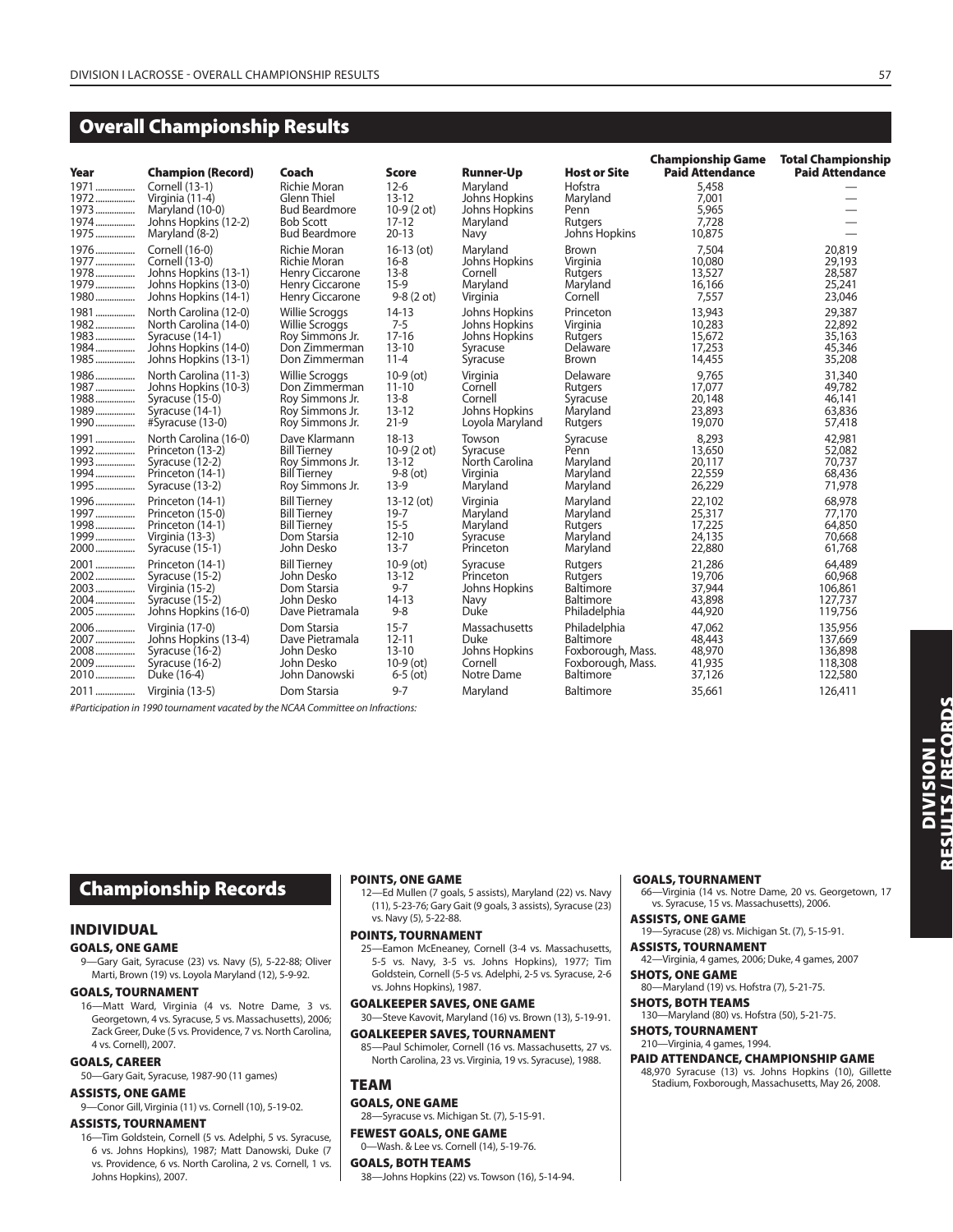# Division I Championship Most<br>Outstanding Player

| Year                                 | <b>Player/Position</b>           | School |
|--------------------------------------|----------------------------------|--------|
| 1977<br>1978<br>1979<br>1980<br>1981 |                                  |        |
| 1982<br>1983<br>1984<br>1985<br>1986 |                                  |        |
| 1987<br>1988<br>1989<br>1990<br>1991 |                                  |        |
| 1992<br>1993<br>1994<br>1995<br>1996 |                                  |        |
| 1997<br>1998<br>1999<br>2000<br>2001 |                                  |        |
| 2002<br>2003<br>2004<br>2005<br>2006 |                                  |        |
| 2007<br>2008<br>2009<br>2010<br>2011 | * team lost in championship game |        |

## **Division I All-Tournament Teams**<br>and Most Outstanding Players

| Team        |
|-------------|
| <b>Team</b> |
| <b>Team</b> |
| <b>Team</b> |
| <b>Team</b> |
| <b>Team</b> |
| <b>Team</b> |
| Team        |
|             |

| 1985<br><b>Name</b> | Team                |
|---------------------|---------------------|
|                     |                     |
| 1986                |                     |
| <b>Name</b>         | <b>Team</b>         |
|                     |                     |
| 1987                |                     |
| <b>Name</b>         | Team                |
|                     |                     |
|                     |                     |
|                     |                     |
|                     |                     |
|                     |                     |
|                     |                     |
|                     |                     |
|                     |                     |
|                     |                     |
| 1988<br><b>Name</b> | <b>Team</b>         |
|                     |                     |
|                     |                     |
| 1989                |                     |
| <b>Name</b>         | <b>Team</b>         |
|                     |                     |
| 1990                |                     |
| <b>Name</b>         | <b>Team</b>         |
|                     |                     |
| 1991                |                     |
| <b>Name</b>         | <b>Team</b>         |
|                     |                     |
|                     |                     |
| 1992                |                     |
| <b>Name</b>         | <b>Team</b>         |
|                     |                     |
| 1993                |                     |
| <b>Name</b>         |                     |
|                     |                     |
|                     | Team                |
| 1994                |                     |
|                     | <b>Team</b>         |
|                     |                     |
| <b>Name</b>         |                     |
| 1995                |                     |
| Name                |                     |
|                     |                     |
|                     |                     |
|                     |                     |
|                     |                     |
|                     |                     |
|                     |                     |
|                     |                     |
|                     |                     |
| 1996                |                     |
| <b>Name</b>         |                     |
|                     |                     |
|                     |                     |
|                     |                     |
|                     |                     |
|                     |                     |
|                     |                     |
|                     | Team<br><b>Team</b> |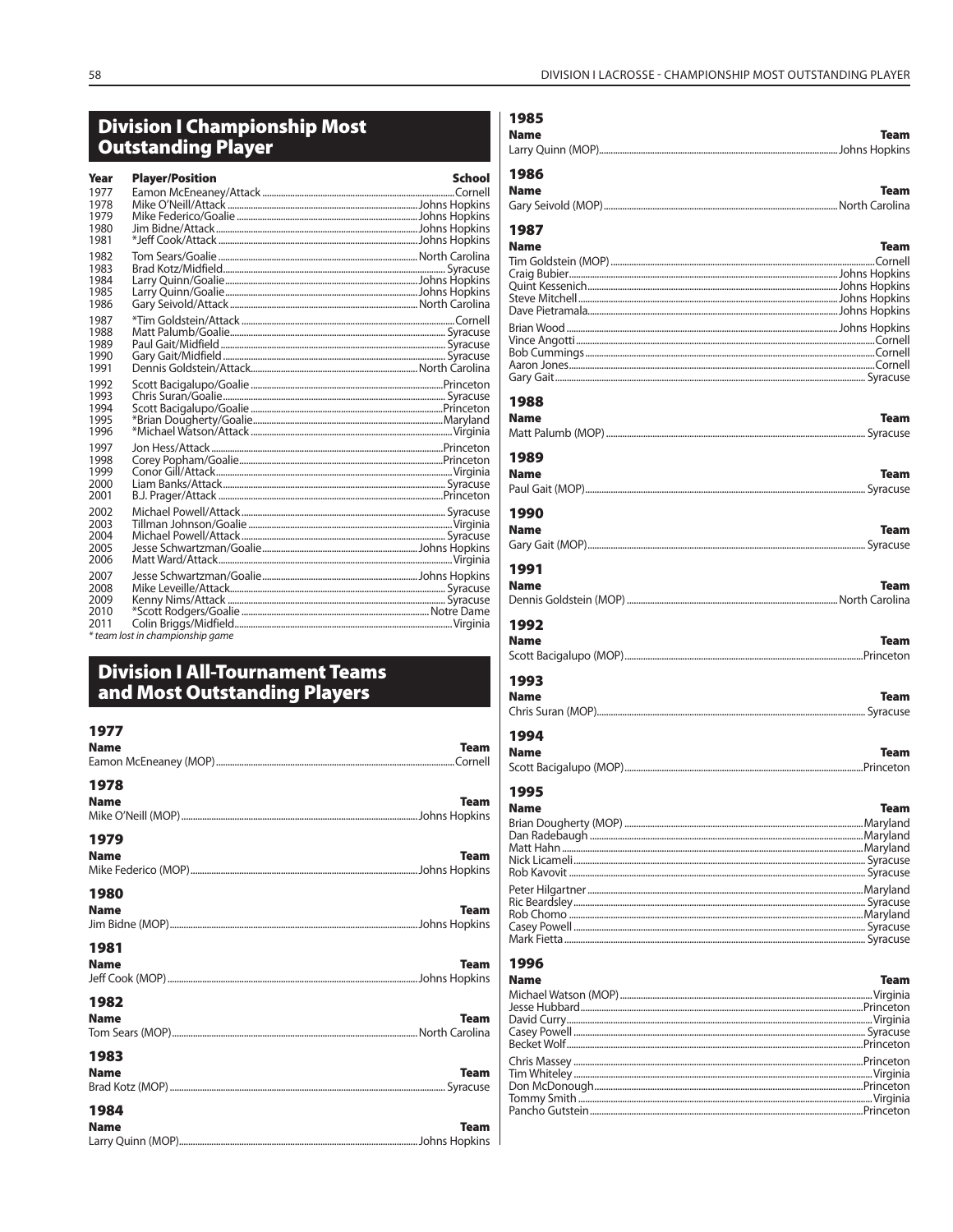#### 

#### **Name**

| 1901 I I I <del>I</del> |  |
|-------------------------|--|
|                         |  |
|                         |  |
|                         |  |
|                         |  |
|                         |  |
|                         |  |
|                         |  |
|                         |  |
|                         |  |
|                         |  |
|                         |  |

#### 

| <b>Name</b> | <b>Team</b> |
|-------------|-------------|
|             |             |
|             |             |
|             |             |
|             |             |
|             |             |
|             |             |
|             |             |
|             |             |
|             |             |
|             |             |

## 

| Name | <b>Team</b> Team |
|------|------------------|
|      |                  |
|      |                  |
|      |                  |
|      |                  |
|      |                  |
|      |                  |
|      |                  |
|      |                  |
|      |                  |
|      |                  |

## 

| <b>Name</b> | <b>Team</b> |
|-------------|-------------|
|             |             |
|             |             |
|             |             |
|             |             |
|             |             |
|             |             |
|             |             |
|             |             |
|             |             |
|             |             |

## 

| <b>Name</b> | <b>Team</b> |
|-------------|-------------|
|             |             |
|             |             |
|             |             |
|             |             |
|             |             |
|             |             |
|             |             |
|             |             |
|             |             |
|             |             |
|             |             |

## 

| Name | and the contract of the Team |
|------|------------------------------|
|      |                              |
|      |                              |
|      |                              |
|      |                              |
|      |                              |
|      |                              |
|      |                              |
|      |                              |
|      |                              |
|      |                              |
|      |                              |

## 

| Name | <b>Team</b> |
|------|-------------|
|      |             |
|      |             |
|      |             |
|      |             |
|      |             |
|      |             |
|      |             |
|      |             |
|      |             |
|      |             |
|      |             |

## 

| <b>Name</b> | leam |
|-------------|------|
|             |      |
|             |      |
|             |      |
|             |      |
|             |      |
|             |      |
|             |      |
|             |      |
|             |      |
|             |      |
|             |      |

## 

| Name | and the contract of the contract of the contract of the contract of the contract of the contract of the contract of the contract of the contract of the contract of the contract of the contract of the contract of the contra |
|------|--------------------------------------------------------------------------------------------------------------------------------------------------------------------------------------------------------------------------------|
|      |                                                                                                                                                                                                                                |
|      |                                                                                                                                                                                                                                |
|      |                                                                                                                                                                                                                                |
|      |                                                                                                                                                                                                                                |
|      |                                                                                                                                                                                                                                |
|      |                                                                                                                                                                                                                                |
|      |                                                                                                                                                                                                                                |
|      |                                                                                                                                                                                                                                |
|      |                                                                                                                                                                                                                                |
|      |                                                                                                                                                                                                                                |

## 

| Name           | Team                |
|----------------|---------------------|
|                |                     |
|                |                     |
|                |                     |
|                |                     |
|                |                     |
|                |                     |
|                |                     |
|                |                     |
|                |                     |
| David Mitchell | C <sub>orroll</sub> |

## 

| <b>Team</b> |
|-------------|
|             |
|             |
|             |
|             |
|             |
|             |
|             |
|             |
|             |
|             |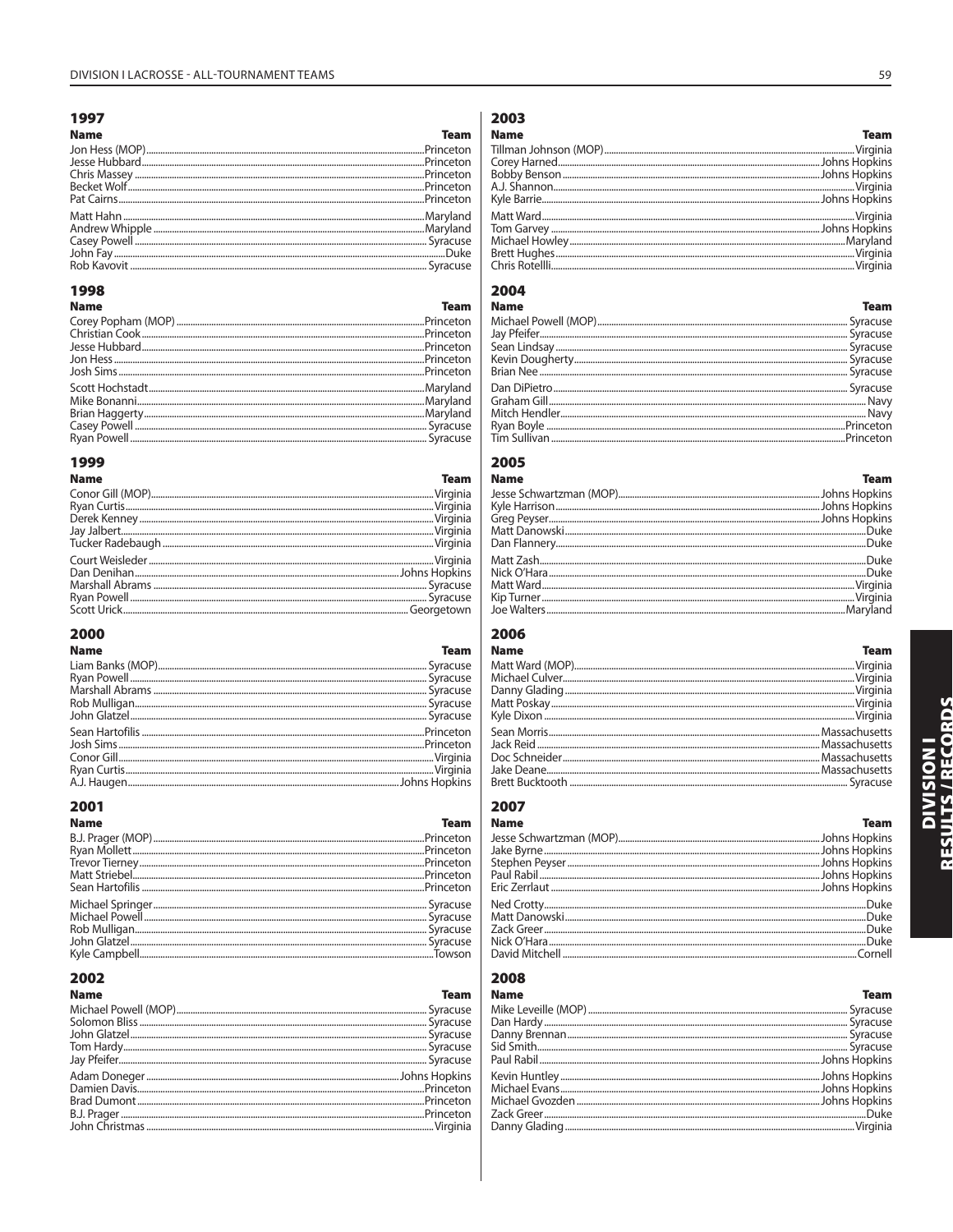#### 2009

| <b>Team</b> |
|-------------|
|             |
|             |
|             |
|             |
|             |
|             |
|             |
|             |
|             |
|             |
|             |

## 2010

| <b>Name</b>                                                                                                                                                                                                                          | <b>Team</b> |
|--------------------------------------------------------------------------------------------------------------------------------------------------------------------------------------------------------------------------------------|-------------|
|                                                                                                                                                                                                                                      |             |
|                                                                                                                                                                                                                                      |             |
|                                                                                                                                                                                                                                      |             |
|                                                                                                                                                                                                                                      |             |
|                                                                                                                                                                                                                                      |             |
|                                                                                                                                                                                                                                      |             |
|                                                                                                                                                                                                                                      |             |
|                                                                                                                                                                                                                                      |             |
|                                                                                                                                                                                                                                      |             |
| Exeric Hoffware<br>Chris Bocklet<br>Chris Bocklet (Sevin Ridgway (Sevin Ridgway (Sevin Ridgway (Sevin Ridgway (Sevin Ridgway (Sevin Ridgway (Sevin<br>Chris Secklet (Stanwick (Sevin Ridgway (Sevin Ridgway (Sevin Ridgway (Sevin Ri |             |

| 2011        |             |
|-------------|-------------|
| <b>Name</b> | <b>Team</b> |
|             |             |
|             |             |
|             |             |
|             |             |
|             |             |
|             |             |
|             |             |
|             |             |
|             |             |
|             |             |
|             |             |

## **Leading Scorer-Year-by-Year**

| Year         | <b>Player, School</b>                                            | Pts. |
|--------------|------------------------------------------------------------------|------|
| 1971         |                                                                  |      |
| 1972         |                                                                  |      |
| 1973<br>1974 |                                                                  |      |
| 1975         |                                                                  |      |
| 1976         |                                                                  |      |
| 1977         |                                                                  |      |
| 1978         |                                                                  |      |
| 1979         |                                                                  |      |
| 1980         |                                                                  |      |
| 1981<br>1982 |                                                                  |      |
| 1983         |                                                                  |      |
| 1984         |                                                                  |      |
| 1985         |                                                                  |      |
| 1986         |                                                                  |      |
| 1987<br>1988 |                                                                  |      |
| 1989         |                                                                  |      |
| 1990         |                                                                  |      |
| 1991         | Dennis Goldstein, North Carolina; Glenn Smith, Towson;           |      |
| 1992         |                                                                  |      |
| 1993         |                                                                  |      |
| 1994         |                                                                  |      |
| 1995         |                                                                  |      |
| 1996<br>1997 | Rob Kavovit, Syracuse; Doug Knight and Tim Whiteley, Virginia 16 |      |
| 1998         |                                                                  |      |
| 1999         |                                                                  |      |
| 2000         |                                                                  |      |
| 2001         |                                                                  |      |
| 2002         |                                                                  |      |
| 2003<br>2004 |                                                                  |      |
| 2005         |                                                                  |      |
| 2006         |                                                                  |      |
| 2007         |                                                                  |      |
| 2008         |                                                                  |      |
| 2009<br>2010 |                                                                  |      |
|              |                                                                  |      |
| 2011         |                                                                  |      |

## **25th Anniversary Team**

This team was nominated and selected in 1995 based on the voting of all Division I head coaches and all members of the NCAA Men's Lacrosse Committee from 1971 to 1995.

Scott Bacigalupo, Princeton, 1994 Tom Cafaro, Army, 1971<br>John DeTomasso, Johns Hopkins, 1986 Del Dressel, Johns Hopkins, 1986 Mike Federico, Johns Hopkins, 1980 Mike French, Cornell, 1976 Gary Gait, Syracuse, 1990 +Paul Gait, Syracuse, 1990 Mark Greenberg, Johns Hopkins, 1980<br>Tom Haus, North Carolina, 1980 Chris Kane, Cornell, 1979 Brad Kotz, Syracuse, 1985 Richard Kowalchuk, Johns Hopkins, 1974 Dan MacKesey, Cornell, 1977 Eamon McEneaney, Cornell, 1977 David Morrow, Princeton, 1993 Tim Nelson, Syracuse, 1985 Mike O'Neill, Johns Hopkins, 1978

Dave Pietramala, Johns Hopkins, 1989 Larry Quinn, Johns Hopkins, 1985 Jonathan Reese, Yale, 1990 Brendan Schneck, Johns Hopkins, 1981 Tom Sears, North Carolina, 1983 Jack Thomas, Johns Hopkins, 1974 Frank Urso, Maryland, 1976

+ Participation vacated by action of the NCAA Committee on Infractions.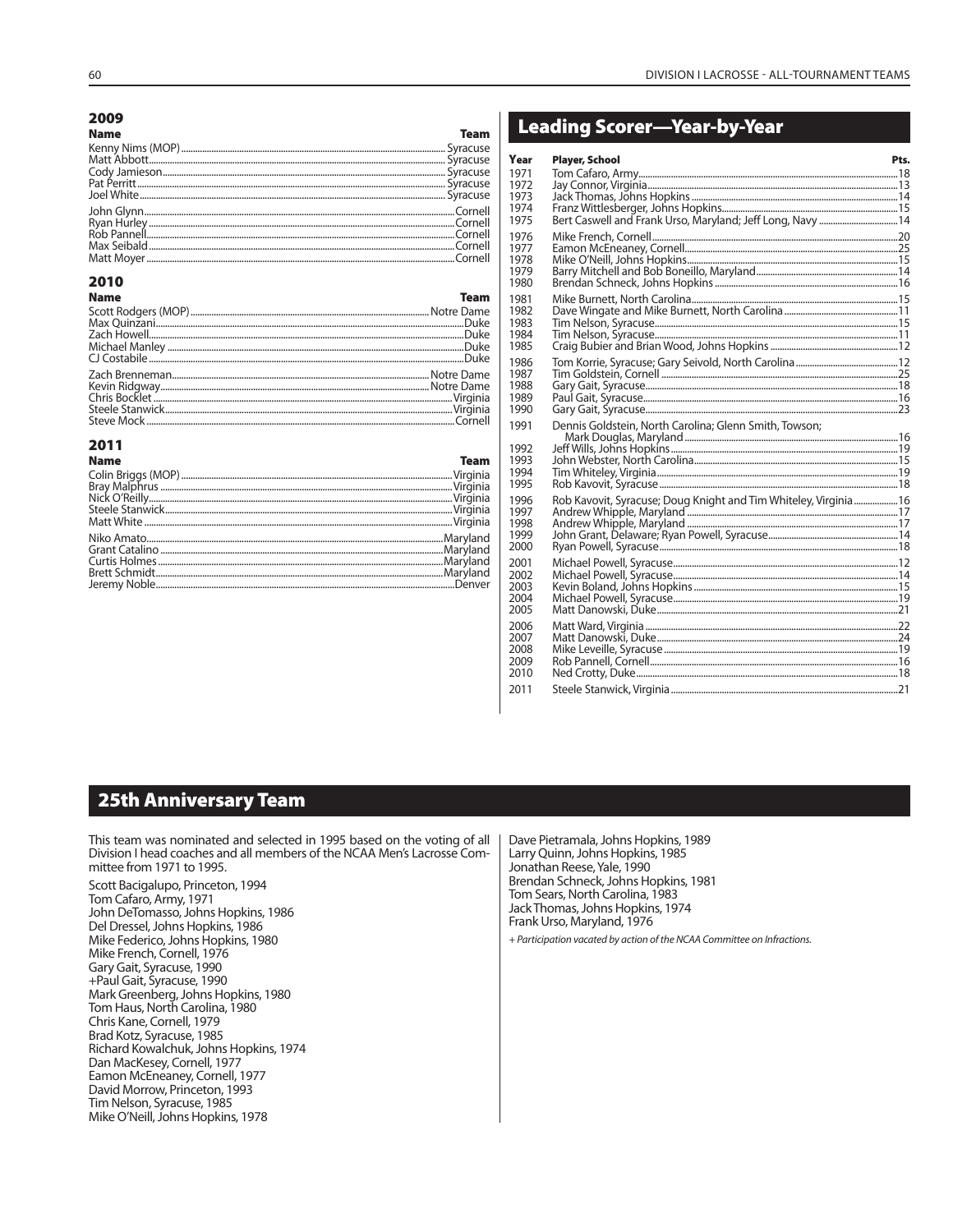## **Records by Decades (Division I Games Only)**

| Team<br>*Adelphi                                                          | 1970s<br>$0 - 0$    | 1980s<br>$2 - 4$   | 1990s                                      | 2000s                                                | 2010s                         | <b>Overall</b><br>$2 - 4$                           |
|---------------------------------------------------------------------------|---------------------|--------------------|--------------------------------------------|------------------------------------------------------|-------------------------------|-----------------------------------------------------|
| Air Force                                                                 | 0-1                 | $0 - 1$            |                                            |                                                      |                               | $0 - 2$                                             |
| Albany (NY)<br>Army<br><b>Brown</b>                                       | $1 - 4$<br>$0 - 3$  | $1 - 6$<br>$0 - 2$ | $1 - 2$<br>$5 - 6$                         | $1 - 4$<br>$0 - 3$<br>$0 - 1$                        | $1 - 1$                       | $1 - 4$<br>$4 - 16$<br>$5 - 12$                     |
| Bucknell<br>Butler<br>*C.W. Post                                          |                     | $0 - 1$            | $0 - 1$                                    | $0 - 1$                                              | $0 - 1$                       | $0 - 2$<br>$0 - 1$<br>$0 - 1$                       |
| Canisius<br>Colgate                                                       |                     |                    |                                            | $0 - 1$<br>$0 - 1$                                   |                               | $0 - 1$<br>$0 - 1$                                  |
| Cornell<br>*SUNY Cortland                                                 | $13 - 4$<br>$1 - 1$ | $6 - 6$            | $0 - 1$                                    | $8 - 8$                                              | $3-2$                         | $30 - 21$<br>$1 - 1$                                |
| Dartmouth<br>Delaware<br>Denver                                           |                     | $0 - 1$            | $1 - 1$                                    | $0 - 1$<br>$2 - 2$<br>$0 - 2$                        | $0 - 2$<br>$2 - 2$            | $0 - 1$<br>$3-6$<br>$2 - 4$                         |
| Duke<br>Fairfield                                                         |                     |                    | 4-6                                        | $12 - 7$<br>$0 - 2$                                  | $6 - 1$                       | $21 - 13$<br>$0 - 3$                                |
| Georgetown<br>Hartford                                                    |                     |                    | $3-3$                                      | $7 - 8$                                              | $0 - 1$                       | $10 - 11$<br>$0 - 1$                                |
| Harvard                                                                   |                     | $0 - 2$            | $2 - 2$                                    | $0 - 1$                                              |                               | $2 - 5$                                             |
| Hobart<br>Hofstra<br><b>Johns Hopkins</b><br>Loyola Maryland<br>Manhattan | $0 - 5$<br>$16 - 5$ | $21-6$<br>$1 - 2$  | $0 - 1$<br>$2 - 4$<br>$8 - 10$<br>$7 - 10$ | $0 - 3$<br>$2 - 6$<br>$20 - 8$<br>$1 - 4$<br>$0 - 1$ | $0 - 2$<br>$1 - 2$<br>$0 - 1$ | $0 - 4$<br>$4 - 17$<br>66-31<br>$9 - 17$<br>$0 - 1$ |
| Marist<br>Maryland<br><b>UMBC</b>                                         | $17 - 7$            | $3-6$              | $11 - 8$<br>$0 - 2$                        | $0 - 1$<br>10-9<br>$1 - 4$                           | $4 - 2$                       | $0 - 1$<br>45-32<br>$1-6$                           |
| Massachusetts<br>Michigan St.                                             | $0 - 3$             | $2 - 5$<br>$0 - 2$ | $1 - 5$<br>$0 - 1$                         | $6 - 5$                                              |                               | $9 - 18$<br>$0 - 3$                                 |
| Mt. St. Mary's<br>Navy<br>New Hampshire                                   | $7-9$               | $4 - 7$<br>$0 - 1$ | $0 - 4$                                    | $0 - 1$<br>$5 - 6$                                   | $0 - 1$                       | $0 - 2$<br>$16 - 26$<br>$0 - 1$                     |
| North Carolina<br>North Carolina St.                                      | $0 - 2$<br>$0 - 1$  | $16 - 7$           | $7 - 7$                                    | $3 - 4$                                              | $1 - 2$                       | $27 - 22$<br>$0 - 1$                                |
| Notre Dame<br>Ohio St.                                                    |                     |                    | $1 - 8$                                    | $4-6$<br>$1 - 3$                                     | $4 - 2$                       | $9 - 16$<br>$1 - 3$                                 |
| Penn<br>Penn St.                                                          | $0 - 2$             | $2 - 6$            |                                            | $0 - 2$<br>$0 - 2$                                   | $0 - 1$                       | $2 - 11$<br>$0 - 2$                                 |
| Princeton                                                                 |                     |                    | $18-5$                                     | $12 - 7$                                             | $0 - 1$                       | $30 - 13$                                           |
| Providence<br>Rutgers<br>Siena                                            | $0 - 3$             | $1 - 2$            | $1 - 2$                                    | $0 - 3$<br>$0 - 2$<br>$0 - 1$<br>$0 - 1$             | $0 - 1$<br>$1 - 1$            | $0 - 3$<br>$2-9$<br>$0 - 2$<br>$1 - 2$              |
| <b>Stony Brook</b><br>#Syracuse                                           | $0 - 1$             | $16-6$             | $18 - 7$                                   | 24-4                                                 | $1 - 2$                       | 59-20                                               |
| Towson                                                                    |                     | $0 - 1$            | $4 - 4$                                    | $3 - 5$                                              |                               | $7 - 10$                                            |
| Villanova<br>Virginia<br>*Wash. & Lee                                     | $5 - 5$<br>$3 - 7$  | $9 - 8$<br>$0 - 1$ | $11 - 8$                                   | $0 - 1$<br>$16 - 7$                                  | $0 - 1$<br>$6 - 1$            | $0 - 2$<br>47-29<br>$3-8$                           |
| Yale                                                                      |                     | $0 - 1$            | $2 - 2$                                    |                                                      |                               | $2 - 3$                                             |

# After the 1990 championship, the NCAA Committee on Infractions determined that Paul Gait had played in the 1990 championship while ineligible. Under NCAA rules, Syracuse and Paul Gait's records for that championship were vacated. The NCAA does not recognize Syracuse, Coach Roy Simmons Jr.'s 3-0 record, and Paul Gait's 7 goals, 7 assists and his participation in that championship.

\*No longer Division I

## **Team-By-Team Records— Division I Championship**

## **ADELPHI (2-4)**

| 1985<br>1987                         |                          | $7 - 15$<br>$9 - 15$<br>$6 - 5$                       |
|--------------------------------------|--------------------------|-------------------------------------------------------|
| 1987<br>1989                         |                          | $12 - 14$<br>$16 - 10$                                |
| 1989                                 |                          | $11 - 12$ (ot)                                        |
|                                      | AIR FORCE (0-2)          |                                                       |
|                                      |                          | $1 - 10$<br>$8 - 19$                                  |
|                                      | <b>Albany (NY) (1-4)</b> |                                                       |
| 2003<br>2004<br>2005<br>2007<br>2007 |                          | 10-16<br>13-21<br>$9 - 23$<br>19-10<br>$11 - 12$ (ot) |

|             | <b>ARMY (4-16)</b> |          |
|-------------|--------------------|----------|
|             |                    | $19-3$   |
|             |                    | $16-1$   |
|             |                    | $3-1$    |
|             |                    | $5 - 1$  |
| $1078$ Navy |                    | $12 - 1$ |

| 1971 | 16-17 (semi)    |
|------|-----------------|
| 1972 | $3 - 10$        |
| 1973 | 5-11            |
| 1978 | $13 - 16$       |
| 1981 | 10-16           |
| 1982 | $9 - 11$        |
| 1983 | $6-12$          |
| 1984 | $8-7$           |
| 1984 | 9-11 (semi)     |
| 1985 | $6 - 10$        |
| 1987 | 5-6             |
| 1993 | 15-11           |
| 1993 | $5 - 14$        |
| 1996 | $3 - 12$        |
| 2003 | $2 - 14$        |
| 2004 | $12 - 16$       |
| 2005 | $6 - 16$        |
| 2010 | $9-8(2^{\circ}$ |
| 2010 | $5 - 14$        |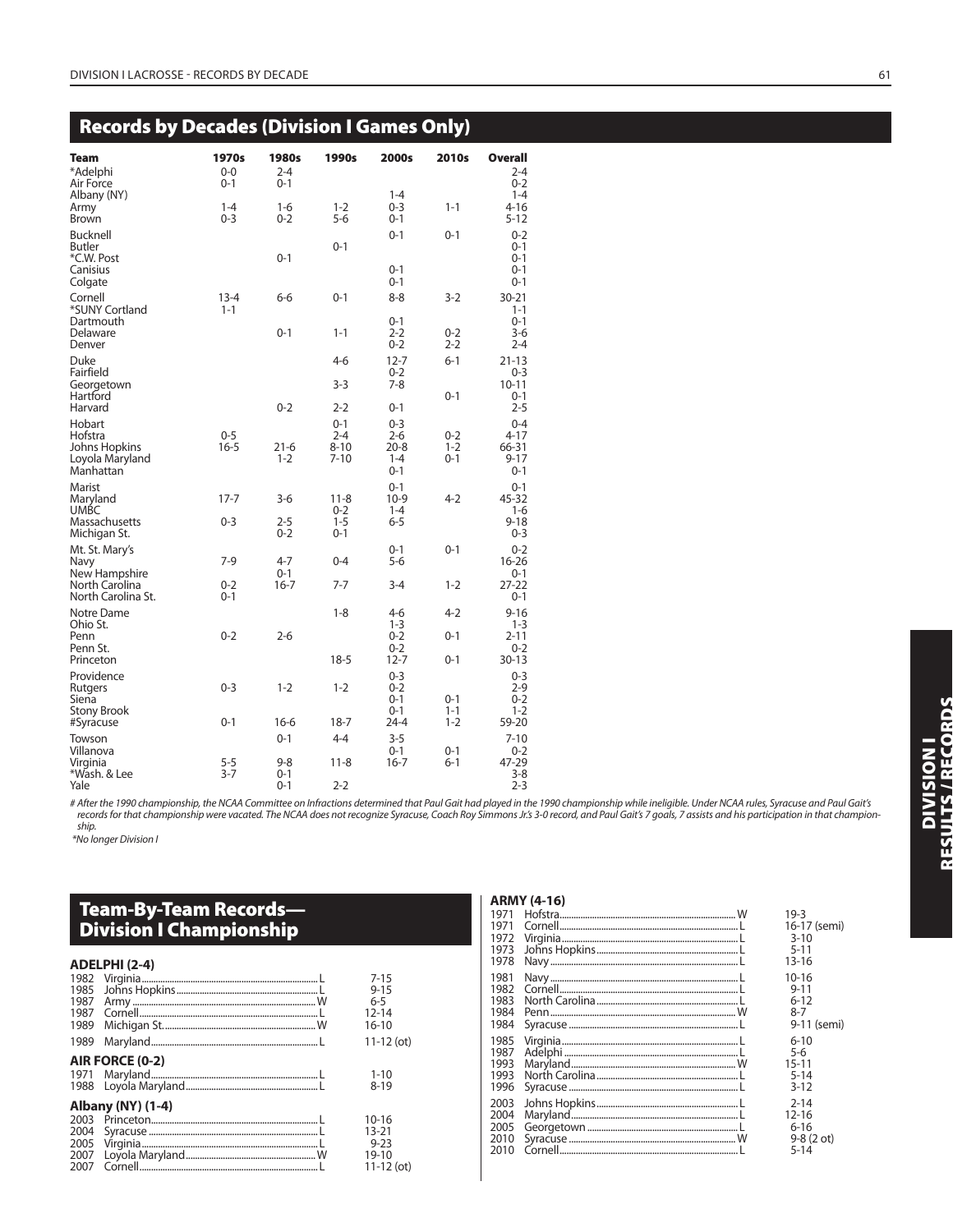#### **RROWN (5-12)**

| 1971<br>1973<br>1976<br>1985<br>1987<br>1990<br>1990<br>1991<br>1992<br>1992<br>1994<br>1994<br>1994<br>1995<br>1995<br>1997<br>2009<br>2001<br>2011 | DNUWIN (3-14)<br><b>BUCKNELL (0-2)</b> | 8-10<br>4-16<br>8-17<br>14-16<br>6-14<br>12-9<br>12-20<br>13-16<br>19-12<br>10-16<br>$12 - 5$<br>14-13 (ot)<br>7-10 (semi)<br>17-9<br>13-16<br>$6 - 11$<br>11-12 (ot)<br>7-12<br>12-13 (ot) |
|------------------------------------------------------------------------------------------------------------------------------------------------------|----------------------------------------|---------------------------------------------------------------------------------------------------------------------------------------------------------------------------------------------|
| 1998                                                                                                                                                 | <b>BUTLER (0-1)</b>                    | 10-18                                                                                                                                                                                       |
| 1986                                                                                                                                                 | <b>C.W. POST (0-1)</b>                 | 8-13                                                                                                                                                                                        |
| 2008                                                                                                                                                 | <b>CANISIUS (0-1)</b>                  | 3-20                                                                                                                                                                                        |
| 2008                                                                                                                                                 | <b>COLGATE (0-1)</b>                   | 7-8 (ot)                                                                                                                                                                                    |
| 1971<br>1971<br>1971<br>1974                                                                                                                         | <b>CORNELL (30-21)</b>                 | 10-8<br>17-16 (semi)<br>12-6 (champ)<br>$15 - 8$                                                                                                                                            |
| 1974                                                                                                                                                 |                                        | 10-19 (semi)                                                                                                                                                                                |
| 1975                                                                                                                                                 |                                        | $18-5$                                                                                                                                                                                      |
| 1975                                                                                                                                                 |                                        | 12-15 (semi)                                                                                                                                                                                |
| 1976                                                                                                                                                 |                                        | $14-0$                                                                                                                                                                                      |
| 1976                                                                                                                                                 |                                        | 13-5 (semi)                                                                                                                                                                                 |
| 1976                                                                                                                                                 |                                        | 16-13 (ot) (champ)                                                                                                                                                                          |
| 1977                                                                                                                                                 |                                        | 17-13                                                                                                                                                                                       |
| 1977                                                                                                                                                 |                                        | 22-6 (semi)                                                                                                                                                                                 |
| 1977                                                                                                                                                 |                                        | 16-8 (champ)                                                                                                                                                                                |
| 1978                                                                                                                                                 |                                        | $12 - 2$                                                                                                                                                                                    |
| 1978                                                                                                                                                 |                                        | 13-7 (semi)                                                                                                                                                                                 |
| 1978                                                                                                                                                 |                                        | 8-13 (champ)                                                                                                                                                                                |
| 1979                                                                                                                                                 |                                        | 8-15                                                                                                                                                                                        |
| 1980                                                                                                                                                 |                                        | $8-9$ (ot)                                                                                                                                                                                  |
| 1982                                                                                                                                                 |                                        | 11-9                                                                                                                                                                                        |
| 1982                                                                                                                                                 |                                        | 8-15 (semi)                                                                                                                                                                                 |
| 1983                                                                                                                                                 |                                        | $6 - 7$                                                                                                                                                                                     |
| 1987                                                                                                                                                 |                                        | 14-12                                                                                                                                                                                       |
| 1987                                                                                                                                                 |                                        | 18-15 (semi)                                                                                                                                                                                |
| 1987                                                                                                                                                 |                                        | 10-11 (champ)                                                                                                                                                                               |
| 1988                                                                                                                                                 |                                        | $13 - 11$                                                                                                                                                                                   |
| 1988                                                                                                                                                 |                                        | 6-4                                                                                                                                                                                         |
| 1988                                                                                                                                                 |                                        | 17-6 (semi)                                                                                                                                                                                 |
| 1988                                                                                                                                                 |                                        | 8-13 (champ)                                                                                                                                                                                |
| 1989                                                                                                                                                 |                                        | 7-16                                                                                                                                                                                        |
| 1995                                                                                                                                                 |                                        | 9-17                                                                                                                                                                                        |
| 2000                                                                                                                                                 |                                        | $12 - 14$                                                                                                                                                                                   |
| 2002                                                                                                                                                 |                                        | $12 - 3$                                                                                                                                                                                    |
| 2002                                                                                                                                                 |                                        | 10-11                                                                                                                                                                                       |
| 2004                                                                                                                                                 |                                        | 11-5                                                                                                                                                                                        |
| 2004                                                                                                                                                 |                                        | $6 - 5$                                                                                                                                                                                     |
| 2005                                                                                                                                                 |                                        | 12-11                                                                                                                                                                                       |
| 2005                                                                                                                                                 |                                        | 8-11                                                                                                                                                                                        |
| 2006                                                                                                                                                 |                                        | 9-10                                                                                                                                                                                        |
| 2007                                                                                                                                                 |                                        | 14-6                                                                                                                                                                                        |
| 2007                                                                                                                                                 |                                        | 12-11 (ot)                                                                                                                                                                                  |
| 2007                                                                                                                                                 |                                        | 11-12 (semi)                                                                                                                                                                                |
| 2008                                                                                                                                                 |                                        | 7-15                                                                                                                                                                                        |
| 2009                                                                                                                                                 |                                        | $11 - 8$                                                                                                                                                                                    |
| 2009                                                                                                                                                 |                                        | 6-4                                                                                                                                                                                         |
| 2009                                                                                                                                                 |                                        | 15-6 (semi)                                                                                                                                                                                 |
| 2009                                                                                                                                                 |                                        | 9-10 (ot) (champ)                                                                                                                                                                           |
| 2010                                                                                                                                                 |                                        | 11-10 (3 ot)                                                                                                                                                                                |
| 2010                                                                                                                                                 |                                        | 14-5                                                                                                                                                                                        |
| 2010                                                                                                                                                 |                                        | 7-12 (semi)                                                                                                                                                                                 |
| 2011                                                                                                                                                 |                                        | 12-5                                                                                                                                                                                        |
| 2011                                                                                                                                                 |                                        | $9 - 13$                                                                                                                                                                                    |

|              | <b>SUNY CORTLAND (1-1)</b> |                            |
|--------------|----------------------------|----------------------------|
| 1972<br>1972 |                            | 10-9 (2 ot)<br>7-14 (semi) |
| 2003         | DARTMOUTH (0-1)            | 11-13                      |
|              |                            |                            |
| 1984         | DELAWARE (3-6)             | $3 - 10$                   |
| 1999         |                            | 12-11 (ot)                 |
| 1999         |                            | 10-17                      |
| 2005         |                            | 7-9<br>14-8                |
| 2007<br>2007 |                            |                            |
| 2007         |                            | $10-6$<br>3-8 (semi)       |
| 2010         |                            | 13-14                      |
| 2011         |                            | 14-15                      |
|              | <b>DENVER (2-4)</b>        |                            |
| 2006         |                            | $8 - 16$                   |
| 2008         |                            | $7 - 10$                   |
| 2010<br>2011 |                            | 7-9<br>13-10               |
| 2011         |                            | 14-9                       |
| 2011         |                            | 8-14 (semi)                |
|              | <b>DUKE (22-14)</b>        |                            |
| 1992         |                            | 11-13                      |
| 1994         |                            | 14-9                       |
| 1994         |                            | 11-12                      |
| 1995<br>1997 |                            | $10 - 12$<br>11-6          |
| 1997         |                            | $12-11$ (ot)               |
| 1997         |                            | 9-10 (semi)                |
| 1998         |                            | 16-14                      |
| 1998         |                            | 9-11                       |
| 1999         |                            | 14-17                      |
| 2000<br>2000 |                            | $13-1$<br>$9 - 10$         |
| 2001         |                            | 10-12                      |
| 2002         |                            | $22 - 6$                   |
| 2002         |                            | $9 - 10$                   |
| 2005         |                            | $23 - 4$                   |
| 2005<br>2005 |                            | $11 - 8$<br>18-9 (semi)    |
| 2005         |                            | 8-9 (champ)                |
| 2007         |                            | $18-3$                     |
| 2007         |                            | 19-11                      |
| 2007         |                            | 12-11 (semi)               |
| 2007<br>2008 |                            | 11-12 (champ)<br>$12 - 7$  |
| 2008         |                            | 21-10                      |
| 2008         |                            | 9-10 (semi)                |
| 2009         |                            | $14-5$                     |
| 2009<br>2009 |                            | 12-11                      |
| 2010         |                            | 7-17 (semi)<br>18-5        |
| 2010         |                            | 17-9                       |
| 2010         |                            | 14-13 (semi)               |
| 2010         |                            | $6-5$ (ot) (champ)         |
| 2011<br>2011 |                            | 15-14<br>7-5               |
| 2011         |                            | 4-9 (semi)                 |
|              |                            |                            |
|              | <b>FAIRFIELD (0-2)</b>     |                            |
| 2002<br>2005 |                            | 4-17<br>4-23               |
|              |                            |                            |
| 1997         | <b>GEORGETOWN (10-11)</b>  | $10 - 14$                  |
| 1998         |                            | $9 - 8$                    |
| 1998         |                            | $11 - 12$                  |
| 1999         |                            | 14-10                      |
| 1999         |                            | 17-14                      |
| 1999<br>2000 |                            | 9-13 (semi)<br>14-12       |
| 2000         |                            | 13-17                      |
| 2001         |                            | $9 - 11$                   |
| 2002         |                            | $12 - 7$                   |
| 2002         |                            | $13 - 14$                  |
| 2003<br>2003 |                            | 9-6<br>7-12                |
| 2004         |                            | $15-8$                     |
| 2004         |                            | 7-8                        |
| 2005         |                            | $16-6$                     |
| 2005<br>2006 |                            | $8-9$ (ot)<br>$9 - 7$      |
|              |                            |                            |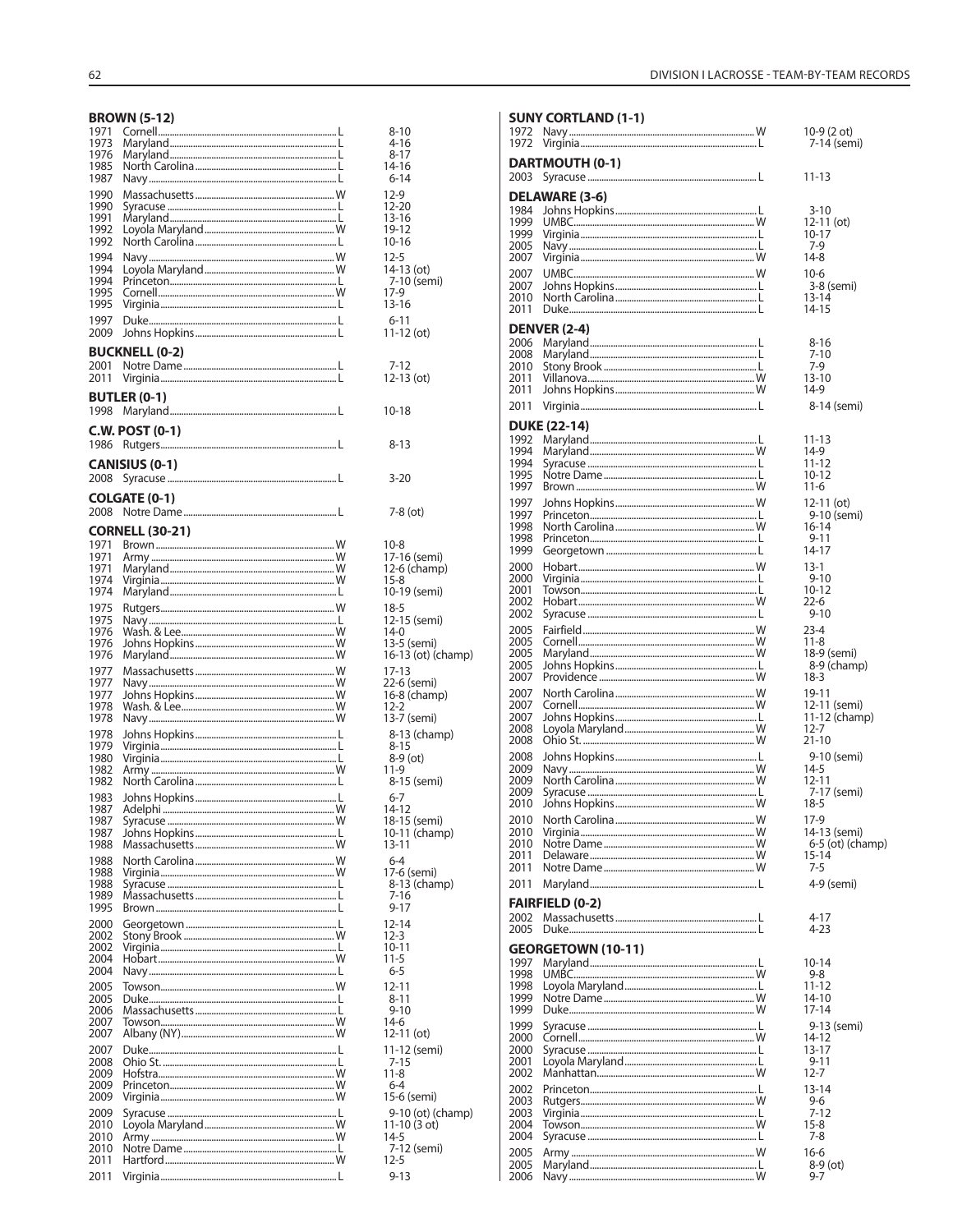| 2006<br>2007         |                       | $8 - 20$<br>$9-8$ (ot)                |
|----------------------|-----------------------|---------------------------------------|
| 2007                 |                       | 6-14                                  |
|                      | <b>HARTFORD (0-1)</b> |                                       |
| 2011                 |                       | 5-12                                  |
|                      | <b>HARVARD (2-5)</b>  |                                       |
| 1980                 |                       | $12 - 16$                             |
| 1988<br>1990         |                       | $9 - 10$<br>9-3                       |
| 1990                 |                       | 3-18                                  |
| 1996                 |                       | 15-12                                 |
| 1996<br>2006         |                       | 12-23<br>4-11                         |
|                      | <b>HOBART (0-4)</b>   |                                       |
| 1998                 |                       | $10 - 16$                             |
| 2000<br>2002         |                       | $1 - 13$<br>$6 - 22$                  |
| 2004                 |                       | $5 - 11$                              |
|                      | <b>HOFSTRA (4-17)</b> |                                       |
| 1971                 |                       | $3 - 19$                              |
| 1973<br>1974         |                       | $5 - 12$<br>$10 - 18$                 |
| 1975                 |                       | 11-19                                 |
| 1978                 |                       | $8 - 20$                              |
| 1993                 |                       | $9 - 8$<br>$8 - 20$                   |
| 1993<br>1996         |                       | $12 - 15$                             |
| 1997                 |                       | 4-6                                   |
| 1999                 |                       | $15 - 7$                              |
| 1999<br>2000         |                       | 7-11<br>$12 - 14$                     |
| 2001                 |                       | $15-14$ (ot)                          |
| 2001                 |                       | $13 - 18$                             |
| 2003                 |                       | $6 - 9$                               |
| 2006<br>2006         |                       | $14-8$<br>$10-11$ (ot)                |
| 2008                 |                       | 4-10                                  |
| 2009<br>2010         |                       | 8-11<br>8-11                          |
|                      |                       |                                       |
|                      |                       |                                       |
| 2011                 |                       | $5 - 12$                              |
| 1972                 | JOHNS HOPKINS (66-31) | $11 - 5$                              |
| 1972                 |                       | 9-6 (semi)                            |
| 1972                 |                       | 12-13 (champ)                         |
| 1973<br>1973         |                       | $11 - 5$<br>12-9 (semi)               |
| 1973                 |                       | 9-10 (2 ot) (champ)                   |
| 1974                 |                       | $18 - 10$                             |
| 1974<br>1974         |                       | 11-10 (semi)                          |
| 1975                 |                       | 17-12 (champ)<br>7-11                 |
| 1976                 | Massachusetts         | $11-9$                                |
| 1976<br>1977         |                       | 5-13 (semi)                           |
| 1977                 |                       | $16-9$<br>22-12 (semi)                |
| 1977                 |                       | 8-16 (champ)                          |
| 1978                 |                       | $20 - 8$                              |
| 1978<br>1978         |                       | 17-11 (semi)<br>$13-8$ (champ)        |
| 1979                 |                       | 20-6                                  |
| 1979                 |                       | 16-7 (semi)                           |
| 1979<br>1980         |                       | 15-9 (champ)                          |
| 1980                 |                       | $16 - 12$<br>18-11 (semi)             |
| 1980                 |                       | 9-8 (2 ot) (champ)                    |
| 1981                 |                       | 19-14                                 |
| 1981<br>1981         |                       | 10-6 (semi)                           |
| 1982                 |                       | 13-14 (champ)<br>14-9                 |
| 1982<br>1982         |                       | 13-9 (semi)                           |
| 1983                 |                       | 5-7 (champ)<br>7-6                    |
| 1983                 |                       | 12-9 (semi)                           |
| 1983<br>1984         |                       | 16-17 (champ)<br>$10 - 3$             |
| 1984                 |                       | 14-9 (semi)                           |
| 1984                 |                       | 13-10 (champ)                         |
| 1985                 |                       | $15-9$                                |
| 1985<br>1985<br>1986 |                       | 11-8 (semi)<br>$11-4$ (champ)<br>13-6 |

| 1986         |                               | 9-10 (ot) (semi)             |
|--------------|-------------------------------|------------------------------|
| 1987<br>1987 |                               | 11-10<br>13-8 (semi)         |
| 1987         |                               | 11-10 (champ)                |
| 1988         |                               | $10-11$ (ot)                 |
| 1989         |                               | 9-4                          |
| 1989<br>1989 |                               | 10-6 (semi)<br>12-13 (champ) |
| 1990         |                               | 8-9                          |
| 1991         |                               | $8 - 11$                     |
| 1992         |                               | $15 - 7$                     |
| 1992<br>1992 |                               | $15-8$                       |
| 1993         |                               | 16-21 (semi)<br>14-10        |
| 1993         |                               | 10-16 (semi)                 |
| 1994         |                               | 22-16                        |
| 1994<br>1995 |                               | $11-12$ (ot)                 |
| 1995         |                               | $18-5$<br>8-16 (semi)        |
| 1996         |                               | $12 - 7$                     |
| 1996         |                               | 9-7                          |
| 1996         |                               | 10-16 (semi)                 |
| 1997<br>1998 |                               | 11-12 (ot)<br>10-11 (ot)     |
| 1999         |                               | $11 - 7$                     |
| 1999         |                               | 11-16 (semi)                 |
| 2000         |                               | 15-11                        |
| 2000<br>2001 |                               | 12-14 (semi)<br>9-13         |
| 2002         |                               | 13-12 (ot)                   |
| 2002         |                               | 9-11 (semi)                  |
| 2003         |                               | 14-2                         |
| 2003<br>2003 |                               | $14-6$<br>19-8 (semi)        |
| 2003         |                               | 7-9 (champ)                  |
| 2004         |                               | $15 - 3$                     |
| 2004         |                               | 15-9                         |
| 2004         |                               | 9-15 (semi)                  |
| 2005<br>2005 |                               | $22 - 6$<br>19-9             |
| 2005         |                               | 9-8 (ot) (semi)              |
| 2005         |                               | 9-8 (champ)                  |
| 2006         |                               | $13 - 3$                     |
| 2006<br>2007 |                               | 12-13<br>$11-10$ (ot)        |
| 2007         |                               | 14-6                         |
| 2007         |                               | 8-3 (semi)                   |
| 2007         |                               | 12-11 (champ)                |
| 2008<br>2008 |                               | 10-4<br>$10 - 4$             |
| 2008         |                               | 10-9 (semi)                  |
| 2008         |                               | 10-13 (champ)                |
| 2009         |                               | 12-11 (ot)                   |
| 2009<br>2010 |                               | 8-19<br>$5 - 18$             |
| 2011         |                               | $12 - 5$                     |
| 2011         |                               | $9 - 14$                     |
|              | <b>LOYOLA MARYLAND (9-17)</b> |                              |
| 1988         |                               | $19-8$                       |
| 1988         |                               | $9 - 12$                     |
| 1989<br>1990 |                               | $5 - 12$<br>19-10            |
| 1990         |                               | 14-13 (2 ot) (semi)          |
| 1990         |                               | 9-21 (champ)                 |
| 1991         |                               | 20-9                         |
| 1991<br>1992 |                               | $9 - 11$<br>$12 - 19$        |
| 1993         |                               | 19-8                         |
| 1993         |                               | $6 - 12$                     |
| 1994         |                               | 13-14 (ot)                   |
| 1995<br>1995 |                               |                              |
| 1996         |                               | 17-11                        |
|              |                               | $5 - 18$<br>11-16            |
| 1997         |                               | 21-5                         |
| 1997         |                               | 12-13                        |
| 1998         |                               | $12 - 11$                    |
| 1998<br>1999 |                               | 8-19 (semi)<br>12-17         |
| 2000         |                               | $13 - 15$                    |
| 2001         |                               | 11-9                         |
| 2001         |                               | 7-8                          |
| 2007<br>2008 |                               | 10-19<br>7-12                |
| 2010         |                               | 10-11 (3 ot)                 |

**DIVISION I**<br>Results / Records

## $(3<sub>ot</sub>)$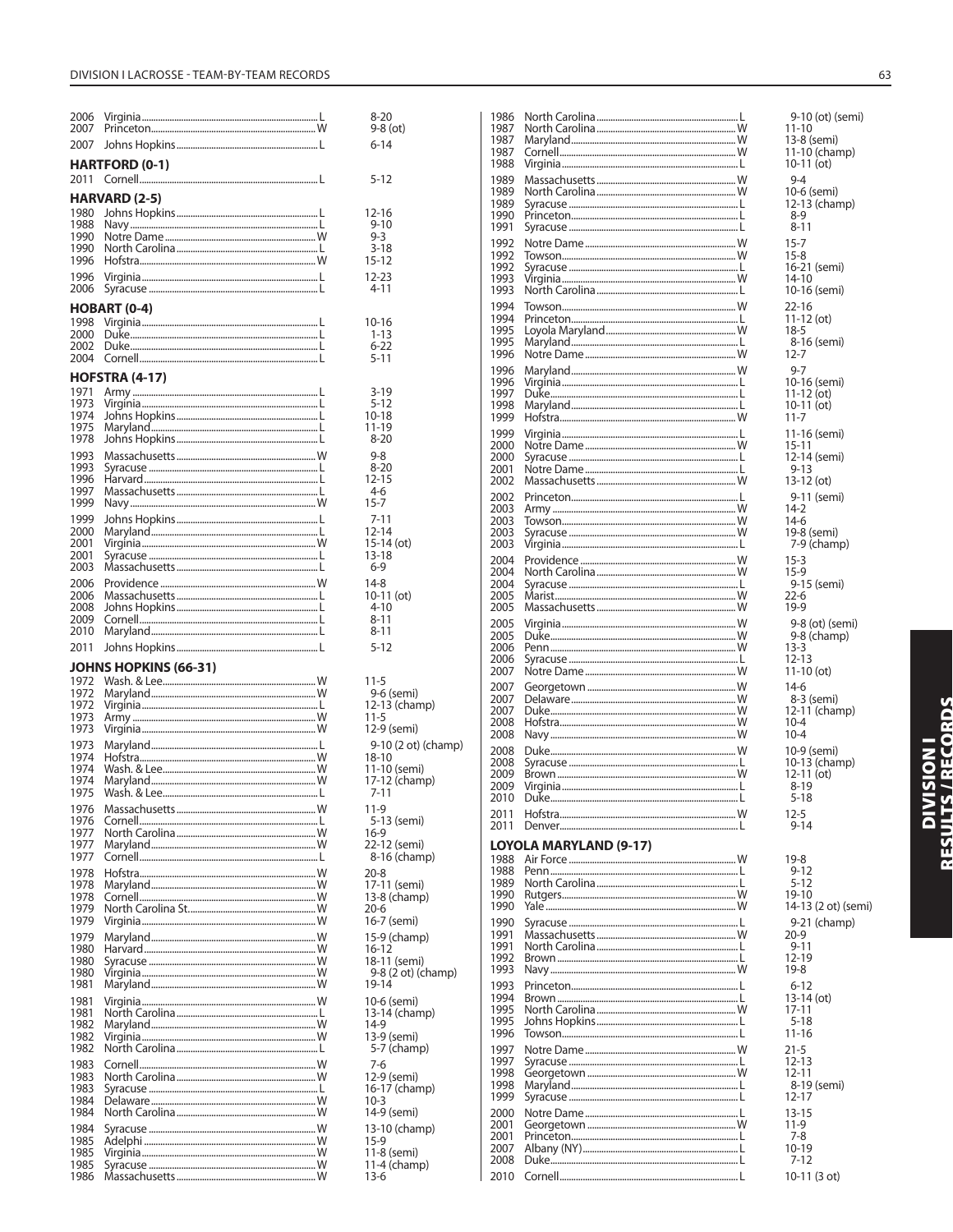1989

1991

1991

1992

 $1993$ 

1996

1987 Johns Hopkins.......

Syracuse..

Towson..

Duke...

1992 Princeton......

Army ...

1995 Notre Dame..

1995 Syracuse .....

1997 Virginia..

1998 Butler.. 1998 Johns Hopkins......

1997 Syracuse......<br>1997 Princeton.....

2000 Hofstra......

2001 Towson.....

2003 Virginia......

Army...

2005 Georgetown.....

Duke......

UMBC..

Virginia.

2009 Syracuse .......

2010 Notre Dame...

2011 Syracuse ......

2011 Duke.............<br>2011 Virginia........

North Carolina...

2010 Hofstra......

2009 Notre Dame........

2006 Massachusetts........

2004 Princeton.....

2005 Penn St .......

2006 Denver.

2008 Denver...

2006 Princeton.

2003 Ohio St.

2004

2005

2007

2008

2011

2000 Princeton.....

1997 Georgetown.....

1995 Johns Hopkins.......

Johns Hopkins........

1998 Loyola Maryland......... 1998 Princeton.......

2003 Massachusetts........

Rutgers........

1989 Adelphi...

1991 Brown...

1994 Duke..

| 64   |                         |              |
|------|-------------------------|--------------|
|      | <b>MANHATTAN (0-1)</b>  | $7 - 12$     |
|      | <b>MARIST (0-1)</b>     | $6 - 22$     |
|      | <b>MARYLAND (45-32)</b> |              |
| 1971 |                         | $10-1$       |
| 1971 |                         | $10 - 7$ (s) |
| 1971 |                         | $6 - 12$     |
| 1972 |                         | $9 - 3$      |
| 1972 |                         | $6 - 9$ (    |
| 1973 |                         | $16 - 4$     |
| 1973 |                         | $18 - 7$ (s) |
| 1973 |                         | $10 - 9(2)$  |
| 1974 |                         | $12-6$       |
| 1974 |                         | $19 - 10$    |
| 1974 |                         | $12 - 17$    |
| 1975 |                         | 19-11        |
| 1975 |                         | $15 - 5$ (s) |
| 1975 |                         | $20 - 13$    |
| 1976 |                         | $17 - 8$     |
| 1976 |                         | $22 - 11$    |
| 1976 |                         | $13 - 16$    |
| 1977 |                         | $14-8$       |
| 1977 |                         | $12 - 22$    |
| 1978 |                         | $15 - 10$    |
| 1978 |                         | $11 - 17$    |
| 1979 |                         | $16 - 13$    |
| 1979 |                         | $15 - 10$    |
| 1979 |                         | $9 - 15$     |
| 1981 |                         | 14-19        |
| 1982 |                         | $9 - 14$     |
| 1983 |                         | $13 - 4$     |
| 1983 |                         | $5 - 12$     |
| 1986 |                         | $10 - 12$    |
| 1987 |                         | $12 - 8$     |

| $10-1$<br>10-7 (semi)<br>6-12 (champ)              |
|----------------------------------------------------|
| 9-3<br>6-9 (semi)                                  |
| 16-4<br>18-7 (semi)<br>10-9 (2 ot) (champ)<br>12-6 |
| 19-10 (semi)                                       |
| 12-17 (champ)<br>19-11<br>15-5 (semi)              |
| رسیدي -<br>20-13 (champ)<br>17-8                   |
| 22-11 (semi)<br>13-16 (ot, champ)                  |
| 14-8<br>12-22 (semi)<br>15-10                      |
| 11-17 (semi)                                       |
| 16-13<br>15-10 (semi)<br>9-15 (champ)              |
| 14-19<br>$9 - 14$                                  |
| $13 - 4$<br>5-12 (semi)                            |
| $\overline{2}$<br>10-1<br>$12-8$                   |
| 8-13 (semi)<br>$12 - 11$ (ot)                      |
| 8-18 (semi)<br>13-7                                |
| 16-13<br>11-15 (semi)                              |
| $13 - 11$<br>$10 - 11$                             |
| 11-15<br>9-14<br>14-11                             |
| 16-8 (semi)<br>9-13 (champ)                        |
| 7-9<br>14-10                                       |
| 10-9<br>18-17 (semi)<br>7-19 (champ)               |
| 18-10                                              |
| 11-10 (ot)<br>19-8 (semi)                          |
| 5-15 (champ)<br>$\frac{14-12}{7-10}$               |
| $1 - 12$<br>$8 - 5$                                |
| $13-7$<br>4-14 (semi)                              |
| $16 - 12$<br>8-9 (ot)                              |
| 14-10<br>9-8 (ot)                                  |
| 9-18 (semi)<br>16-8<br>11-6                        |
|                                                    |
| 5-8 (semi)<br>9-13<br>10-7<br>7-8 (ot)<br>7-3      |
| $6 - 11$                                           |
| $11 - 8$<br>$\frac{5}{7}$<br>13-6                  |
| $6-5$ (ot)                                         |
| 9-4 (semi)<br>7-9 (champ)                          |
|                                                    |

.L

.w

W

W.

 $\mathbf{I}$ 

W

 $\mathbf{I}$ 

.L

L.

.W

.w

..L

 $\mathbf{I}$ 

.W

.W

 $W$ J. ...<br>.W

.w  $...W$ 

.L

W

L.

.L

.w

 $W$ 

J.

Ŵ

.L

.W

.w

.L

W

.W

J.

Л.

...<br>.W

L.

.W

 $\mathbf{I}$ 

 $W_{1}$ 

 $\mathbf{I}$ 

.W

.W

W .L

|                      | <b>UMBC (1-6)</b>           |                             |
|----------------------|-----------------------------|-----------------------------|
| 1998                 |                             | 8-9                         |
| 1999<br>2006         |                             | 11-12 (ot)<br>$8 - 11$      |
| 2007                 |                             | 13-9                        |
| 2007                 |                             | 6-10                        |
| 2008<br>2009         |                             | $9 - 10$<br>13-15           |
|                      |                             |                             |
| 1976                 | <b>MASSACHUSETTS (9-18)</b> | 9-11                        |
| 1977                 |                             | $13 - 17$                   |
| 1979<br>1981         |                             | 14-16                       |
| 1986                 |                             | 12-16<br>$16-6$             |
| 1986                 |                             | $6 - 13$                    |
| 1987                 |                             | 10-11                       |
| 1988<br>1989         |                             | 11-13<br>16-7               |
| 1989                 |                             | 4-9                         |
| 1990                 |                             | $9 - 12$                    |
| 1991<br>1993         |                             | $9 - 20$<br>$8-9$           |
| 1995                 |                             | $6 - 11$                    |
| 1997                 |                             | $6 - 4$                     |
| 1997<br>2002         |                             | $9 - 11$<br>$17 - 4$        |
| 2002                 |                             | 12-13 (ot)                  |
| 2003                 |                             | 9-6                         |
| 2003                 |                             | 7-13                        |
| 2005<br>2005         |                             | 16-15<br>9-19               |
| 2006                 |                             | $10-9$                      |
| 2006<br>2006         |                             | 11-10 (ot)<br>8-5 (semi)    |
| 2006                 |                             | 7-15 (champ)                |
| 2009                 |                             | $7 - 10$                    |
|                      | <b>MICHIGAN ST. (0-3)</b>   |                             |
| 1987                 |                             | $5 - 21$                    |
| 1989<br>1991         |                             | 10-16<br>7-28               |
|                      |                             |                             |
|                      |                             |                             |
|                      | <b>MT. ST. MARY'S (0-2)</b> |                             |
| 2003<br>2010         |                             | $8 - 19$<br>4-18            |
|                      |                             |                             |
| 1971                 | <b>NAVY (16-26)</b>         | 9-6                         |
| 1971                 |                             | 7-10 (semi)                 |
| 1972<br>1973         |                             | 9-10 (2 ot)<br>12-13 (3 ot) |
| 1974                 |                             | $10 - 13$                   |
| 1975                 |                             | $17-6$                      |
| 1975<br>1975         |                             | 15-12 (semi)                |
| 1976                 |                             | 13-20 (champ)<br>13-9       |
| 1976                 |                             | 11-22 (semi)                |
| 1977                 |                             | 14-12                       |
| 1977<br>1978         |                             | 6-22 (semi)<br>16-13        |
| 1978                 |                             | 7-13 (semi)                 |
| 1979                 |                             | 16-14                       |
| 1979<br>1980         |                             | 10-15 (semi)<br>$11 - 18$   |
| 1981                 |                             | 16-10                       |
| 1981                 |                             | 8-17 (semi)                 |
| 1982<br>1986         |                             | $2 - 16$<br>$9 - 12$        |
| 1987                 |                             | 14-6                        |
| 1987                 |                             | $5 - 19$                    |
| 1988<br>1988         |                             | $10-9$<br>$5 - 23$          |
| 1989                 |                             | $12 - 11$                   |
| 1989                 |                             | 11-18                       |
| 1992<br>1993         |                             | 3-9<br>$8 - 19$             |
| 1994                 |                             | $5 - 12$                    |
| 1999                 |                             | $7 - 15$                    |
| 2004<br>2004         |                             | 11-5<br>6-5                 |
| 2004                 |                             | 8-7 (semi)                  |
| 2004                 |                             | 13-14 (champ)               |
| 2005<br>2005<br>2006 |                             | $9 - 7$<br>$8 - 10$<br>7-9  |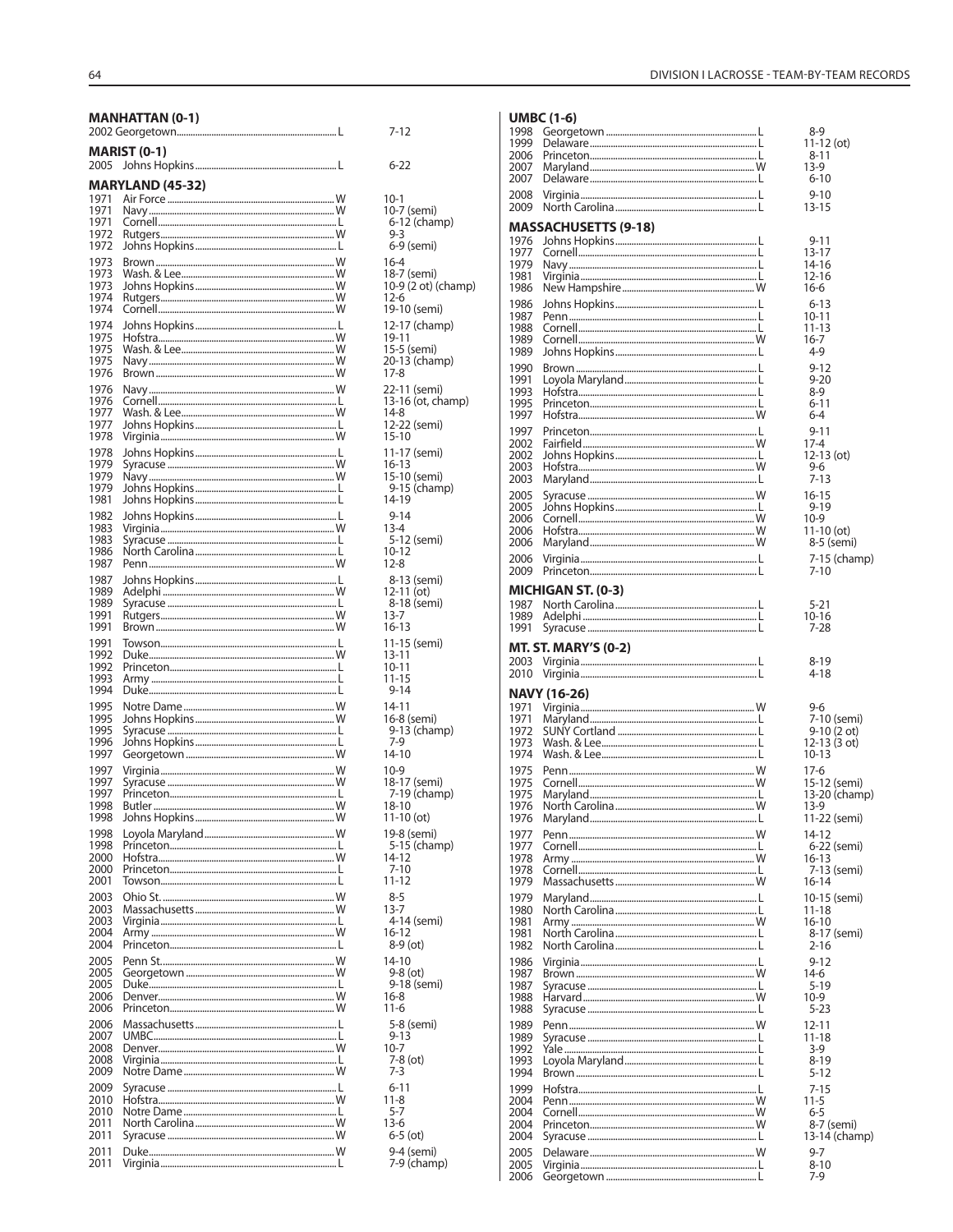| 2007<br>2008 |                                 |                      |
|--------------|---------------------------------|----------------------|
| 2008<br>2009 |                                 |                      |
| 1986         | <b>NEW HAMPSHIRE (0-1)</b>      |                      |
|              |                                 |                      |
| 1976         | <b>NORTH CAROLINA (27-22)</b>   |                      |
| 1977         |                                 |                      |
| 1980<br>1980 |                                 | 1:<br>1              |
| 1981         |                                 | 1.                   |
| 1981         |                                 | $\mathbf{1}$         |
| 1981<br>1982 |                                 | 1.<br>$\mathbf{1}$   |
| 1982         |                                 | 1.                   |
| 1982         |                                 |                      |
| 1983         |                                 | $\mathbf{1}$         |
| 1983<br>1984 |                                 | 1                    |
| 1984         |                                 |                      |
| 1985         |                                 | $\mathbf{1}$         |
| 1985<br>1986 |                                 | 1.<br>$\mathbf{1}$   |
| 1986         |                                 | $\mathbf{1}$         |
| 1986<br>1987 |                                 | $\mathbf{1}$<br>2    |
| 1987         |                                 | $\mathbf{1}$         |
| 1988         |                                 |                      |
| 1989         |                                 | $\mathbf{1}$         |
| 1989<br>1989 |                                 | 1.                   |
| 1990         |                                 | 1:                   |
| 1990         |                                 | 1                    |
| 1991<br>1991 |                                 | 1<br>1 <sup>1</sup>  |
| 1991         |                                 | 1:                   |
| 1992         |                                 | $\mathbf{1}$         |
| 1992<br>1993 |                                 | 1.<br>1.             |
| 1993         |                                 | 1                    |
| 1993         |                                 | 1.                   |
| 1994<br>1995 |                                 | $\mathbf{1}$<br>1    |
| 1996         |                                 | 1.                   |
| 1998         |                                 | 1.                   |
| 2004         |                                 | 1.                   |
| 2004<br>2007 |                                 | 1.                   |
| 2007         |                                 | 1                    |
| 2008<br>2009 |                                 | 1.                   |
| 2009         |                                 | 1                    |
| 20 I U       |                                 |                      |
| 2010<br>2011 |                                 |                      |
|              |                                 |                      |
| 1979         | <b>NORTH CAROLINA ST. (0-1)</b> |                      |
|              | <b>NOTRE DAME (9-16)</b>        |                      |
| 1990         |                                 |                      |
| 1992<br>1993 |                                 |                      |
| 1994         |                                 |                      |
| 1995         |                                 | 1.                   |
| 1995<br>1996 |                                 | 1                    |
| 1997         |                                 |                      |
| 1999<br>2000 |                                 | $\overline{1}$<br>1: |
| 2000         |                                 | 1                    |
| 2001         |                                 | 1.                   |
| 2001         |                                 | 1.                   |
| 2001<br>2006 |                                 | $\mathbf{1}$         |
| 2007         |                                 | $\mathbf{1}$         |
| 2008         |                                 |                      |
| 2008<br>2009 |                                 |                      |
| 2010         |                                 |                      |
| 2010         |                                 |                      |
| 2010<br>2010 |                                 |                      |
|              |                                 |                      |

| 2011<br>2011                                                                                                                                                                                                         |                          | $13-6$<br>$5 - 7$                                                                                                                                                                                                                                                                                               |
|----------------------------------------------------------------------------------------------------------------------------------------------------------------------------------------------------------------------|--------------------------|-----------------------------------------------------------------------------------------------------------------------------------------------------------------------------------------------------------------------------------------------------------------------------------------------------------------|
| 2003<br>2004<br>2008                                                                                                                                                                                                 | <b>OHIO ST. (1-3)</b>    | 5-8<br>$6 - 13$<br>15-7                                                                                                                                                                                                                                                                                         |
| 2008<br>1975<br>1977<br>1983<br>1984<br>1985<br>1987<br>1987<br>1988<br>1988<br>1989<br>2004<br>2006                                                                                                                 | <b>PENN (2-11)</b>       | 10-21<br>$6 - 17$<br>12-14<br>$8 - 11$<br>7-8<br>$7 - 14$<br>11-10<br>$8 - 12$<br>12-9<br>10-11 (sei<br>11-12<br>$5 - 11$<br>$3 - 13$                                                                                                                                                                           |
| 2011<br>2003<br>2005                                                                                                                                                                                                 | <b>PENN ST. (0-2)</b>    | $6 - 13$<br>$6 - 11$<br>10-14                                                                                                                                                                                                                                                                                   |
| 1990<br>1990<br>1991<br>1992<br>1992<br>1992<br>1993<br>1993<br>1994<br>1994<br>1994<br>1995<br>1995<br>1996<br>1996<br>1996<br>1997<br>1997<br>1997<br>1998<br>1998<br>1998<br>1999<br>2000<br>2000<br>2000<br>2001 | <b>PRINCETON (30-13)</b> | 9-8<br>$8 - 17$<br>13-14 (3 c<br>11-10<br>16-14 (sei<br>10-9 (2 ot<br>$12-6$<br>9-15 (sei<br>12-11 (ot)<br>10-7 (sem<br>9-8 (ot) (<br>11-6<br>11-15<br>22-6<br>11-9 (sem<br>13-12 (ot)<br>11-9<br>10-9 (sem<br>19-7 (cha<br>11-9<br>11-10 (sei<br>15-5 (cha<br>$5 - 7$<br>10-7<br>12-11 (sei<br>7-13 (ch<br>8-7 |
| 2001<br>2001<br>2002<br>2002<br>2002<br>2003<br>2003<br>2004<br>2004<br>2004<br>2006<br>2006<br>2007<br>2009<br>2009<br>2010                                                                                         |                          | 12-11 (sei<br>10-9 (ot) (<br>14-13<br>11-9 (sem<br>12-13 (ch<br>$16-10$<br>$5 - 15$<br>$12 - 4$<br>9-8 (ot)<br>7-8 (sem<br>$11 - 8$<br>6-11<br>$8-9$ (ot)<br>$10 - 7$<br>4-6<br>$5-8$                                                                                                                           |
| 2004<br>2006<br>2007                                                                                                                                                                                                 | <b>PROVIDENCE (0-3)</b>  | $3 - 15$<br>$8 - 14$<br>$3 - 18$                                                                                                                                                                                                                                                                                |
| 1972<br>1974<br>1975<br>1984<br>1986<br>1986<br>1990<br>1990                                                                                                                                                         | <b>RUTGERS (2-9)</b>     | 3-9<br>$6 - 12$<br>5-18<br>7-8 (ot)<br>$13-8$<br>$5 - 17$<br>7-6<br>10-19                                                                                                                                                                                                                                       |
| 1991                                                                                                                                                                                                                 |                          | 7-13                                                                                                                                                                                                                                                                                                            |

# mi) ot) mi) t) (champ) mi) ,<br>ni) (champ) ni) (champ) ni) (imp emi)<br>amp) mi) (amp mi)<br>(champ) ni)<br>hamp) ni)

# **DIVISION I<br>RESULTS / RECORDS**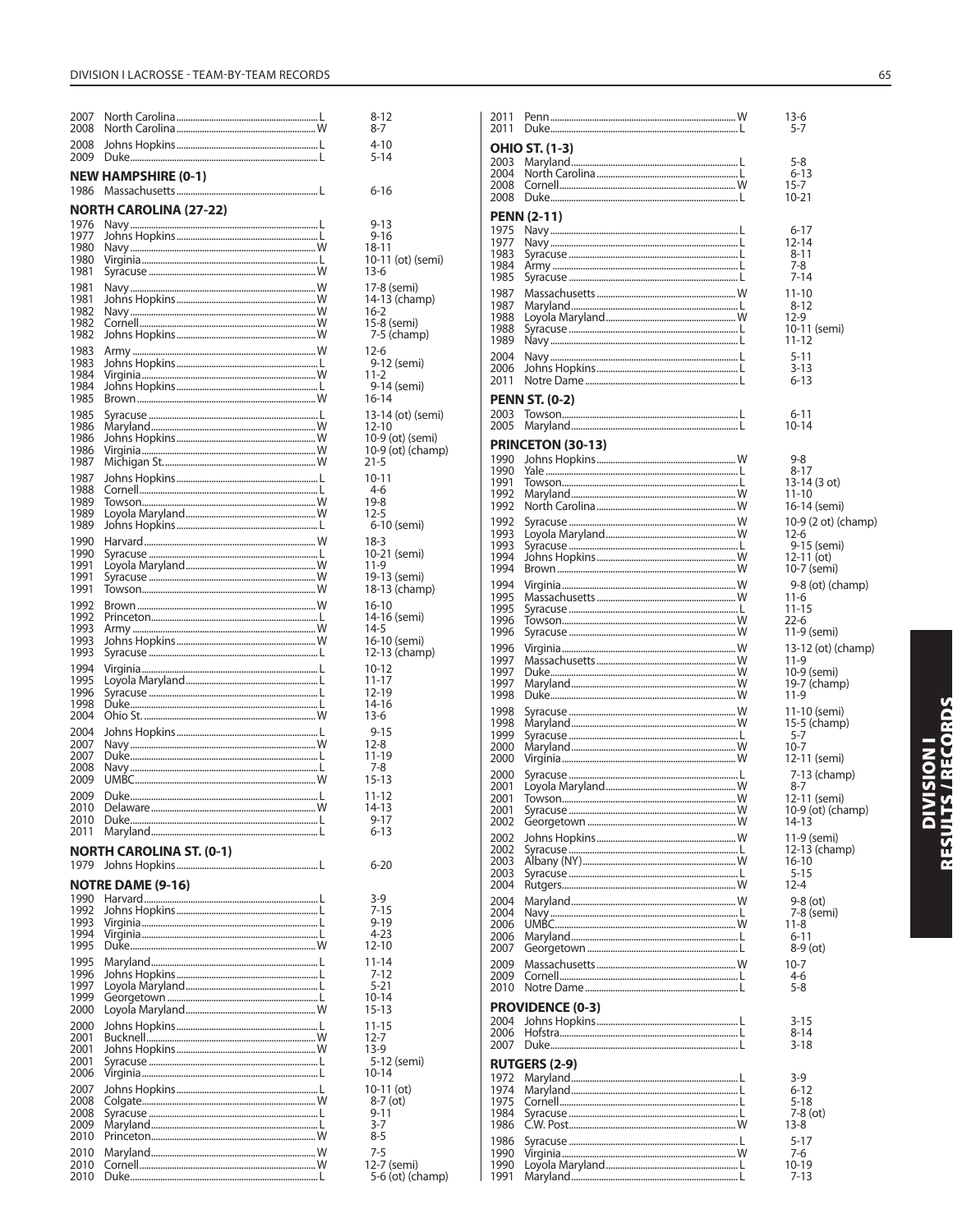| 2003               |                          |  |  |  |  |
|--------------------|--------------------------|--|--|--|--|
| 2004               |                          |  |  |  |  |
| <b>SIENA (0-2)</b> |                          |  |  |  |  |
| 2009               |                          |  |  |  |  |
| 2011               |                          |  |  |  |  |
|                    | <b>STONY BROOK (1-2)</b> |  |  |  |  |
| 2002               |                          |  |  |  |  |
| 2010               |                          |  |  |  |  |
| 2010               |                          |  |  |  |  |
|                    | <b>#SYRACUSE (59-20)</b> |  |  |  |  |
| 1979               |                          |  |  |  |  |
| 1980               |                          |  |  |  |  |
| 1980<br>1981       |                          |  |  |  |  |
| 1983               |                          |  |  |  |  |
| 1983               |                          |  |  |  |  |
| 1983               |                          |  |  |  |  |
| 1984<br>1984       |                          |  |  |  |  |
| 1984               |                          |  |  |  |  |
| 1985               |                          |  |  |  |  |
| 1985               |                          |  |  |  |  |
| 1985               |                          |  |  |  |  |
| 1986<br>1986       |                          |  |  |  |  |
| 1987               |                          |  |  |  |  |
| 1987               |                          |  |  |  |  |
| 1988               |                          |  |  |  |  |
| 1988               |                          |  |  |  |  |
| 1988               |                          |  |  |  |  |
| 1989<br>1989       |                          |  |  |  |  |
| 1989               |                          |  |  |  |  |
| 1990               |                          |  |  |  |  |
| 1990               |                          |  |  |  |  |
| 1990               |                          |  |  |  |  |
| 1991<br>1991       |                          |  |  |  |  |
| 1991               |                          |  |  |  |  |
| 1992               |                          |  |  |  |  |
| 1992               |                          |  |  |  |  |
| 1992               |                          |  |  |  |  |
| 1993<br>1993       |                          |  |  |  |  |
| 1993               |                          |  |  |  |  |
| 1994               |                          |  |  |  |  |
| 1994               |                          |  |  |  |  |
| 1995<br>1995       |                          |  |  |  |  |
| 1995               |                          |  |  |  |  |
| 1996               |                          |  |  |  |  |
| 1996               |                          |  |  |  |  |
| 1996               |                          |  |  |  |  |
| 1997<br>1997       |                          |  |  |  |  |
| 1998               |                          |  |  |  |  |
| 1998               |                          |  |  |  |  |
| 1999               |                          |  |  |  |  |
| 1999               |                          |  |  |  |  |
| 1999               |                          |  |  |  |  |
| 1999<br>2000       |                          |  |  |  |  |
| 2000               |                          |  |  |  |  |
| 2000               |                          |  |  |  |  |
| 2001               |                          |  |  |  |  |
| 2001<br>2001       |                          |  |  |  |  |
| 2002               |                          |  |  |  |  |
| 2002               |                          |  |  |  |  |
| 2002               |                          |  |  |  |  |
| 2003               |                          |  |  |  |  |
| 2003<br>2003       |                          |  |  |  |  |
| 2004               |                          |  |  |  |  |
| 2004               |                          |  |  |  |  |
| 2004               |                          |  |  |  |  |
| 2004               |                          |  |  |  |  |
| 2005<br>2006       |                          |  |  |  |  |
| 2006               |                          |  |  |  |  |
| 2006               |                          |  |  |  |  |
| 2008               |                          |  |  |  |  |
| 2008               |                          |  |  |  |  |

| $6-9$<br>$4 - 12$                                                        |
|--------------------------------------------------------------------------|
| 4-11<br>4-10                                                             |
| $3 - 12$<br>$9 - 7$<br>$9 - 10$                                          |
| $13 - 16$<br>$2-4$<br>1<br>11-18 (semi)<br>6-13<br>11-8                  |
| 12-5 (semi)<br>17-16 (champ)<br>8-7 (ot)                                 |
| 11-9 (semi)<br>10-13 (champ)<br>14-7                                     |
| 14-13 (ot)(semi)<br>-4-11 (champ)<br>17-5<br>10-12 (semi)                |
| 19-5<br>15-18 (semi)<br>23-5<br>$11-10$ (semi)<br>13-8 (champ)           |
| $18 - 11$<br>18-8 (semi)<br>13-12 (champ)<br>20-12<br>21-10 (semi)       |
| 21-9 (champ)<br>28-7<br>11-8                                             |
| 13-19 (semi)<br>$17-8$<br>$21-16$ (semi)<br>9-10 (2 ot) (champ)          |
| $20-8$<br>15-9 (semi)<br>13-12 (champ)<br>$12 - 11$<br>14-15 (ot) (semi) |
| 15-11<br>20-13 (semi)<br>13-9 (champ)<br>$12-3$                          |
| 14 -<br>19-12<br>9-11 (semi)<br>3-12<br>17-18 (semi)                     |
| 17-14<br>10-11 (semi)<br>$7-5$<br>$17 - 12$                              |
| 13-9 (semi)<br>10-12 (champ)<br>$17 - 13$<br>$14-1$<br>2 (semi)          |
| 13-7 (champ)<br>$18 - 13$<br>12-5 (semi)<br>9-10 (ot) (champ)            |
| $10-9$<br>12-11 (2 ot) (semi)<br>13-12 (champ)<br>13-11<br>$15 - 5$      |
| 8-19 (semi)<br>$21 - 13$<br>$8 - 7$                                      |
| 15-9 (semi)<br>14-13 (champ)<br>15-16<br>11-4<br>13-12                   |
| 10-17 (semi)<br>$20 - 3$<br>$11-9$                                       |

|  | $11 - 4$          |
|--|-------------------|
|  | $11-6$            |
|  | 17-7 (semi)       |
|  | 10-9 (ot) (champ) |
|  | $8-9(2^{\circ}$   |
|  | $10 - 4$          |
|  | $5-6$ (ot)        |
|  |                   |

# After the 1990 championship, the NCAA Committee on Infractions determined that Paul Gait<br>had played in the 1990 championship while ineligible. Under NCAA rules, Syracuse and Paul<br>Gait's records for that championship were

## **TOWSON (7-10)**

|              | <b>IUWSUN (7-TU)</b>    |                              |
|--------------|-------------------------|------------------------------|
| 1989         |                         | $8 - 19$                     |
| 1991<br>1991 |                         | 14-13                        |
| 1991         |                         | 14-13 (3 ot)<br>15-11 (semi) |
| 1991         |                         | 13-18 (champ)                |
|              |                         |                              |
| 1992         |                         | $8 - 15$                     |
| 1994         |                         | 16-22                        |
| 1996         |                         | 16-11                        |
| 1996         |                         | $6 - 22$                     |
| 2001         |                         | 12-10                        |
| 2001         |                         | 12-11                        |
| 2001         |                         | 11-12 (semi)                 |
| 2003         |                         | 11-6                         |
| 2003         |                         | $6 - 14$                     |
| 2004         |                         | $8 - 15$                     |
| 2005         |                         | 11-12                        |
| 2007         |                         | $6 - 14$                     |
|              |                         |                              |
|              | <b>VILLANOVA (0-2)</b>  |                              |
| 2009         |                         | 6-18                         |
| 2011         |                         | 10-13                        |
|              | <b>VIRGINIA (47-29)</b> |                              |
| 1971         |                         | $6-9$                        |
| 1972         |                         | $10-3$                       |
| 1972         |                         | 14-7 (semi)                  |
| 1972         |                         | 13-12 (champ)                |
| 1973         |                         | $12 - 5$                     |
|              |                         |                              |
| 1973         |                         | 9-12 (semi)                  |
| 1974         |                         | $8 - 15$                     |
| 1978         |                         | $10 - 15$                    |
| 1979         |                         | $15-8$                       |
| 1979         |                         | 7-16 (semi)                  |
| 1980         |                         | $9-8$ (ot)                   |
| 1980         |                         | 11-10 (ot) (semi)            |
| 1980         |                         | 8-9 (2 ot) (champ)           |
| 1981         |                         | 16-12                        |
| 1981         |                         | 6-10 (semi)                  |
| 1982         |                         | $15 - 7$                     |
| 1982         |                         | 9-13 (semi)                  |
| 1983         |                         | $4 - 13$                     |
| 1984         |                         | 2-11                         |
| 1985         |                         | 10-6                         |
| 1985         |                         | 8-11 (semi)                  |
| 1986         |                         | 12-9                         |
| 1986         |                         | 12-10 (semi)                 |
| 1986         |                         | 9-10 (ot) (champ)            |
| 1988         |                         | 10-9 (2 ot)                  |
| 1988         |                         | $11 - 10$ (ot)               |
| 1988         |                         | 6-17 (semi)                  |
| 1990         |                         | $6 - 7$                      |
| 1991         |                         | 13-14                        |
| 1993         |                         | 19-9                         |
| 1993         |                         | 10-14                        |
| 1994         |                         | $23 - 4$                     |
| 1994         |                         | 12-10                        |
| 1994         |                         | 15-14 (ot) (semi)            |
| 1994         |                         | 8-9 (ot) (champ)             |
|              |                         |                              |
| 1995         |                         | 16-13                        |
| 1995         |                         | 13-20 (semi)                 |
| 1996         |                         | $23 - 12$                    |
| 1996         |                         | 16-10 (semi)                 |
| 1996         |                         | 12-13 (ot) (champ)           |
| 1997         |                         | $9 - 10$                     |
| 1998         |                         | 16-10                        |
| 1998         |                         | 14-17                        |
| 1999         |                         | $17 - 10$                    |
| 1999         |                         | 16-11 (semi)                 |
| 1999         |                         | 12-10 (champ)                |
| 2000         |                         | $10-9$                       |
|              |                         |                              |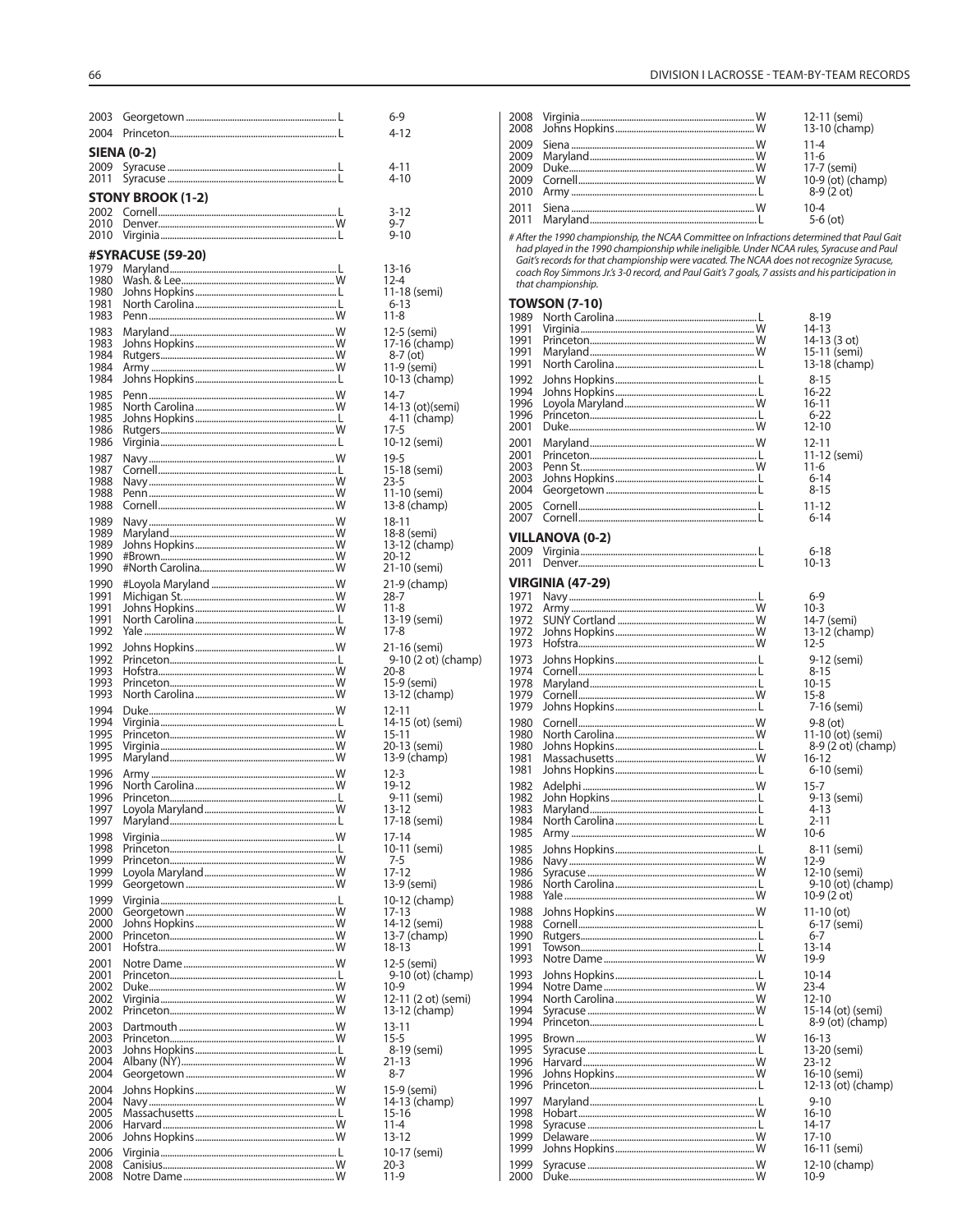| 2000<br>2001<br>2002                         |                              | $11 - 10$                                   | 11-12 (semi)<br>$14-15$ (ot)                      |
|----------------------------------------------|------------------------------|---------------------------------------------|---------------------------------------------------|
| 2002<br>2003<br>2003<br>2003<br>2003         |                              | 19-8<br>$12 - 7$                            | 11-12 (2 ot) (semi)<br>14-4 (semi)<br>9-7 (champ) |
| 2005<br>2005<br>2005<br>2006<br>2006         |                              | $23-9$<br>$10 - 8$<br>$14 - 10$<br>$20 - 8$ | 8-9 (ot) (semi)                                   |
| 2006<br>2006<br>2007<br>2008<br>2008         |                              | $8 - 14$<br>$10-9$                          | 17-10 (semi)<br>15-7 (champ)<br>$8-7$ (ot)        |
| 2008<br>2009<br>2009<br>2009<br>2010         |                              | 18-6<br>$19-8$<br>18-4                      | 11-12 (semi)<br>6-15 (semi)                       |
| 2010<br>2010<br>2011<br>2011<br>2011         |                              | $10-9$<br>$13-9$                            | 13-14 (semi)<br>13-12 (ot)<br>14-8 (semi)         |
| 2011                                         |                              |                                             | 9-7 (champ)                                       |
| 1972<br>1973<br>1973<br>1974<br>1974<br>1975 | <b>WASH. &amp; LEE (3-8)</b> | $5 - 11$<br>13-10<br>$11 - 7$               | 13-12 (3 ot)<br>7-18 (semi)<br>10-11 (semi)       |
| 1975<br>1976<br>1977<br>1978                 |                              | $0 - 14$<br>$8 - 14$<br>2-12                | 5-15 (semi)                                       |
| 1980                                         |                              | $4 - 12$                                    |                                                   |
| 1988<br>1990<br>1990<br>1992<br>1992         | <b>YALE (2-3)</b>            | $17-8$<br>$9 - 3$<br>$8 - 17$               | $9-10(2 ot)$<br>13-14 (2 ot) (semi)               |

## **Undefeated Champions**

| 2006<br>2005                         |  |
|--------------------------------------|--|
| 1997<br>1991<br>1990                 |  |
| 1988<br>1984<br>1982<br>1981<br>1979 |  |
| 1977<br>1976<br>1973                 |  |

# After the 1990 championship, the NCAA Committee on Infractions determined that Paul Gait had played in the 1990 championship while ineligible. Under NCAA rules, Syracuse and Paul Gait's records for that championship were vacated. The NCAA does not recognize Syracuse, coach Roy Simmons Jr.'s 3-0 record, and Paul Gait's 7 goals, 7 assists and his participation in that championship.

## **Longest Winning Streaks**

#### **(regular season and NCAA)**

## **Goals In Tournament/Game/Career**

#### **GOALS IN A TOURNAMENT**

#### **(1971 to present)**

| Goals | <b>Name, School</b> | Year | Games |
|-------|---------------------|------|-------|
| 16    |                     |      |       |
| 16    |                     |      |       |
| 15    |                     |      | 3     |
| 14    |                     |      |       |
| 14    |                     |      |       |
| 14    |                     |      |       |
| 13    |                     |      | 3     |
| 13    |                     |      |       |
| 13    |                     |      |       |
| 13    |                     |      |       |
| 13    |                     |      |       |

## **GOALS IN A GAME—FIRST ROUND**

## **(1986 to present)**

|                                                              | Year                         |
|--------------------------------------------------------------|------------------------------|
|                                                              |                              |
|                                                              |                              |
| Gewas Schindler, Loyola Maryland (21) vs. Notre Dame (5)1997 |                              |
|                                                              |                              |
|                                                              |                              |
|                                                              |                              |
|                                                              |                              |
|                                                              |                              |
|                                                              |                              |
|                                                              | <b>Name, School/Opponent</b> |

#### **GOALS IN A GAME—QUARTERFINALS (1971 to present)**

| <b>Name, School/Opponent</b> | Year                                                                                                                                                                                     |
|------------------------------|------------------------------------------------------------------------------------------------------------------------------------------------------------------------------------------|
|                              |                                                                                                                                                                                          |
|                              |                                                                                                                                                                                          |
|                              |                                                                                                                                                                                          |
|                              |                                                                                                                                                                                          |
|                              |                                                                                                                                                                                          |
|                              |                                                                                                                                                                                          |
|                              |                                                                                                                                                                                          |
|                              |                                                                                                                                                                                          |
|                              |                                                                                                                                                                                          |
|                              |                                                                                                                                                                                          |
|                              |                                                                                                                                                                                          |
|                              |                                                                                                                                                                                          |
|                              |                                                                                                                                                                                          |
|                              |                                                                                                                                                                                          |
|                              |                                                                                                                                                                                          |
|                              |                                                                                                                                                                                          |
|                              |                                                                                                                                                                                          |
|                              |                                                                                                                                                                                          |
|                              | Franz Wittelsberger, Johns Hopkins (18) vs. Hofstra (10)1974<br>Jesse Hubbard, Princeton (11) vs. Massachusetts (9) 1997<br>Mike Morrill, Johns Hopkins (11) vs. North Carolina (10)1987 |

## **GOALS IN A GAME—SEMIFINALS**

#### **(1971 to present)**

| Goals | <b>Name, School/Opponent</b> | Year |
|-------|------------------------------|------|
|       |                              |      |
|       |                              |      |
| 6     |                              |      |
| 6     |                              |      |
| 6     |                              |      |
| 6     |                              |      |

## **GOALS IN A GAME—CHAMPIONSHIP GAME**

## **(1971 to present)**

| Goals         | <b>Name, School/Opponent</b>                               | Year |
|---------------|------------------------------------------------------------|------|
|               |                                                            |      |
| 6             |                                                            |      |
| 6             |                                                            |      |
| 6             | Jeff Cook, Johns Hopkins (13) vs. North Carolina (14) 1981 |      |
| 6             |                                                            |      |
| 5             |                                                            |      |
|               |                                                            |      |
| $\frac{5}{5}$ |                                                            | 2006 |
| 5             |                                                            |      |
| 5             | Chris Colbeck, Loyola Maryland (9) vs. Syracuse (21)1990   |      |
| 5             |                                                            |      |
| 5             |                                                            |      |
| 5             |                                                            |      |
| 5             | Dave Wingate, North Carolina (7) vs. Johns Hopkins (5)1982 |      |
|               |                                                            |      |

# V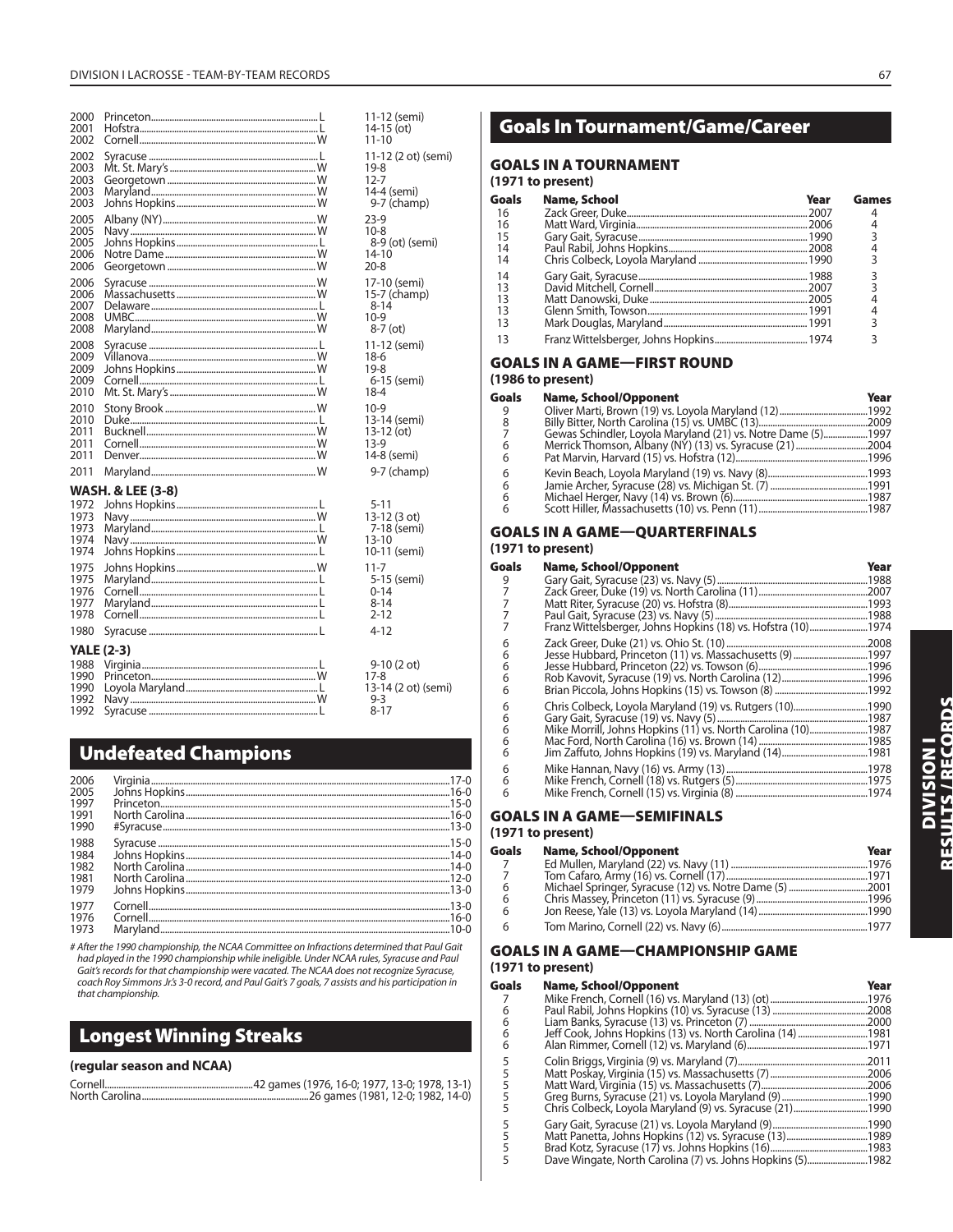Year

#### **Goals Name, School/Opponent** Frank Urso, Maryland (20) vs. Navy (13) ... 5

 $\overline{5}$ Franz Wittelsberger, Johns Hopkins (17) vs. Maryland (12) ........... ...1974

#### **GOALS-CAREER**

|     | <b>Name</b>         | School               | Years | Goals | Gms. |
|-----|---------------------|----------------------|-------|-------|------|
| 1.  | Gary Gait           |                      |       | 50    | 11   |
| 2.  | <b>Tom Marechek</b> |                      |       | 38    | 12   |
| 3.  | <b>Zack Greer</b>   |                      |       | 35    | 11   |
| 4.  | Max Quinzani        |                      |       | 34    | 14   |
| 5.  | Michael Springer    |                      |       | 32    | 12   |
|     | Jesse Hubbard       |                      |       | 32    | 11   |
|     | Frank Urso          |                      |       | 32    | 12   |
| 8.  | Chris Massey        |                      |       | 31    | 11   |
| 9.  | Matt Ward           |                      |       | 30    | 11   |
| 10. | Rob Kavovit         |                      |       | 29    | 10   |
| 11. | Paul Rabil          | Johns Hopkins2005-08 |       | 28    | 14   |
|     | Matt Hahn           |                      |       | 28    | 12   |
|     | Michael Watson      |                      |       | 28    | 10   |
|     | Mike French         |                      |       | 28    | 7    |
| 15. | Danny Glading       |                      |       | 27    | 11   |
|     | Sean Hartofilis     |                      |       | 27    | 11   |
| 17. | Matt Danowski       |                      |       | 26    | 11   |
|     | Kevin Huntley       | Johns Hopkins2005-08 |       | 26    | 14   |
| 19. | Terry Riordan       | Johns Hopkins1992-95 |       | 25    | 9    |
|     | <b>Brian Wood</b>   | Johns Hopkins1984-87 |       | 25    | 11   |
|     | Franz Wittelsberger | Johns Hopkins1973-76 |       | 25    | 9    |
|     | Ed Mullen           |                      |       | 25    | 11   |

# After the 1990 championship, the NCAA Committee on Infractions determined that Paul Gait had played in the 1990 championship while ineligible. Under NCAA rules, Syracuse and Paul Gait's records for that championship were vacated. The NCAA does not recognize Syracuse, coach Roy Simmons Jr.'s 3-0 record, and Pau that championship.

## **Goals in a Quarter-First-Round Games**

#### (1986 to present)

#### **FIRST QUARTER**

| No. | <b>School / Opponent</b> | Year |
|-----|--------------------------|------|
| 9   |                          |      |
|     |                          |      |
| 8   |                          |      |
|     |                          |      |
|     |                          |      |
| 6   |                          |      |
|     |                          |      |
| 6   |                          |      |
|     |                          |      |
|     |                          |      |
|     |                          |      |
|     |                          |      |
|     |                          |      |

#### **SECOND QUARTER**

|    | No. School / Opponent | Year |
|----|-----------------------|------|
| 15 |                       |      |
|    |                       |      |
|    |                       |      |
|    |                       |      |
|    |                       |      |

## **THIRD QUARTER**

| No. | <b>School / Opponent</b> | Year |
|-----|--------------------------|------|
| -10 |                          |      |
| 8   |                          |      |
|     |                          |      |
|     |                          |      |
|     |                          |      |
|     |                          |      |
|     |                          |      |
|     |                          |      |
|     |                          |      |

## **FOURTH QUARTER**

Year

.1975

#### **School / Opponent** No.

| 8 |  |
|---|--|
|   |  |
|   |  |
|   |  |
|   |  |

## **Goals in a Quarter-Quarterfinal**

#### (1971 to present)

#### **FIRST OUARTER**

|   | No. School / Opponent | Year |
|---|-----------------------|------|
|   |                       |      |
| 8 |                       |      |
|   |                       |      |
|   |                       |      |
|   |                       |      |
|   |                       |      |
|   |                       |      |
|   |                       |      |
|   |                       |      |
|   |                       |      |

# After the 1990 championship, the NCAA Committee on Infractions determined that Paul Gait had played in the 1990 championship while ineligible. Under NCAA rules, Syracuse and Paul Gait's records for that championship were vacated. The NCAA does not recognize Syracuse, coach Roy Simmons Jr.'s 3-0 record, and Paul Gait's 7 goals, 7 assists and his participation in that championship.

#### **SECOND QUARTER**

|   | No. School / Opponent | Year |
|---|-----------------------|------|
| 9 |                       |      |
| 8 |                       |      |
|   |                       |      |
|   |                       |      |
|   |                       |      |
|   |                       |      |
|   |                       |      |
|   |                       |      |
|   |                       |      |
|   |                       |      |

#### **THIRD QUARTER**

|                | No. School / Opponent | Year |
|----------------|-----------------------|------|
| $\overline{7}$ |                       |      |
|                |                       |      |
|                |                       |      |
|                |                       |      |
|                |                       |      |
|                |                       |      |
|                |                       |      |
|                |                       |      |
|                |                       |      |
|                |                       |      |
|                |                       |      |

## **FOURTH QUARTER**

| No. | <b>School / Opponent</b> | Year |
|-----|--------------------------|------|
| 9   |                          |      |
|     |                          |      |
| 8   |                          |      |
|     |                          |      |
| 7   |                          |      |
|     |                          |      |
|     |                          |      |
|     |                          |      |
|     |                          |      |
|     |                          |      |
|     |                          |      |
|     |                          |      |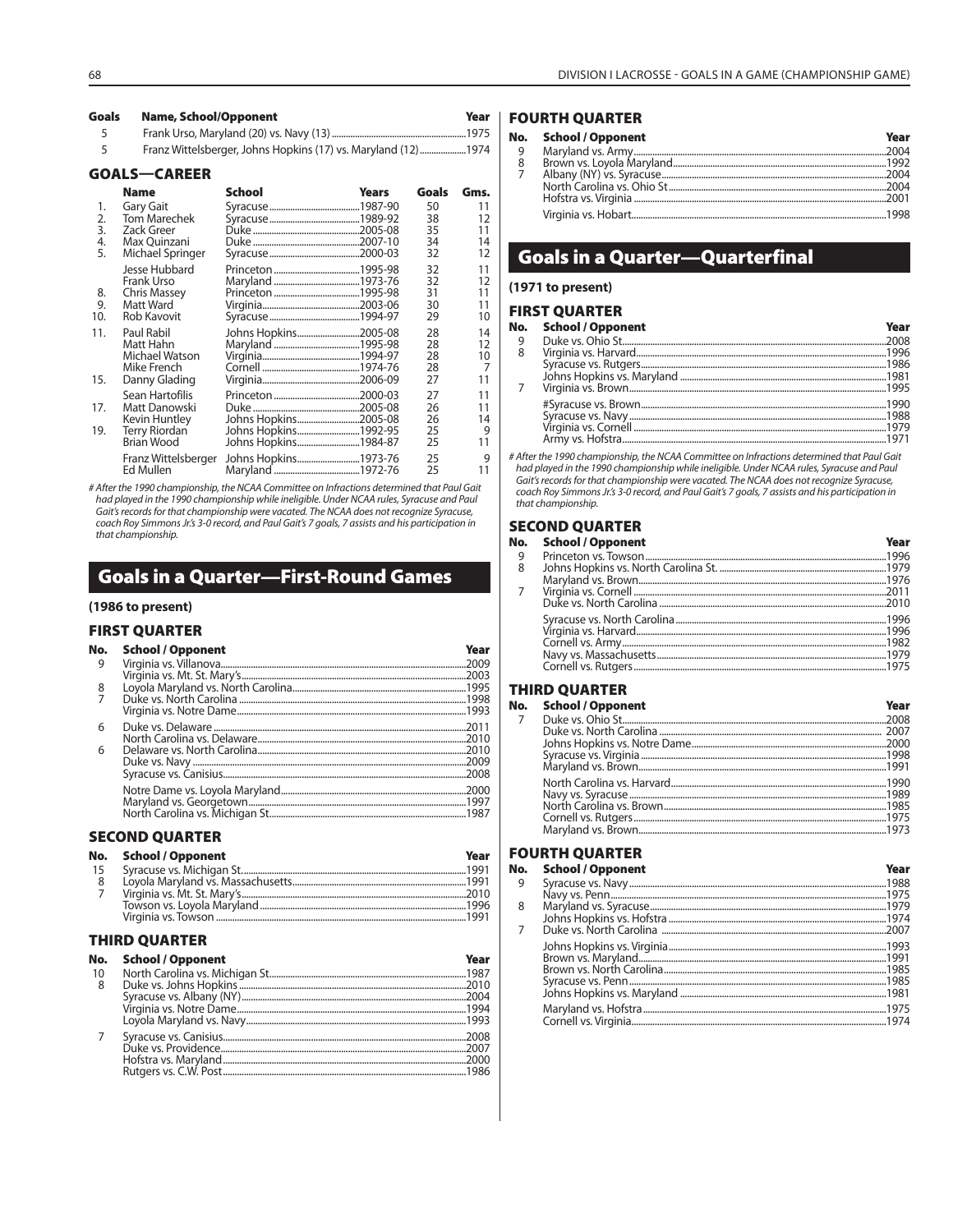#### 69

## **Goals in a Quarter—Semifinal Games**

#### (1971 to present)

#### **EIDCT OILADTED**

| No.            | School / Opponent            | Year |
|----------------|------------------------------|------|
| 10             |                              |      |
| 9              |                              |      |
|                |                              |      |
|                |                              |      |
| 8              |                              |      |
|                |                              |      |
|                | <b>SECOND QUARTER</b>        |      |
| No.            | <b>School / Opponent</b>     | Year |
| $\overline{7}$ |                              |      |
|                |                              |      |
|                |                              |      |
|                | <b>THIRD QUARTER</b>         |      |
|                | No. School / Opponent        | Year |
| 7              |                              |      |
|                |                              |      |
|                |                              |      |
|                | <b>FOURTH QUARTER</b>        |      |
|                | No. School / Opponent        | Year |
|                | 9 Iohns Honkins vs. Syracuse | 2003 |

| <u>COOS Sunname (COOS) = 20 US = 20 US = 20 US = 20 US = 20 US = 20 US = 20 US = 20 US = 20 US = 20 US = 20 US =</u> |  |
|----------------------------------------------------------------------------------------------------------------------|--|
|                                                                                                                      |  |
|                                                                                                                      |  |
|                                                                                                                      |  |

## **Goals in a Quarter-Championship Game**

#### (1971 to present)

#### **FIRST QUARTER**

| No. | <b>School / Opponent</b> | Year |
|-----|--------------------------|------|
| - 8 |                          |      |
|     |                          |      |
| 6   |                          |      |
|     | <b>SECOND QUARTER</b>    |      |
|     | No. School / Opponent    | Year |
| 6   |                          |      |

#### Maryland vs. Cornell. **THIRD OUARTER**

Syracuse vs. Cornell.

#Syracuse vs. Loyola Maryland ..

|     | No. School / Opponent | Year |
|-----|-----------------------|------|
| - 6 |                       |      |
|     |                       |      |
|     |                       |      |
|     |                       |      |
|     |                       |      |
|     |                       |      |

#### **FOURTH QUARTER**

|   | No. School / Opponent | Year |
|---|-----------------------|------|
| 8 |                       |      |
|   |                       |      |
|   |                       |      |
|   |                       |      |
| 6 |                       |      |
|   |                       |      |

# After the 1990 championship, the NCAA Committee on Infractions determined that Paul Gait had played in the 1990 championship while ineligible. Under NCAA rules, Syracuse and Paul Gait's records for that championship were vacated. The NCAA does not recognize Syracuse, coach Roy Simmons Jr's 3-0 record, and Paul Gait's 7 goals, 7 assists and his participation in that championship.

## **Team Goals In Tournament/Game**

#### **GOALS IN A TOURNAMENT**

#### (1971 to present)

| Goals | School                                                                                                                                                                                                                            | Year | Games |
|-------|-----------------------------------------------------------------------------------------------------------------------------------------------------------------------------------------------------------------------------------|------|-------|
| 66    |                                                                                                                                                                                                                                   |      | 4     |
| 62    |                                                                                                                                                                                                                                   |      | 3     |
| 60    |                                                                                                                                                                                                                                   |      | 4     |
|       |                                                                                                                                                                                                                                   |      | 4     |
| 59    |                                                                                                                                                                                                                                   |      |       |
| 58    |                                                                                                                                                                                                                                   |      | 4     |
|       |                                                                                                                                                                                                                                   |      | 4     |
| 56    |                                                                                                                                                                                                                                   |      | 4     |
|       |                                                                                                                                                                                                                                   |      |       |
| 55    |                                                                                                                                                                                                                                   |      | 4     |
|       |                                                                                                                                                                                                                                   |      | 3     |
| 54    |                                                                                                                                                                                                                                   |      | 4     |
|       |                                                                                                                                                                                                                                   |      | 4     |
|       |                                                                                                                                                                                                                                   |      | 3     |
| 53    |                                                                                                                                                                                                                                   |      | 4     |
| 52    |                                                                                                                                                                                                                                   |      |       |
|       |                                                                                                                                                                                                                                   |      | 3333  |
| 51    |                                                                                                                                                                                                                                   |      |       |
|       |                                                                                                                                                                                                                                   |      |       |
| 50    |                                                                                                                                                                                                                                   |      |       |
| 49    |                                                                                                                                                                                                                                   |      | 4     |
|       |                                                                                                                                                                                                                                   |      | 4     |
|       |                                                                                                                                                                                                                                   |      |       |
|       |                                                                                                                                                                                                                                   |      | 3     |
|       | $\frac{1}{2}$ . The contract of the contract of the contract of the contract of the contract of the contract of the contract of the contract of the contract of the contract of the contract of the contract of the contract of t |      |       |

# After the 1990 championship, the NCAA Committee on Infractions determined that Paul Gait had played in the 1990 championship while ineligible. Under NCAA rules, Syracuse and Paul Gait's records for that championship were vacated. The NCAA does not recognize Syracuse, coach Roy Simmons Jr.'s 3-0 record, and Paul Gait's 7 goals, 7 assists and his participation in that championship.

#### **GOALS IN A GAME-FIRST ROUND** (1986 to present)

#### **Goals School** Year 28 Syracuse vs. Michigan St... .1991  $23$ Duke vs. Fairfield. 2005 Virginia vs. Albany (NY). 2005 Virginia vs. Notre Dame. 1994. 22 Johns Hopkins vs. Marist. .2005 Duke vs. Hobart.. .2002 Johns Hopkins vs. Towson... 1994 Syracuse vs. Albany (NY). 21 .2004 Loyola Maryland vs. Notre Dame.... .1997 North Carolina vs. Michigan St...... .1987  $20$ Syracuse vs. Canisius .2008 Loyola Maryland vs. Massachusetts... .1991 19 Albany (NY) vs. Loyola Maryland..... .2007 Virginia vs. Mt. St. Mary's. 2003 Virginia vs. Notre Dame. .1993 .1993 Loyola Maryland vs. Navy. Brown vs. Loyola Maryland...... .1992 North Carolina vs. Towson... .1989 Loyola Maryland vs. Air Force..... .1988 18 Virginia vs. Mt. St. Mary's... .2010 Duke vs. Johns Hopkins.. .2010 Virginia vs. Villanova... .2009 Duke vs. Providence. .2007 Maryland vs. Butler.. .1998

#### **GOALS IN A GAME-QUARTERFINALS**

#### (1971 to present)

.1990

1988

.1976

| Goals | <b>School</b> | Year |
|-------|---------------|------|
| 23    |               |      |
|       |               |      |
| 22    |               |      |
| 21    |               |      |
| 20    |               |      |
|       |               |      |
|       |               |      |
|       |               |      |
|       |               |      |
| 19    |               |      |
|       |               |      |
|       |               |      |
|       |               |      |
|       |               |      |
|       |               |      |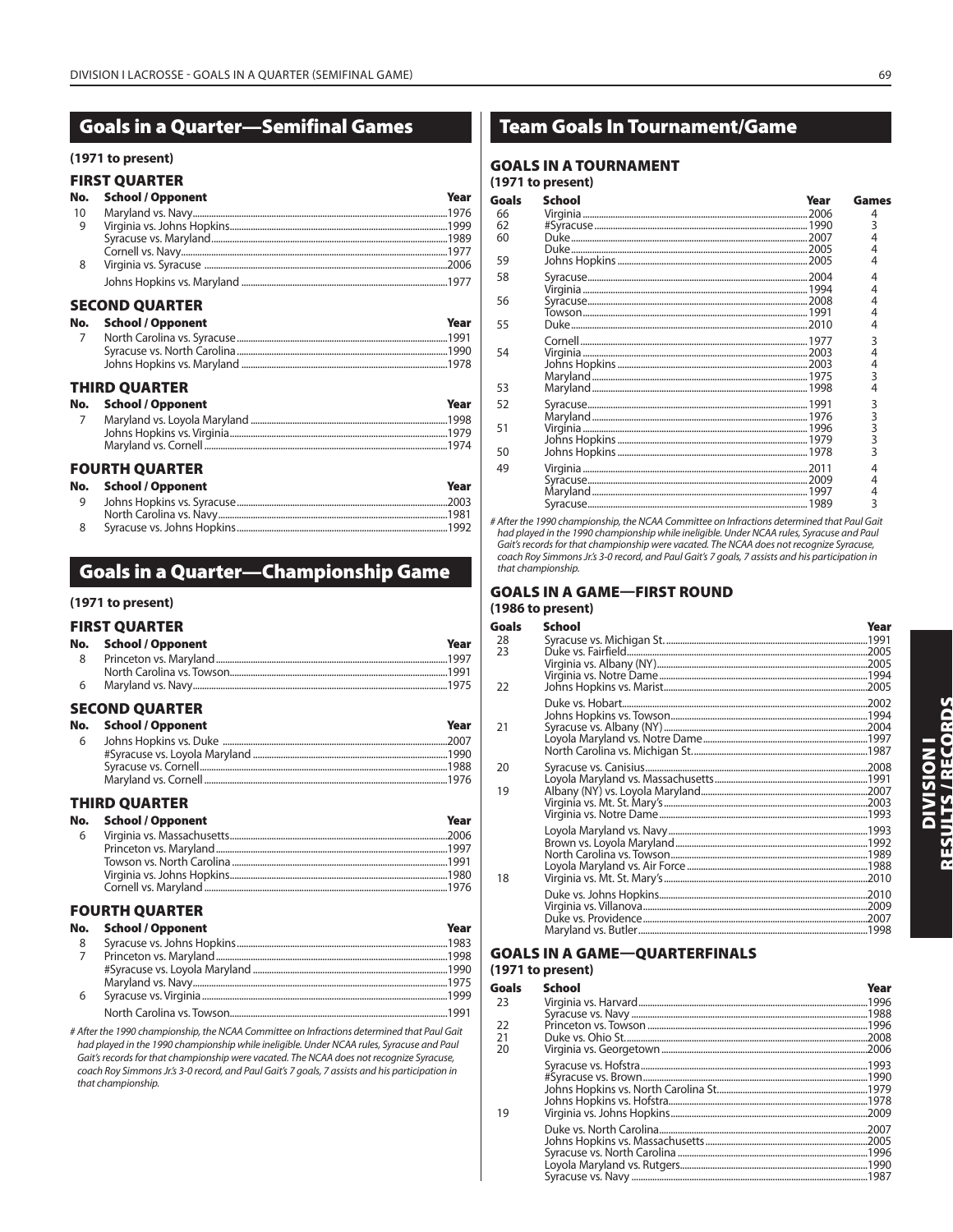| 18 |  |
|----|--|
|    |  |
|    |  |
|    |  |
|    |  |
|    |  |
|    |  |
|    |  |

# After the 1990 championship, the NCAA Committee on Infractions determined that Paul Gait had played in the 1990 championship while ineligible. Under NCAA rules, Syracuse and Paul Gait's records for that championship were vacated. The NCAA does not recognize Syracuse, coach Roy Simmons Jr.'s 3-0 record, and Paul Gait's 7 goals, 7 assists and his participation in that championship.

## **GOALS IN A GAME—SEMIFINALS**

## **(1971 to present)**

| Goals | School | Year |
|-------|--------|------|
| 22    |        |      |
|       |        |      |
|       |        |      |
| 21    |        |      |
|       |        |      |
| 20    |        |      |
| 19    |        |      |
|       |        |      |
|       |        |      |
|       |        |      |
| 18    |        |      |
|       |        |      |
|       |        |      |
|       |        |      |
|       |        |      |
|       |        |      |
| 17    |        |      |
|       |        |      |
| 17    |        |      |
|       |        |      |
|       |        |      |
|       |        |      |
|       |        |      |
|       |        |      |

# After the 1990 championship, the NCAA Committee on Infractions determined that Paul Gait had played in the 1990 championship while ineligible. Under NCAA rules, Syracuse and Paul Gait's records for that championship were vacated. The NCAA does not recognize Syracuse, coach Roy Simmons Jr.'s 3-0 record, and Paul Gait's 7 goals, 7 assists and his participation in that championship.

#### **GOALS IN A GAME—CHAMPIONSHIP GAME**

## **(1971 to present)**

| Goals    | School | Year |
|----------|--------|------|
| 21       |        |      |
| 20       |        |      |
| 19       |        |      |
| 18<br>17 |        |      |
|          |        |      |
| 16       |        |      |
|          |        |      |
| 15       |        |      |
|          |        |      |
| 14       |        |      |
|          |        |      |
| 13       |        |      |
|          |        |      |
|          |        |      |
|          |        |      |
|          |        |      |
|          |        |      |
|          |        |      |
|          |        |      |
|          |        |      |
|          |        |      |
|          |        |      |
|          |        |      |
|          |        |      |

#### **Goals School Year**

13 Virginia vs. Johns Hopkins .....................................................................................1972

# After the 1990 championship, the NCAA Committee on Infractions determined that Paul Gait had played in the 1990 championship while ineligible. Under NCAA rules, Syracuse and Paul

Gait's records for that championship were vacated. The NCAA does not recognize Syracuse, coach Roy Simmons Jr.'s 3-0 record, and Paul Gait's 7 goals, 7 assists and his participation in that championship.

## **Overtime Games by Year (46)**

| Year | Round              | Winner                  | Opponent            |
|------|--------------------|-------------------------|---------------------|
| 2011 | <b>First Round</b> | Virginia 13             | Bucknell 12         |
| 2011 | Quarterfinals      | Maryland 6              | Syracuse 5          |
| 2010 | First Round        | Cornell 11              | Loyola Maryland 10  |
| 2010 | First Round        | Army 9                  | Syracuse 8 (2 ot)   |
| 2010 | Championship       | Duke 6                  | Notre Dame 5        |
| 2009 | First Round        | Johns Hopkins 12        | Brown 11            |
| 2009 | Championship       | Syracuse 10             | Cornell 9           |
| 2008 | First Round        | Notre Dame 8            | Colgate 7           |
| 2008 | Ouarterfinals      | Virginia 8              | Maryland 7          |
| 2008 | Semifinals         | Syracuse 12             | Virginia 11 (2 ot)  |
| 2007 | First Round        | Johns Hopkins 11        | Notre Dame 10       |
| 2007 | First Round        | Georgetown 9            | Princeton 8         |
| 2007 | Ouarterfinals      | Cornell 12              | Albany (NY) 11      |
| 2006 | Quarterfinals      | Massachusetts 11        | Hofstra 10          |
| 2005 | Ouarterfinals      | Maryland 9              | Georgetown 8        |
| 2005 | Semifinals         | Johns Hopkins 9         | Virginia 8          |
| 2004 | Quarterfinals      | Princeton 9             | Maryland 8          |
| 2002 | Quarterfinals      | Johns Hopkins 13        | Massachusetts 12    |
| 2002 | Semifinals         | Syracuse 12             | Virginia 11 (2 ot)  |
| 2001 | <b>First Round</b> | Hofstra 15              | Virginia 14         |
| 2001 | Championship       | Princeton 10            | Syracuse 9          |
| 1999 | First Round        | Delaware 12             | UMBC 11             |
| 1998 | Ouarterfinals      | Maryland 11             | Johns Hopkins 10    |
| 1997 | Quarterfinals      | Duke 12                 | Johns Hopkins 11    |
| 1996 | Championship       | Princeton 13            | Virginia 12         |
| 1994 | Quarterfinals      | Princeton 12            | Johns Hopkins 11    |
| 1994 | Quarterfinals      | Brown 14                | Loyola Maryland 13  |
| 1994 | Semifinals         | Virginia 15             | Syracuse 14         |
| 1994 | Championship       | Princeton 9             | Virginia 8          |
| 1992 | Championship       | Princeton 10            | Syracuse 9 (2 ot)   |
| 1991 | Quarterfinals      | Towson 14               | Princeton 13 (3 ot) |
| 1990 | Semifinals         | Loyola Maryland 14      | Yale 13 (2 ot)      |
| 1989 | Quarterfinals      | Maryland 12             | Adelphi 11          |
| 1988 | First Round        | Virginia 10             | Yale 9 (2 ot)       |
| 1988 | Quarterfinals      | Virginia 11             | Johns Hopkins 10    |
| 1986 | Semifinals         | North Carolina 10       | Johns Hopkins 9     |
| 1986 | Championship       | North Carolina 10       | Virginia 9          |
| 1985 | Semifinals         | Syracuse 14             | North Carolina 13   |
| 1984 | Quarterfinals      | Syracuse 8              | Rutgers 7           |
| 1980 | Quarterfinals      | Virginia 9              | Cornell 8           |
| 1980 | Semifinals         | Virginia 11             | North Carolina 10   |
| 1980 | Championship       | Johns Hopkins 9         | Virginia 8 (2 ot)   |
| 1976 | Championship       | Cornell 16              | Maryland 13         |
| 1973 | Quarterfinals      | Wash. & Lee 13          | Navy 12 (3 ot)      |
| 1973 | Championship       | Maryland 10             | Johns Hopkins 9 (2) |
| 1972 | Ouarterfinals      | <b>SUNY Cortland 10</b> | Navy 9 (2 ot)       |

**Opponent** Syracuse 5 Loyola Maryland 10 (3 ot) Syracuse 8 (2 ot) Notre Dame 5 Cornell 9 Colgate 7 Maryland 7 Virginia 11 (2 ot) Princeton 8 Albany (NY) 11 Hofstra 10 Georgetown 8 Maryland 8 2002 Quarterfinals Johns Hopkins 13 Massachusetts 12 Virginia 11 (2 ot) Virginia 14 Virginia 8 Syracuse 9 (2 ot) Yale 13 (2 ot)  $Yale 9 (2 ot)$ Johns Hopkins 9 Virginia 9 North Carolina 10  $Virqinia 8 (2 ot)$ Maryland 13 Navy  $12$   $(3$  ot) Johns Hopkins 9 (2 ot) Navy 9 (2 ot)

10 in First Round; 18 in Quarterfinals; 8 in Semifinals; 10 in Championship Game; 9 were 2 OT; 3 were 3 OT.

## **Overtime Games by School (46)**

| School<br>Adelphi (0-1)<br>Albany (NY) (0-1)<br>Army (1-0)<br><b>Brown</b> (1-1) | Year<br>1989<br>2007<br>2010<br>2009<br>1994         | <b>Score vs. Opponent</b><br>11-12 vs. Maryland<br>11-12 vs. Cornell<br>9-8 vs. Syracuse (2 ot)<br>11-12 vs. Johns Hopkins<br>14-13 vs. Loyola Maryland       | Round<br>Ouarterfinals<br>Ouarterfinals<br><b>First Round</b><br>First Round<br>Ouarterfinals                          |
|----------------------------------------------------------------------------------|------------------------------------------------------|---------------------------------------------------------------------------------------------------------------------------------------------------------------|------------------------------------------------------------------------------------------------------------------------|
| Bucknell (0-1)<br>Colgate (0-1)<br>SUÑY Cortland (1-0)<br>Cornell (3-2)          | 2011<br>2008<br>1972<br>2010<br>2009                 | 12-13 vs. Virginia<br>7-8 vs. Notre Dame<br>10-9 vs. Navy (2 ot)<br>11-10 vs. Loyola Maryland (3 ot)<br>9-10 vs. Syracuse                                     | First Round<br><b>First Round</b><br>Ouarterfinals<br>First Round<br>Championship                                      |
| Delaware (1-0)<br>Duke (2-0)<br>Hofstra (1-1)                                    | 2007<br>1980<br>1976<br>1999<br>2010<br>1997<br>2006 | 12-11 vs. Albany (NY)<br>8-9 vs. Virginia<br>16-13 vs. Maryland<br>12-11 vs. UMBC<br>6-5 vs. Notre Dame<br>12-11 vs. Johns Hopkins<br>10-11 vs. Massachusetts | Ouarterfinals<br>Ouarterfinals<br>Championship<br><b>First Round</b><br>Championship<br>Ouarterfinals<br>Ouarterfinals |
|                                                                                  |                                                      |                                                                                                                                                               |                                                                                                                        |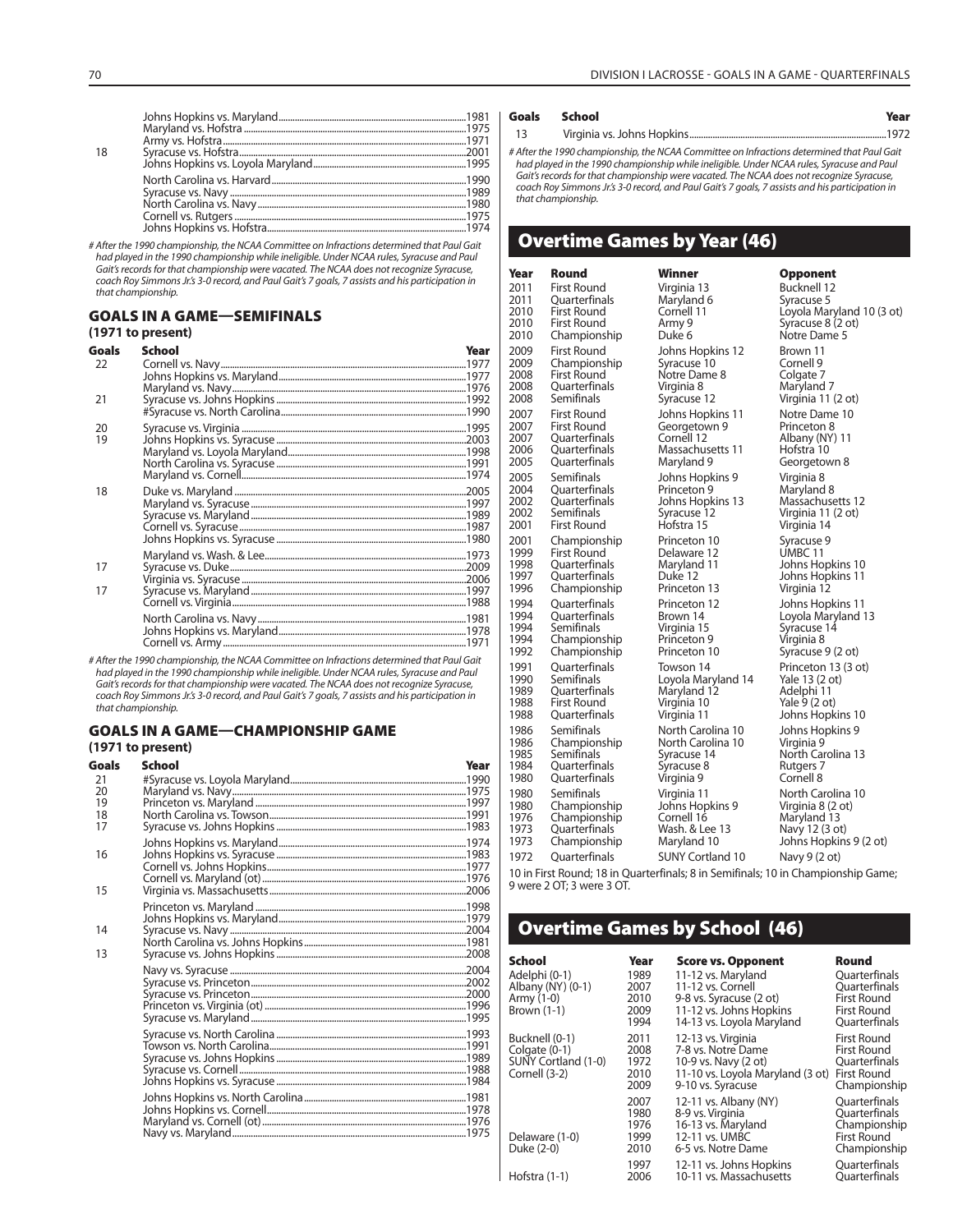| School                                  | Year                                 | <b>Score vs. Opponent</b>                                                                                                          | Round                                                                              |
|-----------------------------------------|--------------------------------------|------------------------------------------------------------------------------------------------------------------------------------|------------------------------------------------------------------------------------|
| Georgetown (1-1)                        | 2001                                 | 15-14 vs. Virginia                                                                                                                 | First Round                                                                        |
|                                         | 2007                                 | 9-8 vs. Princeton                                                                                                                  | First Round                                                                        |
|                                         | 2005                                 | 8-9 vs. Maryland                                                                                                                   | Quarterfinals                                                                      |
| Johns Hopkins (5-6)                     | 2009                                 | 12-11 vs. Brown                                                                                                                    | First Round                                                                        |
|                                         | 2007                                 | 11-10 vs. Notre Dame                                                                                                               | First Round                                                                        |
|                                         | 2005                                 | 9-8 vs. Virginia                                                                                                                   | Semifinals                                                                         |
|                                         | 2002                                 | 13-12 vs. Massachusetts                                                                                                            | Quarterfinals                                                                      |
|                                         | 1998                                 | 10-11 vs. Maryland                                                                                                                 | Quarterfinals                                                                      |
|                                         | 1997                                 | 11-12 vs. Duke                                                                                                                     | Quarterfinals                                                                      |
|                                         | 1994                                 | 11-12 vs. Princeton                                                                                                                | Quarterfinals                                                                      |
|                                         | 1988                                 | 10-11 vs. Virginia                                                                                                                 | Quarterfinals                                                                      |
|                                         | 1986                                 | 9-10 vs. North Carolina                                                                                                            | Semifinals                                                                         |
|                                         | 1980                                 | 9-8 vs. Virginia (2 ot)                                                                                                            | Championship                                                                       |
| Loyola Maryland (1-2)<br>Maryland (5-3) | 1973<br>2010<br>1994<br>1990<br>2011 | 9-10 vs. Maryland (2 ot)<br>10-11 vs. Cornell (3 ot)<br>13-14 vs. Brown<br>14-13 vs. Yale (2 ot)<br>6-5 vs. Syracuse               | Championship<br>First Round<br>Quarterfinals<br>Semifinals<br>Quarterfinals        |
|                                         | 2008                                 | 7-8 vs. Virginia                                                                                                                   | Quarterfinals                                                                      |
|                                         | 2005                                 | 9-8 vs. Georgetown                                                                                                                 | Quarterfinals                                                                      |
|                                         | 2004                                 | 8-9 vs. Princeton                                                                                                                  | Quarterfinals                                                                      |
|                                         | 1998                                 | 11-10 vs. Johns Hopkins                                                                                                            | Quarterfinals                                                                      |
|                                         | 1989                                 | 12-11 vs. Adelphi                                                                                                                  | Quarterfinals                                                                      |
| UMBC (0-1)<br>Massachusetts (1-1)       | 1976<br>1973<br>1999<br>2006<br>2002 | 13-16 vs. Cornell<br>10-9 vs. Johns Hopkins (2 ot)<br>11-12 vs. Delaware<br>11-10 vs. Hofstra<br>12-13 vs. Johns Hopkins           | Championship<br>Championship<br>First Round<br>Quarterfinals<br>Quarterfinals      |
| Navy (0-2)<br>North Carolina (2-2)      | 1973<br>1972<br>1986<br>1986<br>1985 | 12-13 vs. Wash. & Lee (3 ot)<br>9-10 vs. SUNY Cortland (2 ot)<br>10-9 vs. Johns Hopkins<br>10-9 vs. Virginia<br>13-14 vs. Syracuse | Quarterfinals<br>Quarterfinals<br>Semifinals<br>Championship<br>Semifinals         |
| Notre Dame (1-2)<br>Princeton (6-2)     | 1980<br>2010<br>2008<br>2007<br>2007 | 10-11 vs. Virginia<br>5-6 vs. Duke<br>8-7 vs. Colgate<br>10-11 vs. Johns Hopkins<br>8-9 vs. Georgetown                             | Semifinals<br>Championship<br>First Round<br>First Round<br>First Round            |
|                                         | 2004                                 | 9-8 vs. Maryland                                                                                                                   | Quarterfinals                                                                      |
|                                         | 2001                                 | 10-9 vs. Syracuse                                                                                                                  | Championship                                                                       |
|                                         | 1996                                 | 13-12 vs. Virginia                                                                                                                 | Championship                                                                       |
|                                         | 1994                                 | 12-11 vs. Johns Hopkins                                                                                                            | Quarterfinals                                                                      |
|                                         | 1994                                 | 9-8 vs. Virginia                                                                                                                   | Championship                                                                       |
| Rutgers (0-1)<br>Syracuse (5-5)         | 1992<br>1991<br>1984<br>2011<br>2010 | 10-9 vs. Syracuse (2 ot)<br>13-14 vs. Towson (3 ot)<br>7-8 vs. Syracuse<br>5-6 vs. Maryland<br>8-9 vs. Army (2 ot)                 | Championship<br>Quarterfinals<br>Quarterfinals<br>Quarterfinals<br>First Round     |
|                                         | 2009                                 | 10-9 vs. Cornell                                                                                                                   | Championship                                                                       |
|                                         | 2008                                 | 12-11 vs. Virginia (2 ot)                                                                                                          | Semifinals                                                                         |
|                                         | 2002                                 | 12-11 vs. Virginia (2 ot)                                                                                                          | Semifinals                                                                         |
|                                         | 2001                                 | 9-10 vs. Princeton                                                                                                                 | Championship                                                                       |
|                                         | 1994                                 | 14-15 vs. Virginia                                                                                                                 | Semifinals                                                                         |
| Towson (1-0)<br>Virginia (7-8)          | 1992<br>1985<br>1984<br>1991<br>2011 | 9-10 vs. Princeton (2 ot)<br>14-13 vs. North Carolina<br>8-7 vs. Rutgers<br>14-13 vs. Princeton (3 ot)<br>13-12 vs. Bucknell       | Championship<br>Semifinals<br>Quarterfinals<br>Quarterfinals<br><b>First Round</b> |
|                                         | 2008                                 | 8-7 vs. Maryland                                                                                                                   | Quarterfinals                                                                      |
|                                         | 2008                                 | 11-12 vs. Syracuse (2 ot)                                                                                                          | Semifinals                                                                         |
|                                         | 2005                                 | 8-9 vs. Johns Hopkins                                                                                                              | Semifinals                                                                         |
|                                         | 2002                                 | 11-12 vs. Syracuse (2 ot)                                                                                                          | Semifinals                                                                         |
|                                         | 2001                                 | 14-15 vs. Hofstra                                                                                                                  | First Round                                                                        |
|                                         | 1996                                 | 12-13 vs. Princeton                                                                                                                | Championship                                                                       |
|                                         | 1994                                 | 15-14 vs. Syracuse                                                                                                                 | Semifinals                                                                         |
|                                         | 1994                                 | 8-9 vs. Princeton                                                                                                                  | Championship                                                                       |
|                                         | 1988                                 | 10-9 vs. Yale (2 ot)                                                                                                               | First Round                                                                        |
|                                         | 1988                                 | 11-10 vs. Johns Hopkins                                                                                                            | Quarterfinals                                                                      |
| Wash. & Lee (1-0)                       | 1986                                 | 9-10 vs. North Carolina                                                                                                            | Championship                                                                       |
|                                         | 1980                                 | 9-8 vs. Cornell                                                                                                                    | Quarterfinals                                                                      |
|                                         | 1980                                 | 11-10 vs. North Carolina                                                                                                           | Semifinals                                                                         |
|                                         | 1980                                 | 8-9 vs. Johns Hopkins (2 ot)                                                                                                       | Championship                                                                       |
|                                         | 1973                                 | 13-12 vs. Navy (3 ot)                                                                                                              | Quarterfinals                                                                      |
| Yale (0-2)                              | 1990<br>1988                         | 13-14 vs. Loyola Maryland (2 ot) Semifinals<br>9-10 vs. Virginia (2 ot)                                                            | First Round                                                                        |

## **19 Overtime Games in Semis/Finals**

| Year                                                                                             | Winner                                                                   | <b>Opponent</b>                                                                           | Round                                                                         |
|--------------------------------------------------------------------------------------------------|--------------------------------------------------------------------------|-------------------------------------------------------------------------------------------|-------------------------------------------------------------------------------|
| 2010 Duke 6<br>2009Syracuse 10<br>2008Syracuse 12<br>2004  Princeton 9                           | 2005 Johns Hopkins 9                                                     | Notre Dame 5<br>Cornell 9<br>Virginia 11 (2 ot)<br>Virginia 8<br>Maryland 8               | Championship<br>Championship<br>Semifinals<br>Semifinals<br>Semifinals        |
| 2002Syracuse 12<br>2001  Princeton 10<br>1996Princeton 13<br>1994 Virginia 15<br>1994Princeton 9 |                                                                          | Virginia 11 (2 ot)<br>Syracuse 9<br>Virginia 12<br>Syracuse 14<br>Virginia 8              | Semifinals<br>Championship<br>Championship<br>Semifinals<br>Championship      |
| 1992Princeton 10<br>1985Syracuse 14                                                              | 1990Loyola Maryland 14<br>1986North Carolina 10<br>1986North Carolina 10 | Syracuse 9 (2 ot)<br>Yale 13 (2 ot)<br>Johns Hopkins 9<br>Virginia 9<br>North Carolina 13 | Championship<br>Semifinals<br>Semifinals<br>Championship<br><b>Semifinals</b> |
| 1980Virginia 11<br>1976Cornell 16<br>1973Maryland 10                                             | 1980Johns Hopkins 9                                                      | North Carolina 10<br>Virginia 8 (2 ot)<br>Maryland 13<br>Johns Hopkins 9 (2 ot)           | Semifinals<br>Championship<br>Championship<br>Championship                    |

| <b>Opponent</b>        | Round        |
|------------------------|--------------|
| Notre Dame 5           | Championship |
| Cornell 9              | Championship |
| Virginia 11 (2 ot)     | Semifinals   |
| Virginia 8             | Semifinals   |
| Maryland 8             | Semifinals   |
| Virginia 11 (2 ot)     | Semifinals   |
| Syracuse 9             | Championship |
| Virginia 12            | Championship |
| Syracuse 14            | Semifinals   |
| Virginia 8             | Championship |
| Syracuse 9 (2 ot)      | Championship |
| Yale 13 (2 ot)         | Semifinals   |
| Johns Hopkins 9        | Semifinals   |
| Virginia 9             | Championship |
| North Carolina 13      | Semifinals   |
| North Carolina 10      | Semifinals   |
| Virginia 8 (2 ot)      | Championship |
| Maryland 13            | Championship |
| Johns Hopkins 9 (2 ot) | Championship |

## **Round** 2009 .........................Syracuse 10 Cornell 9 Championship **Semifinals Semifinals** Semifinals Semifinals

## **Division I Results by Year**

#### **Numbers in parentheses represent seed.**

| 1971          |                                                                                                                                                               |
|---------------|---------------------------------------------------------------------------------------------------------------------------------------------------------------|
| First Round:  | (1) Cornell 10, (8) Brown 8; (3) Maryland 10, (6) Air Force 1; (2)<br>Navy 9, (7) Virginia 6; (4) Army 19, (5) Hofstra 3.                                     |
| Semifinals:   | Maryland 10, Navy 7; Cornell 17, Army 16.                                                                                                                     |
| Championship: | Cornell 12, Maryland 6.                                                                                                                                       |
| 1972          |                                                                                                                                                               |
| First Round:  | (1) Maryland 9, (8) Rutgers 3; (4) Johns Hopkins 11, (5) Wash. &<br>Lee 5; (2) Virginia 10, (7) Army 3; (3) SUNY Cortland 10, (6) Navy<br>9 (2 ot).           |
| Semifinals:   | Virginia 14, SUNY Cortland 7; Johns Hopkins 9, Maryland 6.                                                                                                    |
| Championship: | Virginia 13, Johns Hopkins 12.                                                                                                                                |
| 1973          |                                                                                                                                                               |
| First Round:  | (1) Maryland 16, (8) Brown 4; (4) Wash. & Lee 13, (5) Navy 12 (3<br>ot); (2) Johns Hopkins 11, (7) Army 5; (6) Virginia 12, (3) Hofstra<br>5.                 |
| Semifinals:   | Maryland 18, Wash. & Lee 7; Johns Hopkins 12, Virginia 9.                                                                                                     |
| Championship: | Maryland 10, Johns Hopkins 9 (2 ot).                                                                                                                          |
| 1974          |                                                                                                                                                               |
| First Round:  | (1) Maryland 12, (8) Rutgers 6; (4) Cornell 15, (5) Virginia 8; (2)<br>Johns Hopkins 18, (7) Hofstra 10; (3) Wash. & Lee 13, (6) Navy<br>10.                  |
| Semifinals:   | Maryland 19, Cornell 10; Johns Hopkins 11, Wash. & Lee 10.                                                                                                    |
| Championship: | Johns Hopkins 17, Maryland 12.                                                                                                                                |
| 1975          |                                                                                                                                                               |
| First Round:  | (7) Wash. & Lee 11, (2) Johns Hopkins 7; (3) Maryland 19, (6)<br>Hofstra 11; (1) Cornell 18, (8) Rutgers 5; (4) Navy 17, (5) Penn 6.                          |
| Semifinals:   | Maryland 15, Wash. & Lee 5; Navy 15, Cornell 12.                                                                                                              |
| Championship: | Maryland 20, Navy 13.                                                                                                                                         |
| 1976          |                                                                                                                                                               |
| First Round:  | (1) Maryland 17, (8) Brown 8; (4) Navy 13, (5) North Carolina<br>9; (2) Cornell 14, (7) Wash. & Lee 0; (3) Johns Hopkins 11, (6)<br>Massachusetts 9.          |
| Semifinals:   | Maryland 22, Navy 11; Cornell 13, Johns Hopkins 5.                                                                                                            |
| Championship: | Cornell 16, Maryland 13 (ot).                                                                                                                                 |
| 1977          |                                                                                                                                                               |
| First Round:  | (1) Cornell 17, (8) Massachusetts 13; (5) Navy 14, (4) Penn 12;<br>$(2)$ Johns Hopkins 16, $(7)$ North Carolina 9; $(3)$ Maryland 14, $(6)$<br>Wash. & Lee 8. |
| Semifinals:   | Cornell 22, Navy 6; Johns Hopkins 22, Maryland 12.                                                                                                            |
| Championship: | Cornell 16, Johns Hopkins 8.                                                                                                                                  |

# DIVISION I<br>Results / Records **RESULTS / RECORDS DIVISION I**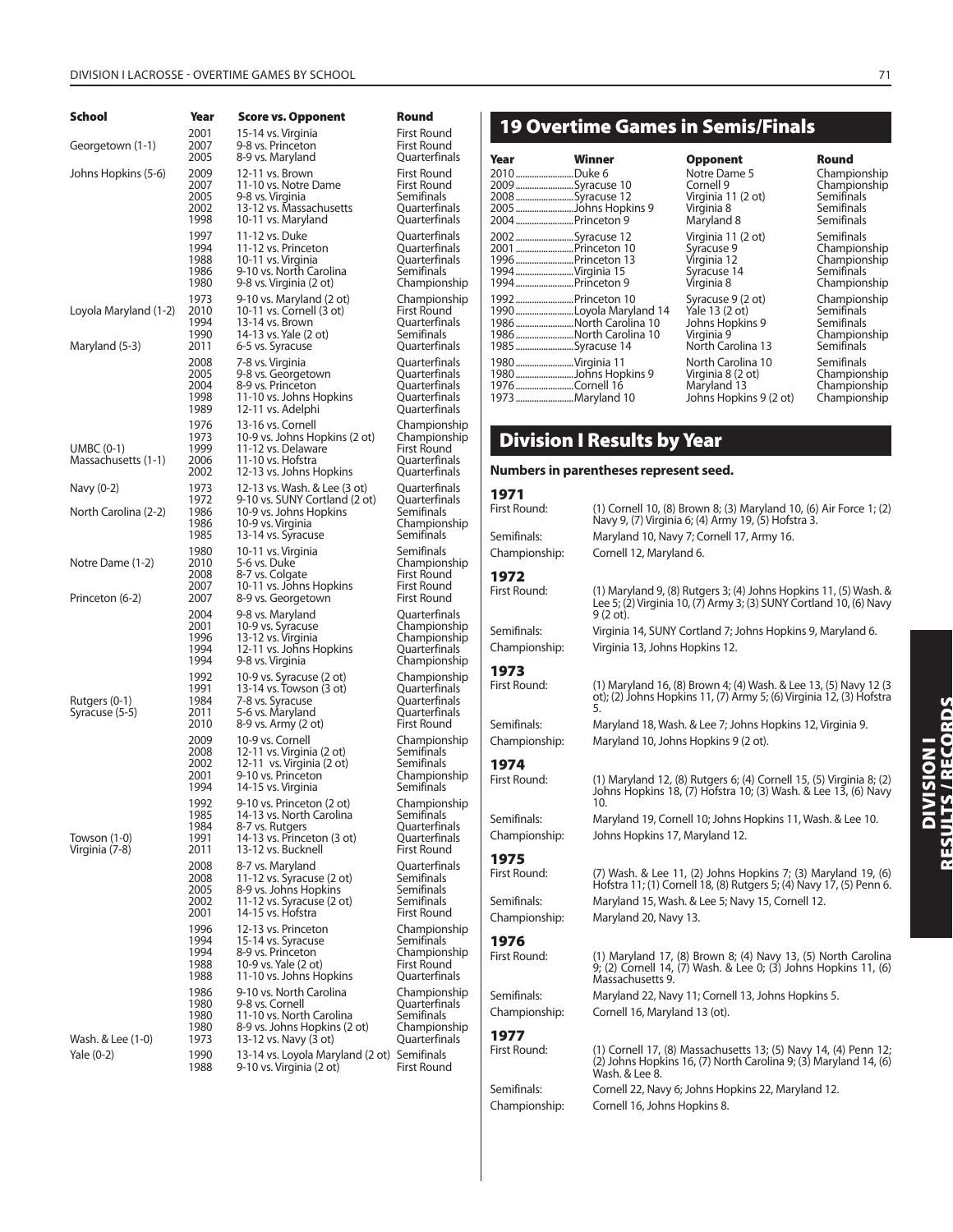| 1978                         |                                                                                                                                                              | 1988                         |                                                                                                                                                                |
|------------------------------|--------------------------------------------------------------------------------------------------------------------------------------------------------------|------------------------------|----------------------------------------------------------------------------------------------------------------------------------------------------------------|
| First Round:                 | (1) Cornell 12, (8) Wash. & Lee 2; (4) Navy 16, (5) Army 13; (2)<br>Johns Hopkins 20, (7) Hofstra 8; (3) Maryland 15, (6) Virginia 10.                       | Regionals:                   | Navy 10, (8) Harvard 9; (5) Loyola Maryland 19, Air Force 8;<br>Cornell 13, (6) Massachusetts 11; Virginia 10, (7) Yale 9 (2ot).                               |
| Semifinals:<br>Championship: | Cornell 13, Navy 7; Johns Hopkins 17, Maryland 11.<br>Johns Hopkins 13, Cornell 8.                                                                           | Quarterfinals:               | (1) Syracuse 23, Navy 5; (4) Penn 12, Loyola Maryland 9; Cornell<br>6, (3) North Carolina 4; Virginia 11, (2) Johns Hopkins 10 (ot).                           |
| 1979                         |                                                                                                                                                              | Semifinals:<br>Championship: | Syracuse 11, Penn 10; Cornell 17, Virginia 6.<br>Syracuse 13, Cornell 8.                                                                                       |
| First Round:                 | (1) Johns Hopkins 20, (8) North Carolina St. 6; (4) Virginia 15,<br>(5) Cornell 8; (2) Maryland 16, (7) Syracuse 13; (3) Navy 16, (6)                        | 1989                         |                                                                                                                                                                |
| Semifinals:                  | Massachusetts 14.<br>Johns Hopkins 16, Virginia 7; Maryland 15, Navy 10.                                                                                     | Regionals:                   | (8) Navy 12, Penn 11; (5) Adelphi 16, Michigan St. 10; (6) North<br>Carolina 19, Towson 8; (7) Massachusetts 16, Cornell 7.                                    |
| Championship:<br>1980        | Johns Hopkins 15, Maryland 9.                                                                                                                                | Quarterfinals:               | (1) Syracuse 18, Navy 11; (4) Maryland 12, Adelphi 11 (ot);<br>North Carolina 12, (3) Loyola Maryland 5; (2) Johns Hopkins 9,<br>Massachusetts 4.              |
| First Round:                 | (2) Johns Hopkins 16, (7) Harvard 12; (3) Syracuse 12, (6) Wash.<br>& Lee 4; (1) Virginia 9, (8) Cornell 8 (ot); (5) North Carolina 18,<br>(4) Navy 11.      | Semifinals:<br>Championship: | Syracuse 18, Maryland 8; Johns Hopkins 10, North Carolina 6.<br>Syracuse 13, Johns Hopkins 12.                                                                 |
| Semifinals:                  | Johns Hopkins 18, Syracuse 11; Virginia 11, North Carolina 10<br>(ot).                                                                                       | 1990<br>First Round:         | Brown 12, (8) Massachusetts 9; (5) Harvard 9, Notre Dame 3;                                                                                                    |
| Championship:                | Johns Hopkins 9, Virginia 8 (2 ot).                                                                                                                          |                              | Rutgers 7, (6) Virginia 6; Princeton 9, (7) Johns Hopkins 8.                                                                                                   |
| 1981                         |                                                                                                                                                              | Quarterfinals:               | (1) *Syracuse 20, Brown 12; (4) North Carolina 18, Harvard 3; (3)<br>Loyola Maryland 19, Rutgers 10; (2) Yale 17, Princeton 8                                  |
| First Round:                 | $(1)$ Johns Hopkins 19, $(8)$ Maryland 14; $(5)$ Virginia 16, $(4)$<br>Massachusetts 12; (2) North Carolina 13, (7) Syracuse 6; (6)<br>Navy 16, (3) Army 10. | Semifinals:                  | *Syracuse 21, North Carolina 10; Loyola Maryland 14, Yale 13 (2)<br>ot).                                                                                       |
| Semifinals:                  | Johns Hopkins 10, Virginia 6; North Carolina 17, Navy 8.                                                                                                     | Championship:                | *Syracuse 21, Loyola Maryland 9.                                                                                                                               |
| Championship:                | North Carolina 14, Johns Hopkins 13.                                                                                                                         | Committee on Infractions.    | * Syracuse's participation and championship in the 1990 tournament was vacated by the NCAA                                                                     |
| 1982<br>First Round:         | (1) North Carolina 16, (8) Navy 2; (4) Cornell 11, (5) Army 9; (2)<br>Johns Hopkins 14, (7) Maryland 9; (3) Virginia 15, (6) Adelphi<br>7.                   | 1991<br>First Round:         | (8) Loyola Maryland 20, Massachusetts 9; (5) Syracuse 28,<br>Michigan St. 7; Towson 14, (6) Virginia 13; (7) Maryland 13,                                      |
| Semifinals:<br>Championship: | North Carolina 15, Cornell 8; Johns Hopkins 13, Virginia 9.<br>North Carolina 7, Johns Hopkins 5.                                                            | Quarterfinals:               | Rutgers 7.<br>(1) North Carolina 11, Loyola Maryland 9; Syracuse 11, (4)<br>Johns Hopkins 8; Towson 14, (3) Princeton 13 (3 ot); Maryland<br>16, (2) Brown 13. |
| 1983<br>First Round:         | (1) Johns Hopkins 7, (8) Cornell 6; (5) North Carolina 12, (4)<br>Army 6; (2) Syracuse 11, (7) Penn 8; (6) Maryland 13, (3) Virginia                         | Semifinals:<br>Championship: | North Carolina 19, Syracuse 13; Towson 15, Maryland 11.<br>North Carolina 18, Towson 13.                                                                       |
| Semifinals:<br>Championship: | 4.<br>Johns Hopkins 12, North Carolina 9; Syracuse 12, Maryland 5.<br>Syracuse 17, Johns Hopkins 16.                                                         | 1992<br>First Round:         | Yale 9, (8) Navy 3; (5) Johns Hopkins 15, Notre Dame 7; (6)<br>Maryland 13, Duke 11; Brown 19, (7) Loyola Maryland 12.                                         |
| 1984                         |                                                                                                                                                              | Quarterfinals:               | (1) Syracuse 17, Yale 8; Johns Hopkins 15, (4) Towson 8; (3)                                                                                                   |
| First Round:                 | $(1)$ Johns Hopkins 10, $(8)$ Delaware 3; $(5)$ North Carolina 11, $(4)$<br>Virginia 2; (2) Syracuse 8, (7) Rutgers 7 (ot); (6) Army 8, (3) Penn<br>7.       | Semifinals:                  | Princeton 11, Maryland 10; (2) North Carolina 16, Brown 10.<br>Syracuse 21, Johns Hopkins 16; Princeton 16, North Carolina<br>14.                              |
| Semifinals:                  | Johns Hopkins 14, North Carolina 9; Syracuse 11, Army 9.                                                                                                     | Championship:                | Princeton 10, Syracuse 9 (2 ot).                                                                                                                               |
| Championship:                | Johns Hopkins 13, Syracuse 10.                                                                                                                               | 1993<br>First Round:         | (8) Army 15, Maryland 11; (5) Virginia 19, Notre Dame 9; (6)                                                                                                   |
| 1985<br>First Round:         | (1) Johns Hopkins 15, (8) Adelphi 9; (4) Virginia 10, (5) Army 6;                                                                                            | Quarterfinals:               | Hofstra 9, Massachusetts 8; Loyola Maryland 19, (7) Navy 8.<br>(1) North Carolina 14, Army 5: (4) Johns Hopkins 14, Virginia 10:                               |
| Semifinals:                  | (3) North Carolina 16, (6) Brown 14; (2) Syracuse 14, (7) Penn 7.<br>Johns Hopkins 11, Virginia 8; Syracuse 14, North Carolina 13                            | Semifinals:                  | (3) Syracuse 20, Hofstra 8; (2) Princeton 12, Loyola Maryland 6.<br>North Carolina 16, Johns Hopkins 10; Syracuse 15, Princeton 9.                             |
| Championship:                | (ot).<br>Johns Hopkins 11, Syracuse 4.                                                                                                                       | Championship:                | Syracuse 13, North Carolina 12.                                                                                                                                |
| 1986                         |                                                                                                                                                              | 1994                         |                                                                                                                                                                |
| Regionals:                   | (8) Massachusetts 16, New Hampshire 6; (7) Rutgers 13, C.W.<br>Post 8.                                                                                       | First Round:                 | (8) Duke 14, Maryland 9; (5) Virginia 23, Notre Dame 4; (6)<br>Johns Hopkins 22, Towson 16; (7) Brown 12, Navy 5.                                              |
| Quarterfinals:               | (1) Johns Hopkins 13, Massachusetts 6; (5) North Carolina 12,<br>(4) Maryland 10; (3) Virginia 12, (6) Navy 9; (2) Syracuse 17,<br>Rutgers 5.                | Ouarterfinals:               | (1) Syracuse 12, Duke 11; Virginia 12, (4) North Carolina 10;<br>(3) Princeton 12, Johns Hopkins 11 (ot); Brown 14, (2) Loyola<br>Maryland 13 (ot).            |
| Semifinals:                  | North Carolina 10, Johns Hopkins 9 (ot); Virginia 12, Syracuse<br>10.                                                                                        | Semifinals:<br>Championship: | Virginia 15, Syracuse 14 (ot); Princeton 10, Brown 7.<br>Princeton 9, Virginia 8 (ot).                                                                         |
| Championship:                | North Carolina 10, Virginia 9 (ot).                                                                                                                          | 1995                         |                                                                                                                                                                |
| 1987<br>Regionals:           | (8) Penn 11, Massachusetts 10; (5) North Carolina 21, Michigan<br>St. 5; (6) Navy 14, Brown 6; Adelphi 6, (7) Army 5.                                        | First Round:                 | (8) Loyola Maryland 17, North Carolina 11; Notre Dame 12,<br>(5) Duke 10; (6) Princeton 11, Massachusetts 6; (7) Brown 17,<br>Cornell 9.                       |
| Quarterfinals:               | (1) Maryland 12, Penn 8; (4) Johns Hopkins 11, North Carolina<br>10; (3) Syracuse 19, Navy 5; (2) Cornell 14, Adelphi 12.                                    | Quarterfinals:               | (1) Johns Hopkins 18, Loyola Maryland 5; (4) Maryland 14,<br>Notre Dame 11; (3) Syracuse 15, Princeton 11; (2) Virginia 16,                                    |
| Semifinals:<br>Championship: | Johns Hopkins 13, Maryland 8; Cornell 18, Syracuse 15.<br>Johns Hopkins 11, Cornell 10.                                                                      | Semifinals:<br>Championship: | Brown 13.<br>Maryland 16, Johns Hopkins 8; Syracuse 20, Virginia 13.<br>Syracuse 13, Maryland 9.                                                               |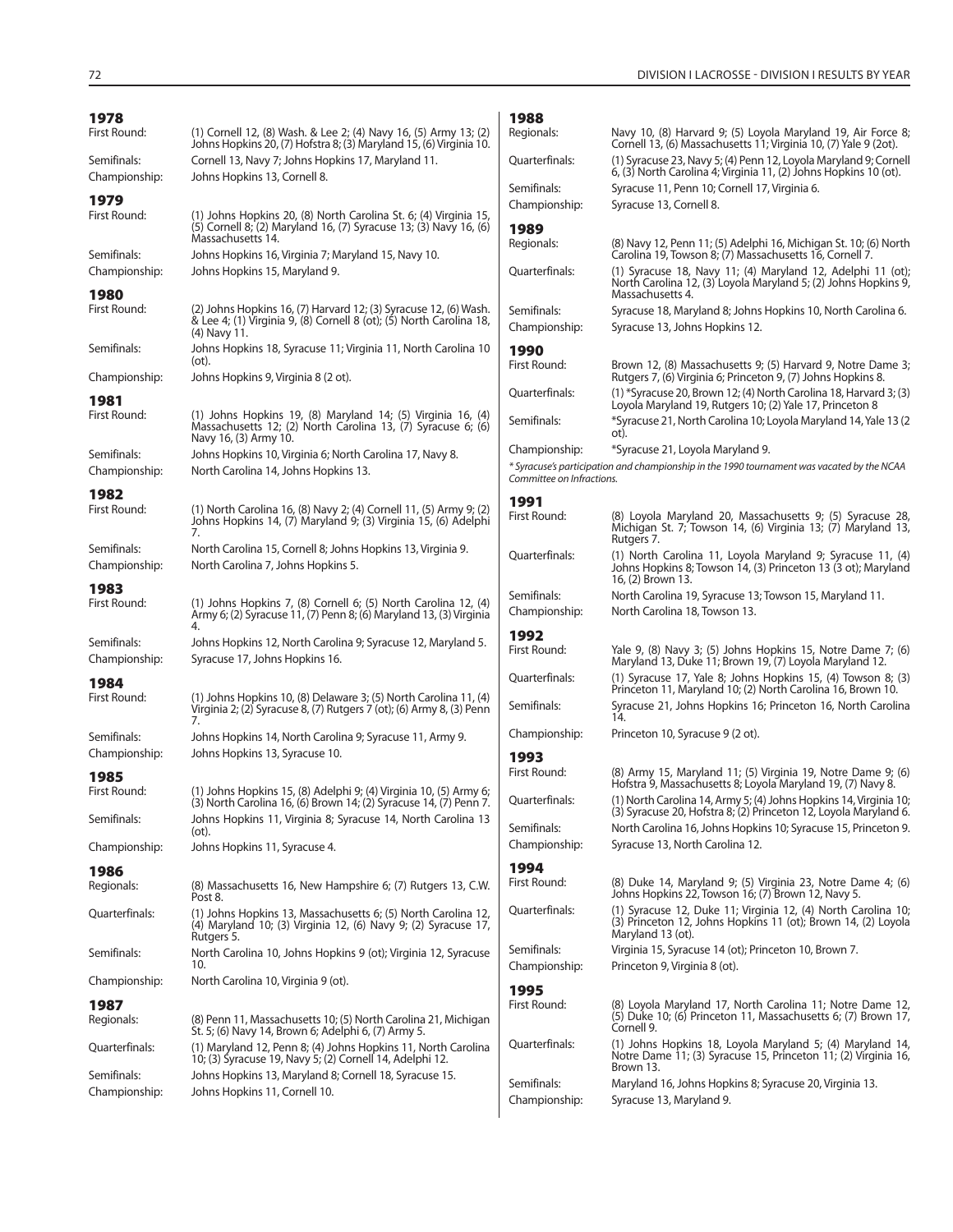| 1996                                 |                                                                                                                                                                                    | 2004                         |                                                                                                                                                                                                                                                         |
|--------------------------------------|------------------------------------------------------------------------------------------------------------------------------------------------------------------------------------|------------------------------|---------------------------------------------------------------------------------------------------------------------------------------------------------------------------------------------------------------------------------------------------------|
| First Round:                         | (8) Towson 16, Loyola Maryland 11; (5) Syracuse 12, Army 3;<br>Harvard 15, (6) Hofstra 12; (7) Johns Hopkins 12, Notre Dame 7.                                                     | First Round:                 | (1) Johns Hopkins 15, Providence 3; North Carolina 13, Ohio St.<br>6; Georgetown 15, Towson 8; (4) Syracuse 21, Albany (NY) 13;                                                                                                                         |
| Quarterfinals:                       | (1) Princeton 22, Towson 6; Syracuse 19, (4) North Carolina 12;<br>(3) Virginia 23, Harvard 12; Johns Hopkins 9, (2) Maryland 7.                                                   |                              | (3) Maryland 16, Army 12; Princeton 12, Rutgers 4; Cornell 11,<br>Hobart 5; (2) Navy 11, Penn 5.                                                                                                                                                        |
| Semifinals:<br>Championship:         | Princeton 11, Syracuse 9; Virginia 16, Johns Hopkins 10.<br>Princeton 13, Virginia 12 (ot).                                                                                        | Ouarterfinals:               | Johns Hopkins 15, North Carolina 9; Syracuse 8, Georgetown<br>7; Princeton 9, Maryland 8 (ot); Navy 6, Cornell 5.                                                                                                                                       |
|                                      |                                                                                                                                                                                    | Semifinals:                  | Syracuse 15, Johns Hopkins 9; Navy 8, Princeton 7.                                                                                                                                                                                                      |
| 1997<br>First Round:                 | (8) Massachusetts 6, Hofstra 4; (5) Duke 11, Brown 6; (6) Loyola                                                                                                                   | Championship:                | Syracuse 14, Navy 13.                                                                                                                                                                                                                                   |
|                                      | Maryland 21, Notre Dame 5; Maryland 14, (7) Georgetown 10.                                                                                                                         | 2005                         |                                                                                                                                                                                                                                                         |
| Ouarterfinals:                       | (1) Princeton 11, Massachusetts 9; Duke 12, (4) Johns Hopkins<br>11 (ot); (3) Syracuse 13, Loyola Maryland 12; Maryland 10, (2)<br>Virginia 9.                                     | First Round:                 | (1) Johns Hopkins 22, Marist 6; (8) Massachusetts 16, Syracuse<br>15; (5) Navy 9, Delaware 7; (4) Virginia 23, Albany (NY) 9; (3)<br>Maryland 14, Penn St. 10; (6) Georgetown 16, Army 6; Cornell<br>12, (7) Towson 11; (2) Duke 23, Fairfield 4.       |
| Semifinals:<br>Championship:         | Princeton 10, Duke 9; Maryland 18, Syracuse 17.<br>Princeton 19, Maryland 7.                                                                                                       | Quarterfinals:               | Johns Hopkins 19, Massachusetts 9; Virginia 10, Navy 8;<br>Maryland 9, Georgetown 8 (ot); Duke 11, Cornell 8.                                                                                                                                           |
|                                      |                                                                                                                                                                                    | Semifinals:                  | Johns Hopkins 9, Virginia 8 (ot); Duke 18, Maryland 9.                                                                                                                                                                                                  |
| 1998<br>First Round:                 | Georgetown 9, (8) UMBC 8; (5) Maryland 18, Butler 10; (6)                                                                                                                          | Championship:                | Johns Hopkins 9, Duke 8.                                                                                                                                                                                                                                |
| Quarterfinals:                       | Virginia 16, Hobart 10; (7) Duke 16, North Carolina 14.<br>(1) Loyola Maryland 12, Georgetown 11; Maryland 11, (4) Johns                                                           | 2006<br>First Round:         | (1) Virginia 14, Notre Dame 10; (8) Georgetown 9, Navy 7;                                                                                                                                                                                               |
|                                      | Hopkins 10 (ot); (3) Syracuse 17, Virginia 14; (2) Princeton 11,<br>Duke 9.                                                                                                        |                              | $(5)$ Syracuse 11, Harvard 4; (4) Johns Hopkins 13, Penn 3; (3)<br>Hofstra 14, Providence 8; Massachusetts 10, (6) Cornell 9; (7)                                                                                                                       |
| Semifinals:                          | Maryland 19, Loyola Maryland 8; Princeton 11, Syracuse 10.                                                                                                                         |                              | Princeton 11, UMBC 8; (2) Maryland 16, Denver 8.                                                                                                                                                                                                        |
| Championship:                        | Princeton 15, Maryland 5.                                                                                                                                                          | Ouarterfinals:               | Virginia 20, Georgetown 8; Syracuse 13, Johns Hopkins 12;<br>Massachusetts 11, Hofstra 10 (ot); Maryland 11, Princeton 6.                                                                                                                               |
| 1999<br>First Round:                 | (8) Syracuse 7, Princeton 5; (5) Georgetown 14, Notre Dame 10;                                                                                                                     | Semifinals:                  | Virginia 17, Syracuse 10; Massachusetts 8, Maryland 5.                                                                                                                                                                                                  |
|                                      | (6) Delaware 12, UMBC 11 (ot); (7) Hofstra 15, Navy 7.                                                                                                                             | Championship:                | Virginia 15, Massachusetts 7.                                                                                                                                                                                                                           |
| Quarterfinals:                       | Syracuse 17, (1) Loyola Maryland 12; Georgetown 17, (4) Duke                                                                                                                       | 2007                         |                                                                                                                                                                                                                                                         |
|                                      | 14; (3) Virginia 17, Delaware 10; (2) Johns Hopkins 11, Hofstra<br>7.                                                                                                              | First Round:                 | (1) Duke 18, Providence 3; (8) North Carolina 12, Navy 8; (5)                                                                                                                                                                                           |
| Semifinals:<br>Championship:         | Syracuse 13, Georgetown 9; Virginia 16, Johns Hopkins 11.<br>Virginia 12, Syracuse 10.                                                                                             |                              | Albany (NY) 19, Loyola Maryland 10; (4) Cornell 14, Towson<br>6; (3) Johns Hopkins 11, Notre Dame 10 (ot); (6) Georgetown<br>9, Princeton 8 (ot); UMBC 13, (7) Maryland 9; Delaware 14, (2)<br>Virginia 8.                                              |
| 2000<br>First Round:                 | Georgetown 14, (8) Cornell 12; Notre Dame 15, (5) Loyola                                                                                                                           | Quarterfinals:               | Duke 19, North Carolina 11; Cornell 12, Albany (NY) 11 (ot);<br>Johns Hopkins 14, Georgetown 6; Delaware 10, UMBC 6.                                                                                                                                    |
|                                      | Maryland 13; (6) Maryland 14, Hofstra 12; (7) Duke 13, Hobart                                                                                                                      | Semifinals:                  | Duke 12, Cornell 11; Johns Hopkins 8, Delaware 3.                                                                                                                                                                                                       |
| Quarterfinals:                       | 1.<br>(1) Syracuse 17, Georgetown 13; (4) Johns Hopkins 15, Notre                                                                                                                  | Championship:                | Johns Hopkins 12, Duke 11.                                                                                                                                                                                                                              |
|                                      | Dame 11; (3) Princeton 10, Maryland 7; (2) Virginia 10, Duke 9.                                                                                                                    | 2008                         |                                                                                                                                                                                                                                                         |
| Semifinals:<br>Championship:         | Syracuse 14, Johns Hopkins 12; Princeton 12, Virginia 11.<br>Syracuse 13, Princeton 7.                                                                                             | First Round:                 | (1) Duke 12, Loyola Maryland 7; Ohio St. 15, (8) Cornell 7; (5)<br>Johns Hopkins 10, Hofstra 4; Navy 8, (4) North Carolina 7; (3)<br>Syracuse 20, Canisius 3; (6) Notre Dame 8, Colgate 7 (ot); (7)<br>Maryland 10, Denver 7; (2) Virginia 10, UMBC 9.  |
| 2001<br>First Round:                 | Hofstra 15, (8) Virginia 14 (ot); (5) Notre Dame 12, Bucknell 7;                                                                                                                   | Quarterfinals:               | Duke 21, Ohio St. 10; Johns Hopkins 10, Navy 4; Syracuse 11,<br>Notre Dame 9; Virginia 8, Maryland 7 (ot).                                                                                                                                              |
|                                      | (6) Towson 12, Duke 10; (7) Loyola Maryland 11, Georgetown                                                                                                                         | Semifinals:                  | Johns Hopkins 10, Duke 9; Syracuse 12, Virginia 11 (2 ot).                                                                                                                                                                                              |
| Quarterfinals:                       | (1) Syracuse 18, Hofstra 13; (5) Notre Dame 13, (4) Johns<br>Hopkins 9; (6) Towson 12, (3) Maryland 11; (2) Princeton 8, (7)                                                       | Championship:                | Syracuse 13, Johns Hopkins 10.                                                                                                                                                                                                                          |
|                                      | Loyola Maryland 7.                                                                                                                                                                 | 2009                         |                                                                                                                                                                                                                                                         |
| Semifinals:<br>Championship:<br>2002 | Syracuse 12, Notre Dame 5; Princeton 12, Towson 11.<br>Princeton 10, Syracuse 9 (ot).                                                                                              | First Round:                 | (1) Virginia 18, Villanova 6; (8) Johns Hopkins 12, Brown 11 (ot);<br>(5) Cornell 11, Hofstra 8; (4) Princeton 10, Massachusetts 7; (3)<br>Duke 14, Navy 5; (6) North Carolina 15, UMBC 13; Maryland 7,<br>(7) Notre Dame 3; (2) Syracuse 11, Siena 4.  |
| First Round:                         | (6) Cornell 12, Stony Brook 3; (8) Massachusetts 17, Fairfield 4;<br>(5) Georgetown 12, Manhattan 7; (7) Duke 22, Hobart 6.                                                        | Quarterfinals                | Virginia 19, Johns Hopkins 8; Cornell 6, Princeton 4; Duke 12,<br>North Carolina 11; Syracuse 11, Maryland 6.                                                                                                                                           |
| Quarterfinals:                       | (2) Syracuse 10, Duke 9; (4) Princeton 14, Georgetown 13;                                                                                                                          | Semifinals                   | Cornell 15, Virginia 6; Syracuse 17, Duke 7.                                                                                                                                                                                                            |
|                                      | (1) Jóhns Hopkins 13, Massachusetts 12 (ot); (3) Virginia 11,<br>Cornell 10.                                                                                                       | Championship                 | Syracuse 10, Cornell 9 (ot).                                                                                                                                                                                                                            |
| Semifinals:                          | Princeton 11, Johns Hopkins 9; Syracuse 12, Virginia 11 (2 ot).                                                                                                                    | 2010                         |                                                                                                                                                                                                                                                         |
| Championship:                        | Syracuse 13, Princeton 12.                                                                                                                                                         | First Round:                 | (1) Virginia 18, Mt. St. Mary's 4; (8) Stony Brook 9, Denver 7; (5)                                                                                                                                                                                     |
| 2003                                 |                                                                                                                                                                                    |                              | Duke 18, Johns Hopkins 5; (3) Maryland 11, Hofstra 8; Notre<br>Dame 8, (6) Princeton 5; (7) Cornell 11, Loyola Maryland 10 (3                                                                                                                           |
| First Round:                         | $(1)$ Johns Hopkins 14, Army 2; Towson 11, Penn St. 6; $(4)$                                                                                                                       |                              | ot); North Carolina 14, Delaware 13; Army 9, (2) Syracuse 8 (2)<br>ot).                                                                                                                                                                                 |
|                                      | Princeton 16, Albany (NY) 10; Syracuse 13, Dartmouth 11; (3)<br>Maryland 8, Ohio St. 5; Massachusetts 9, Hofstra 6; Georgetown<br>9, Rutgers 6; (2) Virginia 19, Mt. St. Mary's 8. | Quarterfinals:               | Virginia 10, Stony Brook 9; Duke 17, North Carolina 9; Notre<br>Dame 7, Maryland 5; Cornell 14, Army 5.                                                                                                                                                 |
| Quarterfinals:                       | Johns Hopkins 14, Towson 6; Syracuse 15, Princeton 5;<br>Maryland 13, Massachusetts 7; Virginia 12, Georgetown 7.                                                                  | Semifinals:<br>Championship: | Duke 14, Virginia 13; Notre Dame 12, Cornell 7.<br>Duke 6, Notre Dame 5 (ot).                                                                                                                                                                           |
| Semifinals:                          | Johns Hopkins 19, Syracuse 8; Virginia 14, Maryland 4.                                                                                                                             |                              |                                                                                                                                                                                                                                                         |
| Championship:                        | Virginia 9, Johns Hopkins 7.                                                                                                                                                       | 2011                         |                                                                                                                                                                                                                                                         |
|                                      |                                                                                                                                                                                    | First Round:                 | (2) Cornell 12, Hartford 5; (7) Virginia 13, Bucknell 12 (ot); (3)<br>Johns Hopkins 12, Hofstra 5; (6) Denver 13, Villanova 10; (1)<br>Syracuse 10, Siena 4; Maryland 13, (8) North Carolina 6; (4)<br>Notre Dame 13, Penn 6; (5) Duke 15, Delaware 14. |
|                                      |                                                                                                                                                                                    | Quarterfinals:               | Virginia 13, Cornell 9; Denver 14, Johns Hopkins 9; Maryland 6,<br>Syracuse 5 (ot); Duke 7, Notre Dame 5.                                                                                                                                               |

Semifinals: Virginia 14, Denver 8; Maryland 9, Duke 4. Championship: Virginia 9, Maryland 7.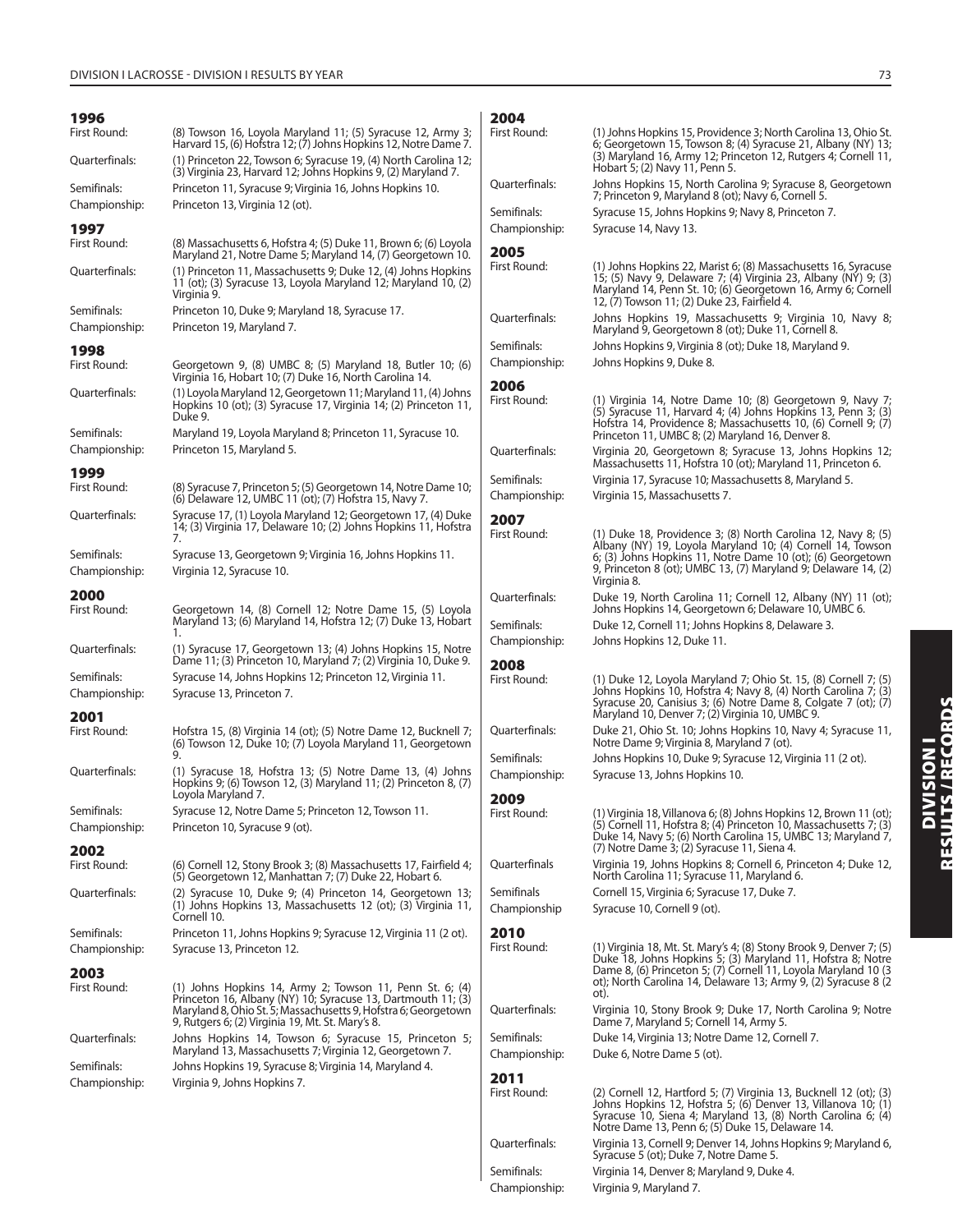

# **Division II Highlights**

2011-1974 ...........................................66-76

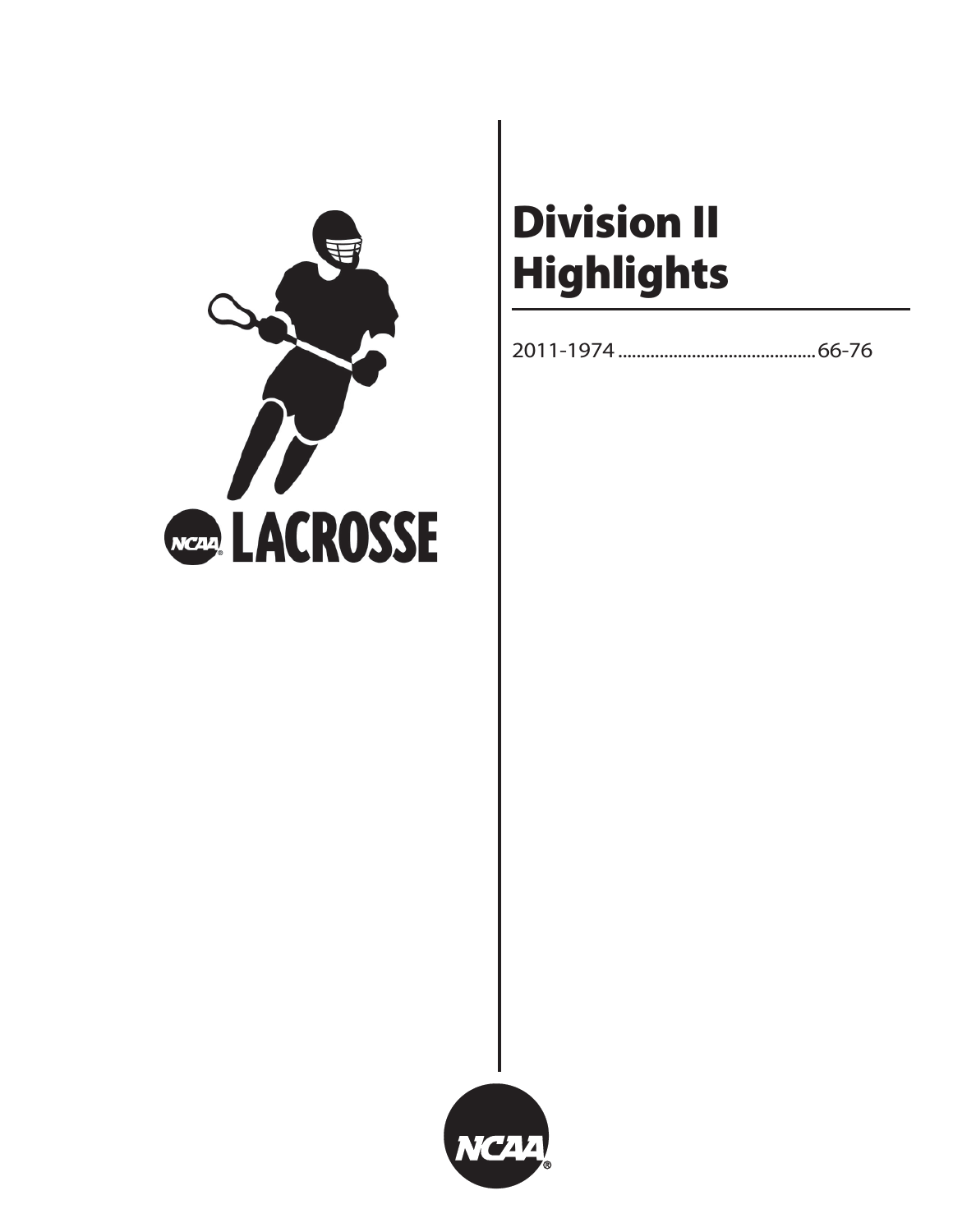## **Division II Championship Highlights**

## **2011**

**Mercyhurst wins first Division II crown; Wild scores four goals to put the Lakers over the top:** Mercyhurst captured its first Division II lacrosse title May 29 in Baltimore, beating Adelphi 9-8 on four goals from junior midfielder Ian Wild, the game's Most Outstanding Player.

Junior attackman Kyle Kallay added two goals and sophomore attackman Brian Scheetz had a goal and three assists in helping lift Mercyhurst (14-2) to the first national title in the program's 15-year history. The Lakers lost to Le Moyne in the 2007 final on a last-second shot.

Junior attackman Joe Vitale had three goals and two assists for Adelphi (16-3), which was in the finals for the first time since winning its seventh national championship in 2001.

Junior midfielder Kieran Riegel and junior attackman Danny Blau added two goals apiece for the Panthers, who lost despite holding a 16-5 faceoff advantage.

Kallay and Trevor Rice scored extra-man goals during a 4-0 run that gave Mercyhurst a 7-4 lead at the 10:08 mark of the third quarter. Adelphi outscored Mercyhurst 4-2 the rest of the way and got within one on a no-look flip shot by Blau with 6:29 remaining in the fourth period.

Head coach Chris Ryan's team stalled away more than two minutes before Adelphi regained possession to get one last opportunity to tie. However, Riegel's 5-yard shot with 2 seconds left was saved by Mercyhurst goalie Zach Nash.

Eric Janssen made 13 saves for Adelphi, which committed 15 turnovers and was just 9-for-14 clearing the ball.

#### **2011 SEMIFINALS**

#### **MAY 21 at Gaffney, S.C.**

| Adelphi 14, Limestone 11 |  |  |    |
|--------------------------|--|--|----|
| Adelphi                  |  |  | 14 |

| <b>Uncipility</b> |  |  |  |
|-------------------|--|--|--|
| Limestone         |  |  |  |

Adelphi scoring – Danny Blau 3, Joe Vitale 3, Kieran Riegel 2, Michael Rossi 2, Shane Wynn 2, Kevin Kennedy 1, Doug Quednau 1.

Limestone scoring – Thomas Langan 5, Desi Gonzalez 2, Jackson Decker 1, Brian Hogan 1, Shayne Jackson 1, Ken Kerr 1.

Shots: Adelphi 35, Limestone 36. Saves: Adelphi-Eric Janssen 15; Limestone-Steve Gartelman 14. Attendance: 404.

#### **MAY 21 at Brookville, N.Y.**

| Mercyhurst 14, C.W. Post 4 |  |  |    |
|----------------------------|--|--|----|
| Mercyhurst                 |  |  | 14 |
| C.W. Post                  |  |  |    |

Mercyhurst scoring – Kevin Coholan 4, Brady Heseltine 4, Jake McAndrew 2, James Chayka 1, Brian Scheetz 1, Brandon Thomson 1, Andy Winslow 1. C.W. Post scoring – Eddie Plompen 2, Nick Coric 1, Keith Rodriguez 1. Shots: Mercyhurst 35, C.W. Post 27. Saves: Mercyhurst-Zach Nash 11; C.W. Post-Mike

Giordano 10. Attendance: 747.

#### **2011 CHAMPIONSHIP**

#### **MAY 29 at Baltimore**

| Mercyhurst 9, Adelphi 8 |  |  |  |
|-------------------------|--|--|--|
| Adelphi                 |  |  |  |
| Mercyhurst              |  |  |  |

Adelphi scoring – Joe Vitale 3, Danny Blau 2, Kieran Riegel 2, Tommy Susko 1. Mercyhurst scoring – Ian Wild 4, Kyle Kallay 2, Kevin Coholan 1, Trevor Rice 1, Brian Scheetz 1.

Shots: Adelphi 37, Mercyhurst 42. Saves: Adelphi-Eric Janssen 13; Mercyhurst-Zach Nash 8.

## **2010**

**Nine-goal second half spurs C.W. Post to 14-9 national title win over Le Moyne :** The C.W. Post men's lacrosse team repeated as NCAA Division II champions by coming back from an 8-5 deficit in the first half with nine second-half goals to defeat Le Moyne, 14-9 May 30 in Baltimore.

 "It was a very exciting game," said head coach John Jez. "We go into halftime down by three goals. Then our offense came together and started to play as a unit and we were able to get more points on the board."

Sophomore Eddie Plompen led the Pioneers (16-1) with four goals and was named the game's Most Outstanding Player.

The Pioneers opened the game with a 3-0 lead with goals from Keith Rodriguez, Joe Meo and Plompen.

Le Moyne (15-2) got on the board when Jack Harmatuk scored unassisted out front with 6:37 to play in the first quarter.

The Pioneers got the goal back when Rodriguez scored on a spin-around shot in front of the goal at 5:11. Le Moyne's offense began to heat up with two unanswered goals from Mike Rabbitt and Taylor Brooks, the latter coming with 34 seconds to play in the first quarter.

C.W. Post scored the final goal of the first quarter when senior midfielder Mike Cama grabbed the ground ball on the following faceoff and rushed in to score with 30 seconds remaining.

The comfort level that C.W. Post was feeling with a two-goal lead would not last long as Le Moyne took control of the tempo in the game and outscored the visitors, 5-0, in the second quarter to head for the locker room with an 8-5 lead. Harmatuk led the way with a pair of goals for the Dolphins.

The Dolphins outshot the Pioneers, 17-14, in the half. C.W. Post was charged with eight turnovers compared to Le Moyne's four.

In the third quarter, C.W. Post's offense re-emerged and scored four unmatched goals, including two from Meo, as well as Justin Patterson and junior attacker Nick Coric to reclaim the lead, 9-8, heading into the fourth.

The fourth quarter was highlighted by Plompen, who registered a hat-trick, including the game's final goal with 3:10 on the clock on a pass from Coric. Junior midfielder Mike Messina added a goal and Rodriguez scored his third goal of the game.

Both teams were even in shots with 32 apiece. But, the Pioneers held a 36- 17 advantage in ground balls. In addition, C.W. Post was 13-for-14 on clears compared to Le Moyne's 8-for-12.

Plompen closed out the game with four goals and an assist to lead all players with five points. Rodriguez and Meo each added three goals. Bryan Leonard led the defense with two caused turnovers and picked up three ground balls.

Cama was 15-for-26 on face-offs in the game.

Goalkeeper Mike Giordano made five saves in goal to improve his record to 7-0 on the season.

Harmatuk led Le Moyne with three goals with an assist and junior attacker Vinnie Alexander added two.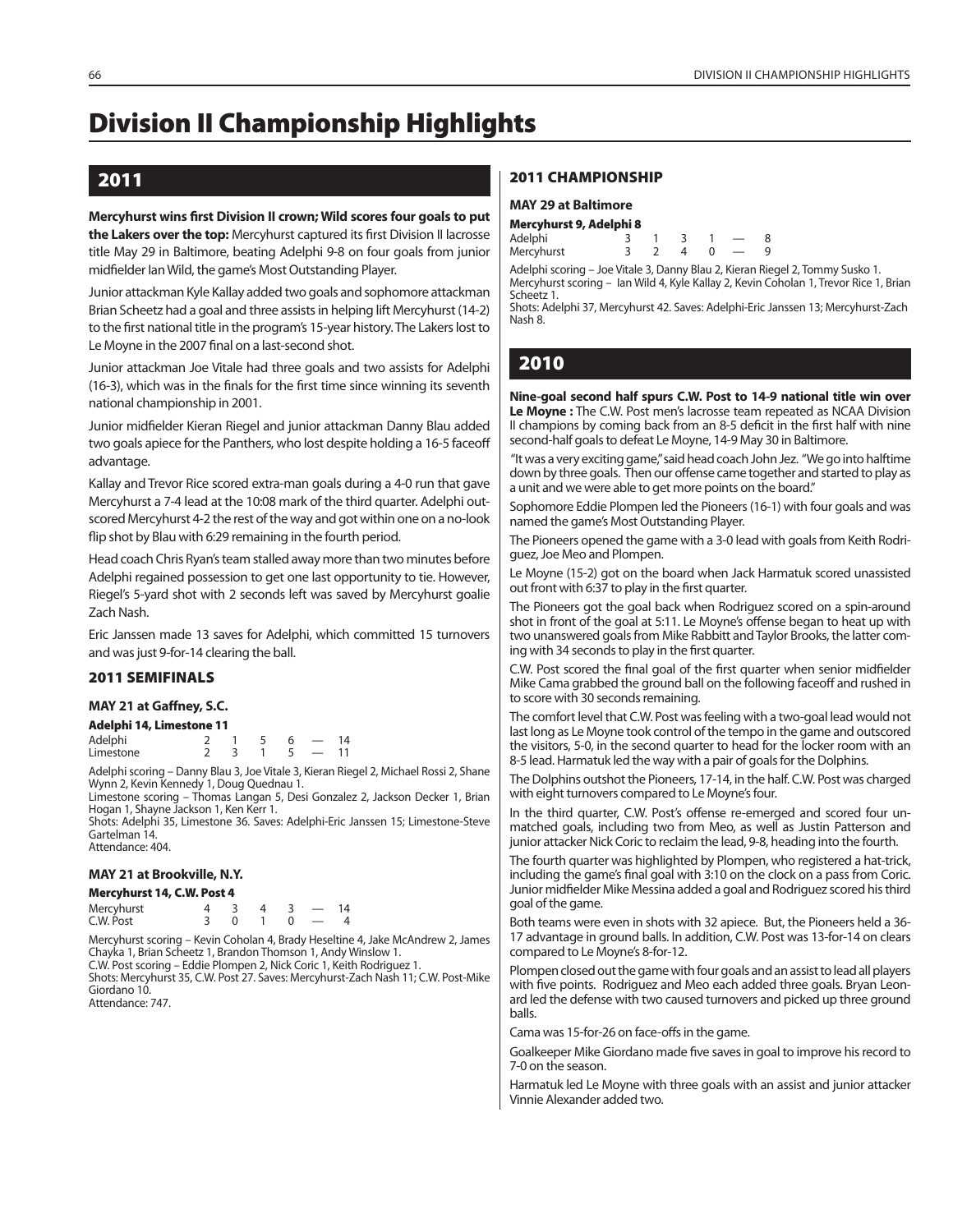#### **2010 SEMIFINALS**

#### **MAY 22 at Brookville, N.Y.**

**C.W. Post 9, Dowling 8** Dowling 1 3 4 0 — 8<br>C.W. Post 3 2 1 3 — 9 C.W. Post

Dowling scoring – John McClure 4, Kyle O'Brien 2, Brandon Bergersen 1, Kevin Sabo

1. C.W. Post scoring – Eddie Plompen 4, James Johnston 2, Joe Meo 1, Mike Messina 1, Justin Patteson 1.

Shots: Dowling 28, C.W. Post 39. Saves: Dowling-Ryan Dougherty 13; C.W. Post-Mike Giordano 9. Attendance: 646.

#### **MAY 22 at Syracuse, N.Y.**

|  | Le Moyne 11, Limestone 7 |  |
|--|--------------------------|--|
|--|--------------------------|--|

| Limestone |  |  |  |
|-----------|--|--|--|
| Le Moyne  |  |  |  |

Limestone scoring – Jackson Decker 2, Riley Loewen 2, Sam Buppert 1, Mike Poerstel 1, Jake Rogalia 1.

Le Moyne scoring – Vinnie Alexander 3, Jack Harmatuk 3, Matt Chadderdon 2, Jikado Hanna 2, Jack Venditti 1.

Shots: Limestone 38, Le Moyne 36. Saves: Limestone-Steve Gartelman 9; Le Moyne-Matt Krupka 15. Attendance: 1,203.

#### **2010 CHAMPIONSHIP**

#### **MAY 30 at Baltimore**

**C.W. Post 14, Le Moyne 9**

| C.W. Post |  |  |  |  |
|-----------|--|--|--|--|
| Le Moyne  |  |  |  |  |

C.W. Post scoring – Eddie Plompen 4, Joe Meo 3, Keith Rodriguez 3, Mike Cama 1, Nick Coric 1, Mike Messina 1, Justin Patterson 1.

Le Moyne scoring – Jack Harmatuk 3, Vinnie Alexander 2, Taylor Brooks 1, Matt Chadderdon 1, Mike Rabbit 1, Jack Venditti 1.

Shots: C.W. Post 32, Le Moyne 32. Saves: C.W. Post-Mike Giordano 5; Le Moyne-Jeff White 5

Attendance: 20,734.

## **2009**

**C.W. POST crowned NCAA champ:** C.W. Post refused to let rain and lightning dampen its determination as it edged previously undefeated Le Moyne, 8-7, to capture the NCAA Division II Men's Lacrosse Championship May 24 at Gillette Stadium in Foxborough, Mass.

The Pioneers, in their 50th season, concluded the 2009 campaign with a 15-1 overall record – a program best. Le Moyne ends its season at 16-1.

"It's been a great year for us at C.W. Post," said head coach John Jez. "We had one hiccup earlier in the year, and today, we overcame that hiccup. The seniors have worked so hard the whole year. Greg Cerar and Dan Sciulla led us the whole way. We're just really happy. Our university is really happy, and we're just proud of all our guys."

The title is the second for C.W. Post. The first came in 1996 with a 15-10 win over cross town rival Adelphi.

Senior attacker Cerar led the offense with four goals, including three in the third quarter, and was named the game's Most Outstanding Player.

Senior goaltender Dan Sciulla made 13 stops, including seven saves in the fourth quarter to protect the Pioneers' lead.

#### **2009 SEMIFINALS**

#### **MAY 16 at Brookville, N.Y.**

| C.W. Post 12, Limestone 9 |  |  |               |  |
|---------------------------|--|--|---------------|--|
| Limestone                 |  |  |               |  |
| C.W. Post                 |  |  | $\sim$ $\sim$ |  |

Limestone scoring – Brendan Storrier 3, Jake Rogalia 2, Thomas Langan 1, Mike Poerstel 1, Eric Turner 1, Spencer Wims 1. C.W. Post scoring – Nick Coric 3, Greg Cerar 2, Dave Loftus 2,

Mike Messina 2, Matt Dimler 1, James Johnston 1, Joe Meo 1.

Shots: Limestone 37, C.W. Post 54. Saves: Limestone-James Tuohy 17; C.W. Post-Daniel Sciulla 13.

Attendance: 502.

#### **MAY 16 at Syracuse, N.Y.**

#### **Le Moyne 15, Merrimack 5**

| Merrimack |  |          |  |    |
|-----------|--|----------|--|----|
| Le Moyne  |  | $\Delta$ |  | 15 |

Merrimack scoring – Bryan MacPhie 2, Greg Rogowski 2, David Robinson 1.

Le Moyne scoring – Jack Venditti 4, Matt Chadderdon 2, Nick DiSarro 2, Keith Vetter 2, Brian Welch 2, Taylor Brooks 1, Brian Griffin 1, Jack Harmatuk 1. Shots: Merrimack 29, Le Moyne 53. Saves: Merrimack-Cory Spinale 13; Le Moyne-

Doug McIver 11, Sebastian Baker 1. Attendance: n/a.

#### **2009 CHAMPIONSHIP**

#### **MAY 24 at Foxborough, Mass.**

#### **C.W. Post 8, Le Moyne 7**

| C.W. Post |  |  |  |
|-----------|--|--|--|
| Le Moyne  |  |  |  |

C.W. Post scoring – Greg Cerar 4, Dave Loftus 2, Matt Dimler 1, Joe Meo 1.

Le Moyne scoring – Jack Harmatuk 3, Jikado Hanna 1, Brooks Robinson 1, Tyler Sennett 1, Jack Venditti 1.

Shots: C.W. Post 33, Le Moyne 41. Saves: C.W. Post- Daniel Sciulla 13; Le Moyne-Doug McIver 11.

Attendance: 24,072.

## **2008**

**NYIT denies Le Moyne third straight crown:** Le Moyne came up just short in its quest for a third straight Division II championship and fell to New York Institute of Technology, 16-11, in front of 24,317 May 30 at Gillette Stadium in Foxborough, Mass. The Dolphins (15-2) were led by Nick Gatto's three-goal performance. The Bears captured the program's fourth Division II crown and wrapped up the season at 13-1. Keith Henderson, the game's Most Outstanding Player, netted five goals for NYIT.

The Dolphins raced out to a 5-2 lead after one quarter of play and held a 14-6 advantage in the shots category in the first 15 minutes. Five different Dolphins connected on first-quarter scores. Brian Welch sent in the game's first goal at the 9:08 mark and Gatto, Jack Venditti and Alex Bily followed with a trio of goals to push Le Moyne's lead to 4-1. After Henderson scored NYIT's first goal of the game, Brian Cost tallied with 31 seconds remaining to give the Dolphins their largest lead of the game.

NYIT scored a man-up goal, their first of three on the afternoon, and cut Le Moyne's lead to two when Austin Carino scored 13 seconds in to the second quarter. Henderson followed with his second goal, but Gatto contributed a man-up goal of his own to push Le Moyne's lead back to two. After the Bears countered with a Matt Sullivan score, Le Moyne's Mike McDonald netted his first of two goals to put the Dolphins back ahead by two. But NYIT countered with a four-goal attack in nine minutes, including two scores in the half's final 15 seconds.

Henderson tallied his fourth goal of the game just over 30 seconds in to the second half but Le Moyne responded with a pair of scores from Tom Donahue and Bily to trim the Bears' lead to one at 10-9. The seesaw affair continued throughout the third quarter. After an NYIT goal, McDonald scored his second goal of the game to trim NYIT's lead to 11-10 at the 3:46 mark of the third quarter. But with 49 seconds left in the third quarter, Henderson answered with his fifth goal of the afternoon and his 62nd of the 2008 campaign.

Gatto scored Le Moyne's final goal of the game at the 14:04 mark of the fourth quarter to bring the Dolphins within one at 12-11. But the Bears ended the game with four straight tallies, including a pair from the stick of Ryan Amengual.

A Dolphin defense, which had allowed a nation-best 3.27 goals per game coming into the game, allowed 16 goals for the first time since it allowed 20 scores against RIT in 1999. The team's man-down unit entered the game with a .889 success rate but surrendered three goals to the Bears' potent man-up attack. Goalkeeper Doug McIver finished with seven saves against NYIT's high-powered offense.

DIVISION II HIGHLIGHTS **DIVISION II HIGHLIGHTS**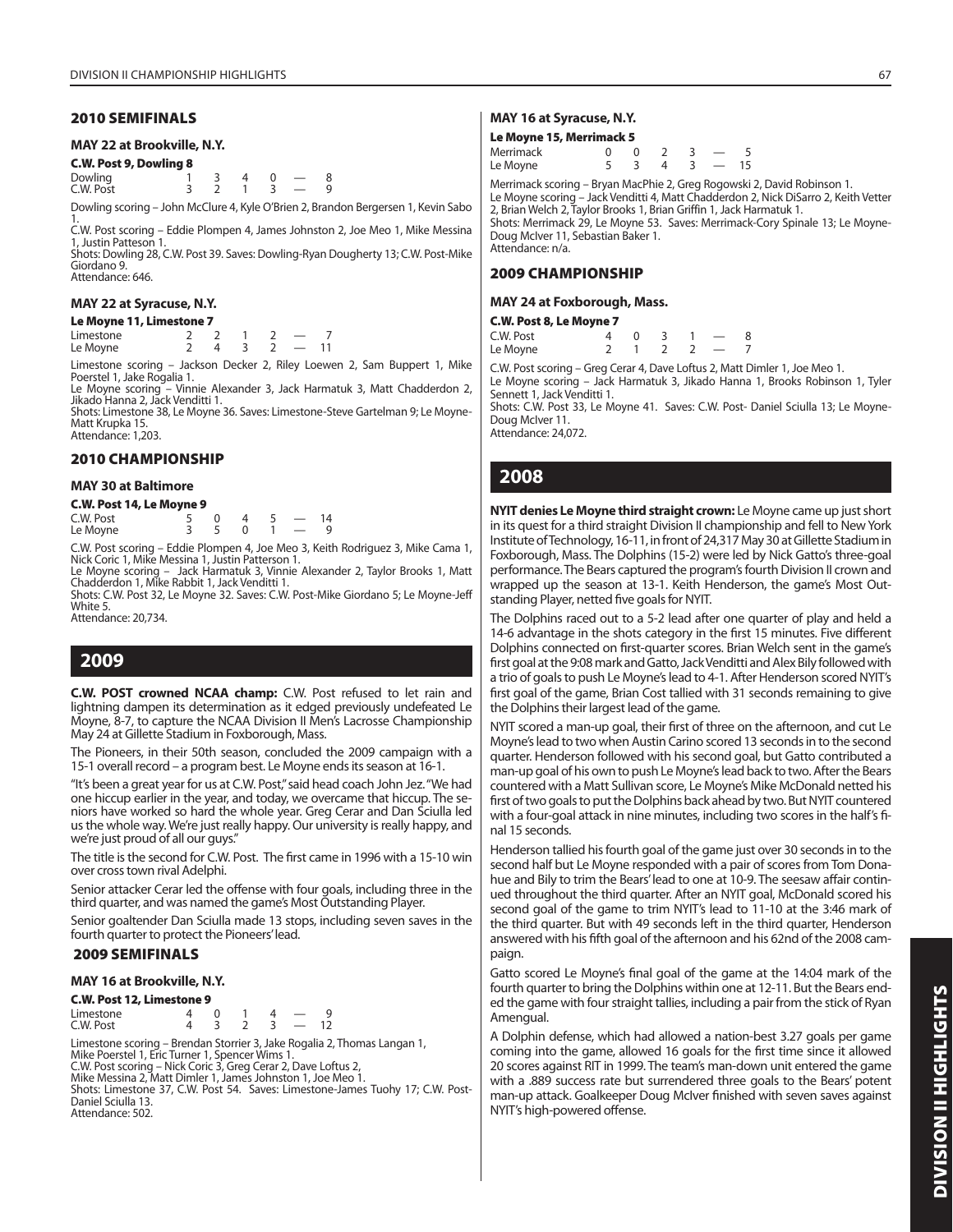#### **2008 SEMIFINALS**

#### **MAY 17 at Old Westbury, N.Y.**

#### **NYIT 11, Limestone 8**

| Limestone   |  |  |  |
|-------------|--|--|--|
| <b>NYIT</b> |  |  |  |

Limestone scoring – Mike Poerstel 2, Sam Buppert 1, Justin Haworth 1, Teddy Prager 1, Brock Spilker 1, Brendan Storrier 1, Allen Vaughn 1. NYIT scoring – Austin Carino 4, Keith Henderson 3, Matt Sullivan 2, Michael Procida

1, Jared Garcia 1. Shots: NYIT 34, Limestone 36. Saves: NYIT-Chris Power 15; Limestone- James Tuohy

10. Attendance: 7,98.

#### **MAY 17 at Syracuse, N.Y.**

#### **Le Moyne 11, Bryant 2**

| Bryant<br>Le Moyne |  |  |  |
|--------------------|--|--|--|

Bryant scoring – Brad Burton 1, Kevin Hoagland 1.

Le Moyne scoring – Alex Bily 2, Brian Cost 2, Marc Cizenski 1, Nick Gatto 1, Mike McDonald 1, Mike Rabbitt 1, Brooks Robinson 1, Jack Venditti 1, Brad Wolken 1. Shots: Le Moyne 34, Bryant 23. Saves: Bryant-Michael Kennedy 10; Le Moyne-Doug McIver 9. Attendance: 1,831.

#### **2008 CHAMPIONSHIP**

#### **MAY 25 at Foxborough, Mass.**

#### **NYIT 16, Le Moyne 11**

| Le Moyne    |  |  |  |
|-------------|--|--|--|
| <b>NYIT</b> |  |  |  |

NYIT scoring – Keith Henderson 5, Ryan Amengual 3, Austin Carino 3, Matt Messina 2, Paul Flowers 2, Matt Sullivan 1.

Le Moyne scoring – Nick Gatto 3, Alex Bily 2, Mike McDonald 2, Brian Cost 1, Tom Donahue 1, Jack Venditti 1, Brian Welch 1.

Shots: Le Moyne 34, NYIT 39. Saves: Le Moyne-Doug McIver 7; NYIT-Chris Powers 11. Attendance: 24,317.

## **2007**

**Le Moyne takes down Mercyhurst for Division II Title:** Le Moyne junior attackman Mike McDonald scored the tie-breaking goal with seven seconds remaining to give the Dolphins a 6-5 win over Mercyhurst May 27 in the Division II final at M&T Bank Stadium in Baltimore.

After Mercyhurst called timeout following a missed shot, McDonald isolated behind the left side of the Laker goal, got a step on his defender and put a shot past goalie Jason Lashomb, breaking open a game that never saw either team lead by more than two goals. Le Moyne won its third NCAA Championship in four years.

The shot also won McDonald the game's Most Outstanding Player award for the second consecutive season.

The 6-5 final, the lowest goal total in NCAA lacrosse history, came from a desire to control possession and tempo from both sides. Le Moyne finished with 24 shots, while Mercyhurst managed 23.

The Dolphins (15-2) came out of the gate blazing as junior midfielder Alex Bily scored just 36 seconds into the contest. McDonald scored with 9:25 remaining in the first quarter, giving Le Moyne a 2-0 lead.

Mercyhurst (13-2) got on the board two minutes later when senior attackman Bryon Lindner, the Lakers' leading goal-scorer, drove from behind the cage, rolled, and dove across the top of the crease. Senior attackman Scott Janssen leveled the scoring with 40 seconds remaining in the first quarter when he turned one of Mike Bartlett's two assists into a goal.

Le Moyne keeper Jared Corcoran, who came into the game stopping 60 percent of the shots he saw and was named a first team All-American at halftime, kept the Lakers at bay in the first period, making four of his eight saves.

After a second period that saw each team notch one goal, Janssen gave the Lakers a spark just over a minute into the second half when he took an assist from senior midfielder Adam Mulherin and put a behind-the-back shot over his right shoulder, past Corcoran.

The Dolphins' Matt Cassalia answered with a nice split dodge from the top of the restraining box, bulled his way through two defenders, and tied the score, 4-4.

Mercyhurst's David Osier and Le Moyne's Brian Cost then traded goals to set up a 13-minute struggle to snap the tie, which McDonald did with his dramatic goal.

Statistically, the game was as close as the score, with Le Moyne winning 7-13 faceoffs and each team picking up 27 groundballs. Neither team capitalized on its extra-man opportunities, going a combined 0-7.

#### **2007 SEMIFINALS**

#### **MAY 19 at Syracuse, N.Y.**

#### **Le Moyne 8, Limestone 5**

| Limestone |  |  |  |
|-----------|--|--|--|
| Le Moyne  |  |  |  |

Limestone scoring – Justin Haworth 3, Ryan Collins 1, Matt Pinder 1.<br>Le Moyne scoring – Matt Cassalia 3, Mike McDonald 3, Brian Cost 1, Nick Gatto 1.<br>Shots: Le Moyne 34, Limestone 21. Saves: Le Moyne-Jared Corcoran 7; Mart 11.

Attendance: 1,215.

#### **MAY 19 at Erie, Pa.**

| Mercyhurst 13, NYIT 10 |  |  |                          |    |
|------------------------|--|--|--------------------------|----|
| NYIT                   |  |  |                          | 10 |
| Mercyhurst             |  |  | $\overline{\phantom{a}}$ | 13 |

NYIT scoring – Austin Carino 3, Kevin Hennessy 3, Jake Delillo 2, Paul Flowers 1, Jeremy Hobson 1.

Mercyhurst scoring – Adam Mulherin 4, Scott Janssen 3, Simon Stocks 2, Mike Thon 2, Bryon Lindner 1, David Osier 1.

Shots: Mercyhurst 48, NYIT 34. Saves: Mercyhurst-Jason LaShomb 16; NYIT-Dan Goosk 12.

Attendance: 813.

#### **2007 CHAMPIONSHIP**

#### **MAY 27 at Baltimore**

| Le Moyne 6, Mercyhurst 5 |  |  |  |  |  |  |  |  |  |
|--------------------------|--|--|--|--|--|--|--|--|--|
| Le Moyne                 |  |  |  |  |  |  |  |  |  |
| Mercyhurst               |  |  |  |  |  |  |  |  |  |

Mercyhurst scoring – Scott Janssen 2, Bryon Lindner 1, David Osier 1, Mike Thon 1. Le Moyne scoring – Mike McDonald 2, Alex Bily 1, Matt Cassalia 1, Brian Cost 1, Blake Gale 1.

Shots: Le Moyne 26, Mercyhurst 22. Saves: Mercyhurst-Jason Lashomb 5; Le Moyne-Jared Corcoran 8. Attendance: 22,778.

## **2006**

Le Moyne defense trumps Dowling offense for title: Le Moyne bested Dowling 12-5 to take its second NCAA Division II Men's Lacrosse Championship in three years May 28 in Philadelphia. The Dolphins also won the title in 2004.

The championship game matched Le Moyne's top-ranked defense against Division II's most prolific offense. Dowling averaged 15.6 goals per game coming into the championship, but the Golden Lions were held to their lowest goal total all season in the championship game.

Though Le Moyne didn't waver in its season-long mission to protect the goal, the Dolphins also chose the championship game to release a flurry of offense, led by Mike McDonald, who scored four times.

Le Moyne coach Dan Sheehan noted the team's ability to perform well in any situation.

"This is the most determined group of 18- to 22-year-olds I've ever been around," he said. "We were fortunate this year to have a group that does it on both ends of the field. We were able to send our senior class off the field with two national championships and only two losses in their career."

Le Moyne's victory was not assured early on – Dowling jumped out to an early 2-1 lead before five minutes had elapsed. Golden Lions' goaltender Nick Tracey played tough, saving 11 shots from reaching the net. Once the Dolphins calmed their nerves before the crowd of 23,990 at Lincoln Financial Field, they jumped back into the game, tying the score at two and then taking the lead for good on a goal from McDonald late in the first quarter. McDonald, named the tournament's Most Outstanding Player, scored again to lead off the second quarter. The Dolphins allowed Dowling just one more goal in the first half and posted a 5-3 lead at the break.

The Dolphins extended their cushion to 9-5 late in the third quarter, boosted by a pair of goals from sophomore Brian Cost. Le Moyne held the Golden Lions to only two second-half goals and none in the last 30 minutes

Le Moyne finished the year 18-0, which adds to a 62-2 record during the previous four seasons. The Dolphins' 2004 championship team also was unbeaten. Dowling's final record is 12-2, with its only regular-season loss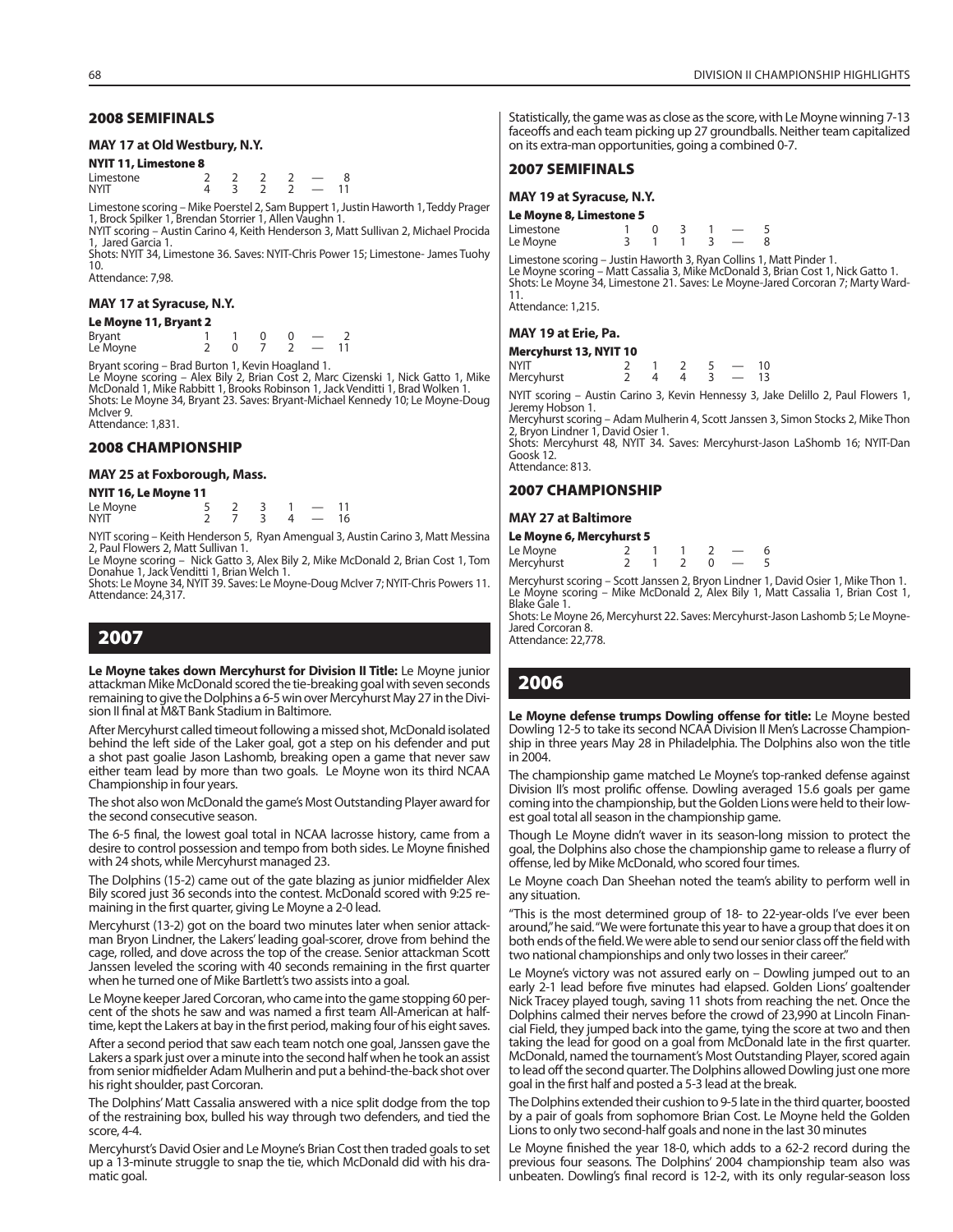coming against conference foe C.W. Post. The Lions were making their first appearance in the championship game.

#### **2006 SEMIFINALS**

#### **MAY 20 at Syracuse, N.Y.**

| Le Moyne 22, Limestone 3 |  |  |   |  |  |    |  |  |  |
|--------------------------|--|--|---|--|--|----|--|--|--|
| Limestone                |  |  |   |  |  |    |  |  |  |
| Le Moyne                 |  |  | a |  |  | フフ |  |  |  |

Limestone scoring – Colin Bell 1, Harley Beekman 1, Brad Patridge 1. Le Moyne scoring – Mike McDonald 7, Ed Street 4, Brian Cost 3, Ryan Lewis 2, Jason Longo 2, Tom Donahue 1, Nate Evans 1, Pete Gibbons 1, Craig Rosecrans 1. Shots: Limestone 18, Le Moyne 52. Saves: Limestone-Marty Ward 15; Le Moyne-Jared Corcoran 4, Doug McIver 2. Attendance: 1,381.

#### **MAY 21 at Stony Brook, N.Y.**

| <b>Dowling 16, Mercyhurst 4</b> |  |  |  |  |  |    |  |  |  |
|---------------------------------|--|--|--|--|--|----|--|--|--|
| Mercyhurst                      |  |  |  |  |  |    |  |  |  |
| Dowling                         |  |  |  |  |  | 16 |  |  |  |

Mercyhurst scoring – Greg Stocks 2; Andrew Schuster 1; Matt Spahr 1.

Dowling scoring – Chris DuPignac 3; Ryan Campbell 3; Nick Cotter 3; Dylan Evans 3; C.J. Leary 2; Frank Sommo 1; Timothy Witt 1. Shots: Mercyhurst 16, Dowling 32. Saves: Mercyhurst-Mike Bringley 16; Dowling-Leyland Davis 1, Nick Tracey 11.

Attendance: 300.

#### **2006 CHAMPIONSHIP**

#### **MAY 28 at Philadelphia**

#### **Le Moyne 12, Dowling 5**

| Dowling  |  |  |  |
|----------|--|--|--|
| Le Moyne |  |  |  |

Dowling scoring – Dylan Evans 1, CJ Leary 1, Chris Dupignac 1, Keith Powers 1, Ryan Campbell 1.

Le Moyne scoring – Mike McDonald 4, Brian Cost 2, Jason Longo 2, Matt Cassalia 2, Mike McLaughlin 1, Nate Evans 1.

Shots: Dowling 28, Le Moyne 39. Saves: Le Moyne-Jared Corcoran 12; Dowling-Leyland David 0, Nick Tracey 11. Attendance: 23,990.

## **2005**

**Bears bask in overtime glow:** Before last year, the Division II Men's Lacrosse Championship hadn't experienced an overtime final since 1974. But now extra periods seem to be a trend, since for the second straight year, the champion wasn't decided until after regulation play. This year's thriller also produced another similarity to last year's in that Limestone was on the losing end, this time by a 14-13 count to New York Institute of Technology.

The game was played at Lincoln Financial Field in Philadelphia May 29. It is the second title for NYIT in three years.

Limestone came out strong, scoring the first two goals of the game. Throughout the contest, the score remained close, and neither team scored more than two consecutive goals. The Saints led at halftime, 7-6.

But Bears senior midfielders Joe Gabrysiak and Tom Zummo were difference-makers after the break. Zummo led the team with five goals, and Gabrysiak scored four, including the game-winner in overtime. Gabrysiak was named the game's Most Outstanding Player.

Limestone, which had six different players score in the game, provided a spread-out offense that challenged the Bears. Senior midfielder Patrick Cardiff scored the last two goals of regulation to send the game into overtime for the third time in Division II championship history. Despite Cardiff's efforts, the Saints fell in overtime off an aggressive play from Gabrysiak.

#### **2005 SEMIFINALS**

#### **MAY 21 at Syracuse, N.Y.**

#### **Limestone 9, Le Moyne 8**

 $L$  imestone  $\begin{array}{ccccccccc} 2 & 3 & 3 & 1 & - & 9 \\ 2 & 2 & 2 & 2 & - & 8 \end{array}$ Le Moyne

Limestone scoring – Roger Vyse 4, Nolan Heavenor 2, Jesse Bupper 1, Patrick Cardiff 1, Bobby Woody 1.

Le Moyne scoring – Mike McDonald 2, Brandon Spillett 2, Matt Holdridge 1, Ryan Lewis 1, Kyle Reichel 1, Craig Rosecrans 1.

Shots: Limestone 25, Le Moyne 42. Saves: Limestone-Marty Ward 14; Le Moyne-Jared Corcoran 4. Attendance: 1,890.

#### **MAY 21 at Brookville, N.Y.**

#### **NYIT 21, C.W. Post 9**

| C.W. Post | 2 6 | $\overline{0}$ |                           | q |
|-----------|-----|----------------|---------------------------|---|
| NYIT      | 6   |                | $4\quad 6\quad -\quad 21$ |   |
|           |     |                |                           |   |

C.W. Post scoring – Mike Dimler 2, Jeremy Jablonski 2, Tim Paulson 2, Ralph Carino 1, Jimmy Davis 1, Reggie Thearle 1.

NYIT scoring – Joe Droge 5, Tom Zummo 4, Joe Gabrysiak 3, Keith Henderson 3, Paul Montali 3, Joseph Vasold 2, Chris Sepesi 1.

Shots: C.W. Post 55, NYIT 44. Saves: NYIT-Anthony L etterel 21; C.W. Post-Chris Hagmeier 12. Attendance: 812.

#### **2005 CHAMPIONSHIP**

#### **MAY 29 at Philadelphia**

| NYIT 14, Limestone 13 (ot) |  |                |              |      |
|----------------------------|--|----------------|--------------|------|
| NYIT                       |  |                |              | 14   |
| Limestone                  |  | $\overline{a}$ | $\Omega$ $-$ | - 13 |

NYIT scoring – Tom Zummo 5, Joe Gabrysiak 4, Keith Henderson 2, Joe Droge 1, Mike Maxwell 1, Paul Montali 1.

Limestone scoring – David Wooster 4; Bobby Woody 3, Patrick Cardiff 2, Roger Vyse 2, Nolan Heavenor 1, Brad Patridge 1.

Shots: Limestone 39, NYIT 27. Saves: Limestone-Marty Ward 5; NYIT-Anthony Letterel 12.

Attendance: 21,803.

## **2004**

Le Moyne's Spillett puts finishing touches on Dolphins' win: Yogi Berra needn't impart words of wisdom to Division II men's lacrosse champion Le Moyne. The Dolphins' Brandon Spillett knows "it's never over 'til it's over," especially when he's on the field. The Most Outstanding Player of the game ended the second overtime contest in Division II championship history May 30 at Baltimore's M&T Bank Stadium with his seventh goal of the day. Spillett took a feed from Craig Rosecrans 44 seconds into the second sudden-victory period and gave the Dolphins an 11-10 win in front of a Division II-record turnstile crowd of 19,202. With the win, Le Moyne finished 16-0, making the Dolphins the second undefeated champion in the 20-year history of the tournament. The other perfect champion was Hobart in 1977. The previous attendance record was 15,417, set last year at the same venue.

Spillett, whose title-game goal output was second in tournament history behind the record of eight set by Harold Draffen of Hobart back in that 1974 game and John Hildebrand of Ohio Wesleyan in 1976, wanted to make sure that his teammates' efforts didn't get lost in his personal laurels.

Third-year coach T.W. Johnson of Limestone, which has played in the last five championship games and won two, knew his team had played in a game for the ages after a season for the ages. The Saints finished the season 15-2, losing previously only to Division I tournament quarterfinalist North Carolina.

#### **2004 SEMIFINALS**

#### **MAY 22 at Syracuse, N.Y.**

| Le Moyne 7, NYIT 5 |  |  |  |
|--------------------|--|--|--|
| NYIT               |  |  |  |
| Le Moyne           |  |  |  |

NYIT scoring – Tom Zummo 2, Brian Boyle 1, Paul Montali 1, Joseph Vasold 1. Le Moyne scoring – Bob Tulowiecki 2, Dan Holdridge 1, Matt Holdridge 1, Ryan Lewis 1, Kyle Reichel 1, Brandon Spillett 1.

Shots: NYIT 30, Le Moyne 35. Saves: NYIT-Anthony Letterel 12; Le Moyne-Jared Corcoran 15, Ryan Fennell 2. Attendance: 1,157.

#### **MAY 22 at Gaffney, S.C.**

| Limestone 14, Mercyhurst 12 |  |  |          |    |                          |    |  |  |
|-----------------------------|--|--|----------|----|--------------------------|----|--|--|
| Mercyhurst                  |  |  | $\Delta$ |    |                          | 12 |  |  |
| Limestone                   |  |  |          | д. | $\overline{\phantom{a}}$ | 14 |  |  |

Mercyhurst scoring – Ian Komorek 3, Mike McLellan 3, Jonathan Kane 2, Dan James 1, Troy Ledbetter 1, Joe Poole 1, Andrew Sands 1. Limestone scoring – David Wooster 5, Nolan Heavenor 3, John Navarro 2, Roger

Vyse 2, Patrick Cardiff 1, Kyle Zentz 1.

Shots: Mercyhurst 26, Limestone 33. Saves: Mercyhurst-Mike Rispoli 8, Team 2; Limestone-Charlie Gray 8. Attendance: 500.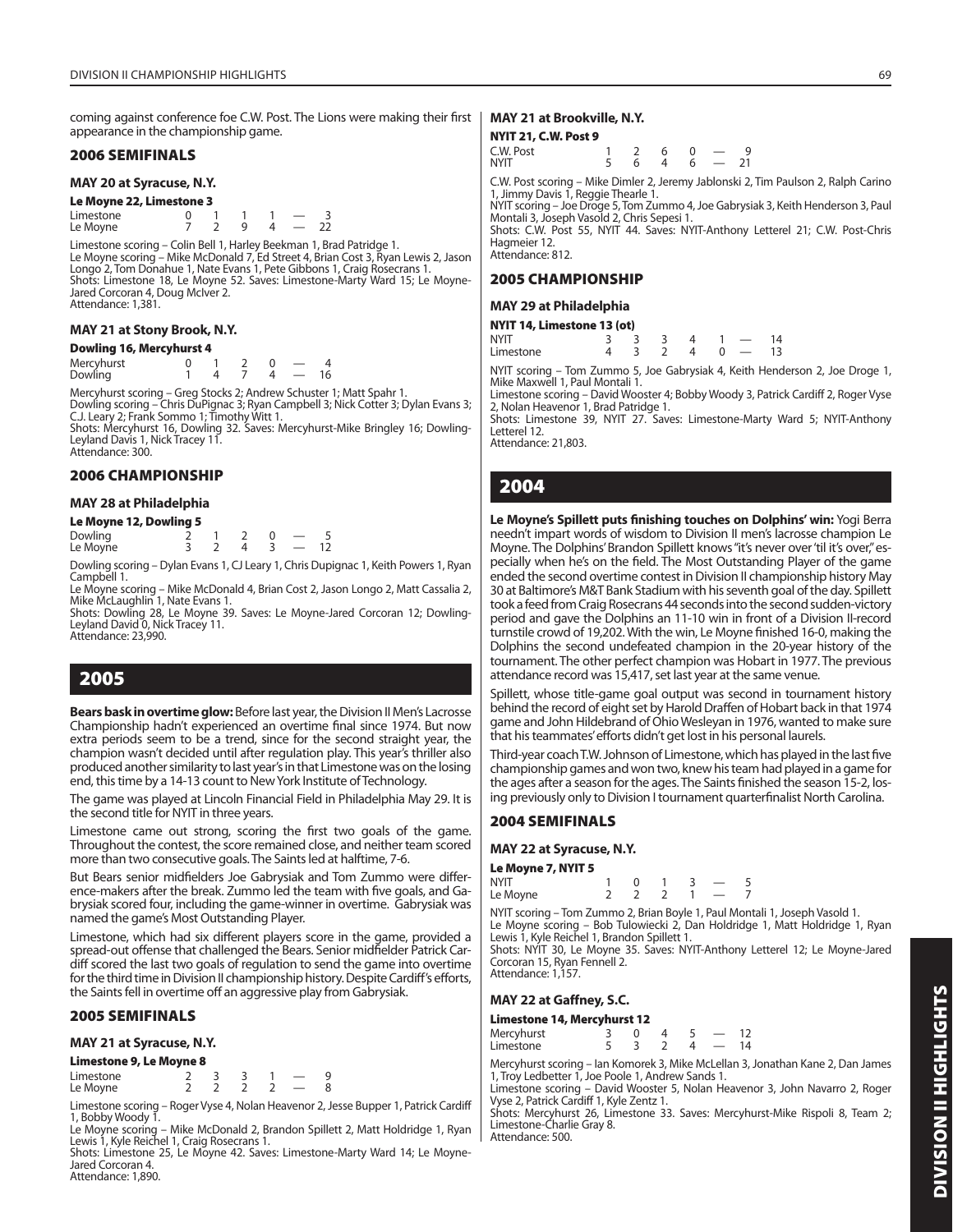#### **2004 CHAMPIONSHIP**

#### **MAY 30 at Baltimore**

#### **Le Moyne 11, Limestone 10 (2 ot)**

| Limestone |  | $1 \t2 \t4 \t3 \t0 \t0 \t-$ |  |  |
|-----------|--|-----------------------------|--|--|
| Le Moyne  |  | $1 \t3 \t3 \t3 \t0 \t1 -$   |  |  |

Limestone scoring – Jason Randolph 3, Roger Vyse 3, Patrick Cardiff 1, Nolan Heavenor 1, Robert Woody 1, David Wooster 1.

Le Moyne scoring – Brandon Spillett 7, Kyle Reichel 1, Ed Street 1, Corey Sullivan 1, Rob Trowbridge 1.

Shots: Limestone 39, Le Moyne 32. Saves: Limestone-Charlie Gray 8; Le Moyne-Jared Corcoran 15.

Attendance: 19,202.

**2003**

**NYIT rides goalie to title:** New York Institute of Technology avenged the previous year's championship-game loss to Limestone with a 9-4 win over the Saints May 25 at Baltimore's M&T Bank Stadium.

The game was played in front of a record turnstile crowd of 15,417, obliterating the old mark of 2,180 set in 2001 at Rutgers' Yurcak Field. NYIT's championship was its second in four title-game appearances. The Bears also won in 1997.

The Bears' Matt Hunter earned Most Outstanding Player honors with 12 saves, including five in the first half, helping hold the defending champs to one goal at intermission, the stingiest performance in a half in title-game history. The game as a whole also ended up being the lowest-scoring contest in championship game history, beating the previous mark of 11-7 set in 1993 when Adelphi beat C.W. Post.

The game marked the first time the division's title game was played on the same field as the Divisions I and III games. The Division II title game had been played in a smaller stadium adjacent to the main stadium on the same campus as the other two games since 1998.

#### **2003 SEMIFINALS**

#### **MAY 17 at Gaffney, S.C.**

| Limestone 12, Mercyhurst 4 |  |  |  |  |  |    |  |  |
|----------------------------|--|--|--|--|--|----|--|--|
| Mercyhurst                 |  |  |  |  |  | Δ  |  |  |
| Limestone                  |  |  |  |  |  | 12 |  |  |

Mercyhurst scoring – Jerod Felice 1, Joe Poole 1, Andrew Sands 1, Andrew Schuster 1.

Limestone scoring – Devan Spilker 3, David Wooster 3, Jason Randolph 2, Robert Woody 2, Patrick Cardiff 1, Nolan Heavenor 1.

Shots: Mercyhurst 25, Limestone 49. Saves: Mercyhurst–Mike Rispoli 15, Kevin Tidgewell 1; Limestone–Matt Malloy 9, Jason Bendjy 2. Attendance: 323.

#### **MAY 17 at Syracuse, N.Y.**

| NYIT 12, Le Moyne 11 |  |  |                          |    |
|----------------------|--|--|--------------------------|----|
| <b>NYIT</b>          |  |  | $\overline{\phantom{0}}$ | 12 |
| Le Moyne             |  |  | $\sim$ $\sim$            | 11 |

NYIT scoring – Frank Lawrence 4, Joe Gabrysiak 2, Paul Montali 2, Tom Zummo 2, Brian Boyle 1, William O'Hare 1.

Le Moyne scoring – Brandon Spillett 4, Jason Brown 3, Trevor Ames 1, Mike Moran 1, Kyle Reichel 1, Bob Tulowiecki 1.

Shots: NYIT 41, Le Moyne 45. Saves: NYIT–Matt Hunter 14; Le Moyne–Tom Kimble 8. Attendance: 1,078.

#### **2003 CHAMPIONSHIP**

#### **MAY 25 at Baltimore**

| <b>NYIT 9, Limestone 4</b> |  |  |  |  |  |  |  |  |
|----------------------------|--|--|--|--|--|--|--|--|
| <b>NYIT</b>                |  |  |  |  |  |  |  |  |
| Limestone                  |  |  |  |  |  |  |  |  |

NYIT scoring – Joe Gabrysiak 2, Sean Meagher 2, Paul Montali 2, Tom Zummo 2, Joseph Vasold 1.

Limestone scoring – Devan Spilker 2, Robert Woody 2.

Shots: NYIT 24, Limestone 32. Saves: NYIT–Matt Hunter 12; Limestone–Matt Malloy **g** 

Attendance: 15,417.

## **2002**

**No fluke:** Limestone, a virtual unknown four years ago in the lacrosse world, won its second championship in three years, knocking off previously unbeaten New York Institute of Technology, 11-9, on May 26 at Rutgers' Yurcak Field. The Saints led 11-7 with 4:37 left before the Bears staged a futile late rally.

The Saints, playing under T.W. Johnson, their third coach in as many years, were paced by Devan Spilker, who earned Most Outstanding Player honors after finishing with three goals and one assist.

#### **2002 SEMIFINALS**

#### **MAY 18 at Gaffney, S.C.**

| Limestone 11, St. Andrews 7 |  |  |  |  |               |      |  |  |
|-----------------------------|--|--|--|--|---------------|------|--|--|
| St. Andrews                 |  |  |  |  |               |      |  |  |
| Limestone                   |  |  |  |  | $\sim$ $\sim$ | - 11 |  |  |

St. Andrews scoring – Keith Belward 2, Brendon Burke 1, Peter Gut 1, Travis Hill 1, Andy Kovacs 1, Mike McCarthy 1.

Limestone scoring – Nick Carlson 4, Robert Woody 3, Nolan Heavenor 2, Jason Randolph 2.

Shots: St. Andrews 21, Limestone 42. Saves: St. Andrews–Kevin Woods 17; Limestone–Matt Malloy 10. Paid Attendance: 582.

#### **MAY 18 at Stony Brook, N.Y.**

#### **NYIT 12, Le Moyne 9**

| Le Moyne    |  |  |  |  |
|-------------|--|--|--|--|
| <b>NYIT</b> |  |  |  |  |

Le Moyne scoring – Jeff Sanford 2, Jason Brown 1, Brent Disinski 1, Kyle Reichel 1,<br>Brandon Spillett 1, Corey Sullivan 1, Rob Trowbridge 1, Robert Tulowiecki 1.<br>NYIT scoring – Billy Harding 3, Tom Zummo 3, Joe Gabrysiak 2,

Boyle 1, Peter Muller 1. Shots: Le Moyne 25, NYIT 34. Saves: Le Moyne–Tom Kimble 12; NYIT–Matt Hunter 13. Paid Attendance: 575.

#### **2002 CHAMPIONSHIP**

#### **MAY 26 at Rutgers, Yurcak Field**

| Limestone 11, NYIT 9 |  |  |  |  |  |  |  |
|----------------------|--|--|--|--|--|--|--|
| Limestone            |  |  |  |  |  |  |  |
| NYIT                 |  |  |  |  |  |  |  |

Limestone scoring – Jason Randolph 3, Devan Spilker 3, Nick Carlson 1, Nolan Heavenor 1, Chris Mangum 1, John Navarro 1, Robert Woody 1. NYIT scoring – Jeremy Nickol 2, Tom Zummo 2, Brian Boyle 1, Greg Kalberer 1, Paul

Montali 1, Peter Muller 1, Tim Spruyt 1. Shots: Limestone 58, NYIT 53. Saves: Limestone–Matt Malloy 18; NYIT–-Matt Hunter

8. Attendance: 2,141.

## **2001**

**Panther power:** Most Outstanding Player Mike McInerney scored an unassisted goal with 17 seconds left in the first half to give Adelphi a 7-6 lead over Limestone, igniting a 6-1 run that gave the Panthers a 12-7 lead with 14:38 left in the game May 27 at Rutgers' Yurcak Field. After that, the Saints got no closer than the final 14-10 margin, sealing the championship for Adelphi in front of the Division II record paid attendance of 2,180.

#### **2001 SEMIFINALS**

**MAY 19 at C.W. Post**

#### **Adelphi 16, C.W. Post 8**

| Adelphi   |  |  | 16 |  |
|-----------|--|--|----|--|
| C.W. Post |  |  |    |  |

Adelphi scoring – Mike McInerney 7, Rich Dommer 3, Brian Tower 3, Tyler Heavenor 2, Kim Delfs 1. C.W. Post scoring – Rob Coscia 3, Benny Cottone 2, Larry Collins 1, Drew Cavadias

1, Charlie Javorowsky 1. Shots: Adelphi 28, C.W. Post 35. Saves: Adelphi–Brian Soper 16; C.W. Post–R.J. Degenfelder 11, Mike Zagari 1.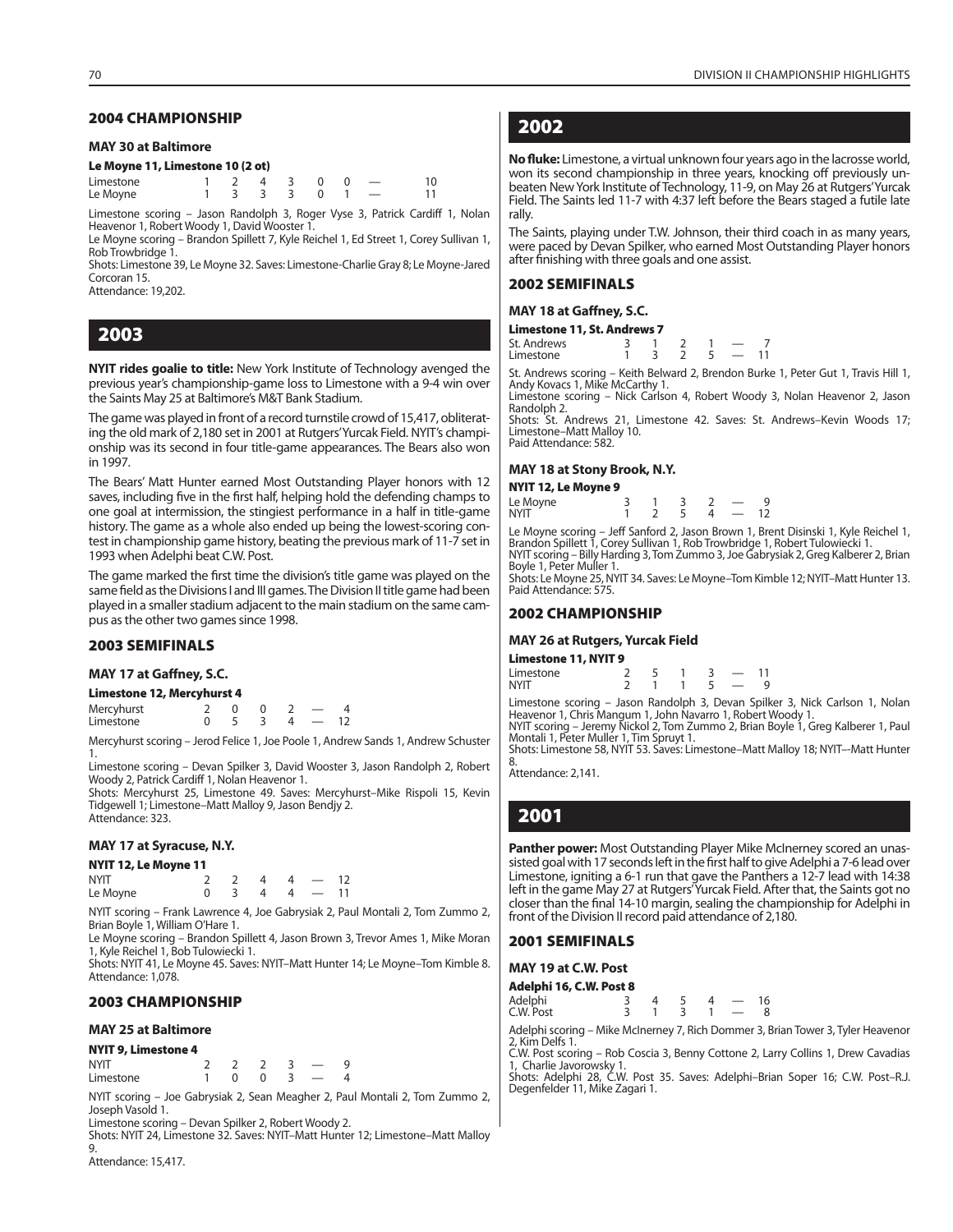Attendance: 531.

### **MAY 19 at Limestone**

**Limestone 20, Wingate 2**

 $Wingate$   $0$   $0$   $2$   $0$   $2$ <br> $Limes for$   $0$   $3$   $6$   $7$   $4$   $20$ **Limestone** 

Wingate scoring – Kris Dietrich 1, Drew Penny 1.

Limestone scoring – Nick Carlson 4, Jason Randolph 4, Chris Campbell 3, Devan Spilker 3, John Navarro 2, Chris Mangum 1, John Riley 1, Brendan Spilker 1, Greg Thren 1.

Shots: Wingate 28, Limestone 69. Saves: Wingate–John Klish 15, Jonathon Cofer 8; Limestone–Matt Malloy 11, Bruce Beegle 1; . Attendance: 347.

### **2001 CHAMPIONSHIP**

### **MAY 27 at Rutgers, Yurcak Field**

### **Adelphi 14, Limestone 10**

| Adelphi   |  |  |  |
|-----------|--|--|--|
| Limestone |  |  |  |

Adelphi scoring – Rich Dommer 5, Brian Tower 3, Mike McInerney 2, Tom Bruckbauer 1, Kim Delfs 1, Dan Kraemer 1, David Toy 1.

Limestone scoring – Chris Campbell 3, Nick Carlson 2, Devan Spilker 2, John Riley, Ryan Ross, Chris Mangum.

Shots: Adelphi 43, Limestone 43. Saves: Adelphi–Brian Soper 15; Limestone–Matt Malloy 14. Attendance: 2,180.

### **2000**

**Southern comfort:** The Limestone Saints marched from Gaffney, South Carolina, to post a 10-9 win over C.W. Post at Maryland's Ludwig Field May 28, in the first championship game to feature a team from the Southern region.

### **2000 CHAMPIONSHIP**

### **MAY 28 at Maryland, Ludwig Field**

**Limestone 10, C.W. Post 9**

Limestone 3 2 1 4 — 10  $CW$  Post  $1 \t3 \t1$ 

Limestone scoring – Nick Carlson 3, Matt Collins 2, Brendan Spilker 2, Jon Riley, Devan Spilker, Rick Matthews. C.W. Post scoring – Benny Cottone 5, Joe Buccello 1, Drew Cavadias 1, Larry Collins

1, Ernie Thompson 1. Shots: Limestone 34, C.W. Post 40. Saves: Limestone–Matt Malloy 10; C.W. Post–R.J.

Degenfelder 9.

Paid attendance: 2,019.

**1999**

**Heat Endurance:** Adelphi outlasted C.W. Post, 11-8, to claim its second consecutive championship and fifth overall. The Panthers weathered the 94-degree heat better than their Long Island rivals, opening the fourth quarter with four unanswered goals to build an insurmountable 9-4 lead. Adelphi's Anthony Saccone was named the game's Most Outstanding Player.

### **1999 CHAMPIONSHIP**

### **MAY 30 at Maryland, Ludwig Field**

### **Adelphi 11, C.W. Post 8**

| Adelphi   |  |  |  |
|-----------|--|--|--|
| C.W. Post |  |  |  |

Adelphi scoring – Anthony Saccone 3, Brian Tower 3, Christian Kneuer, Dan Melody, Chris Babb, Kris Amplo, Rich Vislocky.

C.W. Post scoring – Todd Bolognese 2, Drew Cavadias 2, Benny Cottone, Joe Buccello, Charlie Javorowsky, Luis Gonzalez.

Shots: Adelphi 33, C.W. Post 43. Saves: Adelphi–Greg Kulesa 13; C.W. Post–Vin Fredericks 12. Attendance: 1,429.

### **1998**

**Early knockout:** What was billed as an epic battle turned out to be a blowout. Adelphi, which had dropped a regular-season game to C.W. Post, 9-8, weeks earlier, socked the Pioneers with a first-quarter haymaker, then never let up, as the Panthers hammered their Long Island rivals 18-6. The win gave Adelphi its record fifth Division II championship May 24 at Rutgers.

Adelphi's Anthony Picone took Most Outstanding Player honors in the first Division II championship game to be played as part of the sport's championships weekend, which has included the Divisions I and III championship games since 1992.

### **1998 CHAMPIONSHIP**

| MAY 24 at Rutgers, Yurcak Field |    |  |              |    |  |    |  |  |  |
|---------------------------------|----|--|--------------|----|--|----|--|--|--|
| Adelphi 18, C.W. Post 6         |    |  |              |    |  |    |  |  |  |
| Adelphi                         | 6. |  | 6            | -5 |  | 18 |  |  |  |
| C.W. Post                       | ∩  |  | <sup>n</sup> |    |  | 6  |  |  |  |

Adelphi scoring – Charlie Flaherty 4, James Miceli 4, Anthony Picone 2, Brad Ross 2,<br>Mark Mangan 2, Chris Babb , Rich Vislocky , Anthony Saccone , Brian Tower.<br>C.W. Post scoring – Luis Gonzalez 2, Ernie Thompson, Scott Jan Shots: Adelphi 49, C.W. Post 37. Saves: Adelphi–Greg Kulesa 14; C.W. Post–Vin Fredericks 19. Attendance: 1,616.

### **1997**

First crown, Technically: New York Institute of Technology won its first national championship of any kind, defeating Adelphi, 18-11, May 10 in Garden City, New York. The Bears' Joe Brock, the game's Most Outstanding Player, scored two goals and assisted on seven others to pace the winners. Teammate Steve Tempone had six goals.

### **1997 CHAMPIONSHIP**

### **MAY 10 at Adelphi**

| NYIT 18, Adelphi 11 |  |  |               |    |
|---------------------|--|--|---------------|----|
| <b>NYIT</b>         |  |  |               | 18 |
| Adelphi             |  |  | $\sim$ $\sim$ | 11 |

NYIT scoring – Steve Tempone 6, Gavin Wynot 3, Joe Brock 2, Jeff Rysanek 2, Ian

Kyranakis 2, Anthony Tirino, Jay Pearson, Greg Bonda-Riva. Adelphi scoring – Mark Mangan 5, Rob Grella, Peter Friedman, Brad Ross, Charlie Flaherty, Anthony Picone, Eugene Curran.

Shots: NYIT 50, Adelphi 47. Saves: NYIT–Adam Wor 16; Adelphi–Rich Grismer 21. Attendance: 838.

### **1996**

**Pioneers' first:** C.W. Post won the first national championship in the 40-year history of its athletics department, downing defending champion Adelphi, 15-10. The win was the Pioneers' first in NCAA tournament competition in four appearances, two in Division I and two in Division II.

### **1996 CHAMPIONSHIP**

**MAY 11 at C.W. Post**

| C.W. Post 15, Adelphi 10 |  |  |               |    |
|--------------------------|--|--|---------------|----|
| Adelphi                  |  |  |               | 10 |
| C.W. Post                |  |  | $\sim$ $\sim$ |    |

Adelphi scoring – Andy Marinos 5, Mike DiGiacomo 2, Rob Grella 2, Steve DiPietro 1. C.W. Post scoring – Todd Bolognese 4, Jay Navarez 4, Dave Loiacano 3, Dan Scarano 2, Greg Brosokas 1, Ronald Cercy 1.

Shots: Adelphi 38, C.W. Post 48. Saves: Adelphi–Rich Grismer 23; C.W. Post–Kelly Bixler 12.

Attendance: 952.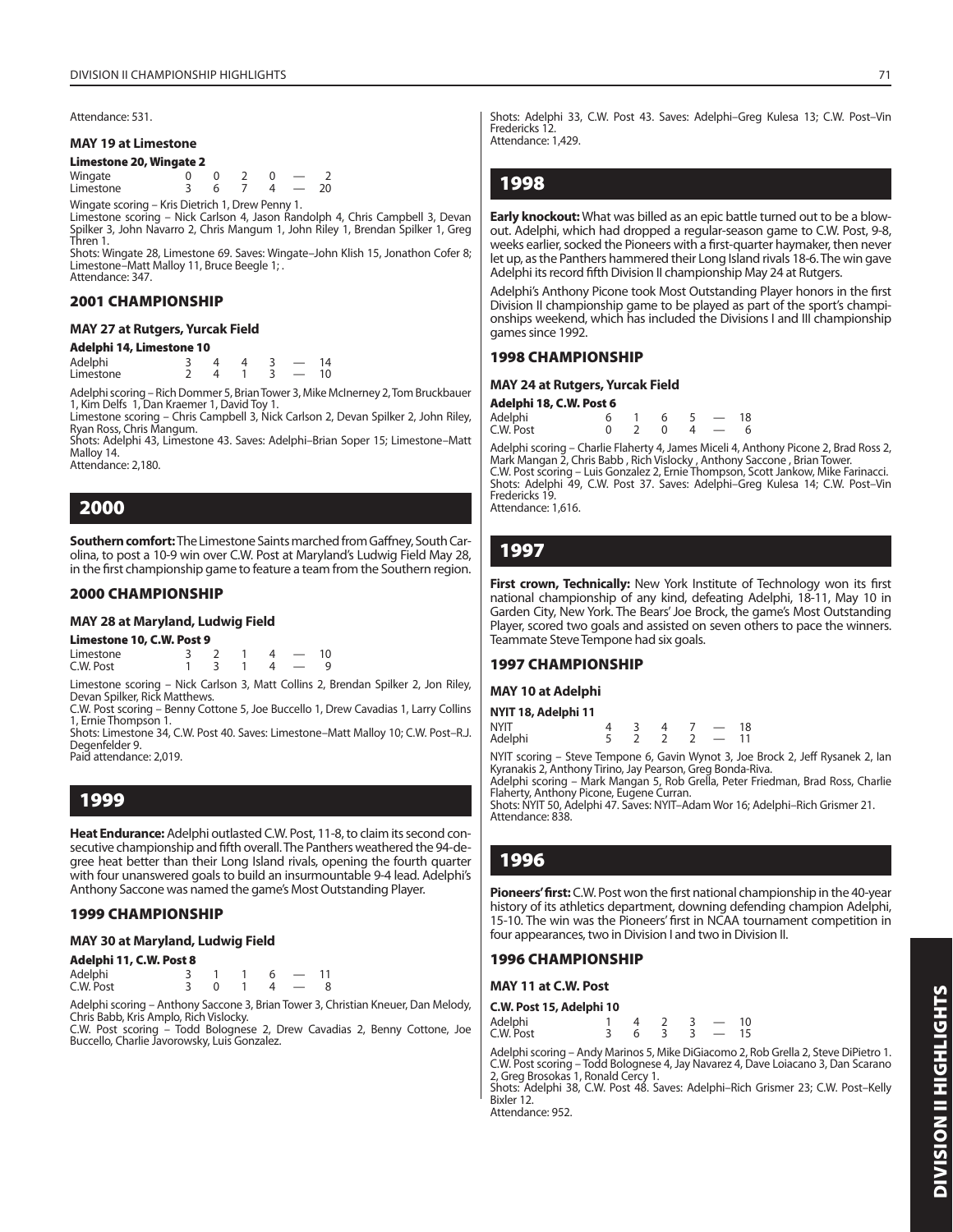**1995**

Payback: Adelphi avenged an early-season loss with a 12-10 defeat of previously undefeated defending champion Springfield May 13. The Panthers' Gary Cegielski scored three goals and was named the Most Outstanding Player of the game. The win gave coach Sandy Kapatos his first championship.

### **1995 CHAMPIONSHIP**

### **MAY 13 at Springfield**

### **Adelphi 12, Springfield 10**

Springfield

Adelphi 4 2 2 4 — 12

Adelphi scoring – Gary Cegielski 3, Gary Reh 3, Rob Grella 2, Bill Robertson 2, Mike DiGiacomo 1, Andy Marinos 1.

Springfield scoring – Chris LaVogue 3, Jared Smith 3, Chris Claflin 2, Dan Daley 1, Paul Polese 1.

Shots: Adelphi 41, Springfield 42. Saves: Adelphi –Rich Grismer 15; Springfield–Sean Quirk 14.

Attendance: 1,227.

### **1994**

Hail to the Pride: Leading, 13-12, with 6:39 left, Springfield scored the last two goals to give the Pride a 15-12 victory and its first championship.

### **1994 CHAMPIONSHIP**

### **At C.W. Post**

|  | Springfield 15, NYIT 12 |  |  |
|--|-------------------------|--|--|
|  |                         |  |  |

| Springfield |  |  |  |  |
|-------------|--|--|--|--|
| nyit        |  |  |  |  |

Springfield scoring – Mark Anastas 4, Bob Felt 4, Jared Smith 4, Dan Cetrone 1, Keith Flanigan 1, Paul Polese 1.

NYIT scoring – Mike Besio 4, Gerald Mule 4, Terrence Vetter 4.

Shots: Springfield 34, NYIT 59. Saves: Springfield–Sean Quirk 25; NYIT–Tim Tuttle 22. Attendance: 709.

### **1993**

**Adelphi again:** Adelphi won its second consecutive title, with the twist that the last one came in 1981. In the first Division II championship since that year, the Panthers defeated C.W. Post, 11-7.

### **1993 CHAMPIONSHIP**

**At C.W. Post**

### **Adelphi 11, C.W. Post 7**

| Adelphi   |  |  |  |
|-----------|--|--|--|
| C.W. Post |  |  |  |

Adelphi scoring – Gary Reh 4, Brian Eisenberg 2, Kieran O'Brien 2, Tom Fuhrman 1, Tom Naglieri 1, Rob Tegeler 1.

C.W. Post scoring – Dan Riordan 2, Dan Brooks 1, Tom Burke 1, Andy Gurin 1, Adam Lederer 1, Tom Londino 1.

Shots: Adelphi 58, C.W. Post 46. Saves: Adelphi –Jim Murray; C.W. Post–Kelly Bixler 14. Attendance: 921.

### **1981**

**Adelphi holds on to win second championship:** Adelphi survived a fourth-quarter charge by Loyola Maryland to win the championship, 17-14, before the home crowd in Garden City, New York.

### **LEADING SCORERS**

| <b>Name</b> |  |  |
|-------------|--|--|
|             |  |  |
|             |  |  |
|             |  |  |
|             |  |  |
|             |  |  |
|             |  |  |

### **1981 CHAMPIONSHIP**

### **At Adelphi**

| Adelphi 17, Loyola Maryland 14 |  |   |  |  |                          |          |
|--------------------------------|--|---|--|--|--------------------------|----------|
| Adelphi<br>Loyola Maryland     |  | ≖ |  |  | $\overline{\phantom{a}}$ | 17<br>14 |

Adelphi scoring – Pat Burke 4, Ken King 3, Ed Hughes 2, Dave Leistman 2, Bob Piccola 2, Pat Badolato 1, Mikey Boland 1, Kevin Meinsen 1, Ed Menegaux 1. Loyola Maryland scoring – Gary Hanley 5, Chris Gaeng 3, Tony Golden 2, Mark Brennan 1, Alexa Gavrelis 1, Ben Hagberg 1, Jack Ramey 1. Shots: Adelphi 54, Loyola Maryland 34. Attendance: 820.

### **1980**

**UMBC wins in rematch:** After assuming control with a quick start, UMBC breezed past Adelphi, 23-14, to capture its first Division II championship.

### **LEADING SCORERS**

| <b>Name</b> |  |  |
|-------------|--|--|
|             |  |  |
|             |  |  |
|             |  |  |
|             |  |  |
|             |  |  |
|             |  |  |

### **1980 CHAMPIONSHIP**

### **At UMBC**

| UMBC 23, Adelphi 14    |  |  |          |
|------------------------|--|--|----------|
| Adelphi<br><b>UMBC</b> |  |  | 14<br>つろ |

Adelphi scoring – Duane Nowicki 4, Dave Leistman 3, Ken King 2, John Castagna 1, Ed Hughes 1, Ed Menegaux 1, Steve Outcault 1, Bob Piccola 1.

UMBC scoring – Jay Robertson 6, Joe Baldini 4, Marty Cloud 3, Dave Quattrini 3, Joe Gold 1, Jay Harkey 1, Craig Linthicum 1, Dan Nickerson 1, Steve Rodkey, 1 Dennis Wey 1, Phil Whims 1

Shots: Adelphi 40, UMBC 63 Attendance: 834.

### **1979**

Adelphi captures first lacrosse championship: Host Adelphi, with a strong opening period, defeated UMBC 17-12 to capture the championship May 20.

### **LEADING SCORERS**

| <b>Name</b> |  |    | ГP |
|-------------|--|----|----|
|             |  | 18 | つつ |
|             |  |    |    |
|             |  |    |    |
|             |  |    | 15 |
|             |  |    | 15 |
|             |  |    | 12 |
|             |  |    |    |
|             |  |    |    |
|             |  |    |    |
|             |  |    |    |

### **1979 FIRST ROUND**

### **Salisbury 13, Loyola Maryland 12**

| Loyola Maryland<br>Salisbury |  |  |  |
|------------------------------|--|--|--|

Loyola Maryland scoring – Gary Hanley 4, Mark Brennan 2, Tony Golden 2, Bill Mahon 2, Alexa Gavrelis 1, Mark Perry 1.

Salisbury scoring – Glenn Norris 3, Bryan Rogers 3, Brian Wynne 3, Kevin Wynne 2, Dave Bateman 1, Mike Bracken 1. Shots: Loyola Maryland 38, Salisbury 41.

### **UMBC 22, Babson 7**

| <b>UMBC</b><br>8<br>- | Babson |  |  |  |  |  |  |  |
|-----------------------|--------|--|--|--|--|--|--|--|
|-----------------------|--------|--|--|--|--|--|--|--|

Babson scoring – Jay Conroy 2, Peter Henry 2, Chris Grant 1, Bob Simpson 1, Ted Snyder 1.

UMBC scoring – Dave Quattrini 7, Marty Cloud 3, Tim Coughlin 3, Steve Rodkey 2, Phil Whims 2, Joe Baldini 1, Joe Gold 1, Scott Hundertmark 1, Carl Rausch 1, Craig Tucker 1.

Shots: Babson 27, UMBC 66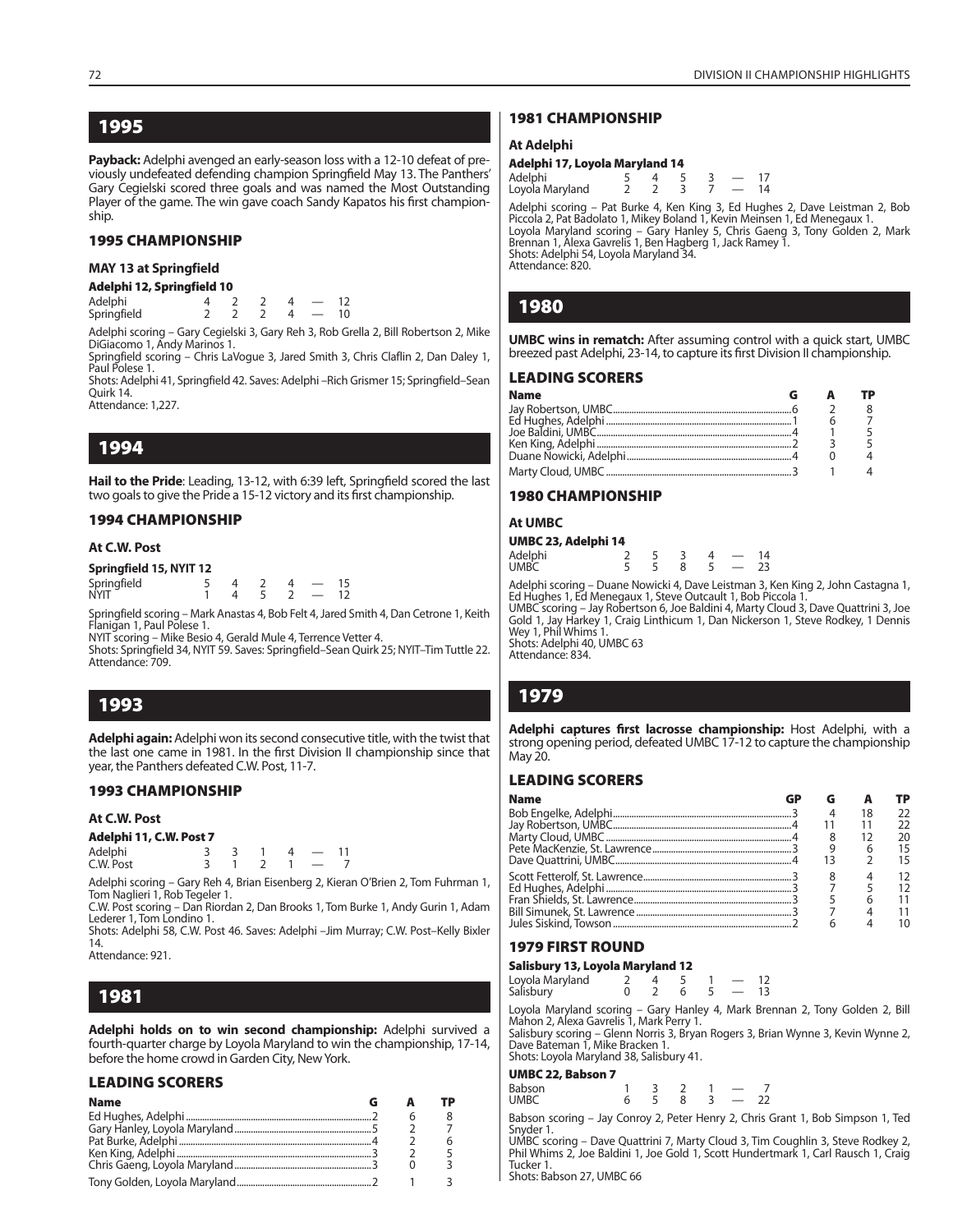### **SUNY Cortland 11, Ithaca 9**

| <b>SUNY Cortland</b> |  |  |  |
|----------------------|--|--|--|
| Ithaca               |  |  |  |

SUNY Cortland scoring – Terry Davis 4, Mark Leszczynski 2, Kurt Stokes 2, Rich Bucaro 1, Bob Leyden 1, Bob Russo 1.

Ithaca scoring – Bary Cohen 2, Tom Robinson 2, Mike Biondi 1, Alex Kinnan 1, Bill Lennon 1, Harry Moss 1, Bill Shatz 1. Shots: SUNY Cortland 70, Ithaca 35.

### **St. Lawrence 14, Ohio Wesleyan 12**

| <b>SUPPRISTLY</b> $\mathbf{F}$ $\mathbf{F}$ and $\mathbf{F}$ |  |  |  |  |  |    |  |  |
|--------------------------------------------------------------|--|--|--|--|--|----|--|--|
| Ohio Wesleyan                                                |  |  |  |  |  |    |  |  |
| St. Lawrence                                                 |  |  |  |  |  | 14 |  |  |

Ohio Wesleyan scoring – Mark Conner 3, Derreck Hoffman 2, Marc McCarthy 2, Kevin Nugent 2, Rich Boyle 1, Don Sheehan 1, Ned Walls 1. St. Lawrence scoring – Pete MacKenzie 4, Scott Fetterolf 3, Bob Merrick 3, Bill Simunek 2, Ken Noble 1, Fran Shields 1. Shots: Ohio Wesleyan 21, St. Lawrence 32.

### **1979 QUARTERFINALS**

### **Towson 17, Salisbury 4**

| Salisbury           |  |  |  |  |
|---------------------|--|--|--|--|
| Towson <sup>®</sup> |  |  |  |  |

Salisbury scoring – Dave Bateman 2, Mike Bracken 1, Kevin Wynne 1. Towson scoring – Jules Siskind 4, Mike Burke 2, John Carolan 2, Chris Hock 2, Joe Monaghan 2, Tom Wagner 2, John Como 1, Steve Feeney 1, Bill Tall 1. Shots: Salisbury 46, Towson 52.

### **UMBC 13, Roanoke 8**

| <b>UMBC</b> |  |  |  |
|-------------|--|--|--|
| Roanoke     |  |  |  |

UMBC scoring – Jay Robertson 4, Phil Whims 3, Dave Quattrini 2, Marty Cloud 1, Craig Linthicum 1, Jeff Stratton 1, Craig Tucker 1.

Roanoke scoring – Stu Krometis 2, Bruce Pomper 2, Tom Gough 1, Richard Graham 1, Brian Jacobsen 1, Michael Rowley 1. Shots: UMBC 66, Roanoke 47.

### **Adelphi 14, SUNY Cortland 9**

| <b>SUNY Cortland</b> |  |  |  |
|----------------------|--|--|--|
| Adelphi              |  |  |  |

SUNY Cortland scoring – Mark Leszczynski 2, Bob Leyden 2, Terry Davis 1, Nick Mongelli 1, Larry O'Leary 1, Kurt Stokes 1, Steve Winokur 1.<br>Adelphi scoring – Ed Hughes 4, Bob Engelke 2, Dave Sells 2, Charles Zolnick 2, Scott<br>Grubert 1, Joe Kovar 1, Ed Menegaux 1, Kevin Miller 1. Shots: SUNY Cortland 41, Adelphi 55.

### **St. Lawrence 12, Hobart 11**

| St. Lawrence |  |  |  |  |
|--------------|--|--|--|--|
| Hobart       |  |  |  |  |

St. Lawrence scoring – Pete MacKenzie 3, Fran Shields 3, Scott Fetterolf 2, Charles Izard 1, Ken Noble 1, Pete Pinkard 1, Bill Simunek 1.

Hobart scoring – Mark Darcangelo 4, Jim Calder 2, Jeff Knaus 2, Jon Feinstein 1, Jerry Kraus 1, Bill Sipperly 1.

Shots: St. Lawrence 35, Hobart 46.

### **1979 SEMIFINALS**

### **UMBC 16, Towson 12**

| <b>UMBC</b> |  | 6 |  |
|-------------|--|---|--|
| Towson      |  |   |  |

UMBC scoring – Jay Robertson 5, Tim Coughlin 3, Craig Linthicum 3, Joe Baldini 1, Marty Cloud 1, Dave Quattrini 1, Jeff Stratton 1, Craig Tucker 1.<br>Towson scoring – Steve Schabdach 3, Jules Siskind 2, Tom Wagner 2, John Como 1,<br>Jim Guidera 1, Chris Hock 1, Terry McDonnell 1, Bill Tall 1.<br>Shots: UMBC 47,

### **Adelphi 16, St. Lawrence 13**

| St. Lawrence |  |  |  |
|--------------|--|--|--|
| Adelphi      |  |  |  |

St. Lawrence scoring – Bill Simunek 4, Scott Fetterolf 3, Pete MacKenzie 2, Pete McElroy 1, Ken Noble 1, Pete Pinkard 1, Fran Shields 1.

Adelphi scoring – Dave Leistman 4, Pat Burke 3, Joe Chiofolo 3, Bob Engelke 2, Ken King 1, Kevin Miller 1, Van Potter 1, John Stearns 1. Shots: St. Lawrence 34, Adelphi 47.

### **1979 CHAMPIONSHIP**

### **MAY 20 at Adelphi**

| Adelphi 17, UMBC 12 |  |  |                          |    |
|---------------------|--|--|--------------------------|----|
| <b>UMBC</b>         |  |  |                          | 12 |
| Adelphi             |  |  | $\overline{\phantom{a}}$ | 17 |

UMBC scoring – Marty Cloud 3, Dave Quattrini 3, Jay Robertson 2, Tim Coughlin 1, Craig Linthicum 1, Tony Pierotti 1, Dennis Wey 1. Adelphi scoring – Joe Chiofolo 4, Pat Burke 3, Ed Hughes 3, Ken King 1, Ted Koziarz

1, Dave Leistman 1, Kevin Miller 1, Joe Mondone 1, Dave Sells 1, Charles Zolnick 1. Shots: UMBC 37, Adelphi 36.

### **1978**

**Roanoke wins:** Roanoke slid past host Hobart, 14-13, after limiting the Statesmen to two second-half goals.

### **LEADING SCORERS**

| <b>Name</b> |  |                |    |
|-------------|--|----------------|----|
|             |  | 13             | 20 |
|             |  | 10             | 18 |
|             |  |                |    |
|             |  |                |    |
|             |  |                |    |
|             |  |                |    |
|             |  |                |    |
|             |  |                |    |
|             |  | $\overline{4}$ |    |
|             |  |                |    |
|             |  |                |    |

### **1978 FIRST ROUND**

**Ithaca 15, Salisbury 9**

| ILIIULU I <i>JI</i> JUIIJIJUI Y <i>J</i>                      |  |          |          |  |
|---------------------------------------------------------------|--|----------|----------|--|
| Ithaca                                                        |  | -35      | $6 - 15$ |  |
| Salisbury                                                     |  | $\Omega$ | $1 - 9$  |  |
| Ithaca scoring - Rill Ellsworth 3 Alex Kinnan 3 Terry Coholar |  |          |          |  |

Ithaca scoring – Bill Ellsworth 3, Alex Kinnan 3, Terry Coholan 2, Tom Mackleer 2,<br>Barry Cohen 1, Steve Erisman 1, Jon Heisman 1, Chuck Rullan 1, Bill Shantz 1.<br>Salisbury scoring – Stewart Moan 2, Lewis Scharff 2, Dave Bat Shots: Ithaca 44, Salisbury 38.

### **Towson 24, New Haven 5**

| 10000011277135011485115 |  |  |  |
|-------------------------|--|--|--|
| New Haven               |  |  |  |
| Towson                  |  |  |  |

New Haven scoring – Mark Errett 2, Brendan McDermott 1, Jim McSwiggin 1, Chris Phahl 1.

Towson scoring – Bob Daino 3, Terry McDonnell 3, Paul Mullen 3, Tom Wagner 3, Dennis Feeley 2, Bill Tall 2, John Barnes 1, Jim Bernhardt 1, John Como 1, Jim Guidera 1, Chris Hock 1, John Pontious 1, Bob Powers 1, Jules Siskind 1. Shots: New Haven 35, Towson 65

### **Adelphi 23, Baltimore 15**

| Baltimore |  |  |  |
|-----------|--|--|--|
| Adelphi   |  |  |  |

Baltimore scoring – Ted Lochary 3, Tim McGahagan 3, Dan Magee 2, Tim O'Meally 2, Gildo Picinich 2, Del Hanzche 1, Steve Kopf 1, Keith Trumbull 1. Adelphi scoring – Kevin Miller 5, David Sells 4, Joe Chiofolo 3, John Edwards 3, Ted Koziarz 3, Robert Fagan 2, Bob Engelke 1, Lance Schneck 1, Michael Zolnick 1. Shots: Baltimore 43, Adelphi 55.

### **Washington Col. 10, Ohio Wesleyan 6**

| Ohio Wesleyan   |  |  |  |
|-----------------|--|--|--|
| Washington Col. |  |  |  |

Ohio Wesleyan scoring – Mark Connor 1, John Gilbane 1, Dan Gleason 1, Jim Ries 1, Ned Walls 1, Mark Zaremba 1.

Washington Col. scoring – G.P. Lindsay 3, Myrt Gaines 2, George Mullinix 2, Tim Hollywood 1, Matt Morris 1, Drew Romans 1. Shots: Ohio Wesleyan 37, Washington Col. 45.

### **1978 QUARTERFINALS**

### **Hobart 29, Ithaca 6**

| Hobart | -8 | -8 |  | 29 |
|--------|----|----|--|----|
| Ithaca |    |    |  |    |

Hobart scoring – Terry Corcoran 5, Chuck Reilly 5, Steve Cannone 3, Jack Davis 2, Jon<br>Feinstein 2, Joe Kraus 2, Roy McAdam 2, Jim Calder 1, Steve Cape 1, Bob Gordon 1,<br>Jerry Kraus 1, Alan Lovejoy 1, Fred Mosher 1, Scott Pe Shots: Hobart 79, Ithaca 22.

### **Roanoke 13, Adelphi 8**

| Roanoke |  |  |  |
|---------|--|--|--|
| Adelphi |  |  |  |

Roanoke scoring – Richard Graham 4, Joe Brown 3, Stuart Krometis 2, George Parks<br>2, Pat Gayhardt 1, Michael Rowley 1.<br>Adelphi scoring – Joe Chiofolo 3, Kevin Miller 2, David Sells 2, John Edwards 1.

Shots: Roanoke 38, Adelphi 32.

### **UMBC 16, Washington Col. 10**

| Washington Col. |  |  |    |
|-----------------|--|--|----|
| UMBC            |  |  | 16 |

Washington Col. scoring – John Atkinson 3, G.P. Lindsay 3, Myrt Gaines 1, Matt Morris 1, George Mullinix 1, Noby Powell 1.

UMBC scoring – Dave Quattrini 6, Craig Linthicum 2, Jay Robertson 2, Joe Baldini 1, Marty Cloud 1, Tim Coughlin 1, Tim McCoy 1, Tony Pierotti 1, Craig Tucker 1. Shots: Washington Col. 33, UMBC 57.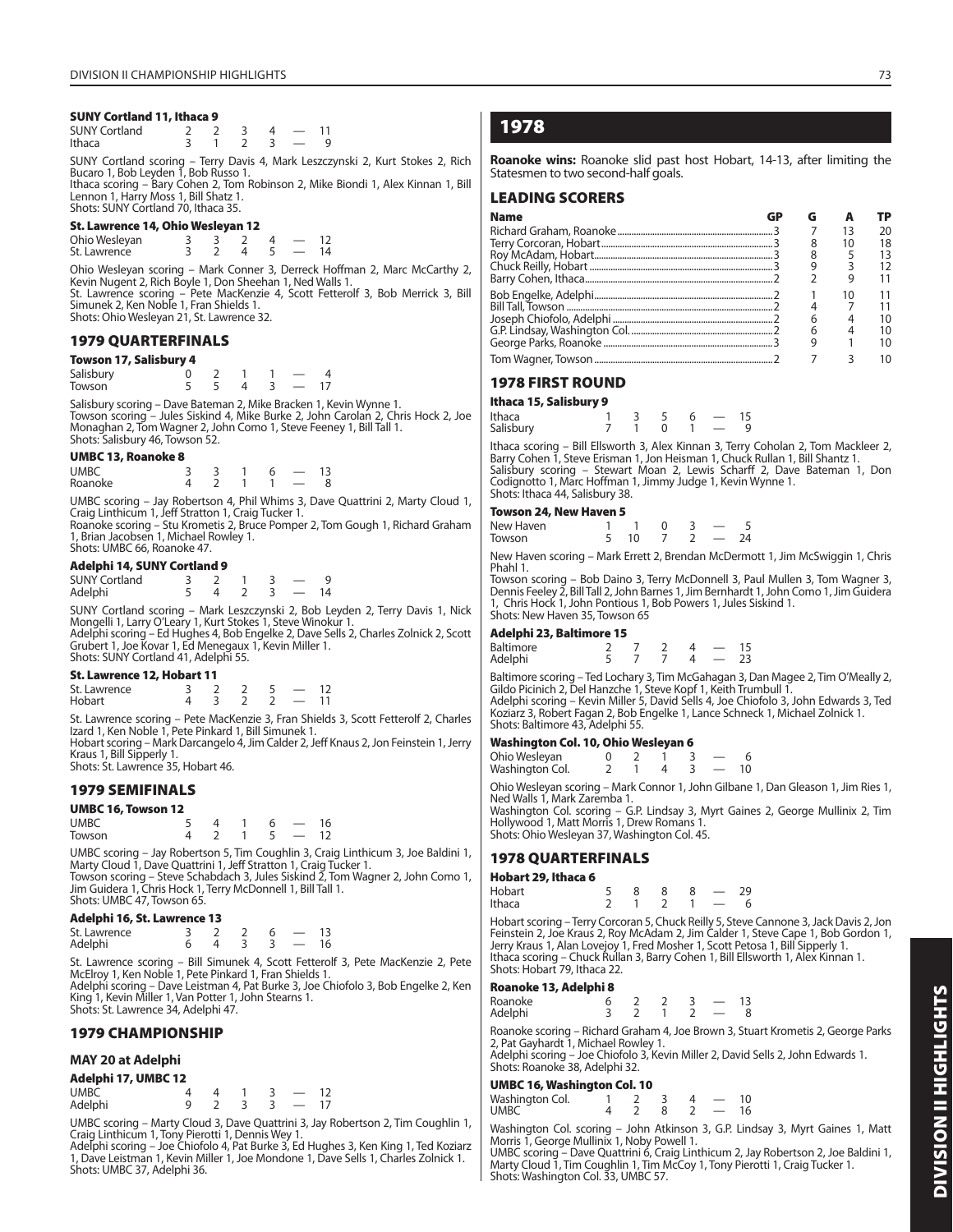### **SUNY Cortland 13, Towson 12**

| <b>SUNY Cortland</b> |  |  |  |
|----------------------|--|--|--|
| Towson               |  |  |  |

SUNY Cortland scoring – Bill Duford 3, Mark Koetzner 3, Mike Hoppey 2, Larry O'Leary 2, Terry Allen 1, Steve Winokur 1. Towson scoring – Tom Wagner 4, Paul Mullen 2, Bill Tall 2, John Barnes 1, John Como

1, Jim Guidera 1, Doug McKenzie 1. Shots: SUNY Cortland 40, Towson 36.

### **1978 SEMIFINALS**

**Hobart 24, SUNY Cortland 9** Hobart 8 4 7 5 — 24  $SUNY$  Cortland  $\overline{1}$   $\overline{2}$   $\overline{1}$   $\overline{5}$   $\overline{-}$   $\overline{9}$ 

Hobart scoring – Roy McAdam 5, Scott Petosa 4, Jim Calder 3, Chuck Reilly 3, Jon Feinstein 2, Jerry Kraus 2, Mark Covello 1, Jeff Knaus 1, Joe Kraus 1, Mac Nelson 1, Bill Sipperly 1.

SUNY Cortland scoring – Mike Hoppey 2, Larry O'Leary 2, Terry Allen 1, Richard Bucaro 1, Bill Duford 1, Mark Koetzner 1, Steve Winokur 1. Shots: Hobart 63, SUNY Cortland 36.

### **Roanoke 12, UMBC 7**

| Roanoke     |  | - |  |
|-------------|--|---|--|
| <b>UMBC</b> |  |   |  |

Roanoke scoring – George Parks 6, Scott Allison 1, Dale Chesser 1, Richard Graham<br>1, Doug Horn 1, Kevin Lynch 1, Michael Rowley 1.<br>UMBC scoring – Tony Pierotti 3, Marty Cloud 2, Tim Coughlin 1, Steve Rodkey 1.

Shots: Roanoke 40, UMBC 46.

### **1978 CHAMPIONSHIP**

#### **at Hobart**

| 100     |  |  |  |
|---------|--|--|--|
| Roanoke |  |  |  |
| Hobart  |  |  |  |

Roanoke scoring – Michael Rowley 3, Joe Brown 2, Richard Graham 2, Scott Allison 1, Dale Chesser 1, Joe Dishaw 1, Stuart Krometis 1, George Parks 1, Anthony Reyes 1, Bob Rotanz. 1.

Hobart scoring – Terry Corcoran 3, Jim Calder 2, Jon Feinstein 2, Bob Gordon 2, Jerry Kraus 1, Roy McAdam 1, Scott Petosa 1, Chuck Reilly 1. Shots: Roanoke 37, Hobart 62.

### **1977**

A convincing 23-13 win over Washington College (Maryland) gave Hobart the championship.

### **LEADING SCORERS**

| <b>Name</b> | GP |    |    | ТP |
|-------------|----|----|----|----|
|             |    |    |    | 21 |
|             |    | 14 |    | 19 |
|             |    |    |    | 17 |
|             |    |    |    | 16 |
|             |    |    | 10 | 14 |
|             |    |    |    | 13 |
|             |    |    |    | 12 |
|             |    |    |    | 12 |
|             |    |    |    | 11 |
|             |    |    |    |    |

### **1977 FIRST ROUND**

| <b>Baltimore 11, Salisbury 10</b>                           |  |    |  |     |  |
|-------------------------------------------------------------|--|----|--|-----|--|
| Baltimore                                                   |  |    |  |     |  |
| Salisbury                                                   |  | ્ર |  | 10. |  |
| Baltimore scoring - Gildo Picinich 3, Bob Lacy 2, Tim O'Mea |  |    |  |     |  |

ally 2, Lou Caruso 1, Phil Fridley 1, Ted Lochary 1, Tim McGahagan 1. Salisbury scoring – Dave Cottle 3, Bob Rohde 3, Marc Hoffman 1, Stewart Moan 1, Larry Redding 1, Mark Roskam 1.

Shots: Baltimore 36, Salisbury 45.

### **Adelphi 15, New Haven 9**

| ------ <b>--</b> |  |  |  |
|------------------|--|--|--|
| Adelphi          |  |  |  |
| New Haven        |  |  |  |

Adelphi scoring – Ted Koziarz 6, Joe Chiofolo 3, Bob Engelke 2, John Edwards 1, Robert Fagan 1, Ed Hughes 1, Tom Maroney 1. New Haven scoring - Geoff Stone 3, Tim Clark 2, Jeff Fitzpatrick 2, Mark Errett 1, Lou Rosten 1.

Shots: Adelphi 66, New Haven 20.

#### **Ohio Wesleyan 18, Towson 13**

| Ohio Wesleyan<br>Towson |  |  | 18<br>13 |
|-------------------------|--|--|----------|
|                         |  |  |          |

Ohio Wesleyan scoring – Kevin Nugent 5, Steve Meinsen 4, Dan Gleason 3, Chuck Narwicz 2, Ned Walls 2, Brian Kingston 1, Mark McCarthy 1. Towson scoring – Paul Mullen 3, Andy Paris 3, Tom Wagner 3, Jim Guidera 1, Tom Kidd 1, Danny Nolan 1, Steve Schadbach 1. Shots: Ohio Wesleyan 52, Towson 49.

### **SUNY Cortland 12, C.W. Post 7**

| <b>SUNY Cortland</b> |  |  |  |
|----------------------|--|--|--|
| C.W. Post            |  |  |  |
| -------              |  |  |  |

SUNY Cortland scoring – Mike Hoppey 4, Kevin Broderick 3, William Duford 1, Peter<br>Fallon 1, Mike Fitzpatrick 1, Mark Koetzner 1, Larry O'Leary 1.<br>C.W. Post scoring – Tom Schecker 2, Paul Curcio 1, Larry Esposito 1, Jack Lu Shots: SUNY Cortland 44, C.W. Post 34.

### **1977 QUARTERFINALS**

### **Hobart 26, Baltimore 12**

| Baltimore<br>Hobart |  |  |  |  |
|---------------------|--|--|--|--|
|                     |  |  |  |  |

Baltimore scoring – Tim O'Meally 3, Gildo Picinich 3, Phil Fridley 2, Bob Lacy 2, Mark Macko 1, George Pappafotis 1.

Hobart scoring – John Hayes 5, Roy McAdam 5, Jeff MacPeek 4, Steve Przybylski 3, Dave McNaney 2, Scott Petosa 2, Steve Cape 1, Ed Cooney 1, Terry Corcoran 1, Jerry Kraus 1, Chuck Reilly 1. Shots: Baltimore 37, Hobart 75.

#### **Roanoke 14, Adelphi 12**

| noanone : 1,10001pm := |  |  |               |      |
|------------------------|--|--|---------------|------|
| Adelphi                |  |  |               | 12   |
| Roanoke                |  |  | $\sim$ $\sim$ | - 14 |
|                        |  |  |               |      |

Adelphi scoring – Bob Engelke 3, Tim Rogan 3, Joe Chiofolo 2, Ted Koziarz 2, Scott Grubert 1, Ed Hughes 1.

Roanoke scoring – George Parks 4, Andy Capone 2, Richard Graham 2, Bruce Pomper 2, Dave Wilson 2, Doug Horn 1, Kin Nevitt 1. Shots: Adelphi 48, Roanoke 50.

### **Washington Col. 21, Ohio Wesleyan 11**

| Washington Col. |  |  |  |
|-----------------|--|--|--|
| Ohio Wesleyan   |  |  |  |

Washington Col. scoring – John Cheek 5, G.P. Lindsay 5, Myrt Gaines 4, Matt Morris 3, Tom Hollywood 1, George Mullinix 1, Drew Romans 1, Greg Schaffner 1. Ohio Wesleyan scoring – Mark McCarthy 2, Steve Meinsen 2, Kevin Nugent 2, Dan Gleason 1, Chuck Narwicz 1, Jim Ries 1, Ned Walls 1, Mark Zaremba 1. Shots: Washington Col. 52, Ohio Wesleyan 35.

### **UMBC 17, SUNY Cortland 7**

| <b>SUNY Cortland</b> |  |  |     |  |
|----------------------|--|--|-----|--|
| UMBC                 |  |  | -17 |  |
|                      |  |  |     |  |

SUNY Cortland scoring – Kevin Broderick 2, Rich Bucaro 1, William Duford 1, Peter Fallon 1, Randy Glading.1, Robert Leyden 1. UMBC scoring – Tim Coughlin 6, Tony Pierotti 4, Mark Hofmeister 2, Emmett Lazaro 2, John Carolan 1, Mark Hahn 1, Mike Hahn 1.

Shots: SUNY Cortland 36, UMBC 48.

### **1977 SEMIFINALS**

#### **Hobart 15, Roanoke 13**

| Hobart  |  |  |  |
|---------|--|--|--|
| Roanoke |  |  |  |

Hobart scoring – Terry Corcoran 6, Jim Calder 2, John Hayes 2, Roy McAdam 2, Dave McNaney 2, Nat Whiteford 1.

Roanoke scoring – George Parks 4, Kin Nevitt 3, Andy Capone 2, Scott Walker 2, Joe Brown 1, Richard Rotanz 1. Shots: Hobart 60, Roanoke 38.

#### **Washington Col. 11, UMBC 9**

| $1.451$ given son 1.1, only $\sim$ |  |  |  |
|------------------------------------|--|--|--|
| Washington Col.                    |  |  |  |
| <b>UMBC</b>                        |  |  |  |

Washington Col. scoring – John Cheek 5, Myrt Gaines 2, G.P. Lindsay 2, Keith Kirby 1, Matt Morris 1.

UMBC scoring – Tim Coughlin 2, Tony Pierotti 2, Mike Hahn 1, Ben Lazaro 1, Timmy McCoy 1, Steve Rodkey 1, Rick Wey 1. Shots: Washington Col. 32, UMBC 52.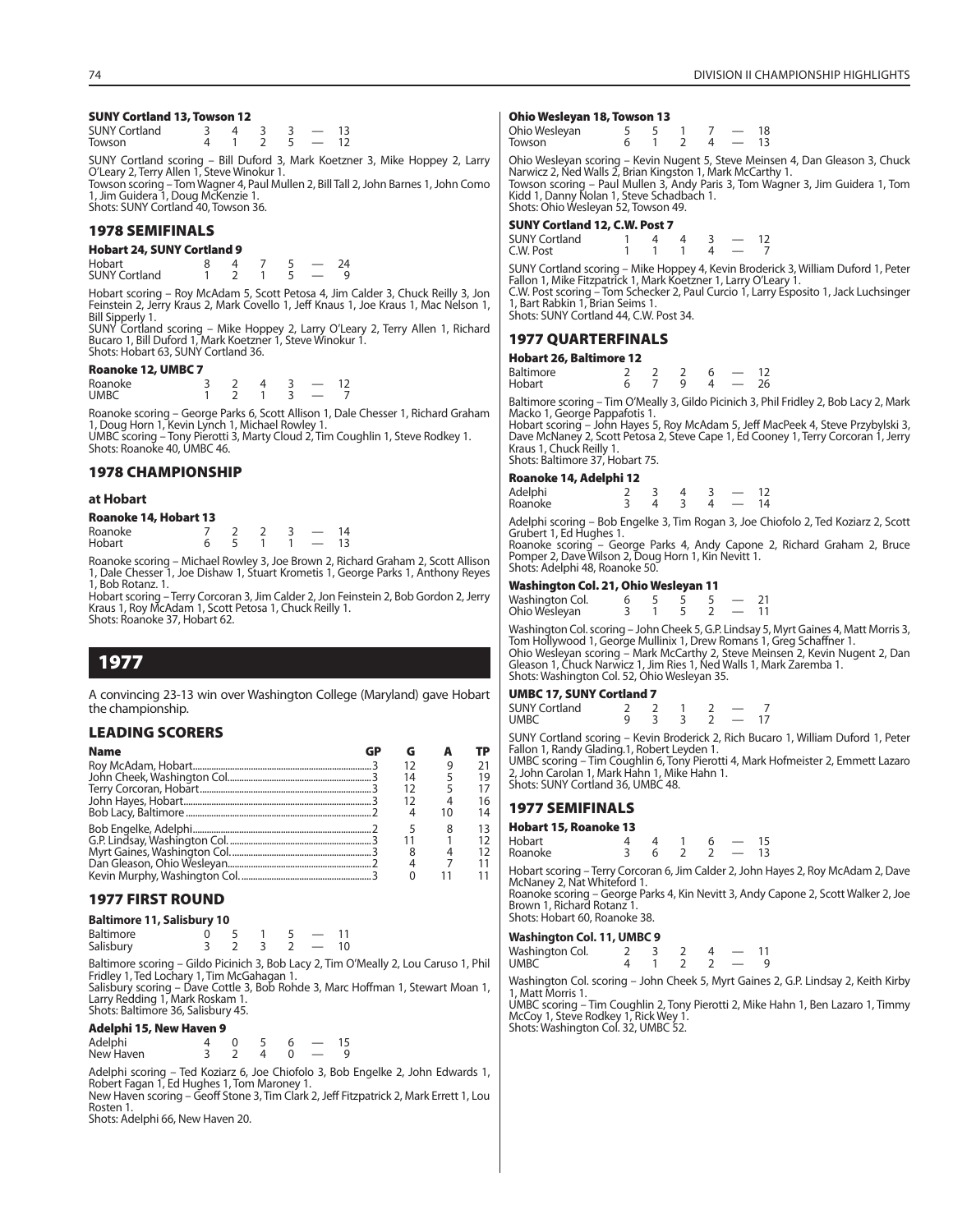### **1977 CHAMPIONSHIP**

### **at Hobart**

### **Hobart 23, Washington Col. 13**

| Washington Col. |  |  |  |
|-----------------|--|--|--|
| Hobart          |  |  |  |

Washington Col. scoring – John Cheek 4, G.P. Lindsay 4, Myrt Gaines 2, Keith Kirby 1,

Drew Romans 1, Greg Schaffner, 1.<br>Hobart scoring – Terry Corcoran 5, John Hayes 5, Roy McAdam 5, Steve Przybylski 4,<br>Jim Calder 1, Ed Howard 1, Jerry Kraus 1, Dave McNaney 1. Shots: Washington Col. 32, Hobart 64.

### **1976**

The third time was a charm for the Hobart Statesmen, as they shook the runner-up role they had played the first two Division II Lacrosse Championships. The Statesmen won the title with an 18-9 conquest of top-seeded Adelphi.

### **1976 FIRST ROUND**

| <b>Baltimore 8, UMBC 6</b> |  |  |  |
|----------------------------|--|--|--|
| <b>UMBC</b>                |  |  |  |
| Baltimore                  |  |  |  |

UMBC scoring – Greg Bethmann 2, Mike Duffy 2, Emmett Lazaro 2. Baltimore scoring – Bob Lacy 2, Bob White 2, Steve Boyd 1, Howard Harris 1, Tom Kaestner 1, Dale Rothe 1. Shots: UMBC 49, Baltimore 25.

### **Washington Col. 25, Plymouth St. 5**

(no boxscore available)

| Ohio Wesleyan 22, Kutztown 17 |  |  |
|-------------------------------|--|--|
|-------------------------------|--|--|

| Kutztown      |  |  |  |
|---------------|--|--|--|
| Ohio Wesleyan |  |  |  |

Kutztown scoring – (goal scorers not available). Ohio Wesleyan scoring – John Hildebrand 8, Dan Gleason 3, Tom Goodman 3, Luke Tennis 3, Chuck Narwicz 2, Criag Ferrer 1, Steve Meinsen 1, Bob Sargent 1.

### **Hobart 19, FDU-Florham 6**

| Hobart      |  |  | $\overline{\phantom{a}}$ | 19 |
|-------------|--|--|--------------------------|----|
| FDU-Florham |  |  |                          |    |

Hobart scoring – John Hayes 6, John Bishop 4, Steve Cannone 2, Terry Corcoran 2, Jim Calder 1, Jack Davis 1, Steve Kaminsky 1, Jerry Kraus 1, Dave McNaney 1. FDU-Florham scoring – Art Beccaris 1, Joe Camarata 1, Jerry Hall 1, Mike Murphy 1, Ron Spottz 1, Paul Stolzer 1. Shots: Hobart 81, FDU-Florham 21.

### **1976 QUARTERFINALS**

| Adelphi 7, Baltimore 2 |  |  |  |  |
|------------------------|--|--|--|--|
| Adelphi                |  |  |  |  |
| <b>Baltimore</b>       |  |  |  |  |

Adelphi scoring – Bob Engelke 2, Ted Koziarz 2, Mike Borriello 1, John Edwards 1, Harold McVey 1. Baltimore scoring – Steve Boyd 1, Bob Lacy 1. Shots: Adelphi 32, Baltimore 27.

### **Washington Col. 17, Roanoke 15**

| Roanoke<br>Washington Col. |  |  |  |
|----------------------------|--|--|--|
|                            |  |  |  |

Roanoke scoring – Mike Hyden 4, Bob Nevitt 3, Scott Walker 2, Joe Dishaw 1, Doug Horn 1, George Parks 1, Anthony Reyes 1, Robert Rotanz 1, Tom Wrase 1.<br>Washington Col. scoring – John Cheek 5, G.P. Lindsay 5, Tom Sutton 2, Ed Beach 1,<br>Keith Kirby 1, Matt Morris 1, Kevin Murphy 1, Tom Wood 1.

### **Ohio Wesleyan 12, SUNY Cortland 11**

| <b>SUNY Cortland</b> |  |  |  |
|----------------------|--|--|--|
| Ohio Wesleyan        |  |  |  |

SUNY Cortland scoring – Mike Hoppey 3, Ernie Olsen 3, Jim Burnett 1, Bill Duford 1,

Mike Graziano 1, Bob Leyden 1, Pat McHugh 1. Ohio Wesleyan scoring – Craig Ferrer 3, Dan Gleason 2, Bob Sargent 2, Luke Tennis 2, Tom Goodman 1, John Hildebrand 1, Chuck Narwicz 1. Shots: SUNY Cortland 51, Ohio Wesleyan 54.

### **Hobart 10, Towson 6**

| Hobart |  | 4 | 10 |
|--------|--|---|----|
| Towson |  |   |    |

Hobart scoring – John Hayes 2, John Bishop 1, Terry Corcoran 1, Steve Kaminsky 1, Roy McAdam 1, Dave McNaney 1, Steve Przybylski 1, Bob Streeten 1, Steve Washburne 1.

Towson scoring – Paul Mullen 2, Greg Chasney 1, Mitch Lekas 1, Andy Paris 1, Tom Wagner 1. Shots: Hobart 58, Towson 54.

### **1976 SEMIFINALS**

### **Hobart 14, Ohio Wesleyan 5**

| Ohio Wesleyan |  |  |    |
|---------------|--|--|----|
| Hobart        |  |  | 14 |
|               |  |  |    |

Ohio Wesleyan scoring – John Hildebrand 1, Steve Meinsen 1, Chuck Narwicz 1, Bob Sargent 1, Luke Tennis 1.

Hobart scoring – Terry Corcoran 5, John Hayes 2, Steve Washburne 2, John Bishop 1, Jim Calder 1, Steve Cannone 1, Mark Covello 1, Dave McNaney 1. Shots: Ohio Wesleyan 18, Hobart 56.

### **Adelphi 13, Washington Col. 10**

| Adelphi<br>Washington Col. |  |  |  |
|----------------------------|--|--|--|
|                            |  |  |  |

Adelphi scoring – John Edwards 3, Tim Rogan 3, Ted Koziarz 2, Harold McVey 2, Mike Borriello 1, Joe Chiofolo 1, Tom Maroney 1.

Washington Col. scoring – John Cheek 6, G.P. Lindsay 2, George Mullinix 1, Tom Wood 1 Shots: Adelphi 44, Washington Col. 32.

### **1976 CHAMPIONSHIP**

### **at UMBC**

| Hobart 18, Adelphi 9<br>Hobart<br>$\overline{\phantom{0}}$ |  |  |  |  |    |
|------------------------------------------------------------|--|--|--|--|----|
|                                                            |  |  |  |  | 18 |
| Adelphi                                                    |  |  |  |  |    |

Hobart scoring – Terry Corcoran 4, Roy McAdam 2, Dave McNaney 2, Greg Precopio<br>2, John Bishop 1, Jim Calder 1, John Hayes 1, Steve Kaminsky 1, Jerome Kraus 1,<br>Steve Przybylski 1, Bob Streeten 1, Steve Washburne 1.

Adelphi scoring – Harold McVey 3, John Edwards 2, Tim Rogan 2, Ted Koziarz 1, Tom Maroney 1.

Shots: Hobart 56, Adelphi 31.

### **1975**

SUNY Cortland emerged as the 1975 Division II lacrosse champion with a 12-11 win over Hobart at C.W. Post. For Hobart, it was the second heart breaking loss in the championship game in the tournament, having dropped an 18-17 overtime decision to Towson in 1974.

### **1975 FIRST ROUND**

| Hobart 18, Ohio Wesleyan 8 |  |  |  |
|----------------------------|--|--|--|
| Ohio Wesleyan              |  |  |  |

| Hobart |  |  | $2 \quad 5 \quad 5 \quad 6 \quad - \quad 18$ |  |
|--------|--|--|----------------------------------------------|--|
|        |  |  |                                              |  |

Ohio Wesleyan scoring – Tom Cowie 2, John Hildebrand 2, Luke Tennis 2, Pat Green 1, Steve Meinsen 1.

Hobart scoring – Harold Draffen 5, John Bishop 3, Chris Green 3, Steve Kaminsky 2, Dave McNaney 2, Jeff MacPeek 2, Greg Precopio 1. Shots: Ohio Wesleyan 40, Hobart 61.

### **Towson 17, Salisbury 7**

| Towson<br>Salisbury |  |  |  |
|---------------------|--|--|--|
|                     |  |  |  |

Towson scoring – Wayne Eisenhut 4, John Baldini 3, Tim Maher 3, Tom Nelson 3, Bob Griebe 2, Larry Anderson 1, Jim Darcangelo 1. Salisbury scoring – Dave Cottle 2, Robbie White 2, Ed Grudzien 1, Stewart Moan 1,

Bob Rohde 1. Shots: Towson 59, Salisbury 33.

### **Washington Col. 17, Morgan St. 8**

| Washington Col. |  |  |  |
|-----------------|--|--|--|
| Morgan St.      |  |  |  |

Washington Col. scoring – Mike Cordrey 5, John Cheek 4, Merle Ricketts 3, Ty Cook 2, Tom Sutton 2, Myrt Gaines 1.

Morgan St. scoring – Dave Raymond 2, Joe Fowlkes 1, William Hunt 1, Robert Turnage 1, Mike Walsch 1, Bernie Watkins 1, John Workman 1. Shots: Washington Col. 55, Morgan St. 38.

### **SUNY Cortland 9, UMBC 8 (2 ot)**

| <b>SUNY Cortland</b> |  |  | 3 3 1 1 0 1 - 9   |  |  |  |
|----------------------|--|--|-------------------|--|--|--|
| UMBC                 |  |  | 2 3 2 1 0 0 $-$ 8 |  |  |  |
|                      |  |  |                   |  |  |  |

SUNY Cortland scoring – Ernie Olsen 4, Jud Smith 3, Chuck Induddi 1, Scott Noble 1. UMBC scoring – Dave Flick 2, Joe Provance 2, Rod Benson 1, Scotty Edmonds 1, Ron Smith 1, Rick Wey 1. Shots: SUNY Cortland 45, UMBC 52.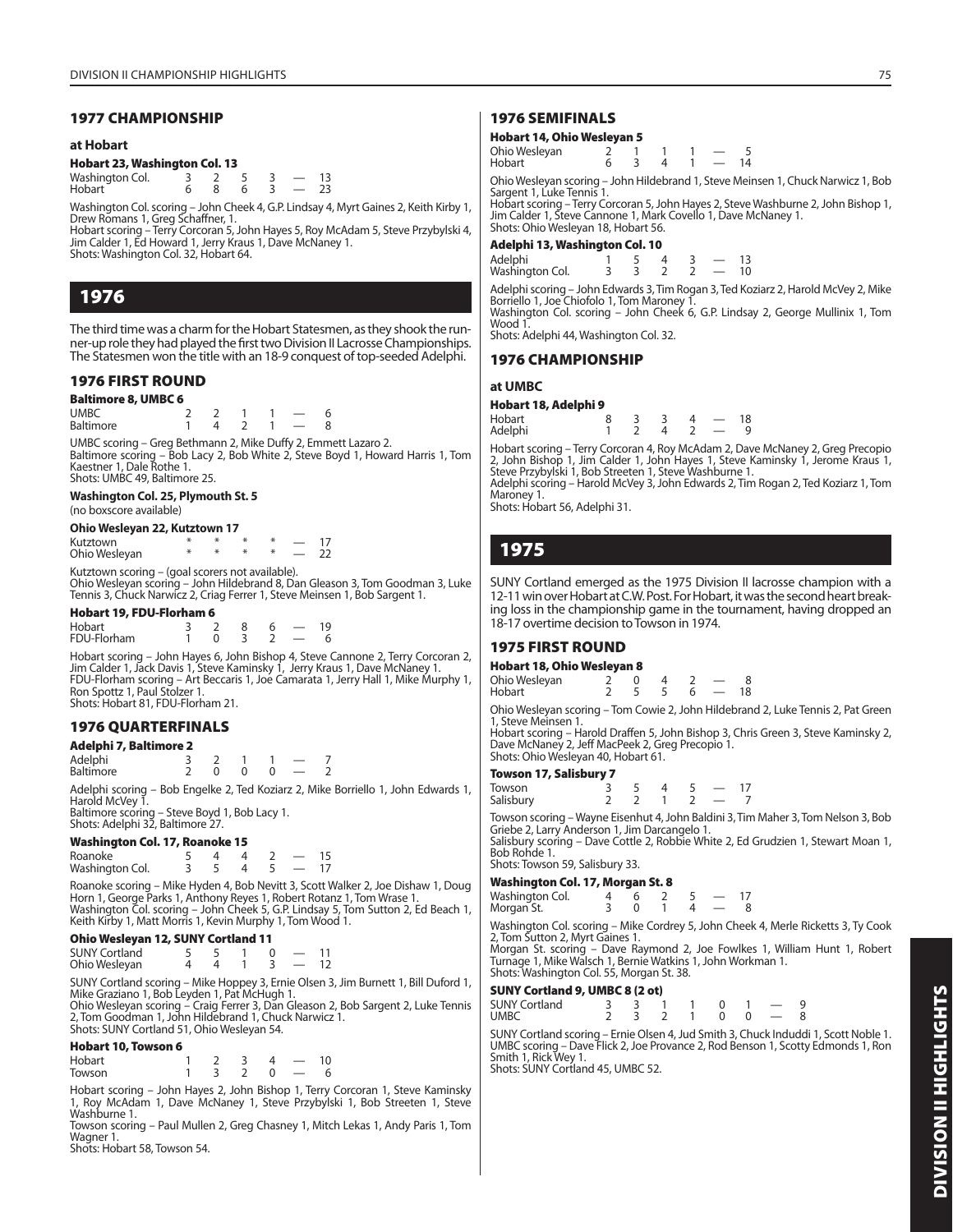### **Hobart 17, Towson 9**

| Towson |  | - |  |  |
|--------|--|---|--|--|
| Hobart |  |   |  |  |

Towson scoring – Bob Griebe 3, Larry Anderson 1, John Baldini 1, Jim Darcangelo 1, Joe Ferrante 1, Denny Holmes 1, Tom Nelson 1.

Hobart scoring – Steve Przybylski 3, B.J. O'Hara 3, John Bishop 2, Harold Draffen 2, John Hayes 2, Chris Green 1, Dave McNaney 1, Jeff MacPeek 1, Greg Precopio 1, Bob Streeten 1. Shots: Towson 46, Hobart 57.

| <b>SUNY Cortland 16, Washington Col. 6</b> |  |  |  |
|--------------------------------------------|--|--|--|
| Washington Col.<br>SUNY Cartland           |  |  |  |
|                                            |  |  |  |

SUNY Cortland 2 3 4 7 — 16

Washington Col. scoring – Mike Cordrey 2, John Cheek 1, Ty Cook 1, Tom Mangels 1, Tom Sutton 1.

SUNY Cortland scoring – Ernie Olsen 6, Mike Hoppey 2, Jim Tarnow 2, Jim Burnett 1, Bill Duford 1, Pat McHugh 1, Scott Noble 1, Jud Smith 1, Rory Whipple 1. Shots: Washington Col. 32, SUNY Cortland 48.

### **1975 CHAMPIONSHIP**

### **at C.W. Post**

#### **SUNY Cortland 12, Hobart 11**

| <b>SUNY Cortland</b> |  |  |  |
|----------------------|--|--|--|
| Hobart               |  |  |  |

SUNY Cortland scoring – Ernie Olsen 3, Jim Tarnow 2, Mike Hoppey 2, Chuck Induddi 2, Jud Smith 2, Jim Burnett 1.

Hobart scoring – Chris Green 3, Dave McNaney 2, B.J. O'Hara 2, John Bishop 1, Harold Draffen 1, Steve Kaminsky 1, Greg Precopio 1. Shots: SUNY Cortland 36, Hobart 57.

### **1974**

Towson had to go into overtime to dispose of Hobart, 18-17, in the first Division II Lacrosse Championship, played at SUNY Cortland.

### **1974 FIRST ROUND**

| Adelphi 14, Washington Col. 13 |  |  |  |  |                          |      |  |  |  |
|--------------------------------|--|--|--|--|--------------------------|------|--|--|--|
| Adelphi                        |  |  |  |  | $\overline{\phantom{a}}$ | 14   |  |  |  |
| Washington Col.                |  |  |  |  | $\sim$ $\sim$            | - 13 |  |  |  |

Adelphi scoring – Rick Damore 4, Kirk Jurgelevich 4, Charles Arone 2, Andy Haugen 1, Frank Lewis 1, Tom Pastore 1, Mark Sieben 1. Washington Col. scoring – Greg Lane 4, John Cheek 3, Ty Cook 3, Mike Cordrey 1,

Jody Haddow 1, Tom Mangels 1. Shots: Adelphi 49, Washington Col. 43

### **SUNY Cortland 16, UMBC 13**

UMBC 1 5 2 5 - 13<br>SUNY Cortland 4 3 3 6 - 16 SUNY Cortland

UMBC scoring – Rod Benson 3, Emmett Lazaro 3, Joe Provance 3, Scott Edmonds 2, Jeff Benson 1, Ron Smith 1.

SUNY Cortland scoring – Jim Luchsinger 3, Jud Smith 3, Scott Noble 2, Dave Rosen 2, Eric Snider 2, Jim Burnett 1, John Espey 1, Chuck Induddi 1, John Walsh 1. Shots: UMBC 47, SUNY Cortland 48.

#### **Hobart 15, Roanoke 6**

| Roanoke                                                               |  | $1 \quad 5 \quad 0 \quad 0 \quad -$ |  | - 6 |
|-----------------------------------------------------------------------|--|-------------------------------------|--|-----|
| Hobart                                                                |  | $0 \t6 \t8 \t1 - 15$                |  |     |
| <u> Descentra estado - Castal (de torno 1755 - Northerno Decen Di</u> |  |                                     |  |     |

Roanoke scoring – Scott Klein 2, Kim Nevitt 2, Doug Biser 1, Bill Clements 1. Hobart scoring – Rick Gilbert 5, B.J. O'Hara 4, Stu Nelson 2, John Bishop 1, Harold Draffen 1, Chris Green 1, Dave McNaney 1. Shots: Roanoke 38, Hobart 62.

#### **Towson 22, Baltimore 11**

| Baltimore |  |  |  |
|-----------|--|--|--|
| Towson    |  |  |  |

Baltimore scoring – John Pappfotis 3, Lou Caruso 2, Dale Rothe 2, Tony Fattizzi 1, Bob Lacy 1, Mark Macko 1, Bill Mitchell 1.

Towson scoring – Tom Nelson 6, Bob Griebe 4, Jim Darcangelo 3, Wayne Eisenhut 3, Mitch Lekas 2, Greg Chasney 1, Joe Dougherty 1, Rick Mollet 1, Tom Moore 1. Shots: Baltimore 45, Towson 60.

### **1974 SEMIFINALS**

#### **Towson 22, Adelphi 9**

| Adelphi<br>Towson |  |  |  | 22 |
|-------------------|--|--|--|----|
|                   |  |  |  |    |

Adelphi scoring – Chuck Arnone 3, Kirk Jurgelevich 3, Frank Lewis 2, Marc Sieben 1. Towson scoring – Jim Darcangelo 5, Bob Griebe 3, Tom Nelson 3, John Baldini 2, Wayne Eisenhut 2, Rick Mollet 2, Joe Dougherty 1, Joe Ferrante 1, Louis Hoge 1, Mitch Lekas 1, Bruce Moore 1. Shots: Adelphi 38, Towson 66.

### **Hobart 14, SUNY Cortland 10**

| <b>SUNY Cortland</b> |  |  |  |
|----------------------|--|--|--|
| Hobart               |  |  |  |

SUNY Cortland scoring – Jud Smith 4, Scott Noble 2, Jim Burnett 1, Jim Luchsinger 1, Jim Tarnow 1, John Walsh 1. Hobart scoring – Chris Green 3, B.J. O'Hara 3, John Bishop 2, Rick Gilbert 2, Mike

Kirwan 1, Dave McNaney 1, Stu Nelson 1, Bob Streeten 1. Shots: SUNY Cortland 42, Hobart 56.

### **1974 CHAMPIONSHIP**

### **May 25 at SUNY Cortland**

| Towson 18, Hobart 17 (2 ot) |  |                   |  |  |
|-----------------------------|--|-------------------|--|--|
| Towson                      |  | 7 1 1 7 2 0 $-18$ |  |  |
| Hobart                      |  | 5 3 6 2 1 0 - 17  |  |  |

Towson scoring – Wayne Eisenhut 5, Mitch Lekas 4, Tom Nelson 3, Bob Griebe 2, Tom Moore 2, Jim Darcangelo 1, Joe Dougherty 1. Hobart scoring – Harold Draffen 8, B.J. O'Hara 3, Rick Gilbert 2, John Bishop 1, Chris Green 1, Jim Kraus 1, Rich Rubin 1. Shots: Towson 51, Hobart 54.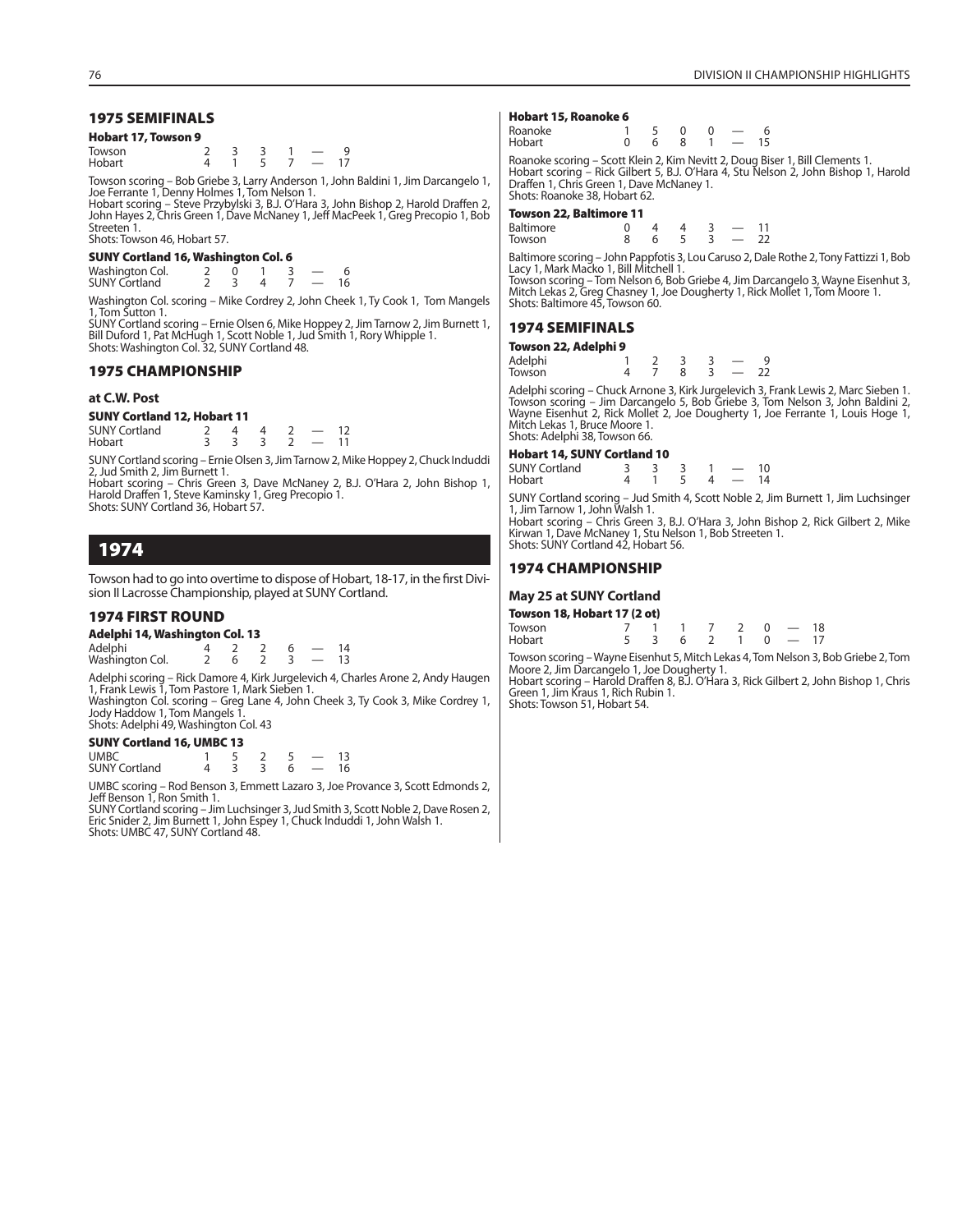

# **Division II Results / Records**

## Won-Lost Records in Tournament Play ................................. 78 Overtime Games .......................................... 78 Overall Championship Results ................. 78 Individual and Team Records ................. 79 Leading Scorer Year-by-Year.................... 79 Most Outstanding Player.......................... 79 Team-by-Team Records ............................. 79 Results by Year............................................... 83

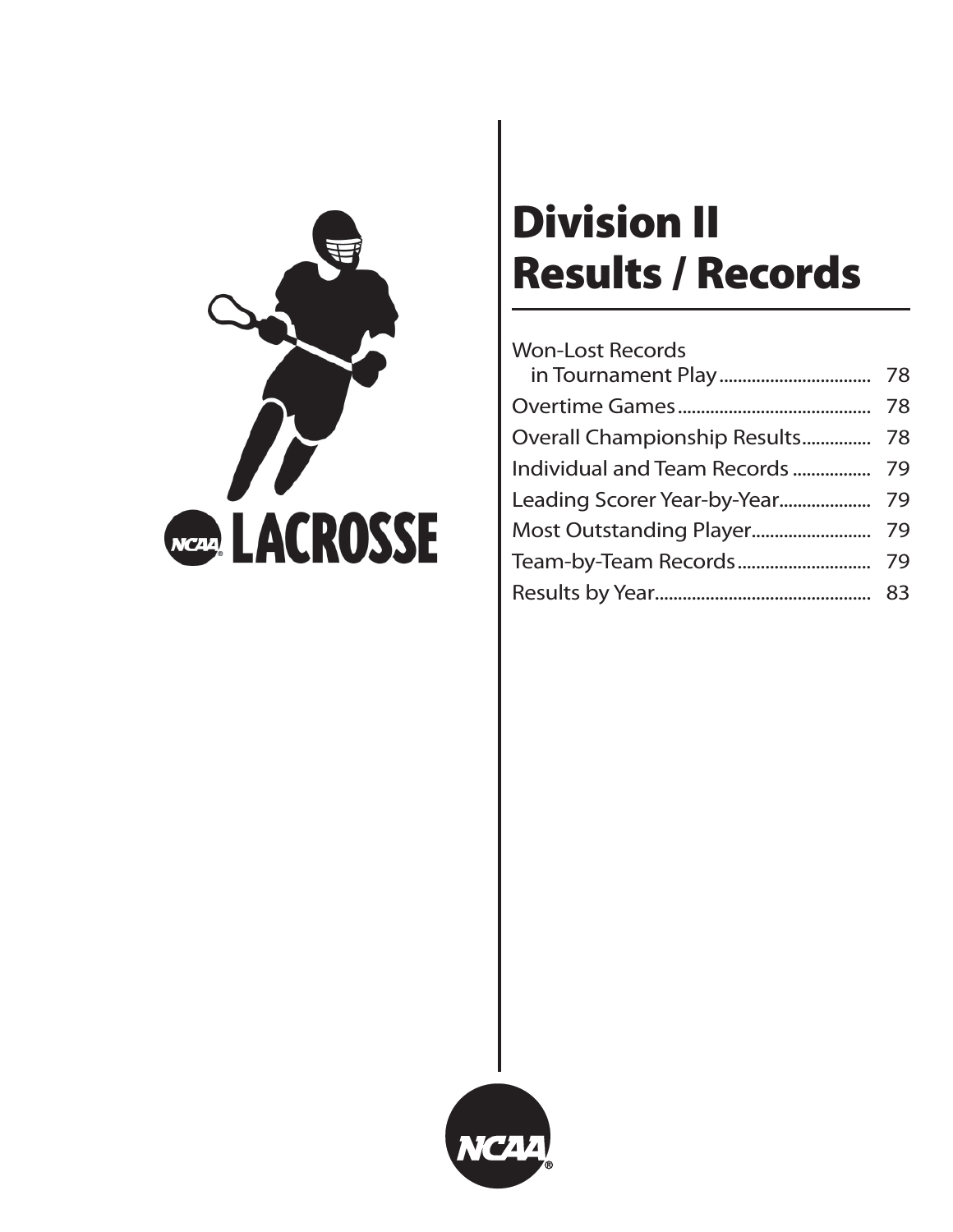**Total**

# **Division II Results / Records**

## **Won-Lost Records in Tournament Play**

| <b>Team (Years Participated)</b> | Won | Lost    | Pct.                                 | 1st | 2nd | 3rd |
|----------------------------------|-----|---------|--------------------------------------|-----|-----|-----|
|                                  | 16  |         | .667<br>.000                         |     |     |     |
|                                  | 5   |         | .333<br>.000<br>385                  |     |     |     |
|                                  |     |         | .583<br>റററ                          |     |     |     |
|                                  |     |         | .765<br>333                          |     |     |     |
|                                  |     | 6<br>10 | .oog<br>.600<br>.000<br>.500         |     |     |     |
|                                  |     |         | 429<br>.oog<br>.000<br>.000<br>.667  |     |     |     |
|                                  |     |         | .375<br>.റററ<br>.500<br>.000<br>.667 |     |     |     |
|                                  |     |         | 200<br>.000                          |     |     |     |

Note: No third-place game is held; teams losing in the semifinals are credited with a third-place finish.

### **Overtime Games**

| Year | Round                   | Winner                        | <b>Opponent</b>        |
|------|-------------------------|-------------------------------|------------------------|
| 2005 |                         |                               | Limestone 13           |
| 2004 | ChampionshipLe Moyne 11 |                               | Limestone 10 (2 ot)    |
| 1975 |                         | Ouarterfinals SUNY Cortland 9 | UMBC $8(2 \text{ ot})$ |
| 1974 | ChampionshipTowson 18   |                               | Hobart 17 (2 ot)       |

## **Overall Championship Results**

|              |                                           |                                |                            |                            |                                                   | <b>Paid</b>      | Paid             |
|--------------|-------------------------------------------|--------------------------------|----------------------------|----------------------------|---------------------------------------------------|------------------|------------------|
| Year<br>1974 | <b>Champion (Record)</b><br>Towson (14-1) | Coach<br>Carl Runk             | <b>Score</b><br>18-17 (ot) | <b>Runner-Up</b><br>Hobart | <b>Host or Site</b><br><b>SUNY Cortland</b>       | Attend.          | Attend.          |
| 1975         | SUNY Cortland (10-4)                      | <b>Chuck Winters</b>           | $12 - 11$                  | Hobart                     | C.W. Post                                         |                  |                  |
| 1976         | Hobart (14-3)                             | Jerry Schmidt                  | $18-9$                     | Adelphi                    | <b>UMBC</b>                                       |                  | 5,490            |
| 1977<br>1978 | Hobart (15-0)<br>Roanoke (12-2)           | Jerry Schmidt<br>Paul Griffin  | $23 - 13$<br>$14-13$       | Washington Col.<br>Hobart  | Hobart<br>Hobart                                  |                  | 10,705<br>9,043  |
| 1979         | Adelphi (13-3)                            | Paul Doherty                   | $17 - 12$                  | <b>UMBC</b>                | Adelphi                                           |                  | 7,754            |
| 1980         | <b>UMBC (11-3)</b>                        | Dick Watts                     | $23 - 14$                  | Adelphi                    | <b>UMBC</b>                                       |                  | 834              |
| 1981         | Adelphi (10-2)                            | Paul Doherty                   | $17 - 14$                  | Loyola Maryland            | Adelphi                                           |                  | 820              |
| 1993<br>1994 | Adelphi (8-3)<br>Springfield (12-2)       | Kevin Sheehan<br>Keith Bugbee  | $11 - 7$<br>$15 - 12$      | C.W. Post<br><b>NYIT</b>   | C.W. Post<br>C.W. Post                            |                  | 921<br>709       |
| 1995         | Adelphi (10-3)                            | Sandy Kapatos                  | $12 - 10$                  | Springfield                | Springfield                                       |                  | 1,212            |
| 1996         | C.W. Post (10-3)                          | <b>Tom Postel</b>              | $15 - 10$                  | Adelphi                    | C.W. Post                                         |                  | 952              |
| 1997         | NYIT (12-2)                               | Jack Kaley                     | $18 - 11$                  | Adelphi                    | Adelphi                                           |                  | 838              |
| 1998<br>1999 | Adelphi (12-3)<br>Adelphi (10-3)          | Sandy Kapatos<br>Sandy Kapatos | $18-6$<br>$11 - 8$         | C.W. Post<br>C.W. Post     | Rutgers (Yurcak Field)<br>Maryland (Ludwig Field) |                  | 1,616<br>1,429   |
| 2000         | Limestone (14-2)                          | Mike Cerino                    | $10-9$                     | C.W. Post                  | Maryland (Ludwig Field)                           |                  | 2,019            |
| 2001<br>2002 | Adelphi (12-2)                            | Sandy Kapatos                  | $14 - 10$<br>$11-9$        | Limestone<br><b>NYIT</b>   | Rutgers (Yurcak Field)                            | 2,180            | 3,058            |
| 2003         | Limestone (13-2)<br>NYIT (14-0)           | T.W. Johnson<br>Jack Kaley     | $9 - 4$                    | Limestone                  | Rutgers (Yurcak Field)<br><b>Baltimore</b>        | 2,141<br>15,417  | 3,298<br>16,818  |
| 2004         | Le Moyne (16-0)                           | Dan Sheehan                    | $11-10(2 \text{ ot})$      | Limestone                  | Baltimore                                         | 19,202           | 20,859           |
| 2005         | NYIT (10-2)                               | <b>Jack Kaley</b>              | $14-13$ (ot)               | Limestone                  | Philadelphia                                      | 21,803           | 24,505           |
| 2006         | Le Moyne (18-0)                           | Dan Sheehan<br>Dan Sheehan     | $12 - 5$<br>$6 - 5$        | Dowling                    | Philadelphia<br>Baltimore                         | 23,990           | 25,671           |
| 2007<br>2008 | Le Moyne (15-2)<br>NYIT (13-1)            | Jack Kaley                     | $16 - 11$                  | Mercyhurst<br>Le Moyne     | Foxborough, Mass.                                 | 22,778<br>24,317 | 24,806<br>26,928 |
| 2009         | C.W. Post (15-1)                          | John Jez                       | $8 - 7$                    | Le Moyne                   | Foxborough, Mass.                                 | 24,072           | 24,574           |
| 2010         | C.W. Post (16-1)                          | John Jez                       | $14-9$                     | Le Movne                   | Baltimore                                         | 20,734           | 22,583           |
| 2011         | Mercyhurst (14-2)                         | Chris Ryan                     | $9 - 8$                    | Adelphi                    | Baltimore                                         | 18,086           | 19,237           |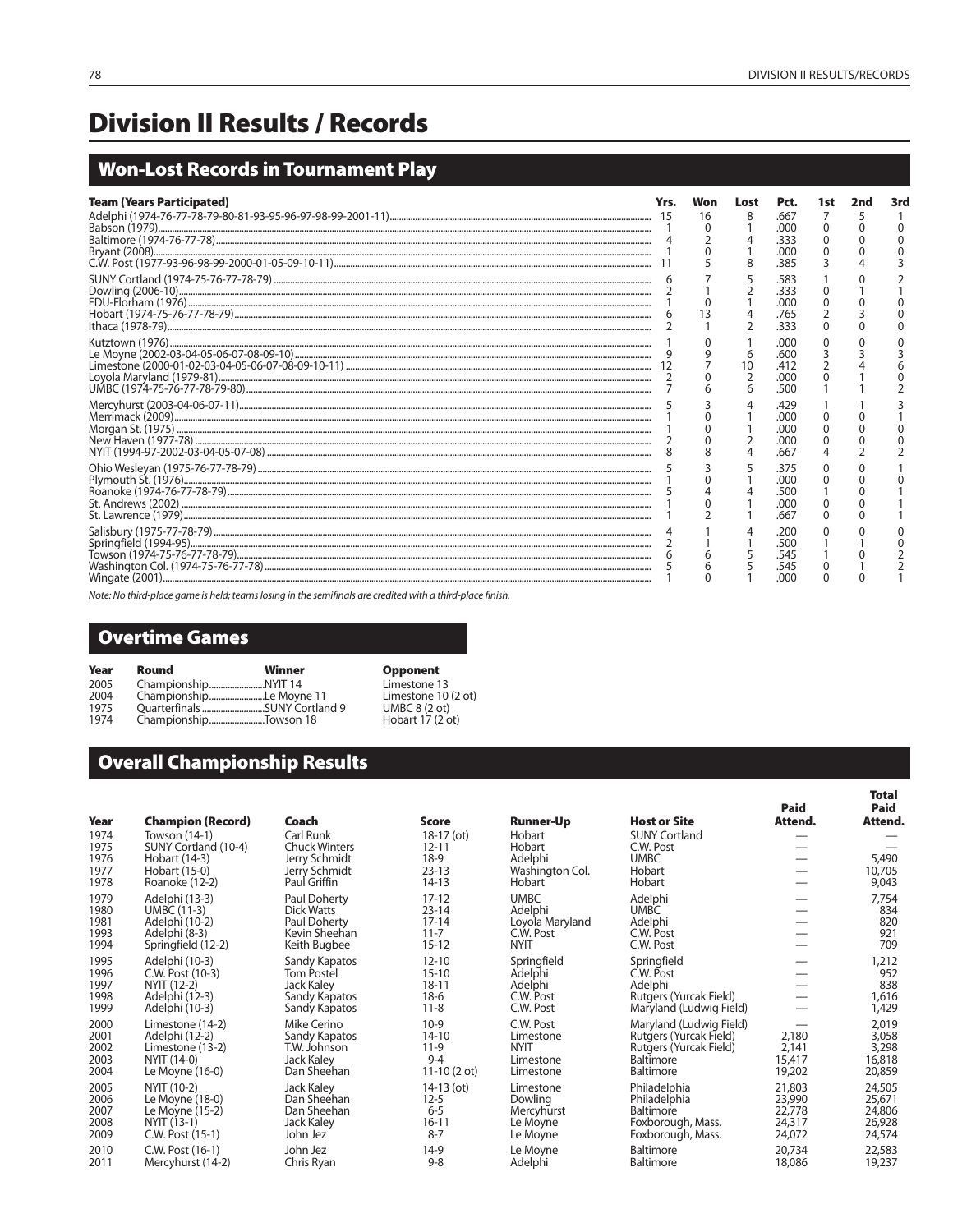### **Championship Records**

### **INDIVIDUAL**

### **GOALS, GAME**

8—Harold Draffen, Hobart (17) vs. Towson (18), 5-25-74; John Hildebrand, Ohio Wesleyan (22) vs. Kutztown (17), 5-12-76.

### **GOALS, TOURNAMENT**

18—John Cheek, Washington Col. (7 vs. Plymouth St., 5 vs. Roanoke, 6 vs. Adelphi), 1976.

### **GOALS, CAREER**

40—John Cheek, Washington Col. (9 games), 1974-77. **ASSISTS, GAME**

### 9—Bob Engelke, Adelphi (23) vs. Baltimore (15), 5-10-78.

- **ASSISTS, TOURNAMENT**
- 18—Bob Engelke, Adelphi (4 vs. SUNY Cortland, 7 vs. St. Lawrence, 7 vs. UMBC), 1979.

### **POINTS, GAME**

11—Rick Gilbert, Hobart (15) vs. Roanoke (6), 5-18-74.

### **POINTS, TOURNAMENT**

22—Bob Engelke, Adelphi (2-4 vs. SUNY Cortland, 2-7 vs. St. Lawrence, 0-7 vs. UMBC), 1979; Jay Robertson, UMBC (0-3 vs. Babson, 4-3 vs. Roanoke, 5-2 vs. Towson, 2-3 vs. Adelphi), 1979.

### **GOALIE SAVES, GAME** 31—Steve Allison, Ithaca (9) vs. SUNY Cortland (11),

5-9-79. **GOALIE SAVES, TOURNAMENT** 57—Tim Hart, Washington Col. (13 vs. Ohio Wesleyan, 24

vs. UMBC, 20 vs. Hobart), 1977.

### **TEAM**

**GOALS, GAME** 29—Hobart vs. Ithaca (6), 5-13-78.

### **GOALS, BOTH TEAMS**

39—Ohio Wesleyan (22) vs. Kutztown (17), 5-12-76.

### **GOALS, TOURNAMENT**

66—Hobart (29 vs. Ithaca, 24 vs. SUNY Cortland, 13 vs. Roanoke), 1978.

### **ASSISTS, GAME**

18—Washington Col. (25) vs. Plymouth St. (5), 5-12-76; Towson (24) vs. New Haven (5), 5-11-78.

### **ASSISTS, TOURNAMENT** 40—Towson, 1974.

**SHOTS, GAME** 79—Hobart (29) vs. Ithaca (6), 5-13-78.

**SHOTS, BOTH TEAMS** 105—Towson (51) vs. Hobart (54), 5-25-74.

**SHOTS, TOURNAMENT**

236—Hobart (66 vs. FDU-Florham, 58 vs. Towson, 56 vs. Ohio Wesleyan, 56 vs. Adelphi), 1976.

### **Leading Scorer—Year-by-Year**

| Year                                 | <b>Player, School</b>                                               | Pts. |
|--------------------------------------|---------------------------------------------------------------------|------|
| 1974<br>1975                         |                                                                     |      |
| 1976<br>1977<br>1978                 |                                                                     |      |
| 1979<br>1980<br>1981<br>1993<br>1994 |                                                                     |      |
| 1995<br>1996<br>1997<br>1998<br>1999 | Anthony Picone/Charlie Flaherty/Mark Mangan/James Miceli, Adelphi 4 |      |
| 2000<br>2001<br>2002<br>2003<br>2004 | Frank Lawrence/Tom Zummo, NYIT/Devan Spilker, Limestone7            |      |
| 2005<br>2006<br>2007<br>2008<br>2009 |                                                                     |      |
| 2010<br>2011                         |                                                                     |      |

### **Most Outstanding Player**

| Year                                 | <b>Plaver</b>                                                                                                                                                                                                                     | <b>Team</b> |
|--------------------------------------|-----------------------------------------------------------------------------------------------------------------------------------------------------------------------------------------------------------------------------------|-------------|
| 1995<br>1997<br>1998<br>1999<br>2000 |                                                                                                                                                                                                                                   |             |
| 2001<br>2002<br>2003<br>2004<br>2005 | Example of the Contract of the Contract of the Contract of the Contract of the Contract of the Contract of the<br>Matt Hunter Matt Hunter (1996) and the Contract of the Contract of the Contract of the Contract of the Contract |             |
| 2006<br>2007<br>2008<br>2009<br>2010 |                                                                                                                                                                                                                                   |             |
| 2011                                 |                                                                                                                                                                                                                                   |             |

### **Team-by-Team Records**

### **ADELPHI (16-8)**

|                                                                     | AVELF FII (10-0)       |                                                                      |                                                     |
|---------------------------------------------------------------------|------------------------|----------------------------------------------------------------------|-----------------------------------------------------|
| 1974<br>1974<br>1976                                                |                        | $14 - 13$<br>$7-2$                                                   | 9-22 (semi)                                         |
| 1976<br>1976                                                        |                        | $9 - 18$                                                             | 13-10 (semi)<br>(champ)                             |
| 1977<br>1977<br>1978<br>1978<br>1979                                |                        | $15-9$<br>$12 - 14$<br>$23 - 15$<br>$8 - 13$<br>$14-9$               |                                                     |
| 1979<br>1979<br>1980<br>1981<br>1993                                |                        | $16 - 13$<br>$17 - 12$<br>$14 - 23$<br>$17 - 14$<br>$11 - 7$         | (semi)<br>(champ)<br>(champ)<br>(champ)<br>(champ)  |
| 1995<br>1996<br>1997<br>1998<br>1999                                |                        | $12 - 10$<br>$10 - 15$<br>$11 - 18$<br>$18-6$<br>$11 - 8$            | (champ)<br>(champ)<br>(champ)<br>(champ)<br>(champ) |
| 2001<br>2001<br>2011<br>2011                                        |                        | $16 - 8$<br>$14 - 10$<br>$14 - 11$<br>$8-9$                          | (semi)<br>(champ)<br>(semi)<br>(champ)              |
| <b>BABSON (0-1)</b>                                                 |                        |                                                                      |                                                     |
| 1979                                                                |                        | $7-22$                                                               |                                                     |
| 1974<br>1976<br>1976<br>1977<br>1977<br>1978<br><b>BRYANT (0-1)</b> | <b>BALTIMORE (2-4)</b> | $11 - 22$<br>$8-6$<br>$2 - 7$<br>$11 - 10$<br>$12 - 26$<br>$15 - 23$ |                                                     |
| 2008                                                                |                        |                                                                      | 2-11 (semi)                                         |

DIVISION II<br>Results / Records **RESULTS / RECORDS DIVISION II**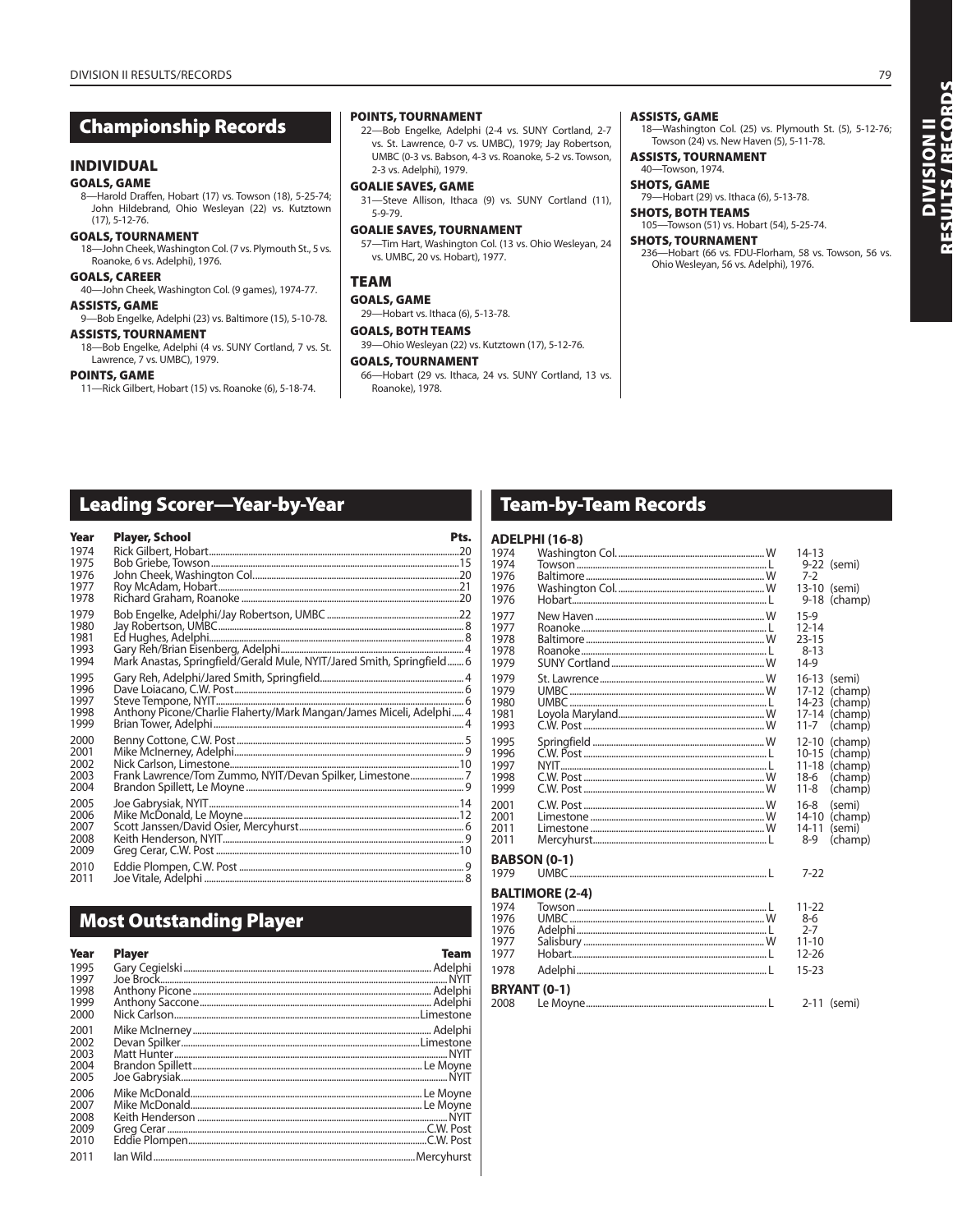|              | <b>C.W. POST (5-8)</b>             |                       |                            |
|--------------|------------------------------------|-----------------------|----------------------------|
| 1977         |                                    | 7-12                  |                            |
| 1993         |                                    | 7-11                  | (champ)                    |
| 1996         |                                    |                       | 15-10 (champ)              |
| 1998<br>1999 |                                    | 6-18<br>8-11          | (champ)<br>(champ)         |
| 2000         |                                    |                       | 9-10 (champ)               |
| 2001         |                                    |                       | 8-16 (semi)                |
| 2005         |                                    | $9 - 21$              | (semi)                     |
| 2009<br>2009 |                                    | $12-9$<br>$8 - 7$     | (semi)                     |
|              |                                    |                       | (champ)                    |
| 2010<br>2010 |                                    | 9-8<br>14-9           | (semi)<br>(champ)          |
| 2011         |                                    |                       | 4-14 (semi)                |
|              | <b>SUNY CORTLAND (7-5)</b>         |                       |                            |
| 1974         |                                    | $16 - 13$             |                            |
| 1974         |                                    |                       | 10-14 (semi)               |
| 1975<br>1975 |                                    | 9-8<br>16-6           | (2 ot)<br>(semi)           |
| 1975         |                                    | $12 - 11$             | (champ)                    |
| 1976         |                                    | 11-12                 |                            |
| 1977         |                                    | $12 - 7$              |                            |
| 1977<br>1978 |                                    | $7 - 17$<br>$13 - 12$ |                            |
| 1978         |                                    |                       | 9-24 (semi)                |
| 1979         |                                    | 11-9                  |                            |
| 1979         |                                    | $9 - 14$              |                            |
|              | <b>DOWLING (1-2)</b>               |                       |                            |
| 2006         |                                    | $16 - 4$              | (semi)                     |
| 2006         |                                    |                       | 5-12 (champ)               |
| 2010         |                                    | 8-9                   | (semi)                     |
| 1976         | <b>FDU-FLORHAM (0-1)</b>           | $6 - 19$              |                            |
|              |                                    |                       |                            |
| 1974         | <b>HOBART (13-4)</b>               | $15-6$                |                            |
| 1974         |                                    |                       | 14-10 (semi)               |
| 1974         |                                    |                       | 17-18 (2 ot) (champ)       |
| 1975         |                                    | $18 - 8$              |                            |
| 1975         |                                    | 17-9                  | (semi)                     |
| 1975<br>1976 |                                    | $19-6$                | 11-12 (champ)              |
| 1976         |                                    | $10-6$                |                            |
| 1976         |                                    | $14-5$                | (semi)                     |
| 1976         |                                    |                       |                            |
|              |                                    | $18-9$                | (champ)                    |
| 1977         |                                    | $26 - 12$             |                            |
| 1977         |                                    | $15 - 13$             | (semi)                     |
| 1977<br>1978 |                                    | $23-13$<br>$29-6$     | (champ)                    |
| 1978         |                                    | $24-9$                | (semi)                     |
| 1978         |                                    | 13-14                 | (champ)                    |
| 1979         |                                    | $11 - 12$             |                            |
| ITHACA (1-2) |                                    |                       |                            |
| 1978         |                                    | $15-9$                |                            |
| 1978<br>1979 |                                    | $6 - 29$<br>$9 - 11$  |                            |
|              |                                    |                       |                            |
| 1976         | <b>KUTZTOWN (0-1)</b>              | 17-22                 |                            |
|              |                                    |                       |                            |
| 2002         | LE MOYNE (9-6)                     | 9-12                  |                            |
| 2003         |                                    | 11-12                 |                            |
| 2004         | NYIT………………………………………………………………………… W | $7 - 5$               | (semi)                     |
| 2004<br>2005 |                                    | $11 - 10$<br>8-9      | $(2 ot)$ (champ)<br>(semi) |
| 2006         |                                    | $22 - 3$              | (semi)                     |
| 2006         |                                    | $12 - 5$              | (champ)                    |
| 2007         |                                    | $8 - 5$               | (semi)                     |
| 2007<br>2008 |                                    | $6 - 5$<br>$11 - 2$   | (champ)<br>(semi)          |
| 2008         |                                    |                       |                            |
| 2009         |                                    | $15 - 5$              | 11-16 (champ)<br>(semi)    |
| 2009         |                                    | 7-8                   | (champ)                    |
| 2010<br>2010 |                                    | $11 - 7$              | (semi)<br>9-14 (champ)     |

### DIVISION II RESULTS/RECORDS

### **LIMESTONE (7-10)**

| 2000              |                                     | 10-9              | (champ)                    |
|-------------------|-------------------------------------|-------------------|----------------------------|
| 2001<br>2001      |                                     | $20 - 2$          | (semi)<br>10-14 (champ)    |
| 2002              |                                     | $11 - 7$          | (semi)                     |
| 2002              |                                     | $11-9$            | (champ)                    |
| 2003              |                                     | $12 - 4$          | (semi)                     |
| 2003              |                                     | $4-9$             | (champ)                    |
| 2004              |                                     | 14-12 (semi)      |                            |
| 2004              |                                     |                   | 10-11 (2 ot) (champ)       |
| 2005              |                                     | $9 - 8$           | (semi)                     |
| 2005              |                                     |                   | 13-14 (ot) (champ)         |
| 2006              |                                     |                   | 3-22 (semi)                |
| 2007              |                                     | 5-8               | (semi)                     |
| 2008<br>2009      |                                     |                   | 8-11 (semi)<br>9-12 (semi) |
|                   |                                     |                   |                            |
| 2010<br>2011      |                                     | 11-14 (semi)      | 7-11 (semi)                |
|                   |                                     |                   |                            |
|                   | <b>LOYOLA MARYLAND (0-2)</b>        |                   |                            |
| 1979              |                                     | 12-13             |                            |
| 1981              |                                     |                   | 14-17 (champ)              |
| <b>UMBC (6-6)</b> |                                     |                   |                            |
| 1974              |                                     | 13-16             |                            |
| 1975              |                                     | 8-9 (2 ot)        |                            |
| 1976              |                                     | 6-8               |                            |
| 1977<br>1977      |                                     | $17 - 7$          |                            |
|                   |                                     |                   | 9-11 (semi)                |
| 1978              |                                     | $16 - 10$         |                            |
| 1978<br>1979      |                                     | $22 - 7$          | 7-12 (semi)                |
| 1979              |                                     | $13 - 8$          |                            |
| 1979              |                                     | 16-12 (semi)      |                            |
| 1979              |                                     |                   | 12-17 (champ)              |
| 1980              |                                     |                   | 23-14 (champ)              |
|                   | <b>MERCYHURST (3-4)</b>             |                   |                            |
| 2003              |                                     |                   | 4-12 (semi)                |
| 2004              |                                     | 12-14 (semi)      |                            |
| 2006              |                                     |                   | 4-16 (semi)                |
|                   |                                     |                   |                            |
| 2007              | NYIT…………………………………………………………………………… W | 13-10 (semi)      |                            |
| 2007              |                                     | 5-6               | (champ)                    |
| 2011              |                                     | $14 - 4$          | (semi)                     |
| 2011              |                                     | 9-8               | (champ)                    |
|                   | <b>MERRIMACK (0-1)</b>              |                   |                            |
| 2009              |                                     |                   | 5-15 (semi)                |
|                   |                                     |                   |                            |
|                   | <b>MORGAN ST. (0-1)</b>             |                   |                            |
| 1975              |                                     | 8-17              |                            |
|                   | <b>NEW HAVEN (0-2)</b>              |                   |                            |
| 1977              |                                     | 9-15              |                            |
| 1978              |                                     | 5-24              |                            |
| <b>NYIT (8-4)</b> |                                     |                   |                            |
| 1994              |                                     |                   | 12-15 (champ)              |
| 1997              |                                     |                   | 18-11 (champ)              |
| 2002              |                                     |                   | 12-9 (semi)                |
| 2002              |                                     |                   | 9-11 (champ)               |
| 2003              |                                     | 12-11 (semi)      |                            |
| 2003              |                                     | $9 - 4$           | (champ)                    |
| 2004              |                                     | $5 - 7$           | (semi)                     |
| 2005<br>2005      |                                     | $21-9$<br>14-13   | (semi)                     |
| 2007              |                                     | 10-13 (semi)      | (ot) (champ)               |
| 2008              |                                     | $11 - 8$          | (semi)                     |
| 2008              |                                     |                   | 16-11 (champ)              |
|                   |                                     |                   |                            |
|                   | <b>OHIO WESLEYAN (3-5)</b>          |                   |                            |
| 1975<br>1976      |                                     | $8 - 18$<br>22-17 |                            |
| 1976              |                                     | $12 - 11$         |                            |
| 1976              |                                     |                   | 5-14 (semi)                |
| 1977              |                                     | 18-13             |                            |
| 1977              |                                     | $11 - 21$         |                            |
| 1978              |                                     | $6 - 10$          |                            |
| 1979              |                                     | 12-14             |                            |
| 1976              | PLYMOUTH ST. (0-1)                  | 5-25              |                            |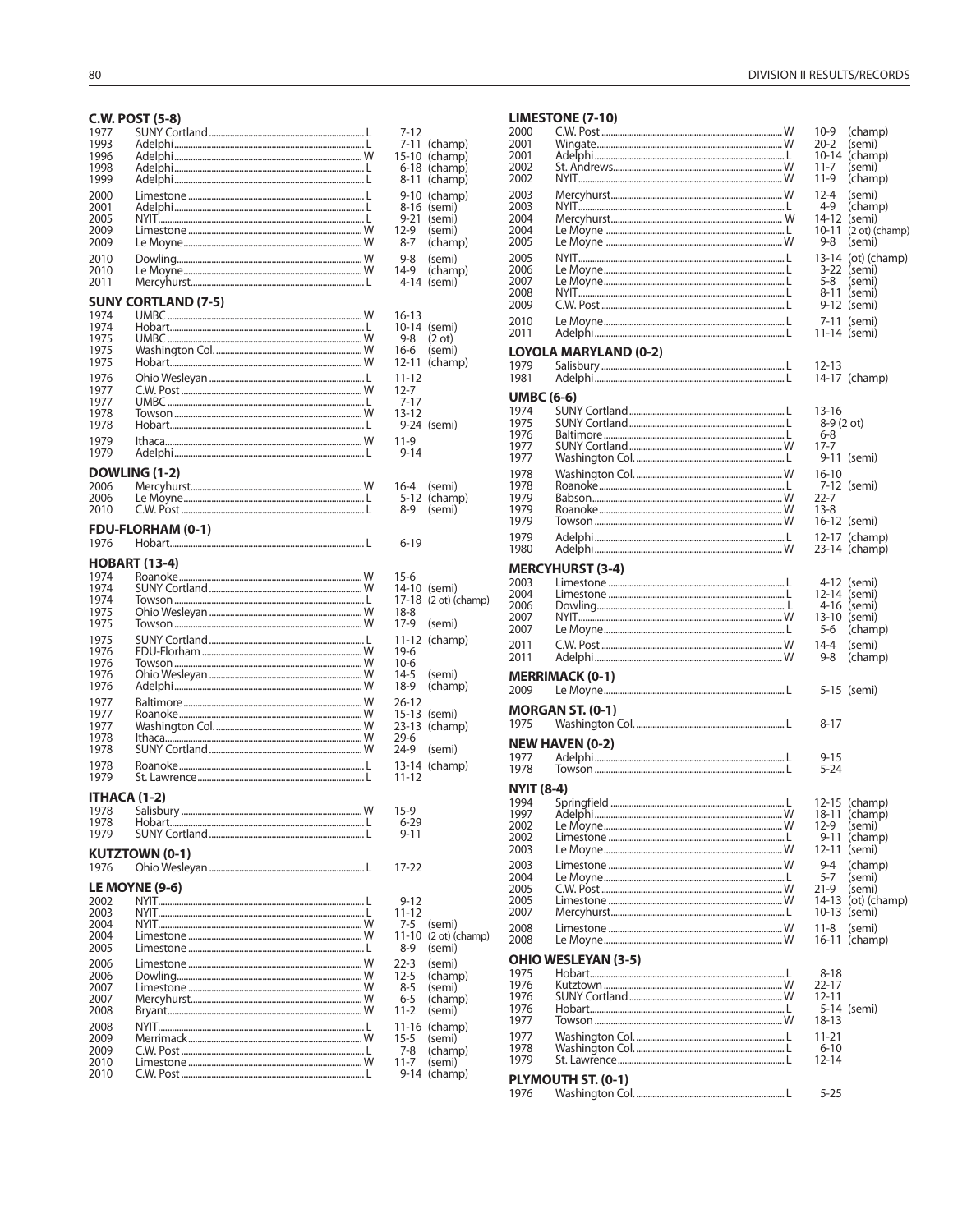### ROANOKE (4-4)

| 1974<br>1976<br>1977<br>1977<br>1978 |                              | $6 - 15$<br>$15 - 17$<br>14-12<br>$13 - 8$ | 13-15 (semi)            |
|--------------------------------------|------------------------------|--------------------------------------------|-------------------------|
| 1978<br>1978<br>1979                 |                              | $12 - 7$<br>$8 - 13$                       | (semi)<br>14-13 (champ) |
| 2002                                 | ST. ANDREWS (0-1)            | $7 - 11$                                   |                         |
|                                      | ST. LAWRENCE (2-1)           |                                            |                         |
| 1979                                 |                              | 14-12                                      |                         |
| 1979                                 |                              | $12 - 11$                                  |                         |
| 1979                                 |                              |                                            | 13-16 (semi)            |
|                                      | SALISBURY (1-4)              |                                            |                         |
| 1975                                 |                              | 7-17                                       |                         |
| 1977                                 |                              | 10-11                                      |                         |
| 1978<br>1979                         |                              | $9 - 15$<br>$13 - 12$                      |                         |
| 1979                                 |                              | 4-17                                       |                         |
|                                      |                              |                                            |                         |
| 1994                                 | <b>SPRINGFIELD (1-1)</b>     |                                            | 15-12 (champ)           |
| 1995                                 |                              |                                            | 10-12 (champ)           |
|                                      | <b>TOWSON (6-5)</b>          |                                            |                         |
| 1974                                 |                              | $22 - 11$                                  |                         |
| 1974                                 |                              | $22-9$                                     | (semi)                  |
| 1974                                 |                              |                                            | 18-17 (2 ot) (champ)    |
| 1975                                 |                              | $17 - 7$                                   |                         |
| 1975                                 |                              |                                            | 9-17 (semi)             |
| 1976                                 |                              | $6 - 10$                                   |                         |
| 1977                                 |                              | $13 - 18$                                  |                         |
| 1978                                 |                              | $24 - 5$                                   |                         |
| 1978<br>1979                         |                              | $12 - 13$<br>$17 - 4$                      |                         |
| 1979                                 |                              |                                            | 12-16 (semi)            |
|                                      |                              |                                            |                         |
| 1974                                 | <b>WASHINGTON COL. (6-5)</b> |                                            |                         |
| 1975                                 |                              | 13-14<br>$17-8$                            |                         |
| 1975                                 |                              |                                            | 6-16 (semi)             |
| 1976                                 |                              | $25 - 5$                                   |                         |
| 1976                                 |                              | 17-15                                      |                         |
| 1976                                 |                              |                                            | 10-13 (semi)            |
| 1977                                 |                              | $21 - 11$                                  |                         |
| 1977                                 |                              | $11-9$                                     | (semi)                  |
| 1977<br>1978                         |                              | $10-6$                                     | 13-23 (champ)           |
| 1978                                 |                              | $10 - 16$                                  |                         |
|                                      |                              |                                            |                         |
|                                      | <b>WINGATE (0-1)</b>         |                                            |                         |
| 2001                                 |                              |                                            | 2-20 (semi)             |

### **Goals In Tournament/Game/Career**

### **GOALS IN A TOURNAMENT**

### (1974 to present)

| Goals | <b>Name, School</b> | Year | Games |
|-------|---------------------|------|-------|
| 18    |                     |      | 3     |
| 14    |                     |      |       |
| 13    |                     |      |       |
| 13    |                     |      | 3     |
| 12    |                     |      |       |
| 12    |                     |      |       |
| 12    |                     |      |       |
| 12    |                     |      | 3     |
| 11    |                     |      |       |
| 11    |                     |      |       |
| 11    |                     |      |       |

### **GOALS IN A GAME-FIRST ROUND**  $(1974 - 79)$

#### **Goals** Name, School Year  $\frac{8}{7}$ ..1976<br>..1979 Ted Koziarz, Adelphi.... ...*...*<br>.1977  $\overline{6}$  $\overline{6}$ John Hayes, Hobart... .1976  $\overline{6}$ Tom Nelson, Towson.........  $.1974$ Kevin Miller, Adelphi. .1978 55555 .1977 .1975 ...*...*<br>.1975 ...*...*<br>.1974

### **GOALS IN A GAME-QUARTERFINALS**  $(1977-79)$

| Goals          | <b>Name, School</b> | Year |
|----------------|---------------------|------|
| 6              |                     |      |
| 6              |                     |      |
| $\overline{5}$ |                     |      |
|                |                     |      |
|                |                     |      |
|                |                     |      |
|                |                     |      |

### **GOALS IN A GAME-SEMIFINALS**

### (1974-79, 2001-present)

| Goals | Name, School | Year |
|-------|--------------|------|
|       |              |      |
|       |              |      |
| 6     |              |      |
| 6     |              |      |
| 6     |              |      |
| 6     |              |      |
| 5     |              |      |
|       |              |      |
|       |              |      |
|       |              |      |
|       |              |      |
|       |              |      |
|       |              |      |

### **GOALS IN A GAME-CHAMPIONSHIP GAME** (1974 to present)

| Goals | Name, School | Year |
|-------|--------------|------|
| 8     |              |      |
|       |              |      |
| 6     |              |      |
| 6     |              |      |
|       |              |      |
|       |              |      |
|       |              |      |
|       |              |      |
|       |              |      |
|       |              |      |
|       |              |      |
|       |              |      |
|       |              |      |

### **GOALS-CAREER**

|     | <b>Name</b>           | School                | <b>Years</b> | Goals | Gms.           |
|-----|-----------------------|-----------------------|--------------|-------|----------------|
| 1.  | John Cheek            | Washington Col1974-77 |              | 40    | 9              |
| 2.  | <b>Terry Corcoran</b> |                       |              | 32    | 10             |
| 3.  | John Hayes            |                       |              | 25    | 10             |
| 4.  | G.P. Lindsay          | Washington Col1976-78 |              | 24    | 7              |
| 5.  | Roy McAdam            |                       |              | 23    | 9              |
| 6.  | Dave Ouattrini        |                       |              | 22    | 7              |
| 7.  | Mike McDonald         |                       |              | 21    | $\overline{7}$ |
| 8.  | Tom Zummo             |                       |              | 20    | $\overline{7}$ |
| 9.  | Jay Robertson         |                       |              | 19    | $\overline{7}$ |
|     | Joe Chiofolo          |                       |              | 19    | 10             |
| 11. | George Parks          |                       |              | 18    | 6              |
| 12. | Tim Coughlin          |                       |              | 17    | 8              |
|     | <b>Ted Koziarz</b>    |                       |              | 17    | 10             |
|     | Dave McNaney          |                       |              | 17    | 13             |
|     | John Bishop           |                       |              | 17    | 10             |
|     | Harold Draffen        |                       |              | 17    | 6              |
| 17. | Ernie Olsen           | SUNY Cortland 1975-76 |              | 16    | 4              |
|     | Tom Nelson            |                       |              | 16    | 5              |
| 19. | Brandon Spillett      |                       |              | 15    | 5              |
|     | Tom Wagner            |                       |              | 15    | 6              |
|     | B.J. O'Hara           |                       |              | 15    | 6              |

81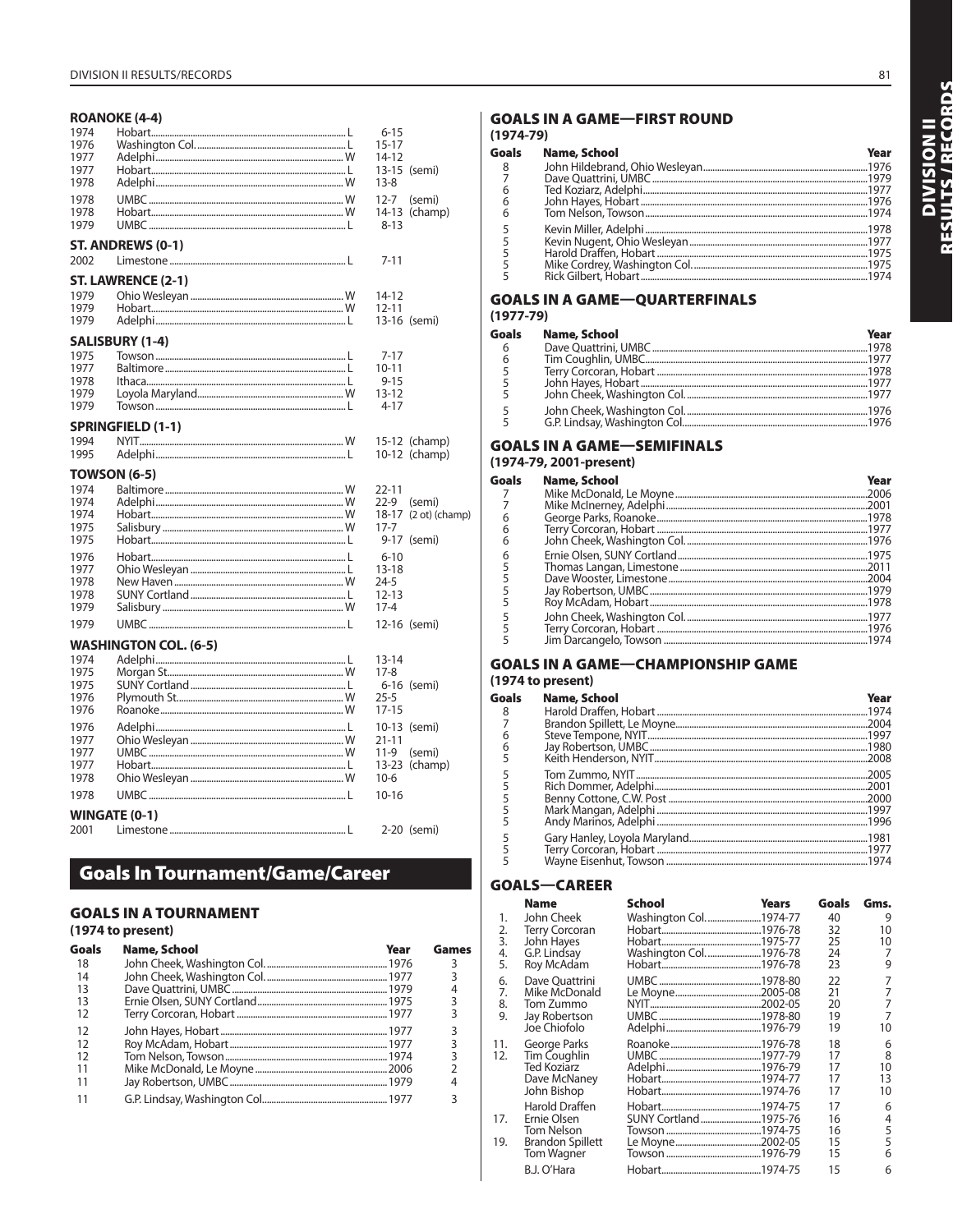### **Goals in a Quarter-First-Round Games**

### $(1974 - 79)$

| No.            | <b>School / Opponent (Quarter)</b> | Year             |
|----------------|------------------------------------|------------------|
| 10             |                                    |                  |
| 8<br>8         |                                    |                  |
| 8              |                                    |                  |
| $\overline{7}$ |                                    |                  |
| 7              |                                    |                  |
| 7              |                                    |                  |
| 7<br>7         |                                    |                  |
| 7              |                                    |                  |
| 6              |                                    |                  |
| 6              |                                    |                  |
| 6              |                                    |                  |
| 6<br>6         |                                    |                  |
|                |                                    |                  |
| 6<br>6         |                                    |                  |
| 6              |                                    |                  |
| 6              |                                    |                  |
| 6              |                                    |                  |
| 6              |                                    |                  |
| а              | Hobart vs. Roanoke (2nd)           | 107 <sub>A</sub> |

### **Goals in a Quarter-Quarterfinals**

### $(1977 - 79)$

| No.      | <b>School / Opponent (Quarter)</b> | Year |
|----------|------------------------------------|------|
| <b>Q</b> |                                    |      |
|          |                                    |      |
|          |                                    |      |
| - 8      |                                    |      |
|          |                                    |      |

### **Goals in a Quarter-Semifinals**

### (1974-79, 2001-present)

| No. | <b>School / Opponent (Quarter)</b> | Year |
|-----|------------------------------------|------|
| 9   |                                    |      |
| 8   |                                    |      |
| 8   |                                    |      |
|     |                                    |      |
|     |                                    |      |
|     |                                    |      |
| 7   |                                    |      |
|     |                                    |      |
|     |                                    |      |
|     |                                    |      |
|     |                                    |      |

### **Goals in a Quarter-Championship Game**

### (1974 to present)

| No. | <b>School / Opponent (Quarter)</b> | Year |
|-----|------------------------------------|------|
| 9   |                                    |      |
| 8   |                                    |      |
| 8   |                                    |      |
| 8   |                                    |      |
| 7   |                                    |      |
|     |                                    |      |
|     |                                    |      |
|     |                                    |      |
|     |                                    |      |
| 6   |                                    |      |
| 6   |                                    |      |
| 6   |                                    |      |
| 6   |                                    |      |
| 6   |                                    |      |
| 6   |                                    |      |
| 6   |                                    |      |
| 6   |                                    |      |

### **Goals in a Game-First-Round Games**

### $(1974 - 79)$

| No. | <b>School / Opponent</b> | Year |
|-----|--------------------------|------|
| 25  |                          |      |
| 24  |                          |      |
| 23  |                          |      |
| 22  |                          |      |
| 22  |                          |      |
| 22  |                          |      |
| 19  |                          |      |
| 18  |                          |      |
| -18 |                          |      |
| 17  |                          |      |
| 17  |                          |      |
| 17  |                          |      |
|     |                          |      |

### **Goals in a Game-Quarterfinals**

### $(1977 - 79)$

|    | No. School / Opponent | Year |
|----|-----------------------|------|
| 29 |                       |      |
| 26 |                       |      |
| 21 |                       |      |
| 17 |                       |      |
|    |                       |      |

### **Goals in a Game-Semifinals**

### (1974-79, 2001-present)

| <b>School / Opponent</b> | Year |
|--------------------------|------|
|                          |      |
|                          |      |
|                          |      |
|                          |      |
|                          |      |
|                          |      |
|                          |      |
|                          |      |
|                          |      |
|                          |      |
|                          |      |
|                          |      |

### **Goals in a Game-Championship Game**

### (1974 to present)

|      | No. School / Opponent | Year |
|------|-----------------------|------|
| - 23 |                       |      |
| 73   |                       |      |
| 18   |                       |      |
| 18   |                       |      |
| 18   |                       |      |
| 18   |                       |      |
| 17   |                       |      |
| 17   |                       |      |
| -17  |                       |      |
| 16   |                       |      |

### **Overtime Games by Year (4)**

| Year | Round              | Winner             |
|------|--------------------|--------------------|
| 2005 | Championship       | NYIT <sub>14</sub> |
| 2004 | Championship       | Le Moyn            |
| 1975 | <b>First Round</b> | SUNY Co            |
| 1974 | Championship       | Towson             |

 $\overline{4}$  $y$ ne 11 Cortland 9 n 18

### **Opponent**

Limestone 13 Limestone 10 (2 ot)<br>UMBC 8 (2 ot)<br>Hobart 17 (2 ot)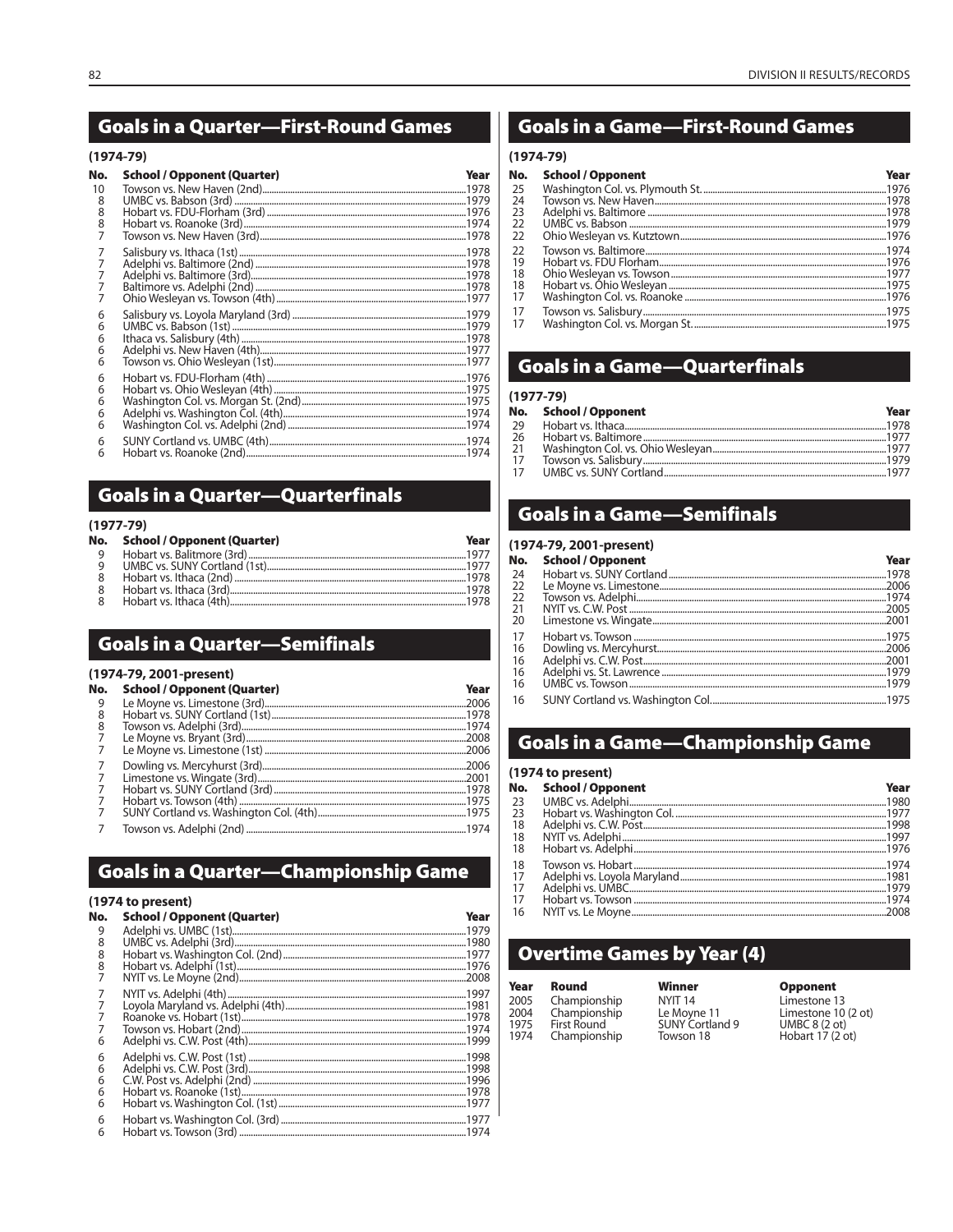### **Overtime Games by School (7)**

| School<br><b>SUNY Cortland (1-0)</b><br>-lobart (0-1)<br>e Moyne (1-0).<br>.imestone (0-2) |  |
|--------------------------------------------------------------------------------------------|--|
| JMBC (0-1)<br>(1-0) VYIT<br>lowson                                                         |  |

### **Year Score vs. Opponent Round<br>1975 9-8 vs. UMBC First Round** 1975 9-8 vs. UMBC The State of First Round<br>1974 17-18 vs. Towson The Championship Hobart (0-1) 1974 17-18 vs. Towson Championship 2004 11-10 vs. Limestone<br>2005 13-14 vs. NYIT 2005 13-14 vs. NYIT<br>2004 10-11 vs. Le Moyne Championship 10-11 vs. Le Moyne 1975 8-9 vs. SUNY Cortland First Round<br>2005 14-13 vs. Limestone Champions 2005 14-13 vs. Limestone<br>1974 18-17 vs. Hobart

Adelphi 14, Washington Col. 13; SUNY Cortland 16, UMBC 13;

Hobart 15, Roanoke 6; Towson 22, Baltimore 11.

## **Division II Results by Year**

# **1974**

Semifinals: Towson 22, Adelphi 9; Hobart 14, SUNY Cortland 10. Championship: Towson 18, Hobart 17 (2 ot). **1975** Hobart 18, Ohio Wesleyan 8; Towson 17, Salisbury Washington Col. 17, Morgan St. 8; SUNY Cortland 9, UMBC 8 (2 ot). Semifinals: Hobart 17, Towson 9; SUNY Cortland 16, Washington Col. 6. Championship: SUNY Cortland 12, Hobart 11. **1976** First Round: Baltimore 8, UMBC 6; Washington Col. 25, Plymouth St. 5; Ohio Wesleyan 22, Kutztown 17; Hobart 19, FDU-Florham 6. Quarterfinals: Adelphi 7, Baltimore 2; Washington Col. 17, Roanoke 15; Ohio Wesleyan 12, SUNY Cortland 11; Hobart 10, Towson 6. Semifinals: Adelphi 13, Washington Col. 10; Hobart 14, Ohio Wesleyan 5. Championship: Hobart 18, Adelphi 9. **1977** First Round: Baltimore 11, Salisbury 10; Adelphi 15, New Haven 9; Ohio Wesleyan 18, Towson 13; SUNY Cortland 12, C.W. Post 7. Quarterfinals: Hobart 26, Baltimore 12; Roanoke 14, Adelphi 12; Washington Col. 21, Ohio Wesleyan 11; UMBC 17, SUNY Cortland 7. Semifinals: Hobart 15, Roanoke 13; Washington Col. 11, UMBC 9. Championship: Hobart 23, Washington Col. 13. **1978** Ithaca 15, Salisbury 9; Towson 24, New Haven 5; Adelphi 23, Baltimore 15; Washington Col. 10, Ohio Wesleyan 6. Quarterfinals: Hobart 29, Ithaca 6; SUNY Cortland 13, Towson 12; Roanoke 13, Adelphi 8; UMBC 16, Washington Col. 10.

Semifinals: Hobart 24, SUNY Cortland 9; Roanoke 12, UMBC 7. Championship: Roanoke 14, Hobart 13.

## **1979**

### First Round: Salisbury 13, Loyola Maryland 12; UMBC 22, Babson 7; SUNY Cortland 11, Ithaca 9; St. Lawrence 14, Ohio Wesleyan 12. Quarterfinals: Towson 17, Salisbury 4; UMBC 13, Roanoke 8; Adelphi 14, SUNY Cortland 9; St. Lawrence 12, Hobart 11. Semifinals: UMBC 16, Towson 12; Adelphi 16, St. Lawrence 13. Championship: Adelphi 17, UMBC 12.

**1980**

### UMBC 23, Adelphi 14.

**1981**

Adelphi 17, Loyola Maryland 14.

## **1993**

**1995**

**1997**

Championship<br>Championship

Adelphi 11, C.W. Post 7.

**1994** Springfield 15, NYIT 12.

Championship: Adelphi 12, Springfield 10.

**1996** C.W. Post 15, Adelphi 10.

Championship: NYIT 18, Adelphi 11.

**1998** Adelphi 18, C.W. Post 6.

**1999**

Adelphi 11, C.W. Post 8.

2000<br>Championship: Limestone 10, C.W. Post 9.

**2001** Semifinals: Adelphi 16, C.W. Post 8; Limestone 20, Wingate 2.

Championship: Adelphi 14, Limestone 10. **2002**

Championship: Limestone 11, NYIT 9.

**2003**

Championship: NYIT 9, Limestone 4. **2004**

Semifinals: Le Moyne 7, NYIT 5; Limestone 14, Mercyhurst 12. Championship: Le Moyne 11, Limestone 10 (2 ot).

**2005**<br>Semifinals:

**2006**<br>Semifinals:

**2007**

**2008**<br>Semifinals:

**2009**

**2010**

Championship: C.W. Post 14, Le Moyne 9.

Adelphi 14, Limestone 11; Mercyhurst 14, C.W. Post 4. Championship: Mercyhurst 9, Adelphi 8.

# Limestone 9, Le Moyne 8; NYIT 21, C.W. Post 9. Championship: NYIT 14, Limestone 13 (ot). Le Moyne 22, Limestone 3; Dowling 16, Mercyhurst 4. Championship: Le Moyne 12, Dowling 5. Le Moyne 8, Limestone 5; Mercyhurst 13, NYIT 10. Championship: Le Moyne 6, Mercyhurst 5. Championship: NYIT 16, Le Moyne 11. Championship: C.W. Post 8, Le Moyne 7.

**2011**

Le Moyne 11, Bryant 2; NYIT 11, Limestone 8.

NYIT 12, Le Moyne 9; Limestone 11, St. Andrews 7.

Limestone 12, Mercyhurst 4; NYIT 12, Le Moyne 11.

Le Moyne 15, Merrimack 5; C.W. Post 12, Limestone 9.

Semifinals: C.W. Post 9, Dowling 8; Le Moyne 11, Limestone 7.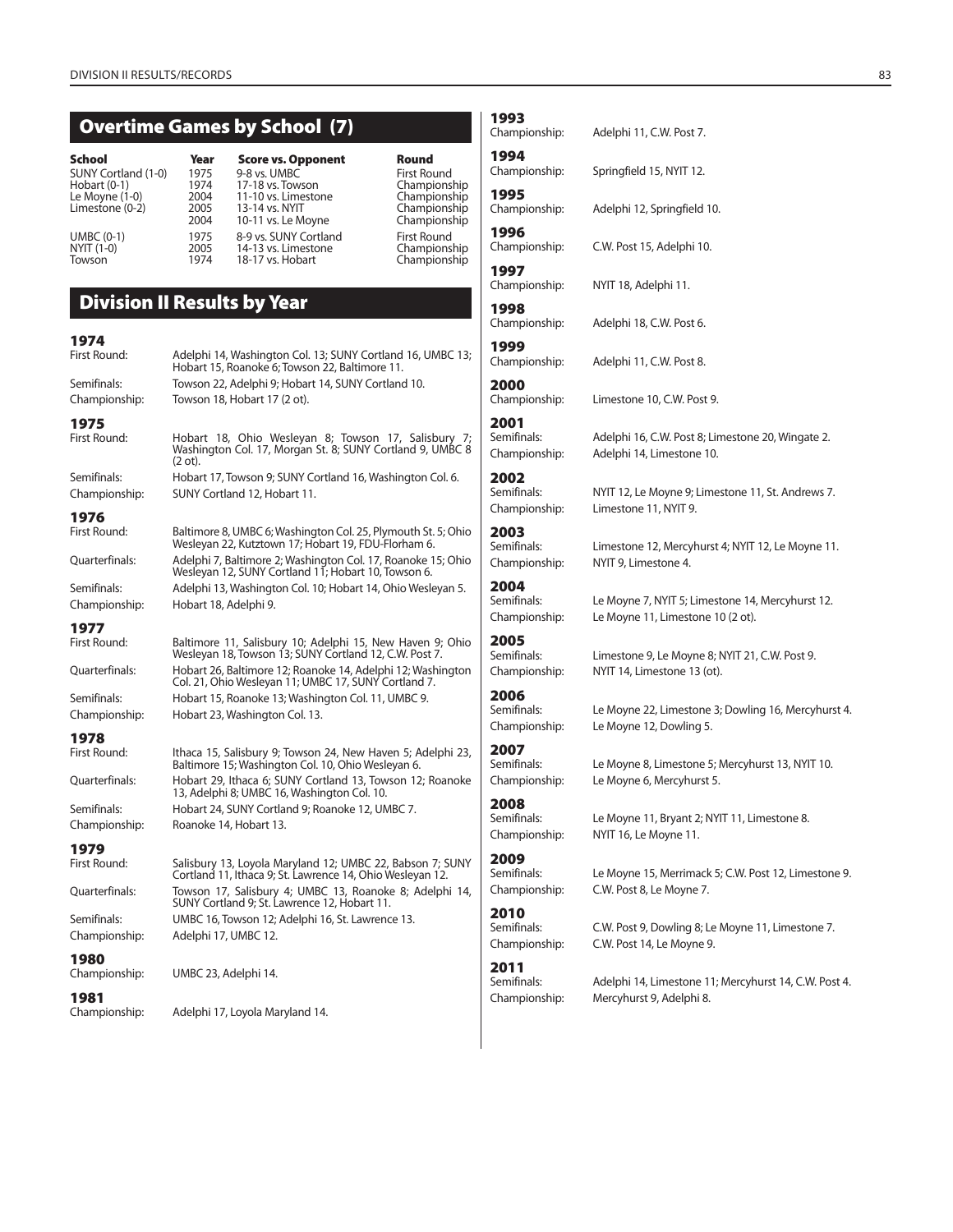

# **Division III Highlights**

2011-1980 ........................................ 84-114

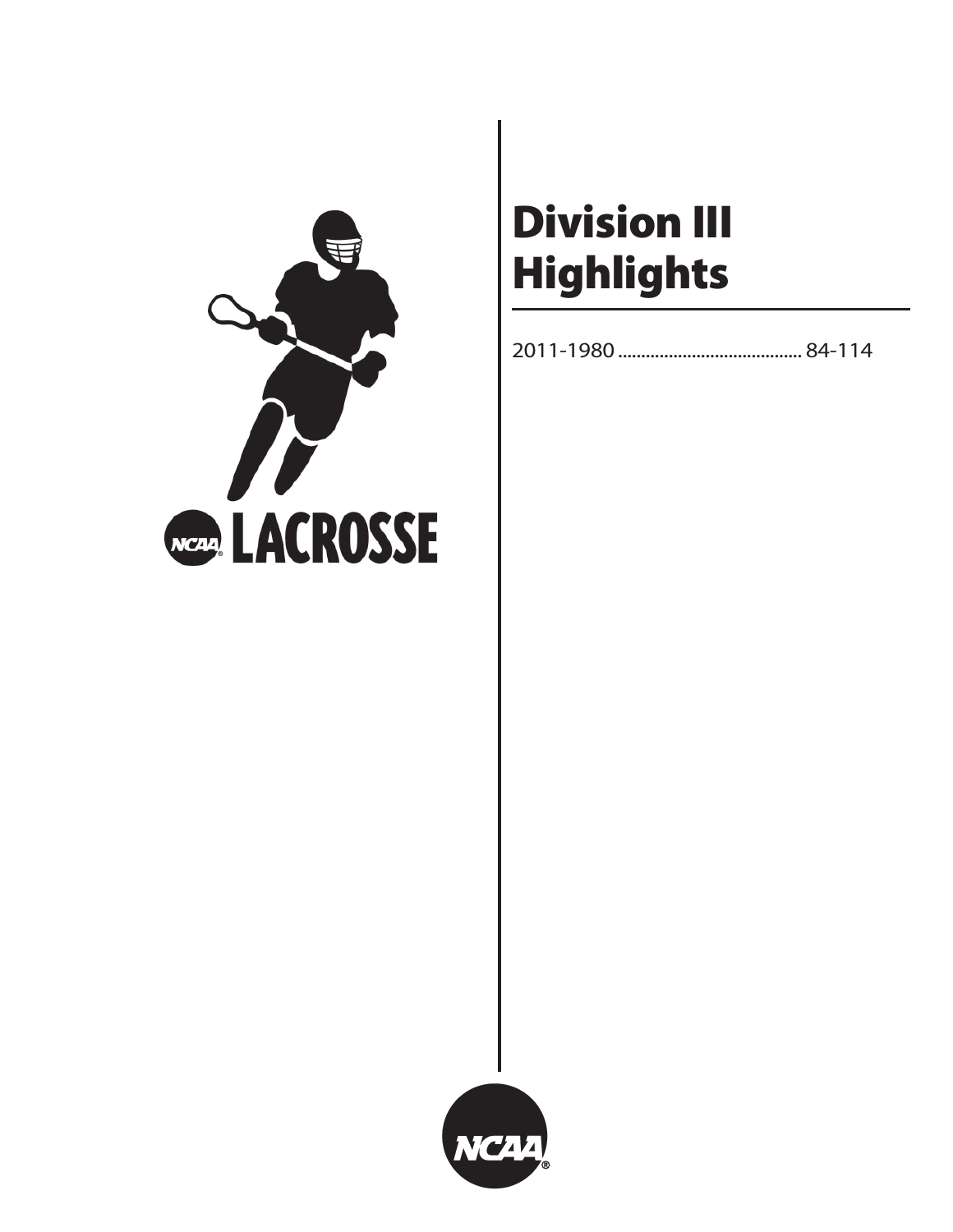# **Division III Championship Highlights**

### **2011**

**Salisbury claims ninth national title:** Salisbury claimed the program's ninth national championship with a 19-7 victory against Tufts University in the 2011 Division III men's lacrosse national championship game in front of 18,086 in attendance May 29 at M&T Bank Stadium in Baltimore.

The 12-goal margin of victory is the most significant in any of the Sea Gulls' nine national championship wins. All nine national championships have come under the reign of 23-year head coach Jim Berkman. This year's game was a rematch of the 2010 national championship game, which the Jumbos won 9-6.

"I have been waiting three years for this moment," said midfielder Sam Bradman on winning the national championship game. Named the game's Most Outstanding Player, he posted a game-high eight points on seven goals and one assist. The seven goals scored is a single-game record for a Salisbury player in the championship game, as Bradman surpassed former Sea Gull Sean Radebaugh's (1995) six markers. Bradman fell one point shy of matching Radebaugh's nine points set in the 1995 championship game against Nazareth College.

"First of all, congratulations to Tufts. They have played an outstanding season and a two-year run," Berkman said. "We had three basic things that helped us to succeed [in the championship game]: transition defense, covering the crease and dodging-and-feeding and I think our guys really executed those things [Sunday]."

The Jumbos (18-3) won the game's first face off and quickly entered the offensive restraining box. Tufts midfielder Matt Witko fired off a shot but it was blocked by Salisbury senior defender Collin Tokosch before goalkeeper Johnny Rodriguez scooped up the groundball to start the clear. The Sea Gulls (21-1) tallied their first goal of the game at the 13:18 mark as Bradman took a feed from sophomore midfielder Ryan Clarke and unleashed a shot into the top-left corner of the goal. The Sea Gulls followed up with a pair of goals coming from the crease, with attackmen Matt Cannone and Tony Mendes netting goals. The three early goals forced the Tufts coaching staff to call a timeout.

Following the timeout, the Jumbos tallied their first goal with Geordie Schafer finishing off an assist from D.J. Hessler. Salisbury closed out the first quarter with goals from Bradman, Cannone and senior midfielder Spencer Smith to take a 6-1 lead.

Tufts kicked off the second quarter with a pair of goals in the first four minutes to cut the deficit to three, but Mendes ended the run with an unassisted goal with 10:19 remaining in the frame. The Sea Gulls closed out the first half with unassisted goals from junior attackman Erik Krum, Bradman and Clarke to bolster the lead to 9-3.

At the half, Salisbury outshot Tufts 27-14, picked up 18 groundballs compared to 10 for the Jumbos, and won 8 of 14 faceoffs.

Clarke scored his second goal nearly two minutes into the second half to deliver a 10-3 lead for Salisbury, before the Jumbos responded with goals from Hessler and a man-up goal from Ryan Molloy. Bradman ended the quarter with his fourth goal, handing Salisbury an 11-5 advantage.

The Sea Gulls added eight goals in the final quarter, which were the most goals in a quarter by Salisbury in a national championship game since 1995. Bradman posted the first two goals of the quarter, then closed out the scoring for the Sea Gulls with a man-up goal off an assist from midfielder Shawn Zordani with 2:41 remaining.

Bradman finished with eight points, which matched his career-high. Cannone (two goals, one assist) and Clarke (one goal, two assists) each collected three points, while Mendes (two goals) followed shortly behind with two points.

Rodriguez, recently named the Division III National Goalkeeper of the Year, claimed the victory with four saves. He left the game with cramps after 47 minutes, allowing goalkeeper Tim Swinburn (three saves) to close out the contest.

Tufts' Hessler posted a team-high five points on two goals and three assists. Molloy recorded two goals for the Jumbos.

Tufts goalkeeper Patton Watkins played the first 23 minutes of the game while registering four saves, before being replaced by senior Steven Foglietta (three saves).

### **LEADING SCORERS**

| Name |    |                | Pts. |
|------|----|----------------|------|
|      |    |                |      |
|      |    |                | 18   |
|      |    |                |      |
|      |    |                | 16   |
|      | 10 | 6              | 16   |
|      | 14 | $\overline{1}$ | 15   |
|      |    |                |      |
|      |    |                |      |
|      |    |                |      |
|      | 10 |                |      |
|      |    |                |      |

### **2011 FIRST ROUND**

**MAY 11**

### **Union (NY) 15, Nazareth 7**

| Union (NY) |  |  |  |
|------------|--|--|--|
| Nazareth   |  |  |  |
|            |  |  |  |

Union (NY) scoring – Ted McKenna 5, Jonathan Andrews 3, Nolan Connors 1, Pat DeBenedetto 1, Taylor Galbraith 1, Nate Greenberg 1, Brendan Kinnane 1, Will Mahony 1, Rob Santangelo 1.

Nazareth scoring – Scott Castle 2, Collin Clark 2, Joe Jacobs-Ferderbar 2, Nate DeLone 1.

Shots: Union (NY) 39, Nazareth 32. Saves: Union (NY)-Sean Aaron 10, Devyn Jefferies 1; Nazareth-Grant Williams 10, Tim Doyle 2. Attendance: 501.

### **Stevens 9, Montclair St. 7**

| Montclair St.<br><b>Stevens</b> |  |  |  |
|---------------------------------|--|--|--|
|                                 |  |  |  |

Montclair St. scoring – Robert Sinicola 3, Matthew Prongay 2, Kevin Dyer 1, Tyler Meth 1.

Stevens scoring – Chris Laurita 2, Kevin Rose 2, Christian Saley 2, Brandon Faubert 1, Alex Hofrichter 1, Nicolas Philippi 1.

Shots: Montclair St. 30, Stevens 38. Saves: Montclair St.-Mark Glander 7; Stevens-Eric Yando 11. Attendance: 500.

### **Middlebury 24, Castleton 7**

| Castleton<br>Middlebury | h | 6 | $\overline{\phantom{a}}$<br>- 24 |  |
|-------------------------|---|---|----------------------------------|--|
|                         |   |   |                                  |  |

Castleton scoring – Sam Bailey 2, Phil Patterson 2, Alex Brands 1, Alex Green 1, Nohea King 1.

Middlebury scoring – Andrew Conner 5, Tim Cahill 4, David Hild 3, John McGoldrick 3, Darren Scheufele 2, Brooks Toth 2, George Curtis 1, Brian Foster 1, Mike Giordano Peter Jennings 1, Nick Stevens 1.

Shots: Castleton 30, Middlebury 54. Saves: Castleton-Dave DeGhetto 14; Middlebury-Charles Ward 8, Ryan Deane 2. Attendance: 450.

### **Amherst 12, Keene St. 8**

| Keene St.<br>Amherst |  |  |  |
|----------------------|--|--|--|
|                      |  |  |  |

Keene St. scoring – Ian Hart 2, Griffin Meehan 2, Matt Schairer 2, Warren Dill 1, Chris Mallon 1.

Amherst scoring – Evan Redwood 4, Cole Cherney 3, Ramsey Bates 2, Devin Acton 1, Alex Fox 1, Jeff Izzo 1.

Shots: Keene St. 24, Amherst 50. Saves: Keene St.-Jason Lesser 17; Amherst-Sam Jakimo 8. Attendance: 650.

### **Denison 7, Ohio Wesleyan 6**

Ohio Wesleyan  $0 \t 4 \t 2 \t 0 \t - \t 6$ <br>Denison  $1 \t 1 \t 2 \t 3 \t - \t 7$ Denison

Ohio Wesleyan scoring – Colin Short 3, Shaun Crow 1, Jack McCormick 1, A.J. Pellis 1. Denison scoring – Emmett Jones 2, Tanner Smith 2, Kyle Brown 1, Cory Couture 1, Porter McKay 1. Shots: Ohio Wesleyan 29, Denison 34. Saves: Ohio Wesleyan-Stephen Ford 11;

Denison-Nick Petracca 12. Attendance: 310.

### **Endicott 6, Springfield 5**

| Springfield<br>Endicott |  |  |  |  |
|-------------------------|--|--|--|--|
|                         |  |  |  |  |

Springfield scoring – Parker Geane 2, Harry Bernstein 1, Matt Hudson 1, Jarrid Johnson 1.

Endicott scoring – Chris Cotter 3, Connor McCormack 2, Brendan Eppley 1. Shots: Springfield 36, Endicott 38. Saves: Springfield-Connor Nash 14; Endicott-Mike Klein 12 Attendance: 1,500.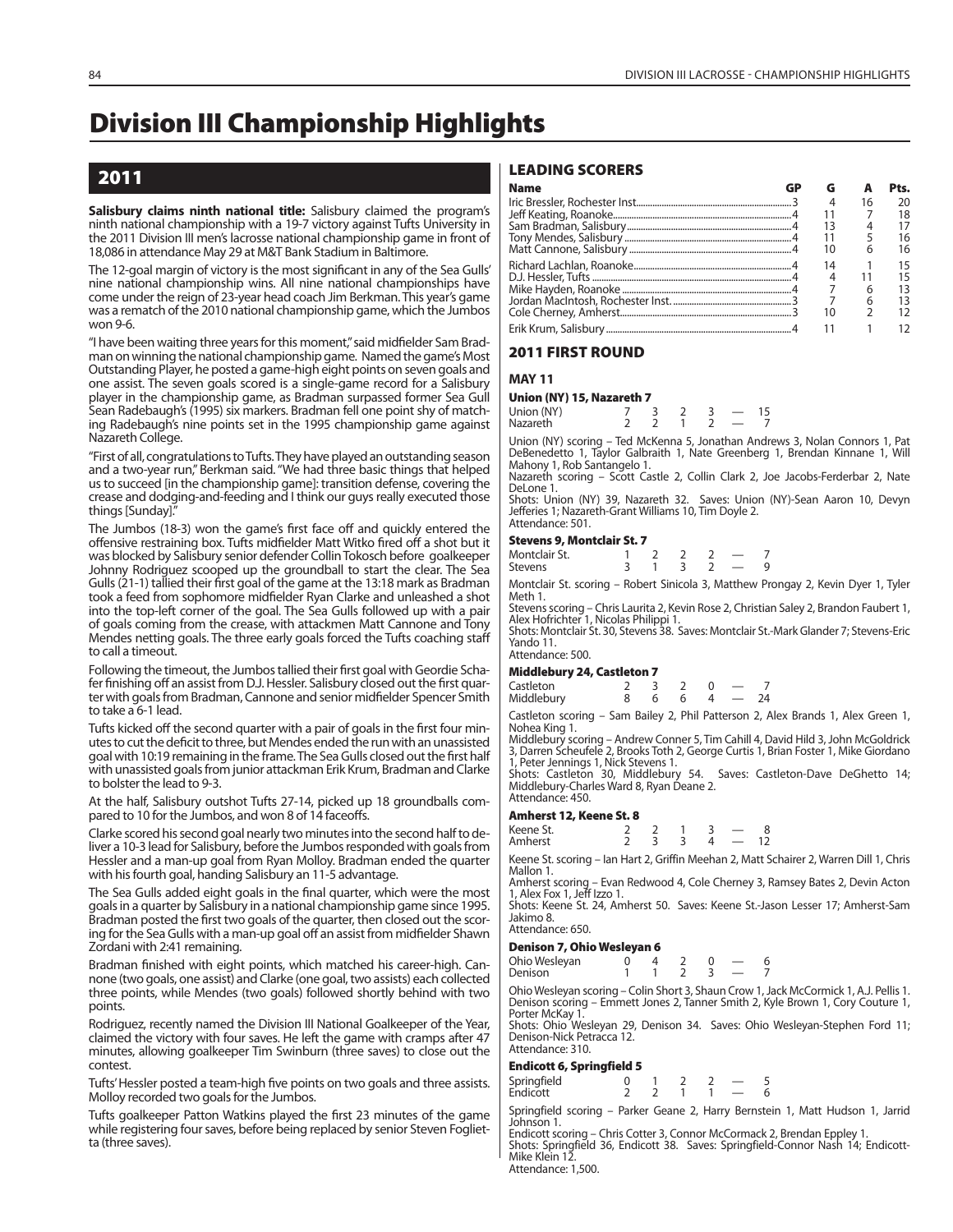### **Wittenberg 8, Adrian 7 (ot)**

| Adrian     |  |  |  |  |
|------------|--|--|--|--|
| Wittenberg |  |  |  |  |

Adrian scoring – T.J. Cook 2, John Hudzinski 1, Josh Maluta 1, David Monroe 1, Tyler Tanguay 1, Jeff Ulfig 1.

Wittenberg scoring – Matt Lord 4, Mitch Cohagan 2, Chris Gipson 1, Matt Snider 1. Shots: Adrian 34, Wittenberg 47. Saves: Adrian-Matt Neal 17; Wittenberg-Mark DeOliveira 9. Attendance: 654.

### **Gettysburg 8, Scranton 3**

Scranton 1 1 1 0 — 3<br>Gettysburg 1 2 3 2 — 8 Gettysburg

Scranton scoring – J.P. Barton 1, Daniel Slade 1, Gus Sturm 1.

Gettysburg scoring – Martin Manilla 2, J.C. Ward 2, Austin Dodson 1, Danno Lynch 1, Andrew Ryan 1, Henry Tesar 1. Shots: Scranton 26, Gettysburg 31. Saves: Scranton-Ben Worthington 14;

Gettysburg-J.T. McCook 12. Attendance: 350.

### **Roanoke 25, Colorado Col. 5**

 $\begin{array}{ccccccccc}\n\text{Colorado Col.} & & 2 & 3 & 0 & 0 & - & 5 \\
\text{Roanoke} & & 5 & 9 & 6 & 5 & - & 25\n\end{array}$ Roanoke

Colorado Col. scoring – James Mauk 3, Steve Rijo 1, Jake Smith 1.<br>Roanoke scoring – Richard Lachlan 8, Joey Coretti 3, Mike Hayden 3, Jeff Keating 3,<br>Conner DuBois 2, Kyle Smith 2, Tim Hammernick 1, Trey Keeley 1, Ty Rosel Tuma 1.

Shots: Colorado Col. 38, Roanoke 51. Saves: Colorado Col.-Zach Steedman 18; Roanoke-Charles Pease 8, Mike Hardon 2. Attendance: 594.

### **Cabrini 16, Widener 9**

| Widener | - |  |  |
|---------|---|--|--|
| Cabrini | - |  |  |

Widener scoring – Johnny Casey 4, JJ Hoeffler 2, Josh Fox 1, Mike Holtz 1, Stephen Lick 1.

Cabrini scoring – Dan Terenick 4, Brian Hill 3, Jeff Crosby 2, Paul Skulski 2, Bobby Thorp 2, Joe Arrell 1, Steve Heaps 1, Andrew Layne 1.

Shots: Widener 29, Cabrini 47. Saves: Widener-Bobby Schluter 10, Mac Nestler 7; Cabrini-Erick Zarzecki 11. Attendance: 496.

### **2011 SECOND ROUND**

### **MAY 14**

### **Tufts 6, Union (NY) 5**

| Union (NY)<br>Tufts |  | $\overline{0}$ | $\sim$ $\sim$ |  |
|---------------------|--|----------------|---------------|--|
|                     |  |                |               |  |

Union (NY) scoring – Ted McKenna 2, Nate Greenberg 1, Derek Mayer 1, Rob Santangelo 1. Tufts scoring – Sean Kirwan 2, Alec Bialosky 1, Sam Diss 1, Ryan Molloy 1, Matt

Witko 1 Shots: Union (NY) 44, Tufts 35. Saves: Union (NY)-Sean Aaron 19; Tufts-Patton Watkins 18.

Attendance: 750.

### **SUNY Cortland 10, Stevens 3**

| <b>Stevens</b>       |  |  |  |
|----------------------|--|--|--|
| <b>SUNY Cortland</b> |  |  |  |

Stevens scoring – Brandon Faubert 1, Chris Laurita 1, Kevin Rose 1. SUNY Cortland scoring – Jay DiStefano 5, Neal Hopps 4, Greg Wright 1. Shots: Stevens 25, SUNY Cortland 54. Saves: Stevens-Eric Yando 16; SUNY Cortland-Scott Tota 5. Attendance: 438.

### **Amherst 12, Middlebury 9**

| Middlebury |  |  |  |
|------------|--|--|--|
| Amherst    |  |  |  |

Middlebury scoring – John McGoldrick 3, Andrew Conner 2, Tim Cahill 1, David Hild 1, Erich Pfeffer 1, Darric White 1.

Amherst scoring – Devin Acton 3, Cole Cherney 3, Alex Fox 2, Evan Redwood 2, Parker Holcomb<sup>1</sup>, Jeff Izzo 1.

Shots: Middlebury 59, Amherst 39. Saves: Middlebury-Ryan Deane 9; Amherst-Sam Jakimo 25. Attendance: 250.

### **Rochester Inst. 13, Denison 12 (ot)**

| Denison         |  |  |  |  |
|-----------------|--|--|--|--|
| Rochester Inst. |  |  |  |  |

Denison scoring – Davis Luken 3, Kyle Brown 1, Cory Couture 1, Corey Daff 1, Emmett Jones 1, Porter McKay 1, Colin Molloy 1, Tanner Smith 1, Chapin Speidel 1, Zach Walsh 1.

Rochester Inst. scoring – Kelso Davis 6, Tyler Russell 4, Jordan Collins-Hartwig 2, Jordan MacIntosh 1.

Shots: Denison 31, Rochester Inst. 22. Saves: Denison-Nick Petracca 5; Rochester Inst.-Robert Tonnessen 11. Attendance: 612.

### **Salisbury 12, Endicott 8**

| Endicott<br>Salisbury |  |  |  | 12 |
|-----------------------|--|--|--|----|
|                       |  |  |  |    |

Endicott scoring – Kyle Jordan 3, Brian Estes 2, Brendan Eppley 1, Andrew Pochebit 1, Jon Thanas 1.

Salisbury scoring – Matt Cannone 4, Sam Bradman 3, Tony Mendes 3, Erik Krum 1, Spencer Smith 1.

Shots: Endicott 37, Salisbury 38. Saves: Endicott-Mike Klein 10; Salisbury-Johnny Rodriguez 10 Attendance: 752.

### **Dickinson 11, Wittenberg 4**

| Wittenberg                         |                                     |                       |  |  |
|------------------------------------|-------------------------------------|-----------------------|--|--|
| Dickinson                          |                                     | $3 \t 7 \t 7 \t - 11$ |  |  |
| المعاشر والمساوي والمستقط فالمنافذ | Duadu Chuistenean 1 Michael Caeldin |                       |  |  |

Wittenberg scoring – Brady Christensen 1, Michael Cocking 1, Chris Gipson 1, Matt Lord 1.

Dickinson scoring – Bobby Kingsley 4, Christian Beitel 2, Pat Curley 2, Matt Cherry 1, Richard Craft 1, Ward Gruppo 1.

Shots: Wittenberg 32, Dickinson 35. Saves: Wittenberg-Mark DeOliveira 11; Dickinson-Greg Hanley 15. Attendance: 479.

### **Roanoke 15, Gettysburg 9**

| Gettysburg |  |  |  |
|------------|--|--|--|
| Roanoke    |  |  |  |

Gettysburg scoring – Martin Manilla 4, Chris Cahill 1, Andrew Ryan 1, Pat Sartory 1, Henry Tesar 1, Evan Thomas 1.

Roanoke scoring – Joey Coretti 4, Mike Hayden 3, Drew Bracken 2, Richard Lachlan 2, Tyler Cockey 1, Tim Hammernick 1, Jeff Keating 1, Ty Roselli 1. Shots: Gettysburg 42, Roanoke 46. Saves: Gettysburg-J.T. McCook 9; Roanoke-Charles Pease 18. Attendance: 961.

### **Stevenson 13, Cabrini 8**

| 50010115011157500111115 |  |  |  |
|-------------------------|--|--|--|
| Cabrini                 |  |  |  |
| Stevenson               |  |  |  |

Cabrini scoring – Brian Hill 3, Jeff Crosby 2, Paul Skulski 2, Bobby Thorp 1. Stevenson scoring – Neal Barthelme 6, Tyler Reid 2, Sean Calabrese 1, Richie Ford 1, Kyle Menendez 1, Kyle Moffitt 1, Tony Rossi 1. Shots: Cabrini 43, Stevenson 33. Saves: Cabrini-Erick Zarzecki 16; Stevenson-Ian Bolland 11.

Attendance: 436.

### **2011 QUARTERFINALS**

### **MAY 18**

### **Tufts 10, SUNY Cortland 9**

| SUNY Cortland |  |  |  |  |
|---------------|--|--|--|--|
| Tufts         |  |  |  |  |

SUNY Cortland scoring – Chris DeLuca 3, Jay DiStefano 3, Mike Tota 2, Greg Wright 1. Tufts scoring – Ryan Molloy 3, Sean Kirwan 2, Kevin McCormick 2, Matt Witko 2,

Geordie Schafer 1. Shots: SUNY Cortland 41, Tufts 39. Saves: SUNY Cortland-Scott Tota 7, Mike Kaminski 1; Tufts-Patton Watkins 15. Attendance: 550.

### **Rochester Inst. 15, Amherst 10**

| Amherst         |  |  |  |  |
|-----------------|--|--|--|--|
| Rochester Inst. |  |  |  |  |

Amherst scoring – Cole Cherney 4, Evan Redwood 2, Devin Acton 1, Jeff Izzo 1, Alex Fox 1, Aaron Mathias 1.

Rochester Inst. scoring – Jordan MacIntosh 5, Iric Bressler 2, Chris Cherami 2, Jordan Collins-Hartwig 2, Kelso Davis 2, MJ Kiekebelt 1, Tyler Russell 1. Shots: Amherst 39, Rochester Inst. 41. Saves: Amherst-Sam Jakimo 3; Rochester Inst.-Robert Tonnessen 14.

### Attendance: 485. **Salisbury 12, Dickinson 4**

| <b>Dickinson</b> |  |  |  |
|------------------|--|--|--|
| Salisbury        |  |  |  |

Dickinson scoring – Matt Cherry 1, Pat Curley 1, Nick Leon 1, Chip Murray 1. Salisbury scoring – Erik Krum 4, Sam Bradman 2, Shawn Zordani 2, Matt Cannone 1,

Jeff McGuire 1, Tony Mendes 1, Corey Nowak 1. Shots: Dickinson 25, Salisbury 40. Saves: Dickinson-Greg Hanley 9; Salisbury-Johnny Rodriguez 7, Tim Swinburn 1. Attendance: 797.

### **Roanoke 13, Stevenson 12**

| Roanoke   |  |  |  |  |
|-----------|--|--|--|--|
| Stevenson |  |  |  |  |
|           |  |  |  |  |

| Roanoke scoring – Jeff Keating 5, Joey Coretti 3, Richard Lachlan 2, Mike Hayden 1, |  |
|-------------------------------------------------------------------------------------|--|
| Drew Manley 1, Kyle Smith 1.                                                        |  |
| Stevenson scoring - Tyler Reid 4, Tony Rossi 4, Jimmy Dailey 2, Ray Witte 2.        |  |

Shots: Roanoke 42, Stevenson 57. Saves: Roanoke-Charles Pease 22; Stevenson-Ian Bolland 14.

Attendance: 752.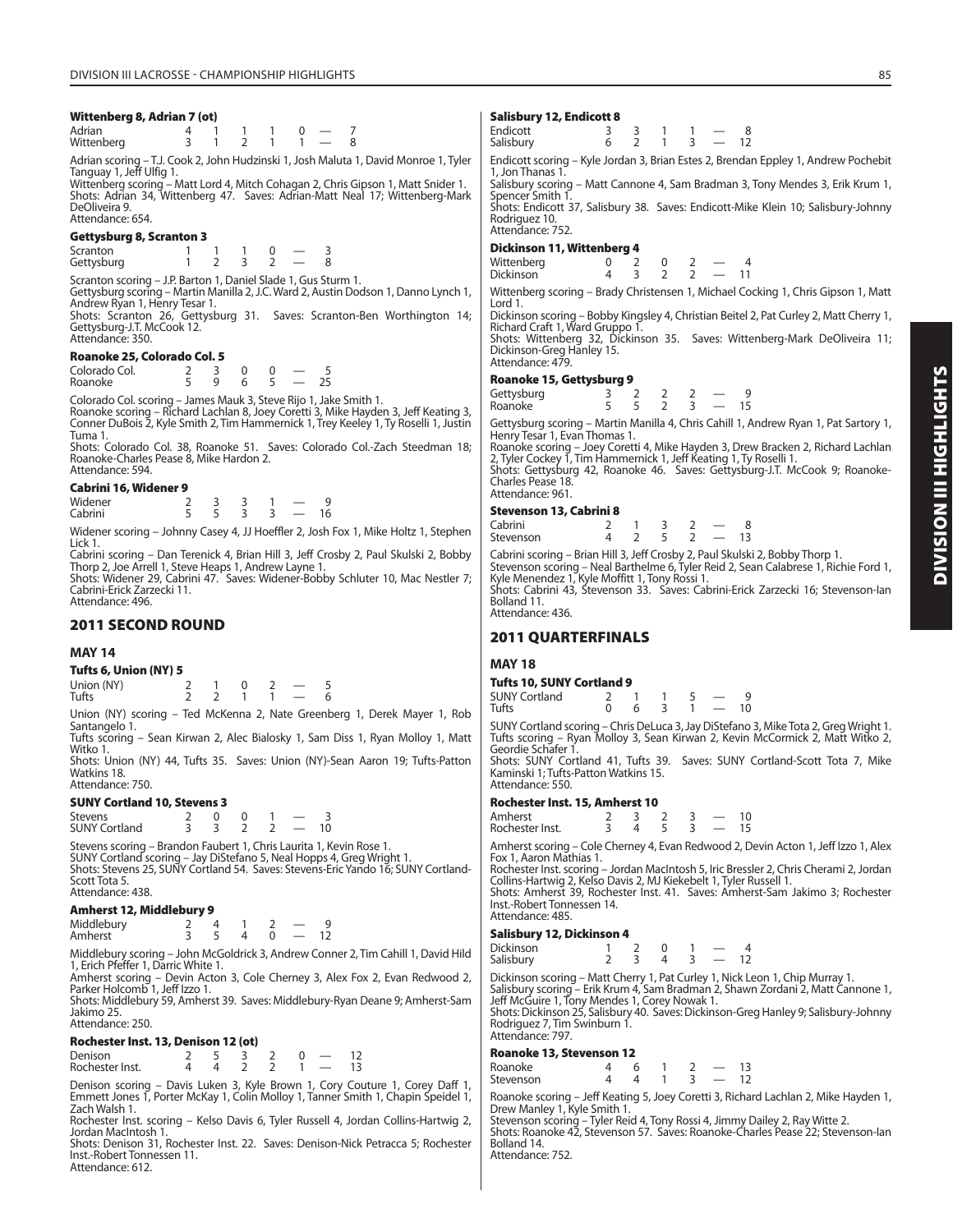#### **MAY 22**

### **Tufts 16, Rochester Inst. 12**

| <b>Tufts</b>    |  |  |  |
|-----------------|--|--|--|
| Rochester Inst. |  |  |  |

Tufts scoring – Sean Kirwan 4, Kevin McCormick 3, D.J. Hessler 2, Geordie Schafer 2,<br>Matt Witko 2, Sam Gardner 1, Ryan Molloy 1, Ben Saperstein 1.<br>Rochester Inst. scoring – Tyler Russell 5, Iric Bressler 2, Jordan Collins-

Shots: Tufts 55, Rochester Inst. 34. Saves: Tufts-Patton Watkins 13; Rochester Inst.- Robert Tonnessen 15. Attendance: 1,200.

#### **Salisbury 16, Roanoke 7**

| Roanoke   |  |  |  |
|-----------|--|--|--|
| Salisbury |  |  |  |

Roanoke scoring – Jeff Keating 2, Richard Lachlan 2, Conner DuBois 1, Spencer Parson 1, Justin Tuma 1.

Salisbury scoring – Erik Krum 4, Matt Cannone 3, Tony Mendes 3, Kyle Quist 2, Sam Bradman 1, Ryan Clarke 1, Jeff McGuire 1, Corey Nowak 1. Shots: Roanoke 31, Salisbury 38. Saves: Roanoke-Charles Pease 7, Mike Hardon 1;

Salisbury-Johnny Rodriguez 13. Attendance: 1,184.

### **2011 CHAMPIONSHIP**

### **MAY 29 AT BALTIMORE**

|  | Salisbury 19, Tufts 7 |  |
|--|-----------------------|--|
|--|-----------------------|--|

| Salisbury |  |  |  |
|-----------|--|--|--|
| Tufts     |  |  |  |

Salisbury scoring – Sam Bradman 7, Tony Mendes 4, Matt Cannone 2, Erik Krum 2,<br>Ryan Clarke 1, Kyle Quist 1, Spencer Smith 1, Shawn Zordani 1.<br>Tufts scoring – D.J. Hessler 2, Ryan Molloy 2, Sean Kirwan 1, Kevin McCormick 1,

Geordie Schafer 1. Shots: Salisbury 46, Tufts 29. Saves: Salisbury-Johnny Rodriguez 4, Tim Swinburn 3; Tufts-Patton Watkins 4, Steven Foglietta 3.

Attendance: 18,086.

### **2010**

**Tufts win first NCAA team title with 9-6 win over Salisbury:** Tufts won the 2010 Division III Men's Lacrosse Championship with a 9-6 victory over Salisbury May 30 at M&T Bank Stadium in Baltimore. It was the first NCAA team title for Tufts, which had never before advanced past the chamionship's second round. The Jumbos (20-1) opened up a 7-1 lead and dug in to defeat Salisbury (21-2), a program that has won eight NCAA championships.

"Our strong start took a lot of pressure off our guys," said Tufts coach Mike Daly, who has led the program for 12 seasons.

Tufts' D.J. Hessler, who led the offense with a goal and four assists, was named the game's Most Outstanding Player. The Jumbos held Salisbury to just six goals, matching the Sea Gulls' season low. Tufts goalie Steven Foglietta made 13 saves in the game, including seven in the fourth quarter, to bring home the title.

### **LEADING SCORERS**

| <b>Name</b> |  | Pts. |
|-------------|--|------|
|             |  | 19   |
|             |  | 13   |
|             |  | 13   |
|             |  | 12   |
|             |  |      |
|             |  |      |
|             |  |      |

### **2010 FIRST ROUND**

### **MAY 12**

### **Keene St. 21, Castleton 7**

| -------   |  |  |  |
|-----------|--|--|--|
| Castleton |  |  |  |
| Keene St. |  |  |  |

Castleton scoring – Michael DelDotto 2, Craig MacDerment 2, Samuel Bailey 1,

Nohea King 1, Michael Martinez 1. Keene St. scoring – Matt Shairer 5, Ian Hart 3, Matt Crimmins 2, Jamie LeSage 2, Griffin Meehan 2, Ryan Shairs 2, Michael Araujo 1, Colin Barnett 1, James Galloway 1, Taylor Jette 1, Cam Sousa 1.

Shots: Castleton 23, Keene St. 51. Saves: Castleton-David DeGhetto 21; Keene St.- Jason Lesser 10. Attendance: 345.

#### **Middlebury 10, Goucher 6**

| Goucher<br>Middlebury |  |  |  |  |  |  | 10 |
|-----------------------|--|--|--|--|--|--|----|
|                       |  |  |  |  |  |  |    |

Goucher scoring – Kyle Boncaro 2, Matt Lynch 2, Rory Averett 1, Jacob Fratella 1. Middlebury scoring – David Hild 3, Tim Cahill 2, Andrew Conner 1, Peter Jennings 1, Jack Masur 1, Chris Teves 1, Bart Witmer 1. Shots: Goucher 28, Middlebury 44. Saves: Goucher-Chris Stricklin 14; Middlebury-

Ryan Deane 10. Attendance: 275.

#### **Endicott 8, Montclair St. 6**

| Endicott      |  |  |  |
|---------------|--|--|--|
| Montclair St. |  |  |  |

Endicott scoring – Jonathan Prentice 3, Jack Curtis 2, Chris Cotter 1, Brian Estes 1, Connor McCormack 1.

Montclair St. scoring – Patrick Nann 2, Mike Corsetto 1, Ryan Kloss 1, Tyler Meth 1, Robert Sinicola 1.

Shots: Endicott 48, Montclair St. 32. Saves: Endicott-Eric Hagarty 13; Montclair St.- Andrew Rosado 12. Attendance: 891.

#### **Springfied 7, Widener 1**

| Widener     |  |  |  |
|-------------|--|--|--|
| Springfield |  |  |  |

Widener scoring – Steve Cull 1. Springfield scoring – Kyle Louer 2, Mike Delia 1, Kyle Gable 1, Joe Heney 1, Jarrid Johnson 1, Joe Macchi 1. Shots: Widener 37, Springfield 29. Saves: Widener-Bobby Schluter 11; Springfield-

Marc Martinez 18. Attendance: 428.

#### **Dickinson 7, Ohio Wesleyan 3**

| Ohio Wesleyan |  |  |  |  |
|---------------|--|--|--|--|
| Dickinson     |  |  |  |  |

Ohio Wesleyan scoring – Chris Ehlinger 1, Robb Shrader 1, Rob Young 1. Dickinson scoring – Sam Abramson 4, Ted Sirvaitis 2, Chris Dodson 1. Shots: Ohio Wesleyan 32, Dickinson 50. Saves: Ohio Wesleyan-Jud Hall 16; Dickinson-Tyler Magann 20. Attendance: 300.

#### **Roanoke 15, Wittenberg 4**

| Wittenberg |  |  |  |
|------------|--|--|--|
| Roanoke    |  |  |  |

Wittenberg scoring – Jeff Capella 1, Brady Christensen 1, Mitch Cohagan 1, Matt Lord 1.

Roanoke scoring – Jeff Keating 3, Justin Tuma 3, Noah Gibby 2, Richard Lachlan 2,<br>Brian Foley 1, Ashton Hotchkiss 1, Trey Keeley 1, Pat March 1, Matt Quinton 1.<br>Shots: Wittenberg 21, Roanoke 65. Saves: Wittenberg-Mark DeO Jake Dorsey 5.

Attendance: 1,270.

### **Cabrini 10, Denison 7**

| Denison |  |  |    |
|---------|--|--|----|
| Cabrini |  |  | 10 |

Denison scoring – Brady Burton 2, Emmett Jones 2, Cory Couture 1, Alex Hardt 1, Tanner Smith 1.

Cabrini scoring – Casey Grugan 2, Steve Kapp 2, Dan Terenick 2, Mike Gurenlian 1, Brian Hill 1, Paul Skulski 1, Bobby Thorp 1. Shots: Denison 29, Cabrini 47. Saves: Denison-Gregg Shannon 18; Cabrini-Erick

Zarzecki 10. Attendance: 300.

### **2010 SECOND ROUND**

#### **MAY 15**

#### **SUNY Cortland 18, Keene St. 6**

| Keene St.            |  |  |  |  |
|----------------------|--|--|--|--|
| <b>SUNY Cortland</b> |  |  |  |  |

Keene St. scoring – Matt Shairer 3, Taylor Jette 2, Griffin Meehan 1.

SUNY Cortland scoring – Brian Krol 3, Chris DeLuca 2, Jay DiStefano 2, Eric Richards 2, Mike Tota 2, Greg Wright 2, Tom Burke 1, Sean Davern 1, Pat Hayes 1, Neal Hopps 1, Zack Mulvaney 1.

Shots: Keene St. 22, SUNY Cortland 48. Saves: Keene St.-Jason Lesser 12; SUNY Cortland-Mike Kaminski 8, Kyle Gaebel 1. Attendance: 321.

#### **Rochester Inst. 11, Connecticut Col. 9**

| Rochester Inst.  |  |  |  |
|------------------|--|--|--|
| Connecticut Col. |  |  |  |

Rochester Inst. scoring – Iric Bressler 2, Chris Cherami 2, Kelso Davis 2, Jordan<br>MacIntosh 2, David Burke 1, Alex Crepinsek 1, Sean Gillies 1.<br>Connecticut Col. scoring – Eric Doran 3, Ryan Hayes 2, Chuck Czerkawski 1, Joh

Shots: Rochester Inst. 36, Connecticut Col. 28. Saves: Rochester Inst.-Robert

Tonnessen 6; Connecticut Col.-Rob Moccia 9. Attendance: 752.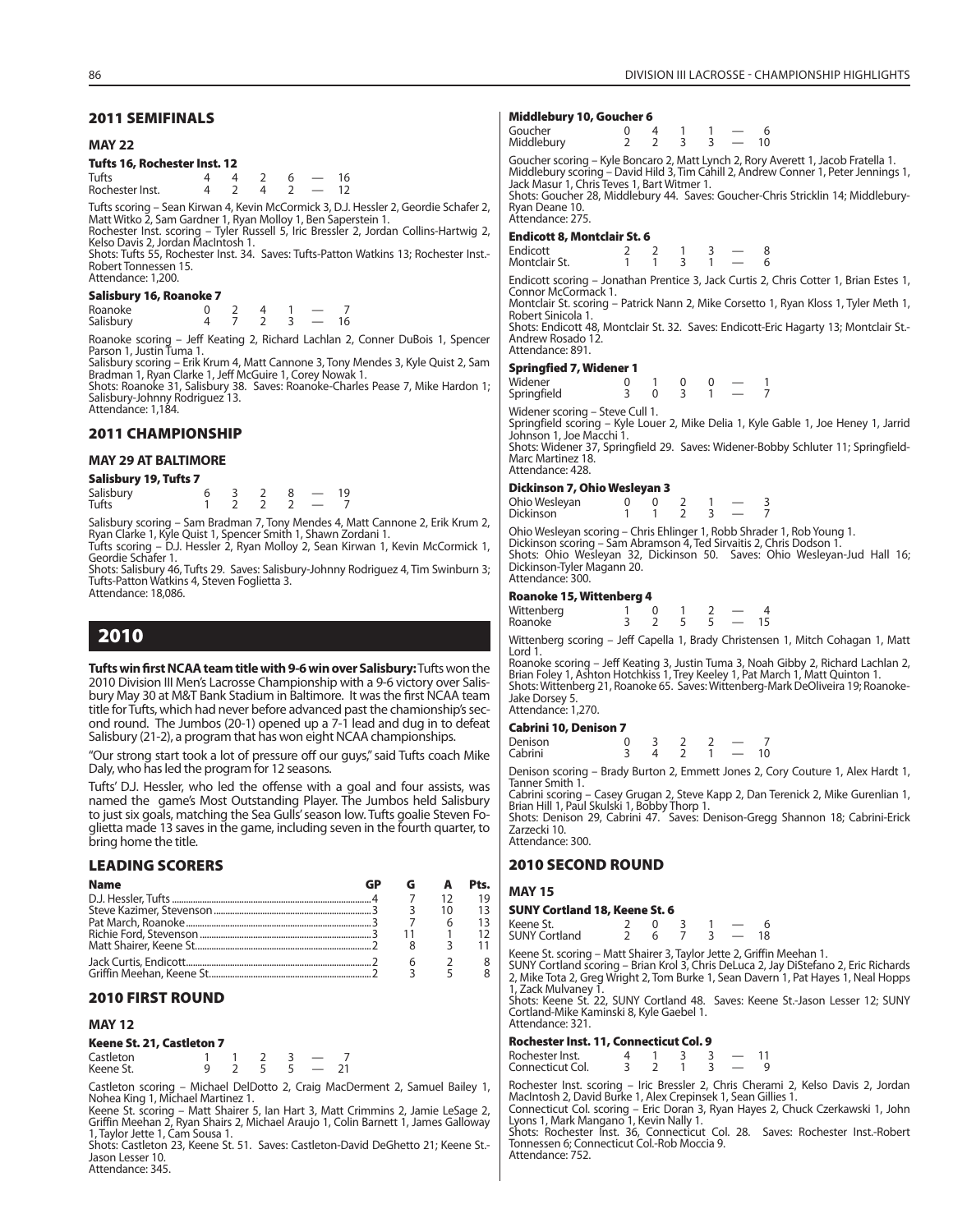### **Middlebury 16, Rensselaer 8**

| Middlebury |  |  |  |
|------------|--|--|--|
| Rensselaer |  |  |  |

Middlebury scoring – David Hild 5, Tim Cahill 3, Russell Banker 2, Andrew Conner 2,

Erich Pfeffer 1, Pete Smith 1, Chris Teves 1, Matt Virtue 1.<br>Rensselaer scoring – Nick Billy 2, Paul Cerone 1, Paul DiLandro 1, Andrew Liptak 1,<br>Andrew Miller 1, Wes Rudy 1, Eric Valero 1.

Shots: Middlebury 49, Rensselaer 33. Saves: Middlebury-Ryan Deane 11, Charles Ward 1; Rensselaer-James Manchester 13. Attendance: 650.

### **Tufts 21, Endicott 8**

Endicott 1 2 3 2 — 8 Tufts 3 7 4 7 — 21

Endicott scoring – Jack Curtis 4, Brendan Eppley 1, Brad Lipkvich 1, Jonathan Prentice 1, Colin Prescott 1.

Tufts scoring – Sean Kirwan 7, Geordie Shafer 3, Doug DiSesa 2, Brian Donovan 2, D.J. Hessler 2, Mike Droesch 1, Andrew Fiamengo 1, Sam Gardner 1, Ryan Molloy 1, Matt Witko 1.

Shots: Endicott 33, Tufts 55. Saves: Endicott-Eric Hagarty 13; Tufts-Steven Foglietta 14. Attendance: 750.

| Salisbury 17, Springfield 4 |  |  |  |  |                          |  |  |  |
|-----------------------------|--|--|--|--|--------------------------|--|--|--|
| Springfield                 |  |  |  |  |                          |  |  |  |
| Salisbury                   |  |  |  |  | $\overline{\phantom{a}}$ |  |  |  |

Springfield scoring – Kyle Gable 2, Mike Delia 1, Peter Sessa 1. Salisbury scoring – Mike Winter 6, Jake DeLillo 3, Eric Law 2, Mike Von Kamecke 2, Sam Bradman 1, Kevin Finn 1, Brandon Groux 1, Matt Pierotti 1.

Shots: Springfield 24, Salisbury 39. Saves: Springfield-Marc Martinez 7, Matt Cipolla 1; Salisbury-Johnny Rodriguez 8. Attendance: 661.

### **Haverford 13, Dickinson 5**

| Haverford        |  |  |  |
|------------------|--|--|--|
| <b>Dickinson</b> |  |  |  |

Haverford scoring – Max Hjelm 4, Phillip Valliant 3, Myles Monaghan 2, Zack Cohen 1, Andrew Kim 1, David Lawrence 1, Henry Millson 1.

Dickinson scoring – Chris Dodson 1, Dewey Dubord 1, Sam Greenberg 1, Ward Gruppo 1, John Haire 1.

Shots: Haverford 46, Dickinson 33. Saves: Haverford-Joe Banno 13; Dickinson-Tyler Magann 15. Attendance: 453.

### **Roanoke 11, Gettysburg 10 (ot)**

| Roanoke    |  | 4 3 2 |           | $1 \quad 1 \quad -$ |    |
|------------|--|-------|-----------|---------------------|----|
| Gettysburg |  |       | 2 2 3 3 0 |                     | 10 |

Roanoke scoring – Jeff Keating 4, Pat March 2, Matt Quinton 2, Justin Tuma 2, Trey Keeley<sub>1</sub>.

Gettysburg scoring – Pat Sartory 4, Joe Brody 2, J.C. Ward 2, Danno Lynch 1, Andrew Ryan 1.

Shots: Roanoke 40, Gettysburg 35. Saves: Roanoke-Jake Dorsey 9; Gettysburg-John LeClerc 16. Attendance: 1,861.

### **Stevenson 19, Cabrini 9**

| Cabrini   |  |  |  |
|-----------|--|--|--|
| Stevenson |  |  |  |

Cabrini scoring – Brian Hill 3, Andrew Protenic 2, Jeff Crosby 1, Casey Grugan 1, Steven Kapp 1, John McSorley 1.

Stevenson scoring – Kyle Moffitt 5, Sean Calabrese 3, Jimmy Dailey 3, Richie Ford 3, Neal Barthelme 2, Steve Kazimer 2, Jake Stocksdale 1.

Shots: Cabrini 43, Stevenson 33. Saves: Cabrini-Erick Zarzecki 13; Stevenson-Geoff Hebert 22.

Attendance: 564.

### **2010 QUARTERFINALS**

### **MAY 19**

### **SUNY Cortland 15, Rochester Inst. 7**

| Rochester Inst.      |  |  |  |
|----------------------|--|--|--|
| <b>SUNY Cortland</b> |  |  |  |

Rochester Inst. scoring – Sean Gillies 3, Iric Bressler 1, David Burke 1, Jordan MacIntosh 1, Adam Vlassis 1.

SUNY Cortland scoring – Chris DeLuca 5, Jay DiStefano 2, Brandon Misiaszek 2, Pat Hayes 1, Neal Hopps 1, Jack Kennedy 1, Brian Krol 1, Mike Tota 1, Greg Wright 1. Shots: Rochester Inst. 29, SUNY Cortland 46. Saves: Rochester Inst.-Robert Tonnessen

10; SUNY Cortland-Mike Kaminski 6. Attendance: 566.

### **Tufts 11, Middlebury 9**

| Middlebury |  |  |    |
|------------|--|--|----|
| Tufts      |  |  | 11 |
|            |  |  |    |

Middlebury scoring – Tim Cahill 2, Andrew Conner 2, David Hild 2, Erich Pfeffer 2, Chris Teves 1.

Tufts scoring – D.J. Hessler 3, Sean Kirwan 2, Matt Witko 2, Sam Gardner 1, Kevin McCormick 1, Ryan Molloy 1, Nick Rhoads 1. Shots: Middlebury 39, Tufts 41. Saves: Middlebury-Ryan Deane 15; Tufts-Steven Foglietta 10. Attendance: 500.

### **Salisbury 12, Haverford 11 (ot)**

| Haverford | 3 3 2 3 |  |          | $0 - 11$ |  |
|-----------|---------|--|----------|----------|--|
| Salisbury |         |  | 4 1 - 12 |          |  |

Haverford scoring – Travis Gregory 3, Max Hjelm 2, Myles Monaghan 2, Phillip Valliant 2, Brian Fleishhacker 1, Andrew Kim 1.

Salisbury scoring – Matt Cannone 2, Ryan Finch 2, Mike Von Kamecke 2, Shawn Zordani 2, Sam Bradman 1, Jake DeLillo 1, Kevin Finn 1, Mike Winter 1. Shots: Haverford 35, Salisbury 37. Saves: Haverford-Joe Banno 11; Salisbury-Johnny Rodriguez 10. Attendance: 652.

### **Stevenson 15, Roanoke 14 (ot)**

| <b>SLEVERSON 13, RUGHURE 17 (UL)</b> |  |                            |          |  |
|--------------------------------------|--|----------------------------|----------|--|
| Roanoke                              |  | $5 \t3 \t3 \t3 \t0 \t- 14$ |          |  |
| Salisbury                            |  | 54 23                      | $1 - 15$ |  |

Roanoke scoring – Pat March 4, Matt Quinton 3, Trey Keeley 2, Justin Tuma 2, Steve Furdock 1, Noah Gibby 1, Jeff Keating 1.

Stevenson scoring – Richie Ford 5, Kyle Moffitt 3, Sean Calabrese 2, Jimmy Dailey 2, Rob Lamey 2, Jake Stocksdale 1. Shots: Roanoke 72, Stevenson 40. Saves: Roanoke-Jake Dorsey 15; Stevenson-Geoff

Hebert 27. Attendance: 933.

### **2010 SEMIFINALS**

### **MAY 23**

| Tufts 10, SUNY Cortland 9 |  |  |  |  |               |    |  |  |  |  |
|---------------------------|--|--|--|--|---------------|----|--|--|--|--|
| Tufts                     |  |  |  |  | $\sim$ $\sim$ | 10 |  |  |  |  |
| SUNY Cortland             |  |  |  |  |               |    |  |  |  |  |

Tufts scoring – Sean Kirwan 3, Kevin McCormick 3, Matt Witko 2, Alec Bialosky 1, D.J. Hessler 1.

SUNY Cortland scoring – Brian Krol 3, Tom Burke 2, Greg Wright 2, Jay DiStefano 1, Mike Tota 1.

Shots: Tufts 31, SUNY Cortland 40. Saves: Tufts-Steven Foglietta 16; SUNY Cortland-Mike Kaminski 7 Attendance: 1,137.

### **Salisbury 14, Stevenson 13 (ot)**

| Stevenson |  |  |  |  |
|-----------|--|--|--|--|
| Salisbury |  |  |  |  |

Stevenson scoring – Neal Barthelme 3, Richie Ford 3, Kyle Moffitt 2, Shane Clift 1, Jimmy Dailey 1, Steve Kazimer 1, Tyler Maguire 1, Andrew McCrumb 1. Salisbury scoring – Mike Winter 4, Matt Cannone 3, Mike Von Kamecke 3, Sam Bradman 2, Jake DeLillo 2.

Shots: Stevenson 45, Salisbury 36. Saves: Stevenson-Geoff Hebert 9; Salisbury-Johnny Rodriguez 16. Attendance: 1,393.

### **2010 CHAMPIONSHIP**

### **MAY 30 AT BALTIMORE**

| Tufts 9, Salisbury 6 |  |  |                          |  |
|----------------------|--|--|--------------------------|--|
| Tufts                |  |  |                          |  |
| Salisbury            |  |  | $\overline{\phantom{a}}$ |  |

Tufts scoring – Jamie Atkins 3, Doug DiSesa 2, D.J. Hessler 1, Sean Kirwan 1, Ryan Molloy 1, Matt Witko 1. Salisbury scoring – Will Poletis 2, Connor Burgasser 1, Jake DeLillo 1, Mike Winter 1,

Shawn Zordani 1 Shots: Tufts 40, Salisbury 41. Saves: Tufts-Steven Foglietta 13; Salisbury-Johnny Rodriguez 11.

Attendance: 20,734.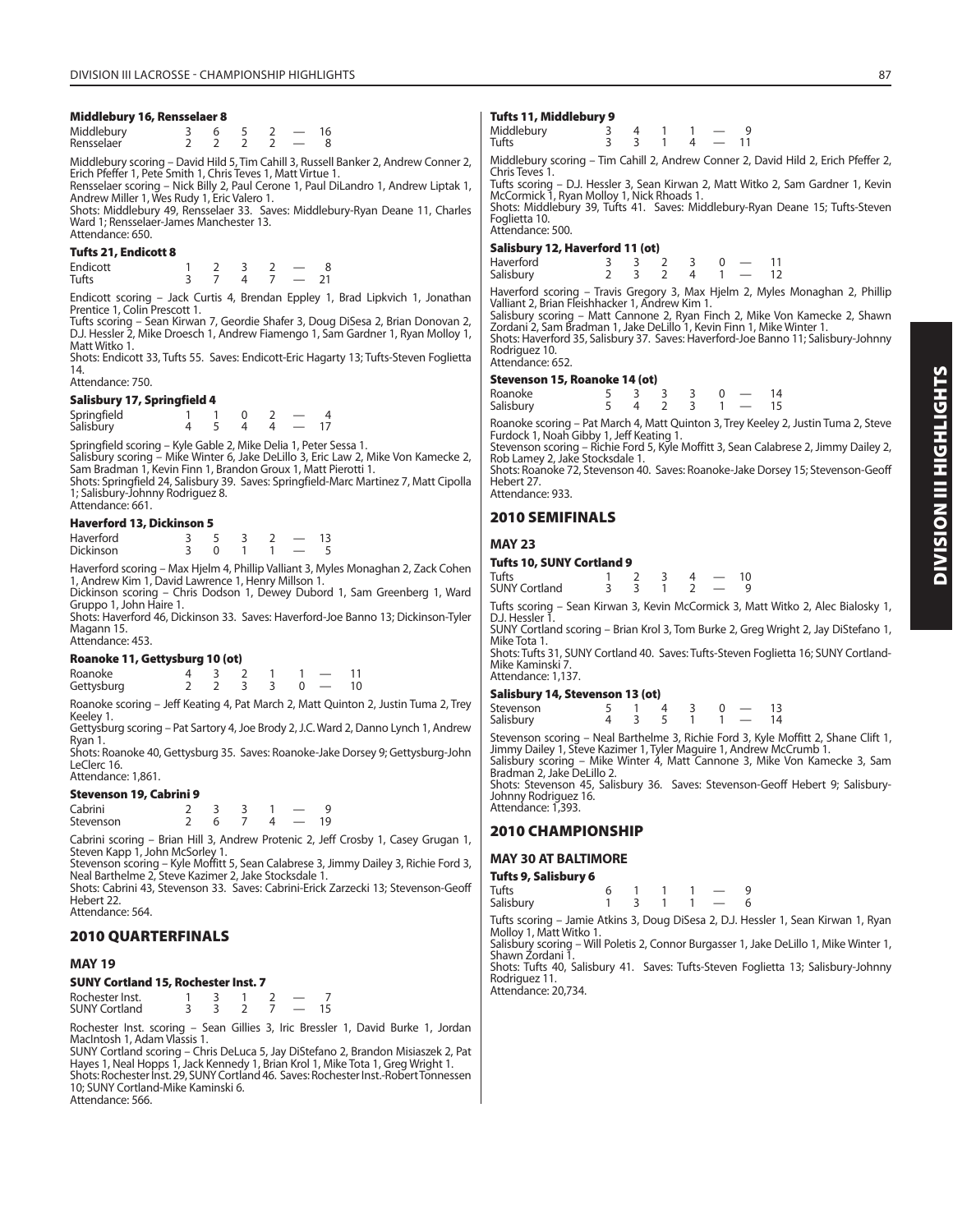### **2009**

**SUNY Cortland wins national title:** Junior Brandon Misiaszek scored a career-high five goals and was named the Most Outstanding Player as SUNY Cortland won its second NCAA Division III men's lacrosse team title since 2006 with a 9-7 victory over Gettysburg May 24 at Gillette Stadium in Foxborough, Mass. The Red Dragons finished 2009 at 19-2, setting a school record for wins in a season, and handed third-year head coach Steve Beville his 200th career victory. The Bullets had their 14-game winning streak snapped and finished 16-4.

Junior Brian Krol was the only other SUNY Cortland player to score more than a single goal, netting two. Goalie Matt Hipenbecker recorded 10 saves for SUNY Cortland, including seven in the fourth quarter.

### **LEADING SCORERS**

| <b>Name</b> |  |   | Pts. |
|-------------|--|---|------|
|             |  | 8 |      |
|             |  |   | 16   |
|             |  |   | 14   |
|             |  |   | 13   |
|             |  |   |      |
|             |  |   | 10   |
|             |  |   | 10   |
|             |  |   | 10   |
|             |  |   |      |
|             |  |   |      |

### **2009 FIRST ROUND**

### **MAY 6**

| Springfield 21, Mount Ida 4 |  |  |  |
|-----------------------------|--|--|--|
|-----------------------------|--|--|--|

| Mount Ida   |  |  |  |
|-------------|--|--|--|
| Springfield |  |  |  |

Mount Ida scoring – Paul Battipaglia 2, Derek Broughton 1, Matthew Savage 1. Springfield scoring – Jake Beebe 7, Pat Cavanaugh 3, Kyle Gable 2, Jake Jones 2, Joe

Macchi 2, Shawn Runyon 2, Mike Delia 1, Joe Heney 1, Pete Sessa 1. Shots: Mount Ida 34, Springfield 72. Saves: Mount Ida-James McAllister 15, Matt Vernik 7, Justin Famiglietti 2; Springfield-Tom Albano 12, Matt Cipolla 5. Attendance: 750.

#### **St. Lawrence 14, Nazareth 7**

| <b>Nazareth</b> |  |  |  |
|-----------------|--|--|--|
| St. Lawrence    |  |  |  |

Nazareth scoring – Joe Jacobs-Ferderbar 3, Kyle Brown 1, Scott Castle 1, Mark DeCirce 1, C.J. Estes 1.

St. Lawrence scoring – Collin Moon 4, Alex Slauson 3, Caldwell Rohrbach 2, Scott Smith 2, John Allen 1, Kyle Benton 1, Peter Carroll 1. Shots: Nazareth 35, St. Lawrence 36. Saves: Nazareth-Todd Dermody 8; St.

Lawrence-Thomas Hollingsworth 13. Attendance: 381.

### **Eastern Conn. St. 10, Merchant Marine 9 (ot)**

| Eastern Conn. St. |  |  |  |  |
|-------------------|--|--|--|--|
| Merchant Marine   |  |  |  |  |

Eastern Conn. St. scoring – DJ Simmons 5, Matthew Savage 3, Zach Malouf 1, Vinny Tornatore 1.

Merchant Marine scoring – Brian Flannery 2, Tyler Spaulding 2, Robert Atkinson 1, Robert De Pol 1, Zach Gray 1, Adam Jerlow 1, Sean Zakow 1. Shots: Eastern Conn. St. 45, Merchant Marine 42. Saves: Eastern Conn. St.-Tommy

Phelan 5; Merchant Marine-Rob Schroeder 8, Sean Brady 2. Attendance: 500.

### **Cabrini 17, Montclair St. 3**

| Montclair St. |  |  |  |
|---------------|--|--|--|
| Cabrini       |  |  |  |

Montclair St. scoring – Mike Corsetto 1, Tyler Meth 1, Robert Sinicola 1. Cabrini scoring – Casey Grugan 4, Scott Reimer 4, Paul Skulski 2, Christian Burrows 1, Jordan Coeyman 1, Kevin Fahey 1, Brian Hill 1, Steve Kapp 1, Rich Romanelli 1, Dan Terenick 1.

Shots: Montclair St. 26, Cabrini 50. Saves: Montclair St.-Thomas Bowers 17; Cabrini-Kevin Chenoweth 11. Attendance: 450.

### **Denison 12, Ohio Wesleyan 2**

Ohio Wesleyan  $1 \t 1 \t 0 \t 0 \t -2$ <br>Denison  $6 \t 0 \t 2 \t 4 \t -12$ **Denison** 

Ohio Wesleyan scoring – Ricky Scheetz 1, Karl Zimmerman 1. Denison scoring – Brady Burton 5, Alex Hardt 3, Cory Couture 1, Nate Hall 1, Emmett Jones 1, Matt Verklin 1.

Shots: Ohio Wesleyan 21; Denison 38. Saves: Ohio Wesleyan-Judd Hall 15; Denison-Greg Shannon 11. Attendance: 220.

### **Wash. & Lee 6, FDU-Florham 5 (ot)**

| FDU-Florham |  |                                        |  |       |  |
|-------------|--|----------------------------------------|--|-------|--|
| Wash. & Lee |  | $\begin{array}{ccc} 0 & 1 \end{array}$ |  | $1 -$ |  |

FDU-Florham scoring – Peter Fleming 3, Drew Canfield 1, Jason Koontz 1. Wash. & Lee scoring – Spence Daw 1, Will Keigler 1, Drew Koeneman 1, Max Mancuso 1, Tim Skeen 1, Chris Washington 1. Shots: FDU-Florham 23, Wash. & Lee 34. Saves: FDU-Florham-Alex Kajencki 11; Wash. & Lee-Connor Locke 12. Attendance: 422.

### **2009 SECOND ROUND**

#### **MAY 9**

#### **SUNY Cortland 15, Springfield 12**

| Springfield<br>SUNY Cortland |  |  |  |
|------------------------------|--|--|--|
|                              |  |  |  |

Springfield scoring – Kyle Gable 5, Jake Beebe 2, Kyle Louer 2, Mike Delia 1, Joe Macchi 1, Ryan Thibodeau 1.

SUNY Cortland scoring – Mike Tota 4, Joey Morgan 3, Tom Burke 2, Jay DiStefano 2, Brian Krol 2, Chris DeLuca 1, Brandon Misiaszek 1. Shots: Springfield 30, SUNY Cortland 49. Saves: Springfield-Tom Albano 22; SUNY

Cortland-Matt Hipenbecker 8. Attendance: 737.

#### **Western New Eng. 12, Tufts 9**

| Western New Eng. |  |  |  |
|------------------|--|--|--|
| Tufts            |  |  |  |

Western New Eng. scoring – Tim Santye 3, Brody Savoie 3, Patrick White 2, Colin Houlihan 1, Nick Jez 1, Scott Kukis 1, Marty O'Brien 1. Tufts scoring – Kevin Williams 3, Clem McNally 2, Ryan Molloy 2, Tom Bragg 1, Zach

Groen 1.

Shots: Western New Eng. 58, Tufts 49. Saves: Western New Eng.-Brewster Knowlton 18; Tufts-Matt Harrigan 16. Attendance: 750.

### **Middlebury 15, St. Lawrence 11**

| St. Lawrence |  |  |  |
|--------------|--|--|--|
| Middlebury   |  |  |  |

St. Lawrence scoring – Collin Moon 3, CP Rahe 2, Scott Smith 2, John Allen 1, Peter Carroll 1, Alex Slauson 1, Nick Woodhull 1.

Middlebury scoring – Jack Masur 3, Tom Petty 2, Pete Smith 2, Mike Stone 2, Jeff Begin 1, Matt Ferrer 1, David Hild 1, Skyler Hopkins 1, Chris Teves 1, Matt Virtue 1. Shots: St. Lawrence 38, Middlebury 35. Saves: St. Lawrence-Thomas Hollingsworth 10; Middlebury-Peter Britt 15. Attendance: 800.

### **Wesleyan (CT) 8, Eastern Conn. St. 4**

| Eastern Conn. St. |  |  |  |
|-------------------|--|--|--|
| Wesleyan (CT)     |  |  |  |

Eastern Conn. St. scoring – Matthew Savage 1, DJ Simmons 1, Vinny Tornatore 1, Brian Fechtmann 1.

Wesleyan (CT) scoring – Russ Follansbee 3, Jon Killeen 2, Jason Ben-Eliyahu 1, John Froats 1, Jeff Strittmatter 1.

Shots: Eastern Conn. St. 26, Wesleyan (CT) 44. Saves: Eastern Conn. St.-Kyle Savage 16; Wesleyan (CT)-Mike Borrero 11. Attendance: 550.

### **Stevenson 8, Cabrini 7**

| Cabrini   |  |  |  |
|-----------|--|--|--|
| Stevenson |  |  |  |
|           |  |  |  |

Cabrini scoring – Scott Reimer 2, Paul Skulski 2, Casey Grugan 1, B.J. Kletcheck 1, Dan Terenick 1.

Stevenson scoring – Nicola Bevacqua 2, Steve Kazimer 2, Chris Baldwin 1, Richie Ford 1, Greg Furshman 1, Brett Yoder 1.

Shots: Cabrini 42, Stevenson 43. Saves: Cabrini-Kevin Chenoweth 19; Stevenson-Geoff Hebert 15. Attendance: 622.

### **Salisbury 16, Haverford 10**

| Salisbury |  |  |  |
|-----------|--|--|--|
| Haverford |  |  |  |

Salisbury scoring – Kylor Berkman 2, Jake DeLillo 2, Stephen Krasco 2, Mike Von Kamecke 2, Erik Krum 2, Mike Winter 2, Patrick Bonanno 1, Sam Bradman 1, Matt Cannone 1, Will Poletis 1.

Haverford scoring – Brian Fleishhacker 3, Myles Monaghan 3, Travis Gregory 2, Zack

Cohen 1, Jory Fong 1. Shots: Salisbury 52, Haverford 27. Saves: Salisbury-Johnny Rodriguez 5; Haverford-Joe Banno 16, Ryan Herz-Thyhsen 1. Attendance: 427.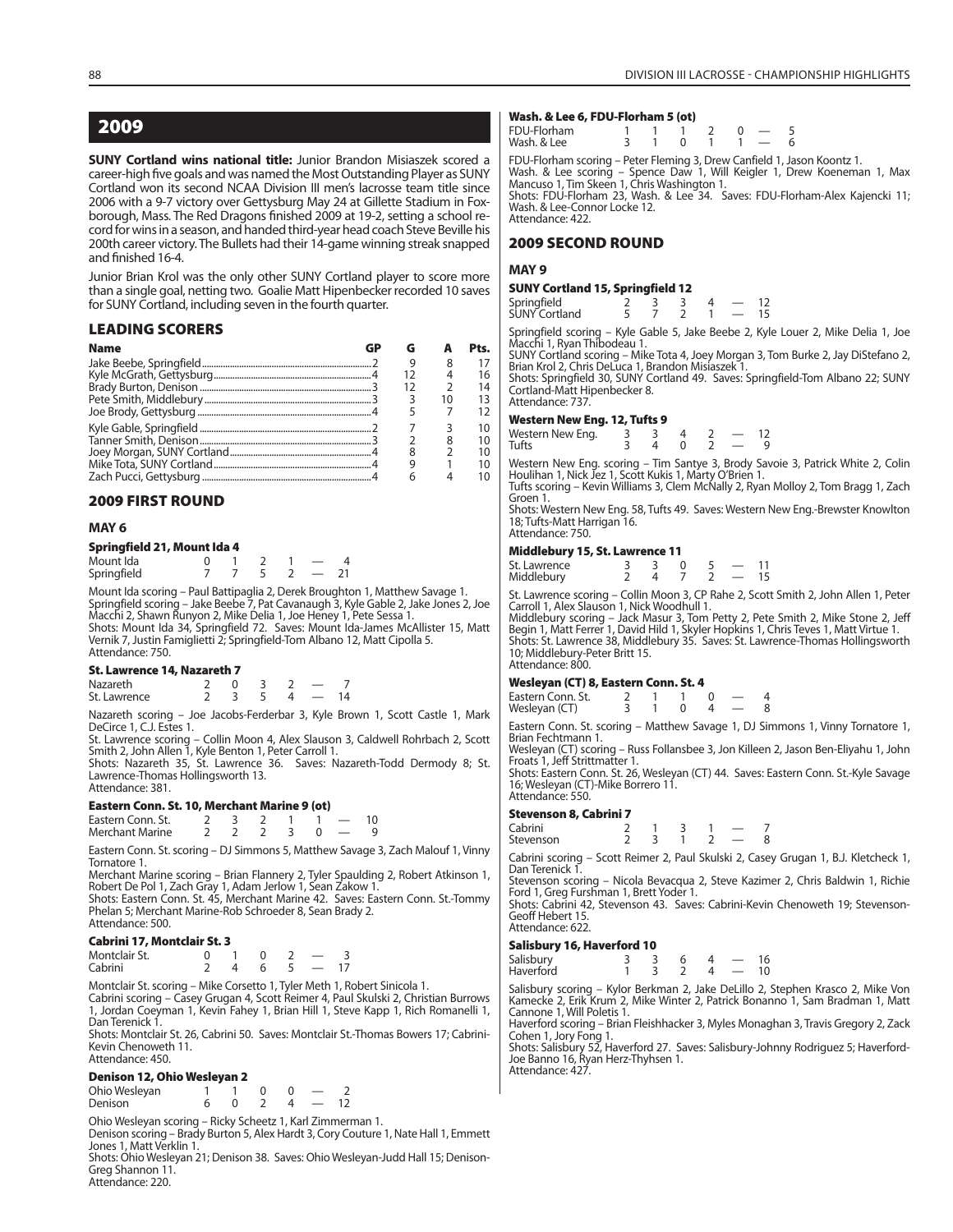### **Denison 14, Roanoke 7**

| Denison |  |  | $\overline{A}$ |
|---------|--|--|----------------|
| Roanoke |  |  |                |

Denison scoring – Brady Burton 4, Emmett Jones 4, Dan Maude 3, Cory Couture 1, Ted Gulyas 1, Tanner Smith 1.

Roanoke scoring – Chas Carlson 3, Brian Foley 1, Pat March 1, Matt Quinton 1, Benjamin Sultze 1.

Shots: Denison 46, Roanoke 46. Saves: Denison- Gregg Shannon 14; Roanoke-Jake Dorsey 13, Nick Peck 1. Attendance: 972.

### **Gettysburg 15, Wash. & Lee 10**

Wash. & Lee  $\begin{array}{cccc} 2 & 2 & 5 & 1 & -10 \\ 2 & 6 & 3 & 2 & 4 & -15 \end{array}$ Gettysburg 6 3 2 4 – 15

Wash. & Lee scoring – Seth Fishman 3, Harry St. John 2, Tim Skeen 2, Spence Daw 1, Will Keigler 1, Drew Koeneman 1.

Gettysburg scoring – Josh Reichert 5, Kyle McGrath 3, Joe Brody 1, Patrick Koehl 1, Danno Lynch 1, Tom O'Donnell 1, Zach Pucci 1, Andrew Ryan 1, Pat Sartory 1. Shots: Wash. & Lee 26, Gettysburg 33. Saves: Wash. & Lee- Connor Locke 9; Gettysburg- Zach Furshman 6. Attendance: 1,088.

### **2009 QUARTERFINALS**

### **MAY 13**

**SUNY Cortland 6, Western New Eng. 5**

Western New Eng.  $\begin{array}{cccccc} 0 & 1 & 2 & 2 & -5 \\ 1 & 0 & 1 & 2 & 3 \\ 2 & 3 & 0 & 1 & -6 \end{array}$ **SUNY Cortland** 

Western New Eng. scoring– Brody Savoie 3, Marty O'Brien 1, Tim Santye 1.

SUNY Cortland scoring – Chris DeLuca 2, Cody Hoyt 1, Jack Kennedy 1, Joey Morgan 1, Mike Tota 1.

Shots: Western New Eng. 36, SUNY Cortland 45. Saves: Western New Eng.-Brewster Knowlton 17; SUNY Cortland-Matt Hipenbecker 14. Attendance: 764.

### **Middlebury 13, Wesleyan (CT) 5**

| Middlebury    |  |  |  |
|---------------|--|--|--|
| Wesleyan (CT) |  |  |  |

Middlebury scoring – Mike Stone 4, David Hild 2, Matt Ferrer 2, Tom Petty 2, Tim Cahill 1, Skyler Hopkins 1, Pete Smith 1.

Wesleyan (CT) scoring – Russ Follansbee 2, Lonny Blumenthal 1, John Froats 1, Jon Killeen 1.

Shots: Middlebury 38, Wesleyan (CT) 28. Saves: Middlebury-Peter Britt 15; Wesleyan (CT)-Mike Borrero 13. Attendance: 600.

### **Stevenson 11, Salisbury 9**

| Salisbury |  |  |  |
|-----------|--|--|--|
| Stevenson |  |  |  |

Salisbury scoring – Matt Cannone 3, Mike Von Kamecke 2, Mike Winter 2, Kylor Berkman 1, Sam Bradman 1.

Stevenson scoring – Brett Yoder 3, Chris Baldwin 1, Jimmy Dailey 1, Richie Ford 1,<br>Greg Furshman 1, Steve Kazimer 1, Tyler Maguire 1, Kyle Moffitt 1, Jake Stocksdale 1.<br>Shots: Salisbury 36, Stevenson 42. Saves: Salisbury-Geoff Hebert 14. Attendance: 1,302.

### **Gettysburg 13, Denison 8**

| Denison    |  |  |  |
|------------|--|--|--|
| Gettysburg |  |  |  |

Denison scoring – Brady Burton 3, Ted Gulyas 1, Nate Hall 1, Emmett Jones 1, Dan Maude 1, Tanner Smith 1.

Gettysburg scoring – Kyle McGrath 4, Joe Brody 3, Chris Cahill 3, Danno Lynch 1, Zach Pucci 1, Josh Reichert 1.

Shots: Denison 40, Gettysburg 31. Saves: Denison-Gregg Shannon 5; Gettysburg-Zach Furshman 7. Attendance: 676.

### **2009 SEMIFINALS**

### **MAY 17**

### **SUNY Cortland 16, Middlebury 8**

| Middlebury           |  |  |  |
|----------------------|--|--|--|
| <b>SUNY Cortland</b> |  |  |  |

Middlebury scoring – Skyler Hopkins 3, Matt Ferrer 2, Tom Petty 2, Mike Stone 1.<br>SUNY Cortland scoring – Brian Krol 3, Joey Morgan 3, Mike Tota 3, Chris DeLuca 2,<br>Brandon Misiaszek 2, Jay DiStefano 1, Zack Mulvaney 1, Greg Shots: Middlebury 30, SUNY Cortland 50. Saves: Middlebury-Peter Britt 10; SUNY Cortland-Matt Hipenbecker 8, Mike Robinson 1. Attendance: 1,331.

### **Gettysburg 12, Stevenson 7**

| Gettysburg |  |  |  |
|------------|--|--|--|
| Stevenson  |  |  |  |
|            |  |  |  |

Gettysburg scoring – Danno Lynch 3, Kyle McGrath 3, Zach Pucci 2, Danny Collura 1, Tom O'Donnell 1, Josh Reichert 1, Andrew Ryan 1. Stevenson scoring – Chris Baldwin 2, Nicola Bevacqua 2, Richie Ford 1, Steve Kazimer 1, Kyle Moffitt 1.

Shots: Gettysburg 36, Stevenson 41. Saves: Gettysburg-Zach Furshman 15; Stevenson-Geoff Hebert 13. Attendance: 1,371.

### **2009 CHAMPIONSHIP**

### **MAY 24 AT FOXBOROUGH, MASS.**

| <b>SUNY Cortland 9, Gettysburg 7</b> |          |  |  |  |  |  |  |
|--------------------------------------|----------|--|--|--|--|--|--|
| Gettysburg<br>SUNY Cortland          | $\Delta$ |  |  |  |  |  |  |
|                                      |          |  |  |  |  |  |  |

Gettysburg scoring – Kyle McGrath 2, Zach Pucci 2, Joe Brody 1, Tom O'Donnell 1, Josh Reichert 1.

SUNY Cortland scoring – Brandon Misiaszek 5, Brian Krol 2, Joey Morgan 1, Mike Tota 1.

Shots: Gettysburg 31, SUNY Cortland 33. Saves: Gettysburg-Zach Furshman 12; SUNY Cortland-Matt Hipenbecker 10. Attendance: 24,072.

### **2008**

**Salisbury maintains perfect season:** The top-ranked Salisbury men's lacrosse team celebrated its eighth NCAA Division III national championship May 25 before a record crowd of 24,317 at Gillette Stadium in Foxborough, Mass., as the Sea Gulls defeated second-ranked SUNY Cortland 19-13. Salisbury (22-0) completed its sixth undefeated season in school history as the Sea Gulls successfully defended their title against the Red Dragons (18-2).

Salisbury junior midfielder Kylor Berkman was named the Most Outstanding Player as the first-team All-American scored a game-high five goals and added two assists.

The Sea Gull senior class graduated with an 84-1 record. Senior attackman Greg Titus (two goals, three assists) finished his career with an 85-0 record.

The Sea Gulls improved to 45-18 all-time in 26 appearances in the NCAA Division III tournament. The 45 wins sets a new Division III record as Hobart held the old record of 41 wins.

### **LEADING SCORERS**

| <b>Name</b> | GP |  | Pts. |
|-------------|----|--|------|
|             |    |  | 19   |
|             |    |  | 18   |
|             |    |  |      |
|             |    |  |      |

### **2008 FIRST ROUND**

### **MAY 7**

| Springfield 17, Kean 2 |  |  |  |
|------------------------|--|--|--|
| Kean                   |  |  |  |
| Springfield            |  |  |  |

| <i><b>Springfield</b></i>                          | $\rightarrow$ $\rightarrow$ $\rightarrow$ $\rightarrow$ |  |  |
|----------------------------------------------------|---------------------------------------------------------|--|--|
| Kean scoring - Anthony Bertucci 1 Dennis Novello 1 |                                                         |  |  |

Kean scoring – Anthony Bertucci 1, Dennis Novello 1.<br>Springfield scoring – Jake Beebe 5, Joe Heney 2, Kyle Louer 2, Tyler Montgomery 2,<br>Ryan Thibodeau 2, Joe Macchi 1, Chris McMaster 1, Sean Runyon 1, Greg Welch 1.<br>Shots: Attendance: 390

### **Bowdoin 11, Mount Ida 5**

| Mount Ida |  |   |  |
|-----------|--|---|--|
| Bowdoin   |  | 4 |  |

Mount Ida scoring – Matt Savage 2, Brett Conley 1, Dan Harrington 1, Frank Rozio 1. Bowdoin scoring – Mike Giordano 5, Owen Smith 2, Cullen Winkler 2, Matt Legg 1, Justin Starr 1.

Shots: Mount Ida 18, Bowdoin 39. Saves: Mount Ida-Matt Vernik 13; Bowdoin-Alex Gluck 2. Attendance: 922.

### **Western New Eng. 14, Western Conn. St. 4**

| Western New Eng.  |  |  |  |
|-------------------|--|--|--|
| Western Conn. St. |  |  |  |

Western New Eng. scoring – Jon Hayes 3, Scott Kukis 3, Tim Santye 3, Joe O'Keefe 2, Brody Savoie 2, Mike Kelly 1

Western Conn. St. scoring – Dennis Skarda 2, Tom Begley 1, Ron Pac 1. Shots: Western New Eng. 35, Western Conn. St. 33. Saves: Western New Eng.-Chris Body 10, Ben Barlow 3; Western Conn. St.-Kyle Wood 11. Attendance: 372.

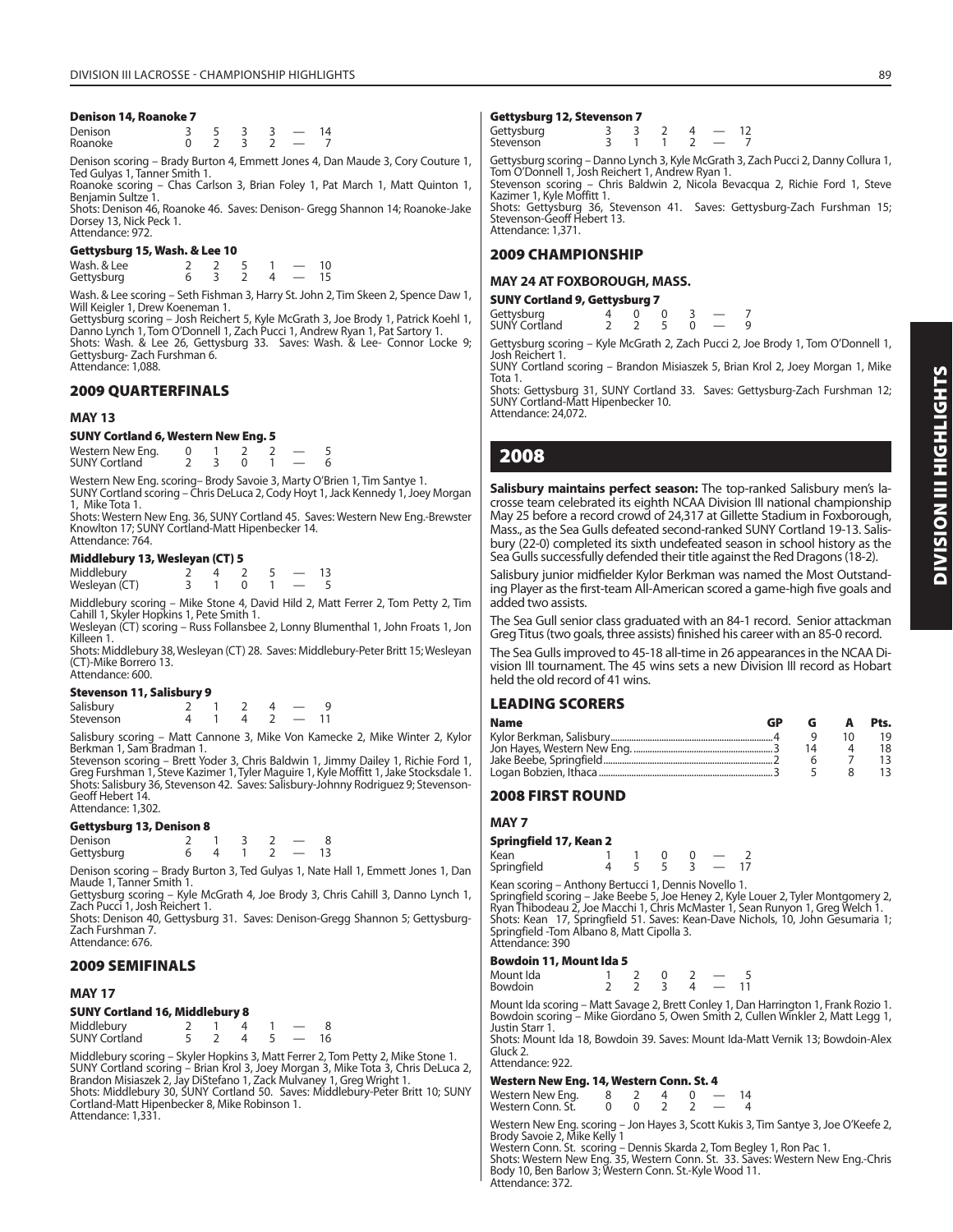#### **Ohio Wesleyan 12, Kenyon 8**

| Ohio Wesleyan |  |  |  |
|---------------|--|--|--|
| Kenyon        |  |  |  |

Kenyon scoring – Brett Fuller 2, Nate Pritchard 2, Ben Alexander 1, John Crain 1, Zach Wallace 1, Jordan Zimolka 1.

Ohio Wesleyan scoring – Chris Eccles 4, Harrison Iuliano 3, Steve Fowler 1, Trevor Jones 1, Connor McGowan 1, Chaz Narwicz 1, Rob Young 1.

Shots: Kenyon 38, Ohio Wesleyan 31. Saves: Kenyon-David Page 5; Ohio Wesleyan-Jud Hall 13. Attendance: 280.

#### **Denison 19, Widener 6**

| Widener |  |  |    |
|---------|--|--|----|
|         |  |  |    |
| Denison |  |  | 19 |

Widener scoring – Cory Malampy 2, Brian Stromko 2, Chris Matthews 1, Clint Quedenfeld 1.

Denison scoring – Emmett Jones 3, Rick Mackessy 3, Brady Burton 2, Nate Hall 2, Dan Maude 2, Tanner Smith 2, Kyle Bliss 1, Conner Detjen 1, Ted Gulyas 1, Peter Loftus 1, Colin Molloy 1.

Shots: Widener 33, Denison 40. Saves: Widener-Tim Collins 15; Denison-Alex Baruch 11, Dan Wallace 4. Attendance: 225.

### **2008 SECOND ROUND**

#### **MAY 10**

### **SUNY Cortland 12, Springfield 9**

| Springfield<br>SUNY Cortland |  |  |  |  |
|------------------------------|--|--|--|--|
|                              |  |  |  |  |

Springfield scoring – Kyle Gable 3, Joe Heney 2, Jake Beebe 1, Chris Jez 1, Kyle Louer 1, Tyler Montgomery 1.

SUNY Cortland scoring – Billy Fuchs 3, Kyle Simensky 3, Ryan Heath 2, Joey Morgan 2, Chris Hannon 1, Adam Hyde 1.

Shots: Springfield 25, Cortland St, 57. Saves: Springfield-Tom Albano 20; C-Michael Robinson 6. Attendance: 516.

#### **Middlebury 10, Bowdoin 7**

| Bowdoin    |  |  |  |
|------------|--|--|--|
| Middlebury |  |  |  |

Bowdoin scoring – Cullen Winkler 3, Adam Tracy 2, Harry Ashforth 1, Eric Thompson 1. Middlebury scoring – Dave Campbell 2, Skyler Hopkins 2, Tom Petty 2, Jim Cabrera

1, Matt Ferrer 1, Rory Sanborn 1, Pete Smith 1.

Shots: Bowdoin 33, Middlebury 37. Saves: Bowdoin-Alex Gluck 3, Gordon Conver7; Middlebury-Peter Britt 14. Attendance: 413.

### **Ithaca 17, Williams 10**

| Williams |  |   |  |
|----------|--|---|--|
| Ithaca   |  | 4 |  |

Williams scoring – Michael Vrla 4, Richard Reuter 3, David Hawley 1, Brian Morrissey 1, Tim White 1.

Ithaca scoring – Logan Bobzien 3, Matt Nelligan 3, Tim Pfeffer 3, Craig LePiane 2, Alec Siefert 2, Chris Carman 1, Matt Cutter 1, Mike Giunta 1, Nic Heckman 1. Shots: Williams 44, Ithaca 47. Saves: Williams-Michael Gerbush 10; Ithaca-David Gal 9, Ben Connery 7.

#### **Western New Eng. 13, St. Lawrence 9**

| Western New Eng. |  |  |  |
|------------------|--|--|--|
| St. Lawrence     |  |  |  |

Western New Eng. scoring – Jon Hayes 7, Bryan Cofrin 2, Tim Heffernan 1, Scott Kukis 1, Tim Santye 1, Brody Savoie 1.

St. Lawrence scoring – Alex Slauson 3, Will McKee 2, Kyle Benton 1, Peter Carroll 1, Ben Prime 1, Scott Smith 1.

Shots: Western New Eng. 30, St. Lawrence 36. Saves: Western New Eng.-Chris Body 12; St. Lawrence-Thomas Hollingsworth 5. Attendance: 415.

### **Salisbury 13, Ohio Wesleyan 5**

| Ohio Wesleyan |  |  |    |
|---------------|--|--|----|
| Salisbury     |  |  | 13 |

Ohio Wesleyan scoring – Nick Gallagher 2, Chris Eccles 1, Steve Fowler 1, Harrison Iuliano 1.

Salisbury scoring – Matt Hickman 4, Bruce Richardson 4, Jake DeLillo 3, Patrick Bonanno 1, Greg Titus 1. Shots: Ohio Wesleyan 28, Salisbury 39. Saves: Ohio Wesleyan-Jud Hall 13, Ryan

Perone 1; Salisbury-Zach Krissoff 11. Attendance: 914.

#### **Cabrini 13, Haverford 10**

| Haverford<br>Cabrini<br>13 |
|----------------------------|
|----------------------------|

Haverford scoring – Max Hjelm 3, Brian Fleishhacker 2, Mike Distler 1, Grant Firestone 1, David Lawrence 1, Jason Leeds 1, Matt Thorne-Fitzgerald 1. Cabrini scoring – Scott Reimer 5, Casey Grugan 2, Matt McKinney 2, Pat Jenkins 1, Dan DeRosa 1, Rich Romanelli 1, Paul Skulski 1.

Shots: Haverford 34, Cabrini 38. Saves: Haverford-Jake Mendlinger 6, John-Paul Cashiola 1; Cabrini-Kevin Chenoweth 7, Bobby Chambers 5. Attendance: 550.

#### **Washington Col. 12, Lynchburg 9**

| Lynchburg<br>Washington Col. |  |  |  |
|------------------------------|--|--|--|

Lynchburg scoring – Tyler Tolson 3, Johnny Black 2, Ryan Cranston 2, Dean Evans 1, Stephen Weis 1.

Washington Col. scoring – Chris Read 5, Nick Gregory 3, Kolyn Kirby 3, Jimmy Kielek 1. Shots: Lynchburg 41, Washington Col. 34. Saves: Lynchburg-Garrett Curran 10;

Washington Col.-Gordon Cohen 9. Attendance: 812.

### **Gettysburg 8, Denison 7 (ot)**

| Denison    |  |  |  |  |
|------------|--|--|--|--|
| Gettysburg |  |  |  |  |

Denison scoring – Brady Burton 2, Rick Mackessy 2, Emmett Jones 1, Dan Maude 1, Tanner Smith 1.

Gettysburg scoring – Kyle McGrath 3, Ben Sufrin 3, Joe Brody 1, Drew Duckworth 1. Shots: Denison 25, Gettysburg 34. Saves: Denison-Alex Baruch 13; Gettysburg-Zachary Furshman 8 Attendance: 367.

### **2008 QUARTERFINALS**

### **MAY14**

| SUNY Cortland 11, Middlebury 10 (ot) |  |  |  |
|--------------------------------------|--|--|--|
| Middlabury                           |  |  |  |

| Middlebury<br><b>SUNY Cortland</b> |  |  |  | 10 |
|------------------------------------|--|--|--|----|
|                                    |  |  |  |    |

Middlebury scoring – Jim Cabrera 3, Tom Petty 2, Mike Stone 2, Jeff Begin 1, Frank Granara 1, Rory Sanborn 1.

SUNY Cortland scoring – Brandon Misiaszek 3, Josh Cittadino 2, Adam Hyde 2, Joey Morgan 2, Ryan Heath 1, Kyle Simensky 1. Shots: Middlebury 37, SUNY Cortland 39. Saves: SUNY Cortland-Michael Robinson

11; Middlebury- Peter Britt 13. Attendance: 672

### **Ithaca 13, Western New Eng. 12 (ot)**

Western New Eng. scoring – Jon Hayes 4, Joe O'Keefe 3, Travis Brown 2, Tim Heffernan 1, Mike Kelly 1, Jared Pabis 1.

Ithaca scoring – Craig LePiane 4, Nic Heckman 3, Kevin Bush 2, Logan Bobzien 1, Chris Carman 1, Matt Nelligan 1, Tim Pfeffer 1.

Shots: Western New Eng. 45, Ithaca 51. Saves: Western New Eng.-Charlie Congleton 14; Ithaca-David Gal 11, Ben Connery 8.

### **Salisbury 15, Cabrini 7**

| Cabrini   |  |  |          |  |
|-----------|--|--|----------|--|
| Salisbury |  |  | $\sim$ 5 |  |
|           |  |  |          |  |

Cabrini scoring – Matt McKinney 3, Matt Conaway 1, Dan DeRosa 1, Casey Grugan 1, Rich Romanelli 1.

Salisbury scoring – Greg Titus 5, Matt Hickman 4, Kylor Berkman 2, Mike Von Kamecke 2, Patrick Bonanno 1, Jake DeLillo 1. Shots: Salisbury 35, Cabrini 22. Saves: Cabrini-Kevin Chenoweth 6, Bobby Chambers

4; Salisbury-Zach Krissoff 5. Attendance: 883.

### **Gettysburg 12, Washington Col. 5**

| _______         |  |  |  |
|-----------------|--|--|--|
| Washington Col. |  |  |  |
| Gettysburg      |  |  |  |

Washington Col. scoring – Andrew Generazio 2, Nick Gregory 1, Jimmy Kielek 1, Kolyn Kirby 1.

Gettysburg scoring – Joe Brody 3, Kyle McGrath 3, Drew Duckworth 2, Ben Sufrin 2, Trip Dyer 1, Tom O'Donnell 1.

Shots: Gettysburg 39, Washington Col. 26. Saves: Washington Col.-Gordon Cohen 16; Gettysburg-Zachary Furshman 8. Attendance: 324.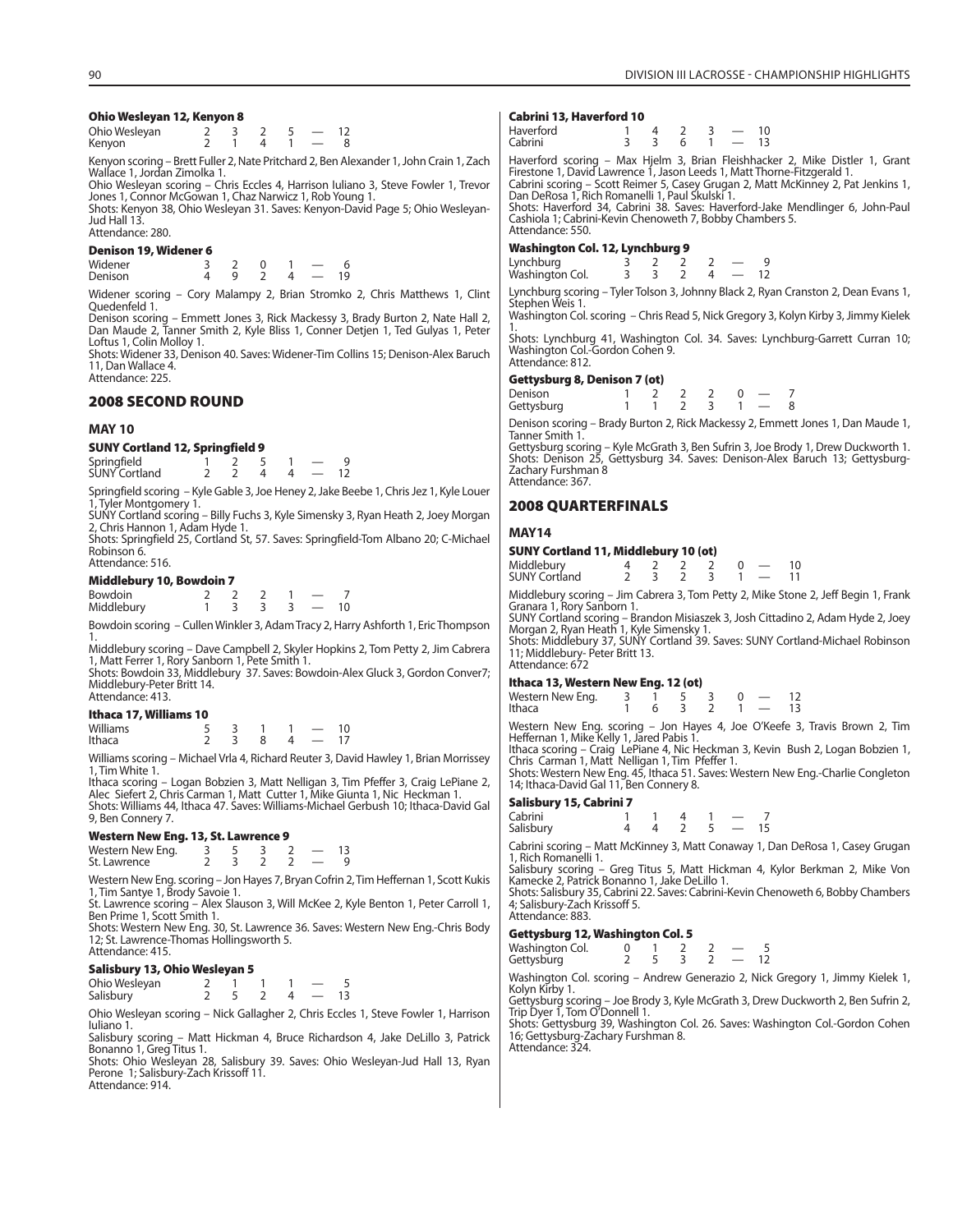### **MAY 18**

### **SUNY Cortland 16, Ithaca 5**

| Ithaca               |  |  |  |
|----------------------|--|--|--|
| <b>SUNY Cortland</b> |  |  |  |

Ithaca scoring – Matt Nelligan 2, Logan Bobzien 1, Matt Cutter 1, Craig LePiane 1.<br>SUNY Cortland scoring – Billy Fuchs 4, Joey Morgan 4, Josh Cittadino 2, Adam Hyde<br>2, Jay DiStefano 1, Brian Krol 1, Eric Parah 1, Kyle Sime

Collin Meadow 2; SUNY Cortland-Michael Robinson 9, Matt Hipenbecker 2. Attendance: 1,511

### **Salisbury 11, Gettysburg 10 (2 ot)**

|                         |  | $2 \t 5 \t 2 \t 1 \t 0 \t 0 \t -10$ |  |  |
|-------------------------|--|-------------------------------------|--|--|
| Gettysburg<br>Salisbury |  | $2$ 4 1 3 0 1 - 11                  |  |  |

Gettysburg scoring – Trip Dyer 3, Joe Brody 2, Tom O'Donnell 2, Ben Sufrin 2, Drew

Duckworth 1. Salisbury scoring – Kylor Berkman 2, Jake DeLillo 2, Bruce Richardson 2, Connor Burgasser 1, Matt Hickman 1, Kevin Kustron 1, Greg Titus 1, Mike Von Kamecke 1. Shotsury Souring - Kylon Detwinan 2, Jake Detilio 2, Diruce Musiamecke 1.<br>Burgasser 1, Matt Hickman 1, Kevin Kustron 1, Greg Titus 1, Mike Von Kamecke 1.<br>Shots: Gettysburg 33, Salisbury 49. Saves: Gettysburg-Zachary Furshm Salisbury-Nick Fiorentino 8. Attendance: 1,411

**2008 CHAMPIONSHIP**

### **MAY 25 AT FOXBOROUGH, MASS.**

### **Salisbury 19, SUNY Cortland 13**

| <b>SUNY Cortland</b> |  |  |  |  |
|----------------------|--|--|--|--|
| Salisbury            |  |  |  |  |

SUNY Cortland scoring – Chris Hannon 4, Joey Morgan 4, Ryan Heath 2, Josh Cittadino 1, Adam Hyde 1, Brandon Misiaszek 1.

Salisbury scoring – Kylor Berkman 5, Bruce Richardson 5, Mike Von Kamecke 3, Greg Titus 2, Jake DeLillo 1, Matt Hickman 1, Stephen Krasco 1, Ryan Phillips 1. Shots: SUNY Cortland 42, Salisbury 33. Saves: SUNY Cortland-Michael Robinson 6;

Salisbury–Nick Fiorentino 14. Attendance: 24,317

### **2007**

**Salisbury downs SUNY Cortland for championship title:** Attackman Matt Hickman poured in five goals and added an assist as Salisbury (23-0) avenged last season's Division III Men's Lacrosse Championship game loss to SUNY Cortland (15-6), 15-9, at Baltimore's M&T Bank Stadium to earn the Sea Gulls their seventh title.

Hickman's performance gave him 75 goals on the year and the Most Outstanding Player award. The junior finished 2007 as the second-leading scorer on a team that set a new Salisbury record, scoring 417 goals this year.

The Gulls used a five-goal run during a six minute third quarter span to break open a see-saw battle.

SUNY Cortland midfielder Adam Hyde, who finished with four goals and an assist, made the score 7-7 46 seconds into the second half when he drove from behind the cage and finished with an underhand shot.

Salisbury responded as sophomore midfielder Kylor Berkman battled through a holding penalty and delivered one of his three assists to a waiting Hickman. Junior attackman Greg Titus, who had three goals to finish the year with 76, sandwiched a pair of goals around a Matt Dasinger goal before Hickman made it 12-7 when he finished a fast break with 8:36 remaining in the third.

Also putting up gaudy numbers was Salisbury senior attackman and leading scorer Eric Bishop, who finished with four goals and three assists, bringing his season point total to 102.

SUNY Cortland and Salisbury renewed their championship game rivalry as both teams favored a frantic pace early, leading to a combined 15 firstquarter shots.

SUNY Cortland jumped out to a 4-1 lead when freshman midfielder Chris Dutkowsky caught a pass from senior attackman Mike Felice – who had finished a shot on the crease after making a nice fake two minutes prior -- just inside the restrain box and let go a hard shot that beat Salisbury goalie Max Zarchin, who had 12 saves.

Salisbury got back into the game on the strength of a six-goal run, including two goals from Hickman and Titus, and went ahead 7-4 with 7:48 remaining in the second quarter. SUNY Cortland midfielder Josh Cittadino answered seven seconds later, however, when he won a draw forward, gained possession, and put a high bounce shot past Zarchin.

Hyde then finished the first half with a running right-handed shot from the top of the box with four seconds left.

SUNY Cortland got 11 saves from sophomore Michael Robinson, including two from inside five yards early in the fourth quarter, to give the Red Dragons hope.

SUNY Cortland also had an advantage at the faceoff, winning 15 of 28 draws. Salisbury was excellent on groundballs, however, picking up 48 to the Red Dragons' 33.

### **LEADING SCORERS**

| <b>Name</b> |    | Pts. |
|-------------|----|------|
|             | 16 | 24   |
|             | ۱Δ | 16   |
|             |    | 15   |
|             |    | q    |
|             |    | a    |

### **2007 FIRST ROUND**

**MAY 9**

### **Keene St., 14, Merchant Marine 11**

| Merchant Marine |  |   |    |
|-----------------|--|---|----|
| Keene St.       |  | Δ | 14 |

Merchant Marine scoring – Sean Dougherty 3, Robert De Pol 2, Brennan Dougherty 2, Jim Flannery 2, Tony Buleza 1, Ryan Merritt 1.

Keene St. scoring – Tony Santa Fe 4, Ryan Hazelton 3, Casey Brodersen 2, Mike Fontaine 2, Sean Panora 2, Taylor Morasutti 1. Shots: Merchant Marine 50, Keene St. 49. Saves: Merchant Marine-John Pagano 12;

Keene St.-Matt Johnson 23. Attendance: 250.

### **Middlebury 21, Mount Ida 2**

| Mount Ida  |  |  |    |
|------------|--|--|----|
| Middlebury |  |  | 21 |

Mount Ida scoring – Trevor Bergeron 1, Leo Shidler 1.

Middlebury scoring – Will Simpson 3, Mike Stone 3, Nick Bastis 2, Jim Cabrera 2,<br>Skyler Hopkins 2, Tom Petty 2, Pete Smith 2, Dave Campbell 1, Mickey Gilchrist 1,<br>Peter Mellen 1, Rory Sanborn 1, Matt Virtue 1.

Shots: Middlebury 61, Mount Ida 19. Saves: Mount Ida-Matt Vernik 18; Middlebury-Alex Palmisano 8, Pete Britt 1. Attendance: 215.

### **Widener 8, Denison 5**

| --------- |  |  |  |
|-----------|--|--|--|
| Widener   |  |  |  |
| Denison   |  |  |  |

Widener scoring – Clint Quedenfeld 2, Ben Stromko 2, Luke Weber 2, Gavin Goane 1, Cory Malampy 1.

Denison scoring – Chris Chandler 1, Ted Gulyas 1, Rick Mackessy 1, Dan Maude 1, Topher Nazaruk 1.

Shots: Denison 26, Widener 25. Saves: Widener-Andrew Johnson 10; Denison-Alex Baruch 6. Attendance: 170.

### **Tufts 9, Endicott 8**

| ------------------ |  |                |  |  |
|--------------------|--|----------------|--|--|
| Endicott           |  |                |  |  |
| Tufts              |  | $\overline{0}$ |  |  |

Endicott scoring – Nick Cosco 3, Josh Gilbert 3, Dan Cain 1, Eddie O'Reilly 1. Tufts scoring – Clem McNally 3, Chase Bibby 2, Jamie Atkins 1, Chris Connelly 1, Mark Warner 1, Kevin Williams 1.

Shots: Endicott 43, Tufts 37. Saves: Endicott-Sean Kearney 10; Tufts-Matt Harrigan 16.

Attendance: 1,000.

### **2007 SECOND ROUND**

**MAY 12**

### **Western New Eng. 13, Keene St. 5**

| Keene St.        |  |  |  |  |
|------------------|--|--|--|--|
| Western New Eng. |  |  |  |  |

Keene St. scoring – Tony Santa Fe 3, Ryan Hazelton 1, Taylor Morasutti 1. Western New Eng. scoring – Adam Cherry 2, Scott Kukis 2, Travis Brown 1, Chuck Cartelli 1, Bryan Cofrin 1, Nick Coppola 1, Jon Hayes 1, Tim Heffernan 1, Mike Kelly 1,

Ben Reardon 1, Zack Sondrini 1. Shots: Western New Eng. 55, Keene St. 27. Saves: Keene St.-Matt Johnson 24; Western New Eng.-Chris Body 10. Attendance: 1,235.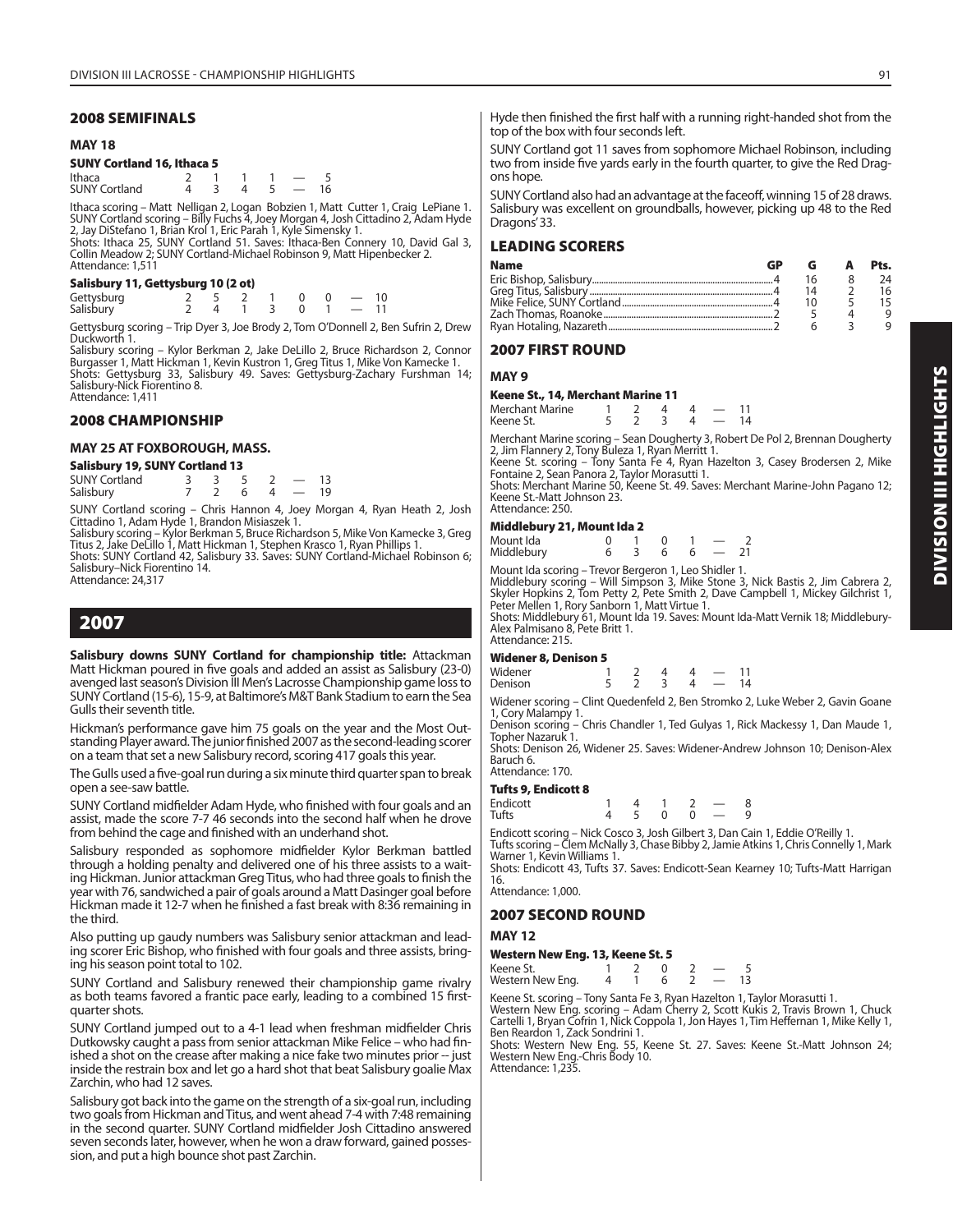### **SUNY Cortland 13, St. Lawrence 8**

| <b>SUNY Cortland</b> |  |  |  |
|----------------------|--|--|--|
| St. Lawrence         |  |  |  |

SUNY Cortland scoring – Mike Felice 5, Billy Fuchs 2, Ryan Simensky 2, Ryan Heath 1, Adam Hyde 1, Joey Morgan 1, Kyle Simensky 1.

St. Lawrence scoring – Will McKee 2, Kyle Benton 1, Andy Centauro 1, Willie Lapinksi

1, Mike Long 1, Nick Mastine 1, Kevin Russell 1. Shots: SUNY Cortland 39, St. Lawrence 29. Saves: SUNY Cortland-Michael Robinson 7; St. Lawrence-Justin Demuth 10. Attendance: 711.

### **Nazareth 15, SUNY Geneseo 5**

| <b>SUNY Geneseo</b> |  |  |  |
|---------------------|--|--|--|
| <b>Nazareth</b>     |  |  |  |

SUNY Geneseo scoring – Andrew Hanover 2, Owahn Bazydlo 1, Jim Fiacco 1, Colin Ireland 1.

Nazareth scoring – Ryan Hotaling 4, Kevin Kimball 4, Aaron Civalier 3, Chad Amidon 2, Matt Aloi 1, Jordan Hirsch 1.

Shots: Nazareth 28, SUNY Geneseo 27. Saves: SUNY Geneseo-Tim Garback 8; Nazareth-Pat Mullin 11. Attendance: 2,000

#### **Wesleyan (CT) 13, Middlebury 9**

| Middlebury<br>Wesleyan (CT) |  |  |  |
|-----------------------------|--|--|--|

Middlebury scoring – Jim Cabrera 2, Mike Stone 2, Nick Bastis 1, James Guay 1, Peter Mellen 1, Tom Petty 1, Will Simpson 1.

Wesleyan (CT) scoring – Grayson Connors 4, Lonnie Blumenthal 2, Jon Killeen 2, Adam Kirk 2, Dan Latzman 2, Jason Ben-Eliyahu 1.

Shots: Middlebury 38, Wesleyan (CT) 33. Saves: Middlebury-Alex Palmisano 9; Wesleyan (CT)-Charlie Congleton 17. Attendance: 600.

### **Salisbury 16, Widener 8**

| ס ואוואנין עו נואטנווט |  |  |  |
|------------------------|--|--|--|
| Widener                |  |  |  |

| Salisbury |  |  |  |
|-----------|--|--|--|

Widener scoring – Gavin Goane 2, Chris Mattews 2, Briand Stromko 2, Cory Malampy 1, Luke Weber 1.

Salisbury scoring – Greg Titus 6, Eric Bishop 3, Matt Dasinger 2, Matt Hickman 2, Kylor Berkman 1, Luis Gonzalez 1, Mike Von Kamecke 1.

Shots: Widener 28, Salisbury 45. Saves: Widener-Andrew Johnson 17; Salisbury-Max Zarchin 8.

### Attendance: 664.

### **Roanoke 18, Ohio Wesleyan 9**

| Ohio Wesleyan |  |  |  |  |
|---------------|--|--|--|--|
| Roanoke       |  |  |  |  |

Ohio Wesleyan scoring – Eric Turner 3, Dave Castignola 2, Chris Ehlinger 1, Trevor Jones 1, Rob Young 1, Karl Zimmerman 1. Roanoke scoring – Jon Mason 7, Matt Duke 2, Steve Furdock 2, Billy Cameron 1,

Chas Carlson 1, Richard Fox 1, Scott Lindberg 1, Pat March 1, Brendan Moore 1, Zach Thomas 1.

Shots: Ohio Wesleyan 40, Roanoke 44. Saves: Ohio Wesleyan-Ryan Perone 10; Roanoke-Jake Dorsey 11. Attendance: 532.

#### **Ithaca 18, Cabrini 11**

| __      |  |  |    |
|---------|--|--|----|
| Cabrini |  |  |    |
| Ithaca  |  |  | 18 |

Ithaca scoring – Craig LePiane 4, Kevin Bush 3, Mike Cintineo 3; Matt Nelligan 2, Tim Pfeffer 2, Matthew Ruhnke 2, Logan Bobzien 1, Mike Nowak 1.

Cabrini scoring – Matt McKinney 4, Casey Grugan 3, Scott Reimer 2, Chris Barron 1, Pat Jenkins 1.

Shots: Cabrini 43, Ithaca 52. Saves: Cabrini-Kevin Quinn 7; Ithaca-Dennis Butler 19. Attendance: 573.

#### **Gettysburg 12, Tufts 7**

| Tufts      |  |  |  |
|------------|--|--|--|
| Gettysburg |  |  |  |

Tufts scoring – Peter Whitney 2, Chase Bibby 1, Matt Caple 1, Chris Connelly 1, Clem McNally 1, Jordan Yarboro 1.

Gettysburg scoring – Ben Sufrin 4, Kevin Freehill 3, Joe Brody 1, Drew Duckworth 1, Trip Dyer 1, Steve Hurst 1, Rob Triplett 1.

Shots: Tufts 24, Gettysburg 31. Saves: Tufts-Matt Harrigan 9; Gettysburg-Pat Vaughan 10. Attendance: 417.

### **2007 QUARTERFINALS**

### **MAY 16**

### **SUNY Cortland 12, Western New Eng. 10**

| Western New Eng.     |  |  |  |
|----------------------|--|--|--|
| <b>SUNY Cortland</b> |  |  |  |

Western New Eng. scoring – Adam Cherry 3, Jon Hayes 3, Tim Heffernan 3, Scott Kukis 1.

SUNY Cortland scoring – Billy Fuchs 3, Ryan Heath 3, Mike Felice 2, Adam Hyde 2, Joey Morgan 2.

Shots: Western New Eng. 40, SUNY Cortland 29. Saves: Western New Eng.-Chris Body 12; SUNY Cortland-Michael Robinson 1. Attendance: 750

#### **Wesleyan (CT) 9, Nazareth 6**

| Nazareth      |  |  |  |
|---------------|--|--|--|
| Wesleyan (CT) |  |  |  |

Wesleyan (CT) scoring – Jason Ben-Eliyahu 2, Kwasi Ansu 1, Matt Burke 1, Grayson Connors 1, Mike Hines 1, Jon Killeen 1, Dan Latzman 1, Jeff Strittmatter 1. Nazareth scoring – Jordan Hirsch 2, Ryan Hotaling 2, Mark DeCirce 1, Kevin Gibbons

1. Shots: Wesleyan (CT) 23, Nazareth 37. Saves: Nazareth-Pat Mullin 4; Wesleyan (CT)- Charlie Congleton 14. Attendance: 400.

#### **Salisbury 15, Roanoke 9**

| 54.5554.77154.764.7675 |  |  |  |
|------------------------|--|--|--|
| Roanoke                |  |  |  |
| Salisbury              |  |  |  |

Roanoke scoring – Zach Thomas 4, Billy Cameron 1, Matt Duke 1, Steve Furdock 1, Jon Mason 1, Brendan Moore 1.

Salisbury scoring – Eric Bishop 7, Greg Titus 3, Kyle Burto 1, Matt Dasinger 1, Luis Gonzalez 1, Matt Hickman 1, Michael Lennon 1. Shots: Salisbury 47, Roanoke 39. Saves: Roanoke-Jake Dorsey 12; Salisbury-Max

Zarchin 15. Attendance: 828.

### **Gettysburg 11, Ithaca 5**

| .<br>__<br>Ithaca<br>Gettysburg | ______ | $\overline{0}$<br>$\sim$ 5 |  | - 11 |  |
|---------------------------------|--------|----------------------------|--|------|--|
|                                 |        |                            |  |      |  |

lthaca scoring – Craig LePiane 2, Mike Giunta 1, Matt Nelligan 1, Tim Pfeffer 1.<br>Gettysburg scoring – Andrew Mavraganis 3, Ben Sufrin 3, Joe Brody 1, Trip Dyer 1,<br>Ted Leonard 1, Kyle McGrath 1, Greg Montgomery 1.<br>Shots: Ge

Vaughan 10 Attendance: 229.

### **2007 SEMIFINALS**

#### **MAY 19-20**

### **SUNY Cortland 9, Wesleyan (CT) 8**

| Wesleyan (CT) |  |  |  |
|---------------|--|--|--|
| SUNY Cortland |  |  |  |

Wesleyan (CT) scoring – Jason Ben-Eliyahu 2, Mike Hines 2, Lonnie Blumenthal 1, Grayson Connors 1, Chris Jasinski 1, Jon Killeen 1.

SUNY Cortland scoring – Billy Fuchs 3, Mike Felice 2, Ryan Heath 2, Adam Hyde 1, Josh Cittadino 1.

Shots: Wesleyan (CT) 18, SUNY Cortland 31. Saves: Wesleyan (CT)-Charlie Congleton 12; SUNY Cortland-Michael Robinson 10. Attendance: 892

#### **Salisbury 9, Gettysburg 6**

| Gettysburg<br>Salisbury |  |  |  |  |
|-------------------------|--|--|--|--|

Gettysburg scoring – Ted Leonard 2, Joe Brody 1, Trip Dyer 1, Andrew Mavraganis 1, Greg Montgomery 1. Salisbury scoring – Eric Bishop 2, Matt Dasinger 2, Greg Titus 2, Kylor Berkman 1,

Matt Hickman 1, Mike Von Kamecke 1.

Shots: Gettysburg 10, Salisbury 16. Saves: Gettysburg-Pat Vaughan 7; Salisbury-Max Zarchin 4. Attendance: 1,120

### **2007 CHAMPIONSHIP**

### **MAY 27 AT BALTIMORE**

| Salisbury 15, SUNY Cortland 9 |  |  |
|-------------------------------|--|--|
|                               |  |  |

 $SUNY$  Cortland  $\begin{array}{cccc} 4 & 2 & 2 & 1 & -9 \\ 5 & 6 & 2 & -15 \end{array}$ Salisbury

SUNY Cortland scoring – Adam Hyde 4, Josh Cittadino 1, Chris Dutkowsky 1, Mike<br>Felice 1, Billy Fuchs 1, Cheney Raymond 1.<br>Salisbury scoring – Matt Hickman 5, Eric Bishop 4, Greg Titus 3, Matt Dasinger 2,<br>Mike Von Kamecke 1

Shots: SUNY Cortland 34, Salisbury 43. Saves: SUNY Cortland–Michael Robinson 11; Salisbury–Max Zarchin 12. Attendance: 22,778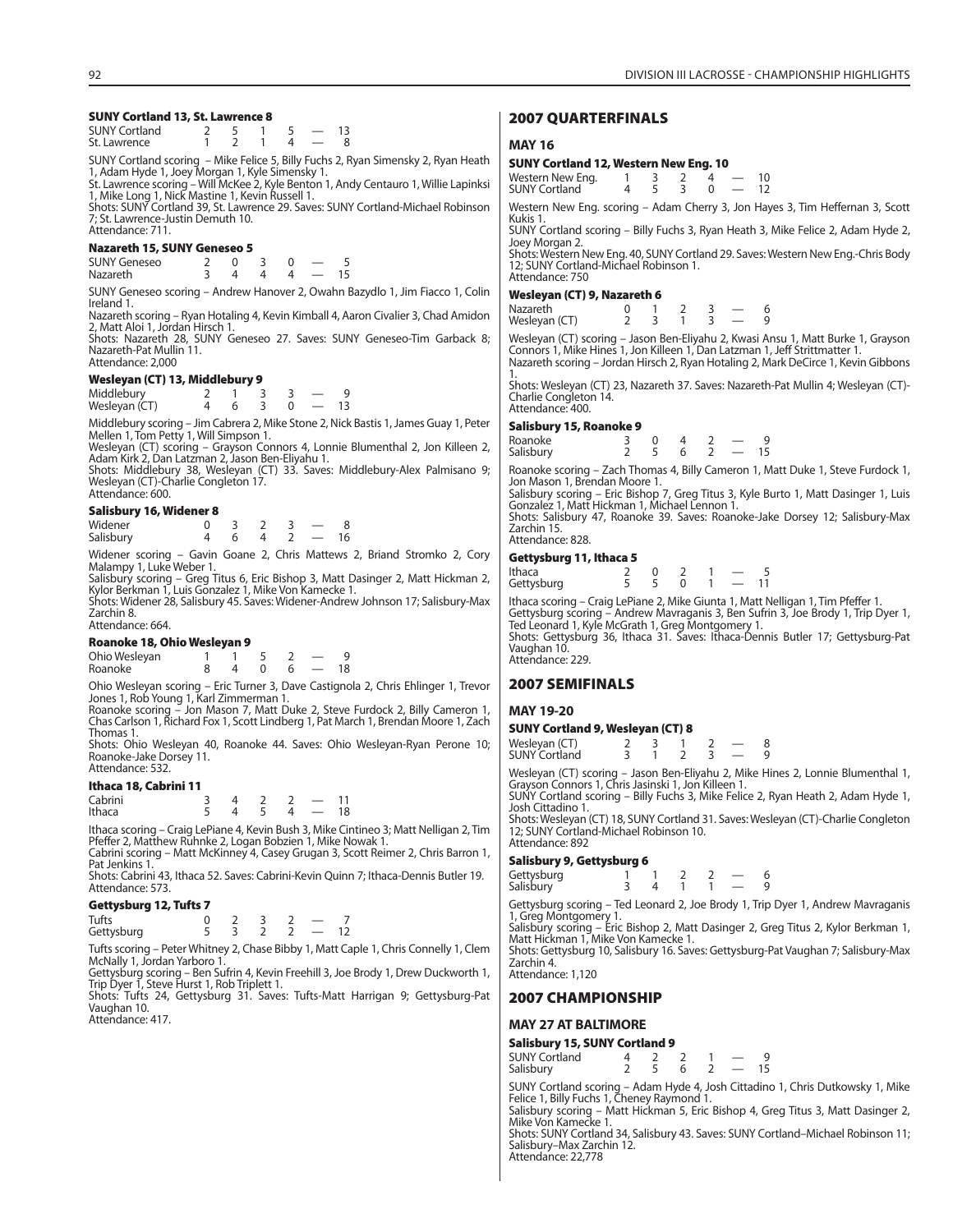### **2006**

**SUNY Cortland ends Salisbury reign with overtime conquest:** SUNY Cortland stunned three-time defending champion Salisbury in overtime May 28 to win the Division III Men's Lacrosse Championship, handing the Sea Gulls their first loss since April 10, 2003. The 13-12 defeat ended Salisbury's 69-game winning streak and brought the title back to SUNY Cortland for the first time in 31 years. The Red Dragons' Mike Felice scored a goal with 2.2 seconds remaining in overtime to lift his team over the defending champions and heavy favorites.

The teams were evenly matched from the outset, with each answering the other's score. The teams combined for 11 ties and four lead changes in the seesaw game, and the largest margin was two goals, which Salisbury held in the second quarter. The Sea Gulls were up, 7-6, at the half. The Red Dragons came out strong in the third quarter, though, opening with a quick goal, dominating the faceoffs and controlling the time of possession. Ryan Heath scored three times in the third quarter for SUNY Cortland, including a tying goal with 37 seconds left. Salisbury midfielder Luis Gonzalez led his team with three goals in the third quarter after scoring just four the entire season.

The fourth quarter was a stark contrast to the offensive barrage in the third  $$ both teams turned to their defense to carry the day. Salisbury led the game with less than a minute to play, but SUNY Cortland's Ryan Simensky scored off a loose ball, tying the game at 12.

Red Dragons sophomore Josh Cittadino won his 13th faceoff to start the overtime, but a subsequent shot sailed wide. Salisbury also had chances, but SUNY Cortland goalie Ben Gaebel made two of his 18 saves in the extra period. The Red Dragons capitalized on their final possession, with Felice scoring the game-winner after beating his defender and getting in close range.

Felice finished with three goals and the Most Outstanding Player award. Heath led SUNY Cortland with four goals. Salisbury finished the season 20-1, while SUNY Cortland completed an 18-3 campaign.

### **LEADING SCORERS**

| <b>Name</b> | æ |  | Pts. |
|-------------|---|--|------|
|             |   |  |      |
|             |   |  |      |
|             |   |  |      |
|             |   |  |      |
|             |   |  |      |
|             |   |  |      |

### **2006 FIRST ROUND**

### **MAY 10**

#### **Stevens 7, Eastern Conn. St. 4**

| Eastern Conn. St. |  |  |  |
|-------------------|--|--|--|
| <b>Stevens</b>    |  |  |  |

Eastern Conn. St. scoring – DJ Simmons 2, Chris Elrod 1, Pete Hamilton 1. Stevens scoring – Patrick Bailey 2, John Dolny 2, Matt Althauser 1, Mark Bielicky 1, J.R.Oreskovich 1.

Shots: Eastern Conn. St. 29, Stevens 41. Saves: Eastern Conn. St.-Kyle Savage 9; Stevens-Jack Dunderdale 7. Attendance: 250.

### **St. Lawrence 13, Endicott 10**

| Endicott     |  |  | 10. |
|--------------|--|--|-----|
| St. Lawrence |  |  |     |

Endicott scoring – Burt Fahy 3, Brandon Dube 2, Dan Ryan 2, Dan Cain 1, Patrick Gaffney 1, Josh Gilbert 1.

St. Lawrence scoring – Tyler Moore 3, Kevin Russell 3, Ben Prime 2, Peter Carroll 1, Andy Centauro 1, Willie Lapinski 1, Brendan Lynch 1, Nick Mastine 1.

Shots: Endicott 31, St. Lawrence 31. Saves: Endicott-Ryan Walsh 14; St. Lawrence-Justin Demuth 9. Attendance: 715.

### **Denison 10, Ohio Wesleyan 9 (ot)**

Ohio Wesleyan 2 3 1 3 0 — 9 **Denison** 

Ohio Wesleyan scoring – Chris Eccles 4, Phillip Johnson 2, Dylan Brown 1, Nick Gallagher 1, Jarred Law 1.

Denison scoring – Ted Douglass 4, PJ Hendrick 2, Chris Boehl 1, Ted Epstein 1, Dan Maude 1, Clay Wawner 1.

Shots: Ohio Wesleyan 27, Denison 31. Saves: Ohio Wesleyan-Ryan Perone 8; Denison-Alex Baruch 9. Attendance: 550.

### **Widener 11, Kenyon 9**

| Kenyon<br>Widener | . . |  |  |  |
|-------------------|-----|--|--|--|
|                   |     |  |  |  |

Kenyon scoring – Devin Catlin 2, Brad Harvey 2, Luke Larson 2, Fred Kridler 1, Adam Lucas 1, Sean O'Neill 1.

Widener scoring – Alan Krawitz 3, Gavin Goane 2, Dennis Mann 2, Luke Weber 2, Todd Fairlie 1, Brian Stromko 1.

Shots: Kenyon 28, Widener 26. Saves: Kenyon-Charlie Floeckher 11; Widener-Andrew Johnson 8. Attendance: 300.

### **2006 SECOND ROUND**

### **MAY 13**

| <b>SUNY Cortland 16, Stevens 7</b> |  |   |          |   |            |    |  |
|------------------------------------|--|---|----------|---|------------|----|--|
| Stevens<br><b>SUNY Cortland</b>    |  | Δ | -3<br>6. | 4 | $\sim$ $-$ | 16 |  |

| <b>JUIT CURTIUL</b>                                                                                                                                                                                                                                                                               |  |  | $\sim$ |
|---------------------------------------------------------------------------------------------------------------------------------------------------------------------------------------------------------------------------------------------------------------------------------------------------|--|--|--------|
| Stevens scoring - Matt Althauser 3, Mark Bielicky 3, Patrick Ba<br>$C(1)$ $\cup$ $C_1$ and $C_2$ and $C_3$ is the set of $C_3$ is the set of $C_4$ is the set of $C_5$ is the set of $C_5$ is the set of $C_5$ is the set of $C_5$ is the set of $C_5$ is the set of $C_5$ is the set of $C_5$ is |  |  |        |

Stevens scoring – Matt Althauser 3, Mark Bielicky 3, Patrick Bailey 1.<br>SUNY Cortland scoring – Mike Felice 5, Ryan Heath 3, Kyle Lambert 3, Mike Abbott<br>2, Adam Hyde 1, Matt O'Connell 1, Ryan Simensky 1.<br>Shots: Stevens 29

Cortland-Ben Gaebel 10. Attendance: 427.

### **Middlebury 17, Springfield 4**

| Springfield<br>Middlebury |  |  |  |
|---------------------------|--|--|--|

Springfield scoring – Pat Cavanaugh 1, Steve Krasco 1, Paul Voegeli 1, Greg Welch 1. Middlebury scoring – Jim Cabrera 3, Nick Bastis 2, Aaron Herter 2, Jonathan Sisto 2, Mike Stone 2, J.P. Coviello 1, Travis Meyer 1, Jeff Pello 1, Tom Petty 1, Mike Quinn 1, Henry Sheehan 1.

Shots: Springfield 27, Middlebury 50. Saves: Springfield-Kyle Cloutier 15; Middlebury-Alex Palmisano 11, Pete Britt 1. Attendance: 416.

### **Wesleyan (CT) 11, Rochester Inst. 8**

| Rochester Inst. |  |  |  |
|-----------------|--|--|--|
| Wesleyan (CT)   |  |  |  |

Rochester Inst. scoring – Zach Bednarz 2, Colin Jesien 2, Eric Pritchard 2, Scott Farress 1, David Thering 1.

Wesleyan (CT) scoring – Glenn Adams 3, Jason Ben-Eliyahu 2, Jordan Funt 2, Mike<br>Vitulano 2, Russell Follansbee 1, Chris Jasinski 1.

Shots: Rochester Inst. 42, Wesleyan (CT) 30. Saves: Rochester Inst.-John Foley 12; Wesleyan (CT)-Charlie Congleton 14. Attendance: 630.

### **SUNY Geneseo 12, St. Lawrence 5**

| St. Lawrence<br><b>SUNY Geneseo</b> |  |  |  |
|-------------------------------------|--|--|--|
|                                     |  |  |  |

St. Lawrence scoring – Brendan Lynch 3, Tyler Moore 2.

SUNY Geneseo scoring – Owahn Bazydlo 2, Mike Pizzuto 2, Jack Ryerson 2, Rick Bova 1, Colin Ireland 1, Joe Malach 1, Tim McDermott 1, Brian Orlowski 1, Pat Riehlman 1. Shots: St. Lawrence 37, SUNY Geneseo 28. Saves: St. Lawrence-Justin Demuth 5; SUNY Geneseo-Tim Garback 11. Attendance: 425.

### **Salisbury 13, Denison 5**

| Denison<br>Salisbury |  |  |  |  |
|----------------------|--|--|--|--|
|                      |  |  |  |  |

Denison scoring – Ted Douglass 1, PJ Hendrick 1, Ricky Mackessy 1, Dan Maude 1, Clay Wawner 1.

Salisbury scoring – Ryan Rohde 5, Matt Dasinger 4, Eric Bishop 1, Dan Boyer 1, Mike Edwards 1, Mike Hurley 1.

Shots: Denison 20, Salisbury 36. Saves: Denison-Alex Baruch 10; Salisbury-Max Zarchin 11, Riley Clark 1. Attendance: 609.

### **Washington Col. 8, Lynchburg 7**

| Washington Col. |  |  |  |
|-----------------|--|--|--|
| Lynchburg       |  |  |  |

Washington Col. scoring – Jimmy Kielek 2, Ryan Morrison 2, Jon Kenney 1, Andrew Ostrusky 1, Chris Read 1, Mike Sutter 1.

Lynchburg scoring – Brian Kemper 3, Johnny Black 2, Ryan Cranston 2. Shots: Washington Col. 23, Lynchburg 29. Saves: Washington Col.-Kevin Thibadeau 12; Lynchburg-Garrett Curran 6. Attendance: 369.

### **Roanoke 17, Cabrini 6**

| Cabrini |  |   |  |  |
|---------|--|---|--|--|
| Roanoke |  | ь |  |  |

Cabrini scoring – Dan Leigh 3, Matt Campbell 1, Kevin Rayer 1, Scott Reimer 1. Roanoke scoring – Matt Duke 3, Chris Keating 3, Brendan Moore 3, Jon Mason 2, Zack Thomas 2, Scott Pattison 1, Billy Cameron 1, Richard Fox 1, Adam Saunders 1. Shots: Cabrini 32, Roanoke 46. Saves: Cabrini-Kevin Quinn 18; Roanoke-Matt Madalon 17, Drew Bowers 2. Attendance: 550.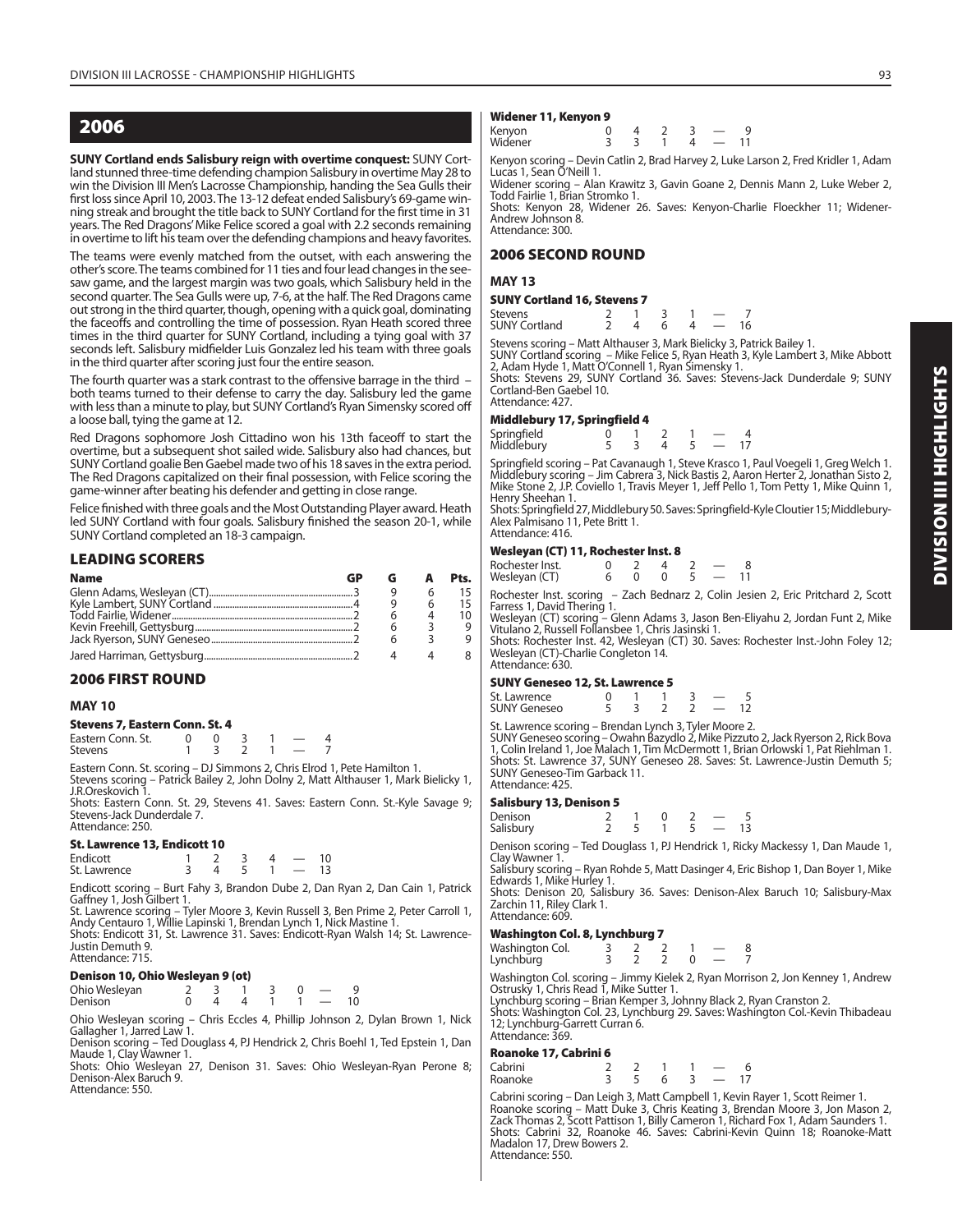### **Gettysburg 13, Widener 7**

| Widener    |  |  |  |
|------------|--|--|--|
| Gettysburg |  |  |  |

Widener scoring – Todd Fairlie 5, Gavin Goane 1, Chris Matthews 1. Gettysburg scoring – Brian Pryor 4, Kevin Freehill 3, Evan Gallant 2, Jared Harriman 2, Andrew Mavraganis 1, Chase Stewart 1. Shots: Widener 35, Gettysburg 29. Saves: Widener-Andrew Johnson 5, Mike Cozza 1;

Gettysburg-Pat Vaughan 10. Attendance: 393.

### **2006 QUARTERFINALS**

### **MAY 17**

### **SUNY Cortland 12, Middlebury 8**

| Middlebury           |  |  |  |
|----------------------|--|--|--|
| <b>SUNY Cortland</b> |  |  |  |

Middlebury scoring – Jim Cabrera 3, Nick Bastis 1, Aaron Herter 1, Travis Meyer 1, Jeff Pello 1, Henry Sheehan 1.

SUNY Cortland scoring – Kyle Lambert 4, Mike Abbott 3, Ryan Heath 2, Adam Hyde 2, Tim Castoro 1.

Shots: Middlebury 33, SUNY Cortland 29. Saves: Middlebury-Alex Palmisano 11; SUNY Cortland-Ben Gaebel 12. Attendance: 487.

### **Wesleyan (CT) 16, SUNY Geneseo 10**

| <b>SUNY Geneseo</b> |  |  |  |
|---------------------|--|--|--|
| Wesleyan (CT)       |  |  |  |

SUNY Geneseo scoring – Jack Ryerson 4, Mike Pizzuto 3, Owahn Bazydlo 2, Brian Orlowski 1.

Wesleyan (CT) scoring – Glenn Adams 6, Grayson Connors 2, Russell Follansbee 2, Mike Walsh 2, Jason Ben-Eliyahu 1, Chris Jasinski 1, Spike Malangone 1, Mike Vitulano 1.

Shots: SUNY Geneseo 37, Wesleyan (CT) 35. Saves: SUNY Geneseo-Tim Garback 8; Wesleyan (CT)-Charlie Congleton 16. Attendance: 350.

### **Salisbury 8, Washington Col. 4**

| Washington Col. |  |  |  |
|-----------------|--|--|--|
| Salisbury       |  |  |  |

Washington Col. scoring – Chris Read 2, Sam Lane 1, Mike Sutter 1. Salisbury scoring – Dan Boyer 3, Kylor Berkman 2, Eric Bishop 1, Ryan Rohde 1, Mike Hurley 1.

Shots: Salisbury 33, Washington Col. 18. Saves: Washington Col.-Kevin Thibadeau 15; Salisbury-Max Zarchin 6.

#### Attendance: 1,086. **Roanoke 13, Gettysburg 12**

| Roanoke 13, Gettysburg 12 |  |  |   |  |       |     |  |  |  |
|---------------------------|--|--|---|--|-------|-----|--|--|--|
| Roanoke                   |  |  |   |  |       | -13 |  |  |  |
| Gettysburg                |  |  | 4 |  | $-12$ |     |  |  |  |

Roanoke scoring – Chaz Carlson 4, Chris Keating 3, Zack Thomas 3, Matt Duke 1, Pat Hurley 1, Jon Mason 1.

Gettysburg scoring – Kevin Freehill 3, Trip Dyer 2, Jared Harriman 2, Brian Pryor 2, Evan Gallant 1, Chris Renzi 1, Chase Stewart 1.

Shots: Roanoke 26, Gettysburg 55. Saves: Roanoke-Matt Madalon 19, Drew Bowers 1; Gettysburg-Pat Vaughan 10. Attendance: 451.

### **2006 SEMIFINALS**

### **MAY 21**

### **SUNY Cortland 7, Wesleyan (CT) 6 (ot)**

|                      |  | . |  |  |
|----------------------|--|---|--|--|
| Wesleyan (CT)        |  |   |  |  |
| <b>SUNY Cortland</b> |  |   |  |  |

Wesleyan (CT) scoring – Grayson Connors 1, Jordan Funt 1, Chris Jasinski 1, Alex Kaufman 1, Mike Vitulano 1, Mike Walsh 1.

SUNY Cortland scoring – Mike Abbott 3, Ryan Simensky 2, Brian Atkins 1, Kyle Lambert 1.

Shots: Wesleyan (CT) 25, SUNY Cortland 33. Saves: Wesleyan (CT)-Charlie Congleton 13; SUNY Cortland-Ben Gaebel 10. Attendance: 1,114.

### **Salisbury 13, Roanoke 12 (ot)**

| Roanoke   |  |         | 4440 |          | -12 |
|-----------|--|---------|------|----------|-----|
| Salisbury |  | 2 3 7 0 |      | $1 - 13$ |     |

Roanoke scoring – Zack Thomas 3, Chas Carlson 2, Chris Keating 2, Scott Pattison 2, Adam Ariosa 1, Jon Mason 1, Brendan Moore 1.

Salisbury scoring – Mike Hurley 4, Dan Boyer 3, Greg Baggan 1, Kylor Berkman 1, Jimmy Creighton 1, Mike Edwards 1, Ryan Rohde 1, Brett Yoder 1.

Shots: Roanoke 44, Salisbury 37. Saves: Roanoke-Matt Madalon 15; Salisbury-Max Zarchin, 12.

Attendance: 1,301.

### **2006 CHAMPIONSHIP**

### **MAY 28 AT PHILADELPHIA**

### **SUNY Cortland 13, Salisbury 12 (ot)**

| <b>SUNY Cortland</b> |  |  |  |  |
|----------------------|--|--|--|--|
| Salisbury            |  |  |  |  |

SUNY Cortland scoring – Ryan Heath 4, Mike Felice 3, Ryan Simensky 3, Mike Abbott 1, Brian Atkins 1, Kyle Lambert 1.

Salisbury scoring – Luis Gonzalez 3, Jimmy Creighton 2, Matt Dasinger 2, Ryan Rohde 2, Eric Bishop 1, Dan Boyer 1, Mike Edwards 1.

Shots: SUNY Cortland 36, Salisbury 49. Saves: SUNY Cortland-Ben Gaebel 18; Salisbury–Max Zarchin 6. Attendance: 23,990.

### **2005**

**Sea Gulls soar to third straight crown:** An accurate shot in the last six seconds of play lifted Salisbury over Middlebury, 11-10, in the Division III Men's Lacrosse Championship game May 29. The game was played before a Division III-record crowd of 20,803 at Philadelphia's Lincoln Financial Field.

The victory clinched the Sea Gulls' third consecutive title and sixth overall. The Gulls finished the 2005 season with a perfect 20-0 record, while the Panthers posted a 17-2 slate.

Salisbury had been dominant all season, never trailing by more than one goal all year until Middlebury opened a two-goal margin with just more than five minutes left in the championship game. But Salisbury scored two quick goals and then ran down the clock to set up the game-winner by junior attackman Chris Phillips with 5.6 seconds left. Phillips also clinched the 2003 title over Middlebury with the final goal in a 14-13 victory.

Besides Phillips, team members also credited senior goalkeeper Dan Korpon for playing a huge role in the win. Korpon was named the tournament's Most Outstanding Player, finishing with a game-high 12 saves. In the first quarter, Korpon registered five saves, the same number he posted in the last period.

The victory over the Panthers brings Salisbury's consecutive win streak to 49, a record for all NCAA divisions.

Salisbury's championship win came despite a range of statistical victories for Middlebury. The Panthers led the Sea Gulls in faceoffs, shots and ground balls. The Panthers' dominance of faceoffs was especially surprising to the Sea Gulls – Salisbury senior Bryan Bradford entered the game having won 258 of 391 in his career, but Middlebury allowed him only five of 18.

Middlebury has appeared in six of the last seven Division III championship games and has faced Salisbury in four finals.

### **LEADING SCORERS**

| <b>Name</b> | GP |  | Pts. |
|-------------|----|--|------|
|             |    |  | 16   |
|             |    |  | 15   |
|             |    |  | 13   |
|             |    |  | 13   |
|             |    |  | 12   |
|             |    |  |      |
|             |    |  |      |
|             |    |  |      |
|             |    |  | 10   |

### **2005 FIRST ROUND**

### **MAY 11**

| Endicott 11, Keene St. 10 |  |  |                          |  |
|---------------------------|--|--|--------------------------|--|
| Endicott                  |  |  | $\overline{\phantom{a}}$ |  |
| $\cdot$                   |  |  |                          |  |

Keene St.  $\begin{array}{ccccccccc}\n & & & & & \rightarrow & \angle & \angle & 3 & \text{---} & 11 \\
\end{array}$ Endicott scoring – Sam Chidester 3, Josh Gilbert 2, Parker Sowles 2, Elliot Diesenhaus 1, Burt Fahy 1, Kevin Lally 1, Dan Ryan 1.

Keene St. scoring – Sean Panora 4, Ryan Hazelton 2, Eric Momnie 2, Greg Richard 1, Ron Ward 1.

Shots: Endicott 21, Keene St. 65. Saves: Endicott-Ryan Walsh 4; Keene St.-Matt Johnson 15. Attendance: 400.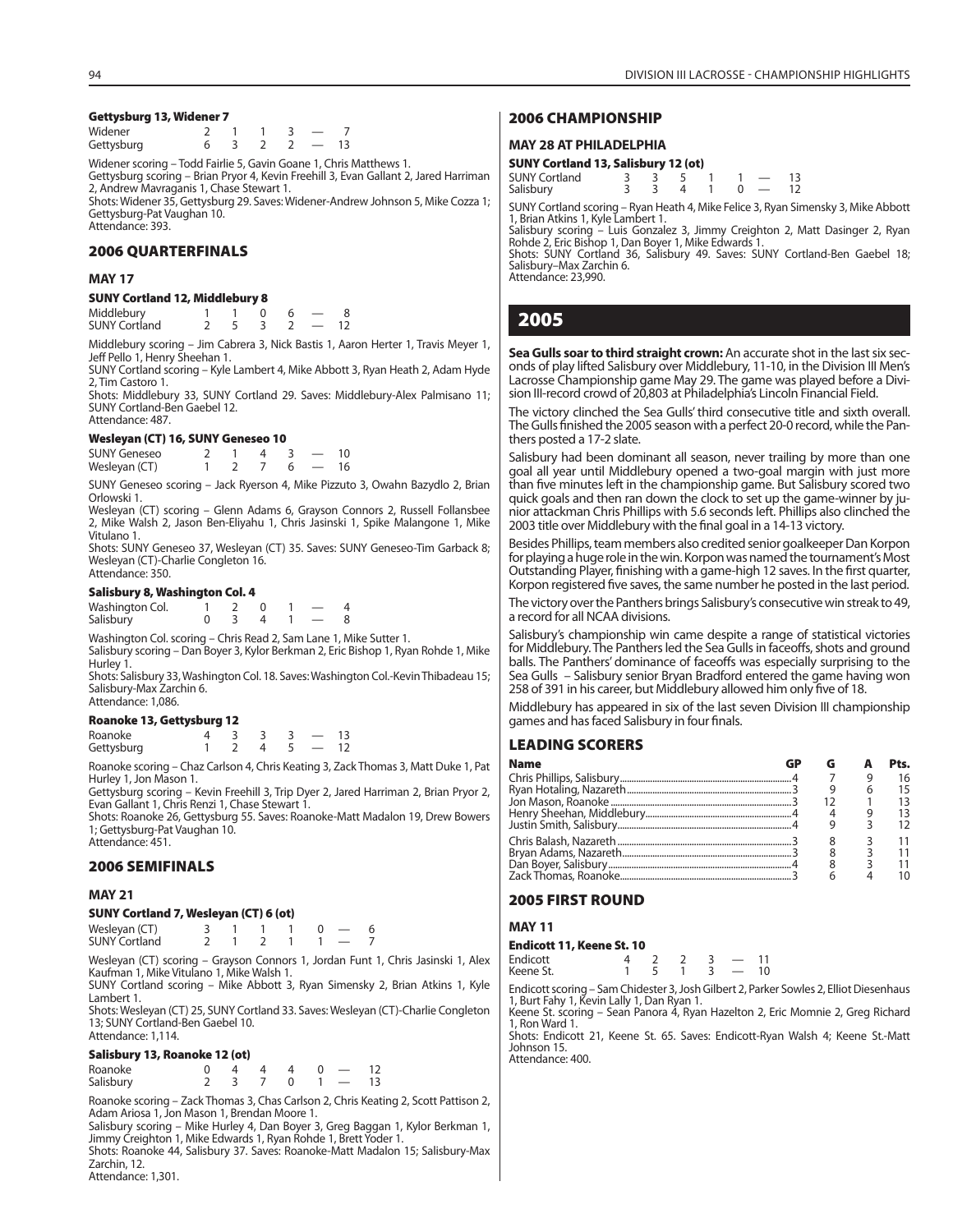### **2005 SECOND ROUND**

### **MAY 14**

### **Middlebury 15, Endicott 12**

| Endicott   |  |  |  |
|------------|--|--|--|
| Middlebury |  |  |  |

Endicott scoring – Anthony Monti 4, Alex Marshall 3, Lucien Bolduc 2, Erik Klaeboe 1, Josh Maciorowski 1, Andrew McGarty 1.

Middlebury – Nick Bastis 3, J.P. Coviello 3, Mark Foster 3, Aaron Herter 2, Dave Leach 2, Jeff Pello 1, Jonathan Sisto 1.

Shots: Endicott 17, Middlebury 32. Saves: Endicott-Burt Fahy 17; Middlebury-Alex Palmisano 5. Attendance: 300.

### **Wesleyan (CT) 10, Springfield 7**

| Wesleyan (CT) |  |  |  |
|---------------|--|--|--|
| Springfield   |  |  |  |

Wesleyan (CT) scoring – Glenn Adams 2, Chris Knacke 2, Mike Vitulano 2, Jordan Funt 1, Alex Kaufman 1, Jeff McLaren 1, Mike Walsh 1. Springfield scoring – Shawn Cofrin 3, Derek Pedrick 2, Taylor Brown 1, Mark Maitland

1.

Shots: Wesleyan (CT) 35, Springfield 44. Saves: Wesleyan (CT)-Charlie Congleton 10; Springfield-Kyle Cloutier 9. Attendance: 590.

### **Nazareth 13, Stevens 10**

| <b>Stevens</b>  |  |  | 10 |
|-----------------|--|--|----|
| <b>Nazareth</b> |  |  |    |

Stevens scoring – Stephen Pascone 3, Mark Bielicky 2, J.R. Oreskovich 2, Patrick Bailey 1, John Dolny 1, Alex Richards 1. Nazareth – Bryan Adams 3, Chris Balash 3, Greg Kanellis 3, Ryan Hotaling 2, Matt

Aloi 1, Chad Amidon 1.

Shots: Stevens 35, Nazareth 35. Saves: Stevens-Jack Dunderdale 5; Nazareth-Alex Civalier 12. Attendance: 1,500.

### **SUNY Cortland 14, Skidmore 7**

| Skidmore             |  |  |    |
|----------------------|--|--|----|
| <b>SUNY Cortland</b> |  |  | 14 |

Skidmore scoring – Tom Spinella 3, Brendan Bellefeuille 1, Charlie McNeil 1, Pat O'Leary 1, Rich Palmer 1.

SUNY Cortland scoring – Mike Abbott 3, Adam Hughes 3, Brian Atkins 2, Chris Hannon 2, Adam Hyde 2, Kyle Lambert 2.

Shots: Skidmore 31, SUNY Cortland 54. Saves: Skidmore-James de Gorter 12; SUNY Cortland-Ben Gaebel 9. Attendance: 553.

### **Salisbury 13, Cabrini 9**

| Cabrini   |  |  |  |
|-----------|--|--|--|
| Salisbury |  |  |  |

Cabrini scoring – Paul Middleton 3, Kevin Rayer 2, Paul Archambault 1, Rory Friel 1,

Matt Grosse 1, Mark Phillips 1. Salisbury scoring – Chris Phillips 5, Dan Boyer 3, Jeff Bigas 1, Eric Bishop 1, Mike Edwards 1, Luis Gonzalez 1, Justin Smith 1.

Shots: Cabrini 27, Salisbury 32. Saves: Cabrini-Kevin Quinn 12; Salisbury-Dan Korpon 11. Attendance: 574.

#### **Gettysburg 16, Ohio Wesleyan 9** Ohio Wesleyan  $4 \times 2 \times 2 \times 1 = 9$

| <b>UTIO WESIEYALI</b> |  |  |    |
|-----------------------|--|--|----|
| Gettysburg            |  |  | 16 |

Ohio Wesleyan scoring – John Schlegel 5, Harrison Iuliano 2, Jarred Law 1, Chris Riehl 1.

Gettysburg scoring – Evan Gallant 3, Jon Sowanick 3, Jared Harriman 2, T.J. Liberto 2, Brian Pryor 2, Jim Culp 1, Brian Ford 1, Kevin Freehill 1, Chase Stewart 1.

Shots: Ohio Wesleyan 26, Gettysburg 28. Saves: Ohio Wesleyan-Paul McCommons 12; Gettysburg-Pat Vaughn 10. Attendance: 654.

### **Lynchburg 9, Denison 6**

Denison 2 0 1 3 - 6<br>
Lynchburg 4 3 1 1 - 9 Lynchburg

Denison scoring – Jordan Kilbury 2, Chris Boehl 1, Chris Chandler 1, Ted Douglass 1, Yianni Savouldis 1.

Lynchburg scoring – Johnny Black 2, Billy McCulloch 2, Ryan Cranston 1, Adam Gift 1, Brian Kemper 1, Brian McCulloch 1, Stephen Weis 1.

Shots: Denison 42, Lynchburg 34. Saves: Denison-Alex Baruch 10; Lynchburg-Garrett Curran 16. Attendance: 323.

### **Roanoke 18, Widener 12**

| Widener |  |   |    |
|---------|--|---|----|
| Roanoke |  | ь | 18 |

Widener scoring – Gavin Goane 3, Brian Stromko 3, Todd Fairlie 2, Alan Krawitz 2, Dennis Mann 2.

Roanoke scoring – Jon Mason 8, Tug Schroeder 3, Zack Thomas 3, Chris Keating 2, Adam Leahy 1, Brendan Moore 1.

Shots: Widener 39, Roanoke 49. Saves: Widener-Mike Cozza 10; Roanoke–Matt Madalon 7. Attendance: 591.

### **2005 QUARTERFINALS**

### **MAY 18**

| Middlebury 11, Wesleyan (CT) 8 |  |  |                          |    |
|--------------------------------|--|--|--------------------------|----|
|                                |  |  |                          |    |
| Wesleyan (CT)<br>Middlebury    |  |  | $\overline{\phantom{a}}$ | 11 |

Wesleyan (CT) scoring – Chris Meade 3, Jordan Funt 2, Glenn Adams 1, Chris Knacke 1, Mike Walsh 1.

Middlebury scoring – J.P. Coviello 2, Mark Foster 2, Dave Leach 2, Travis Meyer 2, Jeff Pello 1, Henry Sheehan 1, Jonathan Sisto 1.

Shots: Wesleyan (CT) 25, Middlebury 42. Saves: Wesleyan (CT)-Charlie Congleton 13; Middlebury-Alex Palmisano 8. Attendance: 500.

### **Nazareth 14, SUNY Cortland 7**

| Nazareth             |  |  |  |
|----------------------|--|--|--|
| <b>SUNY Cortland</b> |  |  |  |

Nazareth scoring – Bryan Adams 3, Chris Balash 3, Bryan Coon 2, Chad Amidon 1,<br>Brian Gaffney 1, Ryan Hotaling 1, Greg Kanellis 1, Ryan Maciaszek 1, Conor O'Keefe 1.<br>SUNY Cortland scoring – Adam Hughes 3, Matt O'Connell 2, Hyde 1.

Shots: Nazareth 47, SUNY Cortland 35. Saves: Nazareth-Alex Civalier 12, Pat Mullin 1; SUNY Cortland-Ben Gaebel 16. Attendance: 1,342.

### **Salisbury 12, Gettysburg 9**

| Janspary rzy Jettyspary S |  |  |                                     |    |
|---------------------------|--|--|-------------------------------------|----|
| Gettysburg<br>Salisbury   |  |  | and the contract of the contract of | 12 |
|                           |  |  |                                     |    |

Gettysburg scoring – Kevin Freehill 2, Jared Harriman 2, Brian Pryor 2, Chase Stewart 2, Jon Sowanick 1.

Salisbury scoring – Eric Bishop 4, Dan Boyer 4, Justin Smith 2, Luis Gonzalez 1, Ryan Rohde 1.

Shots: Gettysburg 36, Salisbury 37. Saves: Gettysburg-Pat Vaughn 4; Salisbury-Dan Korpon 14. Attendance: 910.

### **Roanoke 10, Lynchburg 9**

| normaling            |  |  |    |    |
|----------------------|--|--|----|----|
| Lynchburg<br>Roanoke |  |  | __ | 10 |
|                      |  |  |    |    |

Lynchburg scoring – Billy McCulloch 2, Johnny Black 1, Ryan Cranston 1, Adam Gift<br>1, Brian Kemper 1, Brian McCulloch 1, Ryan Quick 1, A.J. Tinklepaugh 1.<br>Roanoke scoring – Jon Mason 3, Matt Duke 2, Chris Keating 1, Brendan

Shots: Lynchburg 30, Roanoke 46. Saves: Lynchburg-Garrett Curran 14, David

Schnur 1; Roanoke-Matt Madalon 10. Attendance: 821.

### **2005 SEMIFINALS**

### **MAY 22**

### **Middlebury 14, Nazareth 12**

| Nazareth   |  |  |  |
|------------|--|--|--|
| Middlebury |  |  |  |

Nazareth scoring – Ryan Hotaling 6, Bryan Adams 2, Chris Balash 2, Matt Aloi 1, Bryan Coon 1.

Middlebury scoring – Jim Cabrera 2, Chip Campbell 2, J.P. Coviello 2, Jamie Duke 2, Nick Bastis 1, Mark Foster 1, Aaron Herter 1, Dave Leach 1, Travis Meyer 1, Henry Sheehan 1.

Shots: Middlebury 42, Nazareth 31. Saves: Nazareth-Alex Civalier 12; Middlebury-Alex Palmisano 9. Attendance: 912.

### **Salisbury 13, Roanoke 11**

| Roanoke   |  |  | 11 |
|-----------|--|--|----|
|           |  |  |    |
| Salisbury |  |  | 13 |

Roanoke scoring – Matt Duke 2, Chris Keating 2, Adam Leahy 2, Zack Thomas 2, Nick Derby 1, Jon Mason 1, Dan Reed 1.

Salisbury scoring – Justin Smith 5, Matt Dasinger 3, Dan Boyer 1, Jimmy Creighton 1, Mike Edwards 1, Mike Hurley 1, Casey Olejniczak 1. Shots: Roanoke 26, Salisb ury 34. Saves: Roanoke-Matt Madalon 14; Salisbury-Dan

Korpon 10.

Attendance: 1,019.

### **2005 CHAMPIONSHIP**

### **MAY 29**

### **Salisbury 11, Middlebury 10**

| Middlebury |  |  |  |
|------------|--|--|--|
| Salisbury  |  |  |  |

Middlebury scoring – Nick Bastis 3, Henry Sheehan 2, Jim Cabrera 1, Mark Foster 1, Aaron Herter 1, Dave Leach 1, Peter Mellen 1.

Salisbury scoring – Jimmy Creighton 2, Chris Phillips 2, Jeff Bigas 1, Eric Bishop 1, Matt Dasinger 1, Mike Edwards 1, Mike Hurley 1, Casey Olejniczak 1, Justin Smith 1. Shots: Middlebury 39, Salisbury 33. Saves: Middlebury–Alex Palmisano 8; Salisbury-Dan Korpon 12. Attendance: 20,803.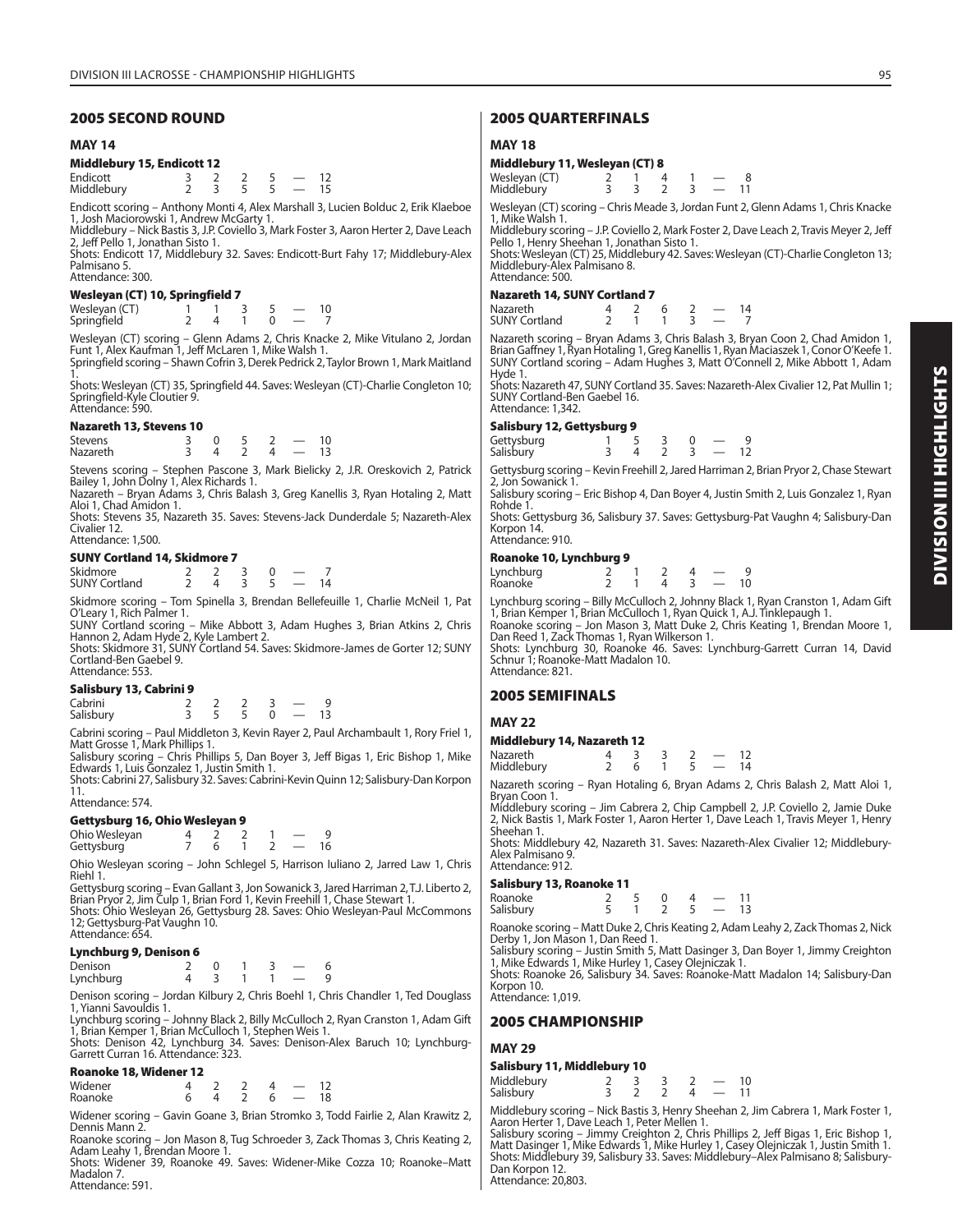### **2004**

**Salisbury solves goalkeeper shield in men's lacrosse win:** Ten yards generally is a goal on a football field. In the Division III Men's Lacrosse Championship May 30 at Baltimore's M&T Bank Stadium, home of the NFL Ravens, it was a limit -- the distance beyond which defending champion Salisbury could not shoot. The reason? Nazareth goalie Alex Civalier.

The plan didn't stop Civalier from becoming the second losing player in the championship's 25 years to be voted Most Outstanding Player [Larry Boehm of Washington College being the other in 1986], but the main goal was realized. Despite Civalier's 20 saves, the Sea Gulls won their second straight title, 13-9, claiming their 29th straight win and finishing the season with a school-record 20 victories. The last time the Sea Gulls lost was April 10, 2003, to Lynchburg. It was Salisbury's fifth championship, all under coach Jim Berkman.

Playing in front of a turnstile crowd of 19,202, the Sea Gulls stormed to a 4-0 lead by 3:43 left in the first quarter. Nazareth coach Rob Randall, coaching in his first championship game and the Golden Flyers' first since they registered consecutive crowns in 1996 and 1997, said his squad may have suffered some jitters from playing in front of such a large crowd.

But Nazareth steadied, capitalizing on the few chances it got despite being dominated statistically. The Flyers scored the first three goals of the second period, the third coming with 10:55 left in the half from Chad Amidon, his 17th of the year. Although Salisbury answered by widening the margin to two on two different occasions later in the half, Nazareth's Bryan Adams' 37th goal of the season with 51 seconds left in the half closed the score to 8-7 at the break.

Ever since Berkman's teams won back-to-back titles in 1994 and 1995, newcomers have been well-schooled in Sea Gulls tradition. This team built its own and possibly passed the not-so-old-timers.

### **2004 FIRST ROUND**

#### **MAY 12**

**SUNY Geneseo 19, Endicott 4**  $\begin{array}{ccccccccc}\n \text{Endicott} & & 1 & 1 & 1 & 1 & - & 4 \\
 \text{SUNY Geneseo} & & 6 & 5 & 4 & 4 & - & 19\n \end{array}$ SUNY Geneseo

Endicott scoring – Corey Fox 2, Kevin Lally 1, Marc MacMillan 1.<br>SUNY Geneseo scoring – Jack Ryerson 4, Mark Engel 3, David Hilfinger 3, David<br>Spennacchio 3, Pat Riehlman 2, Aaron Giffin 1, Tim Killoran 1, Jay Loetterle 1, Orlowski 1.

Shots: Endicott 18, SUNY Geneseo 43. Saves: Endicott-Matt Bagshaw 12; SUNY Geneseo-Andy Howk 5, David Knapp 2. Attendance: 350

### **2004 SECOND ROUND**

### **MAY 16**

|  |  | <b>Middlebury 14, SUNY Geneseo 5</b> |
|--|--|--------------------------------------|
|--|--|--------------------------------------|

SUNY Geneseo 1 3 1 0 - 5<br>Middlebury 3 3 4 4 - 14 **Middlebury** 

SUNY Geneseo scoring – Travis Bortz 1, Tim Killoran 1, Pat Riehlman 1, Jack Ryerson 1, Chris Stock 1.

Middlebury scoring – Mike Saraceni 3, Dave Leach 2, Charley Howe 2, Mark Foster 2, Greg Bastis 2, Aaron Herter 1, Mike Murray 1, Bob Wannop 1.<br>Shots: SUNY Geneseo 25, Middlebury 72. Saves: SUNY Geneseo-Andy Howk 9;<br>Middlebury-Eric Krieger 5, Brian Phinney 5.

Attendance: 600.

#### **Stevens 8, Springfield 4**

| Springfield    |  |  |  |
|----------------|--|--|--|
| <b>Stevens</b> |  |  |  |

Springfield scoring – Taylor Brown 1, Craig Gibson 1, Derek Pedrick 1, Paul Purdy 1. Stevens scoring – Matt Kuppe 2, Brian Lalli 2, Rich Benson 1, Mark Bielicky 1, Erik Reckdenwald 1, Jay Wells 1.

Shots: Springfield 35, Stevens 56. Saves: Springfield-Kyle Cloutier 15; Stevens-Matt Cannon 4. Attendance: 400.

#### **Nazareth 18, Eastern Conn. St. 4**

| Eastern Conn. St. |  |  |    |
|-------------------|--|--|----|
| <b>Nazareth</b>   |  |  | 18 |

Eastern Conn. St. scoring – Dave Carpenter 1, Matt Kowalsky 1, Amir Loghmanieh 1, Bill Morgan 1.

Nazareth scoring – Bryan Adams 3, Chad Amidon 3, Brandon Brown 2, Bryan Coon 2, T.J. Rogers 2, Justin Wahl 2, Chris Balash 1, Alex Civalier 1, Kevin Gibbons 1, Mike McGrath<sup>7</sup>1.

Shots: Eastern Conn. St. 19, Nazareth 50. Saves: Eastern Conn. St.-Chris Harinsky 5, Brian Zimowski 4; Nazareth-George Polino 3, Alex Civalier 1. Attendance: 2,200.

#### **SUNY Cortland 14, Clarkson 3**

| Clarkson<br><b>SUNY Cortland</b> |  |  | 14 |
|----------------------------------|--|--|----|
|                                  |  |  |    |

Clarkson scoring – Dan Amedro 1, Ryan Bodkin 1, Jim Lavelle 1. SUNY Cortland scoring – Drew Hyatt 3, Michael Bryant 2, Kyle Lambert 2, Matt O'Connell 2, Bill Gleason 1, Adam Hughes 1, Andrew Roth 1, Jack Popper 1, Ryan Simensky 1.

Shots: Clarkson 24, SUNY Cortland 49. Saves: Clarkson-Brian Pratt 16; SUNY Cortland-Ben Gaebel 3. Attendance: 672.

#### **Salisbury 13, Wooster 2**

| Wooster                                            |  |  |                          |     |
|----------------------------------------------------|--|--|--------------------------|-----|
| Salisbury                                          |  |  | $\overline{\phantom{a}}$ | 13. |
| Wooster scoring – Steve Burton 1, Eric McKinney 1. |  |  |                          |     |

Salisbury scoring – Corey O'Neil 5, Andy Arnold 3, Dan Boyer 2, Mike Ricucci 1, Scott Simmons 1, James Simpson 1.

Shots: Wooster 14, Salisbury 52. Saves: Wooster-Courter Shimeall 17; Salisbury-Dan Korpon 2.

Attendance: 425.

#### **Wash. & Lee 12, Messiah 8**

| Messiah     |  |  |  |
|-------------|--|--|--|
| Wash. & Lee |  |  |  |

Messiah scoring – Kevin Dennstaedt 2, Reed Horanburg 2, Pete McLean 2, Jono<br>Linebaugh 1, Adam Myers 1.<br>Wash. & Lee scoring – Dustin Martin 2, Mike McNamara 2, Jim Ryan 2, Mike Baracco<br>1, Pat Collins 1, Matt Fink 1, Mark Mc

Shots: Messiah 45, Wash. & Lee 33. Saves: Messiah-Chris Gilbert 8; Wash. & Lee-Ansel Sanders 8.

Attendance: 653.

#### **Gettysburg 18, Cabrini 2**

| Cabrini    |  |  |    |
|------------|--|--|----|
| Gettysburg |  |  | 18 |

Cabrini scoring – Dave Barba 1, Steve Hill 1.

Gettysburg scoring – Jake Van Nostrand 3, Chase Stewart 3, Evan Gallant 2, Jon Sowanick 2, Matt Twombly 2, Trip Dyer 1, Kevin Freehill 1, John O'Bannon 1, Nick Purkat 1, Chris Renzi 1, Kevin Smith 1.

Shots: Cabrini 24, Gettysburg 40. Saves: Cabrini-Antonio Masone 8; Gettysburg-Pat Vaughan 2.

Attendance: 400.

#### **Washington Col. 9, Whittier 8**

| Whittier        |  |  |  |
|-----------------|--|--|--|
| Washington Col. |  |  |  |

Whittier scoring – Ryder Bateman 4, Russel Der 2, Dan Fink 2. Washington Col. scoring – Kevin Nolan 3, Jon Spivey 3, Stephen Berger 2, Michael

Dyal 1.

Shots: Whittier 31, Washington Col. 39. Saves: Whittier-Adam Messick 8, Ollie Kaufman 1; Washington Col.-Richard Yost 8. Attendance: 400.

### **2004 QUARTERFINALS**

**MAY 19**

Attendance: 407.

### **Middlebury 17, Stevens 5**

| Stevens    |  |  |  |
|------------|--|--|--|
| Middlebury |  |  |  |

Stevens scoring – Mark Bielicky 2, Erik Reckdenwald 1, Joe Van Sickle 1, Jay Wells 1. Middlebury scoring – Rob Borden 6, Mark Foster 3, Mike Saraceni 3, Greg Bastis 1, Aaron Herter 1, Dave Leach 1, Peter Mellen 1, Mike Murray 1. Shots: Stevens 24, Middlebury 46. Saves: Stevens-Matt Cannon 16; Middlebury-Ben Raymond 3, Alex Palmisano 2.

### **Nazareth 10, SUNY Cortland 8**

Nazareth 3 3 1 3 — 10 SUNY Cortland

Nazareth scoring – Bryan Adams 3, Chris Balash 3, Brandon Brown 1, Bryan Coon 1, Brian Navarra 1, Justin Wahl 1.

SUNY Cortland scoring – Matt O'Connell 2, Drew Hyatt 1, Adam Hughes 1, Kyle Lambert 1, Cheney Raymond 1, Andrew Roth 1, Ryan Simensky 1. Shots: Nazareth 39, SUNY Cortland 35. Saves: Nazareth-Alex Civalier 13; SUNY Cortland-Ben Gaebel 10. Attendance: 913.

#### **Salisbury 15, Wash. & Lee 6**

| ______<br>Wash, & Lee<br>Salisbury |  | $\cap$<br>6 <sup>h</sup> | $\overline{\phantom{0}}$<br>$\sim$ $\sim$ | - 15 |
|------------------------------------|--|--------------------------|-------------------------------------------|------|
|                                    |  |                          |                                           |      |

Wash. & Lee scoring – Dustin Martin 3, Pat Collins 1, Mike McNamara 1, Jack Murray

1. Salisbury scoring – Dan Boyer 5, Justin Smith 3, Corey O'Neil 2, Scott Simmons 2, Bryan Bradford 1, Eric Martin 1, Mike Ricucci 1.

Shots: Wash. & Lee 24, Salisbury 45. Saves: Wash. & Lee-Ansel Sanders 18; Salisbury-Dan Korpon 6.

Attendance: 603.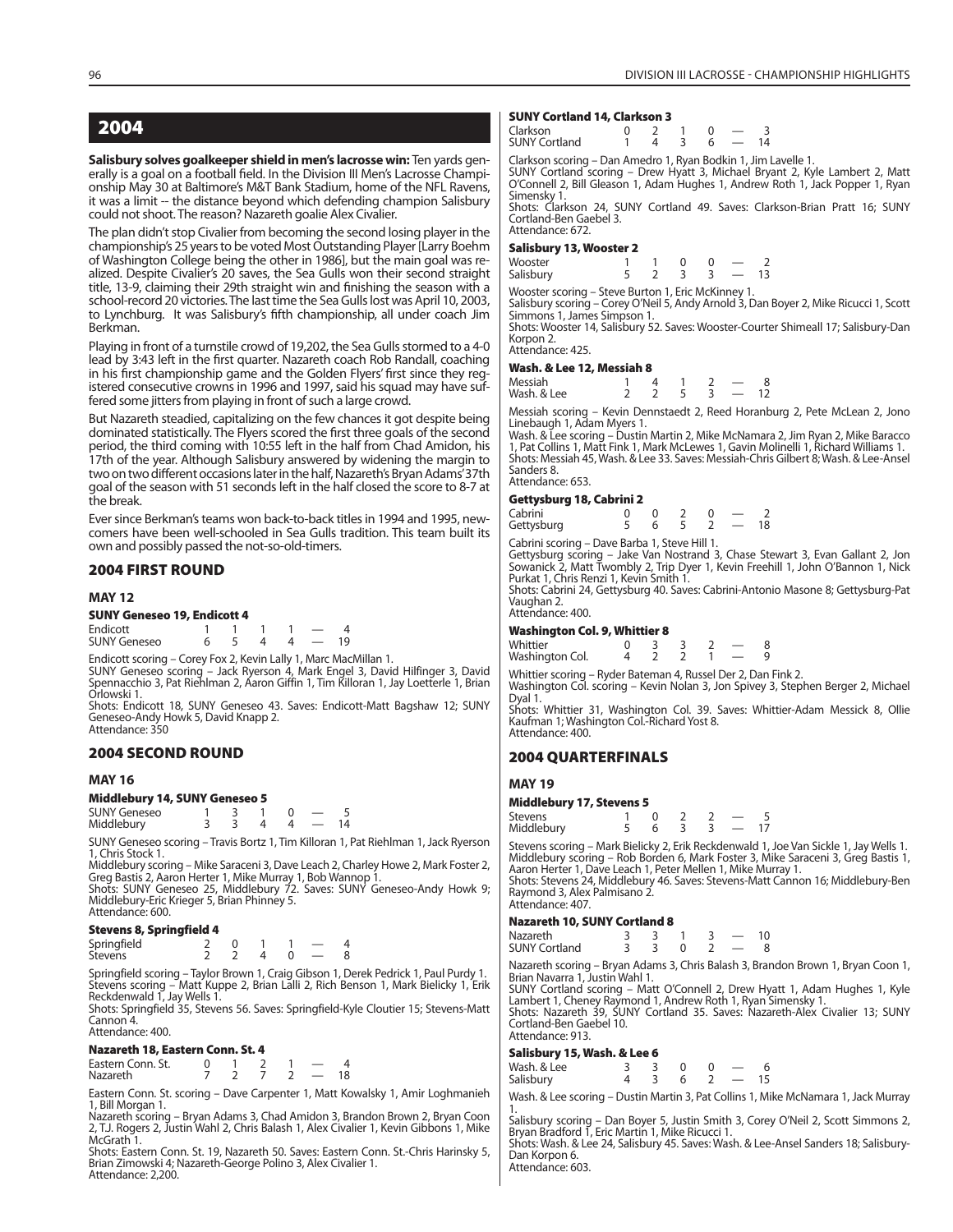### **Washington Col. 9, Gettysburg 8**

Gettysburg  $\begin{array}{ccc} 4 & 3 & 0 & 1 & -8 \\ \hline 4 & 3 & 2 & 2 & 2 & -8 \\ \end{array}$ Washington Col.

Gettysburg scoring – Chase Stewart 3, Kevin Smith 2, Steve Hurst 1, Sean McTernan 1, Nick Purkat 1.

Washington Col. scoring – Stephen Berger 3, Michael Dyal 2, Jon Spivey 2, Topher Brewer 1, Kevin Nolan 1.

Shots: Gettsyburg 38, Washington Col. 36. Saves: Gettysburg-Pat Vaughan 20; Washington Col.-Richard Yost 8. Attendance: 325.

### **2004 SEMIFINALS**

### **MAY 23**

### **Nazareth 12, Middlebury 8**

Nazareth 3 6 2 1 — 12<br>Middlebury 1 4 1 2 — 8 Middleburv

Nazareth scoring – Justin Wahl 4, Brandon Brown 2, Bryan Coon 2, T.J. Rogers 2,<br>Bryan Adams 1, Chris Balash 1.<br>Middlebury scoring – Rob Borden 3, Peter Mellen 2, Jamie Duke 1, Mark Foster 1,

Mike Saraceni 1.

Shots: Nazareth 36, Middlebury 38. Saves: Nazareth-Alex Civalier 13; Middlebury-Ben Raymond 10. Attendance: 1,972.

### **Salisbury 13, Washington Col. 11**

| Washington Col. |  |  |    |
|-----------------|--|--|----|
| Salisbury       |  |  | 13 |

Washington Col. scoring – Jon Spivey 4, Stephen Berger 2, Topher Brewer 1, Michael

McWilliams 1, Kevin Nolan 1, Andrew Ostrusky 1, Brent Renner 1.<br>Salisbury scoring – Andy Arnold 2, Jimmy Creighton 2, Corey O'Neil 2, Scott<br>Simmons 2, Dan Boyer 1, Mike Edwards 1, Andy Murray 1, Andrew Reed 1, Rohde 1.

Shots: Washington Col. 34, Salisbury 37. Saves: Washington Col.-Richard Yost 11; Salisbury-Dan Korpon 11. Attendance: 1,036.

### **2004 CHAMPIONSHIP**

### **MAY 30 AT BALTIMORE**

### **Salisbury 13, Nazareth 9**

| <b>Nazareth</b> |  |  |  |
|-----------------|--|--|--|
| Salisbury       |  |  |  |

Nazareth scoring – T.J. Rogers 2, Bryan Adams 1, Chad Amidon 1, Brandon Brown 1, Bryan Coon 1, Ryan Hotaling 1, Brian Navarra 1, Justin Wahl 1.

Salisbury scoring – Andy Arnold 4, Scott Simmons 3, Justin Smith 2, Bryan Bradford 1, Corey O'Neil 1, Mike Ricucci 1, Ryan Rohde 1.

Shots: Nazareth 32, Salisbury 48. Saves: Nazareth-Alex Civalier 20; Salisbury-Dan Korpon 9.

Attendance: 19,202.

**2003** 

**Sea Gulls end Middlebury reign:** Salisbury weathered a Middlebury comeback that erased the Sea Gulls' 10-4 halftime lead to claim a 14-13 victory in overtime on a goal from Chris Phillips, 29 seconds into the sudden victory period.

The championship gives the Sea Gulls their fourth title overall and first since 1999, when the runner-up also was Middlebury. The champion's Josh Bergey won Most Outstanding Player honors after finishing with four goals and three assists.

A soggy record crowd of 15,417 (turnstile) watched the muddy play in Baltimore's M&T Bank Stadium.

The victory prevented Middlebury (18-1) from becoming the first team to win four consecutive Division III titles since Hobart won 12 straight from 1980 to 1991.

Because no turnstile attendance figure had been kept previously, this year's figure will be listed as a record. The previous record of 18,586, set in 1996 at Maryland's Byrd Stadium represented the number of all-session tickets sold plus the number of walk-up tickets bought that day, not the number of people at the game. The new paid attendance record, arrived at using that method, was 33,023.

### **LEADING SCORERS**

| <b>Name</b> |    |    | Pts. |
|-------------|----|----|------|
|             | 19 | 10 | 29   |
|             | 14 |    | 19   |
|             |    |    | 14   |
|             |    |    | 13   |
|             |    |    | 12   |
|             |    |    | 12   |
|             |    |    | 10   |
|             |    |    | 9    |
|             |    |    | 9    |
|             |    |    |      |

### **2003 FIRST ROUND**

### **MAY 7**

|         | <b>Cabrini 13, Widener 8</b> |  |  |    |
|---------|------------------------------|--|--|----|
| Cabrini |                              |  |  | 13 |
| Widener |                              |  |  |    |

Cabrini scoring – Rory Friel 3, Mike Pape 3, Matt Campbell 2, Michael Piccoli 2, Paul Archambault 1, Matt Grosse 1, Kevin Rayer 1.

Widener scoring – Kyle Swezey 4, Todd Fairlie 1, Steve Littlewood 1, Jamie Lockard 1, Brian Manion 1. Shots: Cabrini N/A, Widener 29. Saves: Cabrini–Antonio Masone 11; Widener–Pat

Carmack 24. Attendance: 272.

### **2003 SECOND ROUND**

### **MAY 10-11**

### **Salisbury 16, Cabrini 1**

| Cabrini                          |    |  |                          |    |
|----------------------------------|----|--|--------------------------|----|
| Salisbury                        | 10 |  | $\overline{\phantom{a}}$ | 16 |
| Cabrini scoring – Matt Grosse 1. |    |  |                          |    |

Salisbury scoring – Josh Bergey 4, Chris Phillips 3, Mike Ricucci 2, Justin Smith 2, Dan<br>Boyer 1, Bryan Bradford 1, Andy Murray 1, Andrew Reed 1, Scott Simmons 1.<br>Shots: Cabrini 18, Salisbury 50. Saves: Cabrini–Antonio Mas Korpon 9. Attendance: 401.

### **Frank. & Marsh. 13, Lynchburg 12 (ot)**

| Frank. & Marsh. |                |  |  |      |
|-----------------|----------------|--|--|------|
| Lynchburg       | $\overline{a}$ |  |  | - 12 |

Frank. & Marsh. scoring – Steve Welsh 4, Jon Singer 3, Beau Smith 3, Colin Hanley 1, Bryan Nolan 1, Bas Solleveld 1.

Lynchburg scoring – Kevin Reinecke 4, Paul Venturella 3, Brandon Childs 2, Billy<br>McCulloch 1, Logan Short 1, Andy Sinclair 1.<br>Shots: Frank. & Marsh. 45, Lynchburg 46. Saves: Frank. & Marsh.–Mike Sartorius 22;

Lynchburg–Nick Braun 12. Attendance: 522.

### **Hampden-Sydney 10, Washington Col. 8**

| Washington Col. |  |  |  |  |
|-----------------|--|--|--|--|
| Hampden-Sydney  |  |  |  |  |

Washington Col. scoring – Mike Christie 3, Craig Earley 3, Steve Berger 2.

Hampden-Sydney scoring - Phil Dick 3, Matt Fassnacht 3, Jason Rostan 2, Chris Lucas 1, Sean McChesney 1. Shots: Washington Col. 50, Hampden-Sydney 31. Saves: Washington Col.–Richard

Yost 8; Hampden-Sydney–Jeremy Bull 14. Attendance: 350.

### **Whittier 14, Stevens 5**

|                | __ |  |  |  |
|----------------|----|--|--|--|
| <b>Stevens</b> |    |  |  |  |
| Whittier       |    |  |  |  |
|                |    |  |  |  |

Stevens scoring – Mike Baumbach 2, Rich Benson 1, Matt Kuppe 1, Erik Reckdenwald

1. Whittier scoring – Ryder Bateman 4, Dan Fink 2, Luke Gilbert 2, Dax Harrison 2, Andrew Biers 1, Evan Cardwell 1, Larry Giglio 1, Kelly Hall 1.<br>Shots: Stevens 26, Whittier 38. Saves: Stevens–Matt Cannon 12; Whittier–Adam Messick 8.

### Attendance: 300.

### **SUNY Cortland 19, Gordon 2**

| Gordon               |  |  |    |
|----------------------|--|--|----|
| <b>SUNY Cortland</b> |  |  | 19 |

Gordon scoring – Peter Chapman 1, Mark Schreiber 1. SUNY Cortland scoring – Drew Hyatt 3, Ryan LaFleur 3, Kyle Lambert 3, Craig Degnan 2, Derek Elvin 2, Clyde Robinson 2, Andrew Roth 2, Michael Bryant 1, Jack Popper 1.

Shots: Gordon 11, SUNY Cortland 51. Saves: Gordon–Jeremy Collins 12; SUNY Cortland–Steve Feltmann 4, Michael Draper 1. Attendance: 300.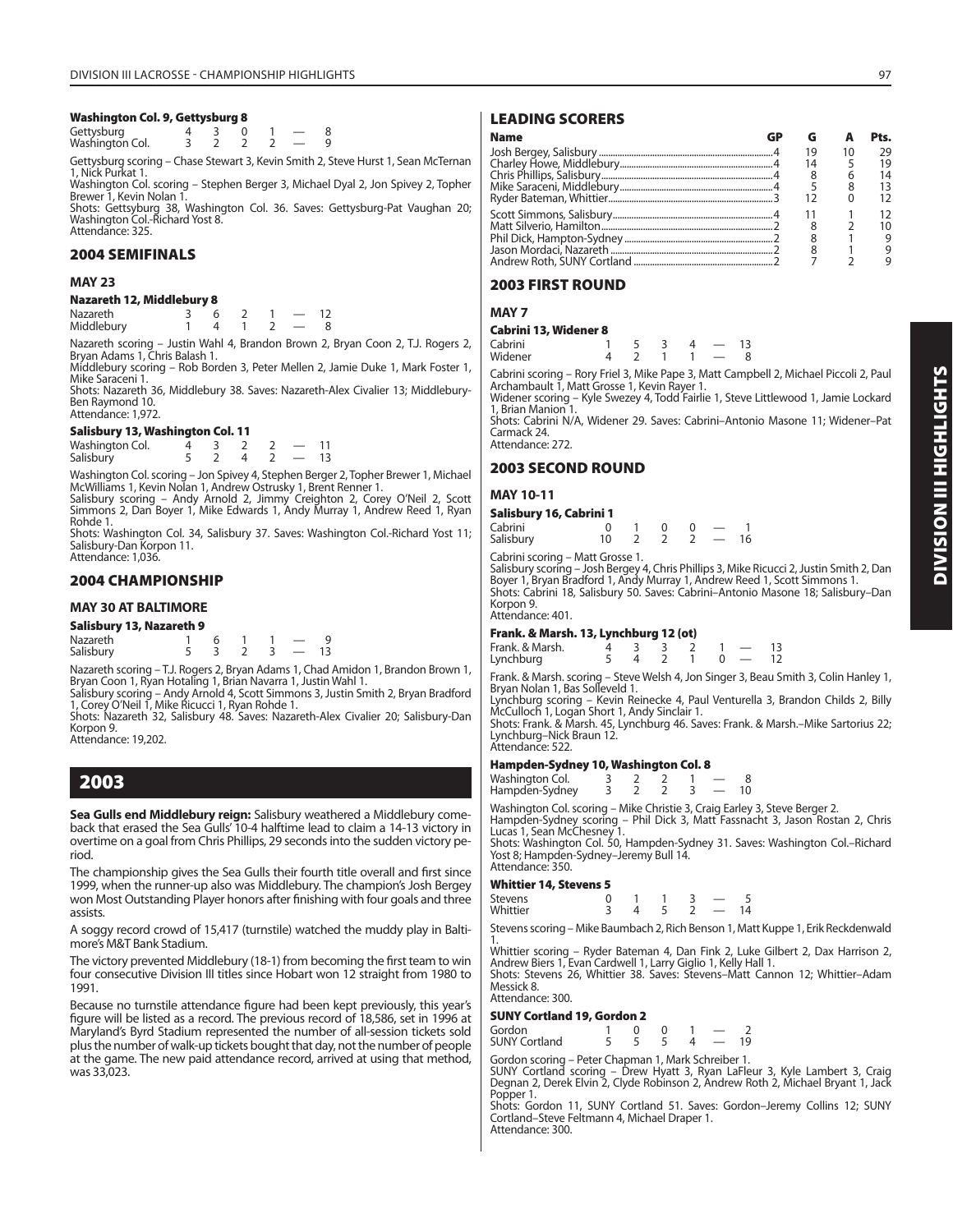### **Hamilton 11, Eastern Conn. St. 10 (ot)**

| Eastern Conn. St. |  |  |  |  |
|-------------------|--|--|--|--|
| <b>Hamilton</b>   |  |  |  |  |

Eastern Conn. St. scoring – Eric Faraday 3, Marc DiGiovanni 2, Ryan Perkoski 2, Brian<br>Hebron 1, Kris McQuarrie 1, Andy Stockfisch 1.

Hamilton scoring – Matt Silverio 4, Bryan St. John 2, Scott Cohen 1, Dan Geiger 1, Jim Henry 1, Sean Lackaye 1, Jack Newton 1.

Shots: Eastern Conn. St. 22, Hamilton 21. Saves: Eastern Conn. St.–Mark Hayes 10; Hamilton–Jason Mlezko 12. Attendance: 318.

### **Nazareth 15, Ohio Wesleyan 4**

Ohio Wesleyan 0 2 0 2 — 4 Nazareth

Ohio Wesleyan scoring – Michael Long 2, Andy Rowe 1, John Schlegel 1. Nazareth scoring – Jason Mordaci 5, Chris Balash 3, Brandon Brown 2, Bryan Adams 1, David Graham 1, Justin Reeves 1, T.J. Rogers 1, Erik Sullivan 1.

Shots: Ohio Wesleyan 35, Nazareth 47. Saves: Ohio Wesleyan–Paul McCommons 13; Nazareth–Don Green 18. Attendance: 1,500.

### **Middlebury 11, Springfield 9**

| Springfield<br>Middlebury |  |  |  |  |
|---------------------------|--|--|--|--|
|                           |  |  |  |  |

Springfield scoring – Paul Purdy 4, Dan Blinn 1, Taylor Brown 1, Brian Endicott 1, Sean Harrington 1, Derek Pedrick 1.

Middlebury scoring – Charley Howe 3, Mike Saraceni 2, Greg Bastis 1, Chris Davis 1, Mike Frissora 1, Andrew Giordano 1, Tom O'Connor 1, Ben Tobey 1. Shots: Springfield 24, Middlebury 54. Saves: Springfield–P.J. Rovinelli 18;

Middlebury–Eric Krieger 9. Attendance: 800.

### **2003 QUARTERFINALS**

#### **MAY 14**

### **Salisbury 26, Frank. & Marsh. 8**

| Frank. & Marsh. |  |  |  |
|-----------------|--|--|--|
| Salisbury       |  |  |  |

Frank. & Marsh. scoring – Bryan Nolan 4, Beau Smith 2, Bas Solleveld 1, Vandy Vanderwarker 1.

Salisbury scoring – Scott Simmons 5, Josh Bergey 4, Justin Smith 3, Joe Tamberrino 3, Dan Boyer 2, Andy Murray 2, Mike Ricucci 2, Andy Arnold 1, Jeff Bigas 1, Kevin Gemmell 1, Chris Lauer 1, Chris Phillips 1.

Shots: Frank. & Marsh. 26, Salisbury 52. Saves: Frank. & Marsh.–Mike Sartorius 10, Rob Hamilton 1; Salisbury–Dan Korpon 7. Attendance: 530.

### **Whittier 19, Hampden-Sydney 15**

| Hampden-Sydney |  |  |  |
|----------------|--|--|--|
| Whittier       |  |  |  |

Hampden-Sydney scoring – Phil Dick 5, Matt Fassnacht 3, Chris Lucas 3, Jason

Rostan 2, Wilson MacIlwaine 1, Chris Schaaf 1.<br>Whittier scoring – Ryder Bateman 7, Andrew Biers 3, Luke Gilbert 3, Aaron Hopkins<br>2, Larry Giglio 1, Kelly Hall 1, Aaron Jaffe 1, Adam Messick 1.<br>Shots: Hampden-Sydney 35, Whi Whittier–Adam Messick 17.

Attendance: 400.

#### **SUNY Cortland 8, Hamilton 7**

| Hamilton             |  |  |  |
|----------------------|--|--|--|
| <b>SUNY Cortland</b> |  |  |  |

Hamilton scoring – Matt Silverio 4, Jim Henry 2, Jack Newton 1. SUNY Cortland scoring – Craig Degnan 3, Andrew Roth 3, Kyle Lambert 2. Shots: Hamilton 35, SUNY Cortland 38. Saves: Hamilton–Jason Mleczko 14; SUNY Cortland–Steve Feltmann 15. Attendance: 535.

#### **Middlebury 21, Nazareth 12**

| <b>Nazareth</b> |  |  |  |
|-----------------|--|--|--|
| Middlebury      |  |  |  |

Nazareth scoring – Jason Mordaci 3, Bryan Adams 2, Brandon Brown 2, Chris Balash 1, Bryan Coon 1, David Graham 1, Brian Navarra 1, Erik Sullivan 1. Middlebury scoring – Charley Howe 5, Greg Bastis 4, Mike Frissora 4, Jonathan Sisto 3, Jamie Duke 1, Brian Gault 1, Dave Leach 1, Travis Meyer 1, Mike Murray 1. Shots: Nazareth 32, Middlebury 65. Saves: Nazareth–Alex Civalier 9, Don Green 6; Middlebury–Eric Krieger 10. Attendance: 476.

### **2003 SEMIFINALS**

### **MAY 18**

### **Salisbury 15, Whittier 8**

| Whittier  |  |  |  |
|-----------|--|--|--|
| Salisbury |  |  |  |

Whittier scoring – Kelly Hall 3, Larry Giglio 2, Ryder Bateman 1, Luke Gilbert 1, Aaron Hopkins 1.

Salisbury scoring – Josh Bergey 7, Scott Simmons 4, Andy Arnold 1, Chris Lauer 1, Andy Murray 1, Chris Phillips 1.

Shots: Whittier 34, Salisbury 38. Saves: Whittier–Adam Messick 12; Salisbury–Dan Korpon 15. Attendance: 1,008.

**Middlebury 9, SUNY Cortland 8 (2 ot)**

| Middlebury 9, SONT Cortialid 6 (2 OC) |  |  |  |                                            |  |
|---------------------------------------|--|--|--|--------------------------------------------|--|
| Middlebury<br>SUNY Cortland           |  |  |  | <b>Contract Contract Contract Contract</b> |  |
|                                       |  |  |  | 2 2 3 1 0 0 $-$ 8                          |  |

Middlebury scoring – Charley Howe 4, Mike Frissora 2, Mike Saraceni 2, Jonathan Sisto 1.

SUNY Cortland scoring – Adam Hughes 2, Andrew Roth 2, Craig Degnan 1, Derek Elvin 1, Drew Hyatt 1, Kyle Lambert 1. Shots: Middlebury 34, SUNY Cortland 43. Saves: Middlebury–Eric Krieger 17; SUNY

Cortland–Steve Feltmann 5. Attendance: 822.

### **2003 CHAMPIONSHIP**

### **MAY 25 AT BALTIMORE**

| Salisbury 14, Middlebury 13 (ot) |  |  |                           |    |
|----------------------------------|--|--|---------------------------|----|
| Middlebury                       |  |  |                           | 13 |
| Salisbury                        |  |  | $\mathbf{1}$ $\mathbf{1}$ | 14 |

Middlebury scoring – Greg Bastis 3, Mike Frissora 2, Andrew Giordano 2, Charley Howe 2, Jonathan Sisto 2, Mike Saraceni 1, Ben Tobey 1. Salisbury scoring – Josh Bergey 4, Chris Phillips 3, Andy Arnold 2, Joe Tamberrino 2, Kevin Gemmell 1, Scott Simmons 1, Justin Smith 1.

Shots: Middlebury 43, Salisbury 42. Saves: Middlebury–Eric Krieger 19; Salisbury– Dan Korpon 12.

Attendance: 15,417 (turnstile).

### **2002**

**Panthers prowl:** Middlebury claimed its third consecutive title May 26 after winning a rematch of the previous year's title game with Gettysburg, 14-9, at Rutgers. The win allowed the Panthers to stay one step ahead of their female campus counterparts, who earned their second straight title the week before. The victory made the Middlebury men the only active Division III team to have won three straight titles. Hobart, which has played in Division I since 1995, won 12 straight national championships from 1980 to 1991.

The game was tied at seven apiece after three quarters when the Panthers finished with a 7-2 scoring outburst for the win.

Middlebury's Zach Herbert score four goals and earned Most Outstanding Player honors.

### **LEADING SCORERS**

| <b>Name</b> |    |   | Pts. |
|-------------|----|---|------|
|             |    | 6 | 19   |
|             | 14 |   |      |
|             |    |   | 16   |
|             |    |   | 14   |
|             |    |   |      |
|             | 10 |   |      |
|             |    |   |      |
|             |    |   |      |
|             |    |   |      |
|             |    |   |      |

### **2002 FIRST ROUND**

### **MAY 8**

#### **Ithaca 16, Western New Eng. 15 (ot)** Western New Eng. 3 5 4 3 0 — 15

| <b>INCORDITIONS</b> EIG. |  | - 7 - 7 - 7 | $\mathbf{u}$ | $\overline{\phantom{a}}$ |
|--------------------------|--|-------------|--------------|--------------------------|
| Ithaca                   |  |             |              | 16                       |
|                          |  |             |              |                          |

Western New Eng. scoring – Randy Milou 4, Ryan Deane 2, Marco LeGette 2, Kevin Savage 2, Tim Cinque 1, Bill Locher 1, Patrick Mathews 1, Alex Naclerio 1, Nick Salvatori 1.

Ithaca scoring – Sam Griffo 5, Brian Weil 4, Mo Jemal 3, Matt Casey 2, Scott Guerra 1, Dennis Juleff 1.

Shots: Western New Eng. 40, Ithaca 57. Saves: Western New Eng.–Pat Dabrowski 24; Ithaca–Ryan Martin 12. Attendance: 177.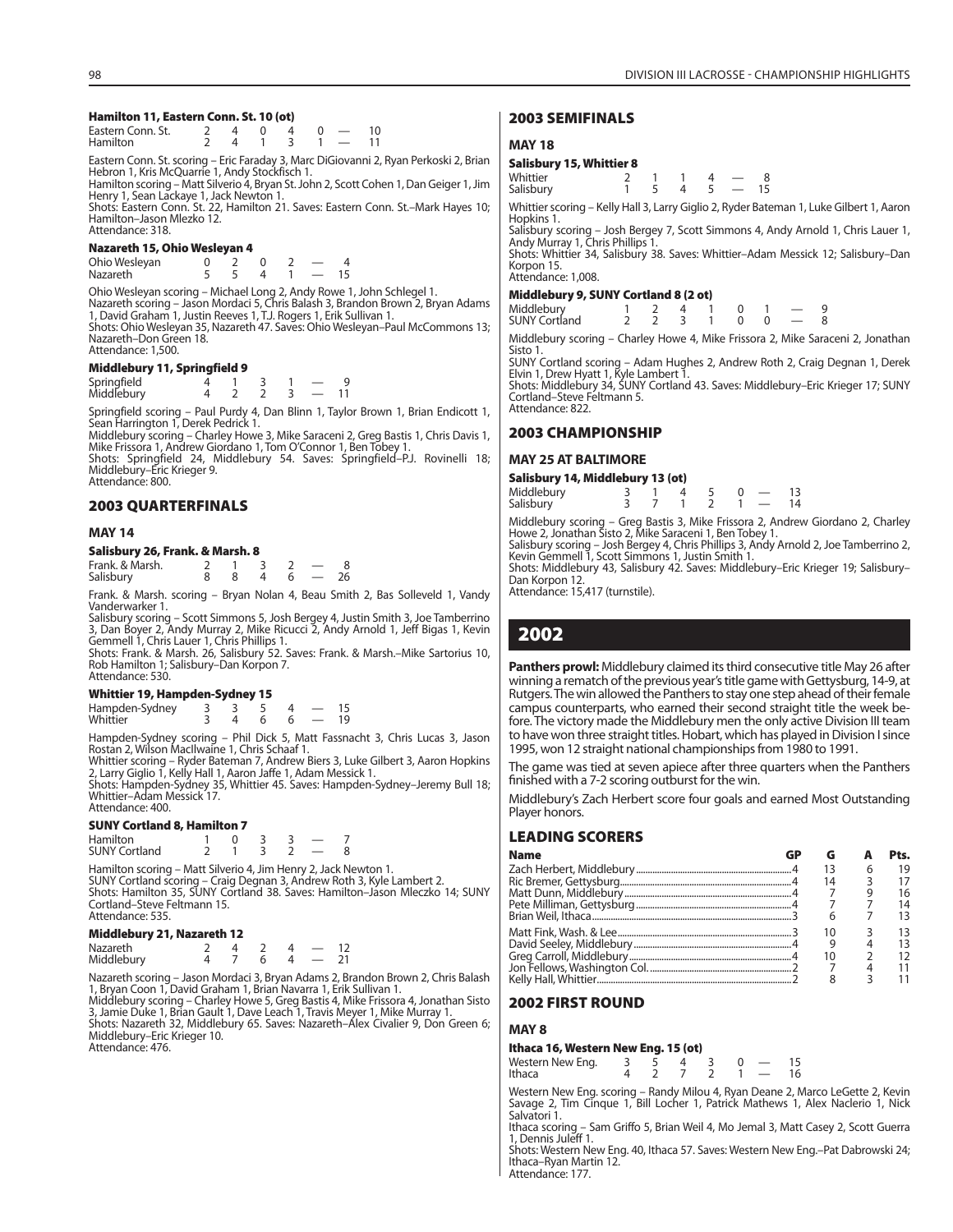### **SUNY Cortland 9, Clarkson 1**

| Clarkson             |  |  |  |
|----------------------|--|--|--|
| <b>SUNY Cortland</b> |  |  |  |

Clarkson scoring – Matt Diana 1.

SUNY Cortland scoring – Derek Elvin 3, Rob McKeefrey 2, Craig Degnan 1, Mike Maraia 1, Derrick Raeder 1, Andrew Roth 1. Shots: Clarkson 31, SUNY Cortland 38. Saves: Clarkson–Joe Zebrowski 15; SUNY

Cortland–Steve Feltman 10, Michael Draper 2. Attendance: 336.

### **Whittier 19, Eastern Conn. St. 8**

Whittier 4 5 4 6 — 19 Eastern Conn. St.

Whittier scoring – Ryder Bateman 5, Kelly Hall 5, Andrew Biers 2, Luke Gilbert 2, Todd Thorpe 2, Ryan Harris 1, Dax Harrison 1, Aaron Hopkins 1. Eastern Conn. St. scoring – Kris McQuarrie 3, Marc DiGiovani 2, Pat Ammendolia 1,

Eric Faraday 1, Ryan Perkoski 1.

Shots: Whittier 47, Eastern Conn. St. 37. Saves: Whittier–Adam Messick 17, Oliver Kaufman 1; Eastern Conn. St.–Mark Hayes 19. Attendance: 526.

### **Middlebury 26, New England Col. 4**

| New England Col. |  |  |    |
|------------------|--|--|----|
| Middlebury       |  |  | 26 |

New England Col. scoring – Josh Dionne 3, Jim Donlon 1. Middlebury scoring – Zach Herbert 5, Mike Saraceni 5, David Seeley 4, Mike Frissora 3, Greg Carroll 2, Brian Gault 2, Peter Albro 1, Matt Dunn 1, Andrew Giordano 1, Patrick Kane 1, Bob Wannop 1.

Shots: New England Col. 18, Middlebury 74. Saves: New England Col.–Matt Braun 8; Middlebury–Matt Levy 5, Eric Krieger 3. Attendance: 242.

### **Washington Col. 10, Cabrini 5**

| Cabrini         |  |  |  |
|-----------------|--|--|--|
| Washington Col. |  |  |  |

Cabrini scoring – Tom Lemieux 2, Mike Pape 2, Adam Schaff 1. Washington Col. scoring – Jon Fellows 6, Stephen Berger 2, Craig Rentch 2. Shots: Cabrini 18, Washington Col. 44. Saves: Cabrini–Antonio Masone 18; Washington Col.–Alex Pirani 8. Attendance: 316.

### **Wash. & Lee 13, Widener 8**

| Wash, & Lee |  |  |  |
|-------------|--|--|--|
| Widener     |  |  |  |

Wash. & Lee scoring – Rob Brown 3, Matt Fink 3, Andrew Barnett 2, John Moore 2, Dustin Martin 1, Mike McNamara 1, Gavin Molinelli 1. Widener scoring – Brian Manion 3, Mike Zolochik 3, Steve Littlewood 1, Kyle Swezey

1. Shots: Wash. & Lee 45, Widener 29. Saves: Wash. & Lee–Ansel Sanders 11; Widener– Don Manard 10, Pat Carmack 9. Attendance: 418.

### **Salisbury 15, Hampden-Sydney 8**

| Salisbury      |  |  |  |
|----------------|--|--|--|
| Hampden-Sydney |  |  |  |

Salisbury scoring – Andy Arnold 3, Scott Simmons 3, Steve Brianas 2, Chris Lauer 2,<br>Jeff Bigas 1, Chris Phillips 1, Mike Roberts 1, Justin Smith 1, Joe Tamberrino 1.<br>Hampden-Sydney scoring – Phil Dick 2, Matt Fassnacht 2,

Shots: Salisbury 43, Hampden-Sydney 23. Saves: Salisbury–Dan Korpon 8; Hampden-Sydney–Jeremy Bull 12, Alex Ayers 1.

### Attendance: 247.

| <b>Gettysburg 16, Stevens 5</b> |  |  |    |
|---------------------------------|--|--|----|
| Stevens                         |  |  |    |
| Gettysburg                      |  |  | 16 |

Stevens scoring – Brian Lalli 4, Matt Kuppe 1.<br>Gettysburg scoring – Ric Bremer 6, Pete Milliman 3, Jake Van Nostrand 3, Wes<br>Cadman 1, John Czerapowicz 1, Nick Purkat 1, Rich Sharp 1.<br>Shots: Stevens 25, Gettysburg 51. Saves

McGinnis 15. Attendance: 355.

### **2002 QUARTERFINALS**

### **MAY 12**

### **Ithaca 10, SUNY Cortland 9**

| <b>SUNY Cortland</b> |  |  |  |
|----------------------|--|--|--|
| Ithaca               |  |  |  |

SUNY Cortland scoring – Derek Elvin 3, Craig Degnan 2, Steve Blanshan 1, Rob McCurdy 1, Rob McKeefrey 1, Andrew Roth 1. Ithaca scoring – Dennis Juleff 5, Sam Griffo 2, Scott Guerra 2, Mo Jemal 1.

Shots: SUNY Cortland 30, Ithaca 29. Saves: SUNY Cortland–Steve Feltmann 10; Ithaca–Ryan Martin 9. Attendance: 325.

### **Middlebury 13, Whittier 12**

| Whittier<br>Middlebury |  | $\Delta$ | д | 12<br>13 |
|------------------------|--|----------|---|----------|
|                        |  |          |   |          |

Whittier scoring – Ryder Bateman 3, Kelly Hall 3, Dan Finck 2, Luke Gilbert 2, Aaron Jaffe 1, Todd Thorpe<sup>1</sup>.

Middlebury scoring – Greg Carroll 3, Zach Herbert 3, Matt Dunn 2, David Seeley 2,<br>Peter Albro 1, Chris Davis 1, Mike Murray 1.<br>Shots: Whittier 26, Middlebury 36. Saves: Whittier–Adam Messick 13; Middlebury–

Eric Krieger 4. Attendance: 328.

### **Wash. & Lee 11, Washington Col. 8**

| Wash. & Lee     |  |  |  |  |
|-----------------|--|--|--|--|
| Washington Col. |  |  |  |  |

Wash. & Lee scoring – Matt Fink 3, Dustin Martin 2, John Moore 2, Andrew Barnett 1, Gavin Molinelli 1, Matt Strickler 1, Richard Williams 1.

Washington Col. scoring – Craig Rentch 3, Stephen Berger 1, Chris Edwards 1, Jon Fellows 1, Anders Strothman 1, Randy Vane 1.

Shots: Wash. & Lee 33, Washington Col. 28. Saves: Wash. & Lee–Ansel Sanders 6; Washington Col.–Alex Pirani 11. Attendance: 690.

### **Gettysburg 7, Salisbury 5**

| Salisbury  |  |  |    |  |
|------------|--|--|----|--|
| Gettysburg |  |  | __ |  |

Salisbury scoring – Andy Arnold 1, Steve Brianas 1, Chris Lauer 1, Scott Simmons 1, Justin Smith 1.

Gettysburg scoring – Jake Van Nostrand 3, Nick Purkat 2, Ric Bremer 1, Wes Cadman 1.

Shots: Salisbury 35, Gettysburg 26. Saves: Salisbury–Dan Korpon 6; Gettysburg–Tim McGinnis 16. Attendance: 426.

### **2002 SEMIFINALS**

### **MAY 19**

| Middlebury 12, Ithaca 6 |  |  |   |  |            |  |  |
|-------------------------|--|--|---|--|------------|--|--|
| Ithaca                  |  |  |   |  |            |  |  |
| Middlebury              |  |  | h |  | $\sim$ $-$ |  |  |

Ithaca scoring – Nick Mayer 2, Brian Weil 2, Matt Casey 1, Dennis Juleff 1. Middlebury scoring – Peter Albro 2, Matt Dunn 2, David Seeley 2, Greg Bastis 1, Greg

Carroll 1, Chris Davis 1, Grayson Fertig 1, Mike Frissora 1, Zach Herbert 1. Shots: Ithaca 35, Middlebury 39. Saves: Ithaca-Ryan Martin 10, Dave Mazzotta 0; Middlebury–Eric Krieger 14. Attendance: 916.

### **Gettysburg 12, Wash. & Lee 8**

| Wash, & Lee<br>Gettysburg |  |  | $4 \quad 3 \quad - \quad 12$ |  |
|---------------------------|--|--|------------------------------|--|
|                           |  |  |                              |  |

Wash. & Lee scoring – Matt Fink 4, Dustin Martin 2, Andrew Barnett 1, Gavin Molinelli

1. Gettysburg scoring – Ric Bremer 4, Nick Purkat 3, Pete Milliman 2, Wes Cadman 1, Rich Sharp 1, Kevin Smith 1.

Shots: Wash. & Lee 44, Gettysburg 37. Saves: Wash. & Lee–Ansel Sanders 12; Gettysburg–Tim McGinnis 20. Attendance: 1,039.

### **2002 CHAMPIONSHIP**

### **MAY 26 AT RUTGERS**

### **Middlebury 14, Gettysburg 9**

| miaalendi kuulu labaa kuni kuulu kuulu kuni kuni kuulu kuni kuni kuni kuni kuulu kuni kuni kuni kuni kuni kuni |  |  |    |
|----------------------------------------------------------------------------------------------------------------|--|--|----|
|                                                                                                                |  |  |    |
| Gettysburg<br>Middlebury                                                                                       |  |  | 14 |

Gettysburg scoring – Ric Bremer 3, Pete Milliman 2, Jake Van Nostrand 2, Wes Cadman 1, Kevin Smith 1.

Middlebury scoring – Greg Carroll 4, Zach Herbert 4, Matt Dunn 2, Peter Albro 1,<br>Grayson Fertig 1, Mike Saraceni 1, David Seeley 1.<br>Shots: Gettysburg 39, Middlebury 43. Saves: Gettysburg–Tim McGinnis 15;<br>Middlebury–Eric

Attendance: 14,411.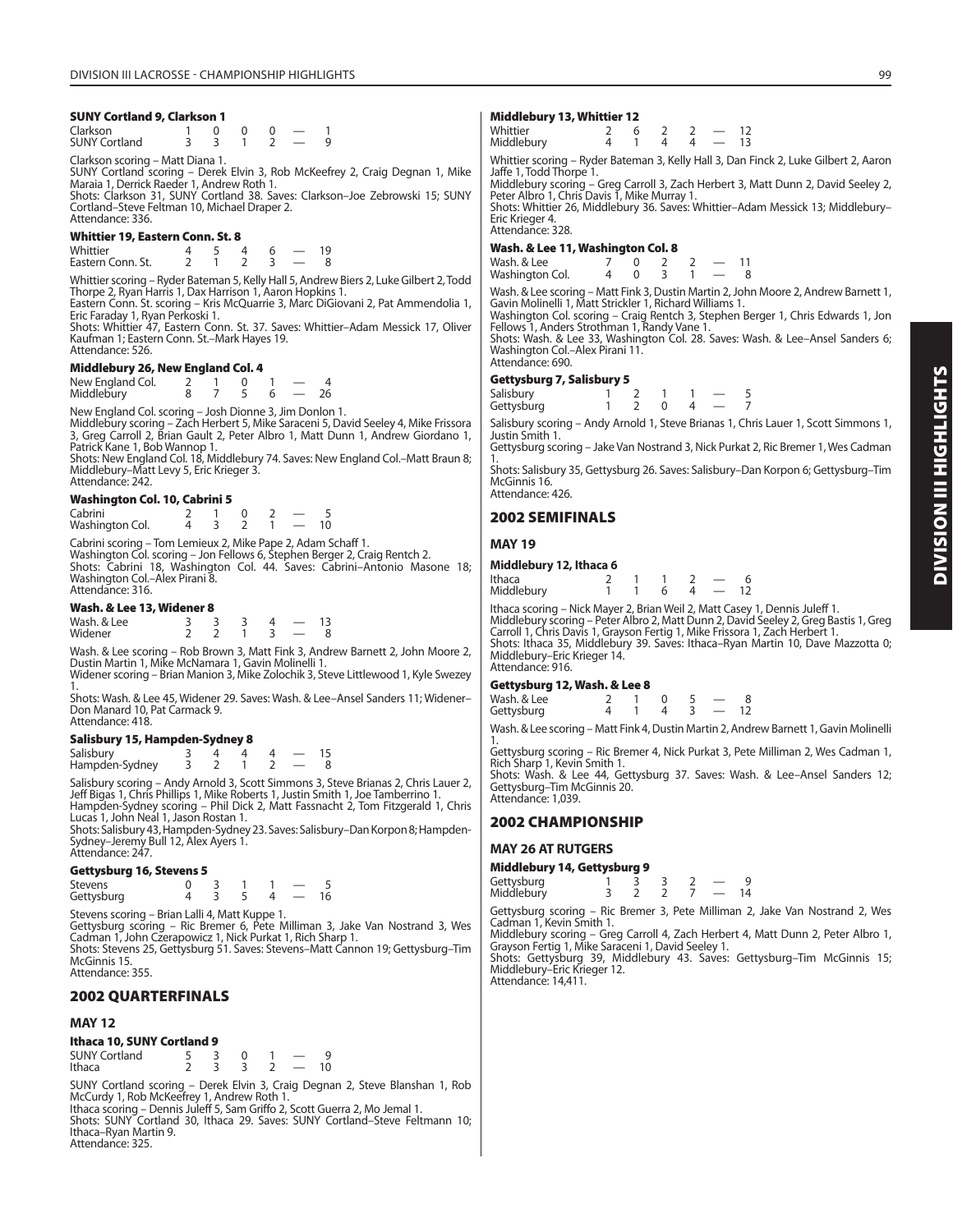### **2001**

**Middlebury monarchy:** Middlebury captured its second straight championship, defeating Gettysburg, 15-10, May 27 at Rutgers. Not only did the Panthers become the only team to win both the Division III men's and women's lacrosse titles in the same year, those two crowns increased the school's championship take to 14 in the last six years. Middlebury held a 7-3 halftime lead, pushed the advantage to six goals and did not allow Gettysburg to get closer than two goals.

Middlebury's Holt Hopkins had two goals and four assists in the title game and was named Most Outstanding Player.

### **LEADING SCORERS**

| <b>Name</b> |    |               | Pts. |
|-------------|----|---------------|------|
|             | 16 | $\mathcal{P}$ | 18   |
|             |    |               | 17   |
|             |    |               | 15   |
|             |    |               | 14   |
|             |    |               | 13   |
|             |    |               | 12   |
|             |    |               | 11   |
|             |    |               | 10   |
|             |    |               | 10   |
|             |    |               |      |

### **2001 FIRST ROUND**

#### **MAY 9**

### **Springfield 11, Eastern Conn. St. 9**

| Eastern Conn. St. |  |  |  |
|-------------------|--|--|--|
| Springfield       |  |  |  |

Eastern Conn. St. scoring – Jeff Reinhart 3, Loic Williamson 3, Anthony Colleti 1, Marc DiGiovanni 1, Kris McQuarrie 1.

Springfield scoring – Dave Haddeland 2, Nick Myers 2, Erik Refvick 2, Jim Warnock<br>2, Jeff Zella 2, Bill Metzger 1.

Shots: Eastern Conn. St. 45, Springfield 41. Saves: Eastern Conn. St.–Mark Hayes 15; Springfield–Jeremy Platt 17. Attendance: 750.

### **Denison 10, Hampden-Sydney 5**

| Denison        |  |  |  |
|----------------|--|--|--|
| Hampden-Sydney |  |  |  |

Denison scoring – Andy MacIlwaine 3, Kevin Sullivan 3, Ryan Berger 2, Kip Hale 2. Hampden-Sydney scoring – John Neely 2, Roger Dael 1, Nick Piriano 1, Jason Rostan 1.

Shots: Denison 32, Hampden-Sydney 30. Saves: Denison–Peter Royer 14; Hampden-Sydney–Scott Fava 12. Attendance: 245.

### **Salisbury 16, Stevens 3**

| Salisbury            |  |  | 16 |
|----------------------|--|--|----|
| Stevens <sup>®</sup> |  |  |    |

Salisbury scoring – Andy Arnold 3, Rob Bookhamer 2, Steve Brianas 2, Corey O'Neil 2, Mike Roberts 2, Mike Colaianni 1, Chris Lauer 1, Peter Ludlam 1, Andy Murray 1, Ryan Shiley 1.

Stevens scoring – Mike Baumbach 1, Matt Kaspar 1, Brian Lalli 1.

Shots: Salisbury 48, Stevens 28. Saves: Salisbury–Rob LaChance 13; Stevens–Matt Cannon 11, Chris D'Urso 5. Attendance: 307.

### **Rensselaer 9, SUNY Cortland 7**

| Rensselaer           |  |  |  |
|----------------------|--|--|--|
| <b>SUNY Cortland</b> |  |  |  |

Rensselaer scoring – Tom Terzulli 3, Lucas Ruglis 2, Nick Childs 1, Curt Demers 1, James Gallucci 1, Peter Staunton 1.

SUNY Cortland scoring – Drew Hyatt 3, Brendan Konen 2, Craig Degnan 1, Derek Elvin 1.

Shots: Rensselaer 28, SUNY Cortland 52. Saves: Rensselaer–Matthew Moog 16; SUNY Cortland–Steve Feltmann 10. Attendance: 378.

### **Middlebury 29, Endicott 3**

| Endicott   |  |  |    |
|------------|--|--|----|
| Middlebury |  |  | 29 |

Endicott scoring – Paul Lord 1, Kyle Minaker 1, Rick Riccio 1.

Middlebury scoring – David Seeley 7, Greg Carroll 4, Mike Saraceni 4, Matt Dunn 3,<br>Peter Albro 2, Andrew Giordano 2, Zach Herbert 2, Adam Carlson 1, Chris Davis 1,<br>Jamie Haire 1, Holt Hopkins 1, Bryan Sanchez 1.

Shots: Endicott 15, Middlebury 72. Saves: Endicott–Matt Bagshaw 20; Middlebury– Patrick O'Reilly 2. Attendance: 300.

#### **Ithaca 14, Messiah 8**

| Messiah<br>Ithaca |  | -6 | 14 |
|-------------------|--|----|----|
|                   |  |    |    |

Messiah scoring – Michael Hurley 3, Reed Horanburg 2, Jason Weisenborn 2, Andrew Garver

Ithaca scoring – Dennis Juleff 3, Nick Mayer 3, Matt Spies 3, Mo Jemal 2, Aaron Axtell 1, Eric Bernheim 1, Josh Marksberry 1. Shots: Messiah 25, Ithaca 43. Saves: Messiah–Justin Moe 19; Ithaca–Ryan Martin 7.

Attendance: 228.

### **2001 QUARTERFINALS**

### **MAY 12**

### **Gettysburg 16, Springfield 12**

| Springfield<br>Gettysburg |  |  |  |  |
|---------------------------|--|--|--|--|

Springfield scoring – Nick Myers 4, David Haddeland 2, Jeff Zella 2, Craig Gibson 1, Mark Maitland 1, Erik Refvik 1, Jim Warnock 1.

Gettysburg scoring – Pete Milliman 6, Tommy Pearce 4, Wes Cadman 2, Jake Van Nostrand 2, Charlie Hanchett 1, Kevin Smith 1.

Shots: Springfield 37, Gettysburg 46. Saves: Springfield–Jeremy Platt 11; Gettysburg– Tom McGinnis 9. Attendance: 394.

### **Denison 11, Salisbury 6**

| Denison   |  |  |  |  |
|-----------|--|--|--|--|
| Salisbury |  |  |  |  |

Denison scoring – Kip Hale 3, Jon Staunton 3, Sean Furber 1, Andy MacIlwaine 1, John Reusch 1, Kevin Sullivan 1, Dave Van Lokeren 1. Salisbury scoring – Josh Bergey 2, Chris Lauer 1, Peter Ludlam 1, Corey O'Neil 1,

Ryan Shiley 1.

Shots: Denison 41, Salisbury 31. Saves: Denison–Peter Royer 9; Salisbury–Pat Tewes 19. Attendance: 690.

### **MAY 13**

### **Nazareth 15, Rensselaer 14**

| Rensselaer |  |  |  |  |
|------------|--|--|--|--|
| Nazareth   |  |  |  |  |

Rensselaer scoring – Dave Perlman 4, Ben Terzulli 3, Kevinten Brinke 1, Nick Childs 1,

Jeff Hobbs 1, Mike Opalka 1, Lucas Ruglis 1, Peter Staunton 1, Scott Tami 1. Nazareth scoring – Chad Kuczek 3, P.J. Rosecrans 3, Jim Cianfrocca 2, Avery Burke 1, Eric Goodberlet 1, Jarod Koopman 1, Josh Lewis 1, Jeff Monroe 1, Brian Roden 1, Al Terilli 1.

Shots: Rensselaer 32, Nazareth 59. Saves: Rensselaer–Matthew Moog 18; Nazareth– Rob Carroll 14. Attendance: 713.

### **Middlebury 18, Ithaca 7**

| <b>MIQQIEDUTY 18, KNACA</b> / |  |  |    |
|-------------------------------|--|--|----|
| Middlebury                    |  |  | 18 |
| Ithaca                        |  |  |    |

Middlebury scoring – Holt Hopkins 5, David Seeley 5, Greg Carroll 2, Matt Dunn 2, Jamie Haire 1, Zach Herbert 1, Bryan Sanchez 1, Mike Saraceni 1.

Ithaca scoring – Aaron Axtell 1, Anthony Brown 1, Mo Jemal 1, Dennis Juleff 1, Josh Marksberry 1, Brian Pilger 1, Matt Spies 1.

Shots: Middelbury 54, Ithaca 37. Saves: Middlebury–Erick Krieger 14; Ithaca–Ryan Martin 11, Dave Mazzotta 4, Kellen LaBelle 1. Attendance: 522.

### **2001 SEMIFINALS**

### **MAY 19**

#### **Gettysburg 13, Denison 7**

| Gettysburg |  |  |  |
|------------|--|--|--|
| Denison    |  |  |  |

Gettysburg scoring – Pete Milliman 3, Ric Bremer 2, Charlie Hanchett 2, Tommy Pearce 2, Matt Twombly 2, Rich Sharp 1, Jake Van Nostrand 1. Denison scoring – Sean O'Brien 2, Ryan Berger 1, Greg Mavraganis 1, Andy MacIlwaine 1, Jon Staunton 1, Kevin Sullivan 1.

Shots: Gettysburg 38, Denison 33. Saves: Gettysburg–Tim McGinnis 11; Denison–

Peter Royer 6. Attendance: 1,055.

### **Middlebury 21, Nazareth 14**

| Middlebury<br>Nazareth |  |  | 14 |
|------------------------|--|--|----|
|                        |  |  |    |

Middlebury scoring – Jamie Haire 5, Zach Herbert 3, David Seeley 3, Peter Albro 2, Grayson Fertig 2, Mike Frissora 2, Chris Davis 1, Matt Dunn 1, Holt Hopkins 1, John Rice 1.

Nazareth scoring – Jarod Koopman 4, Steve Blount 3, Eric Goodberlet 3, Josh Lewis 1, P.J. Rosecrans 1, Brian Roden 1, Al Terilli 1.

Shots: Middlebury 62, Nazareth 52. Saves: Middlebury–Eric Krieger 19; Nazareth– Rob Carroll 20.

Attendance: 1,585.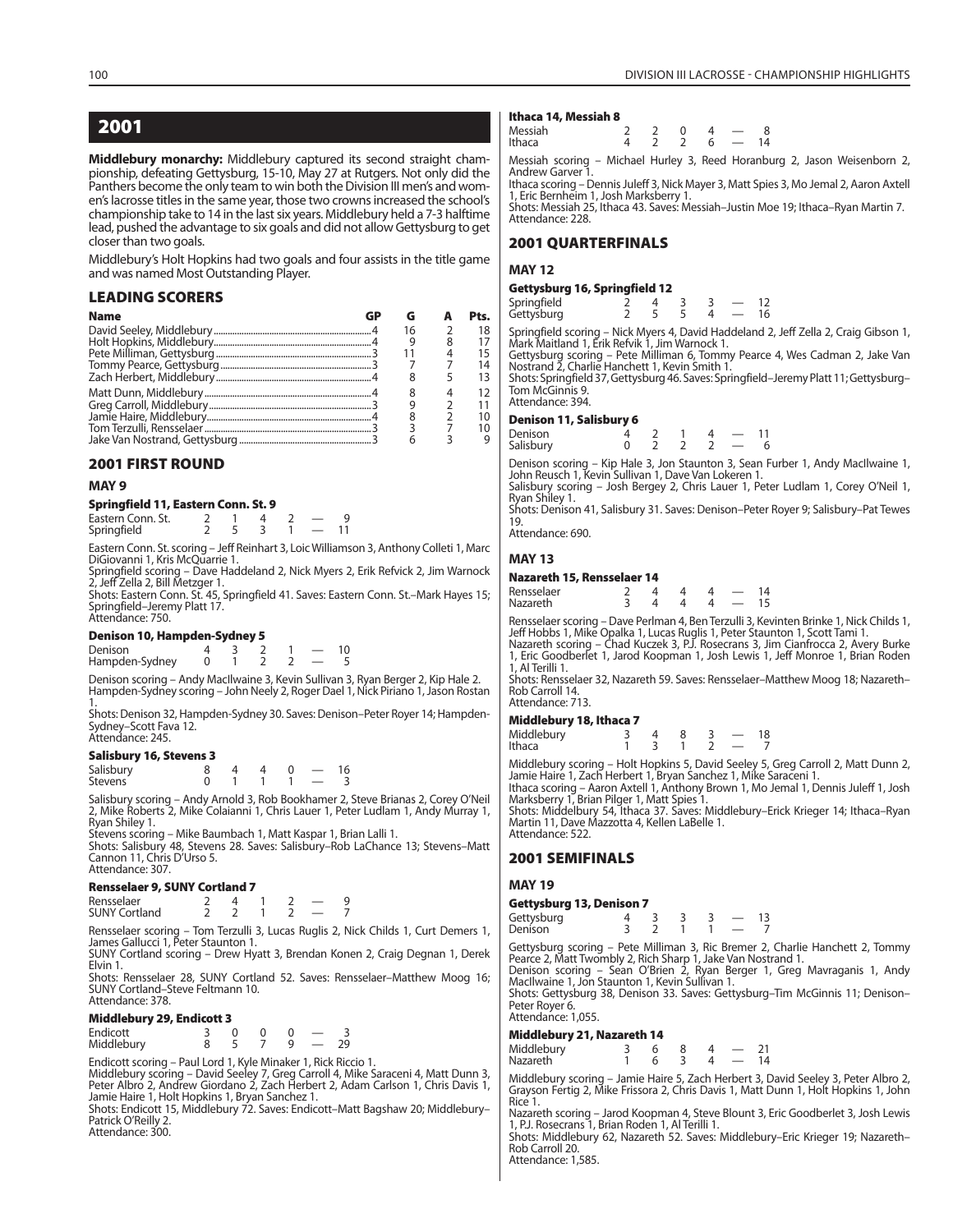### **2001 CHAMPIONSHIP**

### **MAY 27 AT RUTGERS**

| Middlebury 15, Gettysburg 10 |  |
|------------------------------|--|
|                              |  |

| Gettysburg<br>Middlebury |  |  |  |
|--------------------------|--|--|--|

Gettysburg scoring – Jake Van Nostrand 3, Pete Milliman 2, Chris Baran 1, Charlie Hanchett 1, Tommy Pearce 1, Rich Sharp 1, Matt Twombly 1.

Middlebury scoring – Greg Carroll 3, Peter Albro 2, Matt Dunn 2, Zach Herbert 2, Holt Hopkins 2, Chris Davis 1, Mike Frissora 1, Jamie Haire 1, David Seeley 1.

Shots: Gettysburg 49, Middlebury 32. Saves: Gettysburg–Tim McGinnis 6; Middlebury–Eric Krieger 14.

Attendance: 14,417.

### **2000**

**Second chance:** After finishing as runner-up the previous year, Middlebury made the most of a second try at Salisbury, defeating the defending champion Sea Gulls, 16-12 May 28 at Maryland's Byrd Stadium. Middlebury is the first team not from New York or Maryland to win the title.

David Seeley led Middlebury with five goals, earning the games's Most Outstanding Player award.

### **LEADING SCORERS**

| <b>Name</b> | G  | Pts. |
|-------------|----|------|
|             | 15 | 18   |
|             | 10 | 18   |
|             |    | 15   |
|             | 10 | 14   |
|             |    | 13   |
|             | 8  |      |
|             |    |      |
|             |    |      |
|             |    |      |
|             | 6  |      |
|             |    |      |
|             | 6  |      |
|             |    |      |
|             |    |      |

### **2000 FIRST ROUND**

### **MAY 10**

### **Ohio Wesleyan 13, Denison 10**

| Ohio Wesleyan |  |  |  |
|---------------|--|--|--|
| Denison       |  |  |  |

Ohio Wesleyan scoring – Matt Coughlin 4, Jason Fogelson 2, John Galvin 2, Scott Jackson 2, Dan Stroka 2, Sean Norris 1.

Denison scoring – Ryan Berger 3, Sean O'Brien 2, Sean Furber 1, Kip Hale 1, T.J. King 1, Andy MacIlwaine 1, Kevin Sullivan 1.

Shots: Ohio Wesleyan 34, Denison 45. Saves: Ohio Wesleyan–Corey Ayers 17; Denison–Peter Royer 8, Conor Fitzpatrick 1. Attendance: 581.

### **Rochester Inst. 13, Springfield 12 (ot)**

| Rochester Inst. |  |  |  |  |
|-----------------|--|--|--|--|
| Springfield     |  |  |  |  |

Rochester Inst. scoring – Craig Whipple 5, Chris Vallone 2, Clay Westbrook 2, Shawn Wilkins 2, Chris Copeland 1, Dan Tuschong 1.

Springfield scoring – Matt Cersosimo 3, Kevin Marion 2, Nick Myers 2, Jeff Zella 2,<br>Michael Bartol 1, David Haddeland 1, Erik Refvik 1.<br>Shots: Rochester Inst. 61, Springfield 30. Saves: Rochester Inst.–Adam Platzer 10;<br>Spr

### Attendance: 422.

**Middlebury 24, New England Col. 5**

New England Col. 0 1 1 3 — 5 Middlebury

New England Col. scoring – Dave Mansfield 3, Kurt Colby 1, Brent Thomas 1. Middlebury scoring – Greg Carroll 5, Zach Herbert 4, Holt Hopkins 4, David Seeley<br>3, Derek Esposito 2, Curt Goldman 2, Peter Albro 1, Andrew Gault 1, Steve O'Neil 1,<br>Bryan Sanchez 1.

Shots: New England Col. 15, Middlebury 75. Saves: New England Col.–Drew Thomas 29; Middlebury–Dave Campbell 5. Attendance: 341.

### **Washington Col. 21, Rensselaer 8**

| Rensselaer      |  |  |  |
|-----------------|--|--|--|
| Washington Col. |  |  |  |

Rensselaer scoring – Ben Terzulli 4, Tom Terzulli 2, Joe Battaglia 1, Nick Childs 1. Washington Col. scoring – Craig Rentch 5, Nick Nylund 3, J.D. Radebaugh 3, Jon Fellows 2, Chris Johnson 2, Owen Mulhern 2, Ben Clare 1, Eric Kuehn 1, Dan Meehan 1, Corey Miceli 1.

Shots: Rensselaer 30, Washington Col. 47. Saves: Rensselaer–Joe Garvey 4, Matthew Goller 4, Matthew Moog 2; Washington Col.–Ray Pagano 8, John Chrismer 1. Attendance: 250.

### **Wash. & Lee 22, Kenyon 4**

| Wash. & Lee                                                 |  | 6 |         |  |  |
|-------------------------------------------------------------|--|---|---------|--|--|
| Kenyon                                                      |  |   | $1 - 4$ |  |  |
| Wash, & Lee scoring – Colin Dougherty 6, Matt Dugan 5, Pope |  |   |         |  |  |

Wash. & Lee scoring – Colin Dougherty 6, Matt Dugan 5, Pope Hackney 3, Chris Brown 2, Greg Myers 2, Andrew Barnett 1, Tom Burke 1, Andrew Jones 1, Bernie Norton 1. Kenyon scoring – Derick Stowe 2, Evan Bliss 1, Mike Glancy 1.

Shots: Wash. & Lee 56, Kenyon 20. Saves: Wash. & Lee–Wes Hays 8, Dan Grattan 2;

Kenyon–Greg Clancy 14. Attendance: 436.

### **Gettysburg 19, Widener 6**

| Widener    |    |  |  |
|------------|----|--|--|
| Gettysburg | 10 |  |  |

Widener scoring – Scott Ward 2, Rob Birney 1, Eddie Murdock 1, Tom Robson 1, Mike Zolochik 1.

Gettysburg scoring – Pete Milliman 4, Ric Bremer 3, Mark Pollak 3, Ross Garretson 2, Tommy Pearce 2, Kevin Callahan 1, Christian Cronin 1, John Czerapowicz 1, Charlie Hanchett 1, Adam Santry 1.

Shots: Widener 27, Gettysburg 62. Saves: Widener–Pat Carmack 15; Gettysburg– Andrew Barter 9, Eric Gregg 1. Attendance: 251.

### **2000 QUARTERFINALS**

### **MAY 14-15**

### **Middlebury 12, Rochester Inst. 9**

| Rochester Inst. |  |  |  |
|-----------------|--|--|--|
| Middlebury      |  |  |  |

Rochester Inst. scoring – Dan Tuschong 3, Clay Westbrook 3, Chris Copeland 2, Chris Vallone 1.

Middlebury scoring – Holt Hopkins 4, Zach Herbert 3, Curt Goldman 2, Greg Carroll 1, Matt Dunn 1, David Seeley 1. Shots: Rochester Inst. 29, Middlebury 53. Saves: Rochester Inst.–Adam Platzer 23;

Middlebury–Dave Campbell 6. Attendance: 475

### **Nazareth 16, Ohio Wesleyan 8**

| Nazareth      |  |  |  |
|---------------|--|--|--|
| Ohio Wesleyan |  |  |  |

Nazareth scoring – Josh Lewis 3, P.J. Rosecrans 3, Stephen Blount 2, Eric Goodberlet<br>2, Brian Roden 2, Jeff Beckhorn 1, Avery Burke 1, Jeff Keys 1, Al Terilli 1. Ohio Wesleyan scoring – Jason Fogelson 3, Matt Coughlin 2, John Galvin 2, Matt

Bagley 1. Shots: Nazareth 45, Ohio Wesleyan 35. Saves: N–Jake Coon 15; Ohio Wesleyan– Corey Ayers 16, Natty Felder 1. Attendance: 653.

### **Salisbury 21, Washington Col. 9**

| Washington Col. |  |  |  |
|-----------------|--|--|--|
| Salisbury       |  |  |  |

Washington Col. scoring - Nick Nylund 2, J.D. Radebaugh 2, Craig Rentch 2, Jon Fellows 1, Owen Mulhern 1, Ryan Palmer 1.

Salisbury scoring – Joe High 6, Kevin Fox 4, Craig Rhodey 4, Rob Bates 2, Chris Turner 2, Scott Chandler 1, Ryan Fisher 1, Phil Matkovic 1.

Shots: Washington Col. 31, Salisbury 54. Saves: Washington Col.–Ray Pagano 19; Salisbury–Pat Tewes 16. Attendance: 1,228.

### **Wash. & Lee 12, Gettysburg 10**

| Wash. & Lee |  |  |  |    |
|-------------|--|--|--|----|
| Gettysburg  |  |  |  | 10 |

Wash. & Lee scoring – Chris Brown 3, Matt Dugan 3, Tom Burke 2, Colin Dougherty 2, Bernie Norton 1, Will Sharp 1.

Gettysburg scoring – Ross Garretson 3, Ric Bremer 2, Pete Milliman 2, Kevin Callahan 1, Tommy Pearce 1, Matt Twombly 1.

Shots: Wash. & Lee 39, Gettysburg 38. Saves: Wash. & Lee–Wes Hays 12; Gettysburg– Andrew Barter 8. Attendance: 523.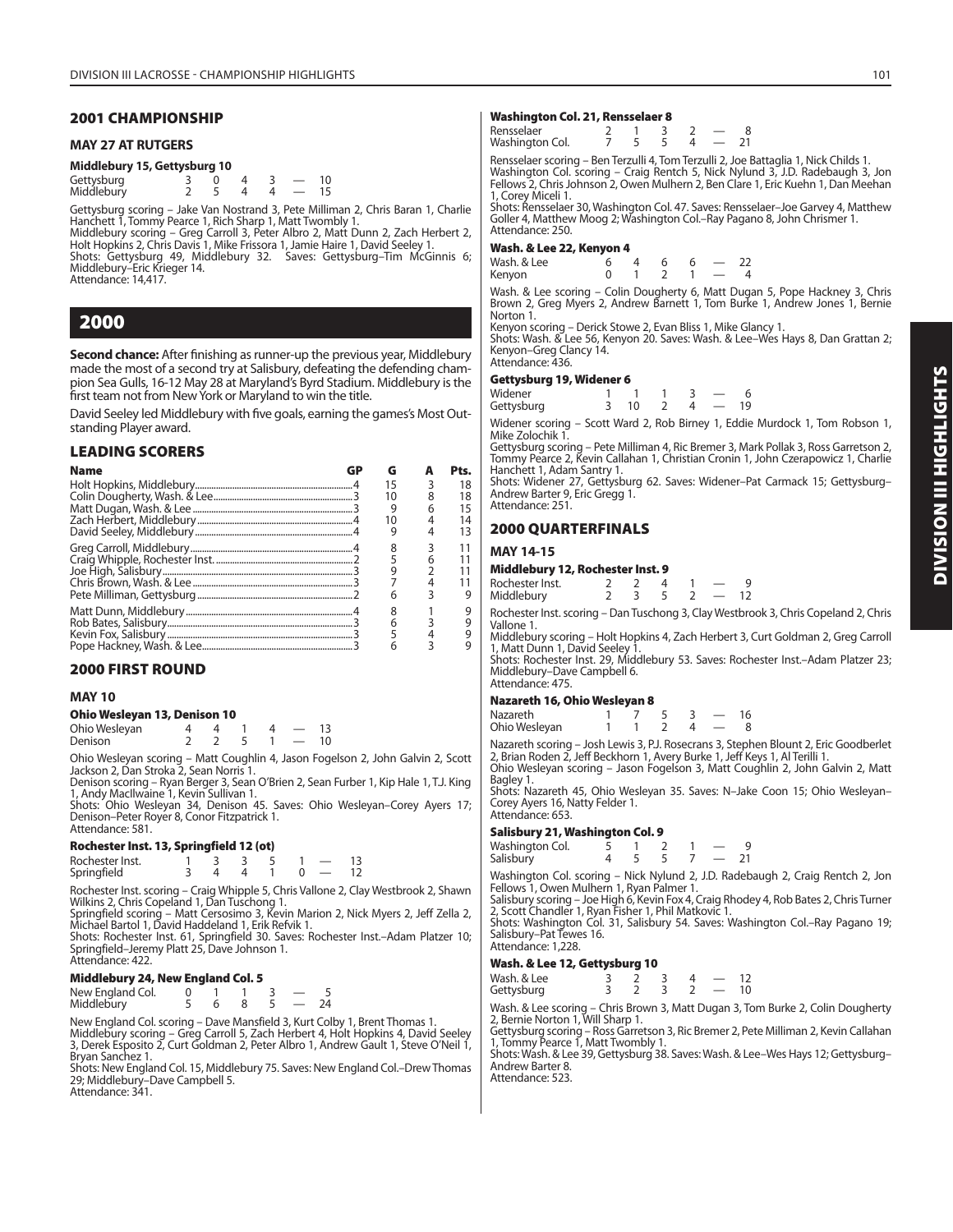### **MAY 20**

### **Middlebury 13, Nazareth 8**

| Middlebury |  |  |  |
|------------|--|--|--|
| Nazareth   |  |  |  |

Middlebury scoring – Matt Dunn 5, Holt Hopkins 5, Greg Carroll 1, Jamie Haire 1, Zach Herbert 1.

Nazareth scoring – Al Terilli 3, Jeff Beckhorn 1, Avery Burke 1, Eric Goodberlet 1, Jeff Keys 1, Josh Lewis 1. Shots: Middlebury 54, Nazareth 45. Saves: Middlebury–Dave Campbell 14;

Nazareth–Jake Coon 23. Attendance: 999.

### **Salisbury 10, Wash. & Lee 9**

| Wash, & Lee |  |  |    |
|-------------|--|--|----|
| Salisbury   |  |  | 10 |

Wash. & Lee scoring – Pope Hackney 3, Chris Brown 2, Colin Dougherty 2, Tom Burke 1, Matt Dugan 1.

Salisbury scoring – Joe High 3, Rob Bates 2, Chris Turner 2, Jimmy Barnes 1, Tim Parks 1, Craig Rhodey 1.

Shots: Wash. & Lee 39, Salisbury 34. Saves: Wash. & Lee–Wes Hays 16; Salisbury–John Dodson 7, Pat Tewes 3. Attendance: 1,095.

### **2000 CHAMPIONSHIP**

### **MAY 28 AT MARYLAND**

#### **Middlebury 16, Salisbury 12**

| Middlebury |  |  |  |
|------------|--|--|--|
| Salisbury  |  |  |  |

Middlebury scoring – David Seeley 5, Matt Dunn 2, Jamie Haire 2, Zach Herbert 2, Holt Hopkins 2, Greg Carroll 1, Steve O'Neil 1, Bryan Sanchez 1.<br>Salisbury scoring – Rob Bates 2, Ryan Fisher 2, Tim Parks 2, Josh Bergey 1, Rob<br>Bookhamer 1, Kevin Fox 1, John Karcher 1, Ryan McKenzie 1, Chris Turner 1.<br>Sh Attendance: 17,431.

### **1999**

**Decade's Team:** Salisbury can make the claim of "team of the '90s" after the Sea Gulls flew to a 4-1 first-quarter lead and never looked back, running away from Middlebury, 13-6, in the championship game May 30 at Maryland. The title was Salisbury's third of the 1990s and first since 1995. Washington College and Nazareth met in each of the three previous games.

Salisbury's Brian Smith scored three goals to claim Most Outstanding Player honors.

### **LEADING SCORERS**

| <b>Name</b> | G  | Pts. |
|-------------|----|------|
|             | 19 | 24   |
|             |    | 15   |
|             |    | 14   |
|             |    |      |
|             | 8  |      |
|             |    | 10   |
|             |    | 10   |
|             |    |      |
|             | 6  |      |
|             |    |      |
|             |    |      |

### **1999 FIRST ROUND**

### **MAY 12**

#### **Rochester Inst. 10, Nazareth 6**

Rochester Inst. 1 5 1 3 - 10<br>Nazareth 1 1 3 1 - 6 Nazareth 1 1

Rochester Inst. scoring – Kevin Langdale 2, Sean Eldridge 1, Marc Heagney 1, Ben Hunt 1, Eric Huss 1, Joe Tuschong 1, Alex Vecchio 1, Clay Westbrook 1, Craig Whipple 1.

Nazareth scoring – Dennis Foley 2, Eric Goodberlet 1, Erik Mort 1, John Nevin 1, Brian Roden 1.

Shots: Rochester Inst. 31, Nazareth 39. Saves: Rochester Inst.–Adam Platzer 17; Nazareth–Jake Coon 9. Attendance: 2,500.

### **Middlebury 19, SUNY Oneonta 6**

| SUNY Oneonta<br>Middlebury |  |  | 19 |
|----------------------------|--|--|----|
|                            |  |  |    |

SUNY Oneonta scoring – Brian Dooley 3, Will Matthewson 1, Tom Sansone 1, Vincent Schettino 1.

Middlebury scoring – Adam Pascal 7, Holt Hopkins 4, Todd Fryatt 2, Zach Herbert 2, Andrew Gault 1, Tom Knechtel 1, Chris McLaughlin 1, David Seeley 1. Shots: SUNY Oneonta 18, Middlebury 53. Saves: SUNY Oneonta–John Pufky 13; Middlebury–David Campbell 6.

### **Hampden-Sydney 17, Lynchburg 9**

| Lynchburg<br>Hampden-Sydney |  |  |  |
|-----------------------------|--|--|--|

Lynchburg scoring – Pat McAdams 3, Steven Blewett 2, Sanjay Chardhari 1, Jason<br>Jeffries 1, Taylor Moorman 1, Stephen Morris 1.<br>Hampden-Sydney scoring – Chamie Burroughs 4, John Neely 4, Doug Palmer 2,<br>Casey Sweeney 2, Rand

Zaudtke 1.

Shots: Lynchburg 27, Hampden-Sydney 46. Saves: Lynchburg–Marty Jakovics 16; Hampden-Sydney–Scott Ketcham 13, Scott Fava 2. Attendance: 214.

#### **Denison 12, Ohio Wesleyan 8**

| Ohio Wesleyan |  |  |  |
|---------------|--|--|--|
| Denison       |  |  |  |

Ohio Wesleyan scoring – Evan Dunne 3, Jason Fogelson 2, Matt Coughlin 1, Scott Jackson 1, Dan Stroka 1.

Denison scoring – T.J. King 3, Drew Jones 2, T.J. Minogue 2, Frank Pennimpede 2, Mark Penske 2, Sean O'Brien 1.

Shots: Ohio Wesleyan 48, Denison 52. Saves: Ohio Wesleyan–Corey Ayers 13; Denison–Peter Royer 20. Attendance: 360.

### **1999 QUARTERFINALS**

### **MAY 16**

| Rochester Inst. 14, Gettysburg 13 (ot) |  |  |  |
|----------------------------------------|--|--|--|
| القمما برمقمم ماممال                   |  |  |  |

| Rochester Inst. |  |  |  |  |
|-----------------|--|--|--|--|
| Gettysburg      |  |  |  |  |

Rochester Inst. scoring – Ben Hunt 5, Marc Heagney 4, Kevin Langdale 2, Eric Carlsen 1, Alex Vecchio 1, Craig Whipple 1. Gettysburg scoring – Brooke Farrell 6, Lee Hemming 3, Tommy Pearce 2, Jamie

Bateman 1, Rob Crowe 1.

Shots: Rochester Inst. 43, Gettysburg 42. Saves: Rochester Inst.–Adam Platzer 18; Gettysburg–Andrew Barter 15. Attendance: 594.

### **Middlebury 16, Washington Col. 7**

| Middlebury<br>Washington Col. |  |  |  |
|-------------------------------|--|--|--|

Middlebury scoring – Adam Pascal 8, Holt Hopkins 3, Steve O'Neil 2, Curt Goldman 1, Zach Herbert 1, Aaron Moatz 1.

Washington Col. scoring – J.D. Radebaugh 3, John Fuller 2, Owen Mulhern 2. Shots: Middlebury 47, Washington Col. 38. Saves: Middlebury–David Campbell 14;

Washington Col.–Ray Pagano 11, John Chrismer 6, Brian Ahrens 2. Attendance: 300.

### **Salisbury 15, Hampden-Sydney 10**

| Hampden-Sydney |  |  |  |  |
|----------------|--|--|--|--|
| Salisbury      |  |  |  |  |
|                |  |  |  |  |

Hampden-Sydney scoring – Doug Palmer 4, Chamie Burroughs 3, Randy Ashton 1, Scott Claiborne 1, John Neely 1.

Salisbury scoring – Joe High 6, John Salva 2, Dave DiPaola 1, Chris Mackert 1, Chris Martin 1, Tim Parks 1, Brian Smith 1, Paul Trentadue 1, Peter Troup 1.

Shots: Hampden-Sydney 24, Salisbury 46. Saves: Hampden-Sydney–Scott Ketcham 22; Salisbury–Jason Tarnow 5. Attendance: 825.

### **Denison 17, Wash. & Lee 7**

| Denison     |  |  |  |
|-------------|--|--|--|
| Wash, & Lee |  |  |  |

Denison scoring – Ryan Berger 4, Sean O'Brien 4, Drew Jones 3, Justin Walker 2, Dave Beaver 1, T.J. King 1, Frank Pennimpede 1, Mark Penske 1. Wash. & Lee scoring – Chris Brown 2, Matt Dugan 2, Colin Dougherty 1, Pope Hackney 1, Tom Super 1.

Shots: Denison 38, Wash. & Lee 34. Saves: Denison–Peter Royer 7; Wash. & Lee–Wes Hays 14.

Attendance: 838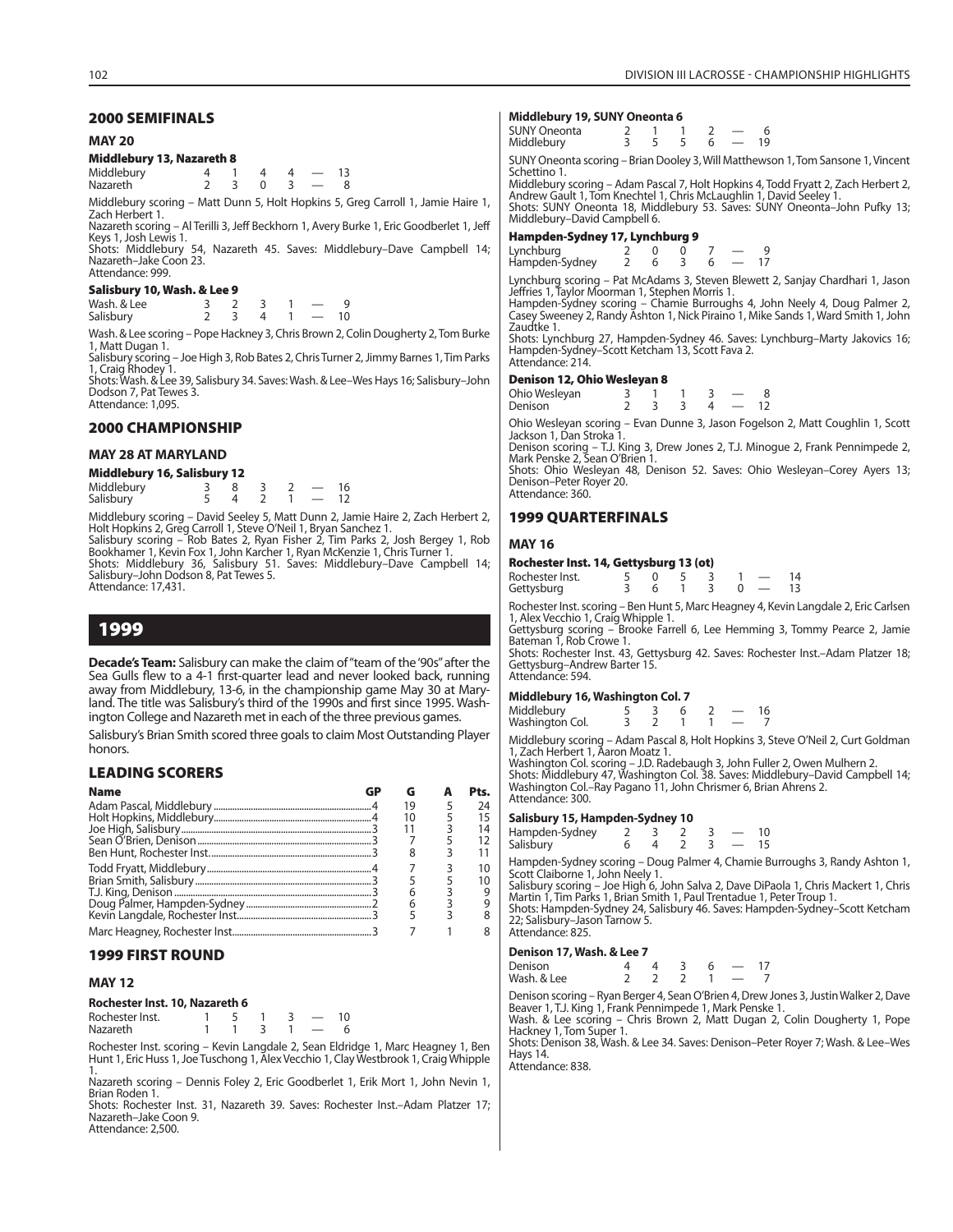### **MAY 22-23**

### **Middlebury 15, Rochester Inst. 14**

| Rochester Inst. |  |  |  |
|-----------------|--|--|--|
| Middlebury      |  |  |  |

Rochester Inst. scoring – Craig Whipple 3, Eric Carlsen 2, Marc Heagney 2, Ben Hunt 2, Eric Huss 2, Sean Eldridge 1, Kevin Langdale 1, Clay Westbrook 1. Middlebury scoring – Todd Fryatt 5, Zach Herbert 3, Adam Pascal 3, Jon-Erik Borgen

1, Curt Goldman 1, Holt Hopkins 1, Steve O'Neil 1. Shots: Rochester Inst. 31, Middlebury 54. Saves: Rochester Inst.–Adam Platzer 18; Middlebury–David Campbell 13.

Attendance: 1,322.

### **Salisbury 14, Denison 7**

| Denison   |  |  |            |
|-----------|--|--|------------|
| Salisbury |  |  | $1\Lambda$ |

Denison scoring – T.J. King 2, Sean O'Brien 2, Drew Jones 1, T.J. Minogue 1, Frank Pennimpede 1.

Salisbury scoring – Joe High 3, Peter Troup 3, Chris Fowler 2, Jimmy Barnes 1, Josh Bergey 1, Chris Mackert 1, Chris Martin 1, Brian Smith 1, Chris Turner 1.

Shots: Denison 28, Salisbury 43. Saves: Denison–Peter Royer 14; Salisbury–Jason Tarnow 14. Attendance: 1,078.

### **1999 CHAMPIONSHIP**

### **MAY 30 AT MARYLAND**

| Salisbury 13, Middlebury 6 |  |  |  |  |                          |  |  |
|----------------------------|--|--|--|--|--------------------------|--|--|
| Middlebury                 |  |  |  |  |                          |  |  |
| Salisbury                  |  |  |  |  | $\overline{\phantom{a}}$ |  |  |

Middlebury scoring – Holt Hopkins 2, Jon-Erik Borgen 1, Zach Herbert 1, Adam Pascal 1, David Seeley 1.

Salisbury scoring – Brian Smith 3, Joe High 2, Peter Troup 2, Josh Bergey 1, Chris Bray 1, Dave DiPaola 1, Kevin Fox 1, Tim Parks 1, Chris Turner 1.

Shots: Middlebury 43, Salisbury 43. Saves: Middlebury–Dave Campbell 17; Salisbury–Jason Tarnow 19. Attendance: 17,418.

### **1998**

**Sho' Time:** The Shoremen of Washington College have had better regularseason teams but their 16-10 victory over two-time defending champion Nazareth, May 24 at Rutgers, gave them their first championship.

Seven times before, the Shoremen had advanced to the title game, many times as one of the top seeds. This season, the Shoremen limped into the tournament with four losses, the second-highest number of defeats in the field. Just to get to the championship game, they beat two teams to which they lost in the regular season. Nazareth was the third.

Washington College went on an 8-0 run to build a 16-9 lead with 2:55 left in the game. Andy Lopatin scored four goals for the Shoremen and was recognized as the game's Most Outstanding Player.

### **LEADING SCORERS**

| <b>Name</b> | G  |               | Pts. |
|-------------|----|---------------|------|
|             | 15 | $\mathcal{P}$ | 17   |
|             |    | 10            | 14   |
|             |    |               | 12   |
|             |    |               |      |
|             | 6  |               |      |
|             | q  |               | 10   |
|             |    |               | 9    |
|             |    |               |      |
|             |    |               |      |
|             |    |               |      |
|             | 6  |               |      |
|             |    |               |      |
|             |    |               |      |

### **1998 FIRST ROUND**

### **MAY 6**

## **Wash. & Lee 16, Denison 13**

| Denison     |  |  |  |
|-------------|--|--|--|
| Wash, & Lee |  |  |  |

Denison scoring – Scott Duncan 3, Ben Fortkamp 2, Steve Hettrich 2, Andrew Murphy 2, Sean O'Brien 2, Justin Walker 2.

Wash. & Lee scoring – Tom Burke 3, Ed Dougherty 3, Colin Dougherty 2, Matt Dugan 2, Charlie Antrim 1, Chris Brown 1, Tom Fallace 1, Robb Greenfield 1, Ben Lucas 1, Paul Stanley 1.

Shots: Denison 43, Wash. & Lee 33. Saves: Denison–Justin Smith 7; Wash. & Lee– Scott Jackson 13.

### **Middlebury 16, Ithaca 15**

| Ithaca     |  |  | 15 |
|------------|--|--|----|
| Middlebury |  |  | 16 |

Ithaca scoring – Jason Pacioni 6, Michael Seymour 4, Joe Hope 2, E.J. MacCaull 2, Eric Wytenus 1.

Middlebury scoring – Todd Fryatt 4, Ian Gardiner 3, Jon-Erik Borgen 2, Curt Goldman 2, Adam Pascal 2, Rob Cohen 1, Derek Esposito 1, Holt Hopkins 1. Shots: Ithaca 32, Middlebury 47. Saves: Ithaca–Matt Troy 12; Middlebury–Brandon Mollett 13.

### **Washington Col. 11, Roanoke 7**

| <b>Washington Col. 11, Noanoke</b> 7 |  |  |                          |    |  |
|--------------------------------------|--|--|--------------------------|----|--|
| Washington Col.                      |  |  | $\overline{\phantom{a}}$ | 11 |  |
| Roanoke                              |  |  |                          |    |  |
|                                      |  |  |                          |    |  |

Washington Col. scoring – Tyler Gilbert 2, Andy Lopatin 2, Matt Swift 2, Kevin Dorst 1, John Fuller 1, Justin McCarthy 1, Jamie Pollock 1, Dan Meehan 1. Roanoke scoring – Jason Davenport 2, Tim Fleming 2, Bill Siciliano 2, Gregg Fasanaro

1. Shots: Washington Col. 44, Roanoke 44. Saves: Washington Col.–Andy Taibl 12; Roanoke–Evan Kaplow 11.

### **Gettysburg 16, SUNY Cortland 8**

| <b>SUNY Cortland</b> |  |  |    |
|----------------------|--|--|----|
| Gettysburg           |  |  | 16 |

SUNY Cortland scoring – Dennis Pupke 3, Jim Cianfrocca 2, Brian Amato 1, Bo Flynn 1, Ryan Pendel 1.

Gettysburg scoring – Jamie Bateman 4, Kevin Callahan 2, Ross Garretson 2, Pete Milliman 2, Doug Cote 1, Christian Cronin 1, Rob Crowe 1, Scott Lowery 1, Mark Pollak 1, Doug Sage 1. Shots: SUNY Cortland 24, Gettysburg 40. Saves: SUNY Cortland–George Breres 9,

Brian Gregoire 1; Gettysburg–Andrew Barter 10.

### **1998 QUARTERFINALS**

### **MAY 9**

| Ohio Wesleyan 17, Wash. & Lee 8 |  |  |    |
|---------------------------------|--|--|----|
| Ohio Wesleyan                   |  |  | 17 |

 $Wash. & \text{Lee}$  2 2 2 2  $-$  8 Ohio Wesleyan scoring – Evan Dunne 4, Darren McGurn 4, Dan Stroka 4, T.R. Ludwig 2, Justin Griffiths 1, David Maguire 1, Josh Whichard 1.

Wash. & Lee scoring – Matt Dugan 5, Colin Dougherty 1, Ed Dougherty 1, Paul Stanley 1. Shots: Ohio Wesleyan 49, Wash. & Lee 46. Saves: Ohio Wesleyan–Kevin McGurn 17;

Wash. & Lee–Scott Jackson 15.

### **Nazareth 14, Middlebury 7**

| Middlebury |  |  |  |  |
|------------|--|--|--|--|
| Nazareth   |  |  |  |  |
|            |  |  |  |  |

Middlebury scoring – Todd Fryatt 2, Eric Anderson 1, Ian Gardiner 1, Andrew Gault 1, Adam Pascal 1, Michael VanLokeran 1.

Nazareth scoring – Dennis Foley 3, Eric Goodberlet 3, Adam Civalier 2, Craig DeVoe<br>2, Billy Serino 2, Erik Mort 1, Al Terilli 1.<br>Shots: Middlebury 58, Nazareth 36. Saves: Middlebury–Brandon Mollett 10;

Nazareth–Jake Coon 32.

### **Washington Col. 13, Hampden-Sydney 9**

| Washington Col. |  |  |  |
|-----------------|--|--|--|
| Hampden-Sydney  |  |  |  |

Washington Col. scoring – Andy Lopatin 4, John Fuller 2, Justin McCarthy 2, Chris Bieberach 1, Jamie Pollock 1, Matt Swift 1, Greg Tomasso 1, Michael Wilson 1.

Hampden-Sydney scoring – Doug Palmer 3, Jody Garliss 2, Mac Brown 1, Chamie Burroughs 1, Russell Carter 1, John Neely 1.

Shots: Washington Col. 36, Hampden-Sydney 32. Saves: Washington Col.–Andy Taibl 14; Hampden-Sydney–Scott Ketcham 13.

### **Salisbury 16, Gettysburg 11**

| Gettysburg<br>Salisbury |  |  |  |    |
|-------------------------|--|--|--|----|
|                         |  |  |  | 16 |

Gettysburg scoring – Ross Garretson 3, Jamie Bateman 2, Scott Lowery 2, Pete Milliman 2, Doug Cote 1, Rob Crowe 1.

Salisbury scoring – Scott Walstrum 5, Chris Turner 3, Brian Harvey 2, David<br>Livingston 2, Mike Faith 1, Joe High 1, Brian Smith 1, Peter Troup 1.<br>Shots: Gettysburg 28, Salisbury 55. Saves: Gettysburg–Andrew Bar

Jason Tarnow 8.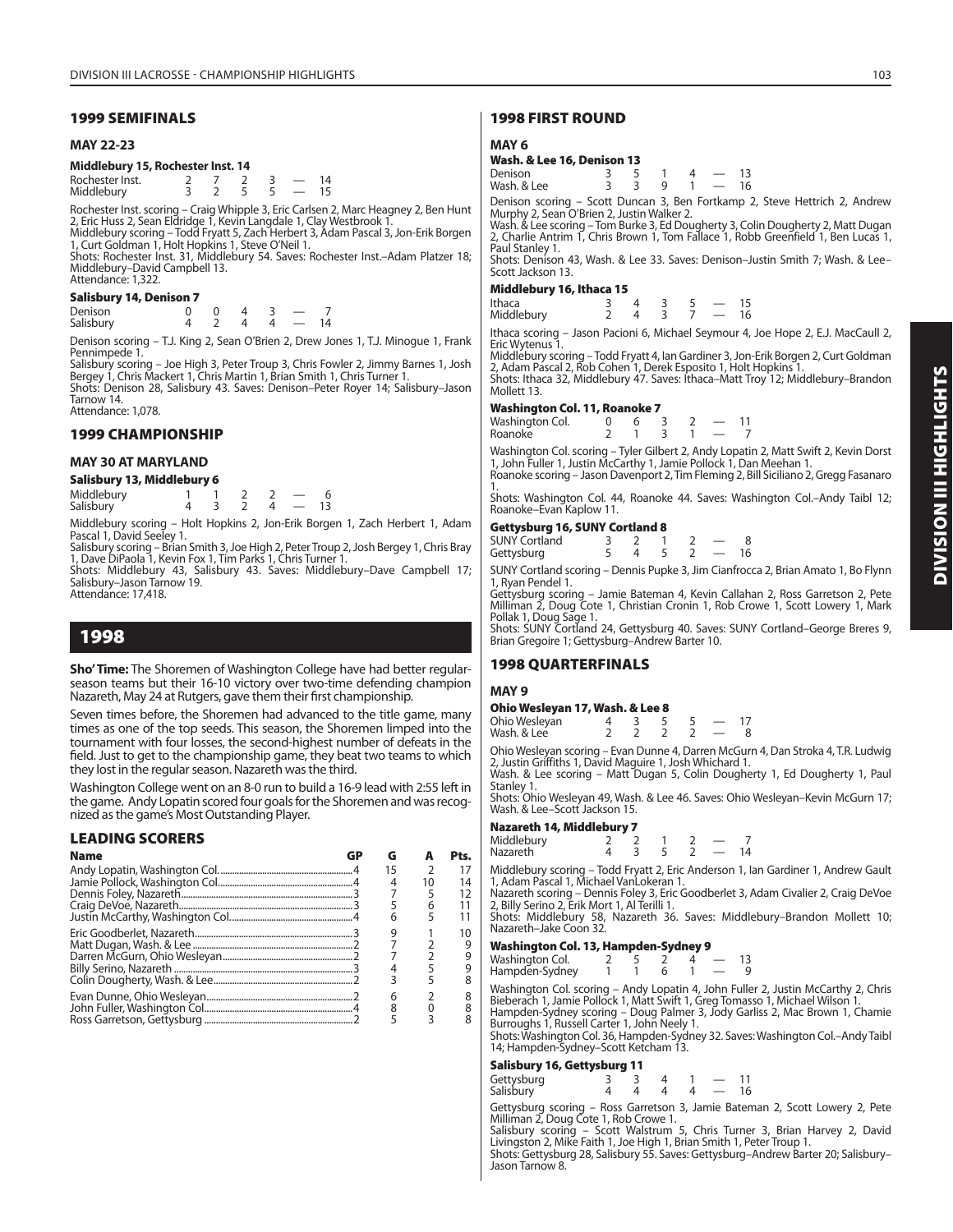#### **MAY 16**

### **Nazareth 10, Ohio Wesleyan 9**

| Ohio Wesleyan   |  |  |  |
|-----------------|--|--|--|
| <b>Nazareth</b> |  |  |  |

Ohio Wesleyan scoring – Darren McGurn 3, Evan Dunne 2, David Maguire 2, Jason Fogelson 1, T.R. Ludwig 1.

Nazareth scoring – Eric Goodberlet 3, Adam Civalier 2, Craig DeVoe 1, Dennis Foley 1, Ryan McDermott 1, John Nevin 1, Billy Serino 1.

Shots: Ohio Wesleyan 52, Nazareth 45. Saves: Ohio Wesleyan–Kevin McGurn 13; Nazareth–Jake Coon 26.

### **Washington Col. 12, Salisbury 10**

Washington Col. 2 3 3 4 - 12<br>Salisbury 4 4 0 2 - 10 Salisbury

Washington Col. scoring – Andy Lopatin 5, Chris Bieberbach 2, John Fuller 2, Jamie Pollock 1, Brian Rentch 1, Michael Wilson 1.

Salisbury scoring – Mike Faith 2, David Livingston 2, Peter Troup 2, Brian Smith 1, Josh Tidwell 1, Chris Turner 1, Scott Walstrum 1. Shots: Washington Col. 43, Salisbury 34. Saves: Washington Col.–Andy Taibl 11;

Salisbury–Jason Tarnow 16.

### **1998 CHAMPIONSHIP**

### **MAY 24 AT RUTGERS**

### **Washington Col. 16, Nazareth 10**

| Washington Col. |  |  |    |
|-----------------|--|--|----|
| <b>Nazareth</b> |  |  | 10 |

Washington Col. scoring – Andy Lopatin 4, John Fuller 3, Justin McCarthy 3, Tyler Gilbert 2, Bill Grothman 2, Chris Beiberbach 1, Jamie Pollock 1. Nazareth scoring – Dennis Foley 3, Eric Goodberlet 3, Craig DeVoe 2, Adam Civalier

1, Billy Serino 1. Shots: Washington Col. 48, Nazareth 33. Saves: Washington Col.–Andy Taibl 13;

Nazareth–Jake Coon 15. Attendance: 14,609

### **1997**

**Nazareth rerun:** Nazareth defeated Washington College in overtime for the second straight year, this time by a 15-14 score, May 25 at Maryland's Byrd Stadium. The winner's Ryan McDermott, who had been scoreless all day, finally found his mark 30 seconds into the sudden-victory period, giving the defending champions its third Division III Men's Lacrosse Championship. Although the actual attendance was far lower because of weather, the paid attendance of 18,086 was the second-largest total for any Division III championship in any sport. The previous year's figure of 18,586 is the record.

Nazareth's Trent Brown netted five goals and was named the game's Most Outstanding Player.

### **LEADING SCORERS**

| <b>Name</b> |  |    |
|-------------|--|----|
|             |  |    |
|             |  | 14 |
|             |  |    |
|             |  |    |
|             |  |    |
|             |  |    |
|             |  |    |
|             |  |    |
|             |  |    |

### **1997 QUARTERFINALS**

### **MAY 10**

**Gettysburg 10, Salisbury 9 (2 ot)**

| Gettysburg<br>Salisbury |  | '3 7 7 0 0 <del>.</del> |  |  |
|-------------------------|--|-------------------------|--|--|

Gettysburg scoring – Brett Strait 4, Scott Lowery 2, Jamie Bateman 1, Rob Crowe 1, Joe Feldman 1, Andrew Nesbitt 1. Salisbury scoring – Jake Bergey 4, Mike Faith 2, Nate DeSimone 1, Jared Mills 1,

Peter Troup 1.

Shots: Gettysburg 35, Salisbury 38. Saves: Gettysburg–Andrew Barter 16; Salisbury– Anthony Tufano 16.

### **Washington Col. 14, Roanoke 9**

| Roanoke         |  |  |  |  |
|-----------------|--|--|--|--|
| Washington Col. |  |  |  |  |
|                 |  |  |  |  |

Roanoke scoring – J.D. Gattie 2, Adam Jackson 2, Jason Davenport 1, Gregg Fasanaro 1, Jeff Jones 1, Bill Siciliano 1, Bobby Vallario 1.

Washington Col. scoring – Adam Bond 6, Andy Lopatin 2, Justin McCarthy 2, George Atterbury 1, Chris Bieberbach 1, Jamie Pollock 1, Michael Wilson 1. Shots: Roanoke 33, Washington Col. 40. Saves: Roanoke–Chris Gordon 12; Washington Col.–Andy Taibl 10.

### **Ohio Wesleyan 18, Denison 13**

Denison 5 4 2 2 - 13<br>
Ohio Weslevan 4 3 6 5 - 18 Ohio Wesleyan

Denison scoring – Steve Hettrich 3, Justin Walker 3, Scott Duncan 2, Jamie Tyack 2,<br>Victor Maddux 1, Alex Nephew 1, Frank Pennimpede 1.<br>Ohio Wesleyan scoring – Vince McGeehan 3, J.C. Koch 3, T.R. Ludwig 2, Dave Maguire

2, Mike Szabo 2, Paul Corto 1, Neal Granick 1, Justin Griffiths 1, Darren McGurn 1, Dan Stroka 1, Josh Whichard 1.

Shots: Denison 62, Ohio Wesleyan 52. Saves: Denison–Justin Smith 9; Ohio Wesleyan–Kevin McGurn 30.

### **MAY 11**

### **Nazareth 17, Alfred 6**

| Alfred   |  |  |  |
|----------|--|--|--|
| Nazareth |  |  |  |

Alfred scoring – Steve Blount 2, Matt Caughey 2, Craig Kaufman 1, Nick Smith 1. Nazareth scoring – Brent Rothfuss 6, Dennis Foley 4, Trent Brown 2, Adam Civalier 1, Joel DePietro 1, Tom Fritz 1, Brian Mural 1, Joe Spada 1.

Shots: Alfred 47, Nazareth 52. Saves: Alfred–Dave Heckman 18; Nazareth–Jake Coon 21.

### **1997 SEMIFINALS**

### **MAY 17**

### **Washington Col. 10, Gettysburg 9**

| Gettysburg<br>Washington Col. |  |  |  |
|-------------------------------|--|--|--|

Gettysburg scoring – Jamie Bateman 5, Doug Cote 1, Joe Feldman 1, Scott Lowery 1, Brett Strait 1.

Washington Col. scoring – Adam Bond 2, John Fuller 2, Justin McCarthy 1, Scott McGilvray 1, Marc Taylorson 1, Greg Tomasso 1, Andrew Van Ogtrop 1, Michael Wilson 1.

Shots: Gettysburg 34, Washington Col. 47. Saves: Gettysburg–Andrew Barter 23; Washington Col.–Andy Taibl 14.

### **Nazareth 16, Ohio Wesleyan 9**

| Ohio Wesleyan |  |  |  |
|---------------|--|--|--|
|               |  |  |  |
| Nazareth      |  |  |  |
|               |  |  |  |

Ohio Wesleyan scoring – Vince McGeehan 4, Dan Stroka 2, Chris Cortina 1, Dave Maguire 1, Mark Rubenstein 1.

Nazareth scoring – Dennis Foley 4, Ryan McDermott 3, Joe Spada 3, Trent Brown 2, Joel DePietro 2, Adam Civalier 1, Dan Garrett 1.

Shots: Ohio Wesleyan 45, Nazareth 62. Saves: Ohio Wesleyan–Kevin McGurn 20; Nazareth–Jake Coon 16.

### **1997 CHAMPIONSHIP**

### **MAY 25 AT MARYLAND**

### **Nazareth 15, Washington Col. 14 (ot)**

| Nazareth        |  |  |  |  |
|-----------------|--|--|--|--|
| Washington Col. |  |  |  |  |

Nazareth scoring – Trent Brown 5, Brent Rothfuss 4, Dennis Foley 2, Joe Spada 2, Ryan McDermott 1, Chris Nadelen 1.

Washington Col. scoring – George Atterbury 3, Adam Bond 3, John Fuller 3, Justin McCarthy 2, Andy Lopatin 1, Andrew Van Ogtrop 1, Michael Wilson 1. Shots: Nazareth 48, Washington Col. 45. Saves: Nazareth–Jake Coon 13; Washington Col.–Andy Taibl 15. Attendance: 18,086.

104 DIVISION III LACROSSE - CHAMPIONSHIP HIGHLIGHTS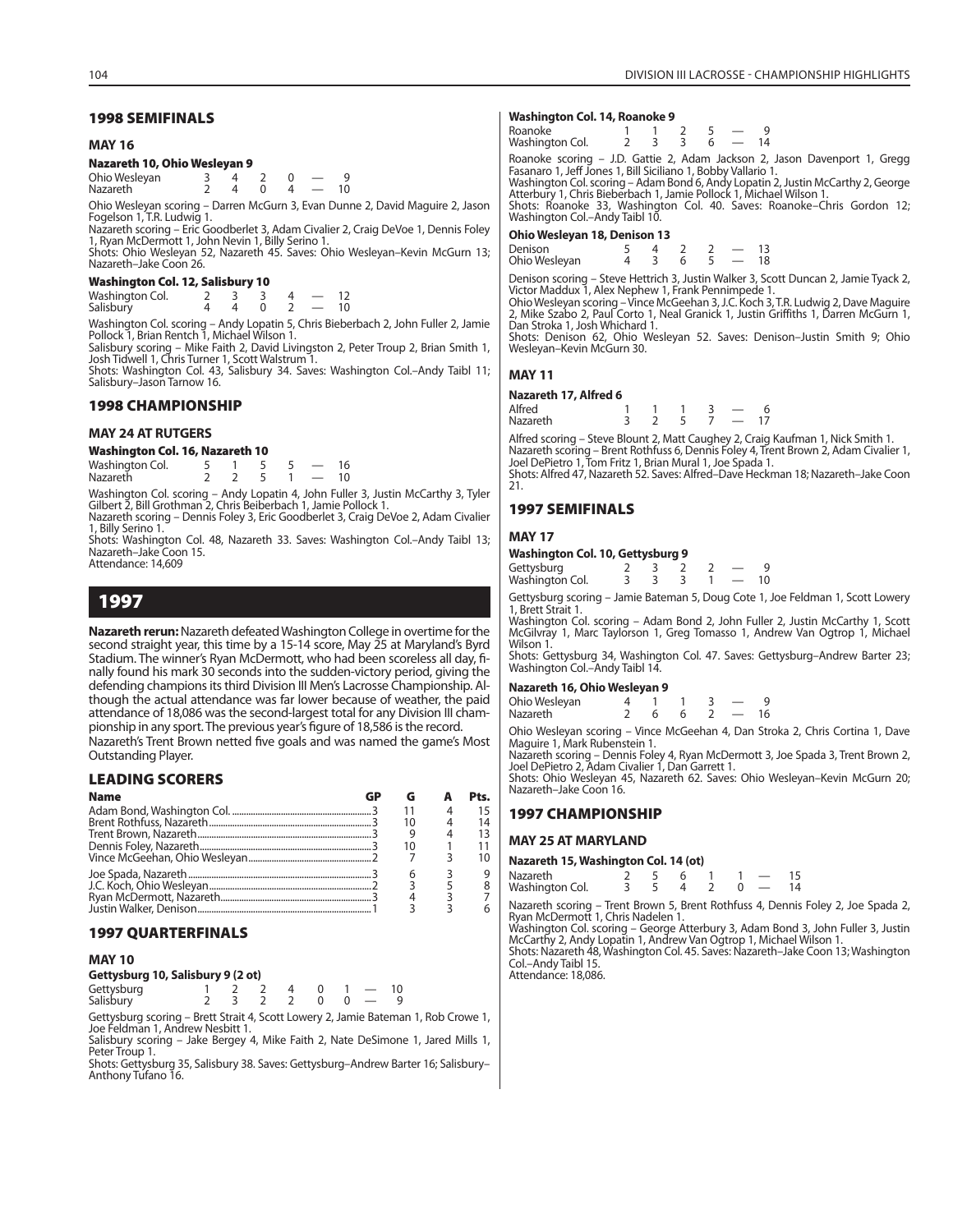### **1996**

**New Heights for Flyers:** Nazareth's Terry Goetz won the faceoff and scored the game-winner in the first 14 seconds of sudden-death overtime to give the Golden Flyers an 11-10 win over Washington College and their second championship May 26 at Maryland's Byrd Stadium.

Nazareth successfully quelled the momentum the Shoremen had gained during a furious comeback from a 10-7 deficit with 10:14 left in regulation. Nazareth goalie Ben Wineburg had 13 saves and was recognized as the game's Most Outstanding Player.

Nazareth finished 15-0, the first perfect season in the program's 11-year history. Washington College had beaten previously undefeated Middlebury and Salisbury to reach the final game.

### **LEADING SCORERS**

| <b>Name</b> |  | Pts. |
|-------------|--|------|
|             |  |      |
|             |  |      |
|             |  |      |
|             |  |      |
|             |  |      |
|             |  | 10   |
|             |  |      |
|             |  |      |
|             |  |      |
|             |  |      |

### **1996 QUARTERFINALS**

### **MAY 12**

### **Salisbury 17, Roanoke 8**

| Roanoke   |  |  |  |
|-----------|--|--|--|
| Salisbury |  |  |  |

Roanoke scoring – Jeff Jones 4, Paul Baly 2, Tim Fleming 1, J.D. Gattie 1.<br>Salisbury scoring – Jake Bergey 3, Dennis Leonard 3, Erik Andersen 2, Jason Coffman<br>2, Jared Mills 2, Darin Gallagher 1, Francis McAndrews 1, Chris Robenolt 1, Brian Ward 1.

Shots: Roanoke 32, Salisbury 59. Saves: Roanoke–Chris Gordon 17; Salisbury–Stash Rote 12. Attendance: 379.

### **Washington Col. 12, Middlebury 10**

| <b>Trashington Con 12, magicouly TV</b> |  |  |                          |    |  |
|-----------------------------------------|--|--|--------------------------|----|--|
|                                         |  |  | $\overline{\phantom{a}}$ |    |  |
| Washington Col.<br>Middlebury           |  |  | $\ddot{\phantom{0}}$     | 10 |  |

Washington Col. scoring – Bart Jaeger 4, Michael Wilson 3, Justin McCarthy 2, Marc Taylorson 2, Jamie Pollock 1.

Middlebury scoring – Bill Gowski 2, Cullen Meade 2, Charlie Whinery 2, Nick Whitman 2, Sam Martini 1, Adam Pascal 1.

Shots: Washington Col. 35, Middlebury 58. Saves: Washington Col.–Andy Taibl 20; Middlebury–Ian Wolfe 9. Attendance: 840.

### **Ohio Wesleyan 16, Denison 6**

| Denison       |  |  |  |  |
|---------------|--|--|--|--|
| Ohio Wesleyan |  |  |  |  |

Denison scoring – Cliff Comfort 3, Mark Masterson 2, Victor Maddux 1. Ohio Wesleyan scoring – Dave Maguire 5, Darren McGurn 4, Tim Kaiser 3, Vince McGeehan 3, J.C. Koch 1. Shots: Denison 31, Ohio Wesleyan 50. Saves: Denison–Justin Smith 9; Ohio

Wesleyan–David Sprague 11, Kevin McGurn 2. Attendance: 441.

### **MAY 13**

### **Nazareth 14, Gettysburg 10**

| Gettysburg<br>Nazareth |  |  |  |
|------------------------|--|--|--|
|                        |  |  |  |

Gettysburg scoring – Joe Feldman 3, David Cornell 2, Brooke Farrell 2, Doug Cote 1, Scott Lowery 1, Brett Strait 1.

Nazareth scoring – Craig DeVoe 4, Brent Rothfuss 3, Trent Brown 2, Ryan McDermott 2, John Burdett 1, Tom Campbell 1, Neal Powless 1.

Shots: Gettysburg 45, Nazareth 49. Saves: Gettysburg–Jake Kovalcik 20; Nazareth– Ben Wineburg 24.

Attendance: 746.

### **1996 SEMIFINALS**

### **MAY 19**

### **Washington Col. 11, Salisbury 10**

| Washington Col. |  |  |    |
|-----------------|--|--|----|
| Salisbury       |  |  | 10 |

Washington Col. scoring – Bart Jaeger 3, Justin McCarthy 2, Michael Wilson 2, John Fuller 1, Jamison Miller 1, Andrew Neville 1, Andrew Van Ogtrop 1.

Salisbury scoring – Jake Bergey 3, Jason Coffman 3, Mike Austin 1, Darin Gallagher 1, Chris McQueeney 1, Paul Smith 1. Shots: Washington Col. 35, Salisbury 59. Saves: Washington Col.–Andy Taibl 20;

Salisbury–Stash Rote 12. Attendance: 1,173.

### **Nazareth 17, Ohio Wesleyan 11**

| 1928 - 1977 - 1988 - 1998 - 1999 - 1999 - 1999 - 1999 - 1999 - 1999 - 1999 - 1999 - 1999 - 1999 - 199 |  |  |               |    |
|-------------------------------------------------------------------------------------------------------|--|--|---------------|----|
| Ohio Wesleyan                                                                                         |  |  |               | 11 |
| <b>Nazareth</b>                                                                                       |  |  | $\sim$ $\sim$ | 17 |

Ohio Wesleyan scoring – Dave Maguire 3, Darren McGurn 3, Tim Kaiser 2, Vince McGeehan 2, John Basom 1.

Nazareth scoring – John Burdett 3, Terry Goetz 3, Neal Powless 3, Trent Brown 2, Ryan McDermott 2, Brent Rothfuss 2, Craig DeVoe 1, Joe Spada 1. Shots: Ohio Wesleyan 54, Nazareth 53. Saves: Ohio Wesleyan–David Sprague 22; Nazareth–Ben Wineburg 25.

**1996 CHAMPIONSHIP**

### **MAY 26 AT MARYLAND**

Attendance: 1,816.

| Nazareth 11, Washington Col. 10 (ot) |  |  |  |  |  |       |    |
|--------------------------------------|--|--|--|--|--|-------|----|
| Washington Col.                      |  |  |  |  |  |       | 10 |
| Nazareth                             |  |  |  |  |  | $1 -$ | 11 |

Washington Col. scoring – George Atterbury 3, Bart Jaeger 3, Michael Wilson 3, Jamie Pollock 1.

Nazareth scoring – Brent Rothfuss 3, Terry Goetz 2, Neal Powless 2, Trent Brown 1,<br>John Burdett 1, Tom Campbell 1, Ryan McDermott 1.<br>Shots: Washington Col. 38, Nazareth 40. Saves: Washington Col.–Andy Taibl 9; Nazareth–Ben Wineburg 13. Attendance: 18,586.

### **1995**

**Emerging Dynasty?** Salisbury won its second straight one-sided championship game, 22-13, over Nazareth, in front of a record crowd of 15,768 at Maryland May 29. The previous record crowd was 12,142, set in 1994.

The Sea Gulls beat their three tournament opponents by an average score of 22-10. Jason Coffman equalled the single-game championship record for assists with seven in the 21-9 semifinal win over Gettysburg. Teammate Sean Radebaugh scored six goals in the championship game and was named the game's Most Outstanding Player.

### **LEADING SCORERS**

| <b>Name</b> |   | Pts. |
|-------------|---|------|
|             |   | 21   |
|             |   | 20   |
|             |   | 15   |
|             |   | 15   |
|             |   | 12   |
|             | h | 11   |
|             |   | 11   |
|             |   | q    |
|             |   |      |
|             |   |      |

### **1995 QUARTERFINALS**

**Salisbury 23, Hampden-Sydney 8**<br>Hampden Sydney 2 1 2

Hampden Sydney 2 1 2 3 - 8<br>Salisbury 5 8 9 1 - 23 Salisburv

Hampden-Sydney scoring – Ed Curry 4, Lach Cheatham 2, Chris Bissinger 1, Ben Heinsohn 1.

Salisbury scoring – Jake Bergey 6, Jason Coffman 3, Steve Griner 3, Darin Gallagher 2, Dan Mergott 2, John Monar 2, Dennis Leonard 1, Todd Osadchey 1, Sean Radebaugh 1, Paul Smith 1, Brian Ward 1.

Shots: Hampden-Sydney 33, Salisbury 66. Saves: Hampden Sydney–Ben Heinsohn 24; Salisbury–Rich Betcher 10, Justin Nels 5.

Attendance: 379.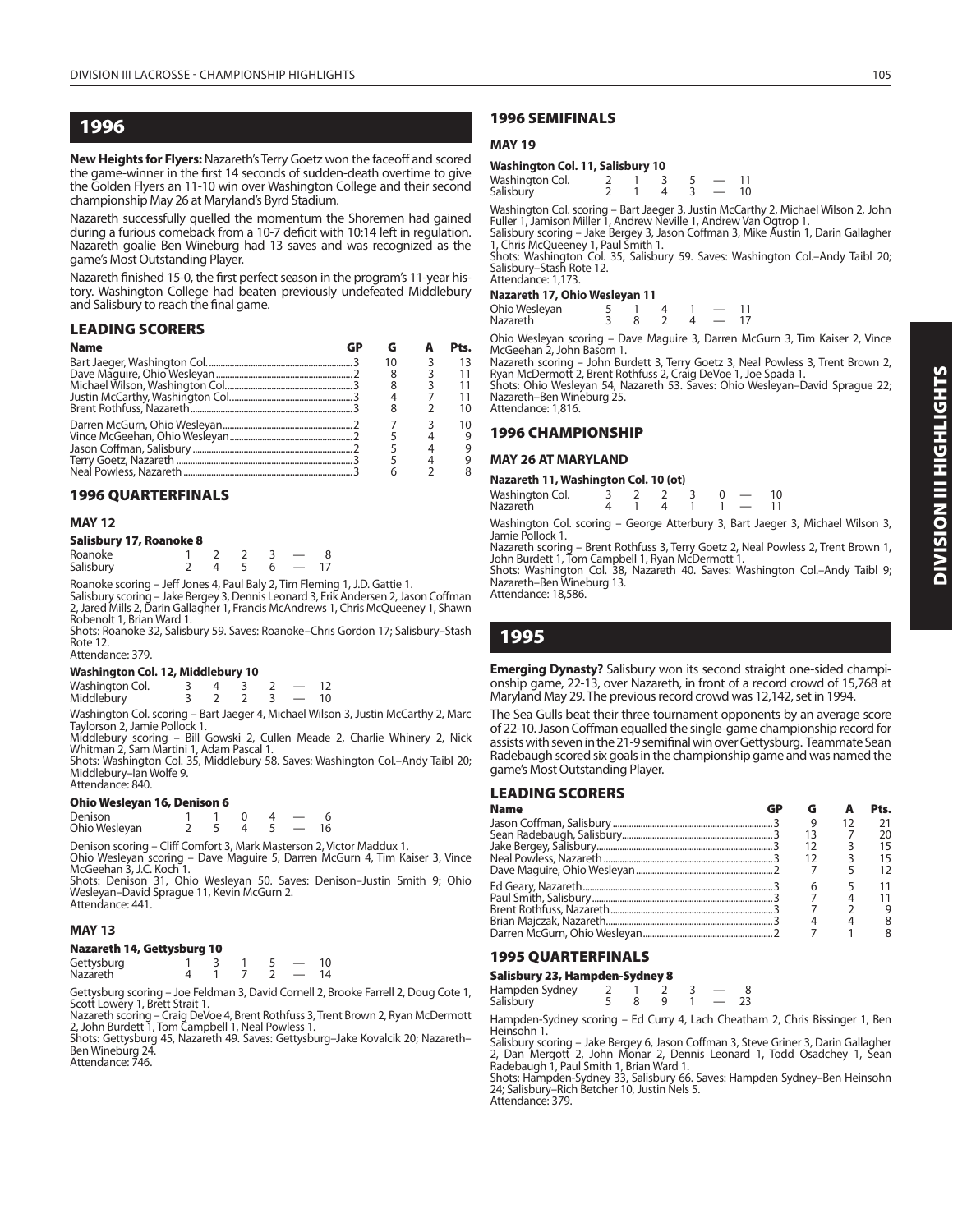# **Gettysburg 15, Frank. & Marsh. 9**

| Frank. & Marsh. |  |  |  |
|-----------------|--|--|--|
| Gettysburg      |  |  |  |

Frank. & Marsh. scoring – Don Gervais 2, Chris Mergardt 2, Jeremy Nierman 2, Jeremy Bryant 1, Andrew Giobbe 1, Ian Sobler 1.

Gettysburg scoring – Andrew Nesbitt 6, David Curry 2, Noah Davis 2, Tim DeMore 2,

Tim Maguire 1, Glen Mulligan 1, Derek Risso 1. Shots: Frank. & Marsh. 25, Gettysburg 51. Saves: Frank. & Marsh.–Andrew Whitley 19; Gettysburg–Jake Kovalcik 6, James Stephenson 1. Attendance: 260.

# **Ohio Wesleyan 16, Rochester Inst. 15**

| Rochester Inst. |  |  |    |
|-----------------|--|--|----|
| Ohio Wesleyan   |  |  | 16 |

Rochester Inst. scoring – Bob Michaels 5, Tom Balland 3, Matt Hunt 3, Pat McCarthy 3, Sean Ryan 1.

Ohio Wesleyan scoring – Dave Maguire 4, Darren McGurn 4, Tim Kaiser 2, Mike Szabo 2, Vince McGeehan 1, Keith Pio 1, Josh Whichard 1, Jason Wiggins 1. Shots: Rochester Inst. 48, Ohio Wesleyan 45. Saves: R–Kurt Utzman 18; Ohio Wesleyan–David Sprague 16.

# **Nazareth 16, Hartwick 8**

Attendance: 725.

| Hartwick        |  |  |  |
|-----------------|--|--|--|
| <b>Nazareth</b> |  |  |  |

Hartwick scoring – Matthew Shortino 3, Bob Baker 1, Danny Bero 1, Sean Crandall 1, Rob Piscatelli 1, Ian Ritcey 1.

Nazareth scoring – Neal Powless 6, Brent Rothfuss 3, Brendan Coffey 2, Trent Brown 1, Tom Fritz 1, Ed Geary 1, Brian Majczak 1, Chuck Roberts 1.

Shots: Hartwick 37, Nazareth 53. Saves: H–Piscatelli 19; Nazareth–Ben Wineburg 17. Attendance: 1,013.

# **1995 SEMIFINALS**

#### **Salisbury 21, Gettysburg 9**

| Gettysburg |  |  |  |  |
|------------|--|--|--|--|
| Salisbury  |  |  |  |  |

Gettysburg scoring – David Curry 3, Noah Davis 2, Chris Barber 1, David Cornell 1, Tim DeMore 1, Joe Feldman 1.

Salisbury scoring – Sean Radebaugh 6, Jake Bergey 3, Jason Coffman 3, Dennis Leonard 2, John Monar 2, Paul Smith 2, Matt Agee 1, Steve Griner 1, Dan Mergott 1. Shots: Gettysburg 40, Salisbury 57. Saves: Gettysburg–Jake Kovalcik 22; Salisbury– Rich Betcher 11, Stash Rote 11. Attendance: 899.

#### **Nazareth 14, Ohio Wesleyan 13**

| Ohio Wesleyan |  |  |  |
|---------------|--|--|--|
| Nazareth      |  |  |  |

Ohio Wesleyan scoring – Tim Kaiser 3, Dave Maguire 3, Darren McGurn 3, Mike Szabo 2, Jim Loffredo 1, Vince McGeehan 1.

Nazareth scoring – Trent Brown 3, Brent Rothfuss 3, Ed Geary 2, Brian Majczak 2, Neal Powless 1, John Burdett 1, Tom Fritz 1, Ryan McDermott 1.

Shots: Ohio Wesleyan 48, Nazareth 48. Saves: Ohio Wesleyan–David Sprague 19; Nazareth–Ben Wineburg 25. Attendance: 1,580.

# **1995 CHAMPIONSHIP**

# **MAY 29 AT MARYLAND**

| Salisbury 22, Nazareth 13 |  |  |  |  |  |    |  |  |
|---------------------------|--|--|--|--|--|----|--|--|
| Nazareth                  |  |  |  |  |  | 13 |  |  |
| Salisbury                 |  |  |  |  |  | 22 |  |  |

Nazareth scoring – Neal Powless 5, Ed Geary 3, Trent Brown 1, Garth Magowan 1, Brian Majczak 1, Brent Rothfuss 1, Joe Spada 1.

Salisbury scoring – Sean Radebaugh 6, Paul Smith 4, Jake Bergey 3, Jason Coffman<br>3, Dan Mergott 2, Dennis Leonard 1, Chris McQueeney 1, Joe Milano 1, Brian Ward 1.<br>Shots: Nazareth 44, Salisbury 61. Saves: Nazareth–Ben Wine Attendance: 15,768.

# **1994**

**Sea Gulls soar:** Salisbury clubbed perennial champion Hobart in the Statesmen's last Division III appearance, 15-9, in front of a record crowd of 12,142, capping an undefeated season.

Sea Gulls goalie Erik Miller had five saves against Hobart and was named the game's Most Outstanding Player.

# **LEADING SCORERS**

| <b>Name</b> |  |   | Pts. |
|-------------|--|---|------|
|             |  |   | ንበ   |
|             |  |   | 19   |
|             |  |   | 14   |
|             |  |   |      |
|             |  |   |      |
|             |  | h |      |
|             |  |   |      |
|             |  |   |      |
|             |  |   |      |
|             |  |   |      |

# **1994 QUARTERFINALS**

| Salisbury 24, Washington Col. 6 |  |  |        |   |  |    |  |  |  |
|---------------------------------|--|--|--------|---|--|----|--|--|--|
| Washington Col.                 |  |  | $\cup$ |   |  |    |  |  |  |
| Salisbury                       |  |  |        | a |  | 24 |  |  |  |

Washington Col. scoring – Jamie Carver 2, George Atterbury 1, Blair Muneses 1,<br>Jason Paige 1, Chris Sanchez 1.<br>Salisbury scoring – Jamie Carver 6, Paul Smith 4, Sean Radebaugh 3, Mike Austin 2,<br>Dan Mergott 2, Emilio D'Ali

Mike Orton 1, Dod Poe 1, Trent Wisnauskas 1. Shots: Washington Col. 29, Salisbury 59. Saves: Washington Col.–Jon Lundburg 16; Salisbury–Erik Miller 11, Russ Hewitt 1. Attendance: 1,455.

#### **Gettysburg 11, Denison 10 (3 ot)**

| Denison    |  |  |  | $3 \t3 \t1 \t3 \t0 \t0 \t0 \t- 10$   |  |
|------------|--|--|--|--------------------------------------|--|
| Gettysburg |  |  |  | $1 \t2 \t4 \t3 \t0 \t0 \t1 \t- \t11$ |  |

Denison scoring – Thomas Kavanaugh 2, Thomas Murray 2, Matthew Connell 1,<br>John Eydenberg 1, Steve Garnett 1, Victor Maddux 1, Chad Messer 1, James Tyack 1.<br>Gettysburg scoring – David Curry 3, Tim DeMore 3, Noah Davis 2, Da

Shots: Denison 38, Gettysburg 55. Saves: Denison–Mark Jacobson 13, Lewis Lipsccomb 8; Gettysburg–Jake Kovalcik 18. Attendance: 650.

#### **Nazareth 14, Rochester Inst. 13 (ot)**

| Rochester Inst. |  |  |  |    |
|-----------------|--|--|--|----|
| <b>Nazareth</b> |  |  |  | 14 |

Rochester Inst. scoring – Paul Boncaro 4, Matt Hunt 3, Ron DeFelice 2, Kris Kurcoba 2, Darrin King 1, Matt Wooster 1. Nazareth scoring – Jeremy Hollenbeck 4, Brian Majczak 3, Cam Bomberry 2, Pat Metzler 2, Ed Geary 1, Neal Powless 1, Dave Trzeciak 1.

Shots: Rochester Inst. 40, Nazareth 39. Saves: Rochester Inst.–Matt Daniels 12; Nazareth–Sean O'Rourke 17. Attendance: 800.

# **Hobart 19, Alfred 13**

| <br>Alfred |  |      | -6 |    |
|------------|--|------|----|----|
| Hobart     |  | - 53 |    | 19 |

Alfred scoring – Lance Locey 4, Mike Darcy 3, Peter Colburn 2, Adam Osekoski 2, Craig Kaufman 1, Scott Kazel 1.

Hobart scoring – Cabell Maddux 6, Todd Muendel 4, Matt Crowther 2, Trent Carter 2, Andrew D'Eloia 1, Dan Goodwin 1, James Killen 1, Paul Lyle 1, Bob Wynne 1. Shots: Alfred 46, Hobart 47. Saves: Alfred–Matt Lambert 15; Hobart–Bill Warder 7, James Gracey 11. Attendance: 956.

# **1994 SEMIFINALS**

#### **Salisbury 20, Gettysburg 11**

| Gettysburg<br>Salisbury |  |  | $\overline{\phantom{a}}$<br>$\overline{\phantom{a}}$ | 20 |
|-------------------------|--|--|------------------------------------------------------|----|
|                         |  |  |                                                      |    |

Gettysburg scoring – Noah Davis 3, David Curry 2, Tim DeMore 2, Glen Mulligan 2,<br>Tim Maguire 1, Chuck Wolfertz 1.<br>Salisbury scoring – Jason Coffman 4, Sean Radebaugh 4, Jake Bergey 3, Dan Mergott<br>2, Ryan Murphy 2, Paul Smi

Shots: Gettysburg 28, Salisbury 64. Saves: Gettysburg–Jake Kovalcik 24; Salisbury– Erik Miller 10, Russ Hewitt 1. Attendance: 1,413.

#### **Hobart 18, Nazareth 14**

| Nazareth |  |  |     |
|----------|--|--|-----|
| Hobart   |  |  | 1 Ջ |

Nazareth scoring – Neal Powless 4, Jeremy Hollenbeck 3, Kevin Cox 2, Pat Metzler 2,<br>Cam Bomberry 1, Ed Geary 1, Brian Majczak 1.<br>Hobart scoring – Cabell Maddux 5, Todd Muendel 5, Trent Carter 4, Todd Burnham

1, Matt Crowther 1, Dan Goodwin 1, Tony Gray 1.

Shots: Nazareth 42, Hobart 63. Saves: Nazareth–Sean O'Rourke 23; Hobart–James Gracey 11, Bill Warder 2.

Attendance: 6,400.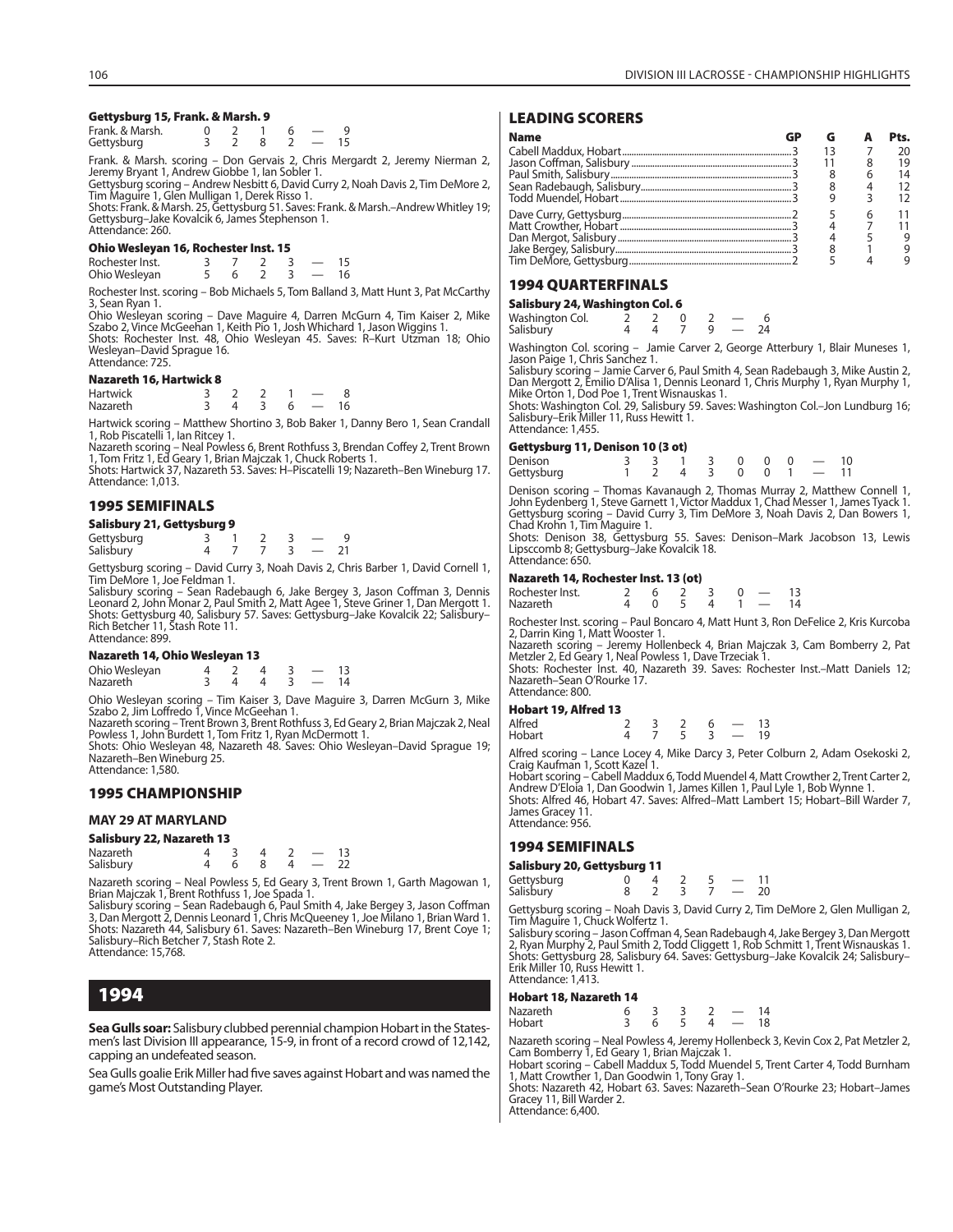# **1994 CHAMPIONSHIP AT MARYLAND**

# **Salisbury 15, Hobart 9**

| Hobart    |  |  |  |
|-----------|--|--|--|
| Salisbury |  |  |  |

Hobart scoring – Eric Curry 3, Cabell Maddux 2, Matt Crowther 1, Tony Gray 1, Mike Sweeney 1, Bob Wynne 1.

Salisbury scoring – Jake Bergey 5, Todd Cliggett 3, Paul Smith 2, Jason Coffman 1,<br>Matt Marchetti 1, Mike Orton 1, Dod Poe 1, Sean Radebaugh 1.<br>Shots: Hobart 38, Salisbury 36. Saves: Hobart–James Gracey 10; Salisbury–Erik

16.

Attendance: 12,142.

# **1993**

**Hobart's back:** A record crowd of 9,597 watched Hobart rally from a 5-0 deficit for a 16-10 victory over Ohio Wesleyan and its 13th Division III Men's Lacrosse Championship. Last year, the Statesmen's string of 12 consecutive championships was snapped by Nazareth.

Hobart's Cabell Maddux, named the game's Most Outstanding Player, had gix goals and 13 assists for the tournament.

# **LEADING SCORERS**

| <b>Name</b> | GP |   |    | Pts. |
|-------------|----|---|----|------|
|             |    | 6 | 13 | 19   |
|             |    | 6 |    | 12   |
|             |    |   |    | 11   |
|             |    |   |    | 10   |
|             |    |   |    | 10   |
|             |    |   |    |      |
|             |    |   |    | 8    |
|             |    |   |    |      |
|             |    |   |    |      |

# **1993 QUARTERFINALS**

| <b>Washington Col. 12, Salisbury 11</b> |  |  |                          |  |
|-----------------------------------------|--|--|--------------------------|--|
| Washington Col.                         |  |  |                          |  |
| Salisbury                               |  |  | $\overline{\phantom{a}}$ |  |

Washington Col. scoring – Jason Paige 4, Greg Lawler 3, Chris Cote 2, Greg

Mouracade 1, Blair Muneses 1, Chris Sanchez 1.<br>Salisbury scoring – Jason Coffman 3, Chris Soper 3, Joe DiNenna 1, Keith Malfa 1,<br>Dan Mergott 1, Ryan Murphy 1, David Webb 1.<br>Shots: Washington Col. 48, Salisbury 35. Saves: W

Andy Manos 1; Salisbury–Erik Miller 18. Attendance: 1,246.

# **Ohio Wesleyan 8, Wash. & Lee 7**

| Wash, & Lee   |  |  |  |
|---------------|--|--|--|
| Ohio Wesleyan |  |  |  |

Wash. & Lee scoring – Wiemi Douoguih 3, Russell Croft 1, Colin Higgins 1, John

Hunter 1, Scott Mackley 1.<br>Ohio Wesleyan scoring – Theron Foley 3, Jed Cronin 2, Andy Greaves 2, Tim James 1.<br>Shots: Wash. & Lee 31, Ohio Wesleyan 39. Saves: Wash. & Lee–Brian Murtaugh 16;<br>Ohio Wesleyan–Dave Breslin 12, Ma Attendance: 437.

# **Nazareth 15, Alfred 8**

| Alfred   |  |     |  |  |
|----------|--|-----|--|--|
| Nazareth |  | - 6 |  |  |

Alfred scoring – Brian Johnson 2, Pete Nunziata 2, Mike Darcy 1, Dan Landrigan 1, Dan Michel 1, Brian Midwinter 1.

Nazareth scoring – Jeremy Hollenbeck 5, Jim Cornicelli 2, Ed Geary 2, Pat Metzler 2, Brian Silcott 2, Cam Bomberry 1, Mike Grasso 1. Shots: Alfred 45, Nazareth 51. Saves: Alfred–Mike Habel 15; Nazareth–Kevin Kaffl 23.

Attendance: 1,450.

# **Hobart 19, Gettysburg 8**

| Gettysburg<br>Hobart |  |  |  |
|----------------------|--|--|--|
|                      |  |  |  |

Gettysburg scoring – Tim DeMore 2, Seth Cohen 1, David Cornell 1, Todd Hyer 1, Steve Mayer 1, Brian McGlynn 1, Derek Risso 1.

Hobart scoring – Eric Curry 3, Cabell Maddux 3, Matt Crowther 2, Todd Muendel 2, Bob Wynne 2, Ned Andrews 1, Dan Goodwin 1, Josh Kenney 1, Chris Parcells 1, Bryan Riehl 1, Tim Watt 1, Tom Zaccagnino 1.

Shots: Gettysburg 44, Hobart 42. Saves: Gettysburg–Steve Koudelka 13; Hobart–Bill Warder 16.

Attendance: 1,459.

# **1993 SEMIFINALS**

# **Ohio Wesleyan 14, Washington Col. 8**

| ----- ---------                  |  |  |    |
|----------------------------------|--|--|----|
|                                  |  |  |    |
| Washington Col.<br>Ohio Wesleyan |  |  | 14 |

Washington Col. scoring – Chris Cote 2, Bart Jaeger 2, Jamie Carver 1, Ted Greeley 1, Jason Paige 1, Chris Sanchez 1.

Ohio Wesleyan scoring – Tim James 3, Chip Crowther 2, Theron Foley 2, Andy Greaves 2, Jed Cronin 1, Kevin Farrell 1, Dan Presley 1, Jeff Rant 1, Noah Robertson 1. Shots: Washington Col. 36, Ohio Wesleyan 50. Saves: Washington Col.–Jon Lundberg 20; Ohio Wesleyan–Dave Breslin 17. Attendance: 522.

#### **Hobart 20, Nazareth 16**

| Hobart<br>Nazareth |  |  | 20<br>16 |
|--------------------|--|--|----------|
|                    |  |  |          |

Hobart scoring – Tom Zaccagnino 4, Eric Curry 3, Tony Gray 3, Todd Burnham 2, Cabell Maddux 2, Matt Crowther 1, Dan Goodwin 1, Tom Pena 1, Bryan Riehl 1, Tim

Watt 1, Bob Wynne 1.

Nazareth scoríng – Jeremy Hollenbeck 5, Brian Silcott 3, Kevin Cox 2, Brian Majczak<br>2, Cam Bomberry 1, Brendan Coffey 1, Ed Geary 1, Dave Trzeciak 1.<br>Shots: Nazareth 45, Hobart 49. Saves: Nazareth–Kevin Kaffl 15; Gracey 8, Bill Warder 5. Attendance: 5,241.

# **1993 CHAMPIONSHIP AT MARYLAND**

# **Hobart 16, Ohio Wesleyan 10**

| Ohio Wesleyan |  |  |               | 10 |
|---------------|--|--|---------------|----|
| Hobart        |  |  | $\sim$ $\sim$ | 16 |

Ohio Wesleyan scoring – Jed Cronin 3, Andy Greaves 2, Tim James 2, Chip Crowther 1, Dan Presley 1, Team goal.

Hobart scoring – Tim Watt 3, Tom Zaccagnino 3, Eric Curry 2, Todd Burnham 1, Dan Goodwin 1, Tony Gray 1, Josh Kenney 1, Cabell Maddux 1, Todd Muendel 1, Bryan Riehl 1, Bob Wynne 1.

Shots: Ohio Wesleyan 34, Hobart 56. Saves: Ohio Wesleyan–Dave Breslin 15; Hobart– James Gracey 8, Bill Warder 4. Attendance: 9,597.

# **1992**

**New champion:** Nazareth beat Roanoke, 22-11, in the Division III Men's Lacrosse Championship game held at Penn in front of a record crowd of 6,741. A week earlier, the Golden Flyers ended Hobart's NCAA-record string of 12 straight team-sport championships with a 13-12 overtime win in the semifinals

Nazareth's Ronnie Davis scored six goals in the championship game to earn Most Outstanding Player recognition.

# **LEADING SCORERS**

| <b>Name</b> | G | Pts. |
|-------------|---|------|
|             |   | 20   |
|             |   |      |
|             |   |      |
|             |   |      |
|             | 8 | 10   |
|             | 6 | 9    |
|             |   | 9    |
|             |   |      |
|             |   |      |
|             |   |      |
|             |   |      |

# **1992 QUARTERFINALS**

**Hobart 17, Alfred 7**

| Alfred |   |        |  |  |
|--------|---|--------|--|--|
| Hobart | 6 | $\sim$ |  |  |
|        |   |        |  |  |

| Alfred scoring - Rodd Kauffman 3, Rich Reese 3, Joe Paylik |  |  |  |
|------------------------------------------------------------|--|--|--|
|                                                            |  |  |  |

Alfred scoring – Rodd Kauffman 3, Rich Reese 3, Joe Pavlik 1.<br>Hobart scoring – Dave Frigeri 5, James Patten 4, Cabell Maddux 3, Tim DeLoe 1, Eric<br>Pokorny 1, Jeff Tambroni 1, Tim Watt 1, Bob Wynne 1.<br>Shots: Alfred 29, Hobar

Pat Solomon 2, Kevin Banks 4. Attendance: 1,846.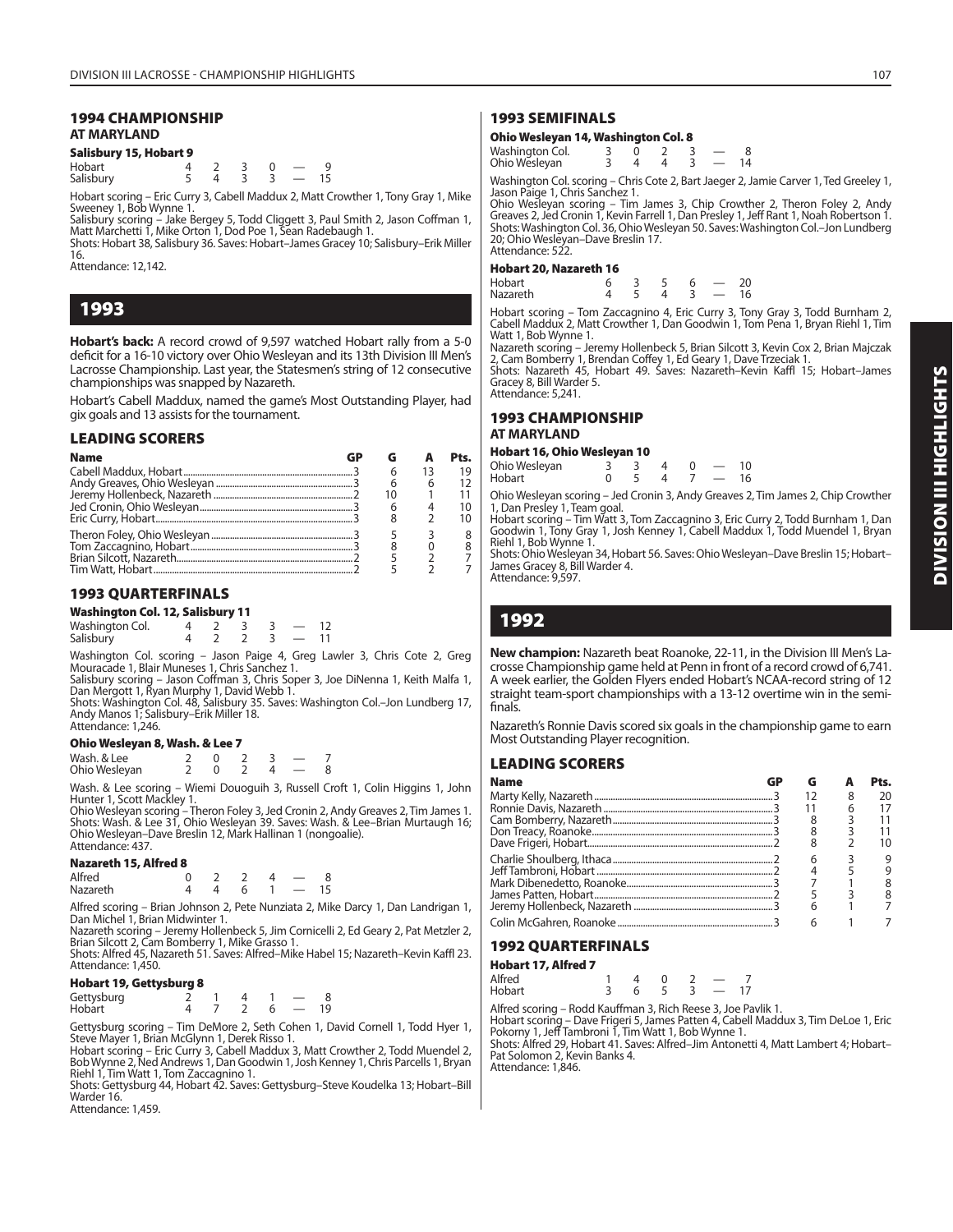# **Nazareth 22, Clarkson 11**

| Clarkson        |  |            |  |
|-----------------|--|------------|--|
| <b>Nazareth</b> |  | $\epsilon$ |  |

Clarkson scoring – Todd Cosgrove 3, Chris Keating 2, Mark Winkler 2, Ryan Adams 1, Jeff Keogh 1, Chris Parsons 1, Mike Savage 1.

Nazareth scoring – Ronnie Davis 5, Marty Kelly 5, Dan Coughlin 4, Cam Bomberry 3, Jim Cornicelli 2, Chris March 2, Carl Jutzin 1.

Shots: Clarkson 34, Nazareth 67. Saves: Clarkson–Chris Macrides 30; Nazareth–Greg Gebhardt 12, Brent Coye 1. Attendance: 2,500.

#### **Roanoke 16, Gettysburg 15**

| Gettysburg<br>Roanoke |  |  |  |
|-----------------------|--|--|--|
|                       |  |  |  |

Gettysburg scoring – Don Martin 4, Brian McGlynn 3, Paul Schofield 3, Tim DeMore 2, Jeff Barrette 1, Burke Boehmcke 1, Chris Cwalina 1. Roanoke scoring – Andy Odenwald 4, Don Treacy 3, Mark Dibenedetto 2, Aaron

Sims 2, Craig Fleming 1, Dave Gibson 1, Brad Hennegan 1, Jim Kammerman 1, Dan Morison 1.

Shots: Gettysburg 51, Roanoke 45. Saves: Gettysburg–Steve Koudelka 17; Roanoke– Craig Fleming 22. Attendance: 775.

#### **Ithaca 21, Salisbury 9**

| --------- |  |  |  |
|-----------|--|--|--|
| Ithaca    |  |  |  |
| Salisbury |  |  |  |

Ithaca scoring – Charlie Shoulberg 3, Jim Bianchi 2, Joel Florczyk 2, Robert Hogan 2, Bill Krist 2, Tom Little 2, Terry Thompson 2, David Darcangelo 1, Brian Ferry 1, Richard<br>Maher 1, Todd McRae 1, Rob Shantz 1, Danny Sheehan 1.<br>Salisbury scoring – Art Morley 3, Dod Poe 2, Jeff Chenowith 1, Mike Gallagher 1

Modesitt 1, John Russell 1.

Shots: Ithaca 51, Salisbury 25. Saves: Ithaca–Dale Neely 15, Mike Burns 1; Salisbury– Geoff Sanders 19, Tom Murrell 1. Attendance: 1,010.

# **1992 SEMIFINALS**

| Nazareth 13, Hobart 12 (ot) |  |       |                |          |  |
|-----------------------------|--|-------|----------------|----------|--|
| Nazareth                    |  |       | 4 4 1 3 1 - 13 |          |  |
| Hobart                      |  | -3-3- | 6              | $0 - 12$ |  |

Nazareth scoring – Marty Kelly 5, Jeremy Hollenbeck 3, Brian Silcott 2, Cam Bomberry 1, Carl Jutzin 1, Chris March 1. Hobart scoring – Dave Frigeri 3, Jeff Tambroni 3, Bob Wynne 2, Tim DeLoe 1, Chris

Gallup 1, Dave Kenney 1, James Patten 1. Shots: Nazareth 46, Hobart 48. Saves: Nazareth–Greg Gebhardt 19; Hobart– Kevin

Banks 6, Pat Solomon 6. Attendance: 7,286.

# **Roanoke 20, Ithaca 10**

| -------- |  |              |     |
|----------|--|--------------|-----|
| Ithaca   |  |              |     |
| Roanoke  |  | $\mathbf{A}$ | 20. |

Ithaca scoring – Charlie Shoulberg 3, Joel Florczyk 2, Brian Ferry 1, Chip Gengras 1,<br>Rob Schantz 1, Danny Sheehan 1, Terry Thompson 1.<br>Roanoke scoring – Brad Hennegan 4, Colin McGahren 4, Mark Dibenedetto 2, Jim<br>Kammerman

Hoffman 1, Andy Odenwald 1, Bart Zimmerman 1.

Shots: Ithaca 49, Roanoke 44. Saves: Ithaca–Dale Neely 8, Mike Burns 2; Roanoke– Craig Fleming 26. Attendance: 869.

# **1992 CHAMPIONSHIP AT PENN**

#### **Nazareth 22, Roanoke 11**

| Nazaretn 22, Koanoke I I |  |  |  |
|--------------------------|--|--|--|
| Roanoke                  |  |  |  |
| <b>Nazareth</b>          |  |  |  |

Roanoke scoring – Mark Dibenedetto 3, Don Treacy 3, Colin McGahren 2, J.J. Blatt 1, Erik Daley 1, Jim Kammerman 1.

Nazareth scoring – Ronnie Davis 6, Cam Bomberry 4, Jeremy Hollenbeck 3, Jim Cornicelli 2, Dan Coughlin 2, Marty Kelly 2, Carl Jutzin 1, Chris March 1, Brian Silcott

1. Shots: Roanoke 48; Nazareth 49. Saves: Roanoke–Craig Fleming 10; Nazareth–Greg Gebhardt 21. Attendance: 6,741.

# **1991**

**Even Dozen:** Hobart won its 12th straight Division III Men's Lacrosse Championship, defeating host Salisbury, 12-11. Salisbury reached the final game for the first time.

Hobart's Tim DeLoe scored three times and was named the game's Most Outstanding Player.

# **LEADING SCORERS**

| <b>Name</b> |  |   | Pts. |
|-------------|--|---|------|
|             |  |   | 19   |
|             |  |   |      |
|             |  |   |      |
|             |  |   |      |
|             |  |   |      |
|             |  | h |      |
|             |  |   |      |
|             |  |   |      |
|             |  |   |      |
|             |  |   |      |

# **1991 QUARTERFINALS**

| Nazareth 17, Gettysburg 10 |  |  |               |    |
|----------------------------|--|--|---------------|----|
| Nazareth                   |  |  |               | 17 |
| Gettysburg                 |  |  | $\sim$ $\sim$ | 10 |

Nazareth scoring – Kevin Cox 5, Jake Lazore 5, Dan Coughlin 3, Marty Kelly 2, Cam Bomberry 1, Brian Silcott 1.

Gettysburg scoring – Don Martin 6, Paul Schofield 2, Jeff Barrette 1, Bob O'Connor 1. Shots: Nazareth 54, Gettysburg 44. Saves: Nazareth–Greg Gebhardt 20; Gettysburg– Steve Koudelka 9, Todd Mather 4. Attendance: 1,100

#### **Hobart 19, Clarkson 11**

|  |   | 11 |
|--|---|----|
|  |   | 19 |
|  | 6 |    |

Clarkson scoring – Brad Arthur 4, Mark Winkler 4, Todd Cosgrove 1, Ed McMahon 1, Mike Moran 1.

Hobart scoring – Bill Miller 6, Tim DeLoe 3, Jason Ellison 2, James Patten 2, Todd Burnham 1, Chris Gallup 1, Craig Mapstone 1, Terry Mulheron 1, Dave Pogoda 1, Kenneth Ward 1.

Shots: Clarkson 37, Hobart 53. Saves: Clarkson–Chris Macride 9, Michael Motkowski 8; Hobart–James Gracey 9, Patrick Solomon 3. Attendance: 1,042.

# **Salisbury 16, Ithaca 10**

| Ithaca    |  |    |               | 10 |
|-----------|--|----|---------------|----|
| Salisbury |  | 63 | $\sim$ $\sim$ | 16 |

Ithaca scoring – Dave Darcangelo 3, Terry Thompson 3, Bill Krist 1, Brandan Nels 1, Rob Schantz 1, Charlie Shoulberg 1.

Salisbury scoring – Kevin Hohner 3, Rusty Pritzlaff 3, Chris Boyle 2, Art Morley 2, Eric Ungleich 2, Kent Case 1, Jeff Chenowith 1, Dan Gourley 1, David Webb 1. Shots: Ithaca 31, Salisbury 38. Saves: Ithaca–Dale Neely 7; Salisbury–Scott Bentkowsi 6, Geoff Sanders 6. Attendance: 1,213.

#### **Ohio Wesleyan 19, Wash. & Lee 10**

| Wash. & Lee   |  |  | 10 |
|---------------|--|--|----|
| Ohio Wesleyan |  |  | 19 |

Wash. & Lee scoring – Drew Anton 2, Todd Garliss 1, John Hunter 1, David Lefkowitz 1, Mike Moseman 1, Kirk Olsen 1, Mike Pardo 1, Jeff Roberts 1, Clark Wight 1. Ohio Wesleyan scoring – Rich Franz 6, Dean Denison 4, Neil Ringers 4, Bill Bishop 2, Mike Arfin 1, Tom Mott 1, Dave Torggler 1.

Shots: Wash. & Lee 35, Ohio Wesleyan 56. Saves: Wash. & Lee–Tom Costello 19; Ohio Wesleyan–Rich Flynn 20. Attendance: 700.

# **1991 SEMIFINALS**

**Hobart 19, Nazareth 17**

|  |  | 19 |
|--|--|----|
|  |  |    |

Nazareth scoring – Marty Kelly 4, Ronnie Davis 3, Beaver Smith 3, Cam Bomberry 1, Jake Lazore 1, Chris March 1, Rich Pierpont 1, Dave Pratt 1, Pete Riley 1, Brian Silcott 1.

Hobart scoring – Tim DeLoe 3, Bill Miller 3, James Patten 3, Jeff Tambroni 3, Cabell<br>Maddux 2, Phil McCarthy 2, Chris Gallup 1, Dave Pogoda 1, Tim Watt 1.<br>Shots: Nazareth 59, Hobart 47. Saves: Nazareth–Greg Gebhardt 17; Ho Gracey 18, Brett Taylor 1. Attendance: 2,543.

# **Salisbury 18, Ohio Wesleyan 12**

| Salisbury<br>Ohio Wesleyan |  |  |  |
|----------------------------|--|--|--|
|                            |  |  |  |

Salisbury scoring – Rick Berkman 4, Rusty Pritzlaff 4, Eric Ungleich 3, Chris Boyle 2,

Kent Case 2, Jeff Chenowith 2, Art Morley 1.<br>Ohio Wesleyan scoring – Bill Bishop 3, Rich Franz 3, Mike Arfin 2, Dean Denison 2,<br>Chip Crowther 1, Tom Mott 1.<br>Shots: Salisbury 43, Ohio Wesleyan 78. Saves: Salisbury–Scott Ben

Wesleyan–Rich Flynn 16. Attendance: 1,800.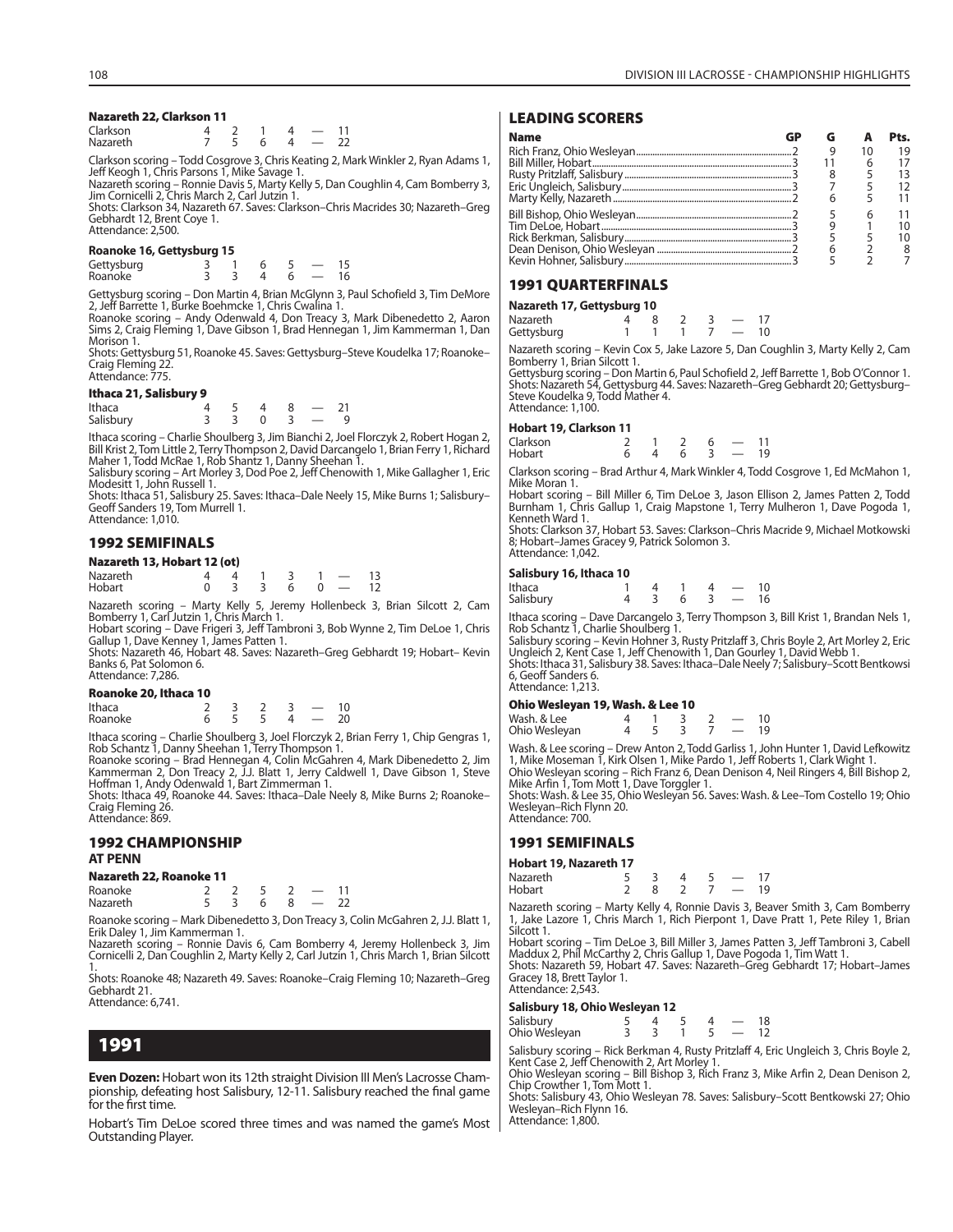# **1991 CHAMPIONSHIP AT SALISBURY**

# **Hobart 12, Salisbury 11**

| Hobart    |  |  | 12 |
|-----------|--|--|----|
| Salisbury |  |  |    |

Hobart scoring – Tim DeLoe 3, Chris Gallup 2, Bill Miller 2, Dave Pogoda 2, Jeff Tambroni 2, Michael Higgins 1.

Salisbury scoring – Kevin Hohner 2, Regi Scales 2, Eric Ungleich 2, Rick Berkman 1, Chris Boyle 1, Kent Case 1, Dan Gourley 1, Rusty Pritzlaff 1.

Shots: Hobart 39, Salisbury 36. Saves: Hobart–James Gracey 20; Salisbury–Scott Bentkowski 10, Geoff Sanders 6.

Attendance: 3,417.

# **1990**

**Still No. 1:** Hobart won its 11th straight Division III Men's Lacrosse Championship, but the first under head coach B.J. O'Hara. The Statesmen defeated Washington College, 18-6, in Geneva, New York. The Shoremen have finished second five times. Hobart's Jeff Tambroni scored five goals and was named the game's Most Outstanding Player.

# **LEADING SCORERS**

| <b>Name</b> |    |   | Pts. |
|-------------|----|---|------|
|             |    | 6 | 17   |
|             | 10 |   | 17   |
|             | 14 |   | 15   |
|             | 6  |   | 14   |
|             |    |   | 13   |
|             | 4  | 6 | 10   |
|             | 6  |   | 9    |
|             |    |   |      |
|             |    |   |      |
|             |    |   |      |
|             |    |   |      |
|             |    |   |      |

# **1990 QUARTERFINALS**

| Hobart 20, Rochester Inst. 11 |  |    |     |              |                                     |    |  |  |
|-------------------------------|--|----|-----|--------------|-------------------------------------|----|--|--|
| Hobart                        |  | -6 | - 6 |              |                                     | 20 |  |  |
| Rochester Inst.               |  |    |     | $\mathbf{A}$ | and the contract of the contract of | 11 |  |  |

Hobart scoring – Mike DeMaria 5, Lance Savage 4, Matt Kerwick 2, Bill Miller 2, James<br>Patten 2, Jeff Tambroni 2, Terry Mulheron 1, Dave Pogoda 1, Dave Velepec 1.<br>Rochester Inst. scoring – Tom Emmick 4, Steve DeMeo 2, Phil 2, Erik Fink 1.

Shots: Hobart 58, Rochester Inst. 31. Saves: Hobart–Andy Bender 10, Pat Solomon 1; Rochester Inst.–Andrew Szurley 13, Rich LaRocco 4. Attendance: 797.

# **Salisbury 17, Frank. & Marsh. 7**<br>Frank. & Marsh. **0** 1

Frank. & Marsh. 0 1 3 3 — 7 Salisbury 6 4 5 2 — 17

Frank. & Marsh. scoring – Alex Hendrickson 3, Jon Dale 1, Alex Henry 1, Phil Keating 1, David Webb 1.

Salisbury scoring – Rusty Pritzlaff 4, Bucky Sharretts 3, Geoff Abere 2, Kent Case 2,<br>Eric Ungleich 2, Rick Berkman 1, Ed Berry 1, Kevin Hohner 1, Bob Wright 1.<br>Shots: Frank. & Marsh. 52, Salisbury 46. Saves: Frank. & Mars Salisbury–Scott Bentkowski 16.

#### Attendance: 468. **Ohio Wesleyan 16, Alfred 10**

| VIIIV WESTERNIT TV, ATTIEN TV |  |  |  |  |  |    |  |  |
|-------------------------------|--|--|--|--|--|----|--|--|
| Alfred                        |  |  |  |  |  | 10 |  |  |
| Ohio Wesleyan                 |  |  |  |  |  | 16 |  |  |

Alfred scoring – Jason Marchetta 4, Joe Alberici 2, Kurt Fuehrer 2, Greg Callahan 1, Adam Osekoski 1.

Ohio Wesleyan scoring – Mike Arfin 5, Rich Franz 2, Neil Ringers 2, Paul Sclafani 2, Bill Bishop 1, Dean Denison 1, Greg Kline 1, Steve Seivold 1, Dave Torggler 1. Shots: Alfred 30, Ohio Wesleyan 53. Saves: Alfred–Peter McClean 19; Ohio Wesleyan–

Rich Flynn 11. Attendance: 645.

# **Washington Col. 16, Springfield 10**

| Washington Col. |  |  |  |
|-----------------|--|--|--|
| Springfield     |  |  |  |

Washington Col. scoring – Tim Hormes 7, Bob Martino 3, Greg Rupert 3, Mark<br>Cavallaro 1, Nick Darcangelo 1, Brian Johnson 1.<br>Springfield scoring – Ed Carey 4, Greg Clemens 2, Tom Dalicandro 1, Dominick<br>Darcangelo 1, Randy F

Shots: Washington Col. 44, Springfield 63. Saves: Washington Col.–Dave Slomkowski 23; Springfield–Dennis Wansor 11, Rich Harrigan 2. Attendance: 418.

# **1990 SEMIFINALS**

# **Hobart 23, Salisbury 5**

| ---------           |  |  |  |          |
|---------------------|--|--|--|----------|
| Hobart<br>Salisbury |  |  |  | 23<br>-5 |
|                     |  |  |  |          |

Hobart scoring – Mike DeMaria 5, Lance Savage 4, Matt Kerwick 3, Jeff Tambroni 3, Bill Miller 2, Kurt Drury 1, Jon Fogle 1, Phil McCarthy 1, Jacques Monte 1, Dave Pogoda 1, Dave Velepec 1.

Salisbury scoring – Ben Bradnor 2, Eric Ungleich 2, Rusty Pritzlaff 1. Shots: Hobart 57, Salisbury 17. Saves: Hobart–Andy Bender 5, Pat Solomon 2; Salisbury–Scott Bentkowski 7, Scott Overton 2. Attendance: 767.

# **Washington Col. 14, Ohio Wesleyan 11**

| Ohio Wesleyan   |  |  |  |
|-----------------|--|--|--|
| Washington Col. |  |  |  |

Ohio Wesleyan scoring – Neil Ringers 4, Tim James 2, Mike Arfin 1, Dean Denison 1, Kim Hall 1, Matt Kness 1, Paul Sclafani 1.

Washington Col. scoring – Tim Hormes 4, Ben Lamanna 3, Jed Cronin 2, Mark<br>Cavallaro 1, Bob Martino 1, Hank Miller 1, Greg Mouracade 1, Greg Rupert 1.<br>Shots: Ohio Wesleyan 43, Washington Col. 41. Saves: Ohio Wesleyan–Rich F Washington Col.–Dave Slomkowski 24. Attendance: 501.

# **1990 CHAMPIONSHIP AT HOBART**

**Hobart 18, Washington Col. 6**

| Washington Col. |  |  |  |  |
|-----------------|--|--|--|--|
| Hobart          |  |  |  |  |

Washington Col. scoring – Mark Cavallaro 2, Ben Lamanna 2, Geoff Hall 1, Greg Rupert 1.

Hobart scoring – Jeff Tambroni 5, Mike DeMaria 4, Lance Savage 3, Bill Miller 2, Kurt Drury 2, Chris Gallup 1, Dave Pogoda 1. Shots: Washington Col. 24, Hobart 54. Saves: Washington Col.–Dave Slomkowski 19;

Hobart–Andy Bender 18, Pat Solomon 1. Attendance: 3,857.

# **1989**

**Decade of Dominance:** Hobart won its 10th straight Division III Men's Lacrosse Championship with an 11-8 victory over Ohio Wesleyan in Geneva, New York. Hobart has been the only school to win the title since the championship began in 1980. Matt Kerwick scored two goals for Hobart and was named the game's Most Outstanding Player.

# **LEADING SCORERS**

| <b>Name</b> |  | Pts. |
|-------------|--|------|
|             |  | 14   |
|             |  | 12   |
|             |  | 12   |
|             |  | 11   |
|             |  |      |
|             |  |      |
|             |  |      |
|             |  |      |
|             |  |      |
|             |  |      |

# **1989 QUARTERFINALS**

# **Hobart 14, SUNY Cortland 6**

| <b>SUNY Cortland</b> |  |  |  |
|----------------------|--|--|--|
| Hobart               |  |  |  |

SUNY Cortland scoring – John Roth 2, Rick Bennett 1, Matt Chapple 1, Dave Haase 1, Ed Whelsky 1.

Hobart scoring – Mike DeMaria 4, Bill Miller 3, Matt Kerwick 2, Lance Savage 2, Chris Crummey 1, Kurt Drury 1, Jacques Monte 1. Shots: SUNY Cortland 19, Hobart 52. Saves: SUNY Cortland–Rich Barnes 17, Ray

Carnicelli 1; Hobart–Shawn Trell 5. Attendance: 750.

# **Nazareth 25, Salisbury 10**

| Salisbury<br>Nazareth |  | 10 |  | 10 |
|-----------------------|--|----|--|----|
|                       |  |    |  |    |

Salisbury scoring – Geoff Abere 3, Bucky Sharretts 3, Rick Berkman 1, Joe Lynch 1, Jim Nestor 1, Jeff Ransom 1.

Nazareth scoring – Marty Kelly 7, Bill Atkinson 5, Gerry Gutchess 5, Bill Coons 2, Darris Kilgour 2, Ronnie Davis 1, Carl Jutzin 1, Mike Latini 1, Shawn Riley 1. Shots: Salisbury 40, Nazareth 48. Saves: Salisbury–Scott Bentkowski 12; Nazareth– Dana Ryan 12, Dave Basile 1.

Attendance: 500.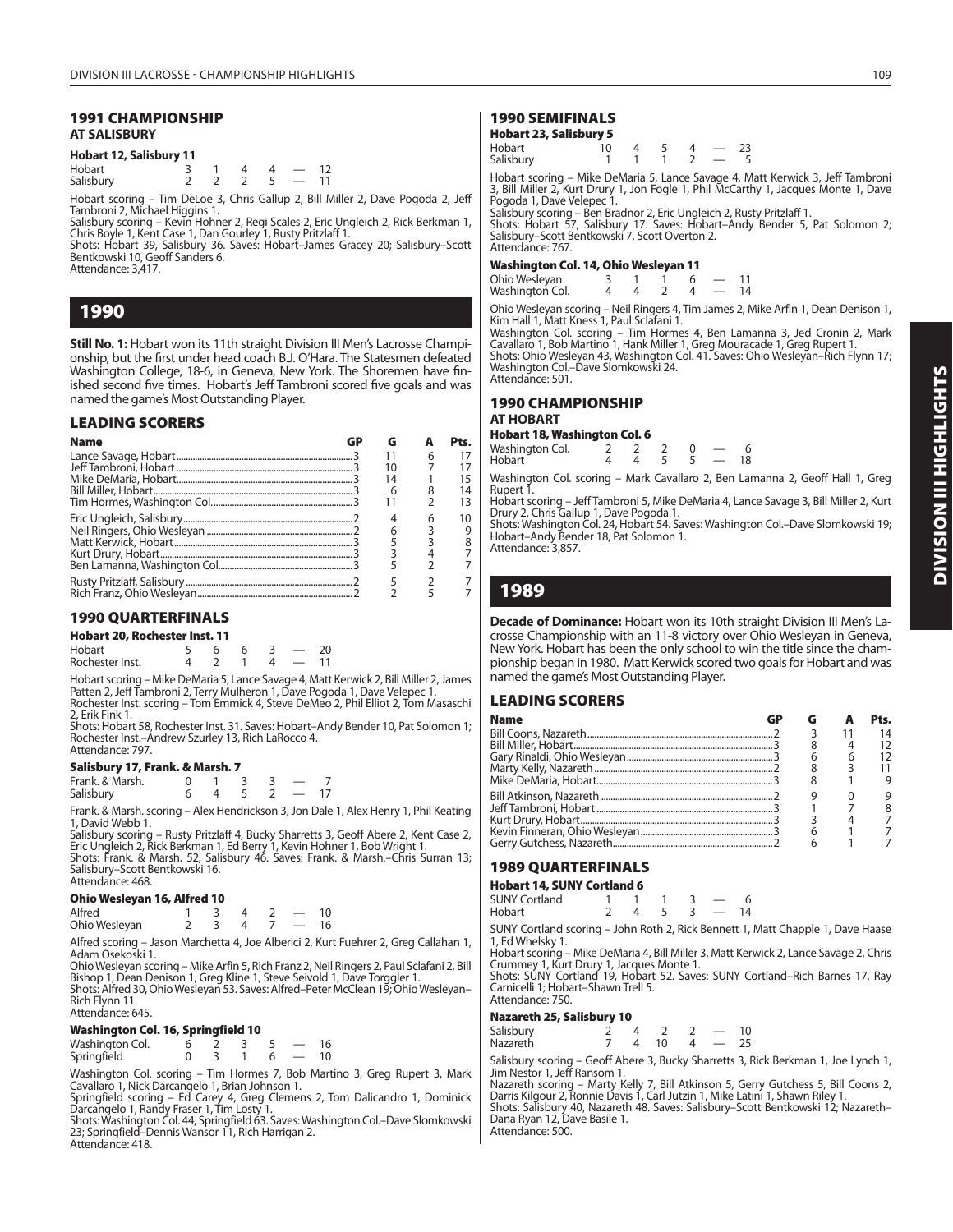#### **Ohio Wesleyan 12, Gettysburg 5**

| Gettysburg<br>Ohio Wesleyan                                          |  | $2 \t2 \t2 -$ |  |  |  |
|----------------------------------------------------------------------|--|---------------|--|--|--|
| Gettysburg scoring - Keith Fleming 2, Don Martin 2, Jeff Barrette 1. |  |               |  |  |  |

Gettysburg scoring – Keith Fleming 2, Don Martin 2, Jeff Barrette 1. Ohio Wesleyan scoring – Kevin Finneran 3, Kim Hall 2, Gary Rinaldi 2, Mike Arfin 1, Dan Coll 1, Dan Hannan 1, Neil Ringers 1, Steve Seivold 1. Shots: Gettysburg 18; Ohio Wesleyan 45. Saves: Gettysburg–Brian Sullivan 14; Ohio Wesleyan–Rich Flynn 2, Jim Schwartz 5. Attendance: 750.

#### **Washington Col. 12, Hampden-Sydney 5**

Hampden-Sydney 0 2 1 2 - 5<br>Washington Col. 2 4 1 5 - 12 Washington Col.

Hampden-Sydney scoring – Brad Johnson 2, Bob Babcock 1, Mason Finn 1, Truman Thompson 1.

Washington Col. scoring – Bob Martino 4, Bill McDermott 3, Tim Hormes 2, Greg Rupert 2, Kevin Colbeck 1.

Shots: Hampden-Sydney 29, Washington Col. 42. Saves: Hampden-Sydney–Carter Redd 21; Washington Col.–Dave Slomkowski 15. Attendance: 348.

#### **1989 SEMIFINALS**

#### **Hobart 14, Nazareth 10**

| <b>Nazareth</b> |  |  |  |
|-----------------|--|--|--|
| Hobart          |  |  |  |

Nazareth scoring – Bill Atkinson 4, Darris Kilgour 2, Bill Coons 1, Gerry Gutchess 1, Marty Kelly 1, Jerome Lazore 1.

Hobart scoring – Mike DeMaria 3, Bill Miller 3, Matt Kerwick 2, Rich Moses 2, Greg Cosgrove 1, Chris Crummey 1, Kurt Drury 1, Jeff Tambroni 1. Shots: Nazareth 27, Hobart 52. Saves: Nazareth–Dana Ryan 21; Hobart–Shawn Trell

14. Attendance: 1,713.

#### **Ohio Wesleyan 9, Washington Col. 8 (ot)**

| Ohio Wesleyan<br>Washington Col. |  |  |  |  |
|----------------------------------|--|--|--|--|

Ohio Wesleyan scoring – Gary Rinaldi 4, Kevin Finneran 2, Dan Hannan 1, Matt Kness 1, Neil Ringers 1.

Washington Col. scoring – Greg Rupert 3, Nick Darcengelo 1, Tim Hormes 1, Bob Martino 1, Bill McDermott 1, Matt Wilson 1.

Shots: Ohio Wesleyan 32, Washington Col. 32. Saves: Ohio Wesleyan–Rich Flynn 13; Washington Col.–Dave Slomkowski 17. Attendance: 536.

# **1989 CHAMPIONSHIP AT HOBART**

#### **Hobart 11, Ohio Wesleyan 8**

Ohio Wesleyan 3 3 0 2 - 8<br>
Hobart 3 4 2 2 - 11 **Hobart** 

Ohio Wesleyan scoring – Paul Sclafani 3, Dan Hannan 3, Kevin Finneran 1, Neil Ringers 1. Hobart scoring – Lance Savage 3, Matt Kerwick 2, Bill Miller 2, Rich Moses 2, Mike

DeMaria 1, Kurt Drury 1. Shots: Ohio Wesleyan 29, Hobart 47. Saves: Ohio Wesleyan-Rich Flynn 17; Hobart-

Shawn Trell 8. Attendance: 5,200.

# **1988**

**Statesmen Extend Streak:** Hobart won its ninth straight Division III Men's Lacrosse Championship with an 18-9 victory over Ohio Wesleyan at Ohio Wesleyan. Hobart has won every title since the championship began in 1980. Ohio Wesleyan was the runner-up for the second consecutive year. Tom Gravante, who scored six goals for the Statesmen, won the game's Most Outstanding Player award.

# **LEADING SCORERS**

| <b>Name</b> | GP | G  | Pts. |
|-------------|----|----|------|
|             |    |    |      |
|             |    | 6  | 23   |
|             |    | 17 | 20   |
|             |    | 9  | 13   |
|             |    | 8  | 12   |
|             |    |    | 10   |
|             |    |    | 10   |
|             |    |    |      |
|             |    |    |      |
|             |    |    |      |
|             |    | 6  |      |
|             |    |    |      |
|             |    |    |      |
|             |    |    |      |
|             |    |    |      |

# **1988 QUARTERFINALS**

#### **Ohio Wesleyan 10, Denison 5**

| Denison<br>Ohio Wesleyan |  |  |  | 10 |
|--------------------------|--|--|--|----|
|                          |  |  |  |    |

Denison scoring – Kurt Himy 3, Tom Bryan 1, Greg Mix 1. Ohio Wesleyan scoring – Rob Alvino 5, Toby Boucher 1, Dan Hannan 1, Gary Rinaldi 1, Neil Ringers 1, Paul Sclafani 1.

Shots: Denison 31, Ohio Wesleyan 32. Saves: Denison 14, Ohio Wesleyan 11.

# **Frank. & Marsh. 11, SUNY Cortland 5**

| <b>SUNY Cortland</b> |  |  |  |
|----------------------|--|--|--|
| Frank. & Marsh.      |  |  |  |

SUNY Cortland scoring – Paul Cicio 2, John Roth 1, Fred Saracene 1, Mark Stuver 1. Frank. & Marsh. scoring – David Van Metre 3, Jeb Barrows 2, Eric Schlanger 2, David Daily 1, Jon Dale 1, Chris Flynn 1, Eugene Roche 1. Shots: SUNY Cortland 37, Frank. & Marsh. 26. Saves: SUNY Cortland 7, Frank. & Marsh. 17.

#### **Roanoke 10, Washington Col. 8**

| Roanoke         |  |  |  |
|-----------------|--|--|--|
| Washington Col. |  |  |  |

Roanoke scoring – Mike Mouracade 4, Will Goldthwait 3, Rich Paulik 3. Washington Col. scoring – Paul Deniken 2, Mike McGuane 2, Chris Dollar 1, Tim<br>Hormes 1, Steve Klein 1, Paul Miller 1.<br>Shots: Roanoke 28, Washington Col. 68. Saves: Roanoke 29, Washington Col. 9.

# **Hobart 17, Nazareth 12**

| Nazareth |  |  |  |
|----------|--|--|--|
| Hobart   |  |  |  |

Nazareth scoring – Gerry Gutchess 3, Rich Kilgour 3, Bill Atkinson 2, Shawn Riley 2, Matt DiDuro 1, Jerome Lazore 1.

Hobart scoring – Tom Gravante 7, Kurt Drury 3, Scott Braden 2, Matt Torggler 2, Bill Miller 1, Todd Oudemool 1, James Symington 1.

Shots: Nazareth 31, Hobart 51. Saves: Nazareth 12, Hobart 8.

# **1988 SEMIFINALS**

#### **Ohio Wesleyan 19, Frank. & Marsh. 6**

| Frank. & Marsh. |  |  |     |  |
|-----------------|--|--|-----|--|
| Ohio Wesleyan   |  |  | 10. |  |

Frank. & Marsh. scoring – Jeb Barrows 3, Eric Schlanger 2, Ken Gramas 1. Ohio Wesleyan scoring – Charlie Blanchard 5, Toby Boucher 4, Dan Hannan 4, Gary<br>Rinaldi 2, Neil Ringers 2, Rob Alvino 1, Dave Torggler 1.<br>Shots: Frank. & Marsh. 35, Ohio Wesleyan 52. Saves: Frank. & Marsh. 20, Ohio Wesleyan 13.

#### **Hobart 19, Roanoke 6**

| Roanoke |          |      |  |     |
|---------|----------|------|--|-----|
| Hobart  | $\Delta$ | - 10 |  | 10. |

Roanoke scoring – Bob Gross 2, Chris Pollock 2, Will Goldthwait 1, Rich Paulik 1. Hobart scoring – Tom Gravante 4, Scott Braden 3, Kurt Drury 3, Bill Miller 2, Rich Moses 2, Jim Bardwell 1, Mike DeMaria 1, Mike Sheehan 1, James Symington 1, Matt Torggler 1.

Shots: Roanoke 25, Hobart 52. Saves: Roanoke 20, Hobart 11.

# **1988 CHAMPIONSHIP AT OHIO WESLEYAN**

#### **Hobart 18, Ohio Wesleyan 9**

| Hobart        |  |  |  |  |
|---------------|--|--|--|--|
| Ohio Wesleyan |  |  |  |  |

Hobart scoring – Tom Gravante 6, Jim Bardwell 4, Bill Miller 3, Matt Torggler 2, Mark Burchill 1, Kurt Drury 1, Matt Kerwick 1.

Ohio Wesleyan scoring – Rob Alvino 3, Toby Boucher 3, Dan Hannan 1, Paul Sclafani 1, Steve Seivold 1.

Shots: Hobart 49, Ohio Wesleyan 33. Saves: Hobart 10, Ohio Wesleyan 16. Attendance: 2,742.

# **1987**

**Eight Straight:** Hobart remained the only team to win the Division III Men's Lacrosse Championship with a 9-5 victory over Ohio Wesleyan. The title was the eighth straight for the Statesmen and their coach, Dave Urick. The win gave Urick the record for consecutive titles in a team sport. Hobart goalie Shawn Trell was the game's Most Outstanding Player.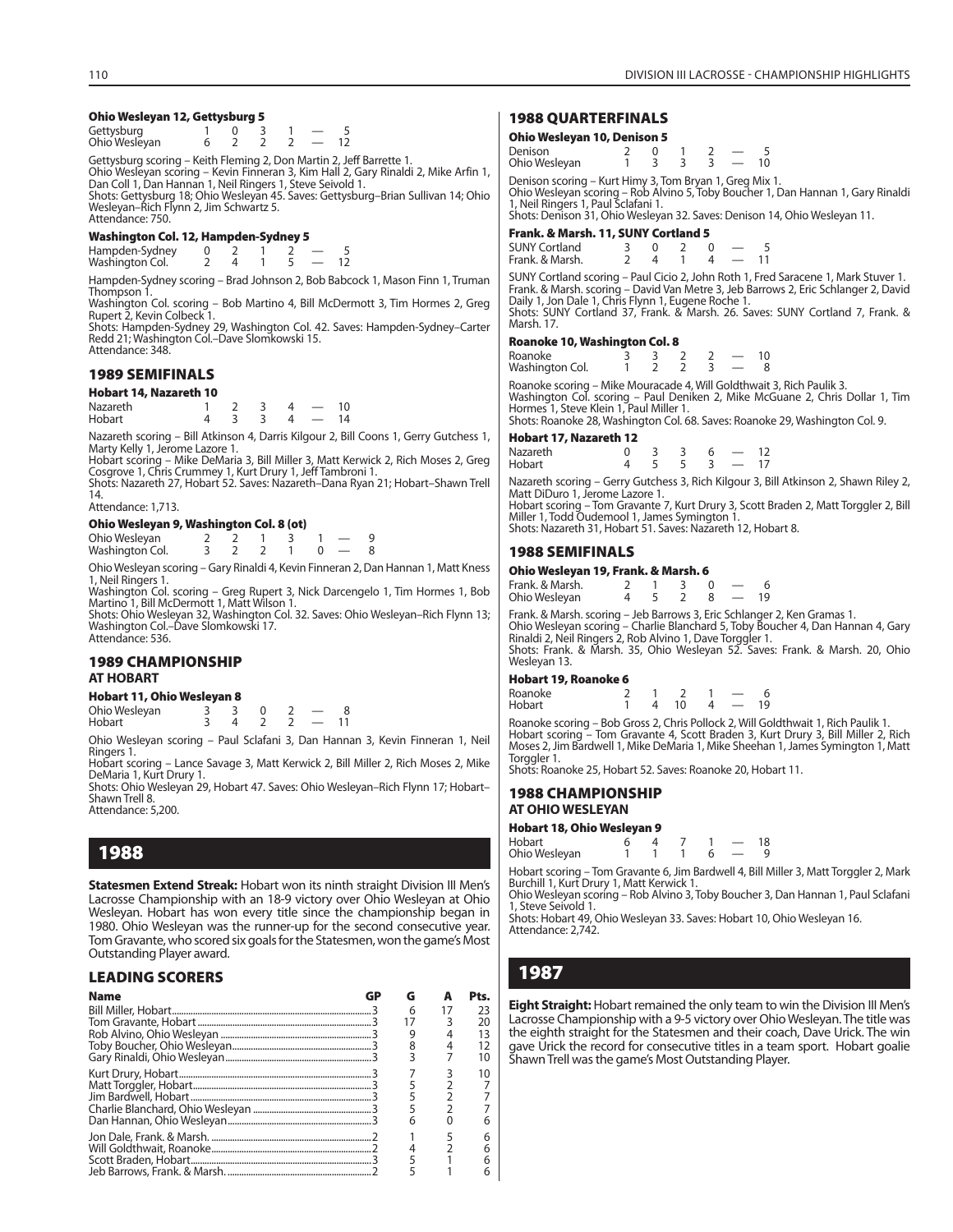# **LEADING SCORERS**

| <b>Name</b> | GP |    |   | Pts. |
|-------------|----|----|---|------|
|             |    | 10 | 6 | 16   |
|             |    |    |   | 14   |
|             |    |    |   |      |
|             |    |    | 6 |      |
|             |    |    |   |      |
|             |    |    |   |      |
|             |    |    |   |      |
|             |    |    |   |      |
|             |    |    |   |      |

# **1987 QUARTERFINALS**

# **Ohio Wesleyan 12, Washington Col. 3**

| Washington Col. |  |  |  |
|-----------------|--|--|--|
| Ohio Wesleyan   |  |  |  |

Washington Col. scoring – Paul Deniken 1, Don Giblin 1, Mike Greig 1.<br>Ohio Wesleyan scoring – Mike James 4, Charlie Blanchard 2, Toby Boucher 2, Charles<br>Denecke 2, Rob Alvino 1, Craig Hall 1.<br>Shots: Washington Col. 32, Ohi

Wesleyan 11.

# **Wash. & Lee 19, Roanoke 11**

| Wash. & Lee |             |  | 19 |
|-------------|-------------|--|----|
| Roanoke     | $\cdot$ 3 0 |  |    |

Wash. & Lee scoring – Peter Smith 5, Neill Redfern 4, Joe Krastel 2, John Ware 2, T.J. Finnerty 1, Bill Garavente 1, Bill Garrett 1, Steve Giacobbe 1, Jim Jones 1, Carlos Millan 1.

Roanoke scoring – Ray Stoughton 3, Jeff Cohan 2, Will Goldthwait 2, Jim Guthrie 2, Van Anthony 1, Chris Richardson 1.

Shots: Wash. & Lee 55, Roanoke 45. Saves: Wash. & Lee 18, Roanoke 14.

# **Hobart 15, SUNY Cortland 7**

| <b>SUNY Cortland</b> |  |  |  |
|----------------------|--|--|--|
| Hobart               |  |  |  |

SUNY Cortland scoring – Paul Cicio 2, Mike Kesselring 2, Tim DeLany 1, John Roth 1, Bob Williams 1.

Hobart scoring – Ray Gilliam 4, Tom Gravante 3, Malcolm Anderson 2, Dave Ralph 2, Chip Casto 1, Rick Graham 1, Michael Guy 1, Matt Torggler 1. Shots: SUNY Cortland 27, Hobart 56. Saves: SUNY Cortland 18, Hobart 11.

#### **Rochester Inst. 14, St. Lawrence 11**

| Rochester Inst. |  |  |  |
|-----------------|--|--|--|
| St. Lawrence    |  |  |  |

Rochester Inst. scoring – Tom Kraft 3, Tim Turner 3, Jim Connell 2, Ted Diehl 2, Kevin

O'Reilly 2, Steve Schmidt 1, Dan Stehn 1. St. Lawrence scoring – Ken Johnson 3, Andre Dalbec 1, Rich Hoagland 1, Sam Hovey 1, Steve Jewett 1, Dan Nolan 1, Mike Paletta 1, Dave Purvis 1, Will Walker 1. Shots: Rochester Inst. 39, St. Lawrence 43. Saves: Rochester Inst. 14, St. Lawrence 9.

# **1987 SEMIFINALS**

| Ohio Wesleyan 17, Wash. & Lee 4 |  |  |  |  |
|---------------------------------|--|--|--|--|
|---------------------------------|--|--|--|--|

| Wash, & Lee   |  |  |  |
|---------------|--|--|--|
| Ohio Wesleyan |  |  |  |

Wash. & Lee scoring – Neill Redfern 2, Bill Garavente 1, Corky Parkinson 1. Ohio Wesleyan scoring – Mike James 4, Charlie Blanchard 3, Rich White 3, Bob Betcher 2, Toby Boucher 2, Rob Alvino 1, Charles Denecke 1, Matt Kness 1. Shots: Wash. & Lee 26, Ohio Wesleyan 47. Saves: Wash. & Lee 17, Ohio Wesleyan 11.

# **Hobart 14, Rochester Inst. 4**

| Rochester Inst. |  |  |  |
|-----------------|--|--|--|
| Hobart          |  |  |  |

Rochester Inst. scoring – Dan Stehn 2, Tom Kraft 1, Jim Connell 1. Hobart scoring – Ray Gilliam 5, Tom Gravante 4, Scott Braden 1, Dave Curnick 1, Rick Graham 1, Michael Guy 1, James Symington 1. Shots: Rochester Inst. 28, Hobart 59. Saves: Rochester Inst. 17, Hobart 11.

# **1987 CHAMPIONSHIP**

# **AT HOBART**

# **Hobart 9, Ohio Wesleyan 5**

| Ohio Wesleyan |  |  |  |
|---------------|--|--|--|
| Hobart        |  |  |  |

Ohio Wesleyan scoring – Rob Alvino 1, Toby Boucher 1, Lou Corrao 1, Mike James 1, Rich White 1.

Hobart scoring – Malcolm Anderson 2, Rick Graham 2, Tom Gravante 2, Devin Arkison 1, Scott Braden 1, Ray Gilliam 1. Shots: Ohio Wesleyan 29, Hobart 31. Saves: Ohio Wesleyan 14, Hobart 17.

Attendance: 4,205.

# **1986**

# **LEADING SCORERS**

| <b>Name</b> |   |    | Pts. |
|-------------|---|----|------|
|             |   |    | 15   |
|             |   |    | 15   |
|             |   | 10 | 14   |
|             | 6 |    | 11   |
|             |   |    |      |
|             |   |    | 11   |
|             |   |    | 10   |
|             |   |    | 9    |
|             |   |    |      |
|             |   |    |      |

# **1986 QUARTERFINALS**

#### **Hobart 29, Roanoke 1**

|                          | ----------------------- |                          |               |     |                |     |       |  |
|--------------------------|-------------------------|--------------------------|---------------|-----|----------------|-----|-------|--|
|                          | Roanoke                 |                          |               |     | $\Omega$       |     |       |  |
| Hobart                   |                         |                          |               | -11 | $\overline{5}$ | _ რ | $-29$ |  |
| $\overline{\phantom{0}}$ |                         | $\overline{\phantom{0}}$ | $\sim$ $\sim$ |     |                |     |       |  |

Roanoke scoring – Dan Ahrnsbrak 1.

Hobart scoring – Ray Gilliam 7, Tom Gravante 4, Bill Bergan 3, Scott Braden 3, Joe Democko 2, Skip Draden 2, Mark Moore 2, Rusty Pritzlaff 2, Tom Rosa 1, Matt Torggler 1, Chip Castro 1, Ray Crawford 1. Shots: Roanoke 20, Hobart 69. Saves: Roanoke 20, Hobart 11.

# **SUNY Cortland 18, Rochester Inst. 11**

| <b>SUNT COLUTION 19' ROCUGSTEL INST. I I</b> |   |   |               |     |
|----------------------------------------------|---|---|---------------|-----|
| Rochester Inst.                              |   |   | $\sim$        | -11 |
| <b>SUNY Cortland</b>                         | 4 | 4 | $\sim$ $\sim$ | 18  |

Rochester Inst. scoring – John Harrington 3, Tim Cronin 2, Kevin O'Reilly 2, Bill Bjorness 1, Chuck Cincibos 1, Scott Olive 1, Tim Turner 1. SUNY Cortland scoring – Tim DeLany 5, Dave Cook 4, Mike Kesselring 4, Ray Mattfeld

2, Paul Cicio 1, John Combs 1, Andy Lux 1. Shots: Rochester Inst. 51, SUNY Cortland 52. Saves: Rochester Inst. 18, SUNY Cortland 20.

#### **Ohio Wesleyan 10, Denison 6**

| Denison<br>Ohio Wesleyan |  |  |  |  | $\sim$ |  |  |
|--------------------------|--|--|--|--|--------|--|--|
|--------------------------|--|--|--|--|--------|--|--|

Denison scoring – Steve Casselli 3, Jay Dugan 2, Judd Donnelly 1. Ohio Wesleyan scoring – Charles Denecke 4, Rick White 3, Rob Alvino 2, Mike James

1. Shots: Denison 32, Ohio Wesleyan 41. Saves: Denison 12, Ohio Wesleyan 21.

## **Washington Col. 24, Salisbury 4**

| Salisbury<br>Washington Col. |  |  |  |
|------------------------------|--|--|--|

Salisbury scoring – Alan Abe 1, Kyle Hannan 1, James Nelson 1, James Sturgell 1.<br>Washington Col. scoring – Paul Deniken 6, Bruce Yancey 5, Rick Cote 3, Tom Gaines 3,<br>Dan Walsh 2, Chris Dollar 1, Don Giblin 1, Paul Miller 1 Shots: Salisbury 32, Washington Col. 64. Saves: Salisbury 21, Washington Col. 12.

# **1986 SEMIFINALS**

| <b>Hobart 22, SUNY Cortland 8</b> |   |   |      |
|-----------------------------------|---|---|------|
| SUNY Cortland                     |   |   |      |
| Hobart                            | 6 | h | - 22 |

SUNY Cortland scoring – Tim DeLany 2, John Caveny 1, Mike Kesselring 1, Andy Lux 1, Evan Malings 1, John McNerney 1, Scott Schwind 1.<br>Hobart scoring – Tom Gravante 4, Rusty Pritzlaff 4, Bill Bergan 3, Mike Guy 3, Mike<br>Bonaventura 2, Ray Gilliam 2, Devin Arkison 1, Mark Moore 1, Gordy Sweely 1, Matt

Torggler 1.

Shots: SUNY Cortland 36, Hobart 63. Saves: SUNY Cortland 23, Hobart 15.

#### **Washington Col. 11, Ohio Wesleyan 4**

| Ohio Wesleyan<br>Washington Col. |  |  |  |
|----------------------------------|--|--|--|

Ohio Wesleyan scoring – Mike Curry 1, Toby Boucher 1, Dave Schiller 1, Rick White 1. Washington Col. scoring - Bruce Yancey 5, Mike Greig 2, Mike McGuane 2, Don Giblin 1<sup>Mike</sup> Woodfolk 1.

Shots: Ohio Wesleyan 28, Washington Col. 27. Saves: Ohio Wesleyan 15, Washington  $Coll. 12.$ 

# **1986 CHAMPIONSHIP AT HOBART**

# **Hobart 13, Washington Col. 10**

| $100001$ G $137$ massing ton Congress |  |  |    |
|---------------------------------------|--|--|----|
| Washington Col.                       |  |  | 10 |
| Hobart                                |  |  | 13 |

Washington Col. scoring – Don Giblin 2, Mike McGuane 2, Mike Papa 2, Bruce Yancey 2, RicK Cote 1, Matt Wilson 1.

Hobart scoring – Mike Guy 3, Ray Gilliam 2, Tom Rosa 2, James Symington 2, Devin Arkison 1, Mike Bonaventura 1, Mark Moore 1, Rusty Pritzlaff 1. Shots: Washington Col. 36, Hobart 70. Saves: Washington Col. 30, Hobart 18. Attendance: 3,581.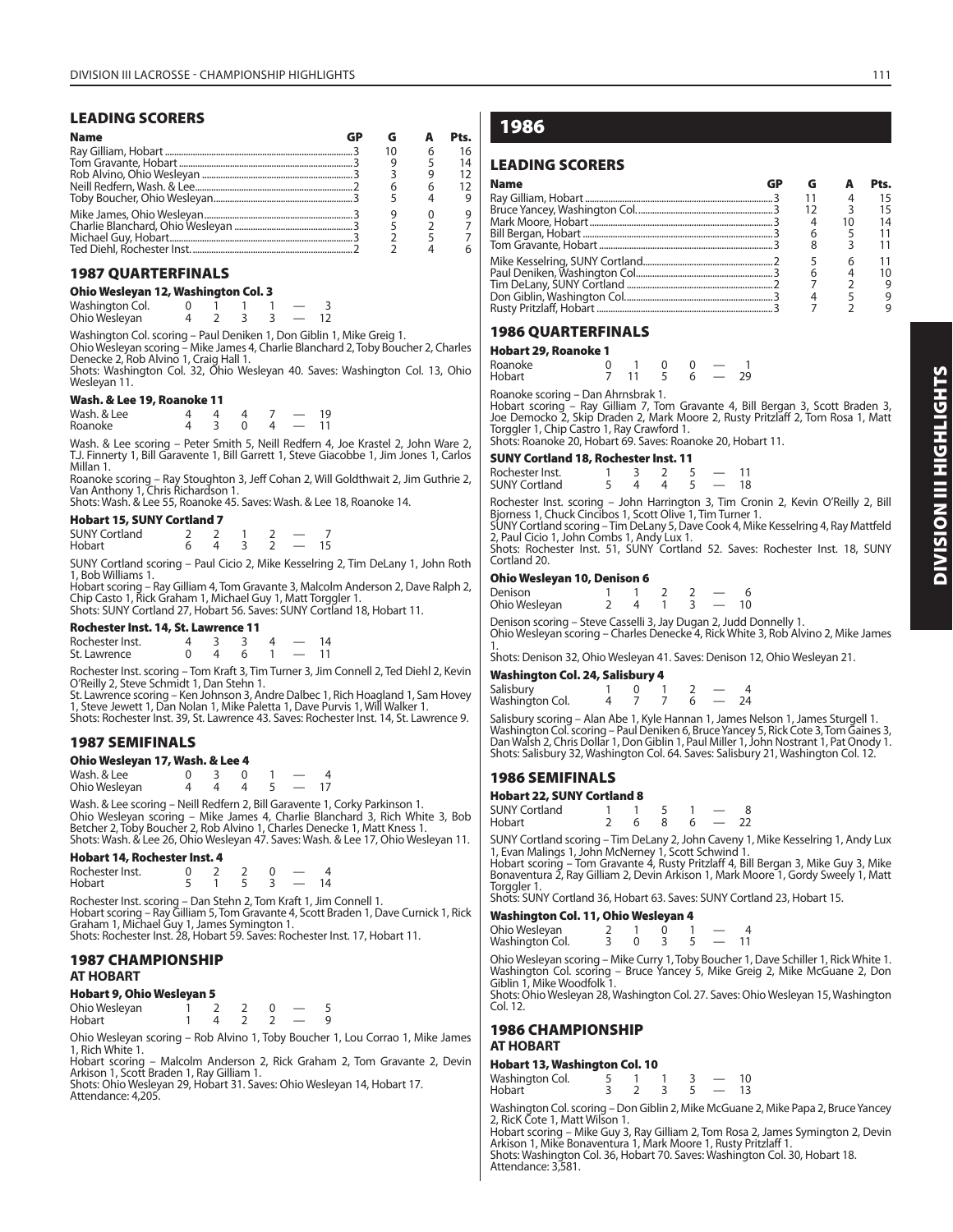# **1985**

# **LEADING SCORERS**

| <b>Name</b> |  |  |
|-------------|--|--|
|             |  |  |
|             |  |  |
|             |  |  |
|             |  |  |
|             |  |  |
|             |  |  |
|             |  |  |
|             |  |  |
|             |  |  |
|             |  |  |

# **1985 QUARTERFINALS**

# **Washington Col. 28, Springfield 10**

| Washington Col. |  |  | 28 |
|-----------------|--|--|----|
| Springfield     |  |  | 10 |

Washington Col. scoring – Rick Sowell 6, Dan Duncan 5, Tom Gaines 5, Bruce Yancey 5, John Nostrant 2, Mike Papa 2, Troy D'Ambrogi 1, Brian Erwin 1, Walter Taylor 1. Springfield scoring – Pat Short 3, David Walker 2, Tim Haverty 1, Mike Phillips 1, Steve Porrier 1, Pat Schaffer 1, Bernie Wenstrom 1.

Shots: Washington Col. 57, Springfield 35. Saves: Washington Col. 12, Springfield 17. **SUNY Cortland 11, Ohio Wesleyan 5**

| $1.7$ and $1.7$ and $1.7$ and $1.7$ and $1.7$ and $1.7$ and $1.7$ and $1.7$ and $1.7$ and $1.7$ and $1.7$ and $1.7$ and $1.7$ and $1.7$ and $1.7$ and $1.7$ and $1.7$ and $1.7$ and $1.7$ and $1.7$ and $1.7$ and $1.7$ and |  |  |  |
|-----------------------------------------------------------------------------------------------------------------------------------------------------------------------------------------------------------------------------|--|--|--|
| <b>SUNY Cortland</b>                                                                                                                                                                                                        |  |  |  |
| Ohio Weslevan                                                                                                                                                                                                               |  |  |  |

SUNY Cortland scoring – Paul Jones 2, Paul Cicio 1, Dave Cook 1, Tim DeLany 1, Jim Gunnip 1, Andy Lux 1, Ray Mattfield 1, John McNerney 1, Mike Perkins 1, Bob Williams 1.

Ohio Wesleyan scoring – Charles Denecke 2, Steve Herrmann 1, Mike James 1, Bob Knowles 1.

Shots: SUNY Cortland 43, Ohio Wesleyan 36. Saves: SUNY Cortland 17, Ohio Wesleyan 19.

# **Rochester Inst. 12, Roanoke 4**

Rochester Inst. 5 4 1 2 — 12 Roanoke 1 2 0 1 — 4

Rochester Inst. scoring – Bill Bjorness 3, Bruce Remus 3, Dan Stehn 2, Ted Diehl 1, Brad Lynn 1, Kevin O'Reilly 1, Tom O'Reilly 1. Roanoke scoring – Jim Guthrie 3, Gerry Deverin 1.

Shots: Rochester Inst. 21, Roanoke 19. Saves: Rochester Inst. 15, Roanoke 9.

# **Hobart 17, Denison 8**

| Hobart  |  |  |  |
|---------|--|--|--|
| Denison |  |  |  |

Hobart scoring – Mark Moore 3, Dave Ralph 3, Tom Rosa 3, Tom Grimaldi 2, Marc Van Arsdale 2, Scott Braden 1, Ray Gilliam 1, Rick Graham 1, Mike Guy 1. Denison scoring – Chris Painter 2, Gary Becker 1, Dave Bloomer 1, Steve Casselli 1, Jay Dugan 1, Scott Evander 1, Tom Riehl 1. Shots: Hobart 50, Denison 18. Saves: Hobart 10, Denison 17.

#### **1985 SEMIFINALS**

| <b>Washington Col. 16, SUNY Cortland 10</b> |  |  |                          |    |
|---------------------------------------------|--|--|--------------------------|----|
| Washington Col.<br>SUNY Cortland            |  |  |                          | 16 |
|                                             |  |  | $\overline{\phantom{0}}$ | 10 |

Washington Col. scoring – John Nostrant 3, Mike Papa 3, Rick Sowell 3, Tom Gaines 2, Bruce Yancey 2, Chris Dollar 1, Paul Miller 1, Walter Taylor 1. SUNY Cortland scoring – Tim DeLany 3, Mike Perkins 3, Ray Mattfield 1, John

McNerney 1, Scott Schwind 1, Bob Williams 1.

Shots: Washington Col. 57, SUNY Cortland 43. Saves: Washington Col. 16, SUNY Cortland 23.

#### **Hobart 16, Rochester Inst. 8**

| Hobart          |  |  |  |
|-----------------|--|--|--|
| Rochester Inst. |  |  |  |

Hobart scoring – Mark Moore 4, Tom Grimaldi 3, Ray Gilliam 2, Marc Van Arsdale 2, Mike Guy 1, Billy Kerr 1, Dave Ralph 1, Tom Rosa 1, Gordy Sweely 1. Rochester Inst. scoring - Bill Bjorness 2, Chuck Cincebos 2, Tim Turner 2, Kevin

O'Reilly 1, Chris Zello 1. Shots: Hobart 62, Rochester Inst. 29. Saves: Hobart 18, Rochester Inst. 21.

#### **1985 CHAMPIONSHIP AT WASHINGTON COL.**

# **Hobart 15, Washington Col. 8**

| Hobart          |  |  |  |
|-----------------|--|--|--|
| Washington Col. |  |  |  |

Hobart scoring – Marc Van Arsdale 4, Tom Grimaldi 3, Bill Bergan 2, Mike Guy 2, Tom Rosa 2, Mark Moore 1, Dave Ralph 1.

Washington Col. scoring – Bruce Yancey 3, Rick Cote 1, Tom Gaines 1, Kevin Giblin 1, John Nostrant 1, Rick Sowell 1. Shots: Hobart 22, Washington Col. 30. Saves: Hobart 17, Washington Col. 10.

Attendance: 2,640.

# **1984**

# **LEADING SCORERS**

| <b>Name</b> |  | Pts. |
|-------------|--|------|
|             |  |      |
|             |  |      |
|             |  |      |
|             |  |      |
|             |  |      |
|             |  |      |
|             |  |      |
|             |  |      |
|             |  |      |
|             |  |      |
|             |  |      |

# **1984 QUARTERFINALS**

#### **Hobart 21, Denison 12**

| Denison |  | 4 |  |
|---------|--|---|--|
| Hobart  |  | 4 |  |

Denison scoring – Chris Painter 3, Tom Riehl 3, Jay Dugan 2, Steve Casselli 1, Scott<br>Evander 1, Henry Galleher 1, Andy John 1.<br>Hobart scoring – Joe Reagan 5, Tom Grimaldi 4, Jim Holihan 3, Cal Harris 2, Marc Van<br>Arsdale 2,

Shots: Denison 32, Hobart 38. Saves: Denison 11, Hobart 17.

#### **Rochester Inst. 11, St. Lawrence 6**

| St. Lawrence    |  |  |  |
|-----------------|--|--|--|
| Rochester Inst. |  |  |  |

St. Lawrence scoring – Tim French 3, Jed Stevens 2, Sam Hovey 1. Rochester Inst. scoring – Bill Bjorness 5, Tim Turner 2, Don Balch 1, Marty Mertell 1, Kevin O'Reilly 1, Scott Olive 1.

Shots: St. Lawrence 39, Rochester Inst. 38. Saves: St. Lawrence 10, Rochester Inst. 23.

# **Washington Col. 16, Swarthmore 3**<br>Swarthmore 0 1 0

Swarthmore 0 1 0 2 — 3<br>Washington Col. 5 3 3 5 — 16 Washington Col.

Washington Col. scoring – Dan Duncan 3, Rick Sowell 3, Rick Cote 2, Tom Gaines 2, Kevin Brucie 1, Tom Fitzsimmons 1, Kevin Goforth 1, John Nostrant 1, Pat Onody 1,

Shots: Swarthmore 16, Washington Col. 50. Saves: Swarthmore 13, Washington Col.

| <b>SUNY Cortland</b> |  |  |  |
|----------------------|--|--|--|
| Salisbury            |  |  |  |

SUNY Cortland scoring – Tim DeLany 2, Mark Branski 1, Paul Jones 1, John McCarthy 1, Mike Perkins 1, Bob Williams 1.

Salisbury scoring – Jim Townsend 6, Jim Huelskamp 3, Rob Clark 1, Steve Hurley 1, Roger Koch 1.

Shots: SUNY Cortland 35, Salisbury 45. Saves: SUNY Cortland 15, Salisbury 10.

# **1984 SEMIFINALS**

| Hobart 15, Rochester Inst. 6 |  |  |  |  |     |     |  |
|------------------------------|--|--|--|--|-----|-----|--|
| Rochester Inst.              |  |  |  |  |     |     |  |
| Hobart                       |  |  |  |  | 5 — | -15 |  |

Rochester Inst. scoring – Bill Bjorness 2, Bruce Remus 2, Don Balch 1, Tim Turner 1. Hobart scoring – Tom Rosa 3, Bill Bergan 2, Marc Van Arsdale 2, Marty Wood 2, Mike Elliott 1, Tom Grimaldi 1, Jim Holihan 1, Mike Martin 1, Glenn Vivian 1, Scott Zajdel 1. Shots: Rochester Inst. 22, Hobart 62. Saves: Rochester Inst. 19, Hobart 8.

#### **Washington Col. 13, Salisbury 8**

| Salisbury       |  |  |  |
|-----------------|--|--|--|
| Washington Col. |  |  |  |

Salisbury scoring – Rob Clark 2, Jim Huelskamp 2, Jim Townsend 2, Kyle Hannan 1, Glenn Rutkowski 1.

Washington Col. scoring – Tom Gaines 4, Rick Cote 2, John Nostrant 2, Rick Sowell 2, Dan Duncan 1, Kevin Goforth 1, Russell Lock 1.

Shots: Salisbury 37, Washington Col. 42. Saves: Salisbury 13, Washington Col. 17.

Swarthmore scoring – Marty Welch 2, Jerry Hood 1. Walker Taylor 1.

> 12. **Salisbury 12, SUNY Cortland 7**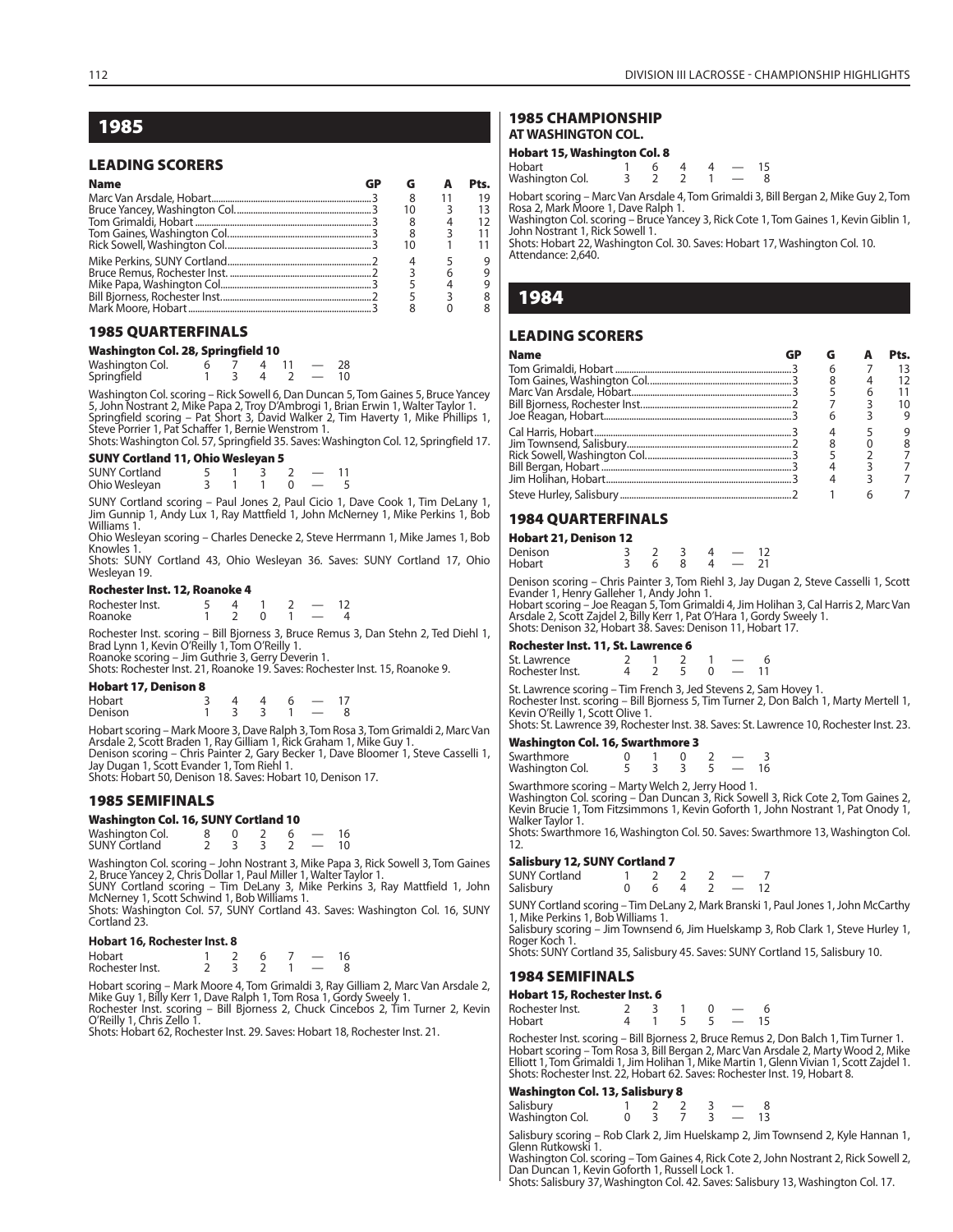# **1984 CHAMPIONSHIP AT HOBART**

# **Hobart 12, Washington Col. 5**

| Washington Col. |  |  |  |
|-----------------|--|--|--|
| Hobart          |  |  |  |

Washington Col. scoring – Tom Gaines 2, John Nostrant 2, Dan Duncan 1. Hobart scoring – Bill Bergan 2, Cal Harris 2, Pat O'Hara 2, Tom Grimaldi 1, Billy Kerr 1, Mark Moore 1, Joe Reagan 1, Marc Van Arsdale 1, Marty Wood 1. Shots: Washington Col. 39, Hobart 35. Saves: Washington Col. 16, Hobart 27. Attendance: 3,210.

# **1983**

# **LEADING SCORERS**

| <b>Name</b> |    |   | Pts. |
|-------------|----|---|------|
|             | 10 |   | 19   |
|             |    |   | 16   |
|             |    | 6 | 15   |
|             |    |   |      |
|             |    |   | 10   |
|             |    |   | 9    |
|             |    |   | q    |
|             |    |   |      |
|             |    |   |      |
|             |    |   |      |
|             |    |   |      |

# **1983 QUARTERFINALS**

# **Hobart 14, St. Lawrence 8**

| St. Lawrence |  |  |  |
|--------------|--|--|--|
| Hobart       |  |  |  |

St. Lawrence scoring – Tim French 2, Dave Johnson 2, Jed Stevens 2, Chris Kopp 1, Brian Van Dussen 1.

Hobart scoring – Marc Van Arsdale 4, Tom Grimaldi 3, Bruce Eckerson 2, Jim Holihan 1, Don Molloy 1, Pat O'Hara 1, Tom Rosa 1, Mike Walker 1. Shots: St. Lawrence 29, Hobart 50. Saves: St. Lawrence 24, Hobart 16.

# **Ohio Wesleyan 9, Rochester Inst. 6**

| Rochester Inst. |  |  |  |
|-----------------|--|--|--|
| Ohio Wesleyan   |  |  |  |

Rochester Inst. scoring – Bill Bjorness 2, Don Balch 1, Sean Bratches 1, Bruce Remus 1, Keith Vadas 1.

Ohio Wesleyan scoring – Mitch Borcina 2, John Gower 2, Steve Herrmann 2, Tim Boyle 1, Jack Guinan 1, Blair Morrison 1.

Shots: Rochester Inst. 33, Ohio Wesleyan 57. Saves: Rochester Inst. 27, Ohio Wesleyan 8.

# **Washington Col. 19, Salisbury 7**

| Salisbury       |  |  |    |
|-----------------|--|--|----|
| Washington Col. |  |  | 19 |

Salisbury scoring – Mark Dovey 3, John Moorhead 2, Rob Clark 1, Bo Feaga 1. Washington Col. scoring – Dickie Grieves 4, Walker Taylor 4, Jeff Kauffman 2, Kevin Giblin 2, Rich Cote 2, (unknown players 2), Dave Michalski 1, Chris Nelson 1, Tom Gaines 1. Shots: Salisbury 38, Washington Col. 46. Saves: Salisbury 14, Washington Col. 20.

**Roanoke 14, Ithaca 11**

| Ithaca<br>Roanoke |  |  |  |
|-------------------|--|--|--|
|                   |  |  |  |

Ithaca scoring – Mike Winkoff 4, Derek Keenen 2, Ken Mattfield 2, Chris Asterino 1, Brian Comer 1, Bill Nelligan 1.

Roanoke scoring – Paul Goldsmith 3, Rocco Guglielmo 3, Sean Smith 3, Willie Benassi 2, Russ Hildebrand 1, Bill Hogan 1, Kevin Powderly 1. Shots: Ithaca 39, Roanoke 57. Saves: Ithaca 18, Roanoke 16.

# **1983 SEMIFINALS**

| Hobart 22, Ohio Wesleyan 7 |  |  |  |
|----------------------------|--|--|--|
| Ohio Wesleyan              |  |  |  |
| the late and               |  |  |  |

Hobart 4 7 6 5 — 22 Ohio Wesleyan scoring – Mitch Borcina 2, Tim Boyle 2, Mike Curry 1, Jack Guinan 1,

Steve Herrmann 1. Hobart scoring – Tom Grimaldi 5, Cal Harris 5, Marc Van Arsdale 4, Jim Holihan 2, Mike Morfit 2, Al Catalano 1, Bruce Eckerson 1, Mike Walker 1, Scott Zajdel 1.

Shots: Ohio Wesleyan 26, Hobart 64. Saves: Ohio Wesleyan 29, Hobart 11.

# **Roanoke 13, Washington Col. 9**

| Roanoke         |  |  |  |
|-----------------|--|--|--|
| Washington Col. |  |  |  |

Roanoke scoring – Paul Goldsmith 6, Bill Hogan 3, Willie Benassi 2, Kirk Franklin 1, Sean Smith 1.

Washington Col. scoring – Dickie Grieves 5, Kevin Giblin 2, Chris Nelson 1, Walker Taylor 1.

Shots: Roanoke 41, Washington Col. 42. Saves: Roanoke 11, Washington Col. 7.

# **1983 CHAMPIONSHIP AT HOBART**

#### **Hobart 13, Roanoke 9**

| Roanoke<br>Hobart |  |  |  |
|-------------------|--|--|--|
|                   |  |  |  |

Roanoke scoring – Paul Goldsmith 3, Willie Benassi 1, Nelson Davis 1, Rocco Guglielmo 1, Russ Hildebrand 1, Bill Hogan 1, Sean Smith 1.

Hobart scoring – Bruce Eckerson 3, Jim Holihan 3, Joe Reagan 3, Tom Grimaldi 2, Mike Morfit 1, Marc Van Arsdale 1.

Shots: Roanoke 36, Hobart 55. Saves: Roanoke 27, Hobart 14. Attendance: 2,874.

# **1982**

# **LEADING SCORERS**

| <b>Name</b> |    |    | Pts. |
|-------------|----|----|------|
|             |    | 10 | 17   |
|             | 10 | 3  | 13   |
|             |    |    | 13   |
|             |    |    | 12   |
|             | 6  | 6  | 12   |
|             |    |    | 11   |
|             | 6  |    | 10   |
|             |    |    | 9    |
|             | 6  |    |      |
|             |    |    |      |

# **1982 QUARTERFINALS**

# **Hobart 22, Hampden-Sydney 11**

| Hampden-Sydney |  |  |  |
|----------------|--|--|--|
| Hobart         |  |  |  |

Hampden-Sydney scoring – Bob Bonaventura 3, Dennis Lee 2, Eddie Cameron 1,<br>John Gibson 1, John Maines 1, Bryant McGann 1, Tim McGarry 1, Mike McKeever 1.<br>Hobart scoring – Cal Harris 5, Mark Darcangelo 3, Bruce Eckerson 2, Morfit 1, Jim Mulvey 1, Marty Wood 1.

Shots: Hampden-Sydney 28, Hobart 65. Saves: Hampden-Sydney 29, Hobart 16.

# **Salisbury 11, Denison 8**

| Denison   |  |  |      |                             |  |
|-----------|--|--|------|-----------------------------|--|
| Salisbury |  |  |      |                             |  |
|           |  |  | $-1$ | $\sim$ $\sim$ $\sim$ $\sim$ |  |

Denison scoring – Chris Nelson 3, Mike Riehl 3, Andy John 1, Brad Ward 1. Salisbury scoring – Bryan Rogers 3, Scott Spear 3, Brian Wynne 2, Drew Haugh 1, Jim Huelskamp 1, Mike Miller 1.

Shots: Denison 53, Salisbury 58. Saves: Denison 28, Salisbury 24.

# **Washington Col. 22, Springfield 14**

| Springfield<br>Washington Col.                          |  |  | $5 - 72$ |  |
|---------------------------------------------------------|--|--|----------|--|
| Springfield scoring - Mark Fitzsimmons 3 Brian Fucile 2 |  |  |          |  |

Warren Keiley 2, David Walker 2, Jim Broderick 1, Tim Haverty 1, Matt Hogan 1, Dave Johnson 1, Steve Povier 1.

Washington Col. scoring – Paul Hooper 4, Peter Jenkins 4, Jeff Kauffman 4, Dickie Grieves 3, Dave Michalski 2, Chris Nelson 2, Craig Boynton 1, Jon Green 1, Ed Nordberg 1.

Shots: Springfield 38, Washington Col. 61. Saves: Springfield 17, Washington Col. 11.

| Roanoke 14, St. Lawrence 7 |  |  |  |  |            |    |  |  |
|----------------------------|--|--|--|--|------------|----|--|--|
| St. Lawrence               |  |  |  |  |            |    |  |  |
| Roanoke                    |  |  |  |  | $\sim$ $-$ | 14 |  |  |

St. Lawrence scoring – Jim Berkman 1, John Gigantelli 1, Ian Jarrett 1, Chris Kopp 1, Steve Lawler 1, Jay McKinney 1, Jed Stevens 1.

Roanoke scoring – Sean Smith 4, Rocco Guglielmo 2, Mark McWright 2, John Remsen 2, Willie Benassi 1, Paul Goldsmith 1, Tom Ritter 1, Carl Wist 1. Shots: St. Lawrence 37, Roanoke 47. Saves: St. Lawrence 14, Roanoke 16.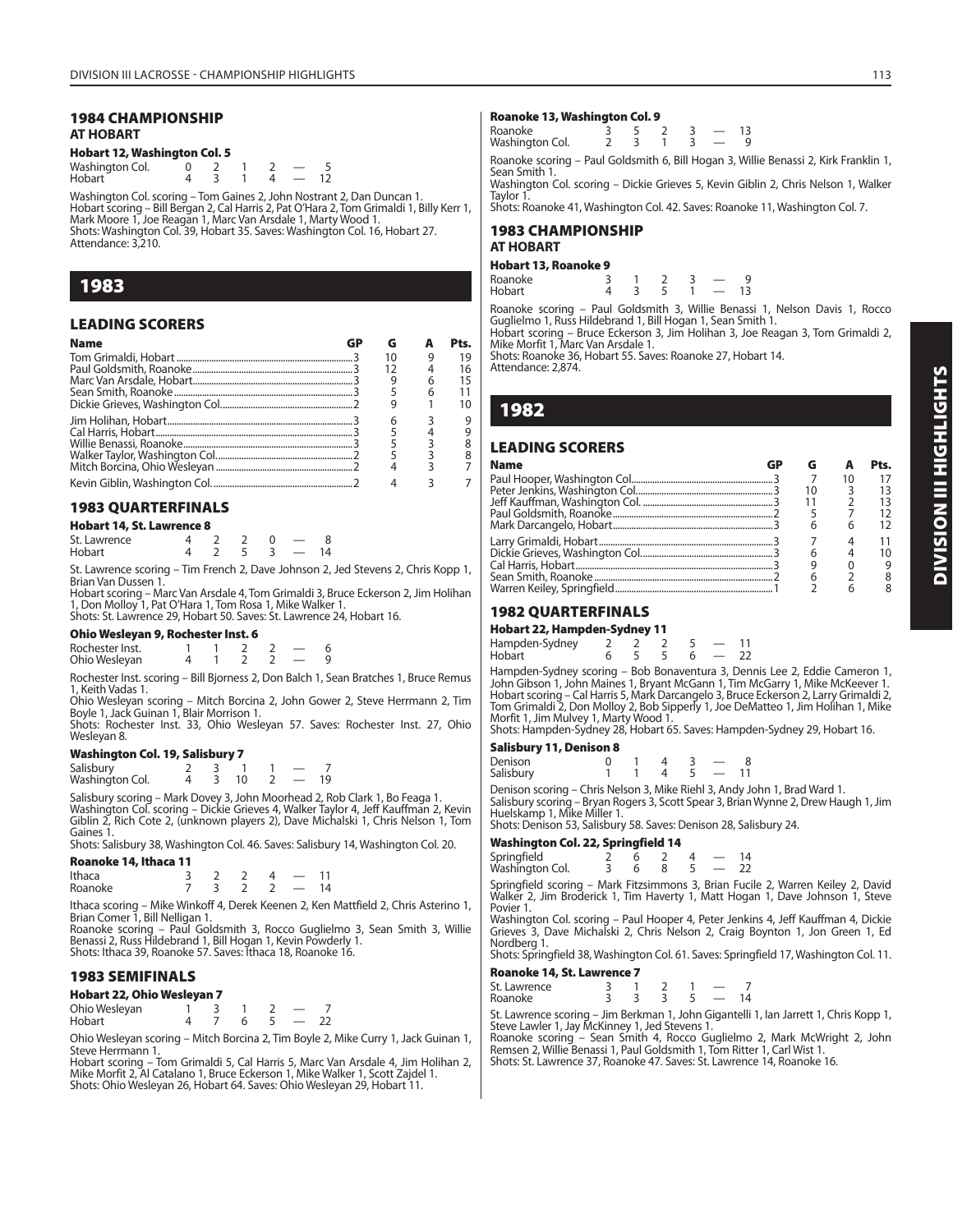# **1982 SEMIFINALS**

| <b>Hobart 22, Salisbury 4</b> |  |  |  |
|-------------------------------|--|--|--|
| Salisbury                     |  |  |  |

| <b>Janspary</b><br>Hobart |                |                | v<br>$3\quad 6\quad 5\quad 8\quad -\quad 22$ |        |  |
|---------------------------|----------------|----------------|----------------------------------------------|--------|--|
| $  -$                     | <b>A A A A</b> | $\sim$ $\cdot$ | . .                                          | $\sim$ |  |

Salisbury scoring – Mike Dovey 2, Jim Huelskamp 1, Scott Spear 1.<br>Hobart scoring – Cal Harris 4, Larry Grimaldi 3, Mark Collins 2, Mark Darcangelo 2,<br>Bruce Eckerson 2, Bob Sipperly 2, Bob Boyle 1, Joe DeMatteo 1, Tom Grima Shots: Salisbury 38, Hobart 68. Saves: Salisbury 27, Hobart 20.

#### **Washington Col. 19, Roanoke 11**

| Roanoke         |  |  |  |
|-----------------|--|--|--|
| Washington Col. |  |  |  |

Roanoke scoring – Paul Goldsmith 4, Rocco Guglielmo 2, Mike Sitteducate 2, Sean Smith 2, Bill Hogan 1.

Washington Col. scoring – Peter Jenkins 5, Jeff Kauffman 5, Richard Macauley 2, Dave Michalski 2, Dickie Grieves 1, Paul Hooper 1, Chris Nelson 1, Ed Nordberg 1, Walker Taylor 1.

Shots: Roanoke 50, Washington Col. 48. Saves: Roanoke 16, Washington Col. 20.

# **1982 CHAMPIONSHIP**

## **AT HOBART**

# **Hobart 9, Washington Col. 8 (ot)**

| Washington Col. |  |  |  |  |
|-----------------|--|--|--|--|
| Hobart          |  |  |  |  |

Washington Col. scoring – Dickie Grieves 2, Paul Hooper 2, Jeff Kauffman 2, Jesse Bacon 1, Peter Jenkins 1.

Hobart scoring – Larry Grimaldi 2, Bob Sipperly 2, Marty Wood 2, Bob Boyle 1, Mark Darcangelo 1, Jim Holihan 1.

Shots: Washington Col. 32, Hobart 54. Saves: Washington Col. 32, Hobart 17. Attendance: 2,124.

# **1981**

**Hobart defeats SUNY Cortland in rematch:** Hobart scored three goals in the final period to defeat SUNY Cortland, 10-8, for its second straight title at the 1981 Division III Men's Lacrosse Championship in Geneva, New York.

# **LEADING SCORERS**

| <b>Name</b> |  |    | Pts. |
|-------------|--|----|------|
|             |  | 14 | 23   |
|             |  |    | 18   |
|             |  |    | 12   |
|             |  |    | 11   |
|             |  |    | 11   |
|             |  |    |      |
|             |  |    | 9    |
|             |  |    |      |
|             |  |    |      |
|             |  |    |      |
|             |  |    |      |

# **1981 QUARTERFINALS**

# **Hobart 27, FDU-Florham 4**

| FDU-Florham |  |  |  |
|-------------|--|--|--|
| Hobart      |  |  |  |

FDU-Florham scoring – Jim McDermott 1, Wes O'Donnell 1, Scott Somerville 1, Jean Steffen 1.

Hobart scoring – Jeff Knaus 4, Bill Sipperly 4, Don Molloy 3, Mark Darcangelo 2, Larry Grimaldi 2, Tim Hoppey 2, Mike Morfit 2, Bob Sipperly 2, Mike Walker 2, Mark Collins 1, Bruce Eckerson 1, Bob Shaps 1, Marty Wood 1. Shots: FDU-Florham 19, Hobart 67.

#### **Washington Col. 12, Roanoke 11**

| Washington Col. |  |  |  |
|-----------------|--|--|--|
| Roanoke         |  |  |  |

Washington Col. scoring – Jeff Kauffman 6, Rich Grieves 4, Peter Jenkins 2. Roanoke scoring – Bruce Pomper 3, Stuart Krometis 2, Tom Ritter 2, Sean Smith 2, Paul Goldsmith 1, Rocco Guglielmo 1. Shots: Washington Col. 56, Roanoke 47.

# **SUNY Cortland 18, Ohio Wesleyan 5**

| <u>----- -------- --, ---- -----, ---</u> |  |  |    |
|-------------------------------------------|--|--|----|
| Ohio Wesleyan<br>SUNY Cortland            |  |  |    |
|                                           |  |  | 18 |

Ohio Wesleyan scoring – Don Sheehan 4, Tim Tuttle 1.

SUNY Cortland scoring – Mark Koetzner 5, John Koerner 3, Mike Branski 2, Bob Russo 2, Steve Winokur 2, Greg Hall 1, Seth Ohanian 1, Bob Robbins 1, Dave Savoca 1. Shots: Ohio Wesleyan 26, SUNY Cortland 54.

#### **Salisbury 18, St. Lawrence 11**

| _____        |  |  |    |
|--------------|--|--|----|
| Salisbury    |  |  | 18 |
| St. Lawrence |  |  |    |
|              |  |  |    |

Salisbury scoring – Mike Bracken 7, Glenn Norris 4, Mike Downey 2, Bryan Rogers 2, Gary Starkey 2, Mike Miller 1.

St. Lawrence scoring – Bill Spencer 4, Jim Berkman 2, Greg Faucher 2, Bob Merrick 2, Tom Bolster 1. Shots: Salisbury 32, St. Lawrence 38.

# **1981 SEMIFINALS**

**Hobart 23, Washington Col. 6** Washington Col. 2 1 2 1 - 6<br>Hobart 3 5 6 9 - 23 Hobart

Washington Col. scoring – Peter Jenkins 2, Rich Grieves 1, Steve Furman 1, David Michalski 1, unknown player 1. Hobart scoring – Mark Darcangelo 5, Bill Sipperly 4, Bob Sipperly 4, Don Molloy 3, Jeff Knaus 2, Mike Greco 1, Jim Holihan 1, John Schardt 1, Bob Shaps 1, Marty

Wood 1.

Shots: Washington Col. 23, Hobart 58.

#### **SUNY Cortland 14, Salisbury 9**

| Salisbury     |  |  |  |
|---------------|--|--|--|
| SUNY Cortland |  |  |  |

Salisbury scoring – Kevin Wynne 3, Bryan Rogers 2, Mike Bracken 1, Glenn Norris 1, Gary Starkey 1, Brian Wynne 1.

SUNY Cortland scoring – Mark Koetzner 4, John Koerner 3, Pete Meyer 2, Bob Russo 2, Bob Curran 1, Mark Leszcynski 1, Kurt Stokes 1. Shots: Salisbury 31, SUNY Cortland 44.

# **1981 CHAMPIONSHIP AT HOBART**

# **Hobart 10, SUNY Cortland 8**

 $SUNY$  Cortland  $\begin{array}{cccc} 2 & 3 & 2 & 1 & -8 \\ 1 & 2 & 4 & 1 & 3 & -10 \\ 3 & 4 & 1 & 3 & -10 \\ 4 & 1 & 2 & 1 & 3 \end{array}$ 

Hobart 2 4 1 3 — 10

SUNY Cortland scoring – John Koerner 3, Bob Russo 2, Tim Curran 1, Pete Meyer 1, Kurt Stokes 1. Hobart scoring – Jeff Knaus 3, Bill Sipperly 3, Bruce Eckerson 1, Larry Grimaldi 1, Tim

Hoppey 1, Bob Sipperly 1. Shots: SUNY Cortland 30, Hobart 43.

Attendance: 3,840.

# **1980**

**Powerful Hobart grabs opening championship:** Using the same ingredients that made it a power in the Division II championship, Hobart scored seven goals in the final two periods to defeat SUNY Cortland, 11-8, and capture the first NCAA Division III Men's Lacrosse Championship.

| <b>Name</b> |  | Pts. |
|-------------|--|------|
|             |  |      |
|             |  |      |
|             |  |      |
|             |  |      |
|             |  |      |
|             |  |      |
|             |  |      |
|             |  |      |
|             |  |      |
|             |  |      |

# **1980 QUARTERFINALS**

# **Hobart 37, MIT 1**

MIT 1 0 0 0  $-$  1 Hobart 11 6 7 13 — 37

MIT scoring – Bob Clarke 1.

Hobart scoring – Roy McAdam 6, Hans Kaiser 5, Bob Sipperly 5, Jon Feinstein 4, Bruce Eckerson 3, Scott Petosa 3, Greg Andrea 2, Mark Darcangelo 2, Larry Grimaldi 2, Greg Hein 1, Tim Hoppey 1, Jeff Knaus 1, Fred Mosher 1, Bob Sentner 1. Shots: MIT 6, Hobart 106.

#### **Salisbury 15, St. Lawrence 11**

| Salisbury<br>St. Lawrence |  |  |  |  |  |  |  |
|---------------------------|--|--|--|--|--|--|--|
|---------------------------|--|--|--|--|--|--|--|

Salisbury scoring – Dave Bateman 4, Mike Bracken 3, Jim Judge 2, Bryan Rogers 2,

Glen Morris 1, Mike Dorsy 1, Rick Sawicki 1, Lewis Scharff 1. St. Lawrence scoring – Charles Izard 3, Pete Pinkard 3, Jim Berkman 2, Greg Faucher 1, Scott Fetterolf 1, Bob Merrick 1. Shots: Salisbury 36, St. Lawrence 26.

| <b>LEADING SCORERS</b>                                                                                                                                                                                                                                                                           |    |
|--------------------------------------------------------------------------------------------------------------------------------------------------------------------------------------------------------------------------------------------------------------------------------------------------|----|
| <b>Name</b>                                                                                                                                                                                                                                                                                      | GD |
|                                                                                                                                                                                                                                                                                                  |    |
|                                                                                                                                                                                                                                                                                                  |    |
|                                                                                                                                                                                                                                                                                                  |    |
| $\mathbf{A}$ and $\mathbf{A}$ are $\mathbf{A}$ and $\mathbf{A}$ are $\mathbf{A}$ and $\mathbf{A}$ are $\mathbf{A}$ and $\mathbf{A}$ are $\mathbf{A}$ and $\mathbf{A}$ are $\mathbf{A}$ and $\mathbf{A}$ are $\mathbf{A}$ and $\mathbf{A}$ are $\mathbf{A}$ and $\mathbf{A}$ are $\mathbf{A}$ and |    |

| n Tara Éstadosofo Titologoa |  |
|-----------------------------|--|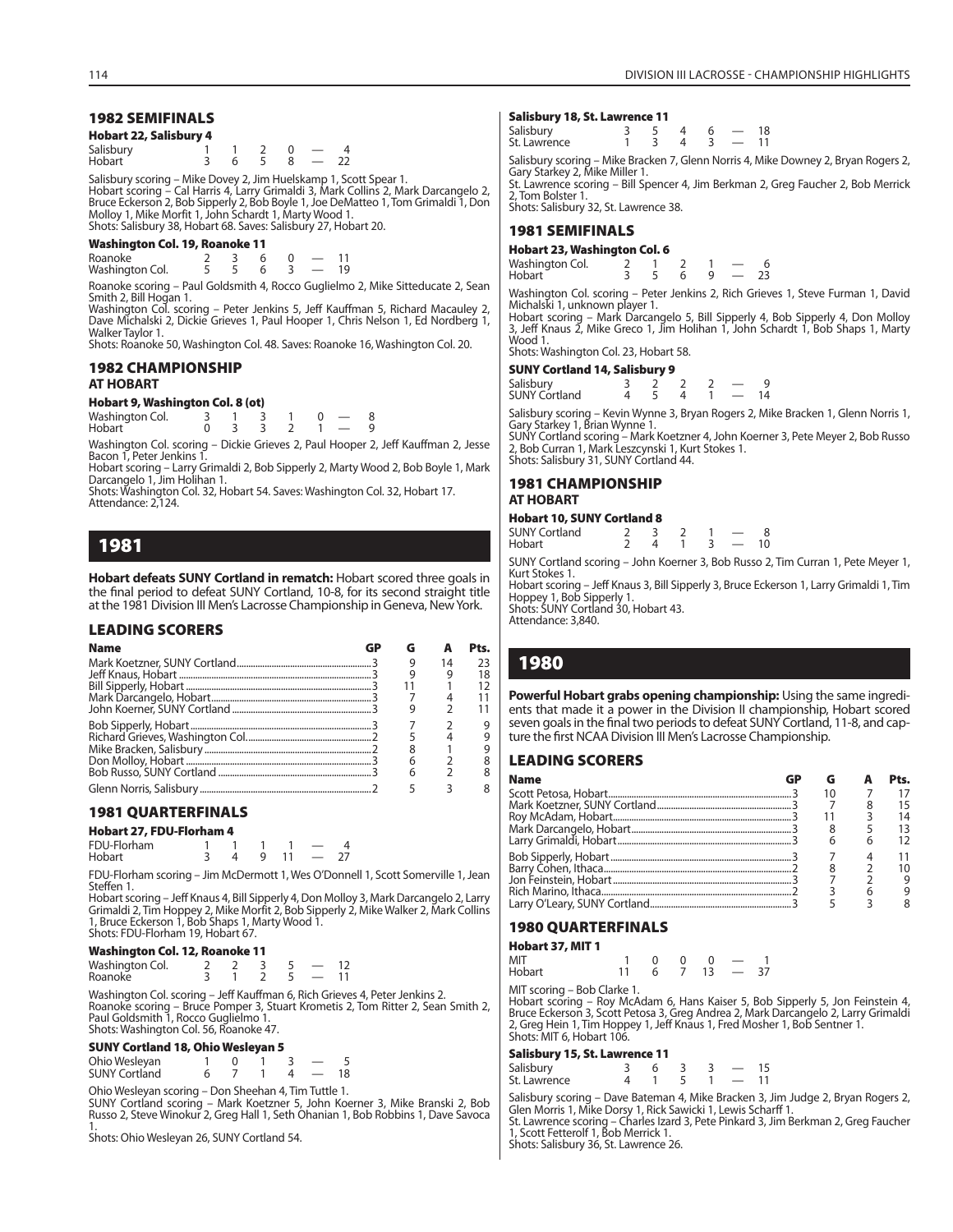# **SUNY Cortland 13, Ohio Wesleyan 9**

| Ohio Wesleyan<br>SUNY Cortland |  |  |  |
|--------------------------------|--|--|--|
|                                |  |  |  |

Ohio Wesleyan scoring – Marc McCarthy 3, Mark Goldsmith 2, Kevin Nugent 2, Rich Boyle 1, John Gower 1.

SUNY Cortland scoring – Bob Russo 3, Mark Koetzner 2, Perry Davis 2, Mark Leszczynski 2, Larry O'Leary 2, Gene Gleeson 1, John Koerner 1. Shots: Ohio Wesleyan 43, SUNY Cortland 35.

# **Ithaca 15, Washington Col. 14 (ot)**

| Washington Col. |  |  |  |  |
|-----------------|--|--|--|--|
| Ithaca          |  |  |  |  |

Washington Col. scoring – Bill Hamill 4, Rich Grieves 3, Jeff Kauffman 3, Chris Cox 2,<br>Paul Hooper 1, Bob White 1.<br>Ithaca scoring – Barry Cohen 6, Mike Biondi 3, Tom Schwan 2, Rich Marino 1, Tom<br>Robinson 1, Rob Serling 1,

# **1980 SEMIFINALS**

**Hobart 21, Salisbury 5** Salisbury 3 0 0 2 - 5<br>
Hobart 5 7 4 5 - 21 Hobart

Salisbury scoring – Jim Judge 2, Dave Bateman 1, Scott Spear 1, Kevin Wynne 1. Hobart scoring – Roy McAdam 4, Scott Petosa 4, Mark Darcangelo 3, Jon Feinstein 2,<br>Bill Sipperly 2, Bob Sipperly 2, Larry Grimaldi 2, Tim Hoppey 1, Jeff Knaus 1.<br>Shots: Salisbury 34, Hobart 67.

#### **SUNY Cortland 11, Ithaca 9**

| Ithaca<br><b>SUNY Cortland</b> | $\sim$ 0 | 6 | $4 - 11$ |  |
|--------------------------------|----------|---|----------|--|
|                                |          |   |          |  |

Ithaca scoring – Mike Biondi 2, Barry Cohen 2, Rich Marino 2, Chris Sweet 2, Harry Moss 1.

SUNY Cortland scoring – Mark Koetzner 4, Larry O'Leary 3, John Koerner 2, Mark Leszczynski 1, Bob Russo 1. Shots: Ithaca 40, SUNY Cortland 36.

# **1980 CHAMPIONSHIP AT HOBART**

#### **Hobart 11, SUNY Cortland 8**

| <b>SUNY Cortland</b> |  |  |  |
|----------------------|--|--|--|
| Hobart               |  |  |  |

SUNY Cortland scoring – John Koerner 2, Terry Davis 1, Brad Gerla 1, Mark Koetzner<br>1, Bob Leyden 1, Kurt Stokes 1, Bob Russo 1.<br>Hobart scoring – Mark Darcangelo 3, Scott Petosa 3, Larry Grimaldi 2, Jon Feinstein

1, Jeff Knaus 1, Roy McAdam 1.

Shots: SUNY Cortland 28, Hobart 50. Attendance: 4,855.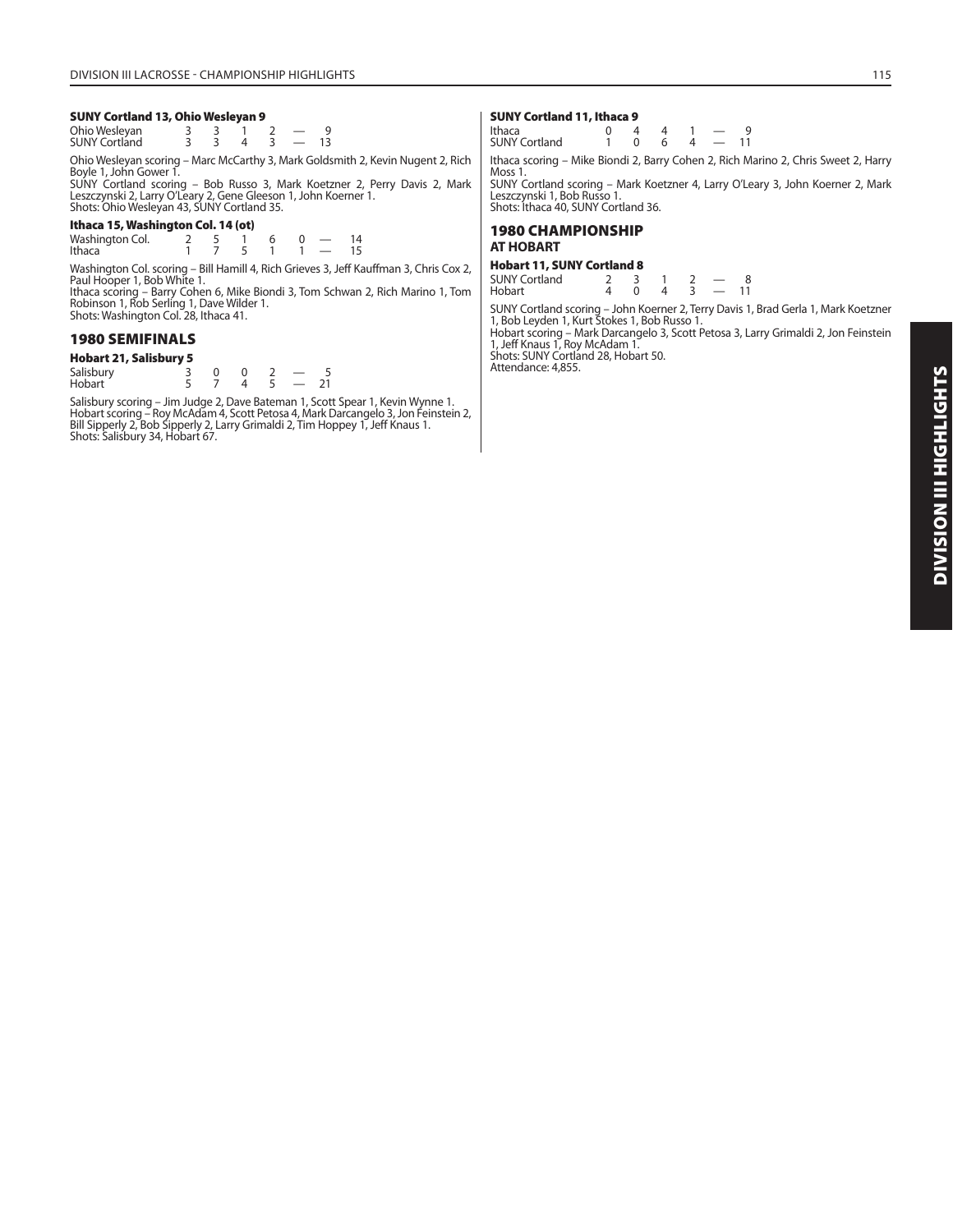

# **Division III Results/Records**

# Won-Lost Records

| in Tournament Play116           |  |
|---------------------------------|--|
| Championship Results117         |  |
| Individual and Team Records 117 |  |
| Most Outstanding Player118      |  |
| Leading Scorer-Year-by-Year118  |  |
| Team-by-Team Records 118-123    |  |
|                                 |  |
|                                 |  |
|                                 |  |

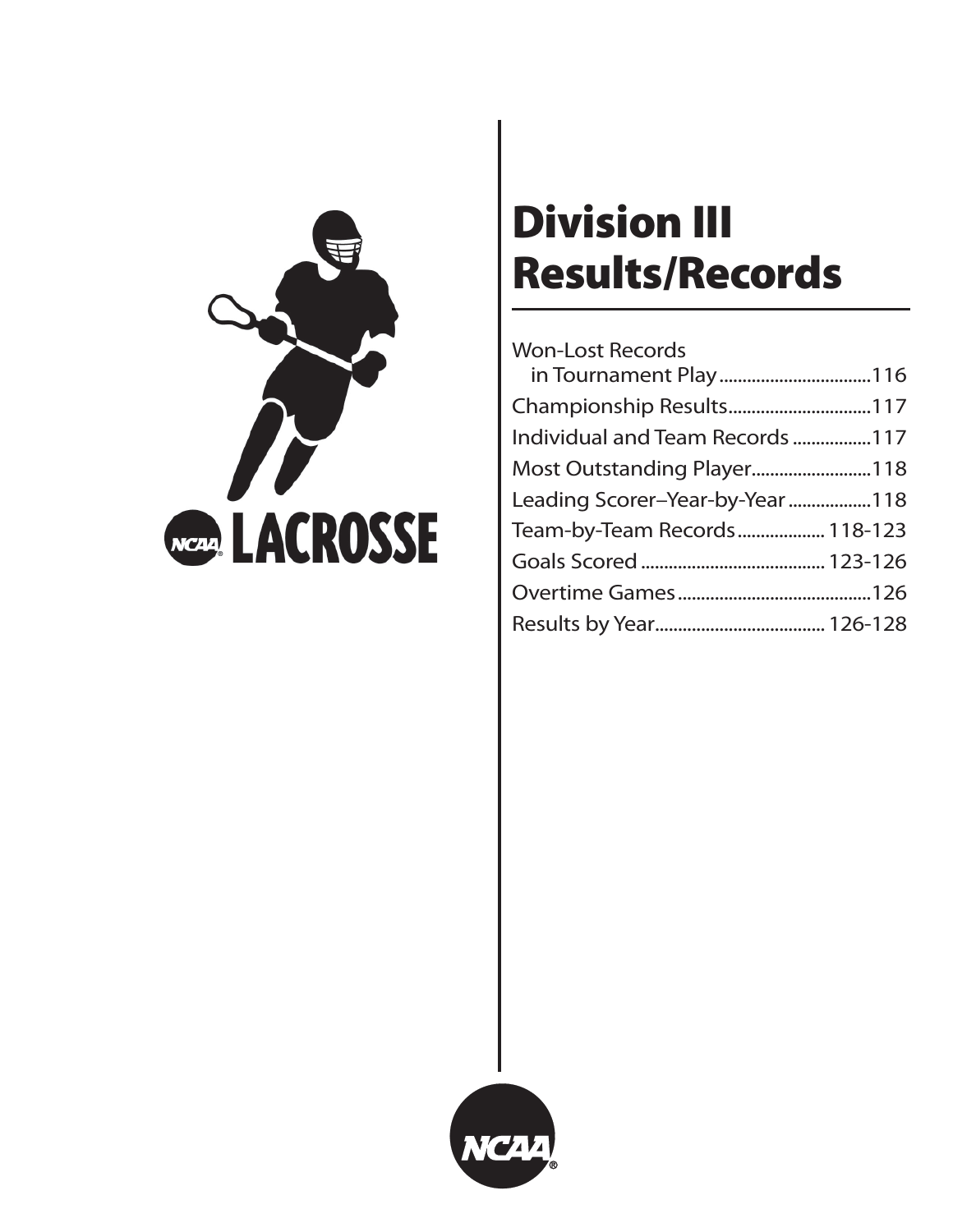# **Division III Results / Records**

# **Won-Lost Records in Tournament Play**

| <b>Team (Years Participated)</b>                                                                                                                                                                                                                                                                                                                                                                                                                                                                                 | Yrs.         | Won                            | Lost                             | Pct.         | 1st                  | 2nd           | 3rd                      |
|------------------------------------------------------------------------------------------------------------------------------------------------------------------------------------------------------------------------------------------------------------------------------------------------------------------------------------------------------------------------------------------------------------------------------------------------------------------------------------------------------------------|--------------|--------------------------------|----------------------------------|--------------|----------------------|---------------|--------------------------|
|                                                                                                                                                                                                                                                                                                                                                                                                                                                                                                                  |              | $\Omega$<br>$\Omega$           | 1<br>5                           | .000<br>.000 | $\Omega$<br>$\Omega$ | $\Omega$<br>0 | $\Omega$<br>$\Omega$     |
|                                                                                                                                                                                                                                                                                                                                                                                                                                                                                                                  |              | 2                              | $\mathbf{1}$<br>$\overline{1}$   | .667<br>.500 | 0<br>0               | 0<br>U        | 0<br>$\mathbf 0$         |
|                                                                                                                                                                                                                                                                                                                                                                                                                                                                                                                  |              | 5                              | 10                               | .333         | $\Omega$             | 0             | $\Omega$                 |
|                                                                                                                                                                                                                                                                                                                                                                                                                                                                                                                  |              | $\mathbf{0}$<br>n              | $\overline{2}$<br>$\overline{4}$ | .000<br>.000 | 0<br>$\Omega$        | 0<br>U        | $\Omega$<br>$\Omega$     |
|                                                                                                                                                                                                                                                                                                                                                                                                                                                                                                                  |              | $\Omega$<br>$\Omega$           | $\overline{1}$<br>$\mathbf{1}$   | .000<br>.000 | $\Omega$<br>$\Omega$ | U<br>U        | $\Omega$<br>$\Omega$     |
|                                                                                                                                                                                                                                                                                                                                                                                                                                                                                                                  |              | 28                             | 18                               | .609         | $\overline{2}$       | 4             | 4                        |
|                                                                                                                                                                                                                                                                                                                                                                                                                                                                                                                  |              | $\mathsf{Q}$<br>$\overline{2}$ | 19<br>$\tilde{2}$                | .321<br>.500 | $\Omega$<br>0        | $\Omega$<br>0 | $\mathcal{P}$<br>0       |
|                                                                                                                                                                                                                                                                                                                                                                                                                                                                                                                  |              |                                | 6                                | .143         | 0                    | 0             | $\Omega$                 |
|                                                                                                                                                                                                                                                                                                                                                                                                                                                                                                                  |              | 3<br>$\mathbf{0}$              | $\overline{7}$<br>$\overline{2}$ | .300<br>.000 | 0<br>0               | 0<br>0        | $\Omega$<br>$\Omega$     |
|                                                                                                                                                                                                                                                                                                                                                                                                                                                                                                                  |              | $\overline{2}$                 | $\overline{4}$                   | .333         | $\Omega$             | 0             |                          |
| $\text{SUNY} \text{ Geneseo (2004-06-07)}\footnotesize\begin{minipage}{0.9\textwidth} \begin{minipage}{0.9\textwidth} \begin{minipage}{0.9\textwidth} \begin{minipage}{0.9\textwidth} \begin{minipage}{0.9\textwidth} \begin{minipage}{0.9\textwidth} \begin{minipage}{0.9\textwidth} \begin{minipage}{0.9\textwidth} \begin{minipage}{0.9\textwidth} \begin{minipage}{0.9\textwidth} \begin{minipage}{0.9\textwidth} \begin{minipage}{0.9\textwidth} \begin{minipage}{0.9\textwidth} \begin{minipage}{0.9\text$ |              | $\overline{2}$<br>21           | 3<br>21                          | .400<br>.500 | $\Omega$<br>$\Omega$ | 3             | 5                        |
|                                                                                                                                                                                                                                                                                                                                                                                                                                                                                                                  |              | $\Omega$                       | $\overline{1}$                   | .000         | 0                    | 0             | $\Omega$<br>$\Omega$     |
|                                                                                                                                                                                                                                                                                                                                                                                                                                                                                                                  |              | 0                              | $\overline{1}$<br>$\mathbf{1}$   | .000<br>.500 | 0<br>$\Omega$        | 0<br>$\Omega$ | $\Omega$                 |
|                                                                                                                                                                                                                                                                                                                                                                                                                                                                                                                  |              | $\overline{2}$                 | 8                                | .200         | 0                    | 0             | $\Omega$                 |
|                                                                                                                                                                                                                                                                                                                                                                                                                                                                                                                  |              | $\Omega$<br>$\mathbf{1}$       | $\mathbf{1}$<br>3                | .000<br>.250 | 0<br>$\mathbf 0$     | 0<br>O        |                          |
|                                                                                                                                                                                                                                                                                                                                                                                                                                                                                                                  |              | 42                             | $\overline{2}$                   | .955         | 13                   |               |                          |
|                                                                                                                                                                                                                                                                                                                                                                                                                                                                                                                  |              | 8<br>0                         | 9<br>$\overline{1}$              | .471<br>.000 | 0<br>$\Omega$        | 0<br>0        | $\Omega$                 |
|                                                                                                                                                                                                                                                                                                                                                                                                                                                                                                                  |              | $\mathcal{P}$<br>$\Omega$      | $\overline{4}$                   | .333         | $\Omega$             | O<br>U        | U                        |
|                                                                                                                                                                                                                                                                                                                                                                                                                                                                                                                  |              |                                | 3<br>5                           | .000<br>.167 | 0<br>$\Omega$        | 0             | U                        |
|                                                                                                                                                                                                                                                                                                                                                                                                                                                                                                                  |              | $\Omega$                       | $\overline{1}$                   | .000         | $\Omega$             | $\Omega$      | $\Omega$                 |
|                                                                                                                                                                                                                                                                                                                                                                                                                                                                                                                  |              | $\Omega$<br>$\Omega$           | $\frac{2}{2}$                    | .000<br>.000 | 0<br>0               | 0<br>0        | 0<br>0                   |
|                                                                                                                                                                                                                                                                                                                                                                                                                                                                                                                  |              | 32<br>$\Omega$                 | 12<br>$\overline{3}$             | .727<br>.000 | 3<br>$\Omega$        | 3<br>0        | 2<br>$\Omega$            |
|                                                                                                                                                                                                                                                                                                                                                                                                                                                                                                                  |              | $\Omega$                       | $\overline{3}$                   | .000         | 0                    | 0             | $\Omega$                 |
|                                                                                                                                                                                                                                                                                                                                                                                                                                                                                                                  |              | 26<br>$\Omega$                 | 16                               | .619<br>.000 | 3<br>$\Omega$        | 3<br>O        | $\Omega$                 |
| - New Links - 25 - 26 - 27 - 28 - 28 - 29 - 2000 - 2000 - 2000 - 2000 - 2000 - 2000 - 2000 - 2000 - 2000 - 2000 - 2000 - 2000 - 2000 - 2000 - 2000 - 2000 - 2000 - 2000 - 2000 - 2000 - 2000 - 2000 - 2000 - 2000 - 2000 - 200                                                                                                                                                                                                                                                                                   |              | 18                             | $\frac{2}{25}$                   | .419         | $\Omega$             |               | 8                        |
|                                                                                                                                                                                                                                                                                                                                                                                                                                                                                                                  |              | $\Omega$<br>$\mathbf{1}$       | $\mathbf{1}$<br>3                | .000<br>.250 | 0<br>$\Omega$        | 0<br>$\Omega$ | $\Omega$<br>$\Omega$     |
|                                                                                                                                                                                                                                                                                                                                                                                                                                                                                                                  |              | 16                             | 17                               | .485         | $\Omega$             | 2             | 5                        |
|                                                                                                                                                                                                                                                                                                                                                                                                                                                                                                                  |              | 9<br>$\overline{2}$            | 13<br>10                         | .409<br>.167 | 0<br>0               | 0<br>O        | $\Omega$                 |
|                                                                                                                                                                                                                                                                                                                                                                                                                                                                                                                  |              | 53                             | 20                               | .726         | 9                    |               |                          |
| Skidmore (2005)                                                                                                                                                                                                                                                                                                                                                                                                                                                                                                  |              | $\mathbf{0}$<br>$\mathbf 0$    | $\overline{1}$<br>$\overline{1}$ | .000<br>.000 | 0<br>0               | 0<br>0        | $\Omega$<br>$\Omega$     |
|                                                                                                                                                                                                                                                                                                                                                                                                                                                                                                                  |              | 4                              | 13                               | .235         | $\Omega$             | 0             | U                        |
|                                                                                                                                                                                                                                                                                                                                                                                                                                                                                                                  |              | 3<br>5                         | $\overline{7}$<br>$\overline{3}$ | .300<br>.625 | $\Omega$<br>$\Omega$ | 0<br>0        | U<br>2                   |
|                                                                                                                                                                                                                                                                                                                                                                                                                                                                                                                  |              | $\Omega$                       | $\overline{1}$                   | .167         | $\Omega$             | O             | $\Omega$                 |
|                                                                                                                                                                                                                                                                                                                                                                                                                                                                                                                  |              | 8<br>1                         | 3<br>1                           | .727<br>.500 | 1<br>0               | 0             | 0<br>0                   |
|                                                                                                                                                                                                                                                                                                                                                                                                                                                                                                                  |              | 8<br>28                        | 9<br>22                          | .471<br>.560 | $\Omega$<br>1        | 0<br>7        | 3<br>5                   |
|                                                                                                                                                                                                                                                                                                                                                                                                                                                                                                                  |              | 6                              | $\overline{A}$                   | .600         | 0                    | 0             | $\overline{\phantom{a}}$ |
|                                                                                                                                                                                                                                                                                                                                                                                                                                                                                                                  |              | $\mathbf 0$<br>4               | $\overline{4}$                   | .000<br>.500 | 0<br>$\Omega$        | 0<br>O        | $\Omega$                 |
|                                                                                                                                                                                                                                                                                                                                                                                                                                                                                                                  |              | 3                              | 3                                | .500         | $\Omega$             | U             |                          |
|                                                                                                                                                                                                                                                                                                                                                                                                                                                                                                                  |              | $\overline{2}$<br>$\Omega$     | 9<br>$\mathbf{1}$                | .182         | O                    | 0             | $\Omega$                 |
| Williams (2008)                                                                                                                                                                                                                                                                                                                                                                                                                                                                                                  | 2            |                                | $\overline{2}$                   | .000<br>.333 | $\Omega$<br>$\Omega$ | U<br>0        | 0                        |
|                                                                                                                                                                                                                                                                                                                                                                                                                                                                                                                  | $\mathbf{1}$ | $\Omega$                       | $\mathbf{1}$                     | .000         | $\Omega$             | 0             | $\Omega$                 |

Note: No third-place game is held; teams losing in the semifinals are credited with a third-place finish.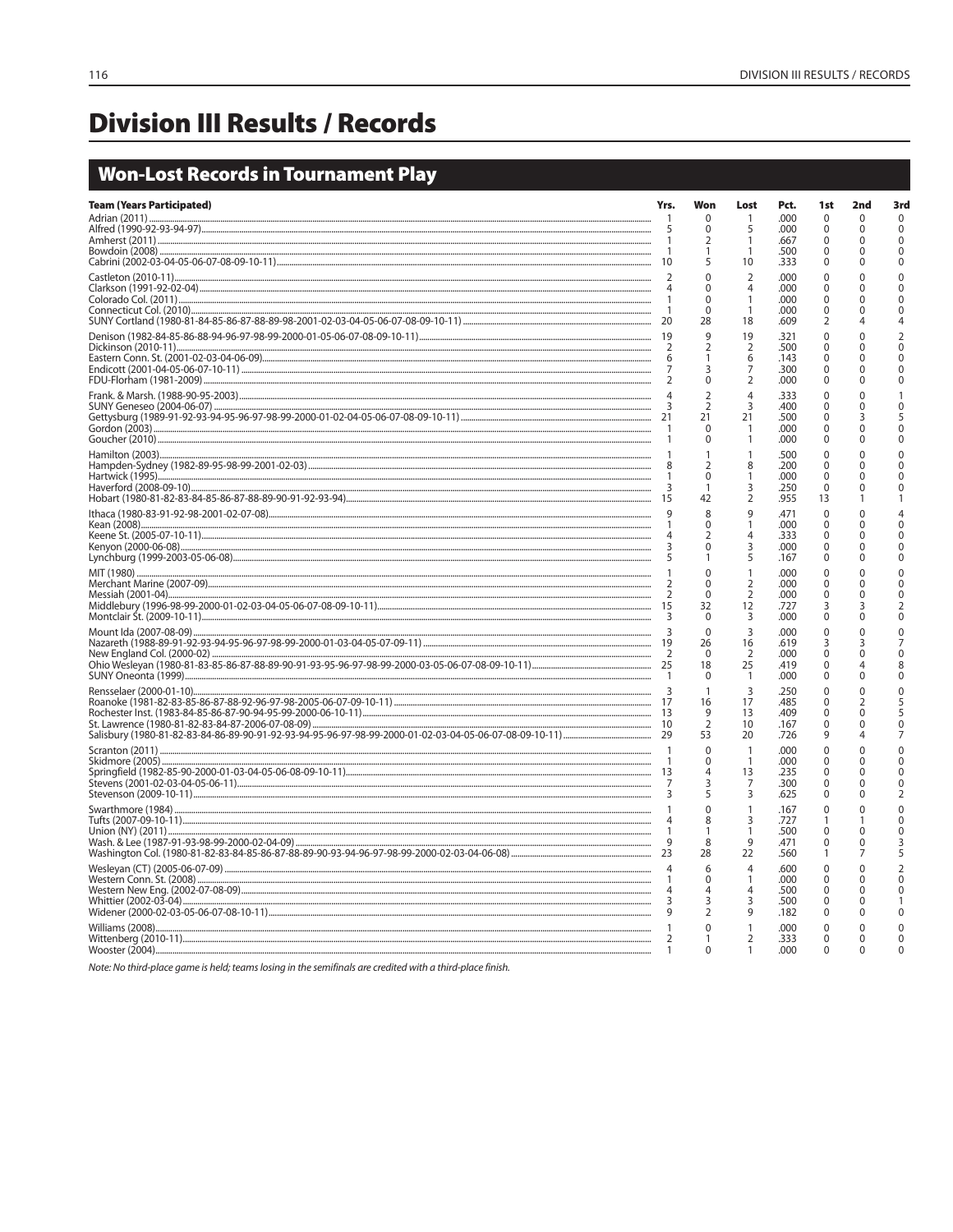# **Overall Championship Results**

| Year<br>1980<br>1981<br>1982<br>1983<br>1984 | <b>Champion (Record)</b><br>Hobart (12-2)<br>Hobart (12-3)<br>Hobart (11-3)<br>Hobart (13-2)<br>Hobart (9-4) | Coach<br>Dave Urick<br>Dave Urick<br>Dave Urick<br>Dave Urick<br>Dave Urick | <b>Score</b><br>$11 - 8$<br>$10 - 8$<br>$9-8$ (ot)<br>$13-9$<br>$12 - 5$ | <b>Runner-Up</b><br><b>SUNY Cortland</b><br><b>SUNY Cortland</b><br>Washington Col.<br>Roanoke<br>Washington Col. | <b>Host or Site</b><br>Hobart<br>Hobart<br>Hobart<br>Hobart<br>Hobart | Paid<br>Attend.<br>4,855<br>3,840<br>2,124<br>2.874<br>3,210 | ı v uı<br>Paid<br>Attend.<br>8,901<br>6,364<br>4,813<br>6,394<br>6,692 |
|----------------------------------------------|--------------------------------------------------------------------------------------------------------------|-----------------------------------------------------------------------------|--------------------------------------------------------------------------|-------------------------------------------------------------------------------------------------------------------|-----------------------------------------------------------------------|--------------------------------------------------------------|------------------------------------------------------------------------|
| 1985                                         | Hobart (11-3)                                                                                                | Dave Urick                                                                  | $15 - 8$                                                                 | Washington Col.                                                                                                   | Washington Col.                                                       | 2,640                                                        | 6,446                                                                  |
| 1986                                         | Hobart (15-1)                                                                                                | Dave Urick                                                                  | $13 - 10$                                                                | Washington Col.                                                                                                   | Hobart                                                                | 3,581                                                        | 9,105                                                                  |
| 1987                                         | Hobart (10-4)                                                                                                | Dave Urick                                                                  | $9 - 5$                                                                  | Ohio Wesleyan                                                                                                     | Hobart                                                                | 4,205                                                        | 10,264                                                                 |
| 1988                                         | Hobart (14-4)                                                                                                | Dave Urick                                                                  | $18-9$                                                                   | Ohio Wesleyan                                                                                                     | Ohio Wesleyan                                                         | 2,742                                                        | 8,956                                                                  |
| 1989                                         | Hobart (15-4)                                                                                                | Dave Urick                                                                  | $11 - 8$                                                                 | Ohio Wesleyan                                                                                                     | Hobart                                                                | 3,656                                                        | 7,979                                                                  |
| 1990                                         | Hobart (15-1)                                                                                                | B.J. O'Hara                                                                 | $18-6$                                                                   | Washington Col.                                                                                                   | Hobart                                                                | 3,857                                                        | 7,453                                                                  |
| 1991                                         | Hobart (8-6)                                                                                                 | B.J. O'Hara                                                                 | $12 - 11$                                                                | Salisbury                                                                                                         | Salisbury                                                             | 3,467                                                        | 9,256                                                                  |
| 1992                                         | Nazareth (14-1)                                                                                              | Scott Nelson                                                                | $22 - 11$                                                                | Roanoke                                                                                                           | Penn                                                                  | 6.714                                                        | 16,026                                                                 |
| 1993                                         | Hobart (11-3)                                                                                                | B.J. O'Hara                                                                 | $16 - 10$                                                                | Ohio Wesleyan                                                                                                     | Maryland                                                              | 9,579                                                        | 19,964                                                                 |
| 1994                                         | Salisbury (16-0)                                                                                             | Jim Berkman                                                                 | $15-9$                                                                   | Hobart                                                                                                            | Maryland                                                              | 12,142                                                       | 20,879                                                                 |
| 1995                                         | Salisbury (17-0)                                                                                             | Jim Berkman                                                                 | $22 - 13$                                                                | Nazareth                                                                                                          | Maryland                                                              | 15,768                                                       | 20,624                                                                 |
| 1996                                         | Nazareth (15-0)                                                                                              | <b>Scott Nelson</b>                                                         | $11-10$ (ot)                                                             | Washington Col.                                                                                                   | Maryland                                                              | 18,586                                                       | 24,390                                                                 |
| 1997                                         | Nazareth (13-3)                                                                                              | <b>Scott Nelson</b>                                                         | $15-14$ (ot)                                                             | Washington Col.                                                                                                   | Maryland                                                              | 18,086                                                       | 23,725                                                                 |
| 1998                                         | Washington Col. (14-4)                                                                                       | John Haus                                                                   | $16 - 10$                                                                | Nazareth                                                                                                          | Rutgers                                                               | 14,609                                                       | 21,208                                                                 |
| 1999                                         | Salisbury (18-1)                                                                                             | Jim Berkman                                                                 | $13-6$                                                                   | Middlebury                                                                                                        | Maryland                                                              | 17,418                                                       | 24,547                                                                 |
| 2000                                         | Middlebury (15-1)                                                                                            | Erin Ouinn                                                                  | $16 - 12$                                                                | Salisbury                                                                                                         | Maryland                                                              | 17,431                                                       | 24,643                                                                 |
| 2001                                         | Middlebury (17-1)                                                                                            | Erin Ouinn                                                                  | $15 - 10$                                                                | Gettysburg                                                                                                        | Rutgers                                                               | 14,417                                                       | 21,584                                                                 |
| 2002                                         | Middlebury (18-1)                                                                                            | Erin Quinn                                                                  | $14-9$                                                                   | Gettysburg                                                                                                        | Rutgers                                                               | 14,411                                                       | 20,752                                                                 |
| 2003                                         | Salisbury (19-1)                                                                                             | Jim Berkman                                                                 | $14-13$ (ot)                                                             | Middlebury                                                                                                        | <b>Baltimore</b>                                                      | 15.417                                                       | 23,000                                                                 |
| 2004                                         | Salisbury (20-0)                                                                                             | Jim Berkman                                                                 | $13-9$                                                                   | Nazareth                                                                                                          | <b>Baltimore</b>                                                      | 19,202                                                       | 26,918                                                                 |
| 2005                                         | Salisbury (20-0)                                                                                             | Jim Berkman                                                                 | $11 - 10$                                                                | Middlebury                                                                                                        | Philadelphia                                                          | 21,803                                                       | 32,792                                                                 |
| 2006                                         | SUNY Cortland (18-3)                                                                                         | <b>Rich Barnes</b>                                                          | $13-12$ (ot)                                                             | Salisbury                                                                                                         | Philadelphia                                                          | 23,990                                                       | 34,413                                                                 |
| 2007                                         | Salisbury (23-0)                                                                                             | Jim Berkman                                                                 | $15-9$                                                                   | <b>SUNY Cortland</b>                                                                                              | <b>Baltimore</b>                                                      | 22,778                                                       | 35,364                                                                 |
| 2008                                         | Salisbury (22-0)                                                                                             | Jim Berkman                                                                 | $19 - 13$                                                                | <b>SUNY Cortland</b>                                                                                              | <b>Boston</b>                                                         | 24,317                                                       | 35,874                                                                 |
| 2009                                         | SUNY Cortland (19-2)                                                                                         | <b>Steve Beville</b>                                                        | $9 - 7$                                                                  | Gettysburg                                                                                                        | <b>Boston</b>                                                         | 24,072                                                       | 38,785                                                                 |
| 2010                                         | Tufts (20-1)                                                                                                 | <b>Mike Dalv</b>                                                            | $9 - 6$                                                                  | Salisbury                                                                                                         | Baltimore                                                             | 20.734                                                       | 35,736                                                                 |
| 2011                                         | Salisbury (21-1)                                                                                             | Jim Berkman                                                                 | $19 - 7$                                                                 | Tufts                                                                                                             | <b>Baltimore</b>                                                      | 30,488                                                       | 41,891                                                                 |

+This is a turnstile figure. All other figures are paid attendance, which includes all who bought all-session tickets for the Divisions I, II and III championships, plus walk-up, not the actual number of people in the stadium.

# **Championship Tournament Records**

# **INDIVIDUAL**

# **GOALS, GAME**

8—Adam Pascal, Middlebury (16) vs. Washington Col. (7), 5-16-99; Jon Mason, Roanoke (18) vs. Widener (12), 5-14-2005.

#### **GOALS, TOURNAMENT**

19—Adam Pascal, Middlebury (7 vs. SUNY Oneonta, 8 vs. Washington Col., 3 vs. Rochester Inst., 1 vs. Salisbury), 1999; Josh Bergey, Salisbury (4 vs. Cabrini, 4 vs. Frank. & Marsh., 7 vs. Whittier 4 vs. Middlebury), 2003.

**GOALS, CAREER**

38—Zach Herbert, Middlebury (16 games), 1999-2002.

# **ASSISTS, GAME**

7—Bill Miller, Hobart (19) vs. Roanoke (6), 5-16-88; Bill Coons, Nazareth (10) vs. Hobart (14), 5-14-89; Jason Coffman, Salisbury (21) vs. Gettysburg (9), 5-21-95.

#### **ASSISTS, TOURNAMENT**

17—Bill Miller, Hobart (6 vs. Nazareth, 7 vs. Roanoke, 4 vs. Ohio Wesleyan), 1988.

#### **POINTS, GAME**

12—Jake Beebe, Springfield (7 goals, 5 assists) vs. Mount Ida, 5-6-2009.

## **POINTS, TOURNAMENT**

29—Josh Bergey, Salisbury (4-2 vs. Cabrini, 4-3 vs. Frank. & Marsh., 7-1 vs. Whittier, 4-4 vs. Middlebury), 2003.

# **GOALKEEPER SAVES, GAME**

32—Jake Coon, Nazareth (14) vs. Middlebury (7), 5-9-98.

# **GOALKEEPER SAVES, TOURNAMENT**

73—Jake Coon, Nazareth (32 vs. Middlebury, 26 vs. Ohio Wesleyan, 15 vs. Washington Col.), 1998.

# **TEAM**

**GOALS, GAME** 37—Hobart vs. MIT (1), 5-14-80.

# **FEWEST GOALS, GAME**

1—MIT vs. Hobart (37), 5-14-80; Roanoke vs. Hobart (29), 5-7-86; Clarkson vs. SUNY Cortland (9), 5-8-2002; Cabrini vs. Salisbury (16), 5-10-2003; Widener vs. Springfield (7), 5-12-2010.

#### **GOALS, BOTH TEAMS**

38—Hobart (37) vs. MIT (1), 5-14-80; Washington Col. (28) vs. Springfield (10), 5-8-85.

# **GOALS, TOURNAMENT**

83—Middlebury (29 vs. Endicott, 18 vs. Ithaca, 21 vs. Nazareth, 15 vs. Gettysburg), 2001.

#### **ASSISTS, GAME** 24—Hobart (37) vs. MIT (1), 5-14-80.

**ASSISTS, TOURNAMENT**

40—Salisbury, 4 games, 2007; Roanoke, 4 games, 2011. **SHOTS, GAME**

#### 106—Hobart (37) vs. MIT (1), 5-14-80.

**SHOTS, BOTH TEAMS**

# 121—Salisbury (18) vs. Ohio Wesleyan (12), 5-12-91. **SHOTS, TOURNAMENT**

223—Hobart (106 vs. MIT, 67 vs. Salisbury, 50 vs. SUNY Cortland), 1980.

 **Total**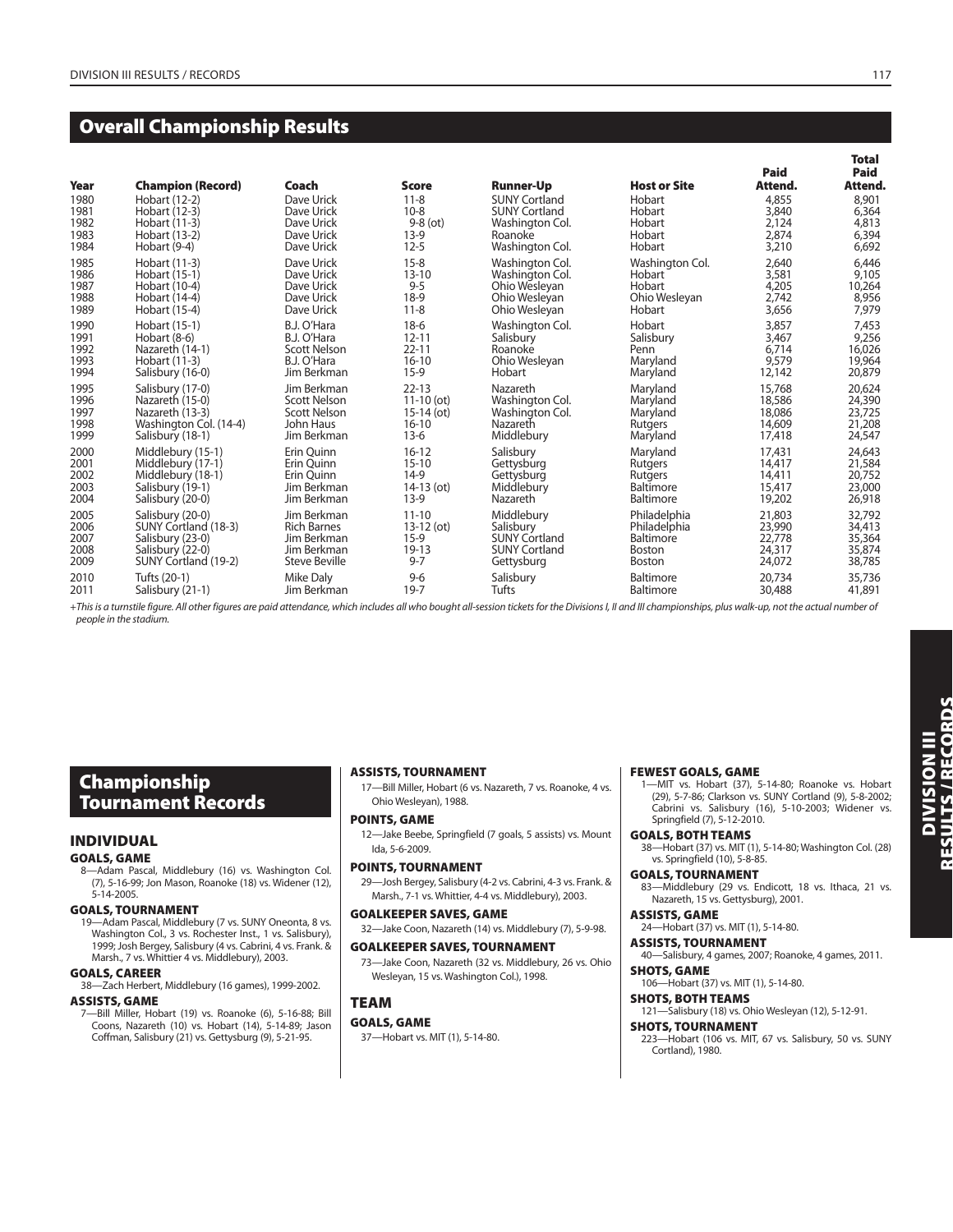# **Division III Championship<br>Most Outstanding Player**

| Year<br>1980<br>1981<br>1982<br>1983<br>1984 | <b>Player / Position</b> | School |
|----------------------------------------------|--------------------------|--------|
| 1985<br>1986<br>1987<br>1988<br>1989         |                          |        |
| 1990<br>1991<br>1992<br>1993<br>1994         |                          |        |
| 1995<br>1996<br>1997<br>1998<br>1999         |                          |        |
| 2000<br>2001<br>2002<br>2003<br>2004         |                          |        |
| 2005<br>2006<br>2007<br>2008<br>2009         |                          |        |
| 2010<br>2011                                 |                          |        |

# **Leading Scorer-Year-by-Year**

| Year         | <b>Player, School</b>                                       | Pts. |
|--------------|-------------------------------------------------------------|------|
| 1980         |                                                             |      |
| 1981<br>1982 |                                                             |      |
| 1983         |                                                             |      |
| 1984         |                                                             |      |
| 1985         |                                                             |      |
| 1986<br>1987 |                                                             |      |
| 1988         |                                                             |      |
| 1989         |                                                             |      |
| 1990         |                                                             |      |
| 1991         |                                                             |      |
| 1992<br>1993 |                                                             |      |
| 1994         |                                                             |      |
| 1995         |                                                             |      |
| 1996         |                                                             |      |
| 1997<br>1998 |                                                             |      |
| 1999         |                                                             |      |
| 2000         | Holt Hopkins, Middlebury; Colin Dougherty, Wash. & Lee 18   |      |
| 2001         |                                                             |      |
| 2002         |                                                             |      |
| 2003<br>2004 |                                                             |      |
| 2005         |                                                             |      |
| 2006         | Glenn Adams, Wesleyan (CT); Kyle Lambert, SUNY Cortland  15 |      |
| 2007         |                                                             |      |
| 2008<br>2009 |                                                             |      |
|              |                                                             |      |
| 2010<br>2011 |                                                             |      |
|              |                                                             |      |

# Division III Championship<br>Team-by-Team Records

| <b>ADRIAN (0-1)</b><br>2011                                                                                                                                   |                                                             | $7-8$ (ot)                                                                                                                                                                            |
|---------------------------------------------------------------------------------------------------------------------------------------------------------------|-------------------------------------------------------------|---------------------------------------------------------------------------------------------------------------------------------------------------------------------------------------|
| <b>ALFRED (0-5)</b><br>1990<br>1992<br>1993<br>1994<br>1997                                                                                                   |                                                             | $10 - 16$<br>$7 - 17$<br>$8 - 15$<br>13-19<br>$6 - 17$                                                                                                                                |
| 2011<br>2011<br>2011                                                                                                                                          | AMHERST (2-1)                                               | 12-8<br>$12-9$<br>$10 - 15$                                                                                                                                                           |
| 2008<br>2008                                                                                                                                                  | <b>BOWDOIN (1-1)</b>                                        | 11-5<br>$7 - 10$                                                                                                                                                                      |
| <b>CABRINI (5-10)</b><br>2002<br>2003<br>2003<br>2004<br>2005<br>2006<br>2007<br>2008<br>2008<br>2009<br>2009<br>2010<br>2010<br>2011<br>2011<br>2010<br>2011 | <b>CASTLETON (0-2)</b>                                      | $5 - 10$<br>$13 - 8$<br>$1 - 16$<br>$2 - 18$<br>$9 - 13$<br>$6 - 17$<br>11-18<br>$13 - 10$<br>$7 - 15$<br>$17-3$<br>7-8<br>10-7<br>$9 - 19$<br>$16-9$<br>$8 - 13$<br>$7 - 21$<br>7-24 |
| 1991<br>1992<br>2002<br>2004                                                                                                                                  | <b>CLARKSON (0-4)</b>                                       | 11-19<br>11-22<br>1-9<br>$3 - 14$                                                                                                                                                     |
| 2011                                                                                                                                                          | <b>COLORADO COL. (0-1)</b><br><b>CONNECTICUT COL. (0-1)</b> | $5 - 25$                                                                                                                                                                              |
| 2010<br>1980<br>1980<br>1980<br>1981<br>1981<br>1981<br>1984<br>1985<br>1985<br>1986                                                                          | <b>SUNY CORTLAND (28-18)</b>                                | $9 - 11$<br>$13-9$<br>11-9 (semi)<br>8-11 (champ)<br>$18-5$<br>14-9 (semi)<br>8-10 (champ)<br>7-12<br>$11 - 5$<br>10-16 (semi)<br>18-11                                               |
| 1986<br>1987<br>1988<br>1989<br>1998<br>2001<br>2002<br>2002<br>2003<br>2003                                                                                  |                                                             | 8-22 (semi)<br>7-15<br>$5 - 11$<br>$6 - 14$<br>8-16<br>$7-9$<br>$9-1$<br>$9 - 10$<br>$19-2$<br>$8 - 7$                                                                                |
| 2003<br>2004<br>2004<br>2005<br>2005                                                                                                                          |                                                             | 8-9 (2 ot) (semi)<br>$14-3$<br>8-10<br>$14 - 7$<br>$7 - 14$                                                                                                                           |
| 2006<br>2006<br>2006<br>2006<br>2007                                                                                                                          | St. Lawrence                                                | $16 - 7$<br>$12 - 8$<br>7-6 (ot) (semi)<br>13-12 (ot) (champ)<br>13-8                                                                                                                 |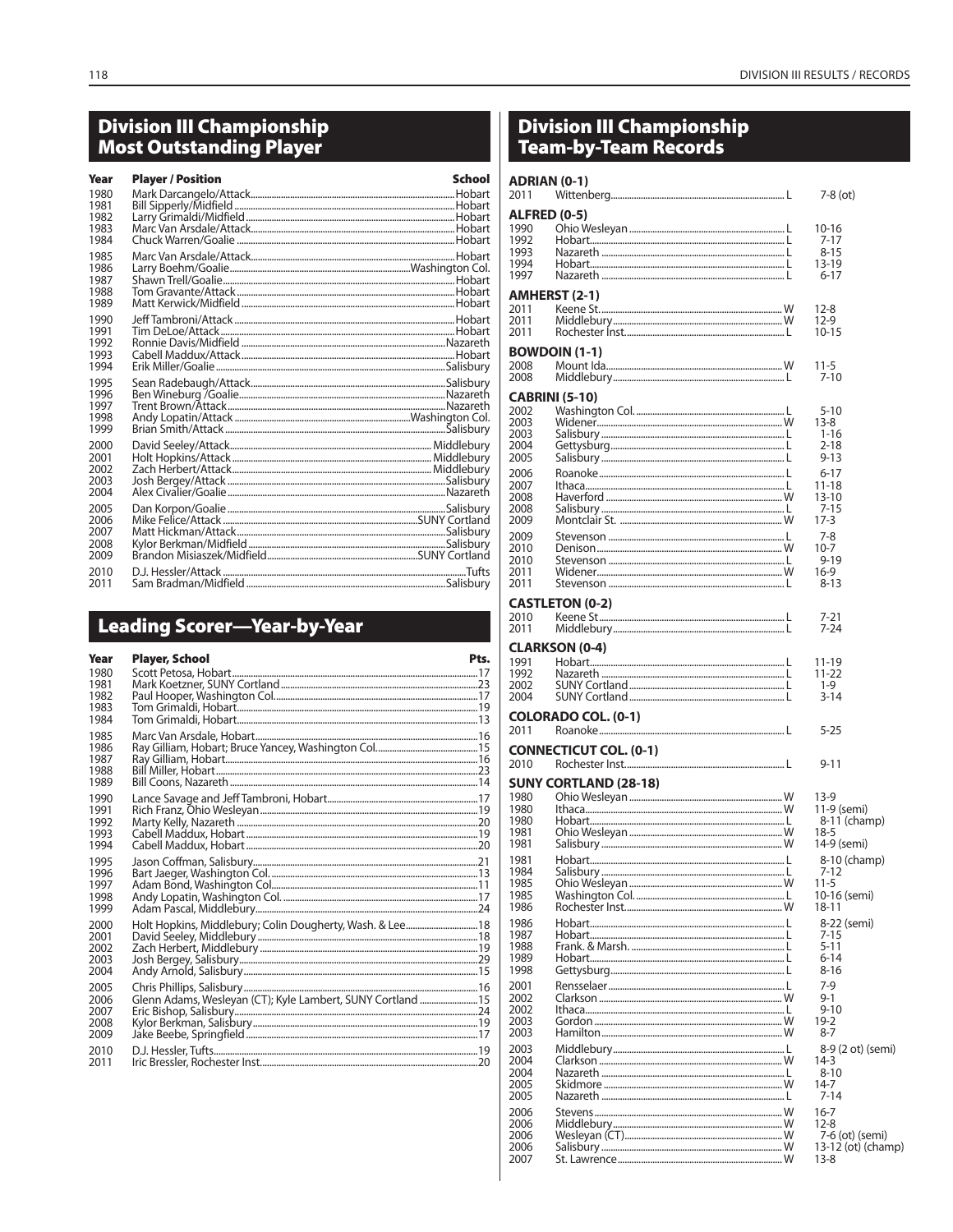| 2007         |                                  | $12 - 10$                |
|--------------|----------------------------------|--------------------------|
| 2007         |                                  | 9-8 (semi)               |
| 2007         |                                  | 9-15 (champ)             |
| 2008         |                                  | $12-9$                   |
| 2008         |                                  | $11 - 10$ (ot)           |
| 2008         |                                  | 16-5 (semi)              |
| 2008         |                                  | 13-19 (champ)            |
| 2009         |                                  | 15-12                    |
| 2009         |                                  | 6-5                      |
| 2009         |                                  | 16-8 (semi)              |
| 2009         |                                  | 9-7 (champ)              |
| 2010         |                                  | $18-6$                   |
| 2010         |                                  | $15 - 7$                 |
| 2010         |                                  | 9-10 (semi)              |
| 2011         |                                  | $10 - 3$                 |
| 2011         |                                  | $9 - 10$                 |
|              | <b>DENISON (9-19)</b>            |                          |
| 1982         |                                  | 8-11                     |
| 1984         |                                  | $12 - 21$                |
| 1985         |                                  | $8 - 17$                 |
| 1986         |                                  | $6 - 10$                 |
| 1988         |                                  | $5 - 10$                 |
| 1994         |                                  | 10-11 (3 ot)             |
| 1996         |                                  | 6-16                     |
| 1997         |                                  | $13 - 18$                |
| 1998         |                                  | 13-16                    |
| 1999         |                                  | $12 - 8$                 |
| 1999         |                                  | $17 - 7$                 |
| 1999         |                                  | 7-14 (semi)              |
| 2000<br>2001 |                                  | 10-13<br>$10 - 5$        |
| 2001         |                                  | $11 - 6$                 |
| 2001         |                                  |                          |
| 2005         |                                  | 7-13 (semi)<br>$6 - 9$   |
| 2006         |                                  | $10-9$ (ot)              |
| 2006         |                                  | $5 - 13$                 |
| 2007         |                                  | $5 - 8$                  |
| 2008         |                                  | $19-6$                   |
| 2008         |                                  | 7-8 (ot)                 |
| 2009         |                                  | $12 - 2$                 |
| 2009         |                                  | $14-7$                   |
| 2009         |                                  | $8 - 13$                 |
| 2010         |                                  | $7 - 10$                 |
| 2011         |                                  | 7-6                      |
| 2011         |                                  | $12-13$ (ot)             |
|              | DICKINSON (2-2)                  |                          |
| 2010         |                                  | 7-3                      |
| 2010         |                                  | $5 - 13$                 |
| 2011         |                                  | 11-4                     |
| 2011         |                                  | 4-12                     |
|              | <b>EASTERN CONN. ST. (1-6)</b>   |                          |
| 2001         |                                  | $9 - 11$                 |
| 2002         |                                  | ४- १५                    |
| 2003         |                                  | 10-11 (ot)               |
| 2004         |                                  | $4 - 18$                 |
| 2006         |                                  | 4-7                      |
| 2009         |                                  | $10-9$ (ot)              |
| 2009         |                                  | 4-8                      |
|              | <b>ENDICOTT (3-7)</b>            |                          |
| 2001         |                                  | $3 - 29$                 |
| 2004         |                                  | $4 - 19$                 |
| 2005         |                                  | $11 - 10$                |
| 2005         |                                  | $12 - 15$                |
| 2006         |                                  | $10 - 13$                |
| 2007         |                                  | $8-9$                    |
| 2010         |                                  |                          |
| 2010<br>2011 |                                  | 8-6                      |
|              |                                  | $8 - 21$                 |
|              |                                  | 6-5<br>$8 - 12$          |
| 2011         |                                  |                          |
|              | <b>FDU-FLORHAM (0-2)</b>         |                          |
| 1981         |                                  | 4-27                     |
| 2009         |                                  | $5-6$ (ot)               |
|              | <b>FRANK. &amp; MARSH. (2-4)</b> |                          |
| 1988         |                                  | $11 - 5$                 |
| 1988         |                                  | 6-19 (semi)              |
| 1990         |                                  | $7 - 17$                 |
| 1995         |                                  | $9 - 15$                 |
| 2003<br>2003 |                                  | $13-12$ (ot)<br>$8 - 26$ |

#### 2004 Endicott.... W  $19 - 4$ Middlebury.  $5-14$ 2004  $\mathbf{L}$ 2006 St. Lawrence. .W  $12 - 5$ 2006 Wesleyan (CT)..... L  $10 - 16$ 2007 Nazareth ..  $5 - 15$ .L GETTYSBURG (21-21) 1989 Ohio Wesleyan...  $5 - 12$  $\mathbf{I}$ 1991 Nazareth ...  $10-17$ .L 1992 Roanoke.. L.  $15 - 16$ 1993 Hobart......  $8 - 19$ L 1994 Denison... .W 11-10 (3 ot) 1994 Salisbury. .L 11-20 (semi) Frank. & Marsh..... 1995 **W**  $15-9$ 1995 Salisbury .................. 9-21 (semi) .L 1996 Nazareth  $10 - 14$  $\mathbf{I}$ 1997 Salisbury. . W  $10-9(2 ot)$ 1997 Washington Col......... .L 9-10 (semi) 1998 SUNY Cortland....... W  $16 - 8$ 1998 Salisbury. L.  $11 - 16$ Rochester Inst.... 1999  $\mathbf{I}$  $13-14$  (ot) 2000 Widener...  $W$  $19-6$ 2000 Wash. & Lee ........  $10-12$  $\mathbf{I}$ 2001 Springfield ... W  $16 - 12$ 13-7 (semi) 2001 Denison.  $W$ Middlebury..... 10-15 (champ) 2001  $\mathbf{I}$ 2002 Stevens.. W  $16 - 5$ Salisbury.... 2002  $W$  $7 - 5$ wash. & Lee...  $12-8$  (semi) 2002 W Middlebury...  $9-14$  (champ) 2002 J. 2004 Cabrini W  $18-2$ 2004 Washington Col......... L.  $8 - 9$ Ohio Wesleyan .......... 2005  $W$  $16-9$ 2005 Salisbury...  $9 - 12$ .L 2006 Widener... w  $13 - 7$ 2006 Roanoke... .L  $12 - 13$ 2007 **Tufts..........** .W  $12 - 7$ 2007 Ithaca.........  $W$  $11-5$ 2007 L. 6-9 (semi) 2008 Denison... W  $8-7$  (ot) 2008 .. W  $12 - 5$ 2008 Salisbury ........ 10-11 (2 ot) (semi) ... L 2009  $W$  $15-10$ 2009 Denison W  $13 - 8$ 2009 Stevenson. W 12-7 (semi) 2009 SUNY Cortland........ .L  $7-9$  (champ) 2010 Roanoke....  $\mathbf{I}$  $10-11$  (ot) 2011 Scranton........ W  $8 - 3$  $9 - 15$ 2011 Roanoke.. J. **GORDON (0-1)** 2003 L.  $2 - 19$ **GOUCHER (0-1)** 2010 Middlebury... J.  $6 - 10$ **HAMILTON (1-1)** Eastern Conn. St.... W 2003  $11 - 10$  (ot) 2003 SUNY Cortland.... L.  $7 - 8$ **HAMPDEN-SYDNEY (2-8)** 1982 Hobart...... J.  $11 - 22$ 1989 Washington Col........ .L  $5 - 12$ 1995 Salisbury... .L  $8 - 23$ Washington Col...... 1998 J.  $9 - 13$ 1999 Lynchburg... .W  $17-9$ Salisbury ... 1999 L.  $10 - 15$ 2001 Denison.. J.  $5 - 10$ 2002 Salisbury...  $\mathbf{I}$  $8 - 15$ Washington Col... 2003 W  $10 - 8$ 2003 Whittier... .L  $15 - 19$ **HARTWICK (0-1)** 1995 Nazareth .. .L  $8 - 16$ **HAVERFORD (1-3)** 2008 Cabrini ......  $10 - 13$ .L  $10-16$ 2009 Salisbury... Τ. 2010 Dickinson. .W  $13 - 5$ 2010 Salisbury... 11-12 (ot) .L

**SUNY GENESEO (2-3)** 

DIVISION III<br>Results / Records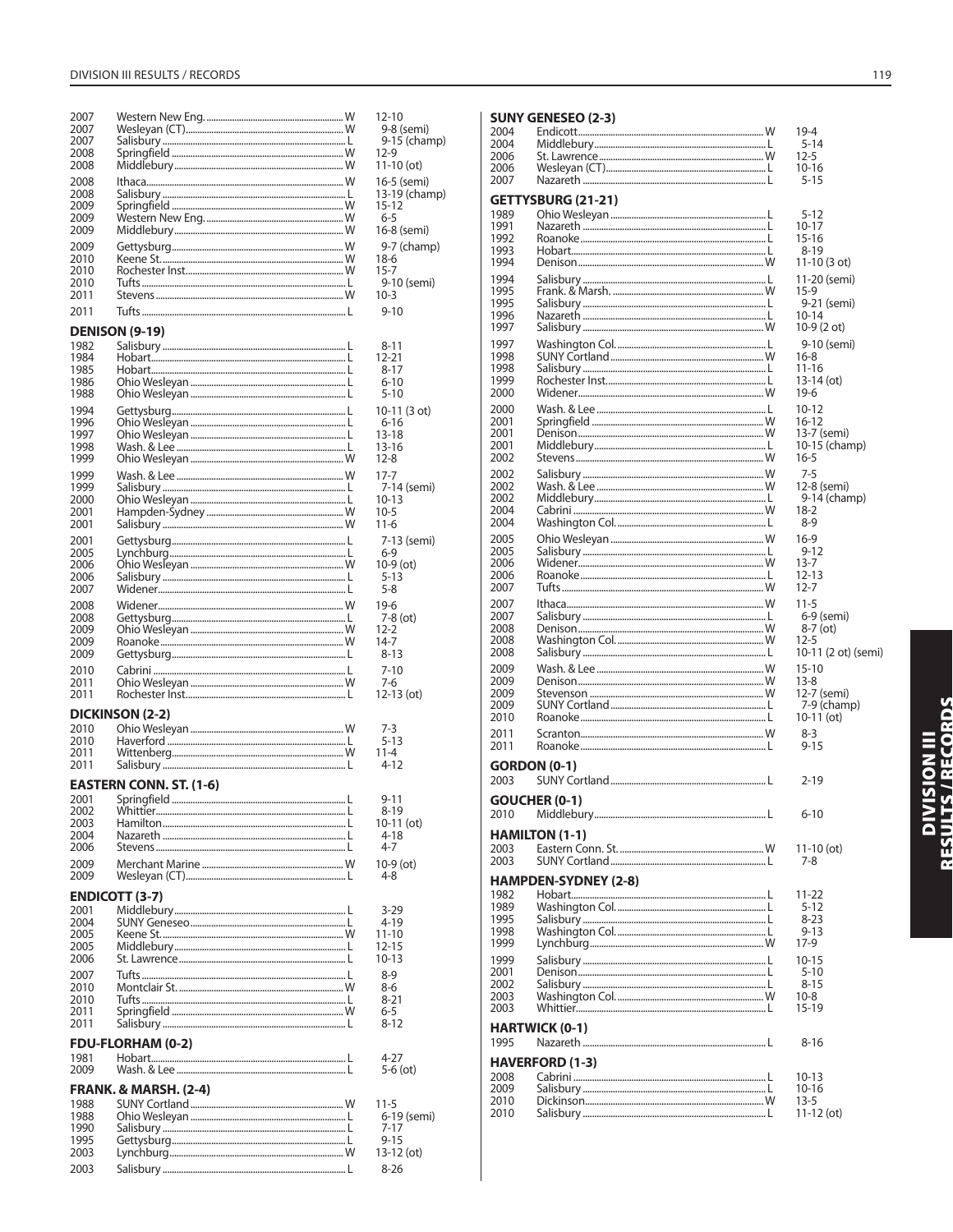# **HOBART (42-2)**

|                     |                        | 37-1                         |
|---------------------|------------------------|------------------------------|
| 1980                |                        | 21-5 (semi)                  |
| 1980                |                        | $11-8$ (champ)               |
| 1981                |                        | $27 - 4$                     |
| 1981                |                        | 23-6 (semi)                  |
| 1981                |                        | 10-8 (champ)                 |
| 1982                |                        | $22 - 11$                    |
| 1982                |                        | 22-4 (semi)                  |
| 1982                |                        | 9-8 (ot) (champ)             |
| 1983                |                        | 14-8                         |
| 1983                |                        | 22-7 (semi)                  |
| 1983                |                        | 13-9 (champ)                 |
| 1984                |                        | $21 - 12$                    |
| 1984                |                        | 15-6 (semi)                  |
| 1984                |                        | 12-5 (champ)                 |
| 1985                |                        | $17-8$                       |
| 1985                |                        | 16-8 (semi)                  |
| 1985                |                        | 15-8 (champ)                 |
| 1986                |                        | $29-1$                       |
| 1986                |                        | 22-8 (semi)                  |
| 1986                |                        | 13-10 (champ)                |
| 1987                |                        | $15 - 7$                     |
| 1987                |                        | 14-4 (semi)                  |
| 1987<br>1988        |                        | 9-5 (champ)<br>17-12         |
|                     |                        |                              |
| 1988                |                        | 19-6 (semi)                  |
| 1988<br>1989        |                        | 18-9 (champ)                 |
| 1989                |                        | 14-6                         |
| 1989                |                        | 14-10 (semi)<br>11-8 (champ) |
|                     |                        |                              |
| 1990                |                        | $20 - 11$                    |
| 1990<br>1990        |                        | 23-5 (semi)                  |
| 1991                |                        | 18-6 (champ)<br>19-11        |
| 1991                |                        | 19-17 (semi)                 |
|                     |                        |                              |
| 1991<br>1992        |                        | 12-11 (champ)<br>17-7        |
| 1992                |                        | 12-13 (ot) (semi)            |
| 1993                |                        | $19-8$                       |
| 1993                |                        | 20-16 (semi)                 |
| 1993                |                        |                              |
| 1994                |                        | 16-10 (champ)<br>19-13       |
| 1994                |                        | 18-14 (semi)                 |
| 1994                |                        | 9-15 (champ)                 |
|                     |                        |                              |
| ITHACA (8-9)        |                        |                              |
|                     |                        |                              |
| 1980                |                        | 15-14 (ot)                   |
| 1980                |                        | 9-11 (semi)                  |
| 1983                |                        | $11 - 14$                    |
| 1991                |                        | $10 - 16$                    |
| 1992                |                        | $21-9$                       |
| 1992                |                        | 10-20 (semi)                 |
| 1998                |                        | 15-16                        |
| 2001                |                        | $14-8$                       |
| 2001                |                        | $7 - 18$                     |
| 2002                |                        | $16-15$ (ot)                 |
| 2002                |                        | $10-9$                       |
| 2002                |                        | 6-12 (semi)                  |
| 2007                |                        | 18-11                        |
| 2007                |                        | $5 - 11$                     |
| 2008                |                        | $17 - 10$                    |
| 2008                |                        | 13-12 (ot)                   |
| 2008                |                        | 5-16 (semi)                  |
| <b>KEAN (0-1)</b>   |                        |                              |
| 2008                |                        | $2 - 17$                     |
|                     |                        |                              |
|                     | <b>KEENE ST. (2-4)</b> |                              |
| 2005                |                        | $10 - 11$                    |
| 2007<br>2007        |                        | 14-11                        |
| 2010                |                        | $5 - 13$<br>21-7             |
| 2010                |                        | $6 - 18$                     |
|                     |                        |                              |
| 2011                |                        | $8 - 12$                     |
| <b>KENYON (0-3)</b> |                        |                              |
| 2000                |                        | 4-22                         |
| 2006                |                        | 9-11                         |
| 2008                |                        | 8-12                         |

| YNCHBURG (1-5)       |  |  |
|----------------------|--|--|
| $\sim$ $\sim$ $\sim$ |  |  |

T.

| 1999                 | ,,,,,,,,,                    | $9 - 17$                       |
|----------------------|------------------------------|--------------------------------|
| 2003                 |                              | $12-13$ (ot)                   |
| 2005<br>2005         |                              | 9-6<br>$9 - 10$                |
| 2006                 |                              | 7-8                            |
| 2008                 |                              | $9 - 12$                       |
| MIT (0-1)<br>1980    |                              | $1 - 37$                       |
|                      | <b>MERCHANT MARINE (0-2)</b> |                                |
| 2007                 |                              | 11-14                          |
| 2009                 |                              | $9-10$ (ot)                    |
| <b>MESSIAH (0-2)</b> |                              |                                |
| 2001<br>2004         |                              | $8 - 14$<br>$8 - 12$           |
|                      |                              |                                |
| 1996                 | MIDDLEBURY (32-12)           | $10 - 12$                      |
| 1998                 |                              | $16 - 15$                      |
| 1998                 |                              | $7 - 14$                       |
| 1999<br>1999         |                              | $19-6$<br>$16 - 7$             |
| 1999                 |                              | 15-14 (semi)                   |
| 1999                 |                              | 6-13 (champ)                   |
| 2000                 |                              | $24 - 5$                       |
| 2000<br>2000         |                              | $12-9$<br>13-8 (semi)          |
| 2000                 |                              | 16-12 (champ)                  |
| 2001                 |                              | $29 - 3$                       |
| 2001<br>2001         |                              | $18 - 7$                       |
| 2001                 |                              | 21-14 (semi)<br>15-10 (champ)  |
| 2002                 |                              | $26 - 4$                       |
| 2002                 |                              | $13 - 12$                      |
| 2002<br>2002         |                              | 12-6 (semi)<br>14-9 (champ)    |
| 2003                 |                              | $11-9$                         |
| 2003                 |                              | $21 - 12$                      |
| 2003                 |                              | 9-8 (2 ot) (semi)              |
| 2003<br>2004         |                              | 13-14 (ot) (champ)<br>$14-5$   |
| 2004                 |                              | $17-5$                         |
| 2004                 |                              | 8-12 (semi)                    |
| 2005<br>2005         |                              | $15 - 12$<br>$11 - 8$          |
| 2005                 |                              | 14-12 (semi)                   |
| 2005                 |                              | 10-11 (champ)                  |
| 2006                 |                              | $17 - 4$                       |
| 2006<br>2007         |                              | $8 - 12$<br>$21 - 1$           |
| 2007                 |                              | $9 - 13$                       |
| 2008                 |                              | $10 - 7$                       |
| 2008                 |                              |                                |
|                      |                              | $10-11$ (ot)                   |
| 2009<br>2009         |                              | $15 - 11$<br>$13 - 5$          |
| 2009                 |                              | 8-16 (semi)                    |
| 2010                 |                              | 10-6                           |
| 2010<br>2010         |                              | $16 - 8$<br>$9 - 11$           |
| 2011                 |                              | $24 - 7$                       |
| 2011                 |                              | $9 - 12$                       |
|                      | <b>MONTCLAIR ST. (0-3)</b>   |                                |
| 2009                 |                              | $3 - 17$                       |
| 2010<br>2011         |                              | 6-8<br>$7-9$                   |
|                      |                              |                                |
| 2007                 | <b>MOUNT IDA (0-3)</b>       | $2 - 21$                       |
| 2008                 |                              | $5 - 11$                       |
| 2009                 |                              | $4 - 21$                       |
|                      | NAZARETH (26-16)             |                                |
| 1988<br>1989         |                              | 12-17<br>25-10                 |
| 1989                 |                              | 10-14 (semi)                   |
| 1991<br>1991         |                              | 17-10                          |
| 1992                 |                              | 17-19 (semi)                   |
| 1992                 |                              | $22 - 11$<br>13-12 (ot) (semi) |
| 1992                 |                              | 22-11 (champ)                  |
| 1993<br>1993         |                              | $15-8$<br>16-20 (semi)         |
| 1994                 |                              | 14-13 (ot)                     |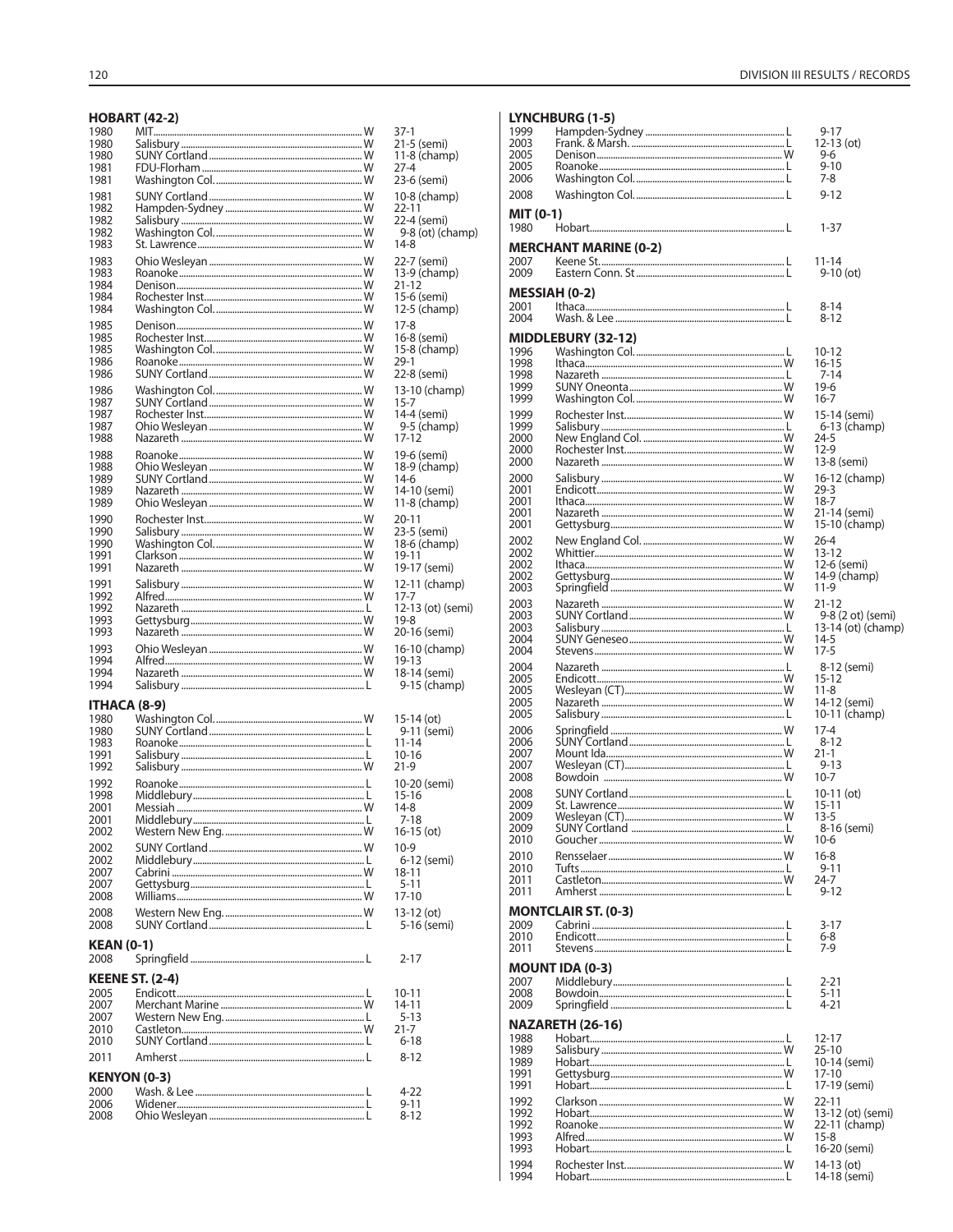| 1995<br>1995<br>1995 |                               | $16-8$<br>14-13 (semi)<br>13-22 (champ)     |
|----------------------|-------------------------------|---------------------------------------------|
| 1996<br>1996<br>1996 |                               | 14-10<br>17-11 (semi)<br>11-10 (ot) (champ) |
| 1997<br>1997         |                               | 17-6<br>16-9 (semi)                         |
| 1997                 |                               | 15-14 (ot) (champ)                          |
| 1998<br>1998         |                               | 14-7<br>10-9 (semi)                         |
| 1998                 |                               | 10-16 (champ)                               |
| 1999<br>2000         |                               | 6-10<br>$16-8$                              |
| 2000                 |                               | 8-13 (semi)                                 |
| 2001<br>2001         |                               | 15-14<br>14-21 (semi)                       |
| 2003                 |                               | 15-4                                        |
| 2003<br>2004         |                               | 12-21<br>18-4                               |
| 2004<br>2004         |                               | $10-8$                                      |
| 2004                 |                               | 12-8 (semi)<br>$9-13$ (champ)               |
| 2005<br>2005         |                               | 13-10<br>14-7                               |
| 2005                 |                               | 12-14 (semi)                                |
| 2007<br>2007         |                               | 15-5<br>$6-9$                               |
| 2009                 |                               | $7 - 14$                                    |
| 2011                 |                               | $7 - 15$                                    |
| 2000                 | <b>NEW ENGLAND COL. (0-2)</b> | $5 - 24$                                    |
| 2002                 |                               | 4-26                                        |
|                      | <b>OHIO WESLEYAN (18-25)</b>  |                                             |
| 1980<br>1981         |                               | $9 - 13$<br>$5 - 18$                        |
| 1983<br>1983         |                               | 9-6<br>7-22 (semi)                          |
| 1985                 |                               | $5 - 11$                                    |
| 1986<br>1986         |                               | $10-6$<br>4-11 (semi)                       |
| 1987                 |                               | 12-3                                        |
| 1987<br>1987         |                               | 17-4 (semi)<br>5-9 (champ)                  |
| 1988                 |                               | 10-5                                        |
| 1988<br>1988         |                               | 19-6 (semi)<br>9-18 (champ)                 |
| 1989<br>1989         |                               | $12 - 5$<br>9-8 (ot) (semi)                 |
| 1989                 |                               | 8-11 (champ)                                |
| 1990<br>1990         |                               | 16-10                                       |
| 1991                 | Wash. & Lee                   | 11-14 (semi)<br>19-10                       |
| 1991                 |                               | 12-18 (semi)                                |
| 1993<br>1993         |                               | 8-7<br>14-8 (semi)                          |
| 1993<br>1995         |                               | 10-16 (champ)<br>16-15                      |
| 1995                 |                               | 13-14 (semi)                                |
| 1996<br>1996         |                               | 16-6<br>11-17 (semi)                        |
| 1997                 |                               | 18-13                                       |
| 1997<br>1998         |                               | 9-16 (semi)<br>17-8                         |
| 1998<br>1999         |                               | 9-10 (semi)                                 |
| 2000                 |                               | $8 - 12$<br>$13 - 10$                       |
| 2000<br>2003         |                               | $8 - 16$<br>$4 - 15$                        |
| 2005                 |                               | $9 - 16$                                    |
| 2006<br>2007         |                               | $9-10$ (ot)<br>$9 - 18$                     |
| 2008                 |                               | 12-8                                        |
| 2008<br>2009         |                               | $5 - 13$<br>$2 - 12$                        |
| 2010                 |                               | $3-7$                                       |
| 2011                 | <b>SUNY ONEONTA (0-1)</b>     | $6 - 7$                                     |
| 1999                 |                               | $6 - 19$                                    |

|              | <b>RENSSELAER (1-3)</b>       |
|--------------|-------------------------------|
| 2000         |                               |
| 2001<br>2001 |                               |
| 2010         |                               |
|              |                               |
| 1981         | <b>ROANOKE (16-17)</b>        |
| 1982         |                               |
| 1982         |                               |
| 1983<br>1983 |                               |
| 1983         |                               |
| 1985         |                               |
| 1986         |                               |
| 1987<br>1988 |                               |
| 1988         |                               |
| 1992         |                               |
| 1992         |                               |
| 1992<br>1996 |                               |
| 1997         |                               |
| 1998         |                               |
| 2005         |                               |
| 2005<br>2005 |                               |
| 2006         |                               |
| 2006         |                               |
| 2006         |                               |
| 2007<br>2007 |                               |
| 2009         |                               |
| 2010         |                               |
| 2010         |                               |
| 2010<br>2011 |                               |
| 2011         |                               |
| 2011         |                               |
| 2011         |                               |
|              | <b>ROCHESTER INST. (9-13)</b> |
| 1983         |                               |
| 1984<br>1984 |                               |
| 1985         |                               |
| 1985         |                               |
| 1986         |                               |
| 1987<br>1987 |                               |
| 1990         |                               |
| 1994         |                               |
| 1995         |                               |
| 1999<br>1999 |                               |
| 1999         |                               |
| 2000         |                               |
| 2000         |                               |
| 2006<br>2010 |                               |
| 2010         |                               |
| 2011         |                               |
| 2011<br>2011 |                               |
|              |                               |
|              |                               |
|              | ST. LAWRENCE (2-10)           |
| 1980         |                               |
| 1981<br>1982 |                               |
| 1983         |                               |
| 1984         |                               |
| 1987         |                               |
| 2006<br>2006 |                               |
| 2007         |                               |
| 2008         |                               |
| 2009<br>2009 |                               |

8-21<br>9-7<br>14-15  $8 - 16$  $11 - 12$  $14-7$ <br>11-19 (semi)  $14 - 11$ 13-9 (semi) 9-13 (champ)  $4 - 12$  $1 - 29$  $11 - 19$  $10 - 8$ 6-19 (semi) 16-15<br>20-10 (semi)<br>11-22 (champ)  $8 - 17$  $9-14$ <br>7-11  $18-12$ <br>10-9  $11-13$  (semi)  $17-6$  $13-12$ 12-13 (ot) (semi)  $18-9$  $9 - 15$  $7 - 14$  $15-4$ <br>11-10 (ot) 14-15(ot)  $25 - 5$  $8 - 3$  $13-12$ 7-16 (semi)  $6 - 9$  $11-6$ 6-15 (semi)<br>12-4 8-16 (semi)  $11 - 18$ 14-11<br>4-14 (semi)  $11-20$  $13-14$  (ot)  $15-16$  $10-6$  $14-13$  (ot)  $14-15$  (semi)  $13-12$  (ot)  $9 - 12$  $8-11$ <br>11-9  $7 - 15$ 13-12 (ot)  $15 - 10$ 12-16 (semi)  $11 - 15$  $11-18$  $7-14$ <br>8-14

 $6 - 11$ 

 $8 - 13$  $9 - 13$ 

 $14-7$ 

 $11 - 15$ 

# DIVISION III<br>Results / Records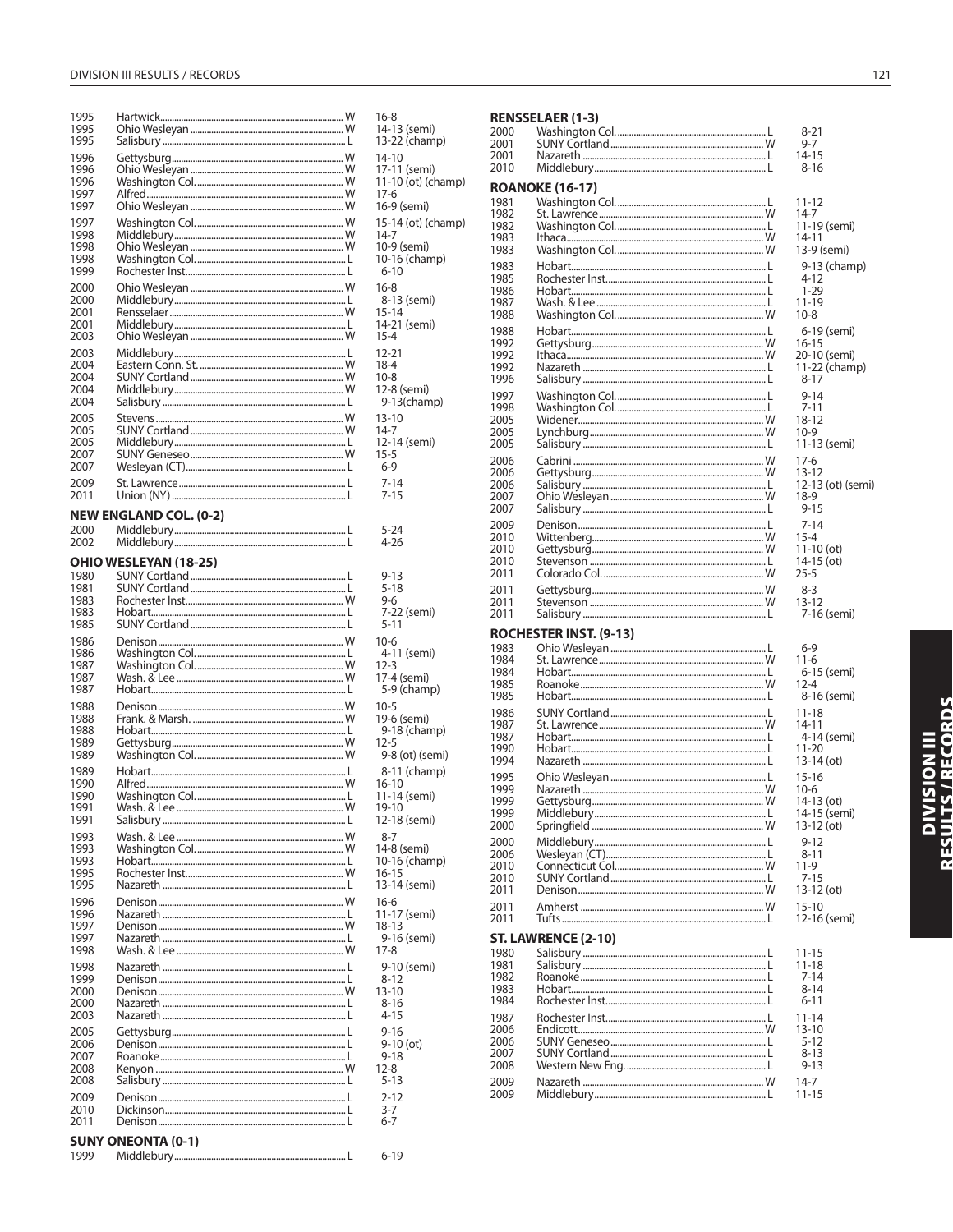# SALISBURY (53-20)

| 1980<br>1980<br>1981<br>1981 |                                                | $15 - 11$<br>5-21 (semi)<br>18-11           |
|------------------------------|------------------------------------------------|---------------------------------------------|
| 1982<br>1982<br>1983         |                                                | 9-14 (semi)<br>$11 - 8$<br>4-22<br>$7 - 19$ |
| 1984                         |                                                | 12-7                                        |
| 1984                         |                                                | 8-13 (semi)                                 |
| 1986                         |                                                | 4-24                                        |
| 1989                         |                                                | $10 - 25$                                   |
| 1990                         |                                                | $17 - 7$                                    |
| 1990                         |                                                | 5-23 (semi)                                 |
| 1991                         |                                                | 16-10                                       |
| 1991                         |                                                | 18-12 (semi)                                |
| 1991                         |                                                | 11-12 (champ)                               |
| 1992                         |                                                | $9 - 21$                                    |
| 1993<br>1994<br>1994         |                                                | 11-12<br>24-6<br>20-11 (semi)               |
| 1994                         |                                                | 15-9 (champ)                                |
| 1995                         |                                                | 23-8                                        |
| 1995                         |                                                | 21-9 (semi)                                 |
| 1995                         |                                                | 22-13 (champ)                               |
| 1996                         |                                                | $17 - 8$                                    |
| 1996                         |                                                | 10-11 (semi)                                |
| 1997                         |                                                | $9-10(2 ot)$                                |
| 1998                         |                                                | $16 - 11$                                   |
| 1998                         |                                                | 10-12 (semi)                                |
| 1999                         |                                                | $15 - 10$                                   |
| 1999                         |                                                | 14-7 (semi)                                 |
| 1999                         |                                                | 13-6 (champ)                                |
| 2000                         |                                                | $21-9$                                      |
| 2000                         |                                                | 10-9 (semi)                                 |
| 2000                         |                                                | 12-16 (champ)                               |
| 2001                         |                                                | $16-3$                                      |
| 2001                         |                                                | $6 - 11$                                    |
| 2002                         |                                                | $15-8$                                      |
| 2002                         |                                                | 5-7 (semi)                                  |
| 2003                         |                                                | 16-1                                        |
| 2003                         |                                                | $26 - 8$                                    |
| 2003                         |                                                | 15-8 (semi)                                 |
| 2003                         |                                                | 14-13 (ot) (champ)                          |
| 2004                         |                                                | $13 - 2$                                    |
| 2004                         |                                                | $15-6$                                      |
| 2004                         |                                                | 13-11 (semi)                                |
| 2004                         |                                                | 13-9 (champ)                                |
| 2005                         |                                                | $13-9$                                      |
| 2005                         |                                                | $12-9$                                      |
| 2005                         |                                                | 13-11 (semi)                                |
| 2005                         |                                                | 11-10 (champ)                               |
| 2006                         |                                                | $13 - 5$                                    |
| 2006                         |                                                | $8 - 4$                                     |
| 2006                         |                                                | 13-12 (ot) (semi)                           |
| 2006                         |                                                | 12-13 (ot) (champ)                          |
| 2007                         |                                                | 16-8                                        |
| 2007                         |                                                | $15-9$                                      |
| 2007                         |                                                | 9-6 (semi)                                  |
| 2007                         |                                                | 15-9 (champ)                                |
| 2008                         |                                                | $13 - 5$                                    |
| 2008                         |                                                | $15 - 7$                                    |
| 2008                         |                                                | 11-10 (2 ot) (semi)                         |
| 2008                         |                                                | 19-13 (champ)                               |
| 2009                         |                                                | $16 - 10$                                   |
| 2009                         |                                                | $9 - 11$                                    |
| 2010                         |                                                | $17 - 4$                                    |
| 2010                         |                                                | $12-11$ (ot)                                |
| 2010                         |                                                | 14-13 (ot) (semi)                           |
| 2010                         |                                                | $6-9$ (champ)                               |
| 2011                         |                                                | $12 - 8$                                    |
| 2011                         |                                                | $12 - 4$                                    |
| 2011                         |                                                | 16-7 (semi)                                 |
| 2011                         |                                                | 19-7 (champ)                                |
| 2011                         | <b>SCRANTON (0-1)</b><br><b>SKIDMORE (0-1)</b> | $3 - 8$                                     |
| 2005                         |                                                | $7 - 14$                                    |

# **SPRINGFIELD (4-13)**

| 1982<br>1985<br>1990<br>2000<br>2001 |                              | 14-22<br>10-28<br>$10 - 16$<br>$12-13$ (ot)<br>11-9  |
|--------------------------------------|------------------------------|------------------------------------------------------|
| 2001<br>2003<br>2004<br>2005<br>2006 |                              | 12-16<br>$9 - 11$<br>$4 - 8$<br>7-10<br>4-17         |
| 2008<br>2008<br>2009<br>2009<br>2010 |                              | $17 - 2$<br>$9 - 12$<br>$21 - 4$<br>$12 - 15$<br>7-1 |
| 2010<br>2011                         |                              | $4 - 17$<br>5-6                                      |
| STEVENS(3-7)                         |                              |                                                      |
| 2001                                 |                              | 3-16                                                 |
| 2002                                 |                              | $5 - 16$                                             |
| 2003<br>2004                         |                              | $5 - 14$<br>8-4                                      |
| 2004                                 |                              | $5 - 17$                                             |
| 2005                                 |                              | $10 - 13$                                            |
| 2006                                 |                              | 7-4                                                  |
| 2006                                 |                              | $7 - 16$                                             |
| 2011<br>2011                         |                              | 9-7<br>$3 - 10$                                      |
|                                      |                              |                                                      |
|                                      | <b>STEVENSON (5-3)</b>       |                                                      |
| 2009<br>2009                         |                              | 8-7<br>$11-9$                                        |
| 2009                                 |                              | 7-12 (semi)                                          |
| 2010                                 |                              | 19-9                                                 |
| 2010                                 |                              | $15-14$ (ot)                                         |
| 2010                                 |                              | 13-14 (ot) (semi)                                    |
| 2011<br>2011                         |                              | 13-8<br>12-13                                        |
|                                      |                              |                                                      |
|                                      |                              |                                                      |
|                                      | <b>SWARTHMORE (0-1)</b>      |                                                      |
| 1984                                 |                              | $3 - 16$                                             |
| <b>TUFTS (8-3)</b>                   |                              |                                                      |
| 2007                                 |                              | 9-8                                                  |
| 2007<br>2009                         |                              | $7 - 12$<br>$9 - 12$                                 |
| 2010                                 |                              | $21 - 8$                                             |
| 2010                                 |                              | 11-9                                                 |
| 2010                                 |                              | 10-9 (semi)                                          |
| 2010<br>2011                         |                              | 9-6 (champ)<br>6-5                                   |
| 2011                                 |                              | $10-9$                                               |
| 2011                                 |                              | 16-12 (semi)                                         |
| 2011                                 |                              | 7-19 (champ)                                         |
|                                      |                              |                                                      |
| 2011                                 | <b>UNION (NY) (1-1)</b><br>W | $15 - 7$                                             |
| 2011                                 |                              | $5 - 6$                                              |
|                                      |                              |                                                      |
| 1987                                 | WASH. & LEE (8-9)            | 19-11                                                |
| 1987                                 |                              | 4-17 (semi)                                          |
| 1991                                 |                              | 10-19                                                |
| 1993                                 |                              | 7-8                                                  |
| 1998                                 |                              | $16 - 13$                                            |
| 1998<br>1999                         |                              | $8 - 17$<br>$7 - 17$                                 |
| 2000                                 |                              | $22 - 4$                                             |
| 2000                                 |                              | $12 - 10$                                            |
| 2000                                 |                              | 9-10 (semi)                                          |
| 2002                                 |                              | $13 - 8$<br>$11 - 8$                                 |
| 2002<br>2002                         |                              | 8-12 (semi)                                          |
| 2004                                 |                              | 12-8                                                 |
| 2004                                 |                              | $15-6$                                               |
| 2009<br>2009                         |                              | $6 - 5$ (ot)<br>$10 - 15$                            |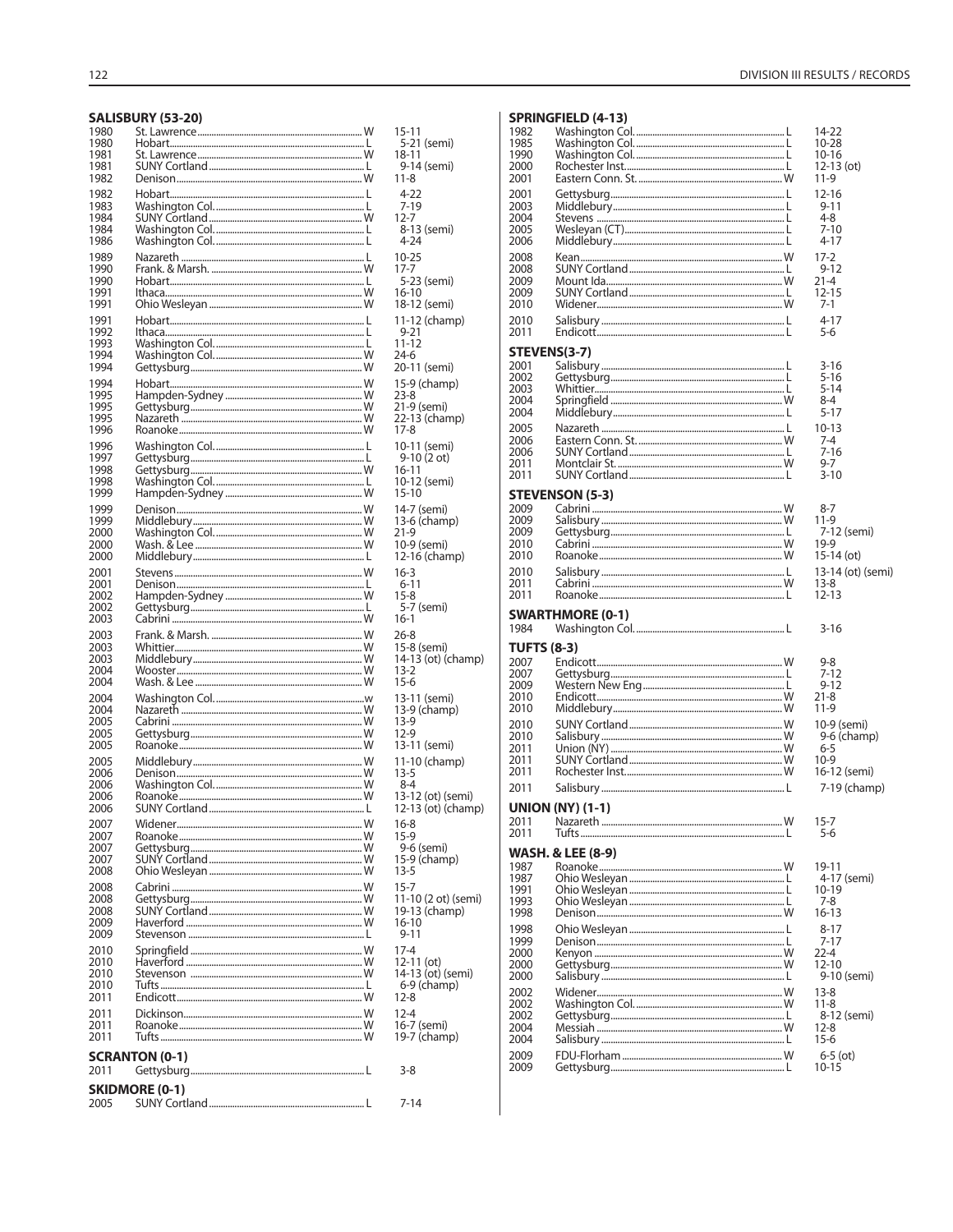# **WASHINGTON COL. (28-22)**

| 1980         |                                | 14-15 (ot)     |
|--------------|--------------------------------|----------------|
| 1981         |                                | 12-11          |
| 1981         |                                | 6-23 (semi)    |
| 1982         |                                | 22-14          |
| 1982         |                                | 19-11 (semi)   |
|              |                                |                |
| 1982         |                                | 8-9 (ot) (cha  |
| 1983         |                                | 19-7           |
| 1983         |                                | 9-13 (semi)    |
| 1984         |                                | $16-3$         |
| 1984         |                                | 13-8 (semi)    |
|              |                                |                |
| 1984         |                                | 5-12 (cham     |
| 1985         |                                | 28-10          |
| 1985         |                                | 16-10 (semi)   |
| 1985         |                                | 8-15 (cham     |
| 1986         |                                | 24-4           |
|              |                                |                |
| 1986         |                                | 11-4 (semi)    |
| 1986         |                                | 10-13 (cham    |
| 1987         |                                | 3-12           |
| 1988         |                                | $8 - 10$       |
| 1989         |                                | 12-5           |
|              |                                |                |
| 1989         |                                | 8-9 (ot) (ser  |
| 1990         |                                | 16-10          |
| 1990         |                                | 14-11 (semi)   |
| 1990         |                                | 6-18 (cham     |
| 1993         |                                | 12-11          |
|              |                                |                |
| 1993         |                                | 8-14 (semi)    |
| 1994         |                                | $6 - 24$       |
| 1996         |                                | 12-10          |
| 1996         |                                | 11-10 (semi)   |
| 1996         |                                | 10-11 (ot) (ch |
|              |                                |                |
| 1997         |                                | 14-9           |
| 1997         |                                | 10-9 (semi)    |
| 1997         |                                | 14-15 (ot) (ch |
| 1998         |                                | $11 - 7$       |
| 1998         |                                | $13-9$         |
|              |                                |                |
| 1998         |                                | 12-10 (semi)   |
| 1998         |                                | 16-10 (cham    |
| 1999         |                                | 7-16           |
| 2000         |                                | $21 - 8$       |
| 2000         |                                | $9 - 21$       |
|              |                                |                |
|              |                                |                |
| 2002         |                                | 10-5           |
| 2002         |                                | 8-11           |
|              |                                |                |
| 2003         |                                | 8-10           |
| 2004         |                                | 9-8            |
| 2004         |                                | 9-8            |
| 2004         |                                | 11-13 (semi)   |
| 2006         |                                | 8-7            |
|              |                                |                |
| 2006         |                                | 4-8            |
| 2008         |                                | 12-9           |
| 2008         |                                | 5-12           |
|              |                                |                |
|              | <b>WESLEYAN (CT) (6-4)</b>     |                |
| 2005         |                                | 10-7           |
| 2005         |                                | $8 - 11$       |
| 2006         |                                | $11 - 8$       |
| 2006         |                                | $16 - 10$      |
| 2006         |                                | 6-7 (ot) (ser  |
|              |                                |                |
| 2007         |                                | 13-9           |
| 2007         |                                | 9-6            |
| 2007         |                                | 8-9 (semi)     |
| 2009         |                                | 8-4            |
| 2009         |                                | $5 - 13$       |
|              |                                |                |
|              | <b>WESTERN CONN. ST. (0-1)</b> |                |
| 2008         |                                | 4-14           |
|              |                                |                |
|              | <b>WESTERN NEW ENG. (4-4)</b>  |                |
|              |                                |                |
| 2002<br>2007 |                                | $15-16$ (ot)   |
|              |                                | $13 - 5$       |
| 2007         |                                | $10 - 12$      |
| 2008         |                                | $14 - 4$       |
| 2008         |                                | $13-9$         |
|              |                                |                |
| 2008         |                                | 12-13 (ot)     |
| 2009         |                                | $12-9$         |
| 2009         |                                | $5 - 6$        |
|              |                                |                |
|              | <b>WHITTIER (3-3)</b>          |                |
| 2002         |                                | 19-8           |
| 2002         |                                | 12-13          |
| 2003         |                                | 14-5           |
| 2003         |                                | 19-15          |
| 2003         |                                | 8-15 (semi)    |
| 2004         |                                | $8 - 9$        |

| O<br>GC<br>(19<br>Go<br>19<br>17<br>15<br>14<br>14<br>14<br>13<br>13<br>13<br>13<br>12<br>12<br>12<br>12<br>12 | 6-18 (champ)<br>$2 - 11$<br>8-14 (semi)<br>$6 - 24$<br>$2 - 10$<br>1-10 (semi)<br>0-11 (ot) (champ)<br>4-9<br>0-9 (semi)<br>4-15 (ot) (champ)<br>1-7<br>$3-9$<br>2-10 (semi)<br>6-10 (champ)<br>12<br>12<br>12<br>12<br>11<br>11 | 11<br>11<br>11<br>11<br>11<br>11<br>1<br>1<br>11<br>11<br>11<br>11                                                                                                                                                       | GC | (19<br>Go<br>8<br>7<br>7<br>7<br>$\epsilon$<br>$\epsilon$<br>б                                 |
|----------------------------------------------------------------------------------------------------------------|----------------------------------------------------------------------------------------------------------------------------------------------------------------------------------------------------------------------------------|--------------------------------------------------------------------------------------------------------------------------------------------------------------------------------------------------------------------------|----|------------------------------------------------------------------------------------------------|
|                                                                                                                |                                                                                                                                                                                                                                  |                                                                                                                                                                                                                          |    |                                                                                                |
|                                                                                                                |                                                                                                                                                                                                                                  | 7-16<br>1-8<br>$9 - 21$<br>$0 - 5$<br>8-11<br>8-10<br>$9 - 8$<br>9-8<br>1-13 (semi)<br>8-7<br>$4 - 8$<br>2-9<br>5-12<br>$0 - 7$<br>8-11<br>1-8<br>6-10<br>6-7 (ot) (semi)<br>$3-9$<br>$9-6$<br>8-9 (semi)<br>8-4<br>5-13 |    | 4-14<br>5-16 (ot)<br>3-5<br>$0 - 12$<br>$4 - 4$<br>$3-9$<br>2-13 (ot)<br>2-9<br>2-9<br>$5 - 6$ |
|                                                                                                                |                                                                                                                                                                                                                                  |                                                                                                                                                                                                                          |    |                                                                                                |

 $\overline{\phantom{a}}$ j

# $|$  WIDENER (2-9)

| 2000<br>2002<br>2003<br>2005<br>2006 |                       | $6 - 19$<br>$8 - 13$<br>$8 - 13$<br>$12 - 18$<br>11-9 |
|--------------------------------------|-----------------------|-------------------------------------------------------|
| 2006<br>2007<br>2007<br>2008<br>2010 |                       | $7 - 13$<br>$8-5$<br>$8 - 16$<br>$6 - 19$<br>$1 - 7$  |
| 2011                                 |                       | $9 - 16$                                              |
| 2008                                 | <b>WILLIAMS (0-1)</b> | $10 - 17$                                             |
|                                      | WITTENBERG (1-2)      |                                                       |
| 2010<br>2011<br>2011                 |                       | $4 - 15$<br>$8-7$ (ot)<br>$4 - 11$                    |
|                                      | <b>WOOSTER (0-1)</b>  |                                                       |
| 2004                                 |                       | $2 - 13$                                              |

# **Goals In Tournament/Game/Career**

# **GOALS IN A TOURNAMENT**

|                            | (1980 to present) |      |                         |
|----------------------------|-------------------|------|-------------------------|
| Goals                      | Name, School      | Year | Games                   |
| 19                         |                   |      | 4                       |
| 17                         |                   |      | 3                       |
| 15                         |                   |      | 4                       |
| 14                         |                   |      | 4                       |
| 14                         |                   |      | 3                       |
| 14                         |                   |      | 3                       |
| 13                         |                   |      | 4                       |
| 13                         |                   |      | 4                       |
| 13                         |                   |      | 3                       |
| 13                         |                   |      | 3                       |
| 12                         |                   |      | 4                       |
| 12                         |                   |      | 3                       |
| 12                         |                   |      | 4                       |
| 12                         |                   |      | 4                       |
| 12                         |                   |      | 3                       |
| 12                         |                   |      | 3                       |
| 12                         |                   |      | $\overline{3}$          |
| 12                         |                   |      | $\overline{3}$          |
| 12                         |                   |      | 3                       |
| 11                         |                   |      | 4                       |
| 11                         |                   |      | 3                       |
| 11                         |                   |      | 4                       |
| 11                         |                   |      | 3                       |
| 11                         |                   |      | 3                       |
| 11                         |                   |      | 3                       |
| 11<br>11<br>11<br>11<br>11 |                   |      | <b>3333</b><br>3        |
| 11                         |                   |      | 3                       |
| 11                         |                   |      | $\overline{\mathbf{3}}$ |

# **GOALS IN A GAME-FIRST ROUND** (1998 to present)

| oals | Name, School | Year |
|------|--------------|------|
| 8    |              |      |
| 7    |              |      |
| 7    |              |      |
| 7    |              |      |
| 6    |              |      |
| 6    |              |      |
| 6    |              |      |
| 6    |              |      |
| 5    |              |      |
| 5    |              |      |
| 5    |              |      |
| 5    |              |      |
| 5    |              |      |
| 5    |              |      |
| 5    |              |      |
| 5    |              |      |
| 5    |              |      |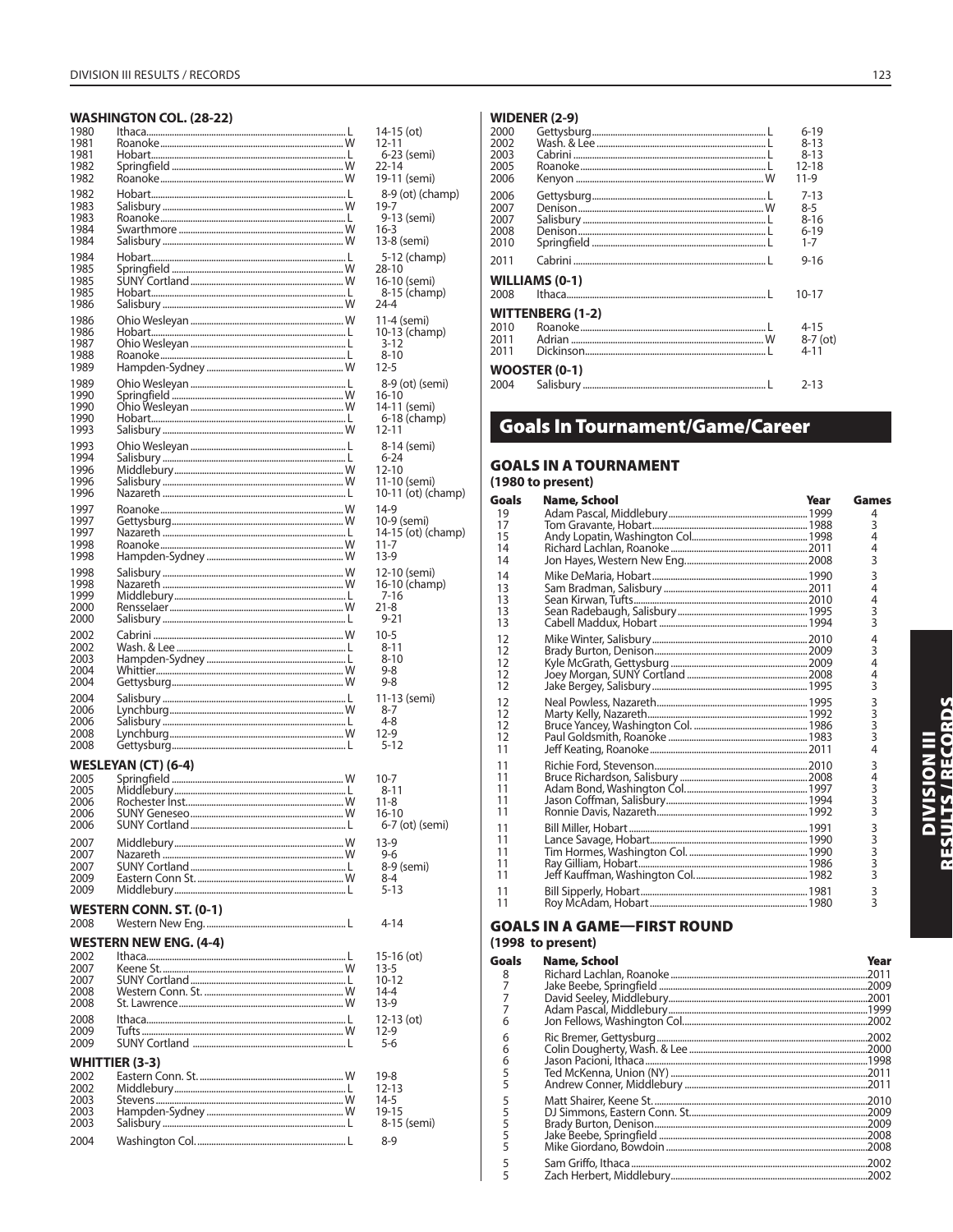| Goals         | Name, School | Year |
|---------------|--------------|------|
| $\frac{5}{5}$ |              |      |
| 5             |              |      |

# **GOALS IN A GAME-SECOND ROUND**

# (2003 to present)

| Goals | Name, School | Year |
|-------|--------------|------|
| 8     |              |      |
|       |              |      |
|       |              |      |
|       |              |      |
| 6     |              |      |
| 6     |              |      |
| 6     |              |      |
| 6     |              |      |
| 5     |              |      |
| 5     |              |      |
| 5     |              |      |
| 5     |              |      |
| 5     |              |      |
| 5     |              |      |
| 5     |              |      |
| 5     |              |      |
| 5     |              |      |
| 5     |              |      |
| 5     |              |      |
| 5     |              |      |
| 5     |              |      |
|       |              |      |
|       |              |      |

# **GOALS IN A GAME-QUARTERFINALS**

# (1980 to present)

| <b>Goals</b> | <b>Name, School</b> | Year |
|--------------|---------------------|------|
| 8            |                     |      |
| 7            |                     |      |
| 7            |                     |      |
| 7            |                     |      |
| 7            |                     |      |
| 7            |                     |      |
| 7            |                     |      |
| 7            |                     |      |
| 6            |                     |      |
| 6            |                     |      |
| 6            |                     |      |
| 6            |                     |      |
| 6            |                     |      |
| 6            |                     |      |
| 6            |                     |      |
| 6            |                     |      |
| 6            |                     |      |
| 6            |                     |      |
| 6            |                     |      |
| 6            |                     |      |
| 6            |                     |      |
| 6            |                     |      |
| 6            |                     |      |
| 6            |                     |      |
| 6            |                     |      |
| 6            |                     |      |
| 6            |                     |      |
| 6            |                     |      |
| 6            |                     |      |

# **GOALS IN A GAME-SEMIFINALS**

# (1980 to present)

| <b>Name, School</b> | Year |
|---------------------|------|
|                     |      |
|                     |      |
|                     |      |
|                     |      |
|                     |      |
|                     |      |
|                     |      |
|                     |      |
|                     |      |
|                     |      |
|                     |      |
|                     |      |

| Goals              | Name, School | Year |
|--------------------|--------------|------|
| 5<br>$\frac{5}{5}$ |              |      |
| 5<br>5<br>5<br>5   |              |      |
| 5<br>5             |              |      |

# **GOALS IN A GAME-CHAMPIONSHIP GAME** (1980 to present)

| Goals | Name, School | Year |
|-------|--------------|------|
| 7     |              |      |
| 6     |              |      |
| 6     |              |      |
| 6     |              |      |
| 5     |              |      |
| 5     |              |      |
| 555   |              |      |
|       |              |      |
|       |              |      |
| 5     |              |      |
| 5     |              |      |
| 5     |              |      |
| 4     |              |      |
| 4     |              |      |
| 4     |              |      |
| 4     |              |      |
| 4     |              |      |
| 4     |              |      |
| 4     |              |      |
| 4     |              |      |
| 4     |              |      |
| 4     |              |      |
| 4     |              |      |
| 4     |              |      |
| 4     |              |      |
| 4     |              |      |
| 4     |              |      |

# **GOALS-CAREER**

|                            | <b>Name</b>                                                                               | <b>School</b>                                                     | Years | Goals                      | Gms.                      |
|----------------------------|-------------------------------------------------------------------------------------------|-------------------------------------------------------------------|-------|----------------------------|---------------------------|
| 1.<br>2.<br>3.<br>4.<br>5. | Zach Herbert<br>David Seeley<br>Holt Hopkins<br><b>Tom Gravante</b><br><b>Bill Miller</b> | Middlebury1999-2002<br>Middlebury1999-2002<br>MIddlebury1998-2001 |       | 38<br>36<br>35<br>34<br>31 | 16<br>16<br>14<br>9<br>12 |
| 6.<br>7.<br>8.             | Jake Bergey<br>Pete Milliman<br>Dan Boyer<br><b>Greg Carroll</b><br>Tom Grimaldi          | Gettysburg1998-2002<br>Middlebury2000-02                          |       | 30<br>28<br>27<br>27<br>27 | 9<br>11<br>16<br>12<br>12 |
| 11.<br>12.<br>14.          | Marty Kelly<br>Eric Bishop<br><b>Brent Rothfuss</b><br>Jon Mason<br>Ryder Bateman         |                                                                   |       | 26<br>25<br>25<br>24<br>24 | 7<br>12<br>9<br>8<br>6    |
| 19.                        | Josh Bergey<br>Cabell Maddux<br>Ray Gilliam<br>Joey Morgan<br><b>Greg Titus</b>           | SUNY Cortland2007-09                                              |       | 24<br>24<br>24<br>23<br>23 | 12<br>11<br>9<br>12<br>8  |
|                            | <b>Scott Simmons</b><br>Mike Saraceni<br>Matt Dunn<br>Adam Pascal<br><b>Neal Powless</b>  | Middlebury2001-04                                                 |       | 23<br>23<br>23<br>23<br>23 | 10<br>15<br>12<br>7<br>8  |
|                            | Jeremy Hollenbeck<br>Mike DeMaria                                                         |                                                                   |       | 23<br>23                   | 7<br>9                    |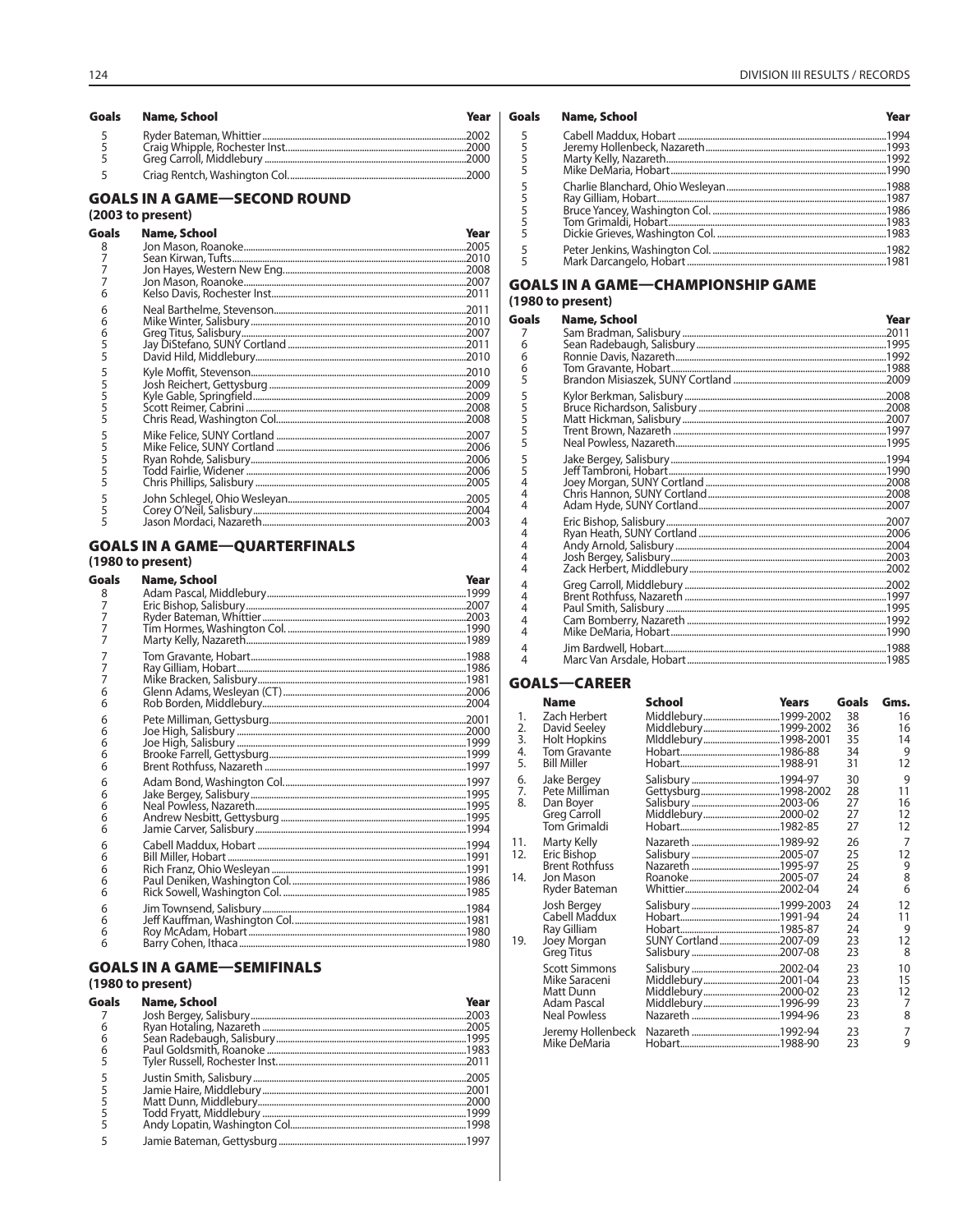# **Team Goals In Tournament/Game**

# **GOALS IN A TOURNAMENT**

# (1980 to present)

| Goals | School | Year | Games |
|-------|--------|------|-------|
| 83    |        |      |       |
| 71    |        |      |       |
| 69    |        |      | 3     |
| 66    |        |      |       |
| 65    |        |      |       |
| 65    |        |      |       |
| 64    |        |      |       |
|       |        |      |       |
| 60    |        |      | 4     |
| 60    |        |      |       |
| 59    |        |      |       |
| 59    |        |      | 3     |
| 58    |        |      |       |
|       |        |      |       |
| 56    |        |      |       |
| 55    |        |      |       |
| 55    |        |      | 3     |
| 54    |        |      |       |
|       |        |      |       |
|       |        |      | 3     |

# **GOALS IN A GAME-FIRST ROUND**

# (1998 to present)

| Goals | <b>School vs. Opponent</b> | Year |
|-------|----------------------------|------|
| 29    |                            |      |
| 26    |                            |      |
| 25    |                            |      |
| 24    |                            |      |
| 24    |                            |      |
| 22    |                            |      |
| 21    |                            |      |
| 21    |                            |      |
| 21    |                            |      |
| 21    |                            |      |
| 19    |                            |      |
| 19    |                            |      |
| 19    |                            |      |
| 19    |                            |      |
| 19    |                            |      |
| 17    |                            |      |
| 17    |                            |      |
| 17    |                            |      |
| 16    |                            |      |
| 16    |                            |      |
| 16    |                            |      |
| 16    |                            |      |
| 16    |                            |      |
| 16    |                            |      |
| 16    |                            |      |
|       |                            |      |

# **GOALS IN A GAME-SECOND ROUND** (2003 to present)

#### **Goals School vs. Opponent** Year  $21$ Tufts vs. Endicott... .2010 19 Stevenson vs. Cabrini.. .2010 19 SUNY Cortland vs. Gordon.. 2003 SUNY Cortland vs. Keene St ....... 2010 18 18 Roanoke vs. Ohio Wesleyan........ 2007 18 ..2007 Ithaca vs. Cabrini.. Roanoke vs. Widener...  $.2005$ 18 18 Nazareth vs. Eastern Conn. St. ................ .2004 18 Gettysburg vs. Cabrini. 2004 17 Salisbury vs. Springfield. .2010 Ithaca vs. Williams.  $17$ .2008 2006 17  $.2006$  $17$ Middlebury vs. Rensselaer.......  $.2010$ 16  $16$ Salisbury vs. Haverford .... .2009 .2007  $16$ Salisbury vs. Widener.... 16 SUNY Cortland vs. Stevens..... .2006 2005 16 2003 16 Roanoké vs. Gettysburg .. 2011 15 Gettysburg vs. Wash. & Lee...............<br>SUNY Cortland vs. Springfield........ 15 .2009  $15$  $.2009$  $15$ Middlebury vs. St. Lawrence ....... .2009

| <b>Goals</b> | <b>School vs. Opponent</b> | Year |
|--------------|----------------------------|------|
| - 15         |                            |      |
| -15          |                            |      |
| - 15         |                            |      |

# **GOALS IN A GAME-QUARTERFINALS**

# (1980 to present)

| Goals | <b>School vs. Opponent</b> | Year |
|-------|----------------------------|------|
| 37    |                            |      |
| 29    |                            |      |
| 28    |                            |      |
| 27    |                            |      |
| 26    |                            |      |
| 25    |                            |      |
| 24    |                            |      |
| 24    |                            |      |
| 23    |                            |      |
| 22    |                            |      |
| 22    |                            |      |
| 22    |                            |      |
| 21    |                            |      |
| 21    |                            |      |
| 21    |                            |      |
| 21    |                            |      |
| 20    |                            |      |
| 19    |                            |      |
| 19    |                            |      |
| 19    |                            |      |
| 19    |                            |      |
| 19    |                            |      |
| 19    |                            |      |
| 19    |                            |      |

# **GOALS IN A GAME-SEMIFINALS**

# (1980 to present)

| <b>Goals</b> | <b>School vs. Opponent</b> | Year |
|--------------|----------------------------|------|
| 23           |                            |      |
| 23           |                            |      |
| 22           |                            |      |
| 22           |                            |      |
| 22           |                            |      |
| 21           |                            |      |
| 21           |                            |      |
| 21           |                            |      |
| 20           |                            |      |
| 20           |                            |      |
| 20           |                            |      |
| 19           |                            |      |
| 19           |                            |      |
| 19           |                            |      |
| 19           |                            |      |
| 18           |                            |      |
| 18           |                            |      |
| 17           |                            |      |
| 17           |                            |      |
| 17           |                            |      |
| 16           |                            |      |
| 16           |                            |      |
| 16           |                            |      |
| 16           |                            |      |
| 16           |                            |      |
| 16           |                            |      |
| 16           |                            |      |
| 16           |                            |      |

# **GOALS IN A GAME-CHAMPIONSHIP GAME**

# (1980 to present)

| Goals | <b>School vs. Opponent</b> | Year |
|-------|----------------------------|------|
| 22    |                            |      |
| 22    |                            |      |
| 19    |                            |      |
| 19    |                            |      |
| 18    |                            |      |
| 18    |                            |      |
| 16    |                            |      |
| 16    |                            |      |
| 16    |                            |      |
| 15    |                            |      |
| 15    |                            |      |
| 15    |                            |      |
| 15    |                            |      |
| 15    |                            |      |
|       |                            |      |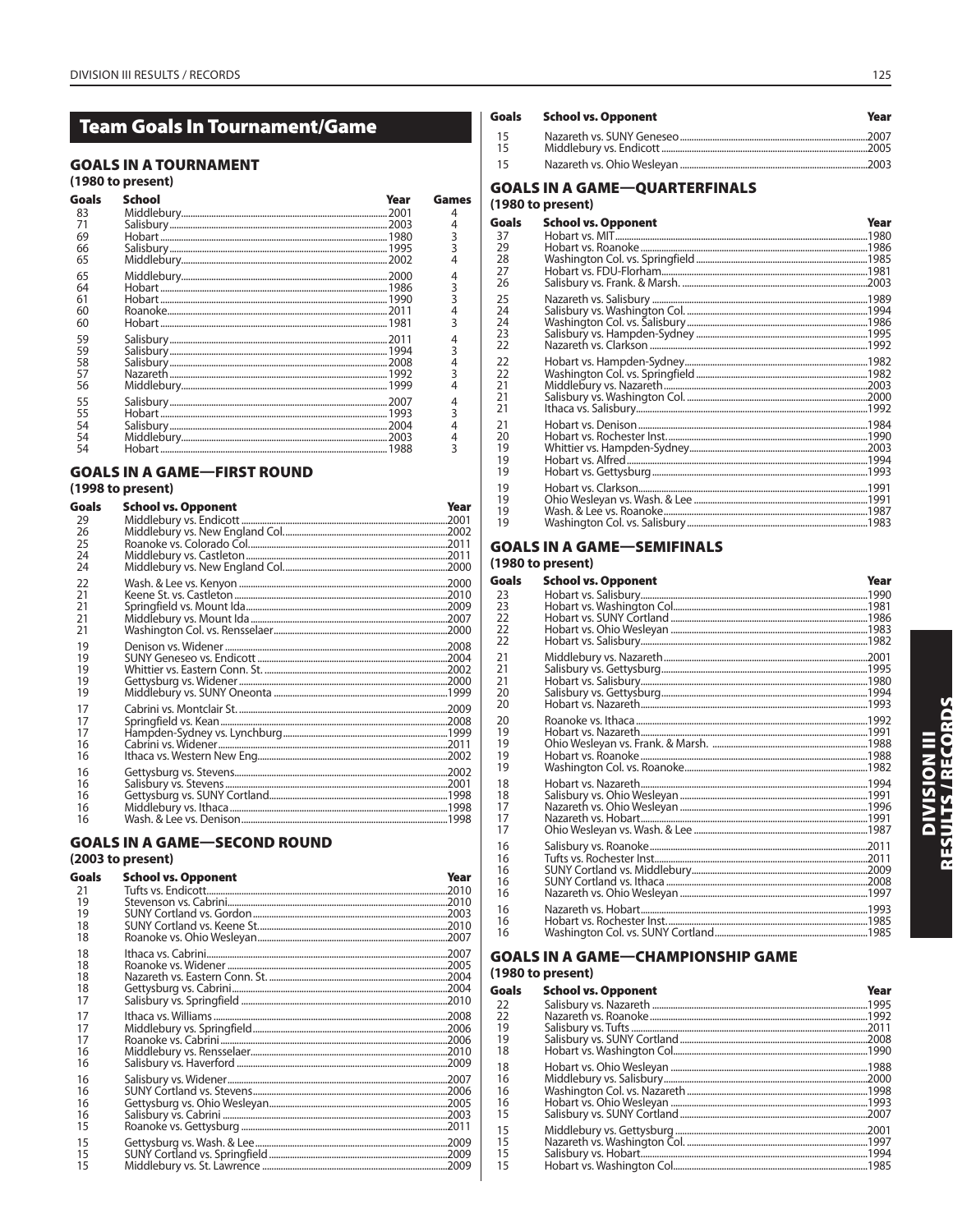| <b>Goals</b> | <b>School vs. Opponent</b> | Year |
|--------------|----------------------------|------|
| 14           |                            |      |
| 14           |                            |      |
| 14           |                            |      |
| 13           |                            |      |
| 13           |                            |      |
| 13           |                            |      |
| 13           |                            |      |
| 13           |                            |      |
| 13           |                            |      |
| 13           |                            |      |
| 13           |                            |      |

# **Overtime Games**

| Year                                 | Round                                                                            | Winner                                                                         | <b>Opponent</b>                                                                                         |
|--------------------------------------|----------------------------------------------------------------------------------|--------------------------------------------------------------------------------|---------------------------------------------------------------------------------------------------------|
| 1980<br>1982<br>1989<br>1992<br>1994 | Quarterfinals Ithaca 15<br>ChampionshipHobart 9<br>Semifinals Nazareth 13        | SemifinalsOhio Wesleyan 9<br>Quarterfinals Gettysburg 11                       | Washington Col. 14<br>Washington Col. 8<br>Washington Col. 8<br>Hobart 12<br>Denison 10 (3 ot)          |
| 1996<br>1997<br>1999                 | ChampionshipNazareth 11<br>ChampionshipNazareth 15                               | Nazareth 14<br>Quarterfinals Gettysburg 10<br>Quarterfinals Rochester Inst. 14 | Rochester Inst. 13<br>Washington Col. 10<br>Salisbury 9 (2 ot)<br>Washington Col. 14<br>Gettysburg 13   |
| 2000<br>2002<br>2003                 | Second RoundHamilton 11                                                          | First RoundRochester Inst. 13<br>Frank. & Marsh. 13                            | Springfield 12<br>Western New Eng. 15<br>Eastern Conn. St. 10<br>Lynchburg 12<br>SUNY Cortland 8 (2 ot) |
| 2006                                 | ChampionshipSalisbury 14<br>First RoundDenison 10<br>Semifinals Salisbury 13     | SUNY Cortland 7<br>ChampionshipSUNY Cortland 13                                | Middlebury 13<br>Ohio Wesleyan 9<br>Roanoke 12<br>Wesleyan (CT) 6<br>Salisbury 12                       |
| 2008<br>2009                         | Second RoundGettysburg 8<br>Semifinals Salisbury 11                              | Quarterfinals SUNY Cortland 11<br>Ithaca 13<br>First RoundEastern Conn. St. 10 | Denison 7<br>Middlebury 10<br>Western New Eng. 12<br>Gettysburg 10 (2 ot)<br>Merchant Marine 9          |
| 2010                                 | Second Round Roanoke 11<br>Quarterfinals Salisbury 12<br>Semifinals Salisbury 14 | Wash, & Lee 6<br>Stevenson 15                                                  | FDU-Florham 5<br>Gettysburg 10<br>Haverford 11<br>Roanoke 14<br>Stevenson 13                            |
| 2011                                 | First RoundWittenberg 8                                                          |                                                                                | Adrian 7<br>Denison 12                                                                                  |

# **Overtime Games by Year**

**Year Round Winner Copponent Villam Copponent**<br>
2011 First Round Wittenberg 8 Adrian 7 2011 First Round Wittenberg 8 Adrian 7 2011 Second Round<br>2010 Second Round 2010 Second Round Roanoke 11 Gettysburg 10 2010 Quarterfinals Salisbury 12 Haverford 1<br>2010 Quarterfinals Stevenson 15 Roanoke 14 **Ouarterfinals** 2010 Semifinals Salisbury 14 Stevenson 13<br>2009 First Round Fastern Conn. St. 10 Merchant Mar 2009 First Round Eastern Conn. St. 10 Merchant Marine 9 2009 First Round Mash. & Lee 6 FDU-Florham 5<br>2009 First Round Wash. & Lee 6 FDU-Florham 5<br>2008 Second Round Gettysburg 8 Denison 7 2008 Second Round<br>2008 Quarterfinals 2008 Quarterfinals Ithaca 13 11 Western New Eng. 12<br>2008 Semifinals Salisbury 11 Gettysburg 10 (2 ot) 2008 Semifinals Salisbury 11 Gettysburg 10 (2 ot)<br>2006 First Round Denison 10 Ohio Weslevan 9 2006 First Round Denison 10 Ohio Wesleyan 9 2006 Semifinals Salisbury 13 Roanoke 12 2006 Championship<br>2003 Second Round 2006 Championship SUNY Cortland 13 Salisbury 12<br>2003 Second Round Hamilton 11 Eastern Conn. St. 10<br>2003 Second Round Frank. & Marsh. 13 Lynchburg 12 2003 Second Round Frank. & Marsh. 13 Lynchburg 12 2003 Semifinals Middlebury 9 SUNY Cortland 8 (2 ot) 2003 Semifinals Middlebury 9 SUNY Cortland<br>2003 Championship Salisbury 14 Middlebury 13 2002 First Round Ithaca 16 Western New Eng. 15<br>2000 First Round Rochester Inst. 13 Springfield 12 2000 First Round Rochester Inst. 13 Springfield 12 1999 Quarterfinals Rochester Inst. 14 Gettysburg 13 1997 Quarterfinals Gettysburg 10 Salisbury 9 (2 ot)<br>1997 Championship Nazareth 15 Washington Col. 1996 Championship Nazareth 11 Washington Col. 10 1994 Quarterfinals Gettysburg 11 Denison 10 (3 ot)<br>1994 Quarterfinals Nazareth 14 Rochester Inst. 13 1994 Quarterfinals 1922 Nazareth 14 Rochester Inst. 13<br>1992 Semifinals 1922 Nazareth 13 Hobart 12

| Winner                                                                                       |
|----------------------------------------------------------------------------------------------|
| Wittenberg 8<br>Rochester Inst. 13<br>Roanoke 11<br>Salisbury 12<br>Stevenson 15             |
| Salisbury 14<br>Eastern Conn. St. 10<br>Wash. & Lee 6<br>Gettysburg 8<br>SUNY Cortland 11    |
| Ithaca 13<br>Salisbury 11<br>Denison 10<br>Salisbury 13<br><b>SUNY Cortland 7</b>            |
| <b>SUNY Cortland 13</b><br>Hamilton 11<br>Frank. & Marsh. 13<br>Middlebury 9<br>Salisbury 14 |
| Ithaca 16<br>Rochester Inst. 13<br>Rochester Inst. 14<br>Gettysburg 10<br>Nazáreth 15        |
| Nazareth 11<br>Gettysburg 11<br>Nazareth 14<br>Nazareth 13                                   |

Middlebury 10 Wesleyan (CT) 6 Washington Col. 14

| 1982<br>1980 | Championship<br>Quarterfinals                      |              | Hobart 9<br>Ithaca 15                                   |                                                          | Washington Col. 8<br>Washington Col. 14 |
|--------------|----------------------------------------------------|--------------|---------------------------------------------------------|----------------------------------------------------------|-----------------------------------------|
|              | <b>Overtime Games by School (32)</b>               |              |                                                         |                                                          |                                         |
| School       |                                                    | Year         | <b>Score vs. Opponent</b>                               |                                                          | Round                                   |
|              | Adrian (0-1)<br>SUNY Cortland (3-1)                | 2011<br>2008 | 7-8 vs. Wittenberg<br>11-10 vs. Middlebury              |                                                          | <b>First Round</b><br>Quarterfinals     |
|              |                                                    | 2006         | 7-6 vs. Wesleyan (CT)                                   |                                                          | Semifinals                              |
|              |                                                    | 2006<br>2003 | 13-12 vs. Salisbury<br>8-9 vs. Middlebury (2 ot)        |                                                          | Championship<br>Semifinals              |
|              | Denison (1-3)                                      | 2011         | 12-13 vs. Rochester Inst.                               |                                                          | Second Round                            |
|              |                                                    | 2008<br>2006 | 7-8 vs. Gettysburg<br>10-9 vs. Ohio Wesleyan            |                                                          | Second Round<br>First Round             |
|              |                                                    | 1994         |                                                         | 10-11 vs. Gettysburg (3 ot)                              | Quarterfinals                           |
|              | Eastern Conn. St. (1-1)                            | 2009<br>2003 | 10-9 vs. Merchant Marine<br>10-11 vs. Hamilton          |                                                          | First Round<br>Second Round             |
|              | FDU-Florham (0-1)                                  | 2009         | 5-6 vs. Wash. & Lee                                     |                                                          | First Round                             |
|              | Frank. & Marsh. (1-0)<br>Gettysburg (3-3)          | 2003<br>2010 | 13-12 vs. Lynchburg<br>10-11 vs. Roanoke                |                                                          | Second Round<br>Second Round            |
|              |                                                    | 2008         | 8-7 vs. Denison                                         |                                                          | Second Round                            |
|              |                                                    | 2008<br>1999 | 10-11 vs. Salisbury (2 ot)<br>13-14 vs. Rochester Inst. |                                                          | Semifinals<br>Quarterfinals             |
|              |                                                    | 1997<br>1994 | 10-9 vs. Salisbury (2 ot)                               |                                                          | Quarterfinals                           |
|              | Hamilton (1-0)                                     | 2003         | 11-10 vs. Denison (3 ot)<br>11-10 vs. Eastern Conn. St. |                                                          | Quarterfinals<br>Second Round           |
|              | Haverford (0-1)<br>Hobart (1-1)                    | 2010<br>1992 | 11-12 vs. Salisbury<br>12-13 vs. Nazareth               |                                                          | Quarterfinals<br>Semifinals             |
|              |                                                    | 1982         | 9-8 vs. Washington Col.                                 |                                                          | Championship                            |
| Ithaca (3-0) |                                                    | 2008<br>2002 |                                                         | 13-12 vs. Western New Eng.<br>16-15 vs. Western New Eng. | Quarterfinals<br>First Round            |
|              |                                                    | 1980         | 15-14 vs. Washington Col.                               |                                                          | First Round                             |
|              | Lynchburg (0-1)<br>Merchant Marine (0-1)           | 2003<br>2009 | 12-13 vs. Frank. & Marsh.<br>9-10 vs. Eastern Conn. St. |                                                          | Second Round<br>First Round             |
|              | Middlebury (1-2)                                   | 2008         | 10-11 vs. SUNY Cortland                                 |                                                          | Quarterfinals                           |
|              |                                                    | 2003<br>2003 | 13-14 vs. Salisbury                                     | 9-8 vs. SUNY Cortland (2 ot)                             | Semifinals<br>Championship              |
|              | Nazareth (4-0)                                     | 1997         | 15-14 vs. Washington Col.                               |                                                          | Championship                            |
|              |                                                    | 1996<br>1994 | 11-10 vs. Washington Col.<br>14-13 vs. Rochester Inst.  |                                                          | Championship<br>Quarterfinals           |
|              | Ohio Wesleyan (1-1)                                | 1992<br>2006 | 13-12 vs. Hobart<br>9-10 vs. Denison                    |                                                          | Semifinals<br>First Round               |
|              |                                                    | 1989         | 9-8 vs. Washington Col.                                 |                                                          | Semifinals                              |
|              | Roanoke (1-2)                                      | 2010<br>2010 | 11-10 vs. Gettysburg<br>14-15 vs. Stevenson             |                                                          | Second Round<br>Quarterfinals           |
|              |                                                    | 2006         | 12-13 vs. Salisbury                                     |                                                          | Semifinals                              |
|              | Rochester Inst. (3-1)                              | 2011<br>2000 | 13-12 vs. Denison<br>13-12 vs. Springfield              |                                                          | Second Round<br>First Round             |
|              |                                                    | 1999         | 14-13 vs. Gettysburg                                    |                                                          | Quarterfinals                           |
|              | Salisbury (5-2)                                    | 1994<br>2010 | 13-14 vs. Nazareth<br>12-11 vs. Haverford               |                                                          | Quarterfinals<br>Quarterfinals          |
|              |                                                    | 2010         | 14-13 vs. Stevenson                                     |                                                          | Semifinals                              |
|              |                                                    | 2008<br>2006 | 11-10 vs. Gettysburg (2 ot)<br>13-12 vs. Roanoke        |                                                          | Semifinals<br>Semifinals                |
|              |                                                    | 2006         | 12-13 vs. SUNY Cortland                                 |                                                          | Championship                            |
|              |                                                    | 2003<br>1997 | 14-13 vs. Middlebury<br>9-10 vs. Gettysburg (2 ot)      |                                                          | Championship<br>Quarterfinals           |
|              | Springfield (0-1)                                  | 2000         | 12-13 vs. Rochester Inst.<br>15-14 vs. Roanoke          |                                                          | First Round<br>Quarterfinals            |
|              | Stevenson (1-1)                                    | 2010<br>2010 | 13-14 vs. Salisbury                                     |                                                          | Semifinals                              |
|              | Wash. & Lee (1-0)<br>Washington Col. (0-5)         | 2009<br>1997 | 6-5 vs. FDU-Florham<br>14-15 vs. Nazareth               |                                                          | First Round<br>Championship             |
|              |                                                    | 1996         | 10-11 vs. Nazareth                                      |                                                          | Championship                            |
|              |                                                    | 1989<br>1982 | 8-9 vs. Ohio Wesleyan<br>8-9 vs. Hobart                 |                                                          | Semifinals<br>Championship              |
|              |                                                    | 1980         | 14-15 vs. Ithaca                                        |                                                          | First Round                             |
|              | Wesleyan (CT) (0-1)<br>Western New Eng. (0-2) 2008 | 2006         | 6-7 vs. SUNY Cortland<br>12-13 vs. Ithaca               |                                                          | Semifinals<br>Ouarterfinals             |
|              |                                                    | 2002         | 15-16 vs. Ithaca                                        |                                                          | First Round                             |
|              | Wittenberg (1-0)                                   | 2011         | 8-7 vs. Adrian                                          |                                                          | First Round                             |

1989 Semifinals Ohio Wesleyan 9 Washington Col. 8

7 in First Round; 5 in Second Round; 8 in Quarterfinals; 7 in Semifinals; 5 in Championship Game; 3 were 2 OT; 1 was 3 OT.

# **Division III Results by Year**

# **1980**

| Ouarterfinals |
|---------------|
| Semifinals:   |
| Championship: |

Hobart 37, MIT 1; Salisbury 15, St. Lawrence 11; SUNY Cortland 13, Ohio Wesleyan 9; Ithaca 15, Washington Col. 14 (ot). Hobart 21, Salisbury 5; SUNY Cortland 11, Ithaca 9. Hobart 11, SUNY Cortland 8.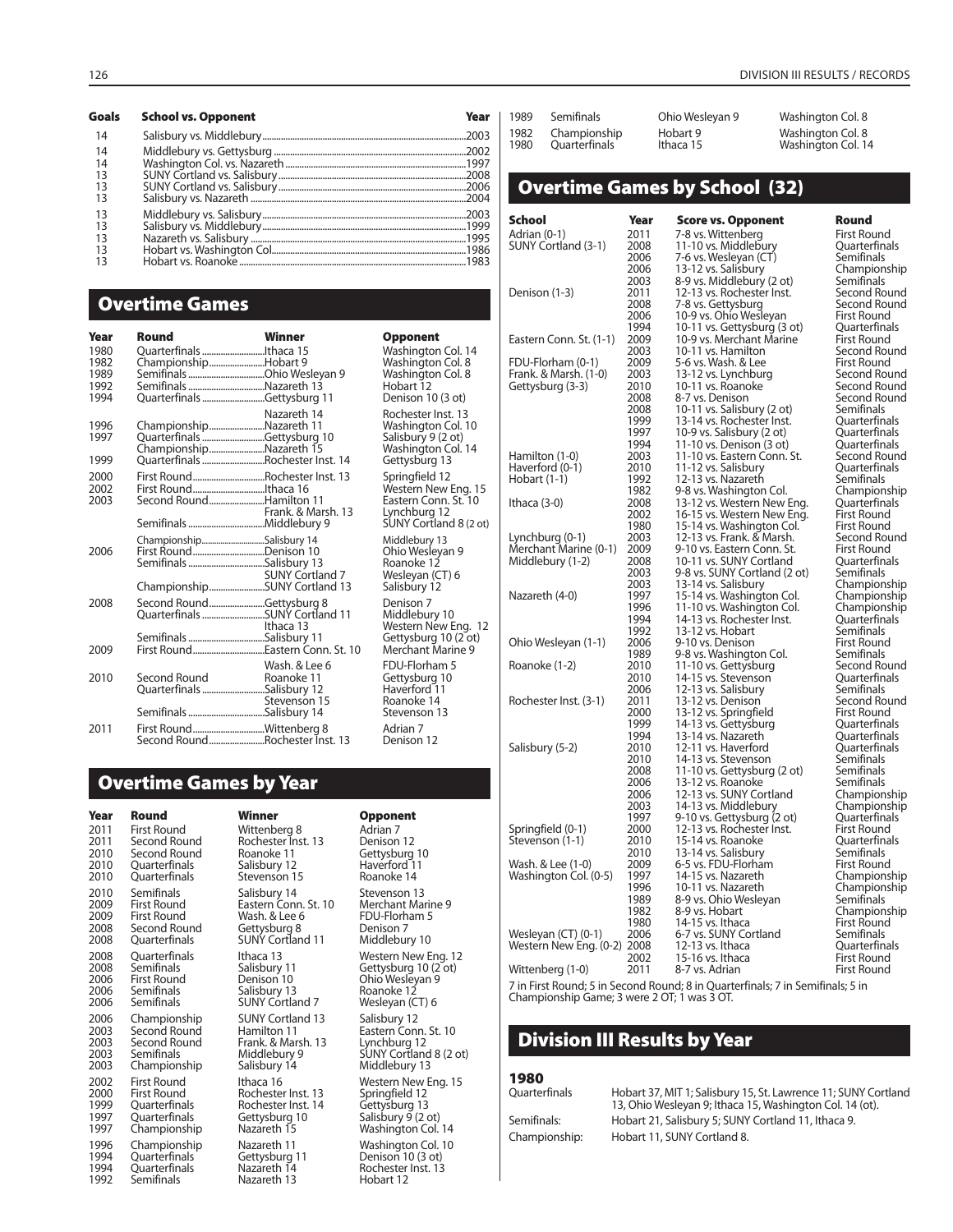| 1981                          |                                                                                                                                                                              | 11       |
|-------------------------------|------------------------------------------------------------------------------------------------------------------------------------------------------------------------------|----------|
| Quarterfinals:                | Hobart 27, FDU-Florham 4; Washington Col. 12, Roanoke 11;<br>SUNY Cortland 18, Ohio Wesleyan 5; Salisbury 18, St. Lawrence<br>11.                                            | Qι       |
| Semifinals:<br>Championship:  | Hobart 23, Washington Col. 6; SUNY Cortland 14, Salisbury 9.<br>Hobart 10, SUNY Cortland 8.                                                                                  | Se<br>Cł |
| 1982                          |                                                                                                                                                                              | 11       |
| Quarterfinals:                | Hobart 22, Hampden-Sydney 11; Salisbury 11, Denison 8;<br>Washington Col. 22, Springfield 14; Roanoke 14, St. Lawrence<br>7.                                                 | Qι<br>Se |
| Semifinals:                   | Hobart 22, Salisbury 4; Washington Col. 19, Roanoke 11.                                                                                                                      | Cł       |
| Championship:                 | Hobart 9, Washington Col. 8 (ot).                                                                                                                                            | 11       |
| 1983<br>Quarterfinals:        | Hobart 14, St. Lawrence 8; Ohio Wesleyan 9, Rochester Inst. 6;<br>Washington Col. 19, Salisbury 7; Roanoke 14, Ithaca 11.                                                    | Qι<br>Se |
| Semifinals:<br>Championship:  | Hobart 22, Ohio Wesleyan 7; Roanoke 13, Washington Col. 9.<br>Hobart 13, Roanoke 9.                                                                                          | Cł<br>11 |
| 1984                          |                                                                                                                                                                              | Qι       |
| Quarterfinals:                | Hobart 21, Denison 12; Rochester Inst. 11, St. Lawrence<br>6; Washington Col. 16, Swarthmore 3; Salisbury 12, SUNY<br>Cortland 7.                                            | Se       |
| Semifinals:                   | Hobart 15, Rochester Inst. 6; Washington Col. 13, Salisbury 8.                                                                                                               | Cł       |
| Championship:                 | Hobart 12, Washington Col. 5.                                                                                                                                                | 11<br>Qι |
| 1985                          |                                                                                                                                                                              |          |
| Quarterfinals:                | Washington Col. 28, Springfield 10; SUNY Cortland 11, Ohio<br>Wesleyan 5; Rochester Inst. 12, Roanoke 4; Hobart 17, Denison<br>8.                                            | Se<br>Cł |
| Semifinals:                   | Washington Col. 16, SUNY Cortland 10; Hobart 16, Rochester<br>lnst. 8.                                                                                                       |          |
| Championship:                 | Hobart 15, Washington Col. 8.                                                                                                                                                | 11<br>Qι |
| 1986                          |                                                                                                                                                                              |          |
| Quarterfinals:                | Hobart 29, Roanoke 1; SUNY Cortland 18, Rochester Inst. 11;<br>Ohio Wesleyan 10, Denison 6; Washington Col. 24, Salisbury 4.                                                 | Se<br>Cł |
| Semifinals:                   | Hobart 22, SUNY Cortland 8; Washington Col. 11, Ohio<br>Wesleyan 4.                                                                                                          | 11       |
| Championship:                 | Hobart 13, Washington Col. 10.                                                                                                                                               | Fir      |
| 1987                          |                                                                                                                                                                              |          |
| Quarterfinals:                | Ohio Wesleyan 12, Washington Col. 3; Wash. & Lee 19,<br>Roanoke 11; Hobart 15, SUNY Cortland 7; Rochester Inst. 14,<br>St. Lawrence 11.                                      | Qι       |
| Semifinals:                   | Ohio Wesleyan 17, Wash. & Lee 4; Hobart 14, Rochester Inst. 4.                                                                                                               | Se       |
| Championship:                 | Hobart 9, Ohio Wesleyan 5.                                                                                                                                                   | Cł       |
| 1988<br>Quarterfinals:        | Ohio Wesleyan 10, Denison 5; Frank. & Marsh. 11, SUNY                                                                                                                        | 11       |
|                               | Cortland 5; Roanoke 10, Washington Col. 8; Hobart 17,<br>Nazareth 12.                                                                                                        | Fir      |
| Semifinals:                   | Ohio Wesleyan 19, Frank. & Marsh. 6; Hobart 19, Roanoke 6.                                                                                                                   |          |
| Championship:                 | Hobart 18, Ohio Wesleyan 9.                                                                                                                                                  | Qι       |
| 1989<br>Quarterfinals:        | Hobart 14, SUNY Cortland 6; Nazareth 25, Salisbury 10; Ohio<br>Wesleyan 12, Gettysburg 5; Washington Col. 12, Hampden-<br>Sydney 5.                                          | Se<br>Cł |
| Semifinals:                   | Hobart 14, Nazareth 10; Ohio Wesleyan 9, Washington Col. 8<br>(ot).                                                                                                          | 2        |
| Championship:                 | Hobart 11, Ohio Wesleyan 8.                                                                                                                                                  | Fir      |
| 1990                          |                                                                                                                                                                              |          |
| Quarterfinals:                | Hobart 20, Rochester Inst. 11; Salisbury 17, Frank. & Marsh. 7;<br>Ohio Wesleyan 16, Alfred 10; Washington Col. 16, Springfield<br>10.                                       | Qι       |
| Semifinals:                   | Hobart 23, Salisbury 5; Washington Col. 14, Ohio Wesleyan 11.                                                                                                                | Se       |
| Championship:                 | Hobart 18, Washington Col. 6.                                                                                                                                                | Cł       |
| 1991                          |                                                                                                                                                                              | 2        |
| Quarterfinals:<br>Semifinals: | Nazareth 17, Gettysburg 10; Hobart 19, Clarkson 11; Salisbury<br>16, Ithaca 10; Ohio Wesleyan 19, Wash. & Lee 10.<br>Hobart 19, Nazareth 17; Salisbury 18, Ohio Wesleyan 12. | Fir      |
| Championship:                 | Hobart 12, Salisbury 11.                                                                                                                                                     | Qι       |
|                               |                                                                                                                                                                              |          |

| 1992<br>Ouarterfinals:       | Hobart 17, Alfred 7; Nazareth 22, Clarkson 11; Roanoke 16,                                                                                                                                 |
|------------------------------|--------------------------------------------------------------------------------------------------------------------------------------------------------------------------------------------|
|                              | Gettysburg 15; Ithaca 21, Salisbury 9.                                                                                                                                                     |
| Semifinals:<br>Championship: | Nazareth 13, Hobart 12 (ot); Roanoke 20, Ithaca 10.<br>Nazareth 22, Roanoke 11.                                                                                                            |
| 1993                         |                                                                                                                                                                                            |
| Quarterfinals:               | Washington Col. 12, Salisbury 11; Ohio Wesleyan 8, Wash. &<br>Lee 7; Nazareth 15, Alfred 8; Hobart 19, Gettysburg 8.                                                                       |
| Semifinals:                  | Ohio Wesleyan 14, Washington Col. 8; Hobart 20, Nazareth 16.                                                                                                                               |
| Championship:                | Hobart 16, Ohio Wesleyan 10.                                                                                                                                                               |
| 1994<br>Quarterfinals:       | Salisbury 24, Washington Col. 6; Gettysburg 11, Denison 10 (3                                                                                                                              |
| Semifinals:                  | ot); Nazareth 14, Rochester Inst. 13 (ot); Hobart 19, Alfred 13.<br>Salisbury 20, Gettysburg 11; Hobart 18, Nazareth 14.                                                                   |
| Championship:                | Salisbury 15, Hobart 9.                                                                                                                                                                    |
| 1995                         |                                                                                                                                                                                            |
| Quarterfinals:               | Salisbury 23, Hampden-Sydney 8; Gettysburg 15, Frank. &<br>Marsh. 9; Ohio Wesleyan 16, Rochester Inst. 15; Nazareth 16,<br>Hartwick 8.                                                     |
| Semifinals:                  | Salisbury 21, Gettysburg 9; Nazareth 14, Ohio Wesleyan 13.                                                                                                                                 |
| Championship:                | Salisbury 22, Nazareth 13.                                                                                                                                                                 |
| 1996<br>Quarterfinals:       | Salisbury 17, Roanoke 8; Washington Col. 12, Middlebury 10;                                                                                                                                |
|                              | Ohio Wesleyan 16, Denison 6; Nazareth 14, Gettysburg 10.                                                                                                                                   |
| Semifinals:                  | Washington Col. 11, Salisbury 10; Nazareth 17, Ohio Wesleyan<br>11.                                                                                                                        |
| Championship:                | Nazareth 11, Washington Col. 10 (ot).                                                                                                                                                      |
| 1997                         |                                                                                                                                                                                            |
| Quarterfinals:               | Gettysburg 10, Salisbury 9 (2 ot); Washington Col. 14, Roanoke<br>9; Ohio Wesleyan 18, Denison 13; Nazareth 17, Alfred 6.                                                                  |
| Semifinals:                  | Washington Col. 10, Gettysburg 9; Nazareth 16, Ohio Wesleyan<br>9.                                                                                                                         |
| Championship:                | Nazareth 15, Washington Col. 14 (ot).                                                                                                                                                      |
|                              |                                                                                                                                                                                            |
| 1998                         |                                                                                                                                                                                            |
| First Round:                 | Wash. & Lee 16, Denison 13; Middlebury 16, Ithaca 15;<br>Washington Col. 11, Roanoke 7; Gettysburg 16, SUNY Cortland<br>8.                                                                 |
| Quarterfinals:               | Ohio Wesleyan 17, Wash. & Lee 8; Nazareth 14, Middlebury<br>7; Washington Col. 13, Hampden-Sydney 9; Salisbury 16,                                                                         |
| Semifinals:                  | Gettysburg 11.<br>Nazareth 10, Ohio Wesleyan 9; Washington Col. 12, Salisbury                                                                                                              |
| Championship:                | 10.<br>Washington Col. 16, Nazareth 10.                                                                                                                                                    |
| 1999                         |                                                                                                                                                                                            |
| First Round:                 | Rochester Inst. 10, Nazareth 6; Middlebury 19, SUNY Oneonta<br>6; Hampden-Sydney 17, Lynchburg 9; Denison 12, Ohio                                                                         |
| Quarterfinals:               | Wesleyan 8.<br>Rochester Inst. 14, Gettysburg 13 (ot); Middlebury 16,<br>Washington Col. 7; Salisbury 15, Hampden-Sydney 10;                                                               |
| Semifinals:                  | Denison 17, Wash. & Lee 7.                                                                                                                                                                 |
| Championship:                | Middlebury 15, Rochester Inst. 14; Salisbury 14, Denison 7.<br>Salisbury 13, Middlebury 6.                                                                                                 |
|                              |                                                                                                                                                                                            |
| 2000<br>First Round:         | Ohio Wesleyan 13, Denison 10; Rochester Inst. 13, Springfield<br>12 (ot); Middlebury 24, New England Col. 5; Washington Col.<br>21, Rensselaer 8; Wash. & Lee 22, Kenyon 4; Gettysburg 19, |
| Ouarterfinals:               | Widener 6.<br>Nazareth 16, Ohio Wesleyan 8; Middlebury 12, Rochester Inst.<br>9; Salisbury 21, Washington Col. 9; Wash. & Lee 12, Gettysburg<br>10.                                        |
| Semifinals:                  | Middlebury 13, Nazareth 8; Salisbury 10, Wash. & Lee 9.                                                                                                                                    |
| Championship:                | Middlebury 16, Salisbury 12.                                                                                                                                                               |
| 2001                         |                                                                                                                                                                                            |
| First Round:                 | Springfield 11, Eastern Conn. St. 9; Denison 10, Hampden-<br>Sydney 5; Salisbury 16, Stevens 3; Rensselaer 9, SUNY Cortland<br>7; Middlebury 29, Endicott 3; Ithaca 14, Messiah 8.         |
| Quarterfinals:               | Gettysburg 16, Springfield 12; Denison 11, Salisbury 6;<br>Nazareth 15, Rensselaer 14; Middlebury 18, Ithaca 7.                                                                            |
| Semifinals:                  | Gettysburg 13, Denison 7; Middlebury 21, Nazareth 14.                                                                                                                                      |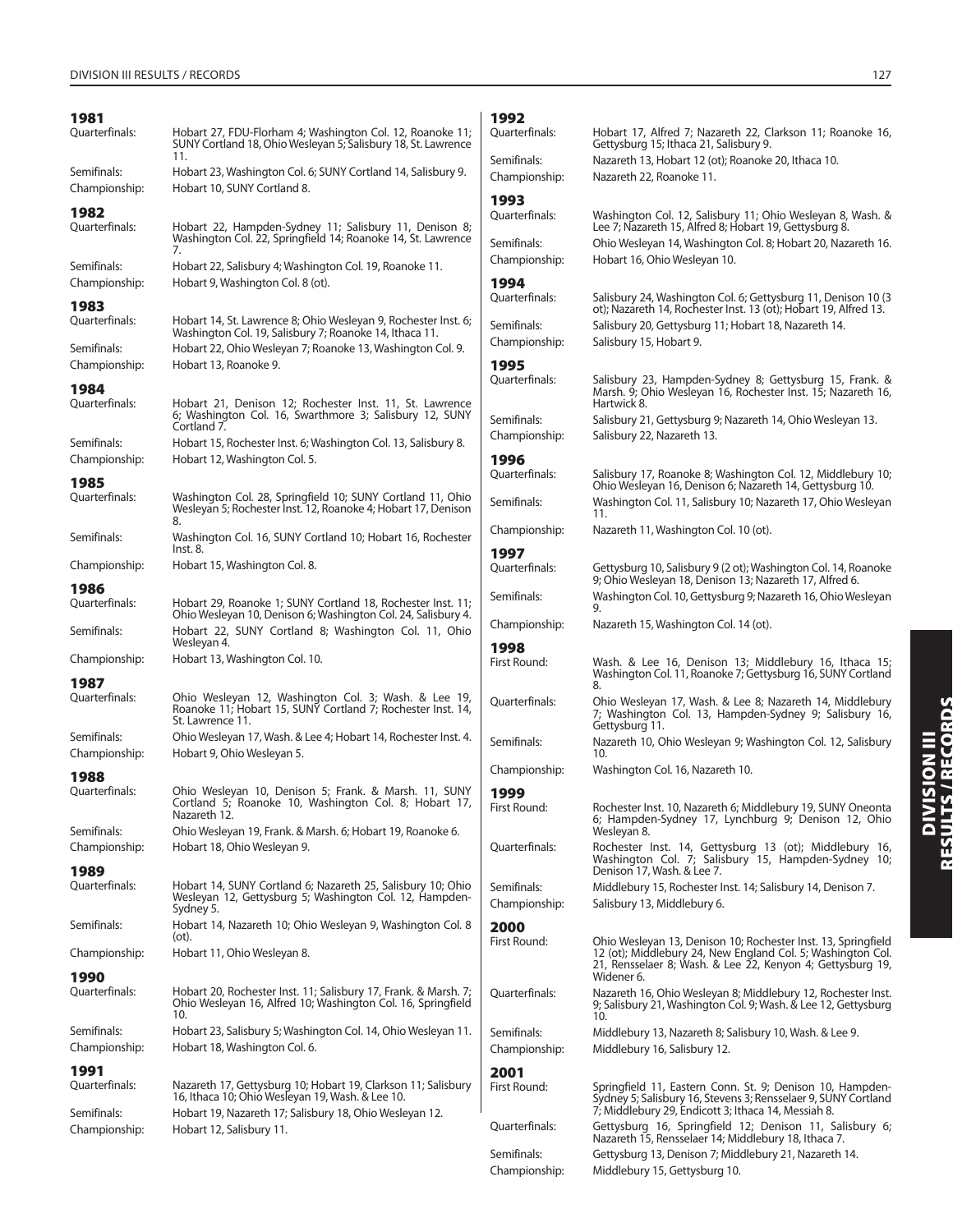| 2002                          |                                                                                                                                                                                                                                                                     | 2008                 |                                                                                                                                                                                         |
|-------------------------------|---------------------------------------------------------------------------------------------------------------------------------------------------------------------------------------------------------------------------------------------------------------------|----------------------|-----------------------------------------------------------------------------------------------------------------------------------------------------------------------------------------|
| First Round:                  | Ithaca 16, Western New Eng. 15 (ot); SUNY Cortland 9, Clarkson<br>1; Whittier 19, Eastern Conn. St. 8; Middlebury 26, New England<br>Col. 4; Washington Col. 10, Cabrini 5; Wash. & Lee 13, Widener<br>8; Salisbury 15, Hampden-Sydney 8; Gettysburg 16, Stevens 5. | First Round:         | Springfield 17, Kean 2; Bowdoin 11, Mount Ida 5; Western New<br>Eng. 14, Western Conn. St. 4; Ohio Wesleyan 12, Kenyon 8;<br>Denison 19, Widener 6.                                     |
| Quarterfinals:                | Ithaca 10, SUNY Cortland 9; Middlebury 13, Whittier 12; Wash.<br>& Lee 11, Washington Col. 8; Gettysburg 7, Salisbury 5.                                                                                                                                            | Second Round:        | SUNY Cortland 12, Springfield 9; Middlebury 10, Bowdoin<br>7; Ithaca 17, Williams 10; Western New Eng. 13, St. Lawrence<br>9; Salisbury 13, Ohio Wesleyan 5; Cabrini 13, Haverford 10;  |
| Semifinals:<br>Championship:  | Gettysburg 12, Wash. & Lee 8; Middlebury 12, Ithaca 6.<br>Middlebury 14, Gettysburg 9.                                                                                                                                                                              | Quarterfinals:       | Washington Col. 12, Lynchburg 9; Gettysburg 8, Denison 7 (ot).<br>SUNY Cortland 11, Middlebury 10 (ot); Ithaca 13, Western<br>New Eng. 12 (ot); Salisbury 15, Cabrini 7; Gettysburg 12, |
| 2003                          |                                                                                                                                                                                                                                                                     | Semifinals:          | Washington Col. 5.<br>SUNY Cortland 16, Ithaca 5; Salisbury 11, Gettysburg 10 (2 ot).                                                                                                   |
| First Round:<br>Second Round: | Cabrini 13, Widener 8.<br>Salisbury 16, Cabrini 1; Frank. & Marsh. 13, Lynchburg 12 (ot);                                                                                                                                                                           | Championship:        | Salisbury 19, SUNY Cortland 13.                                                                                                                                                         |
|                               | Hampden-Sydney 10, Washington Col. 8; Whittier 14, Stevens<br>5; SUNY Cortland 19, Gordon 2; Hamilton 11, Eastern Conn.<br>St. 10 (ot); Nazareth 15, Ohio Wesleyan 4; Middlebury 11,<br>Springfield 9.                                                              | 2009<br>First Round: | Springfield 21, Mount Ida 4; St. Lawrence 14, Nazareth 7;<br>Eastern Conn. St. 10, Merchant Marine 9 (ot); Cabrini 17,                                                                  |
| Quarterfinals:                | Salisbury 26, Frank. & Marsh. 8; Whittier 19, Hampden-Sydney<br>15; SUNY Cortland 8, Hamilton 7; Middlebury 21, Nazareth 12.                                                                                                                                        |                      | Montclair St 3; Denison 12; Ohio Wesleyan 2; Wash. & Lee 6,<br>FDU-Florham 5 (ot).                                                                                                      |
| Semifinals:                   | Salisbury 15, Whittier 8; Middlebury 9, SUNY Cortland 8 (2 ot).                                                                                                                                                                                                     | Second Round:        | SUNY Cortland 15, Springfield 12; Western New Eng. 12, Tufts<br>9; Middlebury 15, St. Lawrence 11; Wesleyan (CT) 8, Eastern                                                             |
| Championship:<br>2004         | Salisbury 14, Middlebury 13 (ot).                                                                                                                                                                                                                                   |                      | Conn. St. 4; Stevenson 8, Cabrini 7; Salisbury 16, Haverford 10;<br>Denison 14, Roanoke 7; Gettysburg 15, Wash. & Lee 10.                                                               |
| First Round:<br>Second Round: | SUNY Geneseo 19, Endicott 4.<br>Middlebury 14, SUNY Geneseo 5; Stevens 8, Springfield 4;                                                                                                                                                                            | Ouarterfinals:       | SUNY Cortland 6, Western New Eng. 5; Middlebury 13,<br>Wesleyan (CT) 5; Stevenson 11, Salisbury 9; Gettysburg 13,<br>Denison 8.                                                         |
|                               | Nazareth 18, Eastern Conn. St. 4; SUNY Cortland 14, Clarkson 3;                                                                                                                                                                                                     | Semifinals:          | SUNY Cortland 16, Middlebury 8; Gettysburg 12, Stevenson 7.                                                                                                                             |
|                               | Salisbury 13, Wooster 2; Wash. & Lee 12, Messiah 8; Gettysburg<br>18, Cabrini 2; Washington Col. 9, Whittier 8.                                                                                                                                                     | Championship:        | SUNY Cortland 9, Gettysburg 7.                                                                                                                                                          |
| Quarterfinals:                | Middlebury 17, Stevens 5; Nazareth 10, SUNY Cortland 8;<br>Salisbury 15, Wash. & Lee 6; Washington Col. 9, Gettysburg 8.                                                                                                                                            | 2010<br>First Round: |                                                                                                                                                                                         |
| Semifinals:                   | Nazareth 12, Middlebury 8; Salisbury 13, Washington Col. 11.                                                                                                                                                                                                        |                      | Keene St. 21, Castleton 7; Middlebury 10, Goucher 6; Endicott<br>8, Montclair St. 6; Springfield 7, Widener 1; Dickinson 7, Ohio                                                        |
| Championship:                 | Salisbury 13, Nazareth 9.                                                                                                                                                                                                                                           |                      | Wesleyan 3; Roanoke 15, Wittenberg 4; Cabrini 10, Denison 7.                                                                                                                            |
| 2005                          |                                                                                                                                                                                                                                                                     | Second Round:        | SUNY Cortland 18, Keene St. 6; Rochester Inst. 11, Connecticut<br>Col. 9; Middlebury 16, Rensselaer 8; Tufts 21, Endicott 8;                                                            |
| First Round:<br>Second Round: | Endicott 11, Keene St. 10.<br>Middlebury 15, Endicott 12; Wesleyan (CT) 10, Springfield                                                                                                                                                                             |                      | Salisbury 17, Springfield 4; Haverford 13, Dickinson 5; Roanoke<br>11, Gettysburg 10 (ot); Stevenson 19, Cabrini 9.                                                                     |
|                               | 7; Nazareth 13, Stevens 10; SUNY Cortland 14, Skidmore<br>7; Salisbury 13, Cabrini 9; Gettysburg 16, Ohio Wesleyan 9;                                                                                                                                               | Quarterfinals:       | SUNY Cortland 15, Rochester Inst. 7; Tufts 11, Middlebury 9;<br>Salisbury 12, Haverford 11 (ot); Stevenson 15, Roanoke 14 (ot).                                                         |
|                               | Lynchburg 9, Denison 6; Roanoke 18, Widener 12.                                                                                                                                                                                                                     | Semifinals:          | Tufts 10, SUNY Cortland 9; Salisbury 14, Stevenson 13 (ot).                                                                                                                             |
| Quarterfinals:                | Middlebury 11, Wesleyan (CT) 8; Nazareth 14, SUNY Cortland<br>7; Salisbury 12, Gettysburg 9; Roanoke 10, Lynchburg 9.                                                                                                                                               | Championship:        | Tufts 9, Salisbury 6.                                                                                                                                                                   |
| Semifinals:                   | Middlebury 14, Nazareth 12; Salisbury 13, Roanoke 11.                                                                                                                                                                                                               | 2011                 |                                                                                                                                                                                         |
| Championship:                 | Salisbury 11, Middlebury 10.                                                                                                                                                                                                                                        | First Round:         | Union (NY) 15, Nazareth 7; Stevens 9, Montclair St. 7;<br>Middlebury 24, Castleton 7; Amherst 12, Keene St. 8; Denison                                                                  |
| 2006<br>First Round:          | Stevens 7, Eastern Conn. St. 4; St. Lawrence 13, Endicott 10;<br>Denison 10, Ohio Wesleyan 9 (ot); Widener 11, Kenyon 9.                                                                                                                                            |                      | 7, Ohio Wesleyan 6; Endicott 6, Springfield 5; Wittenberg 8,<br>Adrian 7 (ot); Gettysburg 8, Scranton 3, Roanoke 25, Colorado<br>Col. 5: Cabrini 16. Widener 9.                         |
| Second Round:                 | SUNY Cortland 16, Stevens 7; Middlebury 17, Springfield                                                                                                                                                                                                             | Second Round:        | Tufts 6, Union (NY) 5; SUNY Cortland 10, Stevens 3; Amherst                                                                                                                             |
|                               | 4; Wesleyan (CT) 11, Rochester Inst. 8; SUNY Geneseo 12,<br>St. Lawrence 5; Salisbury 13, Denison 5; Washington Col. 8,<br>Lynchburg 7; Roanoke 17, Cabrini 6; Gettysburg 13, Widener 7.                                                                            |                      | 12, Middlebury 9; Rochester Inst. 13, Denison 12 (ot); Salisbury<br>12, Endicott 8; Dickinson 11, Wittenberg 4; Roanoke 15,<br>Gettysburg 9; Stevenson 13, Cabrini 8.                   |
| Quarterfinals:                | SUNY Cortland 12, Middlebury 8; Wesleyan (CT) 16, SUNY                                                                                                                                                                                                              | Quarterfinals:       | Tufts 10, SUNY Cortland 9; Rochester Inst. 15, Amherst 10;<br>Salisbury 12, Dickinson 4; Roanoke 13, Stevenson 12.                                                                      |
|                               | Geneseo 10; Salisbury 8, Washington Col. 4; Roanoke 13,<br>Gettysburg 12.                                                                                                                                                                                           | Semifinals:          | Tufts 16, Rochester Inst. 12; Salisbury 16, Roanoke 7.                                                                                                                                  |
| Semifinals:                   | SUNY Cortland 7, Wesleyan (CT) 6 (ot); Salisbury 13, Roanoke<br>$12$ (ot).                                                                                                                                                                                          | Championship:        | Salisbury 19, Tufts 7.                                                                                                                                                                  |
| Championship:                 | SUNY Cortland 13, Salisbury 12 (ot).                                                                                                                                                                                                                                |                      |                                                                                                                                                                                         |
| 2007                          |                                                                                                                                                                                                                                                                     |                      |                                                                                                                                                                                         |
| First Round:                  | Keene St. 14, Merchant Marine 11; Middlebury 21, Mount Ida<br>2; Widener 8, Denison 5; Tufts 9, Endicott 8.                                                                                                                                                         |                      |                                                                                                                                                                                         |
| Second Round:                 | Western New Eng. 13, Keene St. 5; SUNY Cortland 13, St.<br>Lawrence 8; Nazareth 15, SUNY Geneseo 5; Wesleyan (CT)<br>13, Middlebury 9; Salisbury 16, Widener 8; Roanoke 18, Ohio<br>Wesleyan 9; Ithaca 18, Cabrini 11; Gettysburg 12, Tufts 7.                      |                      |                                                                                                                                                                                         |
| Quarterfinals:                | SUNY Cortland 12, Western New Eng. 10; Wesleyan (CT) 9,<br>Nazareth 6; Salisbury 15, Roanoke 9; Gettysburg 11, Ithaca 5.                                                                                                                                            |                      |                                                                                                                                                                                         |
| Semifinals:                   | SUNY Cortland 9, Wesleyan (CT) 8; Salisbury 9, Gettysburg 6.                                                                                                                                                                                                        |                      |                                                                                                                                                                                         |
| Championship:                 | Salisbury 15, SUNY Cortland 9.                                                                                                                                                                                                                                      |                      |                                                                                                                                                                                         |

Championship: Salisbury 15, SUNY Cortland 9.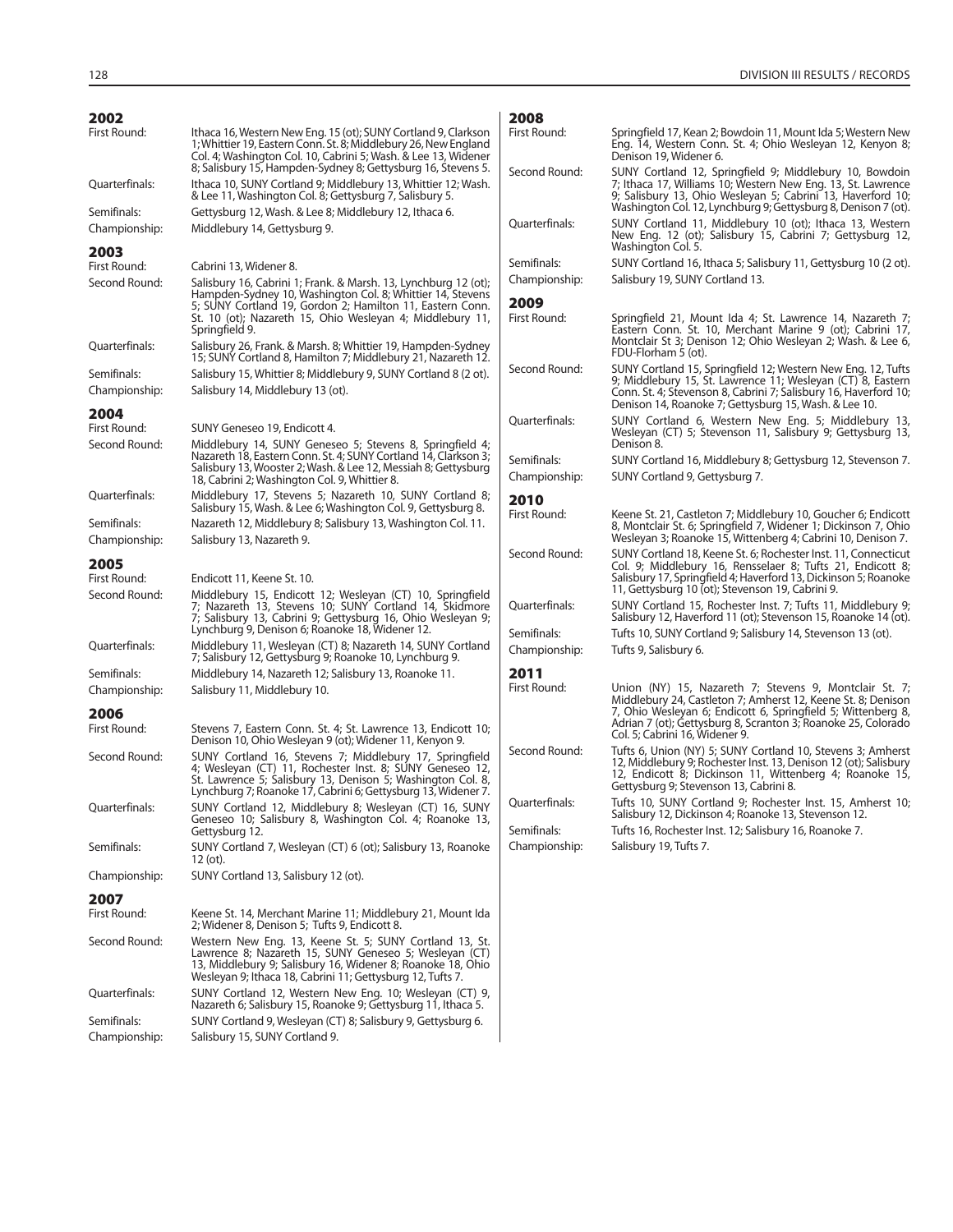

# **Coaching Records**

| Division I Championship Records114 |  |
|------------------------------------|--|
| Division I All-Time Records  115   |  |
| Division I All-Time Coaches  117   |  |
| Divisions II and III Championship  |  |
| Division II All-Time Records  119  |  |
| Division II All-Time Coaches  119  |  |
| Division III All-Time Records 120  |  |
| Division III All-Time Coaches 122  |  |

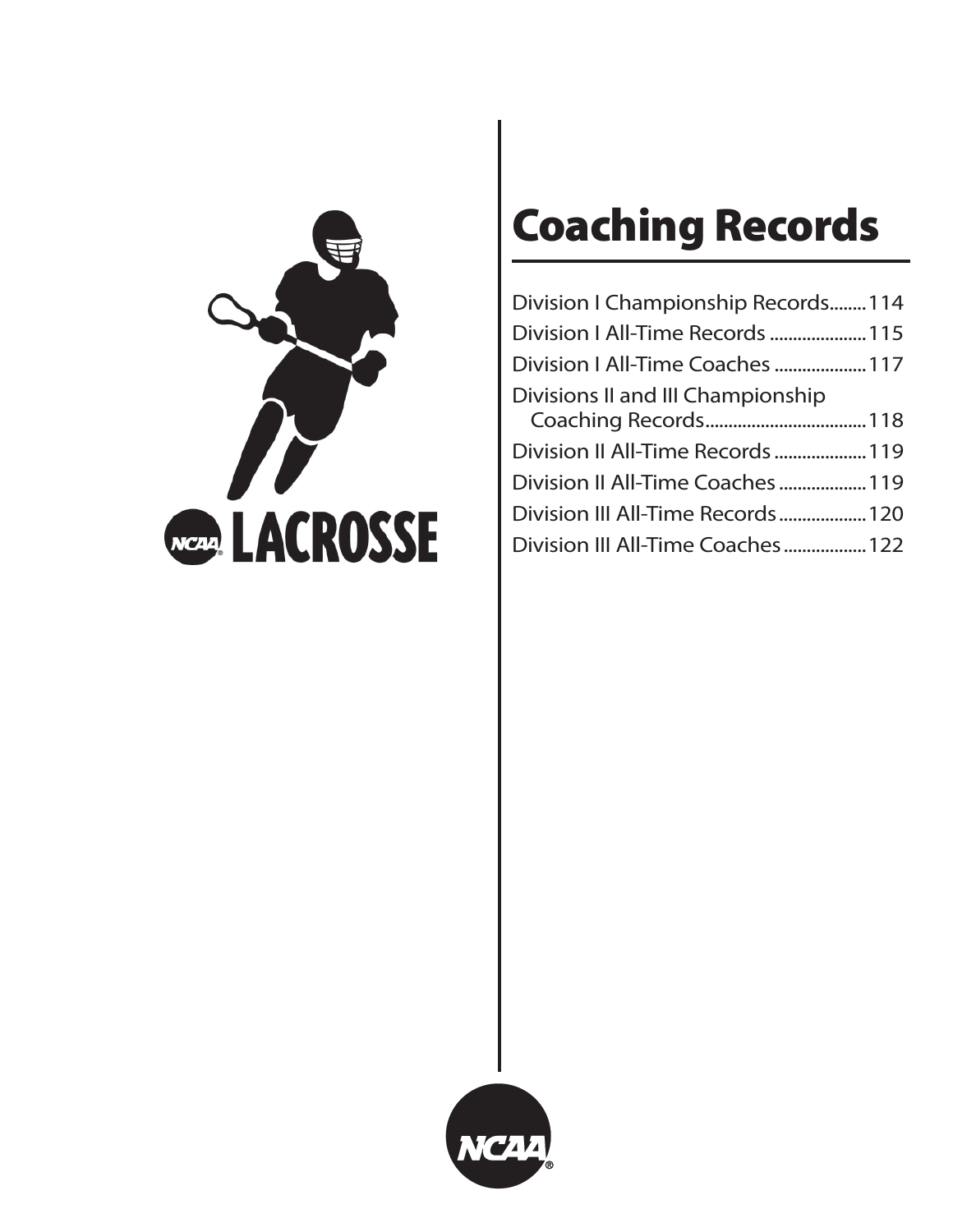# **Division I Championship Coaching Records**

# **Most Championships Won by a Coach**

| No. | Coach, School(s) | <b>Seasons</b> |
|-----|------------------|----------------|
| 6   |                  |                |
| 5   |                  |                |
| 5   |                  |                |
|     |                  |                |
|     |                  |                |
|     |                  |                |
|     |                  |                |
|     |                  |                |
|     |                  |                |
|     |                  |                |
|     |                  |                |
|     |                  |                |
|     |                  |                |
|     |                  |                |

# After the 1990 championship, the NCAA Committee on Infractions determined that Paul Gait had played in the 1990 championship while ineligible. Under NCAA rules, Syracuse and Paul Gait's records for that championship were vacated. The NCAA does not recognize Syracuse, Coach Roy Simmons Jr.'s 3-0 record, and Paul Gait's 7 goals, 7 assists and his participation in that championship.

# **Consecutive Championships Won by a Coach**

|                | No. Coach, School | <b>Seasons</b> |
|----------------|-------------------|----------------|
| $\overline{3}$ |                   |                |
| $\overline{3}$ |                   |                |
|                |                   |                |
|                |                   |                |
|                |                   |                |
|                |                   |                |

# After the 1990 championship, the NCAA Committee on Infractions determined that Paul Gait had played in the 1990 championship while ineligible. Under NCAA rules, Syracuse and Paul Gait's records for that championship were vacated. The NCAA does not recognize Syracuse, Coach Roy Simmons Jr.'s 3-0 record, and Paul Gait's 7 goals, 7 assists and his participation in that championship.

# **NCAA Appearances by a Coach**

| Coach, School(s) | <b>Appearances</b> |
|------------------|--------------------|
|                  |                    |
|                  |                    |
|                  |                    |
|                  |                    |
|                  |                    |
|                  |                    |
|                  |                    |
|                  |                    |

# After the 1990 championship, the NCAA Committee on Infractions determined that Paul Gait had played in the 1990 championship while ineligible. Under NCAA rules, Syracuse and Paul Gait's records for that championship were vacated. The NCAA does not recognize Syracuse, Coach Roy Simmons Jr.'s 3-0 record, and Paul Gait's 7 goals, 7 assists and his participation in that championship.

# **Consecutive NCAA Appearances by a Coach**

| Coach                 | Yrs. | School(s) (Seasons)                       |
|-----------------------|------|-------------------------------------------|
| <b>Bill Tierney</b>   | 15   | Princeton (1990-2004)                     |
| Dave Cottle           | 14   | Loyola Maryland (1988-2001)               |
| <b>Willie Scroggs</b> | 11   | North Carolina (1980-90)                  |
| Dick Szlasa           | 11   | Wash. & Lee 1972; Navy (1973-82)          |
| Dom Starsia           | 11   | Virginia (1993-2003)                      |
| Dave Urick            | 11   | Georgetown (1997-2007)                    |
| Jim Adams             | 10   | Penn 1977; Virginia (1978-86)             |
| Henry Ciccarone       | 9    | Johns Hopkins (1975-83)                   |
| Dave Pietramala       | 8    | Johns Hopkins (2001-08)                   |
| John Desko            | 8    | Syracuse (1999-2006)                      |
| Dick Edell            | 8    | Maryland (1991-98)                        |
| <b>Tony Seaman</b>    | 8    | Johns Hopkins (1991-98)                   |
| Roy Simmons Jr.       | 8    | Syracuse (1991-98)                        |
| <b>Bud Beardmore</b>  | 8    | Maryland (1971-78)                        |
| Don Zimmerman         | 7    | Johns Hopkins (1984-90)                   |
| Roy Simmons Jr.       | 7    | Syracuse (1983-89)                        |
| <b>Richie Moran</b>   | 7    | Cornell (1974-80)                         |
| Jack Emmer            | 7    | SUNY Cortland 1972; Wash. & Lee (1973-78) |

# **NCAA Tournament Games Won by a Coach**

| Coach, School(s) | Games |
|------------------|-------|
|                  |       |
|                  |       |
|                  |       |
|                  |       |
|                  |       |
|                  |       |
|                  |       |
|                  |       |
|                  |       |
|                  |       |

# After the 1990 championship, the NCAA Committee on Infractions determined that Paul Gait had played in the 1990 championship while ineligible. Under NCAA rules, Syracuse and Paul Gait's records for that championship were vacated. The NCAA does not recognize Syracuse, Coach Roy Simmons Jr.'s 3-0 record, and Paul Gait's 7 goals, 7 assists and his participation in that championship.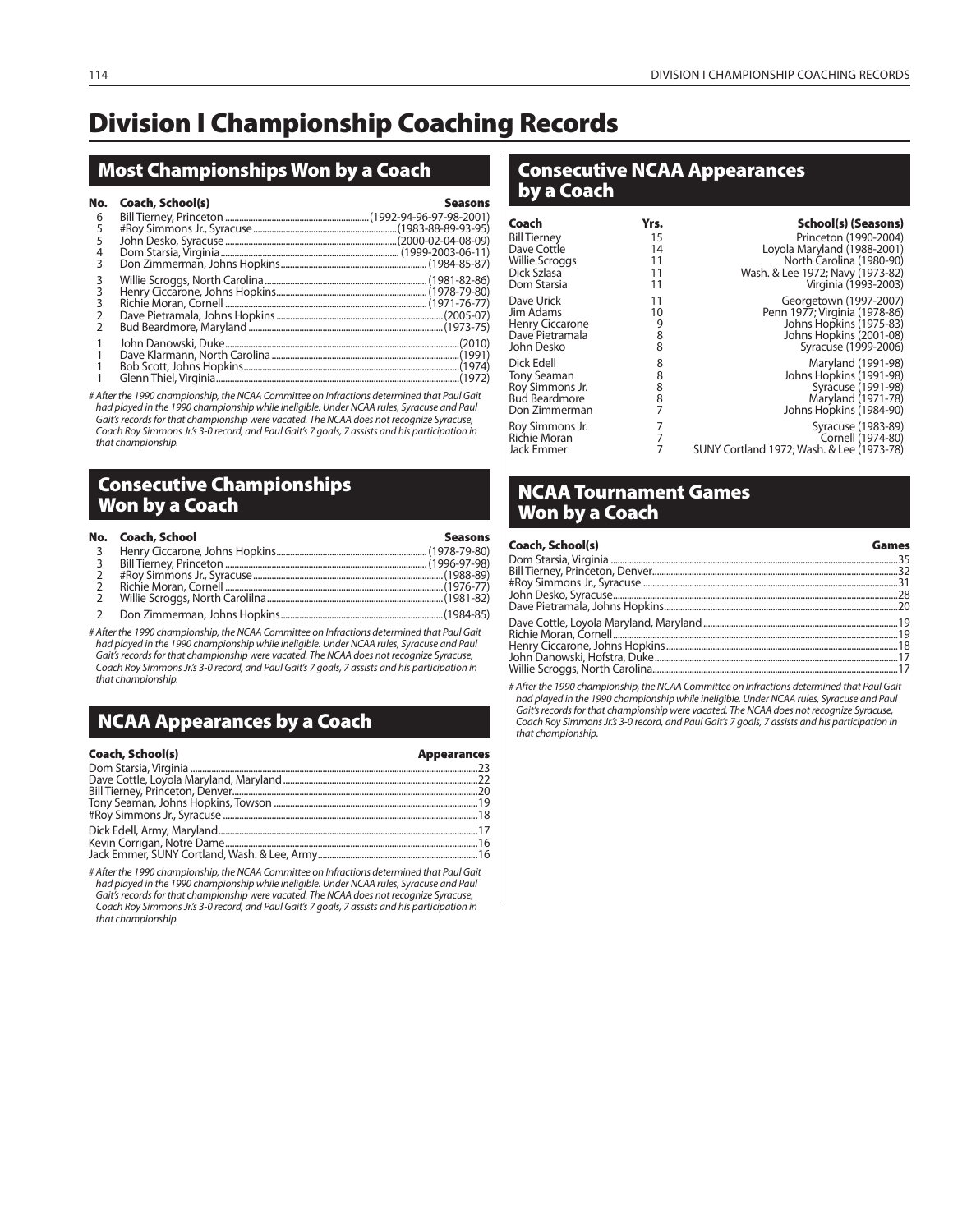# **Team-By-Team Won-Lost Records (1971-2011)**

**By Coach**

| (50 TEAMS)                             |                |                |                |          |          |        |  |
|----------------------------------------|----------------|----------------|----------------|----------|----------|--------|--|
| <b>Coach, Years in Tournament</b>      |                | Yrs. W         | L              | CH.      | 2d       | 3d     |  |
| ADELPHI                                |                |                |                |          |          |        |  |
|                                        | 4              | 2              | 4              | 0        | 0        | 0      |  |
| <b>TOTAL</b><br><b>AIR FORCE</b>       | 4              | $\mathfrak{D}$ | 4              | 0        | 0        | 0      |  |
|                                        | 1<br>1         | 0<br>0         | 1<br>1         | 0        | 0<br>0   | 0      |  |
| <b>TOTAL</b>                           |                |                |                | 0        |          | 0      |  |
| ALBANY (NY)                            | $\overline{2}$ | 0              | $\overline{2}$ | 0        | 0        | 0      |  |
|                                        | 4              | 1              | 4              | 0        | 0        | 0      |  |
| <b>TOTAL</b><br><b>ARMY</b>            | $\overline{4}$ | 1              | 4              | 0        | 0        | 0      |  |
|                                        | 3              | 1              | 3              | 0        | 0        | 1      |  |
| Jack Emmer, 1984-85-87-93-96-2003-     | 4              | 0              | 4              | 0        | 0        | 0      |  |
|                                        | 8              | 2              | 8              | 0        | 0        | 1      |  |
|                                        | 1              | 1              | 1              | 0        | 0        | 0      |  |
| <b>BROWN</b>                           | TOTAL 16       | 4              | 16             | 0        | 0        | 2      |  |
|                                        | 3              | 0              | 3              | 0        | 0        | 0      |  |
|                                        | 5<br>3         | 2<br>3         | 5<br>3         | 0<br>0   | 0<br>0   | 0<br>0 |  |
|                                        | 1              | 0              | 1              | 0        | 0        | 0      |  |
|                                        | TOTAL 12       | 5              | 12             | 0        | 0        | 0      |  |
| <b>BUCKNELL</b>                        | 1              | 0              | 1              | 0        | 0        | 0      |  |
|                                        | 1              | 0              | 1              | 0        | 0        | 0      |  |
| <b>TOTAL</b>                           | 2              | 0              | $\overline{2}$ | 0        | 0        | 0      |  |
| <b>BUTLER</b>                          | 1              | 0              | 1              | 0        | 0        | 0      |  |
| <b>TOTAL</b>                           | 1              | 0              | 1              | 0        | 0        | 0      |  |
| C.W. POST                              |                |                |                |          |          |        |  |
|                                        | 1              | 0              | 1              | 0        | 0        | 0      |  |
| <b>TOTAL</b><br><b>CANISIUS</b>        | 1              | 0              | 1              | 0        | 0        | 0      |  |
|                                        | 1              | 0              | 1              | 0        | 0        | 0      |  |
| <b>TOTAL</b>                           | 1              | 0              | 1              | 0        | 0        | 0      |  |
| <b>COLGATE</b>                         | 1              | 0              | 1              | 0        | 0        | 0      |  |
| <b>TOTAL</b>                           | 1              | $\Omega$       | 1              | $\Omega$ | $\Omega$ | 0      |  |
| <b>CORNELL</b>                         |                |                |                |          |          |        |  |
| Richie Moran, 1971-74-75-76-77-78-     | 14             | 19             | 11             | 3        | 3        | 3      |  |
|                                        | 1              | $\Omega$       | 1              | 0        | 0        | 0      |  |
| Jeff Tambroni, 2002-04-05-06-07-08-    | 8              | 10             | 8              | 0        | 1        | 2      |  |
|                                        | 1              | 1              | 1              | 0        | 0        | 0      |  |
|                                        | TOTAL 24       | 30             | 21             | 3        | 4        | 5      |  |
| <b>SUNY CORTLAND</b>                   | 1              | 1              | 1              | 0        | 0        | 1      |  |
| <b>TOTAL</b>                           | 1              | 1              | 1              | 0        | 0        | 1      |  |
| <b>DARTMOUTH</b>                       | 1              | 0              | 1              | 0        | 0        | 0      |  |
|                                        | 1              | 0              | 1              | 0        | 0        | 0      |  |
| <b>TOTAL</b><br><b>DELAWARE</b>        |                |                |                |          |          |        |  |
| Bob Shillinglaw, 1984-99-2005-07-10-11 | 6              | 3              | 6              | 0        | 0        | 1      |  |
| <b>TOTAL</b>                           | 6              | 3              | 6              | 0        | $\Omega$ | 1      |  |
| <b>DENVER</b>                          | 2              | 0              | 2              | 0        | 0        | 0      |  |
|                                        | 2              | 2              | 2              | 0        | 0        | 1      |  |
| <b>TOTAL</b><br><b>DUKE</b>            | 4              | $\overline{2}$ | 4              | 0        | 0        | 1      |  |
| Mike Pressler, 1992-94-95-97-98-99-    |                |                |                |          |          |        |  |
| John Danowski, 2007-08-09-10-11        | 10<br>5        | 9<br>13        | 10<br>4        | 0<br>1   | 1<br>0   | 1<br>3 |  |
| <b>TOTAL</b>                           | 15             | 22             | 14             | 1        | 1        | 4      |  |
| <b>FAIRFIELD</b>                       |                |                |                |          |          |        |  |
| <b>TOTAL</b>                           | 2<br>2         | 0<br>0         | 2<br>2         | 0<br>0   | 0<br>0   | 0<br>0 |  |
|                                        |                |                |                |          |          |        |  |

| <b>Coach, Years in Tournament</b><br><b>GEORGETOWN</b>         |                     | Yrs. W         | L                            | CH .         | 2d 3d  |              |  |
|----------------------------------------------------------------|---------------------|----------------|------------------------------|--------------|--------|--------------|--|
| Dave Urick, 1997-98-99-2000-01-02-                             | 11                  | 10             | 11                           | 0            | 0      | 1            |  |
| TOTAL 11                                                       |                     | 10             | 11                           | 0            | 0      | 1            |  |
| <b>HARTFORD</b>                                                | 1                   | 0              | 1                            | 0            | 0      | 0            |  |
| <b>TOTAL</b>                                                   | 1                   | 0              | 1                            | 0            | 0      | $\mathbf{0}$ |  |
| <b>HARVARD</b>                                                 | 1                   | 0              | 1                            | 0            | 0      | 0            |  |
| Scott Anderson, 1988-90-96-2006                                | 4                   | $\overline{2}$ | 4                            | 0            | 0      | 0            |  |
| <b>TOTAL</b><br><b>HOBART</b>                                  | 4                   | $\overline{2}$ | 4                            | 0            | 0      | 0            |  |
|                                                                | 2<br>2              | 0<br>0         | 2<br>2                       | 0<br>0       | 0<br>0 | 0<br>0       |  |
| TOTAI                                                          | 4                   | 0              | 4                            | 0            | 0      | 0            |  |
| <b>HOFSTRA</b>                                                 | 4                   | 0              | 4                            | 0            | 0      | 0            |  |
| John Danowski, 1993-96-97-99-2000-                             | 1                   | 0              | 1                            | 0            | 0      | 0            |  |
|                                                                | 8<br>4              | 4<br>0         | 8<br>4                       | 0<br>0       | 0<br>0 | 0<br>0       |  |
| TOTAL 16                                                       |                     | 4              | 17                           | 0            | 0      | 0            |  |
| <b>JOHNS HOPKINS</b>                                           | 3                   | 7              | 2                            | 1            | 2      | 0            |  |
| Henry Ciccarone, 1975-76-77-78-79                              | 9                   | 18             | 6                            | 3            | 4      | 1            |  |
| Don Zimmerman, 1984-85-86-87-88                                | 7                   | 12             | 4                            | 3            | 1      | 1            |  |
| Tony Seaman, 1991-92-93-94-95-96                               | 8                   | 7              | 8                            | 0            | 0      | 4            |  |
|                                                                | 2                   | $\overline{2}$ | 2                            | 0            | 0      | 2            |  |
| Dave Pietramala, 2001-02-03-04-05-06                           | 11                  | 20             | 9                            | 2            | 2      | 2            |  |
| TOTAL 40                                                       |                     | 66             | 31                           | 9            | 9      | 10           |  |
| <b>LOYOLA MARYLAND</b><br>Dave Cottle, 1988-89-90-91-92-93-94- |                     |                |                              |              |        |              |  |
|                                                                | 14<br>3             | 9<br>0         | 14<br>3                      | 0<br>0       | 1<br>0 | 1<br>0       |  |
| TOTAL 17                                                       |                     | 9              | 17                           | 0            | 1      | 1            |  |
| MANHATTAN                                                      | 1                   | 0              | 1                            | 0            | 0      | 0            |  |
| <b>TOTAL</b>                                                   | 1                   | 0              | 1                            | $\mathbf{0}$ | 0      | 0            |  |
| <b>MARIST</b>                                                  | 1                   | 0              | 1                            | 0            | 0      | 0            |  |
| <b>TOTAL</b><br><b>MARYLAND</b>                                | 1                   | 0              | 1                            | 0            | 0      | 0            |  |
| Bud Beardmore, 1971-72-73-74-75-                               |                     |                |                              |              |        |              |  |
|                                                                | 9<br>3              | 17<br>1        | 7<br>$\overline{\mathsf{B}}$ | 2<br>0       | 4<br>0 | 3<br>1       |  |
| Dick Edell, 1986-87-89-91-92-93-94-                            | 13                  | 14             | 13                           | 0            | 3      | 3            |  |
| Dave Cottle, 2003-04-05-06-07-08                               | 8                   | 10             | 8                            | 0            | 0      | 3            |  |
| TOTAL 34                                                       | 1                   | 3              | 1                            | 0            | 1      | 0            |  |
| <b>UMBC</b>                                                    |                     | 45             | 32                           | 2            | 8      | 10           |  |
| Don Zimmerman, 1998-99-2006-                                   | 6                   | 1              | 6                            | 0            | 0      | 0            |  |
| TOTAL                                                          | 6                   | 1              | 6                            | 0            | 0      | 0            |  |
| <b>MASSACHUSETTS</b><br>Dick Garber, 1976-77-79-81-86-87-88-   |                     |                |                              |              |        |              |  |
|                                                                | 9<br>$\mathfrak{D}$ | 2<br>0         | 9<br>$\overline{2}$          | 0<br>0       | 0<br>0 | 0<br>0       |  |
| Greg Cannella, 1995-97-2002-03-05-                             | 7                   | 7              | 7                            | 0            | 1      | 0            |  |
| TOTAL 18                                                       |                     | 9              | 18                           | 0            | 1      | 0            |  |
| <b>MICHIGAN ST.</b>                                            | 3                   | 0              | 3                            | 0            | 0      | 0            |  |
| <b>TOTAL</b>                                                   | 3                   | 0              | 3                            | 0            | 0      | 0            |  |
| <b>MT. ST. MARY'S</b>                                          | 2                   | 0              | 2                            | 0            | 0      | 0            |  |
| <b>TOTAL</b>                                                   | 2                   | 0              | 2                            | 0            | 0      | 0            |  |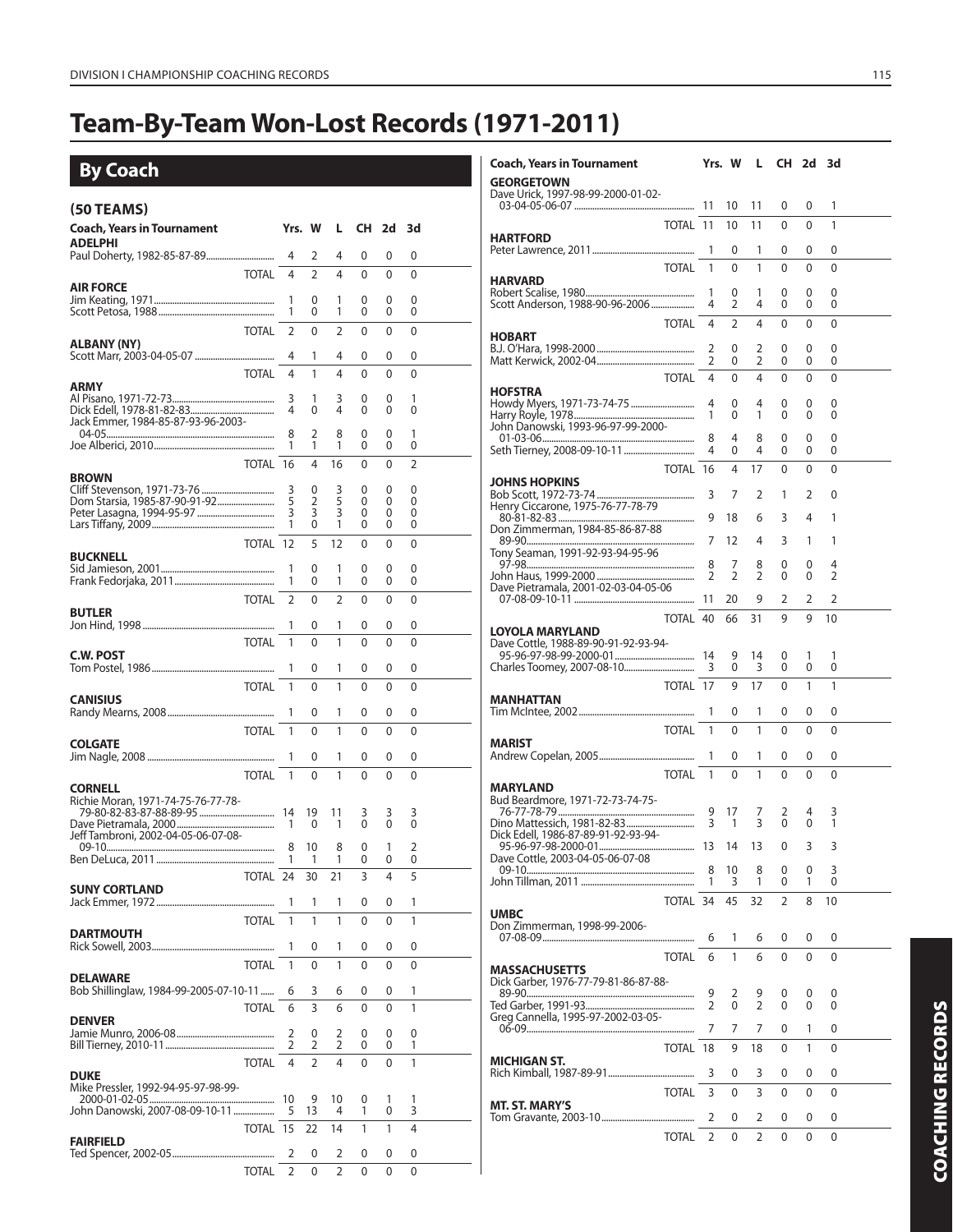| <b>Coach, Years in Tournament</b><br><b>NAVY</b> |                    | Yrs. W         |                | L CH 2d 3d   |                |                | <b>Coach, Years in Tournament</b><br>Yrs. W<br><b>CH 2d 3d</b><br>-L.<br><b>PROVIDENCE</b>          |                |
|--------------------------------------------------|--------------------|----------------|----------------|--------------|----------------|----------------|-----------------------------------------------------------------------------------------------------|----------------|
| Dick Szlasa, 1973-74-75-76-77-78-79-             |                    | $\mathbf{1}$   | $\overline{2}$ | $\Omega$     | $\Omega$       |                | $\Omega$<br>3<br>3<br>0<br>$\Omega$                                                                 | $\Omega$       |
| Bryan Matthews, 1986-87-88-89-92-                |                    |                | 7 10           | $\Omega$     |                | 5              | $\overline{3}$<br>TOTAL 3<br>$\Omega$<br>$\overline{0}$<br>$\mathbf{0}$<br><b>RUTGERS</b>           | $\mathbf{0}$   |
|                                                  |                    |                | 7              | $\Omega$     | $\Omega$       | $\Omega$       | 0<br>2<br>0<br>$\Omega$                                                                             | $\Omega$       |
| Richie Meade, 1999-2004-05-06-07-                |                    |                |                |              |                |                | 5<br>$\overline{2}$<br>$\Omega$<br>$\Omega$                                                         | $\overline{0}$ |
|                                                  |                    | 5              | $\overline{7}$ | $\mathbf{0}$ | 1              | $\Omega$       | $\overline{2}$<br>$\mathbf{0}$<br>$\mathbf{0}$<br>$\Omega$                                          | $\mathbf{0}$   |
|                                                  | <b>TOTAL 26 16</b> |                | 26             | $\Omega$     | $\mathcal{L}$  | 6              | $\overline{2}$<br>9<br>$\Omega$<br>TOTAL 9<br>$\Omega$                                              | $\mathbf{0}$   |
| <b>NEW HAMPSHIRE</b>                             |                    |                |                |              |                |                | <b>SIENA</b>                                                                                        |                |
|                                                  |                    | $\mathbf{0}$   | 1              | 0            | $\Omega$       | $\mathbf{0}$   | 0<br>$\Omega$<br>0<br>2                                                                             | $\mathbf{0}$   |
|                                                  | TOTAL 1            | $\Omega$       |                | $\Omega$     | $\Omega$       | $\Omega$       | $\overline{2}$<br>TOTAL <sub>2</sub><br>$\Omega$<br>$\Omega$<br>$\Omega$                            | $\Omega$       |
|                                                  |                    |                |                |              |                |                | <b>STONY BROOK</b>                                                                                  |                |
| <b>NORTH CAROLINA</b>                            |                    | $\Omega$       | $\mathcal{P}$  | $\Omega$     | $\Omega$       | $\Omega$       | $\Omega$<br>0<br>1<br>$\Omega$                                                                      | $\mathbf{0}$   |
| Willie Scroggs, 1980-81-82-83-84-85-             |                    |                |                |              |                |                | $\mathbf{1}$<br>$\mathbf{1}$<br>$\Omega$<br>$\Omega$                                                | $\Omega$       |
|                                                  |                    |                | 8              | 3            | $\mathbf{0}$   | 6              |                                                                                                     |                |
| Dave Klarmann, 1991-92-93-94-95-                 |                    |                |                |              |                |                | TOTAL <sub>2</sub><br>$\overline{1}$<br>$\overline{2}$<br>$\Omega$<br>$\Omega$                      | $\Omega$       |
|                                                  |                    | -6             | 6              | 1            | 1              | 1              | <b>SYRACUSE</b>                                                                                     |                |
|                                                  |                    | $\overline{2}$ | 3              | $\Omega$     | $\Omega$       | $\Omega$       | #Roy Simmons, Jr., 1979-80-81-83-84-                                                                |                |
|                                                  |                    | $\overline{2}$ | 3              | $\mathbf{0}$ | $\Omega$       | $\Omega$       | 85-86-87-88-89-91-92-93-94-95-96-                                                                   |                |
|                                                  |                    |                |                |              |                |                | 5<br>3                                                                                              | 8              |
|                                                  | <b>TOTAL 26 27</b> |                | 22             | 4            | $\mathbf{1}$   | $\overline{7}$ | John Desko, 1999-2000-01-02-03-04-<br>5<br>$\overline{2}$<br>7                                      | $\overline{2}$ |
| <b>NORTH CAROLINA ST.</b>                        |                    |                |                |              |                |                |                                                                                                     |                |
|                                                  |                    | $\mathbf 0$    | $\mathbf{1}$   | $\mathbf{0}$ | $\Omega$       | $\Omega$       | 5<br>20<br>10<br><b>TOTAL 30 59</b>                                                                 | 10             |
|                                                  | TOTAL 1            | $\Omega$       | $\mathbf{1}$   | $\Omega$     | $\Omega$       | $\Omega$       | <b>TOWSON</b>                                                                                       |                |
| <b>NOTRE DAME</b>                                |                    |                |                |              |                |                | 4<br>0                                                                                              | $\Omega$       |
| Kevin Corrigan, 1990-92-93-94-95-96-             |                    |                |                |              |                |                | $\frac{5}{5}$<br>$\overline{3}$<br>$\Omega$<br>$\mathbf{0}$                                         | $\overline{1}$ |
| 97-99-2000-01-06-07-08-09-10-11 16 9 16          |                    |                |                | $\mathbf 0$  | $\mathbf{1}$   | $\mathbf{1}$   |                                                                                                     |                |
|                                                  | TOTAL 16           | 9              | 16             | $\Omega$     | $\mathbf{1}$   | $\mathbf{1}$   | $\Omega$<br>$\mathbf{1}$<br>TOTAL 10<br>$\overline{7}$<br>10                                        | $\mathbf{1}$   |
|                                                  |                    |                |                |              |                |                | <b>VILLANOVA</b>                                                                                    |                |
| OHIO ST.                                         |                    |                | 3              | 0            | 0              | $\Omega$       | $\mathbf 0$<br>$\Omega$<br>2                                                                        | $\Omega$       |
|                                                  |                    |                |                |              |                |                | $\mathfrak{D}$<br>TOTAL <sub>2</sub><br>$\Omega$                                                    | $\Omega$       |
|                                                  | TOTAL 3            | $\mathbf{1}$   | $\overline{3}$ | $\mathbf{0}$ | $\Omega$       | $\mathbf{0}$   | <b>VIRGINIA</b>                                                                                     |                |
| <b>PENN</b>                                      |                    |                |                |              |                |                | 3                                                                                                   |                |
|                                                  |                    | $\Omega$       |                | $\Omega$     | $\Omega$       | $\Omega$       | Jim Adams, 1978-79-80-81-82-83-84-                                                                  |                |
| Tony Seaman, 1983-84-85-87-88-89  6              |                    | $\overline{2}$ |                | $\Omega$     | $\Omega$       | $\mathbf{1}$   | $\Omega$<br>$\mathcal{P}$                                                                           | 5              |
|                                                  |                    | $\mathbf{0}$   | $\overline{2}$ | $\mathbf{0}$ | $\Omega$       | $\Omega$       | Dom Starsia, 1993-94-95-96-97-98-99-                                                                |                |
|                                                  |                    | $\mathbf{0}$   | $\mathbf{1}$   | $\Omega$     | $\Omega$       | $\mathbf{0}$   | 2000-01-02-03-05-06-07-08-09-10 -                                                                   |                |
|                                                  | TOTAL 11           | $\overline{2}$ | 11             | $\Omega$     | $\Omega$       | $\mathbf{1}$   | 14<br>4<br>2                                                                                        | 7              |
| <b>PENN ST.</b>                                  |                    |                |                |              |                |                | 5<br><b>TOTAL 34 47</b><br>29<br>4                                                                  | 13             |
|                                                  | 2                  | $\mathbf 0$    | 2              | 0            | 0              | $\mathbf 0$    | <b>WASH, &amp; LEE</b>                                                                              |                |
|                                                  |                    |                |                |              |                |                | 0<br>1<br>0<br>0                                                                                    | $\mathbf{0}$   |
| <b>TOTAL</b>                                     | $\overline{2}$     | $\Omega$       | $\mathcal{L}$  | $\Omega$     | $\Omega$       | $\Omega$       | 3<br>$\overline{7}$<br>$\Omega$<br>$\Omega$                                                         | 3              |
| <b>PRINCETON</b>                                 |                    |                |                |              |                |                | 3<br>8<br>TOTAL 8<br>$\Omega$<br>$\Omega$                                                           | $\overline{3}$ |
| Bill Tierney, 1990-91-92-93-94-95-               |                    |                |                |              |                |                | <b>YALE</b>                                                                                         |                |
| 96-97-98-99-2000-01-02-03-04-                    |                    |                |                |              |                |                | $\Omega$<br>$\Omega$                                                                                | $\Omega$       |
|                                                  |                    |                |                | 6            | 2              | 2              | 3<br>2                                                                                              |                |
|                                                  |                    |                | $\overline{1}$ | $\Omega$     | $\Omega$       | $\Omega$       | $\overline{3}$<br>$\overline{\mathbf{3}}$<br>$\overline{2}$<br>$\Omega$<br>$\Omega$<br><b>TOTAL</b> | $\Omega$       |
|                                                  | <b>TOTAL 19 30</b> |                | 13             | 6            | $\overline{2}$ | $\overline{2}$ | # After the 1990 championship, the NCAA Committee on Infractions determined tha                     |                |

| <b>Coach, Years in Tournament</b><br><b>PROVIDENCE</b>                                       |                          | Yrs. W                        | L                        |               | CH 2d              | 3d                      |  |
|----------------------------------------------------------------------------------------------|--------------------------|-------------------------------|--------------------------|---------------|--------------------|-------------------------|--|
|                                                                                              | 3                        | 0                             | 3                        | 0             | 0                  | $\Omega$                |  |
| <b>TOTAL</b>                                                                                 | 3                        | $\Omega$                      | 3                        | 0             | 0                  | $\mathbf{0}$            |  |
| <b>RUTGERS</b><br>Tom Hayes, 1975-84-86-90-91                                                | 2<br>5<br>$\mathfrak{D}$ | 0<br>2<br>0                   | 2<br>5<br>$\mathfrak{D}$ | 0<br>0<br>0   | 0<br>0<br>$\Omega$ | 0<br>0<br>$\Omega$      |  |
| TOTAI                                                                                        | 9                        | $\overline{2}$                | 9                        | 0             | 0                  | 0                       |  |
| <b>SIENA</b>                                                                                 | 2                        | 0                             | 2                        | 0             | 0                  | 0                       |  |
| <b>TOTAL</b>                                                                                 | $\mathfrak{D}$           | 0                             | $\overline{2}$           | 0             | 0                  | 0                       |  |
| <b>STONY BROOK</b>                                                                           | 1<br>1                   | 0<br>1                        | 1<br>1                   | 0<br>0        | 0<br>0             | 0<br>0                  |  |
| <b>TOTAL</b>                                                                                 | $\mathfrak{D}$           | 1                             | $\mathfrak{p}$           | 0             | $\Omega$           | $\Omega$                |  |
| <b>SYRACUSE</b><br>#Roy Simmons, Jr., 1979-80-81-83-84-<br>85-86-87-88-89-91-92-93-94-95-96- |                          |                               |                          |               |                    |                         |  |
| John Desko, 1999-2000-01-02-03-04-                                                           | 18                       | 31<br>28                      | 13<br>7                  | 5<br>5        | 3<br>2             | 8<br>$\overline{2}$     |  |
| TOTAL 30                                                                                     |                          | 59                            | 20                       | 10            | 5                  | 10                      |  |
| <b>TOWSON</b><br>Tony Seaman, 2001-03-04-05-07                                               | 5<br>5                   | 4<br>3                        | 5<br>5                   | 0<br>0        | 1<br>0             | 0<br>1                  |  |
| TOTAL 10                                                                                     |                          | 7                             | 10                       | 0             | 1                  | 1                       |  |
| <b>VILLANOVA</b>                                                                             | 2                        | 0                             | 2                        | 0             | 0                  | 0                       |  |
| <b>TOTAL</b>                                                                                 | $\overline{2}$           | 0                             | $\overline{2}$           | 0             | $\mathbf{0}$       | 0                       |  |
| <b>VIRGINIA</b><br>Jim Adams, 1978-79-80-81-82-83-84-                                        | 4                        | 4                             | 3                        | 1             | 0                  | 1                       |  |
| Dom Starsia, 1993-94-95-96-97-98-99-<br>2000-01-02-03-05-06-07-08-09-10 -                    |                          | 10                            | 12                       | 0             | $\overline{2}$     | 5                       |  |
|                                                                                              |                          | 33                            | 14                       | 4             | 2                  | 7                       |  |
| TOTAL 34                                                                                     |                          | 47                            | 29                       | 5             | 4                  | 13                      |  |
| <b>WASH, &amp; LEE</b><br>Jack Emmer, 1973-74-75-76-77-78-80                                 | 1<br>7                   | 0<br>3                        | 1<br>7                   | 0<br>0        | 0<br>0             | 0<br>3                  |  |
| TOTAL                                                                                        | 8                        | 3                             | 8                        | 0             | $\Omega$           | $\overline{\mathbf{3}}$ |  |
| <b>YALE</b><br>TOTAL                                                                         | 3<br>3                   | 2<br>$\overline{\phantom{a}}$ | 3<br>3                   | 0<br>$\Omega$ | 0<br>$\Omega$      | 0<br>$\Omega$           |  |

# After the 1990 championship, the NCAA Committee on Infractions determined that Paul Gait<br>had played in the 1990 championship while ineligible. Under NCAA rules, Syracuse and Paul<br>Gait's records for that championship were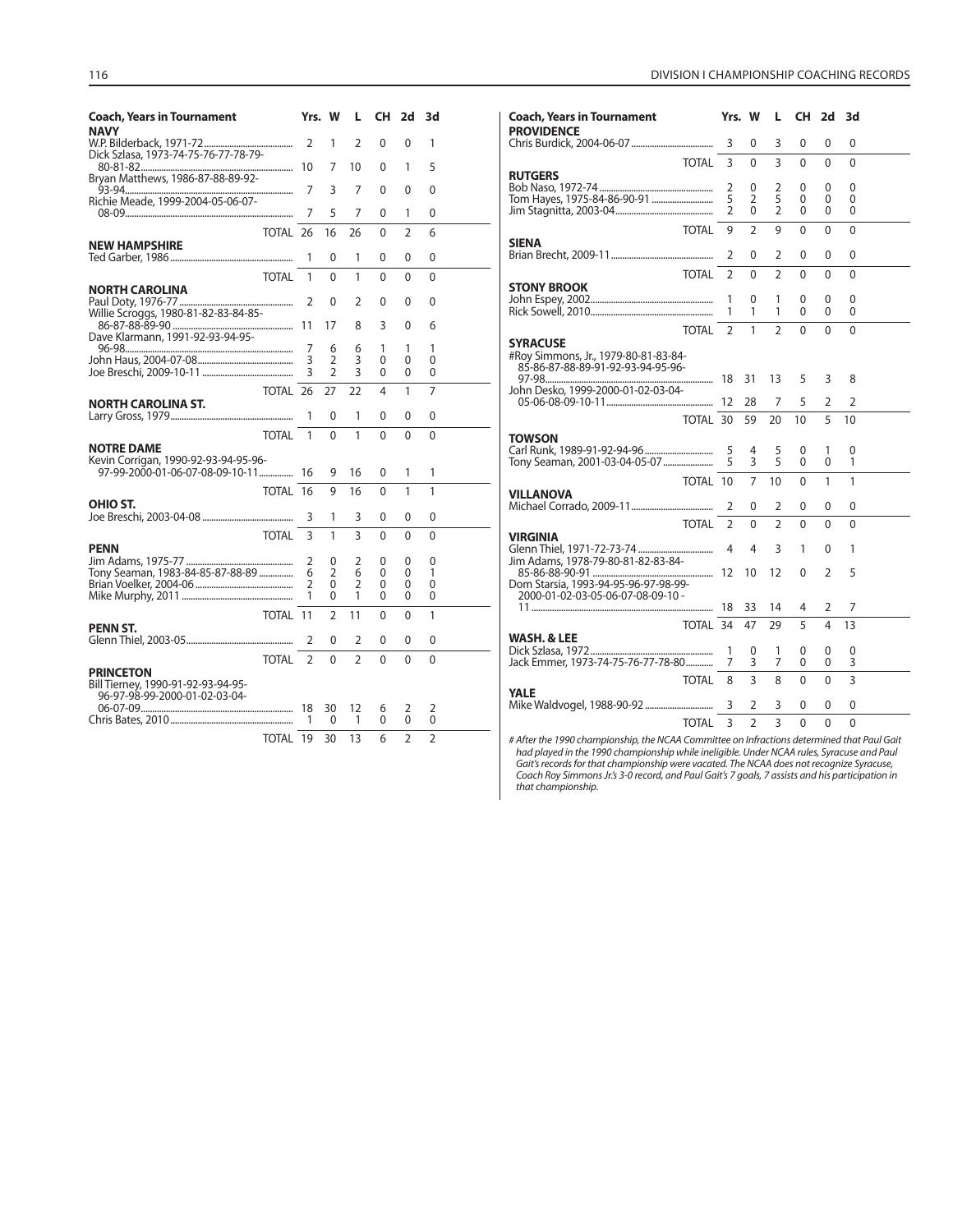# **All-Time Coaches**

# (81 COACHES)

| <b>Coach, School, Years in Tournament</b>                                                                                   | Yrs. | Won            | Lost                | Pct.         | CН           | SF               |
|-----------------------------------------------------------------------------------------------------------------------------|------|----------------|---------------------|--------------|--------------|------------------|
|                                                                                                                             |      | 10             | 14                  | .417         | 0            | 7                |
|                                                                                                                             |      | -1             | 1                   | .500         | 0            | $\mathbf 0$      |
|                                                                                                                             |      | 2              | 4                   | .333         | 0            | $\mathbf 0$      |
|                                                                                                                             |      | 0<br>17        | 1<br>7              | .000<br>.708 | 0            | $\Omega$<br>9    |
|                                                                                                                             |      |                |                     |              | 2            |                  |
|                                                                                                                             |      | $\mathbf{1}$   | $\overline{2}$      | .333         | 0            | 1                |
|                                                                                                                             |      | 0<br>3         | $\overline{2}$<br>6 | .000<br>.333 | 0<br>0       | $\Omega$<br>0    |
|                                                                                                                             |      | $\mathbf 0$    | 3                   | .000         | 0            | 0                |
|                                                                                                                             |      | $\overline{7}$ | 7                   | .500         | 0            | 1                |
|                                                                                                                             |      | 18             | 6                   | .750         | 3            | 8                |
|                                                                                                                             |      | $\Omega$       | 1                   | .000         | 0            | $\Omega$         |
|                                                                                                                             |      | $\Omega$       | 2                   | .000         | 0            | 0                |
|                                                                                                                             |      | 9              | 16                  | .360         | 0            | $\overline{2}$   |
| Dave Cottle, Loyola Maryland 1988, 89, 90, 91, 92, 93, 94, 95, 96, 97, 98, 99, 2000, 01; Maryland 2003, 04, 05, 06, 07, 08, |      |                |                     |              |              |                  |
|                                                                                                                             |      | 19             | 22                  | .463         | 0            | 5                |
|                                                                                                                             |      | 17             | 12                  | .586         | 1            | 5                |
|                                                                                                                             |      | $\overline{1}$ | 1                   | .500         | 0            | $\Omega$         |
|                                                                                                                             |      | 28             | 7                   | .800         | 5            | 9                |
|                                                                                                                             |      | 2<br>$\Omega$  | 4<br>$\overline{2}$ | .333<br>.000 | 0<br>0       | 0<br>0           |
|                                                                                                                             |      |                |                     |              |              |                  |
|                                                                                                                             |      | 14             | 17                  | .452         | 0            | 6                |
| Jack Emmer, SUNY Cortland 1972; Wash. & Lee 1973, 74, 75, 76, 77, 78, 80; Army 1984, 85, 87, 93, 96, 2003, 04, 05 16        |      | 6<br>0         | 16<br>-1            | .273<br>.000 | 0<br>0       | 5<br>$\mathbf 0$ |
|                                                                                                                             |      | 0              | 1                   | .000         | 0            | $\mathbf 0$      |
|                                                                                                                             |      | 2              | 9                   | .182         | 0            | $\Omega$         |
|                                                                                                                             |      | $\mathbf{0}$   | 3                   | .000         | 0            | 0                |
|                                                                                                                             |      | $\mathbf{0}$   | 2                   | .000         | 0            | 0                |
|                                                                                                                             |      | $\mathbf{0}$   | 1                   | .000         | 0            | $\pmb{0}$        |
|                                                                                                                             |      | 4              | 5                   | .444         | 0            | $\overline{2}$   |
|                                                                                                                             |      | $\overline{2}$ | 5                   | .286         | 0            | $\Omega$         |
|                                                                                                                             |      | $\mathbf{0}$   | 1                   | .000         | 0            | 0                |
|                                                                                                                             |      | 0              | 1                   | .000         | 0            | $\Omega$         |
|                                                                                                                             |      | 0              | 1                   | .000         | 0            | 0                |
|                                                                                                                             |      | 0              | 2                   | .000         | 0            | 0                |
|                                                                                                                             |      | 0              | 3                   | .000         | 0            | $\mathbf{0}$     |
|                                                                                                                             |      | 6              | 6                   | .500         |              | 3                |
|                                                                                                                             |      | 3              | 3                   | .500         | 0            | $\Omega$         |
|                                                                                                                             |      | $\mathbf{0}$   | 1                   | .000         | 0            | $\mathbf{0}$     |
|                                                                                                                             |      | 1              | 4                   | .200         | 0            | 0                |
|                                                                                                                             |      | 1              | 3                   | .250         | 0            | 1                |
|                                                                                                                             |      | 3              | 7                   | .300         | 0            | $\mathbf{0}$     |
|                                                                                                                             |      | $\mathbf{0}$   | 1                   | .000         | 0            | 0                |
|                                                                                                                             |      | 5<br>$\Omega$  | 7<br>1              | .417<br>.000 | 0<br>0       | 1<br>0           |
|                                                                                                                             |      | 19             | 11                  | .637         | 3            | 9                |
|                                                                                                                             |      | $\Omega$       |                     |              |              | 0                |
|                                                                                                                             |      | 0              | 2<br>1              | .000<br>.000 | 0<br>0       | $\Omega$         |
|                                                                                                                             |      | 0              | 4                   | .000         | 0            | 0                |
|                                                                                                                             |      | 0              | 1                   | .000         | 0            | 0                |
|                                                                                                                             |      | 0              | 2                   | .000         | 0            | $\Omega$         |
|                                                                                                                             |      | $\mathbf{0}$   | $\overline{2}$      | .000         | 0            | 0                |
|                                                                                                                             |      | $\Omega$       | 1                   | .000         | 0            | $\mathbf{0}$     |
|                                                                                                                             |      | 20             | 10                  | .667         | 2            | 6                |
|                                                                                                                             |      | 1              | 3                   | .250         | 0            | 1                |
|                                                                                                                             |      | $\mathbf{0}$   | 1                   | .000         | 0            | $\Omega$         |
|                                                                                                                             |      | 9              | 10                  | .474         | 0            | 2                |
|                                                                                                                             |      | 0              | 1                   | .000         | 0            | $\mathbf 0$      |
|                                                                                                                             |      | 4              | 5                   | .444         | 0            | $\mathbf{1}$     |
|                                                                                                                             |      | 0<br>7         | 1<br>2              | .000         | 0<br>1       | 0<br>3           |
|                                                                                                                             |      |                |                     | .778         |              |                  |
| Tony Seaman, Penn 1983, 84, 85, 87, 88, 89; Johns Hopkins 1991, 92, 93, 94, 95, 96, 97, 98;                                 |      | 17             | 8                   | .680         | 3            | 9                |
|                                                                                                                             |      | 12             | 19                  | .387         | $\mathbf{0}$ | 6                |
| #Roy Simmons Jr., Syracuse 1979, 80, 81, 83-CH, 84, 85, 86, 87, 88-CH, 89-CH, 91, 92, 93-CH, 94, 95-CH, 96, 97, 98  18      |      | 3              | 6                   | .333         | 0            | 1                |
|                                                                                                                             |      | 31             | 13                  | .705         | 5<br>0       | 16               |
|                                                                                                                             |      | -1             | 2                   | .333         |              | $\mathbf{0}$     |
|                                                                                                                             |      | $\mathbf 0$    | $\overline{2}$      | .000         | 0            | 0                |
|                                                                                                                             |      | $\Omega$       | $\overline{2}$      | .000         | 0            | $\Omega$         |
| Dom Starsia, Brown 1985, 87, 90, 91, 92; Virginia 1993, 94, 95, 96, 97, 98, 99-CH, 2000, 01, 02, 03-CH, 05, 06-CH, 07,      |      | 35             | 19                  | .648         | 4            | 13               |
|                                                                                                                             |      | 0              | 3                   | .000         | 0            | $\mathbf{0}$     |
|                                                                                                                             |      | 7              | 11                  | .389         | 0            | 6                |
|                                                                                                                             |      | 10             | 8                   | .556         | 0            | 3                |
|                                                                                                                             |      | 4              | 5                   | .444         | 1            | $\overline{2}$   |
| Bill Tierney, Princeton 1990, 91, 92-CH, 93, 94-CH, 95, 96-CH, 97-CH, 98-CH, 99, 2000, 01-CH, 02, 03, 04, 06, 07, 09;       |      |                |                     |              |              |                  |
|                                                                                                                             |      | 32             | 14                  | .696         | 6            | 11               |
|                                                                                                                             | 4    | $\Omega$       | 4                   | .000         | 0            | $\mathbf{0}$     |
|                                                                                                                             |      |                |                     |              |              |                  |

**COACHING RECORDS**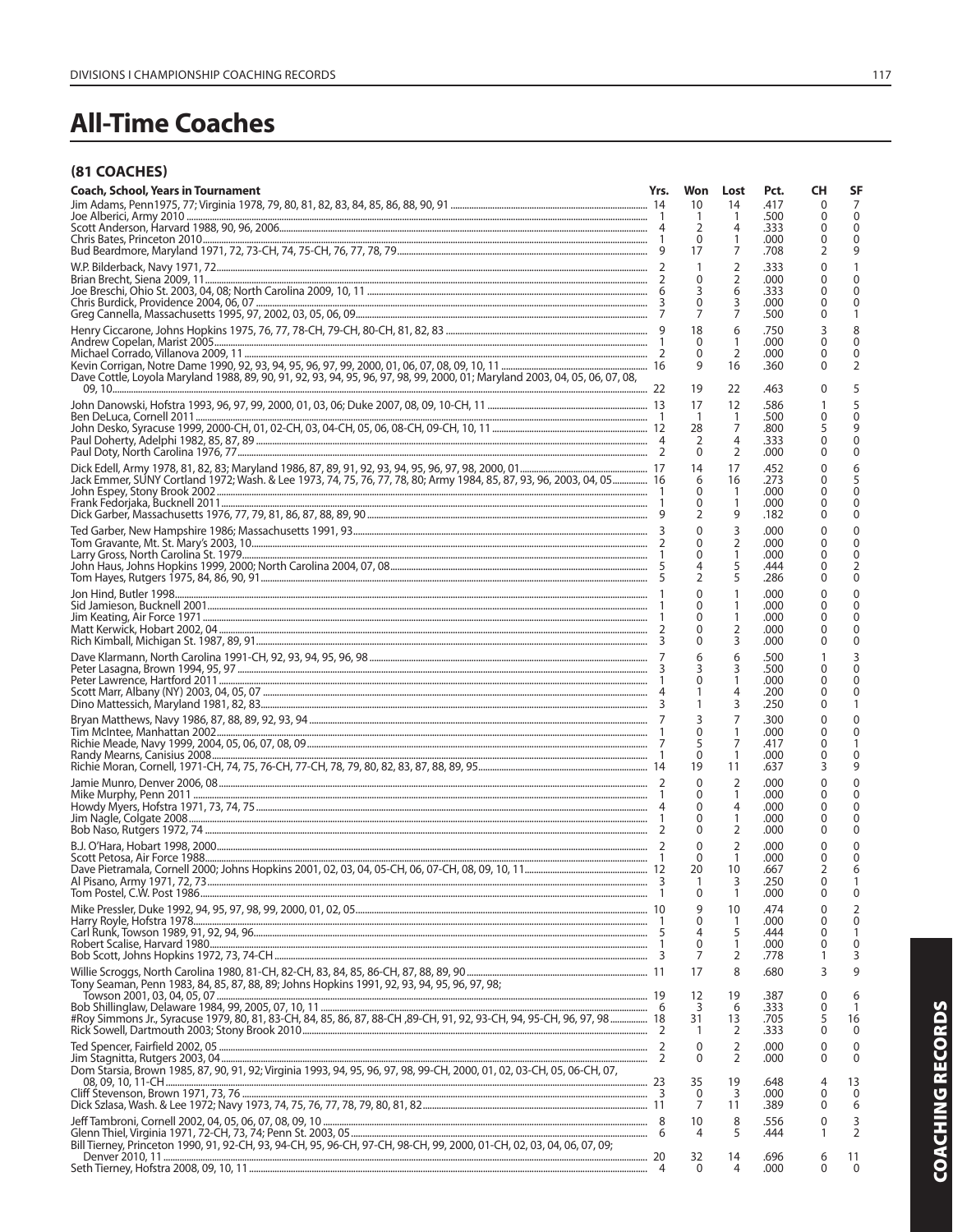| <b>Coach, School, Years in Tournament</b> |  | Lost |            |  |
|-------------------------------------------|--|------|------------|--|
|                                           |  |      | റററ        |  |
|                                           |  |      | 750        |  |
|                                           |  |      | 000<br>476 |  |
|                                           |  |      | 00C        |  |
|                                           |  |      | .400       |  |
|                                           |  |      |            |  |

# After the 1990 championship, the NCAA Committee on Infractions determined that Paul Gait had played in the 1990 championship while ineligible. Under NCAA rules, Syracuse and Paul Gait's records for that championship were vacated. The NCAA does not recognize Syracuse, Coach Roy Simmons Jr.'s 3-0 record, and Paul Gait's 7 goals, 7 assists and his participation in that champion-ship.

# **Divisions II and III Championship Coaching Records**

From 1974-79, Divisions II and III participated in a combined championship.

# **Divisions II and III All-Time Coaching Records**

# **(1974-1979)**

| Joe Ardolino Salisbury (1978) 0-1<br>Charley Clark Salisbury (1979) 1-1 | Ted Bruning  FDU-Florham (1976) 0-1                                                                                                                    |
|-------------------------------------------------------------------------|--------------------------------------------------------------------------------------------------------------------------------------------------------|
| Andy Jones  Salisbury (75-77) 0-2                                       | Paul Doherty  Adelphi (1974-76-77-78-79) 8-4<br>Paul Griffin Roanoke (1974-76-77-78-79) 4-4<br>Don Kelly  Washington Col. (74-75-76-77) 5-4            |
| Dino Mattessich Baltimore (1978) 0-1<br>Rick McCarthy Babson (1979) 0-1 | Ted Kolva  Plymouth St. (1976) 0-1                                                                                                                     |
| Pete Miller  Kutztown (1976) 0-1                                        | Carl RunkTowson (1974-75-76-77-78-79) 6-5<br>Jerry Schmidt Hobart (1974-75-76-77-78-79) 13-4<br>Chip Silverman Morgan St. (1975), Baltimore (1977) 1-2 |
|                                                                         |                                                                                                                                                        |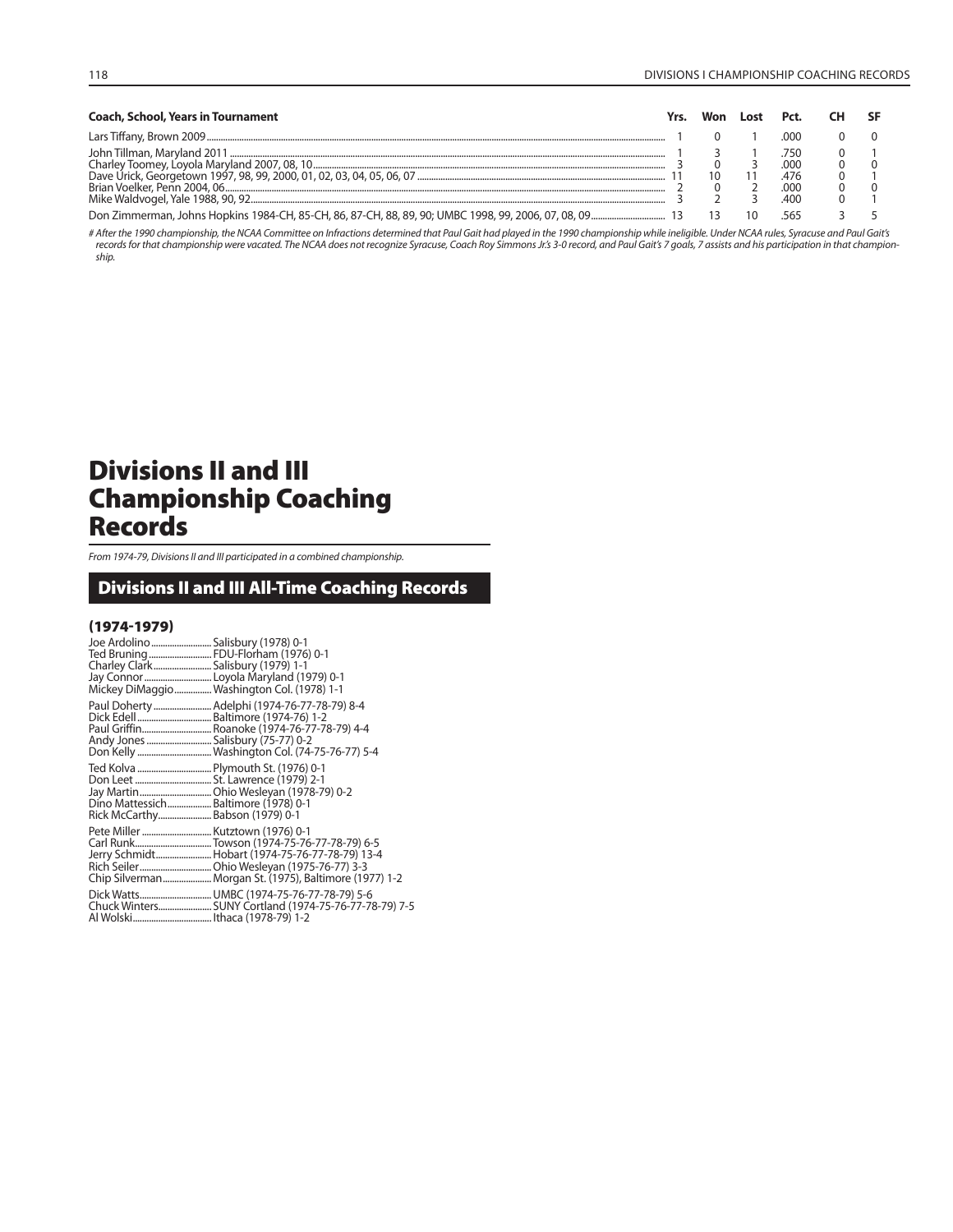# **Division II Team-By-Team Won-Lost Records (1980-2011)**

| <b>By Coach</b>                                          |                                        |                                                          |                                                    |                                                            |                                                               |                                                             |
|----------------------------------------------------------|----------------------------------------|----------------------------------------------------------|----------------------------------------------------|------------------------------------------------------------|---------------------------------------------------------------|-------------------------------------------------------------|
| (14 TEAMS)                                               |                                        |                                                          |                                                    |                                                            |                                                               |                                                             |
| Coach, Years in Tournament<br><b>ADELPHI</b>             | Yrs. W                                 |                                                          |                                                    | L CH 2d 3d                                                 |                                                               |                                                             |
| Sandy Kapatos, 1995-96-97-98-99-2001                     | 2<br>$\mathbf{1}$<br>6<br>$\mathbf{1}$ | $\mathbf{1}$<br>$\overline{4}$<br>1                      | 1<br>$\mathbf 0$<br>$\overline{2}$<br>1            | $\mathbf{1}$<br>4<br>$\Omega$                              | $\mathbf 0$<br>$\overline{2}$<br>1                            | 0<br>$\mathbf{0}$<br>$\mathbf{0}$<br>$\Omega$               |
| TOTAL 10                                                 |                                        | 7                                                        | 4                                                  | 6                                                          | 4                                                             | $\mathbf{0}$                                                |
| <b>BRYANT</b>                                            |                                        | $\Omega$                                                 | 1                                                  | $\Omega$                                                   | $\Omega$                                                      | 1                                                           |
| <b>TOTAL</b>                                             | $\mathbf{1}$                           | $\Omega$                                                 | 1                                                  | $\Omega$                                                   | $\Omega$                                                      | 1                                                           |
| <b>C.W. POST</b><br>Tom Postel, 1993-96-98-99-2000-01-05 | 3                                      | 1<br>4                                                   | 6<br>$\mathbf{1}$                                  | 1<br>$\overline{2}$                                        | 4<br>$\mathbf{0}$                                             | $\overline{2}$<br>$\mathbf{1}$                              |
| TOTAL 10                                                 |                                        | 5                                                        | $\overline{7}$                                     | $\overline{3}$                                             | $\overline{4}$                                                | $\overline{3}$                                              |
| <b>DOWLING</b>                                           | 2                                      | 1                                                        | 2                                                  | $\Omega$                                                   | 1                                                             | 1                                                           |
| <b>TOTAL</b>                                             | $\mathcal{L}$                          | 1                                                        | $\mathcal{P}$                                      | $\Omega$                                                   | 1                                                             | 1                                                           |
| <b>LE MOYNE</b><br>Dan Sheehan, 2002-03-04-05-06-07-     | 9                                      | 9                                                        | 6                                                  | 3                                                          | 3                                                             | 3                                                           |
| <b>TOTAL</b>                                             | 9                                      | 9                                                        | 6                                                  | $\overline{3}$                                             | $\overline{3}$                                                | $\overline{3}$                                              |
| <b>LIMESTONE</b><br>Mike Cerino, 2000-07-08-09-10        | 5<br>1<br>$\mathbf{3}$                 | 1<br>$\overline{4}$<br>1<br>$\mathbf{0}$<br>$\mathbf{0}$ | 4<br>$\mathbf{1}$<br>$\overline{2}$<br>1<br>1<br>1 | 1<br>0<br>$\mathbf{1}$<br>$\Omega$<br>$\Omega$<br>$\Omega$ | 0<br>1<br>$\overline{2}$<br>1<br>$\mathbf{0}$<br>$\mathbf{0}$ | 4<br>$\mathbf{0}$<br>$\mathbf{0}$<br>$\mathbf{0}$<br>1<br>1 |
| TOTAL 12                                                 |                                        | 7                                                        | 10                                                 | $\mathfrak{D}$                                             | 4                                                             | 6                                                           |
|                                                          |                                        |                                                          |                                                    |                                                            |                                                               |                                                             |

| <b>Coach, Years in Tournament</b> | Yrs. W        |              | L            | CH 2d    |                | 3d           |  |
|-----------------------------------|---------------|--------------|--------------|----------|----------------|--------------|--|
| Loyola Maryland                   |               | 0            | 1            | 0        | 1              | $\Omega$     |  |
| <b>TOTAL</b>                      | $\mathbf{1}$  | $\mathbf{0}$ | 1            | 0        | 1              | $\mathbf{0}$ |  |
| <b>UMBC</b>                       | 1             | 1            | 0            | 1        | $\Omega$       | 0            |  |
| <b>TOTAL</b>                      | $\mathbf{1}$  | 1            | $\mathbf{0}$ | 1        | $\Omega$       | $\mathbf{0}$ |  |
| <b>MERCYHURST</b>                 | 5             | 3            | 4            | 1        | 1              | 3            |  |
| <b>TOTAL</b>                      | 5             | 3            | 4            | 1        | 1              | 3            |  |
| <b>MERRIMACK</b>                  |               | 0            | 1            | $\Omega$ | $\Omega$       | 1            |  |
| <b>TOTAL</b>                      | $\mathbf{1}$  | $\Omega$     | 1            | $\Omega$ | $\Omega$       | 1            |  |
| <b>NYIT</b>                       |               |              |              |          |                |              |  |
|                                   | 8             | 8            | 4            | 4        | 3              | 0            |  |
| <b>TOTAL</b>                      | 8             | 8            | 4            | 4        | $\overline{3}$ | $\mathbf{0}$ |  |
| <b>ST. ANDREWS</b>                | 1             | 0            | 1            | $\Omega$ | $\Omega$       | 1            |  |
| <b>TOTAL</b>                      | $\mathbf{1}$  | $\Omega$     | 1            | $\Omega$ | $\Omega$       | 1            |  |
| <b>SPRINGFIELD</b>                | 2             | 1            | 1            | 1        | 1              | 0            |  |
| <b>TOTAL</b>                      | $\mathcal{L}$ | 1            | 1            | 1        | 1              | $\Omega$     |  |
| <b>WINGATE</b>                    |               | $\Omega$     | 1            | 0        | $\Omega$       | 1            |  |
| TOTAL                             | 1             | $\Omega$     | 1            | $\Omega$ | $\Omega$       | 1            |  |
| *interim head coach               |               |              |              |          |                |              |  |

# All-Time Coaches, 1980-2011

# (23 COACHES)

| <b>Coach, School, Years in Tournament</b> | Won | Lost | Pct.  | CН | 2nd |
|-------------------------------------------|-----|------|-------|----|-----|
|                                           |     |      | 333   |    |     |
|                                           |     |      | റററ   |    |     |
|                                           |     |      | 500   |    |     |
|                                           |     |      | 200   |    |     |
|                                           |     |      | റററ   |    |     |
|                                           |     |      | റററ   |    |     |
|                                           |     |      | റററ   |    |     |
|                                           |     |      | 500   |    |     |
|                                           |     |      | .500  |    |     |
|                                           |     |      | .800  |    |     |
|                                           |     |      | .667  |    |     |
|                                           |     |      | .667  |    |     |
|                                           |     |      | .667  |    |     |
|                                           |     |      | .500  |    |     |
|                                           |     |      | റററ   |    |     |
|                                           |     |      | .റററ  |    |     |
|                                           |     |      | :143  |    |     |
|                                           |     |      | റററ   |    |     |
|                                           |     |      |       |    |     |
|                                           |     |      | .429  |    |     |
|                                           |     |      | .600  |    |     |
|                                           |     |      | L.OOO |    |     |
|                                           |     |      | .000  |    |     |
|                                           |     |      |       |    |     |

\*interim head coach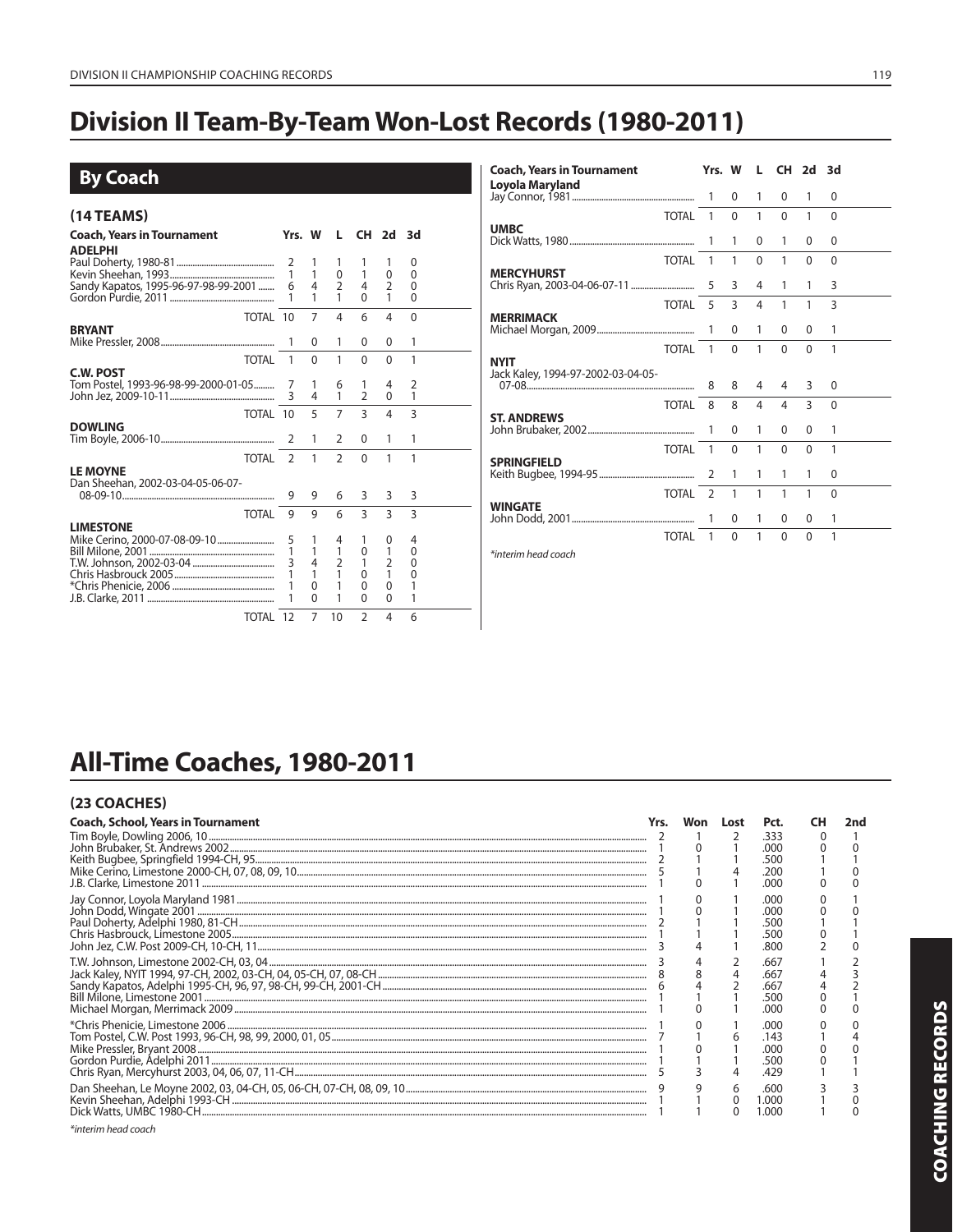# **Division III Team-By-Team Won-Lost Records (1980-2011)**

# **By Coach**

| <b>Coach, Years in Tournament</b><br>Yrs. W<br>L CH 2d 3d<br><b>ADRIAN</b><br>1<br>0<br>0<br>1<br>0<br>0<br><b>TOTAL</b><br>1<br>1<br>0<br>$\mathbf{0}$<br>0<br>0<br>ALFRED<br>4<br>0<br>4<br>0<br>0<br>0<br>1<br>1<br>0<br>0<br>0<br>0<br><b>TOTAL</b><br>5<br>$\mathbf{0}$<br>5<br>0<br>0<br>0<br><b>AMHERST</b><br>1<br>1<br>2<br>0<br>0<br>0<br><b>TOTAL</b><br>1<br>$\overline{2}$<br>1<br>0<br>0<br>0<br><b>BOWDOIN</b><br>1<br>0<br>0<br>0<br>1<br>1<br><b>TOTAL</b><br>1<br>1<br>1<br>$\mathbf{0}$<br>0<br>$\mathbf{0}$<br><b>CABRINI</b><br>Steve Colfer, 2002-03-04-05-06-07-08-<br>10<br>5<br>10<br>0<br>0<br>0<br>TOTAL 10<br>5<br>10<br>0<br>$\mathbf{0}$<br>0<br><b>CASTLETON</b><br>1<br>0<br>0<br>0<br>1<br>0<br>1<br>1<br>0<br>0<br>0<br>0<br><b>TOTAL</b><br>2<br>0<br>$\overline{2}$<br>$\mathbf{0}$<br>0<br>0<br><b>CLARKSON</b><br>4<br>4<br>0<br>0<br>0<br>0<br><b>TOTAL</b><br>4<br>4<br>0<br>0<br>0<br>0<br><b>COLORADO COL.</b><br>1<br>1<br>0<br>0<br>0<br>0<br>1<br>0<br><b>TOTAL</b><br>1<br>0<br>0<br>0<br><b>CONNECTICUT COL.</b><br>1<br>0<br>1<br>0<br>0<br>0<br><b>TOTAL</b><br>0<br>1<br>1<br>0<br>$\Omega$<br>0<br><b>SUNY CORTLAND</b><br>2<br>2<br>2<br>0<br>4<br>0<br>Jerry Casciani, 1984-85-86-87-88-89<br>$\overline{2}$<br>6<br>6<br>0<br>0<br>2<br>1<br>0<br>1<br>0<br>0<br>0<br>Lelan Rogers, 2001-02-03-04-05<br>5<br>5<br>5<br>0<br>0<br>1<br>1<br>4<br>0<br>1<br>0<br>0<br>5<br>13<br>4<br>2<br>1<br>1<br>TOTAL 20<br>$\overline{2}$<br>4<br>4<br>28<br>18<br><b>DENISON</b><br>5<br>5<br>Tommy Thomsen, 1982-84-85-86-88<br>0<br>0<br>0<br>0<br>Mike Caravana, 1994-96-97-98-99-<br>2<br>7<br>11<br>0<br>0<br>3<br>3<br>2<br>0<br>0<br>0<br>$\overline{2}$<br>TOTAL 19<br>9<br>19<br>0<br>$\mathbf{0}$<br><b>DICKINSON</b><br>2<br>2<br>2<br>0<br>0<br>0<br>$\overline{2}$<br>$\overline{2}$<br><b>TOTAL</b><br>2<br>$\mathbf{0}$<br>0<br>$\mathbf{0}$<br><b>EASTERN CONN. ST.</b><br>Rick McCarthy, 2001-02-03-04<br>4<br>0<br>4<br>0<br>0<br>0<br>1<br>1<br>0<br>0<br>0<br>0<br>1<br>1<br>1<br>0<br>0<br>0<br><b>TOTAL</b><br>1<br>6<br>6<br>0<br>0<br>0<br><b>ENDICOTT</b><br>Sean Quirk, 2001-04-05-06-07-10-11<br>7<br>3<br>7<br>0<br>0<br>0<br>3<br><b>TOTAL</b><br>7<br>7<br>0<br>0<br>0<br><b>FDU-FLORHAM</b><br>1<br>0<br>1<br>0<br>0<br>0<br>1<br>1<br>0<br>0<br>0<br>0<br><b>TOTAL</b><br>2<br>2<br>0<br>0<br>0<br>0<br><b>FRANK. &amp; MARSH.</b><br>2<br>2<br>0<br>0<br>1<br>1<br>1<br>1<br>0<br>0<br>0<br>0<br>1<br>1<br>1<br>0<br>0<br>0<br><b>TOTAL</b><br>2<br>4<br>1<br>4<br>0<br>0 | $(62)$ TEAMS) |  |  |  |  |
|-------------------------------------------------------------------------------------------------------------------------------------------------------------------------------------------------------------------------------------------------------------------------------------------------------------------------------------------------------------------------------------------------------------------------------------------------------------------------------------------------------------------------------------------------------------------------------------------------------------------------------------------------------------------------------------------------------------------------------------------------------------------------------------------------------------------------------------------------------------------------------------------------------------------------------------------------------------------------------------------------------------------------------------------------------------------------------------------------------------------------------------------------------------------------------------------------------------------------------------------------------------------------------------------------------------------------------------------------------------------------------------------------------------------------------------------------------------------------------------------------------------------------------------------------------------------------------------------------------------------------------------------------------------------------------------------------------------------------------------------------------------------------------------------------------------------------------------------------------------------------------------------------------------------------------------------------------------------------------------------------------------------------------------------------------------------------------------------------------------------------------------------------------------------------------------------------------------------------------------------------------------------------------------------------------------------------------------------------------------------------------------------------------------------------------------------------------------------------------------------------------------------------------------------------------|---------------|--|--|--|--|
|                                                                                                                                                                                                                                                                                                                                                                                                                                                                                                                                                                                                                                                                                                                                                                                                                                                                                                                                                                                                                                                                                                                                                                                                                                                                                                                                                                                                                                                                                                                                                                                                                                                                                                                                                                                                                                                                                                                                                                                                                                                                                                                                                                                                                                                                                                                                                                                                                                                                                                                                                       |               |  |  |  |  |
|                                                                                                                                                                                                                                                                                                                                                                                                                                                                                                                                                                                                                                                                                                                                                                                                                                                                                                                                                                                                                                                                                                                                                                                                                                                                                                                                                                                                                                                                                                                                                                                                                                                                                                                                                                                                                                                                                                                                                                                                                                                                                                                                                                                                                                                                                                                                                                                                                                                                                                                                                       |               |  |  |  |  |
|                                                                                                                                                                                                                                                                                                                                                                                                                                                                                                                                                                                                                                                                                                                                                                                                                                                                                                                                                                                                                                                                                                                                                                                                                                                                                                                                                                                                                                                                                                                                                                                                                                                                                                                                                                                                                                                                                                                                                                                                                                                                                                                                                                                                                                                                                                                                                                                                                                                                                                                                                       |               |  |  |  |  |
|                                                                                                                                                                                                                                                                                                                                                                                                                                                                                                                                                                                                                                                                                                                                                                                                                                                                                                                                                                                                                                                                                                                                                                                                                                                                                                                                                                                                                                                                                                                                                                                                                                                                                                                                                                                                                                                                                                                                                                                                                                                                                                                                                                                                                                                                                                                                                                                                                                                                                                                                                       |               |  |  |  |  |
|                                                                                                                                                                                                                                                                                                                                                                                                                                                                                                                                                                                                                                                                                                                                                                                                                                                                                                                                                                                                                                                                                                                                                                                                                                                                                                                                                                                                                                                                                                                                                                                                                                                                                                                                                                                                                                                                                                                                                                                                                                                                                                                                                                                                                                                                                                                                                                                                                                                                                                                                                       |               |  |  |  |  |
|                                                                                                                                                                                                                                                                                                                                                                                                                                                                                                                                                                                                                                                                                                                                                                                                                                                                                                                                                                                                                                                                                                                                                                                                                                                                                                                                                                                                                                                                                                                                                                                                                                                                                                                                                                                                                                                                                                                                                                                                                                                                                                                                                                                                                                                                                                                                                                                                                                                                                                                                                       |               |  |  |  |  |
|                                                                                                                                                                                                                                                                                                                                                                                                                                                                                                                                                                                                                                                                                                                                                                                                                                                                                                                                                                                                                                                                                                                                                                                                                                                                                                                                                                                                                                                                                                                                                                                                                                                                                                                                                                                                                                                                                                                                                                                                                                                                                                                                                                                                                                                                                                                                                                                                                                                                                                                                                       |               |  |  |  |  |
|                                                                                                                                                                                                                                                                                                                                                                                                                                                                                                                                                                                                                                                                                                                                                                                                                                                                                                                                                                                                                                                                                                                                                                                                                                                                                                                                                                                                                                                                                                                                                                                                                                                                                                                                                                                                                                                                                                                                                                                                                                                                                                                                                                                                                                                                                                                                                                                                                                                                                                                                                       |               |  |  |  |  |
|                                                                                                                                                                                                                                                                                                                                                                                                                                                                                                                                                                                                                                                                                                                                                                                                                                                                                                                                                                                                                                                                                                                                                                                                                                                                                                                                                                                                                                                                                                                                                                                                                                                                                                                                                                                                                                                                                                                                                                                                                                                                                                                                                                                                                                                                                                                                                                                                                                                                                                                                                       |               |  |  |  |  |
|                                                                                                                                                                                                                                                                                                                                                                                                                                                                                                                                                                                                                                                                                                                                                                                                                                                                                                                                                                                                                                                                                                                                                                                                                                                                                                                                                                                                                                                                                                                                                                                                                                                                                                                                                                                                                                                                                                                                                                                                                                                                                                                                                                                                                                                                                                                                                                                                                                                                                                                                                       |               |  |  |  |  |
|                                                                                                                                                                                                                                                                                                                                                                                                                                                                                                                                                                                                                                                                                                                                                                                                                                                                                                                                                                                                                                                                                                                                                                                                                                                                                                                                                                                                                                                                                                                                                                                                                                                                                                                                                                                                                                                                                                                                                                                                                                                                                                                                                                                                                                                                                                                                                                                                                                                                                                                                                       |               |  |  |  |  |
|                                                                                                                                                                                                                                                                                                                                                                                                                                                                                                                                                                                                                                                                                                                                                                                                                                                                                                                                                                                                                                                                                                                                                                                                                                                                                                                                                                                                                                                                                                                                                                                                                                                                                                                                                                                                                                                                                                                                                                                                                                                                                                                                                                                                                                                                                                                                                                                                                                                                                                                                                       |               |  |  |  |  |
|                                                                                                                                                                                                                                                                                                                                                                                                                                                                                                                                                                                                                                                                                                                                                                                                                                                                                                                                                                                                                                                                                                                                                                                                                                                                                                                                                                                                                                                                                                                                                                                                                                                                                                                                                                                                                                                                                                                                                                                                                                                                                                                                                                                                                                                                                                                                                                                                                                                                                                                                                       |               |  |  |  |  |
|                                                                                                                                                                                                                                                                                                                                                                                                                                                                                                                                                                                                                                                                                                                                                                                                                                                                                                                                                                                                                                                                                                                                                                                                                                                                                                                                                                                                                                                                                                                                                                                                                                                                                                                                                                                                                                                                                                                                                                                                                                                                                                                                                                                                                                                                                                                                                                                                                                                                                                                                                       |               |  |  |  |  |
|                                                                                                                                                                                                                                                                                                                                                                                                                                                                                                                                                                                                                                                                                                                                                                                                                                                                                                                                                                                                                                                                                                                                                                                                                                                                                                                                                                                                                                                                                                                                                                                                                                                                                                                                                                                                                                                                                                                                                                                                                                                                                                                                                                                                                                                                                                                                                                                                                                                                                                                                                       |               |  |  |  |  |
|                                                                                                                                                                                                                                                                                                                                                                                                                                                                                                                                                                                                                                                                                                                                                                                                                                                                                                                                                                                                                                                                                                                                                                                                                                                                                                                                                                                                                                                                                                                                                                                                                                                                                                                                                                                                                                                                                                                                                                                                                                                                                                                                                                                                                                                                                                                                                                                                                                                                                                                                                       |               |  |  |  |  |
|                                                                                                                                                                                                                                                                                                                                                                                                                                                                                                                                                                                                                                                                                                                                                                                                                                                                                                                                                                                                                                                                                                                                                                                                                                                                                                                                                                                                                                                                                                                                                                                                                                                                                                                                                                                                                                                                                                                                                                                                                                                                                                                                                                                                                                                                                                                                                                                                                                                                                                                                                       |               |  |  |  |  |
|                                                                                                                                                                                                                                                                                                                                                                                                                                                                                                                                                                                                                                                                                                                                                                                                                                                                                                                                                                                                                                                                                                                                                                                                                                                                                                                                                                                                                                                                                                                                                                                                                                                                                                                                                                                                                                                                                                                                                                                                                                                                                                                                                                                                                                                                                                                                                                                                                                                                                                                                                       |               |  |  |  |  |
|                                                                                                                                                                                                                                                                                                                                                                                                                                                                                                                                                                                                                                                                                                                                                                                                                                                                                                                                                                                                                                                                                                                                                                                                                                                                                                                                                                                                                                                                                                                                                                                                                                                                                                                                                                                                                                                                                                                                                                                                                                                                                                                                                                                                                                                                                                                                                                                                                                                                                                                                                       |               |  |  |  |  |
|                                                                                                                                                                                                                                                                                                                                                                                                                                                                                                                                                                                                                                                                                                                                                                                                                                                                                                                                                                                                                                                                                                                                                                                                                                                                                                                                                                                                                                                                                                                                                                                                                                                                                                                                                                                                                                                                                                                                                                                                                                                                                                                                                                                                                                                                                                                                                                                                                                                                                                                                                       |               |  |  |  |  |
|                                                                                                                                                                                                                                                                                                                                                                                                                                                                                                                                                                                                                                                                                                                                                                                                                                                                                                                                                                                                                                                                                                                                                                                                                                                                                                                                                                                                                                                                                                                                                                                                                                                                                                                                                                                                                                                                                                                                                                                                                                                                                                                                                                                                                                                                                                                                                                                                                                                                                                                                                       |               |  |  |  |  |
|                                                                                                                                                                                                                                                                                                                                                                                                                                                                                                                                                                                                                                                                                                                                                                                                                                                                                                                                                                                                                                                                                                                                                                                                                                                                                                                                                                                                                                                                                                                                                                                                                                                                                                                                                                                                                                                                                                                                                                                                                                                                                                                                                                                                                                                                                                                                                                                                                                                                                                                                                       |               |  |  |  |  |
|                                                                                                                                                                                                                                                                                                                                                                                                                                                                                                                                                                                                                                                                                                                                                                                                                                                                                                                                                                                                                                                                                                                                                                                                                                                                                                                                                                                                                                                                                                                                                                                                                                                                                                                                                                                                                                                                                                                                                                                                                                                                                                                                                                                                                                                                                                                                                                                                                                                                                                                                                       |               |  |  |  |  |
|                                                                                                                                                                                                                                                                                                                                                                                                                                                                                                                                                                                                                                                                                                                                                                                                                                                                                                                                                                                                                                                                                                                                                                                                                                                                                                                                                                                                                                                                                                                                                                                                                                                                                                                                                                                                                                                                                                                                                                                                                                                                                                                                                                                                                                                                                                                                                                                                                                                                                                                                                       |               |  |  |  |  |
|                                                                                                                                                                                                                                                                                                                                                                                                                                                                                                                                                                                                                                                                                                                                                                                                                                                                                                                                                                                                                                                                                                                                                                                                                                                                                                                                                                                                                                                                                                                                                                                                                                                                                                                                                                                                                                                                                                                                                                                                                                                                                                                                                                                                                                                                                                                                                                                                                                                                                                                                                       |               |  |  |  |  |
|                                                                                                                                                                                                                                                                                                                                                                                                                                                                                                                                                                                                                                                                                                                                                                                                                                                                                                                                                                                                                                                                                                                                                                                                                                                                                                                                                                                                                                                                                                                                                                                                                                                                                                                                                                                                                                                                                                                                                                                                                                                                                                                                                                                                                                                                                                                                                                                                                                                                                                                                                       |               |  |  |  |  |
|                                                                                                                                                                                                                                                                                                                                                                                                                                                                                                                                                                                                                                                                                                                                                                                                                                                                                                                                                                                                                                                                                                                                                                                                                                                                                                                                                                                                                                                                                                                                                                                                                                                                                                                                                                                                                                                                                                                                                                                                                                                                                                                                                                                                                                                                                                                                                                                                                                                                                                                                                       |               |  |  |  |  |
|                                                                                                                                                                                                                                                                                                                                                                                                                                                                                                                                                                                                                                                                                                                                                                                                                                                                                                                                                                                                                                                                                                                                                                                                                                                                                                                                                                                                                                                                                                                                                                                                                                                                                                                                                                                                                                                                                                                                                                                                                                                                                                                                                                                                                                                                                                                                                                                                                                                                                                                                                       |               |  |  |  |  |
|                                                                                                                                                                                                                                                                                                                                                                                                                                                                                                                                                                                                                                                                                                                                                                                                                                                                                                                                                                                                                                                                                                                                                                                                                                                                                                                                                                                                                                                                                                                                                                                                                                                                                                                                                                                                                                                                                                                                                                                                                                                                                                                                                                                                                                                                                                                                                                                                                                                                                                                                                       |               |  |  |  |  |
|                                                                                                                                                                                                                                                                                                                                                                                                                                                                                                                                                                                                                                                                                                                                                                                                                                                                                                                                                                                                                                                                                                                                                                                                                                                                                                                                                                                                                                                                                                                                                                                                                                                                                                                                                                                                                                                                                                                                                                                                                                                                                                                                                                                                                                                                                                                                                                                                                                                                                                                                                       |               |  |  |  |  |
|                                                                                                                                                                                                                                                                                                                                                                                                                                                                                                                                                                                                                                                                                                                                                                                                                                                                                                                                                                                                                                                                                                                                                                                                                                                                                                                                                                                                                                                                                                                                                                                                                                                                                                                                                                                                                                                                                                                                                                                                                                                                                                                                                                                                                                                                                                                                                                                                                                                                                                                                                       |               |  |  |  |  |
|                                                                                                                                                                                                                                                                                                                                                                                                                                                                                                                                                                                                                                                                                                                                                                                                                                                                                                                                                                                                                                                                                                                                                                                                                                                                                                                                                                                                                                                                                                                                                                                                                                                                                                                                                                                                                                                                                                                                                                                                                                                                                                                                                                                                                                                                                                                                                                                                                                                                                                                                                       |               |  |  |  |  |
|                                                                                                                                                                                                                                                                                                                                                                                                                                                                                                                                                                                                                                                                                                                                                                                                                                                                                                                                                                                                                                                                                                                                                                                                                                                                                                                                                                                                                                                                                                                                                                                                                                                                                                                                                                                                                                                                                                                                                                                                                                                                                                                                                                                                                                                                                                                                                                                                                                                                                                                                                       |               |  |  |  |  |
|                                                                                                                                                                                                                                                                                                                                                                                                                                                                                                                                                                                                                                                                                                                                                                                                                                                                                                                                                                                                                                                                                                                                                                                                                                                                                                                                                                                                                                                                                                                                                                                                                                                                                                                                                                                                                                                                                                                                                                                                                                                                                                                                                                                                                                                                                                                                                                                                                                                                                                                                                       |               |  |  |  |  |
|                                                                                                                                                                                                                                                                                                                                                                                                                                                                                                                                                                                                                                                                                                                                                                                                                                                                                                                                                                                                                                                                                                                                                                                                                                                                                                                                                                                                                                                                                                                                                                                                                                                                                                                                                                                                                                                                                                                                                                                                                                                                                                                                                                                                                                                                                                                                                                                                                                                                                                                                                       |               |  |  |  |  |
|                                                                                                                                                                                                                                                                                                                                                                                                                                                                                                                                                                                                                                                                                                                                                                                                                                                                                                                                                                                                                                                                                                                                                                                                                                                                                                                                                                                                                                                                                                                                                                                                                                                                                                                                                                                                                                                                                                                                                                                                                                                                                                                                                                                                                                                                                                                                                                                                                                                                                                                                                       |               |  |  |  |  |
|                                                                                                                                                                                                                                                                                                                                                                                                                                                                                                                                                                                                                                                                                                                                                                                                                                                                                                                                                                                                                                                                                                                                                                                                                                                                                                                                                                                                                                                                                                                                                                                                                                                                                                                                                                                                                                                                                                                                                                                                                                                                                                                                                                                                                                                                                                                                                                                                                                                                                                                                                       |               |  |  |  |  |
|                                                                                                                                                                                                                                                                                                                                                                                                                                                                                                                                                                                                                                                                                                                                                                                                                                                                                                                                                                                                                                                                                                                                                                                                                                                                                                                                                                                                                                                                                                                                                                                                                                                                                                                                                                                                                                                                                                                                                                                                                                                                                                                                                                                                                                                                                                                                                                                                                                                                                                                                                       |               |  |  |  |  |
|                                                                                                                                                                                                                                                                                                                                                                                                                                                                                                                                                                                                                                                                                                                                                                                                                                                                                                                                                                                                                                                                                                                                                                                                                                                                                                                                                                                                                                                                                                                                                                                                                                                                                                                                                                                                                                                                                                                                                                                                                                                                                                                                                                                                                                                                                                                                                                                                                                                                                                                                                       |               |  |  |  |  |
|                                                                                                                                                                                                                                                                                                                                                                                                                                                                                                                                                                                                                                                                                                                                                                                                                                                                                                                                                                                                                                                                                                                                                                                                                                                                                                                                                                                                                                                                                                                                                                                                                                                                                                                                                                                                                                                                                                                                                                                                                                                                                                                                                                                                                                                                                                                                                                                                                                                                                                                                                       |               |  |  |  |  |
|                                                                                                                                                                                                                                                                                                                                                                                                                                                                                                                                                                                                                                                                                                                                                                                                                                                                                                                                                                                                                                                                                                                                                                                                                                                                                                                                                                                                                                                                                                                                                                                                                                                                                                                                                                                                                                                                                                                                                                                                                                                                                                                                                                                                                                                                                                                                                                                                                                                                                                                                                       |               |  |  |  |  |
|                                                                                                                                                                                                                                                                                                                                                                                                                                                                                                                                                                                                                                                                                                                                                                                                                                                                                                                                                                                                                                                                                                                                                                                                                                                                                                                                                                                                                                                                                                                                                                                                                                                                                                                                                                                                                                                                                                                                                                                                                                                                                                                                                                                                                                                                                                                                                                                                                                                                                                                                                       |               |  |  |  |  |
|                                                                                                                                                                                                                                                                                                                                                                                                                                                                                                                                                                                                                                                                                                                                                                                                                                                                                                                                                                                                                                                                                                                                                                                                                                                                                                                                                                                                                                                                                                                                                                                                                                                                                                                                                                                                                                                                                                                                                                                                                                                                                                                                                                                                                                                                                                                                                                                                                                                                                                                                                       |               |  |  |  |  |
|                                                                                                                                                                                                                                                                                                                                                                                                                                                                                                                                                                                                                                                                                                                                                                                                                                                                                                                                                                                                                                                                                                                                                                                                                                                                                                                                                                                                                                                                                                                                                                                                                                                                                                                                                                                                                                                                                                                                                                                                                                                                                                                                                                                                                                                                                                                                                                                                                                                                                                                                                       |               |  |  |  |  |
|                                                                                                                                                                                                                                                                                                                                                                                                                                                                                                                                                                                                                                                                                                                                                                                                                                                                                                                                                                                                                                                                                                                                                                                                                                                                                                                                                                                                                                                                                                                                                                                                                                                                                                                                                                                                                                                                                                                                                                                                                                                                                                                                                                                                                                                                                                                                                                                                                                                                                                                                                       |               |  |  |  |  |
|                                                                                                                                                                                                                                                                                                                                                                                                                                                                                                                                                                                                                                                                                                                                                                                                                                                                                                                                                                                                                                                                                                                                                                                                                                                                                                                                                                                                                                                                                                                                                                                                                                                                                                                                                                                                                                                                                                                                                                                                                                                                                                                                                                                                                                                                                                                                                                                                                                                                                                                                                       |               |  |  |  |  |

| <b>Coach, Years in Tournament</b>                                                           |              |                | Yrs. W         | L              | <b>CH</b> | 2d     | 3d     |  |
|---------------------------------------------------------------------------------------------|--------------|----------------|----------------|----------------|-----------|--------|--------|--|
| <b>SUNY GENESEO</b>                                                                         |              | 3              | 2              | 3              | 0         | 0      | 0      |  |
|                                                                                             | <b>TOTAL</b> | 3              | $\overline{2}$ | 3              | 0         | 0      | 0      |  |
| <b>GETTYSBURG</b><br>Hank Janczyk, 1989-91-92-93-94-95-<br>96-97-98-99-2000-01-02-04-05-06- |              |                |                |                |           |        |        |  |
|                                                                                             |              | 21             | 21             | 21             | 0         | 3      | 5      |  |
| <b>GORDON</b>                                                                               | TOTAL 21     |                | 21             | 21             | 0         | 3      | 5      |  |
|                                                                                             |              | 1              | 0              | 1              | 0         | 0      | 0      |  |
| <b>GOUCHER</b>                                                                              | <b>TOTAL</b> | 1              | 0<br>0         | 1<br>1         | 0<br>0    | 0<br>0 | 0<br>0 |  |
|                                                                                             | <b>TOTAL</b> | 1<br>1         | $\mathbf{0}$   | 1              | 0         | 0      | 0      |  |
| HAMILTON                                                                                    |              |                |                |                |           |        |        |  |
|                                                                                             |              | 1              | 1              | 1              | 0         | 0      | 0      |  |
| <b>HAMPDEN-SYDNEY</b>                                                                       | <b>TOTAL</b> | 1              | 1              | 1              | 0         | 0      | 0      |  |
|                                                                                             |              | 1              | 0              | 1              | 0         | 0      | 0      |  |
|                                                                                             |              | 7              | 2              | 7              | 0         | 0      | 0      |  |
| <b>HAVERFORD</b>                                                                            | <b>TOTAL</b> | 8              | $\overline{2}$ | 8              | 0         | 0      | 0      |  |
|                                                                                             |              | 2<br>1         | 0<br>1         | 2<br>1         | 0<br>0    | 0<br>0 | 0<br>0 |  |
|                                                                                             | <b>TOTAL</b> | 3              | 1              | 3              | 0         | 0      | 0      |  |
| HOBART<br>Dave Urick, 1980-81-82-83-84-85-86-                                               |              | 10             | 30             | 0              | 10        | 0      | 0      |  |
|                                                                                             |              | 5              | 12             | 2              | 3         | 1      | 1      |  |
|                                                                                             | TOTAL 15     |                | 42             | 2              | 13        | 1      | 1      |  |
| <b>ITHACA</b><br>Jeff Long, 1991-92-98-2001-02-07-                                          |              | 2              | 1              | 2              | 0         | 0      | 1      |  |
|                                                                                             |              | 7              | 7              | 7              | 0         | 0      | 3      |  |
| KEAN                                                                                        | <b>TOTAL</b> | 9              | 8              | 9              | 0         | 0      | 4      |  |
|                                                                                             |              | 1              | 0              | 1              | 0         | 0      | 0      |  |
| <b>KEENE ST.</b>                                                                            | <b>TOTAL</b> | 1              | 0              | 1              | 0         | 0      | 0      |  |
|                                                                                             |              | 4              | 2              | 4              | 0         | 0      | 0      |  |
| <b>KENYON</b>                                                                               | <b>TOTAL</b> | 4              | $\overline{2}$ | 4              | 0         | 0      | 0      |  |
|                                                                                             |              | 1<br>1         | 0<br>0         | 1<br>1         | 0<br>0    | 0<br>0 | 0<br>0 |  |
|                                                                                             |              | 1              | 0              | 1              | 0         | 0      | 0      |  |
| <b>LYNCHBURG</b>                                                                            | <b>TOTAL</b> | 3              | 0              | 3              | 0         | 0      | 0      |  |
| Steve Koudelka, 1999-2003-05-06-                                                            |              | 5              | 1              | 5              | 0         | 0      | 0      |  |
| MIT                                                                                         | <b>TOTAL</b> | 5              | 1              | 5              | 0         | 0      | 0      |  |
|                                                                                             |              | 1              | 0              | 1              | 0         | 0      | 0      |  |
|                                                                                             | <b>TOTAL</b> | 1              | $\mathbf{0}$   | 1              | 0         | 0      | 0      |  |
| <b>MERCHANT MARINE</b>                                                                      |              | 2              | 0              | 2              | 0         | 0      | 0      |  |
|                                                                                             | <b>TOTAL</b> | $\overline{2}$ | $\mathbf{0}$   | $\overline{2}$ | 0         | 0      | 0      |  |
| <b>MESSIAH</b>                                                                              |              | 1              | 0              | 1              | 0         | 0      | 0      |  |
|                                                                                             | <b>TOTAL</b> | 1              | 0              | 1              | 0         | 0      | 0      |  |
| <b>MIDDLEBURY</b><br>Erin Quinn, 1996-98-99-2000-01-02-                                     |              |                |                |                |           |        |        |  |
| Dave Campbell, 2006-07-08-09-10-11                                                          |              | 9<br>6         | 24<br>8        | 6<br>6         | 3<br>0    | 3<br>0 | 1<br>1 |  |
|                                                                                             | <b>TOTAL</b> | 15             | 32             | 12             | 3         | 3      | 2      |  |
| <b>MONTCLAIR ST.</b>                                                                        |              | 2              | 0              | 2              | 0         | 0      | 0      |  |
|                                                                                             | <b>TOTAL</b> | 1<br>3         | 0<br>0         | 1<br>3         | 0<br>0    | 0<br>0 | 0<br>0 |  |
|                                                                                             |              |                |                |                |           |        |        |  |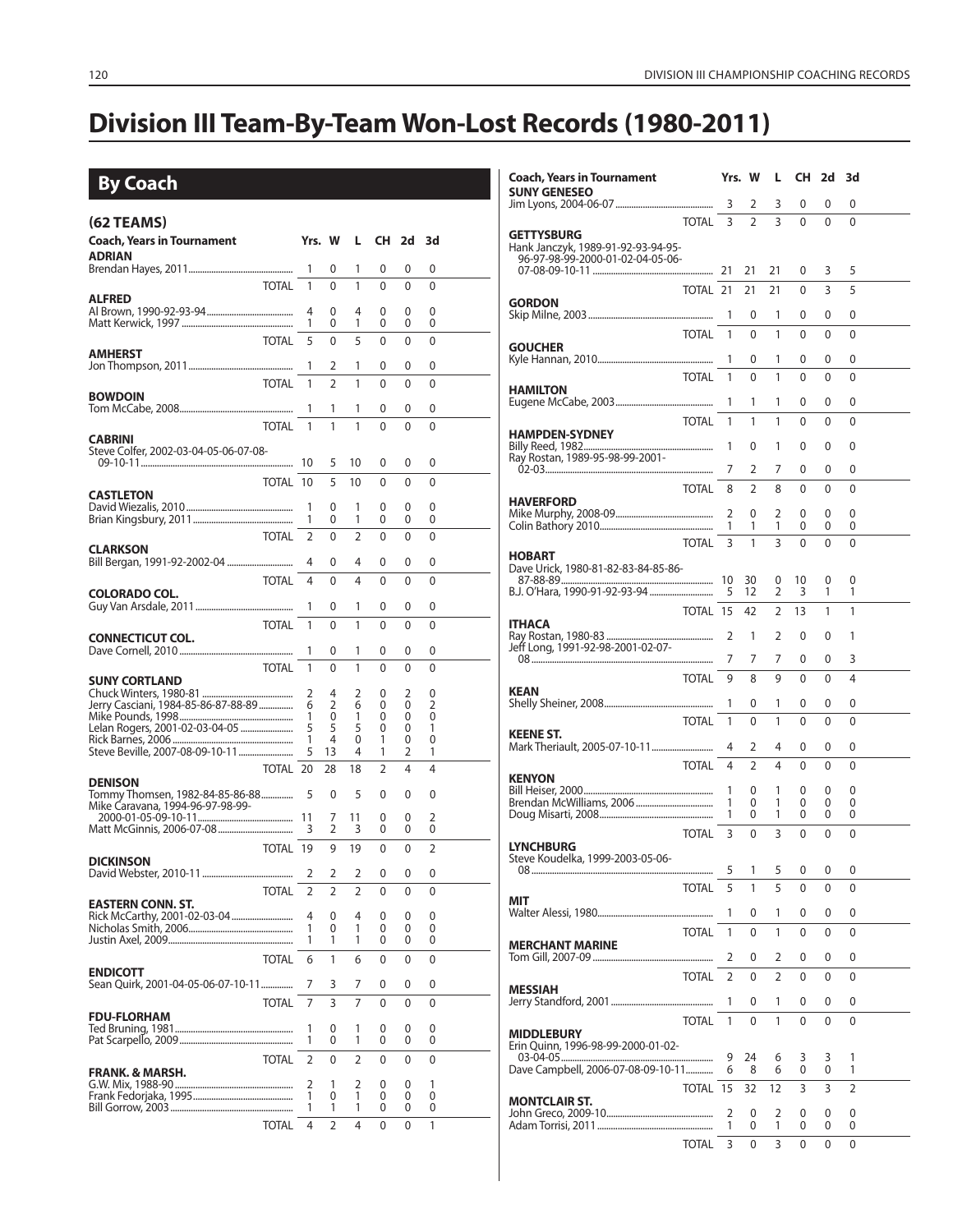# DIVISION III CHAMPIONSHIP COACHING RECORDS 121

| <b>Coach, Years in Tournament</b>                                       | Yrs.                | W              | L                   | CH           | 2d           | 3d             |  |
|-------------------------------------------------------------------------|---------------------|----------------|---------------------|--------------|--------------|----------------|--|
| <b>MOUNT IDA</b>                                                        | 3                   | 0              | 3                   | 0            | 0            | 0              |  |
| <b>TOTAL</b>                                                            | 3                   | 0              | 3                   | $\mathbf{0}$ | 0            | 0              |  |
| NAZARETH<br>Scott Nelson, 1988-89-91-92-93-94-                          |                     |                |                     |              |              |                |  |
|                                                                         |                     | 18             | 9                   | 3            | 2            | 5              |  |
| Rob Randall, 2001-03-04-05-07-09-11                                     | 7                   | 8              | 7                   | 0            | 1            | $\overline{2}$ |  |
| TOTAL 19<br><b>NEW ENGLAND COL.</b>                                     |                     | 26             | 16                  | 3            | 3            | 7              |  |
|                                                                         | 1                   | 0              | 1                   | 0            | 0            | 0              |  |
|                                                                         | 1                   | 0              | 1                   | 0            | 0            | 0              |  |
| <b>TOTAL</b><br><b>OHIO WESLEYAN</b>                                    | $\overline{2}$      | 0              | 2                   | 0            | 0            | $\mathbf{0}$   |  |
|                                                                         | 4                   | 1              | 4                   | 0            | 0            | 1              |  |
| Mike Pressler, 1986-87-88-89-90<br>Lelan Rogers, 1991-93-95-96-97-98-99 | 5<br>7              | 8<br>7         | 5<br>7              | 0<br>0       | 3<br>1       | 2<br>5         |  |
| Sean Ryan, 2000-03-05-06-07-08-09-10                                    | 8                   | 2              | 8                   | 0            | 0            | 0              |  |
|                                                                         | 1                   | 0              | 1                   | 0            | 0            | 0              |  |
| TOTAL 25<br><b>SUNY ONEONTA</b>                                         |                     | 18             | 25                  | 0            | 4            | 7              |  |
|                                                                         | 1                   | 0              | 1                   | 0            | 0            | 0              |  |
| <b>TOTAL</b>                                                            | 1                   | 0              | 1                   | 0            | 0            | 0              |  |
| <b>RENSSELAER</b>                                                       | 3                   | 1              | 3                   | 0            | 0            | 0              |  |
| <b>TOTAL</b>                                                            | 3                   | 1              | 3                   | 0            | 0            | 0              |  |
| <b>ROANOKE</b>                                                          | 1                   | 0              | 1                   | 0            | 0            | 0              |  |
|                                                                         | 4                   | 3              | 4                   | 0            | 1            | 1              |  |
|                                                                         | 2                   | 1              | 2                   | 0            | 0            | 1              |  |
| Bill Pilat, 1992-96-97-98-2005-06-07-                                   |                     | 12             | 10                  | 0            | 1            | 3              |  |
| TOTAL 17                                                                |                     | 16             | 17                  | 0            | 2            | 5              |  |
| ROCHESTER INST.                                                         | 2                   | 1              | 2                   | 0            | 0            | 1              |  |
|                                                                         | 3                   | 2              | 3                   | 0            | 0            | 2              |  |
| Guy Van Arsdale, 1990-94-95-99-2000                                     | 5                   | 3              | 5                   | 0            | 0            | 1              |  |
|                                                                         | 1<br>$\overline{2}$ | 0<br>3         | 1<br>2              | 0<br>0       | 0<br>0       | 0<br>1         |  |
| TOTAL 13                                                                |                     | 9              | 13                  | 0            | 0            | 5              |  |
| <b>ST. LAWRENCE</b>                                                     |                     |                |                     |              |              |                |  |
|                                                                         | 6<br>4              | 0<br>2         | 6<br>4              | 0<br>0       | 0<br>0       | 0<br>0         |  |
| TOTAL 10                                                                |                     | $\overline{2}$ | 10                  | 0            | 0            | $\mathbf{0}$   |  |
| <b>SALISBURY</b>                                                        |                     |                |                     |              |              |                |  |
|                                                                         | 3<br>$\overline{2}$ | 3<br>1         | 3<br>$\overline{2}$ | 0<br>0       | 0<br>0       | 2<br>1         |  |
|                                                                         | 1                   | 0              | 1                   | 0            | 0            | 0              |  |
| Jim Berkman, 1989-90-91-92-93-94-<br>95-96-97-98-99-2000-01-02-03-      |                     |                |                     |              |              |                |  |
|                                                                         |                     | 49             | 14                  | 9            | 4            | 3              |  |
|                                                                         | TOTAL 29            | 53             | 20                  | 9            | 4            | 6              |  |
| <b>SCRANTON</b>                                                         | 1                   | 0              | 1                   | 0            | 0            | 0              |  |
| <b>TOTAL</b>                                                            | 1                   | $\mathbf{0}$   | 1                   | 0            | 0            | 0              |  |
| <b>SKIDMORE</b>                                                         |                     |                |                     |              |              |                |  |
|                                                                         | 1                   | 0              | 1                   | 0            | 0            | 0              |  |
| <b>TOTAL</b><br><b>SPRINGFIELD</b>                                      | 1                   | 0              | 1                   | $\mathbf{0}$ | $\mathbf{0}$ | 0              |  |
| Keith Bugbee, 1985-90-2000-01-03-                                       | 1                   | 0              | 1                   | 0            | 0            | 0              |  |
|                                                                         | 12                  | 4              | 12                  | 0            | 0            | 0              |  |
| TOTAL                                                                   | 13                  | 4              | 13                  | 0            | 0            | 0              |  |

| Coach, Years in Tournament                              | Yrs. W         |                | L              |        | CH 2d  | -3d    |  |
|---------------------------------------------------------|----------------|----------------|----------------|--------|--------|--------|--|
| <b>STEVENS</b><br>Byron Collins, 2001-02-03-04-05-06    | 6<br>1         | 2<br>1         | 6<br>1         | 0<br>0 | 0<br>0 | 0<br>0 |  |
| <b>TOTAL</b>                                            | 7              | 3              | 7              | 0      | 0      | 0      |  |
| <b>STEVENSON</b>                                        | 3              | 5              | 3              | 0      | 0      | 2      |  |
|                                                         |                |                |                |        |        |        |  |
| <b>TOTAL</b><br><b>SWARTHMORE</b>                       | 3              | 5              | 3              | 0      | 0      | 2      |  |
|                                                         | 1              | 0              | 1              | 0      | 0      | 0      |  |
| <b>TOTAL</b>                                            | 1              | 0              | 1              | 0      | 0      | 0      |  |
| <b>TUFTS</b>                                            | 4              | 8              | 3              | 1      | 1      | 0      |  |
|                                                         |                |                |                |        |        |        |  |
| <b>TOTAL</b><br>UNION (NY)                              | 4              | 8              | 3              | 1      | 1      | 0      |  |
|                                                         | 1              | 1              | 1              | 0      | 0      | 0      |  |
| <b>TOTAL</b>                                            | 1              | 1              | 1              | 0      | 0      | 0      |  |
| WASHINGTON COL.<br>Bryan Matthews, 1980-81-82           | 3              | 3              | 3              | 0      | 1      | 1      |  |
| Terry Corcoran, 1983-84-85-86-87-88-                    |                |                |                |        |        |        |  |
|                                                         | 10<br>3        | 11<br>8        | 10<br>2        | 0<br>1 | 4<br>2 | 3<br>0 |  |
| J.B. Clarke, 1999-2000-02-03-04-06-08                   | 7              | 6              | 7              | 0      | 0      | 1      |  |
| TOTAL 23                                                |                | 28             | 22             | 1      | 7      | 5      |  |
| WASH. & LEE                                             |                |                |                |        |        |        |  |
| Jim Stagnitta, 1991-93-98-99-2000                       | 1<br>5         | 1<br>3         | 1<br>5         | 0<br>0 | 0<br>0 | 1<br>1 |  |
|                                                         | $\overline{2}$ | 3              | 2              | 0      | 0      | 1      |  |
|                                                         | 1              | 1              | 1              | 0      | 0      | 0      |  |
| <b>TOTAL</b>                                            | 9              | 8              | 9              | 0      | 0      | 3      |  |
| <b>WESLEYAN (CT)</b>                                    | 4              | 6              | 4              | 0      | 0      | 2      |  |
| <b>TOTAL</b>                                            | 4              | 6              | 4              | 0      | 0      | 2      |  |
| <b>WESTERN CONN. ST.</b>                                |                |                |                |        |        |        |  |
|                                                         | 1              | 0              | 1              | 0      | 0      | 0      |  |
| <b>TOTAL</b>                                            | 1              | 0              | 1              | 0      | 0      | 0      |  |
| <b>WESTERN NEW ENG.</b><br>John Klepacki, 2002-07-08-09 | 4              | 4              | 4              | 0      | 0      | 0      |  |
| <b>TOTAL</b>                                            | 4              | 4              | 4              | 0      | 0      | 0      |  |
| WHITTIER                                                |                |                |                |        |        |        |  |
|                                                         | 1              | 1              | 1              | 0      | 0      | 0      |  |
|                                                         | 2              | 2              | 2              | 0      | 0      | 1      |  |
| <b>TOTAL</b><br><b>WIDENER</b>                          | 3              | 3              | 3              | 0      | 0      | 1      |  |
|                                                         | 1              | 0              | 1              | 0      | 0      | 0      |  |
| Jamie Steele, 2002-03-05-06                             | 4<br>4         | 1<br>1         | 4              | 0<br>0 | 0      | 0<br>0 |  |
|                                                         |                |                | 4              |        | 0      |        |  |
| <b>TOTAL</b><br><b>WILLIAMS</b>                         | 9              | $\overline{2}$ | 9              | 0      | 0      | 0      |  |
|                                                         | 1              | 0              | 1              | 0      | 0      | 0      |  |
| <b>TOTAL</b>                                            | 1              | 0              | 1              | 0      | 0      | 0      |  |
| <b>WITTENBERG</b>                                       |                |                |                |        |        |        |  |
|                                                         | 2              | 1              | 2              | 0      | 0      | 0      |  |
| <b>TOTAL</b><br><b>WOOSTER</b>                          | $\overline{2}$ | 1              | $\overline{2}$ | 0      | 0      | 0      |  |
|                                                         | 1              | 0              | 1              | 0      | 0      | 0      |  |
| <b>TOTAL</b>                                            | 1              | 0              | 1              | 0      | 0      | 0      |  |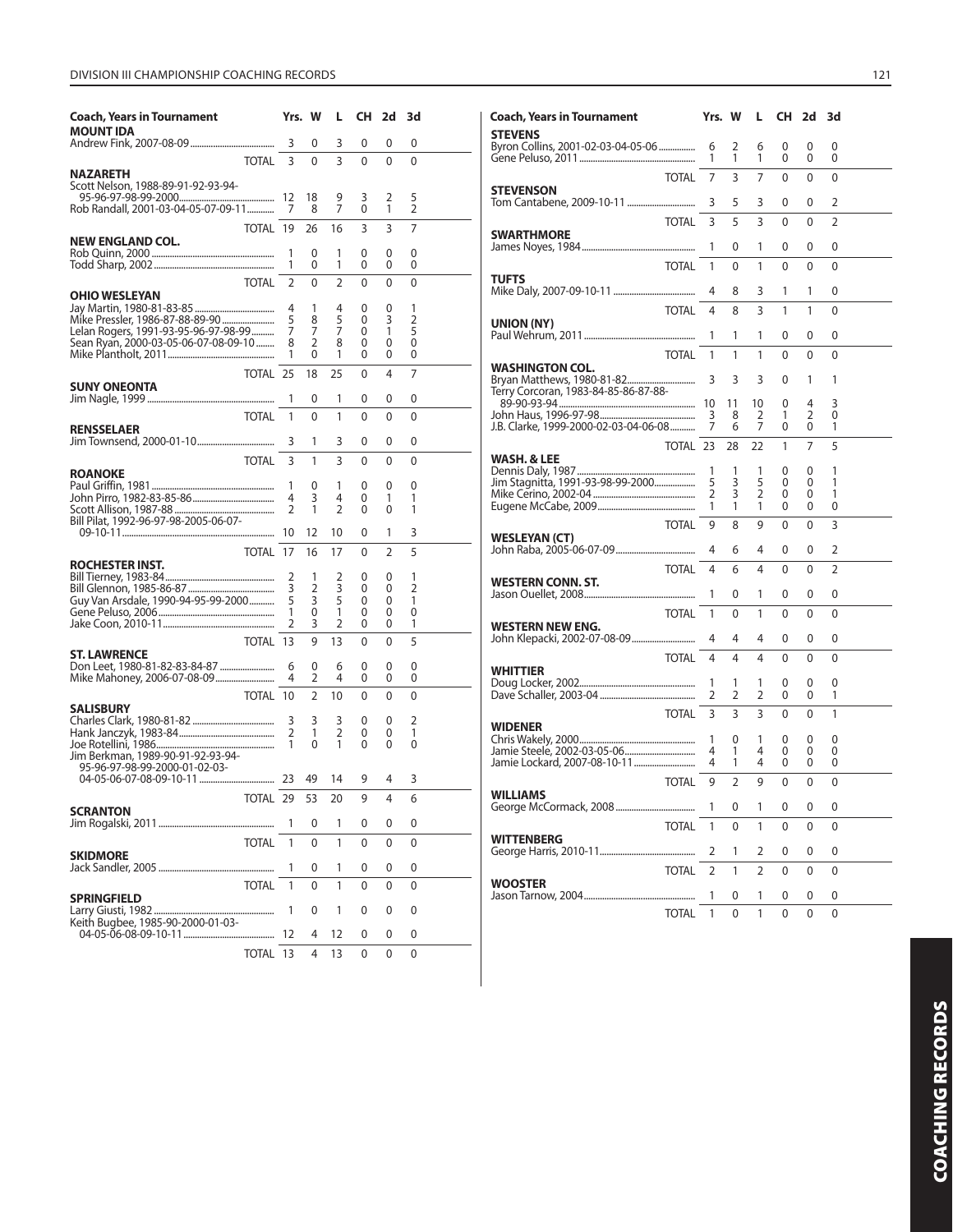# All-Time Coaches (1980-2011)

|  |  | <b>(106 COACHES)</b> |
|--|--|----------------------|
|--|--|----------------------|

| <b>Coach, School, Years in Tournament</b>                                                                            | Yrs. | Won<br>0          | Lost<br>1            | Pct.<br>.000  | CН<br>0                 | SF<br>0       |
|----------------------------------------------------------------------------------------------------------------------|------|-------------------|----------------------|---------------|-------------------------|---------------|
|                                                                                                                      |      | 1                 | 2                    | .333          |                         | -1            |
|                                                                                                                      |      | 1                 | 1                    | .500          |                         | 0             |
|                                                                                                                      |      | 4<br>1            | 0<br>1               | 1.000<br>.500 | 0                       | 0             |
|                                                                                                                      |      | $\Omega$          | 4                    | .000          | 0                       | 0             |
| Jim Berkman, Salisbury 1989, 90, 91, 92, 93, 94-CH, 95-CH, 96, 97, 98, 99-CH, 2000, 01, 02, 03-CH, 04-CH, 05-CH,     |      | 49                | 14                   | .778          |                         | 16            |
|                                                                                                                      |      | 13                | 4                    | .765          |                         | 4             |
|                                                                                                                      |      | 0                 | 4<br>1               | .000          | 0                       | 0             |
|                                                                                                                      |      | 0                 | 12                   | .000<br>.250  | 0                       | 0<br>0        |
|                                                                                                                      |      |                   | 6                    | .571          |                         | 1             |
|                                                                                                                      |      | 5                 | 3<br>11              | .625<br>.389  | 0                       | 2<br>2        |
|                                                                                                                      |      |                   | 6                    | .250          | 0                       | 2             |
|                                                                                                                      |      |                   | $\overline{2}$       | .600          | 0                       | 1             |
|                                                                                                                      |      |                   | 3<br>$\overline{7}$  | .500<br>.462  | 0<br>0                  | 2<br>1        |
|                                                                                                                      |      |                   | 10                   | .333          | O                       | $\Omega$      |
|                                                                                                                      |      |                   | 6                    | .250          | 0                       | 0             |
|                                                                                                                      |      | 3<br>11           | $\overline{2}$<br>10 | .600<br>.524  | 0                       | 7             |
|                                                                                                                      |      | 0                 | -1                   | .000          | 0                       | 0             |
|                                                                                                                      |      | 1                 | 1<br>3               | .500<br>.727  | 0                       | 1<br>2        |
|                                                                                                                      |      | $\Omega$          | 1                    | .000          | 0                       | $\mathbf 0$   |
|                                                                                                                      |      | 0                 | 3                    | .000          |                         | 0             |
|                                                                                                                      |      | 0<br>0            | $\overline{2}$<br>1  | .000<br>.000  | 0<br>0                  | 0<br>0        |
|                                                                                                                      |      | 2                 | 3                    | .400          | 0                       | 2             |
|                                                                                                                      |      |                   | 1                    | .500          |                         | 0             |
|                                                                                                                      |      | 0<br>0            | 2<br>1               | .000<br>.000  | 0<br>0                  | 0<br>0        |
|                                                                                                                      |      | 0                 | 1                    | .000          | 0                       | 0             |
|                                                                                                                      |      |                   | 2                    | .333          | 0                       | $\Omega$      |
|                                                                                                                      |      | 8<br>$\Omega$     | $\overline{2}$<br>1  | .800<br>.000  | 0                       | 3<br>0        |
|                                                                                                                      |      | 0                 | 1                    | .000          | 0                       | $\Omega$      |
| Hank Janczyk, Salisbury 1983, 84; Gettysburg 1989, 91, 92, 93, 94, 95, 96, 97, 98, 99, 2000, 01, 02, 04, 05, 06, 07, |      | 22                | 24                   | .478          | 0                       | 9             |
|                                                                                                                      |      | 0                 | $\mathbf{1}$         | .000          | 0                       | 0             |
|                                                                                                                      |      | 0                 | 1                    | .000          | 0                       | 0             |
|                                                                                                                      |      |                   | 4<br>5               | .500<br>.167  | 0<br>0                  | 0<br>$\Omega$ |
|                                                                                                                      |      | $\Omega$          | 6                    | .000          |                         | 0             |
|                                                                                                                      |      |                   | 4                    | .200          | 0                       | 0             |
|                                                                                                                      |      | $\Omega$<br>7     | 1<br>7               | .000<br>.500  | 0                       | 0<br>3        |
|                                                                                                                      |      |                   | 3                    | .400          | 0                       | 0             |
|                                                                                                                      |      | 1                 | $\overline{4}$<br>4  | .333<br>.200  | 0<br>0                  | 0<br>-1       |
|                                                                                                                      |      | 3                 | 3                    | .500          | $\Omega$                | 2             |
|                                                                                                                      |      |                   | 2                    | .500          | $\Omega$                | $\Omega$      |
|                                                                                                                      |      | 1<br>$\Omega$     | -1<br>4              | .500<br>.000  | $\mathbf 0$<br>$\Omega$ | $\Omega$<br>0 |
|                                                                                                                      |      | 0                 | 1                    | .000          | 0                       | 0             |
|                                                                                                                      |      | 2<br>0            | 3<br>1               | .400<br>.000  |                         | $\Omega$<br>0 |
|                                                                                                                      |      | 0                 | 1                    | .000          | 0                       | 0             |
|                                                                                                                      |      | 0                 | 1<br>2               | .000          | 0                       | 0<br>-1       |
|                                                                                                                      |      | 1<br>$\mathbf{0}$ | 2                    | .333<br>.000  | 0<br>0                  | $\Omega$      |
|                                                                                                                      |      | 0                 | $\mathbf{1}$         | .000          | 0                       | $\Omega$      |
|                                                                                                                      |      | 18<br>0           | 9<br>1               | .667<br>.000  | 0                       | 10<br>0       |
|                                                                                                                      |      | 12                | 2                    | .857          | 3                       | 5             |
|                                                                                                                      |      | $\mathbf 0$       | 1                    | .000          |                         | $\Omega$      |
|                                                                                                                      |      | 1<br>12           | 2<br>10              | .333<br>.545  | 0<br>0                  | 0<br>4        |
|                                                                                                                      |      | 3                 | 4                    | .429          | 0                       | 2             |
|                                                                                                                      |      | $\Omega$          | 1                    | .000          | 0                       | 0             |
|                                                                                                                      |      | 0<br>8            | 1<br>5               | .000<br>.615  | O<br>0                  | 0<br>5        |
|                                                                                                                      |      | 24                | 6                    | .800          |                         | 7             |
|                                                                                                                      |      | $\Omega$<br>3     | 1<br>7               | .000<br>.300  | $\Omega$<br>0           | 0<br>0        |
|                                                                                                                      | 4    | 6                 | 4                    | .600          | 0                       | 2             |
|                                                                                                                      | 7    | 8                 | 7                    | .533          | $\Omega$                | 3             |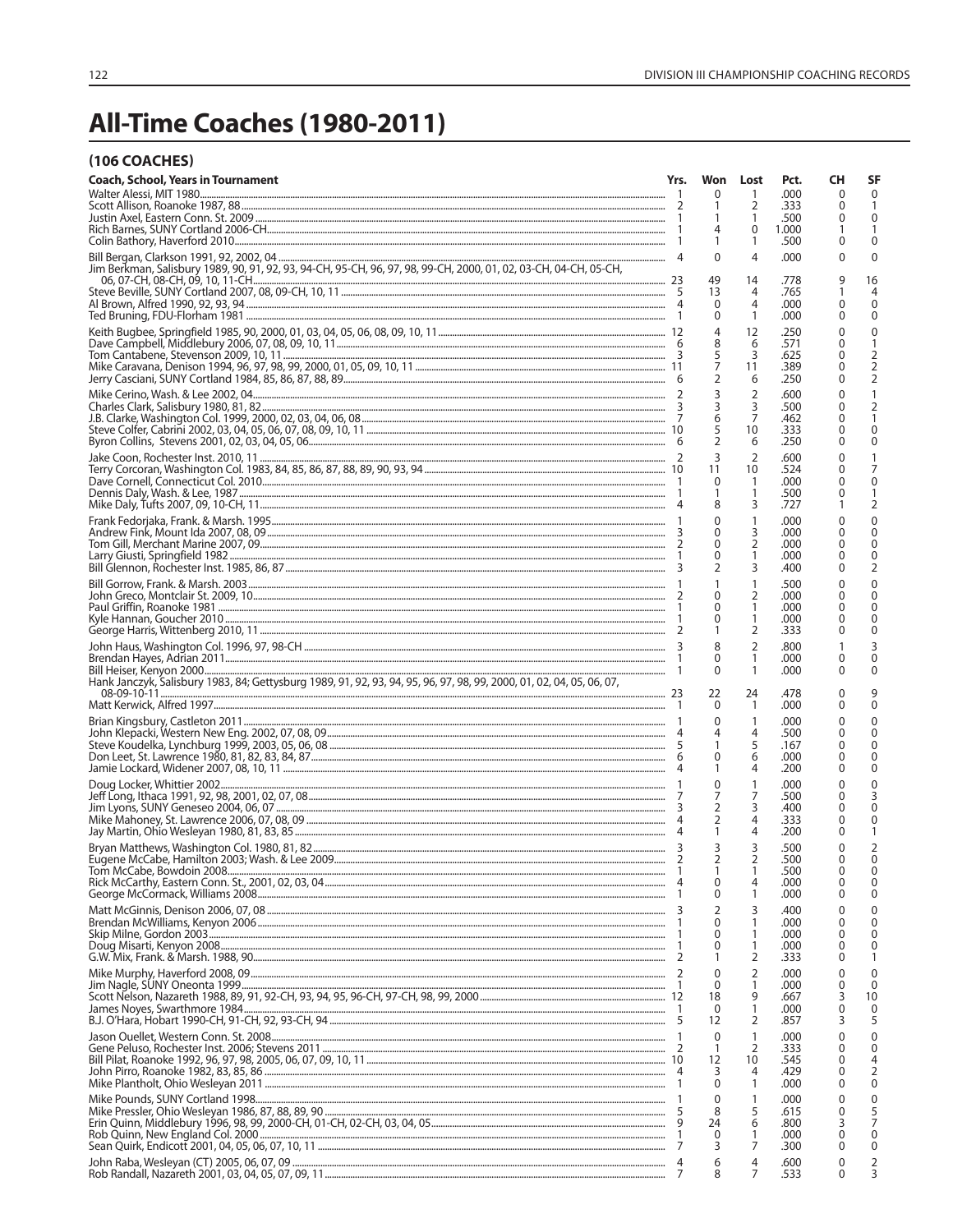| <b>Coach, School, Years in Tournament</b>                                                                                                                                                                                  | Won                              | Lost | Pct.                                  | sь |                           |   |                                        |   |                                     |   |  |  |                                      |  |
|----------------------------------------------------------------------------------------------------------------------------------------------------------------------------------------------------------------------------|----------------------------------|------|---------------------------------------|----|---------------------------|---|----------------------------------------|---|-------------------------------------|---|--|--|--------------------------------------|--|
|                                                                                                                                                                                                                            | 12                               | 12   | .000<br>.000<br>.50                   |    |                           |   |                                        |   |                                     |   |  |  |                                      |  |
|                                                                                                                                                                                                                            |                                  | 9    | .250<br>.000<br>.200<br>.000<br>.000  |    |                           |   |                                        |   |                                     |   |  |  |                                      |  |
| $\n\n\n Dave Schaller, Whittier 2003, 04\n2\n\n\n Todd Sharp, New England Col. 2002\n1\n\n\nShelly Sheiner, Kean 2008\n1\n\n\nNicholas Smith, Eastern Conn. St. 2006\n1\n\n\nJim Stagnitta, Washington: St. 2006\n2\n\n\n$ | Dave Schaller, Whittier 2003, 04 | 2    | Todd Sharp, New England Col. 2002     | 1  | Shelly Sheiner, Kean 2008 | 1 | Nicholas Smith, Eastern Conn. St. 2006 | 1 | Jim Stagnitta, Washington: St. 2006 | 2 |  |  | .500<br>.000<br>.000<br>.000<br>.375 |  |
| Dave Schaller, Whittier 2003, 04                                                                                                                                                                                           | 2                                |      |                                       |    |                           |   |                                        |   |                                     |   |  |  |                                      |  |
| Todd Sharp, New England Col. 2002                                                                                                                                                                                          | 1                                |      |                                       |    |                           |   |                                        |   |                                     |   |  |  |                                      |  |
| Shelly Sheiner, Kean 2008                                                                                                                                                                                                  | 1                                |      |                                       |    |                           |   |                                        |   |                                     |   |  |  |                                      |  |
| Nicholas Smith, Eastern Conn. St. 2006                                                                                                                                                                                     | 1                                |      |                                       |    |                           |   |                                        |   |                                     |   |  |  |                                      |  |
| Jim Stagnitta, Washington: St. 2006                                                                                                                                                                                        | 2                                |      |                                       |    |                           |   |                                        |   |                                     |   |  |  |                                      |  |
|                                                                                                                                                                                                                            |                                  |      | .റററ<br>.200<br>.000<br>.333<br>.000  |    |                           |   |                                        |   |                                     |   |  |  |                                      |  |
|                                                                                                                                                                                                                            | 30                               |      | .000<br>.333<br>.000<br>.250<br>1.000 |    |                           |   |                                        |   |                                     |   |  |  |                                      |  |
|                                                                                                                                                                                                                            |                                  |      | .333<br>.000<br>.500<br>.500<br>.000  |    |                           |   |                                        |   |                                     |   |  |  |                                      |  |
|                                                                                                                                                                                                                            |                                  |      | .667                                  |    |                           |   |                                        |   |                                     |   |  |  |                                      |  |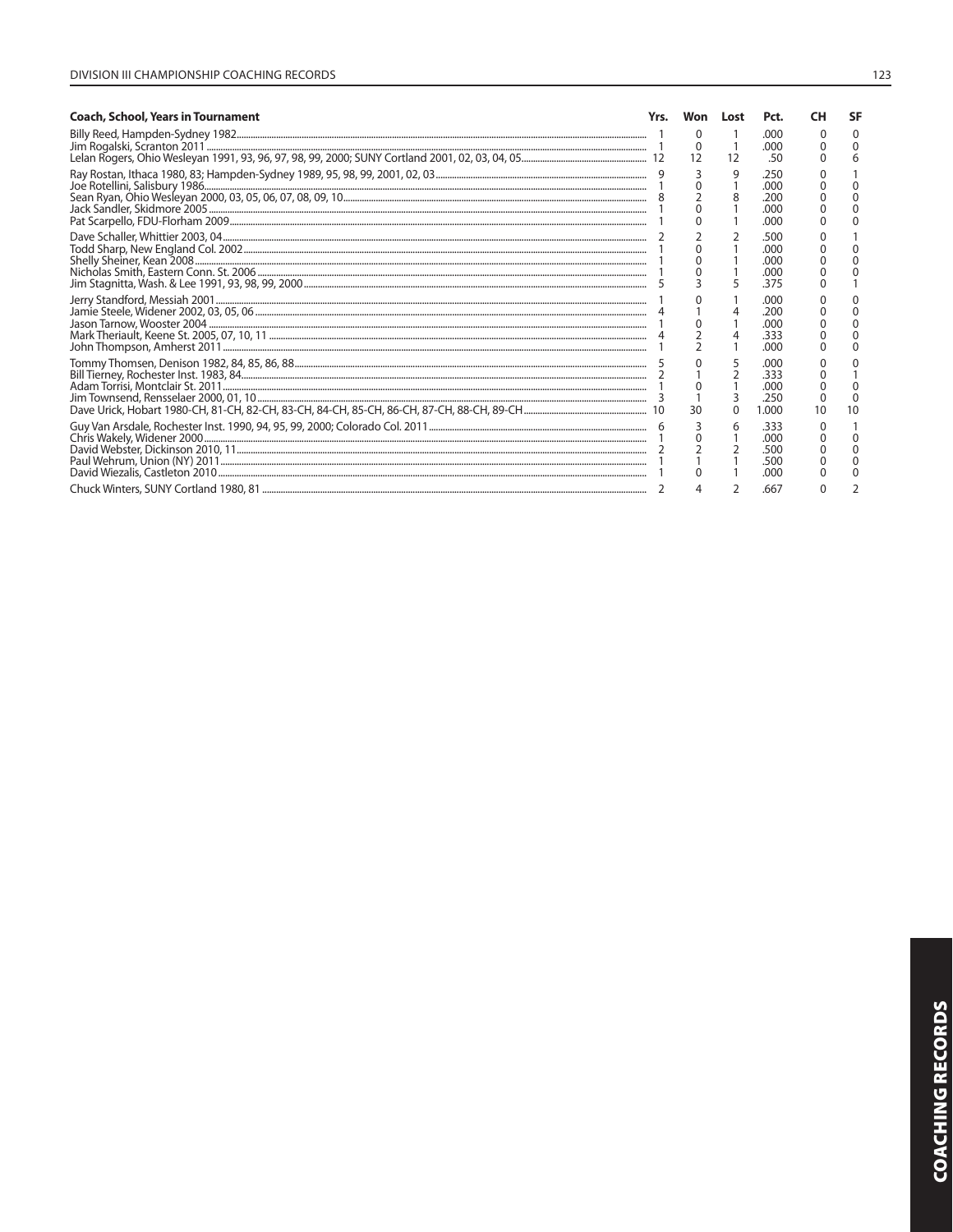

# **Attendance Records**

| Division I Semifinals and Final 126                                |  |
|--------------------------------------------------------------------|--|
| <b>Division I Highest Paid Attendance</b>                          |  |
|                                                                    |  |
| Division III Year-by-Year  127                                     |  |
| Divisions I/II/III Combined 127                                    |  |
| <b>Division I Preliminary-Round</b><br>Paid Attendance History 127 |  |
| <b>Division III</b><br>Paid Attendance History 129                 |  |
| <b>Division II</b><br>Paid Attendance History 134                  |  |

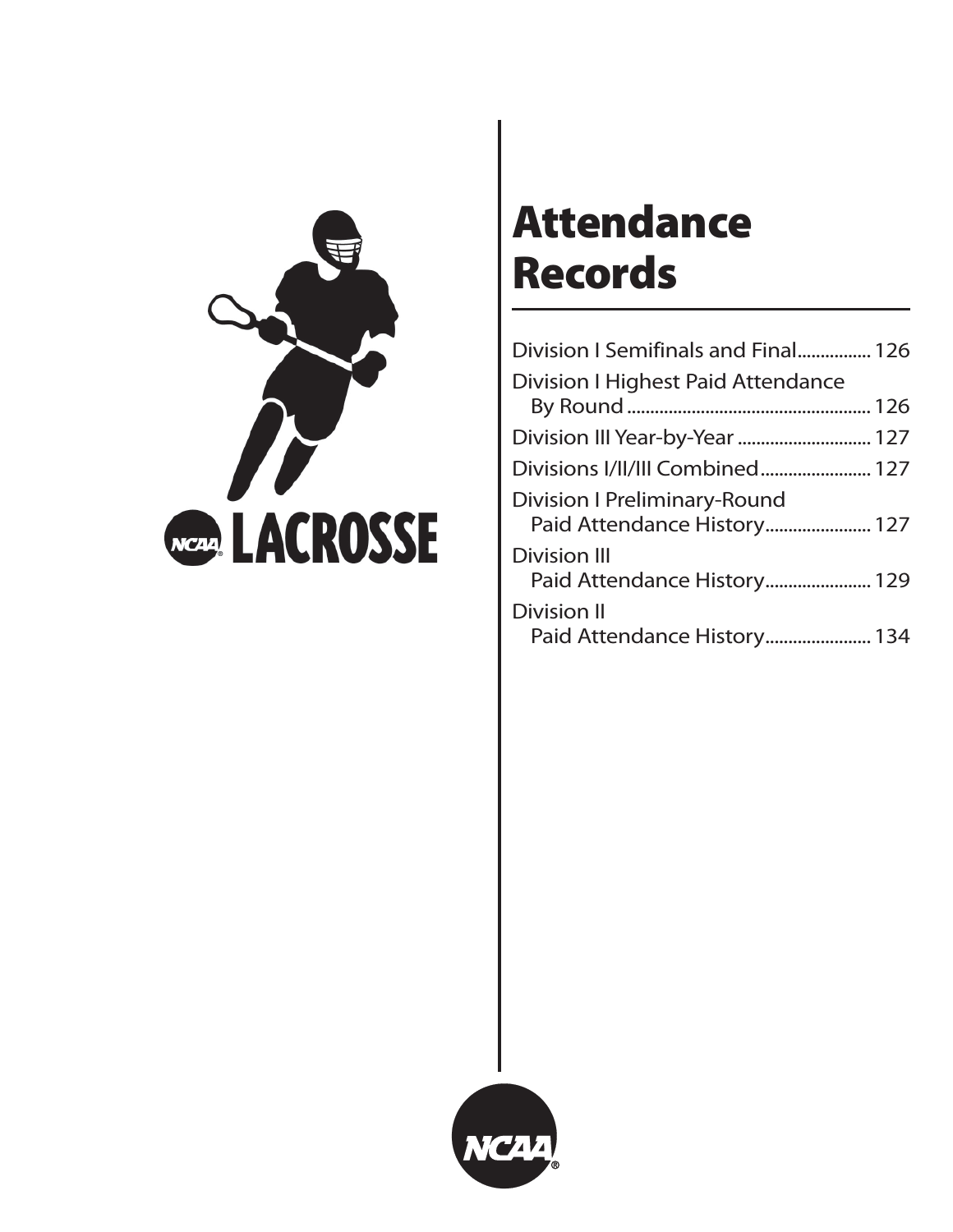## **Championship Paid Attendance History**

## **Division I Men's**

#### **SEMIFINALS AND FINAL**

| Year                                 | <b>Semifinals</b>                                            | Final                                          | <b>Host</b> | <b>Participants</b> |
|--------------------------------------|--------------------------------------------------------------|------------------------------------------------|-------------|---------------------|
| 2011                                 | 45,039                                                       | 35,661                                         |             |                     |
| 2010<br>2009<br>2008<br>2007<br>2006 | 44,389<br>36,594<br>48,224<br>52,004<br>49,562               | 37,126<br>41,935<br>48,970<br>48,443<br>47,062 |             |                     |
| 2005<br>2004<br>2003<br>2002<br>2001 | 45,275<br>46,923<br>37,823<br>23,123<br>21,103               | 44,920<br>43,898<br>37,944<br>19,706<br>21,286 |             |                     |
| 2000<br>1999<br>1998<br>1997<br>1996 | 24,105<br>27,586<br>21,194<br>30,580<br>26,066               | 22,880<br>24,235<br>17,225<br>25,317<br>22,102 |             |                     |
| 1995<br>1994<br>1993<br>1992<br>1991 | 30,392<br>23,728<br>21,129<br>15,023<br>14,544               | 26,229<br>24,730<br>18,965<br>13,150<br>8,293  |             |                     |
| 1990<br>1989<br>1988<br>1987<br>1986 | 15,154<br>20,615<br>11,843<br>12,933<br>8,549                | 19,070<br>23,827<br>20,148<br>17,077<br>9.765  |             |                     |
| 1985<br>1984<br>1983<br>1982<br>1981 | $\overbrace{\phantom{12322111}}$<br>$\overline{\phantom{0}}$ | 14,455<br>17,253<br>15,672<br>10,283<br>13,943 |             |                     |
| 1980<br>1979<br>1978<br>1977<br>1976 | $\overbrace{\phantom{12322111}}$<br>$\overline{\phantom{0}}$ | 7,557<br>16,166<br>13,527<br>10,080<br>7,504   |             |                     |
| 1975<br>1974<br>1973<br>1972<br>1971 | $\overbrace{\phantom{13333}}$                                | 10,875<br>7.728<br>5,965<br>7,001<br>5,458     |             |                     |

\*Host schools were UMBC, Johns Hopkins, Loyola Maryland and Towson.

\*\*Participation in 1990 championship vacated by NCAA Committee on Infractions..

### **Division I Highest Paid Attendance By Round**

#### **CHAMPIONSHIP GAME**

| Attendance Yr.    |      | Venue | <b>Opponents</b>                              |
|-------------------|------|-------|-----------------------------------------------|
| 48,970            | 2008 |       | Foxborough, MassSyracuse 13, Johns Hopkins 10 |
| 48,443            | 2007 |       |                                               |
| 47.062            | 2006 |       |                                               |
| 44,920            | 2005 |       |                                               |
| 43,898            | 2004 |       |                                               |
| <b>SEMIFINALS</b> |      |       |                                               |

| <b>Attendance</b> | Yr.  | <b>Venue</b> | <b>Opponents</b>                                                     |
|-------------------|------|--------------|----------------------------------------------------------------------|
| 52,004            | 2007 |              | .Johns Hopkins 8, Delaware 3<br>Duke 12, Cornell 11                  |
| 49,562            | 2006 |              |                                                                      |
| 48,224            | 2008 |              | Virginia 17, Syracuse 10<br>Foxborough, MassJohns Hopkins 10, Duke 9 |
|                   |      |              | Syracuse 12, Virginia 11 (2 ot)                                      |
| 46,923            | 2004 |              | Syracuse 15, Johns Hopkins 9<br>Navy 8, Princeton 7                  |
| 45,275            | 2005 |              | Philadelphia Johns Hopkins 9, Virginia 8 (ot)<br>Duke 18, Maryland 9 |

#### **QUARTERFINALS**

5,727<br>5,428<br>5,341

| Attendance         | Yr.  | Venue<br><b>Opponents</b>                                                           |
|--------------------|------|-------------------------------------------------------------------------------------|
| 17,017             | 2008 | Navy-Marine Corps Stadium Johns Hopkins 10, Navy 4                                  |
| 13,447             | 2011 | Virginia 8, Maryland 7 (ot)<br>James Shuart Stadium (Hofstra)Virginia 13, Cornell 9 |
| 12,289             | 1999 | Denver 14, Johns Hopkins 9                                                          |
| 12,142             | 2009 | Navy-Marine Corps StadiumGeorgetown 17, Duke 14<br>Virginia 19, Johns Hopkins 8     |
| 11,533             | 1990 | Duke 12, North Carolina 11                                                          |
|                    |      | Lovola Maryland 19, Navy 8                                                          |
| <b>FIRST ROUND</b> |      |                                                                                     |

| Attendance | Yr.  | <b>Venue</b><br><b>Opponents</b>                     |
|------------|------|------------------------------------------------------|
| 5.727      | 1999 |                                                      |
| 5,428      | 1993 | Navy-Marine Corps Stadium Loyola Maryland 19, Navy 8 |
| 5,341      | 1996 | Navy-Marine Corps                                    |
|            |      | Stadium Towson 16, Loyola Maryland 11                |
|            |      | Johns Hopkins 12, Notre Dame 7                       |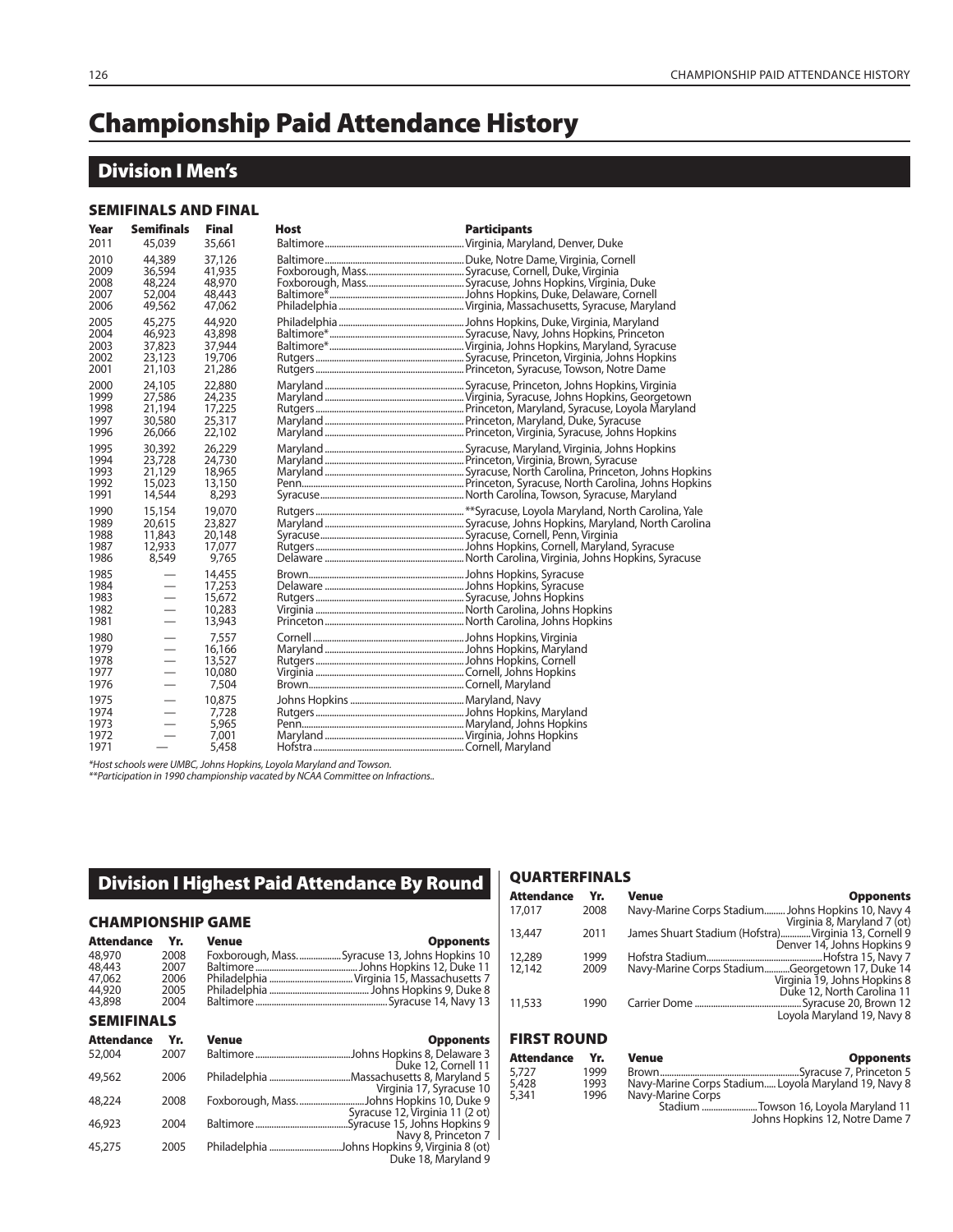## **Division III Men's**

#### **ATTENDANCE SUMMARY**

| Year                                 | <b>Round 1</b>                              | <b>Round 2</b>                   | Quarters                                  | <b>Semis</b>                              | <b>Final</b>                                         | Total                                          |
|--------------------------------------|---------------------------------------------|----------------------------------|-------------------------------------------|-------------------------------------------|------------------------------------------------------|------------------------------------------------|
| 2011<br>2010                         | 3,385<br>3,809                              | 3,909<br>6,012                   | 2,167<br>2,651                            | 1,942<br>2,530                            | 30,488<br>20,734                                     | 41,891<br>35,736                               |
| 2009<br>2008<br>2007<br>2006<br>2005 | 2,723<br>2,189<br>1,635<br>1,815<br>*5,485  | 5,946<br>4,199<br>6.732<br>3,819 | 3,342<br>2,247<br>2,207<br>2,374<br>3,573 | 2,702<br>2,922<br>2,012<br>2,415<br>1,931 | 24,072<br>24,317<br>22,778<br>23,990<br>$*$ 21,803   | 38,785<br>35,874<br>35,364<br>34,413<br>32,792 |
| 2004<br>2003<br>2002<br>2001<br>2000 | *3,989<br>*3,998<br>2,617<br>2,208<br>3,049 |                                  | 1,772<br>1,867<br>1,769<br>2,319<br>3,060 | 1,955<br>1,320<br>1,955<br>2,640<br>2,152 | **19,202<br>$**15,417$<br>14,411<br>14,417<br>17,431 | 26,918<br>22,602<br>20,752<br>21,584<br>25,692 |
| 1999<br>1998<br>1997<br>1996<br>1995 | 1,959                                       |                                  | 2,897<br>2,146<br>3,230<br>2,815<br>2,377 | 2,273<br>2,223<br>2,409<br>2,989<br>2,469 | 17,418<br>14,000<br>18,086<br>18,586<br>15,768       | 24,547<br>18,369<br>23,725<br>24,390<br>20,614 |
| 1994<br>1993<br>1992<br>1991<br>1990 |                                             |                                  | 3,753<br>4,504<br>4,446<br>3,025<br>2,328 | 4,984<br>5,163<br>4,866<br>2,764<br>1,268 | 12,142<br>15,768<br>6,714<br>3,467<br>3,875          | 20,879<br>25,435<br>16,026<br>9,256<br>7,453   |
| 1989<br>1988<br>1987<br>1986<br>1985 |                                             |                                  | 2,074<br>2,419<br>3,291<br>2,050<br>1,468 | 2,249<br>3,795<br>2,768<br>3,474<br>2,338 | 3,656<br>2,742<br>4,205<br>3,581<br>2,640            | 7,979<br>8,956<br>10,264<br>9,105<br>6,446     |
| 1984<br>1983<br>1982<br>1981<br>1980 |                                             |                                  | 1,146<br>1,217<br>911<br>1,159<br>1,586   | 2,336<br>2,303<br>1,778<br>1,365<br>2,460 | 3,210<br>2,874<br>2,124<br>3,840<br>4,855            | 6,692<br>6,394<br>4,813<br>6,364<br>8,901      |

\*Includes one first-round and eight second-round games. \*\*Turnstile figure.

## **Combined Championships**

#### **PAID ATTENDANCE SUMMARY**

| Year                                 | I Semifinals                                   | III Final                                      | II Final                         | I Final                                        | Total                                          |
|--------------------------------------|------------------------------------------------|------------------------------------------------|----------------------------------|------------------------------------------------|------------------------------------------------|
| 2011                                 | 45,039                                         | 30,488                                         | 30,488                           | 35,661                                         | 141.676                                        |
| 2010                                 | 44,389                                         | 20.734                                         | 20.734                           | 37,126                                         | 122,983                                        |
| 2009                                 | 36,594                                         | 24,072                                         | 24,072                           | 41,935                                         | 126.673                                        |
| 2008                                 | 48,224                                         | 24,317                                         | 24,317                           | 48,970                                         | 145,828                                        |
| 2007                                 | 52,004                                         | 22,778                                         | 22,778                           | 48,443                                         | 146,003                                        |
| 2006                                 | 49,562                                         | 23,990                                         | 23,990                           | 47,062                                         | 144,604                                        |
| 2005                                 | 45,275                                         | 21,803                                         | 21,803                           | 44,920                                         | 133,801                                        |
| 2004                                 | 46,923                                         | 19,202                                         | 19,202                           | 43,898                                         | 122,011                                        |
| 2003                                 | 37,823                                         | 15,417                                         | 15,417                           | 37,944                                         | 106,601                                        |
| 2002                                 | 23,123                                         | 14.411                                         | 2,141                            | 19,706                                         | 59,381                                         |
| 2001<br>2000<br>1999<br>1998<br>1997 | 21,103<br>24,105<br>27,586<br>21,194<br>30,580 | 14,417<br>17.431<br>17,418<br>14,609<br>18,086 | 2,180<br>2,019<br>1,429<br>1,616 | 21,286<br>22,880<br>24,235<br>17,225<br>25,317 | 58,986<br>66,435<br>70,668<br>54,644<br>73,983 |
| 1996                                 | 26.066                                         | 18,586                                         |                                  | 22,102                                         | 66,754                                         |
| 1995                                 | 30,392                                         | 15,768                                         |                                  | 26,229                                         | 72,389                                         |
| 1994                                 | 23,728                                         | 12,142                                         |                                  | 24,730                                         | 60,600                                         |
| 1993                                 | 21,129                                         | 15,768                                         |                                  | 18,965                                         | 55,862                                         |
| 1992                                 | 15,023                                         | 6,714                                          |                                  | 13,150                                         | 34,887                                         |
|                                      |                                                |                                                |                                  |                                                |                                                |

**Division I Preliminary-Round Paid Attendance History**

| 2011                 |                   |
|----------------------|-------------------|
| <b>First Round</b>   | <b>Attendance</b> |
|                      |                   |
|                      |                   |
|                      |                   |
| Average 2,268        |                   |
| <b>Quarterfinals</b> | <b>Attendance</b> |
|                      |                   |
| Average 13,785       |                   |

| 2010<br><b>First Round</b>            | Attendance        |
|---------------------------------------|-------------------|
| Average 2,848<br><b>Quarterfinals</b> | <b>Attendance</b> |
|                                       |                   |
| Average 9,142                         |                   |

| 2009                 |                   |
|----------------------|-------------------|
| <b>First Round</b>   | <b>Attendance</b> |
|                      |                   |
|                      |                   |
|                      |                   |
|                      |                   |
|                      |                   |
|                      |                   |
|                      |                   |
|                      |                   |
|                      |                   |
| Average 2,232        |                   |
| <b>Quarterfinals</b> | Attendance        |
|                      |                   |
|                      |                   |
| Average 11,701       |                   |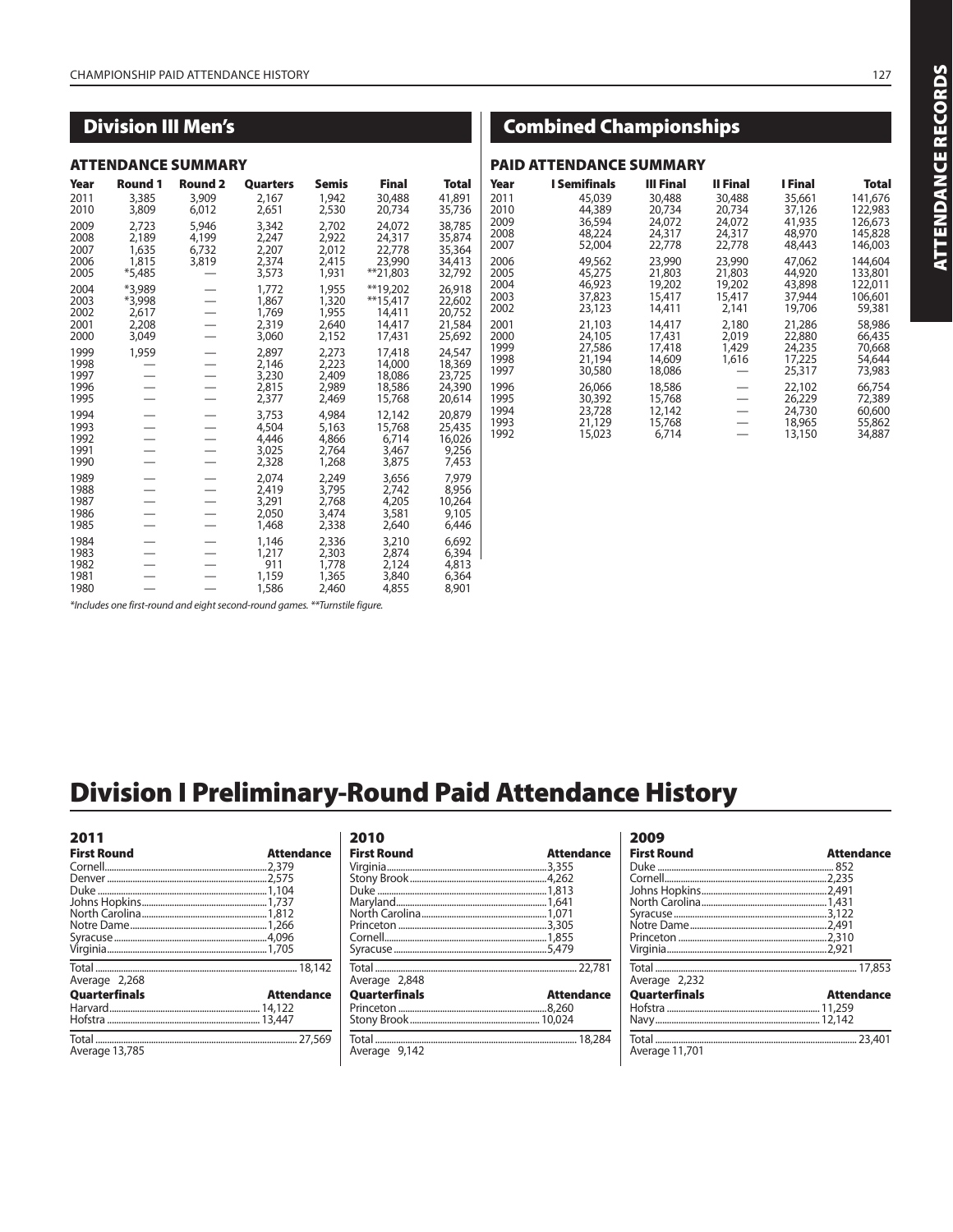| Average 11,569<br>2007<br><b>First Round</b><br><b>Attendance</b><br>Average 2,321<br><b>Attendance</b><br>Quarterfinals<br>Average 9,281<br>2006<br><b>First Round</b><br><b>Attendance</b><br>Average 2,960<br><b>Attendance</b><br>Quarterfinals<br>Average 7,826<br>2005<br><b>First Round</b><br><b>Attendance</b><br>Average 2,092<br><b>Attendance</b><br>Quarterfinals<br>Total | 2008<br><b>First Round</b><br>Average 2,071<br>Quarterfinals | Attendance<br>Attendance |
|-----------------------------------------------------------------------------------------------------------------------------------------------------------------------------------------------------------------------------------------------------------------------------------------------------------------------------------------------------------------------------------------|--------------------------------------------------------------|--------------------------|
|                                                                                                                                                                                                                                                                                                                                                                                         |                                                              |                          |
|                                                                                                                                                                                                                                                                                                                                                                                         |                                                              |                          |
|                                                                                                                                                                                                                                                                                                                                                                                         |                                                              |                          |
|                                                                                                                                                                                                                                                                                                                                                                                         |                                                              |                          |
|                                                                                                                                                                                                                                                                                                                                                                                         |                                                              |                          |
|                                                                                                                                                                                                                                                                                                                                                                                         |                                                              |                          |
|                                                                                                                                                                                                                                                                                                                                                                                         |                                                              |                          |
|                                                                                                                                                                                                                                                                                                                                                                                         |                                                              |                          |
|                                                                                                                                                                                                                                                                                                                                                                                         |                                                              |                          |
|                                                                                                                                                                                                                                                                                                                                                                                         |                                                              |                          |
|                                                                                                                                                                                                                                                                                                                                                                                         |                                                              |                          |
|                                                                                                                                                                                                                                                                                                                                                                                         |                                                              |                          |
| Average 6,409                                                                                                                                                                                                                                                                                                                                                                           |                                                              |                          |

| <b>First Round</b>                                                                                                                                                                                            | <b>Attendance</b> |
|---------------------------------------------------------------------------------------------------------------------------------------------------------------------------------------------------------------|-------------------|
|                                                                                                                                                                                                               |                   |
|                                                                                                                                                                                                               |                   |
|                                                                                                                                                                                                               |                   |
|                                                                                                                                                                                                               |                   |
|                                                                                                                                                                                                               |                   |
|                                                                                                                                                                                                               |                   |
|                                                                                                                                                                                                               |                   |
|                                                                                                                                                                                                               |                   |
|                                                                                                                                                                                                               |                   |
|                                                                                                                                                                                                               |                   |
| Average 2,347                                                                                                                                                                                                 |                   |
|                                                                                                                                                                                                               |                   |
| <b>Quarterfinals</b>                                                                                                                                                                                          | <b>Attendance</b> |
|                                                                                                                                                                                                               |                   |
|                                                                                                                                                                                                               |                   |
|                                                                                                                                                                                                               |                   |
| Average 6,207                                                                                                                                                                                                 |                   |
| 2003                                                                                                                                                                                                          |                   |
| <b>First Round</b>                                                                                                                                                                                            | <b>Attendance</b> |
|                                                                                                                                                                                                               |                   |
|                                                                                                                                                                                                               |                   |
|                                                                                                                                                                                                               |                   |
|                                                                                                                                                                                                               |                   |
|                                                                                                                                                                                                               |                   |
|                                                                                                                                                                                                               |                   |
|                                                                                                                                                                                                               |                   |
|                                                                                                                                                                                                               |                   |
|                                                                                                                                                                                                               |                   |
|                                                                                                                                                                                                               |                   |
|                                                                                                                                                                                                               |                   |
| Average 1,983                                                                                                                                                                                                 |                   |
| Quarterfinals                                                                                                                                                                                                 | <b>Attendance</b> |
|                                                                                                                                                                                                               |                   |
|                                                                                                                                                                                                               |                   |
|                                                                                                                                                                                                               |                   |
|                                                                                                                                                                                                               |                   |
| Average 6,583                                                                                                                                                                                                 |                   |
|                                                                                                                                                                                                               |                   |
|                                                                                                                                                                                                               |                   |
|                                                                                                                                                                                                               |                   |
|                                                                                                                                                                                                               | <b>Attendance</b> |
|                                                                                                                                                                                                               |                   |
|                                                                                                                                                                                                               |                   |
|                                                                                                                                                                                                               |                   |
|                                                                                                                                                                                                               |                   |
|                                                                                                                                                                                                               |                   |
|                                                                                                                                                                                                               | <b>Attendance</b> |
|                                                                                                                                                                                                               |                   |
|                                                                                                                                                                                                               |                   |
|                                                                                                                                                                                                               |                   |
|                                                                                                                                                                                                               |                   |
|                                                                                                                                                                                                               |                   |
|                                                                                                                                                                                                               |                   |
|                                                                                                                                                                                                               |                   |
|                                                                                                                                                                                                               | <b>Attendance</b> |
|                                                                                                                                                                                                               |                   |
|                                                                                                                                                                                                               |                   |
|                                                                                                                                                                                                               |                   |
|                                                                                                                                                                                                               |                   |
|                                                                                                                                                                                                               |                   |
|                                                                                                                                                                                                               | <b>Attendance</b> |
|                                                                                                                                                                                                               |                   |
|                                                                                                                                                                                                               |                   |
|                                                                                                                                                                                                               |                   |
|                                                                                                                                                                                                               |                   |
|                                                                                                                                                                                                               |                   |
|                                                                                                                                                                                                               |                   |
|                                                                                                                                                                                                               |                   |
|                                                                                                                                                                                                               |                   |
|                                                                                                                                                                                                               | <b>Attendance</b> |
|                                                                                                                                                                                                               |                   |
|                                                                                                                                                                                                               |                   |
| 2002<br><b>First Round</b><br>Average 2,555<br><b>Quarterfinals</b><br>Average 6,515<br>2001<br><b>First Round</b><br>Total<br>Average 3,538<br>Quarterfinals<br>Average 10,314<br>2000<br><b>First Round</b> |                   |
|                                                                                                                                                                                                               |                   |
|                                                                                                                                                                                                               |                   |
| Average 3,062<br>Quarterfinals                                                                                                                                                                                | <b>Attendance</b> |
|                                                                                                                                                                                                               |                   |
|                                                                                                                                                                                                               |                   |
|                                                                                                                                                                                                               |                   |

| 1999                   |                   |
|------------------------|-------------------|
| <b>First Round</b>     | <b>Attendance</b> |
|                        |                   |
|                        |                   |
| Average 4,915          |                   |
| <b>Quarterfinals</b>   | <b>Attendance</b> |
|                        |                   |
|                        |                   |
| Average 9,411          |                   |
|                        |                   |
| 1998                   | <b>Attendance</b> |
| <b>First Round</b>     |                   |
|                        |                   |
|                        |                   |
| Average 2,431          |                   |
| Quarterfinals          | <b>Attendance</b> |
|                        |                   |
|                        |                   |
| Average 9,990          |                   |
| 1997                   |                   |
| <b>First Round</b>     | <b>Attendance</b> |
|                        |                   |
|                        |                   |
| Average 3,550          |                   |
| Quarterfinals          | <b>Attendance</b> |
|                        |                   |
|                        |                   |
| Total<br>Average 8,538 |                   |
|                        |                   |
| 1996                   |                   |
| <b>First Round</b>     | <b>Attendance</b> |
|                        |                   |
|                        |                   |
| Average 4,144          |                   |
| Quarterfinals          | <b>Attendance</b> |
|                        |                   |
|                        |                   |
| Average 6,261          |                   |
| 1995                   |                   |
| <b>First Round</b>     | <b>Attendance</b> |
|                        |                   |
|                        |                   |
|                        |                   |
|                        |                   |
| 1,947<br>Average       |                   |
| Quarterfinals          | Attendance        |
|                        |                   |
|                        |                   |
|                        |                   |
| Average 3,857          |                   |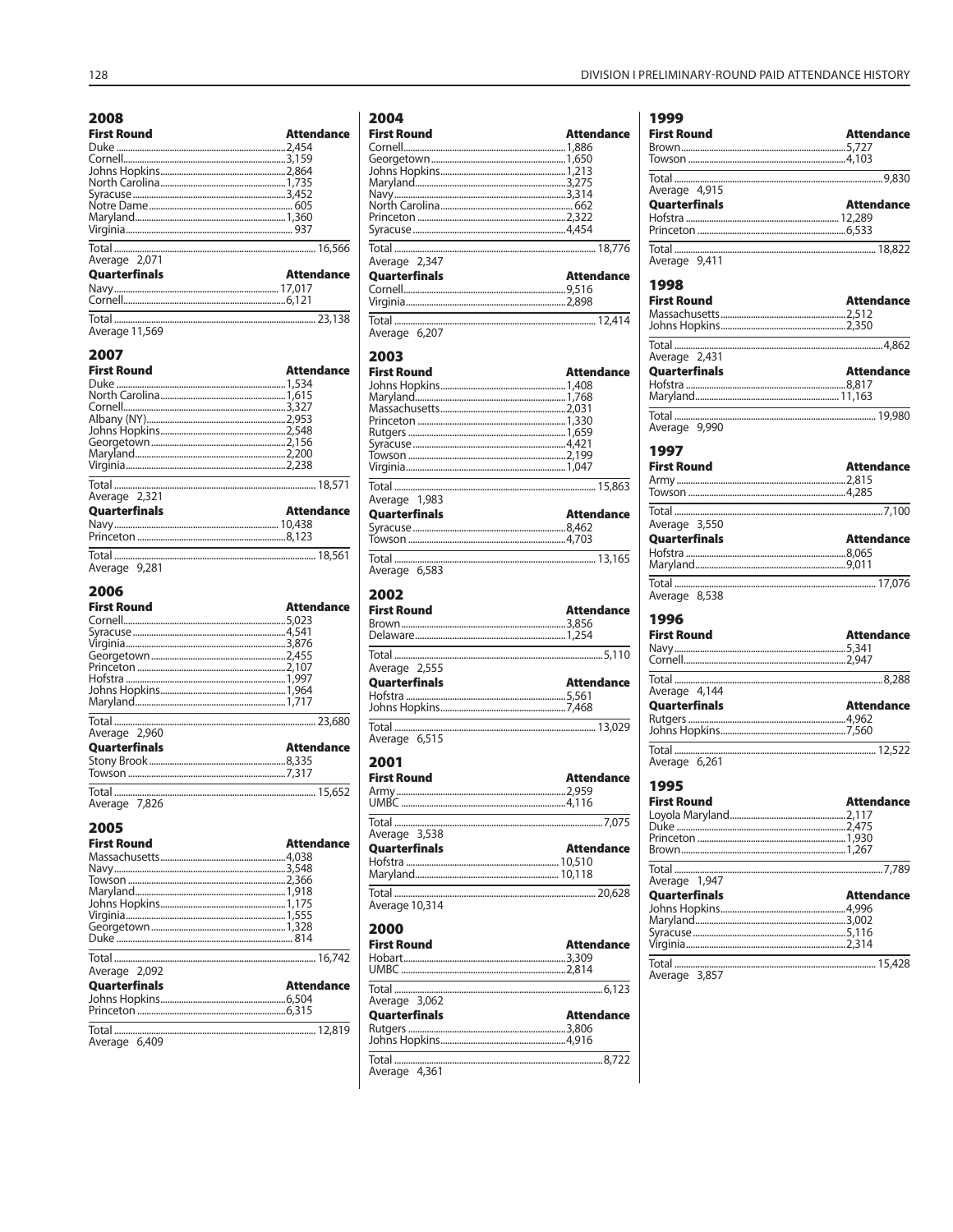| 1994<br><b>First Round</b> | <b>Attendance</b> |
|----------------------------|-------------------|
| Average 1,685              |                   |
| <b>Quarterfinals</b>       | <b>Attendance</b> |
| Average 3,167              |                   |
| 1993<br><b>First Round</b> | <b>Attendance</b> |
| Average 3,776              |                   |
| <b>Quarterfinals</b>       | <b>Attendance</b> |
| Total<br>Average 3,882     |                   |
| 1992<br><b>First Round</b> | <b>Attendance</b> |

| Average 2,346        |                   |
|----------------------|-------------------|
| <b>Quarterfinals</b> | <b>Attendance</b> |
|                      |                   |
|                      |                   |
|                      |                   |
|                      |                   |
|                      |                   |
| Average 3,631        |                   |

| <b>First Round</b>                               |                   |
|--------------------------------------------------|-------------------|
|                                                  | <b>Attendance</b> |
|                                                  |                   |
|                                                  |                   |
|                                                  |                   |
|                                                  |                   |
| Total<br>1,410<br>Average                        |                   |
| Quarterfinals                                    | <b>Attendance</b> |
|                                                  |                   |
|                                                  |                   |
|                                                  |                   |
|                                                  |                   |
| Total<br>Average 3,621                           |                   |
| 1990                                             |                   |
| <b>First Round</b>                               | <b>Attendance</b> |
|                                                  |                   |
|                                                  |                   |
|                                                  |                   |
|                                                  |                   |
| Total                                            |                   |
| Average 1,117                                    |                   |
| Quarterfinals                                    | <b>Attendance</b> |
|                                                  |                   |
|                                                  |                   |
|                                                  |                   |
|                                                  |                   |
|                                                  |                   |
|                                                  |                   |
|                                                  |                   |
|                                                  | <b>Attendance</b> |
|                                                  |                   |
|                                                  |                   |
|                                                  |                   |
|                                                  |                   |
|                                                  |                   |
|                                                  |                   |
|                                                  | <b>Attendance</b> |
|                                                  |                   |
|                                                  |                   |
|                                                  |                   |
|                                                  |                   |
| Total<br>Average 1,349<br>Quarterfinals<br>Total |                   |
| Average 4,682<br>1989<br><b>First Round</b>      |                   |

| 1988<br><b>First Round</b>          | <b>Attendance</b> |
|-------------------------------------|-------------------|
| Average 778<br><b>Quarterfinals</b> | <b>Attendance</b> |
| Average 2,763                       |                   |

# **Division III Championship Paid Attendance History**

\*First-round game

| 2011               |                   |
|--------------------|-------------------|
| <b>First Round</b> | <b>Attendance</b> |
|                    |                   |
|                    |                   |
|                    |                   |
|                    |                   |
|                    |                   |
|                    |                   |
|                    |                   |
|                    |                   |
|                    |                   |
|                    |                   |
|                    |                   |
| Average 339        |                   |

| <b>Second Round</b> | <b>Attendance</b> |
|---------------------|-------------------|
|                     |                   |
|                     |                   |
|                     |                   |
|                     |                   |
|                     |                   |
|                     |                   |
|                     |                   |
|                     |                   |
|                     |                   |
| 489<br>Average      |                   |

| <b>Quarterfinals</b> | <b>Attendance</b> |
|----------------------|-------------------|
|                      |                   |
|                      |                   |
|                      |                   |
|                      |                   |
|                      |                   |
| Average 542          |                   |
| <b>Semifinals</b>    | <b>Attendance</b> |
|                      |                   |
|                      |                   |
|                      |                   |
| Average 971          |                   |
| Championship         | <b>Attendance</b> |
|                      |                   |
|                      |                   |
|                      |                   |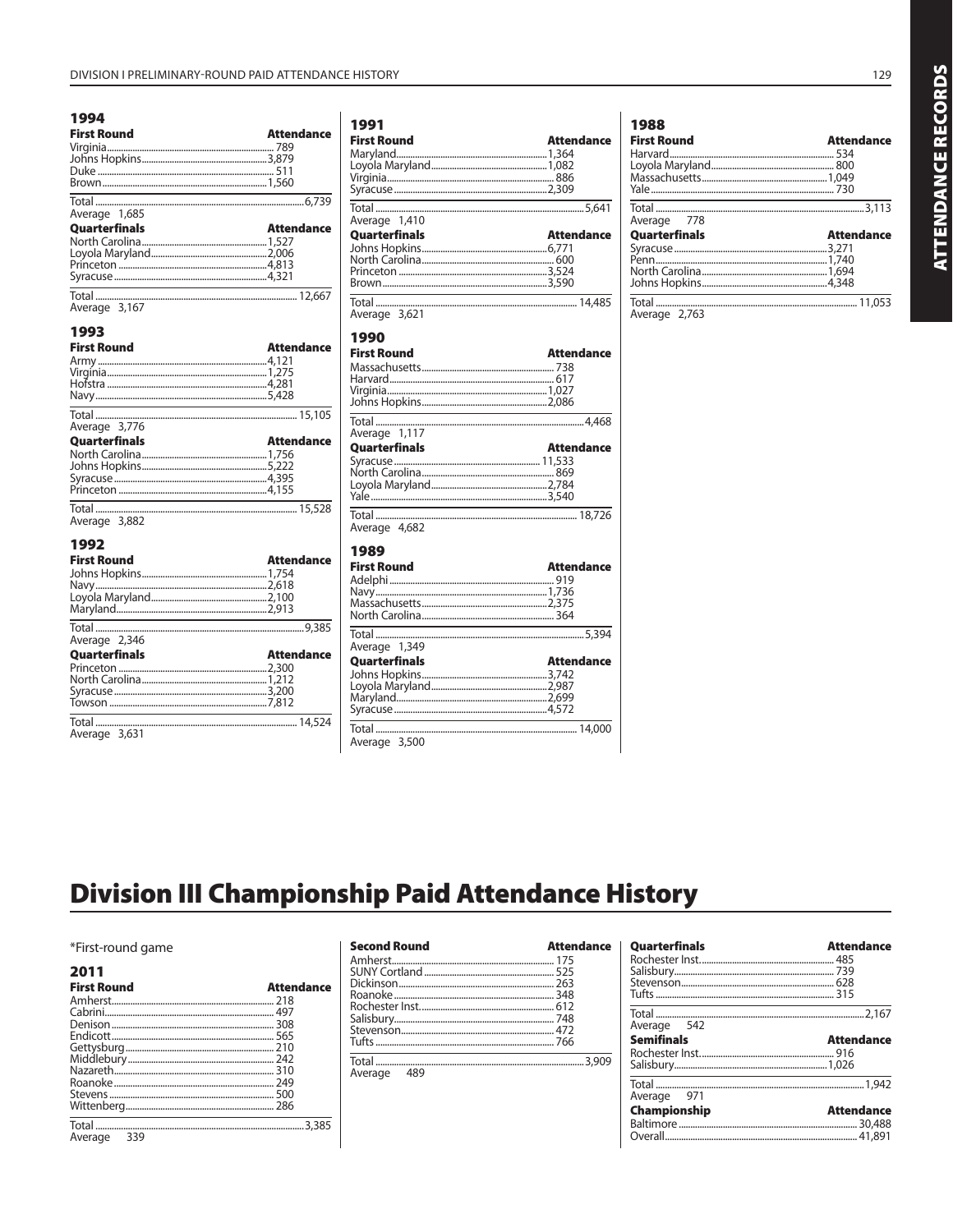| <b>First Round</b>   | <b>Attendance</b> |
|----------------------|-------------------|
|                      |                   |
|                      |                   |
|                      |                   |
|                      |                   |
|                      |                   |
|                      |                   |
|                      |                   |
|                      |                   |
| 544<br>Average       |                   |
| <b>Second Round</b>  | <b>Attendance</b> |
|                      |                   |
|                      |                   |
|                      |                   |
|                      |                   |
|                      |                   |
|                      |                   |
|                      |                   |
|                      |                   |
| Average 752          |                   |
| <b>Ouarterfinals</b> | <b>Attendance</b> |
|                      |                   |
|                      |                   |
|                      |                   |
|                      |                   |
|                      |                   |
|                      |                   |
| 663<br>Average       |                   |
| <b>Semifinals</b>    | <b>Attendance</b> |
|                      |                   |
|                      |                   |
|                      |                   |
|                      |                   |
| Average 1,265        | <b>Attendance</b> |
| <b>Championship</b>  |                   |
|                      |                   |
| 2009                 |                   |

| <b>First and Second Rounds</b>       | <b>Attendance</b> |
|--------------------------------------|-------------------|
|                                      |                   |
|                                      |                   |
|                                      |                   |
|                                      |                   |
|                                      |                   |
|                                      |                   |
|                                      |                   |
|                                      |                   |
|                                      |                   |
|                                      |                   |
|                                      |                   |
|                                      |                   |
|                                      |                   |
|                                      |                   |
| Average 619                          |                   |
|                                      |                   |
| <b>Quarterfinals</b>                 | <b>Attendance</b> |
|                                      |                   |
|                                      |                   |
|                                      |                   |
|                                      |                   |
|                                      |                   |
| Average 836                          |                   |
| <b>Semifinals</b>                    | <b>Attendance</b> |
|                                      |                   |
|                                      |                   |
|                                      |                   |
|                                      |                   |
| Average 1,351<br><b>Championship</b> | <b>Attendance</b> |
|                                      |                   |

| 2008                           |                   |
|--------------------------------|-------------------|
| <b>First and Second Rounds</b> | <b>Attendance</b> |
|                                |                   |
|                                |                   |
|                                |                   |
|                                |                   |
|                                |                   |
|                                |                   |
|                                |                   |
|                                |                   |
|                                |                   |
|                                |                   |
|                                |                   |
|                                |                   |
| Average 491                    |                   |
| <b>Quarterfinals</b>           | <b>Attendance</b> |
|                                |                   |
|                                |                   |
|                                |                   |
|                                |                   |
|                                |                   |
| Average 562                    |                   |
| <b>Semifinals</b>              | <b>Attendance</b> |
|                                |                   |
|                                |                   |
|                                |                   |
| Average 1,461                  |                   |
| Championship                   | <b>Attendance</b> |
|                                |                   |
|                                |                   |
| 2007                           |                   |
| <b>First and Second Rounds</b> | <b>Attendance</b> |
|                                |                   |
|                                |                   |
|                                |                   |
|                                |                   |
|                                |                   |
| Salishim 664                   |                   |

| 2007                           |                   |               |
|--------------------------------|-------------------|---------------|
| <b>First and Second Rounds</b> | <b>Attendance</b> | Ν             |
|                                |                   |               |
|                                |                   |               |
|                                |                   | $5 - 10$      |
|                                |                   |               |
|                                |                   |               |
|                                |                   |               |
|                                |                   |               |
|                                |                   |               |
|                                |                   | ī             |
|                                |                   |               |
|                                |                   | l             |
|                                |                   |               |
|                                |                   |               |
| Average 697                    |                   | c<br>F<br>F   |
| <b>Quarterfinals</b>           | <b>Attendance</b> | N             |
|                                |                   |               |
|                                |                   | ī             |
|                                |                   | l             |
|                                |                   |               |
|                                |                   | ľ             |
|                                |                   |               |
| Average 552                    |                   | $\frac{3}{1}$ |
| <b>Semifinals</b>              | <b>Attendance</b> |               |
|                                |                   | l             |
|                                |                   | Ć             |
|                                |                   |               |
|                                |                   | F             |
|                                |                   | $\epsilon$    |
| Average 1,006                  |                   |               |
| Championship                   | <b>Attendance</b> |               |
|                                |                   |               |
|                                |                   |               |

DIVISION III CHAMPIONSHIP PAID ATTENDANCE HISTORY

| 2006                                |                   |
|-------------------------------------|-------------------|
| <b>First and Second Rounds</b>      | Attendance        |
| Endicott*………………………………………………………… 715 |                   |
|                                     |                   |
|                                     |                   |
|                                     |                   |
|                                     |                   |
|                                     |                   |
|                                     |                   |
|                                     |                   |
|                                     |                   |
|                                     |                   |
|                                     |                   |
| Average 470                         |                   |
| Quarterfinals                       | <b>Attendance</b> |
|                                     |                   |
|                                     |                   |
|                                     |                   |
|                                     |                   |
|                                     |                   |
| Average 594                         |                   |
| Semifinals                          | <b>Attendance</b> |
|                                     |                   |
|                                     |                   |
| <b>Total</b><br>Average 1,208       |                   |
| Championship                        | <b>Attendance</b> |
|                                     |                   |
|                                     |                   |
|                                     |                   |
| 2005                                |                   |
| <b>First and Second Rounds</b>      | Attendance        |
|                                     |                   |
|                                     |                   |
|                                     |                   |
|                                     |                   |
|                                     |                   |
|                                     |                   |
|                                     |                   |
|                                     |                   |
|                                     |                   |
|                                     |                   |
| Average 609                         |                   |
| Quarterfinals                       | <b>Attendance</b> |
|                                     |                   |
|                                     |                   |
|                                     |                   |
|                                     |                   |
| Total                               |                   |
| Average 893                         |                   |
| Semifinals                          | <b>Attendance</b> |
|                                     |                   |
|                                     |                   |
|                                     |                   |
| Average 966                         | <b>Attendance</b> |
| Championship                        |                   |
|                                     |                   |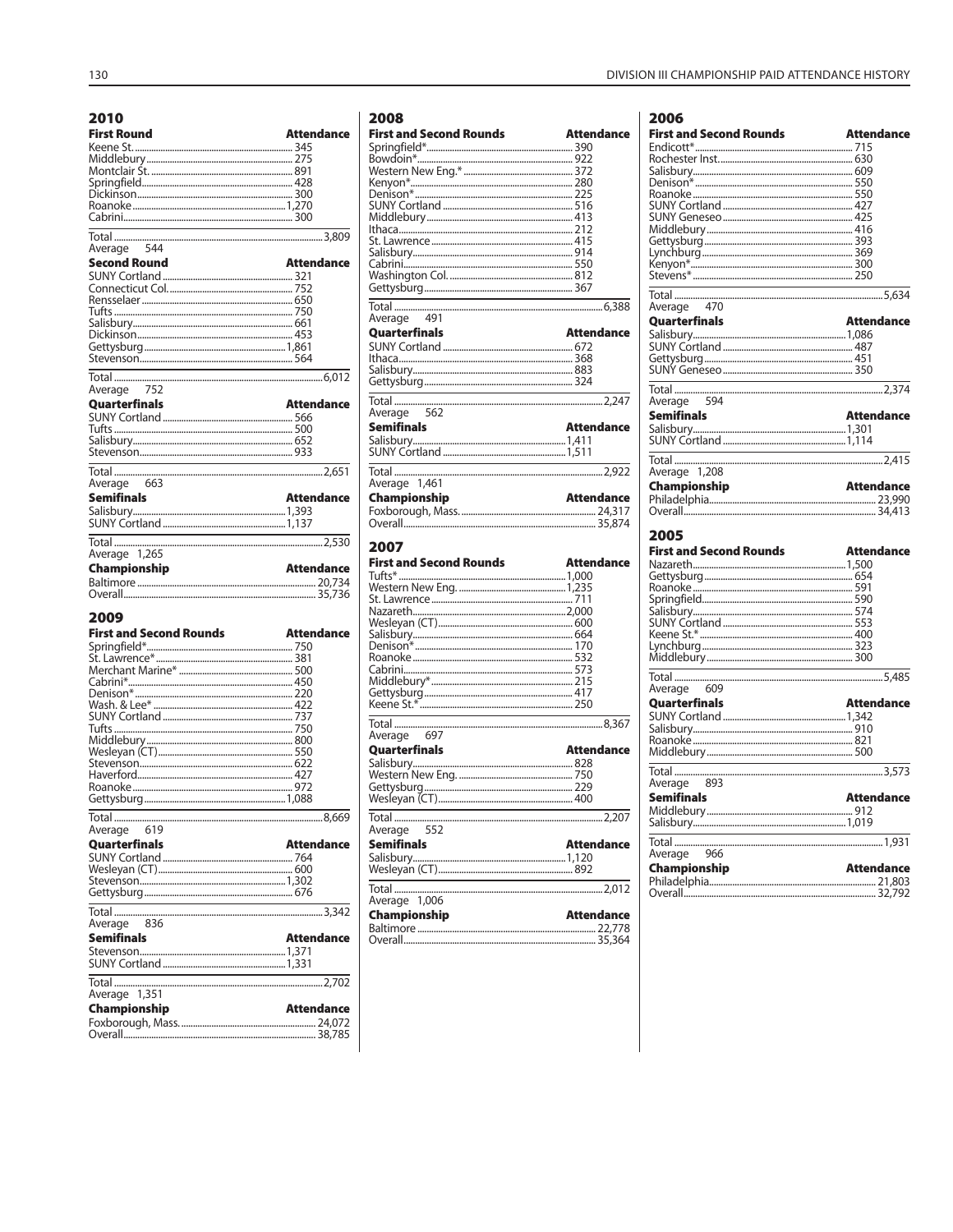#### 2004

| <b>First and Second Rounds</b> | <b>Attendance</b> |
|--------------------------------|-------------------|
|                                |                   |
|                                |                   |
|                                |                   |
|                                |                   |
|                                |                   |
|                                |                   |
|                                |                   |
|                                |                   |
|                                |                   |
|                                |                   |
|                                |                   |
|                                |                   |
|                                |                   |
|                                |                   |
|                                |                   |
| Average 443                    |                   |
| Quarterfinals                  | <b>Attendance</b> |
|                                |                   |
|                                |                   |
|                                |                   |
|                                |                   |
|                                |                   |
|                                |                   |
|                                |                   |
| Total                          |                   |
| Average 443                    |                   |
|                                |                   |
| <b>Semifinals</b>              | <b>Attendance</b> |
|                                |                   |
|                                |                   |
|                                |                   |
|                                |                   |
|                                |                   |
| Average 978                    |                   |
|                                |                   |
| Championship                   | Attendance        |
|                                |                   |
|                                |                   |
|                                |                   |
|                                |                   |
|                                |                   |
|                                |                   |
| 2003                           |                   |
|                                |                   |
| <b>First and Second Rounds</b> | <b>Attendance</b> |
|                                |                   |
|                                |                   |
|                                |                   |
|                                |                   |
|                                |                   |
|                                |                   |
|                                |                   |
|                                |                   |
|                                |                   |
|                                |                   |
|                                |                   |
|                                |                   |
|                                |                   |
|                                |                   |
|                                |                   |
| Average 444                    |                   |
| Quarterfinals                  | <b>Attendance</b> |
|                                |                   |
|                                |                   |
|                                |                   |
|                                |                   |
|                                |                   |
|                                |                   |
|                                |                   |
|                                |                   |
|                                |                   |
|                                |                   |
| <b>Semifinals</b>              | <b>Attendance</b> |
|                                |                   |
|                                |                   |
|                                |                   |
|                                |                   |
|                                |                   |
| Average 660                    |                   |
|                                |                   |
| <b>Championship</b>            | <b>Attendance</b> |
|                                |                   |

| 2002                 | <b>Attendance</b> |
|----------------------|-------------------|
| <b>First Round</b>   |                   |
|                      |                   |
|                      |                   |
|                      |                   |
|                      |                   |
|                      |                   |
|                      |                   |
|                      |                   |
|                      |                   |
| 327<br>Average       |                   |
| Quarterfinals        | <b>Attendance</b> |
|                      |                   |
|                      |                   |
|                      |                   |
|                      |                   |
|                      |                   |
| 442<br>Average       |                   |
| Semifinals           | <b>Attendance</b> |
|                      |                   |
|                      |                   |
|                      |                   |
| 978<br>Average       |                   |
| Championship         | <b>Attendance</b> |
|                      |                   |
|                      |                   |
|                      |                   |
| 2001                 |                   |
| <b>First Round</b>   | Attendance        |
|                      |                   |
|                      |                   |
|                      |                   |
|                      |                   |
|                      |                   |
|                      |                   |
| Average<br>368       |                   |
| Quarterfinals        | <b>Attendance</b> |
|                      |                   |
|                      |                   |
|                      |                   |
|                      |                   |
|                      |                   |
| Total<br>Average 580 |                   |
| <b>Semifinals</b>    | <b>Attendance</b> |
|                      |                   |
|                      |                   |
|                      |                   |
| Average 1,320        |                   |
| <b>Championship</b>  | <b>Attendance</b> |
|                      |                   |
|                      |                   |
|                      |                   |
|                      |                   |
| 2000                 |                   |
| <b>First Round</b>   | <b>Attendance</b> |
|                      |                   |
|                      |                   |
|                      |                   |
|                      |                   |
|                      |                   |
|                      |                   |
| 508<br>Average       |                   |
| Quarterfinals        | <b>Attendance</b> |
|                      |                   |
|                      |                   |
|                      |                   |
|                      |                   |
| Total                |                   |
| 765<br>Average       |                   |
| <b>Semifinals</b>    | <b>Attendance</b> |
|                      |                   |
|                      |                   |
|                      |                   |
| Average 1,076        |                   |
| Championship         | <b>Attendance</b> |
|                      |                   |

| 1999<br>First Round   | <b>Attendance</b> |
|-----------------------|-------------------|
|                       |                   |
|                       |                   |
|                       |                   |
|                       |                   |
| Average 490           |                   |
| Quarterfinals         | <b>Attendance</b> |
|                       |                   |
|                       |                   |
|                       |                   |
| 724<br>Average        |                   |
| Semifinals            | <b>Attendance</b> |
|                       |                   |
|                       |                   |
|                       |                   |
| Average 1,137         |                   |
| Championship          | Attendance        |
|                       |                   |
|                       |                   |
| 1998                  |                   |
| <b>Quarterfinals</b>  | <b>Attendance</b> |
|                       |                   |
|                       |                   |
|                       |                   |
| 537<br>Average        |                   |
| <b>Semifinals</b>     | <b>Attendance</b> |
|                       |                   |
|                       |                   |
|                       |                   |
| Average 1,112         |                   |
|                       |                   |
| Championship          | Attendance        |
|                       |                   |
|                       |                   |
| 1997<br>Quarterfinals | <b>Attendance</b> |
|                       |                   |
|                       |                   |
|                       |                   |
|                       |                   |
| Average 808           |                   |
| <b>Semifinals</b>     | <b>Attendance</b> |
|                       |                   |
|                       |                   |
| Average               |                   |
| 1,205<br>Championship | <b>Attendance</b> |
|                       |                   |
|                       |                   |
| 1996                  |                   |
| Quarterfinals         | <b>Attendance</b> |
|                       |                   |
|                       |                   |
|                       |                   |
|                       |                   |
| 704<br>Average        |                   |
| <b>Semifinals</b>     | <b>Attendance</b> |
|                       |                   |
|                       |                   |
| Average 1,495         |                   |
| Championship          | <b>Attendance</b> |
|                       |                   |

131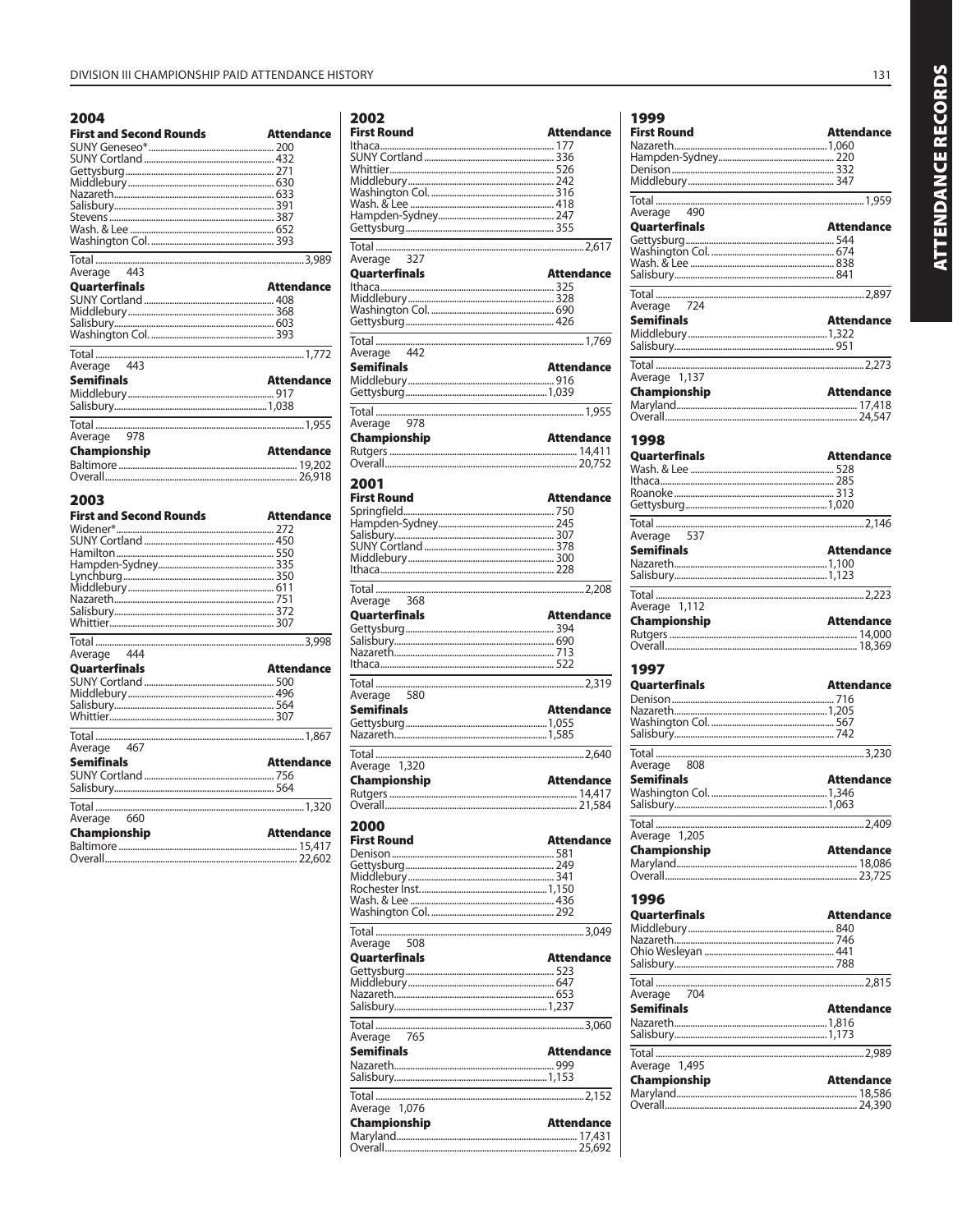| 1995                   |                   |
|------------------------|-------------------|
| <b>Quarterfinals</b>   | <b>Attendance</b> |
|                        |                   |
|                        |                   |
|                        |                   |
|                        |                   |
|                        |                   |
| Average 594            |                   |
| <b>Semifinals</b>      | <b>Attendance</b> |
|                        |                   |
|                        |                   |
|                        |                   |
| Average 1,235          |                   |
| Championship           | <b>Attendance</b> |
|                        |                   |
|                        |                   |
| 1994                   |                   |
| Quarterfinals          | <b>Attendance</b> |
|                        |                   |
|                        |                   |
|                        |                   |
|                        |                   |
|                        |                   |
| Average 938            |                   |
| Semifinals             | <b>Attendance</b> |
|                        |                   |
|                        |                   |
|                        |                   |
| Average 2,492          |                   |
| Championship           | <b>Attendance</b> |
|                        |                   |
|                        |                   |
|                        |                   |
|                        |                   |
| 1993                   |                   |
| Quarterfinals          | <b>Attendance</b> |
|                        |                   |
|                        |                   |
|                        |                   |
|                        |                   |
| Total<br>Average 1,126 |                   |
| <b>Semifinals</b>      | <b>Attendance</b> |
|                        |                   |
|                        |                   |
|                        |                   |
|                        |                   |
| Average 2,582          | <b>Attendance</b> |
| Championship           |                   |
|                        |                   |
|                        |                   |
| 1992                   |                   |
| Quarterfinals          | <b>Attendance</b> |
|                        |                   |
|                        |                   |
|                        |                   |
|                        |                   |
| 1,112<br>Average       |                   |
| <b>Semifinals</b>      | <b>Attendance</b> |
|                        |                   |
|                        |                   |
|                        |                   |
| Average 2,433          |                   |
| Championship           | Attendance        |
|                        |                   |
|                        |                   |

| 1991                  |                   |
|-----------------------|-------------------|
| Quarterfinals         | <b>Attendance</b> |
|                       |                   |
|                       |                   |
|                       |                   |
|                       |                   |
| Average 756           |                   |
| <b>Semifinals</b>     | <b>Attendance</b> |
|                       |                   |
|                       |                   |
| Average 1,382         |                   |
| Championship          | <b>Attendance</b> |
|                       |                   |
|                       |                   |
|                       |                   |
| 1990                  |                   |
| Quarterfinals         | <b>Attendance</b> |
|                       |                   |
|                       |                   |
|                       |                   |
|                       |                   |
| Average 582           |                   |
| <b>Semifinals</b>     | <b>Attendance</b> |
|                       |                   |
|                       |                   |
| Average 634           |                   |
| Championship          | <b>Attendance</b> |
|                       |                   |
|                       |                   |
|                       |                   |
| 1989<br>Quarterfinals | <b>Attendance</b> |
|                       |                   |
| Total<br>Average 519  |                   |
| <b>Semifinals</b>     | <b>Attendance</b> |
|                       |                   |
|                       |                   |
|                       |                   |
| Average 1,125         |                   |
| Championship          | Attendance        |
|                       |                   |
|                       |                   |
| 1988                  |                   |
| Quarterfinals         | <b>Attendance</b> |
|                       |                   |
|                       |                   |
|                       |                   |
|                       |                   |
| 605<br>Average        |                   |
| <b>Semifinals</b>     | <b>Attendance</b> |
|                       |                   |
|                       |                   |
|                       |                   |
| Average 1,898         |                   |
| Championship          | Attendance        |

| 1987                                                                            |                   |
|---------------------------------------------------------------------------------|-------------------|
| <b>Quarterfinals</b>                                                            | <b>Attendance</b> |
|                                                                                 |                   |
|                                                                                 |                   |
|                                                                                 |                   |
|                                                                                 |                   |
|                                                                                 |                   |
| Average 823                                                                     |                   |
| <b>Semifinals</b>                                                               | <b>Attendance</b> |
|                                                                                 |                   |
|                                                                                 |                   |
|                                                                                 |                   |
| Average 1,384                                                                   |                   |
| Championship                                                                    | <b>Attendance</b> |
|                                                                                 |                   |
|                                                                                 |                   |
|                                                                                 |                   |
| 1986                                                                            |                   |
| Quarterfinals                                                                   | <b>Attendance</b> |
|                                                                                 |                   |
|                                                                                 |                   |
|                                                                                 |                   |
|                                                                                 |                   |
|                                                                                 |                   |
| Average 513                                                                     |                   |
| <b>Semifinals</b>                                                               | <b>Attendance</b> |
|                                                                                 |                   |
|                                                                                 |                   |
| the contract of the contract of the contract of the contract of the contract of |                   |
| Average 1,737                                                                   |                   |
| Championship                                                                    | <b>Attendance</b> |
|                                                                                 |                   |
|                                                                                 |                   |
|                                                                                 |                   |
| 1985<br>Quarterfinals                                                           | <b>Attendance</b> |
|                                                                                 |                   |
| Total                                                                           |                   |
| Average 367                                                                     |                   |
| <b>Semifinals</b>                                                               | <b>Attendance</b> |
|                                                                                 |                   |
|                                                                                 |                   |
| Average 1,169                                                                   |                   |
| <b>Championship</b>                                                             | Attendance        |
|                                                                                 |                   |
|                                                                                 |                   |
|                                                                                 |                   |
| 1984                                                                            |                   |
| Quarterfinals                                                                   | <b>Attendance</b> |
|                                                                                 |                   |
|                                                                                 |                   |
|                                                                                 |                   |
|                                                                                 |                   |
| 287                                                                             |                   |
| Average                                                                         |                   |
| <b>Semifinals</b>                                                               | <b>Attendance</b> |
|                                                                                 |                   |
|                                                                                 |                   |
| Total                                                                           |                   |
| Average 1,168                                                                   |                   |
| Championship                                                                    | <b>Attendance</b> |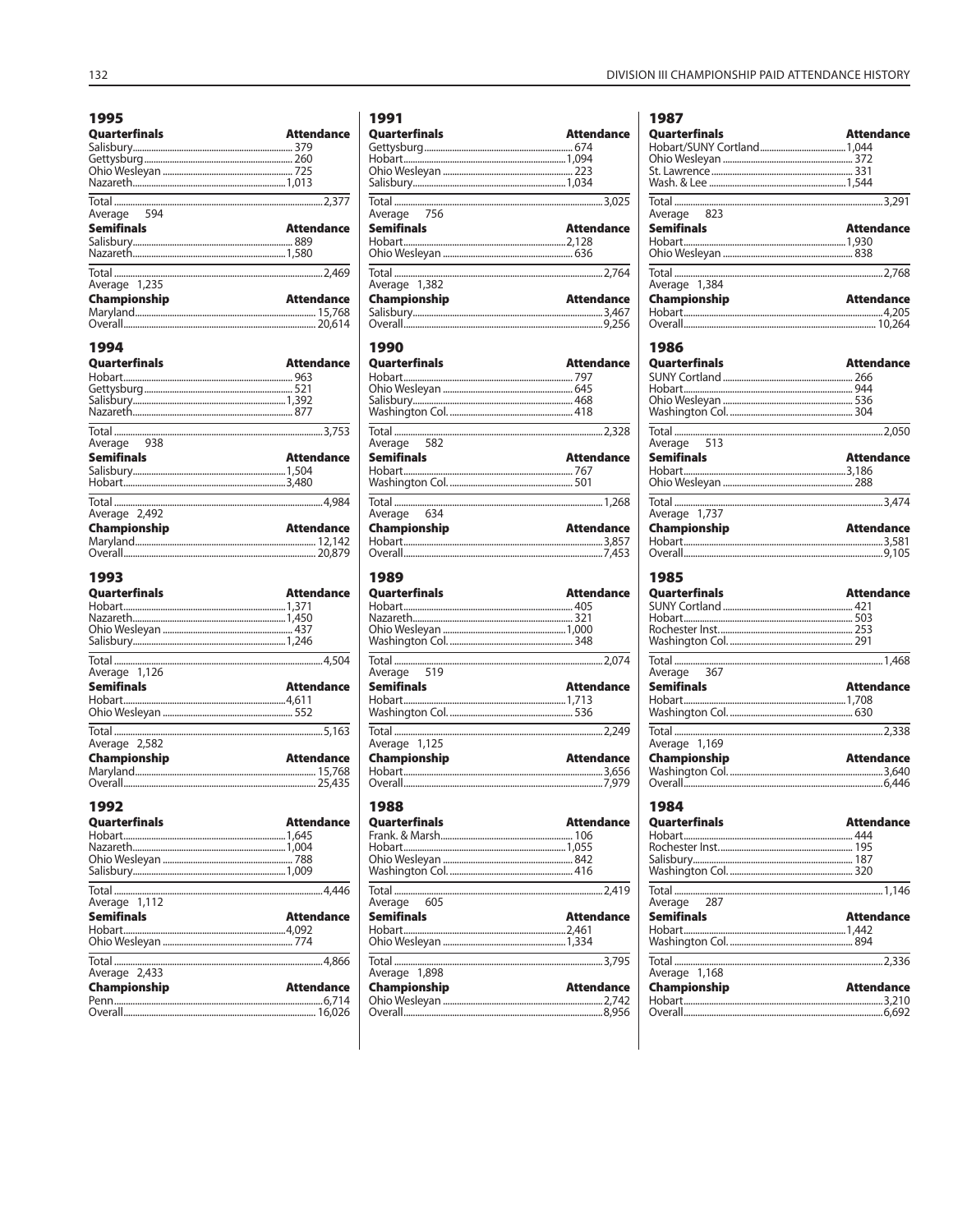### 1983

| <b>Quarterfinals</b> | <b>Attendance</b> |
|----------------------|-------------------|
| Average 304          |                   |
| <b>Semifinals</b>    | <b>Attendance</b> |
| Average 1,152        |                   |
| Championship<br>1982 | <b>Attendance</b> |
| <b>Quarterfinals</b> | <b>Attendance</b> |
| Average 228          |                   |
| <b>Semifinals</b>    | <b>Attendance</b> |
| Average 889          |                   |
| Championship         | <b>Attendance</b> |

| 1981<br><b>Quarterfinals</b>                                                                                          | <b>Attendance</b> |
|-----------------------------------------------------------------------------------------------------------------------|-------------------|
|                                                                                                                       |                   |
| <u> 1989 - Johann Barn, mars et al. 1989 - Anna ann an t-Anna ann an t-Anna ann an t-Anna ann an t-Anna ann an t-</u> |                   |
| Average 290                                                                                                           |                   |
| <b>Semifinals</b><br><u> 1980 - Johann Barn, mars an t-Amerikaansk kommunister (</u>                                  | <b>Attendance</b> |
| Average 683                                                                                                           |                   |
| <b>Championship</b>                                                                                                   | <b>Attendance</b> |
|                                                                                                                       |                   |
| 1980                                                                                                                  |                   |
| <b>Quarterfinals</b>                                                                                                  | <b>Attendance</b> |
| Average 397                                                                                                           |                   |
| <b>Semifinals</b>                                                                                                     | <b>Attendance</b> |
| Average 1,230                                                                                                         |                   |
| Championship                                                                                                          | <b>Attendance</b> |